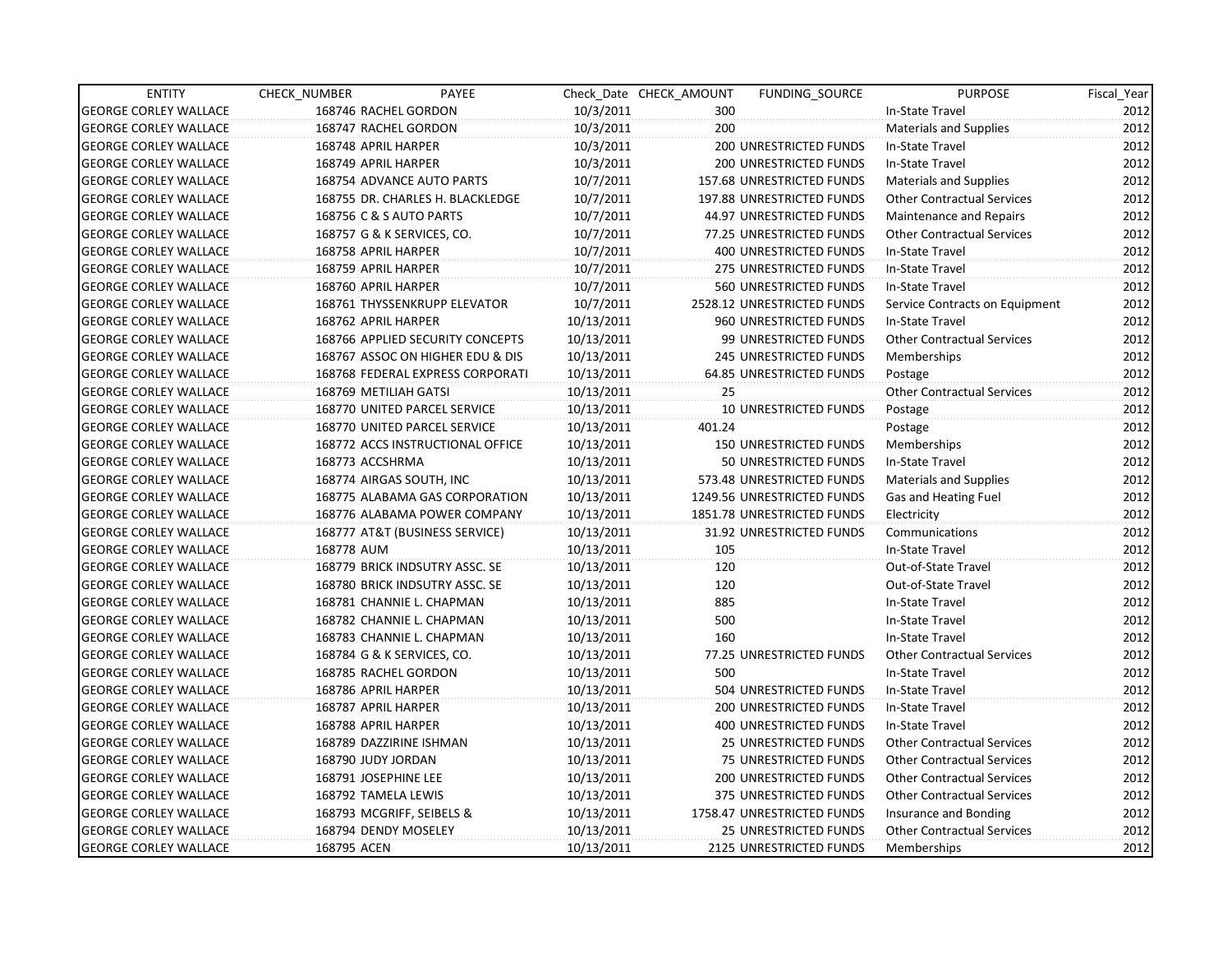| <b>ENTITY</b>                | CHECK_NUMBER               | PAYEE                            |            | Check Date CHECK AMOUNT | FUNDING_SOURCE                 | <b>PURPOSE</b>                    | Fiscal_Year |
|------------------------------|----------------------------|----------------------------------|------------|-------------------------|--------------------------------|-----------------------------------|-------------|
| <b>GEORGE CORLEY WALLACE</b> | 168796 JIMMETTA PEOPLES    |                                  | 10/13/2011 |                         | 25 UNRESTRICTED FUNDS          | <b>Other Contractual Services</b> | 2012        |
| <b>GEORGE CORLEY WALLACE</b> |                            | 168797 PUBLISHERS WAREHOUSE      | 10/13/2011 | 53193                   |                                | <b>Materials and Supplies</b>     | 2012        |
| <b>GEORGE CORLEY WALLACE</b> | 168798 SALLY BEAUTY SUPPLY |                                  | 10/13/2011 |                         | 53.93 UNRESTRICTED FUNDS       | <b>Purchases for Resale</b>       | 2012        |
| <b>GEORGE CORLEY WALLACE</b> | 168799 KENNETTA SANDERS    |                                  | 10/13/2011 |                         | <b>125 UNRESTRICTED FUNDS</b>  | <b>Other Contractual Services</b> | 2012        |
| <b>GEORGE CORLEY WALLACE</b> |                            | 168800 SELMA WATER WORKS BOARD   | 10/13/2011 |                         | 35.94 UNRESTRICTED FUNDS       | Water and Sewer                   | 2012        |
| <b>GEORGE CORLEY WALLACE</b> | 168801 SHERWIN WILLIAMS    |                                  | 10/13/2011 | 1570.81                 |                                | <b>Maintenance and Repairs</b>    | 2012        |
| <b>GEORGE CORLEY WALLACE</b> | 168802 ALBERT SOUTHALL     |                                  | 10/13/2011 |                         | 560 UNRESTRICTED FUNDS         | In-State Travel                   | 2012        |
| <b>GEORGE CORLEY WALLACE</b> | 168803 ALBERT SOUTHALL     |                                  | 10/13/2011 |                         | 560 UNRESTRICTED FUNDS         | In-State Travel                   | 2012        |
| <b>GEORGE CORLEY WALLACE</b> |                            | 168804 SOUTHERNLINC WIRELESS     | 10/13/2011 |                         | <b>63.6 UNRESTRICTED FUNDS</b> | Communications                    | 2012        |
| <b>GEORGE CORLEY WALLACE</b> |                            | 168805 SOUTHERNLINC WIRELESS     | 10/13/2011 |                         | 982.6 UNRESTRICTED FUNDS       | Communications                    | 2012        |
| <b>GEORGE CORLEY WALLACE</b> |                            | 168805 SOUTHERNLINC WIRELESS     | 10/13/2011 | 731.4                   |                                | Communications                    | 2012        |
| <b>GEORGE CORLEY WALLACE</b> |                            | 168806 SOUTHERN PIPE & SUPPLY    | 10/13/2011 | 89.13                   |                                | Maintenance and Repairs           | 2012        |
| <b>GEORGE CORLEY WALLACE</b> |                            | 168807 STATE OF AL - DEPT OF FIN | 10/13/2011 |                         | 23117 UNRESTRICTED FUNDS       | Insurance and Bonding             | 2012        |
| <b>GEORGE CORLEY WALLACE</b> |                            | 168808 STRICKLAND COMPANIES      | 10/13/2011 |                         | 3294.18 UNRESTRICTED FUNDS     | <b>Materials and Supplies</b>     | 2012        |
| <b>GEORGE CORLEY WALLACE</b> | 168809 PAULA THORNTON      |                                  | 10/13/2011 |                         | 375 UNRESTRICTED FUNDS         | <b>Other Contractual Services</b> | 2012        |
| <b>GEORGE CORLEY WALLACE</b> |                            | 168810 UNITED PARCEL SERVICE     | 10/13/2011 |                         | 26.12 UNRESTRICTED FUNDS       | Postage                           | 2012        |
| <b>GEORGE CORLEY WALLACE</b> |                            | 168810 UNITED PARCEL SERVICE     | 10/13/2011 | 118.73                  |                                | Postage                           | 2012        |
| <b>GEORGE CORLEY WALLACE</b> | 168811 UPS FREIGHT         |                                  | 10/13/2011 | 2561.3                  |                                | Postage                           | 2012        |
| <b>GEORGE CORLEY WALLACE</b> | 168812 TOMMY WILLIAMS JR   |                                  | 10/13/2011 |                         | 7500 UNRESTRICTED FUNDS        | <b>Other Contractual Services</b> | 2012        |
| <b>GEORGE CORLEY WALLACE</b> | 168813 LOURETTA WIMBERLY   |                                  | 10/13/2011 |                         | 75 UNRESTRICTED FUNDS          | <b>Other Contractual Services</b> | 2012        |
| <b>GEORGE CORLEY WALLACE</b> | 168814 EDWARD L. FOSTER    |                                  | 10/17/2011 |                         | <b>46 UNRESTRICTED FUNDS</b>   | <b>Materials and Supplies</b>     | 2012        |
| <b>GEORGE CORLEY WALLACE</b> |                            | 169154 DR. JAMES M. MITCHELL     | 10/20/2011 |                         | 1370.83 UNRESTRICTED FUNDS     | Out-of-State Travel               | 2012        |
| <b>GEORGE CORLEY WALLACE</b> |                            | 169155 THE MORRIS AGENCY, INC.   | 10/20/2011 |                         | 50 UNRESTRICTED FUNDS          | Memberships                       | 2012        |
| <b>GEORGE CORLEY WALLACE</b> | 169156 OFFICE DEPOT        |                                  | 10/20/2011 |                         | 147.81 UNRESTRICTED FUNDS      | Materials and Supplies            | 2012        |
| <b>GEORGE CORLEY WALLACE</b> | 169158 PITNEY BOWES        |                                  | 10/20/2011 |                         | 2000 UNRESTRICTED FUNDS        | Postage                           | 2012        |
| <b>GEORGE CORLEY WALLACE</b> | 169159 PODS                |                                  | 10/20/2011 |                         | <b>129 UNRESTRICTED FUNDS</b>  | <b>Other Contractual Services</b> | 2012        |
| <b>GEORGE CORLEY WALLACE</b> | 169160 RICOH               |                                  | 10/20/2011 |                         | 20.5 UNRESTRICTED FUNDS        | Service Contracts on Equipment    | 2012        |
| <b>GEORGE CORLEY WALLACE</b> | 169161 DARRYL K. SANDERS   |                                  | 10/20/2011 |                         | 110 UNRESTRICTED FUNDS         | <b>Other Professional Fees</b>    | 2012        |
| <b>GEORGE CORLEY WALLACE</b> | 169162 GRACIE SCOTT        |                                  | 10/20/2011 |                         | <b>30 UNRESTRICTED FUNDS</b>   | <b>Other Contractual Services</b> | 2012        |
| <b>GEORGE CORLEY WALLACE</b> | 169163 TRUESCREEN, INC     |                                  | 10/20/2011 |                         | 91 UNRESTRICTED FUNDS          | <b>Other Contractual Services</b> | 2012        |
| <b>GEORGE CORLEY WALLACE</b> | 169164 MIKE TURNER         |                                  | 10/20/2011 |                         | <b>30 UNRESTRICTED FUNDS</b>   | <b>Other Contractual Services</b> | 2012        |
| <b>GEORGE CORLEY WALLACE</b> | 169165 UPS FREIGHT         |                                  | 10/20/2011 | 346.25                  |                                | Postage                           | 2012        |
| <b>GEORGE CORLEY WALLACE</b> | 169166 MILLICENT WOODS     |                                  | 10/20/2011 |                         | 3200 UNRESTRICTED FUNDS        | <b>Other Contractual Services</b> | 2012        |
| <b>GEORGE CORLEY WALLACE</b> | 169138 AACC                |                                  | 10/20/2011 |                         | <b>650 UNRESTRICTED FUNDS</b>  | Memberships                       | 2012        |
| <b>GEORGE CORLEY WALLACE</b> | 169139 AAEOPP              |                                  | 10/20/2011 | 200                     |                                | Memberships                       | 2012        |
| <b>GEORGE CORLEY WALLACE</b> |                            | 169140 THE ALABAMA COMMUNITY     | 10/20/2011 |                         | <b>20 UNRESTRICTED FUNDS</b>   | In-State Travel                   | 2012        |
| <b>GEORGE CORLEY WALLACE</b> | 169141 AIRGAS SOUTH, INC   |                                  | 10/20/2011 |                         | 669.17 UNRESTRICTED FUNDS      | Materials and Supplies            | 2012        |
| <b>GEORGE CORLEY WALLACE</b> |                            | 169142 ALABAMA GAS CORPORATION   | 10/20/2011 |                         | 2697.99 UNRESTRICTED FUNDS     | Gas and Heating Fuel              | 2012        |
| <b>GEORGE CORLEY WALLACE</b> |                            | 169143 ALADE % MARY ALICE SMEAL  | 10/20/2011 |                         | 95 UNRESTRICTED FUNDS          | In-State Travel                   | 2012        |
| <b>GEORGE CORLEY WALLACE</b> |                            | 169144 AT&T (BUSINESS SERVICE)   | 10/20/2011 |                         | 33.72 UNRESTRICTED FUNDS       | Communications                    | 2012        |
| <b>GEORGE CORLEY WALLACE</b> |                            | 169145 AUTAUGA COUNTY SCHOOL     | 10/20/2011 | 237.76                  |                                | <b>Other Contractual Services</b> | 2012        |
| <b>GEORGE CORLEY WALLACE</b> |                            | 169146 BERNEY OFFICE SOLUTIONS   | 10/20/2011 |                         | 111.6 UNRESTRICTED FUNDS       | <b>Materials and Supplies</b>     | 2012        |
| <b>GEORGE CORLEY WALLACE</b> | 169147 BP OIL              |                                  | 10/20/2011 |                         | 198.01 UNRESTRICTED FUNDS      | Gasoline and Oil - Motor Vehic    | 2012        |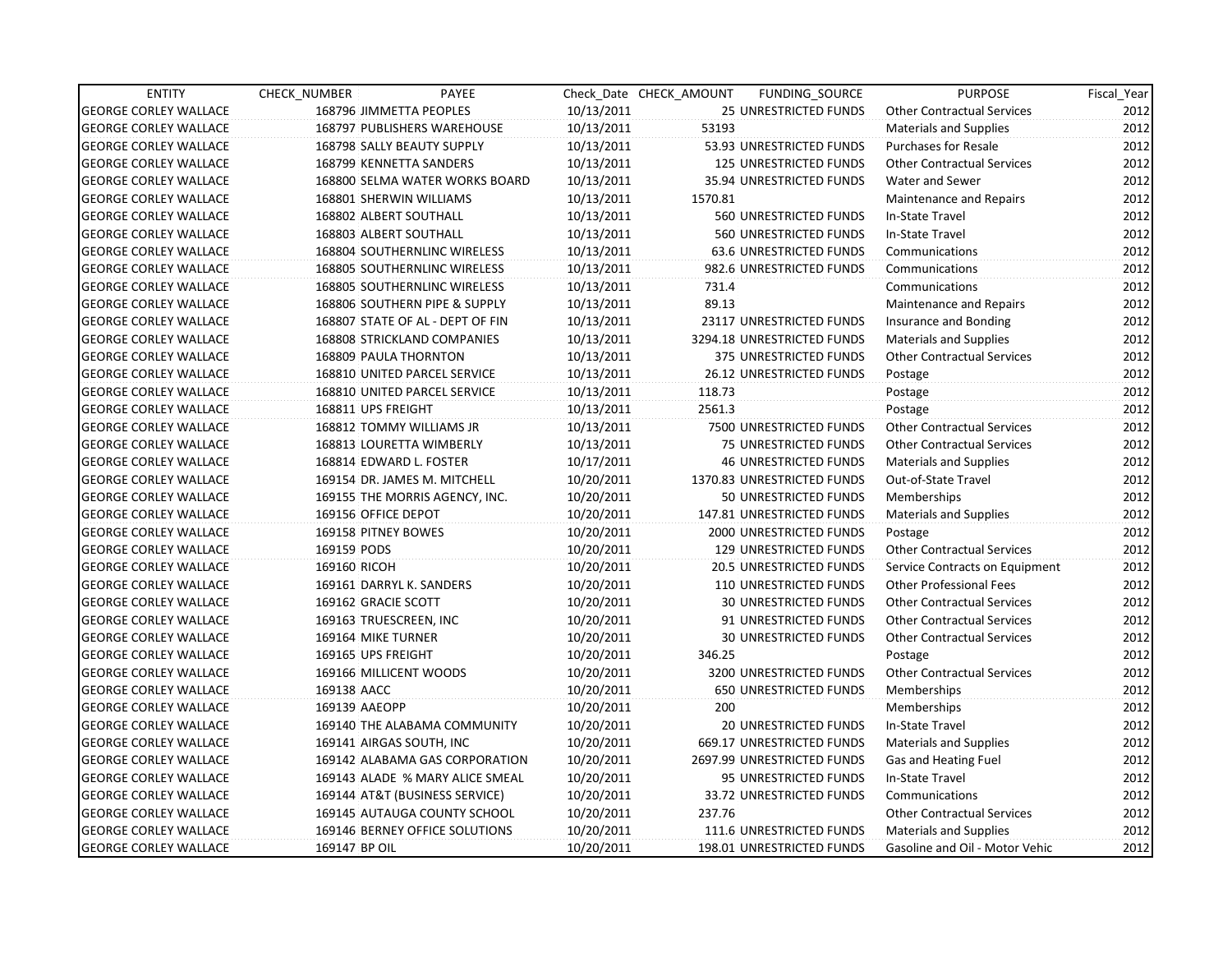| <b>ENTITY</b>                | CHECK_NUMBER         | PAYEE                            |            | Check Date CHECK AMOUNT | FUNDING SOURCE                 | <b>PURPOSE</b>                    | Fiscal_Year |
|------------------------------|----------------------|----------------------------------|------------|-------------------------|--------------------------------|-----------------------------------|-------------|
| <b>GEORGE CORLEY WALLACE</b> |                      | 169148 CENTRAL ALABAMA CO-OP     | 10/20/2011 | 104.93                  |                                | Materials and Supplies            | 2012        |
| <b>GEORGE CORLEY WALLACE</b> |                      | 169149 CITY OF SELMA LANDFILL    | 10/20/2011 |                         | 24 UNRESTRICTED FUNDS          | Water and Sewer                   | 2012        |
| <b>GEORGE CORLEY WALLACE</b> |                      | 169150 DALLAS COUNTY JUDGE OF    | 10/20/2011 |                         | 20 UNRESTRICTED FUNDS          | Memberships                       | 2012        |
| <b>GEORGE CORLEY WALLACE</b> |                      | 169151 FRAZER GROUP, THE         | 10/20/2011 |                         | 740.81 UNRESTRICTED FUNDS      | Insurance and Bonding             | 2012        |
| <b>GEORGE CORLEY WALLACE</b> | 169152 RON HARRIS    |                                  | 10/20/2011 |                         | 650 UNRESTRICTED FUNDS         | <b>Other Contractual Services</b> | 2012        |
| <b>GEORGE CORLEY WALLACE</b> |                      | 169153 INSIDE ALABAMA POLITICS   | 10/20/2011 |                         | <b>83 UNRESTRICTED FUNDS</b>   | Memberships                       | 2012        |
| <b>GEORGE CORLEY WALLACE</b> |                      | 169154 DR. JAMES M. MITCHELL     | 10/20/2011 |                         | 225 UNRESTRICTED FUNDS         | In-State Travel                   | 2012        |
| <b>GEORGE CORLEY WALLACE</b> | 168644 ALTON ABRAMS  |                                  | 10/26/2011 |                         | 110 UNRESTRICTED FUNDS         | <b>Other Professional Fees</b>    | 2012        |
| <b>GEORGE CORLEY WALLACE</b> | 168645 ACCSHRMA      |                                  | 10/26/2011 |                         | 50 UNRESTRICTED FUNDS          | In-State Travel                   | 2012        |
| <b>GEORGE CORLEY WALLACE</b> |                      | 168646 ACS TECHNOLOGIES          | 10/26/2011 |                         | 90 UNRESTRICTED FUNDS          | Service Contracts on Equipment    | 2012        |
| <b>GEORGE CORLEY WALLACE</b> |                      | 168647 AIRGAS SOUTH, INC         | 10/26/2011 |                         | 90 UNRESTRICTED FUNDS          | Maintenance and Repairs           | 2012        |
| <b>GEORGE CORLEY WALLACE</b> |                      | 168648 ALABAMA COLLEGE SYSTEM    | 10/26/2011 |                         | 400 UNRESTRICTED FUNDS         | Memberships                       | 2012        |
| <b>GEORGE CORLEY WALLACE</b> |                      | 168649 ALABAMA POWER COMPANY     | 10/26/2011 |                         | 1100.98 UNRESTRICTED FUNDS     | Electricity                       | 2012        |
| <b>GEORGE CORLEY WALLACE</b> |                      | 168650 AMSAN BAMA SUPPLY         | 10/26/2011 |                         | <b>10.8 UNRESTRICTED FUNDS</b> | <b>Materials and Supplies</b>     | 2012        |
| <b>GEORGE CORLEY WALLACE</b> | 168651 AT&T          |                                  | 10/26/2011 | 245.38                  |                                | Communications                    | 2012        |
| <b>GEORGE CORLEY WALLACE</b> | 168652 AT&T          |                                  | 10/26/2011 | 339.1                   |                                | Communications                    | 2012        |
| <b>GEORGE CORLEY WALLACE</b> | 168653 AT&T ALABAMA  |                                  | 10/26/2011 |                         | 341.97 UNRESTRICTED FUNDS      | Communications                    | 2012        |
| <b>GEORGE CORLEY WALLACE</b> | 168653 AT&T ALABAMA  |                                  | 10/26/2011 | 213.23                  |                                | Communications                    | 2012        |
| <b>GEORGE CORLEY WALLACE</b> |                      | 168654 DR. CHARLES H. BLACKLEDGE | 10/26/2011 |                         | 197.88 UNRESTRICTED FUNDS      | <b>Other Contractual Services</b> | 2012        |
| <b>GEORGE CORLEY WALLACE</b> |                      | 168655 BLUE OX EQUIPMENT         | 10/26/2011 |                         | 824.65 UNRESTRICTED FUNDS      | Materials and Supplies            | 2012        |
| <b>GEORGE CORLEY WALLACE</b> | 168656 KENITH BOOKER |                                  | 10/26/2011 |                         | 220 UNRESTRICTED FUNDS         | <b>Other Professional Fees</b>    | 2012        |
| <b>GEORGE CORLEY WALLACE</b> |                      | 168657 CHEVRON CARD SERVICES     | 10/26/2011 |                         | 240.51 UNRESTRICTED FUNDS      | Gasoline and Oil - Motor Vehic    | 2012        |
| <b>GEORGE CORLEY WALLACE</b> |                      | 168658 COMMUNITY COLLEGE WEEK    | 10/26/2011 |                         | 52 UNRESTRICTED FUNDS          | Subscriptions                     | 2012        |
| <b>GEORGE CORLEY WALLACE</b> |                      | 168659 CRYSTAL SPRINGS OF ALA    | 10/26/2011 |                         | <b>15 UNRESTRICTED FUNDS</b>   | <b>Materials and Supplies</b>     | 2012        |
| <b>GEORGE CORLEY WALLACE</b> |                      | 168660 DANCE THEATRE OF HARLEM   | 10/26/2011 |                         | 5500 UNRESTRICTED FUNDS        | <b>Other Contractual Services</b> | 2012        |
| <b>GEORGE CORLEY WALLACE</b> |                      | 168661 DEBORAH GOODWIN           | 10/26/2011 | 3500                    |                                | <b>Other Contractual Services</b> | 2012        |
| <b>GEORGE CORLEY WALLACE</b> | 168662 APRIL HARPER  |                                  | 10/26/2011 |                         | <b>180 UNRESTRICTED FUNDS</b>  | In-State Travel                   | 2012        |
| <b>GEORGE CORLEY WALLACE</b> | 168663 APRIL HARPER  |                                  | 10/26/2011 |                         | 180 UNRESTRICTED FUNDS         | In-State Travel                   | 2012        |
| <b>GEORGE CORLEY WALLACE</b> | 168664 APRIL HARPER  |                                  | 10/26/2011 |                         | <b>180 UNRESTRICTED FUNDS</b>  | In-State Travel                   | 2012        |
| <b>GEORGE CORLEY WALLACE</b> | 168665 APRIL HARPER  |                                  | 10/26/2011 |                         | 360 UNRESTRICTED FUNDS         | In-State Travel                   | 2012        |
| <b>GEORGE CORLEY WALLACE</b> | 168666 APRIL HARPER  |                                  | 10/26/2011 |                         | 180 UNRESTRICTED FUNDS         | In-State Travel                   | 2012        |
| <b>GEORGE CORLEY WALLACE</b> | 168667 ERIC JACKSON  |                                  | 10/26/2011 |                         | 555.55 UNRESTRICTED FUNDS      | <b>Other Contractual Services</b> | 2012        |
| <b>GEORGE CORLEY WALLACE</b> |                      | 168668 JONES INTERSTATE TIRE     | 10/26/2011 |                         | 1396.84 UNRESTRICTED FUNDS     | Maintenance and Repairs           | 2012        |
| <b>GEORGE CORLEY WALLACE</b> | 168669 DENDY MOSELEY |                                  | 10/26/2011 |                         | <b>250 UNRESTRICTED FUNDS</b>  | Other Contractual Services        | 2012        |
| <b>GEORGE CORLEY WALLACE</b> |                      | 168670 NATIONAL LEAGUE FOR NURSI | 10/26/2011 |                         | <b>1325 UNRESTRICTED FUNDS</b> | Memberships                       | 2012        |
| <b>GEORGE CORLEY WALLACE</b> | 168671 PODS          |                                  | 10/26/2011 |                         | <b>129 UNRESTRICTED FUNDS</b>  | <b>Other Contractual Services</b> | 2012        |
| <b>GEORGE CORLEY WALLACE</b> |                      | 168672 MICHEAL PRETNAR           | 10/26/2011 |                         | 220 UNRESTRICTED FUNDS         | <b>Other Professional Fees</b>    | 2012        |
| <b>GEORGE CORLEY WALLACE</b> |                      | 168673 PURDIE & SON REFUSE SER   | 10/26/2011 |                         | 585 UNRESTRICTED FUNDS         | <b>Other Contractual Services</b> | 2012        |
| <b>GEORGE CORLEY WALLACE</b> |                      | 168674 SALLY BEAUTY SUPPLY       | 10/26/2011 |                         | 188.91 UNRESTRICTED FUNDS      | <b>Purchases for Resale</b>       | 2012        |
| <b>GEORGE CORLEY WALLACE</b> |                      | 168675 SATTERFIELD PLAZA         | 10/26/2011 | 6990.93                 |                                | Service Contracts on Equipment    | 2012        |
| <b>GEORGE CORLEY WALLACE</b> |                      | 168676 SHERWIN WILLIAMS          | 10/26/2011 | 92.37                   |                                | <b>Materials and Supplies</b>     | 2012        |
| <b>GEORGE CORLEY WALLACE</b> |                      | 168677 GLORIA SIMMONS            | 10/26/2011 | 3250                    |                                | <b>Other Contractual Services</b> | 2012        |
| <b>GEORGE CORLEY WALLACE</b> |                      | 168678 ALBERT SOUTHALL           | 10/26/2011 |                         | 200 UNRESTRICTED FUNDS         | In-State Travel                   | 2012        |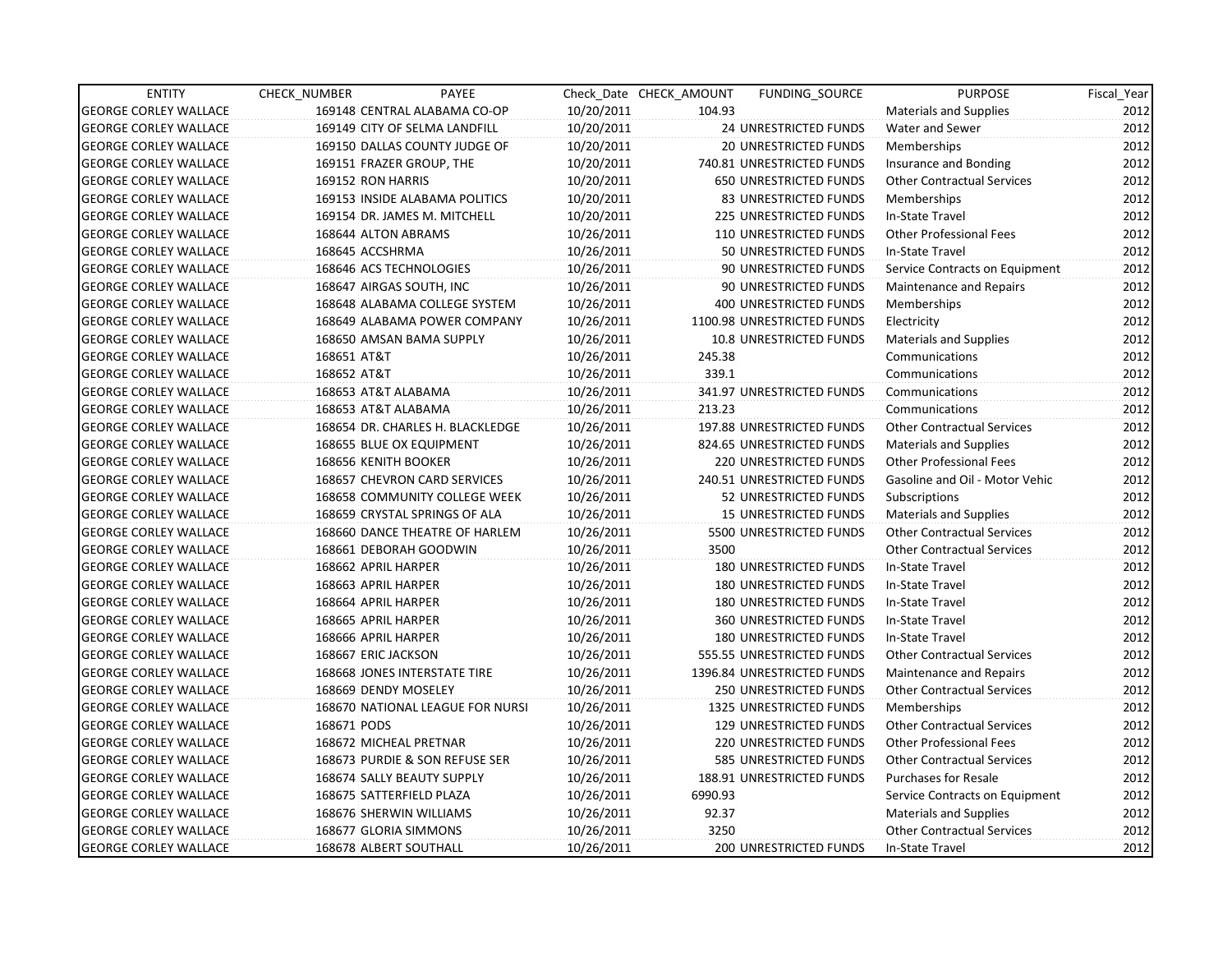| <b>ENTITY</b>                | CHECK_NUMBER              | PAYEE                           |            | Check Date CHECK AMOUNT | FUNDING_SOURCE                | <b>PURPOSE</b>                    | Fiscal Year |
|------------------------------|---------------------------|---------------------------------|------------|-------------------------|-------------------------------|-----------------------------------|-------------|
| <b>GEORGE CORLEY WALLACE</b> | 168679 ALBERT SOUTHALL    |                                 | 10/26/2011 |                         | 200 UNRESTRICTED FUNDS        | In-State Travel                   | 2012        |
| <b>GEORGE CORLEY WALLACE</b> | 168680 ALBERT SOUTHALL    |                                 | 10/26/2011 |                         | 200 UNRESTRICTED FUNDS        | In-State Travel                   | 2012        |
| <b>GEORGE CORLEY WALLACE</b> | 168681 ALBERT SOUTHALL    |                                 | 10/26/2011 |                         | 220 UNRESTRICTED FUNDS        | In-State Travel                   | 2012        |
| <b>GEORGE CORLEY WALLACE</b> | 168682 ALBERT SOUTHALL    |                                 | 10/26/2011 |                         | <b>220 UNRESTRICTED FUNDS</b> | In-State Travel                   | 2012        |
| <b>GEORGE CORLEY WALLACE</b> |                           | 168683 SOUTHERN PIPE & SUPPLY   | 10/26/2011 | 308.26                  |                               | Maintenance and Repairs           | 2012        |
| <b>GEORGE CORLEY WALLACE</b> | 168684 TATE-HEINZ-ELLIS & |                                 | 10/26/2011 |                         | 5059 UNRESTRICTED FUNDS       | Insurance and Bonding             | 2012        |
| <b>GEORGE CORLEY WALLACE</b> |                           | 168685 UNITED PARCEL SERVICE    | 10/26/2011 |                         | 55.75 UNRESTRICTED FUNDS      | Postage                           | 2012        |
| <b>GEORGE CORLEY WALLACE</b> |                           | 168685 UNITED PARCEL SERVICE    | 10/26/2011 | 39.2                    |                               | Postage                           | 2012        |
| <b>GEORGE CORLEY WALLACE</b> | 168686 UPS FREIGHT        |                                 | 10/26/2011 | 277.51                  |                               | Postage                           | 2012        |
| <b>GEORGE CORLEY WALLACE</b> | 168687 JOE WILLIAMS       |                                 | 10/26/2011 |                         | 2700 UNRESTRICTED FUNDS       | <b>Other Contractual Services</b> | 2012        |
| <b>GEORGE CORLEY WALLACE</b> |                           | 168688 WINN DIXIE (HIGHLAND)    | 10/26/2011 | 41.97                   |                               | Advertising and Promotions        | 2012        |
| <b>GEORGE CORLEY WALLACE</b> | 168699 AT&T ALABAMA       |                                 | 10/27/2011 | 213.23                  |                               | Communications                    | 2012        |
| <b>GEORGE CORLEY WALLACE</b> | 168700 TIFFANY BARLOW     |                                 | 10/27/2011 | 552.99                  |                               | In-State Travel                   | 2012        |
| <b>GEORGE CORLEY WALLACE</b> | 168701 GERALYN BUFORD     |                                 | 10/27/2011 | 300                     |                               | In-State Travel                   | 2012        |
| <b>GEORGE CORLEY WALLACE</b> | 168702 FARRISH DANLEY     |                                 | 10/27/2011 | 300                     |                               | In-State Travel                   | 2012        |
| <b>GEORGE CORLEY WALLACE</b> | 168703 REBECCA DAVIS      |                                 | 10/27/2011 | 54.44                   |                               | Employee Taxable Per Diem         | 2012        |
| <b>GEORGE CORLEY WALLACE</b> | 168704 FASTENAL COMPANY   |                                 | 10/27/2011 |                         | 3394.53 UNRESTRICTED FUNDS    | <b>Materials and Supplies</b>     | 2012        |
| <b>GEORGE CORLEY WALLACE</b> | 168705 DEBORAH GOODWIN    |                                 | 10/27/2011 | 502.35                  |                               | In-State Travel                   | 2012        |
| <b>GEORGE CORLEY WALLACE</b> | 168706 GUARDIAN-IPCO INC. |                                 | 10/27/2011 |                         | <b>450 UNRESTRICTED FUNDS</b> | Service Contracts on Equipment    | 2012        |
| <b>GEORGE CORLEY WALLACE</b> | 168707 ANTONIO HAMILTON   |                                 | 10/27/2011 | 320.03                  |                               | Out-of-State Travel               | 2012        |
| <b>GEORGE CORLEY WALLACE</b> | 168708 DAVID HOBBS        |                                 | 10/27/2011 | 150                     |                               | State-Funded Professional Deve    | 2012        |
| <b>GEORGE CORLEY WALLACE</b> | 168709 DEANDRES G. INGE   |                                 | 10/27/2011 | 300                     |                               | In-State Travel                   | 2012        |
| <b>GEORGE CORLEY WALLACE</b> | 168710 PHENICIA NUNN      |                                 | 10/27/2011 | 503.46                  |                               | In-State Travel                   | 2012        |
| <b>GEORGE CORLEY WALLACE</b> | 168711 OFFICE DEPOT       |                                 | 10/27/2011 |                         | 201.99 UNRESTRICTED FUNDS     | Materials and Supplies            | 2012        |
| <b>GEORGE CORLEY WALLACE</b> | 168712 CLARENCE PETTWAY   |                                 | 10/27/2011 | 535.51                  |                               | In-State Travel                   | 2012        |
| <b>GEORGE CORLEY WALLACE</b> | 168713 QUILL CORP.        |                                 | 10/27/2011 | 159.98                  |                               | <b>Materials and Supplies</b>     | 2012        |
| <b>GEORGE CORLEY WALLACE</b> |                           | 168714 ROUNTREE ELECTRIC SUPPLY | 10/27/2011 |                         | 128.89 UNRESTRICTED FUNDS     | <b>Materials and Supplies</b>     | 2012        |
| <b>GEORGE CORLEY WALLACE</b> | 168715 JANE E. WALKER     |                                 | 10/27/2011 | 540.81                  |                               | In-State Travel                   | 2012        |
| <b>GEORGE CORLEY WALLACE</b> |                           | 168716 SHERMANITA WALKER        | 10/27/2011 | 501.8                   |                               | In-State Travel                   | 2012        |
| <b>GEORGE CORLEY WALLACE</b> | 168695 ACS TECHNOLOGIES   |                                 | 10/27/2011 |                         | 93 UNRESTRICTED FUNDS         | Service Contracts on Equipment    | 2012        |
| <b>GEORGE CORLEY WALLACE</b> | 168696 BERTHA ALLEN       |                                 | 10/27/2011 | 375                     |                               | In-State Travel                   | 2012        |
| <b>GEORGE CORLEY WALLACE</b> | 168697 KENNY ALLEN        |                                 | 10/27/2011 | 335.77                  |                               | Out-of-State Travel               | 2012        |
| <b>GEORGE CORLEY WALLACE</b> | 168698 AT&T               |                                 | 10/27/2011 | 584.48                  |                               | Communications                    | 2012        |
| <b>GEORGE CORLEY WALLACE</b> | 168699 AT&T ALABAMA       |                                 | 10/27/2011 |                         | 341.97 UNRESTRICTED FUNDS     | Communications                    | 2012        |
| <b>GEORGE CORLEY WALLACE</b> | 168717 GLORIA SIMMONS     |                                 | 10/31/2011 | 3250                    |                               | <b>Other Contractual Services</b> | 2012        |
| <b>GEORGE CORLEY WALLACE</b> | 168718 WAL MART           |                                 | 10/31/2011 |                         | 43.86 UNRESTRICTED FUNDS      | <b>Materials and Supplies</b>     | 2012        |
| <b>GEORGE CORLEY WALLACE</b> | 168718 WAL MART           |                                 | 10/31/2011 | 80.75                   |                               | <b>Institutional Use</b>          | 2012        |
| <b>GEORGE CORLEY WALLACE</b> |                           | 50437 LORI EVELYN DEAVERS       | 10/31/2011 |                         | 3006.33 UNRESTRICTED FUNDS    | Support Personnel Salaries - S    | 2012        |
| <b>GEORGE CORLEY WALLACE</b> |                           | 50439 DANICA SHERITA TAYLOR     | 10/31/2011 |                         | 1980 UNRESTRICTED FUNDS       | Instructional Salaries - Tempo    | 2012        |
| <b>GEORGE CORLEY WALLACE</b> |                           | 50440 JIMMIE LEE GOLDSBY        | 10/31/2011 |                         | 4568.08 UNRESTRICTED FUNDS    | Support Personnel Salaries - S    | 2012        |
| <b>GEORGE CORLEY WALLACE</b> | 50441 ISAIAH S HARALSON   |                                 | 10/31/2011 |                         | 3211 UNRESTRICTED FUNDS       | Support Personnel Salaries - S    | 2012        |
| <b>GEORGE CORLEY WALLACE</b> | 50442 ROBERT L HARVELL    |                                 | 10/31/2011 |                         | 2559.58 UNRESTRICTED FUNDS    | Support Personnel Salaries - S    | 2012        |
| <b>GEORGE CORLEY WALLACE</b> | 50443 MONROE MCCREE       |                                 | 10/31/2011 |                         | 4196.67 UNRESTRICTED FUNDS    | Support Personnel Salaries - S    | 2012        |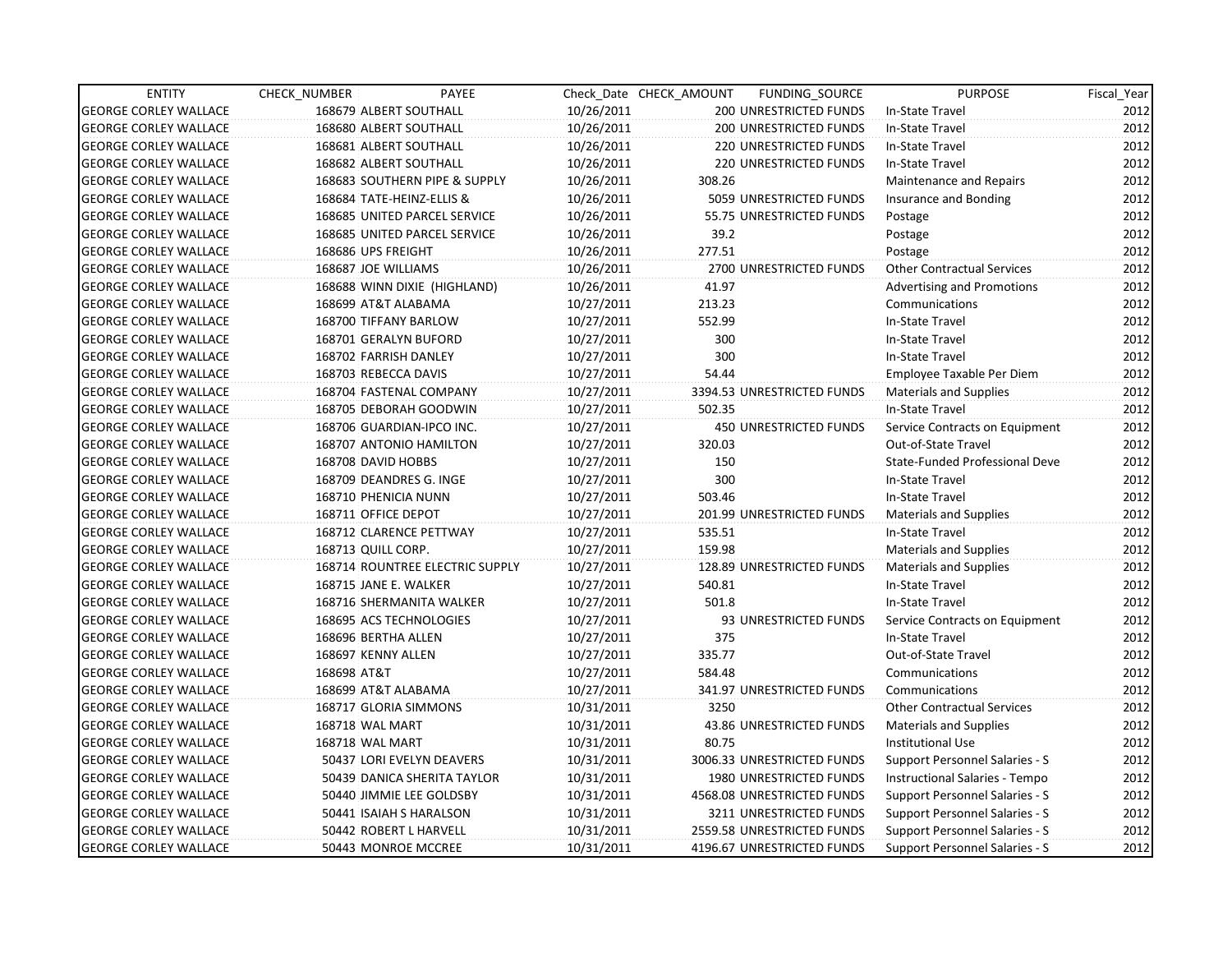| <b>ENTITY</b>                | <b>CHECK NUMBER</b>       | PAYEE                             |            | Check Date CHECK AMOUNT | FUNDING_SOURCE                 | <b>PURPOSE</b>                       | Fiscal Year |
|------------------------------|---------------------------|-----------------------------------|------------|-------------------------|--------------------------------|--------------------------------------|-------------|
| <b>GEORGE CORLEY WALLACE</b> |                           | 50444 NORMAN WEATHERSPOON         | 10/31/2011 |                         | 3080.83 UNRESTRICTED FUNDS     | Support Personnel Salaries - S       | 2012        |
| <b>GEORGE CORLEY WALLACE</b> | 50445 KENNY ALLEN         |                                   | 10/31/2011 |                         | 3757.42 UNRESTRICTED FUNDS     | Instructional Salaries - Regul       | 2012        |
| <b>GEORGE CORLEY WALLACE</b> |                           | 50446 DONALD EDWARD WILDER        | 10/31/2011 |                         | 5270.92 UNRESTRICTED FUNDS     | Instructional Salaries - Regul       | 2012        |
| <b>GEORGE CORLEY WALLACE</b> |                           | 50447 TONY MAX HUGHES             | 10/31/2011 |                         | <b>650 UNRESTRICTED FUNDS</b>  | Instructional Salaries - Tempo       | 2012        |
| <b>GEORGE CORLEY WALLACE</b> | 50448 BERTRAM CRUM        |                                   | 10/31/2011 |                         | 975 UNRESTRICTED FUNDS         | Instructional Salaries - Tempo       | 2012        |
| <b>GEORGE CORLEY WALLACE</b> |                           | 50449 EVELYN C CUMMINGS           | 10/31/2011 |                         | <b>650 UNRESTRICTED FUNDS</b>  | Instructional Salaries - Tempo       | 2012        |
| <b>GEORGE CORLEY WALLACE</b> |                           | 50450 FRANKLIN BERNARD FORTIER    | 10/31/2011 |                         | <b>250 UNRESTRICTED FUNDS</b>  | Instructional Salaries - Tempo       | 2012        |
| <b>GEORGE CORLEY WALLACE</b> |                           | 50451 MATTIE L GASAWAY            | 10/31/2011 |                         | 860 UNRESTRICTED FUNDS         | Instructional Salaries - Tempo       | 2012        |
| <b>GEORGE CORLEY WALLACE</b> |                           | 50452 BARRY C HARGRAVE            | 10/31/2011 |                         | 433.33 UNRESTRICTED FUNDS      | Instructional Salaries - Tempo       | 2012        |
| <b>GEORGE CORLEY WALLACE</b> |                           | 168720 COVERALL OF ALABAMA DBA    | 10/31/2011 |                         | 9634 UNRESTRICTED FUNDS        | <b>Other Contractual Services</b>    | 2012        |
| <b>GEORGE CORLEY WALLACE</b> |                           | 168719 FIRST CAHAWBA BANKCARD     | 10/31/2011 |                         | 7609.2 UNRESTRICTED FUNDS      | Out-of-State Travel                  | 2012        |
| <b>GEORGE CORLEY WALLACE</b> |                           | 168719 FIRST CAHAWBA BANKCARD     | 10/31/2011 |                         | 260 UNRESTRICTED FUNDS         | <b>Materials and Supplies</b>        | 2012        |
| <b>GEORGE CORLEY WALLACE</b> |                           | 168719 FIRST CAHAWBA BANKCARD     | 10/31/2011 |                         | 770.16 UNRESTRICTED FUNDS      | <b>Computer Software</b>             | 2012        |
| <b>GEORGE CORLEY WALLACE</b> |                           | 168719 FIRST CAHAWBA BANKCARD     | 10/31/2011 | 1278.92                 |                                | <b>Institutional Use</b>             | 2012        |
| <b>GEORGE CORLEY WALLACE</b> |                           | 168719 FIRST CAHAWBA BANKCARD     | 10/31/2011 | 1536.22                 |                                | Out-of-State Travel                  | 2012        |
| <b>GEORGE CORLEY WALLACE</b> | 90005276 VICKIE D BELL    |                                   | 10/31/2011 | 2336.25                 |                                | Support Personnel Salaries - S       | 2012        |
| <b>GEORGE CORLEY WALLACE</b> | 90005277 ROBBYN V BENNETT |                                   | 10/31/2011 |                         | 6886.58 UNRESTRICTED FUNDS     | Other Professional Salaries -        | 2012        |
| <b>GEORGE CORLEY WALLACE</b> | 90005278 BETTY J BENTLEY  |                                   | 10/31/2011 |                         | 1218.83 UNRESTRICTED FUNDS     | Support Personnel Salaries - S       | 2012        |
| <b>GEORGE CORLEY WALLACE</b> | 90005278 BETTY J BENTLEY  |                                   | 10/31/2011 | 3656.42                 |                                | <b>Other Professional Salaries -</b> | 2012        |
| <b>GEORGE CORLEY WALLACE</b> |                           | 90005279 PHILIP TODD BRADFORD     | 10/31/2011 |                         | 428.58 UNRESTRICTED FUNDS      | Instructional Salaries - Tempo       | 2012        |
| <b>GEORGE CORLEY WALLACE</b> | 90005280 KAREN S BRADSELL |                                   | 10/31/2011 |                         | 2410.75 UNRESTRICTED FUNDS     | Support Personnel Salaries - S       | 2012        |
| <b>GEORGE CORLEY WALLACE</b> |                           | 90005281 MARIA MACHELLE BRAXTON   | 10/31/2011 |                         | 2326.5 UNRESTRICTED FUNDS      | Instructional Salaries - Tempo       | 2012        |
| <b>GEORGE CORLEY WALLACE</b> |                           | 90005282 TAMMIE MARIE BRIGGS      | 10/31/2011 |                         | 4462.58 UNRESTRICTED FUNDS     | Instructional Salaries - Regul       | 2012        |
| <b>GEORGE CORLEY WALLACE</b> |                           | 90005283 MICHAEL JOHN BROOKS      | 10/31/2011 |                         | 1408.33 UNRESTRICTED FUNDS     | Instructional Salaries - Tempo       | 2012        |
| <b>GEORGE CORLEY WALLACE</b> |                           | 90005284 CHRISTOPHER B BROWN      | 10/31/2011 |                         | 720 UNRESTRICTED FUNDS         | Hourly Wages                         | 2012        |
| <b>GEORGE CORLEY WALLACE</b> | 90005285 KAREN E BROWN    |                                   | 10/31/2011 | 3120.83                 |                                | Other Professional Salaries -        | 2012        |
| <b>GEORGE CORLEY WALLACE</b> |                           | 90005286 NANNIE MAE SUMMERS BROWN | 10/31/2011 |                         | 445.83 UNRESTRICTED FUNDS      | Instructional Salaries - Tempo       | 2012        |
| <b>GEORGE CORLEY WALLACE</b> | 90005287 VERONICA S BROWN |                                   | 10/31/2011 |                         | 6509.89 UNRESTRICTED FUNDS     | Instructional Salaries - Regul       | 2012        |
| <b>GEORGE CORLEY WALLACE</b> |                           | 90005288 GERALYN LATANZA BUFORD   | 10/31/2011 | 4208                    |                                | Other Professional Salaries -        | 2012        |
| <b>GEORGE CORLEY WALLACE</b> | 90005289 ANDREW J BURTON  |                                   | 10/31/2011 |                         | 3229 UNRESTRICTED FUNDS        | Support Personnel Salaries - S       | 2012        |
| <b>GEORGE CORLEY WALLACE</b> | 90005290 WEBBIE R CALHOUN |                                   | 10/31/2011 |                         | <b>4972 UNRESTRICTED FUNDS</b> | Instructional Salaries - Regul       | 2012        |
| <b>GEORGE CORLEY WALLACE</b> |                           | 90005291 APRIL CALLOWAY MCKNIGHT  | 10/31/2011 |                         | 758.33 UNRESTRICTED FUNDS      | Instructional Salaries - Tempo       | 2012        |
| <b>GEORGE CORLEY WALLACE</b> | 90005292 PAMELA B MOORE   |                                   | 10/31/2011 |                         | 2485.17 UNRESTRICTED FUNDS     | Support Personnel Salaries - S       | 2012        |
| <b>GEORGE CORLEY WALLACE</b> |                           | 90005293 MENNIE L CARSTARPHEN     | 10/31/2011 |                         | 6409.89 UNRESTRICTED FUNDS     | Instructional Salaries - Regul       | 2012        |
| <b>GEORGE CORLEY WALLACE</b> |                           | 90005294 BECKY BLANTON CASEY      | 10/31/2011 |                         | 6954.56 UNRESTRICTED FUNDS     | Instructional Salaries - Regul       | 2012        |
| <b>GEORGE CORLEY WALLACE</b> |                           | 90005295 JANET M CATHEY PUGH      | 10/31/2011 |                         | 5426.17 UNRESTRICTED FUNDS     | Instructional Salaries - Regul       | 2012        |
| <b>GEORGE CORLEY WALLACE</b> |                           | 90005296 PAMELA D CAVER JACKSON   | 10/31/2011 |                         | 5268.56 UNRESTRICTED FUNDS     | Instructional Salaries - Regul       | 2012        |
| <b>GEORGE CORLEY WALLACE</b> |                           | 90005297 CHANNIE LORAINE CHAPMAN  | 10/31/2011 |                         | 975 UNRESTRICTED FUNDS         | Instructional Salaries - Regul       | 2012        |
| <b>GEORGE CORLEY WALLACE</b> |                           | 90005297 CHANNIE LORAINE CHAPMAN  | 10/31/2011 | 3166.67                 |                                | Other Professional Salaries -        | 2012        |
| <b>GEORGE CORLEY WALLACE</b> | 90005298 VERONICA CHESNUT |                                   | 10/31/2011 |                         | 1083.33 UNRESTRICTED FUNDS     | Instructional Salaries - Tempo       | 2012        |
| <b>GEORGE CORLEY WALLACE</b> | 90005299 LINDA A CHILDERS |                                   | 10/31/2011 |                         | 1831.5 UNRESTRICTED FUNDS      | Instructional Salaries - Tempo       | 2012        |
| <b>GEORGE CORLEY WALLACE</b> |                           | 90005300 MARGARET H CHRISTIAN     | 10/31/2011 | 1144.52                 |                                | Instructional Salaries - Tempo       | 2012        |
| <b>GEORGE CORLEY WALLACE</b> | 90005301 RENNA B CLEMENTS |                                   | 10/31/2011 |                         | 1083.33 UNRESTRICTED FUNDS     | Instructional Salaries - Tempo       | 2012        |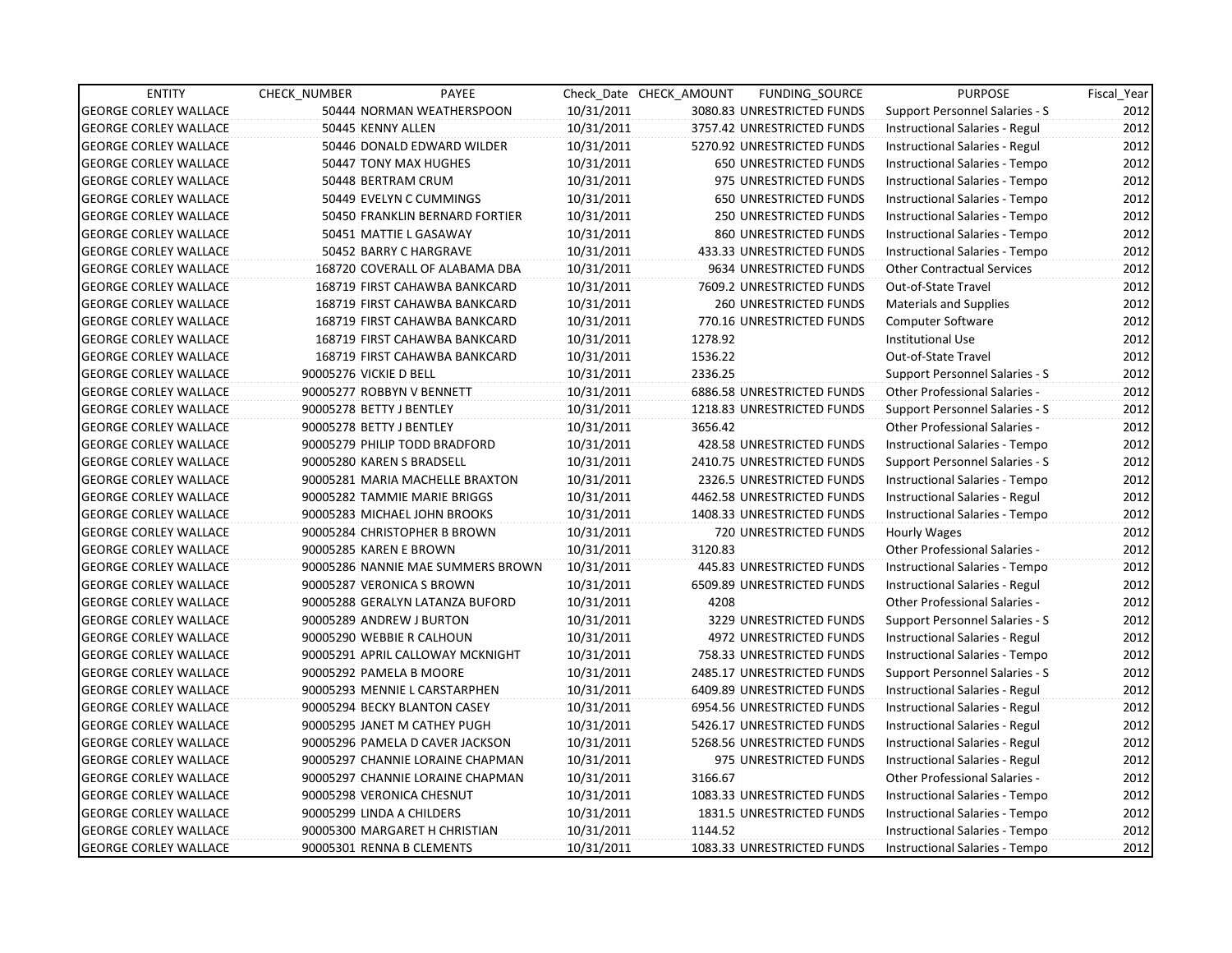| <b>ENTITY</b>                | CHECK NUMBER | PAYEE                           |            | Check Date CHECK AMOUNT | FUNDING_SOURCE                | <b>PURPOSE</b>                        | Fiscal_Year |
|------------------------------|--------------|---------------------------------|------------|-------------------------|-------------------------------|---------------------------------------|-------------|
| <b>GEORGE CORLEY WALLACE</b> |              | 90005302 LONZY T CLIFTON        | 10/31/2011 |                         | 1300 UNRESTRICTED FUNDS       | Instructional Salaries - Regul        | 2012        |
| <b>GEORGE CORLEY WALLACE</b> |              | 90005302 LONZY T CLIFTON        | 10/31/2011 |                         | 300 UNRESTRICTED FUNDS        | Instructional Salaries - Tempo        | 2012        |
| <b>GEORGE CORLEY WALLACE</b> |              | 90005302 LONZY T CLIFTON        | 10/31/2011 |                         | 4283.25 UNRESTRICTED FUNDS    | <b>Other Professional Salaries -</b>  | 2012        |
| <b>GEORGE CORLEY WALLACE</b> |              | 90005303 STEFFAN COLEMAN        | 10/31/2011 | 3402.91                 |                               | Support Personnel Salaries - S        | 2012        |
| <b>GEORGE CORLEY WALLACE</b> |              | 90005304 LORI ANN COMBS         | 10/31/2011 |                         | 2709.83 UNRESTRICTED FUNDS    | Support Personnel Salaries - S        | 2012        |
| <b>GEORGE CORLEY WALLACE</b> |              | 90005305 ROBIN COOK             | 10/31/2011 |                         | 3617.83 UNRESTRICTED FUNDS    | Instructional Salaries - Regul        | 2012        |
| <b>GEORGE CORLEY WALLACE</b> |              | 90005306 HELEN A COSBY          | 10/31/2011 |                         | 3601.25 UNRESTRICTED FUNDS    | <b>Support Personnel Salaries - S</b> | 2012        |
| <b>GEORGE CORLEY WALLACE</b> |              | 90005307 BENJAMIN MARTIN CRAIG  | 10/31/2011 |                         | 3080.5 UNRESTRICTED FUNDS     | Support Personnel Salaries - S        | 2012        |
| <b>GEORGE CORLEY WALLACE</b> |              | 90005308 MEGAN L CRANE          | 10/31/2011 |                         | 1260 UNRESTRICTED FUNDS       | Instructional Salaries - Tempo        | 2012        |
| <b>GEORGE CORLEY WALLACE</b> |              | 50453 THOMAS E POWELL JR        | 10/31/2011 |                         | 1300 UNRESTRICTED FUNDS       | Instructional Salaries - Tempo        | 2012        |
| <b>GEORGE CORLEY WALLACE</b> |              | 50454 FREDA R SIMMONS           | 10/31/2011 |                         | 1773.75 UNRESTRICTED FUNDS    | Instructional Salaries - Tempo        | 2012        |
| <b>GEORGE CORLEY WALLACE</b> |              | 50455 ALBERT SOUTHALL           | 10/31/2011 |                         | 250 UNRESTRICTED FUNDS        | Other Professional Salaries -         | 2012        |
| <b>GEORGE CORLEY WALLACE</b> |              | 50456 PEGGY SUE BUTLER          | 10/31/2011 |                         | 1889.83 UNRESTRICTED FUNDS    | Support Personnel Salaries - S        | 2012        |
| <b>GEORGE CORLEY WALLACE</b> |              | 50457 EUGENE JAMES CHILDRESS JR | 10/31/2011 |                         | 860 UNRESTRICTED FUNDS        | Hourly Wages                          | 2012        |
| <b>GEORGE CORLEY WALLACE</b> |              | 50458 MYRON C COLEMAN           | 10/31/2011 |                         | 2931.58 UNRESTRICTED FUNDS    | Support Personnel Salaries - S        | 2012        |
| <b>GEORGE CORLEY WALLACE</b> |              | 50460 ANDREW DOUGLAS WHATLEY    | 10/31/2011 |                         | 2187.58 UNRESTRICTED FUNDS    | Support Personnel Salaries - S        | 2012        |
| <b>GEORGE CORLEY WALLACE</b> |              | 50465 MICHAEL D STEELE          | 10/31/2011 |                         | 600 UNRESTRICTED FUNDS        | Hourly Wages                          | 2012        |
| <b>GEORGE CORLEY WALLACE</b> |              | 50466 COREY D BOWIE             | 10/31/2011 |                         | 1177.83 UNRESTRICTED FUNDS    | Other Professional Salaries -         | 2012        |
| <b>GEORGE CORLEY WALLACE</b> |              | 50466 COREY D BOWIE             | 10/31/2011 | 2808.75                 |                               | Other Professional Salaries -         | 2012        |
| <b>GEORGE CORLEY WALLACE</b> |              | 50467 FRED A WILLIAMSON         | 10/31/2011 |                         | 7535.67 UNRESTRICTED FUNDS    | Instructional Salaries - Regul        | 2012        |
| <b>GEORGE CORLEY WALLACE</b> |              | 50468 OTIS TARVER JR            | 10/31/2011 |                         | 3972.11 UNRESTRICTED FUNDS    | Instructional Salaries - Regul        | 2012        |
| <b>GEORGE CORLEY WALLACE</b> |              | 90005263 OLIVIA JOYCE ACOFF     | 10/31/2011 | 643.32                  |                               | Instructional Salaries - Tempo        | 2012        |
| <b>GEORGE CORLEY WALLACE</b> |              | 90005264 DOROTHY J ADAMS        | 10/31/2011 |                         | 1833.33 UNRESTRICTED FUNDS    | <b>Other Professional Salaries -</b>  | 2012        |
| <b>GEORGE CORLEY WALLACE</b> |              | 50389 LULA SNOWDEN              | 10/31/2011 | 4012.5                  |                               | <b>Other Professional Salaries -</b>  | 2012        |
| <b>GEORGE CORLEY WALLACE</b> |              | 50390 ELLEN G TRAYWICK          | 10/31/2011 | 500.36                  |                               | Instructional Salaries - Tempo        | 2012        |
| <b>GEORGE CORLEY WALLACE</b> |              | 50391 JARRICK B BENNETT         | 10/31/2011 | 960                     |                               | Hourly Wages                          | 2012        |
| <b>GEORGE CORLEY WALLACE</b> |              | 50392 NIGEL RALPHAEL GUTHRIDGE  | 10/31/2011 | 1964.25                 |                               | Support Personnel Salaries - S        | 2012        |
| <b>GEORGE CORLEY WALLACE</b> |              | 50393 COREY H HOWARD            | 10/31/2011 | 960                     |                               | Hourly Wages                          | 2012        |
| <b>GEORGE CORLEY WALLACE</b> |              | 50394 DERRICK M MOORE           | 10/31/2011 | 2038.67                 |                               | <b>Support Personnel Salaries - S</b> | 2012        |
| <b>GEORGE CORLEY WALLACE</b> |              | 50395 PHENICIA K NUNN           | 10/31/2011 |                         | <b>430 UNRESTRICTED FUNDS</b> | Instructional Salaries - Tempo        | 2012        |
| <b>GEORGE CORLEY WALLACE</b> |              | 50395 PHENICIA K NUNN           | 10/31/2011 | 200.63                  |                               | Hourly Wages                          | 2012        |
| <b>GEORGE CORLEY WALLACE</b> |              | 50395 PHENICIA K NUNN           | 10/31/2011 | 4992.92                 |                               | Other Professional Salaries -         | 2012        |
| <b>GEORGE CORLEY WALLACE</b> |              | 50396 ANDRE MARVEL PEARSON      | 10/31/2011 | 2038.67                 |                               | Support Personnel Salaries - S        | 2012        |
| <b>GEORGE CORLEY WALLACE</b> |              | 50401 CHARLENE NICHOLS COBB     | 10/31/2011 |                         | <b>42 UNRESTRICTED FUNDS</b>  | Instructional Salaries - Tempo        | 2012        |
| <b>GEORGE CORLEY WALLACE</b> |              | 50401 CHARLENE NICHOLS COBB     | 10/31/2011 |                         | 576 UNRESTRICTED FUNDS        | <b>Student Assistants</b>             | 2012        |
| <b>GEORGE CORLEY WALLACE</b> |              | 50436 ERIC W ROGERS             | 10/31/2011 |                         | 4713.33 UNRESTRICTED FUNDS    | Instructional Salaries - Regul        | 2012        |
| <b>GEORGE CORLEY WALLACE</b> |              | 90005354 JEAN MANN HICKS        | 10/31/2011 | 2857.42                 |                               | <b>Support Personnel Salaries - S</b> | 2012        |
| <b>GEORGE CORLEY WALLACE</b> |              | 90005355 MARK DAVID HILL        | 10/31/2011 |                         | 2038.42 UNRESTRICTED FUNDS    | <b>Support Personnel Salaries - S</b> | 2012        |
| <b>GEORGE CORLEY WALLACE</b> |              | 90005356 DAVID WAYNE HOBBS JR   | 10/31/2011 |                         | 3979.75 UNRESTRICTED FUNDS    | Instructional Salaries - Regul        | 2012        |
| <b>GEORGE CORLEY WALLACE</b> |              | 90005357 KATHLEEN HAYS HOLLIMAN | 10/31/2011 |                         | 6376.75 UNRESTRICTED FUNDS    | Instructional Salaries - Regul        | 2012        |
| <b>GEORGE CORLEY WALLACE</b> |              | 90005359 VATAUSHA O HOWARD      | 10/31/2011 |                         | 433.33 UNRESTRICTED FUNDS     | Instructional Salaries - Tempo        | 2012        |
| <b>GEORGE CORLEY WALLACE</b> |              | 90005361 WILLIE JAMES HUNTER    | 10/31/2011 |                         | 653.04 UNRESTRICTED FUNDS     | Hourly Wages                          | 2012        |
| <b>GEORGE CORLEY WALLACE</b> |              | 90005362 DEANDRES G INGE        | 10/31/2011 | 5691.58                 |                               | Other Professional Salaries -         | 2012        |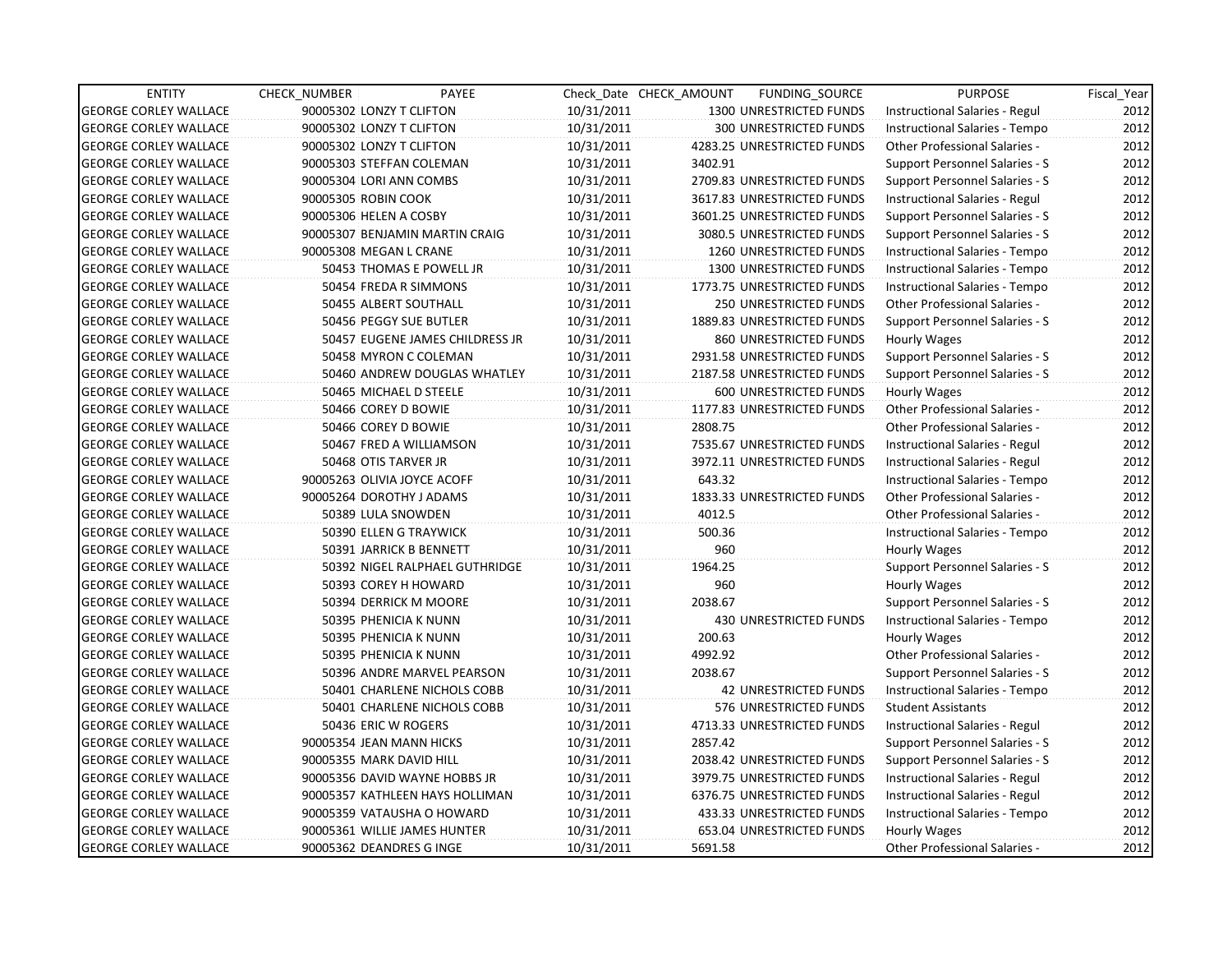| <b>ENTITY</b>                | <b>CHECK NUMBER</b>          | PAYEE                              |            | Check Date CHECK AMOUNT | FUNDING_SOURCE                 | <b>PURPOSE</b>                        | Fiscal Year |
|------------------------------|------------------------------|------------------------------------|------------|-------------------------|--------------------------------|---------------------------------------|-------------|
| <b>GEORGE CORLEY WALLACE</b> | 90005363 IRMA JEAN JACKSON   |                                    | 10/31/2011 |                         | 2559.58 UNRESTRICTED FUNDS     | Support Personnel Salaries - S        | 2012        |
| <b>GEORGE CORLEY WALLACE</b> | 90005364 MALDONIA JACKSON    |                                    | 10/31/2011 |                         | 860 UNRESTRICTED FUNDS         | Instructional Salaries - Tempo        | 2012        |
| <b>GEORGE CORLEY WALLACE</b> |                              | 90005365 VERONICA MOULTRIE JACKSON | 10/31/2011 |                         | 4527.33 UNRESTRICTED FUNDS     | Instructional Salaries - Regul        | 2012        |
| <b>GEORGE CORLEY WALLACE</b> | 90005366 VINCENT K JACKSON   |                                    | 10/31/2011 |                         | 325 UNRESTRICTED FUNDS         | Instructional Salaries - Tempo        | 2012        |
| <b>GEORGE CORLEY WALLACE</b> |                              | 90005367 SHELIA LAWANDA JEFFERSON  | 10/31/2011 |                         | 2336.25 UNRESTRICTED FUNDS     | Support Personnel Salaries - S        | 2012        |
| <b>GEORGE CORLEY WALLACE</b> |                              | 90005368 ALTHELSTEIN JOHNSON       | 10/31/2011 |                         | 5270.92 UNRESTRICTED FUNDS     | Instructional Salaries - Regul        | 2012        |
| <b>GEORGE CORLEY WALLACE</b> | 90005369 CONNIE M JONES      |                                    | 10/31/2011 |                         | 4304.75 UNRESTRICTED FUNDS     | Instructional Salaries - Regul        | 2012        |
| <b>GEORGE CORLEY WALLACE</b> |                              | 90005370 KENDRA LANE JONES         | 10/31/2011 |                         | <b>4285 UNRESTRICTED FUNDS</b> | Instructional Salaries - Regul        | 2012        |
| <b>GEORGE CORLEY WALLACE</b> |                              | 90005371 NATASHA RENEE JONES       | 10/31/2011 | 2187.33                 |                                | Support Personnel Salaries - S        | 2012        |
| <b>GEORGE CORLEY WALLACE</b> | 90005372 TERESHA M JONES     |                                    | 10/31/2011 |                         | 650 UNRESTRICTED FUNDS         | Instructional Salaries - Tempo        | 2012        |
| <b>GEORGE CORLEY WALLACE</b> | 90005373 KAMAU R KENYATTA    |                                    | 10/31/2011 | 1296                    |                                | Hourly Wages                          | 2012        |
| <b>GEORGE CORLEY WALLACE</b> | 90005374 ANESSA LYNN KIDD    |                                    | 10/31/2011 |                         | 5713.33 UNRESTRICTED FUNDS     | Other Professional Salaries -         | 2012        |
| <b>GEORGE CORLEY WALLACE</b> |                              | 90005375 ANETRIAL SHERELL KING     | 10/31/2011 |                         | 1718.69 UNRESTRICTED FUNDS     | Instructional Salaries - Tempo        | 2012        |
| <b>GEORGE CORLEY WALLACE</b> | 90005378 SHIRLEY J LAISTER   |                                    | 10/31/2011 |                         | 5306.33 UNRESTRICTED FUNDS     | Instructional Salaries - Regul        | 2012        |
| <b>GEORGE CORLEY WALLACE</b> | 90005379 SHEILA L LAMBERT    |                                    | 10/31/2011 |                         | 6009.89 UNRESTRICTED FUNDS     | Instructional Salaries - Regul        | 2012        |
| <b>GEORGE CORLEY WALLACE</b> | 90005380 RONALD LANE         |                                    | 10/31/2011 |                         | 833.33 UNRESTRICTED FUNDS      | Instructional Salaries - Tempo        | 2012        |
| <b>GEORGE CORLEY WALLACE</b> | 90005381 EARLINE T LARKIN    |                                    | 10/31/2011 |                         | 1180 UNRESTRICTED FUNDS        | Other Professional Salaries -         | 2012        |
| <b>GEORGE CORLEY WALLACE</b> |                              | 90005382 PATRICIA LOUISE LATHAM    | 10/31/2011 | 214.44                  |                                | Instructional Salaries - Tempo        | 2012        |
| <b>GEORGE CORLEY WALLACE</b> | 90005383 CHENETTA B LEE      |                                    | 10/31/2011 |                         | 5000 UNRESTRICTED FUNDS        | Other Professional Salaries -         | 2012        |
| <b>GEORGE CORLEY WALLACE</b> | 90005383 CHENETTA B LEE      |                                    | 10/31/2011 |                         | 11.25 UNRESTRICTED FUNDS       | Employee Taxable Per Diem             | 2012        |
| <b>GEORGE CORLEY WALLACE</b> | 90005384 RITA M LETT         |                                    | 10/31/2011 |                         | 5149.42 UNRESTRICTED FUNDS     | <b>Other Professional Salaries -</b>  | 2012        |
| <b>GEORGE CORLEY WALLACE</b> | 90005385 BONITA T LEWIS      |                                    | 10/31/2011 |                         | 4120.33 UNRESTRICTED FUNDS     | Instructional Salaries - Regul        | 2012        |
| <b>GEORGE CORLEY WALLACE</b> | 90005386 GEORGE E LEWIS      |                                    | 10/31/2011 |                         | 1191.67 UNRESTRICTED FUNDS     | Instructional Salaries - Tempo        | 2012        |
| <b>GEORGE CORLEY WALLACE</b> | 90005387 SUZANNE M LIGHT     |                                    | 10/31/2011 |                         | 2038.42 UNRESTRICTED FUNDS     | <b>Support Personnel Salaries - S</b> | 2012        |
| <b>GEORGE CORLEY WALLACE</b> | 90005388 LENORE LOFTON       |                                    | 10/31/2011 |                         | 755 UNRESTRICTED FUNDS         | Instructional Salaries - Tempo        | 2012        |
| <b>GEORGE CORLEY WALLACE</b> | 90005389 ALICE G LOGAN       |                                    | 10/31/2011 | 1296                    |                                | Hourly Wages                          | 2012        |
| <b>GEORGE CORLEY WALLACE</b> |                              | 90005390 SHUNTELRA BERNICE LOGAN   | 10/31/2011 |                         | 3823.92 UNRESTRICTED FUNDS     | Other Professional Salaries -         | 2012        |
| <b>GEORGE CORLEY WALLACE</b> |                              | 90005391 BURMA JAMES LOMAX         | 10/31/2011 | 3750                    |                                | Instructional Salaries - Regul        | 2012        |
| <b>GEORGE CORLEY WALLACE</b> |                              | 90005310 CHRISTOPHER DABBS         | 10/31/2011 |                         | 325 UNRESTRICTED FUNDS         | Instructional Salaries - Tempo        | 2012        |
| <b>GEORGE CORLEY WALLACE</b> | 90005311 FARRISH DANLEY III  |                                    | 10/31/2011 | 5288                    |                                | Other Professional Salaries -         | 2012        |
| <b>GEORGE CORLEY WALLACE</b> | 90005312 GLENDA D DAVIS      |                                    | 10/31/2011 |                         | 540 UNRESTRICTED FUNDS         | Hourly Wages                          | 2012        |
| <b>GEORGE CORLEY WALLACE</b> | 90005314 MARY LEE DAVIS      |                                    | 10/31/2011 |                         | 3303.42 UNRESTRICTED FUNDS     | Support Personnel Salaries - S        | 2012        |
| <b>GEORGE CORLEY WALLACE</b> |                              | 90005315 REBECCA MOORE DAVIS       | 10/31/2011 |                         | 4610 UNRESTRICTED FUNDS        | Instructional Salaries - Regul        | 2012        |
| <b>GEORGE CORLEY WALLACE</b> |                              | 90005315 REBECCA MOORE DAVIS       | 10/31/2011 |                         | 11.25 UNRESTRICTED FUNDS       | Employee Taxable Per Diem             | 2012        |
| <b>GEORGE CORLEY WALLACE</b> |                              | 90005315 REBECCA MOORE DAVIS       | 10/31/2011 | 500                     |                                | Instructional Salaries - Tempo        | 2012        |
| <b>GEORGE CORLEY WALLACE</b> | 90005316 SARAH DAVIS         |                                    | 10/31/2011 |                         | 5713.33 UNRESTRICTED FUNDS     | Instructional Salaries - Regul        | 2012        |
| <b>GEORGE CORLEY WALLACE</b> | 90005317 VERA LEE DAVIS      |                                    | 10/31/2011 |                         | 1831.5 UNRESTRICTED FUNDS      | Instructional Salaries - Tempo        | 2012        |
| <b>GEORGE CORLEY WALLACE</b> |                              | 90005318 COLLEEN ROLAND DIXON      | 10/31/2011 |                         | 2559.58 UNRESTRICTED FUNDS     | <b>Support Personnel Salaries - S</b> | 2012        |
| <b>GEORGE CORLEY WALLACE</b> |                              | 90005319 CECILE RANDALL DOUGLAS    | 10/31/2011 |                         | 6306.33 UNRESTRICTED FUNDS     | Instructional Salaries - Regul        | 2012        |
| <b>GEORGE CORLEY WALLACE</b> | 90005320 CINDY DUCK          |                                    | 10/31/2011 | 2708.92                 |                                | Other Professional Salaries -         | 2012        |
| <b>GEORGE CORLEY WALLACE</b> | 90005321 CHARLES J DYSART II |                                    | 10/31/2011 |                         | 433.33 UNRESTRICTED FUNDS      | Instructional Salaries - Tempo        | 2012        |
| <b>GEORGE CORLEY WALLACE</b> |                              | 90005322 FERRIN WYATT EILAND       | 10/31/2011 |                         | 5270.92 UNRESTRICTED FUNDS     | Instructional Salaries - Regul        | 2012        |
| <b>GEORGE CORLEY WALLACE</b> | 90005323 WILLIAM F ELLIOTT   |                                    | 10/31/2011 |                         | 1916.66 UNRESTRICTED FUNDS     | Instructional Salaries - Tempo        | 2012        |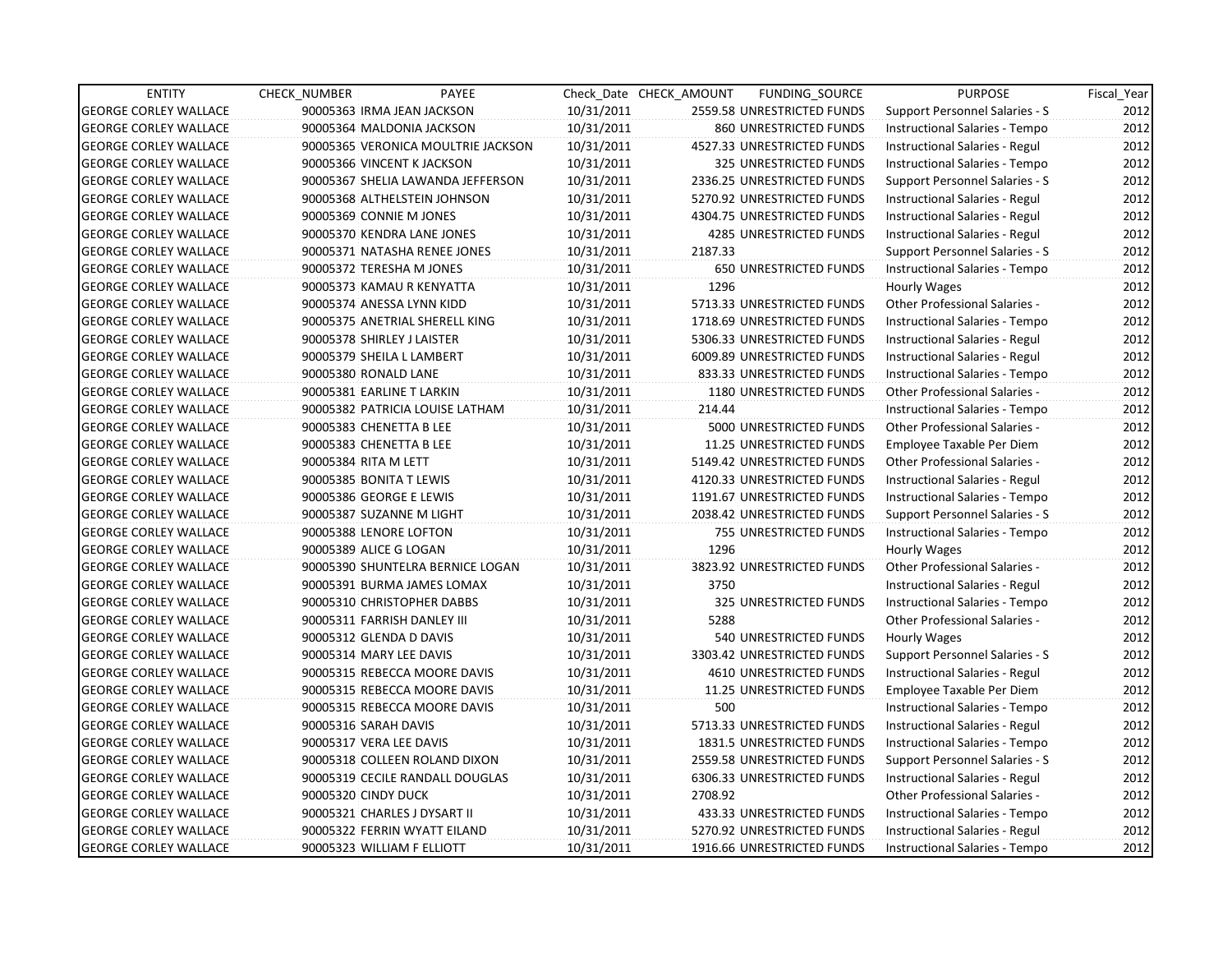| <b>ENTITY</b>                | CHECK_NUMBER             | PAYEE                              |            | Check Date CHECK AMOUNT | FUNDING_SOURCE                 | <b>PURPOSE</b>                       | Fiscal_Year |
|------------------------------|--------------------------|------------------------------------|------------|-------------------------|--------------------------------|--------------------------------------|-------------|
| <b>GEORGE CORLEY WALLACE</b> | 90005325 KATERI M LEE    |                                    | 10/31/2011 |                         | 5416.78 UNRESTRICTED FUNDS     | Instructional Salaries - Regul       | 2012        |
| <b>GEORGE CORLEY WALLACE</b> | 90005326 NAOPI LC EVANS  |                                    | 10/31/2011 |                         | 2782.75 UNRESTRICTED FUNDS     | Support Personnel Salaries - S       | 2012        |
| <b>GEORGE CORLEY WALLACE</b> |                          | 90005265 LILLIAN IFEOMA AKWUBA     | 10/31/2011 |                         | <b>1650 UNRESTRICTED FUNDS</b> | Instructional Salaries - Tempo       | 2012        |
| <b>GEORGE CORLEY WALLACE</b> |                          | 90005266 BERTHA YVETTE ALLEN       | 10/31/2011 | 4342                    |                                | <b>Other Professional Salaries -</b> | 2012        |
| <b>GEORGE CORLEY WALLACE</b> | 90005267 BONITA F ALLEN  |                                    | 10/31/2011 |                         | 9660.5 UNRESTRICTED FUNDS      | Administrative Salaries- Sched       | 2012        |
| <b>GEORGE CORLEY WALLACE</b> |                          | 90005268 ERIC PRESTON ALLISON      | 10/31/2011 |                         | 4978 UNRESTRICTED FUNDS        | Instructional Salaries - Regul       | 2012        |
| <b>GEORGE CORLEY WALLACE</b> |                          | 90005268 ERIC PRESTON ALLISON      | 10/31/2011 |                         | 517 UNRESTRICTED FUNDS         | <b>Other Professional Salaries -</b> | 2012        |
| <b>GEORGE CORLEY WALLACE</b> |                          | 90005269 KAY GOODWIN ALSOBROOK     | 10/31/2011 | 553.97                  |                                | Instructional Salaries - Tempo       | 2012        |
| <b>GEORGE CORLEY WALLACE</b> |                          | 90005270 TAMPATHA AUSTIN           | 10/31/2011 |                         | 2038.42 UNRESTRICTED FUNDS     | Support Personnel Salaries - S       | 2012        |
| <b>GEORGE CORLEY WALLACE</b> | 90005271 NANCY AUTERY    |                                    | 10/31/2011 |                         | 5054.75 UNRESTRICTED FUNDS     | Instructional Salaries - Regul       | 2012        |
| <b>GEORGE CORLEY WALLACE</b> |                          | 90005272 ANTIONETTA S BALDWIN      | 10/31/2011 |                         | 4285 UNRESTRICTED FUNDS        | Instructional Salaries - Regul       | 2012        |
| <b>GEORGE CORLEY WALLACE</b> |                          | 90005273 SHIRLEY ANN BARKER        | 10/31/2011 |                         | 3824.67 UNRESTRICTED FUNDS     | Support Personnel Salaries - S       | 2012        |
| <b>GEORGE CORLEY WALLACE</b> |                          | 90005274 TIFFANY RENEE BARLOW      | 10/31/2011 | 4839.17                 |                                | Other Professional Salaries -        | 2012        |
| <b>GEORGE CORLEY WALLACE</b> |                          | 90005275 GALE M BEDGOOD            | 10/31/2011 | 428.88                  |                                | Instructional Salaries - Tempo       | 2012        |
| <b>GEORGE CORLEY WALLACE</b> | 90005420 DEONDRA J NIX   |                                    | 10/31/2011 |                         | 1083.33 UNRESTRICTED FUNDS     | Instructional Salaries - Tempo       | 2012        |
| <b>GEORGE CORLEY WALLACE</b> |                          | 90005421 HOLLY BROWN OWENS         | 10/31/2011 |                         | 860 UNRESTRICTED FUNDS         | Instructional Salaries - Tempo       | 2012        |
| <b>GEORGE CORLEY WALLACE</b> |                          | 90005422 MELINDA ANN PAGE          | 10/31/2011 | 3416.67                 |                                | Instructional Salaries - Regul       | 2012        |
| <b>GEORGE CORLEY WALLACE</b> |                          | 90005423 SHAMARICK YVONNE PARADISE | 10/31/2011 |                         | 975 UNRESTRICTED FUNDS         | Instructional Salaries - Tempo       | 2012        |
| <b>GEORGE CORLEY WALLACE</b> |                          | 90005424 RAY ANTHONY PATTERSON     | 10/31/2011 |                         | 2708.5 UNRESTRICTED FUNDS      | Support Personnel Salaries - S       | 2012        |
| <b>GEORGE CORLEY WALLACE</b> |                          | 90005425 ERNESTINE D PERRY         | 10/31/2011 |                         | 743.65 UNRESTRICTED FUNDS      | Hourly Wages                         | 2012        |
| <b>GEORGE CORLEY WALLACE</b> |                          | 90005426 ALONZIA PETTWAY           | 10/31/2011 |                         | 2485.42 UNRESTRICTED FUNDS     | Support Personnel Salaries - S       | 2012        |
| <b>GEORGE CORLEY WALLACE</b> |                          | 90005427 CHARLES D PETTWAY         | 10/31/2011 |                         | 2634.33 UNRESTRICTED FUNDS     | Support Personnel Salaries - S       | 2012        |
| <b>GEORGE CORLEY WALLACE</b> |                          | 90005428 CLARENCE J PETTWAY        | 10/31/2011 | 4992.92                 |                                | <b>Other Professional Salaries -</b> | 2012        |
| <b>GEORGE CORLEY WALLACE</b> | 90005429 FELECIA PETTWAY |                                    | 10/31/2011 |                         | 4904.17 UNRESTRICTED FUNDS     | <b>Other Professional Salaries -</b> | 2012        |
| <b>GEORGE CORLEY WALLACE</b> | 90005430 ELIJAH PUGH SR  |                                    | 10/31/2011 |                         | 5856.17 UNRESTRICTED FUNDS     | Instructional Salaries - Regul       | 2012        |
| <b>GEORGE CORLEY WALLACE</b> |                          | 90005431 QUANDA C PULLUM           | 10/31/2011 |                         | 2931.58 UNRESTRICTED FUNDS     | Support Personnel Salaries - S       | 2012        |
| <b>GEORGE CORLEY WALLACE</b> |                          | 90005433 JAMES LEE PURIFOY         | 10/31/2011 |                         | 2038.42 UNRESTRICTED FUNDS     | Support Personnel Salaries - S       | 2012        |
| <b>GEORGE CORLEY WALLACE</b> |                          | 90005434 CAROLYN M RATCLIFFE       | 10/31/2011 |                         | 835.94 UNRESTRICTED FUNDS      | Instructional Salaries - Tempo       | 2012        |
| <b>GEORGE CORLEY WALLACE</b> |                          | 90005435 JENNIFER M REYNOLDS       | 10/31/2011 |                         | 2112.92 UNRESTRICTED FUNDS     | Support Personnel Salaries - S       | 2012        |
| <b>GEORGE CORLEY WALLACE</b> |                          | 90005436 RAMONA ROBERTS RHODES     | 10/31/2011 |                         | 5651.75 UNRESTRICTED FUNDS     | Instructional Salaries - Regul       | 2012        |
| <b>GEORGE CORLEY WALLACE</b> |                          | 90005437 RUBY D RICHARDSON         | 10/31/2011 |                         | 1540 UNRESTRICTED FUNDS        | Instructional Salaries - Tempo       | 2012        |
| <b>GEORGE CORLEY WALLACE</b> |                          | 90005438 ERIKA M ROBERSON          | 10/31/2011 | 2559.33                 |                                | Support Personnel Salaries - S       | 2012        |
| <b>GEORGE CORLEY WALLACE</b> |                          | 90005439 MARY ELLEN ROLLINS        | 10/31/2011 |                         | 2087.25 UNRESTRICTED FUNDS     | Instructional Salaries - Tempo       | 2012        |
| <b>GEORGE CORLEY WALLACE</b> |                          | 90005440 DOUGLAS M SANDERS         | 10/31/2011 |                         | 3745 UNRESTRICTED FUNDS        | Other Professional Salaries -        | 2012        |
| <b>GEORGE CORLEY WALLACE</b> |                          | 90005441 FELICIA MICHELLE SANDERS  | 10/31/2011 |                         | 3452.33 UNRESTRICTED FUNDS     | Support Personnel Salaries - S       | 2012        |
| <b>GEORGE CORLEY WALLACE</b> | 90005442 AYANNA S SCOTT  |                                    | 10/31/2011 |                         | 975 UNRESTRICTED FUNDS         | Instructional Salaries - Tempo       | 2012        |
| <b>GEORGE CORLEY WALLACE</b> | 90005443 REESE SHANKS JR |                                    | 10/31/2011 |                         | 2038.42 UNRESTRICTED FUNDS     | Support Personnel Salaries - S       | 2012        |
| <b>GEORGE CORLEY WALLACE</b> |                          | 90005444 DAPHANE N SHANNON         | 10/31/2011 |                         | 1096.75 UNRESTRICTED FUNDS     | Instructional Salaries - Tempo       | 2012        |
| <b>GEORGE CORLEY WALLACE</b> |                          | 90005445 TRACEY M SHANNON          | 10/31/2011 |                         | 5426.17 UNRESTRICTED FUNDS     | Instructional Salaries - Regul       | 2012        |
| <b>GEORGE CORLEY WALLACE</b> |                          | 90005446 LAWRENCE SIMMONS JR       | 10/31/2011 |                         | 3823.78 UNRESTRICTED FUNDS     | Instructional Salaries - Regul       | 2012        |
| <b>GEORGE CORLEY WALLACE</b> |                          | 90005446 LAWRENCE SIMMONS JR       | 10/31/2011 | 1296                    |                                | Hourly Wages                         | 2012        |
| <b>GEORGE CORLEY WALLACE</b> |                          | 90005447 CHRISTINA HARRIS SMITH    | 10/31/2011 |                         | 590 UNRESTRICTED FUNDS         | Instructional Salaries - Tempo       | 2012        |
| <b>GEORGE CORLEY WALLACE</b> | 90005448 IRENE G BONNER  |                                    | 10/31/2011 | 1139.55                 |                                | Hourly Wages                         | 2012        |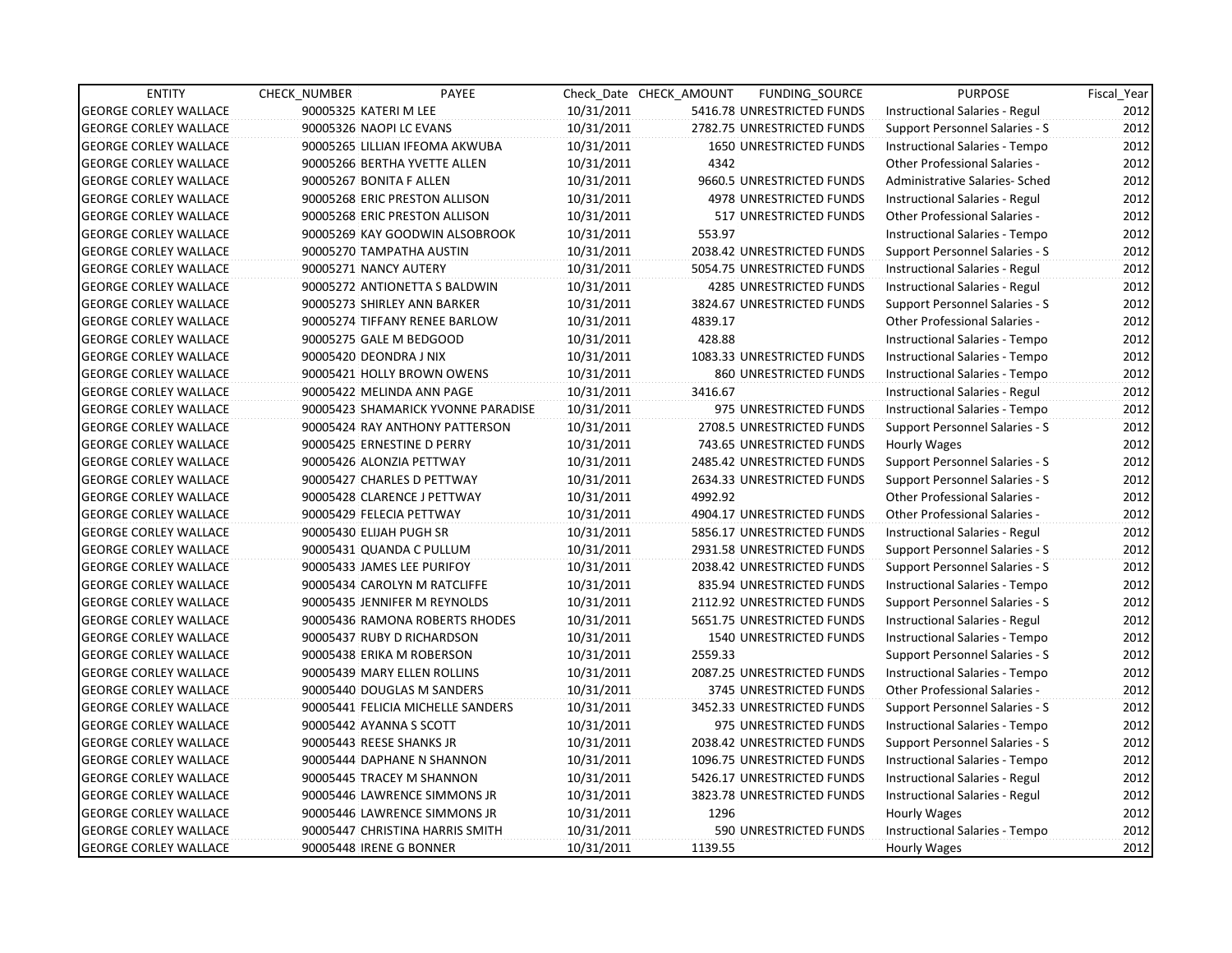| <b>ENTITY</b>                | <b>CHECK NUMBER</b> | PAYEE                              |            | Check Date CHECK AMOUNT | <b>FUNDING SOURCE</b>      | <b>PURPOSE</b>                       | Fiscal Year |
|------------------------------|---------------------|------------------------------------|------------|-------------------------|----------------------------|--------------------------------------|-------------|
| <b>GEORGE CORLEY WALLACE</b> |                     | 90005449 LEIGH ANN SMITH           | 10/31/2011 | 4196.67                 |                            | Support Personnel Salaries - S       | 2012        |
| <b>GEORGE CORLEY WALLACE</b> |                     | 90005450 SHANDRA J SMITH           | 10/31/2011 |                         | 4904.17 UNRESTRICTED FUNDS | Other Professional Salaries -        | 2012        |
| <b>GEORGE CORLEY WALLACE</b> |                     | 90005451 ANNA M SMITHERMAN         | 10/31/2011 |                         | 5651.75 UNRESTRICTED FUNDS | Instructional Salaries - Regul       | 2012        |
| <b>GEORGE CORLEY WALLACE</b> |                     | 90005452 JOHN A SNOW               | 10/31/2011 |                         | 512 UNRESTRICTED FUNDS     | Hourly Wages                         | 2012        |
| <b>GEORGE CORLEY WALLACE</b> |                     | 90005453 BRANDI N SPEARS           | 10/31/2011 |                         | 1964.25 UNRESTRICTED FUNDS | Support Personnel Salaries - S       | 2012        |
| <b>GEORGE CORLEY WALLACE</b> |                     | 90005454 DONALD T SPEED            | 10/31/2011 |                         | 1083.33 UNRESTRICTED FUNDS | Instructional Salaries - Tempo       | 2012        |
| <b>GEORGE CORLEY WALLACE</b> |                     | 90005327 LAQUANDA NIKKI FAILS      | 10/31/2011 | 352                     |                            | Instructional Salaries - Tempo       | 2012        |
| <b>GEORGE CORLEY WALLACE</b> |                     | 90005328 COLLETTE COATES FIKES     | 10/31/2011 |                         | 558.75 UNRESTRICTED FUNDS  | Hourly Wages                         | 2012        |
| <b>GEORGE CORLEY WALLACE</b> |                     | 90005329 AUDREY FORD               | 10/31/2011 | 2932.17                 |                            | Support Personnel Salaries - S       | 2012        |
| <b>GEORGE CORLEY WALLACE</b> |                     | 90005330 SABRINA D FORD            | 10/31/2011 |                         | 855 UNRESTRICTED FUNDS     | Instructional Salaries - Tempo       | 2012        |
| <b>GEORGE CORLEY WALLACE</b> |                     | 90005332 CYNTHIA C GIBSON          | 10/31/2011 |                         | 3333.33 UNRESTRICTED FUNDS | <b>Other Professional Salaries -</b> | 2012        |
| <b>GEORGE CORLEY WALLACE</b> |                     | 90005333 VIRGINIA M REED GLOVER    | 10/31/2011 |                         | 2856.75 UNRESTRICTED FUNDS | Support Personnel Salaries - S       | 2012        |
| <b>GEORGE CORLEY WALLACE</b> |                     | 90005334 CONNIE ESTES HUDSON       | 10/31/2011 |                         | 1180 UNRESTRICTED FUNDS    | Support Personnel Salaries - S       | 2012        |
| <b>GEORGE CORLEY WALLACE</b> |                     | 90005335 GHYTANA SHELTON GOINGS    | 10/31/2011 |                         | 5784.87 UNRESTRICTED FUNDS | Instructional Salaries - Regul       | 2012        |
| <b>GEORGE CORLEY WALLACE</b> |                     | 90005336 RACHEL L GORDON           | 10/31/2011 | 3322.17                 |                            | Other Professional Salaries -        | 2012        |
| <b>GEORGE CORLEY WALLACE</b> |                     | 90005336 RACHEL L GORDON           | 10/31/2011 | 11.25                   |                            | Employee Taxable Per Diem            | 2012        |
| <b>GEORGE CORLEY WALLACE</b> |                     | 90005337 RAJI GOURDINE             | 10/31/2011 |                         | 6886.58 UNRESTRICTED FUNDS | Other Professional Salaries -        | 2012        |
| <b>GEORGE CORLEY WALLACE</b> |                     | 90005338 PATRICIA GRAGG-ROBINSON   | 10/31/2011 |                         | 1185 UNRESTRICTED FUNDS    | Instructional Salaries - Tempo       | 2012        |
| <b>GEORGE CORLEY WALLACE</b> |                     | 90005339 LAMARGARET GREEN          | 10/31/2011 |                         | 510 UNRESTRICTED FUNDS     | Instructional Salaries - Tempo       | 2012        |
| <b>GEORGE CORLEY WALLACE</b> |                     | 90005340 WILLIE GREEN              | 10/31/2011 |                         | 3080.83 UNRESTRICTED FUNDS | Support Personnel Salaries - S       | 2012        |
| <b>GEORGE CORLEY WALLACE</b> |                     | 90005342 CALVIN GRIFFIN            | 10/31/2011 |                         | 4861.56 UNRESTRICTED FUNDS | Instructional Salaries - Regul       | 2012        |
| <b>GEORGE CORLEY WALLACE</b> |                     | 90005343 DONITHA J GRIFFIN         | 10/31/2011 |                         | 8038.67 UNRESTRICTED FUNDS | Administrative Salaries- Sched       | 2012        |
| <b>GEORGE CORLEY WALLACE</b> |                     | 90005344 TERRY D GRISSOM           | 10/31/2011 |                         | 975 UNRESTRICTED FUNDS     | Instructional Salaries - Tempo       | 2012        |
| <b>GEORGE CORLEY WALLACE</b> |                     | 90005345 ANTONIO KENTANIOUS HAMILT | 10/31/2011 |                         | 3823.78 UNRESTRICTED FUNDS | Instructional Salaries - Regul       | 2012        |
| <b>GEORGE CORLEY WALLACE</b> |                     | 90005346 MARCUS A HANNAH           | 10/31/2011 |                         | 833.33 UNRESTRICTED FUNDS  | Other Professional Salaries -        | 2012        |
| <b>GEORGE CORLEY WALLACE</b> |                     | 90005347 MARILYN BENNETT HANNAH    | 10/31/2011 |                         | 4675.56 UNRESTRICTED FUNDS | Instructional Salaries - Regul       | 2012        |
| <b>GEORGE CORLEY WALLACE</b> |                     | 90005348 APRIL M HARPER            | 10/31/2011 |                         | 1375 UNRESTRICTED FUNDS    | Instructional Salaries - Tempo       | 2012        |
| <b>GEORGE CORLEY WALLACE</b> |                     | 90005348 APRIL M HARPER            | 10/31/2011 |                         | 82.5 UNRESTRICTED FUNDS    | Employee Taxable Per Diem            | 2012        |
| <b>GEORGE CORLEY WALLACE</b> |                     | 90005349 EDDIE J HARRISON          | 10/31/2011 |                         | 4268.56 UNRESTRICTED FUNDS | Instructional Salaries - Regul       | 2012        |
| <b>GEORGE CORLEY WALLACE</b> |                     | 90005350 LINDA FAY HEADLEY         | 10/31/2011 |                         | 2187.33 UNRESTRICTED FUNDS | Support Personnel Salaries - S       | 2012        |
| <b>GEORGE CORLEY WALLACE</b> |                     | 90005351 ANTHONY HEARD             | 10/31/2011 |                         | 2634.33 UNRESTRICTED FUNDS | Support Personnel Salaries - S       | 2012        |
| <b>GEORGE CORLEY WALLACE</b> |                     | 90005352 TAMMY FAYE HELMS          | 10/31/2011 |                         | 2261.83 UNRESTRICTED FUNDS | Support Personnel Salaries - S       | 2012        |
| <b>GEORGE CORLEY WALLACE</b> |                     | 90005353 KERRY E HENDERSON         | 10/31/2011 |                         | 3951.42 UNRESTRICTED FUNDS | Instructional Salaries - Regul       | 2012        |
| <b>GEORGE CORLEY WALLACE</b> |                     | 90005353 KERRY E HENDERSON         | 10/31/2011 | 500                     |                            | Instructional Salaries - Tempo       | 2012        |
| <b>GEORGE CORLEY WALLACE</b> |                     | 90005353 KERRY E HENDERSON         | 10/31/2011 | 11.25                   |                            | Employee Taxable Per Diem            | 2012        |
| <b>GEORGE CORLEY WALLACE</b> |                     | 90005455 DONTE L STEVENSON         | 10/31/2011 |                         | 2187.33 UNRESTRICTED FUNDS | Support Personnel Salaries - S       | 2012        |
| <b>GEORGE CORLEY WALLACE</b> |                     | 90005456 TERESA W STEWART          | 10/31/2011 | 214.44                  |                            | Instructional Salaries - Tempo       | 2012        |
| <b>GEORGE CORLEY WALLACE</b> |                     | 90005457 AMANDA LYNN STRICKLAND    | 10/31/2011 |                         | 975 UNRESTRICTED FUNDS     | Instructional Salaries - Tempo       | 2012        |
| <b>GEORGE CORLEY WALLACE</b> |                     | 90005458 MAXINE STURDIVANT         | 10/31/2011 |                         | 325 UNRESTRICTED FUNDS     | Instructional Salaries - Regul       | 2012        |
| <b>GEORGE CORLEY WALLACE</b> |                     | 90005458 MAXINE STURDIVANT         | 10/31/2011 |                         | 5489.67 UNRESTRICTED FUNDS | Other Professional Salaries -        | 2012        |
| <b>GEORGE CORLEY WALLACE</b> |                     | 90005459 JEROME E THAMES           | 10/31/2011 |                         | 4268.56 UNRESTRICTED FUNDS | Instructional Salaries - Regul       | 2012        |
| <b>GEORGE CORLEY WALLACE</b> |                     | 90005460 SHEILA ANN THEISS         | 10/31/2011 |                         | 200 UNRESTRICTED FUNDS     | Other Professional Salaries -        | 2012        |
| <b>GEORGE CORLEY WALLACE</b> |                     | 90005460 SHEILA ANN THEISS         | 10/31/2011 | 2919.75                 |                            | <b>Other Professional Salaries -</b> | 2012        |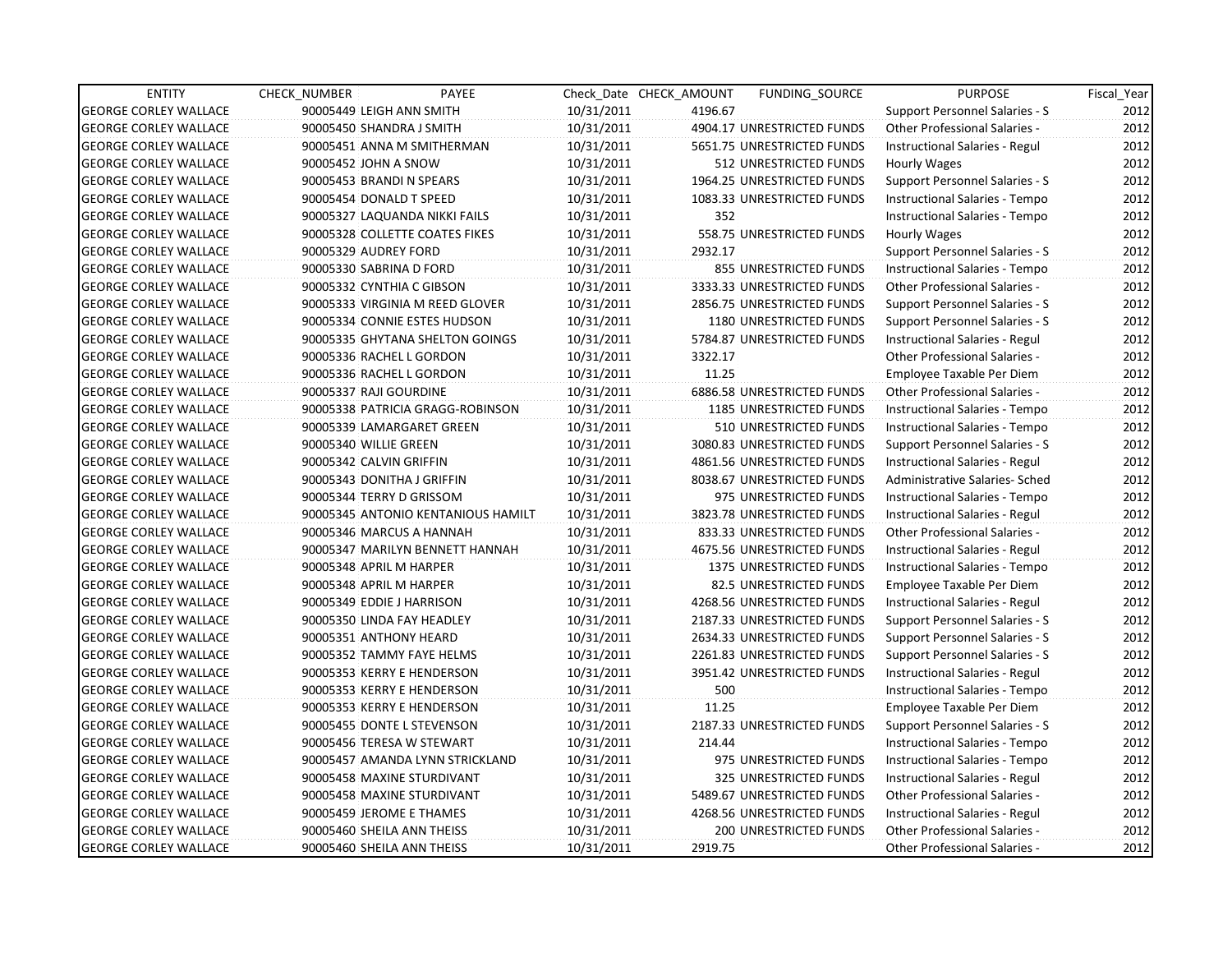| <b>ENTITY</b>                | PAYEE<br><b>CHECK NUMBER</b>       |            | Check Date CHECK AMOUNT<br>FUNDING_SOURCE | <b>PURPOSE</b>                        | Fiscal Year |
|------------------------------|------------------------------------|------------|-------------------------------------------|---------------------------------------|-------------|
| <b>GEORGE CORLEY WALLACE</b> | 90005461 GLORIA DEAN THOMAS        | 10/31/2011 | 3452.83 UNRESTRICTED FUNDS                | Support Personnel Salaries - S        | 2012        |
| <b>GEORGE CORLEY WALLACE</b> | 90005462 YOLANDA SMITH THOMPKINS   | 10/31/2011 | 1408.33 UNRESTRICTED FUNDS                | Instructional Salaries - Tempo        | 2012        |
| <b>GEORGE CORLEY WALLACE</b> | 90005463 FELICIA D THURMAN         | 10/31/2011 | 1981.85 UNRESTRICTED FUNDS                | Support Personnel Salaries - S        | 2012        |
| <b>GEORGE CORLEY WALLACE</b> | 90005463 FELICIA D THURMAN         | 10/31/2011 | 1348.5 UNRESTRICTED FUNDS                 | Annual Leave - Retirement/Term        | 2012        |
| <b>GEORGE CORLEY WALLACE</b> | 90005464 ANTHONY G TURNER          | 10/31/2011 | 5146.25 UNRESTRICTED FUNDS                | Instructional Salaries - Regul        | 2012        |
| <b>GEORGE CORLEY WALLACE</b> | 90005465 HERMAN W TURNER           | 10/31/2011 | 625 UNRESTRICTED FUNDS                    | Instructional Salaries - Tempo        | 2012        |
| <b>GEORGE CORLEY WALLACE</b> | 90005465 HERMAN W TURNER           | 10/31/2011 | 82.5 UNRESTRICTED FUNDS                   | In-State Travel                       | 2012        |
| <b>GEORGE CORLEY WALLACE</b> | 90005466 SONJA M TURNER            | 10/31/2011 | 2366.25 UNRESTRICTED FUNDS                | Instructional Salaries - Tempo        | 2012        |
| <b>GEORGE CORLEY WALLACE</b> | 90005467 LAURA LYNN VANCE          | 10/31/2011 | 3973.25 UNRESTRICTED FUNDS                | <b>Support Personnel Salaries - S</b> | 2012        |
| <b>GEORGE CORLEY WALLACE</b> | 90005468 JANE E WALKER             | 10/31/2011 | 5922.33                                   | Other Professional Salaries -         | 2012        |
| <b>GEORGE CORLEY WALLACE</b> | 90005469 SHARON D WALKER           | 10/31/2011 | 2410.75 UNRESTRICTED FUNDS                | Support Personnel Salaries - S        | 2012        |
| <b>GEORGE CORLEY WALLACE</b> | 90005470 SHERMANITA WALKER         | 10/31/2011 | 4208                                      | Other Professional Salaries -         | 2012        |
| <b>GEORGE CORLEY WALLACE</b> | 90005471 CONNIE W WALLACE          | 10/31/2011 | 8124.44 UNRESTRICTED FUNDS                | Instructional Salaries - Regul        | 2012        |
| <b>GEORGE CORLEY WALLACE</b> | 90005473 KAMALA D WALLER           | 10/31/2011 | 2931.58 UNRESTRICTED FUNDS                | Support Personnel Salaries - S        | 2012        |
| <b>GEORGE CORLEY WALLACE</b> | 90005475 GORDON F WELCH            | 10/31/2011 | 3831.67 UNRESTRICTED FUNDS                | Instructional Salaries - Regul        | 2012        |
| <b>GEORGE CORLEY WALLACE</b> | 90005475 GORDON F WELCH            | 10/31/2011 | 500 UNRESTRICTED FUNDS                    | Other Professional Salaries -         | 2012        |
| <b>GEORGE CORLEY WALLACE</b> | 90005476 CHRISTINE S WHITE         | 10/31/2011 | 750 UNRESTRICTED FUNDS                    | Instructional Salaries - Tempo        | 2012        |
| <b>GEORGE CORLEY WALLACE</b> | 90005477 JOYCE ELAINE WHITELY      | 10/31/2011 | 500.36                                    | Instructional Salaries - Tempo        | 2012        |
| <b>GEORGE CORLEY WALLACE</b> | 90005479 ELSIE B WILLIAMS          | 10/31/2011 | 860 UNRESTRICTED FUNDS                    | Instructional Salaries - Tempo        | 2012        |
| <b>GEORGE CORLEY WALLACE</b> | 90005479 ELSIE B WILLIAMS          | 10/31/2011 | 325.01                                    | Hourly Wages                          | 2012        |
| <b>GEORGE CORLEY WALLACE</b> | 90005481 MATILDA MAE BAYNES        | 10/31/2011 | 2187.33 UNRESTRICTED FUNDS                | Support Personnel Salaries - S        | 2012        |
| <b>GEORGE CORLEY WALLACE</b> | 90005482 WENDY DAWN WILLIAMS       | 10/31/2011 | 433.33 UNRESTRICTED FUNDS                 | Instructional Salaries - Tempo        | 2012        |
| <b>GEORGE CORLEY WALLACE</b> | 90005483 BEVERLY RENAE WILSON      | 10/31/2011 | 325 UNRESTRICTED FUNDS                    | <b>Instructional Salaries - Tempo</b> | 2012        |
| <b>GEORGE CORLEY WALLACE</b> | 90005484 MARILYN CYNTHIA YEAGER    | 10/31/2011 | 4840.92 UNRESTRICTED FUNDS                | Instructional Salaries - Regul        | 2012        |
| <b>GEORGE CORLEY WALLACE</b> | 90005485 MARY A YELDER             | 10/31/2011 | 357.4                                     | Instructional Salaries - Tempo        | 2012        |
| <b>GEORGE CORLEY WALLACE</b> | 90005487 WANDA F YOUNG             | 10/31/2011 | 573.33 UNRESTRICTED FUNDS                 | Instructional Salaries - Tempo        | 2012        |
| <b>GEORGE CORLEY WALLACE</b> | 90005488 SHERI ZIMMERMAN           | 10/31/2011 | 2318 UNRESTRICTED FUNDS                   | Support Personnel Salaries - S        | 2012        |
| <b>GEORGE CORLEY WALLACE</b> | 90005392 WILSUNYA MARSHALL         | 10/31/2011 | 2857.17 UNRESTRICTED FUNDS                | Support Personnel Salaries - S        | 2012        |
| <b>GEORGE CORLEY WALLACE</b> | 90005393 SUZETTE G MARTIN          | 10/31/2011 | 3951.42 UNRESTRICTED FUNDS                | Instructional Salaries - Regul        | 2012        |
| <b>GEORGE CORLEY WALLACE</b> | 90005394 ROBERT D MCCONNELL        | 10/31/2011 | 9660.5 UNRESTRICTED FUNDS                 | Administrative Salaries- Sched        | 2012        |
| <b>GEORGE CORLEY WALLACE</b> | 90005395 CARLA EILAND MCCUNE       | 10/31/2011 | 2112 UNRESTRICTED FUNDS                   | Instructional Salaries - Tempo        | 2012        |
| <b>GEORGE CORLEY WALLACE</b> | 90005396 CARROLL D MCQUEEN         | 10/31/2011 | <b>1625 UNRESTRICTED FUNDS</b>            | Instructional Salaries - Tempo        | 2012        |
| <b>GEORGE CORLEY WALLACE</b> | 90005397 CHRISTI A MELTON          | 10/31/2011 | 3284.25 UNRESTRICTED FUNDS                | Instructional Salaries - Regul        | 2012        |
| <b>GEORGE CORLEY WALLACE</b> | 90005398 DARRIO MELTON             | 10/31/2011 | 1083.33 UNRESTRICTED FUNDS                | Instructional Salaries - Tempo        | 2012        |
| <b>GEORGE CORLEY WALLACE</b> | 90005399 GREGORY LEE MILLER        | 10/31/2011 | 4062.58 UNRESTRICTED FUNDS                | Instructional Salaries - Regul        | 2012        |
| <b>GEORGE CORLEY WALLACE</b> | 90005400 MARC C MILLER             | 10/31/2011 | 1300 UNRESTRICTED FUNDS                   | Instructional Salaries - Tempo        | 2012        |
| <b>GEORGE CORLEY WALLACE</b> | 90005401 PEARLIE R MILLER          | 10/31/2011 | 4062.58 UNRESTRICTED FUNDS                | Instructional Salaries - Regul        | 2012        |
| <b>GEORGE CORLEY WALLACE</b> | 90005402 BRENDA G MITCHELL         | 10/31/2011 | 860 UNRESTRICTED FUNDS                    | Instructional Salaries - Tempo        | 2012        |
| <b>GEORGE CORLEY WALLACE</b> | 90005403 JAMES M MITCHELL          | 10/31/2011 | 14266.45 UNRESTRICTED FUNDS               | Administrative Salaries- Sched        | 2012        |
| <b>GEORGE CORLEY WALLACE</b> | 90005403 JAMES M MITCHELL          | 10/31/2011 | 200 UNRESTRICTED FUNDS                    | President's Expense Allowance         | 2012        |
| <b>GEORGE CORLEY WALLACE</b> | 90005403 JAMES M MITCHELL          | 10/31/2011 | 1000 UNRESTRICTED FUNDS                   | <b>Housing Allowance</b>              | 2012        |
| <b>GEORGE CORLEY WALLACE</b> | 90005404 KIM ELLICE MIXON CARTER   | 10/31/2011 | 5416.78 UNRESTRICTED FUNDS                | Instructional Salaries - Regul        | 2012        |
| <b>GEORGE CORLEY WALLACE</b> | 90005405 KRISTA LASHANTA P MONTGOM | 10/31/2011 | 1350.88 UNRESTRICTED FUNDS                | Instructional Salaries - Tempo        | 2012        |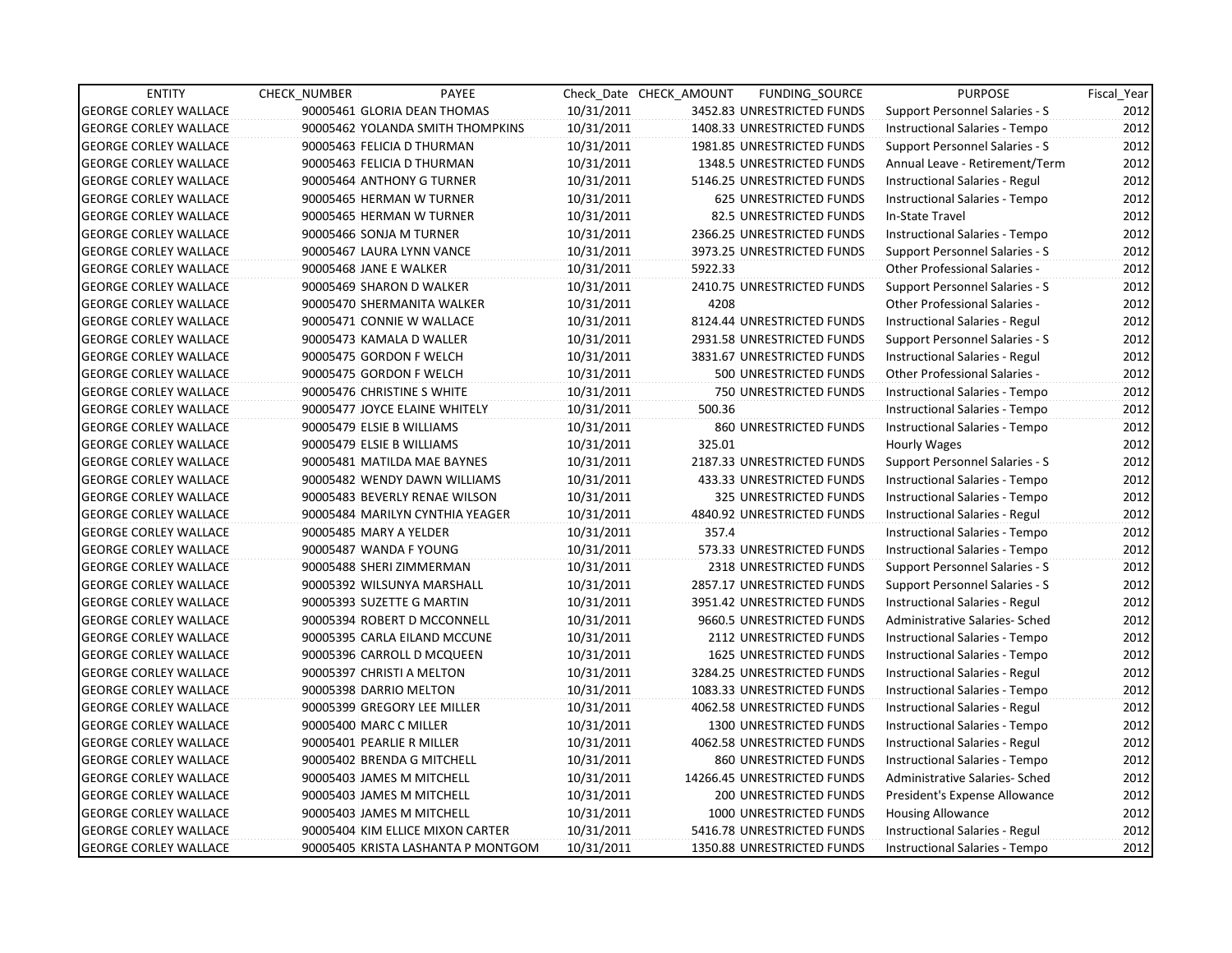| <b>ENTITY</b>                | <b>CHECK NUMBER</b>        | PAYEE                              |            | Check Date CHECK AMOUNT | FUNDING_SOURCE                  | <b>PURPOSE</b>                    | Fiscal Year |
|------------------------------|----------------------------|------------------------------------|------------|-------------------------|---------------------------------|-----------------------------------|-------------|
| <b>GEORGE CORLEY WALLACE</b> | 90005406 DALE E MOORE      |                                    | 10/31/2011 |                         | 3972.11 UNRESTRICTED FUNDS      | Instructional Salaries - Regul    | 2012        |
| <b>GEORGE CORLEY WALLACE</b> | 90005407 DOROTHY A MOORE   |                                    | 10/31/2011 |                         | 325 UNRESTRICTED FUNDS          | Instructional Salaries - Tempo    | 2012        |
| <b>GEORGE CORLEY WALLACE</b> | 90005408 KATHY J MOORE     |                                    | 10/31/2011 | 4875                    |                                 | Other Professional Salaries -     | 2012        |
| <b>GEORGE CORLEY WALLACE</b> | 90005410 TIMOTHY MOORE     |                                    | 10/31/2011 |                         | 3506.58 UNRESTRICTED FUNDS      | Support Personnel Salaries - S    | 2012        |
| <b>GEORGE CORLEY WALLACE</b> | 90005411 HAILEY S MORRISON |                                    | 10/31/2011 |                         | 1380 UNRESTRICTED FUNDS         | Instructional Salaries - Tempo    | 2012        |
| <b>GEORGE CORLEY WALLACE</b> |                            | 90005412 SHELICIA DENISE MORTON FO | 10/31/2011 |                         | <b>1540 UNRESTRICTED FUNDS</b>  | Instructional Salaries - Tempo    | 2012        |
| <b>GEORGE CORLEY WALLACE</b> | 90005413 JOHNNY E MOSS III |                                    | 10/31/2011 |                         | 5416.67 UNRESTRICTED FUNDS      | Other Professional Salaries -     | 2012        |
| <b>GEORGE CORLEY WALLACE</b> | 90005414 SHARONOA S MOSS   |                                    | 10/31/2011 |                         | <b>430 UNRESTRICTED FUNDS</b>   | Instructional Salaries - Tempo    | 2012        |
| <b>GEORGE CORLEY WALLACE</b> |                            | 90005415 BETTYE STEELE MOTLEY      | 10/31/2011 | 2630                    |                                 | Other Professional Salaries -     | 2012        |
| <b>GEORGE CORLEY WALLACE</b> | 90005416 MARGARET C MOTT   |                                    | 10/31/2011 |                         | 4507.42 UNRESTRICTED FUNDS      | Instructional Salaries - Regul    | 2012        |
| <b>GEORGE CORLEY WALLACE</b> |                            | 90005417 EDDIE JAMES MOULTRIE      | 10/31/2011 |                         | 4970.27 UNRESTRICTED FUNDS      | Support Personnel Salaries - S    | 2012        |
| <b>GEORGE CORLEY WALLACE</b> | 90005418 WESBERT NETTLES   |                                    | 10/31/2011 |                         | 512 UNRESTRICTED FUNDS          | Hourly Wages                      | 2012        |
| <b>GEORGE CORLEY WALLACE</b> |                            | 90005419 SUNETTE SMITH NEWMAN      | 10/31/2011 |                         | 3750.17 UNRESTRICTED FUNDS      | Support Personnel Salaries - S    | 2012        |
| <b>GEORGE CORLEY WALLACE</b> | 169265 SABEL STEEL         |                                    | 11/3/2011  |                         | 866.1 UNRESTRICTED FUNDS        | <b>Materials and Supplies</b>     | 2012        |
| <b>GEORGE CORLEY WALLACE</b> |                            | 169266 SALLY BEAUTY SUPPLY         | 11/3/2011  |                         | 55.9 UNRESTRICTED FUNDS         | <b>Purchases for Resale</b>       | 2012        |
| <b>GEORGE CORLEY WALLACE</b> | 169267 GRACIE SCOTT        |                                    | 11/3/2011  |                         | 90 UNRESTRICTED FUNDS           | <b>Other Professional Fees</b>    | 2012        |
| <b>GEORGE CORLEY WALLACE</b> |                            | 169268 SCREENCO ENTERPRISES        | 11/3/2011  |                         | 80 UNRESTRICTED FUNDS           | Materials and Supplies            | 2012        |
| <b>GEORGE CORLEY WALLACE</b> |                            | 169269 SCREENCO ENTERPRISES        | 11/3/2011  |                         | 204 UNRESTRICTED FUNDS          | <b>Materials and Supplies</b>     | 2012        |
| <b>GEORGE CORLEY WALLACE</b> |                            | 169270 SEARS COMMERCIAL ONE        | 11/3/2011  |                         | 451.19 UNRESTRICTED FUNDS       | <b>Materials and Supplies</b>     | 2012        |
| <b>GEORGE CORLEY WALLACE</b> |                            | 169271 SELMA BEAUTY SUPPLY         | 11/3/2011  |                         | 495.22 UNRESTRICTED FUNDS       | <b>Purchases for Resale</b>       | 2012        |
| <b>GEORGE CORLEY WALLACE</b> | 169272 SHERWIN WILLIAMS    |                                    | 11/3/2011  | 392.7                   |                                 | Maintenance and Repairs           | 2012        |
| <b>GEORGE CORLEY WALLACE</b> |                            | 169273 SMITH IRONWORKS, INC        | 11/3/2011  | 130158.81               |                                 | <b>Construction in Progress</b>   | 2012        |
| <b>GEORGE CORLEY WALLACE</b> | 169274 JOHN SOLOMON        |                                    | 11/3/2011  |                         | <b>30 UNRESTRICTED FUNDS</b>    | <b>Other Contractual Services</b> | 2012        |
| <b>GEORGE CORLEY WALLACE</b> | 169275 ALBERT SOUTHALL     |                                    | 11/3/2011  |                         | 200 UNRESTRICTED FUNDS          | In-State Travel                   | 2012        |
| <b>GEORGE CORLEY WALLACE</b> | 169276 ALBERT SOUTHALL     |                                    | 11/3/2011  |                         | 200 UNRESTRICTED FUNDS          | In-State Travel                   | 2012        |
| <b>GEORGE CORLEY WALLACE</b> | 169277 ALBERT SOUTHALL     |                                    | 11/3/2011  |                         | 360 UNRESTRICTED FUNDS          | In-State Travel                   | 2012        |
| <b>GEORGE CORLEY WALLACE</b> |                            | 169278 SOUTHERN PIPE & SUPPLY      | 11/3/2011  | 18130.61                |                                 | <b>Construction in Progress</b>   | 2012        |
| <b>GEORGE CORLEY WALLACE</b> |                            | 169279 SOUTHLAND MACHINERY LLC     | 11/3/2011  |                         | 308.38 UNRESTRICTED FUNDS       | <b>Materials and Supplies</b>     | 2012        |
| <b>GEORGE CORLEY WALLACE</b> | 169280 STANDARD GLASS      |                                    | 11/3/2011  |                         | 106.29 UNRESTRICTED FUNDS       | Maintenance and Repairs           | 2012        |
| <b>GEORGE CORLEY WALLACE</b> | 169281 TEKLINKS, INC.      |                                    | 11/3/2011  |                         | 33082.6 UNRESTRICTED FUNDS      | TECHNOLOGY NON-CAPITALIZED        | 2012        |
| <b>GEORGE CORLEY WALLACE</b> |                            | 169282 THE SELMA-TIMES JOURNAL     | 11/3/2011  |                         | 3477.9 UNRESTRICTED FUNDS       | <b>Advertising and Promotions</b> | 2012        |
| <b>GEORGE CORLEY WALLACE</b> | 169283 MIKE TURNER         |                                    | 11/3/2011  |                         | 60 UNRESTRICTED FUNDS           | <b>Other Contractual Services</b> | 2012        |
| <b>GEORGE CORLEY WALLACE</b> |                            | 169284 UNITED PARCEL SERVICE       | 11/3/2011  | 26.69                   |                                 | Postage                           | 2012        |
| <b>GEORGE CORLEY WALLACE</b> |                            | 169284 UNITED PARCEL SERVICE       | 11/3/2011  |                         | <b>48.57 UNRESTRICTED FUNDS</b> | Postage                           | 2012        |
| <b>GEORGE CORLEY WALLACE</b> | 169227 COSBY CARMICHAEL    |                                    | 11/3/2011  |                         | 656.26 UNRESTRICTED FUNDS       | <b>Materials and Supplies</b>     | 2012        |
| <b>GEORGE CORLEY WALLACE</b> |                            | 169227 COSBY CARMICHAEL            | 11/3/2011  | 3225                    |                                 | <b>Construction in Progress</b>   | 2012        |
| <b>GEORGE CORLEY WALLACE</b> | 169228 COUGAR CHEVRON      |                                    | 11/3/2011  |                         | 501.86 UNRESTRICTED FUNDS       | Gasoline and Oil - Motor Vehic    | 2012        |
| <b>GEORGE CORLEY WALLACE</b> |                            | 169229 CRYSTAL SPRINGS OF ALA      | 11/3/2011  |                         | <b>34 UNRESTRICTED FUNDS</b>    | <b>Materials and Supplies</b>     | 2012        |
| <b>GEORGE CORLEY WALLACE</b> |                            | 169229 CRYSTAL SPRINGS OF ALA      | 11/3/2011  |                         | 12 UNRESTRICTED FUNDS           | Service Contracts on Equipment    | 2012        |
| <b>GEORGE CORLEY WALLACE</b> |                            | 169230 DALLAS COUNTY BOARD OF ED   | 11/3/2011  | 118.84                  |                                 | <b>Other Contractual Services</b> | 2012        |
| <b>GEORGE CORLEY WALLACE</b> |                            | 169231 DALLAS CO. WATER & SEWER    | 11/3/2011  |                         | 115.62 UNRESTRICTED FUNDS       | Water and Sewer                   | 2012        |
| <b>GEORGE CORLEY WALLACE</b> | 169232 FARRISH DANLEY      |                                    | 11/3/2011  | 531.39                  |                                 | In-State Travel                   | 2012        |
| <b>GEORGE CORLEY WALLACE</b> | 169233 DRC                 |                                    | 11/3/2011  |                         | 157.84 UNRESTRICTED FUNDS       | Materials and Supplies            | 2012        |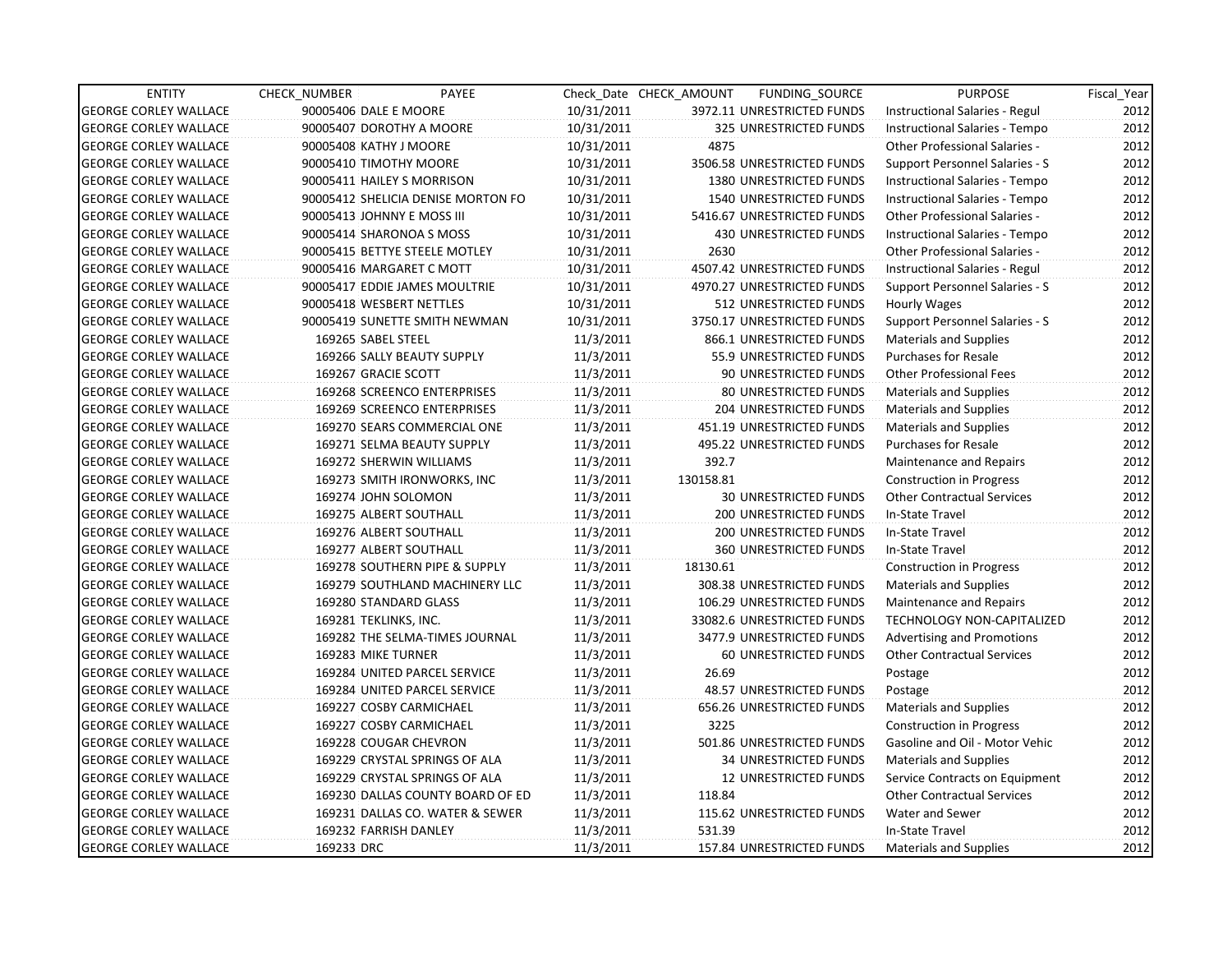| <b>ENTITY</b>                | CHECK NUMBER               | PAYEE                            |           | Check Date CHECK AMOUNT | FUNDING SOURCE                | <b>PURPOSE</b>                    | Fiscal_Year |
|------------------------------|----------------------------|----------------------------------|-----------|-------------------------|-------------------------------|-----------------------------------|-------------|
| <b>GEORGE CORLEY WALLACE</b> |                            | 169234 FILMS FOR THE HUMANITIES, | 11/3/2011 |                         | 154.04 UNRESTRICTED FUNDS     | Audiovisuals                      | 2012        |
| <b>GEORGE CORLEY WALLACE</b> |                            | 169235 FIRST TEAM CONSTRUCTION   | 11/3/2011 | 169042.25               |                               | <b>Construction in Progress</b>   | 2012        |
| <b>GEORGE CORLEY WALLACE</b> |                            | 169236 FULLER BUILDING COMPANY   | 11/3/2011 |                         | 495.3 UNRESTRICTED FUNDS      | <b>Materials and Supplies</b>     | 2012        |
| <b>GEORGE CORLEY WALLACE</b> | 169237 G & K SERVICES, CO. |                                  | 11/3/2011 |                         | 231.75 UNRESTRICTED FUNDS     | <b>Other Contractual Services</b> | 2012        |
| <b>GEORGE CORLEY WALLACE</b> | 169238 DEBORAH GOODWIN     |                                  | 11/3/2011 | 515.71                  |                               | In-State Travel                   | 2012        |
| <b>GEORGE CORLEY WALLACE</b> | 169239 APRIL HARPER        |                                  | 11/3/2011 |                         | <b>180 UNRESTRICTED FUNDS</b> | In-State Travel                   | 2012        |
| <b>GEORGE CORLEY WALLACE</b> | 169240 APRIL HARPER        |                                  | 11/3/2011 |                         | <b>360 UNRESTRICTED FUNDS</b> | In-State Travel                   | 2012        |
| <b>GEORGE CORLEY WALLACE</b> | 169241 APRIL HARPER        |                                  | 11/3/2011 |                         | 180 UNRESTRICTED FUNDS        | In-State Travel                   | 2012        |
| <b>GEORGE CORLEY WALLACE</b> | 169242 APRIL HARPER        |                                  | 11/3/2011 |                         | 360 UNRESTRICTED FUNDS        | In-State Travel                   | 2012        |
| <b>GEORGE CORLEY WALLACE</b> | 169243 APRIL HARPER        |                                  | 11/3/2011 |                         | 1520 UNRESTRICTED FUNDS       | In-State Travel                   | 2012        |
| <b>GEORGE CORLEY WALLACE</b> | 169244 APRIL HARPER        |                                  | 11/3/2011 |                         | 773 UNRESTRICTED FUNDS        | In-State Travel                   | 2012        |
| <b>GEORGE CORLEY WALLACE</b> | 169247 DEANDRES G. INGE    |                                  | 11/3/2011 | 230.16                  |                               | In-State Travel                   | 2012        |
| <b>GEORGE CORLEY WALLACE</b> | 169248 JSI                 |                                  | 11/3/2011 |                         | 2313.12 UNRESTRICTED FUNDS    | <b>Materials and Supplies</b>     | 2012        |
| <b>GEORGE CORLEY WALLACE</b> |                            | 169249 LEWIS PEST CONTROL INC.   | 11/3/2011 |                         | 385 UNRESTRICTED FUNDS        | <b>Other Contractual Services</b> | 2012        |
| <b>GEORGE CORLEY WALLACE</b> |                            | 169250 MARVIN P. HUGHEY -        | 11/3/2011 | 121470.86               |                               | Engineering and Architectural     | 2012        |
| <b>GEORGE CORLEY WALLACE</b> |                            | 169251 MARVIN'S BLDG. MATERIALS  | 11/3/2011 |                         | 463.87 UNRESTRICTED FUNDS     | Materials and Supplies            | 2012        |
| <b>GEORGE CORLEY WALLACE</b> |                            | 169252 MAYNARD, COOPER & GALE    | 11/3/2011 |                         | 41 UNRESTRICTED FUNDS         | Legal Services                    | 2012        |
| <b>GEORGE CORLEY WALLACE</b> | 169253 MEADOWS TIRE CO     |                                  | 11/3/2011 |                         | 237.44 UNRESTRICTED FUNDS     | Maintenance and Repairs           | 2012        |
| <b>GEORGE CORLEY WALLACE</b> |                            | 169254 NATIONAL LEAGUE FOR NURSI | 11/3/2011 |                         | 2125 UNRESTRICTED FUNDS       | Memberships                       | 2012        |
| <b>GEORGE CORLEY WALLACE</b> | 169255 CHARLES NEELY       |                                  | 11/3/2011 |                         | 60 UNRESTRICTED FUNDS         | <b>Other Professional Fees</b>    | 2012        |
| <b>GEORGE CORLEY WALLACE</b> |                            | 169256 NORTHWEST SUPPLY CO., INC | 11/3/2011 | 960.13                  |                               | <b>Construction in Progress</b>   | 2012        |
| <b>GEORGE CORLEY WALLACE</b> | 169257 PHENICIA NUNN       |                                  | 11/3/2011 | 295.32                  |                               | In-State Travel                   | 2012        |
| <b>GEORGE CORLEY WALLACE</b> | 169258 OFFICE DEPOT        |                                  | 11/3/2011 |                         | 3038.55 UNRESTRICTED FUNDS    | <b>Materials and Supplies</b>     | 2012        |
| <b>GEORGE CORLEY WALLACE</b> | 169259 CLARENCE PETTWAY    |                                  | 11/3/2011 | 420.13                  |                               | In-State Travel                   | 2012        |
| <b>GEORGE CORLEY WALLACE</b> |                            | 169261 RICHARDSON MASONRY&CONSTR | 11/3/2011 | 8095.31                 |                               | <b>Maintenance and Repairs</b>    | 2012        |
| <b>GEORGE CORLEY WALLACE</b> | 169262 ERIKA ROBERSON      |                                  | 11/3/2011 | 54.05                   |                               | In-State Travel                   | 2012        |
| <b>GEORGE CORLEY WALLACE</b> |                            | 169263 ROMAN FOUNTAINS CORP.     | 11/3/2011 | 2733.73                 |                               | <b>Construction in Progress</b>   | 2012        |
| <b>GEORGE CORLEY WALLACE</b> | 169285 VERIZON WIRELESS    |                                  | 11/3/2011 |                         | 65.39 UNRESTRICTED FUNDS      | Communications                    | 2012        |
| <b>GEORGE CORLEY WALLACE</b> | 169286 VULCRAFT ALABAMA    |                                  | 11/3/2011 | 21488                   |                               | <b>Construction in Progress</b>   | 2012        |
| <b>GEORGE CORLEY WALLACE</b> |                            | 169287 SHERMANITA WALKER         | 11/3/2011 | 625.03                  |                               | In-State Travel                   | 2012        |
| <b>GEORGE CORLEY WALLACE</b> | 169288 ROOSEVELT WALKER    |                                  | 11/3/2011 |                         | 60 UNRESTRICTED FUNDS         | <b>Other Professional Fees</b>    | 2012        |
| <b>GEORGE CORLEY WALLACE</b> | 169289 AULISHA WALKER      |                                  | 11/3/2011 |                         | <b>30 UNRESTRICTED FUNDS</b>  | <b>Other Professional Fees</b>    | 2012        |
| <b>GEORGE CORLEY WALLACE</b> | 169207 ACS TECHNOLOGIES    |                                  | 11/3/2011 |                         | <b>163 UNRESTRICTED FUNDS</b> | Service Contracts on Equipment    | 2012        |
| <b>GEORGE CORLEY WALLACE</b> | 169208 ACS TECHNOLOGIES    |                                  | 11/3/2011 |                         | <b>163 UNRESTRICTED FUNDS</b> | Service Contracts on Equipment    | 2012        |
| <b>GEORGE CORLEY WALLACE</b> | 169209 AIRGAS SOUTH, INC   |                                  | 11/3/2011 | 1481.98                 |                               | <b>Purchases for Resale</b>       | 2012        |
| <b>GEORGE CORLEY WALLACE</b> | 169209 AIRGAS SOUTH, INC   |                                  | 11/3/2011 |                         | 4670.27 UNRESTRICTED FUNDS    | <b>Materials and Supplies</b>     | 2012        |
| <b>GEORGE CORLEY WALLACE</b> | 169210 AIRGAS SOUTH, INC   |                                  | 11/3/2011 | 115                     |                               | <b>Purchases for Resale</b>       | 2012        |
| <b>GEORGE CORLEY WALLACE</b> | 169211 AIRGAS SOUTH, INC   |                                  | 11/3/2011 | 39                      |                               | <b>Purchases for Resale</b>       | 2012        |
| <b>GEORGE CORLEY WALLACE</b> |                            | 169212 ALABAMA GAS CORPORATION   | 11/3/2011 |                         | 86.77 UNRESTRICTED FUNDS      | Gas and Heating Fuel              | 2012        |
| <b>GEORGE CORLEY WALLACE</b> |                            | 169213 ALABAMA POWER COMPANY     | 11/3/2011 |                         | 41157.2 UNRESTRICTED FUNDS    | Electricity                       | 2012        |
| <b>GEORGE CORLEY WALLACE</b> | 169214 BERTHA ALLEN        |                                  | 11/3/2011 | 165.94                  |                               | In-State Travel                   | 2012        |
| <b>GEORGE CORLEY WALLACE</b> |                            | 169215 AMSAN BAMA SUPPLY         | 11/3/2011 |                         | 1797.71 UNRESTRICTED FUNDS    | <b>Materials and Supplies</b>     | 2012        |
| <b>GEORGE CORLEY WALLACE</b> |                            | 169216 APPLE COMPUTER, INC.      | 11/3/2011 | 499.9                   |                               | Materials and Supplies            | 2012        |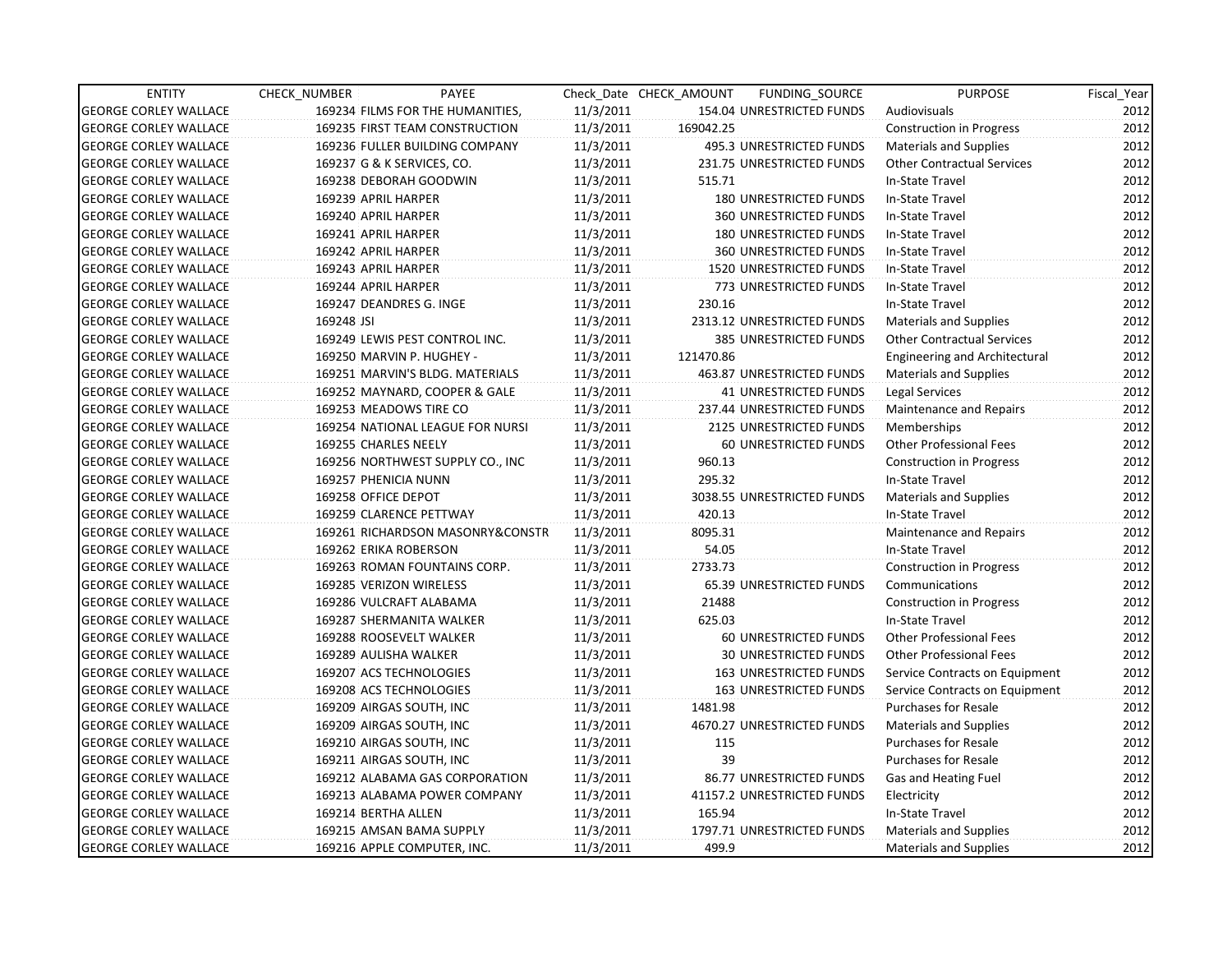| <b>ENTITY</b>                | <b>CHECK NUMBER</b>        | PAYEE                            |            | Check Date CHECK AMOUNT | FUNDING SOURCE                 | <b>PURPOSE</b>                       | Fiscal Year |
|------------------------------|----------------------------|----------------------------------|------------|-------------------------|--------------------------------|--------------------------------------|-------------|
| <b>GEORGE CORLEY WALLACE</b> | 169217 BAR BENDER STEEL    |                                  | 11/3/2011  | 13075                   |                                | <b>Construction in Progress</b>      | 2012        |
| <b>GEORGE CORLEY WALLACE</b> | 169218 TIFFANY BARLOW      |                                  | 11/3/2011  | 156.4                   |                                | In-State Travel                      | 2012        |
| <b>GEORGE CORLEY WALLACE</b> |                            | 169219 BERNEY OFFICE SOLUTIONS   | 11/3/2011  |                         | 68.67 UNRESTRICTED FUNDS       | Service Contracts on Equipment       | 2012        |
| <b>GEORGE CORLEY WALLACE</b> |                            | 169220 BERNEY OFFICE SOLUTIONS   | 11/3/2011  |                         | 5257.86 UNRESTRICTED FUNDS     | <b>Furniture and Equipment</b>       | 2012        |
| <b>GEORGE CORLEY WALLACE</b> |                            | 169221 BLUE OX EQUIPMENT         | 11/3/2011  |                         | 104.51 UNRESTRICTED FUNDS      | Maintenance and Repairs              | 2012        |
| <b>GEORGE CORLEY WALLACE</b> | 169222 GERALYN BUFORD      |                                  | 11/3/2011  | 747.09                  |                                | In-State Travel                      | 2012        |
| <b>GEORGE CORLEY WALLACE</b> |                            | 169223 BUILDERS SUPPLY AND SALVA | 11/3/2011  | 441.9                   |                                | <b>Buildings and Fixed Equipment</b> | 2012        |
| <b>GEORGE CORLEY WALLACE</b> |                            | 169223 BUILDERS SUPPLY AND SALVA | 11/3/2011  | 468.47                  |                                | Maintenance and Repairs              | 2012        |
| <b>GEORGE CORLEY WALLACE</b> |                            | 169224 CAROLINA BIOLOGICAL SUP C | 11/3/2011  | 749.2                   |                                | <b>Materials and Supplies</b>        | 2012        |
| <b>GEORGE CORLEY WALLACE</b> | 169225 SUZANNE CLEMONS     |                                  | 11/3/2011  | 1267.07                 |                                | <b>Other Contractual Services</b>    | 2012        |
| <b>GEORGE CORLEY WALLACE</b> |                            | 169226 CONSTRUCTION MATERIALS    | 11/3/2011  | 9136.75                 |                                | <b>Construction in Progress</b>      | 2012        |
| <b>GEORGE CORLEY WALLACE</b> |                            | 169264 ROUNTREE ELECTRIC SUPPLY  | 11/3/2011  |                         | 190.63 UNRESTRICTED FUNDS      | <b>Materials and Supplies</b>        | 2012        |
| <b>GEORGE CORLEY WALLACE</b> | 169296 ACJIC               |                                  | 11/10/2011 |                         | 300 UNRESTRICTED FUNDS         | <b>Other Contractual Services</b>    | 2012        |
| <b>GEORGE CORLEY WALLACE</b> |                            | 169297 BFI - SELMA TRANSFER      | 11/10/2011 |                         | 827.2 UNRESTRICTED FUNDS       | Water and Sewer                      | 2012        |
| <b>GEORGE CORLEY WALLACE</b> |                            | 169298 ALABAMA POWER COMPANY     | 11/10/2011 |                         | 1877.62 UNRESTRICTED FUNDS     | Electricity                          | 2012        |
| <b>GEORGE CORLEY WALLACE</b> |                            | 169299 AT&T (BUSINESS SERVICE)   | 11/10/2011 |                         | 31.94 UNRESTRICTED FUNDS       | Communications                       | 2012        |
| <b>GEORGE CORLEY WALLACE</b> | 169300 ERIN BELL           |                                  | 11/10/2011 |                         | 3899 UNRESTRICTED FUNDS        | <b>Other Contractual Services</b>    | 2012        |
| <b>GEORGE CORLEY WALLACE</b> |                            | 169301 BERNEY OFFICE SOLUTIONS   | 11/10/2011 |                         | 78.59 UNRESTRICTED FUNDS       | Service Contracts on Equipment       | 2012        |
| <b>GEORGE CORLEY WALLACE</b> |                            | 169302 DR. CHARLES H. BLACKLEDGE | 11/10/2011 |                         | 197.88 UNRESTRICTED FUNDS      | <b>Other Contractual Services</b>    | 2012        |
| <b>GEORGE CORLEY WALLACE</b> | 169303 RAY S. BLANKS       |                                  | 11/10/2011 |                         | <b>150 UNRESTRICTED FUNDS</b>  | <b>Other Contractual Services</b>    | 2012        |
| <b>GEORGE CORLEY WALLACE</b> |                            | 169304 BUILDING SPECIALTIES      | 11/10/2011 | 1584                    |                                | Maintenance and Repairs              | 2012        |
| <b>GEORGE CORLEY WALLACE</b> | 169305 ADAM BURGESS        |                                  | 11/10/2011 |                         | 145 UNRESTRICTED FUNDS         | <b>Other Professional Fees</b>       | 2012        |
| <b>GEORGE CORLEY WALLACE</b> | 169306 C & S AUTO PARTS    |                                  | 11/10/2011 |                         | 36.59 UNRESTRICTED FUNDS       | <b>Materials and Supplies</b>        | 2012        |
| <b>GEORGE CORLEY WALLACE</b> | 169306 C & S AUTO PARTS    |                                  | 11/10/2011 |                         | 49.95 UNRESTRICTED FUNDS       | Maintenance and Repairs              | 2012        |
| <b>GEORGE CORLEY WALLACE</b> | 169307 WILLIE CALHOUN, JR  |                                  | 11/10/2011 |                         | 150 UNRESTRICTED FUNDS         | <b>Other Contractual Services</b>    | 2012        |
| <b>GEORGE CORLEY WALLACE</b> |                            | 169308 CAROLINA BIOLOGICAL SUP C | 11/10/2011 | 50278.55                |                                | <b>Materials and Supplies</b>        | 2012        |
| <b>GEORGE CORLEY WALLACE</b> | 169309 CARPET PLUS         |                                  | 11/10/2011 | 608.48                  |                                | <b>Materials and Supplies</b>        | 2012        |
| <b>GEORGE CORLEY WALLACE</b> |                            | 169310 CENTRAL ALABAMA CO-OP     | 11/10/2011 |                         | <b>1898 UNRESTRICTED FUNDS</b> | <b>Materials and Supplies</b>        | 2012        |
| <b>GEORGE CORLEY WALLACE</b> | 169311 COASTAL TRAINING    |                                  | 11/10/2011 | 954.95                  |                                | <b>Materials and Supplies</b>        | 2012        |
| <b>GEORGE CORLEY WALLACE</b> |                            | 169312 CONTINENTAL RESEARCH      | 11/10/2011 |                         | 3938.13 UNRESTRICTED FUNDS     | <b>Materials and Supplies</b>        | 2012        |
| <b>GEORGE CORLEY WALLACE</b> |                            | 169313 CRYSTAL SPRINGS OF ALA    | 11/10/2011 |                         | 38.5 UNRESTRICTED FUNDS        | <b>Materials and Supplies</b>        | 2012        |
| <b>GEORGE CORLEY WALLACE</b> |                            | 169314 FASTENAL COMPANY          | 11/10/2011 |                         | 412.45 UNRESTRICTED FUNDS      | <b>Materials and Supplies</b>        | 2012        |
| <b>GEORGE CORLEY WALLACE</b> |                            | 169315 FULLER BUILDING COMPANY   | 11/10/2011 | 1413.5                  |                                | Maintenance and Repairs              | 2012        |
| <b>GEORGE CORLEY WALLACE</b> | 169316 G & K SERVICES, CO. |                                  | 11/10/2011 |                         | 81.32 UNRESTRICTED FUNDS       | <b>Other Contractual Services</b>    | 2012        |
| <b>GEORGE CORLEY WALLACE</b> |                            | 169317 GLENCOE/MCGRAW HILL       | 11/10/2011 | 139.95                  |                                | <b>Materials and Supplies</b>        | 2012        |
| <b>GEORGE CORLEY WALLACE</b> | 169318 RACHEL GORDON       |                                  | 11/10/2011 | 300                     |                                | In-State Travel                      | 2012        |
| <b>GEORGE CORLEY WALLACE</b> | 169319 EDDIE GRAY          |                                  | 11/10/2011 |                         | <b>145 UNRESTRICTED FUNDS</b>  | <b>Other Professional Fees</b>       | 2012        |
| <b>GEORGE CORLEY WALLACE</b> |                            | 169320 HARRELLS REFRIGERATION &  | 11/10/2011 |                         | <b>148 UNRESTRICTED FUNDS</b>  | Maintenance and Repairs              | 2012        |
| <b>GEORGE CORLEY WALLACE</b> |                            | 169320 HARRELLS REFRIGERATION &  | 11/10/2011 | 60                      |                                | Maintenance and Repairs              | 2012        |
| <b>GEORGE CORLEY WALLACE</b> |                            | 169321 HARRIS SECURITY SYSTEMS,  | 11/10/2011 |                         | 150 UNRESTRICTED FUNDS         | <b>Other Contractual Services</b>    | 2012        |
| <b>GEORGE CORLEY WALLACE</b> | 169322 HAWK INC.           |                                  | 11/10/2011 | 7266.54                 |                                | Furniture and Equipment              | 2012        |
| <b>GEORGE CORLEY WALLACE</b> |                            | 169323 HILL MANUFACTURING CO     | 11/10/2011 |                         | 497.36 UNRESTRICTED FUNDS      | Materials and Supplies               | 2012        |
| <b>GEORGE CORLEY WALLACE</b> |                            | 169324 INTOPRINT TECHNOLOGIES    | 11/10/2011 |                         | <b>660 UNRESTRICTED FUNDS</b>  | Service Contracts on Equipment       | 2012        |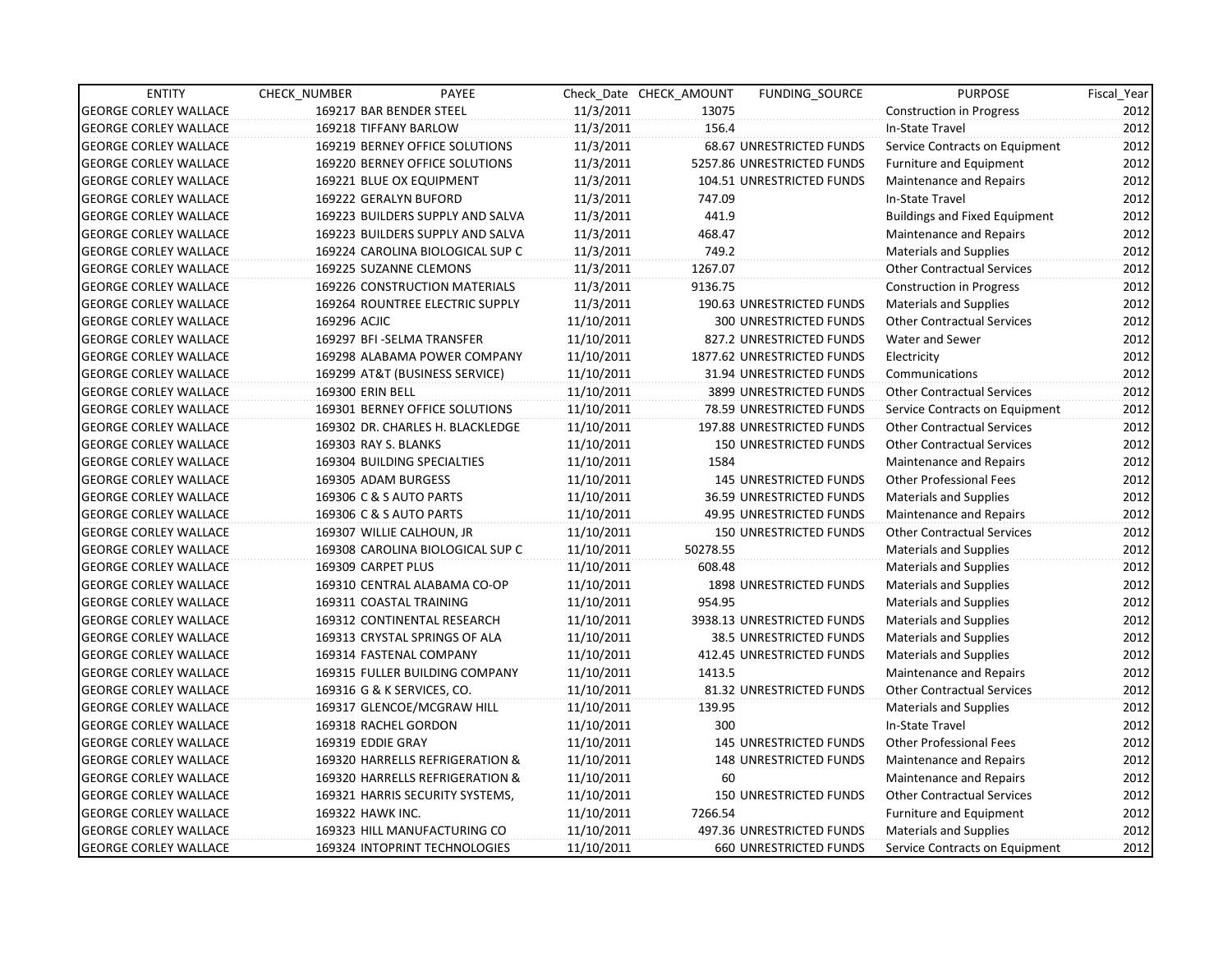| <b>ENTITY</b>                | CHECK_NUMBER              | PAYEE                            |            | Check Date CHECK AMOUNT | FUNDING_SOURCE                | <b>PURPOSE</b>                    | Fiscal Year |
|------------------------------|---------------------------|----------------------------------|------------|-------------------------|-------------------------------|-----------------------------------|-------------|
| <b>GEORGE CORLEY WALLACE</b> | 169325 DAZZIRINE ISHMAN   |                                  | 11/10/2011 |                         | 25 UNRESTRICTED FUNDS         | <b>Other Contractual Services</b> | 2012        |
| <b>GEORGE CORLEY WALLACE</b> | 169326 JUDY JORDAN        |                                  | 11/10/2011 |                         | 50 UNRESTRICTED FUNDS         | <b>Other Contractual Services</b> | 2012        |
| <b>GEORGE CORLEY WALLACE</b> | 169327 JOSEPHINE LEE      |                                  | 11/10/2011 |                         | 125 UNRESTRICTED FUNDS        | <b>Other Contractual Services</b> | 2012        |
| <b>GEORGE CORLEY WALLACE</b> | 169328 TAMELA LEWIS       |                                  | 11/10/2011 |                         | <b>75 UNRESTRICTED FUNDS</b>  | <b>Other Contractual Services</b> | 2012        |
| <b>GEORGE CORLEY WALLACE</b> |                           | 169329 THE LIBRARY STORE, INC.   | 11/10/2011 |                         | 206.09 UNRESTRICTED FUNDS     | <b>Materials and Supplies</b>     | 2012        |
| <b>GEORGE CORLEY WALLACE</b> |                           | 169330 LOVELADY DISTIBUTING CO., | 11/10/2011 | 78.32                   |                               | <b>Institutional Use</b>          | 2012        |
| <b>GEORGE CORLEY WALLACE</b> | 169351 PAULA THORNTON     |                                  | 11/10/2011 |                         | 75 UNRESTRICTED FUNDS         | <b>Other Contractual Services</b> | 2012        |
| <b>GEORGE CORLEY WALLACE</b> |                           | 169352 UAB PRINTING SERVICES     | 11/10/2011 |                         | 2613.31 UNRESTRICTED FUNDS    | Printing, Reproduction and Bin    | 2012        |
| <b>GEORGE CORLEY WALLACE</b> |                           | 169353 UNITED PARCEL SERVICE     | 11/10/2011 | 17.48                   |                               | Postage                           | 2012        |
| <b>GEORGE CORLEY WALLACE</b> |                           | 169353 UNITED PARCEL SERVICE     | 11/10/2011 |                         | 53.14 UNRESTRICTED FUNDS      | Postage                           | 2012        |
| <b>GEORGE CORLEY WALLACE</b> | 169354 RANDY VAUGHN       |                                  | 11/10/2011 |                         | 4000 UNRESTRICTED FUNDS       | <b>Other Contractual Services</b> | 2012        |
| <b>GEORGE CORLEY WALLACE</b> | 169355 WCCS PETTY CASH    |                                  | 11/10/2011 |                         | 94.23 UNRESTRICTED FUNDS      | <b>Materials and Supplies</b>     | 2012        |
| <b>GEORGE CORLEY WALLACE</b> | 169355 WCCS PETTY CASH    |                                  | 11/10/2011 | 31.03                   |                               | Maintenance and Repairs           | 2012        |
| <b>GEORGE CORLEY WALLACE</b> | 169356 LOURETTA WIMBERLY  |                                  | 11/10/2011 |                         | 50 UNRESTRICTED FUNDS         | <b>Other Contractual Services</b> | 2012        |
| <b>GEORGE CORLEY WALLACE</b> |                           | 169357 WITTICHEN SUPPLY COMPANY  | 11/10/2011 | 655.63                  |                               | Maintenance and Repairs           | 2012        |
| <b>GEORGE CORLEY WALLACE</b> | 169358 MILLICENT WOODS    |                                  | 11/10/2011 |                         | 3000 UNRESTRICTED FUNDS       | <b>Other Contractual Services</b> | 2012        |
| <b>GEORGE CORLEY WALLACE</b> |                           | 169360 MCRAE-GAINES LEARNING CTN | 11/10/2011 |                         | 5860 UNRESTRICTED FUNDS       | Scholarships                      | 2012        |
| <b>GEORGE CORLEY WALLACE</b> |                           | 169359 FEDERAL EXPRESS CORPORATI | 11/10/2011 |                         | 314.35 UNRESTRICTED FUNDS     | Postage                           | 2012        |
| <b>GEORGE CORLEY WALLACE</b> |                           | 169359 FEDERAL EXPRESS CORPORATI | 11/10/2011 | 314.2                   |                               | Postage                           | 2012        |
| <b>GEORGE CORLEY WALLACE</b> |                           | 169331 MORROW ORNAMENTAL IRON    | 11/10/2011 | 150                     |                               | Improvements Other Than Buildi    | 2012        |
| <b>GEORGE CORLEY WALLACE</b> | 169332 NAOSMM             |                                  | 11/10/2011 |                         | 75 UNRESTRICTED FUNDS         | Memberships                       | 2012        |
| <b>GEORGE CORLEY WALLACE</b> | 169333 TORIANO NEELY      |                                  | 11/10/2011 |                         | 75 UNRESTRICTED FUNDS         | <b>Other Contractual Services</b> | 2012        |
| <b>GEORGE CORLEY WALLACE</b> | 169334 OFFICE DEPOT       |                                  | 11/10/2011 |                         | 2438.36 UNRESTRICTED FUNDS    | <b>Materials and Supplies</b>     | 2012        |
| <b>GEORGE CORLEY WALLACE</b> | 169334 OFFICE DEPOT       |                                  | 11/10/2011 | 3801.4                  |                               | <b>Materials and Supplies</b>     | 2012        |
| <b>GEORGE CORLEY WALLACE</b> | 169335 PITNEY BOWES       |                                  | 11/10/2011 |                         | 2000 UNRESTRICTED FUNDS       | Rent - Equipment                  | 2012        |
| <b>GEORGE CORLEY WALLACE</b> | 169336 PIZZA HUT          |                                  | 11/10/2011 |                         | 252 UNRESTRICTED FUNDS        | <b>Materials and Supplies</b>     | 2012        |
| <b>GEORGE CORLEY WALLACE</b> | 169337 PIZZA HUT          |                                  | 11/10/2011 |                         | 252 UNRESTRICTED FUNDS        | <b>Materials and Supplies</b>     | 2012        |
| <b>GEORGE CORLEY WALLACE</b> |                           | 169338 PURDIE & SON REFUSE SER   | 11/10/2011 |                         | 605 UNRESTRICTED FUNDS        | <b>Other Contractual Services</b> | 2012        |
| <b>GEORGE CORLEY WALLACE</b> |                           | 169339 ELLIS MCINTYRE, JR. DBA   | 11/10/2011 | 26                      |                               | <b>Institutional Use</b>          | 2012        |
| <b>GEORGE CORLEY WALLACE</b> | 169340 QUILL CORP.        |                                  | 11/10/2011 | 209.95                  |                               | Materials and Supplies            | 2012        |
| <b>GEORGE CORLEY WALLACE</b> | 169341 RITTENHOUSE BOOK   |                                  | 11/10/2011 |                         | 1167.84 UNRESTRICTED FUNDS    | <b>Books</b>                      | 2012        |
| <b>GEORGE CORLEY WALLACE</b> |                           | 169342 ROUNTREE ELECTRIC SUPPLY  | 11/10/2011 |                         | 490.58 UNRESTRICTED FUNDS     | <b>Materials and Supplies</b>     | 2012        |
| <b>GEORGE CORLEY WALLACE</b> | 169343 KENNETTA SANDERS   |                                  | 11/10/2011 |                         | <b>150 UNRESTRICTED FUNDS</b> | <b>Other Contractual Services</b> | 2012        |
| <b>GEORGE CORLEY WALLACE</b> |                           | 169344 SELMA WATER WORKS BOARD   | 11/10/2011 |                         | 871.49 UNRESTRICTED FUNDS     | Water and Sewer                   | 2012        |
| <b>GEORGE CORLEY WALLACE</b> | 169345 SELMA CASH & CARRY |                                  | 11/10/2011 | 390.28                  |                               | <b>Institutional Use</b>          | 2012        |
| <b>GEORGE CORLEY WALLACE</b> |                           | 169346 SOUTHERNLINC WIRELESS     | 11/10/2011 |                         | 1098.18 UNRESTRICTED FUNDS    | Communications                    | 2012        |
| <b>GEORGE CORLEY WALLACE</b> |                           | 169346 SOUTHERNLINC WIRELESS     | 11/10/2011 | 731.4                   |                               | Communications                    | 2012        |
| <b>GEORGE CORLEY WALLACE</b> |                           | 169347 THE STEWART ORGANIZATION  | 11/10/2011 | 10                      |                               | Service Contracts on Equipment    | 2012        |
| <b>GEORGE CORLEY WALLACE</b> | 169348 RODNEY TAYLOR      |                                  | 11/10/2011 |                         | <b>145 UNRESTRICTED FUNDS</b> | <b>Other Professional Fees</b>    | 2012        |
| <b>GEORGE CORLEY WALLACE</b> | 169349 TEKLINKS, INC.     |                                  | 11/10/2011 |                         | 11334.63 UNRESTRICTED FUNDS   | TECHNOLOGY EQUIPMENT \$25,000     | 2012        |
| <b>GEORGE CORLEY WALLACE</b> |                           | 169350 THE SELMA-TIMES JOURNAL   | 11/10/2011 | 155.4                   |                               | <b>Materials and Supplies</b>     | 2012        |
| <b>GEORGE CORLEY WALLACE</b> | 169498 WILLIAM TAYLOR     |                                  | 11/16/2011 |                         | 145 UNRESTRICTED FUNDS        | <b>Other Professional Fees</b>    | 2012        |
| <b>GEORGE CORLEY WALLACE</b> | 169499 TRANE U.S. INC.    |                                  | 11/16/2011 |                         | 3481.25 UNRESTRICTED FUNDS    | Service Contracts on Equipment    | 2012        |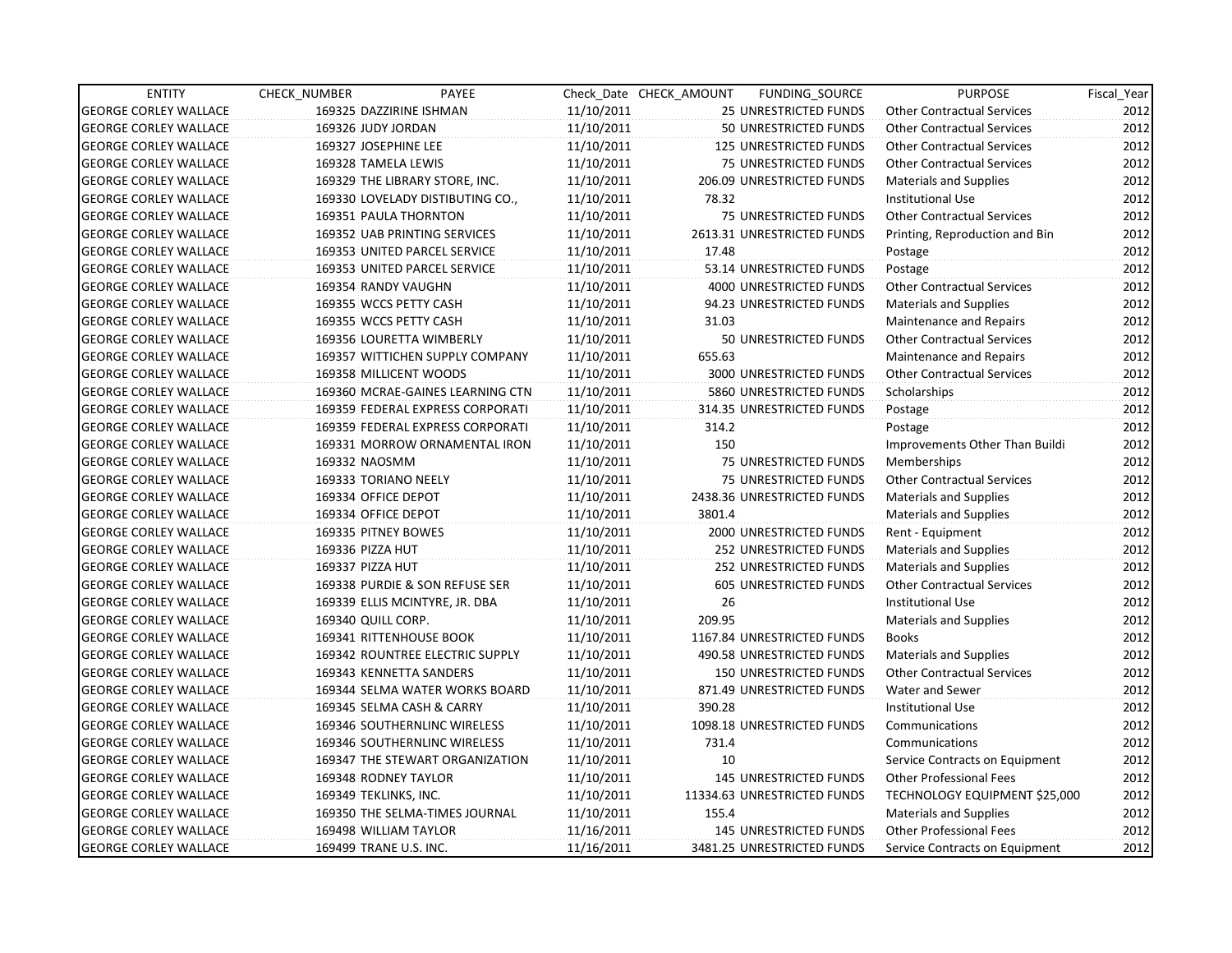| <b>ENTITY</b>                | CHECK_NUMBER       | PAYEE                            |            | Check Date CHECK AMOUNT | FUNDING SOURCE                 | <b>PURPOSE</b>                    | Fiscal_Year |
|------------------------------|--------------------|----------------------------------|------------|-------------------------|--------------------------------|-----------------------------------|-------------|
| <b>GEORGE CORLEY WALLACE</b> |                    | 169500 TRUESCREEN, INC           | 11/16/2011 |                         | <b>26 UNRESTRICTED FUNDS</b>   | <b>Other Contractual Services</b> | 2012        |
| <b>GEORGE CORLEY WALLACE</b> |                    | 169501 MIKE TURNER               | 11/16/2011 |                         | 120 UNRESTRICTED FUNDS         | <b>Other Professional Fees</b>    | 2012        |
| <b>GEORGE CORLEY WALLACE</b> |                    | 169502 UNITED PARCEL SERVICE     | 11/16/2011 |                         | 25.61 UNRESTRICTED FUNDS       | Postage                           | 2012        |
| <b>GEORGE CORLEY WALLACE</b> |                    | 169502 UNITED PARCEL SERVICE     | 11/16/2011 | 17.49                   |                                | Postage                           | 2012        |
| <b>GEORGE CORLEY WALLACE</b> | 169503 UPS FREIGHT |                                  | 11/16/2011 | 139.21                  |                                | Postage                           | 2012        |
| <b>GEORGE CORLEY WALLACE</b> |                    | 169504 W.W. WILLIAMS DETROIT     | 11/16/2011 |                         | 1657.54 UNRESTRICTED FUNDS     | Maintenance and Repairs           | 2012        |
| <b>GEORGE CORLEY WALLACE</b> |                    | 169505 JANE E. WALKER            | 11/16/2011 | 34.22                   |                                | In-State Travel                   | 2012        |
| <b>GEORGE CORLEY WALLACE</b> |                    | 169506 SHERMANITA WALKER         | 11/16/2011 | 27.66                   |                                | In-State Travel                   | 2012        |
| <b>GEORGE CORLEY WALLACE</b> |                    | 169507 ROOSEVELT WALKER          | 11/16/2011 |                         | 240 UNRESTRICTED FUNDS         | <b>Other Professional Fees</b>    | 2012        |
| <b>GEORGE CORLEY WALLACE</b> | 169508 TERRY WARE  |                                  | 11/16/2011 |                         | 290 UNRESTRICTED FUNDS         | Other Professional Fees           | 2012        |
| <b>GEORGE CORLEY WALLACE</b> |                    | 169509 GIRARD C. WARREN          | 11/16/2011 |                         | <b>145 UNRESTRICTED FUNDS</b>  | Other Professional Fees           | 2012        |
| <b>GEORGE CORLEY WALLACE</b> |                    | 169510 LAGARIA WATERS            | 11/16/2011 |                         | 145 UNRESTRICTED FUNDS         | <b>Other Professional Fees</b>    | 2012        |
| <b>GEORGE CORLEY WALLACE</b> |                    | 169511 ROBERT WHITE              | 11/16/2011 |                         | 750 UNRESTRICTED FUNDS         | <b>Other Contractual Services</b> | 2012        |
| <b>GEORGE CORLEY WALLACE</b> |                    | 169441 AIRGAS SOUTH, INC         | 11/16/2011 |                         | 200.39 UNRESTRICTED FUNDS      | Materials and Supplies            | 2012        |
| <b>GEORGE CORLEY WALLACE</b> |                    | 169442 ALABAMA GAS CORPORATION   | 11/16/2011 |                         | 4471.85 UNRESTRICTED FUNDS     | Gas and Heating Fuel              | 2012        |
| <b>GEORGE CORLEY WALLACE</b> |                    | 169443 ALABAMA POWER COMPANY     | 11/16/2011 |                         | 26.84 UNRESTRICTED FUNDS       | Electricity                       | 2012        |
| <b>GEORGE CORLEY WALLACE</b> |                    | 169444 BERTHA ALLEN              | 11/16/2011 | 51.17                   |                                | In-State Travel                   | 2012        |
| <b>GEORGE CORLEY WALLACE</b> |                    | 169445 AMSAN BAMA SUPPLY         | 11/16/2011 |                         | 1672.65 UNRESTRICTED FUNDS     | <b>Materials and Supplies</b>     | 2012        |
| <b>GEORGE CORLEY WALLACE</b> |                    | 169446 TERRY ANTHONY             | 11/16/2011 |                         | <b>145 UNRESTRICTED FUNDS</b>  | <b>Other Professional Fees</b>    | 2012        |
| <b>GEORGE CORLEY WALLACE</b> |                    | 169447 AT&T (BUSINESS SERVICE)   | 11/16/2011 |                         | 65.64 UNRESTRICTED FUNDS       | Communications                    | 2012        |
| <b>GEORGE CORLEY WALLACE</b> |                    | 169448 TIFFANY BARLOW            | 11/16/2011 | 108.17                  |                                | In-State Travel                   | 2012        |
| <b>GEORGE CORLEY WALLACE</b> |                    | 169449 BERNEY OFFICE SOLUTIONS   | 11/16/2011 |                         | 807.22 UNRESTRICTED FUNDS      | Service Contracts on Equipment    | 2012        |
| <b>GEORGE CORLEY WALLACE</b> |                    | 169450 KENITH BOOKER             | 11/16/2011 |                         | <b>145 UNRESTRICTED FUNDS</b>  | <b>Other Professional Fees</b>    | 2012        |
| <b>GEORGE CORLEY WALLACE</b> |                    | 169451 PARRISH BOWLIN            | 11/16/2011 |                         | 145 UNRESTRICTED FUNDS         | <b>Other Professional Fees</b>    | 2012        |
| <b>GEORGE CORLEY WALLACE</b> | 169452 BP OIL      |                                  | 11/16/2011 |                         | 29.88 UNRESTRICTED FUNDS       | Gasoline and Oil - Motor Vehic    | 2012        |
| <b>GEORGE CORLEY WALLACE</b> |                    | 169453 GERALYN BUFORD            | 11/16/2011 | 278.61                  |                                | In-State Travel                   | 2012        |
| <b>GEORGE CORLEY WALLACE</b> |                    | 169454 JOE CAMERON               | 11/16/2011 |                         | <b>145 UNRESTRICTED FUNDS</b>  | <b>Other Professional Fees</b>    | 2012        |
| <b>GEORGE CORLEY WALLACE</b> |                    | 169455 CARPET PLUS               | 11/16/2011 | 9107.9                  |                                | Maintenance and Repairs           | 2012        |
| <b>GEORGE CORLEY WALLACE</b> |                    | 169456 ELLIOTT L CARR, II        | 11/16/2011 |                         | 290 UNRESTRICTED FUNDS         | <b>Other Professional Fees</b>    | 2012        |
| <b>GEORGE CORLEY WALLACE</b> |                    | 169457 CDW GOVERNMENT, INC       | 11/16/2011 |                         | 29315.33 UNRESTRICTED FUNDS    | <b>TECHNOLOGY NON-CAPITALIZED</b> | 2012        |
| <b>GEORGE CORLEY WALLACE</b> |                    | 169458 JEFFREY S. CORLEY         | 11/16/2011 |                         | 145 UNRESTRICTED FUNDS         | <b>Other Professional Fees</b>    | 2012        |
| <b>GEORGE CORLEY WALLACE</b> |                    | 169459 COVERALL OF ALABAMA DBA   | 11/16/2011 |                         | 9634 UNRESTRICTED FUNDS        | <b>Other Contractual Services</b> | 2012        |
| <b>GEORGE CORLEY WALLACE</b> |                    | 169460 CRYSTAL SPRINGS OF ALA    | 11/16/2011 |                         | 15 UNRESTRICTED FUNDS          | <b>Materials and Supplies</b>     | 2012        |
| <b>GEORGE CORLEY WALLACE</b> |                    | 169461 CRYSTAL SPRINGS OF ALA    | 11/16/2011 |                         | <b>22.5 UNRESTRICTED FUNDS</b> | Materials and Supplies            | 2012        |
| <b>GEORGE CORLEY WALLACE</b> | 169462 CURBSTONE   |                                  | 11/16/2011 |                         | 1499 UNRESTRICTED FUNDS        | Computer Software                 | 2012        |
| <b>GEORGE CORLEY WALLACE</b> |                    | 169363 ADULT ED DIRECTORS' ASSC  | 11/16/2011 | 250                     |                                | Memberships                       | 2012        |
| <b>GEORGE CORLEY WALLACE</b> |                    | 169364 BERTHA ALLEN              | 11/16/2011 | 142.69                  |                                | In-State Travel                   | 2012        |
| <b>GEORGE CORLEY WALLACE</b> |                    | 169365 TIFFANY BARLOW            | 11/16/2011 | 35.8                    |                                | In-State Travel                   | 2012        |
| <b>GEORGE CORLEY WALLACE</b> | 169366 VICKIE BELL |                                  | 11/16/2011 | 18.02                   |                                | In-State Travel                   | 2012        |
| <b>GEORGE CORLEY WALLACE</b> |                    | 169367 DR. CHARLES H. BLACKLEDGE | 11/16/2011 |                         | 593.64 UNRESTRICTED FUNDS      | <b>Other Contractual Services</b> | 2012        |
| <b>GEORGE CORLEY WALLACE</b> |                    | 169368 RAY S. BLANKS             | 11/16/2011 |                         | 75 UNRESTRICTED FUNDS          | <b>Other Contractual Services</b> | 2012        |
| <b>GEORGE CORLEY WALLACE</b> |                    | 169369 GERALYN BUFORD            | 11/16/2011 | 162.95                  |                                | In-State Travel                   | 2012        |
| <b>GEORGE CORLEY WALLACE</b> |                    | 169370 WILLIE CALHOUN, JR        | 11/16/2011 |                         | 75 UNRESTRICTED FUNDS          | <b>Other Contractual Services</b> | 2012        |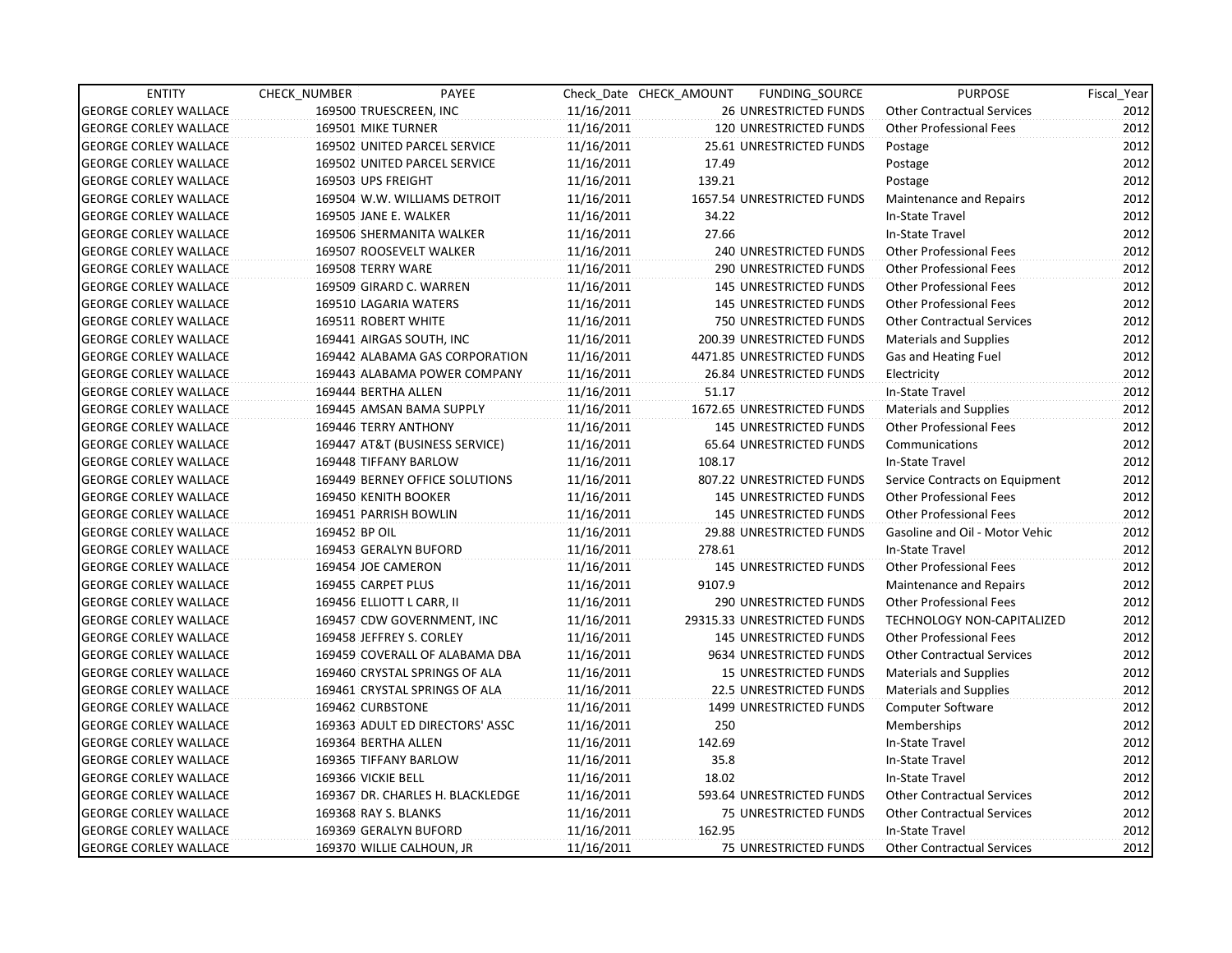| <b>ENTITY</b>                | CHECK NUMBER               | PAYEE                            |            | Check Date CHECK AMOUNT | FUNDING SOURCE                | <b>PURPOSE</b>                    | Fiscal Year |
|------------------------------|----------------------------|----------------------------------|------------|-------------------------|-------------------------------|-----------------------------------|-------------|
| <b>GEORGE CORLEY WALLACE</b> | 169371 FARRISH DANLEY      |                                  | 11/16/2011 | 110.72                  |                               | In-State Travel                   | 2012        |
| <b>GEORGE CORLEY WALLACE</b> | 169372 DEBORAH GOODWIN     |                                  | 11/16/2011 | 162.84                  |                               | In-State Travel                   | 2012        |
| <b>GEORGE CORLEY WALLACE</b> | 169373 GUARDIAN-IPCO INC.  |                                  | 11/16/2011 |                         | 450 UNRESTRICTED FUNDS        | Service Contracts on Equipment    | 2012        |
| <b>GEORGE CORLEY WALLACE</b> | 169374 APRIL HARPER        |                                  | 11/16/2011 |                         | <b>360 UNRESTRICTED FUNDS</b> | In-State Travel                   | 2012        |
| <b>GEORGE CORLEY WALLACE</b> | 169375 APRIL HARPER        |                                  | 11/16/2011 |                         | <b>360 UNRESTRICTED FUNDS</b> | In-State Travel                   | 2012        |
| <b>GEORGE CORLEY WALLACE</b> | 169376 DEANDRES G. INGE    |                                  | 11/16/2011 | 251.01                  |                               | In-State Travel                   | 2012        |
| <b>GEORGE CORLEY WALLACE</b> | 169377 CHENETTA LEE        |                                  | 11/16/2011 |                         | 98.33 UNRESTRICTED FUNDS      | In-State Travel                   | 2012        |
| <b>GEORGE CORLEY WALLACE</b> |                            | 169378 LEWIS PEST CONTROL INC.   | 11/16/2011 |                         | 275 UNRESTRICTED FUNDS        | <b>Other Contractual Services</b> | 2012        |
| <b>GEORGE CORLEY WALLACE</b> | 169379 JOHNNY E. MOSS III  |                                  | 11/16/2011 |                         | <b>150 UNRESTRICTED FUNDS</b> | In-State Travel                   | 2012        |
| <b>GEORGE CORLEY WALLACE</b> | 169380 PHENICIA NUNN       |                                  | 11/16/2011 | 65.16                   |                               | In-State Travel                   | 2012        |
| <b>GEORGE CORLEY WALLACE</b> |                            | 169381 CHARLES D. PETTWAY        | 11/16/2011 | 262.89                  |                               | In-State Travel                   | 2012        |
| <b>GEORGE CORLEY WALLACE</b> | 169382 ALBERT SOUTHALL     |                                  | 11/16/2011 |                         | 360 UNRESTRICTED FUNDS        | In-State Travel                   | 2012        |
| <b>GEORGE CORLEY WALLACE</b> | 169383 ALBERT SOUTHALL     |                                  | 11/16/2011 |                         | <b>400 UNRESTRICTED FUNDS</b> | In-State Travel                   | 2012        |
| <b>GEORGE CORLEY WALLACE</b> | 169384 RITA TARVER         |                                  | 11/16/2011 | 524.86                  |                               | <b>Other Contractual Services</b> | 2012        |
| <b>GEORGE CORLEY WALLACE</b> |                            | 169385 VISIONS BEAUTY DIST.      | 11/16/2011 |                         | 460.68 UNRESTRICTED FUNDS     | <b>Materials and Supplies</b>     | 2012        |
| <b>GEORGE CORLEY WALLACE</b> | 169386 JANE E. WALKER      |                                  | 11/16/2011 | 308.54                  |                               | In-State Travel                   | 2012        |
| <b>GEORGE CORLEY WALLACE</b> |                            | 169387 XEROX CORPORATION         | 11/16/2011 | 55.05                   |                               | Service Contracts on Equipment    | 2012        |
| <b>GEORGE CORLEY WALLACE</b> |                            | 169388 XEROX AUDIO VISUAL        | 11/16/2011 |                         | 2459 UNRESTRICTED FUNDS       | TECHNOLOGY NON-CAPITALIZED        | 2012        |
| <b>GEORGE CORLEY WALLACE</b> | 169438 AIR PUBLICATIONS    |                                  | 11/16/2011 |                         | <b>454 UNRESTRICTED FUNDS</b> | <b>Materials and Supplies</b>     | 2012        |
| <b>GEORGE CORLEY WALLACE</b> | 169439 AIRGAS SOUTH, INC   |                                  | 11/16/2011 |                         | 1430.19 UNRESTRICTED FUNDS    | Materials and Supplies            | 2012        |
| <b>GEORGE CORLEY WALLACE</b> | 169440 AIRGAS SOUTH, INC   |                                  | 11/16/2011 |                         | 143.91 UNRESTRICTED FUNDS     | Materials and Supplies            | 2012        |
| <b>GEORGE CORLEY WALLACE</b> | 169463 D.S. WILSON         |                                  | 11/16/2011 |                         | <b>412 UNRESTRICTED FUNDS</b> | Materials and Supplies            | 2012        |
| <b>GEORGE CORLEY WALLACE</b> | 169464 FARRISH DANLEY      |                                  | 11/16/2011 | 45.45                   |                               | In-State Travel                   | 2012        |
| <b>GEORGE CORLEY WALLACE</b> |                            | 169465 EBSCO SUBSCRIPTION SERVIC | 11/16/2011 |                         | 6002.33 UNRESTRICTED FUNDS    | Subscriptions                     | 2012        |
| <b>GEORGE CORLEY WALLACE</b> | 169466 OBI EGBUNA          |                                  | 11/16/2011 |                         | 1500 UNRESTRICTED FUNDS       | <b>Other Contractual Services</b> | 2012        |
| <b>GEORGE CORLEY WALLACE</b> | 169467 FASTENAL COMPANY    |                                  | 11/16/2011 |                         | 177.18 UNRESTRICTED FUNDS     | <b>Materials and Supplies</b>     | 2012        |
| <b>GEORGE CORLEY WALLACE</b> |                            | 169468 MICHAEL FIELDBINDER       | 11/16/2011 |                         | <b>145 UNRESTRICTED FUNDS</b> | <b>Other Professional Fees</b>    | 2012        |
| <b>GEORGE CORLEY WALLACE</b> | 169469 G & K SERVICES, CO. |                                  | 11/16/2011 |                         | 81.32 UNRESTRICTED FUNDS      | <b>Other Contractual Services</b> | 2012        |
| <b>GEORGE CORLEY WALLACE</b> | 169470 DEBORAH GOODWIN     |                                  | 11/16/2011 | 104.15                  |                               | In-State Travel                   | 2012        |
| <b>GEORGE CORLEY WALLACE</b> |                            | 169471 GRANT ENGINEERING, LLC    | 11/16/2011 | 3620                    |                               | Engineering and Architectural     | 2012        |
| <b>GEORGE CORLEY WALLACE</b> |                            | 169472 DARRELL HARGREAVES        | 11/16/2011 |                         | 145 UNRESTRICTED FUNDS        | <b>Other Professional Fees</b>    | 2012        |
| <b>GEORGE CORLEY WALLACE</b> | 169473 JEFFREY JAMES       |                                  | 11/16/2011 |                         | <b>145 UNRESTRICTED FUNDS</b> | <b>Other Professional Fees</b>    | 2012        |
| <b>GEORGE CORLEY WALLACE</b> |                            | 169474 GARY BRUCE KIMBRELL       | 11/16/2011 |                         | <b>145 UNRESTRICTED FUNDS</b> | <b>Other Professional Fees</b>    | 2012        |
| <b>GEORGE CORLEY WALLACE</b> |                            | 169475 LEWIS PEST CONTROL INC.   | 11/16/2011 |                         | <b>435 UNRESTRICTED FUNDS</b> | <b>Other Contractual Services</b> | 2012        |
| <b>GEORGE CORLEY WALLACE</b> | 169476 LOWE'S              |                                  | 11/16/2011 | 761.4                   |                               | Alterations                       | 2012        |
| <b>GEORGE CORLEY WALLACE</b> |                            | 169477 WILLIAM BRIAN MCCOLLUM    | 11/16/2011 |                         | <b>145 UNRESTRICTED FUNDS</b> | <b>Other Professional Fees</b>    | 2012        |
| <b>GEORGE CORLEY WALLACE</b> |                            | 169478 MCQUICK PRINTING COMPANY  | 11/16/2011 |                         | <b>48 UNRESTRICTED FUNDS</b>  | Materials and Supplies            | 2012        |
| <b>GEORGE CORLEY WALLACE</b> | 169479 MEADOWS TIRE CO     |                                  | 11/16/2011 |                         | 75 UNRESTRICTED FUNDS         | <b>Maintenance and Repairs</b>    | 2012        |
| <b>GEORGE CORLEY WALLACE</b> | 169480 CHARLES NEELY       |                                  | 11/16/2011 |                         | 240 UNRESTRICTED FUNDS        | <b>Other Professional Fees</b>    | 2012        |
| <b>GEORGE CORLEY WALLACE</b> | 169481 PHENICIA NUNN       |                                  | 11/16/2011 | 134.81                  |                               | In-State Travel                   | 2012        |
| <b>GEORGE CORLEY WALLACE</b> | 169482 OFFICE DEPOT        |                                  | 11/16/2011 |                         | 607.13 UNRESTRICTED FUNDS     | <b>Materials and Supplies</b>     | 2012        |
| <b>GEORGE CORLEY WALLACE</b> |                            | 169483 CHARLES D. PETTWAY        | 11/16/2011 | 23.75                   |                               | In-State Travel                   | 2012        |
| <b>GEORGE CORLEY WALLACE</b> | 169484 JOE PIKE JR.        |                                  | 11/16/2011 |                         | 145 UNRESTRICTED FUNDS        | <b>Other Professional Fees</b>    | 2012        |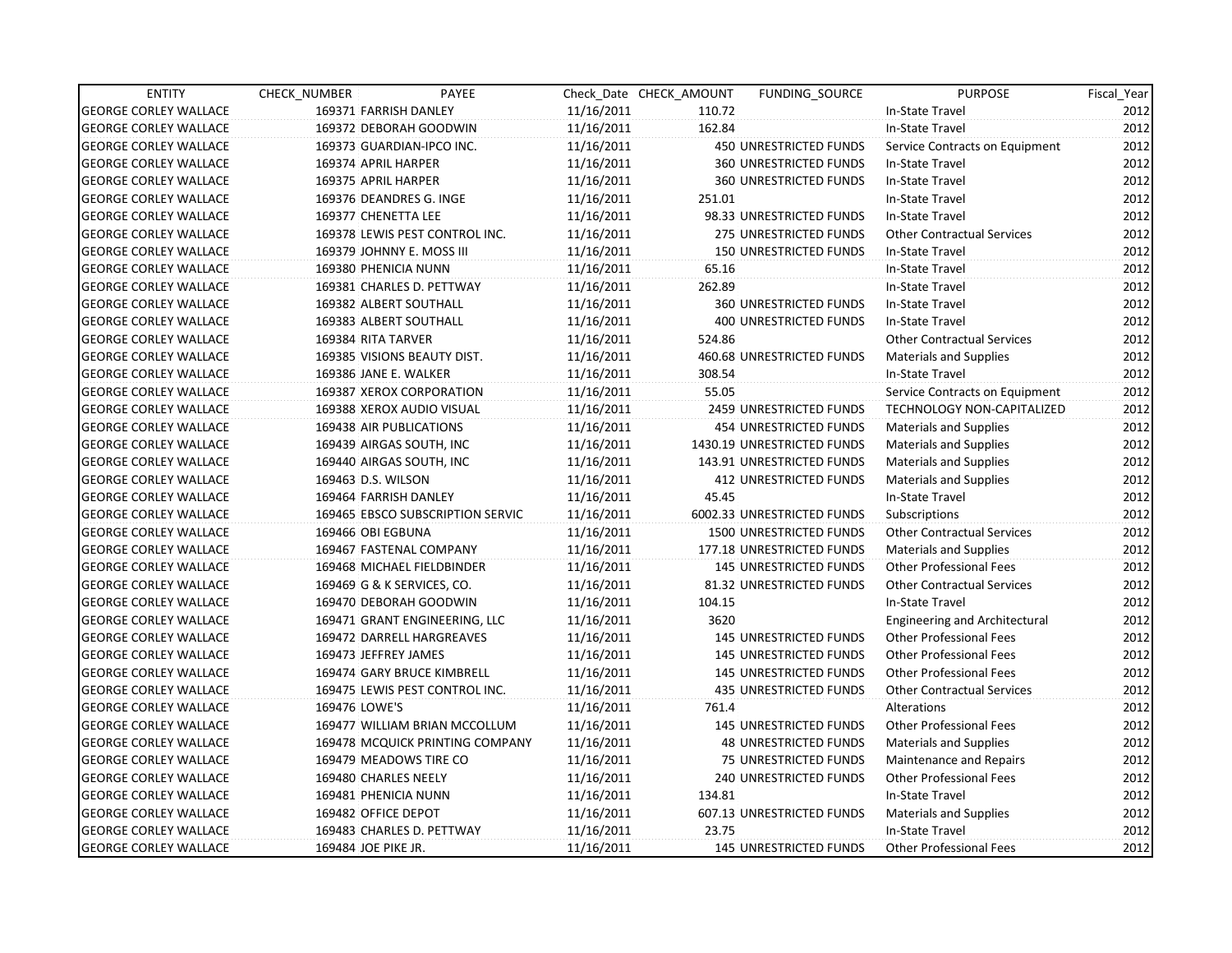| <b>ENTITY</b>                | <b>CHECK NUMBER</b>  | PAYEE                              |            | Check Date CHECK AMOUNT | FUNDING_SOURCE                | <b>PURPOSE</b>                    | Fiscal_Year |
|------------------------------|----------------------|------------------------------------|------------|-------------------------|-------------------------------|-----------------------------------|-------------|
| <b>GEORGE CORLEY WALLACE</b> | 169485 POWR-FLITE    |                                    | 11/16/2011 |                         | 4114.34 UNRESTRICTED FUNDS    | Materials and Supplies            | 2012        |
| <b>GEORGE CORLEY WALLACE</b> |                      | 169486 STEPHEN PUTNAM              | 11/16/2011 |                         | 145 UNRESTRICTED FUNDS        | <b>Other Professional Fees</b>    | 2012        |
| <b>GEORGE CORLEY WALLACE</b> |                      | 169487 ROUNTREE ELECTRIC SUPPLY    | 11/16/2011 |                         | 268.81 UNRESTRICTED FUNDS     | <b>Materials and Supplies</b>     | 2012        |
| <b>GEORGE CORLEY WALLACE</b> |                      | 169488 ABDULLAH SALAAM             | 11/16/2011 |                         | 290 UNRESTRICTED FUNDS        | <b>Other Professional Fees</b>    | 2012        |
| <b>GEORGE CORLEY WALLACE</b> | 169489 KIM SALTER    |                                    | 11/16/2011 |                         | 145 UNRESTRICTED FUNDS        | <b>Other Professional Fees</b>    | 2012        |
| <b>GEORGE CORLEY WALLACE</b> |                      | 169490 SCANTRON CORPORATION        | 11/16/2011 |                         | 141.47 UNRESTRICTED FUNDS     | Materials and Supplies            | 2012        |
| <b>GEORGE CORLEY WALLACE</b> | 169491 GRACIE SCOTT  |                                    | 11/16/2011 |                         | <b>240 UNRESTRICTED FUNDS</b> | <b>Other Professional Fees</b>    | 2012        |
| <b>GEORGE CORLEY WALLACE</b> |                      | 169492 GEORGE SONNY SCYPHERS       | 11/16/2011 |                         | <b>145 UNRESTRICTED FUNDS</b> | <b>Other Professional Fees</b>    | 2012        |
| <b>GEORGE CORLEY WALLACE</b> |                      | 169493 SELMA WATER WORKS BOARD     | 11/16/2011 |                         | 35.94 UNRESTRICTED FUNDS      | Water and Sewer                   | 2012        |
| <b>GEORGE CORLEY WALLACE</b> | 169494 AUNDREE SMITH |                                    | 11/16/2011 |                         | <b>145 UNRESTRICTED FUNDS</b> | <b>Other Professional Fees</b>    | 2012        |
| <b>GEORGE CORLEY WALLACE</b> | 169495 JOHN SOLOMON  |                                    | 11/16/2011 |                         | 120 UNRESTRICTED FUNDS        | <b>Other Professional Fees</b>    | 2012        |
| <b>GEORGE CORLEY WALLACE</b> |                      | 169496 SOUTHLAND MACHINERY LLC     | 11/16/2011 |                         | 95.63 UNRESTRICTED FUNDS      | <b>Materials and Supplies</b>     | 2012        |
| <b>GEORGE CORLEY WALLACE</b> |                      | 169497 SWANK MOTION PICTURES       | 11/16/2011 |                         | 796 UNRESTRICTED FUNDS        | <b>Other Contractual Services</b> | 2012        |
| <b>GEORGE CORLEY WALLACE</b> | 169512 RAY S. BLANKS |                                    | 11/17/2011 |                         | 75 UNRESTRICTED FUNDS         | <b>Other Contractual Services</b> | 2012        |
| <b>GEORGE CORLEY WALLACE</b> |                      | 169513 WILLIE CALHOUN, JR          | 11/17/2011 |                         | 75 UNRESTRICTED FUNDS         | <b>Other Contractual Services</b> | 2012        |
| <b>GEORGE CORLEY WALLACE</b> |                      | 169514 CLARENCE PETTWAY            | 11/17/2011 | 286.64                  |                               | In-State Travel                   | 2012        |
| <b>GEORGE CORLEY WALLACE</b> |                      | 169518 ACS TECHNOLOGIES            | 11/23/2011 |                         | 311.51 UNRESTRICTED FUNDS     | Service Contracts on Equipment    | 2012        |
| <b>GEORGE CORLEY WALLACE</b> |                      | 169519 ALABAMA POWER COMPANY       | 11/23/2011 |                         | 43.37 UNRESTRICTED FUNDS      | Electricity                       | 2012        |
| <b>GEORGE CORLEY WALLACE</b> |                      | 169520 BERNEY OFFICE SOLUTIONS     | 11/23/2011 |                         | 196.84 UNRESTRICTED FUNDS     | Service Contracts on Equipment    | 2012        |
| <b>GEORGE CORLEY WALLACE</b> |                      | 169521 C & S AUTO PARTS            | 11/23/2011 |                         | 50.18 UNRESTRICTED FUNDS      | <b>Maintenance and Repairs</b>    | 2012        |
| <b>GEORGE CORLEY WALLACE</b> |                      | 169522 CAROLINA BIOLOGICAL SUP C   | 11/23/2011 | 61770.88                |                               | <b>Materials and Supplies</b>     | 2012        |
| <b>GEORGE CORLEY WALLACE</b> |                      | 169523 CITY OF SELMA LANDFILL      | 11/23/2011 |                         | 252 UNRESTRICTED FUNDS        | Water and Sewer                   | 2012        |
| <b>GEORGE CORLEY WALLACE</b> |                      | 169524 CITY OF SELMA-CHRISTMAS     | 11/23/2011 | 35                      |                               | <b>Institutional Use</b>          | 2012        |
| <b>GEORGE CORLEY WALLACE</b> |                      | 169525 CLANTON ADVERTISER          | 11/23/2011 |                         | 195 UNRESTRICTED FUNDS        | Subscriptions                     | 2012        |
| <b>GEORGE CORLEY WALLACE</b> |                      | 169526 COUGAR CHEVRON              | 11/23/2011 |                         | 5361.38 UNRESTRICTED FUNDS    | <b>Materials and Supplies</b>     | 2012        |
| <b>GEORGE CORLEY WALLACE</b> |                      | 169526 COUGAR CHEVRON              | 11/23/2011 |                         | 496.19 UNRESTRICTED FUNDS     | Gasoline and Oil - Motor Vehic    | 2012        |
| <b>GEORGE CORLEY WALLACE</b> |                      | 169527 CRYSTAL SPRINGS OF ALA      | 11/23/2011 |                         | <b>15 UNRESTRICTED FUNDS</b>  | <b>Materials and Supplies</b>     | 2012        |
| <b>GEORGE CORLEY WALLACE</b> |                      | 169528 ANGELA DEAMUES              | 11/23/2011 | 602.79                  |                               | <b>Other Contractual Services</b> | 2012        |
| <b>GEORGE CORLEY WALLACE</b> |                      | 169529 DELTA EDUCATION             | 11/23/2011 | 52049.17                |                               | <b>Materials and Supplies</b>     | 2012        |
| <b>GEORGE CORLEY WALLACE</b> |                      | 169530 FIRST CAHAWBA BANKCARD      | 11/23/2011 |                         | 600.48 UNRESTRICTED FUNDS     | Out-of-State Travel               | 2012        |
| <b>GEORGE CORLEY WALLACE</b> |                      | 169531 G & K SERVICES, CO.         | 11/23/2011 |                         | 98.04 UNRESTRICTED FUNDS      | <b>Other Contractual Services</b> | 2012        |
| <b>GEORGE CORLEY WALLACE</b> | 169532 GED TESTING   |                                    | 11/23/2011 |                         | <b>146 UNRESTRICTED FUNDS</b> | <b>Materials and Supplies</b>     | 2012        |
| <b>GEORGE CORLEY WALLACE</b> |                      | 169533 GED TESTING SERVICES        | 11/23/2011 |                         | 5615 UNRESTRICTED FUNDS       | <b>Materials and Supplies</b>     | 2012        |
| <b>GEORGE CORLEY WALLACE</b> |                      | 169534 DEBORAH GOODWIN             | 11/23/2011 | 4750                    |                               | <b>Other Contractual Services</b> | 2012        |
| <b>GEORGE CORLEY WALLACE</b> | 169535 APRIL HARPER  |                                    | 11/23/2011 |                         | 360 UNRESTRICTED FUNDS        | In-State Travel                   | 2012        |
| <b>GEORGE CORLEY WALLACE</b> |                      | 169536 INSURANCE OFFICE OF AMERI   | 11/23/2011 |                         | 10655.88 UNRESTRICTED FUNDS   | Insurance and Bonding             | 2012        |
| <b>GEORGE CORLEY WALLACE</b> |                      | <b>169537 JUST RIGHT SOLUTIONS</b> | 11/23/2011 | 85                      |                               | <b>Materials and Supplies</b>     | 2012        |
| <b>GEORGE CORLEY WALLACE</b> | 169538 MAC PAPER INC |                                    | 11/23/2011 |                         | 491.4 UNRESTRICTED FUNDS      | <b>Materials and Supplies</b>     | 2012        |
| <b>GEORGE CORLEY WALLACE</b> | 169539 OFFICE DEPOT  |                                    | 11/23/2011 |                         | 1820.31 UNRESTRICTED FUNDS    | <b>Materials and Supplies</b>     | 2012        |
| <b>GEORGE CORLEY WALLACE</b> | 169539 OFFICE DEPOT  |                                    | 11/23/2011 | 1350.27                 |                               | <b>Materials and Supplies</b>     | 2012        |
| <b>GEORGE CORLEY WALLACE</b> |                      | 169541 SCANTRON CORPORATION        | 11/23/2011 |                         | 1636.77 UNRESTRICTED FUNDS    | <b>Materials and Supplies</b>     | 2012        |
| <b>GEORGE CORLEY WALLACE</b> |                      | 169542 SKILLPATH SEMINARS          | 11/23/2011 |                         | 298 UNRESTRICTED FUNDS        | In-State Travel                   | 2012        |
| <b>GEORGE CORLEY WALLACE</b> |                      | 169543 ALBERT SOUTHALL             | 11/23/2011 |                         | <b>400 UNRESTRICTED FUNDS</b> | In-State Travel                   | 2012        |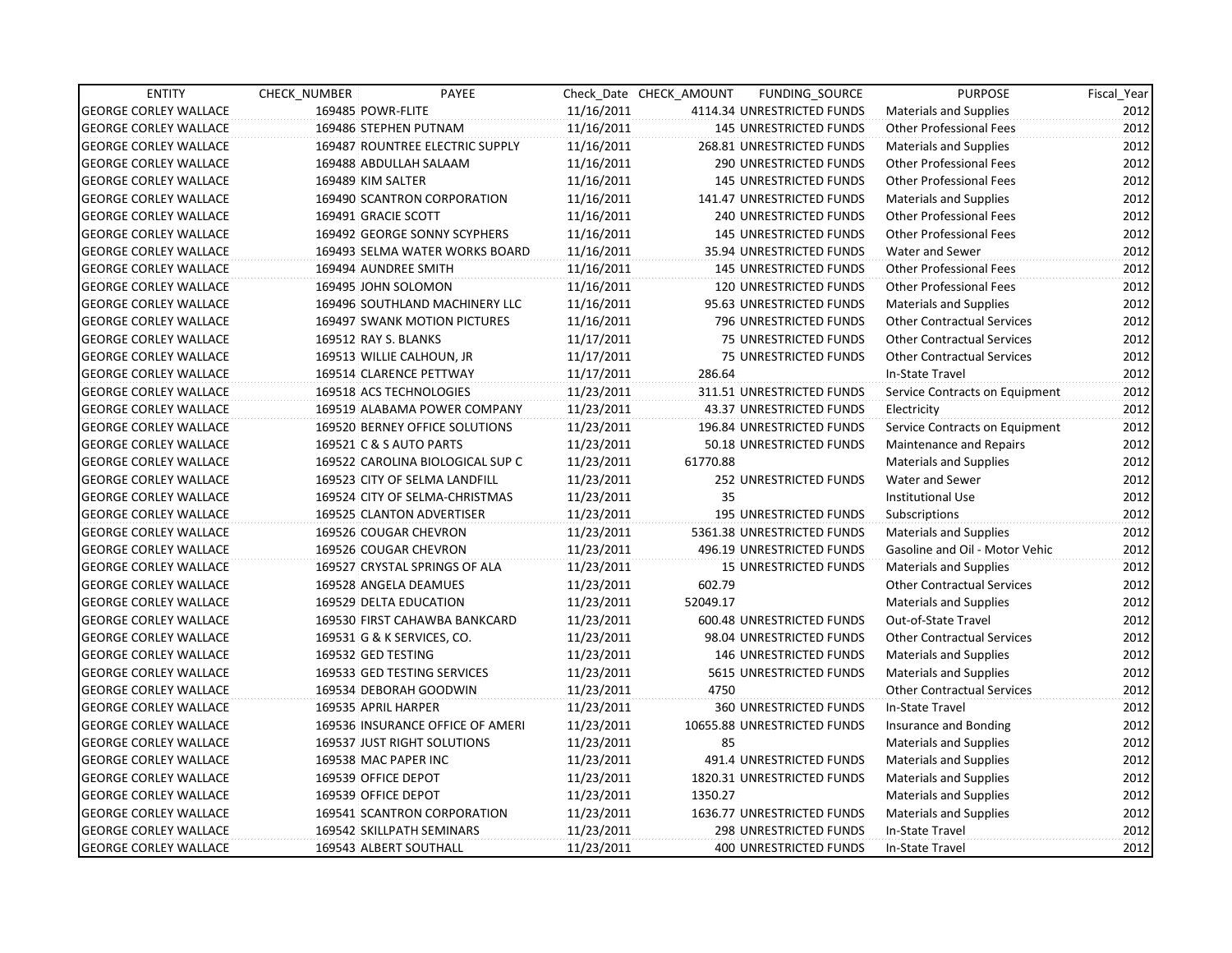| <b>ENTITY</b>                | CHECK_NUMBER            | PAYEE                              |            | Check Date CHECK AMOUNT | <b>FUNDING SOURCE</b>      | <b>PURPOSE</b>                       | Fiscal_Year |
|------------------------------|-------------------------|------------------------------------|------------|-------------------------|----------------------------|--------------------------------------|-------------|
| <b>GEORGE CORLEY WALLACE</b> |                         | 169544 SOUTHERN PIPE & SUPPLY      | 11/23/2011 | 335.34                  |                            | Maintenance and Repairs              | 2012        |
| <b>GEORGE CORLEY WALLACE</b> |                         | 169545 RICHARD TYUS % TYUS TRUCK   | 11/23/2011 |                         | 9782 UNRESTRICTED FUNDS    | <b>Other Contractual Services</b>    | 2012        |
| <b>GEORGE CORLEY WALLACE</b> | 169546 UPS FREIGHT      |                                    | 11/23/2011 | 318.31                  |                            | Postage                              | 2012        |
| <b>GEORGE CORLEY WALLACE</b> |                         | 169547 WITTICHEN SUPPLY COMPANY    | 11/23/2011 |                         | 706.32 UNRESTRICTED FUNDS  | Materials and Supplies               | 2012        |
| <b>GEORGE CORLEY WALLACE</b> |                         | 90005617 WILSUNYA MARSHALL         | 11/30/2011 |                         | 2857.17 UNRESTRICTED FUNDS | Support Personnel Salaries - S       | 2012        |
| <b>GEORGE CORLEY WALLACE</b> |                         | 90005618 SUZETTE G MARTIN          | 11/30/2011 |                         | 63.48 UNRESTRICTED FUNDS   | Miscellaneous Deductions Payab       | 2012        |
| <b>GEORGE CORLEY WALLACE</b> |                         | 90005618 SUZETTE G MARTIN          | 11/30/2011 |                         | 3951.42 UNRESTRICTED FUNDS | Instructional Salaries - Regul       | 2012        |
| <b>GEORGE CORLEY WALLACE</b> |                         | 90005619 ROBERT D MCCONNELL        | 11/30/2011 |                         | 1234.44 UNRESTRICTED FUNDS | Miscellaneous Deductions Payab       | 2012        |
| <b>GEORGE CORLEY WALLACE</b> |                         | 90005619 ROBERT D MCCONNELL        | 11/30/2011 |                         | 9660.5 UNRESTRICTED FUNDS  | Administrative Salaries- Sched       | 2012        |
| <b>GEORGE CORLEY WALLACE</b> |                         | 90005620 CARLA EILAND MCCUNE       | 11/30/2011 |                         | 2112 UNRESTRICTED FUNDS    | Instructional Salaries - Tempo       | 2012        |
| <b>GEORGE CORLEY WALLACE</b> | 90005565 WILLIE GREEN   |                                    | 11/30/2011 |                         | 3080.83 UNRESTRICTED FUNDS | Support Personnel Salaries - S       | 2012        |
| <b>GEORGE CORLEY WALLACE</b> | 90005567 CALVIN GRIFFIN |                                    | 11/30/2011 |                         | 25.2 UNRESTRICTED FUNDS    | Miscellaneous Deductions Payab       | 2012        |
| <b>GEORGE CORLEY WALLACE</b> | 90005567 CALVIN GRIFFIN |                                    | 11/30/2011 |                         | 4861.56 UNRESTRICTED FUNDS | Instructional Salaries - Regul       | 2012        |
| <b>GEORGE CORLEY WALLACE</b> |                         | 90005568 DONITHA J GRIFFIN         | 11/30/2011 |                         | 73.2 UNRESTRICTED FUNDS    | Miscellaneous Deductions Payab       | 2012        |
| <b>GEORGE CORLEY WALLACE</b> |                         | 90005568 DONITHA J GRIFFIN         | 11/30/2011 |                         | 8038.67 UNRESTRICTED FUNDS | Administrative Salaries- Sched       | 2012        |
| <b>GEORGE CORLEY WALLACE</b> |                         | 90005569 TERRY D GRISSOM           | 11/30/2011 |                         | 325 UNRESTRICTED FUNDS     | Instructional Salaries - Tempo       | 2012        |
| <b>GEORGE CORLEY WALLACE</b> |                         | 90005570 ANTONIO KENTANIOUS HAMILT | 11/30/2011 |                         | 3823.78 UNRESTRICTED FUNDS | Instructional Salaries - Regul       | 2012        |
| <b>GEORGE CORLEY WALLACE</b> |                         | 90005571 MARCUS A HANNAH           | 11/30/2011 |                         | 833.33 UNRESTRICTED FUNDS  | Other Professional Salaries -        | 2012        |
| <b>GEORGE CORLEY WALLACE</b> |                         | 90005572 MARILYN BENNETT HANNAH    | 11/30/2011 |                         | 4675.56 UNRESTRICTED FUNDS | Instructional Salaries - Regul       | 2012        |
| <b>GEORGE CORLEY WALLACE</b> | 90005573 APRIL M HARPER |                                    | 11/30/2011 |                         | 1375 UNRESTRICTED FUNDS    | Instructional Salaries - Tempo       | 2012        |
| <b>GEORGE CORLEY WALLACE</b> |                         | 90005574 EDDIE J HARRISON          | 11/30/2011 |                         | 21.6 UNRESTRICTED FUNDS    | Miscellaneous Deductions Payab       | 2012        |
| <b>GEORGE CORLEY WALLACE</b> |                         | 90005574 EDDIE J HARRISON          | 11/30/2011 |                         | 4268.56 UNRESTRICTED FUNDS | Instructional Salaries - Regul       | 2012        |
| <b>GEORGE CORLEY WALLACE</b> |                         | 90005575 LINDA FAY HEADLEY         | 11/30/2011 |                         | 2187.33 UNRESTRICTED FUNDS | Support Personnel Salaries - S       | 2012        |
| <b>GEORGE CORLEY WALLACE</b> |                         | 90005576 ANTHONY HEARD             | 11/30/2011 |                         | 2634.33 UNRESTRICTED FUNDS | Support Personnel Salaries - S       | 2012        |
| <b>GEORGE CORLEY WALLACE</b> |                         | 90005577 TAMMY FAYE HELMS          | 11/30/2011 |                         | 333.33 UNRESTRICTED FUNDS  | <b>Other Professional Salaries -</b> | 2012        |
| <b>GEORGE CORLEY WALLACE</b> |                         | 90005577 TAMMY FAYE HELMS          | 11/30/2011 |                         | 2261.83 UNRESTRICTED FUNDS | Support Personnel Salaries - S       | 2012        |
| <b>GEORGE CORLEY WALLACE</b> |                         | 90005578 KERRY E HENDERSON         | 11/30/2011 |                         | 14.4 UNRESTRICTED FUNDS    | Miscellaneous Deductions Payab       | 2012        |
| <b>GEORGE CORLEY WALLACE</b> |                         | 90005578 KERRY E HENDERSON         | 11/30/2011 |                         | 3951.42 UNRESTRICTED FUNDS | Instructional Salaries - Regul       | 2012        |
| <b>GEORGE CORLEY WALLACE</b> |                         | 90005578 KERRY E HENDERSON         | 11/30/2011 | 250                     |                            | Instructional Salaries - Tempo       | 2012        |
| <b>GEORGE CORLEY WALLACE</b> |                         | 90005579 JEAN MANN HICKS           | 11/30/2011 | 2857.42                 |                            | Support Personnel Salaries - S       | 2012        |
| <b>GEORGE CORLEY WALLACE</b> |                         | 90005580 MARK DAVID HILL           | 11/30/2011 |                         | 2038.42 UNRESTRICTED FUNDS | Support Personnel Salaries - S       | 2012        |
| <b>GEORGE CORLEY WALLACE</b> |                         | 90005581 DAVID WAYNE HOBBS JR      | 11/30/2011 |                         | 27 UNRESTRICTED FUNDS      | Miscellaneous Deductions Payab       | 2012        |
| <b>GEORGE CORLEY WALLACE</b> |                         | 90005581 DAVID WAYNE HOBBS JR      | 11/30/2011 |                         | 3979.75 UNRESTRICTED FUNDS | Instructional Salaries - Regul       | 2012        |
| <b>GEORGE CORLEY WALLACE</b> |                         | 90005582 KATHLEEN HAYS HOLLIMAN    | 11/30/2011 |                         | 6376.75 UNRESTRICTED FUNDS | Instructional Salaries - Regul       | 2012        |
| <b>GEORGE CORLEY WALLACE</b> |                         | 90005584 VATAUSHA O HOWARD         | 11/30/2011 |                         | 433.33 UNRESTRICTED FUNDS  | Instructional Salaries - Tempo       | 2012        |
| <b>GEORGE CORLEY WALLACE</b> |                         | 90005586 WILLIE JAMES HUNTER       | 11/30/2011 |                         | 734.67 UNRESTRICTED FUNDS  | Hourly Wages                         | 2012        |
| <b>GEORGE CORLEY WALLACE</b> |                         | 90005587 DEANDRES G INGE           | 11/30/2011 | 32.4                    |                            | Miscellaneous Deductions Payab       | 2012        |
| <b>GEORGE CORLEY WALLACE</b> |                         | 90005587 DEANDRES G INGE           | 11/30/2011 | 5691.58                 |                            | Other Professional Salaries -        | 2012        |
| <b>GEORGE CORLEY WALLACE</b> |                         | 90005588 IRMA JEAN JACKSON         | 11/30/2011 |                         | 2559.58 UNRESTRICTED FUNDS | Support Personnel Salaries - S       | 2012        |
| <b>GEORGE CORLEY WALLACE</b> |                         | 90005589 MALDONIA JACKSON          | 11/30/2011 |                         | 860 UNRESTRICTED FUNDS     | Instructional Salaries - Tempo       | 2012        |
| <b>GEORGE CORLEY WALLACE</b> |                         | 90005590 VERONICA MOULTRIE JACKSON | 11/30/2011 |                         | 4527.33 UNRESTRICTED FUNDS | Instructional Salaries - Regul       | 2012        |
| <b>GEORGE CORLEY WALLACE</b> |                         | 90005591 VINCENT K JACKSON         | 11/30/2011 |                         | 325 UNRESTRICTED FUNDS     | Instructional Salaries - Tempo       | 2012        |
| <b>GEORGE CORLEY WALLACE</b> |                         | 90005592 SHELIA LAWANDA JEFFERSON  | 11/30/2011 |                         | 2336.25 UNRESTRICTED FUNDS | Support Personnel Salaries - S       | 2012        |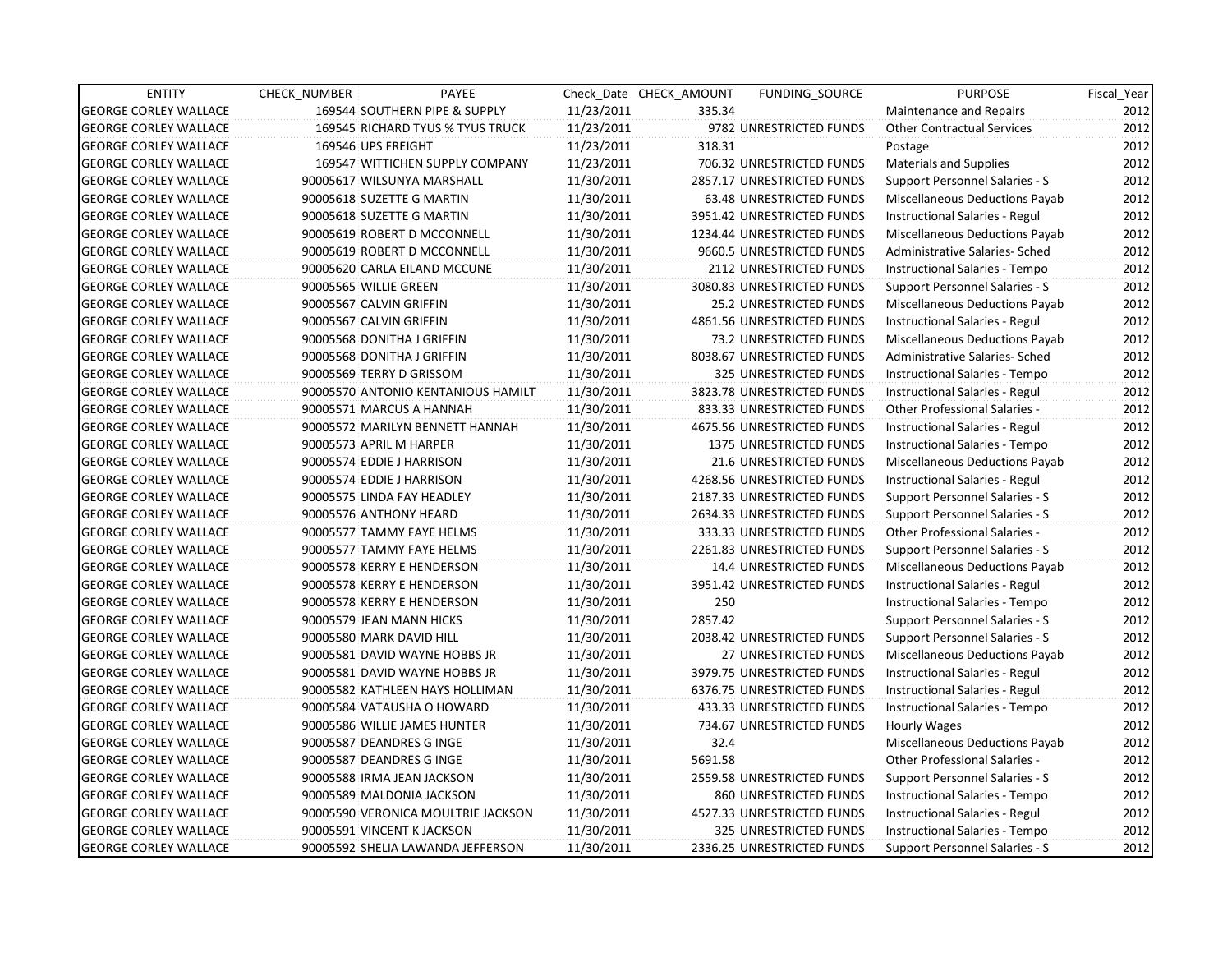| <b>ENTITY</b>                | <b>CHECK NUMBER</b>  | PAYEE                            |            | Check Date CHECK AMOUNT | FUNDING_SOURCE                 | <b>PURPOSE</b>                        | Fiscal_Year |
|------------------------------|----------------------|----------------------------------|------------|-------------------------|--------------------------------|---------------------------------------|-------------|
| <b>GEORGE CORLEY WALLACE</b> |                      | 90005593 ALICE M JENKINS         | 11/30/2011 |                         | 552 UNRESTRICTED FUNDS         | Hourly Wages                          | 2012        |
| <b>GEORGE CORLEY WALLACE</b> |                      | 90005594 ALTHELSTEIN JOHNSON     | 11/30/2011 |                         | 5270.92 UNRESTRICTED FUNDS     | Instructional Salaries - Regul        | 2012        |
| <b>GEORGE CORLEY WALLACE</b> |                      | 90005595 CONNIE M JONES          | 11/30/2011 |                         | 41.4 UNRESTRICTED FUNDS        | Miscellaneous Deductions Payab        | 2012        |
| <b>GEORGE CORLEY WALLACE</b> |                      | 90005595 CONNIE M JONES          | 11/30/2011 |                         | 4304.75 UNRESTRICTED FUNDS     | Instructional Salaries - Regul        | 2012        |
| <b>GEORGE CORLEY WALLACE</b> |                      | 90005596 KENDRA LANE JONES       | 11/30/2011 |                         | 28.8 UNRESTRICTED FUNDS        | Miscellaneous Deductions Payab        | 2012        |
| <b>GEORGE CORLEY WALLACE</b> |                      | 90005596 KENDRA LANE JONES       | 11/30/2011 |                         | 4285 UNRESTRICTED FUNDS        | Instructional Salaries - Regul        | 2012        |
| <b>GEORGE CORLEY WALLACE</b> |                      | 90005597 NATASHA RENEE JONES     | 11/30/2011 | 2187.33                 |                                | Support Personnel Salaries - S        | 2012        |
| <b>GEORGE CORLEY WALLACE</b> |                      | 90005598 KAMAU R KENYATTA        | 11/30/2011 | 1296                    |                                | Hourly Wages                          | 2012        |
| <b>GEORGE CORLEY WALLACE</b> |                      | 90005599 ANESSA LYNN KIDD        | 11/30/2011 |                         | 38.4 UNRESTRICTED FUNDS        | Miscellaneous Deductions Payab        | 2012        |
| <b>GEORGE CORLEY WALLACE</b> |                      | 90005599 ANESSA LYNN KIDD        | 11/30/2011 |                         | 5713.33 UNRESTRICTED FUNDS     | Other Professional Salaries -         | 2012        |
| <b>GEORGE CORLEY WALLACE</b> |                      | 90005600 ANETRIAL SHERELL KING   | 11/30/2011 |                         | 1718.69 UNRESTRICTED FUNDS     | Instructional Salaries - Tempo        | 2012        |
| <b>GEORGE CORLEY WALLACE</b> |                      | 90005603 SHIRLEY J LAISTER       | 11/30/2011 |                         | 43.2 UNRESTRICTED FUNDS        | Miscellaneous Deductions Payab        | 2012        |
| <b>GEORGE CORLEY WALLACE</b> |                      | 90005603 SHIRLEY J LAISTER       | 11/30/2011 |                         | 5306.33 UNRESTRICTED FUNDS     | <b>Instructional Salaries - Regul</b> | 2012        |
| <b>GEORGE CORLEY WALLACE</b> |                      | 90005604 SHEILA L LAMBERT        | 11/30/2011 |                         | 170.28 UNRESTRICTED FUNDS      | Miscellaneous Deductions Payab        | 2012        |
| <b>GEORGE CORLEY WALLACE</b> |                      | 90005604 SHEILA L LAMBERT        | 11/30/2011 |                         | 6009.89 UNRESTRICTED FUNDS     | Instructional Salaries - Regul        | 2012        |
| <b>GEORGE CORLEY WALLACE</b> | 90005605 RONALD LANE |                                  | 11/30/2011 |                         | 833.33 UNRESTRICTED FUNDS      | Instructional Salaries - Tempo        | 2012        |
| <b>GEORGE CORLEY WALLACE</b> | 90005605 RONALD LANE |                                  | 11/30/2011 |                         | 41.25 UNRESTRICTED FUNDS       | Employee Taxable Per Diem             | 2012        |
| <b>GEORGE CORLEY WALLACE</b> |                      | 90005606 EARLINE T LARKIN        | 11/30/2011 |                         | 1180 UNRESTRICTED FUNDS        | Other Professional Salaries -         | 2012        |
| <b>GEORGE CORLEY WALLACE</b> |                      | 90005607 PATRICIA LOUISE LATHAM  | 11/30/2011 | 482.49                  |                                | Instructional Salaries - Tempo        | 2012        |
| <b>GEORGE CORLEY WALLACE</b> |                      | 90005608 CHENETTA B LEE          | 11/30/2011 |                         | 5000 UNRESTRICTED FUNDS        | Other Professional Salaries -         | 2012        |
| <b>GEORGE CORLEY WALLACE</b> | 90005609 RITA M LETT |                                  | 11/30/2011 |                         | 213.84 UNRESTRICTED FUNDS      | Miscellaneous Deductions Payab        | 2012        |
| <b>GEORGE CORLEY WALLACE</b> | 90005609 RITA M LETT |                                  | 11/30/2011 |                         | 5149.42 UNRESTRICTED FUNDS     | Other Professional Salaries -         | 2012        |
| <b>GEORGE CORLEY WALLACE</b> |                      | 90005610 BONITA T LEWIS          | 11/30/2011 |                         | 8.28 UNRESTRICTED FUNDS        | Miscellaneous Deductions Payab        | 2012        |
| <b>GEORGE CORLEY WALLACE</b> |                      | 90005610 BONITA T LEWIS          | 11/30/2011 |                         | 4120.33 UNRESTRICTED FUNDS     | Instructional Salaries - Regul        | 2012        |
| <b>GEORGE CORLEY WALLACE</b> |                      | 90005611 GEORGE E LEWIS          | 11/30/2011 |                         | 1191.67 UNRESTRICTED FUNDS     | Instructional Salaries - Tempo        | 2012        |
| <b>GEORGE CORLEY WALLACE</b> |                      | 90005612 SUZANNE M LIGHT         | 11/30/2011 |                         | 2038.42 UNRESTRICTED FUNDS     | Support Personnel Salaries - S        | 2012        |
| <b>GEORGE CORLEY WALLACE</b> |                      | 90005613 LENORE LOFTON           | 11/30/2011 |                         | 755 UNRESTRICTED FUNDS         | Instructional Salaries - Tempo        | 2012        |
| <b>GEORGE CORLEY WALLACE</b> |                      | 90005614 ALICE G LOGAN           | 11/30/2011 | 1080                    |                                | Hourly Wages                          | 2012        |
| <b>GEORGE CORLEY WALLACE</b> |                      | 90005615 SHUNTELRA BERNICE LOGAN | 11/30/2011 |                         | 3823.92 UNRESTRICTED FUNDS     | <b>Other Professional Salaries -</b>  | 2012        |
| <b>GEORGE CORLEY WALLACE</b> |                      | 90005616 BURMA JAMES LOMAX       | 11/30/2011 | 41.28                   |                                | Miscellaneous Deductions Payab        | 2012        |
| <b>GEORGE CORLEY WALLACE</b> |                      | 90005616 BURMA JAMES LOMAX       | 11/30/2011 | 3750                    |                                | Instructional Salaries - Regul        | 2012        |
| <b>GEORGE CORLEY WALLACE</b> |                      | 90005520 JANET M CATHEY PUGH     | 11/30/2011 |                         | 5426.17 UNRESTRICTED FUNDS     | Instructional Salaries - Regul        | 2012        |
| <b>GEORGE CORLEY WALLACE</b> |                      | 90005521 PAMELA D CAVER JACKSON  | 11/30/2011 |                         | 31.32 UNRESTRICTED FUNDS       | Miscellaneous Deductions Payab        | 2012        |
| <b>GEORGE CORLEY WALLACE</b> |                      | 90005521 PAMELA D CAVER JACKSON  | 11/30/2011 |                         | 5268.56 UNRESTRICTED FUNDS     | Instructional Salaries - Regul        | 2012        |
| <b>GEORGE CORLEY WALLACE</b> |                      | 90005522 CHANNIE LORAINE CHAPMAN | 11/30/2011 |                         | 975 UNRESTRICTED FUNDS         | Instructional Salaries - Regul        | 2012        |
| <b>GEORGE CORLEY WALLACE</b> |                      | 90005522 CHANNIE LORAINE CHAPMAN | 11/30/2011 | 24.84                   |                                | Miscellaneous Deductions Payab        | 2012        |
| <b>GEORGE CORLEY WALLACE</b> |                      | 90005522 CHANNIE LORAINE CHAPMAN | 11/30/2011 | 3166.67                 |                                | <b>Other Professional Salaries -</b>  | 2012        |
| <b>GEORGE CORLEY WALLACE</b> |                      | 90005522 CHANNIE LORAINE CHAPMAN | 11/30/2011 | 30                      |                                | Employee Taxable Per Diem             | 2012        |
| <b>GEORGE CORLEY WALLACE</b> |                      | 90005523 VERONICA CHESNUT        | 11/30/2011 |                         | 433.33 UNRESTRICTED FUNDS      | Instructional Salaries - Tempo        | 2012        |
| <b>GEORGE CORLEY WALLACE</b> |                      | 90005524 LINDA A CHILDERS        | 11/30/2011 |                         | 1831.5 UNRESTRICTED FUNDS      | Instructional Salaries - Tempo        | 2012        |
| <b>GEORGE CORLEY WALLACE</b> |                      | 90005525 MARGARET H CHRISTIAN    | 11/30/2011 | 2575.17                 |                                | Instructional Salaries - Tempo        | 2012        |
| <b>GEORGE CORLEY WALLACE</b> |                      | 90005526 RENNA B CLEMENTS        | 11/30/2011 |                         | 433.33 UNRESTRICTED FUNDS      | Instructional Salaries - Tempo        | 2012        |
| <b>GEORGE CORLEY WALLACE</b> |                      | 90005527 LONZY T CLIFTON         | 11/30/2011 |                         | <b>27.6 UNRESTRICTED FUNDS</b> | Miscellaneous Deductions Payab        | 2012        |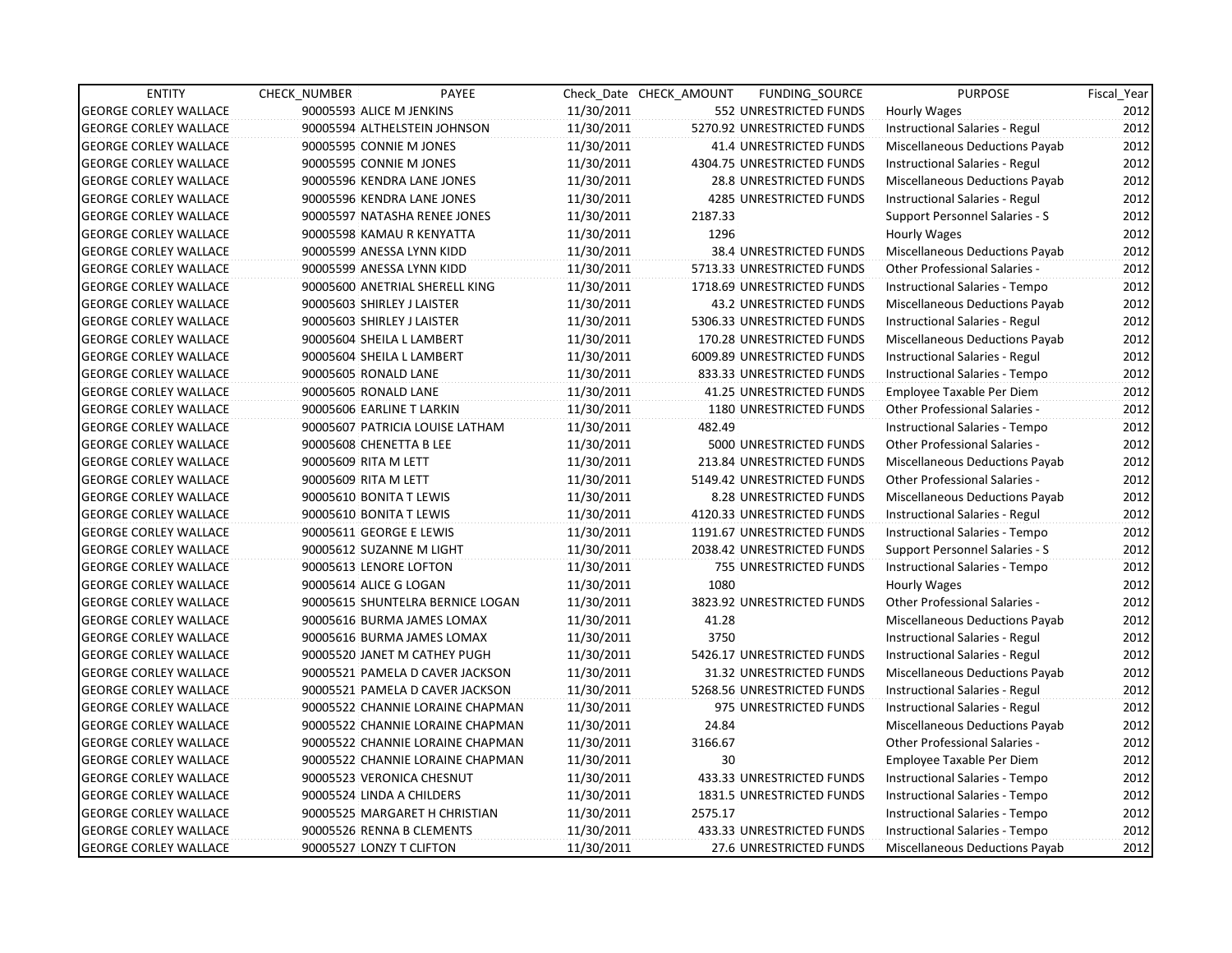| 2012<br><b>GEORGE CORLEY WALLACE</b><br>90005527 LONZY T CLIFTON<br>11/30/2011<br>1300 UNRESTRICTED FUNDS<br>Instructional Salaries - Regul<br><b>GEORGE CORLEY WALLACE</b><br>90005527 LONZY T CLIFTON<br>11/30/2011<br>300 UNRESTRICTED FUNDS<br>Instructional Salaries - Tempo<br>2012<br>2012<br><b>GEORGE CORLEY WALLACE</b><br>90005527 LONZY T CLIFTON<br>11/30/2011<br>4283.25 UNRESTRICTED FUNDS<br><b>Other Professional Salaries -</b><br>3402.91<br>2012<br><b>GEORGE CORLEY WALLACE</b><br>90005528 STEFFAN COLEMAN<br>11/30/2011<br>Support Personnel Salaries - S<br>2012<br><b>GEORGE CORLEY WALLACE</b><br>90005529 LORI ANN COMBS<br>11/30/2011<br>2709.83 UNRESTRICTED FUNDS<br>Support Personnel Salaries - S<br>2012<br><b>GEORGE CORLEY WALLACE</b><br>90005530 ROBIN COOK<br>11/30/2011<br><b>36 UNRESTRICTED FUNDS</b><br>Miscellaneous Deductions Payab<br>2012<br><b>GEORGE CORLEY WALLACE</b><br>90005530 ROBIN COOK<br>11/30/2011<br>3617.83 UNRESTRICTED FUNDS<br>Instructional Salaries - Regul<br>90005531 HELEN A COSBY<br>11/30/2011<br>22.08 UNRESTRICTED FUNDS<br>Miscellaneous Deductions Payab<br><b>GEORGE CORLEY WALLACE</b><br><b>GEORGE CORLEY WALLACE</b><br>90005531 HELEN A COSBY<br>11/30/2011<br>3601.25 UNRESTRICTED FUNDS<br>Support Personnel Salaries - S<br><b>GEORGE CORLEY WALLACE</b><br>90005532 BENJAMIN MARTIN CRAIG<br>11/30/2011<br>15.48 UNRESTRICTED FUNDS<br>Miscellaneous Deductions Payab<br><b>GEORGE CORLEY WALLACE</b><br>90005532 BENJAMIN MARTIN CRAIG<br>11/30/2011<br>3080.5 UNRESTRICTED FUNDS<br>Support Personnel Salaries - S<br><b>GEORGE CORLEY WALLACE</b><br>90005533 MEGAN L CRANE<br>11/30/2011<br>1260 UNRESTRICTED FUNDS<br>Instructional Salaries - Tempo<br>325 UNRESTRICTED FUNDS<br><b>GEORGE CORLEY WALLACE</b><br>90005535 CHRISTOPHER DABBS<br>11/30/2011<br>Instructional Salaries - Tempo<br>33.6<br><b>GEORGE CORLEY WALLACE</b><br>90005536 FARRISH DANLEY III<br>11/30/2011<br>Miscellaneous Deductions Payab<br><b>GEORGE CORLEY WALLACE</b><br>90005536 FARRISH DANLEY III<br>11/30/2011<br>5288<br><b>Other Professional Salaries -</b><br><b>GEORGE CORLEY WALLACE</b><br>11/30/2011<br>420 UNRESTRICTED FUNDS<br>90005537 GLENDA D DAVIS<br>Hourly Wages<br>Miscellaneous Deductions Payab<br><b>GEORGE CORLEY WALLACE</b><br>90005539 MARY LEE DAVIS<br>11/30/2011<br>7.2 UNRESTRICTED FUNDS<br><b>GEORGE CORLEY WALLACE</b><br>11/30/2011<br>3303.42 UNRESTRICTED FUNDS<br>Support Personnel Salaries - S<br>90005539 MARY LEE DAVIS<br><b>GEORGE CORLEY WALLACE</b><br>90005540 REBECCA MOORE DAVIS<br>253.44 UNRESTRICTED FUNDS<br>11/30/2011<br>Miscellaneous Deductions Payab<br><b>GEORGE CORLEY WALLACE</b><br>90005540 REBECCA MOORE DAVIS<br>11/30/2011<br><b>4610 UNRESTRICTED FUNDS</b><br>Instructional Salaries - Regul<br>250<br><b>GEORGE CORLEY WALLACE</b><br>90005540 REBECCA MOORE DAVIS<br>11/30/2011<br>Instructional Salaries - Tempo<br><b>GEORGE CORLEY WALLACE</b><br>90005541 SARAH DAVIS<br>11/30/2011<br>57.6 UNRESTRICTED FUNDS<br>Miscellaneous Deductions Payab<br><b>GEORGE CORLEY WALLACE</b><br>90005541 SARAH DAVIS<br>11/30/2011<br>5713.33 UNRESTRICTED FUNDS<br>Instructional Salaries - Regul<br><b>GEORGE CORLEY WALLACE</b><br>90005542 VERA LEE DAVIS<br>11/30/2011<br>1831.5 UNRESTRICTED FUNDS<br>Instructional Salaries - Tempo<br><b>GEORGE CORLEY WALLACE</b><br>90005543 COLLEEN ROLAND DIXON<br>11/30/2011<br>2559.58 UNRESTRICTED FUNDS<br>Support Personnel Salaries - S<br><b>GEORGE CORLEY WALLACE</b><br>90005544 CECILE RANDALL DOUGLAS<br>170.28 UNRESTRICTED FUNDS<br>Miscellaneous Deductions Payab<br>11/30/2011<br>11/30/2011<br><b>GEORGE CORLEY WALLACE</b><br>90005544 CECILE RANDALL DOUGLAS<br>6306.33 UNRESTRICTED FUNDS<br>Instructional Salaries - Regul<br><b>GEORGE CORLEY WALLACE</b><br>90005545 CINDY DUCK<br>11/30/2011<br>2708.92<br>Other Professional Salaries -<br><b>GEORGE CORLEY WALLACE</b><br>11/30/2011<br>90005546 CHARLES J DYSART II<br>433.33 UNRESTRICTED FUNDS<br>Instructional Salaries - Tempo<br><b>GEORGE CORLEY WALLACE</b><br>90005547 FERRIN WYATT EILAND<br>11/30/2011<br>5270.92 UNRESTRICTED FUNDS<br>Instructional Salaries - Regul<br>1916.66 UNRESTRICTED FUNDS<br><b>GEORGE CORLEY WALLACE</b><br>90005548 WILLIAM F ELLIOTT<br>11/30/2011<br>Instructional Salaries - Tempo<br><b>GEORGE CORLEY WALLACE</b><br>90005550 KATERI M LEE<br>11/30/2011<br>32.4 UNRESTRICTED FUNDS<br>Miscellaneous Deductions Payab<br><b>GEORGE CORLEY WALLACE</b><br>90005550 KATERI M LEE<br>11/30/2011<br>5416.78 UNRESTRICTED FUNDS<br>Instructional Salaries - Regul<br><b>GEORGE CORLEY WALLACE</b><br>90005551 NAOPI LC EVANS<br>11/30/2011<br>2782.75 UNRESTRICTED FUNDS<br>Support Personnel Salaries - S<br><b>GEORGE CORLEY WALLACE</b><br>792<br>90005552 LAQUANDA NIKKI FAILS<br>11/30/2011<br>Instructional Salaries - Tempo<br><b>GEORGE CORLEY WALLACE</b><br>90005553 COLLETTE COATES FIKES<br>11/30/2011<br>510 UNRESTRICTED FUNDS<br>Hourly Wages<br>2932.17<br><b>GEORGE CORLEY WALLACE</b><br>90005554 AUDREY FORD<br>11/30/2011<br><b>Support Personnel Salaries - S</b><br><b>GEORGE CORLEY WALLACE</b><br>90005555 SABRINA D FORD<br>11/30/2011<br>855 UNRESTRICTED FUNDS<br>Instructional Salaries - Tempo | <b>ENTITY</b>                | CHECK NUMBER | PAYEE                     |            | Check Date CHECK AMOUNT | FUNDING_SOURCE             | <b>PURPOSE</b>                | Fiscal_Year |
|--------------------------------------------------------------------------------------------------------------------------------------------------------------------------------------------------------------------------------------------------------------------------------------------------------------------------------------------------------------------------------------------------------------------------------------------------------------------------------------------------------------------------------------------------------------------------------------------------------------------------------------------------------------------------------------------------------------------------------------------------------------------------------------------------------------------------------------------------------------------------------------------------------------------------------------------------------------------------------------------------------------------------------------------------------------------------------------------------------------------------------------------------------------------------------------------------------------------------------------------------------------------------------------------------------------------------------------------------------------------------------------------------------------------------------------------------------------------------------------------------------------------------------------------------------------------------------------------------------------------------------------------------------------------------------------------------------------------------------------------------------------------------------------------------------------------------------------------------------------------------------------------------------------------------------------------------------------------------------------------------------------------------------------------------------------------------------------------------------------------------------------------------------------------------------------------------------------------------------------------------------------------------------------------------------------------------------------------------------------------------------------------------------------------------------------------------------------------------------------------------------------------------------------------------------------------------------------------------------------------------------------------------------------------------------------------------------------------------------------------------------------------------------------------------------------------------------------------------------------------------------------------------------------------------------------------------------------------------------------------------------------------------------------------------------------------------------------------------------------------------------------------------------------------------------------------------------------------------------------------------------------------------------------------------------------------------------------------------------------------------------------------------------------------------------------------------------------------------------------------------------------------------------------------------------------------------------------------------------------------------------------------------------------------------------------------------------------------------------------------------------------------------------------------------------------------------------------------------------------------------------------------------------------------------------------------------------------------------------------------------------------------------------------------------------------------------------------------------------------------------------------------------------------------------------------------------------------------------------------------------------------------------------------------------------------------------------------------------------------------------------------------------------------------------------------------------------------------------------------------------------------------------------------------------------------------------------------------------------------------------------------------------------------------------------------------------------------------------------------------------------------------------------------------------------------------------------------------------------------------------------------------------------------------------------------------------------------------------------------------------------------------------------------------------------------------------------------------------------------------------------------------------------------------------------------------------------------------------------------------------------------------------------------------------------------------------------|------------------------------|--------------|---------------------------|------------|-------------------------|----------------------------|-------------------------------|-------------|
|                                                                                                                                                                                                                                                                                                                                                                                                                                                                                                                                                                                                                                                                                                                                                                                                                                                                                                                                                                                                                                                                                                                                                                                                                                                                                                                                                                                                                                                                                                                                                                                                                                                                                                                                                                                                                                                                                                                                                                                                                                                                                                                                                                                                                                                                                                                                                                                                                                                                                                                                                                                                                                                                                                                                                                                                                                                                                                                                                                                                                                                                                                                                                                                                                                                                                                                                                                                                                                                                                                                                                                                                                                                                                                                                                                                                                                                                                                                                                                                                                                                                                                                                                                                                                                                                                                                                                                                                                                                                                                                                                                                                                                                                                                                                                                                                                                                                                                                                                                                                                                                                                                                                                                                                                                                                                                                                |                              |              |                           |            |                         |                            |                               |             |
|                                                                                                                                                                                                                                                                                                                                                                                                                                                                                                                                                                                                                                                                                                                                                                                                                                                                                                                                                                                                                                                                                                                                                                                                                                                                                                                                                                                                                                                                                                                                                                                                                                                                                                                                                                                                                                                                                                                                                                                                                                                                                                                                                                                                                                                                                                                                                                                                                                                                                                                                                                                                                                                                                                                                                                                                                                                                                                                                                                                                                                                                                                                                                                                                                                                                                                                                                                                                                                                                                                                                                                                                                                                                                                                                                                                                                                                                                                                                                                                                                                                                                                                                                                                                                                                                                                                                                                                                                                                                                                                                                                                                                                                                                                                                                                                                                                                                                                                                                                                                                                                                                                                                                                                                                                                                                                                                |                              |              |                           |            |                         |                            |                               |             |
|                                                                                                                                                                                                                                                                                                                                                                                                                                                                                                                                                                                                                                                                                                                                                                                                                                                                                                                                                                                                                                                                                                                                                                                                                                                                                                                                                                                                                                                                                                                                                                                                                                                                                                                                                                                                                                                                                                                                                                                                                                                                                                                                                                                                                                                                                                                                                                                                                                                                                                                                                                                                                                                                                                                                                                                                                                                                                                                                                                                                                                                                                                                                                                                                                                                                                                                                                                                                                                                                                                                                                                                                                                                                                                                                                                                                                                                                                                                                                                                                                                                                                                                                                                                                                                                                                                                                                                                                                                                                                                                                                                                                                                                                                                                                                                                                                                                                                                                                                                                                                                                                                                                                                                                                                                                                                                                                |                              |              |                           |            |                         |                            |                               |             |
|                                                                                                                                                                                                                                                                                                                                                                                                                                                                                                                                                                                                                                                                                                                                                                                                                                                                                                                                                                                                                                                                                                                                                                                                                                                                                                                                                                                                                                                                                                                                                                                                                                                                                                                                                                                                                                                                                                                                                                                                                                                                                                                                                                                                                                                                                                                                                                                                                                                                                                                                                                                                                                                                                                                                                                                                                                                                                                                                                                                                                                                                                                                                                                                                                                                                                                                                                                                                                                                                                                                                                                                                                                                                                                                                                                                                                                                                                                                                                                                                                                                                                                                                                                                                                                                                                                                                                                                                                                                                                                                                                                                                                                                                                                                                                                                                                                                                                                                                                                                                                                                                                                                                                                                                                                                                                                                                |                              |              |                           |            |                         |                            |                               |             |
|                                                                                                                                                                                                                                                                                                                                                                                                                                                                                                                                                                                                                                                                                                                                                                                                                                                                                                                                                                                                                                                                                                                                                                                                                                                                                                                                                                                                                                                                                                                                                                                                                                                                                                                                                                                                                                                                                                                                                                                                                                                                                                                                                                                                                                                                                                                                                                                                                                                                                                                                                                                                                                                                                                                                                                                                                                                                                                                                                                                                                                                                                                                                                                                                                                                                                                                                                                                                                                                                                                                                                                                                                                                                                                                                                                                                                                                                                                                                                                                                                                                                                                                                                                                                                                                                                                                                                                                                                                                                                                                                                                                                                                                                                                                                                                                                                                                                                                                                                                                                                                                                                                                                                                                                                                                                                                                                |                              |              |                           |            |                         |                            |                               |             |
|                                                                                                                                                                                                                                                                                                                                                                                                                                                                                                                                                                                                                                                                                                                                                                                                                                                                                                                                                                                                                                                                                                                                                                                                                                                                                                                                                                                                                                                                                                                                                                                                                                                                                                                                                                                                                                                                                                                                                                                                                                                                                                                                                                                                                                                                                                                                                                                                                                                                                                                                                                                                                                                                                                                                                                                                                                                                                                                                                                                                                                                                                                                                                                                                                                                                                                                                                                                                                                                                                                                                                                                                                                                                                                                                                                                                                                                                                                                                                                                                                                                                                                                                                                                                                                                                                                                                                                                                                                                                                                                                                                                                                                                                                                                                                                                                                                                                                                                                                                                                                                                                                                                                                                                                                                                                                                                                |                              |              |                           |            |                         |                            |                               |             |
|                                                                                                                                                                                                                                                                                                                                                                                                                                                                                                                                                                                                                                                                                                                                                                                                                                                                                                                                                                                                                                                                                                                                                                                                                                                                                                                                                                                                                                                                                                                                                                                                                                                                                                                                                                                                                                                                                                                                                                                                                                                                                                                                                                                                                                                                                                                                                                                                                                                                                                                                                                                                                                                                                                                                                                                                                                                                                                                                                                                                                                                                                                                                                                                                                                                                                                                                                                                                                                                                                                                                                                                                                                                                                                                                                                                                                                                                                                                                                                                                                                                                                                                                                                                                                                                                                                                                                                                                                                                                                                                                                                                                                                                                                                                                                                                                                                                                                                                                                                                                                                                                                                                                                                                                                                                                                                                                |                              |              |                           |            |                         |                            |                               |             |
| 2012<br>2012<br>2012<br>2012<br>2012<br>2012<br>2012<br>2012<br>2012<br>2012<br>2012<br>2012<br>2012<br>2012<br>2012<br>2012<br>2012<br>2012<br>2012<br>2012<br>2012<br>2012<br>2012<br>2012<br>2012<br>2012<br>2012<br>2012<br>2012<br>2012                                                                                                                                                                                                                                                                                                                                                                                                                                                                                                                                                                                                                                                                                                                                                                                                                                                                                                                                                                                                                                                                                                                                                                                                                                                                                                                                                                                                                                                                                                                                                                                                                                                                                                                                                                                                                                                                                                                                                                                                                                                                                                                                                                                                                                                                                                                                                                                                                                                                                                                                                                                                                                                                                                                                                                                                                                                                                                                                                                                                                                                                                                                                                                                                                                                                                                                                                                                                                                                                                                                                                                                                                                                                                                                                                                                                                                                                                                                                                                                                                                                                                                                                                                                                                                                                                                                                                                                                                                                                                                                                                                                                                                                                                                                                                                                                                                                                                                                                                                                                                                                                                   |                              |              |                           |            |                         |                            |                               | 2012        |
|                                                                                                                                                                                                                                                                                                                                                                                                                                                                                                                                                                                                                                                                                                                                                                                                                                                                                                                                                                                                                                                                                                                                                                                                                                                                                                                                                                                                                                                                                                                                                                                                                                                                                                                                                                                                                                                                                                                                                                                                                                                                                                                                                                                                                                                                                                                                                                                                                                                                                                                                                                                                                                                                                                                                                                                                                                                                                                                                                                                                                                                                                                                                                                                                                                                                                                                                                                                                                                                                                                                                                                                                                                                                                                                                                                                                                                                                                                                                                                                                                                                                                                                                                                                                                                                                                                                                                                                                                                                                                                                                                                                                                                                                                                                                                                                                                                                                                                                                                                                                                                                                                                                                                                                                                                                                                                                                |                              |              |                           |            |                         |                            |                               |             |
|                                                                                                                                                                                                                                                                                                                                                                                                                                                                                                                                                                                                                                                                                                                                                                                                                                                                                                                                                                                                                                                                                                                                                                                                                                                                                                                                                                                                                                                                                                                                                                                                                                                                                                                                                                                                                                                                                                                                                                                                                                                                                                                                                                                                                                                                                                                                                                                                                                                                                                                                                                                                                                                                                                                                                                                                                                                                                                                                                                                                                                                                                                                                                                                                                                                                                                                                                                                                                                                                                                                                                                                                                                                                                                                                                                                                                                                                                                                                                                                                                                                                                                                                                                                                                                                                                                                                                                                                                                                                                                                                                                                                                                                                                                                                                                                                                                                                                                                                                                                                                                                                                                                                                                                                                                                                                                                                |                              |              |                           |            |                         |                            |                               |             |
|                                                                                                                                                                                                                                                                                                                                                                                                                                                                                                                                                                                                                                                                                                                                                                                                                                                                                                                                                                                                                                                                                                                                                                                                                                                                                                                                                                                                                                                                                                                                                                                                                                                                                                                                                                                                                                                                                                                                                                                                                                                                                                                                                                                                                                                                                                                                                                                                                                                                                                                                                                                                                                                                                                                                                                                                                                                                                                                                                                                                                                                                                                                                                                                                                                                                                                                                                                                                                                                                                                                                                                                                                                                                                                                                                                                                                                                                                                                                                                                                                                                                                                                                                                                                                                                                                                                                                                                                                                                                                                                                                                                                                                                                                                                                                                                                                                                                                                                                                                                                                                                                                                                                                                                                                                                                                                                                |                              |              |                           |            |                         |                            |                               |             |
|                                                                                                                                                                                                                                                                                                                                                                                                                                                                                                                                                                                                                                                                                                                                                                                                                                                                                                                                                                                                                                                                                                                                                                                                                                                                                                                                                                                                                                                                                                                                                                                                                                                                                                                                                                                                                                                                                                                                                                                                                                                                                                                                                                                                                                                                                                                                                                                                                                                                                                                                                                                                                                                                                                                                                                                                                                                                                                                                                                                                                                                                                                                                                                                                                                                                                                                                                                                                                                                                                                                                                                                                                                                                                                                                                                                                                                                                                                                                                                                                                                                                                                                                                                                                                                                                                                                                                                                                                                                                                                                                                                                                                                                                                                                                                                                                                                                                                                                                                                                                                                                                                                                                                                                                                                                                                                                                |                              |              |                           |            |                         |                            |                               |             |
|                                                                                                                                                                                                                                                                                                                                                                                                                                                                                                                                                                                                                                                                                                                                                                                                                                                                                                                                                                                                                                                                                                                                                                                                                                                                                                                                                                                                                                                                                                                                                                                                                                                                                                                                                                                                                                                                                                                                                                                                                                                                                                                                                                                                                                                                                                                                                                                                                                                                                                                                                                                                                                                                                                                                                                                                                                                                                                                                                                                                                                                                                                                                                                                                                                                                                                                                                                                                                                                                                                                                                                                                                                                                                                                                                                                                                                                                                                                                                                                                                                                                                                                                                                                                                                                                                                                                                                                                                                                                                                                                                                                                                                                                                                                                                                                                                                                                                                                                                                                                                                                                                                                                                                                                                                                                                                                                |                              |              |                           |            |                         |                            |                               |             |
|                                                                                                                                                                                                                                                                                                                                                                                                                                                                                                                                                                                                                                                                                                                                                                                                                                                                                                                                                                                                                                                                                                                                                                                                                                                                                                                                                                                                                                                                                                                                                                                                                                                                                                                                                                                                                                                                                                                                                                                                                                                                                                                                                                                                                                                                                                                                                                                                                                                                                                                                                                                                                                                                                                                                                                                                                                                                                                                                                                                                                                                                                                                                                                                                                                                                                                                                                                                                                                                                                                                                                                                                                                                                                                                                                                                                                                                                                                                                                                                                                                                                                                                                                                                                                                                                                                                                                                                                                                                                                                                                                                                                                                                                                                                                                                                                                                                                                                                                                                                                                                                                                                                                                                                                                                                                                                                                |                              |              |                           |            |                         |                            |                               |             |
|                                                                                                                                                                                                                                                                                                                                                                                                                                                                                                                                                                                                                                                                                                                                                                                                                                                                                                                                                                                                                                                                                                                                                                                                                                                                                                                                                                                                                                                                                                                                                                                                                                                                                                                                                                                                                                                                                                                                                                                                                                                                                                                                                                                                                                                                                                                                                                                                                                                                                                                                                                                                                                                                                                                                                                                                                                                                                                                                                                                                                                                                                                                                                                                                                                                                                                                                                                                                                                                                                                                                                                                                                                                                                                                                                                                                                                                                                                                                                                                                                                                                                                                                                                                                                                                                                                                                                                                                                                                                                                                                                                                                                                                                                                                                                                                                                                                                                                                                                                                                                                                                                                                                                                                                                                                                                                                                |                              |              |                           |            |                         |                            |                               |             |
|                                                                                                                                                                                                                                                                                                                                                                                                                                                                                                                                                                                                                                                                                                                                                                                                                                                                                                                                                                                                                                                                                                                                                                                                                                                                                                                                                                                                                                                                                                                                                                                                                                                                                                                                                                                                                                                                                                                                                                                                                                                                                                                                                                                                                                                                                                                                                                                                                                                                                                                                                                                                                                                                                                                                                                                                                                                                                                                                                                                                                                                                                                                                                                                                                                                                                                                                                                                                                                                                                                                                                                                                                                                                                                                                                                                                                                                                                                                                                                                                                                                                                                                                                                                                                                                                                                                                                                                                                                                                                                                                                                                                                                                                                                                                                                                                                                                                                                                                                                                                                                                                                                                                                                                                                                                                                                                                |                              |              |                           |            |                         |                            |                               |             |
|                                                                                                                                                                                                                                                                                                                                                                                                                                                                                                                                                                                                                                                                                                                                                                                                                                                                                                                                                                                                                                                                                                                                                                                                                                                                                                                                                                                                                                                                                                                                                                                                                                                                                                                                                                                                                                                                                                                                                                                                                                                                                                                                                                                                                                                                                                                                                                                                                                                                                                                                                                                                                                                                                                                                                                                                                                                                                                                                                                                                                                                                                                                                                                                                                                                                                                                                                                                                                                                                                                                                                                                                                                                                                                                                                                                                                                                                                                                                                                                                                                                                                                                                                                                                                                                                                                                                                                                                                                                                                                                                                                                                                                                                                                                                                                                                                                                                                                                                                                                                                                                                                                                                                                                                                                                                                                                                |                              |              |                           |            |                         |                            |                               |             |
|                                                                                                                                                                                                                                                                                                                                                                                                                                                                                                                                                                                                                                                                                                                                                                                                                                                                                                                                                                                                                                                                                                                                                                                                                                                                                                                                                                                                                                                                                                                                                                                                                                                                                                                                                                                                                                                                                                                                                                                                                                                                                                                                                                                                                                                                                                                                                                                                                                                                                                                                                                                                                                                                                                                                                                                                                                                                                                                                                                                                                                                                                                                                                                                                                                                                                                                                                                                                                                                                                                                                                                                                                                                                                                                                                                                                                                                                                                                                                                                                                                                                                                                                                                                                                                                                                                                                                                                                                                                                                                                                                                                                                                                                                                                                                                                                                                                                                                                                                                                                                                                                                                                                                                                                                                                                                                                                |                              |              |                           |            |                         |                            |                               |             |
|                                                                                                                                                                                                                                                                                                                                                                                                                                                                                                                                                                                                                                                                                                                                                                                                                                                                                                                                                                                                                                                                                                                                                                                                                                                                                                                                                                                                                                                                                                                                                                                                                                                                                                                                                                                                                                                                                                                                                                                                                                                                                                                                                                                                                                                                                                                                                                                                                                                                                                                                                                                                                                                                                                                                                                                                                                                                                                                                                                                                                                                                                                                                                                                                                                                                                                                                                                                                                                                                                                                                                                                                                                                                                                                                                                                                                                                                                                                                                                                                                                                                                                                                                                                                                                                                                                                                                                                                                                                                                                                                                                                                                                                                                                                                                                                                                                                                                                                                                                                                                                                                                                                                                                                                                                                                                                                                |                              |              |                           |            |                         |                            |                               |             |
|                                                                                                                                                                                                                                                                                                                                                                                                                                                                                                                                                                                                                                                                                                                                                                                                                                                                                                                                                                                                                                                                                                                                                                                                                                                                                                                                                                                                                                                                                                                                                                                                                                                                                                                                                                                                                                                                                                                                                                                                                                                                                                                                                                                                                                                                                                                                                                                                                                                                                                                                                                                                                                                                                                                                                                                                                                                                                                                                                                                                                                                                                                                                                                                                                                                                                                                                                                                                                                                                                                                                                                                                                                                                                                                                                                                                                                                                                                                                                                                                                                                                                                                                                                                                                                                                                                                                                                                                                                                                                                                                                                                                                                                                                                                                                                                                                                                                                                                                                                                                                                                                                                                                                                                                                                                                                                                                |                              |              |                           |            |                         |                            |                               |             |
|                                                                                                                                                                                                                                                                                                                                                                                                                                                                                                                                                                                                                                                                                                                                                                                                                                                                                                                                                                                                                                                                                                                                                                                                                                                                                                                                                                                                                                                                                                                                                                                                                                                                                                                                                                                                                                                                                                                                                                                                                                                                                                                                                                                                                                                                                                                                                                                                                                                                                                                                                                                                                                                                                                                                                                                                                                                                                                                                                                                                                                                                                                                                                                                                                                                                                                                                                                                                                                                                                                                                                                                                                                                                                                                                                                                                                                                                                                                                                                                                                                                                                                                                                                                                                                                                                                                                                                                                                                                                                                                                                                                                                                                                                                                                                                                                                                                                                                                                                                                                                                                                                                                                                                                                                                                                                                                                |                              |              |                           |            |                         |                            |                               |             |
|                                                                                                                                                                                                                                                                                                                                                                                                                                                                                                                                                                                                                                                                                                                                                                                                                                                                                                                                                                                                                                                                                                                                                                                                                                                                                                                                                                                                                                                                                                                                                                                                                                                                                                                                                                                                                                                                                                                                                                                                                                                                                                                                                                                                                                                                                                                                                                                                                                                                                                                                                                                                                                                                                                                                                                                                                                                                                                                                                                                                                                                                                                                                                                                                                                                                                                                                                                                                                                                                                                                                                                                                                                                                                                                                                                                                                                                                                                                                                                                                                                                                                                                                                                                                                                                                                                                                                                                                                                                                                                                                                                                                                                                                                                                                                                                                                                                                                                                                                                                                                                                                                                                                                                                                                                                                                                                                |                              |              |                           |            |                         |                            |                               |             |
|                                                                                                                                                                                                                                                                                                                                                                                                                                                                                                                                                                                                                                                                                                                                                                                                                                                                                                                                                                                                                                                                                                                                                                                                                                                                                                                                                                                                                                                                                                                                                                                                                                                                                                                                                                                                                                                                                                                                                                                                                                                                                                                                                                                                                                                                                                                                                                                                                                                                                                                                                                                                                                                                                                                                                                                                                                                                                                                                                                                                                                                                                                                                                                                                                                                                                                                                                                                                                                                                                                                                                                                                                                                                                                                                                                                                                                                                                                                                                                                                                                                                                                                                                                                                                                                                                                                                                                                                                                                                                                                                                                                                                                                                                                                                                                                                                                                                                                                                                                                                                                                                                                                                                                                                                                                                                                                                |                              |              |                           |            |                         |                            |                               |             |
|                                                                                                                                                                                                                                                                                                                                                                                                                                                                                                                                                                                                                                                                                                                                                                                                                                                                                                                                                                                                                                                                                                                                                                                                                                                                                                                                                                                                                                                                                                                                                                                                                                                                                                                                                                                                                                                                                                                                                                                                                                                                                                                                                                                                                                                                                                                                                                                                                                                                                                                                                                                                                                                                                                                                                                                                                                                                                                                                                                                                                                                                                                                                                                                                                                                                                                                                                                                                                                                                                                                                                                                                                                                                                                                                                                                                                                                                                                                                                                                                                                                                                                                                                                                                                                                                                                                                                                                                                                                                                                                                                                                                                                                                                                                                                                                                                                                                                                                                                                                                                                                                                                                                                                                                                                                                                                                                |                              |              |                           |            |                         |                            |                               |             |
|                                                                                                                                                                                                                                                                                                                                                                                                                                                                                                                                                                                                                                                                                                                                                                                                                                                                                                                                                                                                                                                                                                                                                                                                                                                                                                                                                                                                                                                                                                                                                                                                                                                                                                                                                                                                                                                                                                                                                                                                                                                                                                                                                                                                                                                                                                                                                                                                                                                                                                                                                                                                                                                                                                                                                                                                                                                                                                                                                                                                                                                                                                                                                                                                                                                                                                                                                                                                                                                                                                                                                                                                                                                                                                                                                                                                                                                                                                                                                                                                                                                                                                                                                                                                                                                                                                                                                                                                                                                                                                                                                                                                                                                                                                                                                                                                                                                                                                                                                                                                                                                                                                                                                                                                                                                                                                                                |                              |              |                           |            |                         |                            |                               |             |
|                                                                                                                                                                                                                                                                                                                                                                                                                                                                                                                                                                                                                                                                                                                                                                                                                                                                                                                                                                                                                                                                                                                                                                                                                                                                                                                                                                                                                                                                                                                                                                                                                                                                                                                                                                                                                                                                                                                                                                                                                                                                                                                                                                                                                                                                                                                                                                                                                                                                                                                                                                                                                                                                                                                                                                                                                                                                                                                                                                                                                                                                                                                                                                                                                                                                                                                                                                                                                                                                                                                                                                                                                                                                                                                                                                                                                                                                                                                                                                                                                                                                                                                                                                                                                                                                                                                                                                                                                                                                                                                                                                                                                                                                                                                                                                                                                                                                                                                                                                                                                                                                                                                                                                                                                                                                                                                                |                              |              |                           |            |                         |                            |                               |             |
|                                                                                                                                                                                                                                                                                                                                                                                                                                                                                                                                                                                                                                                                                                                                                                                                                                                                                                                                                                                                                                                                                                                                                                                                                                                                                                                                                                                                                                                                                                                                                                                                                                                                                                                                                                                                                                                                                                                                                                                                                                                                                                                                                                                                                                                                                                                                                                                                                                                                                                                                                                                                                                                                                                                                                                                                                                                                                                                                                                                                                                                                                                                                                                                                                                                                                                                                                                                                                                                                                                                                                                                                                                                                                                                                                                                                                                                                                                                                                                                                                                                                                                                                                                                                                                                                                                                                                                                                                                                                                                                                                                                                                                                                                                                                                                                                                                                                                                                                                                                                                                                                                                                                                                                                                                                                                                                                |                              |              |                           |            |                         |                            |                               |             |
|                                                                                                                                                                                                                                                                                                                                                                                                                                                                                                                                                                                                                                                                                                                                                                                                                                                                                                                                                                                                                                                                                                                                                                                                                                                                                                                                                                                                                                                                                                                                                                                                                                                                                                                                                                                                                                                                                                                                                                                                                                                                                                                                                                                                                                                                                                                                                                                                                                                                                                                                                                                                                                                                                                                                                                                                                                                                                                                                                                                                                                                                                                                                                                                                                                                                                                                                                                                                                                                                                                                                                                                                                                                                                                                                                                                                                                                                                                                                                                                                                                                                                                                                                                                                                                                                                                                                                                                                                                                                                                                                                                                                                                                                                                                                                                                                                                                                                                                                                                                                                                                                                                                                                                                                                                                                                                                                |                              |              |                           |            |                         |                            |                               |             |
|                                                                                                                                                                                                                                                                                                                                                                                                                                                                                                                                                                                                                                                                                                                                                                                                                                                                                                                                                                                                                                                                                                                                                                                                                                                                                                                                                                                                                                                                                                                                                                                                                                                                                                                                                                                                                                                                                                                                                                                                                                                                                                                                                                                                                                                                                                                                                                                                                                                                                                                                                                                                                                                                                                                                                                                                                                                                                                                                                                                                                                                                                                                                                                                                                                                                                                                                                                                                                                                                                                                                                                                                                                                                                                                                                                                                                                                                                                                                                                                                                                                                                                                                                                                                                                                                                                                                                                                                                                                                                                                                                                                                                                                                                                                                                                                                                                                                                                                                                                                                                                                                                                                                                                                                                                                                                                                                |                              |              |                           |            |                         |                            |                               |             |
|                                                                                                                                                                                                                                                                                                                                                                                                                                                                                                                                                                                                                                                                                                                                                                                                                                                                                                                                                                                                                                                                                                                                                                                                                                                                                                                                                                                                                                                                                                                                                                                                                                                                                                                                                                                                                                                                                                                                                                                                                                                                                                                                                                                                                                                                                                                                                                                                                                                                                                                                                                                                                                                                                                                                                                                                                                                                                                                                                                                                                                                                                                                                                                                                                                                                                                                                                                                                                                                                                                                                                                                                                                                                                                                                                                                                                                                                                                                                                                                                                                                                                                                                                                                                                                                                                                                                                                                                                                                                                                                                                                                                                                                                                                                                                                                                                                                                                                                                                                                                                                                                                                                                                                                                                                                                                                                                |                              |              |                           |            |                         |                            |                               |             |
|                                                                                                                                                                                                                                                                                                                                                                                                                                                                                                                                                                                                                                                                                                                                                                                                                                                                                                                                                                                                                                                                                                                                                                                                                                                                                                                                                                                                                                                                                                                                                                                                                                                                                                                                                                                                                                                                                                                                                                                                                                                                                                                                                                                                                                                                                                                                                                                                                                                                                                                                                                                                                                                                                                                                                                                                                                                                                                                                                                                                                                                                                                                                                                                                                                                                                                                                                                                                                                                                                                                                                                                                                                                                                                                                                                                                                                                                                                                                                                                                                                                                                                                                                                                                                                                                                                                                                                                                                                                                                                                                                                                                                                                                                                                                                                                                                                                                                                                                                                                                                                                                                                                                                                                                                                                                                                                                |                              |              |                           |            |                         |                            |                               |             |
|                                                                                                                                                                                                                                                                                                                                                                                                                                                                                                                                                                                                                                                                                                                                                                                                                                                                                                                                                                                                                                                                                                                                                                                                                                                                                                                                                                                                                                                                                                                                                                                                                                                                                                                                                                                                                                                                                                                                                                                                                                                                                                                                                                                                                                                                                                                                                                                                                                                                                                                                                                                                                                                                                                                                                                                                                                                                                                                                                                                                                                                                                                                                                                                                                                                                                                                                                                                                                                                                                                                                                                                                                                                                                                                                                                                                                                                                                                                                                                                                                                                                                                                                                                                                                                                                                                                                                                                                                                                                                                                                                                                                                                                                                                                                                                                                                                                                                                                                                                                                                                                                                                                                                                                                                                                                                                                                |                              |              |                           |            |                         |                            |                               |             |
|                                                                                                                                                                                                                                                                                                                                                                                                                                                                                                                                                                                                                                                                                                                                                                                                                                                                                                                                                                                                                                                                                                                                                                                                                                                                                                                                                                                                                                                                                                                                                                                                                                                                                                                                                                                                                                                                                                                                                                                                                                                                                                                                                                                                                                                                                                                                                                                                                                                                                                                                                                                                                                                                                                                                                                                                                                                                                                                                                                                                                                                                                                                                                                                                                                                                                                                                                                                                                                                                                                                                                                                                                                                                                                                                                                                                                                                                                                                                                                                                                                                                                                                                                                                                                                                                                                                                                                                                                                                                                                                                                                                                                                                                                                                                                                                                                                                                                                                                                                                                                                                                                                                                                                                                                                                                                                                                |                              |              |                           |            |                         |                            |                               |             |
|                                                                                                                                                                                                                                                                                                                                                                                                                                                                                                                                                                                                                                                                                                                                                                                                                                                                                                                                                                                                                                                                                                                                                                                                                                                                                                                                                                                                                                                                                                                                                                                                                                                                                                                                                                                                                                                                                                                                                                                                                                                                                                                                                                                                                                                                                                                                                                                                                                                                                                                                                                                                                                                                                                                                                                                                                                                                                                                                                                                                                                                                                                                                                                                                                                                                                                                                                                                                                                                                                                                                                                                                                                                                                                                                                                                                                                                                                                                                                                                                                                                                                                                                                                                                                                                                                                                                                                                                                                                                                                                                                                                                                                                                                                                                                                                                                                                                                                                                                                                                                                                                                                                                                                                                                                                                                                                                |                              |              |                           |            |                         |                            |                               |             |
|                                                                                                                                                                                                                                                                                                                                                                                                                                                                                                                                                                                                                                                                                                                                                                                                                                                                                                                                                                                                                                                                                                                                                                                                                                                                                                                                                                                                                                                                                                                                                                                                                                                                                                                                                                                                                                                                                                                                                                                                                                                                                                                                                                                                                                                                                                                                                                                                                                                                                                                                                                                                                                                                                                                                                                                                                                                                                                                                                                                                                                                                                                                                                                                                                                                                                                                                                                                                                                                                                                                                                                                                                                                                                                                                                                                                                                                                                                                                                                                                                                                                                                                                                                                                                                                                                                                                                                                                                                                                                                                                                                                                                                                                                                                                                                                                                                                                                                                                                                                                                                                                                                                                                                                                                                                                                                                                |                              |              |                           |            |                         |                            |                               |             |
|                                                                                                                                                                                                                                                                                                                                                                                                                                                                                                                                                                                                                                                                                                                                                                                                                                                                                                                                                                                                                                                                                                                                                                                                                                                                                                                                                                                                                                                                                                                                                                                                                                                                                                                                                                                                                                                                                                                                                                                                                                                                                                                                                                                                                                                                                                                                                                                                                                                                                                                                                                                                                                                                                                                                                                                                                                                                                                                                                                                                                                                                                                                                                                                                                                                                                                                                                                                                                                                                                                                                                                                                                                                                                                                                                                                                                                                                                                                                                                                                                                                                                                                                                                                                                                                                                                                                                                                                                                                                                                                                                                                                                                                                                                                                                                                                                                                                                                                                                                                                                                                                                                                                                                                                                                                                                                                                |                              |              |                           |            |                         |                            |                               |             |
|                                                                                                                                                                                                                                                                                                                                                                                                                                                                                                                                                                                                                                                                                                                                                                                                                                                                                                                                                                                                                                                                                                                                                                                                                                                                                                                                                                                                                                                                                                                                                                                                                                                                                                                                                                                                                                                                                                                                                                                                                                                                                                                                                                                                                                                                                                                                                                                                                                                                                                                                                                                                                                                                                                                                                                                                                                                                                                                                                                                                                                                                                                                                                                                                                                                                                                                                                                                                                                                                                                                                                                                                                                                                                                                                                                                                                                                                                                                                                                                                                                                                                                                                                                                                                                                                                                                                                                                                                                                                                                                                                                                                                                                                                                                                                                                                                                                                                                                                                                                                                                                                                                                                                                                                                                                                                                                                |                              |              |                           |            |                         |                            |                               |             |
|                                                                                                                                                                                                                                                                                                                                                                                                                                                                                                                                                                                                                                                                                                                                                                                                                                                                                                                                                                                                                                                                                                                                                                                                                                                                                                                                                                                                                                                                                                                                                                                                                                                                                                                                                                                                                                                                                                                                                                                                                                                                                                                                                                                                                                                                                                                                                                                                                                                                                                                                                                                                                                                                                                                                                                                                                                                                                                                                                                                                                                                                                                                                                                                                                                                                                                                                                                                                                                                                                                                                                                                                                                                                                                                                                                                                                                                                                                                                                                                                                                                                                                                                                                                                                                                                                                                                                                                                                                                                                                                                                                                                                                                                                                                                                                                                                                                                                                                                                                                                                                                                                                                                                                                                                                                                                                                                |                              |              |                           |            |                         |                            |                               |             |
|                                                                                                                                                                                                                                                                                                                                                                                                                                                                                                                                                                                                                                                                                                                                                                                                                                                                                                                                                                                                                                                                                                                                                                                                                                                                                                                                                                                                                                                                                                                                                                                                                                                                                                                                                                                                                                                                                                                                                                                                                                                                                                                                                                                                                                                                                                                                                                                                                                                                                                                                                                                                                                                                                                                                                                                                                                                                                                                                                                                                                                                                                                                                                                                                                                                                                                                                                                                                                                                                                                                                                                                                                                                                                                                                                                                                                                                                                                                                                                                                                                                                                                                                                                                                                                                                                                                                                                                                                                                                                                                                                                                                                                                                                                                                                                                                                                                                                                                                                                                                                                                                                                                                                                                                                                                                                                                                | <b>GEORGE CORLEY WALLACE</b> |              | 90005557 CYNTHIA C GIBSON | 11/30/2011 |                         | 3333.33 UNRESTRICTED FUNDS | Other Professional Salaries - | 2012        |
| 2012<br><b>GEORGE CORLEY WALLACE</b><br>90005558 VIRGINIA M REED GLOVER<br>11/30/2011<br>2856.75 UNRESTRICTED FUNDS<br>Support Personnel Salaries - S                                                                                                                                                                                                                                                                                                                                                                                                                                                                                                                                                                                                                                                                                                                                                                                                                                                                                                                                                                                                                                                                                                                                                                                                                                                                                                                                                                                                                                                                                                                                                                                                                                                                                                                                                                                                                                                                                                                                                                                                                                                                                                                                                                                                                                                                                                                                                                                                                                                                                                                                                                                                                                                                                                                                                                                                                                                                                                                                                                                                                                                                                                                                                                                                                                                                                                                                                                                                                                                                                                                                                                                                                                                                                                                                                                                                                                                                                                                                                                                                                                                                                                                                                                                                                                                                                                                                                                                                                                                                                                                                                                                                                                                                                                                                                                                                                                                                                                                                                                                                                                                                                                                                                                          |                              |              |                           |            |                         |                            |                               |             |
| 90005559 CONNIE ESTES HUDSON<br>228.6 UNRESTRICTED FUNDS<br>2012<br><b>GEORGE CORLEY WALLACE</b><br>11/30/2011<br>Miscellaneous Deductions Payab                                                                                                                                                                                                                                                                                                                                                                                                                                                                                                                                                                                                                                                                                                                                                                                                                                                                                                                                                                                                                                                                                                                                                                                                                                                                                                                                                                                                                                                                                                                                                                                                                                                                                                                                                                                                                                                                                                                                                                                                                                                                                                                                                                                                                                                                                                                                                                                                                                                                                                                                                                                                                                                                                                                                                                                                                                                                                                                                                                                                                                                                                                                                                                                                                                                                                                                                                                                                                                                                                                                                                                                                                                                                                                                                                                                                                                                                                                                                                                                                                                                                                                                                                                                                                                                                                                                                                                                                                                                                                                                                                                                                                                                                                                                                                                                                                                                                                                                                                                                                                                                                                                                                                                               |                              |              |                           |            |                         |                            |                               |             |
| 2012<br><b>GEORGE CORLEY WALLACE</b><br>90005559 CONNIE ESTES HUDSON<br>11/30/2011<br>1180 UNRESTRICTED FUNDS<br>Support Personnel Salaries - S                                                                                                                                                                                                                                                                                                                                                                                                                                                                                                                                                                                                                                                                                                                                                                                                                                                                                                                                                                                                                                                                                                                                                                                                                                                                                                                                                                                                                                                                                                                                                                                                                                                                                                                                                                                                                                                                                                                                                                                                                                                                                                                                                                                                                                                                                                                                                                                                                                                                                                                                                                                                                                                                                                                                                                                                                                                                                                                                                                                                                                                                                                                                                                                                                                                                                                                                                                                                                                                                                                                                                                                                                                                                                                                                                                                                                                                                                                                                                                                                                                                                                                                                                                                                                                                                                                                                                                                                                                                                                                                                                                                                                                                                                                                                                                                                                                                                                                                                                                                                                                                                                                                                                                                |                              |              |                           |            |                         |                            |                               |             |
| 2012<br><b>GEORGE CORLEY WALLACE</b><br>90005560 GHYTANA SHELTON GOINGS<br>11/30/2011<br>35.64 UNRESTRICTED FUNDS<br>Miscellaneous Deductions Payab                                                                                                                                                                                                                                                                                                                                                                                                                                                                                                                                                                                                                                                                                                                                                                                                                                                                                                                                                                                                                                                                                                                                                                                                                                                                                                                                                                                                                                                                                                                                                                                                                                                                                                                                                                                                                                                                                                                                                                                                                                                                                                                                                                                                                                                                                                                                                                                                                                                                                                                                                                                                                                                                                                                                                                                                                                                                                                                                                                                                                                                                                                                                                                                                                                                                                                                                                                                                                                                                                                                                                                                                                                                                                                                                                                                                                                                                                                                                                                                                                                                                                                                                                                                                                                                                                                                                                                                                                                                                                                                                                                                                                                                                                                                                                                                                                                                                                                                                                                                                                                                                                                                                                                            |                              |              |                           |            |                         |                            |                               |             |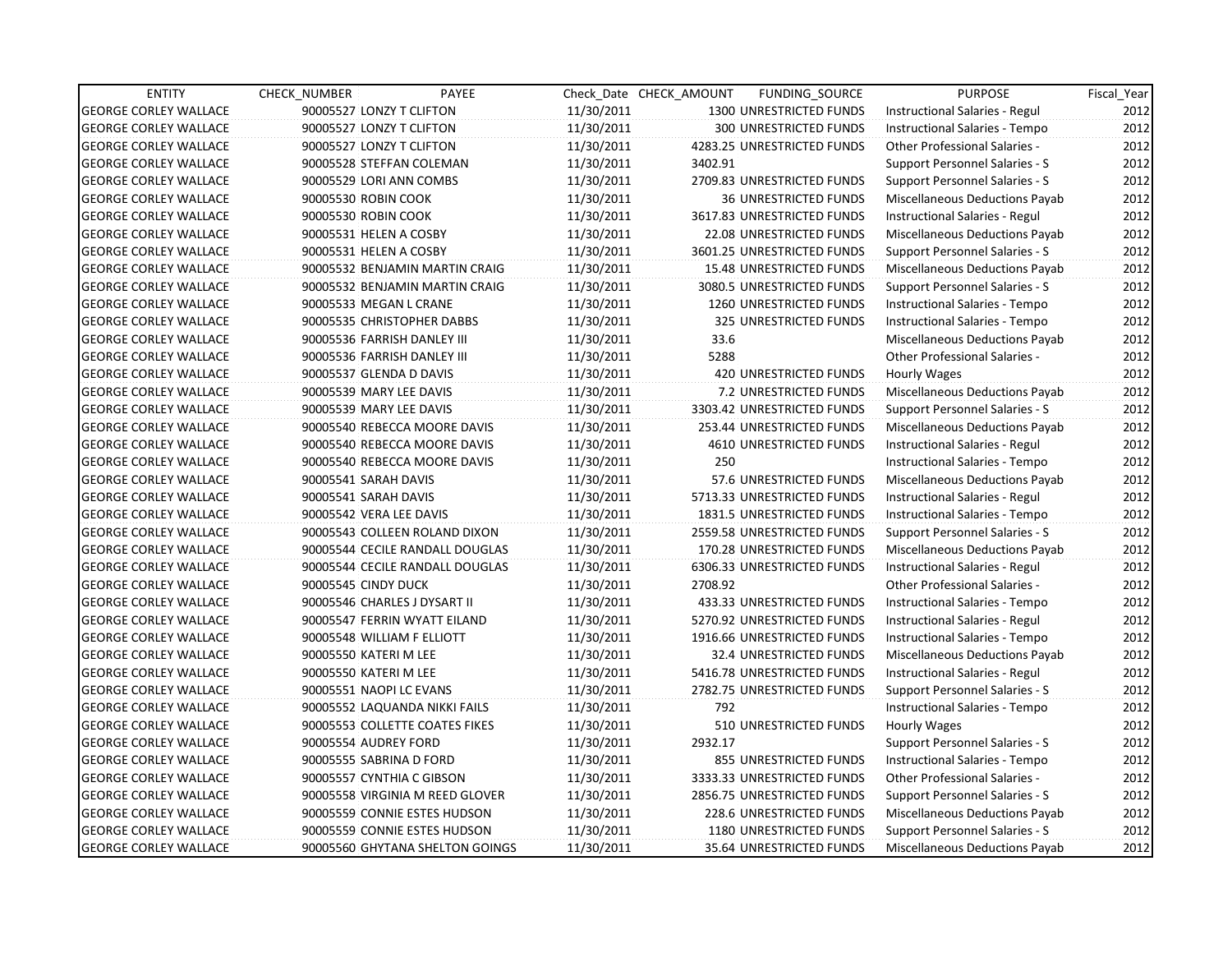| <b>ENTITY</b>                | <b>CHECK NUMBER</b>           | PAYEE                            |            | Check Date CHECK AMOUNT | FUNDING_SOURCE                 | <b>PURPOSE</b>                        | Fiscal Year |
|------------------------------|-------------------------------|----------------------------------|------------|-------------------------|--------------------------------|---------------------------------------|-------------|
| <b>GEORGE CORLEY WALLACE</b> |                               | 90005560 GHYTANA SHELTON GOINGS  | 11/30/2011 |                         | 5784.87 UNRESTRICTED FUNDS     | Instructional Salaries - Regul        | 2012        |
| <b>GEORGE CORLEY WALLACE</b> | 90005561 RACHEL L GORDON      |                                  | 11/30/2011 | 6                       |                                | Miscellaneous Deductions Payab        | 2012        |
| <b>GEORGE CORLEY WALLACE</b> | 90005561 RACHEL L GORDON      |                                  | 11/30/2011 | 3322.17                 |                                | <b>Other Professional Salaries -</b>  | 2012        |
| <b>GEORGE CORLEY WALLACE</b> | 90005562 RAJI GOURDINE        |                                  | 11/30/2011 |                         | <b>40.8 UNRESTRICTED FUNDS</b> | Miscellaneous Deductions Payab        | 2012        |
| <b>GEORGE CORLEY WALLACE</b> | 90005562 RAJI GOURDINE        |                                  | 11/30/2011 |                         | 6886.58 UNRESTRICTED FUNDS     | Other Professional Salaries -         | 2012        |
| <b>GEORGE CORLEY WALLACE</b> |                               | 90005563 PATRICIA GRAGG-ROBINSON | 11/30/2011 |                         | 1185 UNRESTRICTED FUNDS        | Instructional Salaries - Tempo        | 2012        |
| <b>GEORGE CORLEY WALLACE</b> | 90005564 LAMARGARET GREEN     |                                  | 11/30/2011 |                         | 510 UNRESTRICTED FUNDS         | Instructional Salaries - Tempo        | 2012        |
| <b>GEORGE CORLEY WALLACE</b> | 90005565 WILLIE GREEN         |                                  | 11/30/2011 |                         | 5.52 UNRESTRICTED FUNDS        | Miscellaneous Deductions Payab        | 2012        |
| <b>GEORGE CORLEY WALLACE</b> | 90005565 WILLIE GREEN         |                                  | 11/30/2011 |                         | 8529.6 UNRESTRICTED FUNDS      | Annual Leave - Retirement/Term        | 2012        |
| <b>GEORGE CORLEY WALLACE</b> | 50532 BERTRAM CRUM            |                                  | 11/30/2011 |                         | 325 UNRESTRICTED FUNDS         | Instructional Salaries - Tempo        | 2012        |
| <b>GEORGE CORLEY WALLACE</b> | 50533 EVELYN C CUMMINGS       |                                  | 11/30/2011 |                         | <b>650 UNRESTRICTED FUNDS</b>  | Instructional Salaries - Tempo        | 2012        |
| <b>GEORGE CORLEY WALLACE</b> |                               | 50534 FRANKLIN BERNARD FORTIER   | 11/30/2011 |                         | <b>250 UNRESTRICTED FUNDS</b>  | Instructional Salaries - Tempo        | 2012        |
| <b>GEORGE CORLEY WALLACE</b> | 50535 MATTIE L GASAWAY        |                                  | 11/30/2011 |                         | 860 UNRESTRICTED FUNDS         | Instructional Salaries - Tempo        | 2012        |
| <b>GEORGE CORLEY WALLACE</b> | 50536 BARRY C HARGRAVE        |                                  | 11/30/2011 |                         | 433.33 UNRESTRICTED FUNDS      | Instructional Salaries - Tempo        | 2012        |
| <b>GEORGE CORLEY WALLACE</b> |                               | 50537 THOMAS E POWELL JR         | 11/30/2011 |                         | 650 UNRESTRICTED FUNDS         | Instructional Salaries - Tempo        | 2012        |
| <b>GEORGE CORLEY WALLACE</b> | 50538 ALBERT SOUTHALL         |                                  | 11/30/2011 |                         | <b>250 UNRESTRICTED FUNDS</b>  | Other Professional Salaries -         | 2012        |
| <b>GEORGE CORLEY WALLACE</b> | 50539 PEGGY SUE BUTLER        |                                  | 11/30/2011 |                         | 1889.83 UNRESTRICTED FUNDS     | Support Personnel Salaries - S        | 2012        |
| <b>GEORGE CORLEY WALLACE</b> |                               | 50540 EUGENE JAMES CHILDRESS JR  | 11/30/2011 |                         | 1030 UNRESTRICTED FUNDS        | Hourly Wages                          | 2012        |
| <b>GEORGE CORLEY WALLACE</b> | 50541 MYRON C COLEMAN         |                                  | 11/30/2011 |                         | 2931.58 UNRESTRICTED FUNDS     | Support Personnel Salaries - S        | 2012        |
| <b>GEORGE CORLEY WALLACE</b> |                               | 50543 NORBERT JAMES NEELY JR     | 11/30/2011 |                         | 136.96 UNRESTRICTED FUNDS      | Hourly Wages                          | 2012        |
| <b>GEORGE CORLEY WALLACE</b> |                               | 50544 ANDREW DOUGLAS WHATLEY     | 11/30/2011 |                         | 2187.58 UNRESTRICTED FUNDS     | Support Personnel Salaries - S        | 2012        |
| <b>GEORGE CORLEY WALLACE</b> | 50549 COREY D BOWIE           |                                  | 11/30/2011 |                         | 15.6 UNRESTRICTED FUNDS        | Miscellaneous Deductions Payab        | 2012        |
| <b>GEORGE CORLEY WALLACE</b> | 50549 COREY D BOWIE           |                                  | 11/30/2011 |                         | 1177.83 UNRESTRICTED FUNDS     | Other Professional Salaries -         | 2012        |
| <b>GEORGE CORLEY WALLACE</b> | 50549 COREY D BOWIE           |                                  | 11/30/2011 | 2808.75                 |                                | Other Professional Salaries -         | 2012        |
| <b>GEORGE CORLEY WALLACE</b> | 50550 FRED A WILLIAMSON       |                                  | 11/30/2011 |                         | 7535.67 UNRESTRICTED FUNDS     | Instructional Salaries - Regul        | 2012        |
| <b>GEORGE CORLEY WALLACE</b> | 50551 OTIS TARVER JR          |                                  | 11/30/2011 |                         | 3972.11 UNRESTRICTED FUNDS     | Instructional Salaries - Regul        | 2012        |
| <b>GEORGE CORLEY WALLACE</b> | 90005489 OLIVIA JOYCE ACOFF   |                                  | 11/30/2011 | 1447.47                 |                                | Instructional Salaries - Tempo        | 2012        |
| <b>GEORGE CORLEY WALLACE</b> | 90005490 DOROTHY J ADAMS      |                                  | 11/30/2011 |                         | 1833.33 UNRESTRICTED FUNDS     | <b>Other Professional Salaries -</b>  | 2012        |
| <b>GEORGE CORLEY WALLACE</b> |                               | 90005491 LILLIAN IFEOMA AKWUBA   | 11/30/2011 |                         | 1650 UNRESTRICTED FUNDS        | Instructional Salaries - Tempo        | 2012        |
| <b>GEORGE CORLEY WALLACE</b> | 90005492 BERTHA YVETTE ALLEN  |                                  | 11/30/2011 | 18.36                   |                                | Miscellaneous Deductions Payab        | 2012        |
| <b>GEORGE CORLEY WALLACE</b> | 90005492 BERTHA YVETTE ALLEN  |                                  | 11/30/2011 | 4342                    |                                | <b>Other Professional Salaries -</b>  | 2012        |
| <b>GEORGE CORLEY WALLACE</b> | 90005493 BONITA F ALLEN       |                                  | 11/30/2011 |                         | 407.64 UNRESTRICTED FUNDS      | <b>Miscellaneous Deductions Payab</b> | 2012        |
| <b>GEORGE CORLEY WALLACE</b> | 90005493 BONITA F ALLEN       |                                  | 11/30/2011 |                         | 9660.5 UNRESTRICTED FUNDS      | Administrative Salaries- Sched        | 2012        |
| <b>GEORGE CORLEY WALLACE</b> | 90005494 ERIC PRESTON ALLISON |                                  | 11/30/2011 |                         | 50.4 UNRESTRICTED FUNDS        | Miscellaneous Deductions Payab        | 2012        |
| <b>GEORGE CORLEY WALLACE</b> | 90005494 ERIC PRESTON ALLISON |                                  | 11/30/2011 |                         | 4978 UNRESTRICTED FUNDS        | Instructional Salaries - Regul        | 2012        |
| <b>GEORGE CORLEY WALLACE</b> | 90005494 ERIC PRESTON ALLISON |                                  | 11/30/2011 |                         | 517 UNRESTRICTED FUNDS         | Other Professional Salaries -         | 2012        |
| <b>GEORGE CORLEY WALLACE</b> |                               | 90005495 KAY GOODWIN ALSOBROOK   | 11/30/2011 | 1447.47                 |                                | Instructional Salaries - Tempo        | 2012        |
| <b>GEORGE CORLEY WALLACE</b> | 90005496 TAMPATHA AUSTIN      |                                  | 11/30/2011 |                         | 2038.42 UNRESTRICTED FUNDS     | <b>Support Personnel Salaries - S</b> | 2012        |
| <b>GEORGE CORLEY WALLACE</b> | 90005497 NANCY AUTERY         |                                  | 11/30/2011 |                         | 196.08 UNRESTRICTED FUNDS      | Miscellaneous Deductions Payab        | 2012        |
| <b>GEORGE CORLEY WALLACE</b> | 90005497 NANCY AUTERY         |                                  | 11/30/2011 |                         | 5054.75 UNRESTRICTED FUNDS     | Instructional Salaries - Regul        | 2012        |
| <b>GEORGE CORLEY WALLACE</b> | 90005498 ANTIONETTA S BALDWIN |                                  | 11/30/2011 |                         | 38.4 UNRESTRICTED FUNDS        | Miscellaneous Deductions Payab        | 2012        |
| <b>GEORGE CORLEY WALLACE</b> | 90005498 ANTIONETTA S BALDWIN |                                  | 11/30/2011 |                         | 4285 UNRESTRICTED FUNDS        | Instructional Salaries - Regul        | 2012        |
| <b>GEORGE CORLEY WALLACE</b> | 90005499 SHIRLEY ANN BARKER   |                                  | 11/30/2011 |                         | 3824.67 UNRESTRICTED FUNDS     | Support Personnel Salaries - S        | 2012        |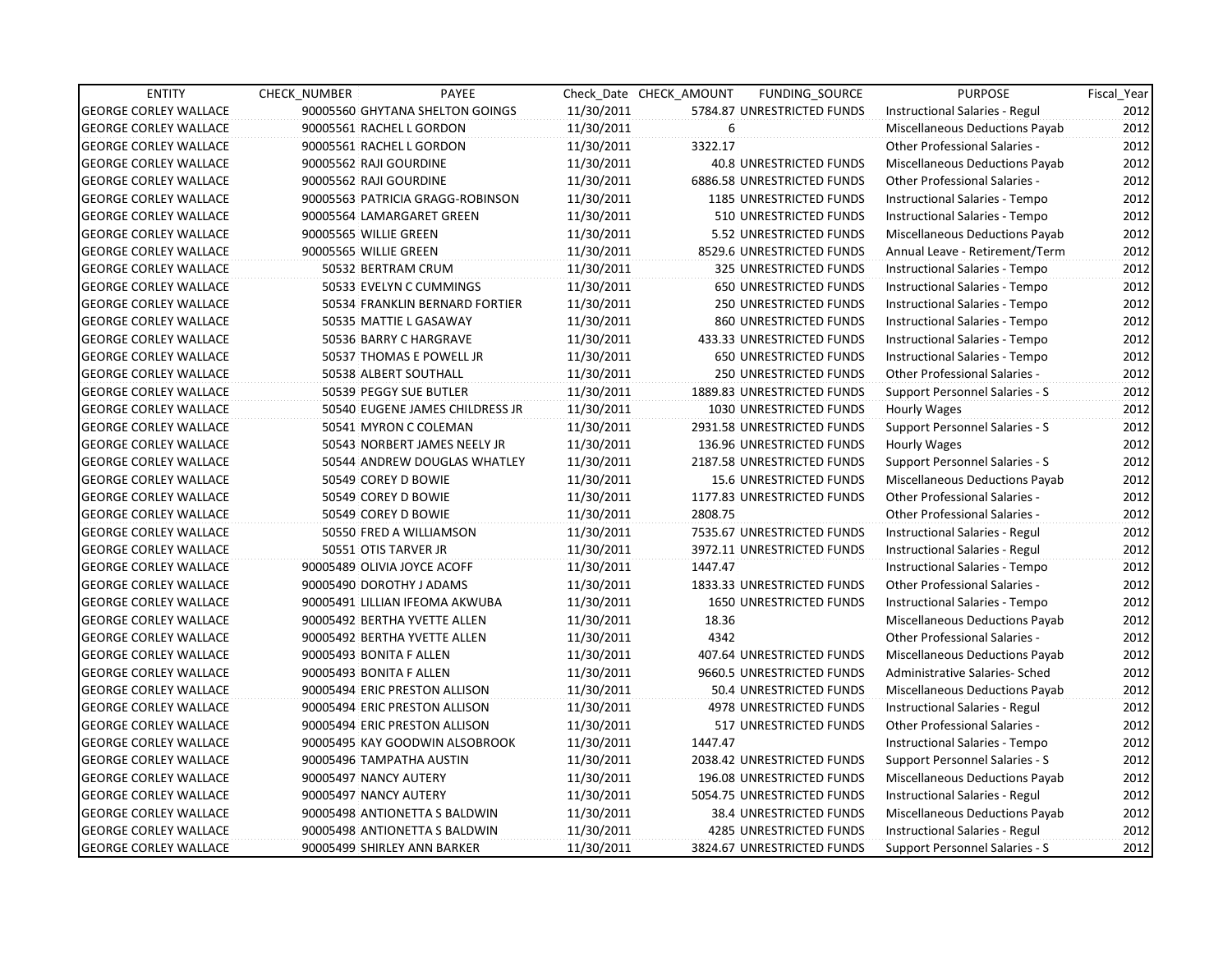| <b>ENTITY</b>                | <b>CHECK NUMBER</b>    | PAYEE                              |            | Check Date CHECK AMOUNT | <b>FUNDING SOURCE</b>         | <b>PURPOSE</b>                        | Fiscal_Year |
|------------------------------|------------------------|------------------------------------|------------|-------------------------|-------------------------------|---------------------------------------|-------------|
| <b>GEORGE CORLEY WALLACE</b> |                        | 90005500 TIFFANY RENEE BARLOW      | 11/30/2011 | 4113.17                 |                               | <b>Other Professional Salaries -</b>  | 2012        |
| <b>GEORGE CORLEY WALLACE</b> |                        | 90005501 GALE M BEDGOOD            | 11/30/2011 | 737.14                  |                               | Instructional Salaries - Tempo        | 2012        |
| <b>GEORGE CORLEY WALLACE</b> | 90005502 VICKIE D BELL |                                    | 11/30/2011 | 2336.25                 |                               | Support Personnel Salaries - S        | 2012        |
| <b>GEORGE CORLEY WALLACE</b> |                        | 90005503 ROBBYN V BENNETT          | 11/30/2011 |                         | 110.4 UNRESTRICTED FUNDS      | <b>Miscellaneous Deductions Payab</b> | 2012        |
| <b>GEORGE CORLEY WALLACE</b> |                        | 90005503 ROBBYN V BENNETT          | 11/30/2011 |                         | 6886.58 UNRESTRICTED FUNDS    | <b>Other Professional Salaries -</b>  | 2012        |
| <b>GEORGE CORLEY WALLACE</b> |                        | 90005504 BETTY J BENTLEY           | 11/30/2011 | 190.08                  |                               | <b>Miscellaneous Deductions Payab</b> | 2012        |
| <b>GEORGE CORLEY WALLACE</b> |                        | 90005504 BETTY J BENTLEY           | 11/30/2011 | 4875.25                 |                               | <b>Other Professional Salaries -</b>  | 2012        |
| <b>GEORGE CORLEY WALLACE</b> |                        | 90005505 KAREN S BRADSELL          | 11/30/2011 |                         | 2410.75 UNRESTRICTED FUNDS    | <b>Support Personnel Salaries - S</b> | 2012        |
| <b>GEORGE CORLEY WALLACE</b> |                        | 90005506 MARIA MACHELLE BRAXTON    | 11/30/2011 |                         | 2326.5 UNRESTRICTED FUNDS     | Instructional Salaries - Tempo        | 2012        |
| <b>GEORGE CORLEY WALLACE</b> |                        | 90005507 TAMMIE MARIE BRIGGS       | 11/30/2011 |                         | 21.6 UNRESTRICTED FUNDS       | Miscellaneous Deductions Payab        | 2012        |
| <b>GEORGE CORLEY WALLACE</b> |                        | 90005507 TAMMIE MARIE BRIGGS       | 11/30/2011 |                         | 4462.58 UNRESTRICTED FUNDS    | Instructional Salaries - Regul        | 2012        |
| <b>GEORGE CORLEY WALLACE</b> |                        | 90005508 MICHAEL JOHN BROOKS       | 11/30/2011 |                         | 1408.33 UNRESTRICTED FUNDS    | Instructional Salaries - Tempo        | 2012        |
| <b>GEORGE CORLEY WALLACE</b> |                        | 90005509 CHRISTOPHER B BROWN       | 11/30/2011 |                         | 752 UNRESTRICTED FUNDS        | Hourly Wages                          | 2012        |
| <b>GEORGE CORLEY WALLACE</b> |                        | 90005510 KAREN E BROWN             | 11/30/2011 |                         | <b>30 UNRESTRICTED FUNDS</b>  | Employee Taxable Per Diem             | 2012        |
| <b>GEORGE CORLEY WALLACE</b> |                        | 90005510 KAREN E BROWN             | 11/30/2011 | 3.6                     |                               | Miscellaneous Deductions Payab        | 2012        |
| <b>GEORGE CORLEY WALLACE</b> |                        | 90005510 KAREN E BROWN             | 11/30/2011 | 3120.83                 |                               | <b>Other Professional Salaries -</b>  | 2012        |
| <b>GEORGE CORLEY WALLACE</b> |                        | 90005511 NANNIE MAE SUMMERS BROWN  | 11/30/2011 |                         | 445.84 UNRESTRICTED FUNDS     | Instructional Salaries - Tempo        | 2012        |
| <b>GEORGE CORLEY WALLACE</b> |                        | 90005512 VERONICA S BROWN          | 11/30/2011 |                         | 91.08 UNRESTRICTED FUNDS      | Miscellaneous Deductions Payab        | 2012        |
| <b>GEORGE CORLEY WALLACE</b> |                        | 90005512 VERONICA S BROWN          | 11/30/2011 |                         | 6509.89 UNRESTRICTED FUNDS    | Instructional Salaries - Regul        | 2012        |
| <b>GEORGE CORLEY WALLACE</b> |                        | 90005513 GERALYN LATANZA BUFORD    | 11/30/2011 | 4208                    |                               | Other Professional Salaries -         | 2012        |
| <b>GEORGE CORLEY WALLACE</b> |                        | 90005514 ANDREW J BURTON           | 11/30/2011 |                         | 2.88 UNRESTRICTED FUNDS       | Miscellaneous Deductions Payab        | 2012        |
| <b>GEORGE CORLEY WALLACE</b> |                        | 90005514 ANDREW J BURTON           | 11/30/2011 |                         | 3229 UNRESTRICTED FUNDS       | Support Personnel Salaries - S        | 2012        |
| <b>GEORGE CORLEY WALLACE</b> |                        | 90005515 WEBBIE R CALHOUN          | 11/30/2011 |                         | 103.2 UNRESTRICTED FUNDS      | Miscellaneous Deductions Payab        | 2012        |
| <b>GEORGE CORLEY WALLACE</b> |                        | 90005515 WEBBIE R CALHOUN          | 11/30/2011 |                         | 4972 UNRESTRICTED FUNDS       | Instructional Salaries - Regul        | 2012        |
| <b>GEORGE CORLEY WALLACE</b> |                        | 90005516 APRIL CALLOWAY MCKNIGHT   | 11/30/2011 |                         | 758.33 UNRESTRICTED FUNDS     | Instructional Salaries - Tempo        | 2012        |
| <b>GEORGE CORLEY WALLACE</b> |                        | 90005517 PAMELA B MOORE            | 11/30/2011 |                         | 2485.17 UNRESTRICTED FUNDS    | Support Personnel Salaries - S        | 2012        |
| <b>GEORGE CORLEY WALLACE</b> |                        | 90005518 MENNIE L CARSTARPHEN      | 11/30/2011 |                         | 49.2 UNRESTRICTED FUNDS       | Miscellaneous Deductions Payab        | 2012        |
| <b>GEORGE CORLEY WALLACE</b> |                        | 90005518 MENNIE L CARSTARPHEN      | 11/30/2011 |                         | 6409.89 UNRESTRICTED FUNDS    | Instructional Salaries - Regul        | 2012        |
| <b>GEORGE CORLEY WALLACE</b> |                        | 90005519 BECKY BLANTON CASEY       | 11/30/2011 |                         | 6954.56 UNRESTRICTED FUNDS    | Instructional Salaries - Regul        | 2012        |
| <b>GEORGE CORLEY WALLACE</b> |                        | 90005520 JANET M CATHEY PUGH       | 11/30/2011 |                         | <b>138 UNRESTRICTED FUNDS</b> | Miscellaneous Deductions Payab        | 2012        |
| <b>GEORGE CORLEY WALLACE</b> |                        | 50472 LULA SNOWDEN                 | 11/30/2011 | 15.6                    |                               | Miscellaneous Deductions Payab        | 2012        |
| <b>GEORGE CORLEY WALLACE</b> |                        | 50472 LULA SNOWDEN                 | 11/30/2011 | 4012.5                  |                               | <b>Other Professional Salaries -</b>  | 2012        |
| <b>GEORGE CORLEY WALLACE</b> |                        | 50473 ELLEN G TRAYWICK             | 11/30/2011 | 643.32                  |                               | Instructional Salaries - Tempo        | 2012        |
| <b>GEORGE CORLEY WALLACE</b> |                        | 50474 JARRICK B BENNETT            | 11/30/2011 | 1092                    |                               | Hourly Wages                          | 2012        |
| <b>GEORGE CORLEY WALLACE</b> |                        | 50475 NIGEL RALPHAEL GUTHRIDGE     | 11/30/2011 | 1964.25                 |                               | Support Personnel Salaries - S        | 2012        |
| <b>GEORGE CORLEY WALLACE</b> |                        | 50476 COREY H HOWARD               | 11/30/2011 | 420                     |                               | Hourly Wages                          | 2012        |
| <b>GEORGE CORLEY WALLACE</b> |                        | 50477 DERRICK M MOORE              | 11/30/2011 | 2038.67                 |                               | Support Personnel Salaries - S        | 2012        |
| <b>GEORGE CORLEY WALLACE</b> |                        | 50478 PHENICIA K NUNN              | 11/30/2011 |                         | 430 UNRESTRICTED FUNDS        | <b>Instructional Salaries - Tempo</b> | 2012        |
| <b>GEORGE CORLEY WALLACE</b> |                        | 50478 PHENICIA K NUNN              | 11/30/2011 | 385.2                   |                               | Hourly Wages                          | 2012        |
| <b>GEORGE CORLEY WALLACE</b> |                        | 50478 PHENICIA K NUNN              | 11/30/2011 | 4992.92                 |                               | Other Professional Salaries -         | 2012        |
| <b>GEORGE CORLEY WALLACE</b> |                        | 50479 ANDRE MARVEL PEARSON         | 11/30/2011 | 2038.67                 |                               | Support Personnel Salaries - S        | 2012        |
| <b>GEORGE CORLEY WALLACE</b> |                        | 50481 MARY EFFINGER                | 11/30/2011 |                         | 1650 UNRESTRICTED FUNDS       | Instructional Salaries - Tempo        | 2012        |
| <b>GEORGE CORLEY WALLACE</b> |                        | <b>50485 CHARLENE NICHOLS COBB</b> | 11/30/2011 |                         | <b>684 UNRESTRICTED FUNDS</b> | <b>Student Assistants</b>             | 2012        |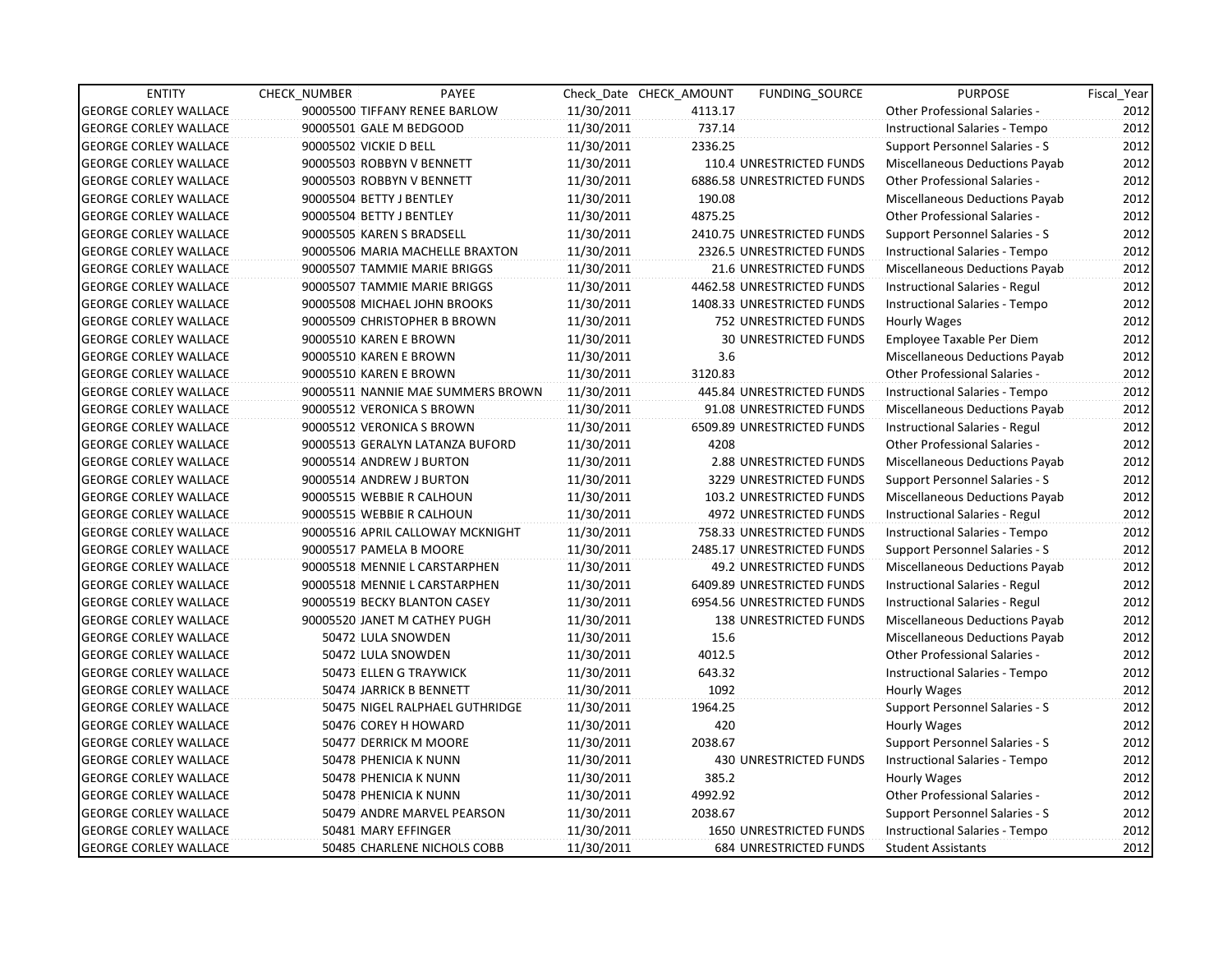| <b>ENTITY</b>                | <b>CHECK NUMBER</b>        | PAYEE                              |            | Check Date CHECK AMOUNT | FUNDING_SOURCE             | <b>PURPOSE</b>                        | Fiscal Year |
|------------------------------|----------------------------|------------------------------------|------------|-------------------------|----------------------------|---------------------------------------|-------------|
| <b>GEORGE CORLEY WALLACE</b> | 50520 ERIC W ROGERS        |                                    | 11/30/2011 |                         | 22.8 UNRESTRICTED FUNDS    | Miscellaneous Deductions Payab        | 2012        |
| <b>GEORGE CORLEY WALLACE</b> | 50520 ERIC W ROGERS        |                                    | 11/30/2011 |                         | 4713.33 UNRESTRICTED FUNDS | Instructional Salaries - Regul        | 2012        |
| <b>GEORGE CORLEY WALLACE</b> |                            | 50521 LORI EVELYN DEAVERS          | 11/30/2011 |                         | 4763.02 UNRESTRICTED FUNDS | Support Personnel Salaries - S        | 2012        |
| <b>GEORGE CORLEY WALLACE</b> |                            | 50521 LORI EVELYN DEAVERS          | 11/30/2011 |                         | 8323.2 UNRESTRICTED FUNDS  | Annual Leave - Retirement/Term        | 2012        |
| <b>GEORGE CORLEY WALLACE</b> |                            | 50523 DANICA SHERITA TAYLOR        | 11/30/2011 |                         | 1980 UNRESTRICTED FUNDS    | Instructional Salaries - Tempo        | 2012        |
| <b>GEORGE CORLEY WALLACE</b> |                            | 50524 JIMMIE LEE GOLDSBY           | 11/30/2011 |                         | 72.24 UNRESTRICTED FUNDS   | Miscellaneous Deductions Payab        | 2012        |
| <b>GEORGE CORLEY WALLACE</b> |                            | 50524 JIMMIE LEE GOLDSBY           | 11/30/2011 |                         | 4568.08 UNRESTRICTED FUNDS | Support Personnel Salaries - S        | 2012        |
| <b>GEORGE CORLEY WALLACE</b> |                            | 50525 ISAIAH S HARALSON            | 11/30/2011 |                         | 2811 UNRESTRICTED FUNDS    | Support Personnel Salaries - S        | 2012        |
| <b>GEORGE CORLEY WALLACE</b> | 50526 ROBERT L HARVELL     |                                    | 11/30/2011 |                         | 2559.58 UNRESTRICTED FUNDS | <b>Support Personnel Salaries - S</b> | 2012        |
| <b>GEORGE CORLEY WALLACE</b> | 50527 MONROE MCCREE        |                                    | 11/30/2011 |                         | 4196.67 UNRESTRICTED FUNDS | Support Personnel Salaries - S        | 2012        |
| <b>GEORGE CORLEY WALLACE</b> |                            | 50528 NORMAN WEATHERSPOON          | 11/30/2011 |                         | 3080.83 UNRESTRICTED FUNDS | Support Personnel Salaries - S        | 2012        |
| <b>GEORGE CORLEY WALLACE</b> | 50529 KENNY ALLEN          |                                    | 11/30/2011 |                         | 66.24 UNRESTRICTED FUNDS   | Miscellaneous Deductions Payab        | 2012        |
| <b>GEORGE CORLEY WALLACE</b> | 50529 KENNY ALLEN          |                                    | 11/30/2011 |                         | 3757.42 UNRESTRICTED FUNDS | Instructional Salaries - Regul        | 2012        |
| <b>GEORGE CORLEY WALLACE</b> |                            | 50530 DONALD EDWARD WILDER         | 11/30/2011 |                         | 216.72 UNRESTRICTED FUNDS  | Miscellaneous Deductions Payab        | 2012        |
| <b>GEORGE CORLEY WALLACE</b> |                            | 50530 DONALD EDWARD WILDER         | 11/30/2011 |                         | 5270.92 UNRESTRICTED FUNDS | Instructional Salaries - Regul        | 2012        |
| <b>GEORGE CORLEY WALLACE</b> |                            | 50531 TONY MAX HUGHES              | 11/30/2011 |                         | 650 UNRESTRICTED FUNDS     | Instructional Salaries - Tempo        | 2012        |
| <b>GEORGE CORLEY WALLACE</b> | 90005691 LAURA LYNN VANCE  |                                    | 11/30/2011 |                         | 3973.25 UNRESTRICTED FUNDS | Support Personnel Salaries - S        | 2012        |
| <b>GEORGE CORLEY WALLACE</b> | 90005692 JANE E WALKER     |                                    | 11/30/2011 |                         | 3258.46 UNRESTRICTED FUNDS | Annual Leave - Retirement/Term        | 2012        |
| <b>GEORGE CORLEY WALLACE</b> | 90005692 JANE E WALKER     |                                    | 11/30/2011 | 5922.33                 |                            | <b>Other Professional Salaries -</b>  | 2012        |
| <b>GEORGE CORLEY WALLACE</b> | 90005693 SHARON D WALKER   |                                    | 11/30/2011 |                         | 2410.75 UNRESTRICTED FUNDS | Support Personnel Salaries - S        | 2012        |
| <b>GEORGE CORLEY WALLACE</b> | 90005694 SHERMANITA WALKER |                                    | 11/30/2011 | 4208                    |                            | <b>Other Professional Salaries -</b>  | 2012        |
| <b>GEORGE CORLEY WALLACE</b> | 90005695 CONNIE W WALLACE  |                                    | 11/30/2011 |                         | 151.8 UNRESTRICTED FUNDS   | Miscellaneous Deductions Payab        | 2012        |
| <b>GEORGE CORLEY WALLACE</b> | 90005695 CONNIE W WALLACE  |                                    | 11/30/2011 |                         | 8124.44 UNRESTRICTED FUNDS | Instructional Salaries - Regul        | 2012        |
| <b>GEORGE CORLEY WALLACE</b> | 90005697 KAMALA D WALLER   |                                    | 11/30/2011 |                         | 2931.58 UNRESTRICTED FUNDS | <b>Support Personnel Salaries - S</b> | 2012        |
| <b>GEORGE CORLEY WALLACE</b> | 90005699 GORDON F WELCH    |                                    | 11/30/2011 |                         | 87.12 UNRESTRICTED FUNDS   | Miscellaneous Deductions Payab        | 2012        |
| <b>GEORGE CORLEY WALLACE</b> | 90005699 GORDON F WELCH    |                                    | 11/30/2011 |                         | 3831.67 UNRESTRICTED FUNDS | Instructional Salaries - Regul        | 2012        |
| <b>GEORGE CORLEY WALLACE</b> | 90005700 CHRISTINE S WHITE |                                    | 11/30/2011 |                         | 750 UNRESTRICTED FUNDS     | Instructional Salaries - Tempo        | 2012        |
| <b>GEORGE CORLEY WALLACE</b> |                            | 90005701 JOYCE ELAINE WHITELY      | 11/30/2011 | 1286.64                 |                            | Instructional Salaries - Tempo        | 2012        |
| <b>GEORGE CORLEY WALLACE</b> | 90005703 ELSIE B WILLIAMS  |                                    | 11/30/2011 |                         | 860 UNRESTRICTED FUNDS     | Instructional Salaries - Tempo        | 2012        |
| <b>GEORGE CORLEY WALLACE</b> | 90005703 ELSIE B WILLIAMS  |                                    | 11/30/2011 | 333.04                  |                            | Hourly Wages                          | 2012        |
| <b>GEORGE CORLEY WALLACE</b> |                            | 90005705 MATILDA MAE BAYNES        | 11/30/2011 |                         | 2187.33 UNRESTRICTED FUNDS | Support Personnel Salaries - S        | 2012        |
| <b>GEORGE CORLEY WALLACE</b> |                            | 90005706 WENDY DAWN WILLIAMS       | 11/30/2011 |                         | 433.33 UNRESTRICTED FUNDS  | Instructional Salaries - Tempo        | 2012        |
| <b>GEORGE CORLEY WALLACE</b> |                            | 90005707 BEVERLY RENAE WILSON      | 11/30/2011 |                         | 325 UNRESTRICTED FUNDS     | Instructional Salaries - Tempo        | 2012        |
| <b>GEORGE CORLEY WALLACE</b> |                            | 90005708 MARILYN CYNTHIA YEAGER    | 11/30/2011 |                         | 4840.92 UNRESTRICTED FUNDS | Instructional Salaries - Regul        | 2012        |
| <b>GEORGE CORLEY WALLACE</b> | 90005709 MARY A YELDER     |                                    | 11/30/2011 | 857.76                  |                            | Instructional Salaries - Tempo        | 2012        |
| <b>GEORGE CORLEY WALLACE</b> | 90005711 WANDA F YOUNG     |                                    | 11/30/2011 |                         | 573.33 UNRESTRICTED FUNDS  | Instructional Salaries - Tempo        | 2012        |
| <b>GEORGE CORLEY WALLACE</b> | 90005712 SHERI ZIMMERMAN   |                                    | 11/30/2011 |                         | 2318 UNRESTRICTED FUNDS    | Support Personnel Salaries - S        | 2012        |
| <b>GEORGE CORLEY WALLACE</b> |                            | 90005644 SUNETTE SMITH NEWMAN      | 11/30/2011 |                         | 14.4 UNRESTRICTED FUNDS    | Miscellaneous Deductions Payab        | 2012        |
| <b>GEORGE CORLEY WALLACE</b> |                            | 90005644 SUNETTE SMITH NEWMAN      | 11/30/2011 |                         | 3750.17 UNRESTRICTED FUNDS | Support Personnel Salaries - S        | 2012        |
| <b>GEORGE CORLEY WALLACE</b> | 90005645 DEONDRA J NIX     |                                    | 11/30/2011 |                         | 433.33 UNRESTRICTED FUNDS  | Instructional Salaries - Tempo        | 2012        |
| <b>GEORGE CORLEY WALLACE</b> | 90005646 MELINDA ANN PAGE  |                                    | 11/30/2011 | 16.56                   |                            | Miscellaneous Deductions Payab        | 2012        |
| <b>GEORGE CORLEY WALLACE</b> | 90005646 MELINDA ANN PAGE  |                                    | 11/30/2011 | 3416.67                 |                            | Instructional Salaries - Regul        | 2012        |
| <b>GEORGE CORLEY WALLACE</b> |                            | 90005647 SHAMARICK YVONNE PARADISE | 11/30/2011 |                         | 975 UNRESTRICTED FUNDS     | Instructional Salaries - Tempo        | 2012        |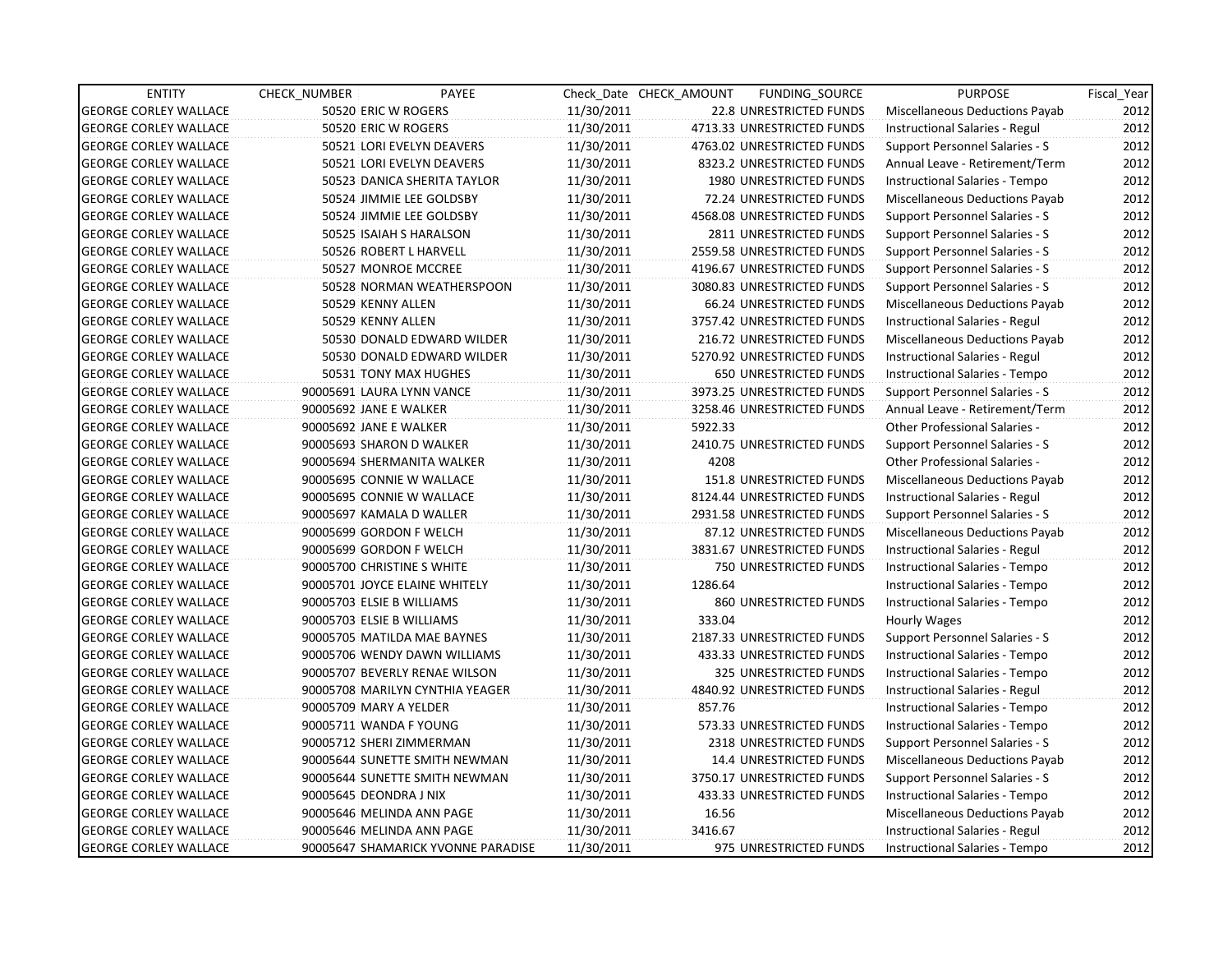| <b>ENTITY</b>                | <b>CHECK NUMBER</b>        | PAYEE                             |            | Check Date CHECK AMOUNT | FUNDING_SOURCE                 | <b>PURPOSE</b>                        | Fiscal Year |
|------------------------------|----------------------------|-----------------------------------|------------|-------------------------|--------------------------------|---------------------------------------|-------------|
| <b>GEORGE CORLEY WALLACE</b> |                            | 90005648 RAY ANTHONY PATTERSON    | 11/30/2011 |                         | 2708.5 UNRESTRICTED FUNDS      | Support Personnel Salaries - S        | 2012        |
| <b>GEORGE CORLEY WALLACE</b> | 90005649 ERNESTINE D PERRY |                                   | 11/30/2011 |                         | 703.53 UNRESTRICTED FUNDS      | Hourly Wages                          | 2012        |
| <b>GEORGE CORLEY WALLACE</b> | 90005650 ALONZIA PETTWAY   |                                   | 11/30/2011 |                         | 2485.42 UNRESTRICTED FUNDS     | <b>Support Personnel Salaries - S</b> | 2012        |
| <b>GEORGE CORLEY WALLACE</b> |                            | 90005651 CHARLES D PETTWAY        | 11/30/2011 |                         | 2634.33 UNRESTRICTED FUNDS     | <b>Support Personnel Salaries - S</b> | 2012        |
| <b>GEORGE CORLEY WALLACE</b> |                            | 90005652 CLARENCE J PETTWAY       | 11/30/2011 | 4992.92                 |                                | <b>Other Professional Salaries -</b>  | 2012        |
| <b>GEORGE CORLEY WALLACE</b> | 90005653 FELECIA PETTWAY   |                                   | 11/30/2011 |                         | 43.2 UNRESTRICTED FUNDS        | Miscellaneous Deductions Payab        | 2012        |
| <b>GEORGE CORLEY WALLACE</b> | 90005653 FELECIA PETTWAY   |                                   | 11/30/2011 |                         | 4904.17 UNRESTRICTED FUNDS     | Other Professional Salaries -         | 2012        |
| <b>GEORGE CORLEY WALLACE</b> | 90005654 ELIJAH PUGH SR    |                                   | 11/30/2011 |                         | 196.08 UNRESTRICTED FUNDS      | Miscellaneous Deductions Payab        | 2012        |
| <b>GEORGE CORLEY WALLACE</b> | 90005654 ELIJAH PUGH SR    |                                   | 11/30/2011 |                         | 5856.17 UNRESTRICTED FUNDS     | Instructional Salaries - Regul        | 2012        |
| <b>GEORGE CORLEY WALLACE</b> | 90005655 QUANDA C PULLUM   |                                   | 11/30/2011 |                         | 2931.58 UNRESTRICTED FUNDS     | Support Personnel Salaries - S        | 2012        |
| <b>GEORGE CORLEY WALLACE</b> | 90005657 JAMES LEE PURIFOY |                                   | 11/30/2011 |                         | 2038.42 UNRESTRICTED FUNDS     | Support Personnel Salaries - S        | 2012        |
| <b>GEORGE CORLEY WALLACE</b> |                            | 90005658 CAROLYN M RATCLIFFE      | 11/30/2011 |                         | 835.94 UNRESTRICTED FUNDS      | Instructional Salaries - Tempo        | 2012        |
| <b>GEORGE CORLEY WALLACE</b> |                            | 90005659 JENNIFER M REYNOLDS      | 11/30/2011 |                         | 2112.92 UNRESTRICTED FUNDS     | Support Personnel Salaries - S        | 2012        |
| <b>GEORGE CORLEY WALLACE</b> |                            | 90005660 RAMONA ROBERTS RHODES    | 11/30/2011 |                         | 5651.75 UNRESTRICTED FUNDS     | Instructional Salaries - Regul        | 2012        |
| <b>GEORGE CORLEY WALLACE</b> |                            | 90005661 RUBY D RICHARDSON        | 11/30/2011 |                         | 1540 UNRESTRICTED FUNDS        | Instructional Salaries - Tempo        | 2012        |
| <b>GEORGE CORLEY WALLACE</b> | 90005662 ERIKA M ROBERSON  |                                   | 11/30/2011 | 2559.33                 |                                | Support Personnel Salaries - S        | 2012        |
| <b>GEORGE CORLEY WALLACE</b> |                            | 90005663 MARY ELLEN ROLLINS       | 11/30/2011 |                         | 2087.25 UNRESTRICTED FUNDS     | Instructional Salaries - Tempo        | 2012        |
| <b>GEORGE CORLEY WALLACE</b> |                            | 90005664 DOUGLAS M SANDERS        | 11/30/2011 |                         | 27.6 UNRESTRICTED FUNDS        | Miscellaneous Deductions Payab        | 2012        |
| <b>GEORGE CORLEY WALLACE</b> |                            | 90005664 DOUGLAS M SANDERS        | 11/30/2011 |                         | 3745 UNRESTRICTED FUNDS        | Other Professional Salaries -         | 2012        |
| <b>GEORGE CORLEY WALLACE</b> |                            | 90005665 FELICIA MICHELLE SANDERS | 11/30/2011 |                         | <b>6.48 UNRESTRICTED FUNDS</b> | Miscellaneous Deductions Payab        | 2012        |
| <b>GEORGE CORLEY WALLACE</b> |                            | 90005665 FELICIA MICHELLE SANDERS | 11/30/2011 |                         | 3452.33 UNRESTRICTED FUNDS     | Support Personnel Salaries - S        | 2012        |
| <b>GEORGE CORLEY WALLACE</b> |                            | 90005666 LEAH CHANCE SANSOM       | 11/30/2011 |                         | 428 UNRESTRICTED FUNDS         | Instructional Salaries - Tempo        | 2012        |
| <b>GEORGE CORLEY WALLACE</b> | 90005667 AYANNA S SCOTT    |                                   | 11/30/2011 |                         | 325 UNRESTRICTED FUNDS         | Instructional Salaries - Tempo        | 2012        |
| <b>GEORGE CORLEY WALLACE</b> | 90005668 REESE SHANKS JR   |                                   | 11/30/2011 |                         | 2038.42 UNRESTRICTED FUNDS     | <b>Support Personnel Salaries - S</b> | 2012        |
| <b>GEORGE CORLEY WALLACE</b> |                            | 90005669 DAPHANE N SHANNON        | 11/30/2011 |                         | 1096.75 UNRESTRICTED FUNDS     | Instructional Salaries - Tempo        | 2012        |
| <b>GEORGE CORLEY WALLACE</b> |                            | 90005670 TRACEY M SHANNON         | 11/30/2011 |                         | 39.6 UNRESTRICTED FUNDS        | Miscellaneous Deductions Payab        | 2012        |
| <b>GEORGE CORLEY WALLACE</b> |                            | 90005670 TRACEY M SHANNON         | 11/30/2011 |                         | 5426.17 UNRESTRICTED FUNDS     | Instructional Salaries - Regul        | 2012        |
| <b>GEORGE CORLEY WALLACE</b> |                            | 90005671 LAWRENCE SIMMONS JR      | 11/30/2011 |                         | 3823.78 UNRESTRICTED FUNDS     | Instructional Salaries - Regul        | 2012        |
| <b>GEORGE CORLEY WALLACE</b> |                            | 90005671 LAWRENCE SIMMONS JR      | 11/30/2011 | 1512                    |                                | Hourly Wages                          | 2012        |
| <b>GEORGE CORLEY WALLACE</b> |                            | 90005672 CHRISTINA HARRIS SMITH   | 11/30/2011 |                         | 590 UNRESTRICTED FUNDS         | Instructional Salaries - Tempo        | 2012        |
| <b>GEORGE CORLEY WALLACE</b> | 90005673 IRENE G BONNER    |                                   | 11/30/2011 | 1227.83                 |                                | Hourly Wages                          | 2012        |
| <b>GEORGE CORLEY WALLACE</b> | 90005674 LEIGH ANN SMITH   |                                   | 11/30/2011 | 38.64                   |                                | Miscellaneous Deductions Payab        | 2012        |
| <b>GEORGE CORLEY WALLACE</b> | 90005674 LEIGH ANN SMITH   |                                   | 11/30/2011 | 4196.67                 |                                | Support Personnel Salaries - S        | 2012        |
| <b>GEORGE CORLEY WALLACE</b> | 90005675 SHANDRA J SMITH   |                                   | 11/30/2011 |                         | 123.84 UNRESTRICTED FUNDS      | Miscellaneous Deductions Payab        | 2012        |
| <b>GEORGE CORLEY WALLACE</b> | 90005675 SHANDRA J SMITH   |                                   | 11/30/2011 |                         | 4904.17 UNRESTRICTED FUNDS     | <b>Other Professional Salaries -</b>  | 2012        |
| <b>GEORGE CORLEY WALLACE</b> |                            | 90005676 ANNA M SMITHERMAN        | 11/30/2011 |                         | 278.64 UNRESTRICTED FUNDS      | Miscellaneous Deductions Payab        | 2012        |
| <b>GEORGE CORLEY WALLACE</b> |                            | 90005676 ANNA M SMITHERMAN        | 11/30/2011 |                         | 5651.75 UNRESTRICTED FUNDS     | Instructional Salaries - Regul        | 2012        |
| <b>GEORGE CORLEY WALLACE</b> | 90005677 JOHN A SNOW       |                                   | 11/30/2011 |                         | 320 UNRESTRICTED FUNDS         | Hourly Wages                          | 2012        |
| <b>GEORGE CORLEY WALLACE</b> | 90005678 BRANDI N SPEARS   |                                   | 11/30/2011 |                         | 1964.25 UNRESTRICTED FUNDS     | Support Personnel Salaries - S        | 2012        |
| <b>GEORGE CORLEY WALLACE</b> | 90005679 DONALD T SPEED    |                                   | 11/30/2011 |                         | 433.33 UNRESTRICTED FUNDS      | Instructional Salaries - Tempo        | 2012        |
| <b>GEORGE CORLEY WALLACE</b> |                            | 90005680 DONTE L STEVENSON        | 11/30/2011 |                         | 2187.33 UNRESTRICTED FUNDS     | Support Personnel Salaries - S        | 2012        |
| <b>GEORGE CORLEY WALLACE</b> | 90005681 TERESA W STEWART  |                                   | 11/30/2011 | 214.44                  |                                | Instructional Salaries - Tempo        | 2012        |
| <b>GEORGE CORLEY WALLACE</b> |                            | 90005682 AMANDA LYNN STRICKLAND   | 11/30/2011 |                         | 975 UNRESTRICTED FUNDS         | Instructional Salaries - Tempo        | 2012        |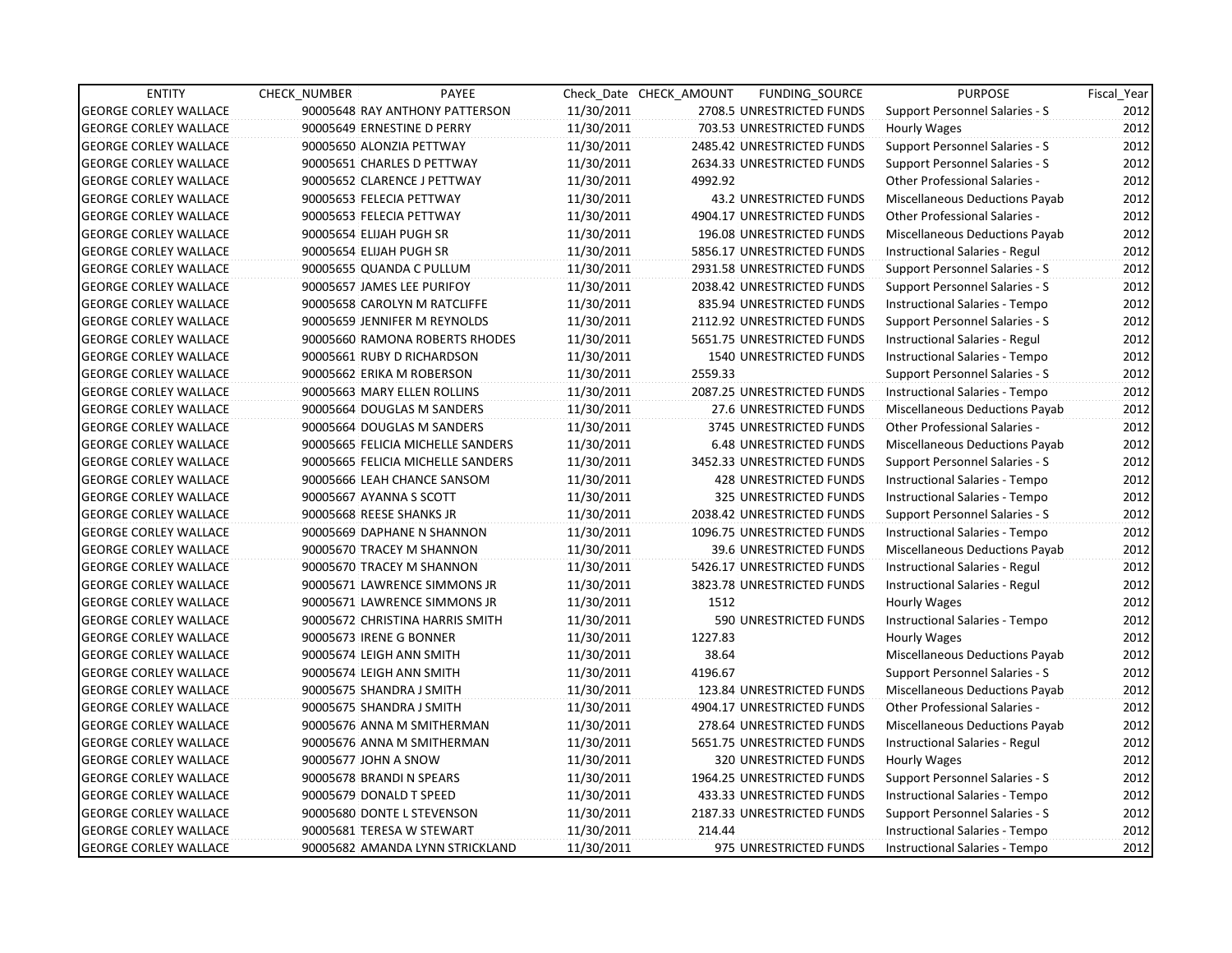| <b>ENTITY</b>                | <b>CHECK NUMBER</b>    | PAYEE                              |            | Check Date CHECK AMOUNT | FUNDING SOURCE                 | <b>PURPOSE</b>                        | Fiscal_Year |
|------------------------------|------------------------|------------------------------------|------------|-------------------------|--------------------------------|---------------------------------------|-------------|
| <b>GEORGE CORLEY WALLACE</b> |                        | 90005683 MAXINE STURDIVANT         | 11/30/2011 |                         | 325 UNRESTRICTED FUNDS         | Instructional Salaries - Regul        | 2012        |
| <b>GEORGE CORLEY WALLACE</b> |                        | 90005683 MAXINE STURDIVANT         | 11/30/2011 |                         | 5489.67 UNRESTRICTED FUNDS     | Other Professional Salaries -         | 2012        |
| <b>GEORGE CORLEY WALLACE</b> |                        | 90005684 JEROME E THAMES           | 11/30/2011 |                         | 8.64 UNRESTRICTED FUNDS        | <b>Miscellaneous Deductions Payab</b> | 2012        |
| <b>GEORGE CORLEY WALLACE</b> |                        | 90005684 JEROME E THAMES           | 11/30/2011 |                         | 4268.56 UNRESTRICTED FUNDS     | Instructional Salaries - Regul        | 2012        |
| <b>GEORGE CORLEY WALLACE</b> |                        | 90005685 SHEILA ANN THEISS         | 11/30/2011 |                         | 7.92 UNRESTRICTED FUNDS        | Miscellaneous Deductions Payab        | 2012        |
| <b>GEORGE CORLEY WALLACE</b> |                        | 90005685 SHEILA ANN THEISS         | 11/30/2011 |                         | 100 UNRESTRICTED FUNDS         | <b>Other Professional Salaries -</b>  | 2012        |
| GEORGE CORLEY WALLACE        |                        | 90005685 SHEILA ANN THEISS         | 11/30/2011 | 2919.75                 |                                | <b>Other Professional Salaries -</b>  | 2012        |
| <b>GEORGE CORLEY WALLACE</b> |                        | 90005686 GLORIA DEAN THOMAS        | 11/30/2011 |                         | 13.8 UNRESTRICTED FUNDS        | Miscellaneous Deductions Payab        | 2012        |
| <b>GEORGE CORLEY WALLACE</b> |                        | 90005686 GLORIA DEAN THOMAS        | 11/30/2011 |                         | 3452.83 UNRESTRICTED FUNDS     | Support Personnel Salaries - S        | 2012        |
| <b>GEORGE CORLEY WALLACE</b> |                        | 90005687 YOLANDA SMITH THOMPKINS   | 11/30/2011 |                         | 758.33 UNRESTRICTED FUNDS      | Instructional Salaries - Tempo        | 2012        |
| <b>GEORGE CORLEY WALLACE</b> |                        | 90005688 ANTHONY G TURNER          | 11/30/2011 |                         | 364.32 UNRESTRICTED FUNDS      | Miscellaneous Deductions Payab        | 2012        |
| <b>GEORGE CORLEY WALLACE</b> |                        | 90005688 ANTHONY G TURNER          | 11/30/2011 |                         | 5146.25 UNRESTRICTED FUNDS     | Instructional Salaries - Regul        | 2012        |
| <b>GEORGE CORLEY WALLACE</b> |                        | 90005689 HERMAN W TURNER           | 11/30/2011 |                         | 625 UNRESTRICTED FUNDS         | Instructional Salaries - Tempo        | 2012        |
| <b>GEORGE CORLEY WALLACE</b> |                        | 90005690 SONJA M TURNER            | 11/30/2011 |                         | 2366.25 UNRESTRICTED FUNDS     | Instructional Salaries - Tempo        | 2012        |
| <b>GEORGE CORLEY WALLACE</b> |                        | 90005691 LAURA LYNN VANCE          | 11/30/2011 |                         | 13.2 UNRESTRICTED FUNDS        | Miscellaneous Deductions Payab        | 2012        |
| <b>GEORGE CORLEY WALLACE</b> |                        | 90005621 CARROLL D MCQUEEN         | 11/30/2011 |                         | <b>1625 UNRESTRICTED FUNDS</b> | Instructional Salaries - Tempo        | 2012        |
| GEORGE CORLEY WALLACE        |                        | 90005622 CHRISTI A MELTON          | 11/30/2011 |                         | 3284.25 UNRESTRICTED FUNDS     | Instructional Salaries - Regul        | 2012        |
| <b>GEORGE CORLEY WALLACE</b> |                        | 90005623 DARRIO MELTON             | 11/30/2011 |                         | 433.33 UNRESTRICTED FUNDS      | Instructional Salaries - Tempo        | 2012        |
| <b>GEORGE CORLEY WALLACE</b> |                        | 90005624 GREGORY LEE MILLER        | 11/30/2011 |                         | 85.56 UNRESTRICTED FUNDS       | Miscellaneous Deductions Payab        | 2012        |
| <b>GEORGE CORLEY WALLACE</b> |                        | 90005624 GREGORY LEE MILLER        | 11/30/2011 |                         | 4062.58 UNRESTRICTED FUNDS     | Instructional Salaries - Regul        | 2012        |
| <b>GEORGE CORLEY WALLACE</b> | 90005625 MARC C MILLER |                                    | 11/30/2011 |                         | 1300 UNRESTRICTED FUNDS        | Instructional Salaries - Tempo        | 2012        |
| <b>GEORGE CORLEY WALLACE</b> |                        | 90005626 PEARLIE R MILLER          | 11/30/2011 |                         | 71.76 UNRESTRICTED FUNDS       | Miscellaneous Deductions Payab        | 2012        |
| <b>GEORGE CORLEY WALLACE</b> |                        | 90005626 PEARLIE R MILLER          | 11/30/2011 |                         | 4062.58 UNRESTRICTED FUNDS     | Instructional Salaries - Regul        | 2012        |
| <b>GEORGE CORLEY WALLACE</b> |                        | 90005627 BRENDA G MITCHELL         | 11/30/2011 |                         | 860 UNRESTRICTED FUNDS         | Instructional Salaries - Tempo        | 2012        |
| <b>GEORGE CORLEY WALLACE</b> |                        | 90005628 JAMES M MITCHELL          | 11/30/2011 |                         | 1188 UNRESTRICTED FUNDS        | Miscellaneous Deductions Payab        | 2012        |
| <b>GEORGE CORLEY WALLACE</b> |                        | 90005628 JAMES M MITCHELL          | 11/30/2011 |                         | 14266.45 UNRESTRICTED FUNDS    | Administrative Salaries- Sched        | 2012        |
| GEORGE CORLEY WALLACE        |                        | 90005628 JAMES M MITCHELL          | 11/30/2011 |                         | <b>200 UNRESTRICTED FUNDS</b>  | President's Expense Allowance         | 2012        |
| <b>GEORGE CORLEY WALLACE</b> |                        | 90005628 JAMES M MITCHELL          | 11/30/2011 |                         | 1000 UNRESTRICTED FUNDS        | <b>Housing Allowance</b>              | 2012        |
| <b>GEORGE CORLEY WALLACE</b> |                        | 90005629 KIM ELLICE MIXON CARTER   | 11/30/2011 |                         | 5416.78 UNRESTRICTED FUNDS     | Instructional Salaries - Regul        | 2012        |
| <b>GEORGE CORLEY WALLACE</b> |                        | 90005630 KRISTA LASHANTA P MONTGOM | 11/30/2011 |                         | 1350.88 UNRESTRICTED FUNDS     | Instructional Salaries - Tempo        | 2012        |
| <b>GEORGE CORLEY WALLACE</b> | 90005631 DALE E MOORE  |                                    | 11/30/2011 |                         | 3972.11 UNRESTRICTED FUNDS     | Instructional Salaries - Regul        | 2012        |
| <b>GEORGE CORLEY WALLACE</b> |                        | 90005632 DOROTHY A MOORE           | 11/30/2011 |                         | 325 UNRESTRICTED FUNDS         | Instructional Salaries - Tempo        | 2012        |
| <b>GEORGE CORLEY WALLACE</b> |                        | 90005633 KATHY J MOORE             | 11/30/2011 | 63.48                   |                                | Miscellaneous Deductions Payab        | 2012        |
| <b>GEORGE CORLEY WALLACE</b> |                        | 90005633 KATHY J MOORE             | 11/30/2011 | 4875                    |                                | <b>Other Professional Salaries -</b>  | 2012        |
| <b>GEORGE CORLEY WALLACE</b> |                        | 90005635 TIMOTHY MOORE             | 11/30/2011 |                         | 10.8 UNRESTRICTED FUNDS        | Miscellaneous Deductions Payab        | 2012        |
| <b>GEORGE CORLEY WALLACE</b> |                        | 90005635 TIMOTHY MOORE             | 11/30/2011 |                         | 3506.58 UNRESTRICTED FUNDS     | Support Personnel Salaries - S        | 2012        |
| <b>GEORGE CORLEY WALLACE</b> |                        | 90005636 HAILEY S MORRISON         | 11/30/2011 |                         | <b>1380 UNRESTRICTED FUNDS</b> | Instructional Salaries - Tempo        | 2012        |
| <b>GEORGE CORLEY WALLACE</b> |                        | 90005637 SHELICIA DENISE MORTON FO | 11/30/2011 |                         | 1540 UNRESTRICTED FUNDS        | Instructional Salaries - Tempo        | 2012        |
| <b>GEORGE CORLEY WALLACE</b> |                        | 90005638 JOHNNY E MOSS III         | 11/30/2011 |                         | 29.16 UNRESTRICTED FUNDS       | Miscellaneous Deductions Payab        | 2012        |
| <b>GEORGE CORLEY WALLACE</b> |                        | 90005638 JOHNNY E MOSS III         | 11/30/2011 |                         | 5416.67 UNRESTRICTED FUNDS     | Other Professional Salaries -         | 2012        |
| <b>GEORGE CORLEY WALLACE</b> |                        | 90005639 SHARONOA S MOSS           | 11/30/2011 |                         | 430 UNRESTRICTED FUNDS         | Instructional Salaries - Tempo        | 2012        |
| <b>GEORGE CORLEY WALLACE</b> |                        | 90005640 BETTYE STEELE MOTLEY      | 11/30/2011 | 2630                    |                                | <b>Other Professional Salaries -</b>  | 2012        |
| <b>GEORGE CORLEY WALLACE</b> |                        | 90005641 MARGARET C MOTT           | 11/30/2011 |                         | 64.8 UNRESTRICTED FUNDS        | <b>Miscellaneous Deductions Payab</b> | 2012        |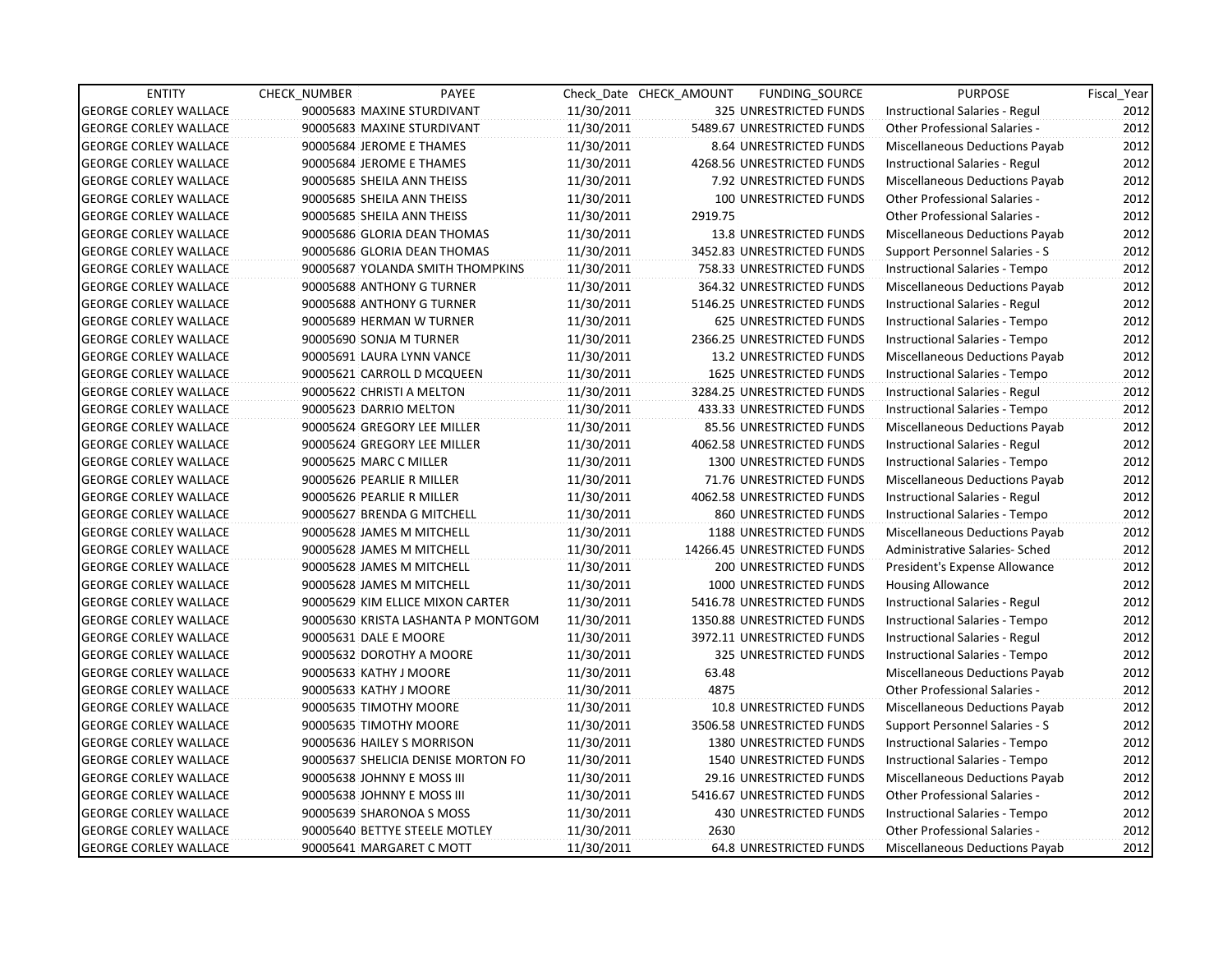| <b>ENTITY</b>                | CHECK NUMBER                  | PAYEE                            |            | Check Date CHECK AMOUNT | FUNDING_SOURCE                | <b>PURPOSE</b>                    | Fiscal Year |
|------------------------------|-------------------------------|----------------------------------|------------|-------------------------|-------------------------------|-----------------------------------|-------------|
| <b>GEORGE CORLEY WALLACE</b> | 90005641 MARGARET C MOTT      |                                  | 11/30/2011 |                         | 4507.42 UNRESTRICTED FUNDS    | Instructional Salaries - Regul    | 2012        |
| <b>GEORGE CORLEY WALLACE</b> | 90005642 EDDIE JAMES MOULTRIE |                                  | 11/30/2011 |                         | 72.24 UNRESTRICTED FUNDS      | Miscellaneous Deductions Payab    | 2012        |
| <b>GEORGE CORLEY WALLACE</b> | 90005642 EDDIE JAMES MOULTRIE |                                  | 11/30/2011 |                         | 3973.25 UNRESTRICTED FUNDS    | Support Personnel Salaries - S    | 2012        |
| <b>GEORGE CORLEY WALLACE</b> | 90005643 WESBERT NETTLES      |                                  | 11/30/2011 |                         | <b>640 UNRESTRICTED FUNDS</b> | Hourly Wages                      | 2012        |
| <b>GEORGE CORLEY WALLACE</b> |                               | 169600 UNITED PARCEL SERVICE     | 11/30/2011 |                         | 27.61 UNRESTRICTED FUNDS      | Postage                           | 2012        |
| <b>GEORGE CORLEY WALLACE</b> |                               | 169600 UNITED PARCEL SERVICE     | 11/30/2011 | 44.42                   |                               | Postage                           | 2012        |
| <b>GEORGE CORLEY WALLACE</b> | 169601 VERIZON WIRELESS       |                                  | 11/30/2011 |                         | 65.39 UNRESTRICTED FUNDS      | Communications                    | 2012        |
| <b>GEORGE CORLEY WALLACE</b> | 169602 WAL MART               |                                  | 11/30/2011 |                         | 231.87 UNRESTRICTED FUNDS     | Materials and Supplies            | 2012        |
| <b>GEORGE CORLEY WALLACE</b> | 169602 WAL MART               |                                  | 11/30/2011 | 306.62                  |                               | <b>Institutional Use</b>          | 2012        |
| <b>GEORGE CORLEY WALLACE</b> | 169603 JOE WILLIAMS           |                                  | 11/30/2011 |                         | 2700 UNRESTRICTED FUNDS       | <b>Other Contractual Services</b> | 2012        |
| <b>GEORGE CORLEY WALLACE</b> | 169607 AL HILL'S BOILER SALES |                                  | 11/30/2011 |                         | 2102.25 UNRESTRICTED FUNDS    | Service Contracts on Equipment    | 2012        |
| <b>GEORGE CORLEY WALLACE</b> |                               | 169608 ALABAMA COMMUNITY COLLEGE | 11/30/2011 |                         | 400 UNRESTRICTED FUNDS        | Memberships                       | 2012        |
| <b>GEORGE CORLEY WALLACE</b> | 169609 BERTHA ALLEN           |                                  | 11/30/2011 | 51.17                   |                               | In-State Travel                   | 2012        |
| <b>GEORGE CORLEY WALLACE</b> | 169610 ALPHA CARD SYSTEMS     |                                  | 11/30/2011 |                         | 340 UNRESTRICTED FUNDS        | <b>Other Contractual Services</b> | 2012        |
| <b>GEORGE CORLEY WALLACE</b> |                               | 169611 ATHENS STATE UNIVERSITY   | 11/30/2011 |                         | 250 UNRESTRICTED FUNDS        | Memberships                       | 2012        |
| <b>GEORGE CORLEY WALLACE</b> | 169612 BAR BENDER STEEL       |                                  | 11/30/2011 | 925                     |                               | Construction in Progress          | 2012        |
| <b>GEORGE CORLEY WALLACE</b> | 169613 TIFFANY BARLOW         |                                  | 11/30/2011 | 29.47                   |                               | In-State Travel                   | 2012        |
| <b>GEORGE CORLEY WALLACE</b> |                               | 169614 BERNEY OFFICE SOLUTIONS   | 11/30/2011 |                         | 62.85 UNRESTRICTED FUNDS      | Service Contracts on Equipment    | 2012        |
| <b>GEORGE CORLEY WALLACE</b> |                               | 169615 BERNEY OFFICE SOLUTIONS   | 11/30/2011 |                         | 53.47 UNRESTRICTED FUNDS      | Service Contracts on Equipment    | 2012        |
| <b>GEORGE CORLEY WALLACE</b> | 169616 GERALYN BUFORD         |                                  | 11/30/2011 | 229.44                  |                               | In-State Travel                   | 2012        |
| <b>GEORGE CORLEY WALLACE</b> | 169617 BURMAX                 |                                  | 11/30/2011 |                         | 946.12 UNRESTRICTED FUNDS     | <b>Purchases for Resale</b>       | 2012        |
| <b>GEORGE CORLEY WALLACE</b> | 169618 CAREER TRACK           |                                  | 11/30/2011 | 298                     |                               | In-State Travel                   | 2012        |
| <b>GEORGE CORLEY WALLACE</b> | 169619 LONZY CLIFTON          |                                  | 11/30/2011 |                         | 443.73 UNRESTRICTED FUNDS     | Out-of-State Travel               | 2012        |
| <b>GEORGE CORLEY WALLACE</b> |                               | 169620 CONSTRUCTION MATERIALS    | 11/30/2011 | 3978.95                 |                               | <b>Construction in Progress</b>   | 2012        |
| <b>GEORGE CORLEY WALLACE</b> | 169621 COSBY CARMICHAEL       |                                  | 11/30/2011 | 33771.5                 |                               | <b>Construction in Progress</b>   | 2012        |
| <b>GEORGE CORLEY WALLACE</b> | 169622 FARRISH DANLEY         |                                  | 11/30/2011 | 90.63                   |                               | In-State Travel                   | 2012        |
| <b>GEORGE CORLEY WALLACE</b> | 169623 DELTA EDUCATION        |                                  | 11/30/2011 | 26638.4                 |                               | <b>Materials and Supplies</b>     | 2012        |
| <b>GEORGE CORLEY WALLACE</b> |                               | 169624 FIRST CAHAWBA BANKCARD    | 11/30/2011 |                         | 11019.6 UNRESTRICTED FUNDS    | Out-of-State Travel               | 2012        |
| <b>GEORGE CORLEY WALLACE</b> |                               | 169624 FIRST CAHAWBA BANKCARD    | 11/30/2011 |                         | 37.04 UNRESTRICTED FUNDS      | <b>Materials and Supplies</b>     | 2012        |
| <b>GEORGE CORLEY WALLACE</b> |                               | 169624 FIRST CAHAWBA BANKCARD    | 11/30/2011 |                         | 159 UNRESTRICTED FUNDS        | State-Funded Professional Deve    | 2012        |
| <b>GEORGE CORLEY WALLACE</b> |                               | 169625 FIRST TEAM CONSTRUCTION   | 11/30/2011 | 210638.8                |                               | <b>Construction in Progress</b>   | 2012        |
| <b>GEORGE CORLEY WALLACE</b> | 169626 G & K SERVICES, CO.    |                                  | 11/30/2011 |                         | 7.9 UNRESTRICTED FUNDS        | <b>Materials and Supplies</b>     | 2012        |
| <b>GEORGE CORLEY WALLACE</b> | 169626 G & K SERVICES, CO.    |                                  | 11/30/2011 |                         | 82.07 UNRESTRICTED FUNDS      | <b>Other Contractual Services</b> | 2012        |
| <b>GEORGE CORLEY WALLACE</b> | 169627 GED TESTING            |                                  | 11/30/2011 |                         | <b>254 UNRESTRICTED FUNDS</b> | Materials and Supplies            | 2012        |
| <b>GEORGE CORLEY WALLACE</b> | 169628 DEBORAH GOODWIN        |                                  | 11/30/2011 | 163.24                  |                               | In-State Travel                   | 2012        |
| <b>GEORGE CORLEY WALLACE</b> | 169629 APRIL HARPER           |                                  | 11/30/2011 |                         | <b>180 UNRESTRICTED FUNDS</b> | In-State Travel                   | 2012        |
| <b>GEORGE CORLEY WALLACE</b> | 169630 APRIL HARPER           |                                  | 11/30/2011 |                         | <b>360 UNRESTRICTED FUNDS</b> | In-State Travel                   | 2012        |
| <b>GEORGE CORLEY WALLACE</b> |                               | 169631 HARRELLS REFRIGERATION &  | 11/30/2011 | 1150                    |                               | Alterations                       | 2012        |
| <b>GEORGE CORLEY WALLACE</b> |                               | 169632 HD SUPPLY WATERWORKS, LTD | 11/30/2011 | 24258.87                |                               | Construction in Progress          | 2012        |
| <b>GEORGE CORLEY WALLACE</b> | 169634 DEANDRES G. INGE       |                                  | 11/30/2011 | 75.45                   |                               | In-State Travel                   | 2012        |
| <b>GEORGE CORLEY WALLACE</b> | 169635 INSIGHT MEDIA          |                                  | 11/30/2011 |                         | 1190.38 UNRESTRICTED FUNDS    | Audiovisuals                      | 2012        |
| <b>GEORGE CORLEY WALLACE</b> | 169636 IRMA JEAN JACKSON      |                                  | 11/30/2011 |                         | 53.28 UNRESTRICTED FUNDS      | Out-of-State Travel               | 2012        |
| <b>GEORGE CORLEY WALLACE</b> | 169637 MARIANNA INC.          |                                  | 11/30/2011 |                         | 996.65 UNRESTRICTED FUNDS     | <b>Purchases for Resale</b>       | 2012        |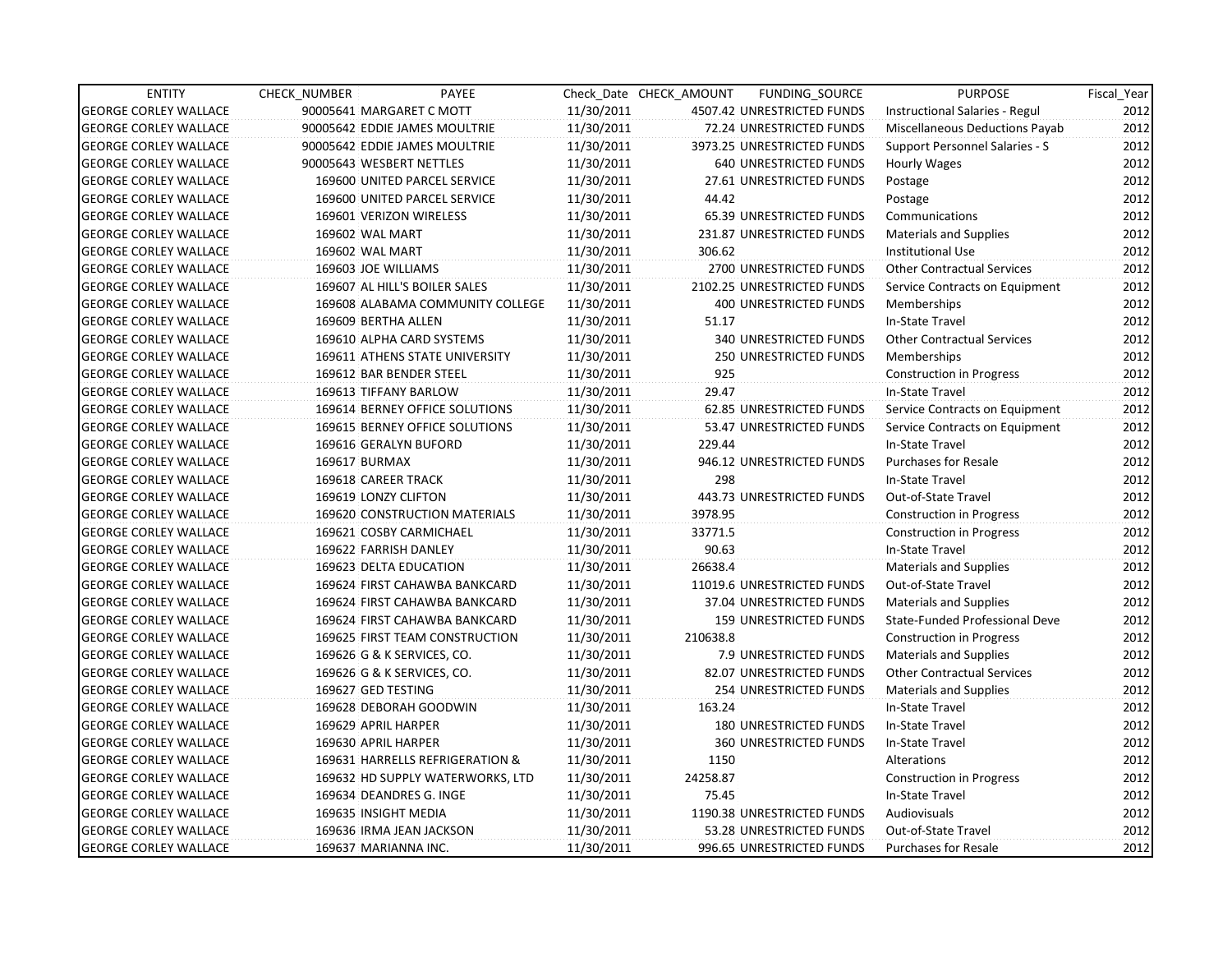| <b>ENTITY</b>                | CHECK NUMBER               | PAYEE                                  |            | Check Date CHECK AMOUNT | FUNDING SOURCE                 | <b>PURPOSE</b>                    | Fiscal Year |
|------------------------------|----------------------------|----------------------------------------|------------|-------------------------|--------------------------------|-----------------------------------|-------------|
| <b>GEORGE CORLEY WALLACE</b> |                            | 169638 MAYER ELECTRIC FIN CORP         | 11/30/2011 | 1506.92                 |                                | <b>Construction in Progress</b>   | 2012        |
| <b>GEORGE CORLEY WALLACE</b> |                            | 169639 MAYNARD, COOPER & GALE          | 11/30/2011 |                         | 1398.07 UNRESTRICTED FUNDS     | Legal Services                    | 2012        |
| <b>GEORGE CORLEY WALLACE</b> |                            | 169640 MULLINS BUILDING PRODUCTS       | 11/30/2011 | 35000                   |                                | <b>Construction in Progress</b>   | 2012        |
| <b>GEORGE CORLEY WALLACE</b> | 169641 PHENICIA NUNN       |                                        | 11/30/2011 | 348.36                  |                                | In-State Travel                   | 2012        |
| <b>GEORGE CORLEY WALLACE</b> |                            | 169642 OLYMPIA SPORTING GOODS          | 11/30/2011 |                         | 1791.85 UNRESTRICTED FUNDS     | <b>Materials and Supplies</b>     | 2012        |
| <b>GEORGE CORLEY WALLACE</b> | 169643 CLARENCE PETTWAY    |                                        | 11/30/2011 | 88.8                    |                                | In-State Travel                   | 2012        |
| <b>GEORGE CORLEY WALLACE</b> | 169644 POWR-FLITE          |                                        | 11/30/2011 |                         | 48.72 UNRESTRICTED FUNDS       | Materials and Supplies            | 2012        |
| <b>GEORGE CORLEY WALLACE</b> |                            | 169645 PURDIE & SON REFUSE SER         | 11/30/2011 |                         | 355 UNRESTRICTED FUNDS         | <b>Other Contractual Services</b> | 2012        |
| <b>GEORGE CORLEY WALLACE</b> | 169646 THE RILEY GROUP     |                                        | 11/30/2011 |                         | 1000 UNRESTRICTED FUNDS        | TECHNOLOGY NON-CAPITALIZED        | 2012        |
| <b>GEORGE CORLEY WALLACE</b> |                            | 169647 ROMAN FOUNTAINS CORP.           | 11/30/2011 | 5738.53                 |                                | <b>Construction in Progress</b>   | 2012        |
| <b>GEORGE CORLEY WALLACE</b> |                            | <b>169648 ROUNTREE ELECTRIC SUPPLY</b> | 11/30/2011 |                         | 1685.15 UNRESTRICTED FUNDS     | <b>Materials and Supplies</b>     | 2012        |
| <b>GEORGE CORLEY WALLACE</b> | 169649 SALEM PRESS INC     |                                        | 11/30/2011 |                         | 994.5 UNRESTRICTED FUNDS       | <b>Books</b>                      | 2012        |
| <b>GEORGE CORLEY WALLACE</b> | 169650 ALBERT SOUTHALL     |                                        | 11/30/2011 |                         | 200 UNRESTRICTED FUNDS         | In-State Travel                   | 2012        |
| <b>GEORGE CORLEY WALLACE</b> | 169651 ALBERT SOUTHALL     |                                        | 11/30/2011 |                         | <b>200 UNRESTRICTED FUNDS</b>  | In-State Travel                   | 2012        |
| <b>GEORGE CORLEY WALLACE</b> | 169652 ALBERT SOUTHALL     |                                        | 11/30/2011 |                         | 440 UNRESTRICTED FUNDS         | In-State Travel                   | 2012        |
| <b>GEORGE CORLEY WALLACE</b> |                            | 169653 TRANE COMPANY (PARTS)           | 11/30/2011 |                         | 9750 UNRESTRICTED FUNDS        | <b>Other Contractual Services</b> | 2012        |
| <b>GEORGE CORLEY WALLACE</b> |                            | 169654 SHERMANITA WALKER               | 11/30/2011 | 81.45                   |                                | In-State Travel                   | 2012        |
| <b>GEORGE CORLEY WALLACE</b> | 169580 AIRGAS SOUTH, INC   |                                        | 11/30/2011 |                         | 1282.52 UNRESTRICTED FUNDS     | <b>Materials and Supplies</b>     | 2012        |
| <b>GEORGE CORLEY WALLACE</b> |                            | 169581 ALABAMA POWER COMPANY           | 11/30/2011 |                         | 915.96 UNRESTRICTED FUNDS      | Electricity                       | 2012        |
| <b>GEORGE CORLEY WALLACE</b> |                            | 169582 AMSAN BAMA SUPPLY               | 11/30/2011 |                         | 52.5 UNRESTRICTED FUNDS        | <b>Maintenance and Repairs</b>    | 2012        |
| <b>GEORGE CORLEY WALLACE</b> |                            | 169582 AMSAN BAMA SUPPLY               | 11/30/2011 |                         | 216.24 UNRESTRICTED FUNDS      | <b>Materials and Supplies</b>     | 2012        |
| <b>GEORGE CORLEY WALLACE</b> | 169583 AT&T                |                                        | 11/30/2011 | 273.94                  |                                | Communications                    | 2012        |
| <b>GEORGE CORLEY WALLACE</b> | 169584 AT&T ALABAMA        |                                        | 11/30/2011 | 167.77                  |                                | Communications                    | 2012        |
| <b>GEORGE CORLEY WALLACE</b> | 169584 AT&T ALABAMA        |                                        | 11/30/2011 |                         | 338.95 UNRESTRICTED FUNDS      | Communications                    | 2012        |
| <b>GEORGE CORLEY WALLACE</b> |                            | 169585 CHEVRON CARD SERVICES           | 11/30/2011 |                         | 293.96 UNRESTRICTED FUNDS      | Gasoline and Oil - Motor Vehic    | 2012        |
| <b>GEORGE CORLEY WALLACE</b> |                            | 169586 CRYSTAL SPRINGS OF ALA          | 11/30/2011 |                         | <b>22.5 UNRESTRICTED FUNDS</b> | <b>Materials and Supplies</b>     | 2012        |
| <b>GEORGE CORLEY WALLACE</b> | 169587 D.S. WILSON         |                                        | 11/30/2011 |                         | 1104 UNRESTRICTED FUNDS        | <b>Materials and Supplies</b>     | 2012        |
| <b>GEORGE CORLEY WALLACE</b> |                            | 169588 HAMPTON INN - SELMA             | 11/30/2011 |                         | 2447.5 UNRESTRICTED FUNDS      | <b>Other Contractual Services</b> | 2012        |
| <b>GEORGE CORLEY WALLACE</b> |                            | 169589 HARRIS SECURITY SYSTEMS,        | 11/30/2011 |                         | 4260 UNRESTRICTED FUNDS        | <b>Other Contractual Services</b> | 2012        |
| <b>GEORGE CORLEY WALLACE</b> | 169590 ERIC JACKSON        |                                        | 11/30/2011 |                         | 555.55 UNRESTRICTED FUNDS      | <b>Other Contractual Services</b> | 2012        |
| <b>GEORGE CORLEY WALLACE</b> | 169591 OFFICE DEPOT        |                                        | 11/30/2011 | 139.98                  |                                | <b>Materials and Supplies</b>     | 2012        |
| <b>GEORGE CORLEY WALLACE</b> |                            | 169592 OLYMPIA SPORTING GOODS          | 11/30/2011 |                         | 81 UNRESTRICTED FUNDS          | <b>Materials and Supplies</b>     | 2012        |
| <b>GEORGE CORLEY WALLACE</b> | 169593 PODS                |                                        | 11/30/2011 |                         | 129 UNRESTRICTED FUNDS         | <b>Other Contractual Services</b> | 2012        |
| <b>GEORGE CORLEY WALLACE</b> |                            | 169594 ROUNTREE ELECTRIC SUPPLY        | 11/30/2011 |                         | 242.98 UNRESTRICTED FUNDS      | <b>Materials and Supplies</b>     | 2012        |
| <b>GEORGE CORLEY WALLACE</b> | 169595 SALLY BEAUTY SUPPLY |                                        | 11/30/2011 |                         | 147.86 UNRESTRICTED FUNDS      | <b>Materials and Supplies</b>     | 2012        |
| <b>GEORGE CORLEY WALLACE</b> |                            | 169596 SELMA BEAUTY SUPPLY             | 11/30/2011 |                         | 494.4 UNRESTRICTED FUNDS       | <b>Purchases for Resale</b>       | 2012        |
| <b>GEORGE CORLEY WALLACE</b> | 169597 GLORIA SIMMONS      |                                        | 11/30/2011 | 3250                    |                                | <b>Other Contractual Services</b> | 2012        |
| <b>GEORGE CORLEY WALLACE</b> | 169598 SKILLPATH SEMINARS  |                                        | 11/30/2011 |                         | 58.85 UNRESTRICTED FUNDS       | In-State Travel                   | 2012        |
| <b>GEORGE CORLEY WALLACE</b> | 169599 TEKLINKS, INC.      |                                        | 11/30/2011 |                         | 870 UNRESTRICTED FUNDS         | <b>TECHNOLOGY NON-CAPITALIZED</b> | 2012        |
| <b>GEORGE CORLEY WALLACE</b> |                            | 169656 COVERALL OF ALABAMA DBA         | 12/5/2011  |                         | 9634 UNRESTRICTED FUNDS        | <b>Other Contractual Services</b> | 2012        |
| <b>GEORGE CORLEY WALLACE</b> | 169694 G & K SERVICES, CO. |                                        | 12/8/2011  |                         | 56.27 UNRESTRICTED FUNDS       | <b>Other Contractual Services</b> | 2012        |
| <b>GEORGE CORLEY WALLACE</b> | 169695 DEBORAH GOODWIN     |                                        | 12/8/2011  | 45.07                   |                                | In-State Travel                   | 2012        |
| <b>GEORGE CORLEY WALLACE</b> | 169696 APRIL HARPER        |                                        | 12/8/2011  |                         | 180 UNRESTRICTED FUNDS         | In-State Travel                   | 2012        |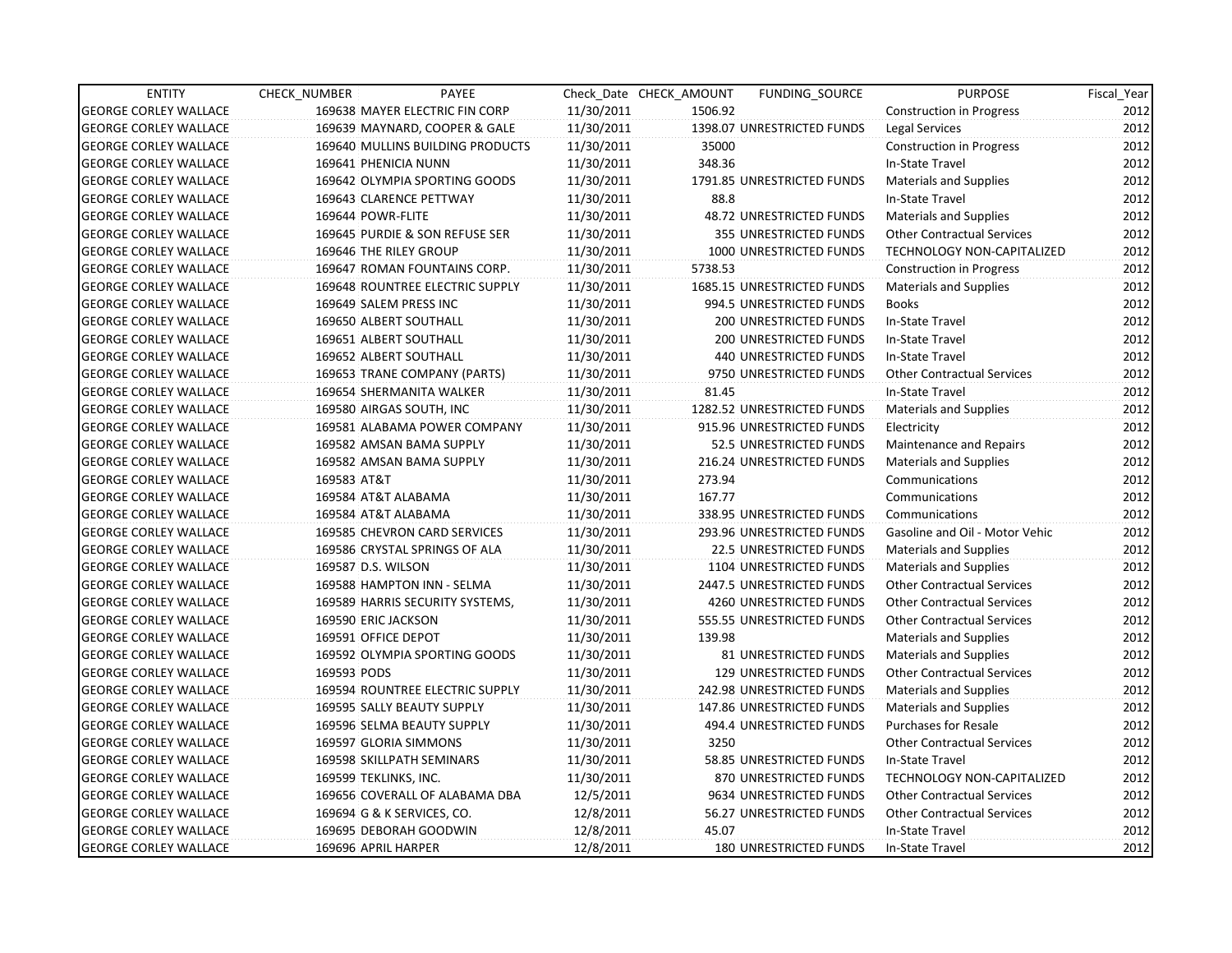| <b>ENTITY</b>                | CHECK_NUMBER | PAYEE                                   |           | Check Date CHECK AMOUNT | FUNDING_SOURCE                  | <b>PURPOSE</b>                    | Fiscal_Year |
|------------------------------|--------------|-----------------------------------------|-----------|-------------------------|---------------------------------|-----------------------------------|-------------|
| <b>GEORGE CORLEY WALLACE</b> |              | 169697 APRIL HARPER                     | 12/8/2011 |                         | 180 UNRESTRICTED FUNDS          | In-State Travel                   | 2012        |
| <b>GEORGE CORLEY WALLACE</b> |              | 169698 LEANN B. HILL                    | 12/8/2011 |                         | <b>145 UNRESTRICTED FUNDS</b>   | <b>Other Professional Fees</b>    | 2012        |
| <b>GEORGE CORLEY WALLACE</b> |              | 169699 DEANDRES G. INGE                 | 12/8/2011 | 234.36                  |                                 | In-State Travel                   | 2012        |
| <b>GEORGE CORLEY WALLACE</b> |              | 169700 INSIGHT MEDIA                    | 12/8/2011 |                         | 136.74 UNRESTRICTED FUNDS       | <b>Audiovisuals</b>               | 2012        |
| <b>GEORGE CORLEY WALLACE</b> |              | 169731 THE STEWART ORGANIZATION         | 12/8/2011 | 10                      |                                 | <b>Other Contractual Services</b> | 2012        |
| <b>GEORGE CORLEY WALLACE</b> |              | 169732 STRICKLAND COMPANIES             | 12/8/2011 |                         | 2953.13 UNRESTRICTED FUNDS      | <b>Materials and Supplies</b>     | 2012        |
| <b>GEORGE CORLEY WALLACE</b> |              | 169733 THE SELMA-TIMES JOURNAL          | 12/8/2011 |                         | 591.58 UNRESTRICTED FUNDS       | <b>Advertising and Promotions</b> | 2012        |
| <b>GEORGE CORLEY WALLACE</b> |              | 169734 THE SOLUTIONS TEAM               | 12/8/2011 |                         | 357 UNRESTRICTED FUNDS          | Service Contracts on Equipment    | 2012        |
| <b>GEORGE CORLEY WALLACE</b> |              | <b>169735 THINK EDUCATION SOLUTIONS</b> | 12/8/2011 |                         | 1999 UNRESTRICTED FUNDS         | Computer Software                 | 2012        |
| <b>GEORGE CORLEY WALLACE</b> |              | 169736 UNITED PARCEL SERVICE            | 12/8/2011 |                         | 53.26 UNRESTRICTED FUNDS        | Postage                           | 2012        |
| <b>GEORGE CORLEY WALLACE</b> |              | 169737 JANE E. WALKER                   | 12/8/2011 | 444.67                  |                                 | In-State Travel                   | 2012        |
| <b>GEORGE CORLEY WALLACE</b> |              | 169738 SHERMANITA WALKER                | 12/8/2011 | 57.39                   |                                 | In-State Travel                   | 2012        |
| <b>GEORGE CORLEY WALLACE</b> |              | 169739 WALLCUR, INC.                    | 12/8/2011 | 441.54                  |                                 | <b>Materials and Supplies</b>     | 2012        |
| <b>GEORGE CORLEY WALLACE</b> | 169741 WCCS  |                                         | 12/8/2011 | 10600.61                |                                 | Grants, Awards and Prizes         | 2012        |
| <b>GEORGE CORLEY WALLACE</b> | 169742 WCCS  |                                         | 12/8/2011 | 110.11                  |                                 | Grants, Awards and Prizes         | 2012        |
| <b>GEORGE CORLEY WALLACE</b> |              | 169743 JOE WILLIAMS                     | 12/8/2011 |                         | 2700 UNRESTRICTED FUNDS         | <b>Other Contractual Services</b> | 2012        |
| <b>GEORGE CORLEY WALLACE</b> |              | 169744 ROOSEVELT WILLIAMS               | 12/8/2011 |                         | 1300 UNRESTRICTED FUNDS         | <b>Other Contractual Services</b> | 2012        |
| <b>GEORGE CORLEY WALLACE</b> |              | 169745 FAYE J. WILSON                   | 12/8/2011 |                         | <b>145 UNRESTRICTED FUNDS</b>   | <b>Other Professional Fees</b>    | 2012        |
| <b>GEORGE CORLEY WALLACE</b> |              | 169746 XEROX CORPORATION                | 12/8/2011 | 55.05                   |                                 | Service Contracts on Equipment    | 2012        |
| <b>GEORGE CORLEY WALLACE</b> |              | 169701 ERIC JACKSON                     | 12/8/2011 |                         | 555.55 UNRESTRICTED FUNDS       | <b>Other Contractual Services</b> | 2012        |
| <b>GEORGE CORLEY WALLACE</b> |              | 169702 JOHN WILEY & SONS, INC.          | 12/8/2011 |                         | 180 UNRESTRICTED FUNDS          | Subscriptions                     | 2012        |
| <b>GEORGE CORLEY WALLACE</b> |              | 169703 JOHNSON PAINT & BODY SHOP        | 12/8/2011 |                         | 149.58 UNRESTRICTED FUNDS       | Maintenance and Repairs           | 2012        |
| <b>GEORGE CORLEY WALLACE</b> |              | 169704 KRISTEN JONES                    | 12/8/2011 |                         | <b>145 UNRESTRICTED FUNDS</b>   | <b>Other Professional Fees</b>    | 2012        |
| <b>GEORGE CORLEY WALLACE</b> |              | 169705 JOSEPH G. JONES                  | 12/8/2011 |                         | 1300 UNRESTRICTED FUNDS         | <b>Other Contractual Services</b> | 2012        |
| <b>GEORGE CORLEY WALLACE</b> |              | 169706 LEWIS PEST CONTROL INC.          | 12/8/2011 |                         | <b>275 UNRESTRICTED FUNDS</b>   | <b>Other Contractual Services</b> | 2012        |
| <b>GEORGE CORLEY WALLACE</b> |              | 169707 MCQUICK PRINTING COMPANY         | 12/8/2011 |                         | <b>48 UNRESTRICTED FUNDS</b>    | <b>Materials and Supplies</b>     | 2012        |
| <b>GEORGE CORLEY WALLACE</b> |              | 169708 MCRAE-GAINES LEARNING CTN        | 12/8/2011 |                         | 3308.98 UNRESTRICTED FUNDS      | Scholarships                      | 2012        |
| <b>GEORGE CORLEY WALLACE</b> |              | 169709 MICAH'S PRINTING                 | 12/8/2011 |                         | 890 UNRESTRICTED FUNDS          | <b>Materials and Supplies</b>     | 2012        |
| <b>GEORGE CORLEY WALLACE</b> |              | 169710 MITINET INC                      | 12/8/2011 |                         | 299 UNRESTRICTED FUNDS          | <b>TECHNOLOGY NON-CAPITALIZED</b> | 2012        |
| <b>GEORGE CORLEY WALLACE</b> |              | 169711 JOHNNY E. MOSS III               | 12/8/2011 |                         | <b>150 UNRESTRICTED FUNDS</b>   | In-State Travel                   | 2012        |
| <b>GEORGE CORLEY WALLACE</b> |              | 169712 NJCAA REG XXII                   | 12/8/2011 |                         | 7374.78 UNRESTRICTED FUNDS      | Memberships                       | 2012        |
| <b>GEORGE CORLEY WALLACE</b> |              | 169713 PHENICIA NUNN                    | 12/8/2011 | 13.32                   |                                 | In-State Travel                   | 2012        |
| <b>GEORGE CORLEY WALLACE</b> |              | 169714 OFFICE DEPOT                     | 12/8/2011 |                         | 939.89 UNRESTRICTED FUNDS       | <b>Materials and Supplies</b>     | 2012        |
| <b>GEORGE CORLEY WALLACE</b> |              | 169715 PAPERDIRECT                      | 12/8/2011 |                         | 246.84 UNRESTRICTED FUNDS       | Materials and Supplies            | 2012        |
| <b>GEORGE CORLEY WALLACE</b> |              | 169716 U S POST MASTER SELMA            | 12/8/2011 |                         | <b>410 UNRESTRICTED FUNDS</b>   | Postage                           | 2012        |
| <b>GEORGE CORLEY WALLACE</b> |              | 169717 PROFESSIONAL ENGINEERING         | 12/8/2011 | 1500                    |                                 | <b>Construction in Progress</b>   | 2012        |
| <b>GEORGE CORLEY WALLACE</b> |              | <b>169718 THE RESOURCE CENTER</b>       | 12/8/2011 |                         | 70 UNRESTRICTED FUNDS           | In-State Travel                   | 2012        |
| <b>GEORGE CORLEY WALLACE</b> |              | 169718 THE RESOURCE CENTER              | 12/8/2011 | 195                     |                                 | In-State Travel                   | 2012        |
| <b>GEORGE CORLEY WALLACE</b> |              | 169719 THE RILEY GROUP                  | 12/8/2011 |                         | 500 UNRESTRICTED FUNDS          | TECHNOLOGY NON-CAPITALIZED        | 2012        |
| <b>GEORGE CORLEY WALLACE</b> |              | 169720 ERIKA ROBERSON                   | 12/8/2011 | 72.06                   |                                 | In-State Travel                   | 2012        |
| <b>GEORGE CORLEY WALLACE</b> |              | 169721 ROSS PLUMBING AND HEATING        | 12/8/2011 |                         | 700 UNRESTRICTED FUNDS          | Maintenance and Repairs           | 2012        |
| <b>GEORGE CORLEY WALLACE</b> |              | 169722 ROUNTREE ELECTRIC SUPPLY         | 12/8/2011 |                         | 236.79 UNRESTRICTED FUNDS       | <b>Materials and Supplies</b>     | 2012        |
| <b>GEORGE CORLEY WALLACE</b> |              | 169723 SALLY BEAUTY SUPPLY              | 12/8/2011 |                         | <b>76.22 UNRESTRICTED FUNDS</b> | <b>Purchases for Resale</b>       | 2012        |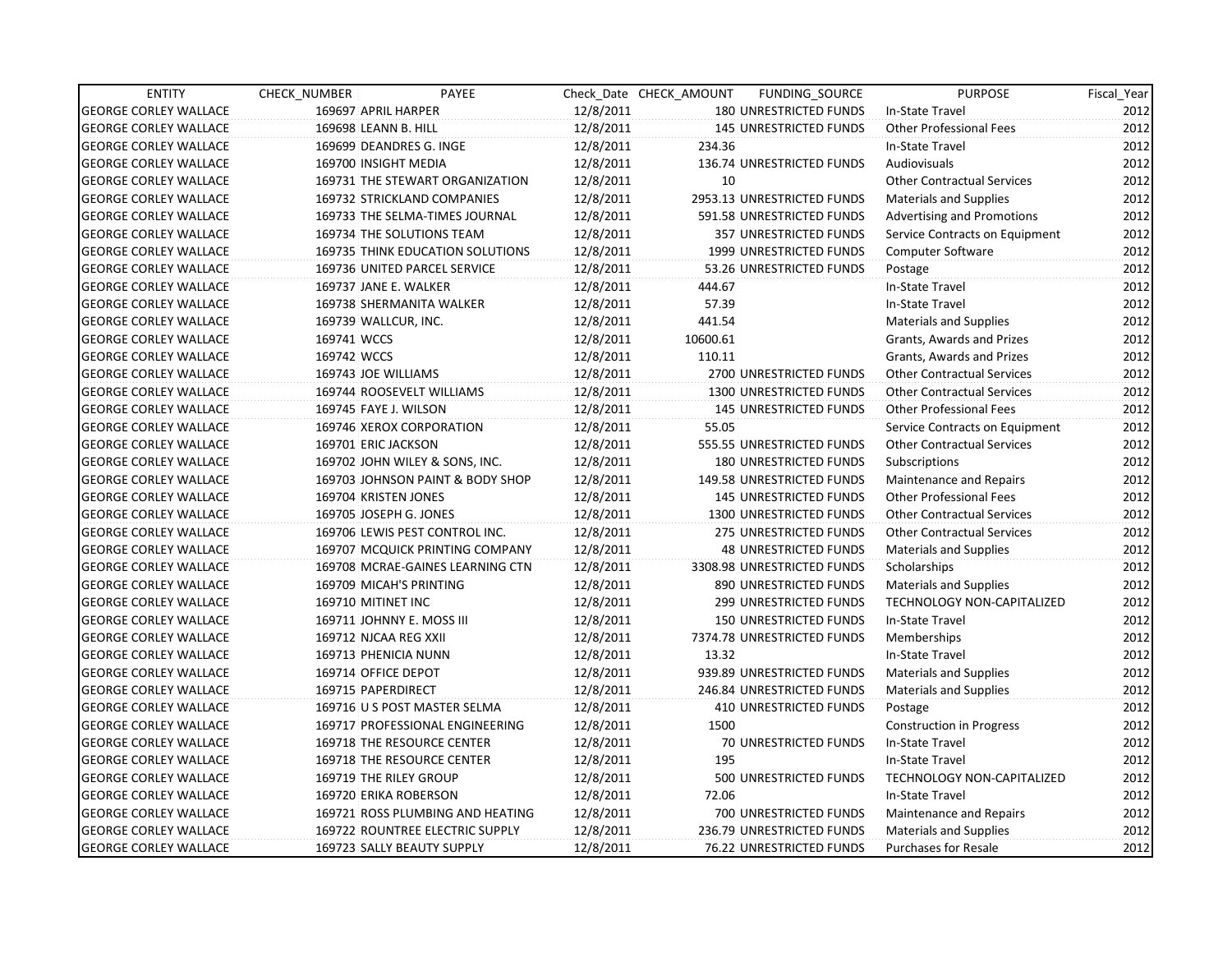| <b>ENTITY</b>                | <b>CHECK NUMBER</b>      | <b>PAYEE</b>                     |            | Check Date CHECK AMOUNT | FUNDING SOURCE               | <b>PURPOSE</b>                    | Fiscal Year |
|------------------------------|--------------------------|----------------------------------|------------|-------------------------|------------------------------|-----------------------------------|-------------|
| <b>GEORGE CORLEY WALLACE</b> | 169724 SATTERFIELD PLAZA |                                  | 12/8/2011  | 6990.93                 |                              | Service Contracts on Equipment    | 2012        |
| <b>GEORGE CORLEY WALLACE</b> |                          | 169725 SCANTRON CORPORATION      | 12/8/2011  |                         | 62.62 UNRESTRICTED FUNDS     | <b>Materials and Supplies</b>     | 2012        |
| <b>GEORGE CORLEY WALLACE</b> |                          | 169726 SELMA TROPHY COMPANY      | 12/8/2011  |                         | 141.7 UNRESTRICTED FUNDS     | <b>Materials and Supplies</b>     | 2012        |
| <b>GEORGE CORLEY WALLACE</b> |                          | 169727 SELMA WATER WORKS BOARD   | 12/8/2011  |                         | 922.45 UNRESTRICTED FUNDS    | Water and Sewer                   | 2012        |
| <b>GEORGE CORLEY WALLACE</b> |                          | 169728 SELMA CASH & CARRY        | 12/8/2011  | 33.6                    |                              | <b>Materials and Supplies</b>     | 2012        |
| <b>GEORGE CORLEY WALLACE</b> | 169729 ALBERT SOUTHALL   |                                  | 12/8/2011  |                         | 200 UNRESTRICTED FUNDS       | In-State Travel                   | 2012        |
| <b>GEORGE CORLEY WALLACE</b> | 169730 ALBERT SOUTHALL   |                                  | 12/8/2011  |                         | 200 UNRESTRICTED FUNDS       | In-State Travel                   | 2012        |
| <b>GEORGE CORLEY WALLACE</b> |                          | 169663 ACS TECHNOLOGIES          | 12/8/2011  |                         | 90 UNRESTRICTED FUNDS        | Service Contracts on Equipment    | 2012        |
| <b>GEORGE CORLEY WALLACE</b> | 169664 ACT               |                                  | 12/8/2011  | 66                      |                              | <b>Materials and Supplies</b>     | 2012        |
| <b>GEORGE CORLEY WALLACE</b> |                          | 169665 BFI-SELMA TRANSFER        | 12/8/2011  |                         | 371.35 UNRESTRICTED FUNDS    | Water and Sewer                   | 2012        |
| <b>GEORGE CORLEY WALLACE</b> | 169666 AIRGAS SOUTH, INC |                                  | 12/8/2011  |                         | 267.19 UNRESTRICTED FUNDS    | <b>Materials and Supplies</b>     | 2012        |
| <b>GEORGE CORLEY WALLACE</b> |                          | 169667 ALABAMA GAS CORPORATION   | 12/8/2011  |                         | 181.04 UNRESTRICTED FUNDS    | Gas and Heating Fuel              | 2012        |
| <b>GEORGE CORLEY WALLACE</b> |                          | 169668 ALABAMA POWER COMPANY     | 12/8/2011  |                         | 41142.84 UNRESTRICTED FUNDS  | Electricity                       | 2012        |
| <b>GEORGE CORLEY WALLACE</b> | 169669 BERTHA ALLEN      |                                  | 12/8/2011  | 103.73                  |                              | In-State Travel                   | 2012        |
| <b>GEORGE CORLEY WALLACE</b> |                          | 169670 AMSAN BAMA SUPPLY         | 12/8/2011  |                         | 5.98 UNRESTRICTED FUNDS      | <b>Materials and Supplies</b>     | 2012        |
| <b>GEORGE CORLEY WALLACE</b> |                          | 169671 APPLE COMPUTER, INC.      | 12/8/2011  |                         | 3725 UNRESTRICTED FUNDS      | <b>TECHNOLOGY NON-CAPITALIZED</b> | 2012        |
| <b>GEORGE CORLEY WALLACE</b> |                          | 169672 AT&T (BUSINESS SERVICE)   | 12/8/2011  |                         | 31.94 UNRESTRICTED FUNDS     | Communications                    | 2012        |
| <b>GEORGE CORLEY WALLACE</b> |                          | 169673 ANTIONETTA S. BALDWIN     | 12/8/2011  |                         | 450.58 UNRESTRICTED FUNDS    | In-State Travel                   | 2012        |
| <b>GEORGE CORLEY WALLACE</b> | 169674 TIFFANY BARLOW    |                                  | 12/8/2011  | 139.14                  |                              | In-State Travel                   | 2012        |
| <b>GEORGE CORLEY WALLACE</b> | 169675 VICKIE BELL       |                                  | 12/8/2011  | 12.01                   |                              | In-State Travel                   | 2012        |
| <b>GEORGE CORLEY WALLACE</b> |                          | 169676 BERNEY OFFICE SOLUTIONS   | 12/8/2011  |                         | 123.13 UNRESTRICTED FUNDS    | Service Contracts on Equipment    | 2012        |
| <b>GEORGE CORLEY WALLACE</b> |                          | 169677 BERNEY OFFICE SOLUTIONS   | 12/8/2011  |                         | 33.89 UNRESTRICTED FUNDS     | Service Contracts on Equipment    | 2012        |
| <b>GEORGE CORLEY WALLACE</b> |                          | 169678 BROADSOUTH COMMUNICATIONS | 12/8/2011  |                         | 192 UNRESTRICTED FUNDS       | <b>Advertising and Promotions</b> | 2012        |
| <b>GEORGE CORLEY WALLACE</b> | 169679 GERALYN BUFORD    |                                  | 12/8/2011  | 321.9                   |                              | In-State Travel                   | 2012        |
| <b>GEORGE CORLEY WALLACE</b> |                          | 169680 BUILDERS SUPPLY AND SALVA | 12/8/2011  | 380.59                  |                              | Maintenance and Repairs           | 2012        |
| <b>GEORGE CORLEY WALLACE</b> |                          | 169680 BUILDERS SUPPLY AND SALVA | 12/8/2011  | 890.82                  |                              | Alterations                       | 2012        |
| <b>GEORGE CORLEY WALLACE</b> |                          | 169681 CARMICHAEL ENGINEERING    | 12/8/2011  | 7125                    |                              | <b>Construction in Progress</b>   | 2012        |
| <b>GEORGE CORLEY WALLACE</b> |                          | 169682 CDW GOVERNMENT, INC       | 12/8/2011  |                         | 2445.8 UNRESTRICTED FUNDS    | TECHNOLOGY NON-CAPITALIZED        | 2012        |
| <b>GEORGE CORLEY WALLACE</b> |                          | 169683 CLEAR CHANNEL RADIO       | 12/8/2011  |                         | 256 UNRESTRICTED FUNDS       | <b>Advertising and Promotions</b> | 2012        |
| <b>GEORGE CORLEY WALLACE</b> | 169684 STEFFAN COLEMAN   |                                  | 12/8/2011  | 234.19                  |                              | In-State Travel                   | 2012        |
| <b>GEORGE CORLEY WALLACE</b> |                          | 169685 CRL-LOVELADY CONSTRUCTION | 12/8/2011  | 5622.17                 |                              | Alterations                       | 2012        |
| <b>GEORGE CORLEY WALLACE</b> |                          | 169686 CRYSTAL SPRINGS OF ALA    | 12/8/2011  |                         | 219.06 UNRESTRICTED FUNDS    | <b>Materials and Supplies</b>     | 2012        |
| <b>GEORGE CORLEY WALLACE</b> |                          | 169686 CRYSTAL SPRINGS OF ALA    | 12/8/2011  |                         | <b>12 UNRESTRICTED FUNDS</b> | Service Contracts on Equipment    | 2012        |
| <b>GEORGE CORLEY WALLACE</b> |                          | 169687 CUMULUS MEDIA INC         | 12/8/2011  |                         | 576 UNRESTRICTED FUNDS       | Advertising and Promotions        | 2012        |
| <b>GEORGE CORLEY WALLACE</b> | 169688 D.S. WILSON       |                                  | 12/8/2011  |                         | 116 UNRESTRICTED FUNDS       | <b>Materials and Supplies</b>     | 2012        |
| <b>GEORGE CORLEY WALLACE</b> |                          | 169689 DALLAS CO. WATER & SEWER  | 12/8/2011  |                         | 115.62 UNRESTRICTED FUNDS    | Water and Sewer                   | 2012        |
| <b>GEORGE CORLEY WALLACE</b> | 169690 FARRISH DANLEY    |                                  | 12/8/2011  | 83.75                   |                              | In-State Travel                   | 2012        |
| <b>GEORGE CORLEY WALLACE</b> |                          | 169691 FASTENAL COMPANY          | 12/8/2011  |                         | 73.29 UNRESTRICTED FUNDS     | <b>Materials and Supplies</b>     | 2012        |
| <b>GEORGE CORLEY WALLACE</b> |                          | 169693 FULLER BUILDING COMPANY   | 12/8/2011  |                         | 477.8 UNRESTRICTED FUNDS     | <b>Materials and Supplies</b>     | 2012        |
| <b>GEORGE CORLEY WALLACE</b> |                          | 169693 FULLER BUILDING COMPANY   | 12/8/2011  | 423.91                  |                              | Alterations                       | 2012        |
| <b>GEORGE CORLEY WALLACE</b> | 169839 OFFICE DEPOT      |                                  | 12/15/2011 |                         | 21.94 UNRESTRICTED FUNDS     | <b>Materials and Supplies</b>     | 2012        |
| <b>GEORGE CORLEY WALLACE</b> | 169841 PITNEY BOWES      |                                  | 12/15/2011 |                         | 4081.22 UNRESTRICTED FUNDS   | Postage                           | 2012        |
| <b>GEORGE CORLEY WALLACE</b> | 169842 ALEC PITTS        |                                  | 12/15/2011 | 600                     |                              | Institutional Use                 | 2012        |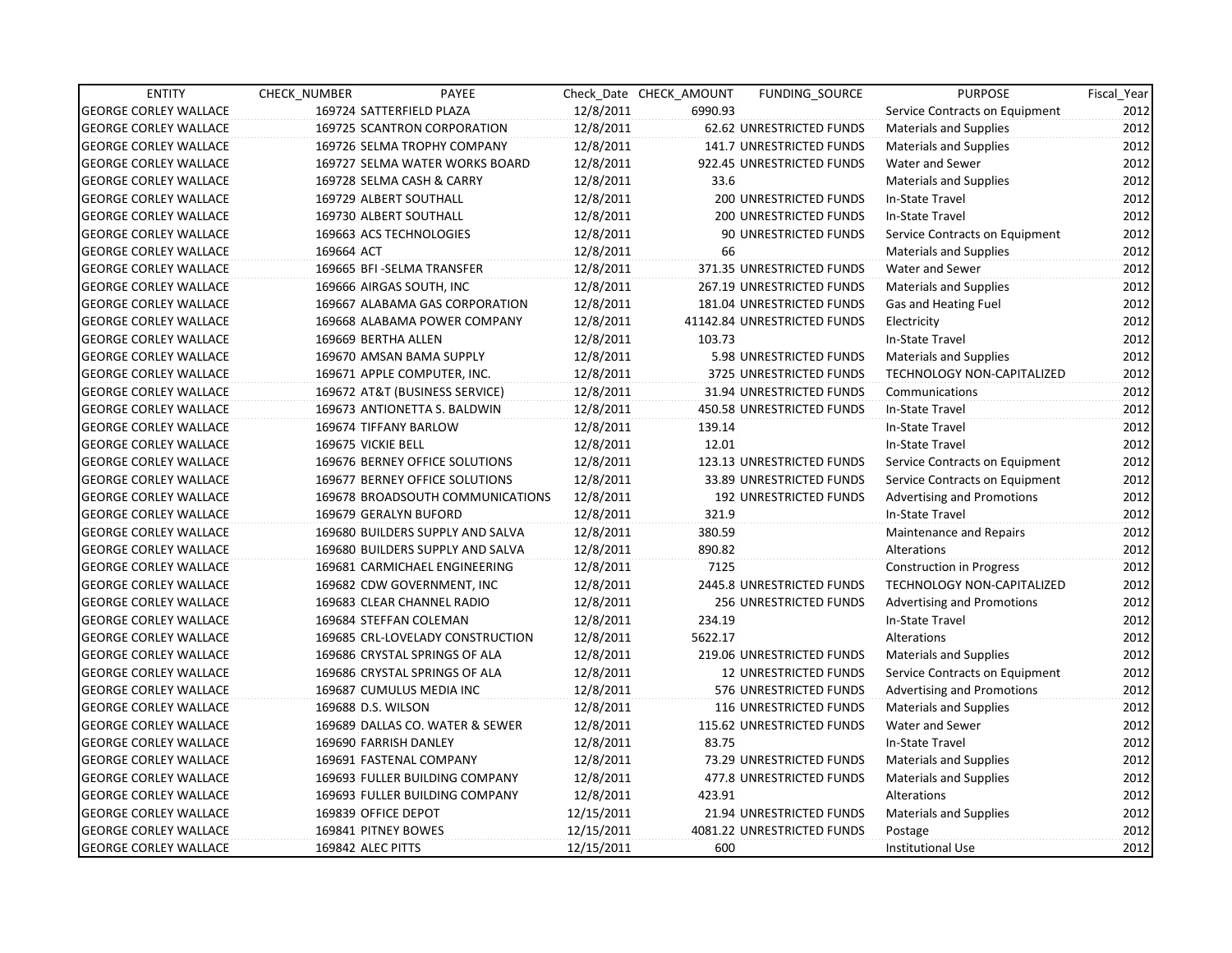| <b>ENTITY</b>                | CHECK_NUMBER                   | PAYEE                            |            | Check Date CHECK AMOUNT | FUNDING_SOURCE                | <b>PURPOSE</b>                    | Fiscal_Year |
|------------------------------|--------------------------------|----------------------------------|------------|-------------------------|-------------------------------|-----------------------------------|-------------|
| <b>GEORGE CORLEY WALLACE</b> | 169843 PODS                    |                                  | 12/15/2011 |                         | 387 UNRESTRICTED FUNDS        | <b>Other Contractual Services</b> | 2012        |
| <b>GEORGE CORLEY WALLACE</b> | 169844 SCOTT RICHARDS          |                                  | 12/15/2011 |                         | <b>145 UNRESTRICTED FUNDS</b> | <b>Other Contractual Services</b> | 2012        |
| <b>GEORGE CORLEY WALLACE</b> | <b>169845 RITTENHOUSE BOOK</b> |                                  | 12/15/2011 |                         | 61.69 UNRESTRICTED FUNDS      | <b>Books</b>                      | 2012        |
| <b>GEORGE CORLEY WALLACE</b> | 169846 KENNETTA SANDERS        |                                  | 12/15/2011 |                         | 300 UNRESTRICTED FUNDS        | <b>Other Contractual Services</b> | 2012        |
| <b>GEORGE CORLEY WALLACE</b> | 169847 SATTERFIELD PLAZA       |                                  | 12/15/2011 | 6990.93                 |                               | <b>Rent - Facilities</b>          | 2012        |
| <b>GEORGE CORLEY WALLACE</b> | 169848 GRACIE SCOTT            |                                  | 12/15/2011 |                         | 90 UNRESTRICTED FUNDS         | <b>Other Contractual Services</b> | 2012        |
| <b>GEORGE CORLEY WALLACE</b> |                                | 169849 SELMA BEAUTY SUPPLY       | 12/15/2011 |                         | 448.89 UNRESTRICTED FUNDS     | <b>Purchases for Resale</b>       | 2012        |
| <b>GEORGE CORLEY WALLACE</b> |                                | 169850 SELMA TROPHY COMPANY      | 12/15/2011 |                         | <b>31 UNRESTRICTED FUNDS</b>  | <b>Materials and Supplies</b>     | 2012        |
| <b>GEORGE CORLEY WALLACE</b> |                                | 169851 SELMA WATER WORKS BOARD   | 12/15/2011 |                         | 35.94 UNRESTRICTED FUNDS      | <b>Water and Sewer</b>            | 2012        |
| <b>GEORGE CORLEY WALLACE</b> | 169852 GLORIA SIMMONS          |                                  | 12/15/2011 | 3250                    |                               | <b>Other Contractual Services</b> | 2012        |
| <b>GEORGE CORLEY WALLACE</b> | 169853 SIMPLETRUTHS.COM        |                                  | 12/15/2011 | 79.75                   |                               | <b>Materials and Supplies</b>     | 2012        |
| <b>GEORGE CORLEY WALLACE</b> | 169854 CHARLES LEE SMITH       |                                  | 12/15/2011 | 400                     |                               | <b>Other Contractual Services</b> | 2012        |
| <b>GEORGE CORLEY WALLACE</b> |                                | 169855 SOUTHERNLINC WIRELESS     | 12/15/2011 |                         | 1041.14 UNRESTRICTED FUNDS    | Communications                    | 2012        |
| <b>GEORGE CORLEY WALLACE</b> |                                | 169855 SOUTHERNLINC WIRELESS     | 12/15/2011 | 731.4                   |                               | Communications                    | 2012        |
| <b>GEORGE CORLEY WALLACE</b> | 169856 VALERIE F. SWEENEY      |                                  | 12/15/2011 | 1482.42                 |                               | <b>Other Contractual Services</b> | 2012        |
| <b>GEORGE CORLEY WALLACE</b> | 169857 TEKLINKS, INC.          |                                  | 12/15/2011 |                         | 22700 UNRESTRICTED FUNDS      | TECHNOLOGY EQUIPMENT \$25,000     | 2012        |
| <b>GEORGE CORLEY WALLACE</b> | 169781 ACS TECHNOLOGIES        |                                  | 12/15/2011 |                         | 322.84 UNRESTRICTED FUNDS     | Service Contracts on Equipment    | 2012        |
| <b>GEORGE CORLEY WALLACE</b> | 169782 ACS TECHNOLOGIES        |                                  | 12/15/2011 |                         | 163 UNRESTRICTED FUNDS        | Service Contracts on Equipment    | 2012        |
| <b>GEORGE CORLEY WALLACE</b> | 169783 ADEM                    |                                  | 12/15/2011 |                         | <b>30 UNRESTRICTED FUNDS</b>  | <b>Other Contractual Services</b> | 2012        |
| <b>GEORGE CORLEY WALLACE</b> | 169784 AIRGAS SOUTH, INC       |                                  | 12/15/2011 |                         | 2395.01 UNRESTRICTED FUNDS    | <b>Materials and Supplies</b>     | 2012        |
| <b>GEORGE CORLEY WALLACE</b> |                                | 169785 ALABAMA COLL SYS FIN      | 12/15/2011 |                         | <b>300 UNRESTRICTED FUNDS</b> | Memberships                       | 2012        |
| <b>GEORGE CORLEY WALLACE</b> |                                | 169786 ALABAMA GAS CORPORATION   | 12/15/2011 |                         | 6843.37 UNRESTRICTED FUNDS    | Gas and Heating Fuel              | 2012        |
| <b>GEORGE CORLEY WALLACE</b> |                                | 169787 ALABAMA POWER COMPANY     | 12/15/2011 |                         | 1877.62 UNRESTRICTED FUNDS    | Electricity                       | 2012        |
| <b>GEORGE CORLEY WALLACE</b> |                                | 169788 ALLIANT DATA SYSTEMS      | 12/15/2011 |                         | 15315 UNRESTRICTED FUNDS      | TECHNOLOGY NON-CAPITALIZED        | 2012        |
| <b>GEORGE CORLEY WALLACE</b> |                                | 169789 APPLIED SECURITY CONCEPTS | 12/15/2011 |                         | 99 UNRESTRICTED FUNDS         | <b>Other Contractual Services</b> | 2012        |
| <b>GEORGE CORLEY WALLACE</b> |                                | 169790 AT&T (BUSINESS SERVICE)   | 12/15/2011 |                         | 65.64 UNRESTRICTED FUNDS      | Communications                    | 2012        |
| <b>GEORGE CORLEY WALLACE</b> |                                | 169791 BERNEY OFFICE SOLUTIONS   | 12/15/2011 |                         | 179.91 UNRESTRICTED FUNDS     | Service Contracts on Equipment    | 2012        |
| <b>GEORGE CORLEY WALLACE</b> | 169792 RAY S. BLANKS           |                                  | 12/15/2011 |                         | <b>150 UNRESTRICTED FUNDS</b> | <b>Other Contractual Services</b> | 2012        |
| <b>GEORGE CORLEY WALLACE</b> | 169793 PARRISH BOWLIN          |                                  | 12/15/2011 |                         | 110 UNRESTRICTED FUNDS        | <b>Other Professional Fees</b>    | 2012        |
| <b>GEORGE CORLEY WALLACE</b> | 169794 TAMMIE M. BRIGGS        |                                  | 12/15/2011 |                         | 722.88 UNRESTRICTED FUNDS     | Out-of-State Travel               | 2012        |
| <b>GEORGE CORLEY WALLACE</b> | 169795 ADAM BURGESS            |                                  | 12/15/2011 |                         | <b>145 UNRESTRICTED FUNDS</b> | <b>Other Contractual Services</b> | 2012        |
| <b>GEORGE CORLEY WALLACE</b> | 169796 BURMAX                  |                                  | 12/15/2011 |                         | 61.14 UNRESTRICTED FUNDS      | <b>Purchases for Resale</b>       | 2012        |
| <b>GEORGE CORLEY WALLACE</b> | 169797 C & S AUTO PARTS        |                                  | 12/15/2011 |                         | 62.97 UNRESTRICTED FUNDS      | <b>Materials and Supplies</b>     | 2012        |
| <b>GEORGE CORLEY WALLACE</b> | 169798 WILLIE CALHOUN, JR      |                                  | 12/15/2011 |                         | <b>150 UNRESTRICTED FUNDS</b> | Other Contractual Services        | 2012        |
| <b>GEORGE CORLEY WALLACE</b> | 169827 JOSEPHINE LEE           |                                  | 12/15/2011 |                         | 125 UNRESTRICTED FUNDS        | <b>Other Contractual Services</b> | 2012        |
| <b>GEORGE CORLEY WALLACE</b> | 169858 PAULA THORNTON          |                                  | 12/15/2011 |                         | 400 UNRESTRICTED FUNDS        | <b>Other Contractual Services</b> | 2012        |
| <b>GEORGE CORLEY WALLACE</b> | 169859 MIKE TURNER             |                                  | 12/15/2011 |                         | 90 UNRESTRICTED FUNDS         | <b>Other Contractual Services</b> | 2012        |
| <b>GEORGE CORLEY WALLACE</b> |                                | 169860 THE UNIVERSITY OF ALABAMA | 12/15/2011 | 785                     |                               | In-State Travel                   | 2012        |
| <b>GEORGE CORLEY WALLACE</b> |                                | 169860 THE UNIVERSITY OF ALABAMA | 12/15/2011 |                         | 815 UNRESTRICTED FUNDS        | In-State Travel                   | 2012        |
| <b>GEORGE CORLEY WALLACE</b> |                                | 169861 UNITED PARCEL SERVICE     | 12/15/2011 | 16.28                   |                               | Postage                           | 2012        |
| <b>GEORGE CORLEY WALLACE</b> |                                | 169861 UNITED PARCEL SERVICE     | 12/15/2011 |                         | 135.57 UNRESTRICTED FUNDS     | Postage                           | 2012        |
| <b>GEORGE CORLEY WALLACE</b> | 169862 ROOSEVELT WALKER        |                                  | 12/15/2011 |                         | 90 UNRESTRICTED FUNDS         | <b>Other Contractual Services</b> | 2012        |
| <b>GEORGE CORLEY WALLACE</b> | 169863 WAL MART                |                                  | 12/15/2011 |                         | 146.44 UNRESTRICTED FUNDS     | Materials and Supplies            | 2012        |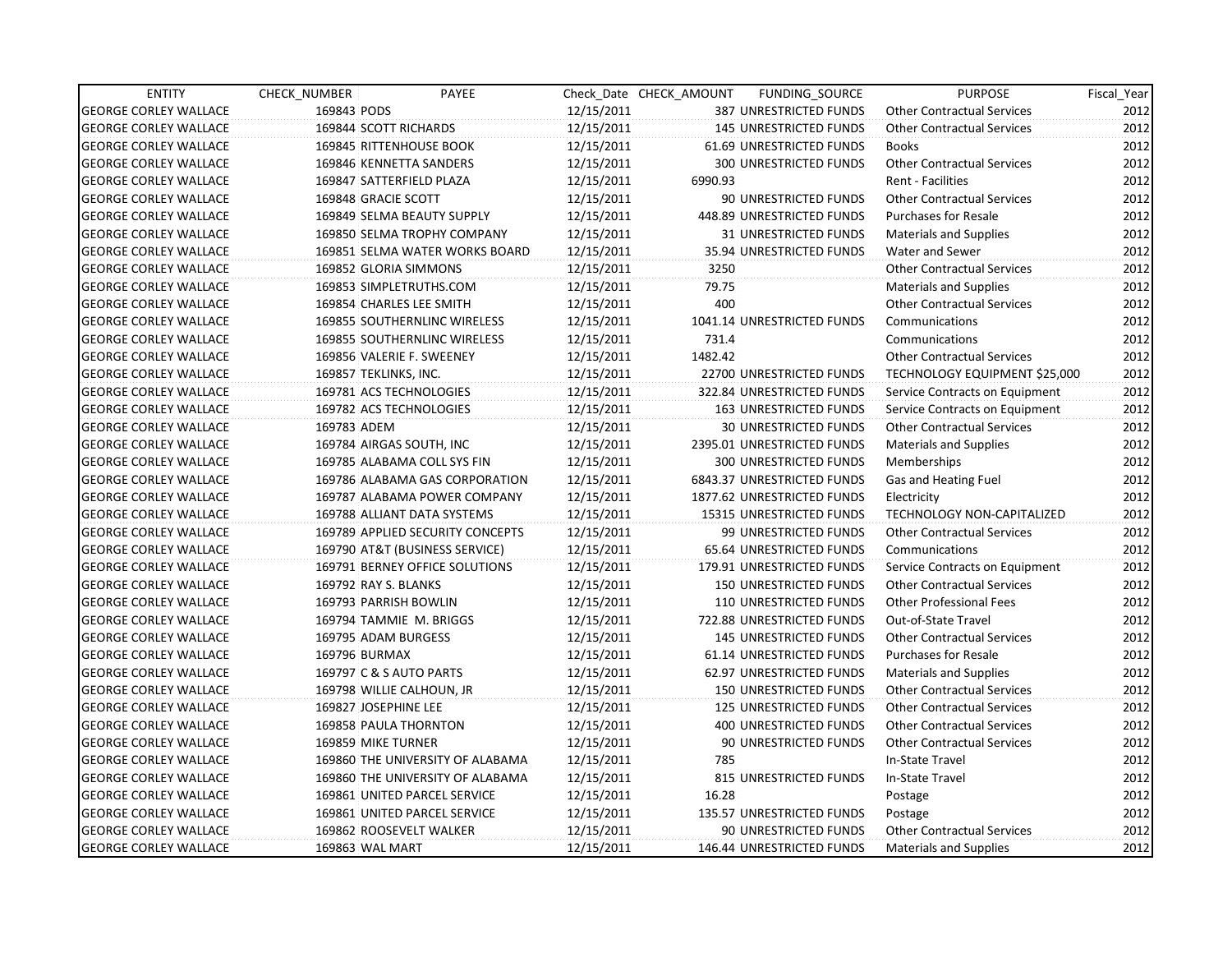| <b>ENTITY</b>                | CHECK_NUMBER             | PAYEE                            |            | Check Date CHECK AMOUNT | FUNDING SOURCE                | <b>PURPOSE</b>                    | Fiscal_Year |
|------------------------------|--------------------------|----------------------------------|------------|-------------------------|-------------------------------|-----------------------------------|-------------|
| <b>GEORGE CORLEY WALLACE</b> | 169863 WAL MART          |                                  | 12/15/2011 | 208.29                  |                               | Institutional Use                 | 2012        |
| <b>GEORGE CORLEY WALLACE</b> | 169863 WAL MART          |                                  | 12/15/2011 | 50.61                   |                               | <b>Materials and Supplies</b>     | 2012        |
| <b>GEORGE CORLEY WALLACE</b> | 169864 WCCS              |                                  | 12/15/2011 | 2003925.14              |                               | Grants, Awards and Prizes         | 2012        |
| <b>GEORGE CORLEY WALLACE</b> |                          | 169865 LOURETTA WIMBERLY         | 12/15/2011 |                         | 50 UNRESTRICTED FUNDS         | <b>Other Contractual Services</b> | 2012        |
| <b>GEORGE CORLEY WALLACE</b> |                          | 169866 WITTICHEN SUPPLY COMPANY  | 12/15/2011 | 671.25                  |                               | Alterations                       | 2012        |
| <b>GEORGE CORLEY WALLACE</b> |                          | 169867 STANLEY WORMELY           | 12/15/2011 |                         | <b>145 UNRESTRICTED FUNDS</b> | <b>Other Contractual Services</b> | 2012        |
| <b>GEORGE CORLEY WALLACE</b> |                          | 169868 XEROX CORPORATION         | 12/15/2011 |                         | 65.57 UNRESTRICTED FUNDS      | <b>Materials and Supplies</b>     | 2012        |
| <b>GEORGE CORLEY WALLACE</b> | 169869 ZERO AMMO         |                                  | 12/15/2011 |                         | 478.96 UNRESTRICTED FUNDS     | <b>Materials and Supplies</b>     | 2012        |
| <b>GEORGE CORLEY WALLACE</b> | 169877 ACT               |                                  | 12/15/2011 | 22                      |                               | Materials and Supplies            | 2012        |
| <b>GEORGE CORLEY WALLACE</b> |                          | 169878 CRYSTAL SPRINGS OF ALA    | 12/15/2011 |                         | <b>15 UNRESTRICTED FUNDS</b>  | <b>Materials and Supplies</b>     | 2012        |
| <b>GEORGE CORLEY WALLACE</b> |                          | 169879 BOBBY E. DEAVERS, JR      | 12/15/2011 |                         | <b>145 UNRESTRICTED FUNDS</b> | <b>Other Professional Fees</b>    | 2012        |
| <b>GEORGE CORLEY WALLACE</b> | 169880 MED DISPENSE      |                                  | 12/15/2011 |                         | 125 UNRESTRICTED FUNDS        | <b>Materials and Supplies</b>     | 2012        |
| <b>GEORGE CORLEY WALLACE</b> | 169875 PITNEY BOWES      |                                  | 12/15/2011 |                         | 2000 UNRESTRICTED FUNDS       | Postage                           | 2012        |
| <b>GEORGE CORLEY WALLACE</b> |                          | 169799 GLORIA A. CARLISLE        | 12/15/2011 |                         | <b>75 UNRESTRICTED FUNDS</b>  | <b>Other Contractual Services</b> | 2012        |
| <b>GEORGE CORLEY WALLACE</b> |                          | 169800 CAROLINA BIOLOGICAL SUP C | 12/15/2011 | 128167.88               |                               | <b>Materials and Supplies</b>     | 2012        |
| <b>GEORGE CORLEY WALLACE</b> | 169801 CARQUEST          |                                  | 12/15/2011 | 84.15                   |                               | Maintenance and Repairs           | 2012        |
| <b>GEORGE CORLEY WALLACE</b> |                          | 169802 CDW GOVERNMENT, INC       | 12/15/2011 |                         | 130.99 UNRESTRICTED FUNDS     | Materials and Supplies            | 2012        |
| <b>GEORGE CORLEY WALLACE</b> |                          | 169802 CDW GOVERNMENT, INC       | 12/15/2011 |                         | 7787.14 UNRESTRICTED FUNDS    | TECHNOLOGY NON-CAPITALIZED        | 2012        |
| <b>GEORGE CORLEY WALLACE</b> |                          | 169803 CEDRIC CLEVELAND          | 12/15/2011 |                         | 4525 UNRESTRICTED FUNDS       | <b>Other Contractual Services</b> | 2012        |
| <b>GEORGE CORLEY WALLACE</b> |                          | 169804 FELICIA G. COLEMAN        | 12/15/2011 | 501.44                  |                               | <b>Other Contractual Services</b> | 2012        |
| <b>GEORGE CORLEY WALLACE</b> |                          | 169805 CRYSTAL SPRINGS OF ALA    | 12/15/2011 |                         | 35 UNRESTRICTED FUNDS         | <b>Other Contractual Services</b> | 2012        |
| <b>GEORGE CORLEY WALLACE</b> |                          | 169806 DALLAS STRAW LLC          | 12/15/2011 |                         | 2100 UNRESTRICTED FUNDS       | <b>Materials and Supplies</b>     | 2012        |
| <b>GEORGE CORLEY WALLACE</b> | 169807 KATERI EVANS      |                                  | 12/15/2011 |                         | 427.2 UNRESTRICTED FUNDS      | Out-of-State Travel               | 2012        |
| <b>GEORGE CORLEY WALLACE</b> |                          | 169808 FASTENAL COMPANY          | 12/15/2011 |                         | 254.92 UNRESTRICTED FUNDS     | Materials and Supplies            | 2012        |
| <b>GEORGE CORLEY WALLACE</b> |                          | 169809 FEDERAL EXPRESS CORPORATI | 12/15/2011 |                         | 75.41 UNRESTRICTED FUNDS      | Postage                           | 2012        |
| <b>GEORGE CORLEY WALLACE</b> |                          | 169810 FIRST CAHAWBA BANKCARD    | 12/15/2011 |                         | 1093.26 UNRESTRICTED FUNDS    | <b>Materials and Supplies</b>     | 2012        |
| <b>GEORGE CORLEY WALLACE</b> |                          | 169810 FIRST CAHAWBA BANKCARD    | 12/15/2011 |                         | 315.01 UNRESTRICTED FUNDS     | State-Funded Professional Deve    | 2012        |
| <b>GEORGE CORLEY WALLACE</b> |                          | 169810 FIRST CAHAWBA BANKCARD    | 12/15/2011 |                         | 189.46 UNRESTRICTED FUNDS     | Out-of-State Travel               | 2012        |
| <b>GEORGE CORLEY WALLACE</b> |                          | 169811 FOX DISTRIBUTORS INC.     | 12/15/2011 | 69.72                   |                               | Maintenance and Repairs           | 2012        |
| <b>GEORGE CORLEY WALLACE</b> |                          | 169812 G & K SERVICES, CO.       | 12/15/2011 |                         | 67.2 UNRESTRICTED FUNDS       | <b>Other Contractual Services</b> | 2012        |
| <b>GEORGE CORLEY WALLACE</b> |                          | 169813 MICHAEL D. GOINGS         | 12/15/2011 |                         | 2083.33 UNRESTRICTED FUNDS    | <b>Other Contractual Services</b> | 2012        |
| <b>GEORGE CORLEY WALLACE</b> |                          | 169814 DEBORAH GOODWIN           | 12/15/2011 | 1250                    |                               | <b>Other Contractual Services</b> | 2012        |
| <b>GEORGE CORLEY WALLACE</b> | 169815 RAJI GOURDINE     |                                  | 12/15/2011 |                         | 217.51 UNRESTRICTED FUNDS     | Out-of-State Travel               | 2012        |
| <b>GEORGE CORLEY WALLACE</b> | 169816 DONITHA GRIFFIN   |                                  | 12/15/2011 |                         | 568.41 UNRESTRICTED FUNDS     | Out-of-State Travel               | 2012        |
| <b>GEORGE CORLEY WALLACE</b> |                          | 169817 GUARDIAN-IPCO INC.        | 12/15/2011 |                         | <b>450 UNRESTRICTED FUNDS</b> | Service Contracts on Equipment    | 2012        |
| <b>GEORGE CORLEY WALLACE</b> |                          | 169818 HERCULES HARDWARE, LLC    | 12/15/2011 |                         | 798.11 UNRESTRICTED FUNDS     | Materials and Supplies            | 2012        |
| <b>GEORGE CORLEY WALLACE</b> |                          | 169819 HILL MANUFACTURING CO     | 12/15/2011 |                         | 148.44 UNRESTRICTED FUNDS     | <b>Materials and Supplies</b>     | 2012        |
| <b>GEORGE CORLEY WALLACE</b> | 169820 TONY HUGHES       |                                  | 12/15/2011 |                         | 754.92 UNRESTRICTED FUNDS     | In-State Travel                   | 2012        |
| <b>GEORGE CORLEY WALLACE</b> | 169821 IMDiversity, INC. |                                  | 12/15/2011 |                         | 133.34 UNRESTRICTED FUNDS     | Memberships                       | 2012        |
| <b>GEORGE CORLEY WALLACE</b> | 169822 CHINITA IRBY      |                                  | 12/15/2011 |                         | 50 UNRESTRICTED FUNDS         | <b>Other Contractual Services</b> | 2012        |
| <b>GEORGE CORLEY WALLACE</b> | 169823 KRISTEN JONES     |                                  | 12/15/2011 |                         | 110 UNRESTRICTED FUNDS        | <b>Other Professional Fees</b>    | 2012        |
| <b>GEORGE CORLEY WALLACE</b> | 169824 JUDY JORDAN       |                                  | 12/15/2011 |                         | 100 UNRESTRICTED FUNDS        | <b>Other Contractual Services</b> | 2012        |
| <b>GEORGE CORLEY WALLACE</b> | 169825 KIM KIEL          |                                  | 12/15/2011 |                         | <b>145 UNRESTRICTED FUNDS</b> | <b>Other Contractual Services</b> | 2012        |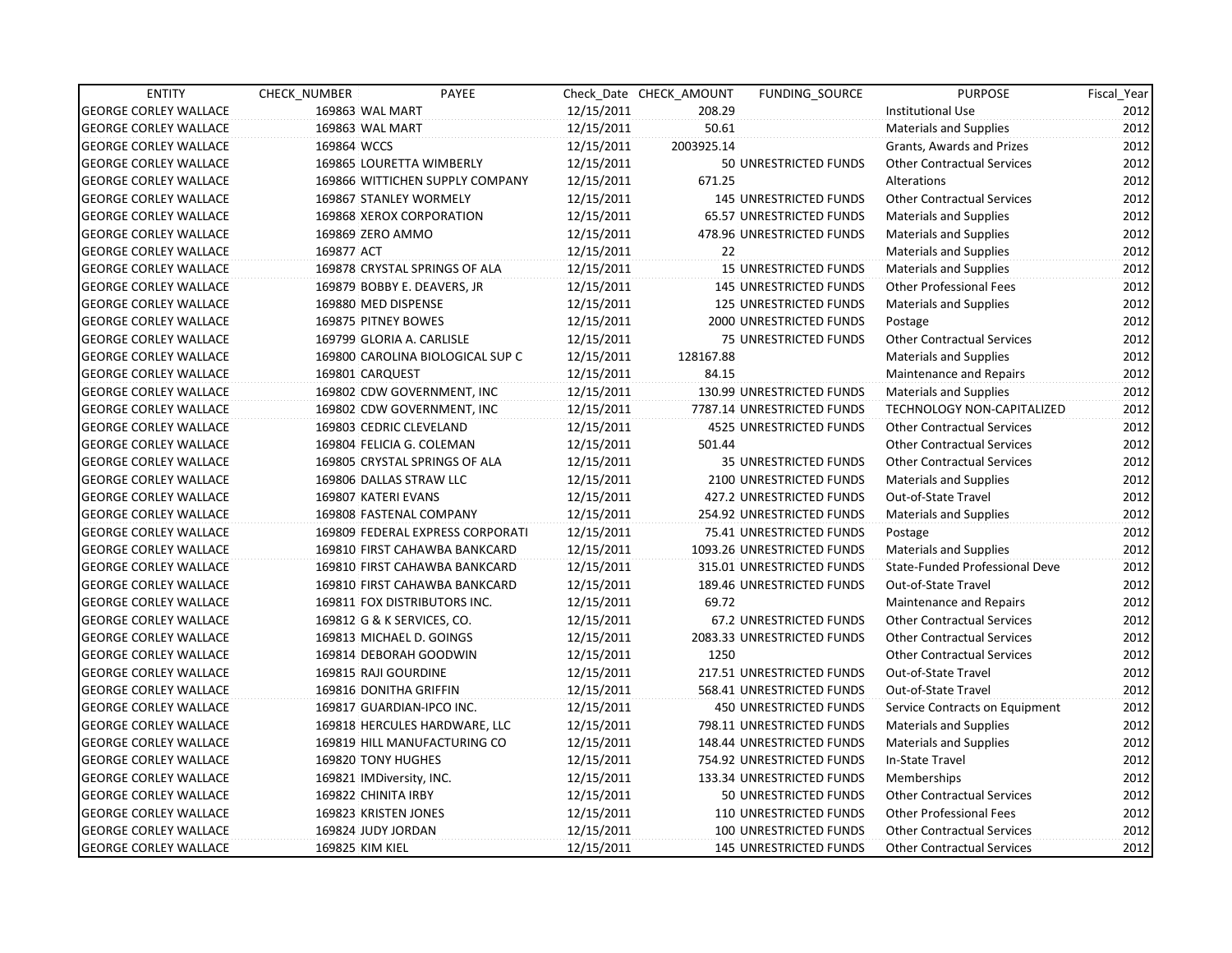| <b>ENTITY</b>                | CHECK_NUMBER          | PAYEE                           |            | Check Date CHECK AMOUNT | FUNDING_SOURCE                | <b>PURPOSE</b>                        | Fiscal_Year |
|------------------------------|-----------------------|---------------------------------|------------|-------------------------|-------------------------------|---------------------------------------|-------------|
| <b>GEORGE CORLEY WALLACE</b> |                       | 169826 RONALD LANE              | 12/15/2011 |                         | 40 UNRESTRICTED FUNDS         | In-State Travel                       | 2012        |
| <b>GEORGE CORLEY WALLACE</b> |                       | 169828 TAMELA LEWIS             | 12/15/2011 |                         | 400 UNRESTRICTED FUNDS        | <b>Other Contractual Services</b>     | 2012        |
| <b>GEORGE CORLEY WALLACE</b> | 169829 LOWE'S         |                                 | 12/15/2011 | 443.74                  |                               | Alterations                           | 2012        |
| <b>GEORGE CORLEY WALLACE</b> |                       | 169830 MCKINSLEY MARBURY        | 12/15/2011 |                         | <b>145 UNRESTRICTED FUNDS</b> | <b>Other Contractual Services</b>     | 2012        |
| <b>GEORGE CORLEY WALLACE</b> |                       | 169831 CHRISTOPHER D. MAUL      | 12/15/2011 | 750                     |                               | Service Contracts on Equipment        | 2012        |
| <b>GEORGE CORLEY WALLACE</b> |                       | 169832 WILLIAM BRIAN MCCOLLUM   | 12/15/2011 |                         | <b>145 UNRESTRICTED FUNDS</b> | <b>Other Contractual Services</b>     | 2012        |
| <b>GEORGE CORLEY WALLACE</b> |                       | 169833 DR. ROBERT D. McCONNELL  | 12/15/2011 |                         | 535.85 UNRESTRICTED FUNDS     | Out-of-State Travel                   | 2012        |
| <b>GEORGE CORLEY WALLACE</b> |                       | 169834 MEADOWS TIRE CO          | 12/15/2011 |                         | <b>36 UNRESTRICTED FUNDS</b>  | Maintenance and Repairs               | 2012        |
| <b>GEORGE CORLEY WALLACE</b> |                       | 169835 DR. JAMES M. MITCHELL    | 12/15/2011 |                         | 667.4 UNRESTRICTED FUNDS      | Out-of-State Travel                   | 2012        |
| <b>GEORGE CORLEY WALLACE</b> |                       | 169836 CHARLES NEELY            | 12/15/2011 |                         | 90 UNRESTRICTED FUNDS         | Other Contractual Services            | 2012        |
| <b>GEORGE CORLEY WALLACE</b> |                       | 169837 CANON SOLUTIONS          | 12/15/2011 | 152.99                  |                               | Service Contracts on Equipment        | 2012        |
| <b>GEORGE CORLEY WALLACE</b> |                       | 169838 OFFICE DEPOT             | 12/15/2011 |                         | 1890.62 UNRESTRICTED FUNDS    | Materials and Supplies                | 2012        |
| <b>GEORGE CORLEY WALLACE</b> |                       | 169838 OFFICE DEPOT             | 12/15/2011 | 1589.61                 |                               | <b>Materials and Supplies</b>         | 2012        |
| <b>GEORGE CORLEY WALLACE</b> |                       | 169882 FAYE J. WILSON           | 12/30/2011 |                         | <b>145 UNRESTRICTED FUNDS</b> | <b>Other Professional Fees</b>        | 2012        |
| <b>GEORGE CORLEY WALLACE</b> |                       | 169906 PARRISH BOWLIN           | 12/30/2011 |                         | <b>145 UNRESTRICTED FUNDS</b> | <b>Other Professional Fees</b>        | 2012        |
| <b>GEORGE CORLEY WALLACE</b> |                       | 169907 KRISTEN JONES            | 12/30/2011 |                         | <b>145 UNRESTRICTED FUNDS</b> | <b>Other Professional Fees</b>        | 2012        |
| <b>GEORGE CORLEY WALLACE</b> |                       | 169908 PITNEY BOWES             | 12/30/2011 |                         | 3897 UNRESTRICTED FUNDS       | Rent - Equipment                      | 2012        |
| <b>GEORGE CORLEY WALLACE</b> |                       | 169909 CHENETTA LEE             | 12/30/2011 |                         | 77.96 UNRESTRICTED FUNDS      | In-State Travel                       | 2012        |
| <b>GEORGE CORLEY WALLACE</b> | 90005762 SARAH DAVIS  |                                 | 12/30/2011 |                         | 5713.33 UNRESTRICTED FUNDS    | <b>Instructional Salaries - Regul</b> | 2012        |
| <b>GEORGE CORLEY WALLACE</b> |                       | 90005763 VERA LEE DAVIS         | 12/30/2011 |                         | 1831.5 UNRESTRICTED FUNDS     | Instructional Salaries - Tempo        | 2012        |
| <b>GEORGE CORLEY WALLACE</b> |                       | 90005764 COLLEEN ROLAND DIXON   | 12/30/2011 |                         | 2559.58 UNRESTRICTED FUNDS    | Support Personnel Salaries - S        | 2012        |
| <b>GEORGE CORLEY WALLACE</b> |                       | 90005765 CECILE RANDALL DOUGLAS | 12/30/2011 |                         | 6306.33 UNRESTRICTED FUNDS    | Instructional Salaries - Regul        | 2012        |
| <b>GEORGE CORLEY WALLACE</b> | 90005766 CINDY DUCK   |                                 | 12/30/2011 | 2708.92                 |                               | <b>Other Professional Salaries -</b>  | 2012        |
| <b>GEORGE CORLEY WALLACE</b> |                       | 90005767 CHARLES J DYSART II    | 12/30/2011 |                         | 433.34 UNRESTRICTED FUNDS     | Instructional Salaries - Tempo        | 2012        |
| <b>GEORGE CORLEY WALLACE</b> |                       | 90005768 FERRIN WYATT EILAND    | 12/30/2011 |                         | 5270.92 UNRESTRICTED FUNDS    | Instructional Salaries - Regul        | 2012        |
| <b>GEORGE CORLEY WALLACE</b> |                       | 90005769 WILLIAM F ELLIOTT      | 12/30/2011 |                         | 1916.67 UNRESTRICTED FUNDS    | Instructional Salaries - Tempo        | 2012        |
| <b>GEORGE CORLEY WALLACE</b> | 90005771 KATERI M LEE |                                 | 12/30/2011 |                         | 5416.78 UNRESTRICTED FUNDS    | Instructional Salaries - Regul        | 2012        |
| <b>GEORGE CORLEY WALLACE</b> |                       | 90005772 NAOPI LC EVANS         | 12/30/2011 |                         | 2782.75 UNRESTRICTED FUNDS    | <b>Support Personnel Salaries - S</b> | 2012        |
| <b>GEORGE CORLEY WALLACE</b> |                       | 90005773 LAQUANDA NIKKI FAILS   | 12/30/2011 | 660                     |                               | Instructional Salaries - Tempo        | 2012        |
| <b>GEORGE CORLEY WALLACE</b> |                       | 90005773 LAQUANDA NIKKI FAILS   | 12/30/2011 | 8.25                    |                               | Hourly Wages                          | 2012        |
| <b>GEORGE CORLEY WALLACE</b> |                       | 90005774 COLLETTE COATES FIKES  | 12/30/2011 |                         | 533.82 UNRESTRICTED FUNDS     | Hourly Wages                          | 2012        |
| <b>GEORGE CORLEY WALLACE</b> | 90005775 AUDREY FORD  |                                 | 12/30/2011 | 2932.17                 |                               | Support Personnel Salaries - S        | 2012        |
| <b>GEORGE CORLEY WALLACE</b> |                       | 90005776 SABRINA D FORD         | 12/30/2011 |                         | 855 UNRESTRICTED FUNDS        | Instructional Salaries - Tempo        | 2012        |
| <b>GEORGE CORLEY WALLACE</b> |                       | 90005778 CYNTHIA C GIBSON       | 12/30/2011 |                         | 3333.33 UNRESTRICTED FUNDS    | Other Professional Salaries -         | 2012        |
| <b>GEORGE CORLEY WALLACE</b> |                       | 90005779 VIRGINIA M REED GLOVER | 12/30/2011 |                         | 2856.75 UNRESTRICTED FUNDS    | Support Personnel Salaries - S        | 2012        |
| <b>GEORGE CORLEY WALLACE</b> |                       | 90005780 GHYTANA SHELTON GOINGS | 12/30/2011 |                         | 5784.87 UNRESTRICTED FUNDS    | Instructional Salaries - Regul        | 2012        |
| <b>GEORGE CORLEY WALLACE</b> |                       | 90005781 RACHEL L GORDON        | 12/30/2011 | 3322.17                 |                               | <b>Other Professional Salaries -</b>  | 2012        |
| <b>GEORGE CORLEY WALLACE</b> |                       | 90005781 RACHEL L GORDON        | 12/30/2011 | 11.25                   |                               | Employee Taxable Per Diem             | 2012        |
| <b>GEORGE CORLEY WALLACE</b> |                       | 50556 LULA SNOWDEN              | 12/30/2011 | 4012.5                  |                               | Other Professional Salaries -         | 2012        |
| <b>GEORGE CORLEY WALLACE</b> |                       | 50557 ELLEN G TRAYWICK          | 12/30/2011 | 571.84                  |                               | Instructional Salaries - Tempo        | 2012        |
| <b>GEORGE CORLEY WALLACE</b> |                       | 50558 JARRICK B BENNETT         | 12/30/2011 | 936                     |                               | Hourly Wages                          | 2012        |
| <b>GEORGE CORLEY WALLACE</b> |                       | 50559 NIGEL RALPHAEL GUTHRIDGE  | 12/30/2011 | 1964.25                 |                               | Support Personnel Salaries - S        | 2012        |
| <b>GEORGE CORLEY WALLACE</b> |                       | 50560 DERRICK M MOORE           | 12/30/2011 | 2038.67                 |                               | Support Personnel Salaries - S        | 2012        |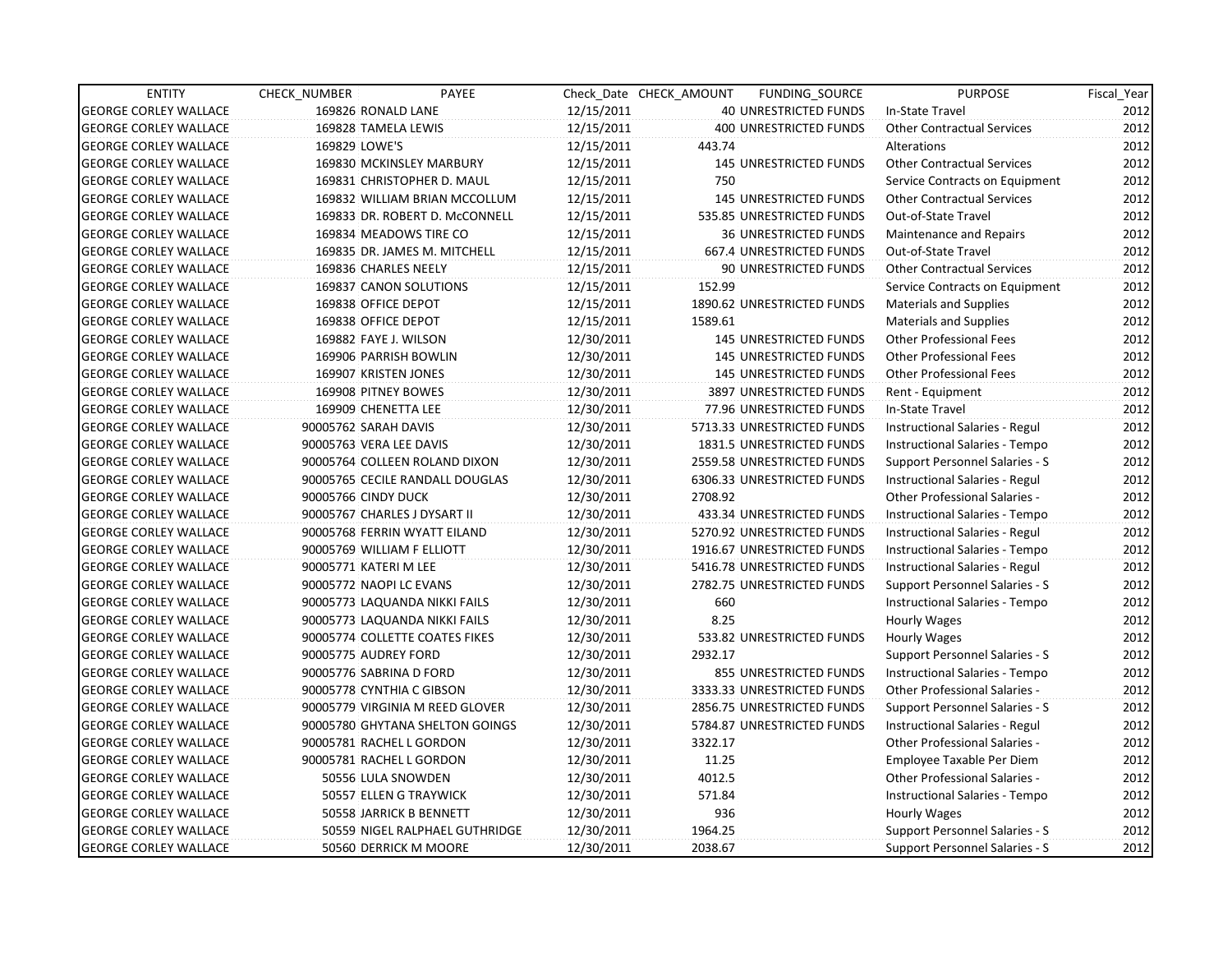| <b>ENTITY</b>                | CHECK_NUMBER | PAYEE                           |            | Check Date CHECK AMOUNT | FUNDING SOURCE                 | <b>PURPOSE</b>                       | Fiscal_Year |
|------------------------------|--------------|---------------------------------|------------|-------------------------|--------------------------------|--------------------------------------|-------------|
| <b>GEORGE CORLEY WALLACE</b> |              | 50561 ANDRE MARVEL PEARSON      | 12/30/2011 | 2038.67                 |                                | Support Personnel Salaries - S       | 2012        |
| <b>GEORGE CORLEY WALLACE</b> |              | 50564 CHARLENE NICHOLS COBB     | 12/30/2011 |                         | 576 UNRESTRICTED FUNDS         | <b>Student Assistants</b>            | 2012        |
| <b>GEORGE CORLEY WALLACE</b> |              | 50597 ERIC W ROGERS             | 12/30/2011 |                         | 4713.33 UNRESTRICTED FUNDS     | Instructional Salaries - Regul       | 2012        |
| <b>GEORGE CORLEY WALLACE</b> |              | 50598 JIMMIE LEE GOLDSBY        | 12/30/2011 |                         | 4568.08 UNRESTRICTED FUNDS     | Support Personnel Salaries - S       | 2012        |
| <b>GEORGE CORLEY WALLACE</b> |              | 50599 ISAIAH S HARALSON         | 12/30/2011 |                         | 2811 UNRESTRICTED FUNDS        | Support Personnel Salaries - S       | 2012        |
| <b>GEORGE CORLEY WALLACE</b> |              | 50600 ROBERT L HARVELL          | 12/30/2011 |                         | 2559.58 UNRESTRICTED FUNDS     | Support Personnel Salaries - S       | 2012        |
| <b>GEORGE CORLEY WALLACE</b> |              | 50601 MONROE MCCREE             | 12/30/2011 |                         | 4196.67 UNRESTRICTED FUNDS     | Support Personnel Salaries - S       | 2012        |
| <b>GEORGE CORLEY WALLACE</b> |              | 50602 NORMAN WEATHERSPOON       | 12/30/2011 |                         | 3080.83 UNRESTRICTED FUNDS     | Support Personnel Salaries - S       | 2012        |
| <b>GEORGE CORLEY WALLACE</b> |              | 50603 KENNY ALLEN               | 12/30/2011 |                         | 3757.42 UNRESTRICTED FUNDS     | Instructional Salaries - Regul       | 2012        |
| <b>GEORGE CORLEY WALLACE</b> |              | 50604 DONALD EDWARD WILDER      | 12/30/2011 |                         | 5270.92 UNRESTRICTED FUNDS     | Instructional Salaries - Regul       | 2012        |
| <b>GEORGE CORLEY WALLACE</b> |              | 50605 TONY MAX HUGHES           | 12/30/2011 |                         | 650 UNRESTRICTED FUNDS         | Instructional Salaries - Tempo       | 2012        |
| <b>GEORGE CORLEY WALLACE</b> |              | 50606 BERTRAM CRUM              | 12/30/2011 |                         | 325 UNRESTRICTED FUNDS         | Instructional Salaries - Tempo       | 2012        |
| <b>GEORGE CORLEY WALLACE</b> |              | 50607 EVELYN C CUMMINGS         | 12/30/2011 |                         | 650 UNRESTRICTED FUNDS         | Instructional Salaries - Tempo       | 2012        |
| <b>GEORGE CORLEY WALLACE</b> |              | 50608 FRANKLIN BERNARD FORTIER  | 12/30/2011 |                         | <b>250 UNRESTRICTED FUNDS</b>  | Instructional Salaries - Tempo       | 2012        |
| <b>GEORGE CORLEY WALLACE</b> |              | 50609 MATTIE L GASAWAY          | 12/30/2011 |                         | 860 UNRESTRICTED FUNDS         | Instructional Salaries - Tempo       | 2012        |
| <b>GEORGE CORLEY WALLACE</b> |              | 50610 BARRY C HARGRAVE          | 12/30/2011 |                         | 433.34 UNRESTRICTED FUNDS      | Instructional Salaries - Tempo       | 2012        |
| <b>GEORGE CORLEY WALLACE</b> |              | 50611 THOMAS E POWELL JR        | 12/30/2011 |                         | <b>650 UNRESTRICTED FUNDS</b>  | Instructional Salaries - Tempo       | 2012        |
| <b>GEORGE CORLEY WALLACE</b> |              | 50612 ALBERT SOUTHALL           | 12/30/2011 |                         | 250 UNRESTRICTED FUNDS         | Other Professional Salaries -        | 2012        |
| <b>GEORGE CORLEY WALLACE</b> |              | 50613 PEGGY SUE BUTLER          | 12/30/2011 |                         | 1889.83 UNRESTRICTED FUNDS     | Support Personnel Salaries - S       | 2012        |
| <b>GEORGE CORLEY WALLACE</b> |              | 50614 EUGENE JAMES CHILDRESS JR | 12/30/2011 |                         | 760 UNRESTRICTED FUNDS         | <b>Hourly Wages</b>                  | 2012        |
| <b>GEORGE CORLEY WALLACE</b> |              | 50615 MYRON C COLEMAN           | 12/30/2011 |                         | 2931.58 UNRESTRICTED FUNDS     | Support Personnel Salaries - S       | 2012        |
| <b>GEORGE CORLEY WALLACE</b> |              | 50617 NORBERT JAMES NEELY JR    | 12/30/2011 |                         | 51.36 UNRESTRICTED FUNDS       | Hourly Wages                         | 2012        |
| <b>GEORGE CORLEY WALLACE</b> |              | 50618 ANDREW DOUGLAS WHATLEY    | 12/30/2011 |                         | 2187.58 UNRESTRICTED FUNDS     | Support Personnel Salaries - S       | 2012        |
| <b>GEORGE CORLEY WALLACE</b> |              | 50623 JERRY D SMITH             | 12/30/2011 |                         | 54.42 UNRESTRICTED FUNDS       | Hourly Wages                         | 2012        |
| <b>GEORGE CORLEY WALLACE</b> |              | 50624 COREY D BOWIE             | 12/30/2011 |                         | 1177.83 UNRESTRICTED FUNDS     | <b>Other Professional Salaries -</b> | 2012        |
| <b>GEORGE CORLEY WALLACE</b> |              | 50624 COREY D BOWIE             | 12/30/2011 | 2808.75                 |                                | <b>Other Professional Salaries -</b> | 2012        |
| <b>GEORGE CORLEY WALLACE</b> |              | 50625 FRED A WILLIAMSON         | 12/30/2011 |                         | 7535.67 UNRESTRICTED FUNDS     | Instructional Salaries - Regul       | 2012        |
| <b>GEORGE CORLEY WALLACE</b> |              | 50626 OTIS TARVER JR            | 12/30/2011 |                         | 3972.11 UNRESTRICTED FUNDS     | Instructional Salaries - Regul       | 2012        |
| <b>GEORGE CORLEY WALLACE</b> |              | 90005713 OLIVIA JOYCE ACOFF     | 12/30/2011 | 1349.19                 |                                | Instructional Salaries - Tempo       | 2012        |
| <b>GEORGE CORLEY WALLACE</b> |              | 90005714 BERTHA YVETTE ALLEN    | 12/30/2011 | 4342                    |                                | Other Professional Salaries -        | 2012        |
| <b>GEORGE CORLEY WALLACE</b> |              | 90005715 BONITA F ALLEN         | 12/30/2011 |                         | 9660.5 UNRESTRICTED FUNDS      | Administrative Salaries- Sched       | 2012        |
| <b>GEORGE CORLEY WALLACE</b> |              | 90005716 ERIC PRESTON ALLISON   | 12/30/2011 |                         | 4978 UNRESTRICTED FUNDS        | Instructional Salaries - Regul       | 2012        |
| <b>GEORGE CORLEY WALLACE</b> |              | 90005716 ERIC PRESTON ALLISON   | 12/30/2011 |                         | 517 UNRESTRICTED FUNDS         | Other Professional Salaries -        | 2012        |
| <b>GEORGE CORLEY WALLACE</b> |              | 90005717 KAY GOODWIN ALSOBROOK  | 12/30/2011 | 1197.29                 |                                | Instructional Salaries - Tempo       | 2012        |
| <b>GEORGE CORLEY WALLACE</b> |              | 90005717 KAY GOODWIN ALSOBROOK  | 12/30/2011 | 44.68                   |                                | Hourly Wages                         | 2012        |
| <b>GEORGE CORLEY WALLACE</b> |              | 90005718 TAMPATHA AUSTIN        | 12/30/2011 |                         | 2038.42 UNRESTRICTED FUNDS     | Support Personnel Salaries - S       | 2012        |
| <b>GEORGE CORLEY WALLACE</b> |              | 90005719 NANCY AUTERY           | 12/30/2011 |                         | 5054.75 UNRESTRICTED FUNDS     | Instructional Salaries - Regul       | 2012        |
| <b>GEORGE CORLEY WALLACE</b> |              | 90005720 ANTIONETTA S BALDWIN   | 12/30/2011 |                         | <b>4285 UNRESTRICTED FUNDS</b> | Instructional Salaries - Regul       | 2012        |
| <b>GEORGE CORLEY WALLACE</b> |              | 90005797 KERRY E HENDERSON      | 12/30/2011 | 250                     |                                | Instructional Salaries - Tempo       | 2012        |
| <b>GEORGE CORLEY WALLACE</b> |              | 90005798 JEAN MANN HICKS        | 12/30/2011 |                         | 507.07 UNRESTRICTED FUNDS      | Annual Leave - Retirement/Term       | 2012        |
| <b>GEORGE CORLEY WALLACE</b> |              | 90005798 JEAN MANN HICKS        | 12/30/2011 | 2857.42                 |                                | Support Personnel Salaries - S       | 2012        |
| <b>GEORGE CORLEY WALLACE</b> |              | 90005799 MARK DAVID HILL        | 12/30/2011 |                         | 2038.42 UNRESTRICTED FUNDS     | Support Personnel Salaries - S       | 2012        |
| <b>GEORGE CORLEY WALLACE</b> |              | 90005800 DAVID WAYNE HOBBS JR   | 12/30/2011 |                         | 3979.75 UNRESTRICTED FUNDS     | Instructional Salaries - Regul       | 2012        |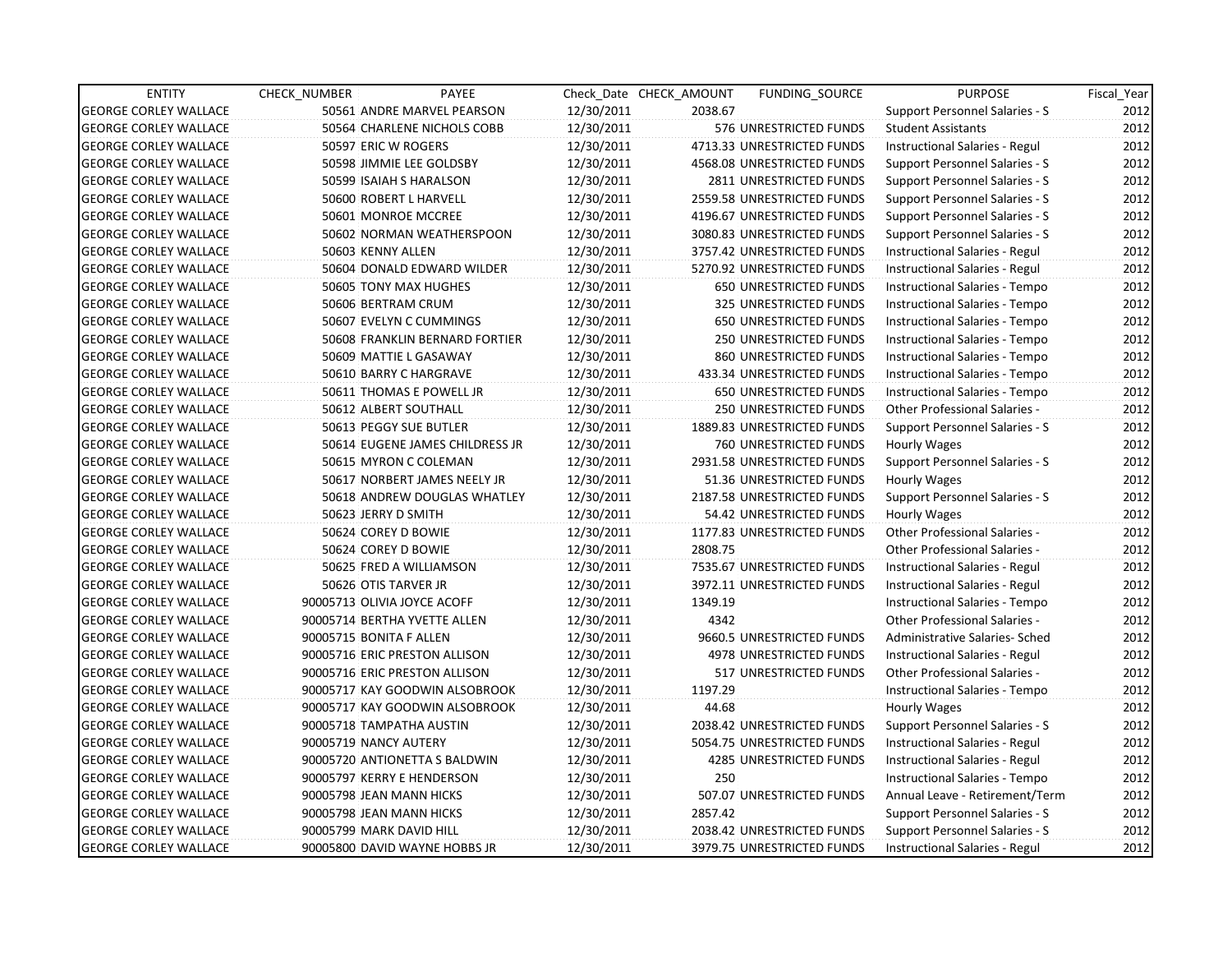| <b>ENTITY</b>                | CHECK_NUMBER                 | PAYEE                              |            | Check Date CHECK AMOUNT | FUNDING SOURCE                    | <b>PURPOSE</b>                       | Fiscal_Year |
|------------------------------|------------------------------|------------------------------------|------------|-------------------------|-----------------------------------|--------------------------------------|-------------|
| <b>GEORGE CORLEY WALLACE</b> |                              | 90005802 KATHLEEN HAYS HOLLIMAN    | 12/30/2011 |                         | 6376.75 UNRESTRICTED FUNDS        | Instructional Salaries - Regul       | 2012        |
| <b>GEORGE CORLEY WALLACE</b> |                              | 90005804 VATAUSHA O HOWARD         | 12/30/2011 |                         | 433.34 UNRESTRICTED FUNDS         | Instructional Salaries - Tempo       | 2012        |
| <b>GEORGE CORLEY WALLACE</b> |                              | 90005805 CONNIE ESTES HUDSON       | 12/30/2011 |                         | <b>1180 UNRESTRICTED FUNDS</b>    | Support Personnel Salaries - S       | 2012        |
| <b>GEORGE CORLEY WALLACE</b> | 90005806 WILLIE JAMES HUNTER |                                    | 12/30/2011 |                         | 653.04 UNRESTRICTED FUNDS         | Hourly Wages                         | 2012        |
| <b>GEORGE CORLEY WALLACE</b> | 90005807 DEANDRES G INGE     |                                    | 12/30/2011 | 5691.58                 |                                   | <b>Other Professional Salaries -</b> | 2012        |
| <b>GEORGE CORLEY WALLACE</b> | 90005808 IRMA JEAN JACKSON   |                                    | 12/30/2011 |                         | 2559.58 UNRESTRICTED FUNDS        | Support Personnel Salaries - S       | 2012        |
| <b>GEORGE CORLEY WALLACE</b> | 90005809 MALDONIA JACKSON    |                                    | 12/30/2011 |                         | 860 UNRESTRICTED FUNDS            | Instructional Salaries - Tempo       | 2012        |
| <b>GEORGE CORLEY WALLACE</b> |                              | 90005810 VERONICA MOULTRIE JACKSON | 12/30/2011 |                         | 4527.33 UNRESTRICTED FUNDS        | Instructional Salaries - Regul       | 2012        |
| <b>GEORGE CORLEY WALLACE</b> | 90005811 VINCENT K JACKSON   |                                    | 12/30/2011 |                         | 325 UNRESTRICTED FUNDS            | Instructional Salaries - Tempo       | 2012        |
| <b>GEORGE CORLEY WALLACE</b> |                              | 90005812 SHELIA LAWANDA JEFFERSON  | 12/30/2011 |                         | 2336.25 UNRESTRICTED FUNDS        | Support Personnel Salaries - S       | 2012        |
| <b>GEORGE CORLEY WALLACE</b> | 90005813 ALICE M JENKINS     |                                    | 12/30/2011 |                         | 384 UNRESTRICTED FUNDS            | Hourly Wages                         | 2012        |
| <b>GEORGE CORLEY WALLACE</b> |                              | 90005814 ALTHELSTEIN JOHNSON       | 12/30/2011 |                         | 5270.92 UNRESTRICTED FUNDS        | Instructional Salaries - Regul       | 2012        |
| <b>GEORGE CORLEY WALLACE</b> | 90005815 CONNIE M JONES      |                                    | 12/30/2011 |                         | 4304.75 UNRESTRICTED FUNDS        | Instructional Salaries - Regul       | 2012        |
| <b>GEORGE CORLEY WALLACE</b> | 90005816 KENDRA LANE JONES   |                                    | 12/30/2011 |                         | <b>4285 UNRESTRICTED FUNDS</b>    | Instructional Salaries - Regul       | 2012        |
| <b>GEORGE CORLEY WALLACE</b> |                              | 90005817 NATASHA RENEE JONES       | 12/30/2011 | 2102.15                 |                                   | Support Personnel Salaries - S       | 2012        |
| <b>GEORGE CORLEY WALLACE</b> | 90005721 SHIRLEY ANN BARKER  |                                    | 12/30/2011 |                         | 3824.67 UNRESTRICTED FUNDS        | Support Personnel Salaries - S       | 2012        |
| <b>GEORGE CORLEY WALLACE</b> |                              | 90005722 TIFFANY RENEE BARLOW      | 12/30/2011 | 4839.17                 |                                   | Other Professional Salaries -        | 2012        |
| <b>GEORGE CORLEY WALLACE</b> | 90005724 GALE M BEDGOOD      |                                    | 12/30/2011 | 263.58                  |                                   | Instructional Salaries - Tempo       | 2012        |
| <b>GEORGE CORLEY WALLACE</b> | 90005725 VICKIE D BELL       |                                    | 12/30/2011 | 2336.25                 |                                   | Support Personnel Salaries - S       | 2012        |
| <b>GEORGE CORLEY WALLACE</b> | 90005726 ROBBYN V BENNETT    |                                    | 12/30/2011 |                         | <b>6886.58 UNRESTRICTED FUNDS</b> | Other Professional Salaries -        | 2012        |
| <b>GEORGE CORLEY WALLACE</b> | 90005727 BETTY J BENTLEY     |                                    | 12/30/2011 | 4875.25                 |                                   | Other Professional Salaries -        | 2012        |
| <b>GEORGE CORLEY WALLACE</b> | 90005728 KAREN S BRADSELL    |                                    | 12/30/2011 |                         | 2410.75 UNRESTRICTED FUNDS        | Support Personnel Salaries - S       | 2012        |
| <b>GEORGE CORLEY WALLACE</b> |                              | 90005729 MARIA MACHELLE BRAXTON    | 12/30/2011 |                         | 2326.5 UNRESTRICTED FUNDS         | Instructional Salaries - Tempo       | 2012        |
| <b>GEORGE CORLEY WALLACE</b> |                              | 90005730 TAMMIE MARIE BRIGGS       | 12/30/2011 |                         | 4462.58 UNRESTRICTED FUNDS        | Instructional Salaries - Regul       | 2012        |
| <b>GEORGE CORLEY WALLACE</b> |                              | 90005731 MICHAEL JOHN BROOKS       | 12/30/2011 |                         | 1408.34 UNRESTRICTED FUNDS        | Instructional Salaries - Tempo       | 2012        |
| <b>GEORGE CORLEY WALLACE</b> |                              | 90005732 CHRISTOPHER B BROWN       | 12/30/2011 |                         | <b>632 UNRESTRICTED FUNDS</b>     | Hourly Wages                         | 2012        |
| <b>GEORGE CORLEY WALLACE</b> | 90005733 KAREN E BROWN       |                                    | 12/30/2011 |                         | 11.25 UNRESTRICTED FUNDS          | Miscellaneous Deductions Payab       | 2012        |
| <b>GEORGE CORLEY WALLACE</b> | 90005733 KAREN E BROWN       |                                    | 12/30/2011 | 3120.83                 |                                   | <b>Other Professional Salaries -</b> | 2012        |
| <b>GEORGE CORLEY WALLACE</b> | 90005734 VERONICA S BROWN    |                                    | 12/30/2011 |                         | 6509.89 UNRESTRICTED FUNDS        | Instructional Salaries - Regul       | 2012        |
| <b>GEORGE CORLEY WALLACE</b> |                              | 90005735 GERALYN LATANZA BUFORD    | 12/30/2011 | 4208                    |                                   | Other Professional Salaries -        | 2012        |
| <b>GEORGE CORLEY WALLACE</b> | 90005736 ANDREW J BURTON     |                                    | 12/30/2011 |                         | 3229 UNRESTRICTED FUNDS           | Support Personnel Salaries - S       | 2012        |
| <b>GEORGE CORLEY WALLACE</b> | 90005737 WEBBIE R CALHOUN    |                                    | 12/30/2011 |                         | 4972 UNRESTRICTED FUNDS           | Instructional Salaries - Regul       | 2012        |
| <b>GEORGE CORLEY WALLACE</b> |                              | 90005738 APRIL CALLOWAY MCKNIGHT   | 12/30/2011 |                         | 758.34 UNRESTRICTED FUNDS         | Instructional Salaries - Tempo       | 2012        |
| <b>GEORGE CORLEY WALLACE</b> | 90005739 PAMELA B MOORE      |                                    | 12/30/2011 |                         | 2485.17 UNRESTRICTED FUNDS        | Support Personnel Salaries - S       | 2012        |
| <b>GEORGE CORLEY WALLACE</b> |                              | 90005740 MENNIE L CARSTARPHEN      | 12/30/2011 |                         | 6409.89 UNRESTRICTED FUNDS        | Instructional Salaries - Regul       | 2012        |
| <b>GEORGE CORLEY WALLACE</b> |                              | 90005741 BECKY BLANTON CASEY       | 12/30/2011 |                         | 6954.56 UNRESTRICTED FUNDS        | Instructional Salaries - Regul       | 2012        |
| <b>GEORGE CORLEY WALLACE</b> |                              | 90005742 JANET M CATHEY PUGH       | 12/30/2011 |                         | 5426.17 UNRESTRICTED FUNDS        | Instructional Salaries - Regul       | 2012        |
| <b>GEORGE CORLEY WALLACE</b> |                              | 90005743 PAMELA D CAVER JACKSON    | 12/30/2011 |                         | 5268.56 UNRESTRICTED FUNDS        | Instructional Salaries - Regul       | 2012        |
| <b>GEORGE CORLEY WALLACE</b> |                              | 90005744 CHANNIE LORAINE CHAPMAN   | 12/30/2011 |                         | 975 UNRESTRICTED FUNDS            | Instructional Salaries - Regul       | 2012        |
| <b>GEORGE CORLEY WALLACE</b> |                              | 90005744 CHANNIE LORAINE CHAPMAN   | 12/30/2011 | 3166.67                 |                                   | Other Professional Salaries -        | 2012        |
| <b>GEORGE CORLEY WALLACE</b> | 90005745 VERONICA CHESNUT    |                                    | 12/30/2011 |                         | 433.34 UNRESTRICTED FUNDS         | Instructional Salaries - Tempo       | 2012        |
| <b>GEORGE CORLEY WALLACE</b> | 90005746 LINDA A CHILDERS    |                                    | 12/30/2011 |                         | 1831.5 UNRESTRICTED FUNDS         | Instructional Salaries - Tempo       | 2012        |
| <b>GEORGE CORLEY WALLACE</b> |                              | 90005747 MARGARET H CHRISTIAN      | 12/30/2011 | 2289.04                 |                                   | Instructional Salaries - Tempo       | 2012        |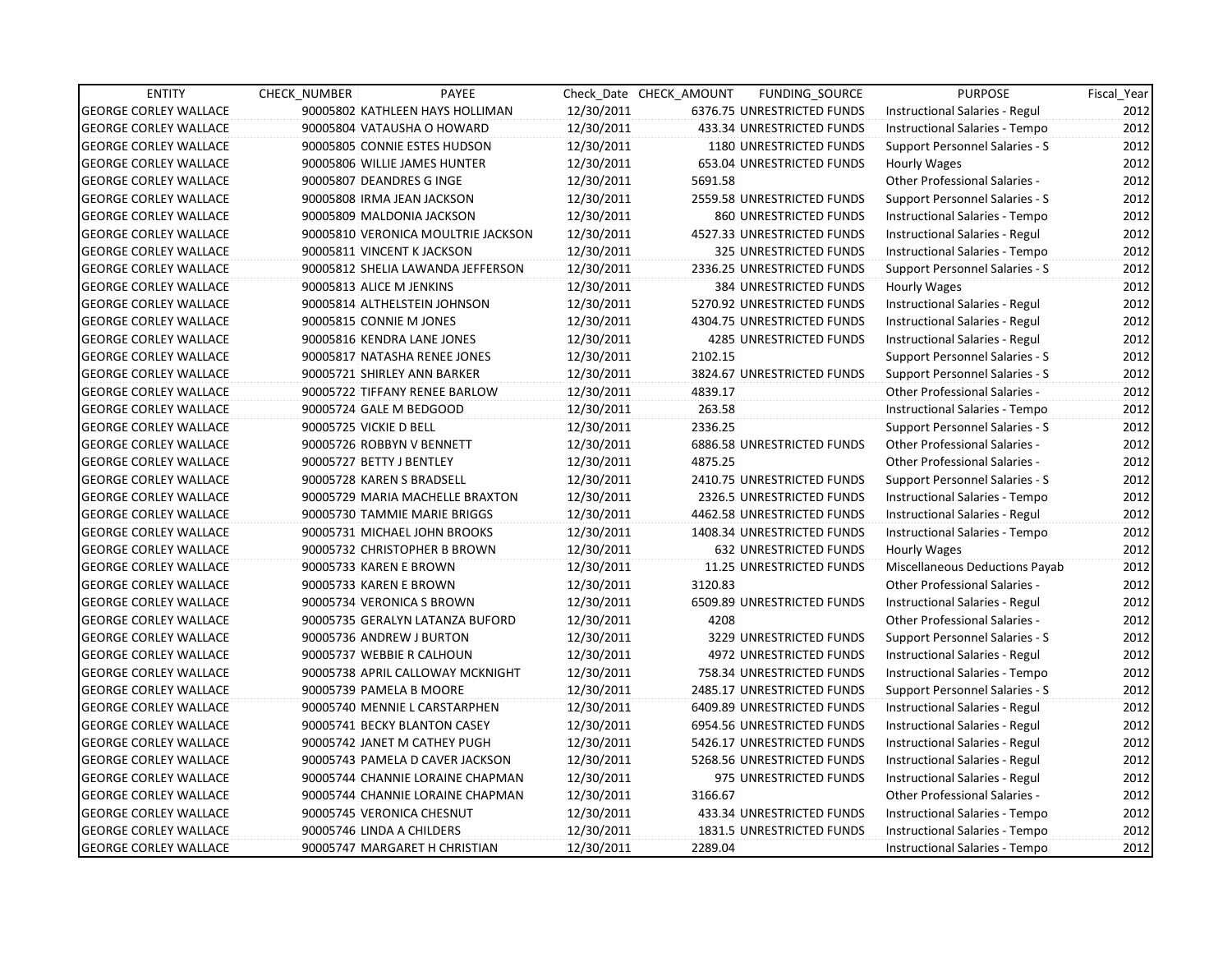| <b>ENTITY</b>                | <b>CHECK NUMBER</b> | PAYEE                            |            | Check Date CHECK AMOUNT | <b>FUNDING SOURCE</b>          | <b>PURPOSE</b>                        | Fiscal_Year |
|------------------------------|---------------------|----------------------------------|------------|-------------------------|--------------------------------|---------------------------------------|-------------|
| <b>GEORGE CORLEY WALLACE</b> |                     | 90005747 MARGARET H CHRISTIAN    | 12/30/2011 | 22.01                   |                                | Hourly Wages                          | 2012        |
| <b>GEORGE CORLEY WALLACE</b> |                     | 90005748 RENNA B CLEMENTS        | 12/30/2011 |                         | 433.34 UNRESTRICTED FUNDS      | Instructional Salaries - Tempo        | 2012        |
| <b>GEORGE CORLEY WALLACE</b> |                     | 90005749 LONZY T CLIFTON         | 12/30/2011 |                         | <b>1300 UNRESTRICTED FUNDS</b> | Instructional Salaries - Regul        | 2012        |
| <b>GEORGE CORLEY WALLACE</b> |                     | 90005749 LONZY T CLIFTON         | 12/30/2011 |                         | <b>300 UNRESTRICTED FUNDS</b>  | Instructional Salaries - Tempo        | 2012        |
| <b>GEORGE CORLEY WALLACE</b> |                     | 90005749 LONZY T CLIFTON         | 12/30/2011 |                         | 4283.25 UNRESTRICTED FUNDS     | Other Professional Salaries -         | 2012        |
| <b>GEORGE CORLEY WALLACE</b> |                     | 90005750 STEFFAN COLEMAN         | 12/30/2011 | 3402.91                 |                                | Support Personnel Salaries - S        | 2012        |
| <b>GEORGE CORLEY WALLACE</b> |                     | 90005751 LORI ANN COMBS          | 12/30/2011 |                         | 2709.83 UNRESTRICTED FUNDS     | <b>Support Personnel Salaries - S</b> | 2012        |
| <b>GEORGE CORLEY WALLACE</b> |                     | 90005752 ROBIN COOK              | 12/30/2011 |                         | 3617.83 UNRESTRICTED FUNDS     | Instructional Salaries - Regul        | 2012        |
| <b>GEORGE CORLEY WALLACE</b> |                     | 90005753 HELEN A COSBY           | 12/30/2011 |                         | 3601.25 UNRESTRICTED FUNDS     | Support Personnel Salaries - S        | 2012        |
| <b>GEORGE CORLEY WALLACE</b> |                     | 90005754 BENJAMIN MARTIN CRAIG   | 12/30/2011 |                         | 3080.5 UNRESTRICTED FUNDS      | Support Personnel Salaries - S        | 2012        |
| <b>GEORGE CORLEY WALLACE</b> |                     | 90005756 CHRISTOPHER DABBS       | 12/30/2011 |                         | 325 UNRESTRICTED FUNDS         | Instructional Salaries - Tempo        | 2012        |
| <b>GEORGE CORLEY WALLACE</b> |                     | 90005757 FARRISH DANLEY III      | 12/30/2011 | 5288                    |                                | <b>Other Professional Salaries -</b>  | 2012        |
| <b>GEORGE CORLEY WALLACE</b> |                     | 90005758 GLENDA D DAVIS          | 12/30/2011 |                         | 637.38 UNRESTRICTED FUNDS      | Hourly Wages                          | 2012        |
| <b>GEORGE CORLEY WALLACE</b> |                     | 90005760 MARY LEE DAVIS          | 12/30/2011 |                         | 3303.42 UNRESTRICTED FUNDS     | <b>Support Personnel Salaries - S</b> | 2012        |
| <b>GEORGE CORLEY WALLACE</b> |                     | 90005761 REBECCA MOORE DAVIS     | 12/30/2011 |                         | 4610 UNRESTRICTED FUNDS        | Instructional Salaries - Regul        | 2012        |
| <b>GEORGE CORLEY WALLACE</b> |                     | 90005761 REBECCA MOORE DAVIS     | 12/30/2011 | 250                     |                                | Instructional Salaries - Tempo        | 2012        |
| <b>GEORGE CORLEY WALLACE</b> |                     | 90005820 ANETRIAL SHERELL KING   | 12/30/2011 |                         | 1718.68 UNRESTRICTED FUNDS     | Instructional Salaries - Tempo        | 2012        |
| <b>GEORGE CORLEY WALLACE</b> |                     | 90005823 SHIRLEY J LAISTER       | 12/30/2011 |                         | 5306.33 UNRESTRICTED FUNDS     | Instructional Salaries - Regul        | 2012        |
| <b>GEORGE CORLEY WALLACE</b> |                     | 90005824 SHEILA L LAMBERT        | 12/30/2011 |                         | 5460.41 UNRESTRICTED FUNDS     | Instructional Salaries - Regul        | 2012        |
| <b>GEORGE CORLEY WALLACE</b> |                     | 90005825 RONALD LANE             | 12/30/2011 |                         | 833.33 UNRESTRICTED FUNDS      | Instructional Salaries - Tempo        | 2012        |
| <b>GEORGE CORLEY WALLACE</b> |                     | 90005826 EARLINE T LARKIN        | 12/30/2011 |                         | 1180 UNRESTRICTED FUNDS        | Other Professional Salaries -         | 2012        |
| <b>GEORGE CORLEY WALLACE</b> |                     | 90005827 PATRICIA LOUISE LATHAM  | 12/30/2011 | 268.05                  |                                | Instructional Salaries - Tempo        | 2012        |
| <b>GEORGE CORLEY WALLACE</b> |                     | 90005828 CHENETTA B LEE          | 12/30/2011 |                         | 5000 UNRESTRICTED FUNDS        | Other Professional Salaries -         | 2012        |
| <b>GEORGE CORLEY WALLACE</b> |                     | 90005829 RITA M LETT             | 12/30/2011 |                         | 5149.42 UNRESTRICTED FUNDS     | Other Professional Salaries -         | 2012        |
| <b>GEORGE CORLEY WALLACE</b> |                     | 90005830 BONITA T LEWIS          | 12/30/2011 |                         | 4120.33 UNRESTRICTED FUNDS     | Instructional Salaries - Regul        | 2012        |
| <b>GEORGE CORLEY WALLACE</b> |                     | 90005831 GEORGE E LEWIS          | 12/30/2011 |                         | 1191.66 UNRESTRICTED FUNDS     | Instructional Salaries - Tempo        | 2012        |
| <b>GEORGE CORLEY WALLACE</b> |                     | 90005832 SUZANNE M LIGHT         | 12/30/2011 |                         | 2038.42 UNRESTRICTED FUNDS     | Support Personnel Salaries - S        | 2012        |
| <b>GEORGE CORLEY WALLACE</b> |                     | 90005833 LENORE LOFTON           | 12/30/2011 |                         | <b>755 UNRESTRICTED FUNDS</b>  | Instructional Salaries - Tempo        | 2012        |
| <b>GEORGE CORLEY WALLACE</b> |                     | 90005834 ALICE G LOGAN           | 12/30/2011 | 1260                    |                                | Hourly Wages                          | 2012        |
| <b>GEORGE CORLEY WALLACE</b> |                     | 90005835 SHUNTELRA BERNICE LOGAN | 12/30/2011 |                         | 3823.92 UNRESTRICTED FUNDS     | Other Professional Salaries -         | 2012        |
| <b>GEORGE CORLEY WALLACE</b> |                     | 90005836 BURMA JAMES LOMAX       | 12/30/2011 | 3750                    |                                | Instructional Salaries - Regul        | 2012        |
| <b>GEORGE CORLEY WALLACE</b> |                     | 90005837 WILSUNYA MARSHALL       | 12/30/2011 |                         | 2857.17 UNRESTRICTED FUNDS     | Support Personnel Salaries - S        | 2012        |
| <b>GEORGE CORLEY WALLACE</b> |                     | 90005838 SUZETTE G MARTIN        | 12/30/2011 |                         | 3951.42 UNRESTRICTED FUNDS     | Instructional Salaries - Regul        | 2012        |
| <b>GEORGE CORLEY WALLACE</b> |                     | 90005839 ROBERT D MCCONNELL      | 12/30/2011 |                         | 9660.5 UNRESTRICTED FUNDS      | Administrative Salaries- Sched        | 2012        |
| <b>GEORGE CORLEY WALLACE</b> |                     | 90005840 CARLA EILAND MCCUNE     | 12/30/2011 |                         | 2112 UNRESTRICTED FUNDS        | Instructional Salaries - Tempo        | 2012        |
| <b>GEORGE CORLEY WALLACE</b> |                     | 90005841 CARROLL D MCQUEEN       | 12/30/2011 |                         | <b>1625 UNRESTRICTED FUNDS</b> | Instructional Salaries - Tempo        | 2012        |
| <b>GEORGE CORLEY WALLACE</b> |                     | 90005842 CHRISTI A MELTON        | 12/30/2011 |                         | 3284.25 UNRESTRICTED FUNDS     | Instructional Salaries - Regul        | 2012        |
| <b>GEORGE CORLEY WALLACE</b> |                     | 90005843 DARRIO MELTON           | 12/30/2011 |                         | 433.34 UNRESTRICTED FUNDS      | Instructional Salaries - Tempo        | 2012        |
| <b>GEORGE CORLEY WALLACE</b> |                     | 90005844 GREGORY LEE MILLER      | 12/30/2011 |                         | 4062.58 UNRESTRICTED FUNDS     | Instructional Salaries - Regul        | 2012        |
| <b>GEORGE CORLEY WALLACE</b> |                     | 90005845 MARC C MILLER           | 12/30/2011 |                         | 1300 UNRESTRICTED FUNDS        | Instructional Salaries - Tempo        | 2012        |
| <b>GEORGE CORLEY WALLACE</b> |                     | 90005846 PEARLIE R MILLER        | 12/30/2011 |                         | 4062.58 UNRESTRICTED FUNDS     | Instructional Salaries - Regul        | 2012        |
| <b>GEORGE CORLEY WALLACE</b> |                     | 90005847 BRENDA G MITCHELL       | 12/30/2011 |                         | 860 UNRESTRICTED FUNDS         | Instructional Salaries - Tempo        | 2012        |
| <b>GEORGE CORLEY WALLACE</b> |                     | 90005848 JAMES M MITCHELL        | 12/30/2011 |                         | 14266.45 UNRESTRICTED FUNDS    | Administrative Salaries- Sched        | 2012        |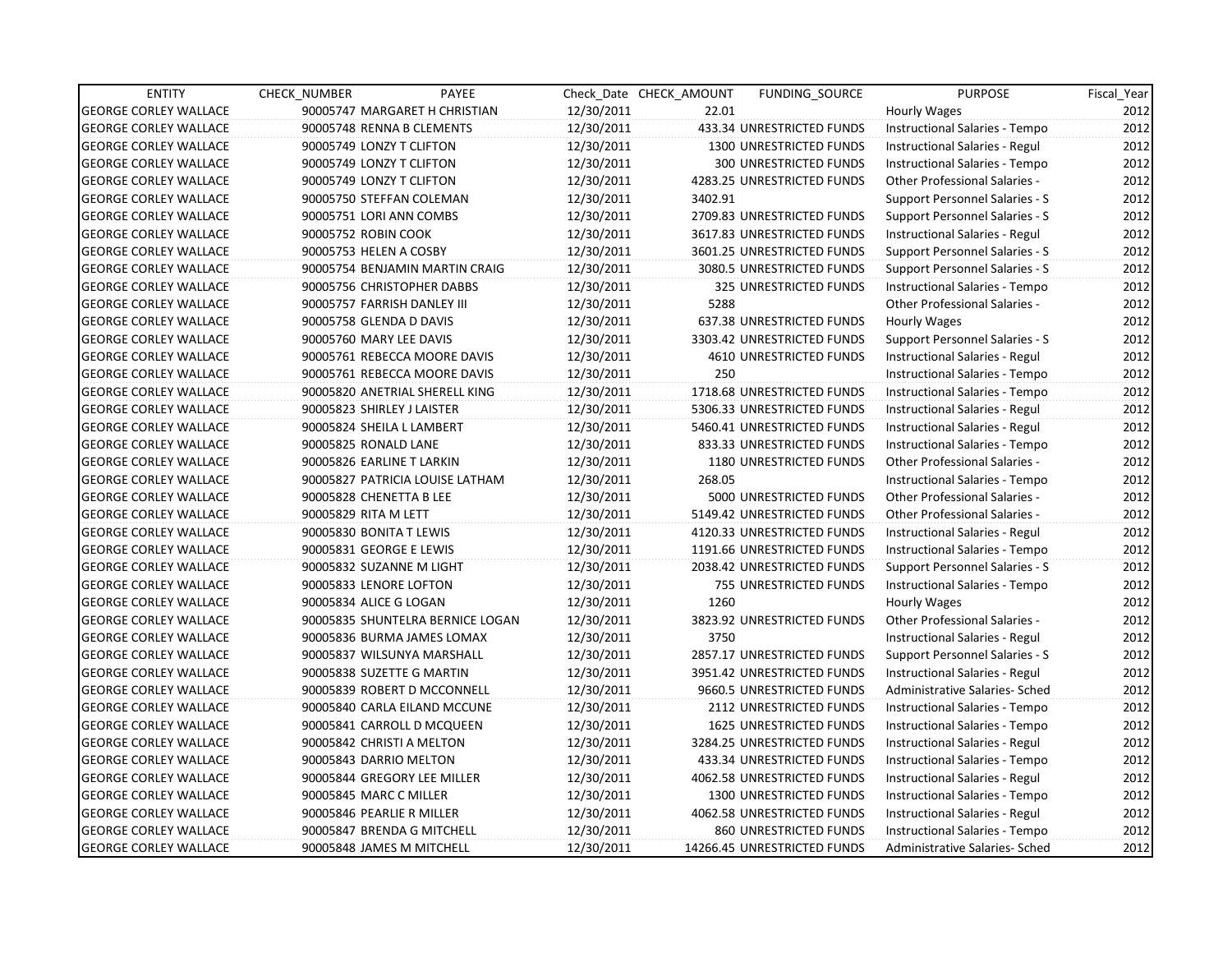| <b>ENTITY</b>                | <b>CHECK NUMBER</b> | PAYEE                              |            | Check Date CHECK AMOUNT | FUNDING SOURCE                | <b>PURPOSE</b>                       | Fiscal Year |
|------------------------------|---------------------|------------------------------------|------------|-------------------------|-------------------------------|--------------------------------------|-------------|
| <b>GEORGE CORLEY WALLACE</b> |                     | 90005848 JAMES M MITCHELL          | 12/30/2011 |                         | 200 UNRESTRICTED FUNDS        | President's Expense Allowance        | 2012        |
| <b>GEORGE CORLEY WALLACE</b> |                     | 90005848 JAMES M MITCHELL          | 12/30/2011 |                         | 1000 UNRESTRICTED FUNDS       | <b>Housing Allowance</b>             | 2012        |
| <b>GEORGE CORLEY WALLACE</b> |                     | 90005849 KIM ELLICE MIXON CARTER   | 12/30/2011 |                         | 5416.78 UNRESTRICTED FUNDS    | Instructional Salaries - Regul       | 2012        |
| <b>GEORGE CORLEY WALLACE</b> |                     | 90005850 KRISTA LASHANTA P MONTGOM | 12/30/2011 |                         | 1350.86 UNRESTRICTED FUNDS    | Instructional Salaries - Tempo       | 2012        |
| <b>GEORGE CORLEY WALLACE</b> |                     | 90005851 DALE E MOORE              | 12/30/2011 |                         | 3972.11 UNRESTRICTED FUNDS    | Instructional Salaries - Regul       | 2012        |
| <b>GEORGE CORLEY WALLACE</b> |                     | 90005852 DOROTHY A MOORE           | 12/30/2011 |                         | 325 UNRESTRICTED FUNDS        | Instructional Salaries - Tempo       | 2012        |
| <b>GEORGE CORLEY WALLACE</b> |                     | 90005853 KATHY J MOORE             | 12/30/2011 | 4875                    |                               | <b>Other Professional Salaries -</b> | 2012        |
| <b>GEORGE CORLEY WALLACE</b> |                     | 90005855 TIMOTHY MOORE             | 12/30/2011 |                         | 3506.58 UNRESTRICTED FUNDS    | Support Personnel Salaries - S       | 2012        |
| <b>GEORGE CORLEY WALLACE</b> |                     | 90005856 JOHNNY E MOSS III         | 12/30/2011 |                         | 5416.67 UNRESTRICTED FUNDS    | Other Professional Salaries -        | 2012        |
| <b>GEORGE CORLEY WALLACE</b> |                     | 90005857 SHARONOA S MOSS           | 12/30/2011 |                         | <b>430 UNRESTRICTED FUNDS</b> | Instructional Salaries - Tempo       | 2012        |
| <b>GEORGE CORLEY WALLACE</b> |                     | 90005858 BETTYE STEELE MOTLEY      | 12/30/2011 | 2630                    |                               | Other Professional Salaries -        | 2012        |
| <b>GEORGE CORLEY WALLACE</b> |                     | 90005860 MARGARET C MOTT           | 12/30/2011 |                         | 4507.42 UNRESTRICTED FUNDS    | Instructional Salaries - Regul       | 2012        |
| <b>GEORGE CORLEY WALLACE</b> |                     | 90005861 EDDIE JAMES MOULTRIE      | 12/30/2011 |                         | 3973.25 UNRESTRICTED FUNDS    | Support Personnel Salaries - S       | 2012        |
| <b>GEORGE CORLEY WALLACE</b> |                     | 90005862 WESBERT NETTLES           | 12/30/2011 |                         | 512 UNRESTRICTED FUNDS        | Hourly Wages                         | 2012        |
| <b>GEORGE CORLEY WALLACE</b> |                     | 90005863 SUNETTE SMITH NEWMAN      | 12/30/2011 |                         | 3750.17 UNRESTRICTED FUNDS    | Support Personnel Salaries - S       | 2012        |
| <b>GEORGE CORLEY WALLACE</b> |                     | 90005864 DEONDRA J NIX             | 12/30/2011 |                         | 433.34 UNRESTRICTED FUNDS     | Instructional Salaries - Tempo       | 2012        |
| <b>GEORGE CORLEY WALLACE</b> |                     | 90005865 PHENICIA K NUNN           | 12/30/2011 |                         | <b>430 UNRESTRICTED FUNDS</b> | Instructional Salaries - Tempo       | 2012        |
| <b>GEORGE CORLEY WALLACE</b> |                     | 90005865 PHENICIA K NUNN           | 12/30/2011 | 176.55                  |                               | Hourly Wages                         | 2012        |
| <b>GEORGE CORLEY WALLACE</b> |                     | 90005865 PHENICIA K NUNN           | 12/30/2011 | 4992.92                 |                               | <b>Other Professional Salaries -</b> | 2012        |
| <b>GEORGE CORLEY WALLACE</b> |                     | 90005866 MELINDA ANN PAGE          | 12/30/2011 | 3416.67                 |                               | Instructional Salaries - Regul       | 2012        |
| <b>GEORGE CORLEY WALLACE</b> |                     | 90005867 SHAMARICK YVONNE PARADISE | 12/30/2011 |                         | 975 UNRESTRICTED FUNDS        | Instructional Salaries - Tempo       | 2012        |
| <b>GEORGE CORLEY WALLACE</b> |                     | 90005782 RAJI GOURDINE             | 12/30/2011 |                         | 6886.58 UNRESTRICTED FUNDS    | Other Professional Salaries -        | 2012        |
| <b>GEORGE CORLEY WALLACE</b> |                     | 90005783 PATRICIA GRAGG-ROBINSON   | 12/30/2011 |                         | 1185 UNRESTRICTED FUNDS       | Instructional Salaries - Tempo       | 2012        |
| <b>GEORGE CORLEY WALLACE</b> |                     | 90005784 LAMARGARET GREEN          | 12/30/2011 |                         | 510 UNRESTRICTED FUNDS        | Instructional Salaries - Tempo       | 2012        |
| <b>GEORGE CORLEY WALLACE</b> |                     | 90005786 CALVIN GRIFFIN            | 12/30/2011 |                         | 4861.56 UNRESTRICTED FUNDS    | Instructional Salaries - Regul       | 2012        |
| <b>GEORGE CORLEY WALLACE</b> |                     | 90005787 DONITHA J GRIFFIN         | 12/30/2011 |                         | 8038.67 UNRESTRICTED FUNDS    | Administrative Salaries- Sched       | 2012        |
| <b>GEORGE CORLEY WALLACE</b> |                     | 90005788 TERRY D GRISSOM           | 12/30/2011 |                         | 325 UNRESTRICTED FUNDS        | Instructional Salaries - Tempo       | 2012        |
| <b>GEORGE CORLEY WALLACE</b> |                     | 90005789 ANTONIO KENTANIOUS HAMILT | 12/30/2011 |                         | 3823.78 UNRESTRICTED FUNDS    | Instructional Salaries - Regul       | 2012        |
| <b>GEORGE CORLEY WALLACE</b> |                     | 90005790 MARCUS A HANNAH           | 12/30/2011 |                         | 833.33 UNRESTRICTED FUNDS     | Other Professional Salaries -        | 2012        |
| <b>GEORGE CORLEY WALLACE</b> |                     | 90005791 MARILYN BENNETT HANNAH    | 12/30/2011 |                         | 4675.56 UNRESTRICTED FUNDS    | Instructional Salaries - Regul       | 2012        |
| <b>GEORGE CORLEY WALLACE</b> |                     | 90005792 APRIL M HARPER            | 12/30/2011 |                         | 1375 UNRESTRICTED FUNDS       | Instructional Salaries - Tempo       | 2012        |
| <b>GEORGE CORLEY WALLACE</b> |                     | 90005793 EDDIE J HARRISON          | 12/30/2011 |                         | 4268.56 UNRESTRICTED FUNDS    | Instructional Salaries - Regul       | 2012        |
| <b>GEORGE CORLEY WALLACE</b> |                     | 90005794 LINDA FAY HEADLEY         | 12/30/2011 |                         | 2187.33 UNRESTRICTED FUNDS    | Support Personnel Salaries - S       | 2012        |
| <b>GEORGE CORLEY WALLACE</b> |                     | 90005795 ANTHONY HEARD             | 12/30/2011 |                         | 2634.33 UNRESTRICTED FUNDS    | Support Personnel Salaries - S       | 2012        |
| <b>GEORGE CORLEY WALLACE</b> |                     | 90005796 TAMMY FAYE HELMS          | 12/30/2011 |                         | 333.33 UNRESTRICTED FUNDS     | Other Professional Salaries -        | 2012        |
| <b>GEORGE CORLEY WALLACE</b> |                     | 90005796 TAMMY FAYE HELMS          | 12/30/2011 |                         | 2261.83 UNRESTRICTED FUNDS    | Support Personnel Salaries - S       | 2012        |
| <b>GEORGE CORLEY WALLACE</b> |                     | 90005797 KERRY E HENDERSON         | 12/30/2011 |                         | 3951.42 UNRESTRICTED FUNDS    | Instructional Salaries - Regul       | 2012        |
| <b>GEORGE CORLEY WALLACE</b> |                     | 90005883 DOUGLAS M SANDERS         | 12/30/2011 |                         | 7855.24 UNRESTRICTED FUNDS    | Annual Leave - Retirement/Term       | 2012        |
| <b>GEORGE CORLEY WALLACE</b> |                     | 90005884 FELICIA MICHELLE SANDERS  | 12/30/2011 |                         | 3452.33 UNRESTRICTED FUNDS    | Support Personnel Salaries - S       | 2012        |
| <b>GEORGE CORLEY WALLACE</b> |                     | 90005885 AYANNA S SCOTT            | 12/30/2011 |                         | 325 UNRESTRICTED FUNDS        | Instructional Salaries - Tempo       | 2012        |
| <b>GEORGE CORLEY WALLACE</b> |                     | 90005886 REESE SHANKS JR           | 12/30/2011 |                         | 2038.42 UNRESTRICTED FUNDS    | Support Personnel Salaries - S       | 2012        |
| <b>GEORGE CORLEY WALLACE</b> |                     | 90005887 TRACEY M SHANNON          | 12/30/2011 |                         | 5426.17 UNRESTRICTED FUNDS    | Instructional Salaries - Regul       | 2012        |
| <b>GEORGE CORLEY WALLACE</b> |                     | 90005888 LAWRENCE SIMMONS JR       | 12/30/2011 |                         | 3823.78 UNRESTRICTED FUNDS    | Instructional Salaries - Regul       | 2012        |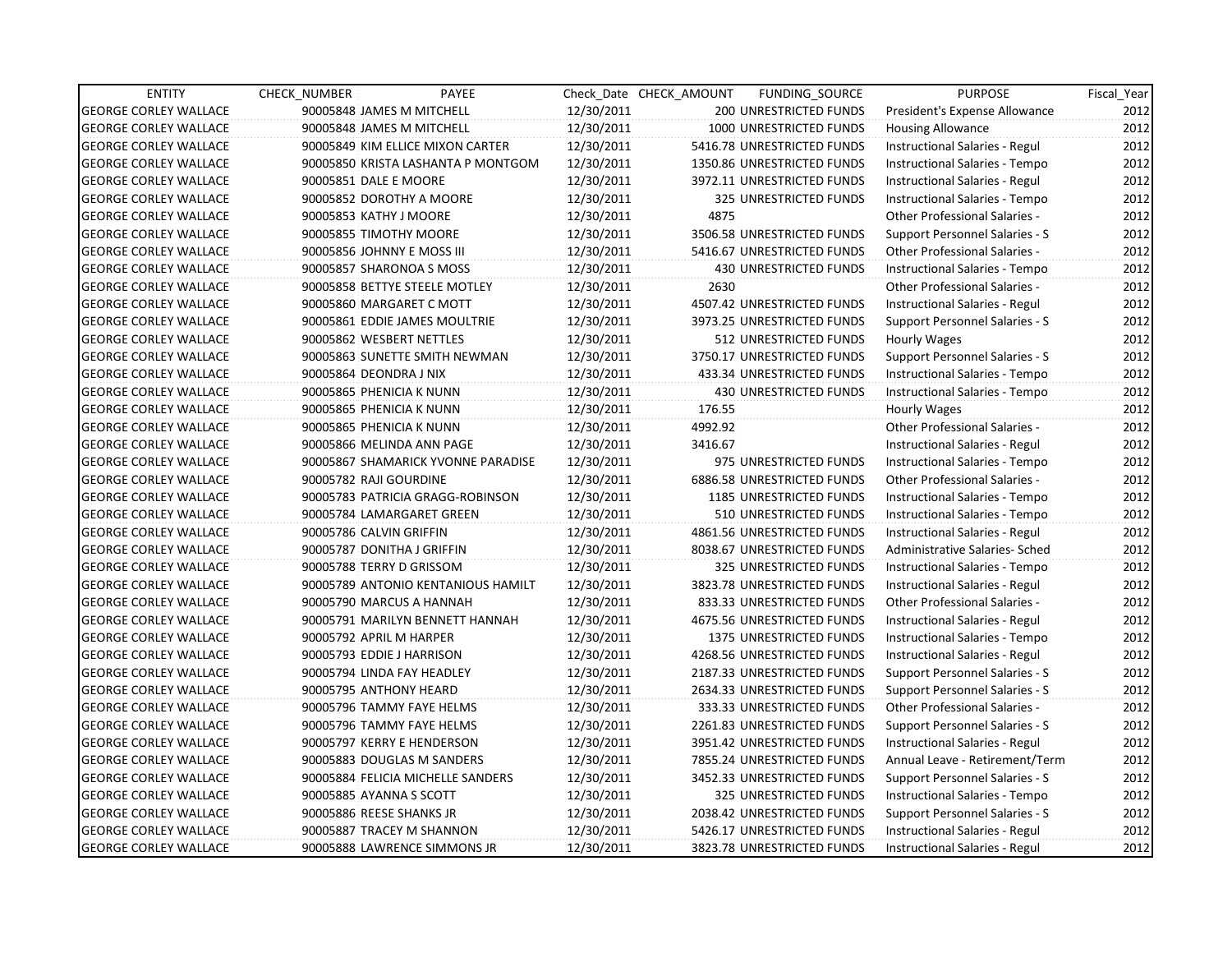| <b>ENTITY</b>                | CHECK_NUMBER           | PAYEE                            |            | Check Date CHECK AMOUNT | <b>FUNDING SOURCE</b>         | <b>PURPOSE</b>                       | Fiscal_Year |
|------------------------------|------------------------|----------------------------------|------------|-------------------------|-------------------------------|--------------------------------------|-------------|
| <b>GEORGE CORLEY WALLACE</b> |                        | 90005888 LAWRENCE SIMMONS JR     | 12/30/2011 | 1512                    |                               | Hourly Wages                         | 2012        |
| <b>GEORGE CORLEY WALLACE</b> |                        | 90005889 IRENE G BONNER          | 12/30/2011 | 890.78                  |                               | <b>Hourly Wages</b>                  | 2012        |
| <b>GEORGE CORLEY WALLACE</b> |                        | 90005890 LEIGH ANN SMITH         | 12/30/2011 | 4196.67                 |                               | Support Personnel Salaries - S       | 2012        |
| <b>GEORGE CORLEY WALLACE</b> |                        | 90005891 SHANDRA J SMITH         | 12/30/2011 |                         | 4904.17 UNRESTRICTED FUNDS    | <b>Other Professional Salaries -</b> | 2012        |
| <b>GEORGE CORLEY WALLACE</b> |                        | 90005892 ANNA M SMITHERMAN       | 12/30/2011 |                         | 5651.75 UNRESTRICTED FUNDS    | Instructional Salaries - Regul       | 2012        |
| <b>GEORGE CORLEY WALLACE</b> | 90005893 JOHN A SNOW   |                                  | 12/30/2011 |                         | 640 UNRESTRICTED FUNDS        | Hourly Wages                         | 2012        |
| <b>GEORGE CORLEY WALLACE</b> |                        | 90005894 BRANDI N SPEARS         | 12/30/2011 |                         | 1964.25 UNRESTRICTED FUNDS    | Support Personnel Salaries - S       | 2012        |
| <b>GEORGE CORLEY WALLACE</b> |                        | 90005895 DONALD T SPEED          | 12/30/2011 |                         | 433.34 UNRESTRICTED FUNDS     | Instructional Salaries - Tempo       | 2012        |
| <b>GEORGE CORLEY WALLACE</b> |                        | 90005896 DONTE L STEVENSON       | 12/30/2011 |                         | 2187.33 UNRESTRICTED FUNDS    | Support Personnel Salaries - S       | 2012        |
| <b>GEORGE CORLEY WALLACE</b> |                        | 90005897 AMANDA LYNN STRICKLAND  | 12/30/2011 |                         | 975 UNRESTRICTED FUNDS        | Instructional Salaries - Tempo       | 2012        |
| <b>GEORGE CORLEY WALLACE</b> |                        | 90005898 MAXINE STURDIVANT       | 12/30/2011 |                         | 325 UNRESTRICTED FUNDS        | Instructional Salaries - Regul       | 2012        |
| <b>GEORGE CORLEY WALLACE</b> |                        | 90005898 MAXINE STURDIVANT       | 12/30/2011 |                         | 5489.67 UNRESTRICTED FUNDS    | Other Professional Salaries -        | 2012        |
| <b>GEORGE CORLEY WALLACE</b> |                        | 90005899 JEROME E THAMES         | 12/30/2011 |                         | 4268.56 UNRESTRICTED FUNDS    | Instructional Salaries - Regul       | 2012        |
| <b>GEORGE CORLEY WALLACE</b> |                        | 90005900 SHEILA ANN THEISS       | 12/30/2011 |                         | <b>100 UNRESTRICTED FUNDS</b> | <b>Other Professional Salaries -</b> | 2012        |
| <b>GEORGE CORLEY WALLACE</b> |                        | 90005900 SHEILA ANN THEISS       | 12/30/2011 | 2919.75                 |                               | <b>Other Professional Salaries -</b> | 2012        |
| <b>GEORGE CORLEY WALLACE</b> |                        | 90005901 GLORIA DEAN THOMAS      | 12/30/2011 |                         | 3452.83 UNRESTRICTED FUNDS    | Support Personnel Salaries - S       | 2012        |
| <b>GEORGE CORLEY WALLACE</b> |                        | 90005902 YOLANDA SMITH THOMPKINS | 12/30/2011 |                         | 758.34 UNRESTRICTED FUNDS     | Instructional Salaries - Tempo       | 2012        |
| <b>GEORGE CORLEY WALLACE</b> |                        | 90005903 ANTHONY G TURNER        | 12/30/2011 |                         | 5146.25 UNRESTRICTED FUNDS    | Instructional Salaries - Regul       | 2012        |
| <b>GEORGE CORLEY WALLACE</b> |                        | 90005904 HERMAN W TURNER         | 12/30/2011 |                         | 625 UNRESTRICTED FUNDS        | Instructional Salaries - Tempo       | 2012        |
| <b>GEORGE CORLEY WALLACE</b> |                        | 90005904 HERMAN W TURNER         | 12/30/2011 |                         | 33.75 UNRESTRICTED FUNDS      | In-State Travel                      | 2012        |
| <b>GEORGE CORLEY WALLACE</b> |                        | 90005905 SONJA M TURNER          | 12/30/2011 |                         | 2366.25 UNRESTRICTED FUNDS    | Instructional Salaries - Tempo       | 2012        |
| <b>GEORGE CORLEY WALLACE</b> |                        | 90005906 LAURA LYNN VANCE        | 12/30/2011 |                         | 3973.25 UNRESTRICTED FUNDS    | Support Personnel Salaries - S       | 2012        |
| <b>GEORGE CORLEY WALLACE</b> |                        | 90005907 SHARON D WALKER         | 12/30/2011 |                         | 2410.75 UNRESTRICTED FUNDS    | Support Personnel Salaries - S       | 2012        |
| <b>GEORGE CORLEY WALLACE</b> |                        | 90005908 SHERMANITA WALKER       | 12/30/2011 | 4208                    |                               | <b>Other Professional Salaries -</b> | 2012        |
| <b>GEORGE CORLEY WALLACE</b> |                        | 90005909 CONNIE W WALLACE        | 12/30/2011 |                         | 8124.44 UNRESTRICTED FUNDS    | Instructional Salaries - Regul       | 2012        |
| <b>GEORGE CORLEY WALLACE</b> |                        | 90005911 KAMALA D WALLER         | 12/30/2011 |                         | 2931.58 UNRESTRICTED FUNDS    | Support Personnel Salaries - S       | 2012        |
| <b>GEORGE CORLEY WALLACE</b> |                        | 90005913 GORDON F WELCH          | 12/30/2011 |                         | 3831.67 UNRESTRICTED FUNDS    | Instructional Salaries - Regul       | 2012        |
| <b>GEORGE CORLEY WALLACE</b> |                        | 90005914 JOYCE ELAINE WHITELY    | 12/30/2011 | 1143.68                 |                               | Instructional Salaries - Tempo       | 2012        |
| <b>GEORGE CORLEY WALLACE</b> |                        | 90005914 JOYCE ELAINE WHITELY    | 12/30/2011 | 17.87                   |                               | Hourly Wages                         | 2012        |
| <b>GEORGE CORLEY WALLACE</b> |                        | 90005916 ELSIE B WILLIAMS        | 12/30/2011 |                         | 860 UNRESTRICTED FUNDS        | Instructional Salaries - Tempo       | 2012        |
| <b>GEORGE CORLEY WALLACE</b> |                        | 90005916 ELSIE B WILLIAMS        | 12/30/2011 | 148.46                  |                               | Hourly Wages                         | 2012        |
| <b>GEORGE CORLEY WALLACE</b> |                        | 90005918 MATILDA MAE BAYNES      | 12/30/2011 |                         | 75 UNRESTRICTED FUNDS         | <b>Other Contractual Services</b>    | 2012        |
| <b>GEORGE CORLEY WALLACE</b> |                        | 90005918 MATILDA MAE BAYNES      | 12/30/2011 |                         | 2187.33 UNRESTRICTED FUNDS    | Support Personnel Salaries - S       | 2012        |
| <b>GEORGE CORLEY WALLACE</b> |                        | 90005919 WENDY DAWN WILLIAMS     | 12/30/2011 |                         | 433.34 UNRESTRICTED FUNDS     | Instructional Salaries - Tempo       | 2012        |
| <b>GEORGE CORLEY WALLACE</b> |                        | 90005920 BEVERLY RENAE WILSON    | 12/30/2011 |                         | 325 UNRESTRICTED FUNDS        | Instructional Salaries - Tempo       | 2012        |
| <b>GEORGE CORLEY WALLACE</b> |                        | 90005921 MARILYN CYNTHIA YEAGER  | 12/30/2011 |                         | 4840.92 UNRESTRICTED FUNDS    | Instructional Salaries - Regul       | 2012        |
| <b>GEORGE CORLEY WALLACE</b> | 90005922 MARY A YELDER |                                  | 12/30/2011 | 857.76                  |                               | Instructional Salaries - Tempo       | 2012        |
| <b>GEORGE CORLEY WALLACE</b> | 90005922 MARY A YELDER |                                  | 12/30/2011 | 49.14                   |                               | Hourly Wages                         | 2012        |
| <b>GEORGE CORLEY WALLACE</b> |                        | 90005924 WANDA F YOUNG           | 12/30/2011 |                         | 573.34 UNRESTRICTED FUNDS     | Instructional Salaries - Tempo       | 2012        |
| <b>GEORGE CORLEY WALLACE</b> |                        | 90005925 SHERI ZIMMERMAN         | 12/30/2011 |                         | 2318 UNRESTRICTED FUNDS       | Support Personnel Salaries - S       | 2012        |
| <b>GEORGE CORLEY WALLACE</b> |                        | 50627 JAMES M MITCHELL           | 12/30/2011 |                         | 8750 UNRESTRICTED FUNDS       | Miscellaneous Deductions Payab       | 2012        |
| <b>GEORGE CORLEY WALLACE</b> |                        | 90005868 RAY ANTHONY PATTERSON   | 12/30/2011 |                         | 2708.5 UNRESTRICTED FUNDS     | Support Personnel Salaries - S       | 2012        |
| <b>GEORGE CORLEY WALLACE</b> |                        | 90005869 ERNESTINE D PERRY       | 12/30/2011 |                         | 449.4 UNRESTRICTED FUNDS      | Hourly Wages                         | 2012        |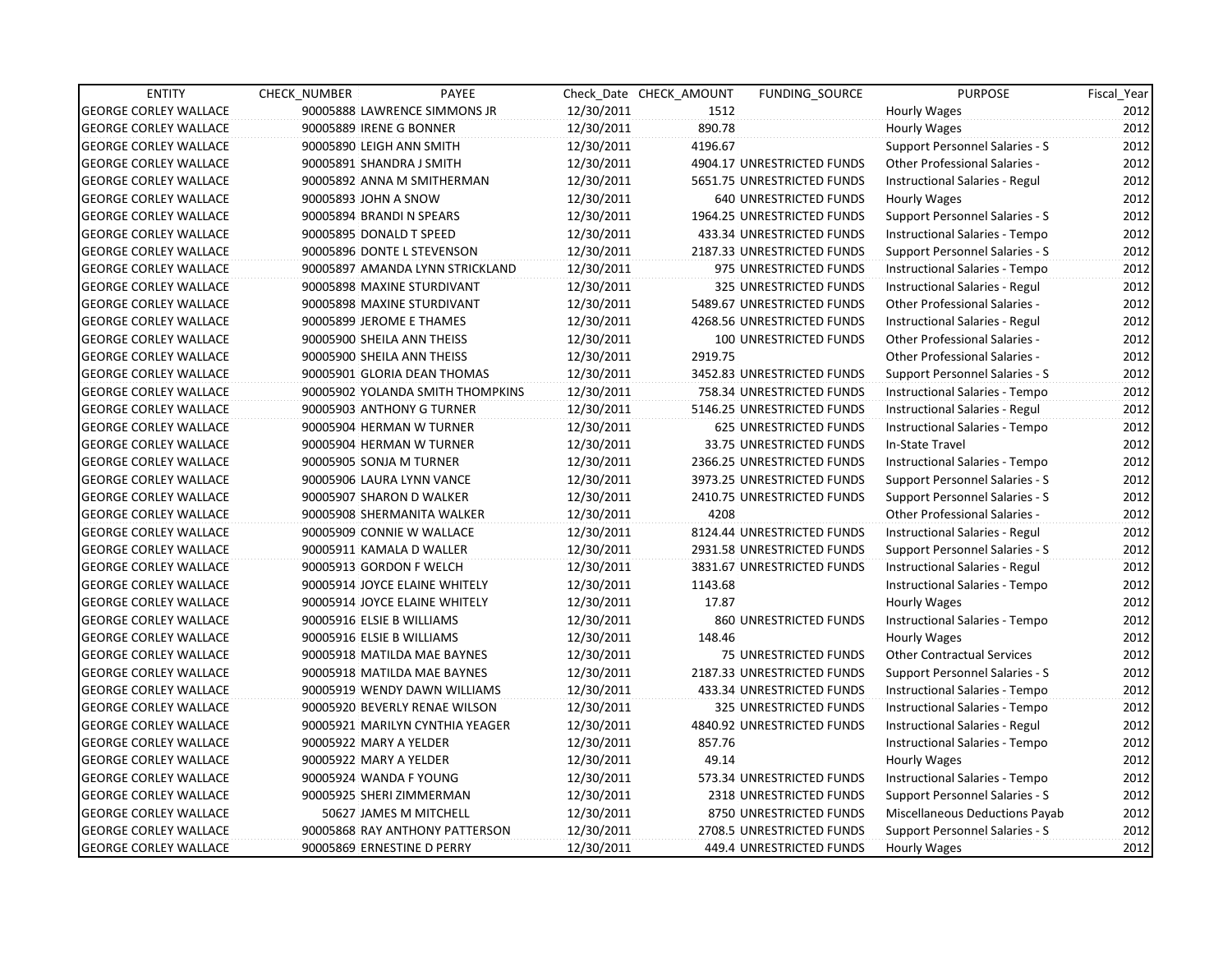| <b>ENTITY</b>                | <b>CHECK NUMBER</b>          | PAYEE                            |            | Check Date CHECK AMOUNT | FUNDING_SOURCE                | <b>PURPOSE</b>                        | Fiscal Year |
|------------------------------|------------------------------|----------------------------------|------------|-------------------------|-------------------------------|---------------------------------------|-------------|
| <b>GEORGE CORLEY WALLACE</b> | 90005870 ALONZIA PETTWAY     |                                  | 12/30/2011 |                         | 2485.42 UNRESTRICTED FUNDS    | Support Personnel Salaries - S        | 2012        |
| <b>GEORGE CORLEY WALLACE</b> | 90005871 CHARLES D PETTWAY   |                                  | 12/30/2011 |                         | 2634.33 UNRESTRICTED FUNDS    | Support Personnel Salaries - S        | 2012        |
| <b>GEORGE CORLEY WALLACE</b> | 90005872 CLARENCE J PETTWAY  |                                  | 12/30/2011 | 4992.92                 |                               | <b>Other Professional Salaries -</b>  | 2012        |
| <b>GEORGE CORLEY WALLACE</b> | 90005873 FELECIA PETTWAY     |                                  | 12/30/2011 |                         | 4904.17 UNRESTRICTED FUNDS    | <b>Other Professional Salaries -</b>  | 2012        |
| <b>GEORGE CORLEY WALLACE</b> | 90005874 ELIJAH PUGH SR      |                                  | 12/30/2011 |                         | 5856.17 UNRESTRICTED FUNDS    | Instructional Salaries - Regul        | 2012        |
| <b>GEORGE CORLEY WALLACE</b> | 90005875 QUANDA C PULLUM     |                                  | 12/30/2011 |                         | 2931.58 UNRESTRICTED FUNDS    | Support Personnel Salaries - S        | 2012        |
| <b>GEORGE CORLEY WALLACE</b> | 90005877 JAMES LEE PURIFOY   |                                  | 12/30/2011 |                         | 2038.42 UNRESTRICTED FUNDS    | Support Personnel Salaries - S        | 2012        |
| <b>GEORGE CORLEY WALLACE</b> | 90005878 CAROLYN M RATCLIFFE |                                  | 12/30/2011 |                         | 835.93 UNRESTRICTED FUNDS     | Instructional Salaries - Tempo        | 2012        |
| <b>GEORGE CORLEY WALLACE</b> | 90005879 JENNIFER M REYNOLDS |                                  | 12/30/2011 |                         | 2112.92 UNRESTRICTED FUNDS    | <b>Support Personnel Salaries - S</b> | 2012        |
| <b>GEORGE CORLEY WALLACE</b> |                              | 90005880 RAMONA ROBERTS RHODES   | 12/30/2011 |                         | 5651.75 UNRESTRICTED FUNDS    | Instructional Salaries - Regul        | 2012        |
| <b>GEORGE CORLEY WALLACE</b> | 90005881 ERIKA M ROBERSON    |                                  | 12/30/2011 | 2559.33                 |                               | Support Personnel Salaries - S        | 2012        |
| <b>GEORGE CORLEY WALLACE</b> | 90005882 MARY ELLEN ROLLINS  |                                  | 12/30/2011 |                         | 2087.25 UNRESTRICTED FUNDS    | Instructional Salaries - Tempo        | 2012        |
| <b>GEORGE CORLEY WALLACE</b> | 90005883 DOUGLAS M SANDERS   |                                  | 12/30/2011 |                         | 3745 UNRESTRICTED FUNDS       | Other Professional Salaries -         | 2012        |
| <b>GEORGE CORLEY WALLACE</b> | 90005818 KAMAU R KENYATTA    |                                  | 12/30/2011 | 1296                    |                               | Hourly Wages                          | 2012        |
| <b>GEORGE CORLEY WALLACE</b> | 90005819 ANESSA LYNN KIDD    |                                  | 12/30/2011 |                         | 5713.33 UNRESTRICTED FUNDS    | Other Professional Salaries -         | 2012        |
| <b>GEORGE CORLEY WALLACE</b> |                              | 169974 SELMA WATER WORKS BOARD   | 1/5/2012   |                         | 993.1 UNRESTRICTED FUNDS      | Water and Sewer                       | 2012        |
| <b>GEORGE CORLEY WALLACE</b> |                              | 169975 SMITH IRONWORKS, INC      | 1/5/2012   | 79030.19                |                               | <b>Construction in Progress</b>       | 2012        |
| <b>GEORGE CORLEY WALLACE</b> | 169976 ALBERT SOUTHALL       |                                  | 1/5/2012   |                         | 400 UNRESTRICTED FUNDS        | In-State Travel                       | 2012        |
| <b>GEORGE CORLEY WALLACE</b> | 169977 ALBERT SOUTHALL       |                                  | 1/5/2012   |                         | <b>200 UNRESTRICTED FUNDS</b> | In-State Travel                       | 2012        |
| <b>GEORGE CORLEY WALLACE</b> | 169978 ALBERT SOUTHALL       |                                  | 1/5/2012   |                         | 400 UNRESTRICTED FUNDS        | In-State Travel                       | 2012        |
| <b>GEORGE CORLEY WALLACE</b> | 169979 ALBERT SOUTHALL       |                                  | 1/5/2012   |                         | 400 UNRESTRICTED FUNDS        | In-State Travel                       | 2012        |
| <b>GEORGE CORLEY WALLACE</b> | 169980 ALBERT SOUTHALL       |                                  | 1/5/2012   |                         | 400 UNRESTRICTED FUNDS        | In-State Travel                       | 2012        |
| <b>GEORGE CORLEY WALLACE</b> | 169981 ALBERT SOUTHALL       |                                  | 1/5/2012   |                         | 200 UNRESTRICTED FUNDS        | In-State Travel                       | 2012        |
| <b>GEORGE CORLEY WALLACE</b> | 169982 ALBERT SOUTHALL       |                                  | 1/5/2012   |                         | 200 UNRESTRICTED FUNDS        | In-State Travel                       | 2012        |
| <b>GEORGE CORLEY WALLACE</b> |                              | 169983 THERMACOR PROCESS, L.P.   | 1/5/2012   | 12762.5                 |                               | <b>Construction in Progress</b>       | 2012        |
| <b>GEORGE CORLEY WALLACE</b> |                              | 169984 THYSSENKRUPP ELEVATOR     | 1/5/2012   |                         | 2679.81 UNRESTRICTED FUNDS    | Service Contracts on Equipment        | 2012        |
| <b>GEORGE CORLEY WALLACE</b> | 169985 TRANE U.S. INC.       |                                  | 1/5/2012   | 29200.76                |                               | <b>Construction in Progress</b>       | 2012        |
| <b>GEORGE CORLEY WALLACE</b> |                              | 169986 UNITED PARCEL SERVICE     | 1/5/2012   |                         | 112.29 UNRESTRICTED FUNDS     | Postage                               | 2012        |
| <b>GEORGE CORLEY WALLACE</b> | 169927 BLOCK USA, INC.       |                                  | 1/5/2012   | 2037.8                  |                               | <b>Construction in Progress</b>       | 2012        |
| <b>GEORGE CORLEY WALLACE</b> |                              | 169928 BROADSOUTH COMMUNICATIONS | 1/5/2012   |                         | 496 UNRESTRICTED FUNDS        | <b>Advertising and Promotions</b>     | 2012        |
| <b>GEORGE CORLEY WALLACE</b> | 169929 GERALYN BUFORD        |                                  | 1/5/2012   | 373.57                  |                               | In-State Travel                       | 2012        |
| <b>GEORGE CORLEY WALLACE</b> |                              | 169930 CHEVRON CARD SERVICES     | 1/5/2012   |                         | 275.21 UNRESTRICTED FUNDS     | Gasoline and Oil - Motor Vehic        | 2012        |
| <b>GEORGE CORLEY WALLACE</b> |                              | 169931 CITY OF SELMA LANDFILL    | 1/5/2012   |                         | <b>88 UNRESTRICTED FUNDS</b>  | Water and Sewer                       | 2012        |
| <b>GEORGE CORLEY WALLACE</b> |                              | 169932 CONTINENTAL RESEARCH      | 1/5/2012   |                         | 2829.14 UNRESTRICTED FUNDS    | <b>Materials and Supplies</b>         | 2012        |
| <b>GEORGE CORLEY WALLACE</b> |                              | 169933 CONSTRUCTION MATERIALS    | 1/5/2012   | 1736.5                  |                               | <b>Construction in Progress</b>       | 2012        |
| <b>GEORGE CORLEY WALLACE</b> | 169934 COSBY CARMICHAEL      |                                  | 1/5/2012   | 533                     |                               | <b>Construction in Progress</b>       | 2012        |
| <b>GEORGE CORLEY WALLACE</b> |                              | 169935 CRL-LOVELADY CONSTRUCTION | 1/5/2012   | 71514.09                |                               | Alterations                           | 2012        |
| <b>GEORGE CORLEY WALLACE</b> |                              | 169936 CRYSTAL SPRINGS OF ALA    | 1/5/2012   |                         | 77 UNRESTRICTED FUNDS         | <b>Materials and Supplies</b>         | 2012        |
| <b>GEORGE CORLEY WALLACE</b> |                              | 169936 CRYSTAL SPRINGS OF ALA    | 1/5/2012   |                         | <b>12 UNRESTRICTED FUNDS</b>  | Service Contracts on Equipment        | 2012        |
| <b>GEORGE CORLEY WALLACE</b> |                              | 169937 DALLAS CO. WATER & SEWER  | 1/5/2012   |                         | 115.62 UNRESTRICTED FUNDS     | Water and Sewer                       | 2012        |
| <b>GEORGE CORLEY WALLACE</b> | 169938 FARRISH DANLEY        |                                  | 1/5/2012   | 150.74                  |                               | In-State Travel                       | 2012        |
| <b>GEORGE CORLEY WALLACE</b> |                              | 169939 CIRCLE SUPPLY OF ATLANTA  | 1/5/2012   | 11158.85                |                               | Construction in Progress              | 2012        |
| <b>GEORGE CORLEY WALLACE</b> | 169940 FASTENAL COMPANY      |                                  | 1/5/2012   |                         | 1172.74 UNRESTRICTED FUNDS    | Materials and Supplies                | 2012        |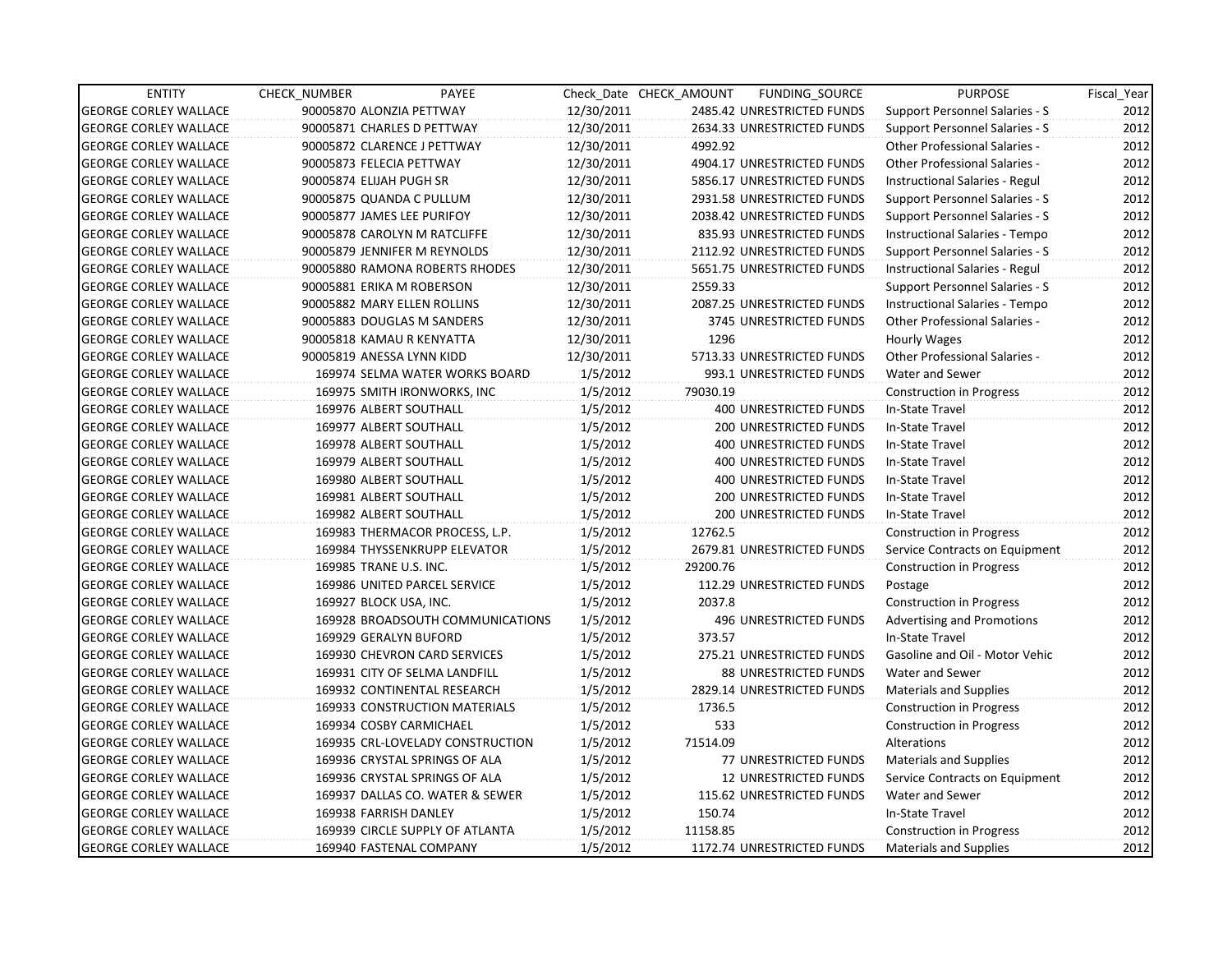| <b>ENTITY</b>                | CHECK NUMBER              | PAYEE                            |          | Check Date CHECK AMOUNT | FUNDING SOURCE                | <b>PURPOSE</b>                    | Fiscal Year |
|------------------------------|---------------------------|----------------------------------|----------|-------------------------|-------------------------------|-----------------------------------|-------------|
| <b>GEORGE CORLEY WALLACE</b> |                           | 169941 FIRST TEAM CONSTRUCTION   | 1/5/2012 | 168521.99               |                               | Construction in Progress          | 2012        |
| <b>GEORGE CORLEY WALLACE</b> |                           | 169943 FULLER BUILDING COMPANY   | 1/5/2012 |                         | 360.19 UNRESTRICTED FUNDS     | <b>Materials and Supplies</b>     | 2012        |
| <b>GEORGE CORLEY WALLACE</b> |                           | 169944 G & K SERVICES, CO.       | 1/5/2012 |                         | 67.2 UNRESTRICTED FUNDS       | <b>Other Contractual Services</b> | 2012        |
| <b>GEORGE CORLEY WALLACE</b> |                           | 169945 DEBORAH GOODWIN           | 1/5/2012 | 239.99                  |                               | In-State Travel                   | 2012        |
| <b>GEORGE CORLEY WALLACE</b> | 169946 APRIL HARPER       |                                  | 1/5/2012 |                         | 360 UNRESTRICTED FUNDS        | In-State Travel                   | 2012        |
| <b>GEORGE CORLEY WALLACE</b> | 169947 APRIL HARPER       |                                  | 1/5/2012 |                         | <b>180 UNRESTRICTED FUNDS</b> | In-State Travel                   | 2012        |
| <b>GEORGE CORLEY WALLACE</b> | 169948 APRIL HARPER       |                                  | 1/5/2012 |                         | <b>180 UNRESTRICTED FUNDS</b> | In-State Travel                   | 2012        |
| <b>GEORGE CORLEY WALLACE</b> | 169949 APRIL HARPER       |                                  | 1/5/2012 |                         | <b>360 UNRESTRICTED FUNDS</b> | In-State Travel                   | 2012        |
| <b>GEORGE CORLEY WALLACE</b> | 169950 APRIL HARPER       |                                  | 1/5/2012 |                         | <b>180 UNRESTRICTED FUNDS</b> | In-State Travel                   | 2012        |
| <b>GEORGE CORLEY WALLACE</b> | 169951 APRIL HARPER       |                                  | 1/5/2012 |                         | <b>180 UNRESTRICTED FUNDS</b> | In-State Travel                   | 2012        |
| <b>GEORGE CORLEY WALLACE</b> | 169952 STUART C. IRBY CO. |                                  | 1/5/2012 | 2278.32                 |                               | <b>Construction in Progress</b>   | 2012        |
| <b>GEORGE CORLEY WALLACE</b> | 169953 JAMCO, INC.        |                                  | 1/5/2012 | 18701                   |                               | <b>Construction in Progress</b>   | 2012        |
| <b>GEORGE CORLEY WALLACE</b> |                           | 169954 PAULETTE LEWIS JONES      | 1/5/2012 | 400                     |                               | <b>Other Contractual Services</b> | 2012        |
| <b>GEORGE CORLEY WALLACE</b> |                           | 169955 ALABAMA DRYWALL SUPPLY    | 1/5/2012 | 82071.83                |                               | <b>Construction in Progress</b>   | 2012        |
| <b>GEORGE CORLEY WALLACE</b> | 169956 LEJOY INC          |                                  | 1/5/2012 | 379.5                   |                               | <b>Purchases for Resale</b>       | 2012        |
| <b>GEORGE CORLEY WALLACE</b> | 169957 MAYER ELECTRIC     |                                  | 1/5/2012 | 65708.68                |                               | <b>Construction in Progress</b>   | 2012        |
| <b>GEORGE CORLEY WALLACE</b> |                           | 169958 MCRAE-GAINES LEARNING CTN | 1/5/2012 |                         | 1520.47 UNRESTRICTED FUNDS    | Scholarships                      | 2012        |
| <b>GEORGE CORLEY WALLACE</b> |                           | 169959 DR. JAMES M. MITCHELL     | 1/5/2012 |                         | 192.4 UNRESTRICTED FUNDS      | Out-of-State Travel               | 2012        |
| <b>GEORGE CORLEY WALLACE</b> |                           | 169960 NORTHWEST SUPPLY CO., INC | 1/5/2012 | 2277.21                 |                               | <b>Construction in Progress</b>   | 2012        |
| <b>GEORGE CORLEY WALLACE</b> |                           | 169961 NUCONSTEEL COMMERCIAL COR | 1/5/2012 | 88159                   |                               | <b>Construction in Progress</b>   | 2012        |
| <b>GEORGE CORLEY WALLACE</b> | 169962 PHENICIA NUNN      |                                  | 1/5/2012 | 435.12                  |                               | In-State Travel                   | 2012        |
| <b>GEORGE CORLEY WALLACE</b> |                           | 169986 UNITED PARCEL SERVICE     | 1/5/2012 | 11.51                   |                               | Postage                           | 2012        |
| <b>GEORGE CORLEY WALLACE</b> | 169987 VERIZON WIRELESS   |                                  | 1/5/2012 |                         | 65.39 UNRESTRICTED FUNDS      | Communications                    | 2012        |
| <b>GEORGE CORLEY WALLACE</b> |                           | 169988 SHERMANITA WALKER         | 1/5/2012 | 111.4                   |                               | In-State Travel                   | 2012        |
| <b>GEORGE CORLEY WALLACE</b> |                           | 169989 WATTS ENGINEERING         | 1/5/2012 | 73480                   |                               | <b>Construction in Progress</b>   | 2012        |
| <b>GEORGE CORLEY WALLACE</b> | 169990 L & W SUPPLY       |                                  | 1/5/2012 | 10381                   |                               | <b>Construction in Progress</b>   | 2012        |
| <b>GEORGE CORLEY WALLACE</b> | 169963 OFFICE DEPOT       |                                  | 1/5/2012 |                         | 1540.64 UNRESTRICTED FUNDS    | <b>Materials and Supplies</b>     | 2012        |
| <b>GEORGE CORLEY WALLACE</b> | 169964 MONICA OUSLEY      |                                  | 1/5/2012 | 562.16                  |                               | <b>Other Contractual Services</b> | 2012        |
| <b>GEORGE CORLEY WALLACE</b> |                           | 169965 CLARENCE PETTWAY          | 1/5/2012 | 392.87                  |                               | In-State Travel                   | 2012        |
| <b>GEORGE CORLEY WALLACE</b> | 169966 PODS               |                                  | 1/5/2012 |                         | 258 UNRESTRICTED FUNDS        | <b>Other Contractual Services</b> | 2012        |
| <b>GEORGE CORLEY WALLACE</b> |                           | 169967 PURDIE & SON REFUSE SER   | 1/5/2012 |                         | 805 UNRESTRICTED FUNDS        | <b>Other Contractual Services</b> | 2012        |
| <b>GEORGE CORLEY WALLACE</b> | 169968 THE RILEY GROUP    |                                  | 1/5/2012 |                         | 500 UNRESTRICTED FUNDS        | <b>TECHNOLOGY NON-CAPITALIZED</b> | 2012        |
| <b>GEORGE CORLEY WALLACE</b> | 169915 ACT                |                                  | 1/5/2012 | 5.5                     |                               | <b>Materials and Supplies</b>     | 2012        |
| <b>GEORGE CORLEY WALLACE</b> |                           | 169916 ALABAMA COLL SYS FIN      | 1/5/2012 |                         | 60 UNRESTRICTED FUNDS         | State-Funded Professional Deve    | 2012        |
| <b>GEORGE CORLEY WALLACE</b> |                           | 169917 ALABAMA GAS CORPORATION   | 1/5/2012 |                         | 391.27 UNRESTRICTED FUNDS     | Gas and Heating Fuel              | 2012        |
| <b>GEORGE CORLEY WALLACE</b> |                           | 169918 ALABAMA POWER COMPANY     | 1/5/2012 |                         | 2831.59 UNRESTRICTED FUNDS    | Electricity                       | 2012        |
| <b>GEORGE CORLEY WALLACE</b> | 169919 BERTHA ALLEN       |                                  | 1/5/2012 | 220.76                  |                               | In-State Travel                   | 2012        |
| <b>GEORGE CORLEY WALLACE</b> | 169920 ASCAP              |                                  | 1/5/2012 |                         | 614.24 UNRESTRICTED FUNDS     | <b>Other Contractual Services</b> | 2012        |
| <b>GEORGE CORLEY WALLACE</b> | 169921 AT&T               |                                  | 1/5/2012 | 245.02                  |                               | Communications                    | 2012        |
| <b>GEORGE CORLEY WALLACE</b> | 169922 AT&T ALABAMA       |                                  | 1/5/2012 |                         | 338.47 UNRESTRICTED FUNDS     | Communications                    | 2012        |
| <b>GEORGE CORLEY WALLACE</b> | 169922 AT&T ALABAMA       |                                  | 1/5/2012 | 207.1                   |                               | Communications                    | 2012        |
| <b>GEORGE CORLEY WALLACE</b> | 169923 TIFFANY BARLOW     |                                  | 1/5/2012 | 565.23                  |                               | In-State Travel                   | 2012        |
| <b>GEORGE CORLEY WALLACE</b> |                           | 169924 BERNEY OFFICE SOLUTIONS   | 1/5/2012 |                         | 71.03 UNRESTRICTED FUNDS      | Service Contracts on Equipment    | 2012        |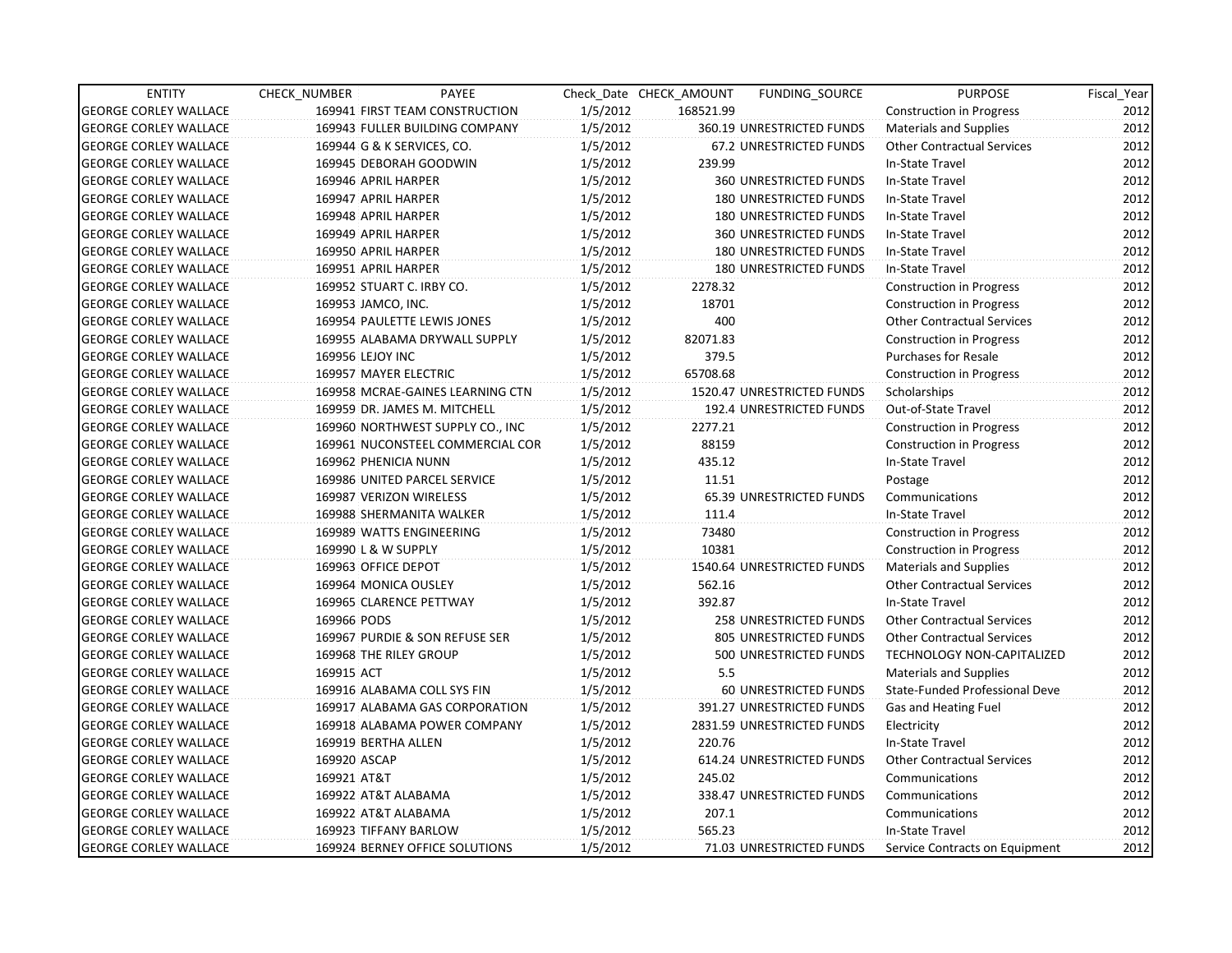| <b>ENTITY</b>                | CHECK NUMBER         | PAYEE                            |           | Check Date CHECK AMOUNT | FUNDING SOURCE                | <b>PURPOSE</b>                       | Fiscal_Year |
|------------------------------|----------------------|----------------------------------|-----------|-------------------------|-------------------------------|--------------------------------------|-------------|
| <b>GEORGE CORLEY WALLACE</b> |                      | 169926 BIRMINGHAM RESTAURANT     | 1/5/2012  | 17926                   |                               | <b>Construction in Progress</b>      | 2012        |
| <b>GEORGE CORLEY WALLACE</b> |                      | 169969 ERIKA ROBERSON            | 1/5/2012  | 36.03                   |                               | In-State Travel                      | 2012        |
| <b>GEORGE CORLEY WALLACE</b> |                      | 169970 ROUNTREE ELECTRIC SUPPLY  | 1/5/2012  |                         | 495.37 UNRESTRICTED FUNDS     | <b>Materials and Supplies</b>        | 2012        |
| <b>GEORGE CORLEY WALLACE</b> |                      | 169971 S & P INVESTMENT, INC     | 1/5/2012  | 26883.51                |                               | <b>Construction in Progress</b>      | 2012        |
| <b>GEORGE CORLEY WALLACE</b> |                      | 169972 SCANTRON CORPORATION      | 1/5/2012  | 10381                   |                               | <b>Construction in Progress</b>      | 2012        |
| <b>GEORGE CORLEY WALLACE</b> |                      | 169973 SCOTT COMMUNICATIONS      | 1/5/2012  |                         | 1000 UNRESTRICTED FUNDS       | <b>Advertising and Promotions</b>    | 2012        |
| <b>GEORGE CORLEY WALLACE</b> | 169996 AACOP         |                                  | 1/12/2012 |                         | 300.5 UNRESTRICTED FUNDS      | In-State Travel                      | 2012        |
| <b>GEORGE CORLEY WALLACE</b> | 169997 ACSPRA        |                                  | 1/12/2012 |                         | 100 UNRESTRICTED FUNDS        | Memberships                          | 2012        |
| <b>GEORGE CORLEY WALLACE</b> |                      | 169998 ADVANCED DISPOSAL         | 1/12/2012 |                         | 427.03 UNRESTRICTED FUNDS     | Water and Sewer                      | 2012        |
| <b>GEORGE CORLEY WALLACE</b> |                      | 169999 AIRGAS SOUTH, INC         | 1/12/2012 |                         | 11828.49 UNRESTRICTED FUNDS   | <b>Materials and Supplies</b>        | 2012        |
| <b>GEORGE CORLEY WALLACE</b> |                      | 170000 ALABAMA DEPT. OF REVENUE  | 1/12/2012 |                         | <b>2.5 UNRESTRICTED FUNDS</b> | <b>Materials and Supplies</b>        | 2012        |
| <b>GEORGE CORLEY WALLACE</b> |                      | 170001 ALABAMA POWER COMPANY     | 1/12/2012 |                         | 38671.61 UNRESTRICTED FUNDS   | Electricity                          | 2012        |
| <b>GEORGE CORLEY WALLACE</b> |                      | 170002 ALLIANT DATA SYSTEMS      | 1/12/2012 |                         | 15315 UNRESTRICTED FUNDS      | TECHNOLOGY NON-CAPITALIZED           | 2012        |
| <b>GEORGE CORLEY WALLACE</b> |                      | 170003 AT&T (BUSINESS SERVICE)   | 1/12/2012 |                         | 63.86 UNRESTRICTED FUNDS      | Communications                       | 2012        |
| <b>GEORGE CORLEY WALLACE</b> |                      | 170004 B & S AUTO PARTS          | 1/12/2012 |                         | <b>150 UNRESTRICTED FUNDS</b> | Maintenance and Repairs              | 2012        |
| <b>GEORGE CORLEY WALLACE</b> |                      | 170005 BERNEY OFFICE SOLUTIONS   | 1/12/2012 |                         | 2684.45 UNRESTRICTED FUNDS    | <b>TECHNOLOGY NON-CAPITALIZED</b>    | 2012        |
| <b>GEORGE CORLEY WALLACE</b> |                      | 170005 BERNEY OFFICE SOLUTIONS   | 1/12/2012 | 215.44                  |                               | <b>Materials and Supplies</b>        | 2012        |
| <b>GEORGE CORLEY WALLACE</b> |                      | 170005 BERNEY OFFICE SOLUTIONS   | 1/12/2012 |                         | 250.65 UNRESTRICTED FUNDS     | Service Contracts on Equipment       | 2012        |
| <b>GEORGE CORLEY WALLACE</b> |                      | 170006 DR. CHARLES H. BLACKLEDGE | 1/12/2012 |                         | 395.76 UNRESTRICTED FUNDS     | <b>Other Contractual Services</b>    | 2012        |
| <b>GEORGE CORLEY WALLACE</b> |                      | 170007 BROADCAST MUSIC, INC      | 1/12/2012 |                         | 534.24 UNRESTRICTED FUNDS     | <b>Other Contractual Services</b>    | 2012        |
| <b>GEORGE CORLEY WALLACE</b> |                      | 170008 BROWN OFFICE SYSTEMS      | 1/12/2012 |                         | 5486.55 UNRESTRICTED FUNDS    | <b>Materials and Supplies</b>        | 2012        |
| <b>GEORGE CORLEY WALLACE</b> |                      | 170010 CDW GOVERNMENT, INC       | 1/12/2012 |                         | 194.95 UNRESTRICTED FUNDS     | <b>Materials and Supplies</b>        | 2012        |
| <b>GEORGE CORLEY WALLACE</b> |                      | 170011 CEDRIC CLEVELAND          | 1/12/2012 | 97.1                    |                               | Maintenance and Repairs              | 2012        |
| <b>GEORGE CORLEY WALLACE</b> |                      | 170012 CORPORATE IMAGES          | 1/12/2012 |                         | 412.81 UNRESTRICTED FUNDS     | <b>Materials and Supplies</b>        | 2012        |
| <b>GEORGE CORLEY WALLACE</b> |                      | 170013 CRYSTAL SPRINGS OF ALA    | 1/12/2012 |                         | 10 UNRESTRICTED FUNDS         | <b>Other Contractual Services</b>    | 2012        |
| <b>GEORGE CORLEY WALLACE</b> |                      | 170014 DATA SUPPLIES INC.        | 1/12/2012 |                         | 366.74 UNRESTRICTED FUNDS     | <b>Materials and Supplies</b>        | 2012        |
| <b>GEORGE CORLEY WALLACE</b> |                      | 170015 ED ROEHR SAFETY PRODUCT   | 1/12/2012 |                         | 3402.48 UNRESTRICTED FUNDS    | <b>Materials and Supplies</b>        | 2012        |
| <b>GEORGE CORLEY WALLACE</b> |                      | 170016 G & K SERVICES, CO.       | 1/12/2012 |                         | 67.2 UNRESTRICTED FUNDS       | <b>Other Contractual Services</b>    | 2012        |
| <b>GEORGE CORLEY WALLACE</b> |                      | 170017 GUARDIAN-IPCO INC.        | 1/12/2012 |                         | <b>450 UNRESTRICTED FUNDS</b> | Service Contracts on Equipment       | 2012        |
| <b>GEORGE CORLEY WALLACE</b> |                      | 170018 GULF STATE DISTRIBUTORS   | 1/12/2012 |                         | 324 UNRESTRICTED FUNDS        | <b>Materials and Supplies</b>        | 2012        |
| <b>GEORGE CORLEY WALLACE</b> |                      | 170019 GULF STATES MOBILITY, INC | 1/12/2012 |                         | 623.93 UNRESTRICTED FUNDS     | <b>Materials and Supplies</b>        | 2012        |
| <b>GEORGE CORLEY WALLACE</b> | 170020 APRIL HARPER  |                                  | 1/12/2012 |                         | <b>75 UNRESTRICTED FUNDS</b>  | Employee Taxable Per Diem            | 2012        |
| <b>GEORGE CORLEY WALLACE</b> |                      | 170021 HARRIS SECURITY SYSTEMS,  | 1/12/2012 |                         | 90 UNRESTRICTED FUNDS         | <b>Other Contractual Services</b>    | 2012        |
| <b>GEORGE CORLEY WALLACE</b> |                      | 170022 INNOVATION CENTRE         | 1/12/2012 |                         | 6642.15 UNRESTRICTED FUNDS    | <b>Other Contractual Services</b>    | 2012        |
| <b>GEORGE CORLEY WALLACE</b> |                      | 170023 INNOVATION CENTRE         | 1/12/2012 |                         | 6642.19 UNRESTRICTED FUNDS    | <b>Other Contractual Services</b>    | 2012        |
| <b>GEORGE CORLEY WALLACE</b> | 170024 MARIANNA INC. |                                  | 1/12/2012 |                         | 28.23 UNRESTRICTED FUNDS      | <b>Purchases for Resale</b>          | 2012        |
| <b>GEORGE CORLEY WALLACE</b> |                      | 170025 MARVIN P. HUGHEY -        | 1/12/2012 | 16473                   |                               | <b>Construction in Progress</b>      | 2012        |
| <b>GEORGE CORLEY WALLACE</b> |                      | 170025 MARVIN P. HUGHEY -        | 1/12/2012 | 18285                   |                               | <b>Engineering and Architectural</b> | 2012        |
| <b>GEORGE CORLEY WALLACE</b> |                      | 170026 DR. ROBERT D. McCONNELL   | 1/12/2012 |                         | <b>6 UNRESTRICTED FUNDS</b>   | In-State Travel                      | 2012        |
| <b>GEORGE CORLEY WALLACE</b> |                      | 170027 MCQUICK PRINTING COMPANY  | 1/12/2012 | 240                     |                               | <b>Materials and Supplies</b>        | 2012        |
| <b>GEORGE CORLEY WALLACE</b> |                      | 170028 NATIONAL LEAGUE FOR NURSI | 1/12/2012 |                         | 1325 UNRESTRICTED FUNDS       | Memberships                          | 2012        |
| <b>GEORGE CORLEY WALLACE</b> | 170029 OFFICE DEPOT  |                                  | 1/12/2012 |                         | 584.29 UNRESTRICTED FUNDS     | <b>Materials and Supplies</b>        | 2012        |
| <b>GEORGE CORLEY WALLACE</b> | 170033 RICOH         |                                  | 1/12/2012 |                         | 973.36 UNRESTRICTED FUNDS     | Service Contracts on Equipment       | 2012        |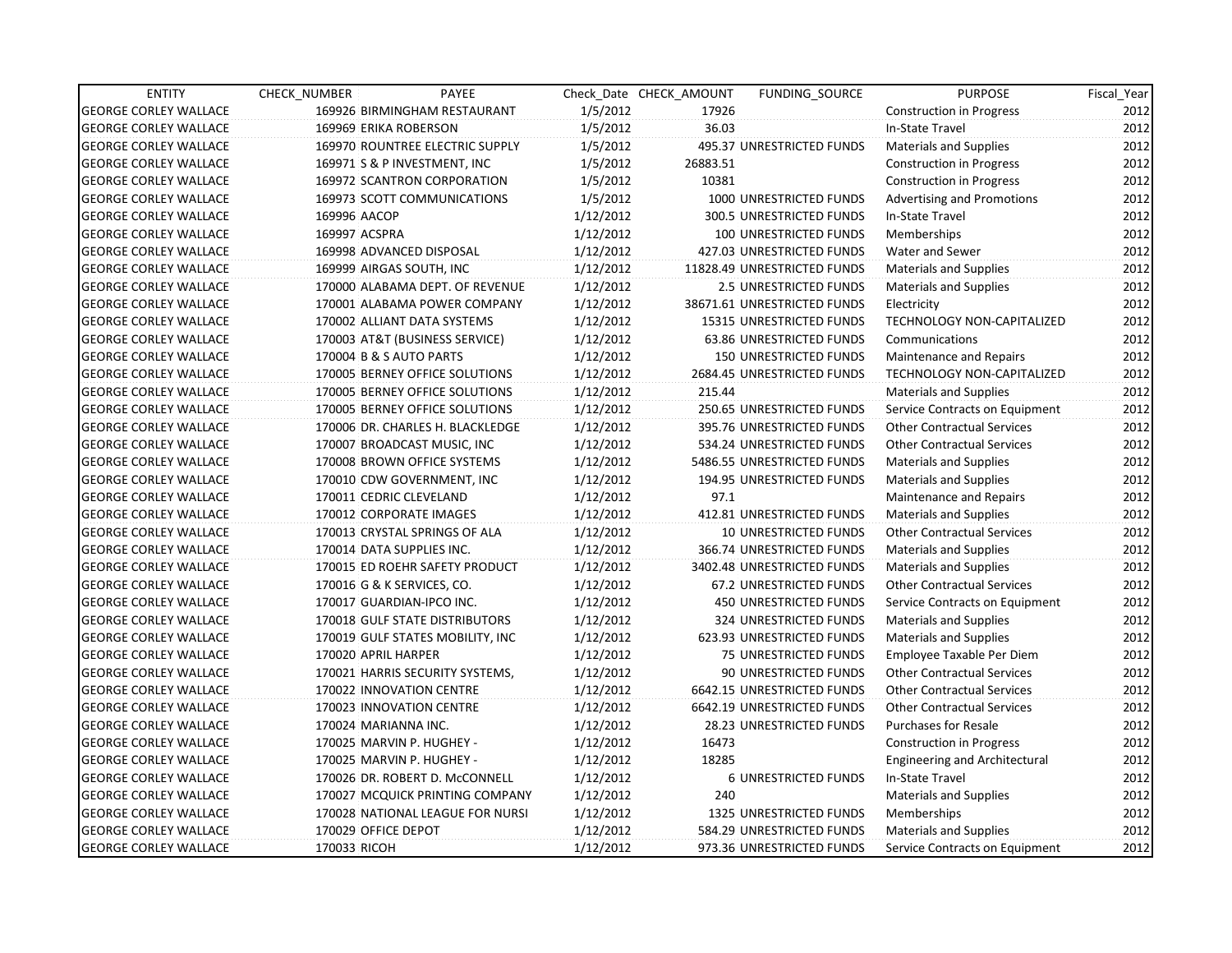| <b>ENTITY</b>                | CHECK_NUMBER             | PAYEE                            |           | Check Date CHECK AMOUNT | FUNDING_SOURCE                 | <b>PURPOSE</b>                    | Fiscal_Year |
|------------------------------|--------------------------|----------------------------------|-----------|-------------------------|--------------------------------|-----------------------------------|-------------|
| <b>GEORGE CORLEY WALLACE</b> |                          | 170034 SELMA WATER WORKS BOARD   | 1/12/2012 |                         | 101.25 UNRESTRICTED FUNDS      | Water and Sewer                   | 2012        |
| <b>GEORGE CORLEY WALLACE</b> |                          | 170035 SELMA-DALLAS CO CHAMBER   | 1/12/2012 |                         | 200 UNRESTRICTED FUNDS         | Memberships                       | 2012        |
| <b>GEORGE CORLEY WALLACE</b> | 170036 MAXINE STURDIVANT |                                  | 1/12/2012 |                         | 135.51 UNRESTRICTED FUNDS      | Out-of-State Travel               | 2012        |
| <b>GEORGE CORLEY WALLACE</b> |                          | 170037 THE SELMA-TIMES JOURNAL   | 1/12/2012 |                         | 459.89 UNRESTRICTED FUNDS      | <b>Advertising and Promotions</b> | 2012        |
| <b>GEORGE CORLEY WALLACE</b> |                          | 170038 THE SOLUTIONS TEAM        | 1/12/2012 |                         | 178.5 UNRESTRICTED FUNDS       | Service Contracts on Equipment    | 2012        |
| <b>GEORGE CORLEY WALLACE</b> | 170039 HERMAN TURNER     |                                  | 1/12/2012 |                         | 75 UNRESTRICTED FUNDS          | Employee Taxable Per Diem         | 2012        |
| <b>GEORGE CORLEY WALLACE</b> | 170040 WCCS PETTY CASH   |                                  | 1/12/2012 |                         | 152.19 UNRESTRICTED FUNDS      | Materials and Supplies            | 2012        |
| <b>GEORGE CORLEY WALLACE</b> |                          | 170041 WCCS SELMA FOUNDATION     | 1/12/2012 | 150                     |                                | <b>Materials and Supplies</b>     | 2012        |
| <b>GEORGE CORLEY WALLACE</b> |                          | 170042 WITTICHEN SUPPLY COMPANY  | 1/12/2012 | 964.97                  |                                | Alterations                       | 2012        |
| <b>GEORGE CORLEY WALLACE</b> |                          | 171330 AT&T (BUSINESS SERVICE)   | 1/19/2012 |                         | 34.47 UNRESTRICTED FUNDS       | Communications                    | 2012        |
| <b>GEORGE CORLEY WALLACE</b> | 171331 RICHARD BAILEY    |                                  | 1/19/2012 |                         | 500 UNRESTRICTED FUNDS         | <b>Other Contractual Services</b> | 2012        |
| <b>GEORGE CORLEY WALLACE</b> | 171332 TIFFANY BARLOW    |                                  | 1/19/2012 | 303.74                  |                                | In-State Travel                   | 2012        |
| <b>GEORGE CORLEY WALLACE</b> | 171333 RAHMAN BELL       |                                  | 1/19/2012 |                         | 145 UNRESTRICTED FUNDS         | <b>Other Professional Fees</b>    | 2012        |
| <b>GEORGE CORLEY WALLACE</b> | 171334 GERALYN BUFORD    |                                  | 1/19/2012 | 190.53                  |                                | In-State Travel                   | 2012        |
| <b>GEORGE CORLEY WALLACE</b> |                          | 171335 BUILDING SPECIALTIES      | 1/19/2012 | 1300                    |                                | Maintenance and Repairs           | 2012        |
| <b>GEORGE CORLEY WALLACE</b> | 171336 ADAM BURGESS      |                                  | 1/19/2012 |                         | <b>145 UNRESTRICTED FUNDS</b>  | <b>Other Professional Fees</b>    | 2012        |
| <b>GEORGE CORLEY WALLACE</b> | 171337 JOE CAMERON       |                                  | 1/19/2012 |                         | <b>145 UNRESTRICTED FUNDS</b>  | <b>Other Professional Fees</b>    | 2012        |
| <b>GEORGE CORLEY WALLACE</b> |                          | 171338 CLEAR CHANNEL RADIO       | 1/19/2012 |                         | 896 UNRESTRICTED FUNDS         | <b>Advertising and Promotions</b> | 2012        |
| <b>GEORGE CORLEY WALLACE</b> | 171339 COUGAR CHEVRON    |                                  | 1/19/2012 |                         | 674.89 UNRESTRICTED FUNDS      | Gasoline and Oil - Motor Vehic    | 2012        |
| <b>GEORGE CORLEY WALLACE</b> | 171340 CUMULUS MEDIA INC |                                  | 1/19/2012 |                         | 812 UNRESTRICTED FUNDS         | <b>Advertising and Promotions</b> | 2012        |
| <b>GEORGE CORLEY WALLACE</b> |                          | 171342 DALLAS COUNTY JUDGE OF    | 1/19/2012 | 31                      |                                | Postage                           | 2012        |
| <b>GEORGE CORLEY WALLACE</b> | 171343 DALLAS STRAW LLC  |                                  | 1/19/2012 |                         | <b>140 UNRESTRICTED FUNDS</b>  | Materials and Supplies            | 2012        |
| <b>GEORGE CORLEY WALLACE</b> | 171344 FARRISH DANLEY    |                                  | 1/19/2012 | 23.37                   |                                | In-State Travel                   | 2012        |
| <b>GEORGE CORLEY WALLACE</b> |                          | 171345 BOBBY E. DEAVERS, JR      | 1/19/2012 |                         | 145 UNRESTRICTED FUNDS         | <b>Other Professional Fees</b>    | 2012        |
| <b>GEORGE CORLEY WALLACE</b> |                          | 171346 DEPT OF POSTSECONDARY ED  | 1/19/2012 |                         | <b>30 UNRESTRICTED FUNDS</b>   | In-State Travel                   | 2012        |
| <b>GEORGE CORLEY WALLACE</b> |                          | 171347 MICHAEL FIELDBINDER       | 1/19/2012 |                         | <b>145 UNRESTRICTED FUNDS</b>  | <b>Other Professional Fees</b>    | 2012        |
| <b>GEORGE CORLEY WALLACE</b> | 171348 DEBORAH GOODWIN   |                                  | 1/19/2012 | 192.95                  |                                | In-State Travel                   | 2012        |
| <b>GEORGE CORLEY WALLACE</b> | 171349 RACHEL GORDON     |                                  | 1/19/2012 | 500                     |                                | In-State Travel                   | 2012        |
| <b>GEORGE CORLEY WALLACE</b> | 171350 RACHEL GORDON     |                                  | 1/19/2012 | 500                     |                                | In-State Travel                   | 2012        |
| <b>GEORGE CORLEY WALLACE</b> | 171351 EDDIE GRAY        |                                  | 1/19/2012 |                         | 290 UNRESTRICTED FUNDS         | <b>Other Professional Fees</b>    | 2012        |
| <b>GEORGE CORLEY WALLACE</b> |                          | 171352 HAMPTON INN - SELMA       | 1/19/2012 |                         | 587.4 UNRESTRICTED FUNDS       | <b>Other Contractual Services</b> | 2012        |
| <b>GEORGE CORLEY WALLACE</b> | 171353 WAYNE HARBIN      |                                  | 1/19/2012 |                         | <b>145 UNRESTRICTED FUNDS</b>  | <b>Other Professional Fees</b>    | 2012        |
| <b>GEORGE CORLEY WALLACE</b> |                          | 171354 DARRELL HARGREAVES        | 1/19/2012 |                         | <b>145 UNRESTRICTED FUNDS</b>  | <b>Other Professional Fees</b>    | 2012        |
| <b>GEORGE CORLEY WALLACE</b> | 171355 DEANDRES G. INGE  |                                  | 1/19/2012 | 42.04                   |                                | In-State Travel                   | 2012        |
| <b>GEORGE CORLEY WALLACE</b> |                          | 171356 INSTRUCTIONAL OFFICERS    | 1/19/2012 |                         | <b>30 UNRESTRICTED FUNDS</b>   | In-State Travel                   | 2012        |
| <b>GEORGE CORLEY WALLACE</b> | 171357 KRISTEN JONES     |                                  | 1/19/2012 |                         | <b>145 UNRESTRICTED FUNDS</b>  | <b>Other Professional Fees</b>    | 2012        |
| <b>GEORGE CORLEY WALLACE</b> | 171358 JOSEPH G. JONES   |                                  | 1/19/2012 |                         | <b>1200 UNRESTRICTED FUNDS</b> | <b>Other Contractual Services</b> | 2012        |
| <b>GEORGE CORLEY WALLACE</b> |                          | 171359 KENNESAW STATE UNIVERSITY | 1/19/2012 |                         | 210 UNRESTRICTED FUNDS         | Out-of-State Travel               | 2012        |
| <b>GEORGE CORLEY WALLACE</b> | 171360 CRAIG LANE        |                                  | 1/19/2012 |                         | <b>145 UNRESTRICTED FUNDS</b>  | <b>Other Professional Fees</b>    | 2012        |
| <b>GEORGE CORLEY WALLACE</b> |                          | 171361 LEWIS PEST CONTROL INC.   | 1/19/2012 |                         | 385 UNRESTRICTED FUNDS         | <b>Other Contractual Services</b> | 2012        |
| <b>GEORGE CORLEY WALLACE</b> |                          | 171362 MCKINSLEY MARBURY         | 1/19/2012 |                         | 145 UNRESTRICTED FUNDS         | <b>Other Professional Fees</b>    | 2012        |
| <b>GEORGE CORLEY WALLACE</b> | 171363 CHARLES NEELY     |                                  | 1/19/2012 |                         | 180 UNRESTRICTED FUNDS         | <b>Other Professional Fees</b>    | 2012        |
| <b>GEORGE CORLEY WALLACE</b> | 171364 MIKE NEWMAN       |                                  | 1/19/2012 |                         | <b>145 UNRESTRICTED FUNDS</b>  | <b>Other Professional Fees</b>    | 2012        |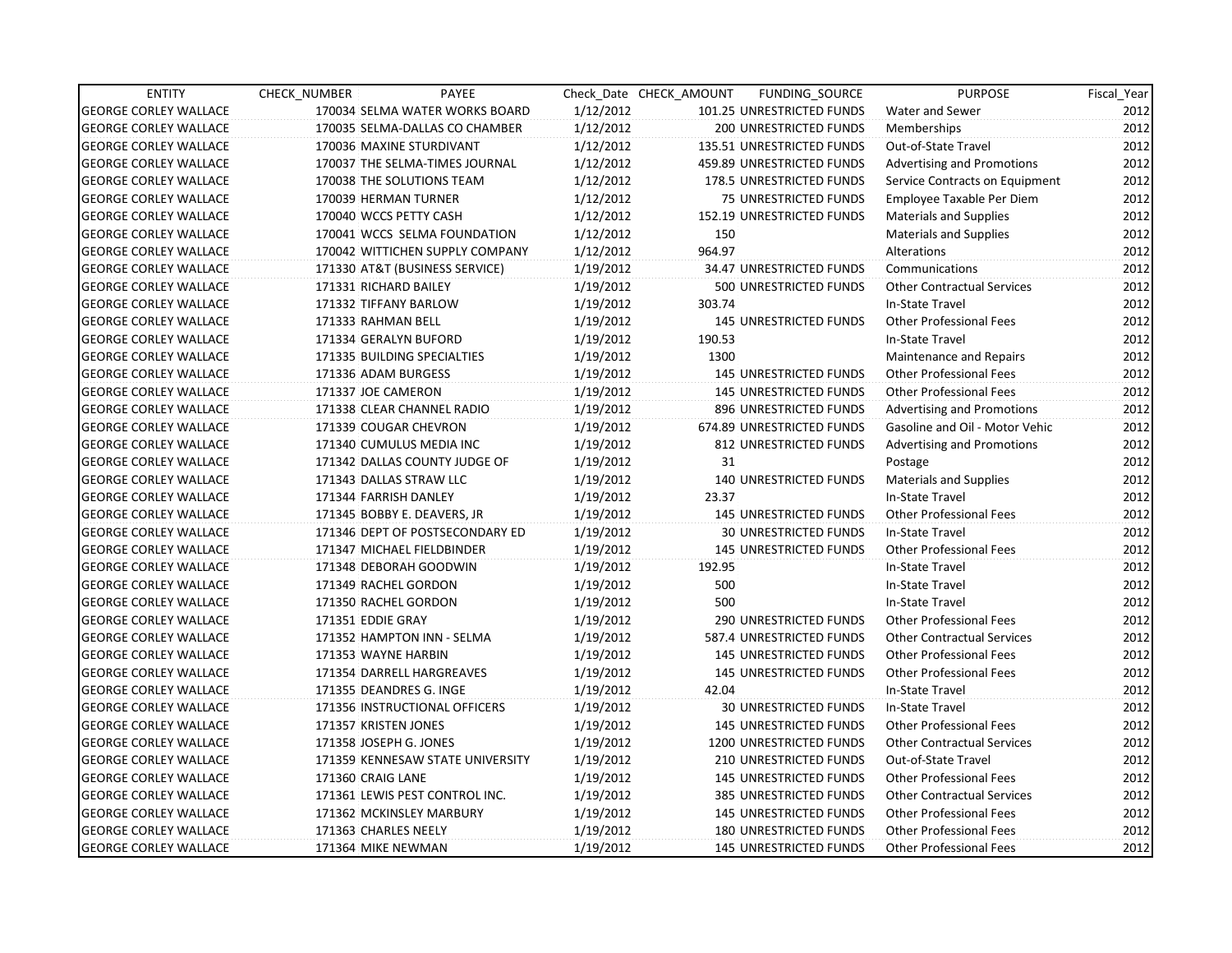| <b>ENTITY</b>                | CHECK NUMBER             | PAYEE                           |           | Check Date CHECK AMOUNT | FUNDING SOURCE                 | <b>PURPOSE</b>                    | Fiscal Year |
|------------------------------|--------------------------|---------------------------------|-----------|-------------------------|--------------------------------|-----------------------------------|-------------|
| <b>GEORGE CORLEY WALLACE</b> | 171365 PHENICIA NUNN     |                                 | 1/19/2012 | 111.67                  |                                | In-State Travel                   | 2012        |
| <b>GEORGE CORLEY WALLACE</b> | 171366 CANON SOLUTIONS   |                                 | 1/19/2012 | 135                     |                                | Service Contracts on Equipment    | 2012        |
| <b>GEORGE CORLEY WALLACE</b> | 171368 CLARENCE PETTWAY  |                                 | 1/19/2012 | 188.76                  |                                | In-State Travel                   | 2012        |
| <b>GEORGE CORLEY WALLACE</b> |                          | 171370 QUARTERMASTER INC.       | 1/19/2012 |                         | 263.69 UNRESTRICTED FUNDS      | Materials and Supplies            | 2012        |
| <b>GEORGE CORLEY WALLACE</b> |                          | 171371 THE RESOURCE CENTER      | 1/19/2012 |                         | 85 UNRESTRICTED FUNDS          | In-State Travel                   | 2012        |
| <b>GEORGE CORLEY WALLACE</b> | 171372 HAL ROZZELLE      |                                 | 1/19/2012 |                         | <b>145 UNRESTRICTED FUNDS</b>  | <b>Other Professional Fees</b>    | 2012        |
| <b>GEORGE CORLEY WALLACE</b> | 171373 GRACIE SCOTT      |                                 | 1/19/2012 |                         | <b>180 UNRESTRICTED FUNDS</b>  | <b>Other Professional Fees</b>    | 2012        |
| <b>GEORGE CORLEY WALLACE</b> |                          | 171374 SELMA WATER WORKS BOARD  | 1/19/2012 |                         | 35.94 UNRESTRICTED FUNDS       | Water and Sewer                   | 2012        |
| <b>GEORGE CORLEY WALLACE</b> |                          | 171375 SOUTHERNLINC WIRELESS    | 1/19/2012 |                         | <b>15.9 UNRESTRICTED FUNDS</b> | Communications                    | 2012        |
| <b>GEORGE CORLEY WALLACE</b> |                          | 171376 SOUTHERNLINC WIRELESS    | 1/19/2012 |                         | 1028.4 UNRESTRICTED FUNDS      | Communications                    | 2012        |
| <b>GEORGE CORLEY WALLACE</b> |                          | 171376 SOUTHERNLINC WIRELESS    | 1/19/2012 | 731.4                   |                                | Communications                    | 2012        |
| <b>GEORGE CORLEY WALLACE</b> |                          | 171377 MAXINE STURDIVANT        | 1/19/2012 |                         | 272.32 UNRESTRICTED FUNDS      | Out-of-State Travel               | 2012        |
| <b>GEORGE CORLEY WALLACE</b> |                          | 171378 THE MORRIS AGENCY, INC.  | 1/19/2012 | 50                      |                                | Postage                           | 2012        |
| <b>GEORGE CORLEY WALLACE</b> |                          | 171379 THE SELMA-TIMES JOURNAL  | 1/19/2012 |                         | 155.4 UNRESTRICTED FUNDS       | Subscriptions                     | 2012        |
| <b>GEORGE CORLEY WALLACE</b> | 171380 MIKE TURNER       |                                 | 1/19/2012 |                         | <b>180 UNRESTRICTED FUNDS</b>  | <b>Other Contractual Services</b> | 2012        |
| <b>GEORGE CORLEY WALLACE</b> |                          | 171381 UNIV. OF MONTEVALLO      | 1/19/2012 | 180                     |                                | In-State Travel                   | 2012        |
| <b>GEORGE CORLEY WALLACE</b> |                          | 171382 UNITED PARCEL SERVICE    | 1/19/2012 |                         | 112.71 UNRESTRICTED FUNDS      | Postage                           | 2012        |
| <b>GEORGE CORLEY WALLACE</b> |                          | 171383 SHERMANITA WALKER        | 1/19/2012 | 336                     |                                | In-State Travel                   | 2012        |
| <b>GEORGE CORLEY WALLACE</b> | 171384 ROOSEVELT WALKER  |                                 | 1/19/2012 |                         | <b>180 UNRESTRICTED FUNDS</b>  | <b>Other Professional Fees</b>    | 2012        |
| <b>GEORGE CORLEY WALLACE</b> | 171385 CONNIE WALLACE    |                                 | 1/19/2012 |                         | 85 UNRESTRICTED FUNDS          | In-State Travel                   | 2012        |
| <b>GEORGE CORLEY WALLACE</b> | 171386 GIRARD C. WARREN  |                                 | 1/19/2012 |                         | <b>145 UNRESTRICTED FUNDS</b>  | <b>Other Professional Fees</b>    | 2012        |
| <b>GEORGE CORLEY WALLACE</b> |                          | 171387 ROOSEVELT WILLIAMS       | 1/19/2012 |                         | 1200 UNRESTRICTED FUNDS        | <b>Other Contractual Services</b> | 2012        |
| <b>GEORGE CORLEY WALLACE</b> |                          | 171388 XEROX CORPORATION        | 1/19/2012 | 55.05                   |                                | Service Contracts on Equipment    | 2012        |
| <b>GEORGE CORLEY WALLACE</b> |                          | 171326 AL VETERANS AFFAIRS ASSN | 1/19/2012 |                         | 250 UNRESTRICTED FUNDS         | In-State Travel                   | 2012        |
| <b>GEORGE CORLEY WALLACE</b> |                          | 171327 ALABAMA GAS CORPORATION  | 1/19/2012 |                         | 11126.72 UNRESTRICTED FUNDS    | Gas and Heating Fuel              | 2012        |
| <b>GEORGE CORLEY WALLACE</b> |                          | 171328 ALACRAO (FLORENCE)       | 1/19/2012 |                         | <b>80 UNRESTRICTED FUNDS</b>   | Memberships                       | 2012        |
| <b>GEORGE CORLEY WALLACE</b> | 171329 BERTHA ALLEN      |                                 | 1/19/2012 | 101.79                  |                                | In-State Travel                   | 2012        |
| <b>GEORGE CORLEY WALLACE</b> | 171390 GERALYN BUFORD    |                                 | 1/20/2012 | 314.46                  |                                | In-State Travel                   | 2012        |
| <b>GEORGE CORLEY WALLACE</b> | 171389 WILLIAM E BLAKES  |                                 | 1/20/2012 | 1000                    |                                | <b>Maintenance and Repairs</b>    | 2012        |
| <b>GEORGE CORLEY WALLACE</b> |                          | 171404 CARMICHAEL ENGINEERING   | 1/26/2012 | 1565                    |                                | <b>Construction in Progress</b>   | 2012        |
| <b>GEORGE CORLEY WALLACE</b> |                          | 171405 THE CHRONICLE OF HIGHER  | 1/26/2012 |                         | 65 UNRESTRICTED FUNDS          | Subscriptions                     | 2012        |
| <b>GEORGE CORLEY WALLACE</b> |                          | 171406 DALLAS COUNTY JUDGE OF   | 1/26/2012 |                         | 31 UNRESTRICTED FUNDS          | Materials and Supplies            | 2012        |
| <b>GEORGE CORLEY WALLACE</b> | 171407 FARRISH DANLEY    |                                 | 1/26/2012 | 12.88                   |                                | In-State Travel                   | 2012        |
| <b>GEORGE CORLEY WALLACE</b> | 171408 GED TESTING       |                                 | 1/26/2012 |                         | 298 UNRESTRICTED FUNDS         | <b>Materials and Supplies</b>     | 2012        |
| <b>GEORGE CORLEY WALLACE</b> | 171409 EVELYN GHANT      |                                 | 1/26/2012 |                         | 75 UNRESTRICTED FUNDS          | <b>Other Contractual Services</b> | 2012        |
| <b>GEORGE CORLEY WALLACE</b> |                          | 171410 DEBORAH GOODWIN          | 1/26/2012 | 109.78                  |                                | In-State Travel                   | 2012        |
| <b>GEORGE CORLEY WALLACE</b> | 171411 RAJI GOURDINE     |                                 | 1/26/2012 |                         | 78.76 UNRESTRICTED FUNDS       | Materials and Supplies            | 2012        |
| <b>GEORGE CORLEY WALLACE</b> |                          | 171412 THE MORRIS AGENCY, INC.  | 1/26/2012 |                         | 50 UNRESTRICTED FUNDS          | <b>Materials and Supplies</b>     | 2012        |
| <b>GEORGE CORLEY WALLACE</b> | 171413 NCS PEARSON, INC. |                                 | 1/26/2012 | 1000                    |                                | Memberships                       | 2012        |
| <b>GEORGE CORLEY WALLACE</b> | 171413 NCS PEARSON, INC. |                                 | 1/26/2012 | 4000                    |                                | <b>Other Contractual Services</b> | 2012        |
| <b>GEORGE CORLEY WALLACE</b> | 171414 PHENICIA NUNN     |                                 | 1/26/2012 | 15.76                   |                                | In-State Travel                   | 2012        |
| <b>GEORGE CORLEY WALLACE</b> | 171416 CLARENCE PETTWAY  |                                 | 1/26/2012 | 53.56                   |                                | In-State Travel                   | 2012        |
| <b>GEORGE CORLEY WALLACE</b> | 171417 RONALD JONES      |                                 | 1/26/2012 |                         | 75 UNRESTRICTED FUNDS          | <b>Other Contractual Services</b> | 2012        |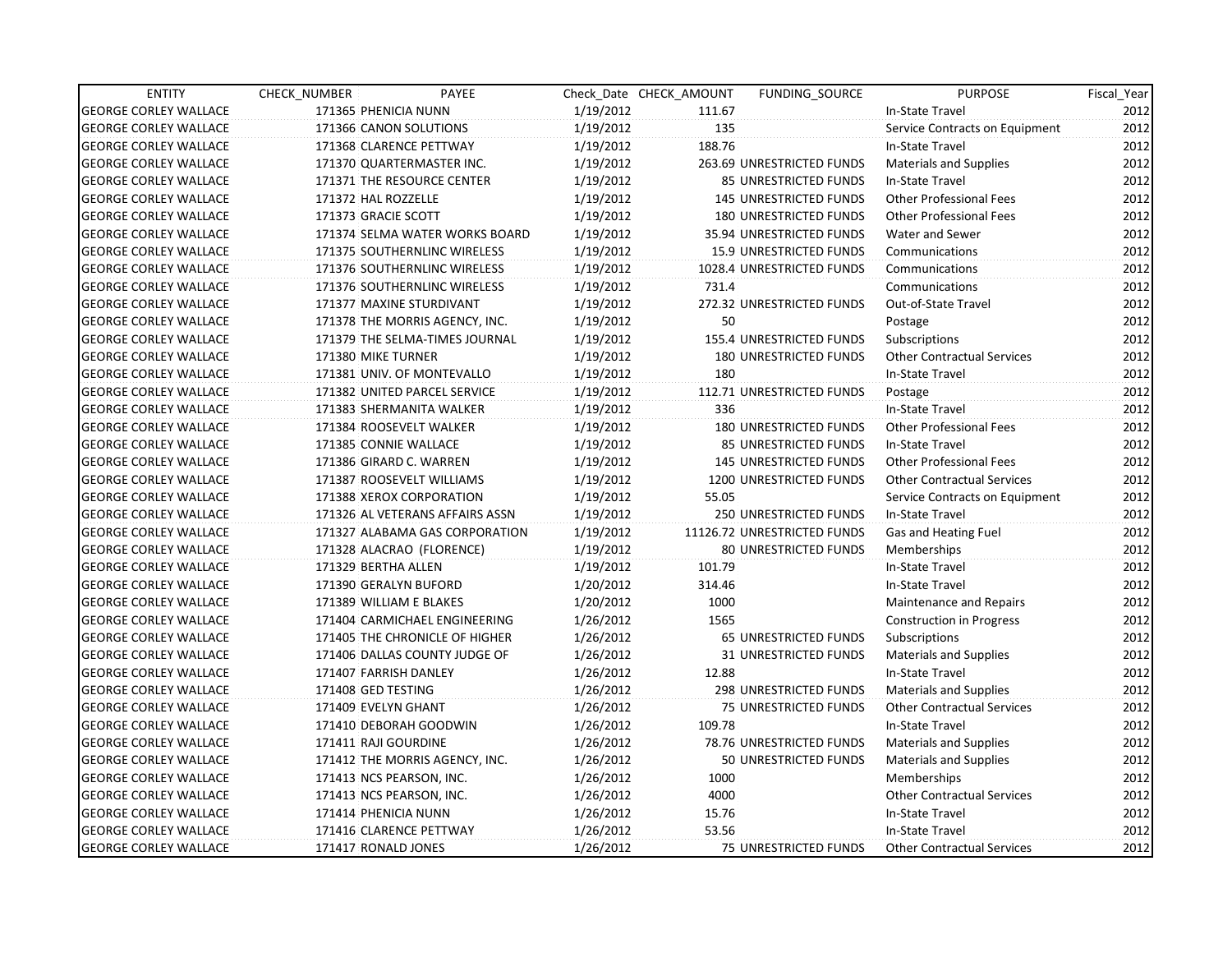| <b>ENTITY</b>                | CHECK_NUMBER                | PAYEE                            |           | Check Date CHECK AMOUNT | FUNDING SOURCE                  | <b>PURPOSE</b>                       | Fiscal_Year |
|------------------------------|-----------------------------|----------------------------------|-----------|-------------------------|---------------------------------|--------------------------------------|-------------|
| <b>GEORGE CORLEY WALLACE</b> |                             | 171418 SHERMANITA WALKER         | 1/26/2012 | 173.38                  |                                 | In-State Travel                      | 2012        |
| <b>GEORGE CORLEY WALLACE</b> | 171419 MARY YELDER          |                                  | 1/26/2012 | 41.63                   |                                 | In-State Travel                      | 2012        |
| <b>GEORGE CORLEY WALLACE</b> | 171397 AAEOPP               |                                  | 1/26/2012 | 800                     |                                 | Out-of-State Travel                  | 2012        |
| <b>GEORGE CORLEY WALLACE</b> | 171398 BERTHA ALLEN         |                                  | 1/26/2012 | 420.23                  |                                 | In-State Travel                      | 2012        |
| <b>GEORGE CORLEY WALLACE</b> | 171399 TIFFANY BARLOW       |                                  | 1/26/2012 | 67.27                   |                                 | In-State Travel                      | 2012        |
| <b>GEORGE CORLEY WALLACE</b> |                             | 171400 DR. CHARLES H. BLACKLEDGE | 1/26/2012 |                         | 215.34 UNRESTRICTED FUNDS       | <b>Other Contractual Services</b>    | 2012        |
| <b>GEORGE CORLEY WALLACE</b> | 171401 RAY S. BLANKS        |                                  | 1/26/2012 |                         | <b>350 UNRESTRICTED FUNDS</b>   | <b>Other Contractual Services</b>    | 2012        |
| <b>GEORGE CORLEY WALLACE</b> | 171402 GERALYN BUFORD       |                                  | 1/26/2012 | 117.72                  |                                 | In-State Travel                      | 2012        |
| <b>GEORGE CORLEY WALLACE</b> | 171403 WILLIE CALHOUN, JR   |                                  | 1/26/2012 |                         | 300 UNRESTRICTED FUNDS          | <b>Other Contractual Services</b>    | 2012        |
| <b>GEORGE CORLEY WALLACE</b> | 171445 JOE WILLIAMS         |                                  | 1/31/2012 |                         | 2700 UNRESTRICTED FUNDS         | <b>Other Contractual Services</b>    | 2012        |
| <b>GEORGE CORLEY WALLACE</b> |                             | 171448 AMSAN BAMA SUPPLY         | 1/31/2012 |                         | 1874.02 UNRESTRICTED FUNDS      | <b>Materials and Supplies</b>        | 2012        |
| <b>GEORGE CORLEY WALLACE</b> | 171449 RAY S. BLANKS        |                                  | 1/31/2012 |                         | 75 UNRESTRICTED FUNDS           | <b>Other Contractual Services</b>    | 2012        |
| <b>GEORGE CORLEY WALLACE</b> | 171450 RAY S. BLANKS        |                                  | 1/31/2012 |                         | 75 UNRESTRICTED FUNDS           | <b>Other Contractual Services</b>    | 2012        |
| <b>GEORGE CORLEY WALLACE</b> | 171451 C & S AUTO PARTS     |                                  | 1/31/2012 |                         | 229.91 UNRESTRICTED FUNDS       | <b>Maintenance and Repairs</b>       | 2012        |
| <b>GEORGE CORLEY WALLACE</b> | 171452 WILLIE CALHOUN, JR   |                                  | 1/31/2012 |                         | 75 UNRESTRICTED FUNDS           | <b>Other Contractual Services</b>    | 2012        |
| <b>GEORGE CORLEY WALLACE</b> | 171453 WILLIE CALHOUN, JR   |                                  | 1/31/2012 |                         | 75 UNRESTRICTED FUNDS           | <b>Other Contractual Services</b>    | 2012        |
| <b>GEORGE CORLEY WALLACE</b> | 171454 COUGAR CHEVRON       |                                  | 1/31/2012 |                         | 4959.98 UNRESTRICTED FUNDS      | Gasoline and Oil - Motor Vehic       | 2012        |
| <b>GEORGE CORLEY WALLACE</b> |                             | 171455 COVERALL OF ALABAMA DBA   | 1/31/2012 |                         | 9634 UNRESTRICTED FUNDS         | <b>Other Contractual Services</b>    | 2012        |
| <b>GEORGE CORLEY WALLACE</b> |                             | 171456 CRYSTAL SPRINGS OF ALA    | 1/31/2012 |                         | 53.5 UNRESTRICTED FUNDS         | <b>Materials and Supplies</b>        | 2012        |
| <b>GEORGE CORLEY WALLACE</b> | 171457 G & K SERVICES, CO.  |                                  | 1/31/2012 |                         | 201.6 UNRESTRICTED FUNDS        | <b>Other Contractual Services</b>    | 2012        |
| <b>GEORGE CORLEY WALLACE</b> | 171458 MICHAEL D. GOINGS    |                                  | 1/31/2012 |                         | 2083.33 UNRESTRICTED FUNDS      | <b>Other Contractual Services</b>    | 2012        |
| <b>GEORGE CORLEY WALLACE</b> | 171459 APRIL HARPER         |                                  | 1/31/2012 |                         | <b>360 UNRESTRICTED FUNDS</b>   | In-State Travel                      | 2012        |
| <b>GEORGE CORLEY WALLACE</b> | 171460 RAYFORD J. MOSS      |                                  | 1/31/2012 |                         | 175.5 UNRESTRICTED FUNDS        | <b>Other Contractual Services</b>    | 2012        |
| <b>GEORGE CORLEY WALLACE</b> | 171461 INDIGO FLUIDS, INC.  |                                  | 1/31/2012 |                         | <b>159.2 UNRESTRICTED FUNDS</b> | Materials and Supplies               | 2012        |
| <b>GEORGE CORLEY WALLACE</b> | 171462 ERIC JACKSON         |                                  | 1/31/2012 |                         | 555.55 UNRESTRICTED FUNDS       | <b>Other Contractual Services</b>    | 2012        |
| <b>GEORGE CORLEY WALLACE</b> | 171463 THE LOCKSMITH SHOP   |                                  | 1/31/2012 |                         | <b>30 UNRESTRICTED FUNDS</b>    | Maintenance and Repairs              | 2012        |
| <b>GEORGE CORLEY WALLACE</b> | 171464 SABEL STEEL          |                                  | 1/31/2012 |                         | 2465.35 UNRESTRICTED FUNDS      | Materials and Supplies               | 2012        |
| <b>GEORGE CORLEY WALLACE</b> |                             | 171465 SELMA BEAUTY SUPPLY       | 1/31/2012 |                         | 492.8 UNRESTRICTED FUNDS        | <b>Purchases for Resale</b>          | 2012        |
| <b>GEORGE CORLEY WALLACE</b> | 90005965 LONZY T CLIFTON    |                                  | 1/31/2012 |                         | 520 UNRESTRICTED FUNDS          | Instructional Salaries - Regul       | 2012        |
| <b>GEORGE CORLEY WALLACE</b> | 90005965 LONZY T CLIFTON    |                                  | 1/31/2012 |                         | 300 UNRESTRICTED FUNDS          | Instructional Salaries - Tempo       | 2012        |
| <b>GEORGE CORLEY WALLACE</b> | 90005965 LONZY T CLIFTON    |                                  | 1/31/2012 |                         | 4283.25 UNRESTRICTED FUNDS      | <b>Other Professional Salaries -</b> | 2012        |
| <b>GEORGE CORLEY WALLACE</b> | 90005966 STEFFAN COLEMAN    |                                  | 1/31/2012 | 3402.91                 |                                 | Support Personnel Salaries - S       | 2012        |
| <b>GEORGE CORLEY WALLACE</b> | 90005967 LORI ANN COMBS     |                                  | 1/31/2012 |                         | 2709.83 UNRESTRICTED FUNDS      | Support Personnel Salaries - S       | 2012        |
| <b>GEORGE CORLEY WALLACE</b> | 90005968 ROBIN COOK         |                                  | 1/31/2012 |                         | 3617.83 UNRESTRICTED FUNDS      | Instructional Salaries - Regul       | 2012        |
| <b>GEORGE CORLEY WALLACE</b> | 90005969 HELEN A COSBY      |                                  | 1/31/2012 |                         | 3601.25 UNRESTRICTED FUNDS      | Support Personnel Salaries - S       | 2012        |
| <b>GEORGE CORLEY WALLACE</b> |                             | 90005970 BENJAMIN MARTIN CRAIG   | 1/31/2012 |                         | 3080.5 UNRESTRICTED FUNDS       | Support Personnel Salaries - S       | 2012        |
| <b>GEORGE CORLEY WALLACE</b> | 90005972 FARRISH DANLEY III |                                  | 1/31/2012 | 5288                    |                                 | Other Professional Salaries -        | 2012        |
| <b>GEORGE CORLEY WALLACE</b> | 90005973 GLENDA D DAVIS     |                                  | 1/31/2012 |                         | 68.04 UNRESTRICTED FUNDS        | Hourly Wages                         | 2012        |
| <b>GEORGE CORLEY WALLACE</b> | 90005975 MARY LEE DAVIS     |                                  | 1/31/2012 |                         | 3303.42 UNRESTRICTED FUNDS      | Support Personnel Salaries - S       | 2012        |
| <b>GEORGE CORLEY WALLACE</b> | 50675 MATTIE L GASAWAY      |                                  | 1/31/2012 |                         | 344 UNRESTRICTED FUNDS          | Instructional Salaries - Tempo       | 2012        |
| <b>GEORGE CORLEY WALLACE</b> |                             | 50676 THOMAS E POWELL JR         | 1/31/2012 |                         | 693.33 UNRESTRICTED FUNDS       | Instructional Salaries - Tempo       | 2012        |
| <b>GEORGE CORLEY WALLACE</b> | 50677 FREDA R SIMMONS       |                                  | 1/31/2012 |                         | 1386 UNRESTRICTED FUNDS         | Instructional Salaries - Tempo       | 2012        |
| <b>GEORGE CORLEY WALLACE</b> | 50678 ALBERT SOUTHALL       |                                  | 1/31/2012 |                         | <b>250 UNRESTRICTED FUNDS</b>   | <b>Other Professional Salaries -</b> | 2012        |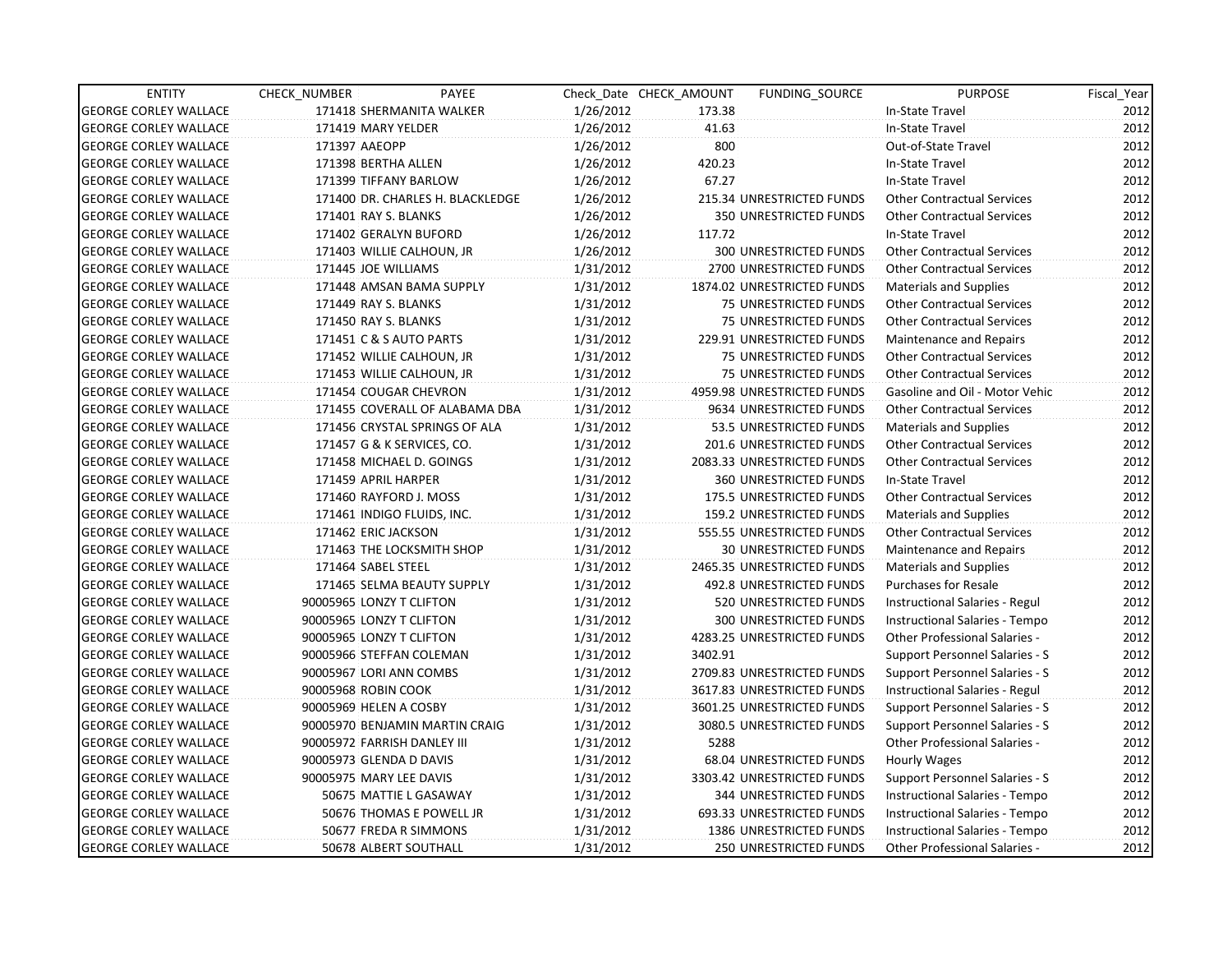| <b>ENTITY</b>                | <b>CHECK NUMBER</b>      | PAYEE                           |           | Check Date CHECK AMOUNT | FUNDING_SOURCE                 | <b>PURPOSE</b>                       | Fiscal_Year |
|------------------------------|--------------------------|---------------------------------|-----------|-------------------------|--------------------------------|--------------------------------------|-------------|
| <b>GEORGE CORLEY WALLACE</b> |                          | 50679 EUGENE JAMES CHILDRESS JR | 1/31/2012 |                         | 410 UNRESTRICTED FUNDS         | <b>Hourly Wages</b>                  | 2012        |
| <b>GEORGE CORLEY WALLACE</b> |                          | 50680 MYRON C COLEMAN           | 1/31/2012 |                         | 2931.58 UNRESTRICTED FUNDS     | Support Personnel Salaries - S       | 2012        |
| <b>GEORGE CORLEY WALLACE</b> |                          | 50682 NORBERT JAMES NEELY JR    | 1/31/2012 |                         | 616.32 UNRESTRICTED FUNDS      | Hourly Wages                         | 2012        |
| <b>GEORGE CORLEY WALLACE</b> |                          | 50683 ANDREW DOUGLAS WHATLEY    | 1/31/2012 |                         | 2187.58 UNRESTRICTED FUNDS     | Support Personnel Salaries - S       | 2012        |
| <b>GEORGE CORLEY WALLACE</b> |                          | 50687 JERRY D SMITH             | 1/31/2012 |                         | 99.77 UNRESTRICTED FUNDS       | Hourly Wages                         | 2012        |
| <b>GEORGE CORLEY WALLACE</b> |                          | 50688 COREY D BOWIE             | 1/31/2012 |                         | 1177.83 UNRESTRICTED FUNDS     | <b>Other Professional Salaries -</b> | 2012        |
| <b>GEORGE CORLEY WALLACE</b> |                          | 50688 COREY D BOWIE             | 1/31/2012 | 2808.75                 |                                | <b>Other Professional Salaries -</b> | 2012        |
| <b>GEORGE CORLEY WALLACE</b> |                          | 50689 FRED A WILLIAMSON         | 1/31/2012 |                         | 7535.67 UNRESTRICTED FUNDS     | Instructional Salaries - Regul       | 2012        |
| <b>GEORGE CORLEY WALLACE</b> |                          | 50690 OTIS TARVER JR            | 1/31/2012 |                         | 3972.11 UNRESTRICTED FUNDS     | Instructional Salaries - Regul       | 2012        |
| <b>GEORGE CORLEY WALLACE</b> |                          | 90005926 OLIVIA JOYCE ACOFF     | 1/31/2012 | 723.74                  |                                | Instructional Salaries - Tempo       | 2012        |
| <b>GEORGE CORLEY WALLACE</b> |                          | 90005927 BERTHA YVETTE ALLEN    | 1/31/2012 | 4342                    |                                | <b>Other Professional Salaries -</b> | 2012        |
| <b>GEORGE CORLEY WALLACE</b> | 90005928 BONITA F ALLEN  |                                 | 1/31/2012 |                         | 9660.5 UNRESTRICTED FUNDS      | Administrative Salaries- Sched       | 2012        |
| <b>GEORGE CORLEY WALLACE</b> | 90005929 KENNY ALLEN     |                                 | 1/31/2012 |                         | 3757.42 UNRESTRICTED FUNDS     | Instructional Salaries - Regul       | 2012        |
| <b>GEORGE CORLEY WALLACE</b> |                          | 90005930 ERIC PRESTON ALLISON   | 1/31/2012 |                         | <b>4653 UNRESTRICTED FUNDS</b> | Instructional Salaries - Regul       | 2012        |
| <b>GEORGE CORLEY WALLACE</b> |                          | 90005930 ERIC PRESTON ALLISON   | 1/31/2012 |                         | 517 UNRESTRICTED FUNDS         | <b>Other Professional Salaries -</b> | 2012        |
| <b>GEORGE CORLEY WALLACE</b> |                          | 90005931 KAY GOODWIN ALSOBROOK  | 1/31/2012 | 428.88                  |                                | Instructional Salaries - Tempo       | 2012        |
| <b>GEORGE CORLEY WALLACE</b> |                          | 90005932 TAMPATHA AUSTIN        | 1/31/2012 |                         | 2038.42 UNRESTRICTED FUNDS     | Support Personnel Salaries - S       | 2012        |
| <b>GEORGE CORLEY WALLACE</b> | 90005933 NANCY AUTERY    |                                 | 1/31/2012 |                         | 4989.75 UNRESTRICTED FUNDS     | Instructional Salaries - Regul       | 2012        |
| <b>GEORGE CORLEY WALLACE</b> |                          | 90005934 ANTIONETTA S BALDWIN   | 1/31/2012 |                         | <b>4285 UNRESTRICTED FUNDS</b> | Instructional Salaries - Regul       | 2012        |
| <b>GEORGE CORLEY WALLACE</b> |                          | 90005935 SHIRLEY ANN BARKER     | 1/31/2012 |                         | 3824.67 UNRESTRICTED FUNDS     | Support Personnel Salaries - S       | 2012        |
| <b>GEORGE CORLEY WALLACE</b> |                          | 90005936 TIFFANY RENEE BARLOW   | 1/31/2012 | 4839.17                 |                                | Other Professional Salaries -        | 2012        |
| <b>GEORGE CORLEY WALLACE</b> | 90005938 VICKIE D BELL   |                                 | 1/31/2012 | 2336.25                 |                                | Support Personnel Salaries - S       | 2012        |
| <b>GEORGE CORLEY WALLACE</b> |                          | 90005939 ROBBYN V BENNETT       | 1/31/2012 |                         | 6886.58 UNRESTRICTED FUNDS     | <b>Other Professional Salaries -</b> | 2012        |
| <b>GEORGE CORLEY WALLACE</b> | 90005940 BETTY J BENTLEY |                                 | 1/31/2012 | 4875.25                 |                                | <b>Other Professional Salaries -</b> | 2012        |
| <b>GEORGE CORLEY WALLACE</b> |                          | 90005941 KAREN S BRADSELL       | 1/31/2012 |                         | 2410.75 UNRESTRICTED FUNDS     | Support Personnel Salaries - S       | 2012        |
| <b>GEORGE CORLEY WALLACE</b> |                          | 90005942 MARIA MACHELLE BRAXTON | 1/31/2012 |                         | 1986.6 UNRESTRICTED FUNDS      | Instructional Salaries - Tempo       | 2012        |
| <b>GEORGE CORLEY WALLACE</b> |                          | 50635 LULA SNOWDEN              | 1/31/2012 | 4012.5                  |                                | Other Professional Salaries -        | 2012        |
| <b>GEORGE CORLEY WALLACE</b> |                          | 50636 ELLEN G TRAYWICK          | 1/31/2012 | 285.92                  |                                | Instructional Salaries - Tempo       | 2012        |
| <b>GEORGE CORLEY WALLACE</b> |                          | 50637 JARRICK B BENNETT         | 1/31/2012 | 440                     |                                | Hourly Wages                         | 2012        |
| <b>GEORGE CORLEY WALLACE</b> |                          | 50638 NIGEL RALPHAEL GUTHRIDGE  | 1/31/2012 | 1964.25                 |                                | Support Personnel Salaries - S       | 2012        |
| <b>GEORGE CORLEY WALLACE</b> |                          | 50639 DERRICK M MOORE           | 1/31/2012 | 2038.67                 |                                | Support Personnel Salaries - S       | 2012        |
| <b>GEORGE CORLEY WALLACE</b> |                          | 50640 ANDRE MARVEL PEARSON      | 1/31/2012 | 2038.67                 |                                | Support Personnel Salaries - S       | 2012        |
| <b>GEORGE CORLEY WALLACE</b> |                          | 50643 CHARLENE NICHOLS COBB     | 1/31/2012 |                         | 268 UNRESTRICTED FUNDS         | <b>Student Assistants</b>            | 2012        |
| <b>GEORGE CORLEY WALLACE</b> |                          | 50661 ERIC W ROGERS             | 1/31/2012 |                         | 4713.33 UNRESTRICTED FUNDS     | Instructional Salaries - Regul       | 2012        |
| <b>GEORGE CORLEY WALLACE</b> |                          | 50662 LORI EVELYN DEAVERS       | 1/31/2012 |                         | 1833 UNRESTRICTED FUNDS        | Support Personnel Salaries - S       | 2012        |
| <b>GEORGE CORLEY WALLACE</b> |                          | 50664 JIMMIE LEE GOLDSBY        | 1/31/2012 |                         | 4568.08 UNRESTRICTED FUNDS     | Support Personnel Salaries - S       | 2012        |
| <b>GEORGE CORLEY WALLACE</b> |                          | 50665 ISAIAH S HARALSON         | 1/31/2012 |                         | 2811 UNRESTRICTED FUNDS        | Support Personnel Salaries - S       | 2012        |
| <b>GEORGE CORLEY WALLACE</b> |                          | 50666 ROBERT L HARVELL          | 1/31/2012 |                         | 2559.58 UNRESTRICTED FUNDS     | Support Personnel Salaries - S       | 2012        |
| <b>GEORGE CORLEY WALLACE</b> |                          | 50667 MONROE MCCREE             | 1/31/2012 |                         | 4196.67 UNRESTRICTED FUNDS     | Support Personnel Salaries - S       | 2012        |
| <b>GEORGE CORLEY WALLACE</b> |                          | 50668 NORMAN WEATHERSPOON       | 1/31/2012 |                         | 3080.83 UNRESTRICTED FUNDS     | Support Personnel Salaries - S       | 2012        |
| <b>GEORGE CORLEY WALLACE</b> |                          | 50669 DONALD EDWARD WILDER      | 1/31/2012 |                         | 5100.92 UNRESTRICTED FUNDS     | Instructional Salaries - Regul       | 2012        |
| <b>GEORGE CORLEY WALLACE</b> |                          | 50670 TONY MAX HUGHES           | 1/31/2012 |                         | 520 UNRESTRICTED FUNDS         | Instructional Salaries - Tempo       | 2012        |
| <b>GEORGE CORLEY WALLACE</b> |                          | 50671 BERTRAM CRUM              | 1/31/2012 |                         | 693.33 UNRESTRICTED FUNDS      | Instructional Salaries - Tempo       | 2012        |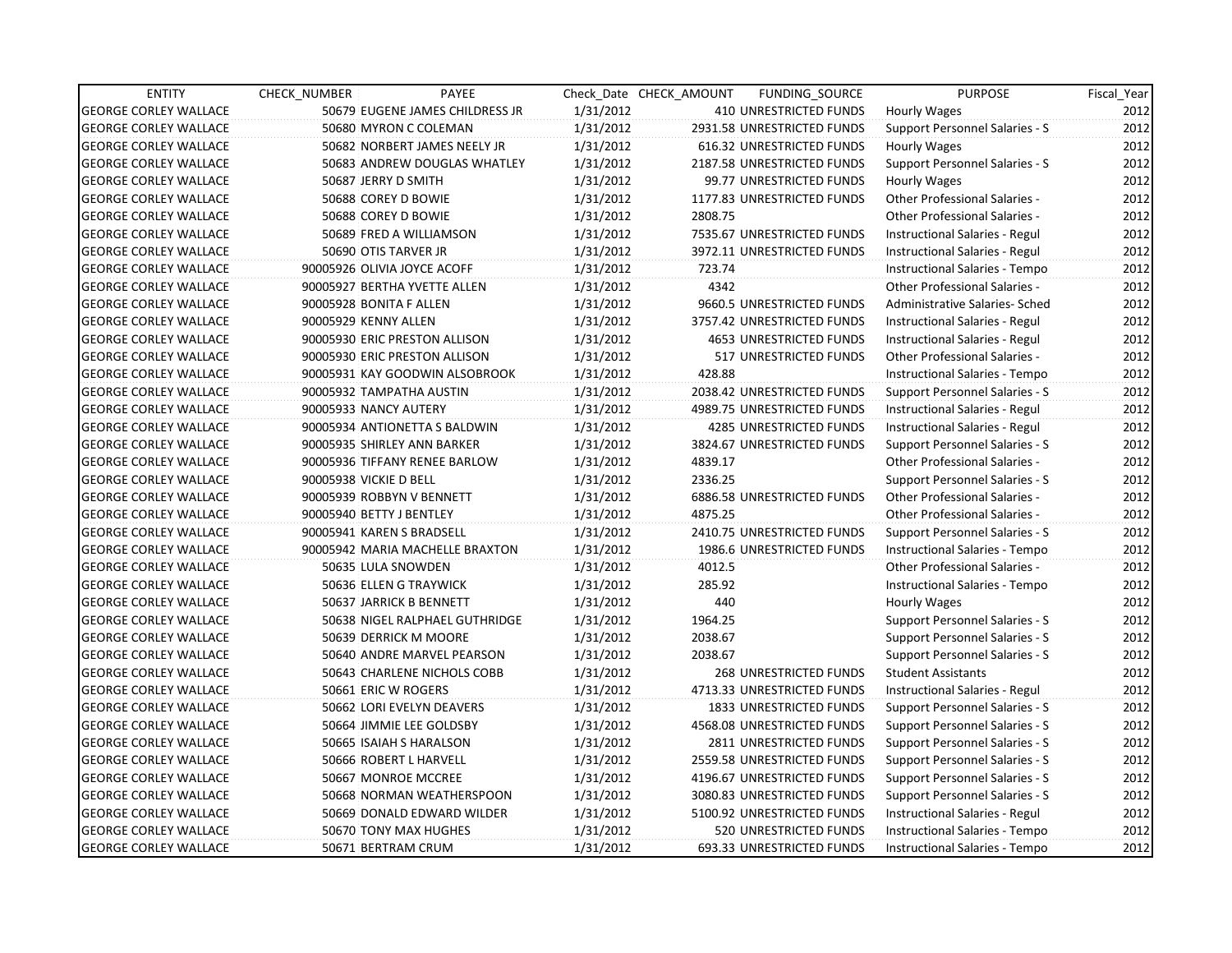| <b>ENTITY</b>                | <b>CHECK NUMBER</b>          | PAYEE                              |           | Check Date CHECK AMOUNT | FUNDING SOURCE                | <b>PURPOSE</b>                       | Fiscal_Year |
|------------------------------|------------------------------|------------------------------------|-----------|-------------------------|-------------------------------|--------------------------------------|-------------|
| <b>GEORGE CORLEY WALLACE</b> |                              | 50672 EVELYN C CUMMINGS            | 1/31/2012 |                         | 520 UNRESTRICTED FUNDS        | Instructional Salaries - Tempo       | 2012        |
| <b>GEORGE CORLEY WALLACE</b> | 50673 CRYSTAL L FORTE        |                                    | 1/31/2012 |                         | 604 UNRESTRICTED FUNDS        | Instructional Salaries - Tempo       | 2012        |
| <b>GEORGE CORLEY WALLACE</b> |                              | 50674 FRANKLIN BERNARD FORTIER     | 1/31/2012 |                         | <b>250 UNRESTRICTED FUNDS</b> | Instructional Salaries - Tempo       | 2012        |
| <b>GEORGE CORLEY WALLACE</b> | 171466 GLORIA SIMMONS        |                                    | 1/31/2012 | 3250                    |                               | <b>Other Contractual Services</b>    | 2012        |
| <b>GEORGE CORLEY WALLACE</b> | 171467 ALBERT SOUTHALL       |                                    | 1/31/2012 |                         | 400 UNRESTRICTED FUNDS        | In-State Travel                      | 2012        |
| <b>GEORGE CORLEY WALLACE</b> | 171469 MILLICENT WOODS       |                                    | 1/31/2012 |                         | 5100 UNRESTRICTED FUNDS       | <b>Other Contractual Services</b>    | 2012        |
| <b>GEORGE CORLEY WALLACE</b> | 90006030 TERESHA M JONES     |                                    | 1/31/2012 |                         | 260 UNRESTRICTED FUNDS        | Instructional Salaries - Tempo       | 2012        |
| <b>GEORGE CORLEY WALLACE</b> | 90006031 KAMAU R KENYATTA    |                                    | 1/31/2012 | 720                     |                               | Hourly Wages                         | 2012        |
| <b>GEORGE CORLEY WALLACE</b> | 90006032 ANESSA LYNN KIDD    |                                    | 1/31/2012 |                         | 5713.33 UNRESTRICTED FUNDS    | Other Professional Salaries -        | 2012        |
| <b>GEORGE CORLEY WALLACE</b> |                              | 90006033 ANETRIAL SHERELL KING     | 1/31/2012 |                         | 1655.16 UNRESTRICTED FUNDS    | Instructional Salaries - Tempo       | 2012        |
| <b>GEORGE CORLEY WALLACE</b> | 90006036 SHIRLEY J LAISTER   |                                    | 1/31/2012 |                         | 5306.33 UNRESTRICTED FUNDS    | Instructional Salaries - Regul       | 2012        |
| <b>GEORGE CORLEY WALLACE</b> | 90006037 RONALD LANE         |                                    | 1/31/2012 |                         | 448.72 UNRESTRICTED FUNDS     | Instructional Salaries - Tempo       | 2012        |
| <b>GEORGE CORLEY WALLACE</b> | 90006038 EARLINE T LARKIN    |                                    | 1/31/2012 |                         | 1220 UNRESTRICTED FUNDS       | Other Professional Salaries -        | 2012        |
| <b>GEORGE CORLEY WALLACE</b> |                              | 90006039 PATRICIA LOUISE LATHAM    | 1/31/2012 | 160.83                  |                               | Instructional Salaries - Tempo       | 2012        |
| <b>GEORGE CORLEY WALLACE</b> | 90006040 CHENETTA B LEE      |                                    | 1/31/2012 |                         | 5000 UNRESTRICTED FUNDS       | <b>Other Professional Salaries -</b> | 2012        |
| <b>GEORGE CORLEY WALLACE</b> | 90006041 RITA M LETT         |                                    | 1/31/2012 |                         | 5149.42 UNRESTRICTED FUNDS    | Other Professional Salaries -        | 2012        |
| <b>GEORGE CORLEY WALLACE</b> | 90006042 BONITA T LEWIS      |                                    | 1/31/2012 |                         | 4120.33 UNRESTRICTED FUNDS    | Instructional Salaries - Regul       | 2012        |
| <b>GEORGE CORLEY WALLACE</b> | 90006043 GEORGE E LEWIS      |                                    | 1/31/2012 |                         | 260 UNRESTRICTED FUNDS        | Instructional Salaries - Tempo       | 2012        |
| <b>GEORGE CORLEY WALLACE</b> |                              | 90005976 REBECCA MOORE DAVIS       | 1/31/2012 |                         | 4545 UNRESTRICTED FUNDS       | Instructional Salaries - Regul       | 2012        |
| <b>GEORGE CORLEY WALLACE</b> |                              | 90005976 REBECCA MOORE DAVIS       | 1/31/2012 | 250                     |                               | Instructional Salaries - Tempo       | 2012        |
| <b>GEORGE CORLEY WALLACE</b> | 90005977 SARAH DAVIS         |                                    | 1/31/2012 |                         | 5713.33 UNRESTRICTED FUNDS    | Instructional Salaries - Regul       | 2012        |
| <b>GEORGE CORLEY WALLACE</b> | 90005978 VERA LEE DAVIS      |                                    | 1/31/2012 |                         | 1905.75 UNRESTRICTED FUNDS    | Instructional Salaries - Tempo       | 2012        |
| <b>GEORGE CORLEY WALLACE</b> |                              | 90005979 COLLEEN ROLAND DIXON      | 1/31/2012 |                         | 2559.58 UNRESTRICTED FUNDS    | Support Personnel Salaries - S       | 2012        |
| <b>GEORGE CORLEY WALLACE</b> |                              | 90005980 CECILE RANDALL DOUGLAS    | 1/31/2012 |                         | 6306.33 UNRESTRICTED FUNDS    | Instructional Salaries - Regul       | 2012        |
| <b>GEORGE CORLEY WALLACE</b> | 90005981 CINDY DUCK          |                                    | 1/31/2012 | 2708.92                 |                               | Other Professional Salaries -        | 2012        |
| <b>GEORGE CORLEY WALLACE</b> | 90005982 CHARLES J DYSART II |                                    | 1/31/2012 |                         | <b>260 UNRESTRICTED FUNDS</b> | Instructional Salaries - Tempo       | 2012        |
| <b>GEORGE CORLEY WALLACE</b> |                              | 90005983 FERRIN WYATT EILAND       | 1/31/2012 |                         | 5184.92 UNRESTRICTED FUNDS    | Instructional Salaries - Regul       | 2012        |
| <b>GEORGE CORLEY WALLACE</b> | 90005984 WILLIAM F ELLIOTT   |                                    | 1/31/2012 |                         | 1526.66 UNRESTRICTED FUNDS    | Instructional Salaries - Tempo       | 2012        |
| <b>GEORGE CORLEY WALLACE</b> | 90005986 KATERI M LEE        |                                    | 1/31/2012 |                         | 5416.78 UNRESTRICTED FUNDS    | Instructional Salaries - Regul       | 2012        |
| <b>GEORGE CORLEY WALLACE</b> | 90005987 NAOPI LC EVANS      |                                    | 1/31/2012 |                         | 2782.75 UNRESTRICTED FUNDS    | Support Personnel Salaries - S       | 2012        |
| <b>GEORGE CORLEY WALLACE</b> |                              | 90005988 LAQUANDA NIKKI FAILS      | 1/31/2012 | 308                     |                               | Instructional Salaries - Tempo       | 2012        |
| <b>GEORGE CORLEY WALLACE</b> |                              | 90005989 COLLETTE COATES FIKES     | 1/31/2012 |                         | 144.59 UNRESTRICTED FUNDS     | Hourly Wages                         | 2012        |
| <b>GEORGE CORLEY WALLACE</b> | 90005990 AUDREY FORD         |                                    | 1/31/2012 | 2932.17                 |                               | Support Personnel Salaries - S       | 2012        |
| <b>GEORGE CORLEY WALLACE</b> | 90005991 LEAH FOUNTAIN       |                                    | 1/31/2012 |                         | <b>260 UNRESTRICTED FUNDS</b> | Instructional Salaries - Tempo       | 2012        |
| <b>GEORGE CORLEY WALLACE</b> | 90005993 CYNTHIA C GIBSON    |                                    | 1/31/2012 |                         | 3333.33 UNRESTRICTED FUNDS    | Other Professional Salaries -        | 2012        |
| <b>GEORGE CORLEY WALLACE</b> |                              | 90005994 VIRGINIA M REED GLOVER    | 1/31/2012 |                         | 2856.75 UNRESTRICTED FUNDS    | Support Personnel Salaries - S       | 2012        |
| <b>GEORGE CORLEY WALLACE</b> |                              | 90005995 GHYTANA SHELTON GOINGS    | 1/31/2012 |                         | 5698.87 UNRESTRICTED FUNDS    | Instructional Salaries - Regul       | 2012        |
| <b>GEORGE CORLEY WALLACE</b> | 90005996 RACHEL L GORDON     |                                    | 1/31/2012 | 3322.17                 |                               | Other Professional Salaries -        | 2012        |
| <b>GEORGE CORLEY WALLACE</b> | 90005997 RAJI GOURDINE       |                                    | 1/31/2012 |                         | 6886.58 UNRESTRICTED FUNDS    | Other Professional Salaries -        | 2012        |
| <b>GEORGE CORLEY WALLACE</b> | 90005999 CALVIN GRIFFIN      |                                    | 1/31/2012 |                         | 4861.56 UNRESTRICTED FUNDS    | Instructional Salaries - Regul       | 2012        |
| <b>GEORGE CORLEY WALLACE</b> | 90006000 DONITHA J GRIFFIN   |                                    | 1/31/2012 |                         | 8038.67 UNRESTRICTED FUNDS    | Administrative Salaries- Sched       | 2012        |
| <b>GEORGE CORLEY WALLACE</b> | 90006001 TERRY D GRISSOM     |                                    | 1/31/2012 |                         | 693.33 UNRESTRICTED FUNDS     | Instructional Salaries - Tempo       | 2012        |
| <b>GEORGE CORLEY WALLACE</b> |                              | 90006002 ANTONIO KENTANIOUS HAMILT | 1/31/2012 |                         | 3823.78 UNRESTRICTED FUNDS    | Instructional Salaries - Regul       | 2012        |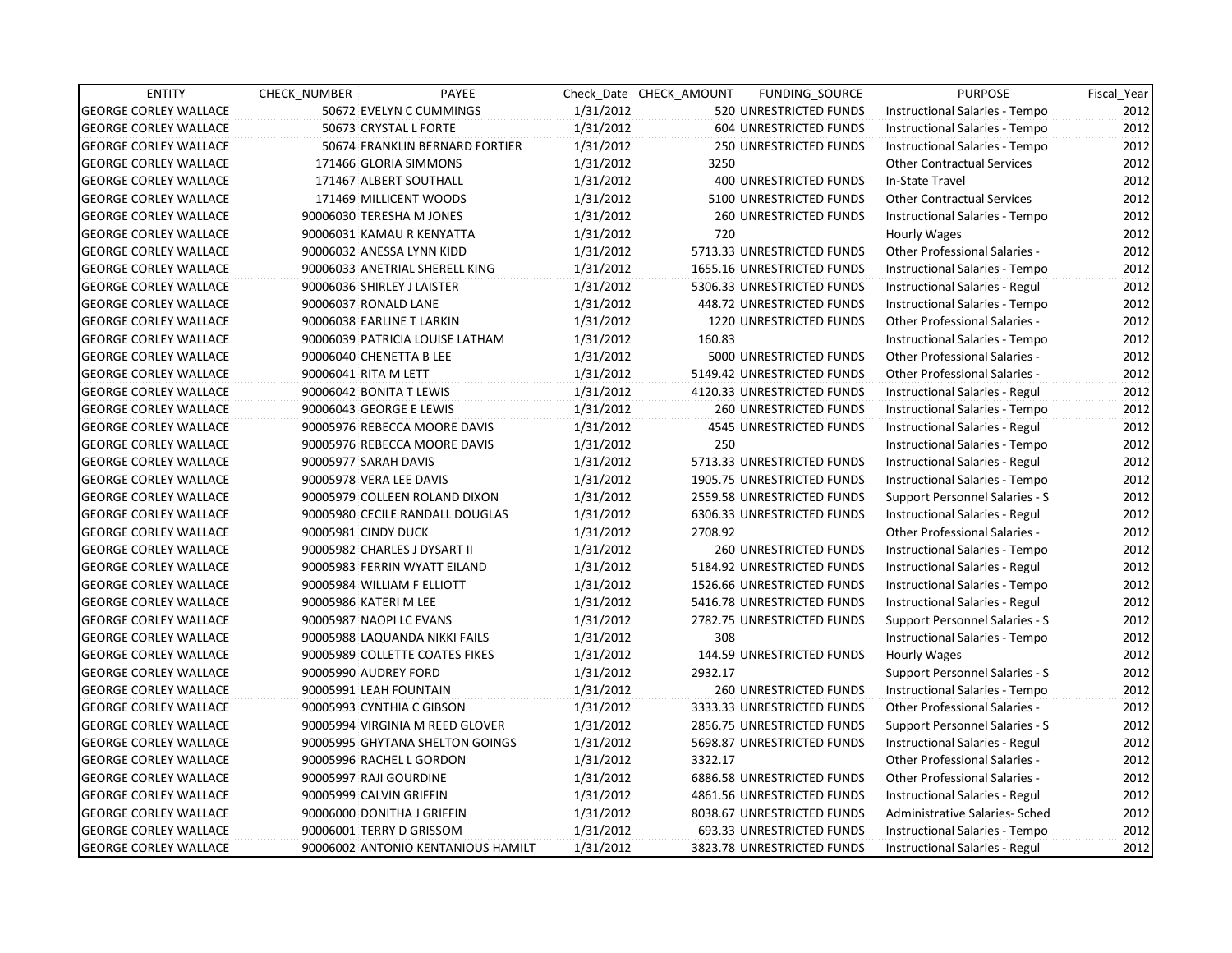| <b>ENTITY</b>                | <b>CHECK NUMBER</b>          | PAYEE                             |           | Check Date CHECK AMOUNT | FUNDING_SOURCE                 | <b>PURPOSE</b>                       | Fiscal Year |
|------------------------------|------------------------------|-----------------------------------|-----------|-------------------------|--------------------------------|--------------------------------------|-------------|
| <b>GEORGE CORLEY WALLACE</b> | 90006003 MARCUS A HANNAH     |                                   | 1/31/2012 |                         | 833.33 UNRESTRICTED FUNDS      | <b>Other Professional Salaries -</b> | 2012        |
| <b>GEORGE CORLEY WALLACE</b> |                              | 90006004 MARILYN BENNETT HANNAH   | 1/31/2012 |                         | 4675.56 UNRESTRICTED FUNDS     | Instructional Salaries - Regul       | 2012        |
| <b>GEORGE CORLEY WALLACE</b> | 90006005 APRIL M HARPER      |                                   | 1/31/2012 |                         | <b>1375 UNRESTRICTED FUNDS</b> | Instructional Salaries - Tempo       | 2012        |
| <b>GEORGE CORLEY WALLACE</b> | 90005943 TAMMIE MARIE BRIGGS |                                   | 1/31/2012 |                         | 4462.58 UNRESTRICTED FUNDS     | Instructional Salaries - Regul       | 2012        |
| <b>GEORGE CORLEY WALLACE</b> | 90005944 MICHAEL JOHN BROOKS |                                   | 1/31/2012 |                         | 520 UNRESTRICTED FUNDS         | Instructional Salaries - Tempo       | 2012        |
| <b>GEORGE CORLEY WALLACE</b> | 90005945 CHRISTOPHER B BROWN |                                   | 1/31/2012 |                         | 520 UNRESTRICTED FUNDS         | Hourly Wages                         | 2012        |
| <b>GEORGE CORLEY WALLACE</b> | 90005946 KAREN E BROWN       |                                   | 1/31/2012 | 3120.83                 |                                | Other Professional Salaries -        | 2012        |
| <b>GEORGE CORLEY WALLACE</b> |                              | 90005947 NANNIE MAE SUMMERS BROWN | 1/31/2012 |                         | 288.9 UNRESTRICTED FUNDS       | Instructional Salaries - Tempo       | 2012        |
| <b>GEORGE CORLEY WALLACE</b> | 90005948 VERONICA S BROWN    |                                   | 1/31/2012 |                         | 6509.89 UNRESTRICTED FUNDS     | Instructional Salaries - Regul       | 2012        |
| <b>GEORGE CORLEY WALLACE</b> |                              | 90005949 GERALYN LATANZA BUFORD   | 1/31/2012 | 4208                    |                                | <b>Other Professional Salaries -</b> | 2012        |
| <b>GEORGE CORLEY WALLACE</b> | 90005950 ANDREW J BURTON     |                                   | 1/31/2012 |                         | 3229 UNRESTRICTED FUNDS        | Support Personnel Salaries - S       | 2012        |
| <b>GEORGE CORLEY WALLACE</b> | 90005951 PEGGY SUE BUTLER    |                                   | 1/31/2012 |                         | 1889.83 UNRESTRICTED FUNDS     | Support Personnel Salaries - S       | 2012        |
| <b>GEORGE CORLEY WALLACE</b> | 90005952 WEBBIE R CALHOUN    |                                   | 1/31/2012 |                         | <b>4972 UNRESTRICTED FUNDS</b> | Instructional Salaries - Regul       | 2012        |
| <b>GEORGE CORLEY WALLACE</b> |                              | 90005953 APRIL CALLOWAY MCKNIGHT  | 1/31/2012 |                         | 433.33 UNRESTRICTED FUNDS      | Instructional Salaries - Tempo       | 2012        |
| <b>GEORGE CORLEY WALLACE</b> | 90005954 PAMELA B MOORE      |                                   | 1/31/2012 |                         | 2485.17 UNRESTRICTED FUNDS     | Support Personnel Salaries - S       | 2012        |
| <b>GEORGE CORLEY WALLACE</b> |                              | 90005955 MENNIE L CARSTARPHEN     | 1/31/2012 |                         | 6409.89 UNRESTRICTED FUNDS     | Instructional Salaries - Regul       | 2012        |
| <b>GEORGE CORLEY WALLACE</b> | 90005956 COURTNEY C CARTER   |                                   | 1/31/2012 |                         | 1290 UNRESTRICTED FUNDS        | Instructional Salaries - Tempo       | 2012        |
| <b>GEORGE CORLEY WALLACE</b> | 90005957 BECKY BLANTON CASEY |                                   | 1/31/2012 |                         | 6954.56 UNRESTRICTED FUNDS     | Instructional Salaries - Regul       | 2012        |
| <b>GEORGE CORLEY WALLACE</b> | 90005958 JANET M CATHEY PUGH |                                   | 1/31/2012 |                         | 5426.17 UNRESTRICTED FUNDS     | Instructional Salaries - Regul       | 2012        |
| <b>GEORGE CORLEY WALLACE</b> |                              | 90005959 PAMELA D CAVER JACKSON   | 1/31/2012 |                         | 5268.56 UNRESTRICTED FUNDS     | Instructional Salaries - Regul       | 2012        |
| <b>GEORGE CORLEY WALLACE</b> |                              | 90005960 CHANNIE LORAINE CHAPMAN  | 1/31/2012 |                         | 433.33 UNRESTRICTED FUNDS      | Instructional Salaries - Regul       | 2012        |
| <b>GEORGE CORLEY WALLACE</b> |                              | 90005960 CHANNIE LORAINE CHAPMAN  | 1/31/2012 |                         | <b>260 UNRESTRICTED FUNDS</b>  | Instructional Salaries - Tempo       | 2012        |
| <b>GEORGE CORLEY WALLACE</b> |                              | 90005960 CHANNIE LORAINE CHAPMAN  | 1/31/2012 | 3166.67                 |                                | <b>Other Professional Salaries -</b> | 2012        |
| <b>GEORGE CORLEY WALLACE</b> | 90005961 VERONICA CHESNUT    |                                   | 1/31/2012 |                         | 260 UNRESTRICTED FUNDS         | Instructional Salaries - Tempo       | 2012        |
| <b>GEORGE CORLEY WALLACE</b> | 90005962 LINDA A CHILDERS    |                                   | 1/31/2012 |                         | 1905.75 UNRESTRICTED FUNDS     | Instructional Salaries - Tempo       | 2012        |
| <b>GEORGE CORLEY WALLACE</b> |                              | 90005963 MARGARET H CHRISTIAN     | 1/31/2012 | 968.44                  |                                | Instructional Salaries - Tempo       | 2012        |
| <b>GEORGE CORLEY WALLACE</b> | 90005964 RENNA B CLEMENTS    |                                   | 1/31/2012 |                         | 433.33 UNRESTRICTED FUNDS      | Instructional Salaries - Tempo       | 2012        |
| <b>GEORGE CORLEY WALLACE</b> | 90006093 QUANDA C PULLUM     |                                   | 1/31/2012 |                         | 2931.58 UNRESTRICTED FUNDS     | Support Personnel Salaries - S       | 2012        |
| <b>GEORGE CORLEY WALLACE</b> | 90006095 JAMES LEE PURIFOY   |                                   | 1/31/2012 |                         | 2038.42 UNRESTRICTED FUNDS     | Support Personnel Salaries - S       | 2012        |
| <b>GEORGE CORLEY WALLACE</b> | 90006096 JENNIFER M REYNOLDS |                                   | 1/31/2012 |                         | 2112.92 UNRESTRICTED FUNDS     | Support Personnel Salaries - S       | 2012        |
| <b>GEORGE CORLEY WALLACE</b> |                              | 90006097 RAMONA ROBERTS RHODES    | 1/31/2012 |                         | 5651.75 UNRESTRICTED FUNDS     | Instructional Salaries - Regul       | 2012        |
| <b>GEORGE CORLEY WALLACE</b> | 90006098 RUBY D RICHARDSON   |                                   | 1/31/2012 |                         | 768.75 UNRESTRICTED FUNDS      | Instructional Salaries - Tempo       | 2012        |
| <b>GEORGE CORLEY WALLACE</b> | 90006099 ERIKA M ROBERSON    |                                   | 1/31/2012 | 2559.33                 |                                | Support Personnel Salaries - S       | 2012        |
| <b>GEORGE CORLEY WALLACE</b> | 90006100 MARY ELLEN ROLLINS  |                                   | 1/31/2012 |                         | 858 UNRESTRICTED FUNDS         | Instructional Salaries - Tempo       | 2012        |
| <b>GEORGE CORLEY WALLACE</b> |                              | 90006101 FELICIA MICHELLE SANDERS | 1/31/2012 |                         | 520 UNRESTRICTED FUNDS         | Instructional Salaries - Regul       | 2012        |
| <b>GEORGE CORLEY WALLACE</b> |                              | 90006101 FELICIA MICHELLE SANDERS | 1/31/2012 |                         | 3452.33 UNRESTRICTED FUNDS     | Support Personnel Salaries - S       | 2012        |
| <b>GEORGE CORLEY WALLACE</b> | 90006102 AYANNA S SCOTT      |                                   | 1/31/2012 |                         | <b>260 UNRESTRICTED FUNDS</b>  | Instructional Salaries - Tempo       | 2012        |
| <b>GEORGE CORLEY WALLACE</b> | 90006103 AMANDA KAY SEALES   |                                   | 1/31/2012 |                         | 1601.66 UNRESTRICTED FUNDS     | Instructional Salaries - Tempo       | 2012        |
| <b>GEORGE CORLEY WALLACE</b> | 90006104 REESE SHANKS JR     |                                   | 1/31/2012 |                         | 2038.42 UNRESTRICTED FUNDS     | Support Personnel Salaries - S       | 2012        |
| <b>GEORGE CORLEY WALLACE</b> | 90006105 DAPHANE N SHANNON   |                                   | 1/31/2012 |                         | 1110.13 UNRESTRICTED FUNDS     | Instructional Salaries - Tempo       | 2012        |
| <b>GEORGE CORLEY WALLACE</b> | 90006106 TRACEY M SHANNON    |                                   | 1/31/2012 |                         | 5426.17 UNRESTRICTED FUNDS     | Instructional Salaries - Regul       | 2012        |
| <b>GEORGE CORLEY WALLACE</b> | 90006044 SUZANNE M LIGHT     |                                   | 1/31/2012 |                         | 2038.42 UNRESTRICTED FUNDS     | Support Personnel Salaries - S       | 2012        |
| <b>GEORGE CORLEY WALLACE</b> | 90006045 LENORE LOFTON       |                                   | 1/31/2012 |                         | <b>344 UNRESTRICTED FUNDS</b>  | Instructional Salaries - Tempo       | 2012        |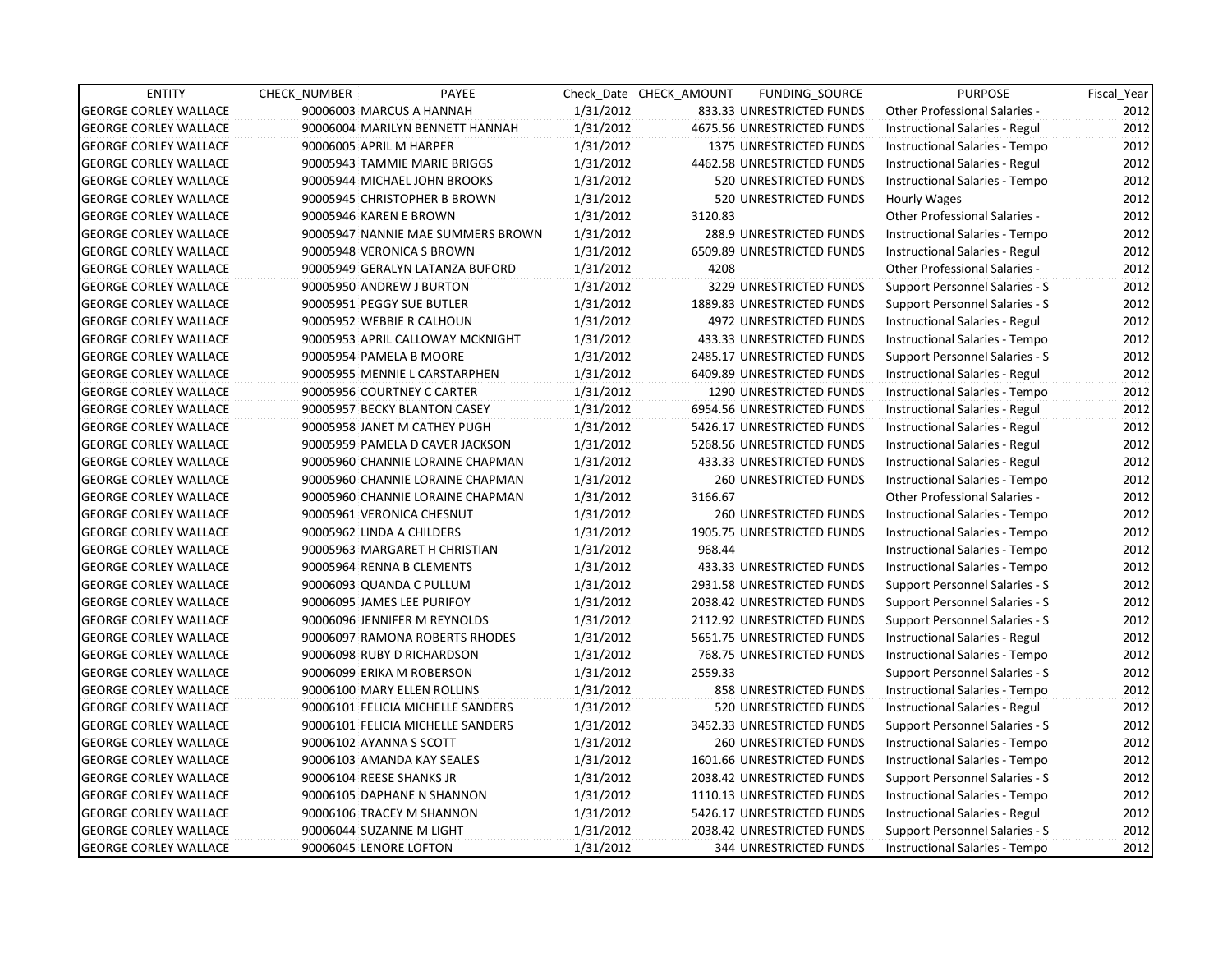| <b>ENTITY</b>                | <b>CHECK NUMBER</b> | PAYEE                              |           | Check Date CHECK AMOUNT | <b>FUNDING SOURCE</b>         | <b>PURPOSE</b>                 | Fiscal Year |
|------------------------------|---------------------|------------------------------------|-----------|-------------------------|-------------------------------|--------------------------------|-------------|
| <b>GEORGE CORLEY WALLACE</b> |                     | 90006046 ALICE G LOGAN             | 1/31/2012 | 648                     |                               | Hourly Wages                   | 2012        |
| <b>GEORGE CORLEY WALLACE</b> |                     | 90006047 SHUNTELRA BERNICE LOGAN   | 1/31/2012 |                         | 3823.92 UNRESTRICTED FUNDS    | Other Professional Salaries -  | 2012        |
| <b>GEORGE CORLEY WALLACE</b> |                     | 90006048 BURMA JAMES LOMAX         | 1/31/2012 | 3750                    |                               | Instructional Salaries - Regul | 2012        |
| <b>GEORGE CORLEY WALLACE</b> |                     | 90006049 TERESA DARNELLE MARSHALL  | 1/31/2012 |                         | 1170.24 UNRESTRICTED FUNDS    | Support Personnel Salaries - S | 2012        |
| <b>GEORGE CORLEY WALLACE</b> |                     | 90006050 TERRENCE N MARSHALL       | 1/31/2012 |                         | 520 UNRESTRICTED FUNDS        | Instructional Salaries - Tempo | 2012        |
| <b>GEORGE CORLEY WALLACE</b> |                     | 90006051 WILSUNYA MARSHALL         | 1/31/2012 |                         | 2857.17 UNRESTRICTED FUNDS    | Support Personnel Salaries - S | 2012        |
| <b>GEORGE CORLEY WALLACE</b> |                     | 90006052 SUZETTE G MARTIN          | 1/31/2012 |                         | 3951.42 UNRESTRICTED FUNDS    | Instructional Salaries - Regul | 2012        |
| <b>GEORGE CORLEY WALLACE</b> |                     | 90006053 ROBERT D MCCONNELL        | 1/31/2012 |                         | 9660.5 UNRESTRICTED FUNDS     | Administrative Salaries- Sched | 2012        |
| <b>GEORGE CORLEY WALLACE</b> |                     | 90006054 CARLA EILAND MCCUNE       | 1/31/2012 |                         | 1529 UNRESTRICTED FUNDS       | Instructional Salaries - Tempo | 2012        |
| <b>GEORGE CORLEY WALLACE</b> |                     | 90006055 CARROLL D MCQUEEN         | 1/31/2012 |                         | 1560 UNRESTRICTED FUNDS       | Instructional Salaries - Tempo | 2012        |
| <b>GEORGE CORLEY WALLACE</b> |                     | 90006056 CHRISTI A MELTON          | 1/31/2012 |                         | 3284.25 UNRESTRICTED FUNDS    | Instructional Salaries - Regul | 2012        |
| <b>GEORGE CORLEY WALLACE</b> |                     | 90006057 DARRIO MELTON             | 1/31/2012 |                         | 693.33 UNRESTRICTED FUNDS     | Instructional Salaries - Tempo | 2012        |
| <b>GEORGE CORLEY WALLACE</b> |                     | 90006058 GREGORY LEE MILLER        | 1/31/2012 |                         | 4322.58 UNRESTRICTED FUNDS    | Instructional Salaries - Regul | 2012        |
| <b>GEORGE CORLEY WALLACE</b> |                     | 90006059 MARC C MILLER             | 1/31/2012 |                         | 260 UNRESTRICTED FUNDS        | Instructional Salaries - Tempo | 2012        |
| <b>GEORGE CORLEY WALLACE</b> |                     | 90006060 PEARLIE R MILLER          | 1/31/2012 |                         | 4062.58 UNRESTRICTED FUNDS    | Instructional Salaries - Regul | 2012        |
| <b>GEORGE CORLEY WALLACE</b> |                     | 90006061 SHEILA MIMS MINOR         | 1/31/2012 |                         | 604 UNRESTRICTED FUNDS        | Instructional Salaries - Tempo | 2012        |
| <b>GEORGE CORLEY WALLACE</b> |                     | 90006062 BRENDA G MITCHELL         | 1/31/2012 |                         | <b>688 UNRESTRICTED FUNDS</b> | Instructional Salaries - Tempo | 2012        |
| <b>GEORGE CORLEY WALLACE</b> |                     | 90006063 JAMES M MITCHELL          | 1/31/2012 |                         | 14266.45 UNRESTRICTED FUNDS   | Administrative Salaries- Sched | 2012        |
| <b>GEORGE CORLEY WALLACE</b> |                     | 90006063 JAMES M MITCHELL          | 1/31/2012 |                         | <b>200 UNRESTRICTED FUNDS</b> | President's Expense Allowance  | 2012        |
| <b>GEORGE CORLEY WALLACE</b> |                     | 90006063 JAMES M MITCHELL          | 1/31/2012 |                         | 1000 UNRESTRICTED FUNDS       | <b>Housing Allowance</b>       | 2012        |
| <b>GEORGE CORLEY WALLACE</b> |                     | 90006064 KIM ELLICE MIXON CARTER   | 1/31/2012 |                         | 5416.78 UNRESTRICTED FUNDS    | Instructional Salaries - Regul | 2012        |
| <b>GEORGE CORLEY WALLACE</b> |                     | 90006065 KRISTA LASHANTA P MONTGOM | 1/31/2012 |                         | 1949.41 UNRESTRICTED FUNDS    | Instructional Salaries - Tempo | 2012        |
| <b>GEORGE CORLEY WALLACE</b> |                     | 90006066 DALE E MOORE              | 1/31/2012 |                         | 3972.11 UNRESTRICTED FUNDS    | Instructional Salaries - Regul | 2012        |
| <b>GEORGE CORLEY WALLACE</b> |                     | 90006005 APRIL M HARPER            | 1/31/2012 |                         | 33.75 UNRESTRICTED FUNDS      | Employee Taxable Per Diem      | 2012        |
| <b>GEORGE CORLEY WALLACE</b> |                     | 90006006 EDDIE J HARRISON          | 1/31/2012 |                         | 4268.56 UNRESTRICTED FUNDS    | Instructional Salaries - Regul | 2012        |
| <b>GEORGE CORLEY WALLACE</b> |                     | 90006007 LINDA FAY HEADLEY         | 1/31/2012 |                         | 2187.33 UNRESTRICTED FUNDS    | Support Personnel Salaries - S | 2012        |
| <b>GEORGE CORLEY WALLACE</b> |                     | 90006008 ANTHONY HEARD             | 1/31/2012 |                         | 2634.33 UNRESTRICTED FUNDS    | Support Personnel Salaries - S | 2012        |
| <b>GEORGE CORLEY WALLACE</b> |                     | 90006009 TAMMY FAYE HELMS          | 1/31/2012 |                         | 333.33 UNRESTRICTED FUNDS     | Other Professional Salaries -  | 2012        |
| <b>GEORGE CORLEY WALLACE</b> |                     | 90006009 TAMMY FAYE HELMS          | 1/31/2012 |                         | 2261.83 UNRESTRICTED FUNDS    | Support Personnel Salaries - S | 2012        |
| <b>GEORGE CORLEY WALLACE</b> |                     | 90006010 KERRY E HENDERSON         | 1/31/2012 |                         | 3951.42 UNRESTRICTED FUNDS    | Instructional Salaries - Regul | 2012        |
| <b>GEORGE CORLEY WALLACE</b> |                     | 90006010 KERRY E HENDERSON         | 1/31/2012 | 250                     |                               | Instructional Salaries - Tempo | 2012        |
| <b>GEORGE CORLEY WALLACE</b> |                     | 90006011 MARK DAVID HILL           | 1/31/2012 |                         | 2038.42 UNRESTRICTED FUNDS    | Support Personnel Salaries - S | 2012        |
| <b>GEORGE CORLEY WALLACE</b> |                     | 90006012 DAVID WAYNE HOBBS JR      | 1/31/2012 |                         | 3979.75 UNRESTRICTED FUNDS    | Instructional Salaries - Regul | 2012        |
| <b>GEORGE CORLEY WALLACE</b> |                     | 90006014 KATHLEEN HAYS HOLLIMAN    | 1/31/2012 |                         | 6311.75 UNRESTRICTED FUNDS    | Instructional Salaries - Regul | 2012        |
| <b>GEORGE CORLEY WALLACE</b> |                     | 90006015 VATAUSHA O HOWARD         | 1/31/2012 |                         | <b>260 UNRESTRICTED FUNDS</b> | Instructional Salaries - Tempo | 2012        |
| <b>GEORGE CORLEY WALLACE</b> |                     | 90006017 CONNIE ESTES HUDSON       | 1/31/2012 |                         | 1180 UNRESTRICTED FUNDS       | Support Personnel Salaries - S | 2012        |
| <b>GEORGE CORLEY WALLACE</b> |                     | 90006018 WILLIE JAMES HUNTER       | 1/31/2012 |                         | 244.89 UNRESTRICTED FUNDS     | Hourly Wages                   | 2012        |
| <b>GEORGE CORLEY WALLACE</b> |                     | 90006019 DEANDRES G INGE           | 1/31/2012 | 5691.58                 |                               | Other Professional Salaries -  | 2012        |
| <b>GEORGE CORLEY WALLACE</b> |                     | 90006020 IRMA JEAN JACKSON         | 1/31/2012 |                         | 2559.58 UNRESTRICTED FUNDS    | Support Personnel Salaries - S | 2012        |
| <b>GEORGE CORLEY WALLACE</b> |                     | 90006021 MALDONIA JACKSON          | 1/31/2012 |                         | 1032 UNRESTRICTED FUNDS       | Instructional Salaries - Tempo | 2012        |
| <b>GEORGE CORLEY WALLACE</b> |                     | 90006022 VERONICA MOULTRIE JACKSON | 1/31/2012 |                         | 4527.33 UNRESTRICTED FUNDS    | Instructional Salaries - Regul | 2012        |
| <b>GEORGE CORLEY WALLACE</b> |                     | 90006023 VINCENT K JACKSON         | 1/31/2012 |                         | 260 UNRESTRICTED FUNDS        | Instructional Salaries - Tempo | 2012        |
| <b>GEORGE CORLEY WALLACE</b> |                     | 90006024 SHELIA LAWANDA JEFFERSON  | 1/31/2012 |                         | 2336.25 UNRESTRICTED FUNDS    | Support Personnel Salaries - S | 2012        |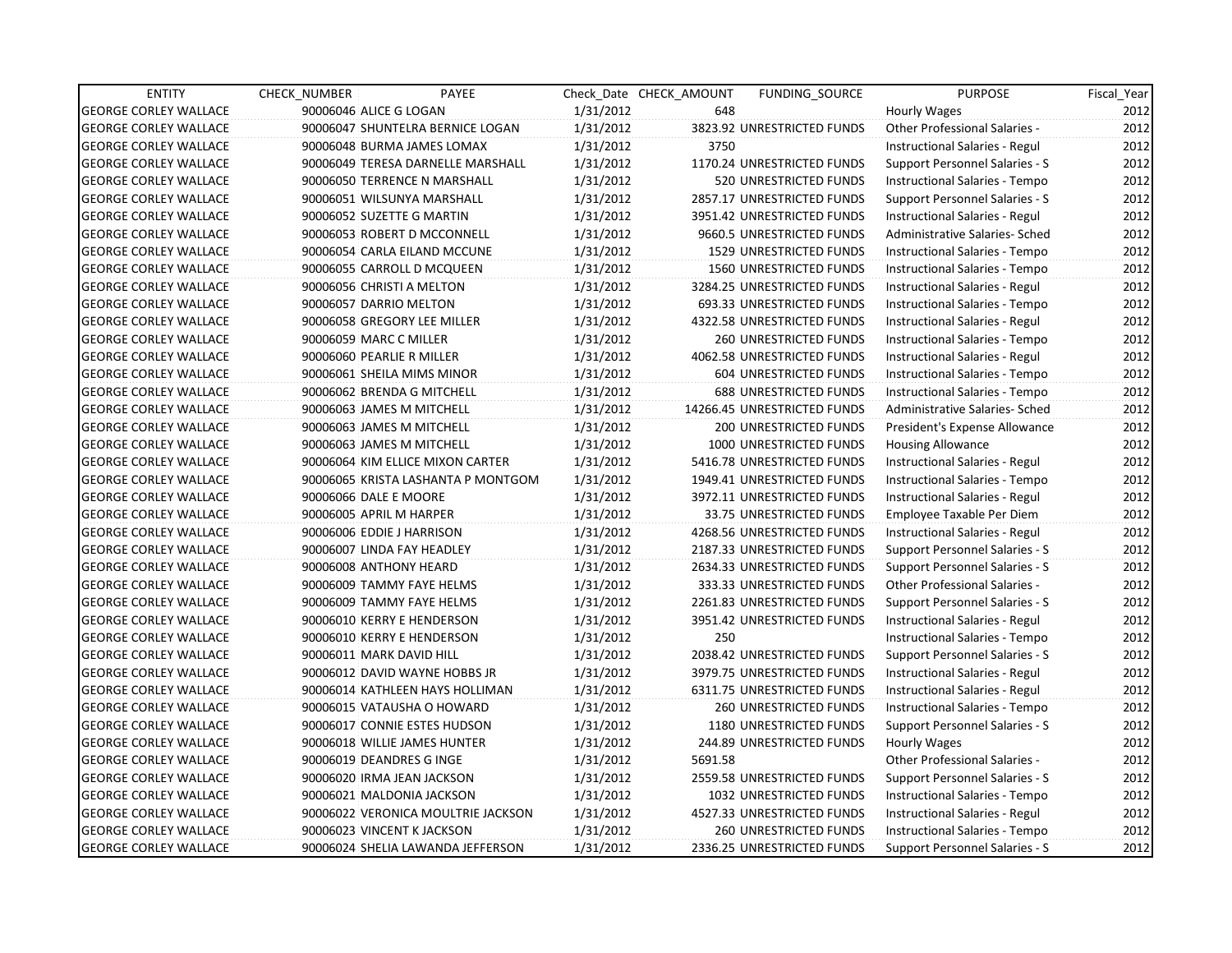| <b>ENTITY</b>                | CHECK_NUMBER             | PAYEE                            |           | Check Date CHECK AMOUNT | FUNDING_SOURCE                | <b>PURPOSE</b>                       | Fiscal_Year |
|------------------------------|--------------------------|----------------------------------|-----------|-------------------------|-------------------------------|--------------------------------------|-------------|
| <b>GEORGE CORLEY WALLACE</b> | 90006025 ALICE M JENKINS |                                  | 1/31/2012 |                         | <b>152 UNRESTRICTED FUNDS</b> | <b>Hourly Wages</b>                  | 2012        |
| <b>GEORGE CORLEY WALLACE</b> |                          | 90006026 ALTHELSTEIN JOHNSON     | 1/31/2012 |                         | 4840.92 UNRESTRICTED FUNDS    | Instructional Salaries - Regul       | 2012        |
| <b>GEORGE CORLEY WALLACE</b> | 90006027 CONNIE M JONES  |                                  | 1/31/2012 |                         | 3979.75 UNRESTRICTED FUNDS    | Instructional Salaries - Regul       | 2012        |
| <b>GEORGE CORLEY WALLACE</b> |                          | 90006028 KENDRA LANE JONES       | 1/31/2012 |                         | 4285 UNRESTRICTED FUNDS       | Instructional Salaries - Regul       | 2012        |
| <b>GEORGE CORLEY WALLACE</b> |                          | 90006029 NATASHA RENEE JONES     | 1/31/2012 | 2187.33                 |                               | Support Personnel Salaries - S       | 2012        |
| <b>GEORGE CORLEY WALLACE</b> |                          | 90006124 HERMAN W TURNER         | 1/31/2012 |                         | 33.75 UNRESTRICTED FUNDS      | In-State Travel                      | 2012        |
| <b>GEORGE CORLEY WALLACE</b> |                          | 90006125 SONJA M TURNER          | 1/31/2012 |                         | 2396.25 UNRESTRICTED FUNDS    | Instructional Salaries - Tempo       | 2012        |
| <b>GEORGE CORLEY WALLACE</b> |                          | 90006126 LAURA LYNN VANCE        | 1/31/2012 |                         | 3973.25 UNRESTRICTED FUNDS    | Support Personnel Salaries - S       | 2012        |
| <b>GEORGE CORLEY WALLACE</b> |                          | 90006127 SHARON D WALKER         | 1/31/2012 |                         | 2410.75 UNRESTRICTED FUNDS    | Support Personnel Salaries - S       | 2012        |
| <b>GEORGE CORLEY WALLACE</b> |                          | 90006128 SHERMANITA WALKER       | 1/31/2012 | 4208                    |                               | Other Professional Salaries -        | 2012        |
| <b>GEORGE CORLEY WALLACE</b> |                          | 90006129 CONNIE W WALLACE        | 1/31/2012 |                         | 8124.44 UNRESTRICTED FUNDS    | Instructional Salaries - Regul       | 2012        |
| <b>GEORGE CORLEY WALLACE</b> |                          | 90006131 KAMALA D WALLER         | 1/31/2012 |                         | 2931.58 UNRESTRICTED FUNDS    | Support Personnel Salaries - S       | 2012        |
| <b>GEORGE CORLEY WALLACE</b> |                          | 90006133 GORDON F WELCH          | 1/31/2012 |                         | 3766.67 UNRESTRICTED FUNDS    | Instructional Salaries - Regul       | 2012        |
| <b>GEORGE CORLEY WALLACE</b> |                          | 90006134 JOYCE ELAINE WHITELY    | 1/31/2012 | 500.36                  |                               | Instructional Salaries - Tempo       | 2012        |
| <b>GEORGE CORLEY WALLACE</b> |                          | 90006136 ELSIE B WILLIAMS        | 1/31/2012 |                         | <b>688 UNRESTRICTED FUNDS</b> | Instructional Salaries - Tempo       | 2012        |
| <b>GEORGE CORLEY WALLACE</b> |                          | 90006136 ELSIE B WILLIAMS        | 1/31/2012 | 40.13                   |                               | Hourly Wages                         | 2012        |
| <b>GEORGE CORLEY WALLACE</b> |                          | 90006138 MATILDA MAE BAYNES      | 1/31/2012 |                         | 2187.33 UNRESTRICTED FUNDS    | Support Personnel Salaries - S       | 2012        |
| <b>GEORGE CORLEY WALLACE</b> |                          | 90006139 BEVERLY RENAE WILSON    | 1/31/2012 |                         | 520 UNRESTRICTED FUNDS        | Instructional Salaries - Tempo       | 2012        |
| <b>GEORGE CORLEY WALLACE</b> |                          | 90006140 MARILYN CYNTHIA YEAGER  | 1/31/2012 |                         | 4840.92 UNRESTRICTED FUNDS    | Instructional Salaries - Regul       | 2012        |
| <b>GEORGE CORLEY WALLACE</b> | 90006141 MARY A YELDER   |                                  | 1/31/2012 | 357.4                   |                               | Instructional Salaries - Tempo       | 2012        |
| <b>GEORGE CORLEY WALLACE</b> |                          | 90006142 WANDA F YOUNG           | 1/31/2012 |                         | 917.33 UNRESTRICTED FUNDS     | Instructional Salaries - Tempo       | 2012        |
| <b>GEORGE CORLEY WALLACE</b> |                          | 90006143 SHERI ZIMMERMAN         | 1/31/2012 |                         | 2318 UNRESTRICTED FUNDS       | Support Personnel Salaries - S       | 2012        |
| <b>GEORGE CORLEY WALLACE</b> |                          | 90006107 LAWRENCE SIMMONS JR     | 1/31/2012 |                         | 3823.78 UNRESTRICTED FUNDS    | Instructional Salaries - Regul       | 2012        |
| <b>GEORGE CORLEY WALLACE</b> |                          | 90006107 LAWRENCE SIMMONS JR     | 1/31/2012 | 648                     |                               | Hourly Wages                         | 2012        |
| <b>GEORGE CORLEY WALLACE</b> | 90006108 IRENE G BONNER  |                                  | 1/31/2012 |                         | 1450 UNRESTRICTED FUNDS       | <b>Other Professional Salaries -</b> | 2012        |
| <b>GEORGE CORLEY WALLACE</b> |                          | 90006109 LEIGH ANN SMITH         | 1/31/2012 | 4196.67                 |                               | Support Personnel Salaries - S       | 2012        |
| <b>GEORGE CORLEY WALLACE</b> |                          | 90006110 SHANDRA J SMITH         | 1/31/2012 |                         | 4904.17 UNRESTRICTED FUNDS    | Other Professional Salaries -        | 2012        |
| <b>GEORGE CORLEY WALLACE</b> |                          | 90006111 ANNA M SMITHERMAN       | 1/31/2012 |                         | 5651.75 UNRESTRICTED FUNDS    | Instructional Salaries - Regul       | 2012        |
| <b>GEORGE CORLEY WALLACE</b> | 90006112 JOHN A SNOW     |                                  | 1/31/2012 |                         | 1344 UNRESTRICTED FUNDS       | <b>Hourly Wages</b>                  | 2012        |
| <b>GEORGE CORLEY WALLACE</b> |                          | 90006113 BRANDI N SPEARS         | 1/31/2012 |                         | 1964.25 UNRESTRICTED FUNDS    | Support Personnel Salaries - S       | 2012        |
| <b>GEORGE CORLEY WALLACE</b> | 90006114 DONALD T SPEED  |                                  | 1/31/2012 |                         | 433.33 UNRESTRICTED FUNDS     | Instructional Salaries - Tempo       | 2012        |
| <b>GEORGE CORLEY WALLACE</b> |                          | 90006115 DONTE L STEVENSON       | 1/31/2012 |                         | 2187.33 UNRESTRICTED FUNDS    | Support Personnel Salaries - S       | 2012        |
| <b>GEORGE CORLEY WALLACE</b> |                          | 90006116 AMANDA LYNN STRICKLAND  | 1/31/2012 |                         | 520 UNRESTRICTED FUNDS        | Instructional Salaries - Tempo       | 2012        |
| <b>GEORGE CORLEY WALLACE</b> |                          | 90006117 MAXINE STURDIVANT       | 1/31/2012 |                         | <b>260 UNRESTRICTED FUNDS</b> | Instructional Salaries - Regul       | 2012        |
| <b>GEORGE CORLEY WALLACE</b> |                          | 90006117 MAXINE STURDIVANT       | 1/31/2012 |                         | 5489.67 UNRESTRICTED FUNDS    | Other Professional Salaries -        | 2012        |
| <b>GEORGE CORLEY WALLACE</b> |                          | 90006118 DANICA SHERITA TAYLOR   | 1/31/2012 |                         | 5206.68 UNRESTRICTED FUNDS    | Instructional Salaries - Regul       | 2012        |
| <b>GEORGE CORLEY WALLACE</b> |                          | 90006119 JEROME E THAMES         | 1/31/2012 |                         | 4268.56 UNRESTRICTED FUNDS    | Instructional Salaries - Regul       | 2012        |
| <b>GEORGE CORLEY WALLACE</b> |                          | 90006120 SHEILA ANN THEISS       | 1/31/2012 |                         | 100 UNRESTRICTED FUNDS        | Other Professional Salaries -        | 2012        |
| <b>GEORGE CORLEY WALLACE</b> |                          | 90006120 SHEILA ANN THEISS       | 1/31/2012 | 2919.75                 |                               | Other Professional Salaries -        | 2012        |
| <b>GEORGE CORLEY WALLACE</b> |                          | 90006121 GLORIA DEAN THOMAS      | 1/31/2012 |                         | 3452.83 UNRESTRICTED FUNDS    | Support Personnel Salaries - S       | 2012        |
| <b>GEORGE CORLEY WALLACE</b> |                          | 90006122 YOLANDA SMITH THOMPKINS | 1/31/2012 |                         | <b>260 UNRESTRICTED FUNDS</b> | Instructional Salaries - Tempo       | 2012        |
| <b>GEORGE CORLEY WALLACE</b> |                          | 90006123 ANTHONY G TURNER        | 1/31/2012 |                         | 5146.25 UNRESTRICTED FUNDS    | Instructional Salaries - Regul       | 2012        |
| <b>GEORGE CORLEY WALLACE</b> |                          | 90006124 HERMAN W TURNER         | 1/31/2012 |                         | 825 UNRESTRICTED FUNDS        | Instructional Salaries - Tempo       | 2012        |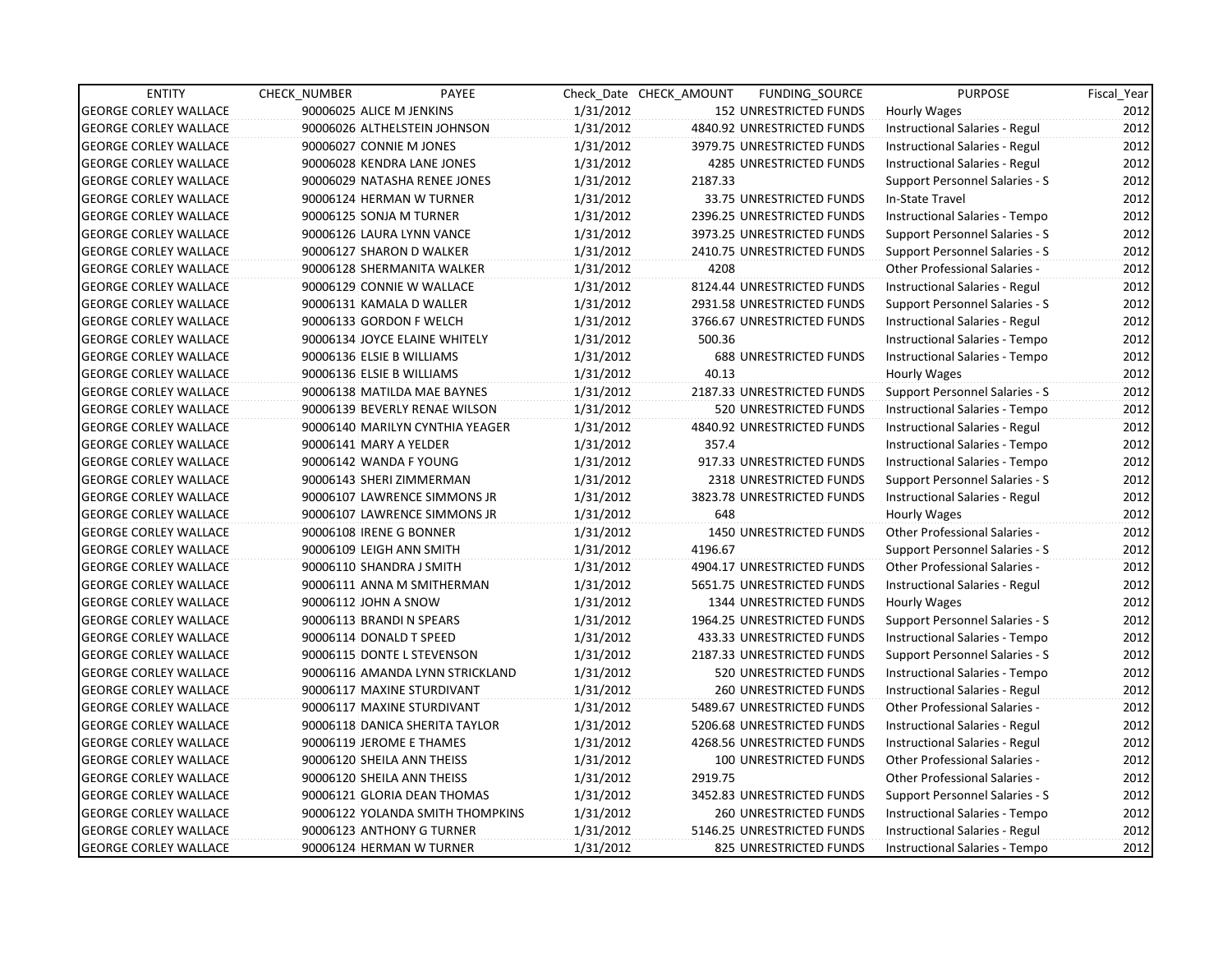| <b>ENTITY</b>                | CHECK_NUMBER               | PAYEE                              |           | Check Date CHECK AMOUNT | FUNDING_SOURCE                | <b>PURPOSE</b>                       | Fiscal_Year |
|------------------------------|----------------------------|------------------------------------|-----------|-------------------------|-------------------------------|--------------------------------------|-------------|
| <b>GEORGE CORLEY WALLACE</b> |                            | 90006067 DOROTHY A MOORE           | 1/31/2012 |                         | 520 UNRESTRICTED FUNDS        | Instructional Salaries - Tempo       | 2012        |
| <b>GEORGE CORLEY WALLACE</b> | 90006068 KATHY J MOORE     |                                    | 1/31/2012 | 4875                    |                               | Other Professional Salaries -        | 2012        |
| <b>GEORGE CORLEY WALLACE</b> | 90006070 TIMOTHY MOORE     |                                    | 1/31/2012 |                         | 3506.58 UNRESTRICTED FUNDS    | Support Personnel Salaries - S       | 2012        |
| <b>GEORGE CORLEY WALLACE</b> |                            | 90006071 HAILEY S MORRISON         | 1/31/2012 |                         | 675 UNRESTRICTED FUNDS        | Instructional Salaries - Tempo       | 2012        |
| <b>GEORGE CORLEY WALLACE</b> |                            | 90006072 SHELICIA DENISE MORTON FO | 1/31/2012 |                         | 1256.25 UNRESTRICTED FUNDS    | Instructional Salaries - Tempo       | 2012        |
| <b>GEORGE CORLEY WALLACE</b> | 90006073 JOHNNY E MOSS III |                                    | 1/31/2012 |                         | 5416.67 UNRESTRICTED FUNDS    | <b>Other Professional Salaries -</b> | 2012        |
| <b>GEORGE CORLEY WALLACE</b> |                            | 90006074 BETTYE STEELE MOTLEY      | 1/31/2012 | 2630                    |                               | <b>Other Professional Salaries -</b> | 2012        |
| <b>GEORGE CORLEY WALLACE</b> |                            | 90006076 MARGARET C MOTT           | 1/31/2012 |                         | 4507.42 UNRESTRICTED FUNDS    | Instructional Salaries - Regul       | 2012        |
| <b>GEORGE CORLEY WALLACE</b> |                            | 90006077 EDDIE JAMES MOULTRIE      | 1/31/2012 |                         | 3973.25 UNRESTRICTED FUNDS    | Support Personnel Salaries - S       | 2012        |
| <b>GEORGE CORLEY WALLACE</b> | 90006078 WESBERT NETTLES   |                                    | 1/31/2012 |                         | 1280 UNRESTRICTED FUNDS       | <b>Hourly Wages</b>                  | 2012        |
| <b>GEORGE CORLEY WALLACE</b> |                            | 90006079 SUNETTE SMITH NEWMAN      | 1/31/2012 |                         | 3750.17 UNRESTRICTED FUNDS    | Support Personnel Salaries - S       | 2012        |
| <b>GEORGE CORLEY WALLACE</b> | 90006080 DEONDRA J NIX     |                                    | 1/31/2012 |                         | 1126.67 UNRESTRICTED FUNDS    | Instructional Salaries - Tempo       | 2012        |
| <b>GEORGE CORLEY WALLACE</b> | 90006081 PHENICIA K NUNN   |                                    | 1/31/2012 |                         | 604 UNRESTRICTED FUNDS        | Instructional Salaries - Tempo       | 2012        |
| <b>GEORGE CORLEY WALLACE</b> | 90006081 PHENICIA K NUNN   |                                    | 1/31/2012 | 76.24                   |                               | Hourly Wages                         | 2012        |
| <b>GEORGE CORLEY WALLACE</b> | 90006081 PHENICIA K NUNN   |                                    | 1/31/2012 | 4992.92                 |                               | <b>Other Professional Salaries -</b> | 2012        |
| <b>GEORGE CORLEY WALLACE</b> |                            | 90006082 HOLLY BROWN OWENS         | 1/31/2012 |                         | <b>344 UNRESTRICTED FUNDS</b> | Instructional Salaries - Tempo       | 2012        |
| <b>GEORGE CORLEY WALLACE</b> |                            | 90006083 MELINDA ANN PAGE          | 1/31/2012 | 3416.67                 |                               | Instructional Salaries - Regul       | 2012        |
| <b>GEORGE CORLEY WALLACE</b> |                            | 90006084 SHAMARICK YVONNE PARADISE | 1/31/2012 |                         | 260 UNRESTRICTED FUNDS        | Instructional Salaries - Tempo       | 2012        |
| <b>GEORGE CORLEY WALLACE</b> |                            | 90006085 RAY ANTHONY PATTERSON     | 1/31/2012 |                         | 2708.5 UNRESTRICTED FUNDS     | Support Personnel Salaries - S       | 2012        |
| <b>GEORGE CORLEY WALLACE</b> |                            | 90006086 ERNESTINE D PERRY         | 1/31/2012 |                         | 304.95 UNRESTRICTED FUNDS     | Hourly Wages                         | 2012        |
| <b>GEORGE CORLEY WALLACE</b> |                            | 90006087 ALONZIA PETTWAY           | 1/31/2012 |                         | 2485.42 UNRESTRICTED FUNDS    | Support Personnel Salaries - S       | 2012        |
| <b>GEORGE CORLEY WALLACE</b> |                            | 90006088 CHARLES D PETTWAY         | 1/31/2012 |                         | 2634.33 UNRESTRICTED FUNDS    | Support Personnel Salaries - S       | 2012        |
| <b>GEORGE CORLEY WALLACE</b> |                            | 90006089 CLARENCE J PETTWAY        | 1/31/2012 | 4992.92                 |                               | <b>Other Professional Salaries -</b> | 2012        |
| <b>GEORGE CORLEY WALLACE</b> | 90006090 FELECIA PETTWAY   |                                    | 1/31/2012 |                         | 4904.17 UNRESTRICTED FUNDS    | <b>Other Professional Salaries -</b> | 2012        |
| <b>GEORGE CORLEY WALLACE</b> |                            | 90006091 MARTHA WILLIAMS PETTWAY   | 1/31/2012 | 2115.41                 |                               | <b>Other Professional Salaries -</b> | 2012        |
| <b>GEORGE CORLEY WALLACE</b> | 90006092 ELIJAH PUGH SR    |                                    | 1/31/2012 |                         | 5426.17 UNRESTRICTED FUNDS    | Instructional Salaries - Regul       | 2012        |
| <b>GEORGE CORLEY WALLACE</b> |                            | 171521 DARRELL HARGREAVES          | 2/3/2012  |                         | <b>145 UNRESTRICTED FUNDS</b> | <b>Other Professional Fees</b>       | 2012        |
| <b>GEORGE CORLEY WALLACE</b> | 171522 APRIL HARPER        |                                    | 2/3/2012  |                         | 360 UNRESTRICTED FUNDS        | In-State Travel                      | 2012        |
| <b>GEORGE CORLEY WALLACE</b> | 171523 APRIL HARPER        |                                    | 2/3/2012  |                         | <b>180 UNRESTRICTED FUNDS</b> | In-State Travel                      | 2012        |
| <b>GEORGE CORLEY WALLACE</b> | 171524 APRIL HARPER        |                                    | 2/3/2012  |                         | 360 UNRESTRICTED FUNDS        | In-State Travel                      | 2012        |
| <b>GEORGE CORLEY WALLACE</b> | 171525 APRIL HARPER        |                                    | 2/3/2012  |                         | 180 UNRESTRICTED FUNDS        | In-State Travel                      | 2012        |
| <b>GEORGE CORLEY WALLACE</b> | 171526 APRIL HARPER        |                                    | 2/3/2012  |                         | 180 UNRESTRICTED FUNDS        | In-State Travel                      | 2012        |
| <b>GEORGE CORLEY WALLACE</b> | 171527 APRIL HARPER        |                                    | 2/3/2012  |                         | <b>360 UNRESTRICTED FUNDS</b> | In-State Travel                      | 2012        |
| <b>GEORGE CORLEY WALLACE</b> | 171528 APRIL HARPER        |                                    | 2/3/2012  |                         | <b>360 UNRESTRICTED FUNDS</b> | In-State Travel                      | 2012        |
| <b>GEORGE CORLEY WALLACE</b> |                            | 171529 HARRELLS REFRIGERATION &    | 2/3/2012  | 42                      |                               | Maintenance and Repairs              | 2012        |
| <b>GEORGE CORLEY WALLACE</b> | 171530 LEANN B. HILL       |                                    | 2/3/2012  |                         | <b>145 UNRESTRICTED FUNDS</b> | <b>Other Professional Fees</b>       | 2012        |
| <b>GEORGE CORLEY WALLACE</b> |                            | 171531 KATHLEEN HOLLIMAN           | 2/3/2012  |                         | <b>145 UNRESTRICTED FUNDS</b> | In-State Travel                      | 2012        |
| <b>GEORGE CORLEY WALLACE</b> |                            | 171533 INLINE ELECTRIC SUPPLY CO   | 2/3/2012  | 3264.82                 |                               | Alterations                          | 2012        |
| <b>GEORGE CORLEY WALLACE</b> | 171484 ACCSHRMA            |                                    | 2/3/2012  |                         | 250 UNRESTRICTED FUNDS        | Memberships                          | 2012        |
| <b>GEORGE CORLEY WALLACE</b> | 171485 ACT                 |                                    | 2/3/2012  | 55                      |                               | <b>Materials and Supplies</b>        | 2012        |
| <b>GEORGE CORLEY WALLACE</b> |                            | 171486 AIRGAS SOUTH, INC           | 2/3/2012  |                         | 3909.42 UNRESTRICTED FUNDS    | Materials and Supplies               | 2012        |
| <b>GEORGE CORLEY WALLACE</b> |                            | 171487 ALABAMA DRYWALL SUPPLY      | 2/3/2012  | 4133.38                 |                               | Construction in Progress             | 2012        |
| <b>GEORGE CORLEY WALLACE</b> |                            | 171534 INNOVATION CENTRE           | 2/3/2012  |                         | 6642.15 UNRESTRICTED FUNDS    | <b>Other Contractual Services</b>    | 2012        |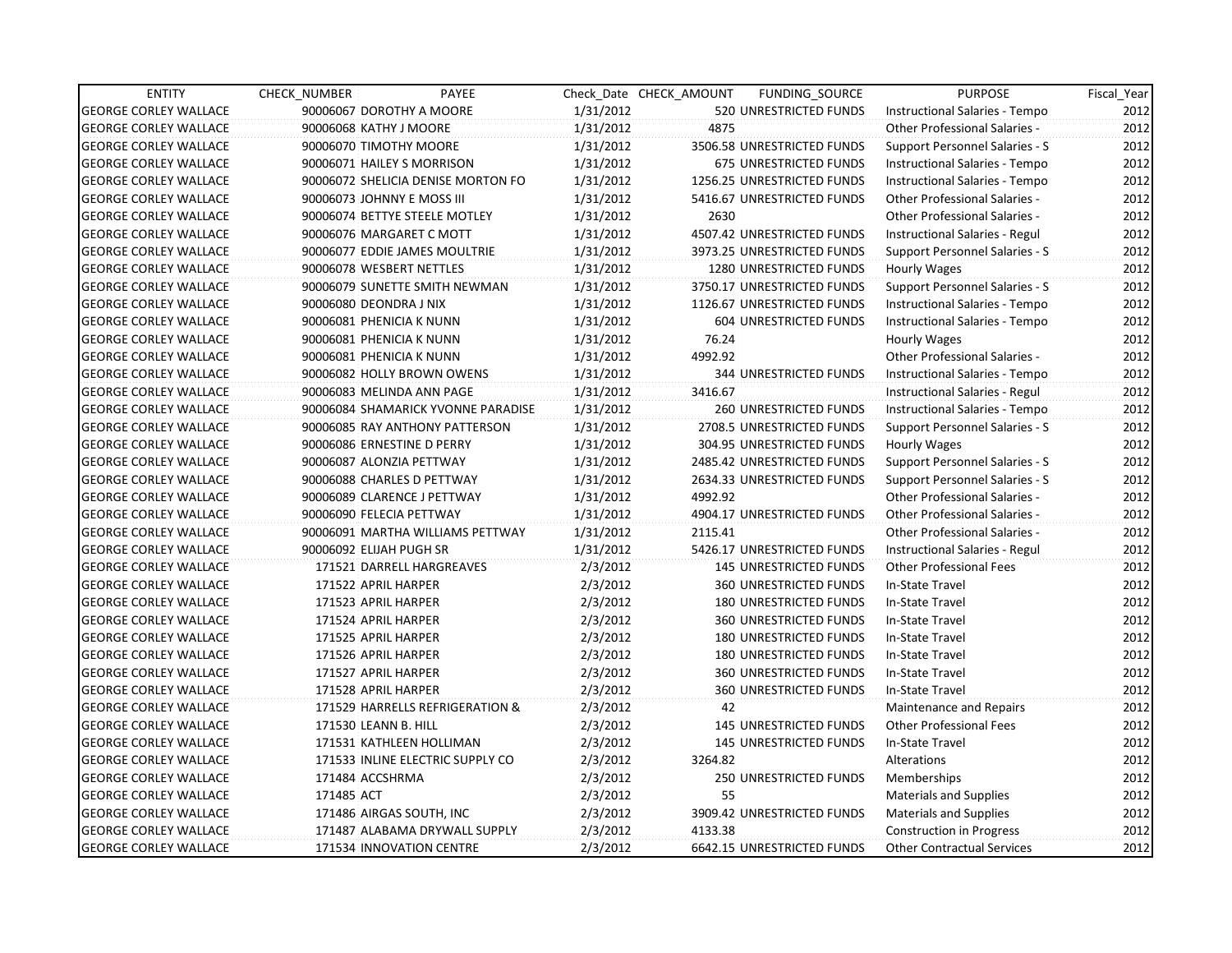| <b>ENTITY</b>                | CHECK NUMBER              | PAYEE                            |          | Check Date CHECK AMOUNT | <b>FUNDING SOURCE</b>           | <b>PURPOSE</b>                       | Fiscal_Year |
|------------------------------|---------------------------|----------------------------------|----------|-------------------------|---------------------------------|--------------------------------------|-------------|
| <b>GEORGE CORLEY WALLACE</b> | 171535 STUART C. IRBY CO. |                                  | 2/3/2012 | 805.08                  |                                 | <b>Construction in Progress</b>      | 2012        |
| <b>GEORGE CORLEY WALLACE</b> | 171536 SIDNEY JAMES       |                                  | 2/3/2012 |                         | 145 UNRESTRICTED FUNDS          | <b>Other Professional Fees</b>       | 2012        |
| <b>GEORGE CORLEY WALLACE</b> |                           | 171537 JOHNSON PAINT & BODY SHOP | 2/3/2012 |                         | 344.13 UNRESTRICTED FUNDS       | Maintenance and Repairs              | 2012        |
| <b>GEORGE CORLEY WALLACE</b> | 171538 KRISTEN JONES      |                                  | 2/3/2012 |                         | <b>145 UNRESTRICTED FUNDS</b>   | <b>Other Professional Fees</b>       | 2012        |
| <b>GEORGE CORLEY WALLACE</b> | 171539 KIM KIEL           |                                  | 2/3/2012 |                         | <b>145 UNRESTRICTED FUNDS</b>   | <b>Other Professional Fees</b>       | 2012        |
| <b>GEORGE CORLEY WALLACE</b> |                           | 171540 GARY BRUCE KIMBRELL       | 2/3/2012 |                         | <b>145 UNRESTRICTED FUNDS</b>   | <b>Other Professional Fees</b>       | 2012        |
| <b>GEORGE CORLEY WALLACE</b> | 171541 KWIK KOPY SHOP     |                                  | 2/3/2012 | 1697.14                 |                                 | <b>Materials and Supplies</b>        | 2012        |
| <b>GEORGE CORLEY WALLACE</b> |                           | 171542 MCKINSLEY MARBURY         | 2/3/2012 |                         | <b>145 UNRESTRICTED FUNDS</b>   | <b>Other Professional Fees</b>       | 2012        |
| <b>GEORGE CORLEY WALLACE</b> | 171543 MARVIN P. HUGHEY - |                                  | 2/3/2012 | 2470.95                 |                                 | <b>Construction in Progress</b>      | 2012        |
| <b>GEORGE CORLEY WALLACE</b> | 171543 MARVIN P. HUGHEY - |                                  | 2/3/2012 | 11487.85                |                                 | <b>Engineering and Architectural</b> | 2012        |
| <b>GEORGE CORLEY WALLACE</b> | 171544 MAYER ELECTRIC     |                                  | 2/3/2012 | 118642.9                |                                 | Construction in Progress             | 2012        |
| <b>GEORGE CORLEY WALLACE</b> |                           | 171545 MCRAE-GAINES LEARNING CTN | 2/3/2012 |                         | 4223.97 UNRESTRICTED FUNDS      | Scholarships                         | 2012        |
| <b>GEORGE CORLEY WALLACE</b> | 171546 BERT MILLER        |                                  | 2/3/2012 |                         | 250 UNRESTRICTED FUNDS          | <b>Other Contractual Services</b>    | 2012        |
| <b>GEORGE CORLEY WALLACE</b> |                           | 171488 ALABAMA GAS CORPORATION   | 2/3/2012 |                         | 356.51 UNRESTRICTED FUNDS       | Gas and Heating Fuel                 | 2012        |
| <b>GEORGE CORLEY WALLACE</b> |                           | 171489 ALABAMA POWER COMPANY     | 2/3/2012 |                         | 3132 UNRESTRICTED FUNDS         | Electricity                          | 2012        |
| <b>GEORGE CORLEY WALLACE</b> | 171490 BERTHA ALLEN       |                                  | 2/3/2012 | 354.87                  |                                 | In-State Travel                      | 2012        |
| <b>GEORGE CORLEY WALLACE</b> |                           | 171491 AMERICAN CHEMICAL SOCIETY | 2/3/2012 |                         | <b>193 UNRESTRICTED FUNDS</b>   | Memberships                          | 2012        |
| <b>GEORGE CORLEY WALLACE</b> | 171492 AT&T               |                                  | 2/3/2012 | 245.02                  |                                 | Communications                       | 2012        |
| <b>GEORGE CORLEY WALLACE</b> |                           | 171493 AT&T (BUSINESS SERVICE)   | 2/3/2012 |                         | 32.66 UNRESTRICTED FUNDS        | Communications                       | 2012        |
| <b>GEORGE CORLEY WALLACE</b> | 171494 AT&T ALABAMA       |                                  | 2/3/2012 |                         | 365.08 UNRESTRICTED FUNDS       | Communications                       | 2012        |
| <b>GEORGE CORLEY WALLACE</b> | 171494 AT&T ALABAMA       |                                  | 2/3/2012 | 209.02                  |                                 | Communications                       | 2012        |
| <b>GEORGE CORLEY WALLACE</b> | 171495 TIFFANY BARLOW     |                                  | 2/3/2012 | 27.47                   |                                 | In-State Travel                      | 2012        |
| <b>GEORGE CORLEY WALLACE</b> | 171496 RAHMAN BELL        |                                  | 2/3/2012 |                         | <b>145 UNRESTRICTED FUNDS</b>   | <b>Other Professional Fees</b>       | 2012        |
| <b>GEORGE CORLEY WALLACE</b> |                           | 171497 BERNEY OFFICE SOLUTIONS   | 2/3/2012 |                         | 100.67 UNRESTRICTED FUNDS       | Service Contracts on Equipment       | 2012        |
| <b>GEORGE CORLEY WALLACE</b> |                           | 171498 BIRMINGHAM RESTAURANT     | 2/3/2012 | 5939                    |                                 | <b>Construction in Progress</b>      | 2012        |
| <b>GEORGE CORLEY WALLACE</b> |                           | 171499 DR. CHARLES H. BLACKLEDGE | 2/3/2012 |                         | 15215.34 UNRESTRICTED FUNDS     | <b>Other Contractual Services</b>    | 2012        |
| <b>GEORGE CORLEY WALLACE</b> | 171500 BLOCK USA, INC.    |                                  | 2/3/2012 | 1697.7                  |                                 | <b>Construction in Progress</b>      | 2012        |
| <b>GEORGE CORLEY WALLACE</b> | 171501 KENITH BOOKER      |                                  | 2/3/2012 |                         | <b>145 UNRESTRICTED FUNDS</b>   | <b>Other Professional Fees</b>       | 2012        |
| <b>GEORGE CORLEY WALLACE</b> | 171502 GERALYN BUFORD     |                                  | 2/3/2012 | 319.22                  |                                 | In-State Travel                      | 2012        |
| <b>GEORGE CORLEY WALLACE</b> |                           | 171503 CAROLINA BIOLOGICAL SUP C | 2/3/2012 | 36.47                   |                                 | <b>Materials and Supplies</b>        | 2012        |
| <b>GEORGE CORLEY WALLACE</b> | 171504 ELLIOTT L CARR, II |                                  | 2/3/2012 |                         | 145 UNRESTRICTED FUNDS          | <b>Other Professional Fees</b>       | 2012        |
| <b>GEORGE CORLEY WALLACE</b> |                           | 171505 CENTRAL ALABAMA CO-OP     | 2/3/2012 |                         | 80.7 UNRESTRICTED FUNDS         | <b>Materials and Supplies</b>        | 2012        |
| <b>GEORGE CORLEY WALLACE</b> |                           | 171506 CHEVRON CARD SERVICES     | 2/3/2012 |                         | <b>48.23 UNRESTRICTED FUNDS</b> | Gasoline and Oil - Motor Vehic       | 2012        |
| <b>GEORGE CORLEY WALLACE</b> |                           | 171507 CITY OF SELMA LANDFILL    | 2/3/2012 |                         | <b>84 UNRESTRICTED FUNDS</b>    | Water and Sewer                      | 2012        |
| <b>GEORGE CORLEY WALLACE</b> | 171508 COSBY CARMICHAEL   |                                  | 2/3/2012 | 5431.21                 |                                 | <b>Construction in Progress</b>      | 2012        |
| <b>GEORGE CORLEY WALLACE</b> |                           | 171509 CRL-LOVELADY CONSTRUCTION | 2/3/2012 | 58488.74                |                                 | Alterations                          | 2012        |
| <b>GEORGE CORLEY WALLACE</b> |                           | 171510 DALLAS CO. WATER & SEWER  | 2/3/2012 |                         | 115.62 UNRESTRICTED FUNDS       | Water and Sewer                      | 2012        |
| <b>GEORGE CORLEY WALLACE</b> | 171511 DALLAS STRAW LLC   |                                  | 2/3/2012 |                         | 87.5 UNRESTRICTED FUNDS         | <b>Materials and Supplies</b>        | 2012        |
| <b>GEORGE CORLEY WALLACE</b> | 171512 FARRISH DANLEY     |                                  | 2/3/2012 | 73.65                   |                                 | In-State Travel                      | 2012        |
| <b>GEORGE CORLEY WALLACE</b> | 171513 FRANK ELLIOTT      |                                  | 2/3/2012 |                         | 310 UNRESTRICTED FUNDS          | In-State Travel                      | 2012        |
| <b>GEORGE CORLEY WALLACE</b> | 171514 FASTENAL COMPANY   |                                  | 2/3/2012 |                         | 48.89 UNRESTRICTED FUNDS        | <b>Materials and Supplies</b>        | 2012        |
| <b>GEORGE CORLEY WALLACE</b> |                           | 171515 FIRST TEAM CONSTRUCTION   | 2/3/2012 | 255992.65               |                                 | <b>Construction in Progress</b>      | 2012        |
| <b>GEORGE CORLEY WALLACE</b> |                           | 171516 FULLER BUILDING COMPANY   | 2/3/2012 | 773.63                  |                                 | <b>Construction in Progress</b>      | 2012        |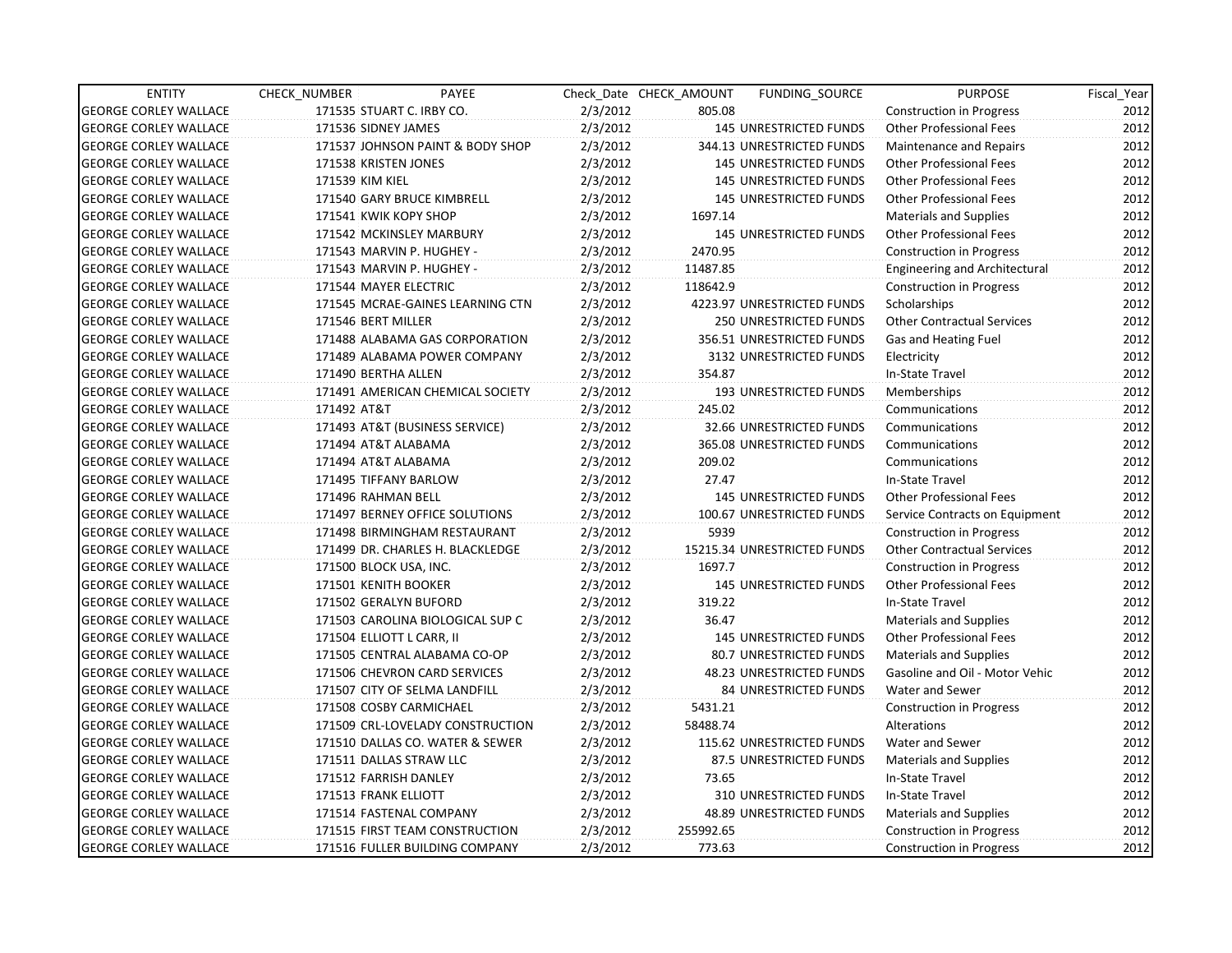| <b>ENTITY</b>                | CHECK_NUMBER               | PAYEE                            |          | Check Date CHECK AMOUNT | FUNDING SOURCE                  | <b>PURPOSE</b>                    | Fiscal_Year |
|------------------------------|----------------------------|----------------------------------|----------|-------------------------|---------------------------------|-----------------------------------|-------------|
| <b>GEORGE CORLEY WALLACE</b> | 171517 DEBORAH GOODWIN     |                                  | 2/3/2012 | 131.35                  |                                 | In-State Travel                   | 2012        |
| <b>GEORGE CORLEY WALLACE</b> | 171518 DEBORAH GOODWIN     |                                  | 2/3/2012 | 3500                    |                                 | In-State Travel                   | 2012        |
| <b>GEORGE CORLEY WALLACE</b> | 171546 BERT MILLER         |                                  | 2/3/2012 | 250                     |                                 | <b>Other Contractual Services</b> | 2012        |
| <b>GEORGE CORLEY WALLACE</b> | <b>171547 ERIC MIMS</b>    |                                  | 2/3/2012 |                         | 145 UNRESTRICTED FUNDS          | <b>Other Professional Fees</b>    | 2012        |
| <b>GEORGE CORLEY WALLACE</b> | 171548 RAY C. MOORE        |                                  | 2/3/2012 |                         | <b>300 UNRESTRICTED FUNDS</b>   | In-State Travel                   | 2012        |
| <b>GEORGE CORLEY WALLACE</b> |                            | 171549 NAT COUNCIL OF STATE      | 2/3/2012 | 1200                    |                                 | State-Funded Professional Deve    | 2012        |
| <b>GEORGE CORLEY WALLACE</b> | 171550 CHARLES NEELY       |                                  | 2/3/2012 |                         | 240 UNRESTRICTED FUNDS          | <b>Other Professional Fees</b>    | 2012        |
| <b>GEORGE CORLEY WALLACE</b> | 171551 MIKE NEWMAN         |                                  | 2/3/2012 |                         | <b>145 UNRESTRICTED FUNDS</b>   | <b>Other Professional Fees</b>    | 2012        |
| <b>GEORGE CORLEY WALLACE</b> |                            | 171552 NORTHWEST SUPPLY CO., INC | 2/3/2012 | 1607.86                 |                                 | <b>Construction in Progress</b>   | 2012        |
| <b>GEORGE CORLEY WALLACE</b> | 171553 PHENICIA NUNN       |                                  | 2/3/2012 | 20.09                   |                                 | In-State Travel                   | 2012        |
| <b>GEORGE CORLEY WALLACE</b> | 171554 OFFICE DEPOT        |                                  | 2/3/2012 |                         | 1059.22 UNRESTRICTED FUNDS      | Materials and Supplies            | 2012        |
| <b>GEORGE CORLEY WALLACE</b> | 171555 O'REILLY AUTO PARTS |                                  | 2/3/2012 |                         | 76.99 UNRESTRICTED FUNDS        | Maintenance and Repairs           | 2012        |
| <b>GEORGE CORLEY WALLACE</b> | 171556 THOMAS OWENS        |                                  | 2/3/2012 |                         | <b>145 UNRESTRICTED FUNDS</b>   | <b>Other Professional Fees</b>    | 2012        |
| <b>GEORGE CORLEY WALLACE</b> | 171558 CLARENCE PETTWAY    |                                  | 2/3/2012 | 79.2                    |                                 | In-State Travel                   | 2012        |
| <b>GEORGE CORLEY WALLACE</b> | 171559 SCOTT RICHARDS      |                                  | 2/3/2012 |                         | 290 UNRESTRICTED FUNDS          | <b>Other Professional Fees</b>    | 2012        |
| <b>GEORGE CORLEY WALLACE</b> | 171560 RUSTY RILEY         |                                  | 2/3/2012 |                         | <b>145 UNRESTRICTED FUNDS</b>   | <b>Other Professional Fees</b>    | 2012        |
| <b>GEORGE CORLEY WALLACE</b> |                            | 171561 ROBINSON IRON CORPORATION | 2/3/2012 | 2300                    |                                 | <b>Construction in Progress</b>   | 2012        |
| <b>GEORGE CORLEY WALLACE</b> |                            | 171562 ROSS PLUMBING AND HEATING | 2/3/2012 | 325                     |                                 | <b>Maintenance and Repairs</b>    | 2012        |
| <b>GEORGE CORLEY WALLACE</b> | 171563 GRACIE SCOTT        |                                  | 2/3/2012 |                         | <b>240 UNRESTRICTED FUNDS</b>   | <b>Other Professional Fees</b>    | 2012        |
| <b>GEORGE CORLEY WALLACE</b> |                            | 171564 SKILLS USA C/O E GROUP,   | 2/3/2012 | 721                     |                                 | Memberships                       | 2012        |
| <b>GEORGE CORLEY WALLACE</b> | 171565 JOHN SOLOMON        |                                  | 2/3/2012 |                         | 60 UNRESTRICTED FUNDS           | <b>Other Contractual Services</b> | 2012        |
| <b>GEORGE CORLEY WALLACE</b> |                            | 171566 SOUTHERN PIPE & SUPPLY    | 2/3/2012 | 87019.01                |                                 | Alterations                       | 2012        |
| <b>GEORGE CORLEY WALLACE</b> | 171567 STEEL TECH LLC      |                                  | 2/3/2012 | 3400                    |                                 | Alterations                       | 2012        |
| <b>GEORGE CORLEY WALLACE</b> |                            | 171568 THE STEWART ORGANIZATION  | 2/3/2012 | $20^{\circ}$            |                                 | <b>Other Contractual Services</b> | 2012        |
| <b>GEORGE CORLEY WALLACE</b> | 171569 WILLIAM TAYLOR      |                                  | 2/3/2012 |                         | 145 UNRESTRICTED FUNDS          | <b>Other Professional Fees</b>    | 2012        |
| <b>GEORGE CORLEY WALLACE</b> | 171570 MIKE TURNER         |                                  | 2/3/2012 |                         | <b>180 UNRESTRICTED FUNDS</b>   | <b>Other Contractual Services</b> | 2012        |
| <b>GEORGE CORLEY WALLACE</b> |                            | 171571 UNITED PARCEL SERVICE     | 2/3/2012 |                         | 35.9 UNRESTRICTED FUNDS         | Postage                           | 2012        |
| <b>GEORGE CORLEY WALLACE</b> | 171572 VERIZON WIRELESS    |                                  | 2/3/2012 |                         | 65.8 UNRESTRICTED FUNDS         | Communications                    | 2012        |
| <b>GEORGE CORLEY WALLACE</b> | 171573 SHERMANITA WALKER   |                                  | 2/3/2012 | 186.04                  |                                 | In-State Travel                   | 2012        |
| <b>GEORGE CORLEY WALLACE</b> | 171574 ROOSEVELT WALKER    |                                  | 2/3/2012 |                         | 240 UNRESTRICTED FUNDS          | <b>Other Professional Fees</b>    | 2012        |
| <b>GEORGE CORLEY WALLACE</b> | 171575 WAL MART            |                                  | 2/3/2012 |                         | 92.54 UNRESTRICTED FUNDS        | Materials and Supplies            | 2012        |
| <b>GEORGE CORLEY WALLACE</b> | 171578 MARY YELDER         |                                  | 2/3/2012 | 41.96                   |                                 | In-State Travel                   | 2012        |
| <b>GEORGE CORLEY WALLACE</b> |                            | 171519 HAMPTON INN - SELMA       | 2/3/2012 |                         | 293.7 UNRESTRICTED FUNDS        | <b>Other Contractual Services</b> | 2012        |
| <b>GEORGE CORLEY WALLACE</b> | 171520 WAYNE HARBIN        |                                  | 2/3/2012 |                         | <b>145 UNRESTRICTED FUNDS</b>   | <b>Other Professional Fees</b>    | 2012        |
| <b>GEORGE CORLEY WALLACE</b> | 171661 ACS TECHNOLOGIES    |                                  | 2/9/2012 |                         | <b>190.5 UNRESTRICTED FUNDS</b> | Service Contracts on Equipment    | 2012        |
| <b>GEORGE CORLEY WALLACE</b> | 171662 AIRGAS SOUTH, INC   |                                  | 2/9/2012 |                         | <b>165 UNRESTRICTED FUNDS</b>   | <b>Materials and Supplies</b>     | 2012        |
| <b>GEORGE CORLEY WALLACE</b> |                            | 171663 ALABAMA POWER COMPANY     | 2/9/2012 |                         | 42274.85 UNRESTRICTED FUNDS     | Electricity                       | 2012        |
| <b>GEORGE CORLEY WALLACE</b> | 171664 BERTHA ALLEN        |                                  | 2/9/2012 | 92.96                   |                                 | In-State Travel                   | 2012        |
| <b>GEORGE CORLEY WALLACE</b> | 171665 AMSAN BAMA SUPPLY   |                                  | 2/9/2012 |                         | 117 UNRESTRICTED FUNDS          | Materials and Supplies            | 2012        |
| <b>GEORGE CORLEY WALLACE</b> | 171666 TIFFANY BARLOW      |                                  | 2/9/2012 | 20.2                    |                                 | In-State Travel                   | 2012        |
| <b>GEORGE CORLEY WALLACE</b> | 171667 VICKIE BELL         |                                  | 2/9/2012 | 186.26                  |                                 | In-State Travel                   | 2012        |
| <b>GEORGE CORLEY WALLACE</b> |                            | 171668 BERNEY OFFICE SOLUTIONS   | 2/9/2012 |                         | 141.99 UNRESTRICTED FUNDS       | <b>Materials and Supplies</b>     | 2012        |
| <b>GEORGE CORLEY WALLACE</b> |                            | 171668 BERNEY OFFICE SOLUTIONS   | 2/9/2012 |                         | 678.14 UNRESTRICTED FUNDS       | Service Contracts on Equipment    | 2012        |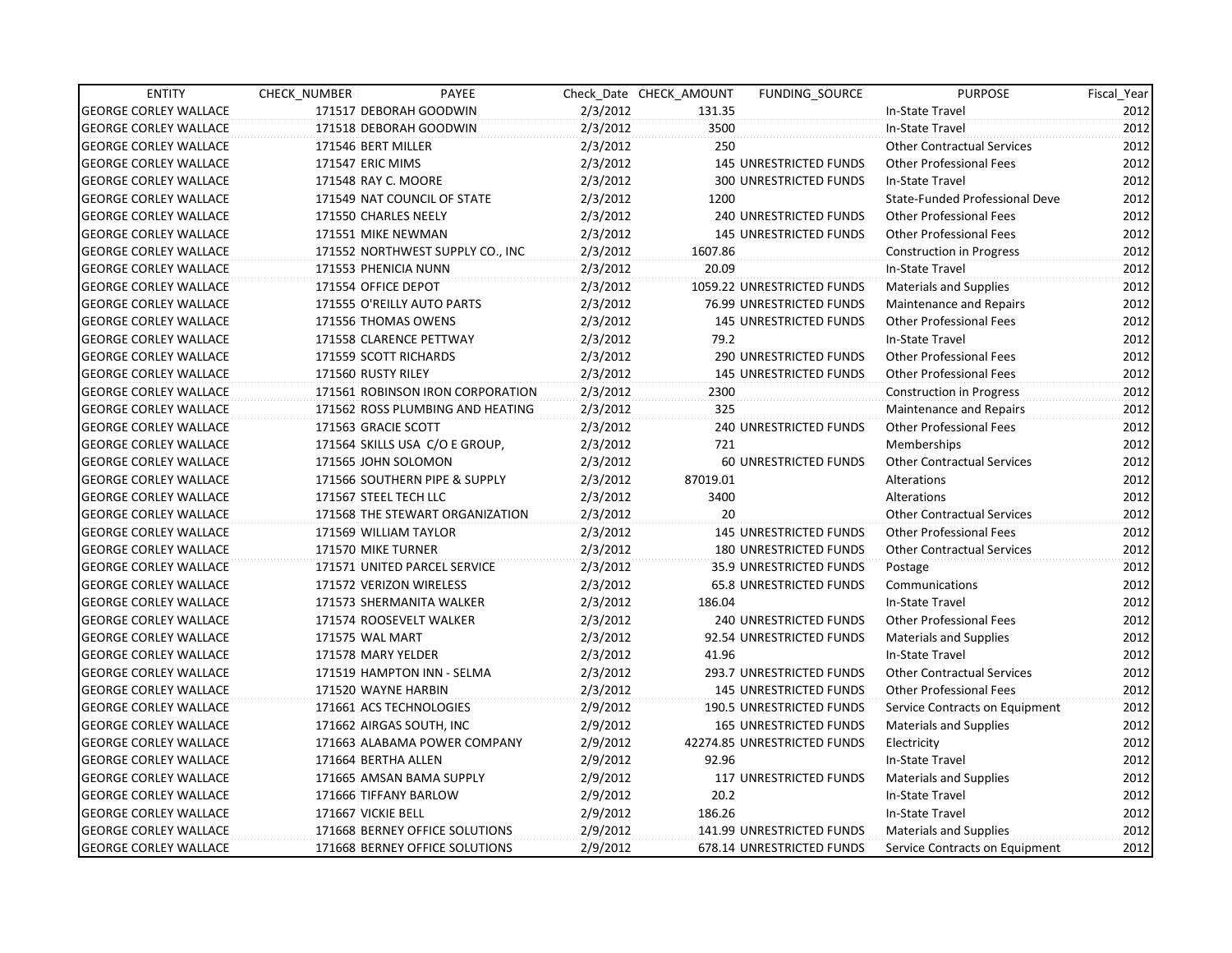| <b>ENTITY</b>                | CHECK NUMBER               | PAYEE                            |          | Check Date CHECK AMOUNT | FUNDING SOURCE                | <b>PURPOSE</b>                    | Fiscal Year |
|------------------------------|----------------------------|----------------------------------|----------|-------------------------|-------------------------------|-----------------------------------|-------------|
| <b>GEORGE CORLEY WALLACE</b> |                            | 171669 BIDDLE & ASSOCIATES, INC. | 2/9/2012 | 295                     |                               | <b>Computer Software</b>          | 2012        |
| <b>GEORGE CORLEY WALLACE</b> |                            | 171670 BROADSOUTH COMMUNICATIONS | 2/9/2012 |                         | 312 UNRESTRICTED FUNDS        | <b>Advertising and Promotions</b> | 2012        |
| <b>GEORGE CORLEY WALLACE</b> |                            | 171671 CDW GOVERNMENT, INC       | 2/9/2012 |                         | 5463.92 UNRESTRICTED FUNDS    | <b>TECHNOLOGY NON-CAPITALIZED</b> | 2012        |
| <b>GEORGE CORLEY WALLACE</b> | 171672 CEDRIC CLEVELAND    |                                  | 2/9/2012 |                         | 600 UNRESTRICTED FUNDS        | <b>Other Contractual Services</b> | 2012        |
| <b>GEORGE CORLEY WALLACE</b> | 171673 FARRISH DANLEY      |                                  | 2/9/2012 | 57.72                   |                               | In-State Travel                   | 2012        |
| <b>GEORGE CORLEY WALLACE</b> | 171674 ANGELA DEAMUES      |                                  | 2/9/2012 | 301.39                  |                               | <b>Other Contractual Services</b> | 2012        |
| <b>GEORGE CORLEY WALLACE</b> |                            | 171675 ELECTRO-MECH SCOREBOARD   | 2/9/2012 |                         | 602 UNRESTRICTED FUNDS        | Materials and Supplies            | 2012        |
| <b>GEORGE CORLEY WALLACE</b> |                            | 171683 HARRELLS REFRIGERATION &  | 2/9/2012 | 550                     |                               | Alterations                       | 2012        |
| <b>GEORGE CORLEY WALLACE</b> |                            | 171684 HARRIS SECURITY SYSTEMS,  | 2/9/2012 |                         | <b>180 UNRESTRICTED FUNDS</b> | <b>Other Contractual Services</b> | 2012        |
| <b>GEORGE CORLEY WALLACE</b> | 171685 INDIGO FLUIDS, INC. |                                  | 2/9/2012 |                         | 95.2 UNRESTRICTED FUNDS       | <b>Materials and Supplies</b>     | 2012        |
| <b>GEORGE CORLEY WALLACE</b> | 171686 DEANDRES G. INGE    |                                  | 2/9/2012 | 53.92                   |                               | In-State Travel                   | 2012        |
| <b>GEORGE CORLEY WALLACE</b> |                            | 171688 MAYNARD, COOPER & GALE    | 2/9/2012 |                         | 3831.26 UNRESTRICTED FUNDS    | Legal Services                    | 2012        |
| <b>GEORGE CORLEY WALLACE</b> | 171689 MEADOWS TIRE CO     |                                  | 2/9/2012 |                         | 178.19 UNRESTRICTED FUNDS     | Maintenance and Repairs           | 2012        |
| <b>GEORGE CORLEY WALLACE</b> | 171690 DOUGLAS MELTON      |                                  | 2/9/2012 |                         | 3698.1 UNRESTRICTED FUNDS     | <b>Other Contractual Services</b> | 2012        |
| <b>GEORGE CORLEY WALLACE</b> | 171691 DENDY MOSELEY       |                                  | 2/9/2012 |                         | 50 UNRESTRICTED FUNDS         | <b>Other Contractual Services</b> | 2012        |
| <b>GEORGE CORLEY WALLACE</b> | 171692 PHENICIA NUNN       |                                  | 2/9/2012 | 20.2                    |                               | In-State Travel                   | 2012        |
| <b>GEORGE CORLEY WALLACE</b> | 171693 CANON SOLUTIONS     |                                  | 2/9/2012 | 13.42                   |                               | Service Contracts on Equipment    | 2012        |
| <b>GEORGE CORLEY WALLACE</b> | 171694 OFFICE DEPOT        |                                  | 2/9/2012 |                         | 717.22 UNRESTRICTED FUNDS     | <b>Materials and Supplies</b>     | 2012        |
| <b>GEORGE CORLEY WALLACE</b> | 171694 OFFICE DEPOT        |                                  | 2/9/2012 | 229.99                  |                               | <b>Materials and Supplies</b>     | 2012        |
| <b>GEORGE CORLEY WALLACE</b> | 171695 OFFICE DEPOT        |                                  | 2/9/2012 | 6598.59                 |                               | <b>Materials and Supplies</b>     | 2012        |
| <b>GEORGE CORLEY WALLACE</b> |                            | 171696 OLYMPIA SPORTING GOODS    | 2/9/2012 |                         | 1207.98 UNRESTRICTED FUNDS    | <b>Materials and Supplies</b>     | 2012        |
| <b>GEORGE CORLEY WALLACE</b> |                            | 171697 ONE WAY BOOK STORE        | 2/9/2012 | 20.3                    |                               | <b>Institutional Use</b>          | 2012        |
| <b>GEORGE CORLEY WALLACE</b> | 171698 PAPERDIRECT         |                                  | 2/9/2012 |                         | 494.01 UNRESTRICTED FUNDS     | Materials and Supplies            | 2012        |
| <b>GEORGE CORLEY WALLACE</b> | 171699 CLARENCE PETTWAY    |                                  | 2/9/2012 | 47.06                   |                               | In-State Travel                   | 2012        |
| <b>GEORGE CORLEY WALLACE</b> |                            | 171700 PROFESSIONAL ENGINEERING  | 2/9/2012 | 825                     |                               | <b>Construction in Progress</b>   | 2012        |
| <b>GEORGE CORLEY WALLACE</b> | 171701 THE RILEY GROUP     |                                  | 2/9/2012 |                         | 500 UNRESTRICTED FUNDS        | TECHNOLOGY NON-CAPITALIZED        | 2012        |
| <b>GEORGE CORLEY WALLACE</b> | 171702 ERIKA ROBERSON      |                                  | 2/9/2012 | 128.88                  |                               | In-State Travel                   | 2012        |
| <b>GEORGE CORLEY WALLACE</b> | 171703 SABEL STEEL         |                                  | 2/9/2012 |                         | 6750.4 UNRESTRICTED FUNDS     | <b>Materials and Supplies</b>     | 2012        |
| <b>GEORGE CORLEY WALLACE</b> | 171704 SALLY BEAUTY SUPPLY |                                  | 2/9/2012 | 1794                    |                               | <b>Materials and Supplies</b>     | 2012        |
| <b>GEORGE CORLEY WALLACE</b> |                            | 171705 SELMA WATER WORKS BOARD   | 2/9/2012 |                         | 853.65 UNRESTRICTED FUNDS     | Water and Sewer                   | 2012        |
| <b>GEORGE CORLEY WALLACE</b> | 171706 SESAC INC.          |                                  | 2/9/2012 |                         | 248 UNRESTRICTED FUNDS        | <b>Other Contractual Services</b> | 2012        |
| <b>GEORGE CORLEY WALLACE</b> | 171707 SKILLS USA INC.     |                                  | 2/9/2012 | 734                     |                               | Memberships                       | 2012        |
| <b>GEORGE CORLEY WALLACE</b> |                            | 171708 SOUTHERNLINC WIRELESS     | 2/9/2012 |                         | 15.9 UNRESTRICTED FUNDS       | Communications                    | 2012        |
| <b>GEORGE CORLEY WALLACE</b> |                            | 171709 THE SELMA-TIMES JOURNAL   | 2/9/2012 |                         | 155.4 UNRESTRICTED FUNDS      | Subscriptions                     | 2012        |
| <b>GEORGE CORLEY WALLACE</b> |                            | 171710 THOMPSON SUPPLY CO        | 2/9/2012 | 228.22                  |                               | <b>Maintenance and Repairs</b>    | 2012        |
| <b>GEORGE CORLEY WALLACE</b> | 171711 TRANE U.S. INC.     |                                  | 2/9/2012 | 444                     |                               | Maintenance and Repairs           | 2012        |
| <b>GEORGE CORLEY WALLACE</b> | 171712 ELLEN TRAYWICK      |                                  | 2/9/2012 | 48.73                   |                               | In-State Travel                   | 2012        |
| <b>GEORGE CORLEY WALLACE</b> | 171713 TRUESCREEN, INC     |                                  | 2/9/2012 |                         | 117 UNRESTRICTED FUNDS        | <b>Other Contractual Services</b> | 2012        |
| <b>GEORGE CORLEY WALLACE</b> |                            | 171714 UNITED PARCEL SERVICE     | 2/9/2012 |                         | 100.36 UNRESTRICTED FUNDS     | Postage                           | 2012        |
| <b>GEORGE CORLEY WALLACE</b> | 171715 JANE E. WALKER      |                                  | 2/9/2012 | 750.93                  |                               | <b>Other Contractual Services</b> | 2012        |
| <b>GEORGE CORLEY WALLACE</b> | 171716 SHERMANITA WALKER   |                                  | 2/9/2012 | 187.31                  |                               | In-State Travel                   | 2012        |
| <b>GEORGE CORLEY WALLACE</b> | 171718 ZEE MEDICAL         |                                  | 2/9/2012 |                         | 1105.19 UNRESTRICTED FUNDS    | Materials and Supplies            | 2012        |
| <b>GEORGE CORLEY WALLACE</b> | 171676 LESLYE ESSEX        |                                  | 2/9/2012 | 283.52                  |                               | <b>Other Contractual Services</b> | 2012        |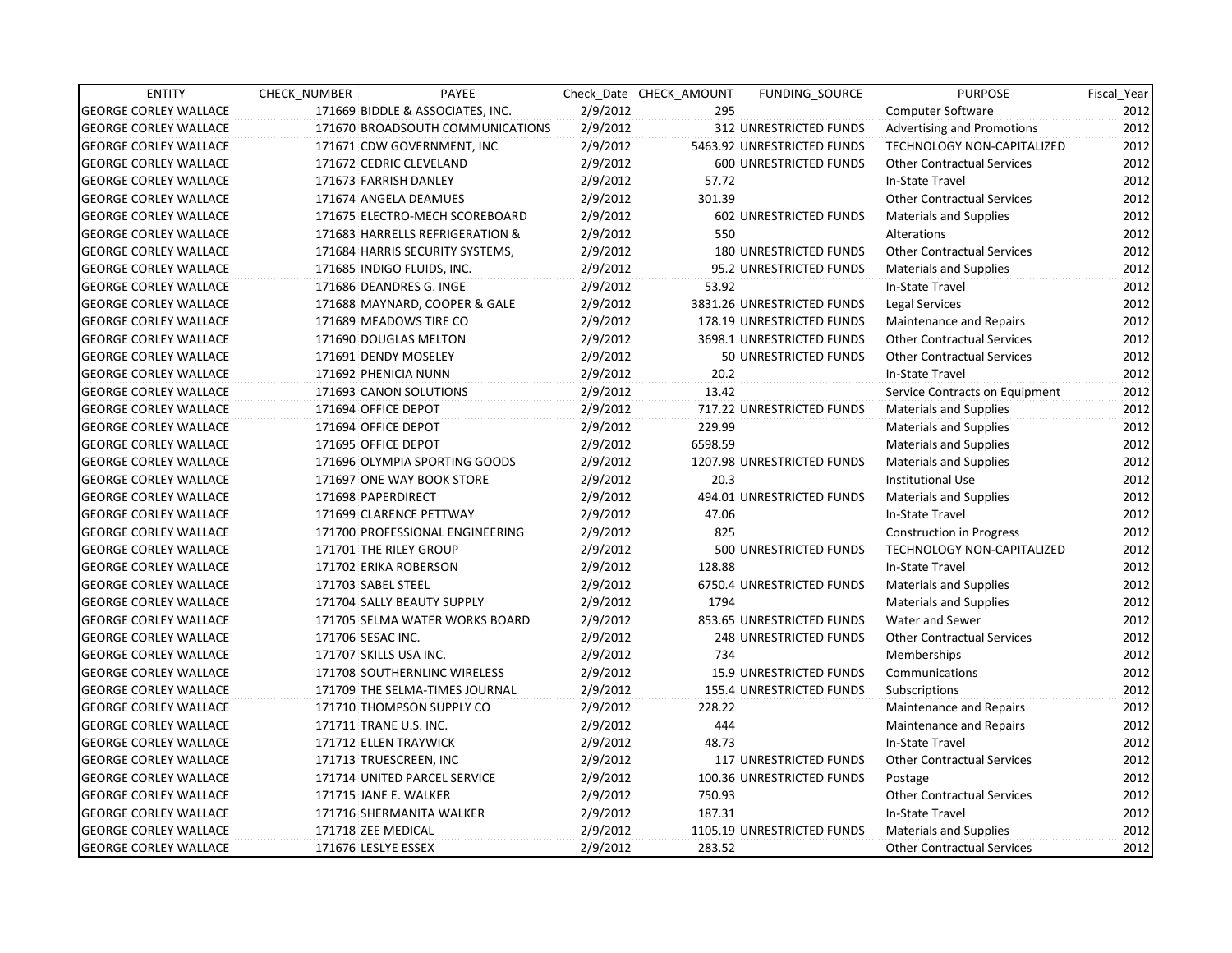| <b>ENTITY</b>                | CHECK_NUMBER           | PAYEE                            |           | Check Date CHECK AMOUNT | FUNDING_SOURCE                | <b>PURPOSE</b>                    | Fiscal_Year |
|------------------------------|------------------------|----------------------------------|-----------|-------------------------|-------------------------------|-----------------------------------|-------------|
| <b>GEORGE CORLEY WALLACE</b> |                        | 171677 FEDERAL EXPRESS CORPORATI | 2/9/2012  |                         | 89.82 UNRESTRICTED FUNDS      | Postage                           | 2012        |
| <b>GEORGE CORLEY WALLACE</b> | 171679 GED TESTING     |                                  | 2/9/2012  |                         | <b>214 UNRESTRICTED FUNDS</b> | <b>Materials and Supplies</b>     | 2012        |
| <b>GEORGE CORLEY WALLACE</b> |                        | 171680 DEBORAH GOODWIN           | 2/9/2012  | 133.87                  |                               | In-State Travel                   | 2012        |
| <b>GEORGE CORLEY WALLACE</b> |                        | 171681 RACHEL GORDON             | 2/9/2012  | 600                     |                               | In-State Travel                   | 2012        |
| <b>GEORGE CORLEY WALLACE</b> |                        | 171682 GULF STATE DISTRIBUTORS   | 2/9/2012  |                         | 399 UNRESTRICTED FUNDS        | <b>Materials and Supplies</b>     | 2012        |
| <b>GEORGE CORLEY WALLACE</b> | 171719 VICKIE BELL     |                                  | 2/10/2012 | 62.83                   |                               | In-State Travel                   | 2012        |
| <b>GEORGE CORLEY WALLACE</b> |                        | 171720 GERALYN BUFORD            | 2/10/2012 | 123.43                  |                               | In-State Travel                   | 2012        |
| <b>GEORGE CORLEY WALLACE</b> |                        | 171791 ROUNTREE ELECTRIC SUPPLY  | 2/16/2012 |                         | 668.96 UNRESTRICTED FUNDS     | <b>Materials and Supplies</b>     | 2012        |
| <b>GEORGE CORLEY WALLACE</b> |                        | 171792 SALLY BEAUTY SUPPLY       | 2/16/2012 |                         | 104.79 UNRESTRICTED FUNDS     | <b>Materials and Supplies</b>     | 2012        |
| <b>GEORGE CORLEY WALLACE</b> | 171793 GRACIE SCOTT    |                                  | 2/16/2012 |                         | 60 UNRESTRICTED FUNDS         | <b>Other Professional Fees</b>    | 2012        |
| <b>GEORGE CORLEY WALLACE</b> |                        | 171794 SELMA WATER WORKS BOARD   | 2/16/2012 |                         | 35.94 UNRESTRICTED FUNDS      | Water and Sewer                   | 2012        |
| <b>GEORGE CORLEY WALLACE</b> | 171795 JOHN SOLOMON    |                                  | 2/16/2012 |                         | 60 UNRESTRICTED FUNDS         | <b>Other Professional Fees</b>    | 2012        |
| <b>GEORGE CORLEY WALLACE</b> |                        | 171796 ALBERT SOUTHALL           | 2/16/2012 |                         | 880 UNRESTRICTED FUNDS        | In-State Travel                   | 2012        |
| <b>GEORGE CORLEY WALLACE</b> |                        | 171797 ALBERT SOUTHALL           | 2/16/2012 |                         | 440 UNRESTRICTED FUNDS        | In-State Travel                   | 2012        |
| <b>GEORGE CORLEY WALLACE</b> |                        | 171798 ALBERT SOUTHALL           | 2/16/2012 |                         | 220 UNRESTRICTED FUNDS        | In-State Travel                   | 2012        |
| <b>GEORGE CORLEY WALLACE</b> |                        | 171799 ALBERT SOUTHALL           | 2/16/2012 |                         | 440 UNRESTRICTED FUNDS        | In-State Travel                   | 2012        |
| <b>GEORGE CORLEY WALLACE</b> |                        | 171800 ALBERT SOUTHALL           | 2/16/2012 |                         | 220 UNRESTRICTED FUNDS        | In-State Travel                   | 2012        |
| <b>GEORGE CORLEY WALLACE</b> |                        | 171801 ALBERT SOUTHALL           | 2/16/2012 |                         | <b>440 UNRESTRICTED FUNDS</b> | In-State Travel                   | 2012        |
| <b>GEORGE CORLEY WALLACE</b> |                        | 171802 SOUTHERNLINC WIRELESS     | 2/16/2012 |                         | 1025.47 UNRESTRICTED FUNDS    | Communications                    | 2012        |
| <b>GEORGE CORLEY WALLACE</b> |                        | 171802 SOUTHERNLINC WIRELESS     | 2/16/2012 | 731.4                   |                               | Communications                    | 2012        |
| <b>GEORGE CORLEY WALLACE</b> | 171804 KEM STEWARD     |                                  | 2/16/2012 | 498.01                  |                               | <b>Other Contractual Services</b> | 2012        |
| <b>GEORGE CORLEY WALLACE</b> |                        | 171805 STRICKLAND COMPANIES      | 2/16/2012 |                         | 2819.54 UNRESTRICTED FUNDS    | <b>Materials and Supplies</b>     | 2012        |
| <b>GEORGE CORLEY WALLACE</b> |                        | 171806 VALERIE F. SWEENEY        | 2/16/2012 | 1157.42                 |                               | <b>Other Contractual Services</b> | 2012        |
| <b>GEORGE CORLEY WALLACE</b> | 171807 TRANE U.S. INC. |                                  | 2/16/2012 |                         | 3481.25 UNRESTRICTED FUNDS    | Service Contracts on Equipment    | 2012        |
| <b>GEORGE CORLEY WALLACE</b> |                        | 171808 SHERMANITA WALKER         | 2/16/2012 | 133.66                  |                               | In-State Travel                   | 2012        |
| <b>GEORGE CORLEY WALLACE</b> |                        | 171809 ROOSEVELT WALKER          | 2/16/2012 |                         | 60 UNRESTRICTED FUNDS         | <b>Other Professional Fees</b>    | 2012        |
| <b>GEORGE CORLEY WALLACE</b> |                        | 171811 MILLICENT WOODS           | 2/16/2012 |                         | 6000 UNRESTRICTED FUNDS       | <b>Other Contractual Services</b> | 2012        |
| <b>GEORGE CORLEY WALLACE</b> |                        | 171812 XEROX CORPORATION         | 2/16/2012 | 55.05                   |                               | Service Contracts on Equipment    | 2012        |
| <b>GEORGE CORLEY WALLACE</b> | 171728 ACT             |                                  | 2/16/2012 | 44                      |                               | <b>Materials and Supplies</b>     | 2012        |
| <b>GEORGE CORLEY WALLACE</b> |                        | 171729 ALABAMA GAS CORPORATION   | 2/16/2012 |                         | 8269.05 UNRESTRICTED FUNDS    | Gas and Heating Fuel              | 2012        |
| <b>GEORGE CORLEY WALLACE</b> |                        | 171730 MICHELLE ALLDAY           | 2/16/2012 | 262.32                  |                               | <b>Other Contractual Services</b> | 2012        |
| <b>GEORGE CORLEY WALLACE</b> | 171731 BERTHA ALLEN    |                                  | 2/16/2012 | 429.68                  |                               | In-State Travel                   | 2012        |
| <b>GEORGE CORLEY WALLACE</b> |                        | 171732 AMSAN BAMA SUPPLY         | 2/16/2012 |                         | 1893.67 UNRESTRICTED FUNDS    | <b>Materials and Supplies</b>     | 2012        |
| <b>GEORGE CORLEY WALLACE</b> |                        | 171733 AT&T (BUSINESS SERVICE)   | 2/16/2012 |                         | 67.11 UNRESTRICTED FUNDS      | Communications                    | 2012        |
| <b>GEORGE CORLEY WALLACE</b> |                        | 171734 TIFFANY BARLOW            | 2/16/2012 | 50.39                   |                               | In-State Travel                   | 2012        |
| <b>GEORGE CORLEY WALLACE</b> |                        | 171735 BEST BOOKS COMPANY        | 2/16/2012 |                         | 2833.62 UNRESTRICTED FUNDS    | <b>Books</b>                      | 2012        |
| <b>GEORGE CORLEY WALLACE</b> |                        | 171736 DR. CHARLES H. BLACKLEDGE | 2/16/2012 |                         | 215.34 UNRESTRICTED FUNDS     | <b>Other Contractual Services</b> | 2012        |
| <b>GEORGE CORLEY WALLACE</b> | 171737 RAY S. BLANKS   |                                  | 2/16/2012 |                         | 150 UNRESTRICTED FUNDS        | <b>Other Contractual Services</b> | 2012        |
| <b>GEORGE CORLEY WALLACE</b> |                        | 171738 GERALYN BUFORD            | 2/16/2012 | 123.43                  |                               | In-State Travel                   | 2012        |
| <b>GEORGE CORLEY WALLACE</b> | 171739 ADAM BURGESS    |                                  | 2/16/2012 |                         | 290 UNRESTRICTED FUNDS        | <b>Other Professional Fees</b>    | 2012        |
| <b>GEORGE CORLEY WALLACE</b> |                        | 171740 WILLIE CALHOUN, JR        | 2/16/2012 |                         | 150 UNRESTRICTED FUNDS        | <b>Other Contractual Services</b> | 2012        |
| <b>GEORGE CORLEY WALLACE</b> |                        | 171759 G & K SERVICES, CO.       | 2/16/2012 |                         | 106.53 UNRESTRICTED FUNDS     | <b>Other Contractual Services</b> | 2012        |
| <b>GEORGE CORLEY WALLACE</b> |                        | 171760 GLOBAL INDUSTRIAL         | 2/16/2012 | 8539.79                 |                               | Materials and Supplies            | 2012        |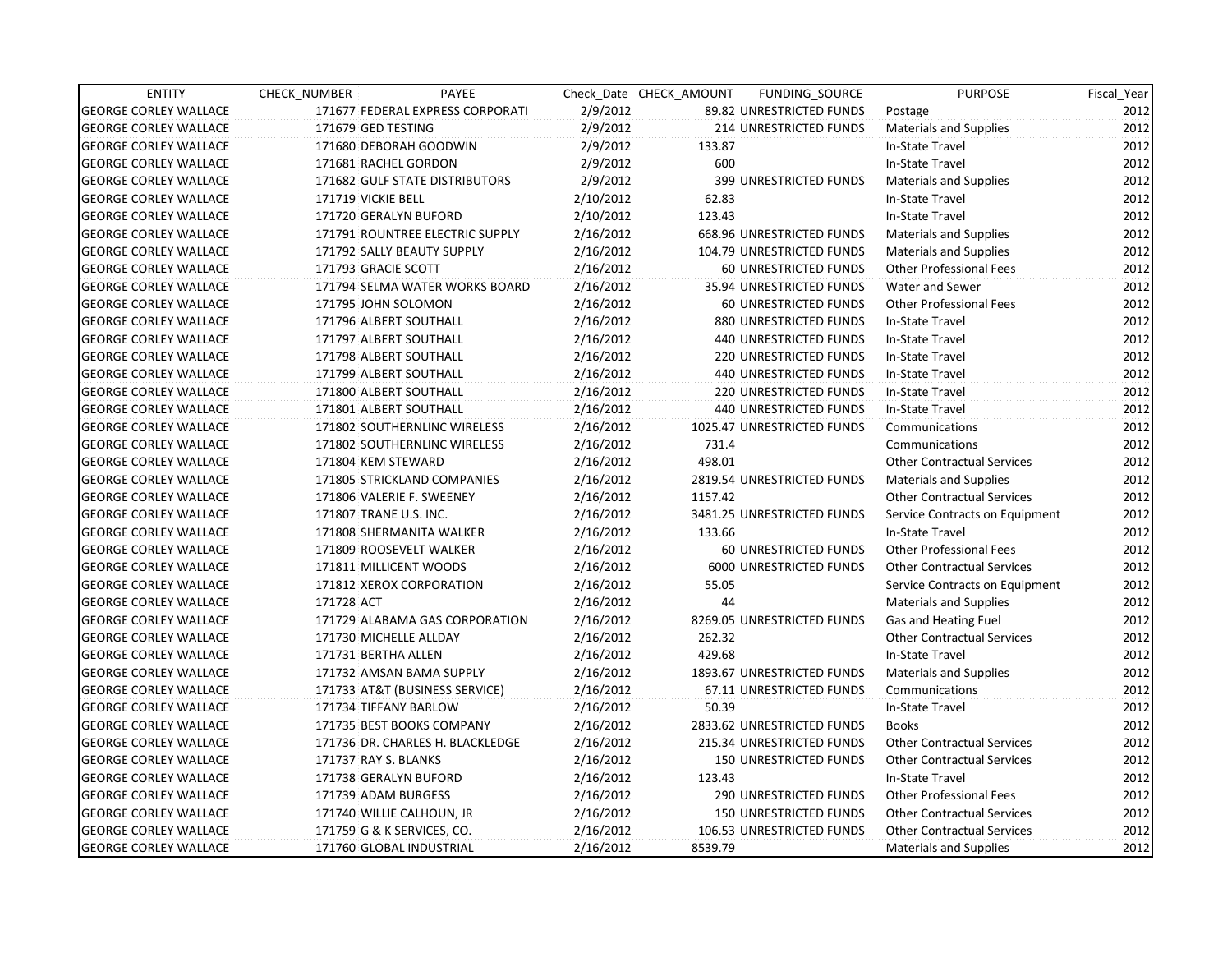| <b>ENTITY</b>                | CHECK_NUMBER       | PAYEE                            |           | Check Date CHECK AMOUNT | FUNDING_SOURCE                | <b>PURPOSE</b>                    | Fiscal_Year |
|------------------------------|--------------------|----------------------------------|-----------|-------------------------|-------------------------------|-----------------------------------|-------------|
| <b>GEORGE CORLEY WALLACE</b> |                    | 171761 GOLDEN CORRAL             | 2/16/2012 |                         | 456 UNRESTRICTED FUNDS        | In-State Travel                   | 2012        |
| <b>GEORGE CORLEY WALLACE</b> |                    | 171762 DEBORAH GOODWIN           | 2/16/2012 | 131.35                  |                               | In-State Travel                   | 2012        |
| <b>GEORGE CORLEY WALLACE</b> |                    | 171763 RACHEL GORDON             | 2/16/2012 | 828                     |                               | In-State Travel                   | 2012        |
| <b>GEORGE CORLEY WALLACE</b> |                    | 171764 WAYNE HARBIN              | 2/16/2012 |                         | <b>145 UNRESTRICTED FUNDS</b> | <b>Other Professional Fees</b>    | 2012        |
| <b>GEORGE CORLEY WALLACE</b> |                    | 171765 APRIL HARPER              | 2/16/2012 |                         | 1248 UNRESTRICTED FUNDS       | In-State Travel                   | 2012        |
| <b>GEORGE CORLEY WALLACE</b> |                    | 171766 HELMS & SONS TRACTOR CO   | 2/16/2012 |                         | 108.56 UNRESTRICTED FUNDS     | <b>Materials and Supplies</b>     | 2012        |
| <b>GEORGE CORLEY WALLACE</b> |                    | 171767 ROBERT F. HENRY TILE CO.  | 2/16/2012 |                         | 198.4 UNRESTRICTED FUNDS      | <b>Materials and Supplies</b>     | 2012        |
| <b>GEORGE CORLEY WALLACE</b> |                    | 171769 DEANDRES G. INGE          | 2/16/2012 | 307.53                  |                               | In-State Travel                   | 2012        |
| <b>GEORGE CORLEY WALLACE</b> |                    | 171770 KRISTEN JONES             | 2/16/2012 |                         | 145 UNRESTRICTED FUNDS        | <b>Other Professional Fees</b>    | 2012        |
| <b>GEORGE CORLEY WALLACE</b> |                    | 171771 GARY BRUCE KIMBRELL       | 2/16/2012 |                         | 290 UNRESTRICTED FUNDS        | <b>Other Professional Fees</b>    | 2012        |
| <b>GEORGE CORLEY WALLACE</b> |                    | 171772 CHENETTA LEE              | 2/16/2012 |                         | 33.86 UNRESTRICTED FUNDS      | In-State Travel                   | 2012        |
| <b>GEORGE CORLEY WALLACE</b> |                    | 171773 LEWIS PEST CONTROL INC.   | 2/16/2012 |                         | 525 UNRESTRICTED FUNDS        | <b>Other Contractual Services</b> | 2012        |
| <b>GEORGE CORLEY WALLACE</b> |                    | 171774 JERRY MOSELEY, JR.        | 2/16/2012 |                         | 145 UNRESTRICTED FUNDS        | <b>Other Professional Fees</b>    | 2012        |
| <b>GEORGE CORLEY WALLACE</b> |                    | 171775 GADDIS BRITTON MOTT       | 2/16/2012 |                         | <b>60 UNRESTRICTED FUNDS</b>  | <b>Other Professional Fees</b>    | 2012        |
| <b>GEORGE CORLEY WALLACE</b> |                    | 171776 CHARLES NEELY             | 2/16/2012 |                         | 60 UNRESTRICTED FUNDS         | <b>Other Professional Fees</b>    | 2012        |
| <b>GEORGE CORLEY WALLACE</b> |                    | 171777 PHENICIA NUNN             | 2/16/2012 | 20.2                    |                               | In-State Travel                   | 2012        |
| <b>GEORGE CORLEY WALLACE</b> |                    | 171778 OLYMPIA SPORTING GOODS    | 2/16/2012 |                         | 148.34 UNRESTRICTED FUNDS     | Materials and Supplies            | 2012        |
| <b>GEORGE CORLEY WALLACE</b> |                    | 171779 OLYMPIA SPORTING GOODS    | 2/16/2012 |                         | 950.32 UNRESTRICTED FUNDS     | <b>Materials and Supplies</b>     | 2012        |
| <b>GEORGE CORLEY WALLACE</b> |                    | 171780 OLYMPIA SPORTING GOODS    | 2/16/2012 |                         | 700.43 UNRESTRICTED FUNDS     | <b>Materials and Supplies</b>     | 2012        |
| <b>GEORGE CORLEY WALLACE</b> |                    | 171781 MORDIE PEARSON            | 2/16/2012 |                         | <b>145 UNRESTRICTED FUNDS</b> | <b>Other Professional Fees</b>    | 2012        |
| <b>GEORGE CORLEY WALLACE</b> |                    | 171782 CLARENCE PETTWAY          | 2/16/2012 | 47.06                   |                               | In-State Travel                   | 2012        |
| <b>GEORGE CORLEY WALLACE</b> |                    | 171783 PITNEY BOWES              | 2/16/2012 |                         | 3999.36 UNRESTRICTED FUNDS    | Rent - Equipment                  | 2012        |
| <b>GEORGE CORLEY WALLACE</b> | 171784 POWR-FLITE  |                                  | 2/16/2012 |                         | 26.69 UNRESTRICTED FUNDS      | Maintenance and Repairs           | 2012        |
| <b>GEORGE CORLEY WALLACE</b> |                    | 171785 PRESQUE ISLE CULTURES     | 2/16/2012 |                         | 1300 UNRESTRICTED FUNDS       | <b>Materials and Supplies</b>     | 2012        |
| <b>GEORGE CORLEY WALLACE</b> |                    | 171786 PURDIE & SON REFUSE SER   | 2/16/2012 |                         | 805 UNRESTRICTED FUNDS        | <b>Other Contractual Services</b> | 2012        |
| <b>GEORGE CORLEY WALLACE</b> | 171787 QUILL CORP. |                                  | 2/16/2012 | 516.96                  |                               | <b>Materials and Supplies</b>     | 2012        |
| <b>GEORGE CORLEY WALLACE</b> | 171787 QUILL CORP. |                                  | 2/16/2012 |                         | 1232.8 UNRESTRICTED FUNDS     | Materials and Supplies            | 2012        |
| <b>GEORGE CORLEY WALLACE</b> |                    | 171788 DANE RATAJSKI             | 2/16/2012 |                         | <b>145 UNRESTRICTED FUNDS</b> | <b>Other Professional Fees</b>    | 2012        |
| <b>GEORGE CORLEY WALLACE</b> |                    | 171789 W. MARLON REYNOLDS        | 2/16/2012 |                         | <b>145 UNRESTRICTED FUNDS</b> | <b>Other Professional Fees</b>    | 2012        |
| <b>GEORGE CORLEY WALLACE</b> | 171790 RICOH       |                                  | 2/16/2012 |                         | 39.92 UNRESTRICTED FUNDS      | Service Contracts on Equipment    | 2012        |
| <b>GEORGE CORLEY WALLACE</b> |                    | 171741 CAROLINA BIOLOGICAL SUP C | 2/16/2012 | 3148.3                  |                               | <b>Materials and Supplies</b>     | 2012        |
| <b>GEORGE CORLEY WALLACE</b> |                    | 171742 CLEAR CHANNEL RADIO       | 2/16/2012 |                         | 448 UNRESTRICTED FUNDS        | <b>Advertising and Promotions</b> | 2012        |
| <b>GEORGE CORLEY WALLACE</b> |                    | 171743 COUGAR CHEVRON            | 2/16/2012 |                         | 495.31 UNRESTRICTED FUNDS     | Gasoline and Oil - Motor Vehic    | 2012        |
| <b>GEORGE CORLEY WALLACE</b> |                    | 171744 BRIAN CROCKER             | 2/16/2012 |                         | <b>145 UNRESTRICTED FUNDS</b> | Other Professional Fees           | 2012        |
| <b>GEORGE CORLEY WALLACE</b> |                    | 171745 CRYSTAL SPRINGS OF ALA    | 2/16/2012 |                         | <b>10 UNRESTRICTED FUNDS</b>  | <b>Other Contractual Services</b> | 2012        |
| <b>GEORGE CORLEY WALLACE</b> |                    | 171745 CRYSTAL SPRINGS OF ALA    | 2/16/2012 |                         | <b>183 UNRESTRICTED FUNDS</b> | <b>Materials and Supplies</b>     | 2012        |
| <b>GEORGE CORLEY WALLACE</b> |                    | 171746 FARRISH DANLEY            | 2/16/2012 | 24.14                   |                               | In-State Travel                   | 2012        |
| <b>GEORGE CORLEY WALLACE</b> |                    | 171747 TARA DUBOSE               | 2/16/2012 | 565.39                  |                               | <b>Other Contractual Services</b> | 2012        |
| <b>GEORGE CORLEY WALLACE</b> |                    | 171748 FRANK ELLIOTT             | 2/16/2012 |                         | 620 UNRESTRICTED FUNDS        | In-State Travel                   | 2012        |
| <b>GEORGE CORLEY WALLACE</b> |                    | 171749 FRANK ELLIOTT             | 2/16/2012 |                         | 310 UNRESTRICTED FUNDS        | In-State Travel                   | 2012        |
| <b>GEORGE CORLEY WALLACE</b> |                    | 171750 FRANK ELLIOTT             | 2/16/2012 |                         | 310 UNRESTRICTED FUNDS        | In-State Travel                   | 2012        |
| <b>GEORGE CORLEY WALLACE</b> |                    | 171751 FRANK ELLIOTT             | 2/16/2012 |                         | 310 UNRESTRICTED FUNDS        | In-State Travel                   | 2012        |
| <b>GEORGE CORLEY WALLACE</b> |                    | 171752 FRANK ELLIOTT             | 2/16/2012 |                         | <b>620 UNRESTRICTED FUNDS</b> | In-State Travel                   | 2012        |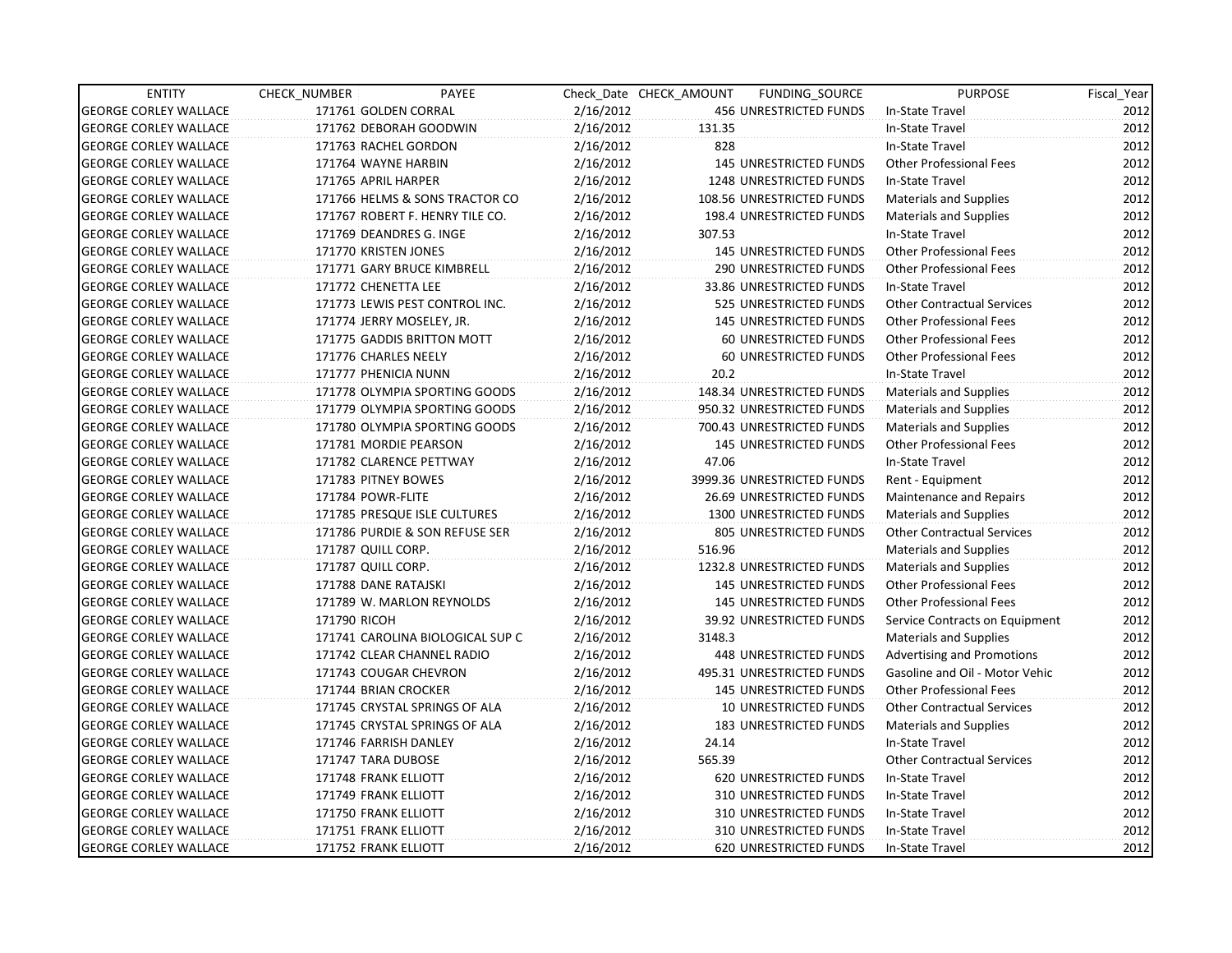| <b>ENTITY</b>                | CHECK_NUMBER | PAYEE                           |           | Check Date CHECK AMOUNT | FUNDING_SOURCE                 | <b>PURPOSE</b>                    | Fiscal_Year |
|------------------------------|--------------|---------------------------------|-----------|-------------------------|--------------------------------|-----------------------------------|-------------|
| <b>GEORGE CORLEY WALLACE</b> |              | 171753 FRANK ELLIOTT            | 2/16/2012 |                         | 868 UNRESTRICTED FUNDS         | In-State Travel                   | 2012        |
| <b>GEORGE CORLEY WALLACE</b> |              | 171754 FRANK ELLIOTT            | 2/16/2012 |                         | 620 UNRESTRICTED FUNDS         | In-State Travel                   | 2012        |
| <b>GEORGE CORLEY WALLACE</b> | 171755 ESSE  |                                 | 2/16/2012 |                         | <b>454 UNRESTRICTED FUNDS</b>  | Service Contracts on Equipment    | 2012        |
| <b>GEORGE CORLEY WALLACE</b> |              | 171756 ETA HAND2MIND            | 2/16/2012 | 890.06                  |                                | <b>Materials and Supplies</b>     | 2012        |
| <b>GEORGE CORLEY WALLACE</b> |              | 171757 FIRE TECH, INC.          | 2/16/2012 |                         | 1511.25 UNRESTRICTED FUNDS     | <b>Other Contractual Services</b> | 2012        |
| <b>GEORGE CORLEY WALLACE</b> |              | 171758 FULLER BUILDING COMPANY  | 2/16/2012 |                         | 495.17 UNRESTRICTED FUNDS      | <b>Materials and Supplies</b>     | 2012        |
| <b>GEORGE CORLEY WALLACE</b> |              | 171825 OFFICE DEPOT             | 2/17/2012 |                         | 1063.32 UNRESTRICTED FUNDS     | <b>Materials and Supplies</b>     | 2012        |
| <b>GEORGE CORLEY WALLACE</b> |              | 171825 OFFICE DEPOT             | 2/17/2012 | 47.4                    |                                | <b>Materials and Supplies</b>     | 2012        |
| <b>GEORGE CORLEY WALLACE</b> |              | 171826 OLYMPIA SPORTING GOODS   | 2/17/2012 |                         | 1233.86 UNRESTRICTED FUNDS     | Materials and Supplies            | 2012        |
| <b>GEORGE CORLEY WALLACE</b> |              | 171827 OLYMPIA SPORTING GOODS   | 2/17/2012 |                         | 942.98 UNRESTRICTED FUNDS      | <b>Materials and Supplies</b>     | 2012        |
| <b>GEORGE CORLEY WALLACE</b> |              | 171829 LEE O. PARKER            | 2/17/2012 | 1830                    |                                | <b>Other Contractual Services</b> | 2012        |
| <b>GEORGE CORLEY WALLACE</b> |              | 171830 LEE O. PARKER            | 2/17/2012 | 1830                    |                                | <b>Other Contractual Services</b> | 2012        |
| <b>GEORGE CORLEY WALLACE</b> |              | 171831 RITTENHOUSE BOOK         | 2/17/2012 |                         | 79.22 UNRESTRICTED FUNDS       | <b>Books</b>                      | 2012        |
| <b>GEORGE CORLEY WALLACE</b> |              | 171832 KENNETTA SANDERS         | 2/17/2012 |                         | 100 UNRESTRICTED FUNDS         | <b>Other Contractual Services</b> | 2012        |
| <b>GEORGE CORLEY WALLACE</b> |              | 171833 PAULA THORNTON           | 2/17/2012 |                         | 225 UNRESTRICTED FUNDS         | <b>Other Contractual Services</b> | 2012        |
| <b>GEORGE CORLEY WALLACE</b> |              | 171834 UNITED PARCEL SERVICE    | 2/17/2012 |                         | <b>64.3 UNRESTRICTED FUNDS</b> | Postage                           | 2012        |
| <b>GEORGE CORLEY WALLACE</b> |              | 171835 LOURETTA WIMBERLY        | 2/17/2012 |                         | 25 UNRESTRICTED FUNDS          | <b>Other Contractual Services</b> | 2012        |
| <b>GEORGE CORLEY WALLACE</b> |              | 171813 FIRST CAHAWBA BANKCARD   | 2/17/2012 |                         | 57.07 UNRESTRICTED FUNDS       | <b>Materials and Supplies</b>     | 2012        |
| <b>GEORGE CORLEY WALLACE</b> |              | 171813 FIRST CAHAWBA BANKCARD   | 2/17/2012 |                         | 1076.92 UNRESTRICTED FUNDS     | Out-of-State Travel               | 2012        |
| <b>GEORGE CORLEY WALLACE</b> |              | 171813 FIRST CAHAWBA BANKCARD   | 2/17/2012 | 28                      |                                | <b>Institutional Use</b>          | 2012        |
| <b>GEORGE CORLEY WALLACE</b> |              | 171813 FIRST CAHAWBA BANKCARD   | 2/17/2012 | 1453.12                 |                                | Out-of-State Travel               | 2012        |
| <b>GEORGE CORLEY WALLACE</b> |              | 171815 ACS TECHNOLOGIES         | 2/17/2012 |                         | <b>183 UNRESTRICTED FUNDS</b>  | Service Contracts on Equipment    | 2012        |
| <b>GEORGE CORLEY WALLACE</b> |              | 171816 BERNEY OFFICE SOLUTIONS  | 2/17/2012 | 46.8                    |                                | <b>Materials and Supplies</b>     | 2012        |
| <b>GEORGE CORLEY WALLACE</b> |              | 171816 BERNEY OFFICE SOLUTIONS  | 2/17/2012 |                         | 503.55 UNRESTRICTED FUNDS      | Service Contracts on Equipment    | 2012        |
| <b>GEORGE CORLEY WALLACE</b> |              | 171817 GLORIA A. CARLISLE       | 2/17/2012 |                         | 25 UNRESTRICTED FUNDS          | <b>Other Contractual Services</b> | 2012        |
| <b>GEORGE CORLEY WALLACE</b> |              | 171818 G & K SERVICES, CO.      | 2/17/2012 |                         | 67.2 UNRESTRICTED FUNDS        | <b>Other Contractual Services</b> | 2012        |
| <b>GEORGE CORLEY WALLACE</b> |              | 171819 GUARDIAN-IPCO INC.       | 2/17/2012 |                         | <b>450 UNRESTRICTED FUNDS</b>  | Service Contracts on Equipment    | 2012        |
| <b>GEORGE CORLEY WALLACE</b> |              | 171820 HERFF JONES              | 2/17/2012 |                         | 5551.06 UNRESTRICTED FUNDS     | <b>Materials and Supplies</b>     | 2012        |
| <b>GEORGE CORLEY WALLACE</b> |              | 171821 RICHIE JEAN JACKSON      | 2/17/2012 |                         | 100 UNRESTRICTED FUNDS         | <b>Other Contractual Services</b> | 2012        |
| <b>GEORGE CORLEY WALLACE</b> |              | 171822 JOSEPHINE LEE            | 2/17/2012 |                         | 75 UNRESTRICTED FUNDS          | <b>Other Contractual Services</b> | 2012        |
| <b>GEORGE CORLEY WALLACE</b> |              | 171823 TAMELA LEWIS             | 2/17/2012 |                         | 225 UNRESTRICTED FUNDS         | <b>Other Contractual Services</b> | 2012        |
| <b>GEORGE CORLEY WALLACE</b> |              | 171824 MEADOWS TIRE CO          | 2/17/2012 |                         | 65 UNRESTRICTED FUNDS          | Maintenance and Repairs           | 2012        |
| <b>GEORGE CORLEY WALLACE</b> |              | 171889 SELMA TROPHY COMPANY     | 2/24/2012 | 222.85                  |                                | <b>Institutional Use</b>          | 2012        |
| <b>GEORGE CORLEY WALLACE</b> |              | 171890 GLORIA SIMMONS           | 2/24/2012 | 3250                    |                                | <b>Other Contractual Services</b> | 2012        |
| <b>GEORGE CORLEY WALLACE</b> |              | 171891 THE SOLUTIONS TEAM       | 2/24/2012 |                         | 178.5 UNRESTRICTED FUNDS       | Service Contracts on Equipment    | 2012        |
| <b>GEORGE CORLEY WALLACE</b> |              | 171892 TIDBITS OF DALLAS COUNTY | 2/24/2012 |                         | 60 UNRESTRICTED FUNDS          | <b>Advertising and Promotions</b> | 2012        |
| <b>GEORGE CORLEY WALLACE</b> |              | 171893 TOMARK SPORTS            | 2/24/2012 | 5406.37                 |                                | <b>Maintenance and Repairs</b>    | 2012        |
| <b>GEORGE CORLEY WALLACE</b> |              | 171894 TRANE U.S. INC.          | 2/24/2012 | 398                     |                                | Maintenance and Repairs           | 2012        |
| <b>GEORGE CORLEY WALLACE</b> |              | 171895 TRANE COMPANY (PARTS)    | 2/24/2012 |                         | 9750 UNRESTRICTED FUNDS        | <b>Other Contractual Services</b> | 2012        |
| <b>GEORGE CORLEY WALLACE</b> |              | 171896 SHERMANITA WALKER        | 2/24/2012 | 254.19                  |                                | In-State Travel                   | 2012        |
| <b>GEORGE CORLEY WALLACE</b> |              | 171897 JOE WILLIAMS             | 2/24/2012 |                         | 2700 UNRESTRICTED FUNDS        | <b>Other Contractual Services</b> | 2012        |
| <b>GEORGE CORLEY WALLACE</b> |              | 171898 WITTICHEN SUPPLY COMPANY | 2/24/2012 |                         | 469.16 UNRESTRICTED FUNDS      | Maintenance and Repairs           | 2012        |
| <b>GEORGE CORLEY WALLACE</b> |              | 171899 ROY WOOD, JR.            | 2/24/2012 | 500                     |                                | <b>Other Contractual Services</b> | 2012        |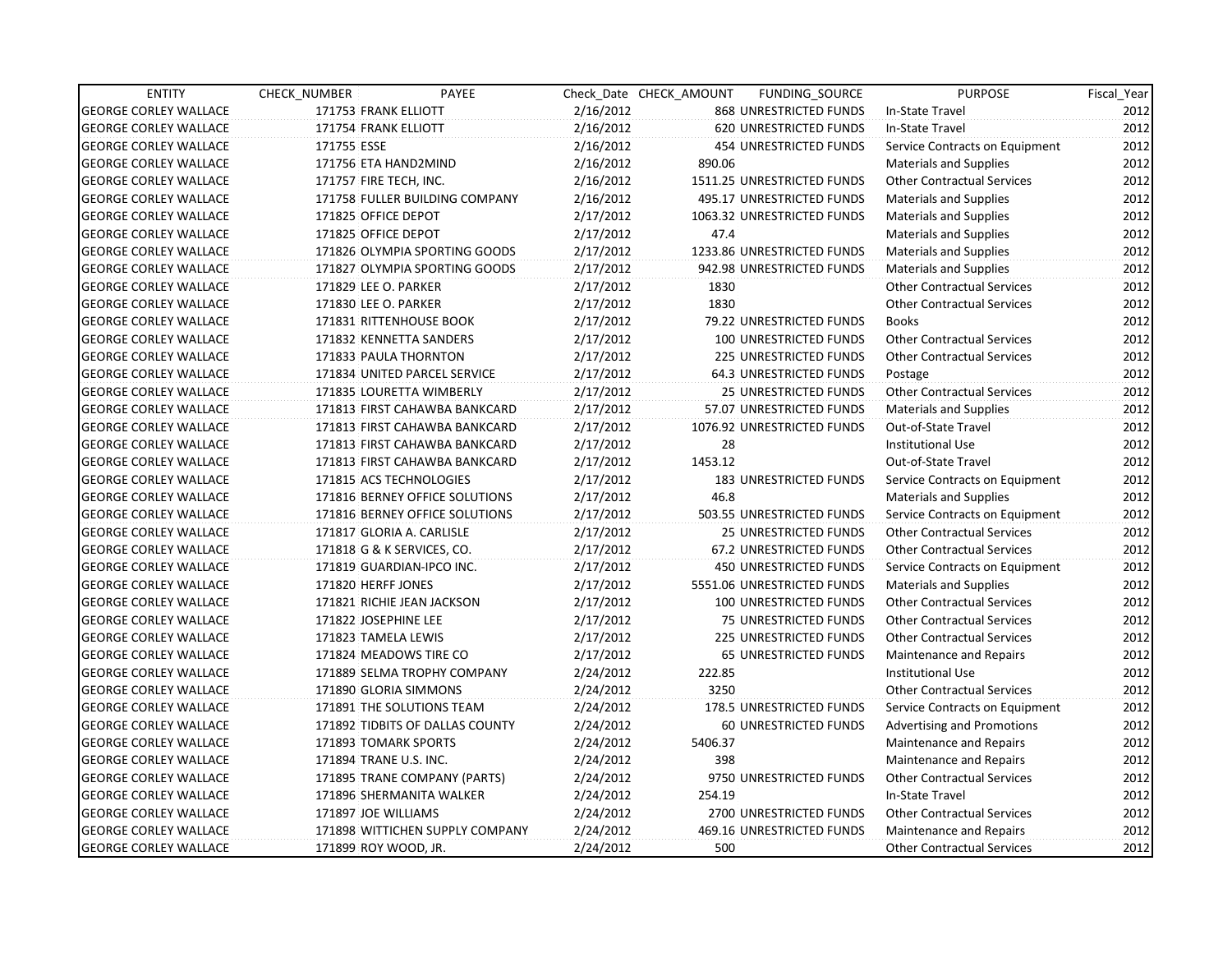| <b>ENTITY</b>                | CHECK NUMBER              | PAYEE                            |           | Check Date CHECK AMOUNT | FUNDING SOURCE                  | <b>PURPOSE</b>                    | Fiscal_Year |
|------------------------------|---------------------------|----------------------------------|-----------|-------------------------|---------------------------------|-----------------------------------|-------------|
| <b>GEORGE CORLEY WALLACE</b> | 171900 ROY WOOD, JR.      |                                  | 2/24/2012 | 750                     |                                 | <b>Other Contractual Services</b> | 2012        |
| <b>GEORGE CORLEY WALLACE</b> |                           | 171901 WRIGHT GROUP/ MCGRAW HILL | 2/24/2012 | 726.18                  |                                 | <b>Materials and Supplies</b>     | 2012        |
| <b>GEORGE CORLEY WALLACE</b> | 171902 4IMPRINT           |                                  | 2/24/2012 | 337.65                  |                                 | <b>Institutional Use</b>          | 2012        |
| <b>GEORGE CORLEY WALLACE</b> | 171839 ACS TECHNOLOGIES   |                                  | 2/24/2012 |                         | <b>117.5 UNRESTRICTED FUNDS</b> | Service Contracts on Equipment    | 2012        |
| <b>GEORGE CORLEY WALLACE</b> | 171840 MICHELLE ALLDAY    |                                  | 2/24/2012 | 262.32                  |                                 | <b>Other Contractual Services</b> | 2012        |
| <b>GEORGE CORLEY WALLACE</b> | 171841 BERTHA ALLEN       |                                  | 2/24/2012 | 50.17                   |                                 | In-State Travel                   | 2012        |
| <b>GEORGE CORLEY WALLACE</b> | 171842 AT&T               |                                  | 2/24/2012 | 245.02                  |                                 | Communications                    | 2012        |
| <b>GEORGE CORLEY WALLACE</b> | 171843 AT&T ALABAMA       |                                  | 2/24/2012 |                         | 361.04 UNRESTRICTED FUNDS       | Communications                    | 2012        |
| <b>GEORGE CORLEY WALLACE</b> | 171843 AT&T ALABAMA       |                                  | 2/24/2012 | 213.16                  |                                 | Communications                    | 2012        |
| <b>GEORGE CORLEY WALLACE</b> | 171844 TIFFANY BARLOW     |                                  | 2/24/2012 | 236.14                  |                                 | In-State Travel                   | 2012        |
| <b>GEORGE CORLEY WALLACE</b> |                           | 171845 BERNEY OFFICE SOLUTIONS   | 2/24/2012 |                         | 174.73 UNRESTRICTED FUNDS       | Service Contracts on Equipment    | 2012        |
| <b>GEORGE CORLEY WALLACE</b> |                           | 171846 BIG MULBERRY NURSERY      | 2/24/2012 |                         | 1291 UNRESTRICTED FUNDS         | <b>Materials and Supplies</b>     | 2012        |
| <b>GEORGE CORLEY WALLACE</b> |                           | 171847 DR. CHARLES H. BLACKLEDGE | 2/24/2012 |                         | 215.34 UNRESTRICTED FUNDS       | <b>Other Contractual Services</b> | 2012        |
| <b>GEORGE CORLEY WALLACE</b> |                           | 171848 BROWN OFFICE SYSTEMS      | 2/24/2012 |                         | 18429.95 UNRESTRICTED FUNDS     | <b>Materials and Supplies</b>     | 2012        |
| <b>GEORGE CORLEY WALLACE</b> | 171849 GERALYN BUFORD     |                                  | 2/24/2012 | 142.97                  |                                 | In-State Travel                   | 2012        |
| <b>GEORGE CORLEY WALLACE</b> |                           | 171850 BULLARD & SON AUTO MAGIC  | 2/24/2012 |                         | <b>22 UNRESTRICTED FUNDS</b>    | <b>Materials and Supplies</b>     | 2012        |
| <b>GEORGE CORLEY WALLACE</b> | 171851 WILLIE CALHOUN, JR |                                  | 2/24/2012 |                         | 75 UNRESTRICTED FUNDS           | <b>Other Contractual Services</b> | 2012        |
| <b>GEORGE CORLEY WALLACE</b> | 171852 THE CITY OF SELMA  |                                  | 2/24/2012 |                         | 550 UNRESTRICTED FUNDS          | <b>Other Professional Fees</b>    | 2012        |
| <b>GEORGE CORLEY WALLACE</b> |                           | 171853 CITY OF SELMA LANDFILL    | 2/24/2012 |                         | 96 UNRESTRICTED FUNDS           | Water and Sewer                   | 2012        |
| <b>GEORGE CORLEY WALLACE</b> | 171854 COUGAR CHEVRON     |                                  | 2/24/2012 |                         | 573.26 UNRESTRICTED FUNDS       | Gasoline and Oil - Motor Vehic    | 2012        |
| <b>GEORGE CORLEY WALLACE</b> |                           | 171855 COVERALL OF ALABAMA DBA   | 2/24/2012 |                         | 9634 UNRESTRICTED FUNDS         | <b>Other Contractual Services</b> | 2012        |
| <b>GEORGE CORLEY WALLACE</b> |                           | 171856 CRYSTAL SPRINGS OF ALA    | 2/24/2012 |                         | 31 UNRESTRICTED FUNDS           | <b>Materials and Supplies</b>     | 2012        |
| <b>GEORGE CORLEY WALLACE</b> |                           | 171856 CRYSTAL SPRINGS OF ALA    | 2/24/2012 |                         | <b>22.5 UNRESTRICTED FUNDS</b>  | <b>Other Contractual Services</b> | 2012        |
| <b>GEORGE CORLEY WALLACE</b> |                           | 171857 CUMULUS MEDIA INC         | 2/24/2012 |                         | <b>200 UNRESTRICTED FUNDS</b>   | <b>Advertising and Promotions</b> | 2012        |
| <b>GEORGE CORLEY WALLACE</b> | 171858 DALLAS GLASS CO    |                                  | 2/24/2012 |                         | 200 UNRESTRICTED FUNDS          | <b>Maintenance and Repairs</b>    | 2012        |
| <b>GEORGE CORLEY WALLACE</b> | 171859 FARRISH DANLEY     |                                  | 2/24/2012 | 28.14                   |                                 | In-State Travel                   | 2012        |
| <b>GEORGE CORLEY WALLACE</b> | 171860 DYNA LIFT          |                                  | 2/24/2012 |                         | 198.04 UNRESTRICTED FUNDS       | Materials and Supplies            | 2012        |
| <b>GEORGE CORLEY WALLACE</b> | 171861 FRANK ELLIOTT      |                                  | 2/24/2012 |                         | 310 UNRESTRICTED FUNDS          | In-State Travel                   | 2012        |
| <b>GEORGE CORLEY WALLACE</b> | 171862 FRANK ELLIOTT      |                                  | 2/24/2012 |                         | 868 UNRESTRICTED FUNDS          | In-State Travel                   | 2012        |
| <b>GEORGE CORLEY WALLACE</b> | 171863 FRANK ELLIOTT      |                                  | 2/24/2012 |                         | 868 UNRESTRICTED FUNDS          | In-State Travel                   | 2012        |
| <b>GEORGE CORLEY WALLACE</b> | 171864 FRANK ELLIOTT      |                                  | 2/24/2012 |                         | 310 UNRESTRICTED FUNDS          | In-State Travel                   | 2012        |
| <b>GEORGE CORLEY WALLACE</b> | 171865 FRANK ELLIOTT      |                                  | 2/24/2012 |                         | 310 UNRESTRICTED FUNDS          | In-State Travel                   | 2012        |
| <b>GEORGE CORLEY WALLACE</b> |                           | 171866 FASTENAL COMPANY          | 2/24/2012 |                         | 225.98 UNRESTRICTED FUNDS       | <b>Materials and Supplies</b>     | 2012        |
| <b>GEORGE CORLEY WALLACE</b> | 171867 MICHAEL D. GOINGS  |                                  | 2/24/2012 |                         | 2083.33 UNRESTRICTED FUNDS      | <b>Other Contractual Services</b> | 2012        |
| <b>GEORGE CORLEY WALLACE</b> |                           | 171868 DEBORAH GOODWIN           | 2/24/2012 | 133.87                  |                                 | In-State Travel                   | 2012        |
| <b>GEORGE CORLEY WALLACE</b> |                           | 171869 DEBORAH GOODWIN           | 2/24/2012 | 3000                    |                                 | <b>Other Contractual Services</b> | 2012        |
| <b>GEORGE CORLEY WALLACE</b> | 171870 HERFF JONES        |                                  | 2/24/2012 |                         | 5102.18 UNRESTRICTED FUNDS      | Materials and Supplies            | 2012        |
| <b>GEORGE CORLEY WALLACE</b> |                           | 171872 INVICTUS ENTERTAINMENT    | 2/24/2012 | 1000                    |                                 | <b>Other Contractual Services</b> | 2012        |
| <b>GEORGE CORLEY WALLACE</b> |                           | 171873 INVICTUS ENTERTAINMENT    | 2/24/2012 | 1000                    |                                 | <b>Other Contractual Services</b> | 2012        |
| <b>GEORGE CORLEY WALLACE</b> | 171874 DAZZIRINE ISHMAN   |                                  | 2/24/2012 |                         | 300 UNRESTRICTED FUNDS          | <b>Other Contractual Services</b> | 2012        |
| <b>GEORGE CORLEY WALLACE</b> | 171875 ERIC JACKSON       |                                  | 2/24/2012 |                         | 555.55 UNRESTRICTED FUNDS       | <b>Other Contractual Services</b> | 2012        |
| <b>GEORGE CORLEY WALLACE</b> | 171876 JUDY JORDAN        |                                  | 2/24/2012 |                         | 800 UNRESTRICTED FUNDS          | <b>Other Contractual Services</b> | 2012        |
| <b>GEORGE CORLEY WALLACE</b> | 171877 JUDY JORDAN        |                                  | 2/24/2012 |                         | 800 UNRESTRICTED FUNDS          | <b>Other Contractual Services</b> | 2012        |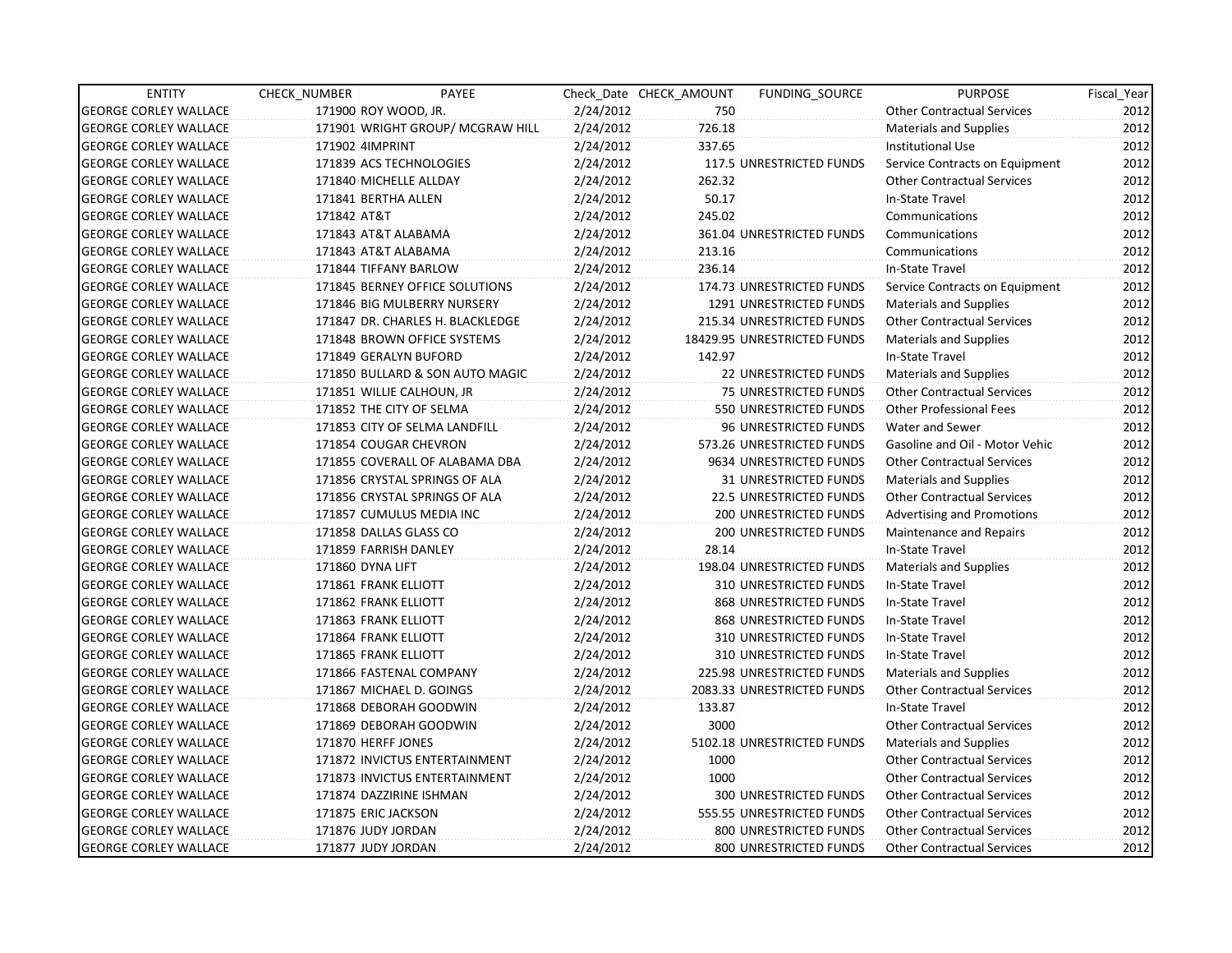| <b>ENTITY</b>                | CHECK NUMBER                    | PAYEE                            |           | Check_Date CHECK_AMOUNT | FUNDING SOURCE                 | <b>PURPOSE</b>                       | Fiscal Year |
|------------------------------|---------------------------------|----------------------------------|-----------|-------------------------|--------------------------------|--------------------------------------|-------------|
| <b>GEORGE CORLEY WALLACE</b> | 171878 PAT LABBE                |                                  | 2/24/2012 | 637.5                   |                                | <b>Institutional Use</b>             | 2012        |
| <b>GEORGE CORLEY WALLACE</b> | 171879 DENDY MOSELEY            |                                  | 2/24/2012 |                         | 100 UNRESTRICTED FUNDS         | <b>Other Contractual Services</b>    | 2012        |
| <b>GEORGE CORLEY WALLACE</b> | 171880 PHENICIA NUNN            |                                  | 2/24/2012 | 20.2                    |                                | In-State Travel                      | 2012        |
| <b>GEORGE CORLEY WALLACE</b> | 171881 OFFICE DEPOT             |                                  | 2/24/2012 |                         | 1714.3 UNRESTRICTED FUNDS      | <b>Materials and Supplies</b>        | 2012        |
| <b>GEORGE CORLEY WALLACE</b> | 171881 OFFICE DEPOT             |                                  | 2/24/2012 | 853.66                  |                                | <b>Materials and Supplies</b>        | 2012        |
| <b>GEORGE CORLEY WALLACE</b> |                                 | 171882 OLYMPIA SPORTING GOODS    | 2/24/2012 |                         | 2730.73 UNRESTRICTED FUNDS     | Materials and Supplies               | 2012        |
| <b>GEORGE CORLEY WALLACE</b> | 171883 CLARENCE PETTWAY         |                                  | 2/24/2012 | 66.49                   |                                | In-State Travel                      | 2012        |
| <b>GEORGE CORLEY WALLACE</b> |                                 | 171884 PTK, NATIONAL HEADQUARTER | 2/24/2012 | 600                     |                                | <b>Institutional Use</b>             | 2012        |
| <b>GEORGE CORLEY WALLACE</b> | 171885 PODS                     |                                  | 2/24/2012 |                         | 258 UNRESTRICTED FUNDS         | <b>Other Contractual Services</b>    | 2012        |
| <b>GEORGE CORLEY WALLACE</b> | 171886 RICOH                    |                                  | 2/24/2012 |                         | 163.88 UNRESTRICTED FUNDS      | <b>Materials and Supplies</b>        | 2012        |
| <b>GEORGE CORLEY WALLACE</b> | 171887 RITTENHOUSE BOOK         |                                  | 2/24/2012 |                         | 48.68 UNRESTRICTED FUNDS       | <b>Books</b>                         | 2012        |
| <b>GEORGE CORLEY WALLACE</b> | 171888 SATTERFIELD PLAZA        |                                  | 2/24/2012 | 6990.93                 |                                | Rent - Facilities                    | 2012        |
| <b>GEORGE CORLEY WALLACE</b> | 90006191 BENJAMIN MARTIN CRAIG  |                                  | 2/29/2012 |                         | 3080.5 UNRESTRICTED FUNDS      | Support Personnel Salaries - S       | 2012        |
| <b>GEORGE CORLEY WALLACE</b> | 90006192 MEGAN L CRANE          |                                  | 2/29/2012 |                         | 900 UNRESTRICTED FUNDS         | Instructional Salaries - Tempo       | 2012        |
| <b>GEORGE CORLEY WALLACE</b> | 90006194 FARRISH DANLEY III     |                                  | 2/29/2012 | 5288                    |                                | <b>Other Professional Salaries -</b> | 2012        |
| <b>GEORGE CORLEY WALLACE</b> | 90006195 GLENDA D DAVIS         |                                  | 2/29/2012 |                         | 884.52 UNRESTRICTED FUNDS      | Hourly Wages                         | 2012        |
| <b>GEORGE CORLEY WALLACE</b> | 90006197 MARY LEE DAVIS         |                                  | 2/29/2012 |                         | 3303.42 UNRESTRICTED FUNDS     | Support Personnel Salaries - S       | 2012        |
| <b>GEORGE CORLEY WALLACE</b> | 90006198 REBECCA MOORE DAVIS    |                                  | 2/29/2012 |                         | <b>4545 UNRESTRICTED FUNDS</b> | Instructional Salaries - Regul       | 2012        |
| <b>GEORGE CORLEY WALLACE</b> |                                 | 50758 NORBERT JAMES NEELY JR     | 2/29/2012 |                         | 68.48 UNRESTRICTED FUNDS       | Hourly Wages                         | 2012        |
| <b>GEORGE CORLEY WALLACE</b> |                                 | 50759 ANDREW DOUGLAS WHATLEY     | 2/29/2012 |                         | 2187.58 UNRESTRICTED FUNDS     | Support Personnel Salaries - S       | 2012        |
| <b>GEORGE CORLEY WALLACE</b> | 50763 JERRY D SMITH             |                                  | 2/29/2012 |                         | 54.42 UNRESTRICTED FUNDS       | Hourly Wages                         | 2012        |
| <b>GEORGE CORLEY WALLACE</b> | 50764 MICHAEL D STEELE          |                                  | 2/29/2012 |                         | 88 UNRESTRICTED FUNDS          | Hourly Wages                         | 2012        |
| <b>GEORGE CORLEY WALLACE</b> | 50765 COREY D BOWIE             |                                  | 2/29/2012 |                         | 1177.83 UNRESTRICTED FUNDS     | <b>Other Professional Salaries -</b> | 2012        |
| <b>GEORGE CORLEY WALLACE</b> | 50765 COREY D BOWIE             |                                  | 2/29/2012 | 2808.75                 |                                | <b>Other Professional Salaries -</b> | 2012        |
| <b>GEORGE CORLEY WALLACE</b> | 50766 FRED A WILLIAMSON         |                                  | 2/29/2012 |                         | 7535.67 UNRESTRICTED FUNDS     | Instructional Salaries - Regul       | 2012        |
| <b>GEORGE CORLEY WALLACE</b> | 50767 OTIS TARVER JR            |                                  | 2/29/2012 |                         | 3972.11 UNRESTRICTED FUNDS     | Instructional Salaries - Regul       | 2012        |
| <b>GEORGE CORLEY WALLACE</b> | 90006144 OLIVIA JOYCE ACOFF     |                                  | 2/29/2012 | 1492.15                 |                                | Instructional Salaries - Tempo       | 2012        |
| <b>GEORGE CORLEY WALLACE</b> | 90006145 LILLIAN IFEOMA AKWUBA  |                                  | 2/29/2012 |                         | 676.5 UNRESTRICTED FUNDS       | Instructional Salaries - Tempo       | 2012        |
| <b>GEORGE CORLEY WALLACE</b> | 90006146 BERTHA YVETTE ALLEN    |                                  | 2/29/2012 | 4342                    |                                | <b>Other Professional Salaries -</b> | 2012        |
| <b>GEORGE CORLEY WALLACE</b> | 90006147 BONITA F ALLEN         |                                  | 2/29/2012 |                         | 9660.5 UNRESTRICTED FUNDS      | Administrative Salaries- Sched       | 2012        |
| <b>GEORGE CORLEY WALLACE</b> | 90006148 KENNY ALLEN            |                                  | 2/29/2012 |                         | 3757.42 UNRESTRICTED FUNDS     | Instructional Salaries - Regul       | 2012        |
| <b>GEORGE CORLEY WALLACE</b> | 90006149 ERIC PRESTON ALLISON   |                                  | 2/29/2012 |                         | 4653 UNRESTRICTED FUNDS        | Instructional Salaries - Regul       | 2012        |
| <b>GEORGE CORLEY WALLACE</b> | 90006149 ERIC PRESTON ALLISON   |                                  | 2/29/2012 |                         | 517 UNRESTRICTED FUNDS         | Other Professional Salaries -        | 2012        |
| <b>GEORGE CORLEY WALLACE</b> |                                 | 90006150 KAY GOODWIN ALSOBROOK   | 2/29/2012 | 1286.64                 |                                | Instructional Salaries - Tempo       | 2012        |
| <b>GEORGE CORLEY WALLACE</b> | 90006337 CHRISTINA HARRIS SMITH |                                  | 2/29/2012 |                         | 850 UNRESTRICTED FUNDS         | Instructional Salaries - Tempo       | 2012        |
| <b>GEORGE CORLEY WALLACE</b> | 90006338 IRENE G BONNER         |                                  | 2/29/2012 |                         | <b>1450 UNRESTRICTED FUNDS</b> | <b>Other Professional Salaries -</b> | 2012        |
| <b>GEORGE CORLEY WALLACE</b> | 90006339 LEIGH ANN SMITH        |                                  | 2/29/2012 |                         | 4196.67 UNRESTRICTED FUNDS     | Support Personnel Salaries - S       | 2012        |
| <b>GEORGE CORLEY WALLACE</b> | 90006340 SHANDRA J SMITH        |                                  | 2/29/2012 |                         | 4904.17 UNRESTRICTED FUNDS     | <b>Other Professional Salaries -</b> | 2012        |
| <b>GEORGE CORLEY WALLACE</b> | 90006341 ANNA M SMITHERMAN      |                                  | 2/29/2012 |                         | 5651.75 UNRESTRICTED FUNDS     | Instructional Salaries - Regul       | 2012        |
| <b>GEORGE CORLEY WALLACE</b> | 90006342 JOHN A SNOW            |                                  | 2/29/2012 |                         | 576 UNRESTRICTED FUNDS         | Hourly Wages                         | 2012        |
| <b>GEORGE CORLEY WALLACE</b> | 90006343 BRANDI N SPEARS        |                                  | 2/29/2012 |                         | 1964.25 UNRESTRICTED FUNDS     | Support Personnel Salaries - S       | 2012        |
| <b>GEORGE CORLEY WALLACE</b> | 90006344 DONALD T SPEED         |                                  | 2/29/2012 |                         | 433.33 UNRESTRICTED FUNDS      | Instructional Salaries - Tempo       | 2012        |
| <b>GEORGE CORLEY WALLACE</b> | 90006345 DONTE L STEVENSON      |                                  | 2/29/2012 |                         | 2187.33 UNRESTRICTED FUNDS     | Support Personnel Salaries - S       | 2012        |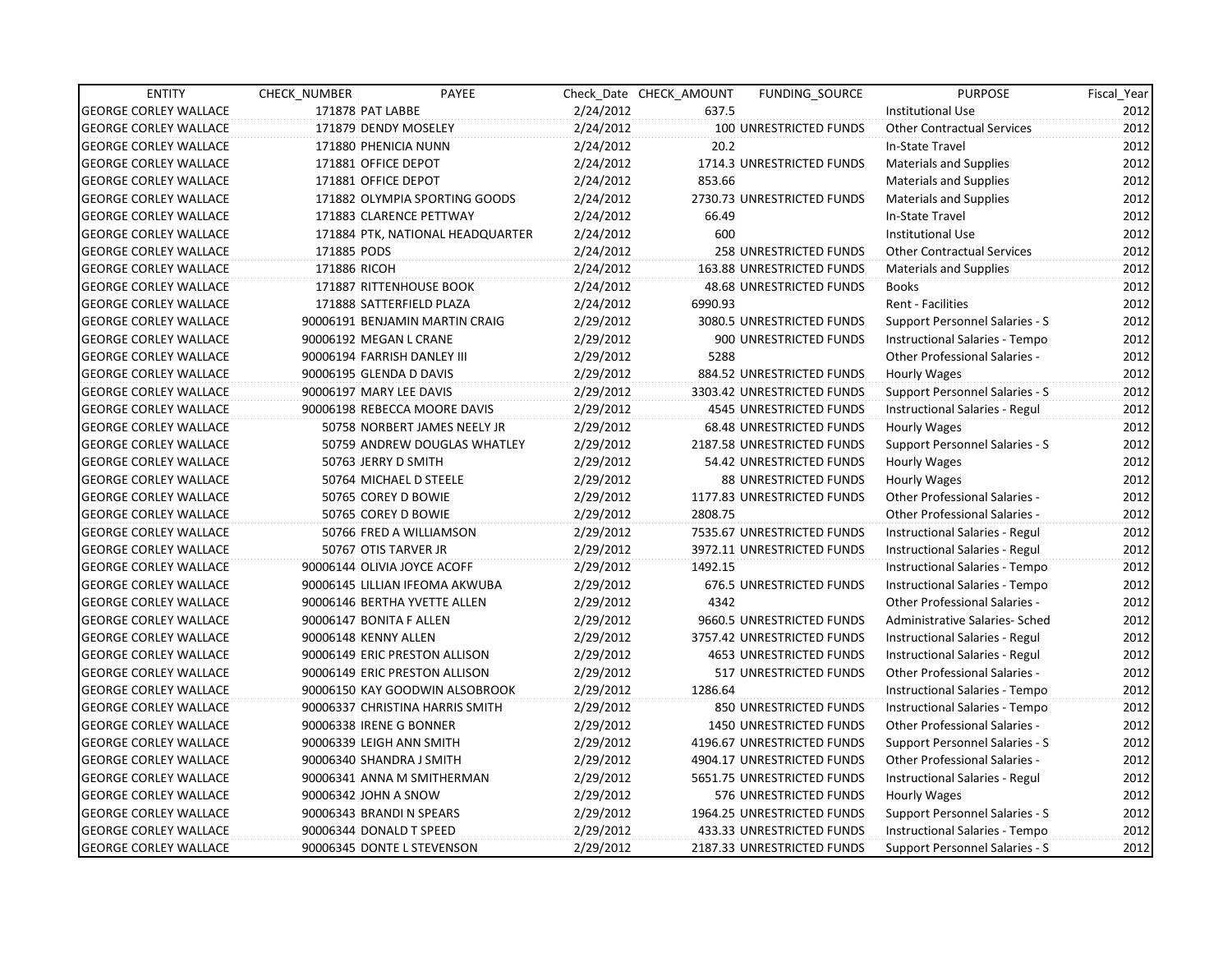| <b>ENTITY</b>                | <b>CHECK NUMBER</b>         | PAYEE                             |           | Check Date CHECK AMOUNT | FUNDING SOURCE                | <b>PURPOSE</b>                       | Fiscal_Year |
|------------------------------|-----------------------------|-----------------------------------|-----------|-------------------------|-------------------------------|--------------------------------------|-------------|
| <b>GEORGE CORLEY WALLACE</b> |                             | 90006346 AMANDA LYNN STRICKLAND   | 2/29/2012 |                         | 520 UNRESTRICTED FUNDS        | Instructional Salaries - Tempo       | 2012        |
| <b>GEORGE CORLEY WALLACE</b> | 90006347 MAXINE STURDIVANT  |                                   | 2/29/2012 |                         | 260 UNRESTRICTED FUNDS        | Instructional Salaries - Regul       | 2012        |
| <b>GEORGE CORLEY WALLACE</b> | 90006347 MAXINE STURDIVANT  |                                   | 2/29/2012 |                         | 5489.67 UNRESTRICTED FUNDS    | Other Professional Salaries -        | 2012        |
| <b>GEORGE CORLEY WALLACE</b> |                             | 90006348 DANICA SHERITA TAYLOR    | 2/29/2012 |                         | 5206.68 UNRESTRICTED FUNDS    | Instructional Salaries - Regul       | 2012        |
| <b>GEORGE CORLEY WALLACE</b> | 90006349 JEROME E THAMES    |                                   | 2/29/2012 |                         | 4268.56 UNRESTRICTED FUNDS    | Instructional Salaries - Regul       | 2012        |
| <b>GEORGE CORLEY WALLACE</b> | 90006350 SHEILA ANN THEISS  |                                   | 2/29/2012 |                         | 100 UNRESTRICTED FUNDS        | Other Professional Salaries -        | 2012        |
| <b>GEORGE CORLEY WALLACE</b> | 90006350 SHEILA ANN THEISS  |                                   | 2/29/2012 | 2919.75                 |                               | <b>Other Professional Salaries -</b> | 2012        |
| <b>GEORGE CORLEY WALLACE</b> |                             | 90006351 GLORIA DEAN THOMAS       | 2/29/2012 |                         | 3452.83 UNRESTRICTED FUNDS    | Support Personnel Salaries - S       | 2012        |
| <b>GEORGE CORLEY WALLACE</b> |                             | 90006352 YOLANDA SMITH THOMPKINS  | 2/29/2012 |                         | <b>260 UNRESTRICTED FUNDS</b> | Instructional Salaries - Tempo       | 2012        |
| <b>GEORGE CORLEY WALLACE</b> | 90006353 ANTHONY G TURNER   |                                   | 2/29/2012 |                         | 5146.25 UNRESTRICTED FUNDS    | Instructional Salaries - Regul       | 2012        |
| <b>GEORGE CORLEY WALLACE</b> | 90006354 HERMAN W TURNER    |                                   | 2/29/2012 |                         | 825 UNRESTRICTED FUNDS        | Instructional Salaries - Tempo       | 2012        |
| <b>GEORGE CORLEY WALLACE</b> | 90006354 HERMAN W TURNER    |                                   | 2/29/2012 |                         | 67.5 UNRESTRICTED FUNDS       | In-State Travel                      | 2012        |
| <b>GEORGE CORLEY WALLACE</b> | 90006355 SONJA M TURNER     |                                   | 2/29/2012 |                         | 2396.25 UNRESTRICTED FUNDS    | Instructional Salaries - Tempo       | 2012        |
| <b>GEORGE CORLEY WALLACE</b> | 90006152 NANCY AUTERY       |                                   | 2/29/2012 |                         | 4989.75 UNRESTRICTED FUNDS    | Instructional Salaries - Regul       | 2012        |
| <b>GEORGE CORLEY WALLACE</b> |                             | 90006153 ANTIONETTA S BALDWIN     | 2/29/2012 |                         | 4285 UNRESTRICTED FUNDS       | Instructional Salaries - Regul       | 2012        |
| <b>GEORGE CORLEY WALLACE</b> | 90006154 SHIRLEY ANN BARKER |                                   | 2/29/2012 |                         | 3824.67 UNRESTRICTED FUNDS    | Support Personnel Salaries - S       | 2012        |
| <b>GEORGE CORLEY WALLACE</b> |                             | 90006155 TIFFANY RENEE BARLOW     | 2/29/2012 | 4839.17                 |                               | Other Professional Salaries -        | 2012        |
| <b>GEORGE CORLEY WALLACE</b> | 90006157 VICKIE D BELL      |                                   | 2/29/2012 | 2336.25                 |                               | Support Personnel Salaries - S       | 2012        |
| <b>GEORGE CORLEY WALLACE</b> | 90006158 ROBBYN V BENNETT   |                                   | 2/29/2012 |                         | 6886.58 UNRESTRICTED FUNDS    | Other Professional Salaries -        | 2012        |
| <b>GEORGE CORLEY WALLACE</b> | 90006159 BETTY J BENTLEY    |                                   | 2/29/2012 | 4875.25                 |                               | Other Professional Salaries -        | 2012        |
| <b>GEORGE CORLEY WALLACE</b> | 90006161 KAREN S BRADSELL   |                                   | 2/29/2012 |                         | 2410.75 UNRESTRICTED FUNDS    | Support Personnel Salaries - S       | 2012        |
| <b>GEORGE CORLEY WALLACE</b> |                             | 90006162 MARIA MACHELLE BRAXTON   | 2/29/2012 |                         | 1986.6 UNRESTRICTED FUNDS     | Instructional Salaries - Tempo       | 2012        |
| <b>GEORGE CORLEY WALLACE</b> |                             | 90006163 TAMMIE MARIE BRIGGS      | 2/29/2012 |                         | 4462.58 UNRESTRICTED FUNDS    | Instructional Salaries - Regul       | 2012        |
| <b>GEORGE CORLEY WALLACE</b> |                             | 90006164 MICHAEL JOHN BROOKS      | 2/29/2012 |                         | 520 UNRESTRICTED FUNDS        | Instructional Salaries - Tempo       | 2012        |
| <b>GEORGE CORLEY WALLACE</b> |                             | 90006165 CHRISTOPHER B BROWN      | 2/29/2012 |                         | 792 UNRESTRICTED FUNDS        | Hourly Wages                         | 2012        |
| <b>GEORGE CORLEY WALLACE</b> | 90006166 KAREN E BROWN      |                                   | 2/29/2012 |                         | 11.25 UNRESTRICTED FUNDS      | Employee Taxable Per Diem            | 2012        |
| <b>GEORGE CORLEY WALLACE</b> | 90006166 KAREN E BROWN      |                                   | 2/29/2012 | 3120.83                 |                               | <b>Other Professional Salaries -</b> | 2012        |
| <b>GEORGE CORLEY WALLACE</b> |                             | 90006167 NANNIE MAE SUMMERS BROWN | 2/29/2012 |                         | 288.9 UNRESTRICTED FUNDS      | Instructional Salaries - Tempo       | 2012        |
| <b>GEORGE CORLEY WALLACE</b> | 90006168 VERONICA S BROWN   |                                   | 2/29/2012 |                         | 6509.89 UNRESTRICTED FUNDS    | Instructional Salaries - Regul       | 2012        |
| <b>GEORGE CORLEY WALLACE</b> |                             | 90006169 GERALYN LATANZA BUFORD   | 2/29/2012 | 4208                    |                               | Other Professional Salaries -        | 2012        |
| <b>GEORGE CORLEY WALLACE</b> | 90006170 ANDREW J BURTON    |                                   | 2/29/2012 |                         | 3229 UNRESTRICTED FUNDS       | Support Personnel Salaries - S       | 2012        |
| <b>GEORGE CORLEY WALLACE</b> | 90006171 PEGGY SUE BUTLER   |                                   | 2/29/2012 |                         | 1889.83 UNRESTRICTED FUNDS    | Support Personnel Salaries - S       | 2012        |
| <b>GEORGE CORLEY WALLACE</b> | 90006172 WEBBIE R CALHOUN   |                                   | 2/29/2012 |                         | 4972 UNRESTRICTED FUNDS       | Instructional Salaries - Regul       | 2012        |
| <b>GEORGE CORLEY WALLACE</b> |                             | 90006173 APRIL CALLOWAY MCKNIGHT  | 2/29/2012 |                         | 433.33 UNRESTRICTED FUNDS     | Instructional Salaries - Tempo       | 2012        |
| <b>GEORGE CORLEY WALLACE</b> |                             | 90006174 MENNIE L CARSTARPHEN     | 2/29/2012 |                         | 6409.89 UNRESTRICTED FUNDS    | Instructional Salaries - Regul       | 2012        |
| <b>GEORGE CORLEY WALLACE</b> | 90006175 COURTNEY C CARTER  |                                   | 2/29/2012 |                         | 1290 UNRESTRICTED FUNDS       | Instructional Salaries - Tempo       | 2012        |
| <b>GEORGE CORLEY WALLACE</b> |                             | 90006176 BECKY BLANTON CASEY      | 2/29/2012 |                         | 6954.56 UNRESTRICTED FUNDS    | Instructional Salaries - Regul       | 2012        |
| <b>GEORGE CORLEY WALLACE</b> |                             | 90006177 JANET M CATHEY PUGH      | 2/29/2012 |                         | 5426.17 UNRESTRICTED FUNDS    | Instructional Salaries - Regul       | 2012        |
| <b>GEORGE CORLEY WALLACE</b> |                             | 90006178 PAMELA D CAVER JACKSON   | 2/29/2012 |                         | 5268.56 UNRESTRICTED FUNDS    | Instructional Salaries - Regul       | 2012        |
| <b>GEORGE CORLEY WALLACE</b> |                             | 90006179 CHANNIE LORAINE CHAPMAN  | 2/29/2012 |                         | 433.33 UNRESTRICTED FUNDS     | Instructional Salaries - Regul       | 2012        |
| <b>GEORGE CORLEY WALLACE</b> |                             | 90006179 CHANNIE LORAINE CHAPMAN  | 2/29/2012 |                         | <b>260 UNRESTRICTED FUNDS</b> | Instructional Salaries - Tempo       | 2012        |
| <b>GEORGE CORLEY WALLACE</b> |                             | 90006179 CHANNIE LORAINE CHAPMAN  | 2/29/2012 | 3166.67                 |                               | Other Professional Salaries -        | 2012        |
| <b>GEORGE CORLEY WALLACE</b> | 90006180 VERONICA CHESNUT   |                                   | 2/29/2012 |                         | <b>260 UNRESTRICTED FUNDS</b> | Instructional Salaries - Tempo       | 2012        |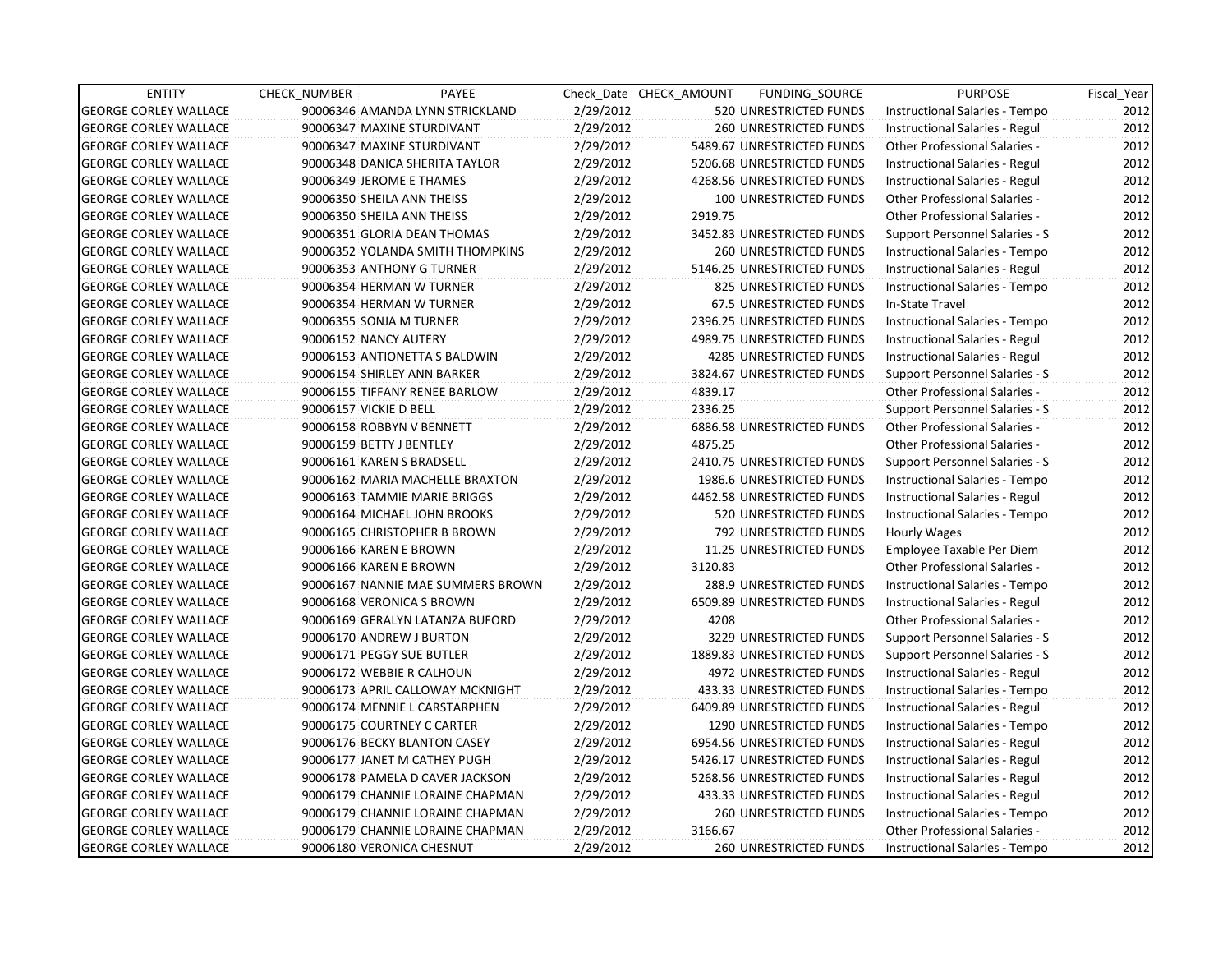| <b>ENTITY</b>                | <b>CHECK NUMBER</b>         | PAYEE                              |           | Check Date CHECK AMOUNT | FUNDING_SOURCE                 | <b>PURPOSE</b>                       | Fiscal Year |
|------------------------------|-----------------------------|------------------------------------|-----------|-------------------------|--------------------------------|--------------------------------------|-------------|
| <b>GEORGE CORLEY WALLACE</b> | 90006181 ANGELINA CHESTNUT  |                                    | 2/29/2012 |                         | 840 UNRESTRICTED FUNDS         | Instructional Salaries - Tempo       | 2012        |
| <b>GEORGE CORLEY WALLACE</b> | 90006182 LINDA A CHILDERS   |                                    | 2/29/2012 |                         | 1905.75 UNRESTRICTED FUNDS     | Instructional Salaries - Tempo       | 2012        |
| <b>GEORGE CORLEY WALLACE</b> |                             | 90006183 MARGARET H CHRISTIAN      | 2/29/2012 | 2619.19                 |                                | Instructional Salaries - Tempo       | 2012        |
| <b>GEORGE CORLEY WALLACE</b> |                             | 90006183 MARGARET H CHRISTIAN      | 2/29/2012 | 49.52                   |                                | Hourly Wages                         | 2012        |
| <b>GEORGE CORLEY WALLACE</b> | 90006184 RENNA B CLEMENTS   |                                    | 2/29/2012 |                         | 433.33 UNRESTRICTED FUNDS      | Instructional Salaries - Tempo       | 2012        |
| <b>GEORGE CORLEY WALLACE</b> | 90006185 LONZY T CLIFTON    |                                    | 2/29/2012 |                         | 520 UNRESTRICTED FUNDS         | Instructional Salaries - Regul       | 2012        |
| <b>GEORGE CORLEY WALLACE</b> | 90006185 LONZY T CLIFTON    |                                    | 2/29/2012 |                         | <b>150 UNRESTRICTED FUNDS</b>  | Instructional Salaries - Tempo       | 2012        |
| <b>GEORGE CORLEY WALLACE</b> | 90006185 LONZY T CLIFTON    |                                    | 2/29/2012 |                         | 17183.93 UNRESTRICTED FUNDS    | <b>Other Professional Salaries -</b> | 2012        |
| <b>GEORGE CORLEY WALLACE</b> | 90006186 STEFFAN COLEMAN    |                                    | 2/29/2012 | 3402.91                 |                                | Support Personnel Salaries - S       | 2012        |
| <b>GEORGE CORLEY WALLACE</b> | 90006188 LORI ANN COMBS     |                                    | 2/29/2012 |                         | 2709.83 UNRESTRICTED FUNDS     | Support Personnel Salaries - S       | 2012        |
| <b>GEORGE CORLEY WALLACE</b> | 90006189 ROBIN COOK         |                                    | 2/29/2012 |                         | 3617.83 UNRESTRICTED FUNDS     | Instructional Salaries - Regul       | 2012        |
| <b>GEORGE CORLEY WALLACE</b> | 90006190 HELEN A COSBY      |                                    | 2/29/2012 |                         | 3601.25 UNRESTRICTED FUNDS     | Support Personnel Salaries - S       | 2012        |
| <b>GEORGE CORLEY WALLACE</b> |                             | 90006274 SHUNTELRA BERNICE LOGAN   | 2/29/2012 |                         | 3823.92 UNRESTRICTED FUNDS     | Other Professional Salaries -        | 2012        |
| <b>GEORGE CORLEY WALLACE</b> |                             | 90006275 BURMA JAMES LOMAX         | 2/29/2012 | 3750                    |                                | Instructional Salaries - Regul       | 2012        |
| <b>GEORGE CORLEY WALLACE</b> |                             | 90006276 TERESA DARNELLE MARSHALL  | 2/29/2012 |                         | 2112.92 UNRESTRICTED FUNDS     | Support Personnel Salaries - S       | 2012        |
| <b>GEORGE CORLEY WALLACE</b> |                             | 90006277 TERRENCE N MARSHALL       | 2/29/2012 |                         | 520 UNRESTRICTED FUNDS         | Instructional Salaries - Tempo       | 2012        |
| <b>GEORGE CORLEY WALLACE</b> | 90006278 SUZETTE G MARTIN   |                                    | 2/29/2012 |                         | 3951.42 UNRESTRICTED FUNDS     | Instructional Salaries - Regul       | 2012        |
| <b>GEORGE CORLEY WALLACE</b> |                             | 90006279 ROBERT D MCCONNELL        | 2/29/2012 |                         | 9660.5 UNRESTRICTED FUNDS      | Administrative Salaries- Sched       | 2012        |
| <b>GEORGE CORLEY WALLACE</b> |                             | 90006280 CARLA EILAND MCCUNE       | 2/29/2012 |                         | <b>1529 UNRESTRICTED FUNDS</b> | Instructional Salaries - Tempo       | 2012        |
| <b>GEORGE CORLEY WALLACE</b> | 90006281 CARROLL D MCQUEEN  |                                    | 2/29/2012 |                         | <b>1560 UNRESTRICTED FUNDS</b> | Instructional Salaries - Tempo       | 2012        |
| <b>GEORGE CORLEY WALLACE</b> | 90006282 CHRISTI A MELTON   |                                    | 2/29/2012 |                         | 3284.25 UNRESTRICTED FUNDS     | Instructional Salaries - Regul       | 2012        |
| <b>GEORGE CORLEY WALLACE</b> | 90006283 DARRIO MELTON      |                                    | 2/29/2012 |                         | 693.33 UNRESTRICTED FUNDS      | Instructional Salaries - Tempo       | 2012        |
| <b>GEORGE CORLEY WALLACE</b> | 90006284 GREGORY LEE MILLER |                                    | 2/29/2012 |                         | 4322.58 UNRESTRICTED FUNDS     | Instructional Salaries - Regul       | 2012        |
| <b>GEORGE CORLEY WALLACE</b> | 90006285 MARC C MILLER      |                                    | 2/29/2012 |                         | <b>260 UNRESTRICTED FUNDS</b>  | Instructional Salaries - Tempo       | 2012        |
| <b>GEORGE CORLEY WALLACE</b> | 90006286 PEARLIE R MILLER   |                                    | 2/29/2012 |                         | 4062.58 UNRESTRICTED FUNDS     | Instructional Salaries - Regul       | 2012        |
| <b>GEORGE CORLEY WALLACE</b> | 90006287 SHEILA MIMS MINOR  |                                    | 2/29/2012 |                         | 604 UNRESTRICTED FUNDS         | Instructional Salaries - Tempo       | 2012        |
| <b>GEORGE CORLEY WALLACE</b> | 90006288 BRENDA G MITCHELL  |                                    | 2/29/2012 |                         | <b>688 UNRESTRICTED FUNDS</b>  | Instructional Salaries - Tempo       | 2012        |
| <b>GEORGE CORLEY WALLACE</b> | 90006289 JAMES M MITCHELL   |                                    | 2/29/2012 |                         | 14266.45 UNRESTRICTED FUNDS    | Administrative Salaries- Sched       | 2012        |
| <b>GEORGE CORLEY WALLACE</b> | 90006289 JAMES M MITCHELL   |                                    | 2/29/2012 |                         | 200 UNRESTRICTED FUNDS         | President's Expense Allowance        | 2012        |
| <b>GEORGE CORLEY WALLACE</b> | 90006289 JAMES M MITCHELL   |                                    | 2/29/2012 |                         | 1000 UNRESTRICTED FUNDS        | <b>Housing Allowance</b>             | 2012        |
| <b>GEORGE CORLEY WALLACE</b> |                             | 90006290 KIM ELLICE MIXON CARTER   | 2/29/2012 |                         | 5416.78 UNRESTRICTED FUNDS     | Instructional Salaries - Regul       | 2012        |
| <b>GEORGE CORLEY WALLACE</b> |                             | 90006291 KRISTA LASHANTA P MONTGOM | 2/29/2012 |                         | 1949.41 UNRESTRICTED FUNDS     | Instructional Salaries - Tempo       | 2012        |
| <b>GEORGE CORLEY WALLACE</b> | 90006292 DALE E MOORE       |                                    | 2/29/2012 |                         | 3972.11 UNRESTRICTED FUNDS     | Instructional Salaries - Regul       | 2012        |
| <b>GEORGE CORLEY WALLACE</b> | 90006293 DOROTHY A MOORE    |                                    | 2/29/2012 |                         | 520 UNRESTRICTED FUNDS         | Instructional Salaries - Tempo       | 2012        |
| <b>GEORGE CORLEY WALLACE</b> |                             | 90006150 KAY GOODWIN ALSOBROOK     | 2/29/2012 | 40.21                   |                                | Hourly Wages                         | 2012        |
| <b>GEORGE CORLEY WALLACE</b> | 90006151 TAMPATHA AUSTIN    |                                    | 2/29/2012 |                         | 2038.42 UNRESTRICTED FUNDS     | Support Personnel Salaries - S       | 2012        |
| <b>GEORGE CORLEY WALLACE</b> | 50695 LULA SNOWDEN          |                                    | 2/29/2012 | 4012.5                  |                                | <b>Other Professional Salaries -</b> | 2012        |
| <b>GEORGE CORLEY WALLACE</b> | 50696 ELLEN G TRAYWICK      |                                    | 2/29/2012 | 643.32                  |                                | Instructional Salaries - Tempo       | 2012        |
| <b>GEORGE CORLEY WALLACE</b> |                             | 50697 JARRICK B BENNETT            | 2/29/2012 | 800                     |                                | Hourly Wages                         | 2012        |
| <b>GEORGE CORLEY WALLACE</b> |                             | 50698 NIGEL RALPHAEL GUTHRIDGE     | 2/29/2012 | 1964.25                 |                                | Support Personnel Salaries - S       | 2012        |
| <b>GEORGE CORLEY WALLACE</b> |                             | 50699 DERRICK M MOORE              | 2/29/2012 | 2038.67                 |                                | Support Personnel Salaries - S       | 2012        |
| <b>GEORGE CORLEY WALLACE</b> |                             | 50700 ANDRE MARVEL PEARSON         | 2/29/2012 | 2038.67                 |                                | Support Personnel Salaries - S       | 2012        |
| <b>GEORGE CORLEY WALLACE</b> |                             | 50701 WILSUNYA MARSHALL            | 2/29/2012 |                         | 2857.17 UNRESTRICTED FUNDS     | Support Personnel Salaries - S       | 2012        |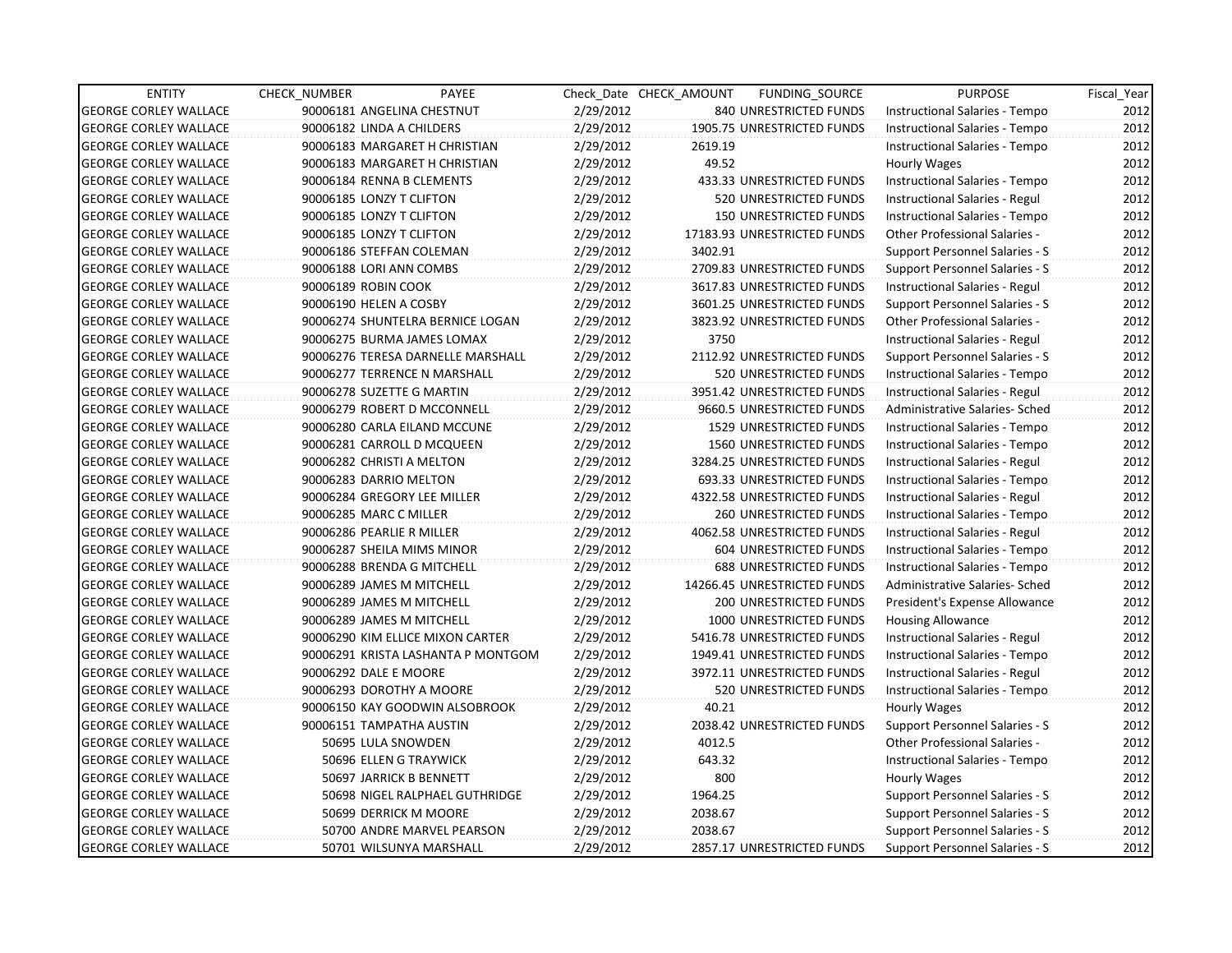| <b>ENTITY</b>                | <b>CHECK NUMBER</b>      | PAYEE                             |           | Check Date CHECK AMOUNT | FUNDING SOURCE                | <b>PURPOSE</b>                 | Fiscal_Year |
|------------------------------|--------------------------|-----------------------------------|-----------|-------------------------|-------------------------------|--------------------------------|-------------|
| <b>GEORGE CORLEY WALLACE</b> |                          | 50706 CHARLENE NICHOLS COBB       | 2/29/2012 |                         | 684 UNRESTRICTED FUNDS        | <b>Student Assistants</b>      | 2012        |
| <b>GEORGE CORLEY WALLACE</b> |                          | 50736 LORI EVELYN DEAVERS         | 2/29/2012 |                         | 1833 UNRESTRICTED FUNDS       | Support Personnel Salaries - S | 2012        |
| <b>GEORGE CORLEY WALLACE</b> |                          | 50738 JIMMIE LEE GOLDSBY          | 2/29/2012 |                         | 4568.08 UNRESTRICTED FUNDS    | Support Personnel Salaries - S | 2012        |
| <b>GEORGE CORLEY WALLACE</b> |                          | 50739 ISAIAH S HARALSON           | 2/29/2012 |                         | 2811 UNRESTRICTED FUNDS       | Support Personnel Salaries - S | 2012        |
| <b>GEORGE CORLEY WALLACE</b> |                          | 50740 ROBERT L HARVELL            | 2/29/2012 |                         | 2559.58 UNRESTRICTED FUNDS    | Support Personnel Salaries - S | 2012        |
| <b>GEORGE CORLEY WALLACE</b> |                          | 50741 MONROE MCCREE               | 2/29/2012 |                         | 4196.67 UNRESTRICTED FUNDS    | Support Personnel Salaries - S | 2012        |
| <b>GEORGE CORLEY WALLACE</b> |                          | 50742 NORMAN WEATHERSPOON         | 2/29/2012 |                         | 3080.83 UNRESTRICTED FUNDS    | Support Personnel Salaries - S | 2012        |
| <b>GEORGE CORLEY WALLACE</b> |                          | 50743 DONALD EDWARD WILDER        | 2/29/2012 |                         | 5100.92 UNRESTRICTED FUNDS    | Instructional Salaries - Regul | 2012        |
| <b>GEORGE CORLEY WALLACE</b> |                          | 50744 TONY MAX HUGHES             | 2/29/2012 |                         | 520 UNRESTRICTED FUNDS        | Instructional Salaries - Tempo | 2012        |
| <b>GEORGE CORLEY WALLACE</b> |                          | 50745 BERTRAM CRUM                | 2/29/2012 |                         | 693.33 UNRESTRICTED FUNDS     | Instructional Salaries - Tempo | 2012        |
| <b>GEORGE CORLEY WALLACE</b> |                          | 50746 EVELYN C CUMMINGS           | 2/29/2012 |                         | 520 UNRESTRICTED FUNDS        | Instructional Salaries - Tempo | 2012        |
| <b>GEORGE CORLEY WALLACE</b> |                          | 50747 CRYSTAL L FORTE             | 2/29/2012 |                         | 604 UNRESTRICTED FUNDS        | Instructional Salaries - Tempo | 2012        |
| <b>GEORGE CORLEY WALLACE</b> |                          | 50748 FRANKLIN BERNARD FORTIER    | 2/29/2012 |                         | 250 UNRESTRICTED FUNDS        | Instructional Salaries - Tempo | 2012        |
| <b>GEORGE CORLEY WALLACE</b> |                          | 50749 MATTIE L GASAWAY            | 2/29/2012 |                         | 344 UNRESTRICTED FUNDS        | Instructional Salaries - Tempo | 2012        |
| <b>GEORGE CORLEY WALLACE</b> |                          | 50750 LENORE LOFTON               | 2/29/2012 |                         | 344 UNRESTRICTED FUNDS        | Instructional Salaries - Tempo | 2012        |
| <b>GEORGE CORLEY WALLACE</b> |                          | 50751 MONICA BOSWELL MOORE        | 2/29/2012 |                         | 810 UNRESTRICTED FUNDS        | Instructional Salaries - Tempo | 2012        |
| <b>GEORGE CORLEY WALLACE</b> |                          | 50752 THOMAS E POWELL JR          | 2/29/2012 |                         | 693.33 UNRESTRICTED FUNDS     | Instructional Salaries - Tempo | 2012        |
| <b>GEORGE CORLEY WALLACE</b> |                          | 50753 FREDA R SIMMONS             | 2/29/2012 |                         | 1386 UNRESTRICTED FUNDS       | Instructional Salaries - Tempo | 2012        |
| <b>GEORGE CORLEY WALLACE</b> |                          | 50754 ALBERT SOUTHALL             | 2/29/2012 |                         | 250 UNRESTRICTED FUNDS        | Other Professional Salaries -  | 2012        |
| <b>GEORGE CORLEY WALLACE</b> |                          | 50755 EUGENE JAMES CHILDRESS JR   | 2/29/2012 |                         | 1030 UNRESTRICTED FUNDS       | Hourly Wages                   | 2012        |
| <b>GEORGE CORLEY WALLACE</b> |                          | 50756 MYRON C COLEMAN             | 2/29/2012 |                         | 2931.58 UNRESTRICTED FUNDS    | Support Personnel Salaries - S | 2012        |
| <b>GEORGE CORLEY WALLACE</b> |                          | 90006327 ERIKA M ROBERSON         | 2/29/2012 | 2559.33                 |                               | Support Personnel Salaries - S | 2012        |
| <b>GEORGE CORLEY WALLACE</b> | 90006328 ERIC W ROGERS   |                                   | 2/29/2012 |                         | 4713.33 UNRESTRICTED FUNDS    | Instructional Salaries - Regul | 2012        |
| <b>GEORGE CORLEY WALLACE</b> |                          | 90006329 MARY ELLEN ROLLINS       | 2/29/2012 |                         | 858 UNRESTRICTED FUNDS        | Instructional Salaries - Tempo | 2012        |
| <b>GEORGE CORLEY WALLACE</b> |                          | 90006330 FELICIA MICHELLE SANDERS | 2/29/2012 |                         | 520 UNRESTRICTED FUNDS        | Instructional Salaries - Regul | 2012        |
| <b>GEORGE CORLEY WALLACE</b> |                          | 90006330 FELICIA MICHELLE SANDERS | 2/29/2012 |                         | 3452.33 UNRESTRICTED FUNDS    | Support Personnel Salaries - S | 2012        |
| <b>GEORGE CORLEY WALLACE</b> | 90006331 AYANNA S SCOTT  |                                   | 2/29/2012 |                         | <b>260 UNRESTRICTED FUNDS</b> | Instructional Salaries - Tempo | 2012        |
| <b>GEORGE CORLEY WALLACE</b> |                          | 90006332 AMANDA KAY SEALES        | 2/29/2012 |                         | 1601.66 UNRESTRICTED FUNDS    | Instructional Salaries - Tempo | 2012        |
| <b>GEORGE CORLEY WALLACE</b> | 90006333 REESE SHANKS JR |                                   | 2/29/2012 |                         | 2038.42 UNRESTRICTED FUNDS    | Support Personnel Salaries - S | 2012        |
| <b>GEORGE CORLEY WALLACE</b> |                          | 90006334 DAPHANE N SHANNON        | 2/29/2012 |                         | 1110.13 UNRESTRICTED FUNDS    | Instructional Salaries - Tempo | 2012        |
| <b>GEORGE CORLEY WALLACE</b> |                          | 90006335 TRACEY M SHANNON         | 2/29/2012 |                         | 5426.17 UNRESTRICTED FUNDS    | Instructional Salaries - Regul | 2012        |
| <b>GEORGE CORLEY WALLACE</b> |                          | 90006336 LAWRENCE SIMMONS JR      | 2/29/2012 |                         | 3823.78 UNRESTRICTED FUNDS    | Instructional Salaries - Regul | 2012        |
| <b>GEORGE CORLEY WALLACE</b> |                          | 90006336 LAWRENCE SIMMONS JR      | 2/29/2012 | 1620                    |                               | Hourly Wages                   | 2012        |
| <b>GEORGE CORLEY WALLACE</b> | 90006214 LEAH FOUNTAIN   |                                   | 2/29/2012 |                         | <b>260 UNRESTRICTED FUNDS</b> | Instructional Salaries - Tempo | 2012        |
| <b>GEORGE CORLEY WALLACE</b> |                          | 90006216 CYNTHIA C GIBSON         | 2/29/2012 |                         | 3333.33 UNRESTRICTED FUNDS    | Other Professional Salaries -  | 2012        |
| <b>GEORGE CORLEY WALLACE</b> |                          | 90006217 VIRGINIA M REED GLOVER   | 2/29/2012 |                         | 2856.75 UNRESTRICTED FUNDS    | Support Personnel Salaries - S | 2012        |
| <b>GEORGE CORLEY WALLACE</b> |                          | 90006218 GHYTANA SHELTON GOINGS   | 2/29/2012 |                         | 5698.87 UNRESTRICTED FUNDS    | Instructional Salaries - Regul | 2012        |
| <b>GEORGE CORLEY WALLACE</b> |                          | 90006219 RACHEL L GORDON          | 2/29/2012 | 3322.17                 |                               | Other Professional Salaries -  | 2012        |
| <b>GEORGE CORLEY WALLACE</b> |                          | 90006219 RACHEL L GORDON          | 2/29/2012 | 22.5                    |                               | Employee Taxable Per Diem      | 2012        |
| <b>GEORGE CORLEY WALLACE</b> | 90006220 RAJI GOURDINE   |                                   | 2/29/2012 |                         | 6886.58 UNRESTRICTED FUNDS    | Other Professional Salaries -  | 2012        |
| <b>GEORGE CORLEY WALLACE</b> |                          | 90006221 LAMARGARET GREEN         | 2/29/2012 |                         | 847.5 UNRESTRICTED FUNDS      | Instructional Salaries - Tempo | 2012        |
| <b>GEORGE CORLEY WALLACE</b> | 90006223 CALVIN GRIFFIN  |                                   | 2/29/2012 |                         | 4861.56 UNRESTRICTED FUNDS    | Instructional Salaries - Regul | 2012        |
| <b>GEORGE CORLEY WALLACE</b> |                          | 90006224 DONITHA J GRIFFIN        | 2/29/2012 |                         | 8038.67 UNRESTRICTED FUNDS    | Administrative Salaries- Sched | 2012        |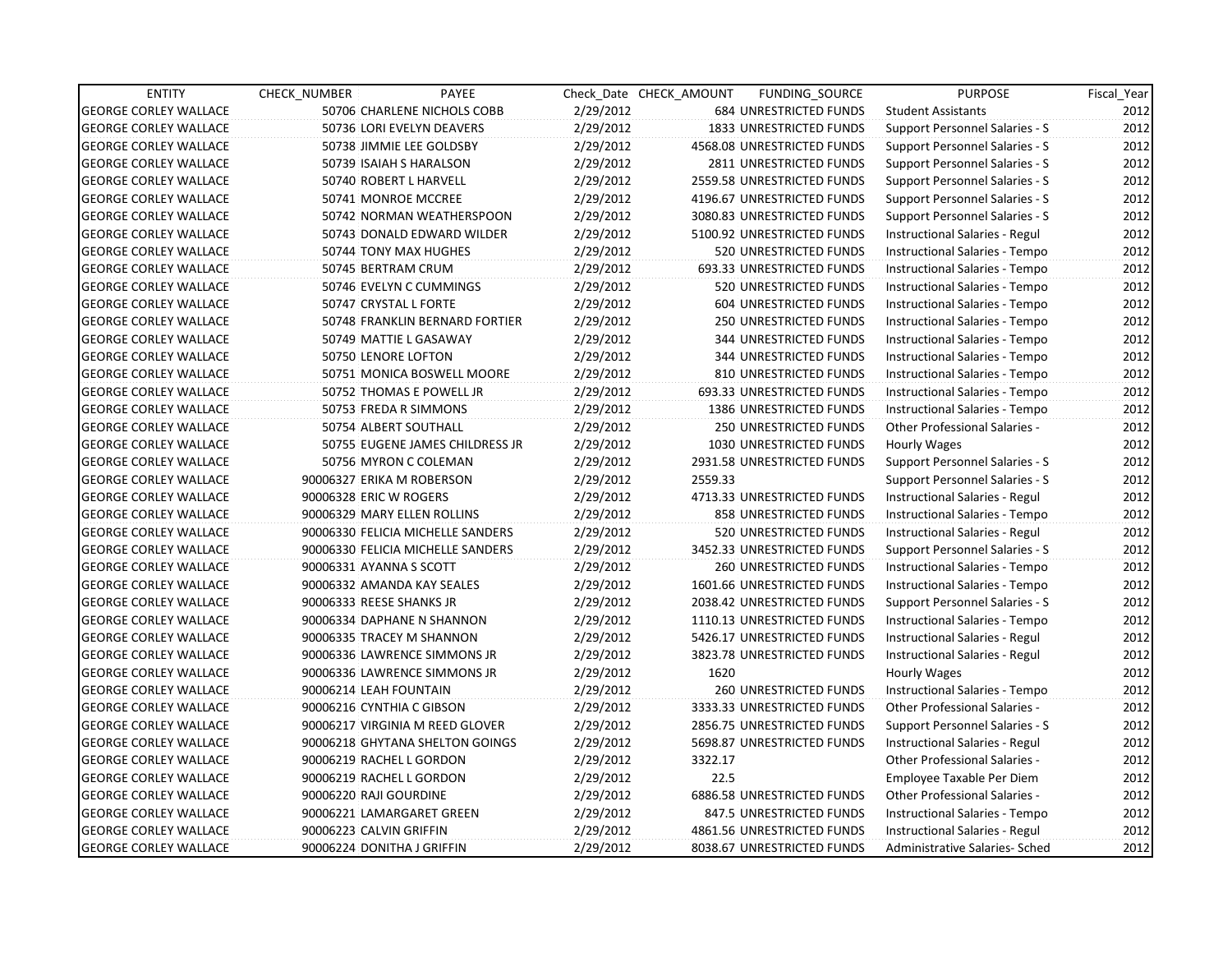| <b>ENTITY</b>                | CHECK_NUMBER            | PAYEE                              |           | Check Date CHECK AMOUNT | FUNDING_SOURCE                | <b>PURPOSE</b>                       | Fiscal_Year |
|------------------------------|-------------------------|------------------------------------|-----------|-------------------------|-------------------------------|--------------------------------------|-------------|
| <b>GEORGE CORLEY WALLACE</b> |                         | 90006225 TERRY D GRISSOM           | 2/29/2012 |                         | 693.33 UNRESTRICTED FUNDS     | Instructional Salaries - Tempo       | 2012        |
| <b>GEORGE CORLEY WALLACE</b> |                         | 90006226 ANTONIO KENTANIOUS HAMILT | 2/29/2012 |                         | 3823.78 UNRESTRICTED FUNDS    | Instructional Salaries - Regul       | 2012        |
| <b>GEORGE CORLEY WALLACE</b> |                         | 90006227 MARCUS A HANNAH           | 2/29/2012 |                         | 833.33 UNRESTRICTED FUNDS     | Other Professional Salaries -        | 2012        |
| <b>GEORGE CORLEY WALLACE</b> |                         | 90006228 MARILYN BENNETT HANNAH    | 2/29/2012 |                         | 4675.56 UNRESTRICTED FUNDS    | Instructional Salaries - Regul       | 2012        |
| <b>GEORGE CORLEY WALLACE</b> | 90006229 APRIL M HARPER |                                    | 2/29/2012 |                         | 1375 UNRESTRICTED FUNDS       | Instructional Salaries - Tempo       | 2012        |
| <b>GEORGE CORLEY WALLACE</b> | 90006229 APRIL M HARPER |                                    | 2/29/2012 |                         | 56.25 UNRESTRICTED FUNDS      | Employee Taxable Per Diem            | 2012        |
| <b>GEORGE CORLEY WALLACE</b> |                         | 90006230 EDDIE J HARRISON          | 2/29/2012 |                         | 4268.56 UNRESTRICTED FUNDS    | Instructional Salaries - Regul       | 2012        |
| <b>GEORGE CORLEY WALLACE</b> |                         | 90006231 LINDA FAY HEADLEY         | 2/29/2012 |                         | 2187.33 UNRESTRICTED FUNDS    | Support Personnel Salaries - S       | 2012        |
| <b>GEORGE CORLEY WALLACE</b> |                         | 90006232 ANTHONY HEARD             | 2/29/2012 |                         | 2634.33 UNRESTRICTED FUNDS    | Support Personnel Salaries - S       | 2012        |
| <b>GEORGE CORLEY WALLACE</b> |                         | 90006233 TAMMY FAYE HELMS          | 2/29/2012 |                         | 333.33 UNRESTRICTED FUNDS     | Other Professional Salaries -        | 2012        |
| <b>GEORGE CORLEY WALLACE</b> |                         | 90006233 TAMMY FAYE HELMS          | 2/29/2012 |                         | 2261.83 UNRESTRICTED FUNDS    | Support Personnel Salaries - S       | 2012        |
| <b>GEORGE CORLEY WALLACE</b> |                         | 90006234 KERRY E HENDERSON         | 2/29/2012 |                         | 3951.42 UNRESTRICTED FUNDS    | Instructional Salaries - Regul       | 2012        |
| <b>GEORGE CORLEY WALLACE</b> |                         | 90006356 LAURA LYNN VANCE          | 2/29/2012 |                         | 3973.25 UNRESTRICTED FUNDS    | Support Personnel Salaries - S       | 2012        |
| <b>GEORGE CORLEY WALLACE</b> |                         | 90006357 SHARON D WALKER           | 2/29/2012 |                         | 2410.75 UNRESTRICTED FUNDS    | Support Personnel Salaries - S       | 2012        |
| <b>GEORGE CORLEY WALLACE</b> |                         | 90006358 SHERMANITA WALKER         | 2/29/2012 | 4208                    |                               | <b>Other Professional Salaries -</b> | 2012        |
| <b>GEORGE CORLEY WALLACE</b> |                         | 90006359 CONNIE W WALLACE          | 2/29/2012 |                         | 8124.44 UNRESTRICTED FUNDS    | Instructional Salaries - Regul       | 2012        |
| <b>GEORGE CORLEY WALLACE</b> |                         | 90006361 KAMALA D WALLER           | 2/29/2012 |                         | 2931.58 UNRESTRICTED FUNDS    | Support Personnel Salaries - S       | 2012        |
| <b>GEORGE CORLEY WALLACE</b> |                         | 90006363 GORDON F WELCH            | 2/29/2012 |                         | 3766.67 UNRESTRICTED FUNDS    | Instructional Salaries - Regul       | 2012        |
| <b>GEORGE CORLEY WALLACE</b> |                         | 90006364 CHRISTINE S WHITE         | 2/29/2012 |                         | 900 UNRESTRICTED FUNDS        | Instructional Salaries - Tempo       | 2012        |
| <b>GEORGE CORLEY WALLACE</b> |                         | 90006365 JOYCE ELAINE WHITELY      | 2/29/2012 | 1215.16                 |                               | Instructional Salaries - Tempo       | 2012        |
| <b>GEORGE CORLEY WALLACE</b> |                         | 90006365 JOYCE ELAINE WHITELY      | 2/29/2012 | 40.21                   |                               | Hourly Wages                         | 2012        |
| <b>GEORGE CORLEY WALLACE</b> |                         | 90006367 ELSIE B WILLIAMS          | 2/29/2012 |                         | <b>688 UNRESTRICTED FUNDS</b> | Instructional Salaries - Tempo       | 2012        |
| <b>GEORGE CORLEY WALLACE</b> |                         | 90006367 ELSIE B WILLIAMS          | 2/29/2012 | 437.36                  |                               | Hourly Wages                         | 2012        |
| <b>GEORGE CORLEY WALLACE</b> |                         | 90006369 MATILDA MAE BAYNES        | 2/29/2012 |                         | 2187.33 UNRESTRICTED FUNDS    | Support Personnel Salaries - S       | 2012        |
| <b>GEORGE CORLEY WALLACE</b> |                         | 90006370 ROOSEVELT WILLIAMS        | 2/29/2012 |                         | 2007.68 UNRESTRICTED FUNDS    | Support Personnel Salaries - S       | 2012        |
| <b>GEORGE CORLEY WALLACE</b> |                         | 90006372 BEVERLY RENAE WILSON      | 2/29/2012 |                         | 520 UNRESTRICTED FUNDS        | Instructional Salaries - Tempo       | 2012        |
| <b>GEORGE CORLEY WALLACE</b> |                         | 90006373 MARILYN CYNTHIA YEAGER    | 2/29/2012 |                         | 4840.92 UNRESTRICTED FUNDS    | Instructional Salaries - Regul       | 2012        |
| <b>GEORGE CORLEY WALLACE</b> | 90006374 MARY A YELDER  |                                    | 2/29/2012 | 1000.72                 |                               | Instructional Salaries - Tempo       | 2012        |
| <b>GEORGE CORLEY WALLACE</b> | 90006374 MARY A YELDER  |                                    | 2/29/2012 | 40.21                   |                               | Hourly Wages                         | 2012        |
| <b>GEORGE CORLEY WALLACE</b> |                         | 90006375 WANDA F YOUNG             | 2/29/2012 |                         | 917.33 UNRESTRICTED FUNDS     | Instructional Salaries - Tempo       | 2012        |
| <b>GEORGE CORLEY WALLACE</b> |                         | 90006376 SHERI ZIMMERMAN           | 2/29/2012 |                         | 2318 UNRESTRICTED FUNDS       | Support Personnel Salaries - S       | 2012        |
| <b>GEORGE CORLEY WALLACE</b> |                         | 90006319 MARTHA WILLIAMS PETTWAY   | 2/29/2012 | 4166.67                 |                               | Other Professional Salaries -        | 2012        |
| <b>GEORGE CORLEY WALLACE</b> | 90006320 ELIJAH PUGH SR |                                    | 2/29/2012 |                         | 5426.17 UNRESTRICTED FUNDS    | Instructional Salaries - Regul       | 2012        |
| <b>GEORGE CORLEY WALLACE</b> |                         | 90006321 QUANDA C PULLUM           | 2/29/2012 |                         | 2931.58 UNRESTRICTED FUNDS    | Support Personnel Salaries - S       | 2012        |
| <b>GEORGE CORLEY WALLACE</b> |                         | 90006323 JAMES LEE PURIFOY         | 2/29/2012 |                         | 2038.42 UNRESTRICTED FUNDS    | Support Personnel Salaries - S       | 2012        |
| <b>GEORGE CORLEY WALLACE</b> |                         | 90006324 JENNIFER M REYNOLDS       | 2/29/2012 |                         | 2112.92 UNRESTRICTED FUNDS    | Support Personnel Salaries - S       | 2012        |
| <b>GEORGE CORLEY WALLACE</b> |                         | 90006325 RAMONA ROBERTS RHODES     | 2/29/2012 |                         | 5651.75 UNRESTRICTED FUNDS    | Instructional Salaries - Regul       | 2012        |
| <b>GEORGE CORLEY WALLACE</b> |                         | 90006326 RUBY D RICHARDSON         | 2/29/2012 |                         | 768.75 UNRESTRICTED FUNDS     | Instructional Salaries - Tempo       | 2012        |
| <b>GEORGE CORLEY WALLACE</b> |                         | 90006256 NATASHA RENEE JONES       | 2/29/2012 | 2187.33                 |                               | Support Personnel Salaries - S       | 2012        |
| <b>GEORGE CORLEY WALLACE</b> |                         | 90006257 TERESHA M JONES           | 2/29/2012 |                         | 260 UNRESTRICTED FUNDS        | Instructional Salaries - Tempo       | 2012        |
| <b>GEORGE CORLEY WALLACE</b> |                         | 90006258 KAMAU R KENYATTA          | 2/29/2012 | 1296                    |                               | Hourly Wages                         | 2012        |
| <b>GEORGE CORLEY WALLACE</b> |                         | 90006259 ANESSA LYNN KIDD          | 2/29/2012 |                         | 5713.33 UNRESTRICTED FUNDS    | Other Professional Salaries -        | 2012        |
| <b>GEORGE CORLEY WALLACE</b> |                         | 90006260 ANETRIAL SHERELL KING     | 2/29/2012 |                         | 1655.16 UNRESTRICTED FUNDS    | Instructional Salaries - Tempo       | 2012        |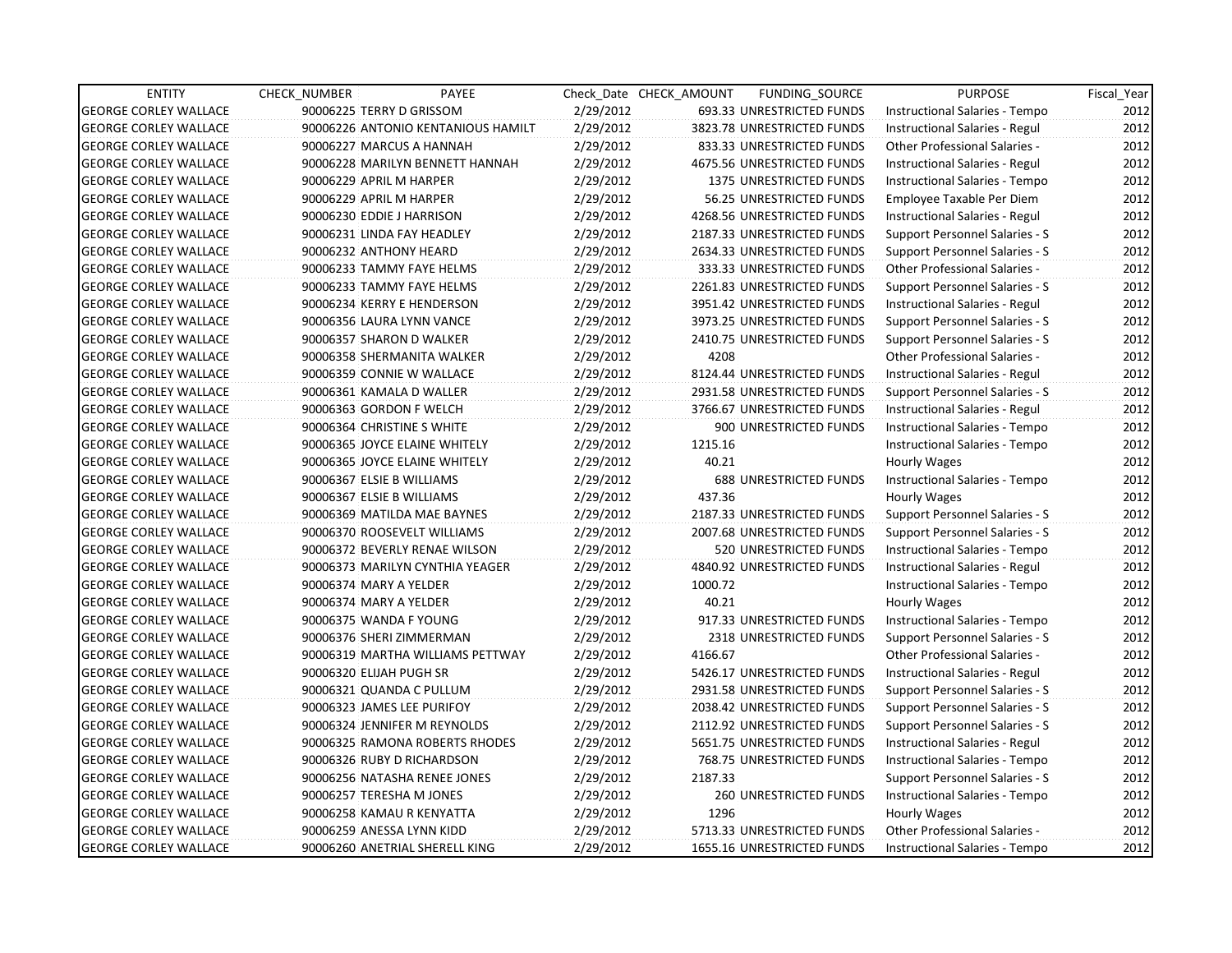| <b>ENTITY</b>                | CHECK_NUMBER               | PAYEE                              |           | Check Date CHECK AMOUNT | FUNDING_SOURCE                 | <b>PURPOSE</b>                       | Fiscal_Year |
|------------------------------|----------------------------|------------------------------------|-----------|-------------------------|--------------------------------|--------------------------------------|-------------|
| <b>GEORGE CORLEY WALLACE</b> | 90006263 SHIRLEY J LAISTER |                                    | 2/29/2012 |                         | 5306.33 UNRESTRICTED FUNDS     | Instructional Salaries - Regul       | 2012        |
| <b>GEORGE CORLEY WALLACE</b> | 90006264 RONALD LANE       |                                    | 2/29/2012 |                         | 833.33 UNRESTRICTED FUNDS      | Instructional Salaries - Tempo       | 2012        |
| <b>GEORGE CORLEY WALLACE</b> | 90006265 EARLINE T LARKIN  |                                    | 2/29/2012 |                         | <b>1220 UNRESTRICTED FUNDS</b> | Other Professional Salaries -        | 2012        |
| <b>GEORGE CORLEY WALLACE</b> |                            | 90006266 PATRICIA LOUISE LATHAM    | 2/29/2012 | 214.44                  |                                | Instructional Salaries - Tempo       | 2012        |
| <b>GEORGE CORLEY WALLACE</b> | 90006267 CHENETTA B LEE    |                                    | 2/29/2012 |                         | 5000 UNRESTRICTED FUNDS        | <b>Other Professional Salaries -</b> | 2012        |
| <b>GEORGE CORLEY WALLACE</b> | 90006268 SHANNON M LEE     |                                    | 2/29/2012 |                         | 700 UNRESTRICTED FUNDS         | Instructional Salaries - Tempo       | 2012        |
| <b>GEORGE CORLEY WALLACE</b> | 90006269 RITA M LETT       |                                    | 2/29/2012 |                         | 5149.42 UNRESTRICTED FUNDS     | <b>Other Professional Salaries -</b> | 2012        |
| <b>GEORGE CORLEY WALLACE</b> | 90006270 BONITA T LEWIS    |                                    | 2/29/2012 |                         | 4120.33 UNRESTRICTED FUNDS     | Instructional Salaries - Regul       | 2012        |
| <b>GEORGE CORLEY WALLACE</b> | 90006271 GEORGE E LEWIS    |                                    | 2/29/2012 |                         | <b>260 UNRESTRICTED FUNDS</b>  | Instructional Salaries - Tempo       | 2012        |
| <b>GEORGE CORLEY WALLACE</b> |                            | 90006272 SUZANNE M LIGHT           | 2/29/2012 |                         | 2038.42 UNRESTRICTED FUNDS     | Support Personnel Salaries - S       | 2012        |
| <b>GEORGE CORLEY WALLACE</b> | 90006273 ALICE G LOGAN     |                                    | 2/29/2012 | 1548                    |                                | Hourly Wages                         | 2012        |
| <b>GEORGE CORLEY WALLACE</b> |                            | 171949 TANGEE EDWARDS              | 2/29/2012 | 1250                    |                                | <b>Other Contractual Services</b>    | 2012        |
| <b>GEORGE CORLEY WALLACE</b> |                            | 171951 FULLER BUILDING COMPANY     | 2/29/2012 | 1219                    |                                | Alterations                          | 2012        |
| <b>GEORGE CORLEY WALLACE</b> |                            | 171952 KERRY HENDERSON             | 2/29/2012 | 392                     |                                | In-State Travel                      | 2012        |
| <b>GEORGE CORLEY WALLACE</b> |                            | 171953 DANIEL HOLMES               | 2/29/2012 |                         | <b>145 UNRESTRICTED FUNDS</b>  | <b>Other Professional Fees</b>       | 2012        |
| <b>GEORGE CORLEY WALLACE</b> |                            | 171954 INDIGO FLUIDS, INC.         | 2/29/2012 |                         | 216.8 UNRESTRICTED FUNDS       | <b>Materials and Supplies</b>        | 2012        |
| <b>GEORGE CORLEY WALLACE</b> |                            | 171955 KEITH JOHNSON               | 2/29/2012 | 2500                    |                                | <b>Other Contractual Services</b>    | 2012        |
| <b>GEORGE CORLEY WALLACE</b> |                            | 171956 KEITH JOHNSON               | 2/29/2012 | 2500                    |                                | <b>Other Contractual Services</b>    | 2012        |
| <b>GEORGE CORLEY WALLACE</b> |                            | 171957 JONES INTERSTATE TIRE       | 2/29/2012 |                         | 251.74 UNRESTRICTED FUNDS      | Maintenance and Repairs              | 2012        |
| <b>GEORGE CORLEY WALLACE</b> | 171958 CRAIG LANE          |                                    | 2/29/2012 |                         | 145 UNRESTRICTED FUNDS         | <b>Other Professional Fees</b>       | 2012        |
| <b>GEORGE CORLEY WALLACE</b> |                            | 171959 LASER MADE CREATIONS        | 2/29/2012 |                         | 299 UNRESTRICTED FUNDS         | <b>Materials and Supplies</b>        | 2012        |
| <b>GEORGE CORLEY WALLACE</b> |                            | 171960 PATRICIA LATHAM             | 2/29/2012 | 29.31                   |                                | In-State Travel                      | 2012        |
| <b>GEORGE CORLEY WALLACE</b> |                            | 171961 MCKINSLEY MARBURY           | 2/29/2012 |                         | 145 UNRESTRICTED FUNDS         | <b>Other Professional Fees</b>       | 2012        |
| <b>GEORGE CORLEY WALLACE</b> |                            | 171962 MEADOWS TIRE CO             | 2/29/2012 |                         | 108.9 UNRESTRICTED FUNDS       | Maintenance and Repairs              | 2012        |
| <b>GEORGE CORLEY WALLACE</b> |                            | 171963 GADDIS BRITTON MOTT         | 2/29/2012 |                         | <b>120 UNRESTRICTED FUNDS</b>  | <b>Other Professional Fees</b>       | 2012        |
| <b>GEORGE CORLEY WALLACE</b> |                            | 171964 THE NEW CONCEPT MICROTEL    | 2/29/2012 |                         | 817.7 UNRESTRICTED FUNDS       | In-State Travel                      | 2012        |
| <b>GEORGE CORLEY WALLACE</b> |                            | 171965 THE NEW CONCEPT MICROTEL    | 2/29/2012 |                         | 817.7 UNRESTRICTED FUNDS       | In-State Travel                      | 2012        |
| <b>GEORGE CORLEY WALLACE</b> |                            | 171966 THE NEW CONCEPT MICROTEL    | 2/29/2012 |                         | 817.7 UNRESTRICTED FUNDS       | In-State Travel                      | 2012        |
| <b>GEORGE CORLEY WALLACE</b> |                            | 171967 THE NEW CONCEPT MICROTEL    | 2/29/2012 |                         | 817.7 UNRESTRICTED FUNDS       | In-State Travel                      | 2012        |
| <b>GEORGE CORLEY WALLACE</b> |                            | 171968 THE NEW CONCEPT MICROTEL    | 2/29/2012 |                         | 817.7 UNRESTRICTED FUNDS       | In-State Travel                      | 2012        |
| <b>GEORGE CORLEY WALLACE</b> |                            | 171969 THE NEW CONCEPT MICROTEL    | 2/29/2012 |                         | 817.7 UNRESTRICTED FUNDS       | In-State Travel                      | 2012        |
| <b>GEORGE CORLEY WALLACE</b> | 171970 OFFICE DEPOT        |                                    | 2/29/2012 |                         | 741.61 UNRESTRICTED FUNDS      | <b>Materials and Supplies</b>        | 2012        |
| <b>GEORGE CORLEY WALLACE</b> |                            | 171971 OLYMPIA SPORTING GOODS      | 2/29/2012 |                         | 1597.4 UNRESTRICTED FUNDS      | <b>Materials and Supplies</b>        | 2012        |
| <b>GEORGE CORLEY WALLACE</b> | 90006294 KATHY J MOORE     |                                    | 2/29/2012 | 4875                    |                                | Other Professional Salaries -        | 2012        |
| <b>GEORGE CORLEY WALLACE</b> |                            | 90006295 PAMELA B MOORE            | 2/29/2012 |                         | 2485.17 UNRESTRICTED FUNDS     | Support Personnel Salaries - S       | 2012        |
| <b>GEORGE CORLEY WALLACE</b> | 90006297 TIMOTHY MOORE     |                                    | 2/29/2012 |                         | 3506.58 UNRESTRICTED FUNDS     | Support Personnel Salaries - S       | 2012        |
| <b>GEORGE CORLEY WALLACE</b> |                            | 90006298 HAILEY S MORRISON         | 2/29/2012 |                         | 675 UNRESTRICTED FUNDS         | Instructional Salaries - Tempo       | 2012        |
| <b>GEORGE CORLEY WALLACE</b> |                            | 90006299 SHELICIA DENISE MORTON FO | 2/29/2012 |                         | 1256.25 UNRESTRICTED FUNDS     | Instructional Salaries - Tempo       | 2012        |
| <b>GEORGE CORLEY WALLACE</b> |                            | 90006300 JOHNNY E MOSS III         | 2/29/2012 |                         | 71.25 UNRESTRICTED FUNDS       | Miscellaneous Deductions Payab       | 2012        |
| <b>GEORGE CORLEY WALLACE</b> |                            | 90006300 JOHNNY E MOSS III         | 2/29/2012 |                         | 5416.67 UNRESTRICTED FUNDS     | Other Professional Salaries -        | 2012        |
| <b>GEORGE CORLEY WALLACE</b> |                            | 90006301 BETTYE STEELE MOTLEY      | 2/29/2012 | 2630                    |                                | Other Professional Salaries -        | 2012        |
| <b>GEORGE CORLEY WALLACE</b> |                            | 90006303 MARGARET C MOTT           | 2/29/2012 |                         | 4507.42 UNRESTRICTED FUNDS     | Instructional Salaries - Regul       | 2012        |
| <b>GEORGE CORLEY WALLACE</b> |                            | 90006304 EDDIE JAMES MOULTRIE      | 2/29/2012 |                         | 4351.43 UNRESTRICTED FUNDS     | Support Personnel Salaries - S       | 2012        |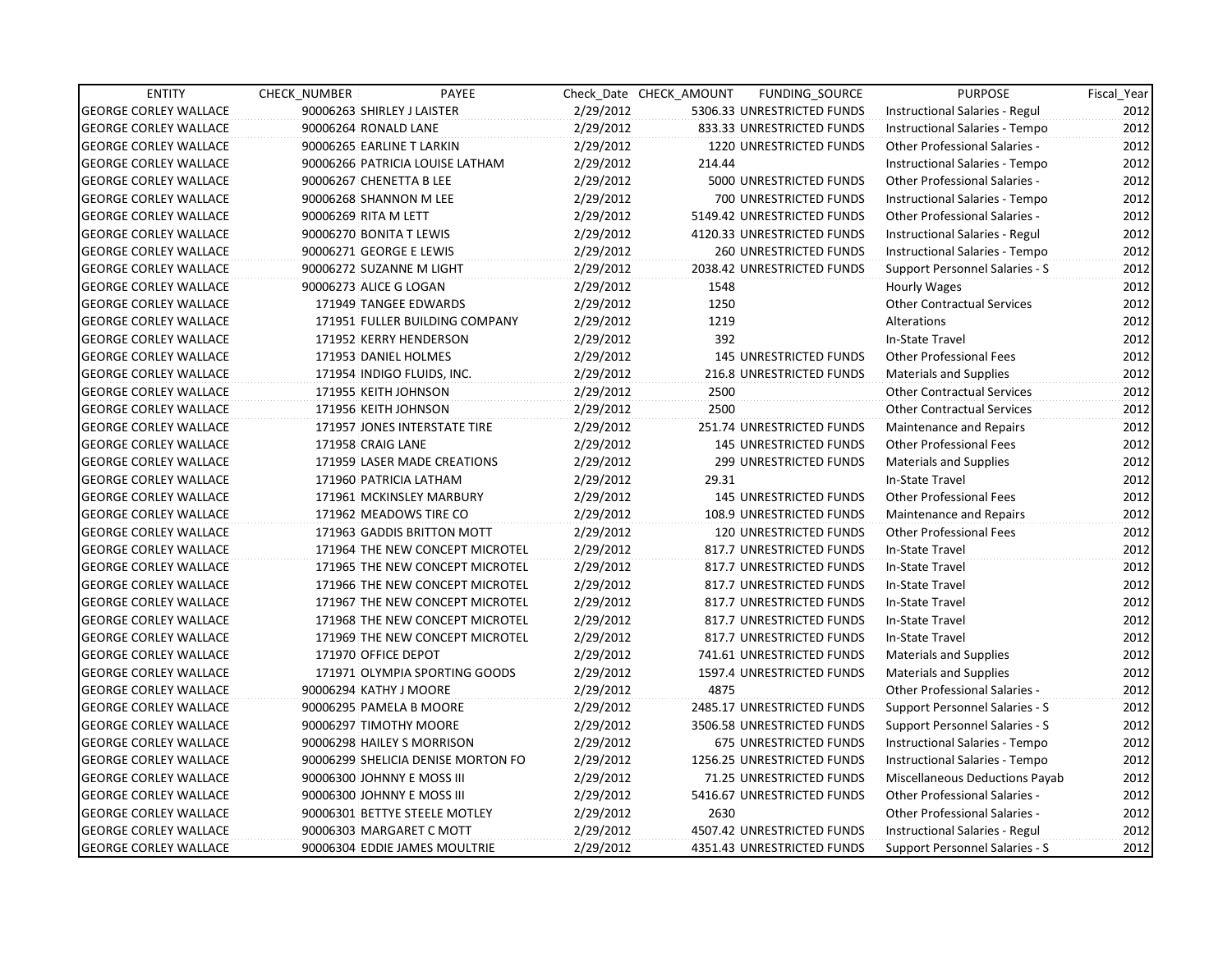| <b>ENTITY</b>                | CHECK NUMBER<br>PAYEE              |           | Check Date CHECK AMOUNT | FUNDING_SOURCE                | <b>PURPOSE</b>                        | Fiscal Year |
|------------------------------|------------------------------------|-----------|-------------------------|-------------------------------|---------------------------------------|-------------|
| <b>GEORGE CORLEY WALLACE</b> | 90006305 WESBERT NETTLES           | 2/29/2012 |                         | 576 UNRESTRICTED FUNDS        | Hourly Wages                          | 2012        |
| <b>GEORGE CORLEY WALLACE</b> | 90006306 SUNETTE SMITH NEWMAN      | 2/29/2012 |                         | 3750.17 UNRESTRICTED FUNDS    | <b>Support Personnel Salaries - S</b> | 2012        |
| <b>GEORGE CORLEY WALLACE</b> | 90006307 DEONDRA J NIX             | 2/29/2012 |                         | 1126.67 UNRESTRICTED FUNDS    | Instructional Salaries - Tempo        | 2012        |
| <b>GEORGE CORLEY WALLACE</b> | 90006308 PHENICIA K NUNN           | 2/29/2012 |                         | 604 UNRESTRICTED FUNDS        | Instructional Salaries - Tempo        | 2012        |
| <b>GEORGE CORLEY WALLACE</b> | 90006308 PHENICIA K NUNN           | 2/29/2012 | 216.68                  |                               | Hourly Wages                          | 2012        |
| <b>GEORGE CORLEY WALLACE</b> | 90006308 PHENICIA K NUNN           | 2/29/2012 | 4992.92                 |                               | Other Professional Salaries -         | 2012        |
| <b>GEORGE CORLEY WALLACE</b> | 90006309 CHINWE O OKEKE            | 2/29/2012 | 449.4                   |                               | Hourly Wages                          | 2012        |
| <b>GEORGE CORLEY WALLACE</b> | 90006310 HOLLY BROWN OWENS         | 2/29/2012 |                         | <b>344 UNRESTRICTED FUNDS</b> | Instructional Salaries - Tempo        | 2012        |
| <b>GEORGE CORLEY WALLACE</b> | 90006311 MELINDA ANN PAGE          | 2/29/2012 | 3416.67                 |                               | Instructional Salaries - Regul        | 2012        |
| <b>GEORGE CORLEY WALLACE</b> | 90006312 SHAMARICK YVONNE PARADISE | 2/29/2012 |                         | 260 UNRESTRICTED FUNDS        | Instructional Salaries - Tempo        | 2012        |
| <b>GEORGE CORLEY WALLACE</b> | 90006313 RAY ANTHONY PATTERSON     | 2/29/2012 |                         | 2708.5 UNRESTRICTED FUNDS     | Support Personnel Salaries - S        | 2012        |
| <b>GEORGE CORLEY WALLACE</b> | 90006314 ERNESTINE D PERRY         | 2/29/2012 |                         | 684.8 UNRESTRICTED FUNDS      | Hourly Wages                          | 2012        |
| <b>GEORGE CORLEY WALLACE</b> | 90006315 ALONZIA PETTWAY           | 2/29/2012 |                         | 2485.42 UNRESTRICTED FUNDS    | <b>Support Personnel Salaries - S</b> | 2012        |
| <b>GEORGE CORLEY WALLACE</b> | 90006316 CHARLES D PETTWAY         | 2/29/2012 |                         | 2634.33 UNRESTRICTED FUNDS    | <b>Support Personnel Salaries - S</b> | 2012        |
| <b>GEORGE CORLEY WALLACE</b> | 90006317 CLARENCE J PETTWAY        | 2/29/2012 | 4992.92                 |                               | Other Professional Salaries -         | 2012        |
| <b>GEORGE CORLEY WALLACE</b> | 90006318 FELECIA PETTWAY           | 2/29/2012 |                         | 4904.17 UNRESTRICTED FUNDS    | <b>Other Professional Salaries -</b>  | 2012        |
| <b>GEORGE CORLEY WALLACE</b> | 90006198 REBECCA MOORE DAVIS       | 2/29/2012 | 250                     |                               | Instructional Salaries - Tempo        | 2012        |
| <b>GEORGE CORLEY WALLACE</b> | 90006199 SARAH DAVIS               | 2/29/2012 |                         | 5713.33 UNRESTRICTED FUNDS    | Instructional Salaries - Regul        | 2012        |
| <b>GEORGE CORLEY WALLACE</b> | 90006200 VERA LEE DAVIS            | 2/29/2012 |                         | 1905.75 UNRESTRICTED FUNDS    | Instructional Salaries - Tempo        | 2012        |
| <b>GEORGE CORLEY WALLACE</b> | 90006201 COLLEEN ROLAND DIXON      | 2/29/2012 |                         | 2559.58 UNRESTRICTED FUNDS    | Support Personnel Salaries - S        | 2012        |
| <b>GEORGE CORLEY WALLACE</b> | 90006202 CECILE RANDALL DOUGLAS    | 2/29/2012 |                         | 6306.33 UNRESTRICTED FUNDS    | <b>Instructional Salaries - Regul</b> | 2012        |
| <b>GEORGE CORLEY WALLACE</b> | 90006203 CINDY DUCK                | 2/29/2012 | 2708.92                 |                               | Other Professional Salaries -         | 2012        |
| <b>GEORGE CORLEY WALLACE</b> | 90006204 CHARLES J DYSART II       | 2/29/2012 |                         | 260 UNRESTRICTED FUNDS        | Instructional Salaries - Tempo        | 2012        |
| <b>GEORGE CORLEY WALLACE</b> | 90006205 FERRIN WYATT EILAND       | 2/29/2012 |                         | 5184.92 UNRESTRICTED FUNDS    | Instructional Salaries - Regul        | 2012        |
| <b>GEORGE CORLEY WALLACE</b> | 90006206 WILLIAM F ELLIOTT         | 2/29/2012 |                         | 1526.66 UNRESTRICTED FUNDS    | Instructional Salaries - Tempo        | 2012        |
| <b>GEORGE CORLEY WALLACE</b> | 90006208 KATERI M LEE              | 2/29/2012 |                         | 5416.78 UNRESTRICTED FUNDS    | Instructional Salaries - Regul        | 2012        |
| <b>GEORGE CORLEY WALLACE</b> | 90006209 NAOPI LC EVANS            | 2/29/2012 |                         | 2782.75 UNRESTRICTED FUNDS    | Support Personnel Salaries - S        | 2012        |
| <b>GEORGE CORLEY WALLACE</b> | 90006210 LAQUANDA NIKKI FAILS      | 2/29/2012 | 836                     |                               | Instructional Salaries - Tempo        | 2012        |
| <b>GEORGE CORLEY WALLACE</b> | 90006210 LAQUANDA NIKKI FAILS      | 2/29/2012 | 24.75                   |                               | Hourly Wages                          | 2012        |
| <b>GEORGE CORLEY WALLACE</b> | 90006211 COLLETTE COATES FIKES     | 2/29/2012 |                         | 578.34 UNRESTRICTED FUNDS     | Hourly Wages                          | 2012        |
| <b>GEORGE CORLEY WALLACE</b> | 90006212 AUDREY FORD               | 2/29/2012 | 2932.17                 |                               | Support Personnel Salaries - S        | 2012        |
| <b>GEORGE CORLEY WALLACE</b> | 90006213 SABRINA D FORD            | 2/29/2012 |                         | 980 UNRESTRICTED FUNDS        | Instructional Salaries - Tempo        | 2012        |
| <b>GEORGE CORLEY WALLACE</b> | 171972 OLYMPIA SPORTING GOODS      | 2/29/2012 |                         | 804.13 UNRESTRICTED FUNDS     | <b>Materials and Supplies</b>         | 2012        |
| <b>GEORGE CORLEY WALLACE</b> | 171973 OLYMPIA SPORTING GOODS      | 2/29/2012 |                         | 980.61 UNRESTRICTED FUNDS     | <b>Materials and Supplies</b>         | 2012        |
| <b>GEORGE CORLEY WALLACE</b> | 171974 MARTHA PETTWAY              | 2/29/2012 | 225                     |                               | In-State Travel                       | 2012        |
| <b>GEORGE CORLEY WALLACE</b> | 171975 PRATTVILLE PRINTING         | 2/29/2012 |                         | 92 UNRESTRICTED FUNDS         | <b>Materials and Supplies</b>         | 2012        |
| <b>GEORGE CORLEY WALLACE</b> | 171975 PRATTVILLE PRINTING         | 2/29/2012 | 92                      |                               | Postage                               | 2012        |
| <b>GEORGE CORLEY WALLACE</b> | 171976 RAM TOOL & SUPPLY COMPANY   | 2/29/2012 | 6059.2                  |                               | <b>Materials and Supplies</b>         | 2012        |
| <b>GEORGE CORLEY WALLACE</b> | 171977 NUNCY REMBERT               | 2/29/2012 |                         | <b>410 UNRESTRICTED FUNDS</b> | <b>Other Professional Fees</b>        | 2012        |
| <b>GEORGE CORLEY WALLACE</b> | 171978 W. MARLON REYNOLDS          | 2/29/2012 |                         | 215 UNRESTRICTED FUNDS        | <b>Other Professional Fees</b>        | 2012        |
| <b>GEORGE CORLEY WALLACE</b> | 171979 RICOH                       | 2/29/2012 |                         | 637.72 UNRESTRICTED FUNDS     | Service Contracts on Equipment        | 2012        |
| <b>GEORGE CORLEY WALLACE</b> | 171980 SCANTRON CORPORATION        | 2/29/2012 |                         | 338.88 UNRESTRICTED FUNDS     | <b>Materials and Supplies</b>         | 2012        |
| <b>GEORGE CORLEY WALLACE</b> | 171981 SELMA BEAUTY SUPPLY         | 2/29/2012 |                         | 471.29 UNRESTRICTED FUNDS     | <b>Purchases for Resale</b>           | 2012        |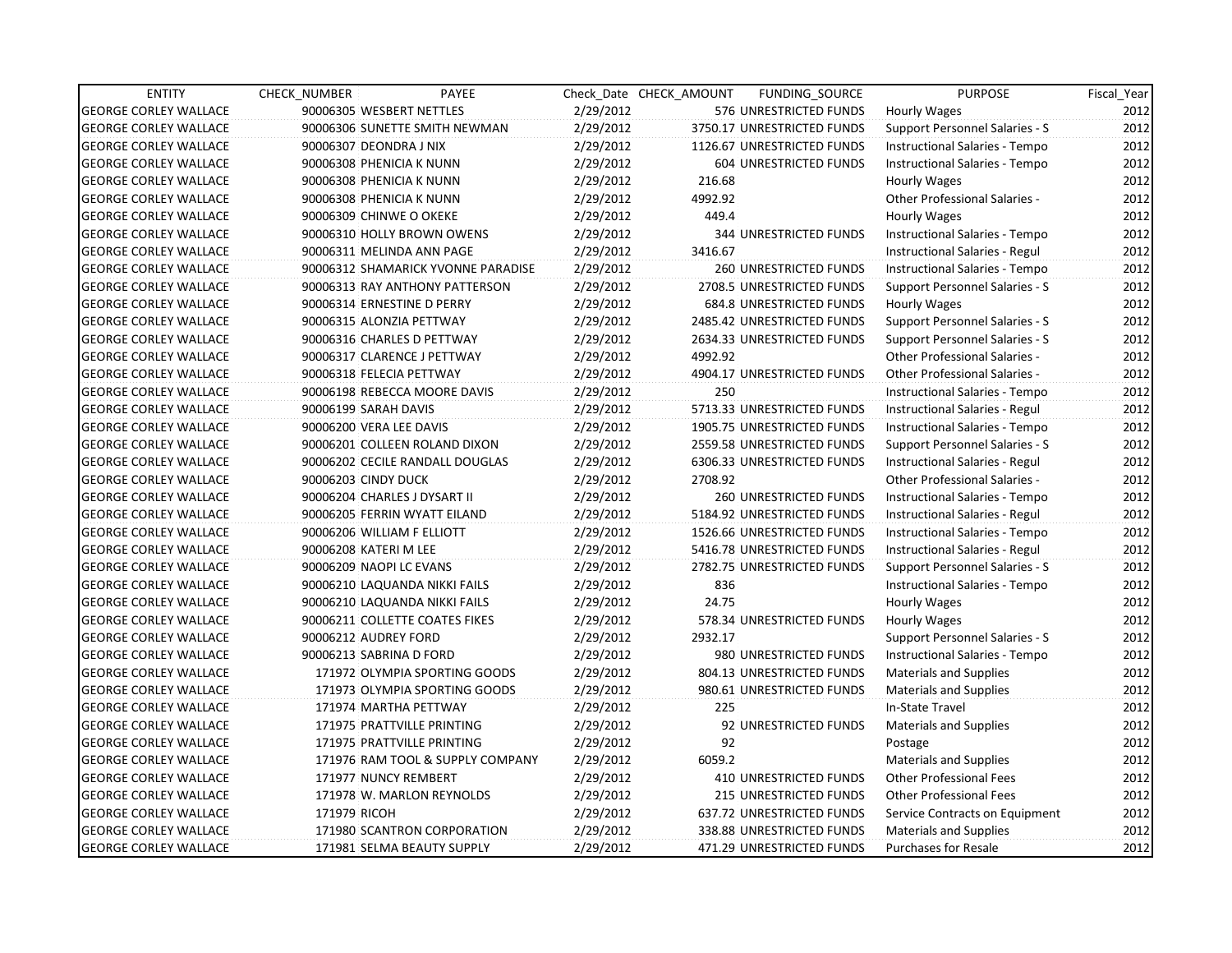| <b>ENTITY</b>                | CHECK_NUMBER             | PAYEE                              |           | Check Date CHECK AMOUNT | <b>FUNDING SOURCE</b>           | <b>PURPOSE</b>                        | Fiscal_Year |
|------------------------------|--------------------------|------------------------------------|-----------|-------------------------|---------------------------------|---------------------------------------|-------------|
| <b>GEORGE CORLEY WALLACE</b> |                          | 171982 SELMA ELECTRIC REPAIR       | 2/29/2012 | 963                     |                                 | Maintenance and Repairs               | 2012        |
| <b>GEORGE CORLEY WALLACE</b> |                          | 171983 SWANK MOTION PICTURES       | 2/29/2012 |                         | 751 UNRESTRICTED FUNDS          | <b>Other Contractual Services</b>     | 2012        |
| <b>GEORGE CORLEY WALLACE</b> |                          | 171984 THE SOLUTIONS TEAM          | 2/29/2012 |                         | <b>178.5 UNRESTRICTED FUNDS</b> | Service Contracts on Equipment        | 2012        |
| <b>GEORGE CORLEY WALLACE</b> |                          | 171985 UNITED PARCEL SERVICE       | 2/29/2012 |                         | 21.86 UNRESTRICTED FUNDS        | Communications                        | 2012        |
| <b>GEORGE CORLEY WALLACE</b> |                          | 171985 UNITED PARCEL SERVICE       | 2/29/2012 |                         | <b>20 UNRESTRICTED FUNDS</b>    | Postage                               | 2012        |
| <b>GEORGE CORLEY WALLACE</b> |                          | 171985 UNITED PARCEL SERVICE       | 2/29/2012 | 45.94                   |                                 | Postage                               | 2012        |
| <b>GEORGE CORLEY WALLACE</b> |                          | 171986 VERIZON WIRELESS            | 2/29/2012 |                         | 65.8 UNRESTRICTED FUNDS         | Communications                        | 2012        |
| <b>GEORGE CORLEY WALLACE</b> | 171987 WAL MART          |                                    | 2/29/2012 |                         | 201.23 UNRESTRICTED FUNDS       | <b>Materials and Supplies</b>         | 2012        |
| <b>GEORGE CORLEY WALLACE</b> | 171987 WAL MART          |                                    | 2/29/2012 | 39.37                   |                                 | Institutional Use                     | 2012        |
| <b>GEORGE CORLEY WALLACE</b> |                          | 171989 RICHARD WHETSTONE           | 2/29/2012 | 3250                    |                                 | <b>Other Contractual Services</b>     | 2012        |
| <b>GEORGE CORLEY WALLACE</b> |                          | 171990 RICHARD WHETSTONE           | 2/29/2012 | 3250                    |                                 | <b>Other Contractual Services</b>     | 2012        |
| <b>GEORGE CORLEY WALLACE</b> |                          | 90006234 KERRY E HENDERSON         | 2/29/2012 | 250                     |                                 | Instructional Salaries - Tempo        | 2012        |
| <b>GEORGE CORLEY WALLACE</b> | 90006235 MARK DAVID HILL |                                    | 2/29/2012 |                         | 2038.42 UNRESTRICTED FUNDS      | Support Personnel Salaries - S        | 2012        |
| <b>GEORGE CORLEY WALLACE</b> |                          | 90006236 DAVID WAYNE HOBBS JR      | 2/29/2012 |                         | 3979.75 UNRESTRICTED FUNDS      | Instructional Salaries - Regul        | 2012        |
| <b>GEORGE CORLEY WALLACE</b> |                          | 90006238 KATHLEEN HAYS HOLLIMAN    | 2/29/2012 |                         | 6311.75 UNRESTRICTED FUNDS      | Instructional Salaries - Regul        | 2012        |
| <b>GEORGE CORLEY WALLACE</b> |                          | 90006238 KATHLEEN HAYS HOLLIMAN    | 2/29/2012 |                         | <b>30 UNRESTRICTED FUNDS</b>    | Employee Taxable Per Diem             | 2012        |
| <b>GEORGE CORLEY WALLACE</b> |                          | 90006240 VATAUSHA O HOWARD         | 2/29/2012 |                         | <b>260 UNRESTRICTED FUNDS</b>   | Instructional Salaries - Tempo        | 2012        |
| <b>GEORGE CORLEY WALLACE</b> |                          | 90006242 CONNIE ESTES HUDSON       | 2/29/2012 |                         | 1180 UNRESTRICTED FUNDS         | Support Personnel Salaries - S        | 2012        |
| <b>GEORGE CORLEY WALLACE</b> |                          | 90006243 WILLIE JAMES HUNTER       | 2/29/2012 |                         | 775.49 UNRESTRICTED FUNDS       | Hourly Wages                          | 2012        |
| <b>GEORGE CORLEY WALLACE</b> | 90006244 DEANDRES G INGE |                                    | 2/29/2012 | 5691.58                 |                                 | Other Professional Salaries -         | 2012        |
| <b>GEORGE CORLEY WALLACE</b> |                          | 90006245 IRMA JEAN JACKSON         | 2/29/2012 |                         | 150 UNRESTRICTED FUNDS          | Instructional Salaries - Tempo        | 2012        |
| <b>GEORGE CORLEY WALLACE</b> |                          | 90006245 IRMA JEAN JACKSON         | 2/29/2012 |                         | 2559.58 UNRESTRICTED FUNDS      | Support Personnel Salaries - S        | 2012        |
| <b>GEORGE CORLEY WALLACE</b> |                          | 90006246 MALDONIA JACKSON          | 2/29/2012 |                         | 1032 UNRESTRICTED FUNDS         | Instructional Salaries - Tempo        | 2012        |
| <b>GEORGE CORLEY WALLACE</b> |                          | 90006247 VERONICA MOULTRIE JACKSON | 2/29/2012 |                         | 4527.33 UNRESTRICTED FUNDS      | Instructional Salaries - Regul        | 2012        |
| <b>GEORGE CORLEY WALLACE</b> |                          | 90006248 VINCENT K JACKSON         | 2/29/2012 |                         | <b>260 UNRESTRICTED FUNDS</b>   | Instructional Salaries - Tempo        | 2012        |
| <b>GEORGE CORLEY WALLACE</b> |                          | 90006249 SHELIA LAWANDA JEFFERSON  | 2/29/2012 |                         | 2336.25 UNRESTRICTED FUNDS      | Support Personnel Salaries - S        | 2012        |
| <b>GEORGE CORLEY WALLACE</b> | 90006250 ALICE M JENKINS |                                    | 2/29/2012 |                         | 760 UNRESTRICTED FUNDS          | Hourly Wages                          | 2012        |
| <b>GEORGE CORLEY WALLACE</b> |                          | 90006251 ALTHELSTEIN JOHNSON       | 2/29/2012 |                         | 4840.92 UNRESTRICTED FUNDS      | <b>Instructional Salaries - Regul</b> | 2012        |
| <b>GEORGE CORLEY WALLACE</b> |                          | 90006252 PAULINE H JOHNSON         | 2/29/2012 |                         | 792 UNRESTRICTED FUNDS          | Instructional Salaries - Tempo        | 2012        |
| <b>GEORGE CORLEY WALLACE</b> | 90006253 CONNIE M JONES  |                                    | 2/29/2012 |                         | 3979.75 UNRESTRICTED FUNDS      | Instructional Salaries - Regul        | 2012        |
| <b>GEORGE CORLEY WALLACE</b> |                          | 90006254 JOSEPH GLENN JONES        | 2/29/2012 |                         | 2334.77 UNRESTRICTED FUNDS      | Support Personnel Salaries - S        | 2012        |
| <b>GEORGE CORLEY WALLACE</b> |                          | 90006255 KENDRA LANE JONES         | 2/29/2012 |                         | 4285 UNRESTRICTED FUNDS         | Instructional Salaries - Regul        | 2012        |
| <b>GEORGE CORLEY WALLACE</b> |                          | 171991 RICHARD WHETSTONE           | 2/29/2012 | 1250                    |                                 | <b>Other Contractual Services</b>     | 2012        |
| <b>GEORGE CORLEY WALLACE</b> |                          | 171992 RICHARD WHETSTONE           | 2/29/2012 | 1250                    |                                 | Other Contractual Services            | 2012        |
| <b>GEORGE CORLEY WALLACE</b> | 171931 ACJIC             |                                    | 2/29/2012 |                         | <b>300 UNRESTRICTED FUNDS</b>   | <b>Other Contractual Services</b>     | 2012        |
| <b>GEORGE CORLEY WALLACE</b> |                          | 171932 ALABAMA POWER COMPANY       | 2/29/2012 |                         | 885.79 UNRESTRICTED FUNDS       | Electricity                           | 2012        |
| <b>GEORGE CORLEY WALLACE</b> |                          | 171933 ALLIANT DATA SYSTEMS        | 2/29/2012 |                         | 600 UNRESTRICTED FUNDS          | <b>Computer Software</b>              | 2012        |
| <b>GEORGE CORLEY WALLACE</b> | 171934 RAY S. BLANKS     |                                    | 2/29/2012 |                         | 75 UNRESTRICTED FUNDS           | <b>Other Contractual Services</b>     | 2012        |
| <b>GEORGE CORLEY WALLACE</b> |                          | 171935 BLUE OX EQUIPMENT           | 2/29/2012 |                         | 95.87 UNRESTRICTED FUNDS        | Materials and Supplies                | 2012        |
| <b>GEORGE CORLEY WALLACE</b> |                          | 171936 PARRISH BOWLIN              | 2/29/2012 |                         | 145 UNRESTRICTED FUNDS          | <b>Other Professional Fees</b>        | 2012        |
| <b>GEORGE CORLEY WALLACE</b> |                          | 171937 C & S AUTO PARTS            | 2/29/2012 |                         | 45.5 UNRESTRICTED FUNDS         | <b>Materials and Supplies</b>         | 2012        |
| <b>GEORGE CORLEY WALLACE</b> |                          | 171937 C & S AUTO PARTS            | 2/29/2012 |                         | 23.95 UNRESTRICTED FUNDS        | Maintenance and Repairs               | 2012        |
| <b>GEORGE CORLEY WALLACE</b> |                          | 171938 WILLIE CALHOUN, JR          | 2/29/2012 |                         | <b>75 UNRESTRICTED FUNDS</b>    | <b>Other Contractual Services</b>     | 2012        |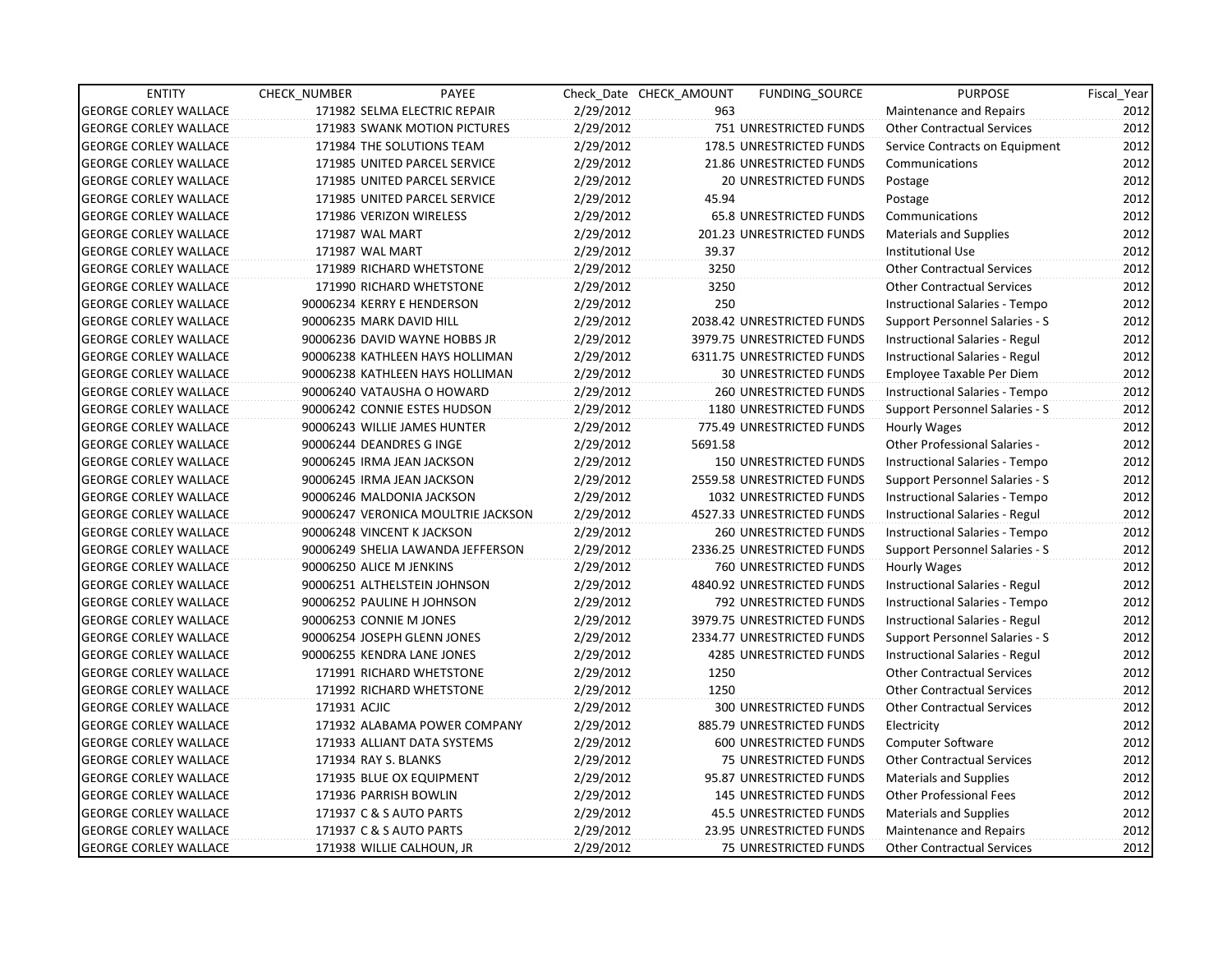| <b>ENTITY</b>                | CHECK_NUMBER              | PAYEE                            |           | Check Date CHECK AMOUNT | FUNDING_SOURCE                | <b>PURPOSE</b>                    | Fiscal_Year |
|------------------------------|---------------------------|----------------------------------|-----------|-------------------------|-------------------------------|-----------------------------------|-------------|
| <b>GEORGE CORLEY WALLACE</b> | 171939 JOE CAMERON        |                                  | 2/29/2012 |                         | 145 UNRESTRICTED FUNDS        | <b>Other Professional Fees</b>    | 2012        |
| <b>GEORGE CORLEY WALLACE</b> |                           | 171940 ANTHONY B. CRENSHAW       | 2/29/2012 |                         | 145 UNRESTRICTED FUNDS        | <b>Other Professional Fees</b>    | 2012        |
| <b>GEORGE CORLEY WALLACE</b> |                           | 171941 DALLAS CO. WATER & SEWER  | 2/29/2012 |                         | 77.08 UNRESTRICTED FUNDS      | Water and Sewer                   | 2012        |
| <b>GEORGE CORLEY WALLACE</b> | 171942 TANGEE EDWARDS     |                                  | 2/29/2012 | 1250                    |                               | <b>Other Contractual Services</b> | 2012        |
| <b>GEORGE CORLEY WALLACE</b> | 171943 TANGEE EDWARDS     |                                  | 2/29/2012 | 1250                    |                               | <b>Other Contractual Services</b> | 2012        |
| <b>GEORGE CORLEY WALLACE</b> | 171944 TANGEE EDWARDS     |                                  | 2/29/2012 | 1250                    |                               | <b>Other Contractual Services</b> | 2012        |
| <b>GEORGE CORLEY WALLACE</b> | 171945 TANGEE EDWARDS     |                                  | 2/29/2012 | 1250                    |                               | <b>Other Contractual Services</b> | 2012        |
| <b>GEORGE CORLEY WALLACE</b> | 171946 TANGEE EDWARDS     |                                  | 2/29/2012 | 1250                    |                               | <b>Other Contractual Services</b> | 2012        |
| <b>GEORGE CORLEY WALLACE</b> | 171947 TANGEE EDWARDS     |                                  | 2/29/2012 | 1250                    |                               | <b>Other Contractual Services</b> | 2012        |
| <b>GEORGE CORLEY WALLACE</b> | 171948 TANGEE EDWARDS     |                                  | 2/29/2012 | 1250                    |                               | <b>Other Contractual Services</b> | 2012        |
| <b>GEORGE CORLEY WALLACE</b> |                           | 172017 FULLER BUILDING COMPANY   | 3/1/2012  |                         | 505.98 UNRESTRICTED FUNDS     | <b>Materials and Supplies</b>     | 2012        |
| <b>GEORGE CORLEY WALLACE</b> |                           | 172018 G & K SERVICES, CO.       | 3/1/2012  |                         | 67.2 UNRESTRICTED FUNDS       | <b>Other Contractual Services</b> | 2012        |
| <b>GEORGE CORLEY WALLACE</b> | 172019 G-NEIL COMPANIES   |                                  | 3/1/2012  |                         | 214.98 UNRESTRICTED FUNDS     | <b>Materials and Supplies</b>     | 2012        |
| <b>GEORGE CORLEY WALLACE</b> | 172020 GLASS MAX          |                                  | 3/1/2012  |                         | <b>210 UNRESTRICTED FUNDS</b> | <b>Maintenance and Repairs</b>    | 2012        |
| <b>GEORGE CORLEY WALLACE</b> |                           | 172021 DEBORAH GOODWIN           | 3/1/2012  | 107.26                  |                               | In-State Travel                   | 2012        |
| <b>GEORGE CORLEY WALLACE</b> | 172022 RACHEL GORDON      |                                  | 3/1/2012  | 966                     |                               | In-State Travel                   | 2012        |
| <b>GEORGE CORLEY WALLACE</b> | 172023 HANSON             |                                  | 3/1/2012  | 5141.21                 |                               | <b>Construction in Progress</b>   | 2012        |
| <b>GEORGE CORLEY WALLACE</b> |                           | 172024 HD SUPPLY WATERWORKS, LTD | 3/1/2012  | 1345.6                  |                               | <b>Construction in Progress</b>   | 2012        |
| <b>GEORGE CORLEY WALLACE</b> | 172025 HR WEB ADVISOR     |                                  | 3/1/2012  |                         | 399 UNRESTRICTED FUNDS        | State-Funded Professional Deve    | 2012        |
| <b>GEORGE CORLEY WALLACE</b> | 172026 STUART C. IRBY CO. |                                  | 3/1/2012  | 2397.99                 |                               | <b>Construction in Progress</b>   | 2012        |
| <b>GEORGE CORLEY WALLACE</b> | 172027 JAMCO, INC.        |                                  | 3/1/2012  | 22291.94                |                               | Construction in Progress          | 2012        |
| <b>GEORGE CORLEY WALLACE</b> |                           | 172028 JONES INTERSTATE TIRE     | 3/1/2012  |                         | 259.48 UNRESTRICTED FUNDS     | Maintenance and Repairs           | 2012        |
| <b>GEORGE CORLEY WALLACE</b> |                           | 172029 KELLOGG CONFERENCE CENTER | 3/1/2012  |                         | 550 UNRESTRICTED FUNDS        | In-State Travel                   | 2012        |
| <b>GEORGE CORLEY WALLACE</b> |                           | 172030 THE LOCKSMITH SHOP        | 3/1/2012  |                         | 78.9 UNRESTRICTED FUNDS       | Materials and Supplies            | 2012        |
| <b>GEORGE CORLEY WALLACE</b> |                           | 172031 MAYER ELECTRIC FIN CORP   | 3/1/2012  | 21787.75                |                               | <b>Construction in Progress</b>   | 2012        |
| <b>GEORGE CORLEY WALLACE</b> |                           | 172032 MAYNARD, COOPER & GALE    | 3/1/2012  |                         | 1251.13 UNRESTRICTED FUNDS    | Legal Services                    | 2012        |
| <b>GEORGE CORLEY WALLACE</b> |                           | 172033 THE MONTGOMERY ADVERTISER | 3/1/2012  |                         | 995.4 UNRESTRICTED FUNDS      | <b>Advertising and Promotions</b> | 2012        |
| <b>GEORGE CORLEY WALLACE</b> | 172034 JOHNNY E. MOSS III |                                  | 3/1/2012  | 181.81                  |                               | Out-of-State Travel               | 2012        |
| <b>GEORGE CORLEY WALLACE</b> | 172035 RAYFORD J. MOSS    |                                  | 3/1/2012  |                         | <b>145 UNRESTRICTED FUNDS</b> | <b>Other Professional Fees</b>    | 2012        |
| <b>GEORGE CORLEY WALLACE</b> |                           | 172036 GADDIS BRITTON MOTT       | 3/1/2012  |                         | 60 UNRESTRICTED FUNDS         | <b>Other Professional Fees</b>    | 2012        |
| <b>GEORGE CORLEY WALLACE</b> | 172037 CHARLES NEELY      |                                  | 3/1/2012  |                         | 90 UNRESTRICTED FUNDS         | <b>Other Professional Fees</b>    | 2012        |
| <b>GEORGE CORLEY WALLACE</b> |                           | 172038 NORTHWEST SUPPLY CO., INC | 3/1/2012  | 13658.73                |                               | Construction in Progress          | 2012        |
| <b>GEORGE CORLEY WALLACE</b> | 172039 PHENICIA NUNN      |                                  | 3/1/2012  | 145.74                  |                               | In-State Travel                   | 2012        |
| <b>GEORGE CORLEY WALLACE</b> | 172040 OFFICE DEPOT       |                                  | 3/1/2012  |                         | 305.87 UNRESTRICTED FUNDS     | Materials and Supplies            | 2012        |
| <b>GEORGE CORLEY WALLACE</b> |                           | 172041 OLDCASTE BUILDING         | 3/1/2012  | 35804                   |                               | <b>Construction in Progress</b>   | 2012        |
| <b>GEORGE CORLEY WALLACE</b> |                           | 172042 CLARENCE PETTWAY          | 3/1/2012  | 48.84                   |                               | In-State Travel                   | 2012        |
| <b>GEORGE CORLEY WALLACE</b> | 172043 MARTHA PETTWAY     |                                  | 3/1/2012  | 344.13                  |                               | Out-of-State Travel               | 2012        |
| <b>GEORGE CORLEY WALLACE</b> | 172045 RCS TOURING, LLC.  |                                  | 3/1/2012  | 5000                    |                               | <b>Other Contractual Services</b> | 2012        |
| <b>GEORGE CORLEY WALLACE</b> |                           | 172046 W. MARLON REYNOLDS        | 3/1/2012  |                         | 215 UNRESTRICTED FUNDS        | <b>Other Professional Fees</b>    | 2012        |
| <b>GEORGE CORLEY WALLACE</b> |                           | 172047 RODGERS REDDING AND       | 3/1/2012  | 1125                    |                               | <b>Other Contractual Services</b> | 2012        |
| <b>GEORGE CORLEY WALLACE</b> |                           | 172048 RODGERS REDDING AND       | 3/1/2012  | 3125                    |                               | <b>Other Contractual Services</b> | 2012        |
| <b>GEORGE CORLEY WALLACE</b> |                           | 172049 ROSA PARKS MUSEUM         | 3/1/2012  |                         | 136.5 UNRESTRICTED FUNDS      | In-State Travel                   | 2012        |
| <b>GEORGE CORLEY WALLACE</b> |                           | 172050 ROUNTREE ELECTRIC SUPPLY  | 3/1/2012  |                         | 450.97 UNRESTRICTED FUNDS     | <b>Materials and Supplies</b>     | 2012        |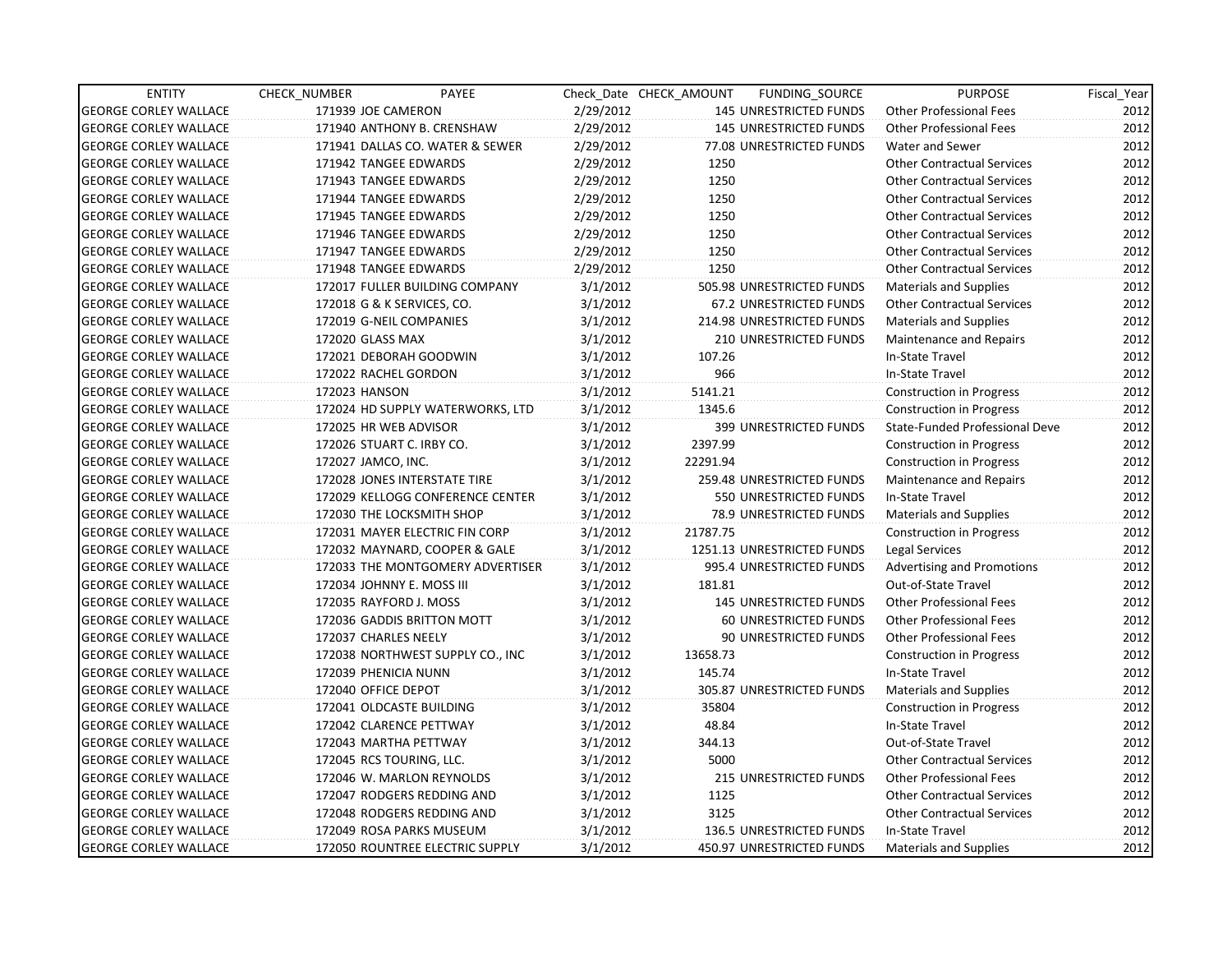| <b>ENTITY</b>                | CHECK NUMBER               | PAYEE                            |          | Check Date CHECK AMOUNT | FUNDING_SOURCE                | <b>PURPOSE</b>                    | Fiscal_Year |
|------------------------------|----------------------------|----------------------------------|----------|-------------------------|-------------------------------|-----------------------------------|-------------|
| <b>GEORGE CORLEY WALLACE</b> | 171995 ACS TECHNOLOGIES    |                                  | 3/1/2012 |                         | 163 UNRESTRICTED FUNDS        | Service Contracts on Equipment    | 2012        |
| <b>GEORGE CORLEY WALLACE</b> |                            | 171996 ADVANCED CAST STONE INC   | 3/1/2012 | 37357                   |                               | Construction in Progress          | 2012        |
| <b>GEORGE CORLEY WALLACE</b> |                            | 171997 ALABAMA DRYWALL SUPPLY    | 3/1/2012 | 3482.16                 |                               | <b>Construction in Progress</b>   | 2012        |
| <b>GEORGE CORLEY WALLACE</b> | 171998 BERTHA ALLEN        |                                  | 3/1/2012 | 46.18                   |                               | In-State Travel                   | 2012        |
| <b>GEORGE CORLEY WALLACE</b> |                            | 171999 AMERICAN PIPE & SUPPLY    | 3/1/2012 | 16581.41                |                               | <b>Construction in Progress</b>   | 2012        |
| <b>GEORGE CORLEY WALLACE</b> | 172000 TIFFANY BARLOW      |                                  | 3/1/2012 | 38.52                   |                               | In-State Travel                   | 2012        |
| <b>GEORGE CORLEY WALLACE</b> |                            | 172001 DR. CHARLES H. BLACKLEDGE | 3/1/2012 |                         | 215.34 UNRESTRICTED FUNDS     | <b>Other Contractual Services</b> | 2012        |
| <b>GEORGE CORLEY WALLACE</b> | 172002 BLOCK USA, INC.     |                                  | 3/1/2012 | 216                     |                               | Construction in Progress          | 2012        |
| <b>GEORGE CORLEY WALLACE</b> |                            | 172050 ROUNTREE ELECTRIC SUPPLY  | 3/1/2012 | 1986                    |                               | Alterations                       | 2012        |
| <b>GEORGE CORLEY WALLACE</b> |                            | 172051 SALLY BEAUTY SUPPLY       | 3/1/2012 |                         | 102.05 UNRESTRICTED FUNDS     | <b>Purchases for Resale</b>       | 2012        |
| <b>GEORGE CORLEY WALLACE</b> | 172052 GRACIE SCOTT        |                                  | 3/1/2012 |                         | 90 UNRESTRICTED FUNDS         | <b>Other Professional Fees</b>    | 2012        |
| <b>GEORGE CORLEY WALLACE</b> |                            | 172053 SILVER SHEET ENTERPRISES  | 3/1/2012 | 5440                    |                               | <b>Construction in Progress</b>   | 2012        |
| <b>GEORGE CORLEY WALLACE</b> | 172054 JOHN SOLOMON        |                                  | 3/1/2012 |                         | 205 UNRESTRICTED FUNDS        | <b>Other Professional Fees</b>    | 2012        |
| <b>GEORGE CORLEY WALLACE</b> |                            | 172055 SOUTHERN PIPE & SUPPLY    | 3/1/2012 | 847.99                  |                               | <b>Construction in Progress</b>   | 2012        |
| <b>GEORGE CORLEY WALLACE</b> |                            | 172056 STRICKLAND COMPANIES      | 3/1/2012 |                         | 1681.24 UNRESTRICTED FUNDS    | <b>Materials and Supplies</b>     | 2012        |
| <b>GEORGE CORLEY WALLACE</b> | 172057 TRANE U.S. INC.     |                                  | 3/1/2012 | 228421.13               |                               | <b>Construction in Progress</b>   | 2012        |
| <b>GEORGE CORLEY WALLACE</b> |                            | 172058 SHERMANITA WALKER         | 3/1/2012 | 123.21                  |                               | In-State Travel                   | 2012        |
| <b>GEORGE CORLEY WALLACE</b> | 172059 ROOSEVELT WALKER    |                                  | 3/1/2012 |                         | 90 UNRESTRICTED FUNDS         | <b>Other Professional Fees</b>    | 2012        |
| <b>GEORGE CORLEY WALLACE</b> | 172060 WATTS ENGINEERING   |                                  | 3/1/2012 | 3965                    |                               | <b>Construction in Progress</b>   | 2012        |
| <b>GEORGE CORLEY WALLACE</b> | 172061 WCCS                |                                  | 3/1/2012 | 150                     |                               | <b>Materials and Supplies</b>     | 2012        |
| <b>GEORGE CORLEY WALLACE</b> | 172003 MARSHAL BROOKS      |                                  | 3/1/2012 |                         | <b>145 UNRESTRICTED FUNDS</b> | <b>Other Professional Fees</b>    | 2012        |
| <b>GEORGE CORLEY WALLACE</b> | 172004 GERALYN BUFORD      |                                  | 3/1/2012 | 146.19                  |                               | In-State Travel                   | 2012        |
| <b>GEORGE CORLEY WALLACE</b> |                            | 172005 CHEVRON CARD SERVICES     | 3/1/2012 |                         | 247.86 UNRESTRICTED FUNDS     | Gasoline and Oil - Motor Vehic    | 2012        |
| <b>GEORGE CORLEY WALLACE</b> |                            | 172006 CONSTRUCTION MATERIALS    | 3/1/2012 | 763                     |                               | <b>Construction in Progress</b>   | 2012        |
| <b>GEORGE CORLEY WALLACE</b> | 172007 COSBY CARMICHAEL    |                                  | 3/1/2012 | 1597.5                  |                               | <b>Construction in Progress</b>   | 2012        |
| <b>GEORGE CORLEY WALLACE</b> | 172008 CTE OUTDOORS INC    |                                  | 3/1/2012 |                         | 290.6 UNRESTRICTED FUNDS      | Maintenance and Repairs           | 2012        |
| <b>GEORGE CORLEY WALLACE</b> |                            | 172009 DALLAS CO. WATER & SEWER  | 3/1/2012 |                         | 38.54 UNRESTRICTED FUNDS      | Water and Sewer                   | 2012        |
| <b>GEORGE CORLEY WALLACE</b> | 172010 FARRISH DANLEY      |                                  | 3/1/2012 | 67.88                   |                               | In-State Travel                   | 2012        |
| <b>GEORGE CORLEY WALLACE</b> | 172011 HARRY A DOLES       |                                  | 3/1/2012 |                         | <b>195 UNRESTRICTED FUNDS</b> | <b>Other Professional Fees</b>    | 2012        |
| <b>GEORGE CORLEY WALLACE</b> | 172012 FRANK ELLIOTT       |                                  | 3/1/2012 |                         | 868 UNRESTRICTED FUNDS        | In-State Travel                   | 2012        |
| <b>GEORGE CORLEY WALLACE</b> | 172013 FRANK ELLIOTT       |                                  | 3/1/2012 |                         | 310 UNRESTRICTED FUNDS        | In-State Travel                   | 2012        |
| <b>GEORGE CORLEY WALLACE</b> |                            | 172014 FIRST TEAM CONSTRUCTION   | 3/1/2012 | 215267.92               |                               | Construction in Progress          | 2012        |
| <b>GEORGE CORLEY WALLACE</b> |                            | 172015 WILLIE BRANDON FOLKS      | 3/1/2012 |                         | 215 UNRESTRICTED FUNDS        | <b>Other Professional Fees</b>    | 2012        |
| <b>GEORGE CORLEY WALLACE</b> | 172016 EDWARD FOSTER       |                                  | 3/1/2012 |                         | <b>145 UNRESTRICTED FUNDS</b> | <b>Other Professional Fees</b>    | 2012        |
| <b>GEORGE CORLEY WALLACE</b> | 172062 MARCUS HANNAH       |                                  | 3/7/2012 |                         | 2464 UNRESTRICTED FUNDS       | In-State Travel                   | 2012        |
| <b>GEORGE CORLEY WALLACE</b> | 172084 FRANK ELLIOTT       |                                  | 3/9/2012 |                         | <b>620 UNRESTRICTED FUNDS</b> | In-State Travel                   | 2012        |
| <b>GEORGE CORLEY WALLACE</b> | 172085 FRANK ELLIOTT       |                                  | 3/9/2012 |                         | 868 UNRESTRICTED FUNDS        | In-State Travel                   | 2012        |
| <b>GEORGE CORLEY WALLACE</b> | 172086 FRANK ELLIOTT       |                                  | 3/9/2012 |                         | 868 UNRESTRICTED FUNDS        | In-State Travel                   | 2012        |
| <b>GEORGE CORLEY WALLACE</b> | 172087 FASTENAL COMPANY    |                                  | 3/9/2012 |                         | 1063.33 UNRESTRICTED FUNDS    | <b>Materials and Supplies</b>     | 2012        |
| <b>GEORGE CORLEY WALLACE</b> | 172088 G & K SERVICES, CO. |                                  | 3/9/2012 |                         | 272.4 UNRESTRICTED FUNDS      | <b>Other Contractual Services</b> | 2012        |
| <b>GEORGE CORLEY WALLACE</b> | 172089 GED TESTING         |                                  | 3/9/2012 |                         | 228 UNRESTRICTED FUNDS        | <b>Materials and Supplies</b>     | 2012        |
| <b>GEORGE CORLEY WALLACE</b> | 172090 DEBORAH GOODWIN     |                                  | 3/9/2012 | 72.26                   |                               | In-State Travel                   | 2012        |
| <b>GEORGE CORLEY WALLACE</b> | 172091 DEANDRES G. INGE    |                                  | 3/9/2012 | 113.52                  |                               | In-State Travel                   | 2012        |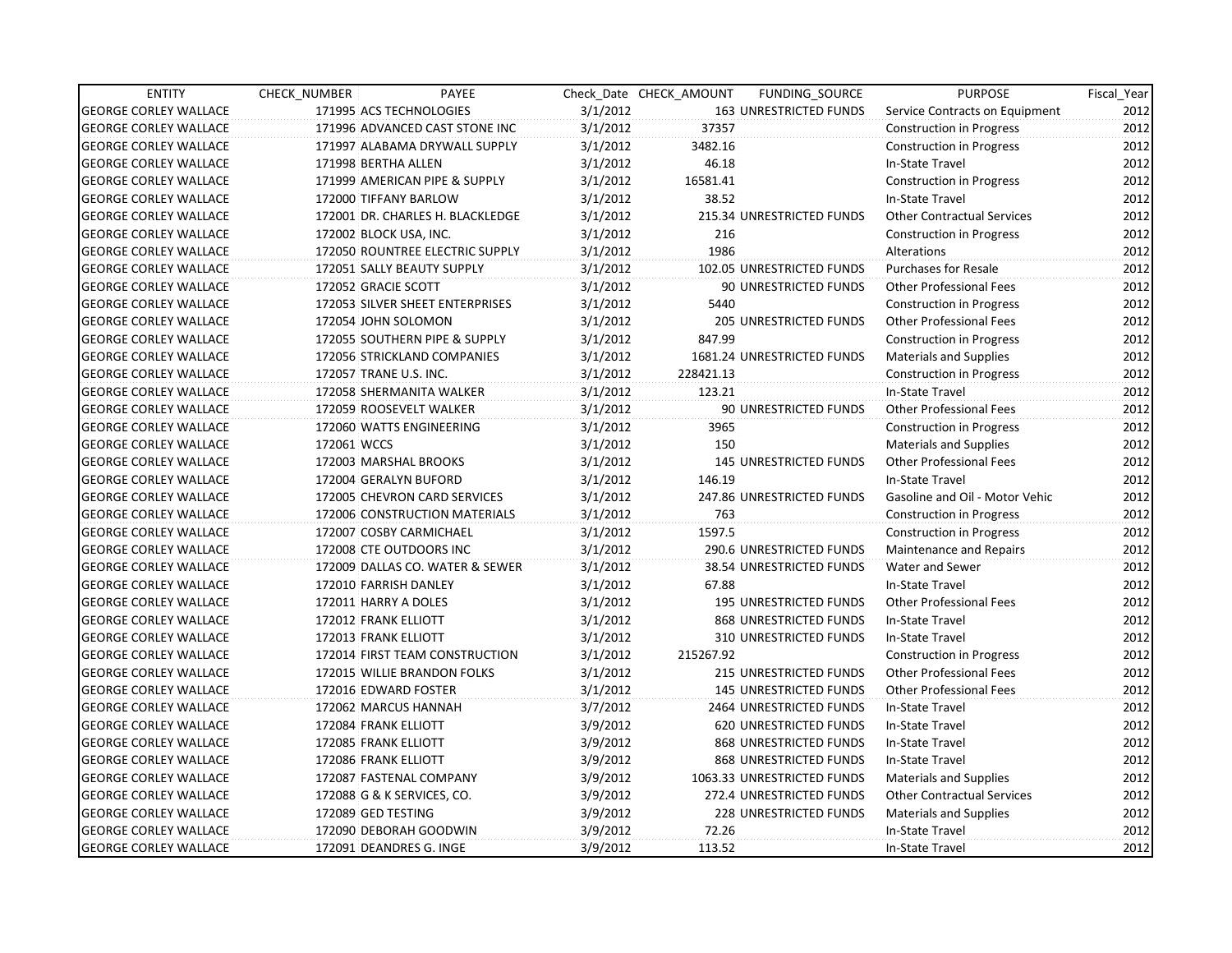| <b>ENTITY</b>                | CHECK_NUMBER              | PAYEE                            |           | Check Date CHECK AMOUNT | FUNDING_SOURCE                 | <b>PURPOSE</b>                    | Fiscal_Year |
|------------------------------|---------------------------|----------------------------------|-----------|-------------------------|--------------------------------|-----------------------------------|-------------|
| <b>GEORGE CORLEY WALLACE</b> | 172092 INNOVATION CENTRE  |                                  | 3/9/2012  |                         | 6642.15 UNRESTRICTED FUNDS     | <b>Other Contractual Services</b> | 2012        |
| <b>GEORGE CORLEY WALLACE</b> | 172093 PHENICIA NUNN      |                                  | 3/9/2012  | 309.75                  |                                | In-State Travel                   | 2012        |
| <b>GEORGE CORLEY WALLACE</b> | 172094 OFFICE DEPOT       |                                  | 3/9/2012  |                         | 127.54 UNRESTRICTED FUNDS      | Materials and Supplies            | 2012        |
| <b>GEORGE CORLEY WALLACE</b> | 172095 JOE OWENS          |                                  | 3/9/2012  | 7200                    |                                | <b>Other Contractual Services</b> | 2012        |
| <b>GEORGE CORLEY WALLACE</b> | 172096 CLARENCE PETTWAY   |                                  | 3/9/2012  | 324.51                  |                                | In-State Travel                   | 2012        |
| <b>GEORGE CORLEY WALLACE</b> |                           | 172097 PTK INTERNATIONAL HONOR   | 3/9/2012  | 1704                    |                                | Out-of-State Travel               | 2012        |
| <b>GEORGE CORLEY WALLACE</b> | 172098 ERIKA ROBERSON     |                                  | 3/9/2012  | 60.05                   |                                | In-State Travel                   | 2012        |
| <b>GEORGE CORLEY WALLACE</b> |                           | 172099 SELMA WATER WORKS BOARD   | 3/9/2012  |                         | 928.62 UNRESTRICTED FUNDS      | Water and Sewer                   | 2012        |
| <b>GEORGE CORLEY WALLACE</b> |                           | 172100 SELMA CASH & CARRY        | 3/9/2012  | 137.87                  |                                | <b>Institutional Use</b>          | 2012        |
| <b>GEORGE CORLEY WALLACE</b> |                           | 172101 SELMA ELECTRIC REPAIR     | 3/9/2012  | 490                     |                                | Maintenance and Repairs           | 2012        |
| <b>GEORGE CORLEY WALLACE</b> |                           | 172102 THE STEWART ORGANIZATION  | 3/9/2012  | 10 <sup>1</sup>         |                                | <b>Other Contractual Services</b> | 2012        |
| <b>GEORGE CORLEY WALLACE</b> |                           | 172103 STRICKLAND COMPANIES      | 3/9/2012  |                         | 335.96 UNRESTRICTED FUNDS      | <b>Materials and Supplies</b>     | 2012        |
| <b>GEORGE CORLEY WALLACE</b> | 172066 ADVANCED DISPOSAL  |                                  | 3/9/2012  |                         | 707.95 UNRESTRICTED FUNDS      | Water and Sewer                   | 2012        |
| <b>GEORGE CORLEY WALLACE</b> |                           | 172067 ALABAMA GAS CORPORATION   | 3/9/2012  |                         | 249.59 UNRESTRICTED FUNDS      | Gas and Heating Fuel              | 2012        |
| <b>GEORGE CORLEY WALLACE</b> |                           | 172068 ALABAMA POWER COMPANY     | 3/9/2012  |                         | 41766.11 UNRESTRICTED FUNDS    | Electricity                       | 2012        |
| <b>GEORGE CORLEY WALLACE</b> |                           | 172069 ALABAMA REGION PTK        | 3/9/2012  | 450                     |                                | In-State Travel                   | 2012        |
| <b>GEORGE CORLEY WALLACE</b> | 172070 BERTHA ALLEN       |                                  | 3/9/2012  | 43.96                   |                                | In-State Travel                   | 2012        |
| <b>GEORGE CORLEY WALLACE</b> |                           | 172071 AT&T (BUSINESS SERVICE)   | 3/9/2012  |                         | 32.66 UNRESTRICTED FUNDS       | Communications                    | 2012        |
| <b>GEORGE CORLEY WALLACE</b> | 172072 TIFFANY BARLOW     |                                  | 3/9/2012  | 28.02                   |                                | In-State Travel                   | 2012        |
| <b>GEORGE CORLEY WALLACE</b> |                           | 172073 BERNEY OFFICE SOLUTIONS   | 3/9/2012  |                         | 111.6 UNRESTRICTED FUNDS       | <b>Materials and Supplies</b>     | 2012        |
| <b>GEORGE CORLEY WALLACE</b> | 172074 RAY S. BLANKS      |                                  | 3/9/2012  |                         | 75 UNRESTRICTED FUNDS          | <b>Other Contractual Services</b> | 2012        |
| <b>GEORGE CORLEY WALLACE</b> | 172075 GERALYN BUFORD     |                                  | 3/9/2012  | 82.25                   |                                | In-State Travel                   | 2012        |
| <b>GEORGE CORLEY WALLACE</b> | 172076 WILLIE CALHOUN, JR |                                  | 3/9/2012  |                         | 75 UNRESTRICTED FUNDS          | <b>Other Contractual Services</b> | 2012        |
| <b>GEORGE CORLEY WALLACE</b> |                           | 172077 CDW GOVERNMENT, INC       | 3/9/2012  |                         | 16612.69 UNRESTRICTED FUNDS    | <b>TECHNOLOGY NON-CAPITALIZED</b> | 2012        |
| <b>GEORGE CORLEY WALLACE</b> |                           | 172078 CRYSTAL SPRINGS OF ALA    | 3/9/2012  |                         | <b>24 UNRESTRICTED FUNDS</b>   | Service Contracts on Equipment    | 2012        |
| <b>GEORGE CORLEY WALLACE</b> |                           | 172078 CRYSTAL SPRINGS OF ALA    | 3/9/2012  |                         | 32.5 UNRESTRICTED FUNDS        | <b>Other Contractual Services</b> | 2012        |
| <b>GEORGE CORLEY WALLACE</b> |                           | 172104 UNITED PARCEL SERVICE     | 3/9/2012  |                         | 28.05 UNRESTRICTED FUNDS       | Postage                           | 2012        |
| <b>GEORGE CORLEY WALLACE</b> |                           | 172105 SHERMANITA WALKER         | 3/9/2012  | 191.81                  |                                | In-State Travel                   | 2012        |
| <b>GEORGE CORLEY WALLACE</b> | 172110 MARY YELDER        |                                  | 3/9/2012  | 41.96                   |                                | In-State Travel                   | 2012        |
| <b>GEORGE CORLEY WALLACE</b> |                           | 172078 CRYSTAL SPRINGS OF ALA    | 3/9/2012  |                         | 89.5 UNRESTRICTED FUNDS        | Materials and Supplies            | 2012        |
| <b>GEORGE CORLEY WALLACE</b> | 172079 FARRISH DANLEY     |                                  | 3/9/2012  | 11.99                   |                                | In-State Travel                   | 2012        |
| <b>GEORGE CORLEY WALLACE</b> | 172080 FRANK ELLIOTT      |                                  | 3/9/2012  |                         | 310 UNRESTRICTED FUNDS         | In-State Travel                   | 2012        |
| <b>GEORGE CORLEY WALLACE</b> | 172081 FRANK ELLIOTT      |                                  | 3/9/2012  |                         | 310 UNRESTRICTED FUNDS         | In-State Travel                   | 2012        |
| <b>GEORGE CORLEY WALLACE</b> | 172082 FRANK ELLIOTT      |                                  | 3/9/2012  |                         | <b>620 UNRESTRICTED FUNDS</b>  | In-State Travel                   | 2012        |
| <b>GEORGE CORLEY WALLACE</b> | 172083 FRANK ELLIOTT      |                                  | 3/9/2012  |                         | 310 UNRESTRICTED FUNDS         | In-State Travel                   | 2012        |
| <b>GEORGE CORLEY WALLACE</b> | 172356 MILLICENT WOODS    |                                  | 3/16/2012 |                         | <b>4500 UNRESTRICTED FUNDS</b> | <b>Other Contractual Services</b> | 2012        |
| <b>GEORGE CORLEY WALLACE</b> |                           | 172359 ALABAMA GAS CORPORATION   | 3/16/2012 |                         | 3367.95 UNRESTRICTED FUNDS     | Gas and Heating Fuel              | 2012        |
| <b>GEORGE CORLEY WALLACE</b> |                           | 172360 ALABAMA POWER COMPANY     | 3/16/2012 |                         | 1877.62 UNRESTRICTED FUNDS     | Electricity                       | 2012        |
| <b>GEORGE CORLEY WALLACE</b> |                           | 172361 ALL-ALABAMA ACADEMIC TEAM | 3/16/2012 | 1800                    |                                | <b>Institutional Use</b>          | 2012        |
| <b>GEORGE CORLEY WALLACE</b> | 172362 BERTHA ALLEN       |                                  | 3/16/2012 | 143.13                  |                                | In-State Travel                   | 2012        |
| <b>GEORGE CORLEY WALLACE</b> |                           | 172363 AMSAN BAMA SUPPLY         | 3/16/2012 |                         | 54 UNRESTRICTED FUNDS          | Materials and Supplies            | 2012        |
| <b>GEORGE CORLEY WALLACE</b> |                           | 172364 AT&T (BUSINESS SERVICE)   | 3/16/2012 |                         | 33.32 UNRESTRICTED FUNDS       | Communications                    | 2012        |
| <b>GEORGE CORLEY WALLACE</b> | 172365 TIFFANY BARLOW     |                                  | 3/16/2012 | 322.77                  |                                | In-State Travel                   | 2012        |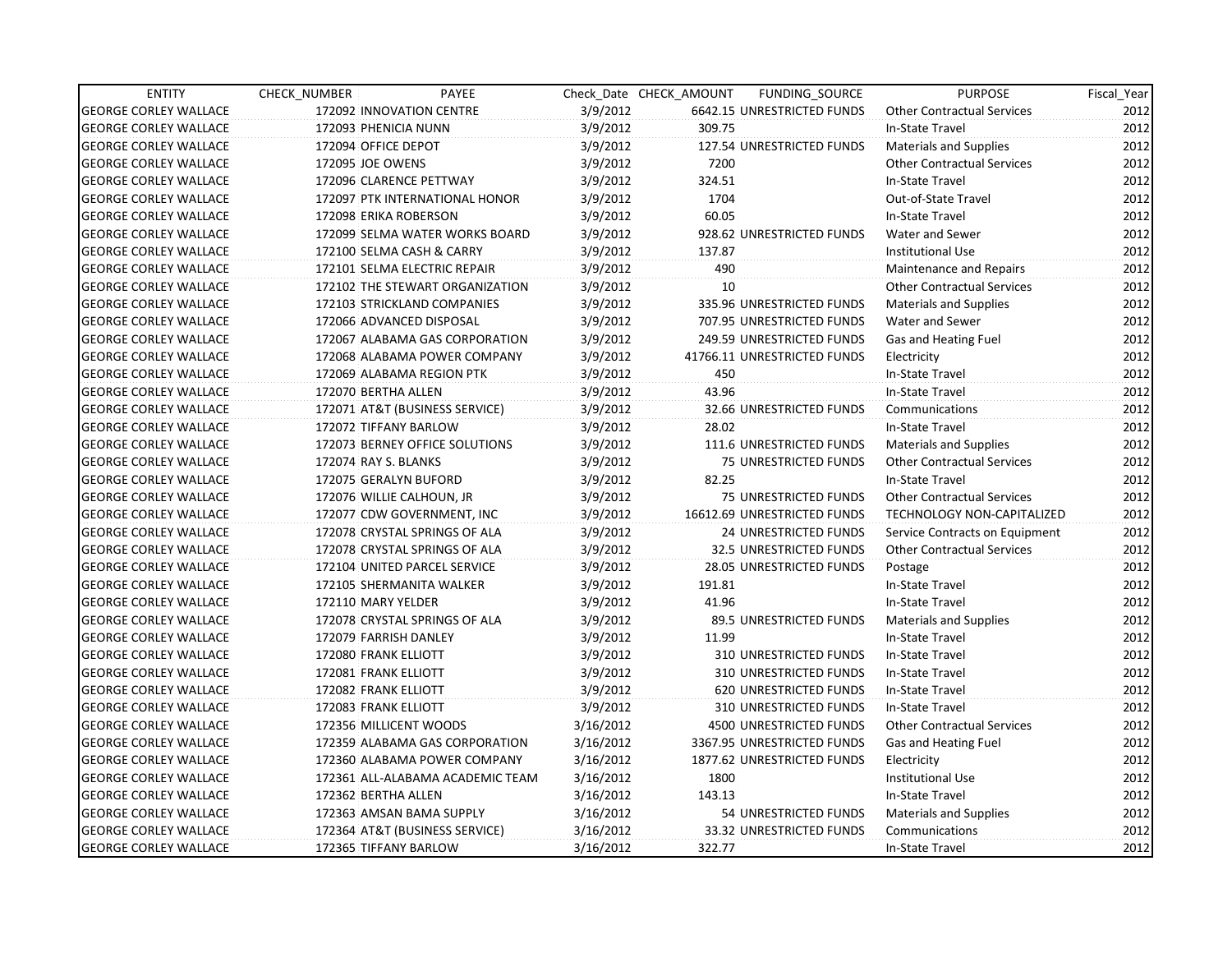| <b>ENTITY</b>                | CHECK_NUMBER               | PAYEE                            |           | Check Date CHECK AMOUNT | FUNDING_SOURCE                 | <b>PURPOSE</b>                       | Fiscal Year |
|------------------------------|----------------------------|----------------------------------|-----------|-------------------------|--------------------------------|--------------------------------------|-------------|
| <b>GEORGE CORLEY WALLACE</b> |                            | 172366 BERNEY OFFICE SOLUTIONS   | 3/16/2012 |                         | 175.25 UNRESTRICTED FUNDS      | Service Contracts on Equipment       | 2012        |
| <b>GEORGE CORLEY WALLACE</b> |                            | 172367 DR. CHARLES H. BLACKLEDGE | 3/16/2012 |                         | 215.34 UNRESTRICTED FUNDS      | <b>Other Contractual Services</b>    | 2012        |
| <b>GEORGE CORLEY WALLACE</b> | 172368 TAMMIE M. BRIGGS    |                                  | 3/16/2012 |                         | 654.46 UNRESTRICTED FUNDS      | Out-of-State Travel                  | 2012        |
| <b>GEORGE CORLEY WALLACE</b> | 172369 GERALYN BUFORD      |                                  | 3/16/2012 | 200.19                  |                                | In-State Travel                      | 2012        |
| <b>GEORGE CORLEY WALLACE</b> | 172370 CALHOUN FOODS       |                                  | 3/16/2012 | 183.96                  |                                | <b>Institutional Use</b>             | 2012        |
| <b>GEORGE CORLEY WALLACE</b> | 172371 GLORIA A. CARLISLE  |                                  | 3/16/2012 |                         | 50 UNRESTRICTED FUNDS          | <b>Other Contractual Services</b>    | 2012        |
| <b>GEORGE CORLEY WALLACE</b> | 172372 COUGAR CHEVRON      |                                  | 3/16/2012 |                         | 2480.98 UNRESTRICTED FUNDS     | Gasoline and Oil - Motor Vehic       | 2012        |
| <b>GEORGE CORLEY WALLACE</b> |                            | 172373 CRL-LOVELADY CONSTRUCTION | 3/16/2012 | 125327.87               |                                | Alterations                          | 2012        |
| <b>GEORGE CORLEY WALLACE</b> | 172374 FARRISH DANLEY      |                                  | 3/16/2012 | 85.41                   |                                | In-State Travel                      | 2012        |
| <b>GEORGE CORLEY WALLACE</b> | 172375 MARY L. DAVIS       |                                  | 3/16/2012 |                         | 225 UNRESTRICTED FUNDS         | In-State Travel                      | 2012        |
| <b>GEORGE CORLEY WALLACE</b> | 172376 NAOPI EVANS         |                                  | 3/16/2012 |                         | <b>225 UNRESTRICTED FUNDS</b>  | In-State Travel                      | 2012        |
| <b>GEORGE CORLEY WALLACE</b> |                            | 172377 FEDERAL EXPRESS CORPORATI | 3/16/2012 |                         | 269.29 UNRESTRICTED FUNDS      | Postage                              | 2012        |
| <b>GEORGE CORLEY WALLACE</b> |                            | 172377 FEDERAL EXPRESS CORPORATI | 3/16/2012 | 26.87                   |                                | Postage                              | 2012        |
| <b>GEORGE CORLEY WALLACE</b> | 172378 DEBORAH GOODWIN     |                                  | 3/16/2012 | 192.95                  |                                | In-State Travel                      | 2012        |
| <b>GEORGE CORLEY WALLACE</b> |                            | 172379 HAMPTON INN - SELMA       | 3/16/2012 |                         | 2055.9 UNRESTRICTED FUNDS      | <b>Other Contractual Services</b>    | 2012        |
| <b>GEORGE CORLEY WALLACE</b> | 172380 REGINALD HAYES      |                                  | 3/16/2012 | 102.79                  |                                | In-State Travel                      | 2012        |
| <b>GEORGE CORLEY WALLACE</b> | 172381 DEANDRES G. INGE    |                                  | 3/16/2012 | 59.33                   |                                | In-State Travel                      | 2012        |
| <b>GEORGE CORLEY WALLACE</b> | 172382 DAZZIRINE ISHMAN    |                                  | 3/16/2012 |                         | 50 UNRESTRICTED FUNDS          | <b>Other Contractual Services</b>    | 2012        |
| <b>GEORGE CORLEY WALLACE</b> | 172383 MARVIN P. HUGHEY -  |                                  | 3/16/2012 | 8236.5                  |                                | <b>Construction in Progress</b>      | 2012        |
| <b>GEORGE CORLEY WALLACE</b> | 172383 MARVIN P. HUGHEY -  |                                  | 3/16/2012 | 4068.18                 |                                | <b>Engineering and Architectural</b> | 2012        |
| <b>GEORGE CORLEY WALLACE</b> |                            | 172384 MCRAE-GAINES LEARNING CTN | 3/16/2012 |                         | 4980 UNRESTRICTED FUNDS        | Scholarships                         | 2012        |
| <b>GEORGE CORLEY WALLACE</b> | 172385 PHENICIA NUNN       |                                  | 3/16/2012 | 158.19                  |                                | In-State Travel                      | 2012        |
| <b>GEORGE CORLEY WALLACE</b> | 172386 OFFICE DEPOT        |                                  | 3/16/2012 |                         | 114.89 UNRESTRICTED FUNDS      | <b>Materials and Supplies</b>        | 2012        |
| <b>GEORGE CORLEY WALLACE</b> | 172387 OLDCASTE BUILDING   |                                  | 3/16/2012 | 7594.98                 |                                | Alterations                          | 2012        |
| <b>GEORGE CORLEY WALLACE</b> | 172389 CLARENCE PETTWAY    |                                  | 3/16/2012 | 124.34                  |                                | In-State Travel                      | 2012        |
| <b>GEORGE CORLEY WALLACE</b> | 172390 PITNEY BOWES        |                                  | 3/16/2012 |                         | 2000 UNRESTRICTED FUNDS        | Postage                              | 2012        |
| <b>GEORGE CORLEY WALLACE</b> |                            | 172391 SALLY BEAUTY SUPPLY       | 3/16/2012 |                         | 192.31 UNRESTRICTED FUNDS      | Materials and Supplies               | 2012        |
| <b>GEORGE CORLEY WALLACE</b> |                            | 172392 SELMA FAMILY RESTAURANT   | 3/16/2012 |                         | 588 UNRESTRICTED FUNDS         | <b>Materials and Supplies</b>        | 2012        |
| <b>GEORGE CORLEY WALLACE</b> |                            | 172394 SELMA FAMILY RESTAURANT   | 3/16/2012 |                         | 700 UNRESTRICTED FUNDS         | <b>Other Contractual Services</b>    | 2012        |
| <b>GEORGE CORLEY WALLACE</b> |                            | 172395 SELMA WATER WORKS BOARD   | 3/16/2012 |                         | 35.94 UNRESTRICTED FUNDS       | Water and Sewer                      | 2012        |
| <b>GEORGE CORLEY WALLACE</b> |                            | 172396 SELMA CASH & CARRY        | 3/16/2012 |                         | 208.54 UNRESTRICTED FUNDS      | <b>Materials and Supplies</b>        | 2012        |
| <b>GEORGE CORLEY WALLACE</b> |                            | 172397 SOUTHERN PIPE & SUPPLY    | 3/16/2012 | 23847.95                |                                | Alterations                          | 2012        |
| <b>GEORGE CORLEY WALLACE</b> |                            | 172398 SOUTHERNLINC WIRELESS     | 3/16/2012 |                         | 1053.53 UNRESTRICTED FUNDS     | Communications                       | 2012        |
| <b>GEORGE CORLEY WALLACE</b> |                            | 172398 SOUTHERNLINC WIRELESS     | 3/16/2012 | 731.4                   |                                | Communications                       | 2012        |
| <b>GEORGE CORLEY WALLACE</b> |                            | 172399 SOUTHERNLINC WIRELESS     | 3/16/2012 |                         | 15.9 UNRESTRICTED FUNDS        | Communications                       | 2012        |
| <b>GEORGE CORLEY WALLACE</b> | 172401 TRUESCREEN, INC     |                                  | 3/16/2012 |                         | <b>39 UNRESTRICTED FUNDS</b>   | <b>Other Contractual Services</b>    | 2012        |
| <b>GEORGE CORLEY WALLACE</b> |                            | 172402 SHERMANITA WALKER         | 3/16/2012 | 128.87                  |                                | In-State Travel                      | 2012        |
| <b>GEORGE CORLEY WALLACE</b> | 172403 WCCS PETTY CASH     |                                  | 3/16/2012 |                         | <b>15.9 UNRESTRICTED FUNDS</b> | <b>Maintenance and Repairs</b>       | 2012        |
| <b>GEORGE CORLEY WALLACE</b> | 172403 WCCS PETTY CASH     |                                  | 3/16/2012 |                         | 80.19 UNRESTRICTED FUNDS       | Materials and Supplies               | 2012        |
| <b>GEORGE CORLEY WALLACE</b> |                            | 172405 WEISS FLOORING, INC       | 3/16/2012 | 5809.58                 |                                | <b>Maintenance and Repairs</b>       | 2012        |
| <b>GEORGE CORLEY WALLACE</b> | 172406 PAT WESTBROOKS      |                                  | 3/16/2012 |                         | 145 UNRESTRICTED FUNDS         | <b>Other Professional Fees</b>       | 2012        |
| <b>GEORGE CORLEY WALLACE</b> | 172408 AIRGAS SOUTH, INC   |                                  | 3/16/2012 |                         | 3902.28 UNRESTRICTED FUNDS     | Materials and Supplies               | 2012        |
| <b>GEORGE CORLEY WALLACE</b> | 172410 COBBS, ALLEN & HALL |                                  | 3/16/2012 |                         | 9399 UNRESTRICTED FUNDS        | Insurance and Bonding                | 2012        |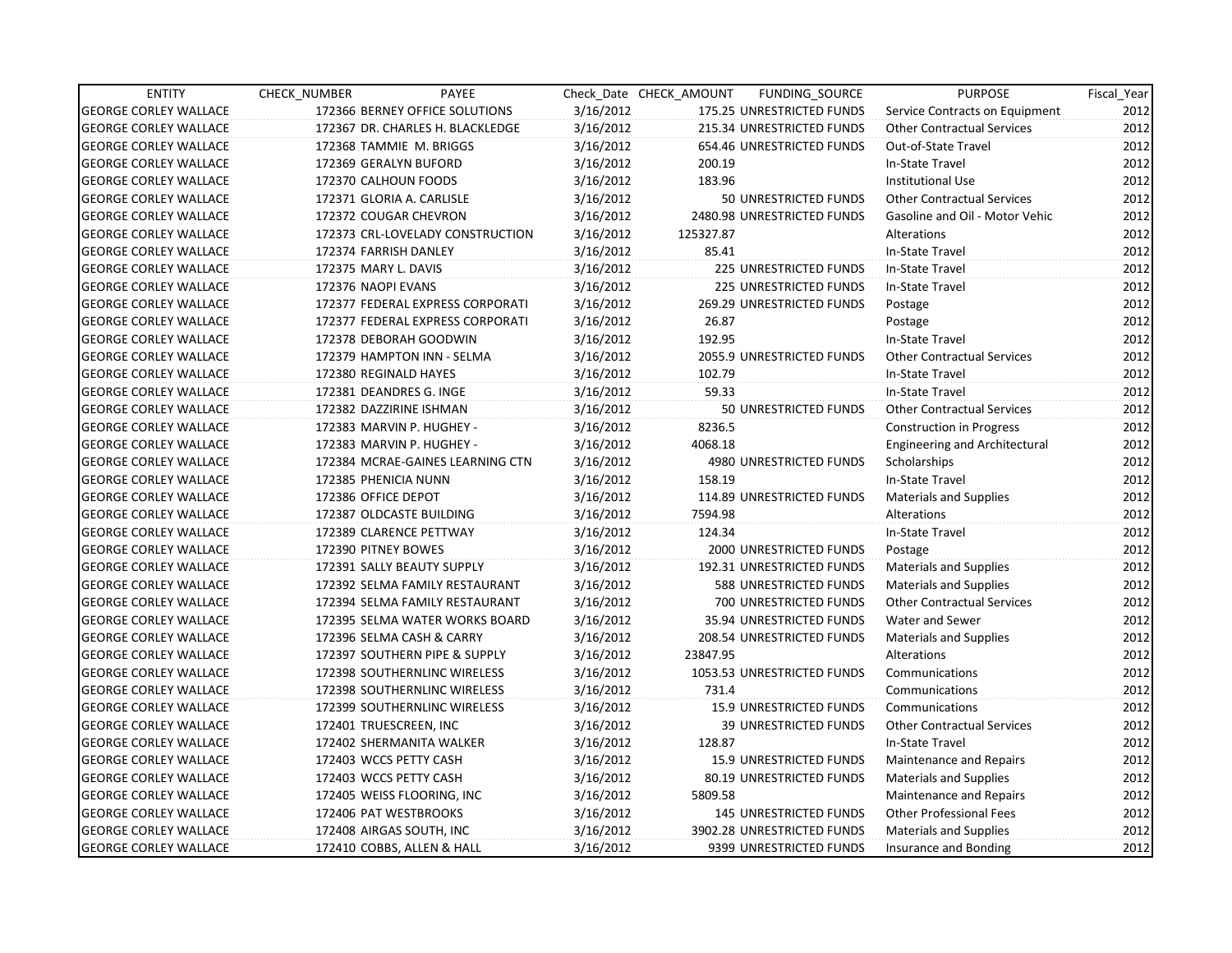| <b>ENTITY</b>                | CHECK_NUMBER               | PAYEE                           |           | Check Date CHECK AMOUNT | FUNDING_SOURCE                | <b>PURPOSE</b>                    | Fiscal Year |
|------------------------------|----------------------------|---------------------------------|-----------|-------------------------|-------------------------------|-----------------------------------|-------------|
| <b>GEORGE CORLEY WALLACE</b> | 172411 DAZZIRINE ISHMAN    |                                 | 3/16/2012 |                         | 700 UNRESTRICTED FUNDS        | <b>Other Contractual Services</b> | 2012        |
| <b>GEORGE CORLEY WALLACE</b> | 172412 FAYE J. WILSON      |                                 | 3/16/2012 |                         | <b>290 UNRESTRICTED FUNDS</b> | <b>Other Professional Fees</b>    | 2012        |
| <b>GEORGE CORLEY WALLACE</b> | 172513 OFFICE DEPOT        |                                 | 3/23/2012 | 328.21                  |                               | <b>Materials and Supplies</b>     | 2012        |
| <b>GEORGE CORLEY WALLACE</b> | 172514 O'REILLY AUTO PARTS |                                 | 3/23/2012 |                         | 36.47 UNRESTRICTED FUNDS      | <b>Materials and Supplies</b>     | 2012        |
| <b>GEORGE CORLEY WALLACE</b> | 172515 PITNEY BOWES        |                                 | 3/23/2012 |                         | 3897 UNRESTRICTED FUNDS       | Rent - Equipment                  | 2012        |
| <b>GEORGE CORLEY WALLACE</b> |                            | 172516 NEW POCKET NURSE MEDICAL | 3/23/2012 |                         | 673.01 UNRESTRICTED FUNDS     | Materials and Supplies            | 2012        |
| <b>GEORGE CORLEY WALLACE</b> |                            | 172516 NEW POCKET NURSE MEDICAL | 3/23/2012 | 469.5                   |                               | <b>Materials and Supplies</b>     | 2012        |
| <b>GEORGE CORLEY WALLACE</b> |                            | 172517 PURDIE & SON REFUSE SER  | 3/23/2012 |                         | <b>400 UNRESTRICTED FUNDS</b> | <b>Other Contractual Services</b> | 2012        |
| <b>GEORGE CORLEY WALLACE</b> |                            | 172518 ROUNTREE ELECTRIC SUPPLY | 3/23/2012 | 1161.75                 |                               | <b>Materials and Supplies</b>     | 2012        |
| <b>GEORGE CORLEY WALLACE</b> |                            | 172519 SCREENCO ENTERPRISES     | 3/23/2012 |                         | 1750 UNRESTRICTED FUNDS       | <b>Materials and Supplies</b>     | 2012        |
| <b>GEORGE CORLEY WALLACE</b> | 172520 TEKLINKS, INC.      |                                 | 3/23/2012 |                         | 12158.7 UNRESTRICTED FUNDS    | TECHNOLOGY NON-CAPITALIZED        | 2012        |
| <b>GEORGE CORLEY WALLACE</b> | 172521 WCCS PETTY CASH     |                                 | 3/23/2012 |                         | 9.99 UNRESTRICTED FUNDS       | <b>Materials and Supplies</b>     | 2012        |
| <b>GEORGE CORLEY WALLACE</b> | 172521 WCCS PETTY CASH     |                                 | 3/23/2012 | 23.88                   |                               | <b>Institutional Use</b>          | 2012        |
| <b>GEORGE CORLEY WALLACE</b> | 172505 CTE OUTDOORS INC    |                                 | 3/23/2012 |                         | 138.6 UNRESTRICTED FUNDS      | Maintenance and Repairs           | 2012        |
| <b>GEORGE CORLEY WALLACE</b> | 172506 FASTENAL COMPANY    |                                 | 3/23/2012 |                         | 22.17 UNRESTRICTED FUNDS      | <b>Materials and Supplies</b>     | 2012        |
| <b>GEORGE CORLEY WALLACE</b> | 172507 FLEET PRIDE         |                                 | 3/23/2012 |                         | 363.17 UNRESTRICTED FUNDS     | <b>Materials and Supplies</b>     | 2012        |
| <b>GEORGE CORLEY WALLACE</b> | 172508 G & K SERVICES, CO. |                                 | 3/23/2012 |                         | 141.6 UNRESTRICTED FUNDS      | <b>Other Contractual Services</b> | 2012        |
| <b>GEORGE CORLEY WALLACE</b> |                            | 172509 LEWIS PEST CONTROL INC.  | 3/23/2012 |                         | 185 UNRESTRICTED FUNDS        | <b>Other Contractual Services</b> | 2012        |
| <b>GEORGE CORLEY WALLACE</b> |                            | 172510 MCQUICK PRINTING COMPANY | 3/23/2012 |                         | <b>48 UNRESTRICTED FUNDS</b>  | Materials and Supplies            | 2012        |
| <b>GEORGE CORLEY WALLACE</b> |                            | 172510 MCQUICK PRINTING COMPANY | 3/23/2012 |                         | <b>48 UNRESTRICTED FUNDS</b>  | Printing, Reproduction and Bin    | 2012        |
| <b>GEORGE CORLEY WALLACE</b> | 172511 DENDY MOSELEY       |                                 | 3/23/2012 |                         | 75 UNRESTRICTED FUNDS         | <b>Other Contractual Services</b> | 2012        |
| <b>GEORGE CORLEY WALLACE</b> | 172512 TORIANO NEELY       |                                 | 3/23/2012 |                         | 75 UNRESTRICTED FUNDS         | <b>Other Contractual Services</b> | 2012        |
| <b>GEORGE CORLEY WALLACE</b> | 172513 OFFICE DEPOT        |                                 | 3/23/2012 |                         | 332.95 UNRESTRICTED FUNDS     | Materials and Supplies            | 2012        |
| <b>GEORGE CORLEY WALLACE</b> | 172423 ALABAMA SKILLS USA  |                                 | 3/23/2012 | 1375                    |                               | In-State Travel                   | 2012        |
| <b>GEORGE CORLEY WALLACE</b> |                            | 172424 ALABAMA POWER COMPANY    | 3/23/2012 |                         | 26.84 UNRESTRICTED FUNDS      | Electricity                       | 2012        |
| <b>GEORGE CORLEY WALLACE</b> | 172425 BERTHA ALLEN        |                                 | 3/23/2012 | 96.63                   |                               | In-State Travel                   | 2012        |
| <b>GEORGE CORLEY WALLACE</b> |                            | 172426 AT&T (BUSINESS SERVICE)  | 3/23/2012 |                         | 34.47 UNRESTRICTED FUNDS      | Communications                    | 2012        |
| <b>GEORGE CORLEY WALLACE</b> | 172427 CEDRICK BAKER       |                                 | 3/23/2012 |                         | <b>145 UNRESTRICTED FUNDS</b> | <b>Other Professional Fees</b>    | 2012        |
| <b>GEORGE CORLEY WALLACE</b> | 172428 TIFFANY BARLOW      |                                 | 3/23/2012 | 41.74                   |                               | In-State Travel                   | 2012        |
| <b>GEORGE CORLEY WALLACE</b> |                            | 172429 BERNEY OFFICE SOLUTIONS  | 3/23/2012 | 214.99                  |                               | <b>Other Contractual Services</b> | 2012        |
| <b>GEORGE CORLEY WALLACE</b> |                            | 172429 BERNEY OFFICE SOLUTIONS  | 3/23/2012 |                         | 52.16 UNRESTRICTED FUNDS      | Service Contracts on Equipment    | 2012        |
| <b>GEORGE CORLEY WALLACE</b> | 172430 BLICK ART MATERIALS |                                 | 3/23/2012 | 78.6                    |                               | Materials and Supplies            | 2012        |
| <b>GEORGE CORLEY WALLACE</b> | 172431 BP OIL              |                                 | 3/23/2012 |                         | 304.11 UNRESTRICTED FUNDS     | Gasoline and Oil - Motor Vehic    | 2012        |
| <b>GEORGE CORLEY WALLACE</b> | 172432 GERALYN BUFORD      |                                 | 3/23/2012 | 83.36                   |                               | In-State Travel                   | 2012        |
| <b>GEORGE CORLEY WALLACE</b> |                            | 172433 CARY ALAN BURDETTE, JR.  | 3/23/2012 |                         | 220 UNRESTRICTED FUNDS        | <b>Other Professional Fees</b>    | 2012        |
| <b>GEORGE CORLEY WALLACE</b> |                            | 172434 RAYMOND CRAWFORD         | 3/23/2012 |                         | <b>145 UNRESTRICTED FUNDS</b> | <b>Other Professional Fees</b>    | 2012        |
| <b>GEORGE CORLEY WALLACE</b> | 172435 FARRISH DANLEY      |                                 | 3/23/2012 | 30.3                    |                               | In-State Travel                   | 2012        |
| <b>GEORGE CORLEY WALLACE</b> | 172436 REBECCA DAVIS       |                                 | 3/23/2012 | 199.39                  |                               | In-State Travel                   | 2012        |
| <b>GEORGE CORLEY WALLACE</b> | 172437 HARRY A DOLES       |                                 | 3/23/2012 |                         | 215 UNRESTRICTED FUNDS        | <b>Other Professional Fees</b>    | 2012        |
| <b>GEORGE CORLEY WALLACE</b> | 172438 DYNA LIFT           |                                 | 3/23/2012 |                         | 250.17 UNRESTRICTED FUNDS     | Materials and Supplies            | 2012        |
| <b>GEORGE CORLEY WALLACE</b> | 172439 FRAZER GROUP, THE   |                                 | 3/23/2012 |                         | 8503.45 UNRESTRICTED FUNDS    | Insurance and Bonding             | 2012        |
| <b>GEORGE CORLEY WALLACE</b> | 172440 MICHAEL D. GOINGS   |                                 | 3/23/2012 |                         | 2083.33 UNRESTRICTED FUNDS    | <b>Other Contractual Services</b> | 2012        |
| <b>GEORGE CORLEY WALLACE</b> | 172441 DEBORAH GOODWIN     |                                 | 3/23/2012 | 133.87                  |                               | In-State Travel                   | 2012        |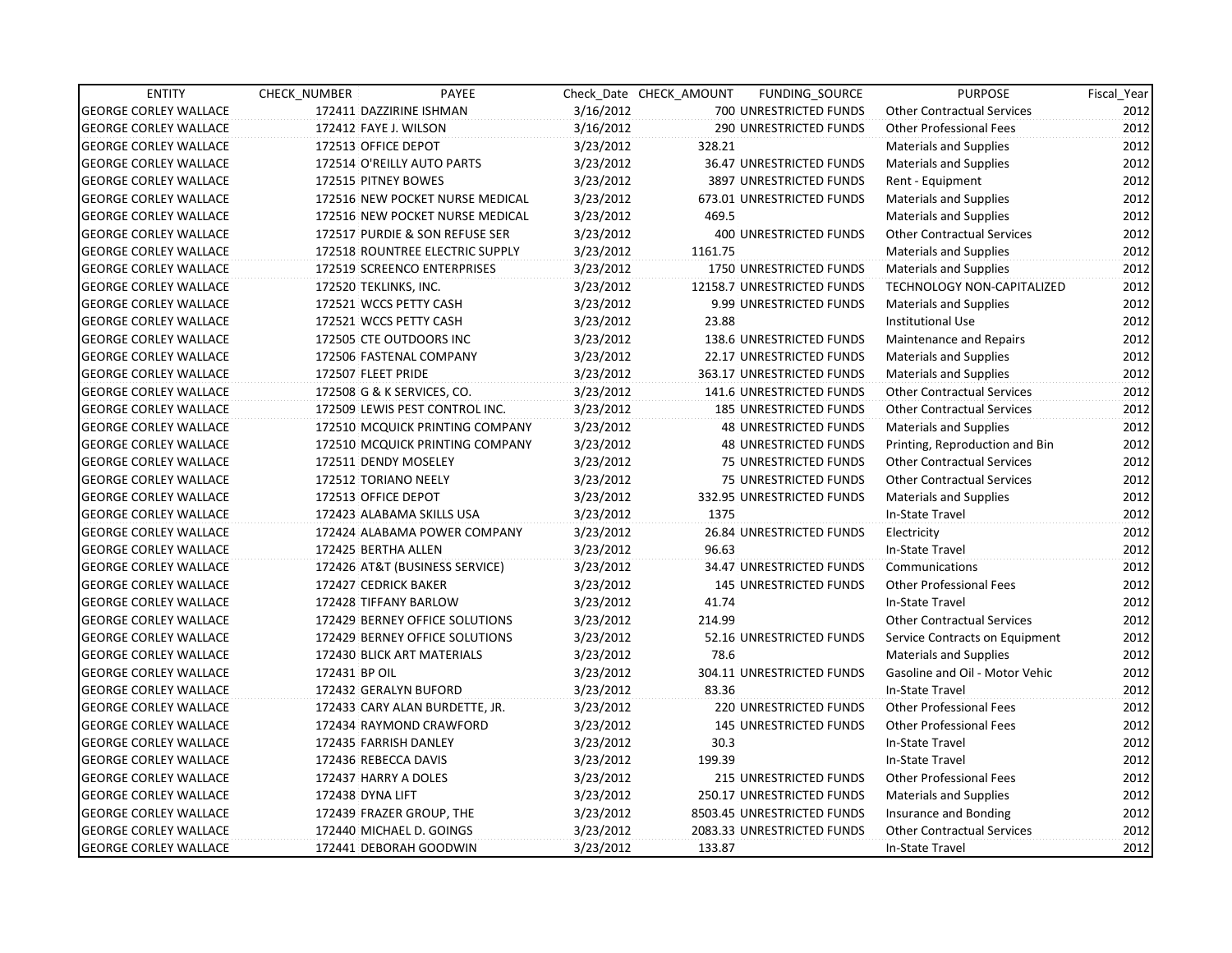| <b>ENTITY</b>                | CHECK_NUMBER             | PAYEE                            |           | Check Date CHECK AMOUNT | <b>FUNDING SOURCE</b>         | <b>PURPOSE</b>                    | Fiscal_Year |
|------------------------------|--------------------------|----------------------------------|-----------|-------------------------|-------------------------------|-----------------------------------|-------------|
| <b>GEORGE CORLEY WALLACE</b> | 172443 KERRY HENDERSON   |                                  | 3/23/2012 | 150                     |                               | In-State Travel                   | 2012        |
| <b>GEORGE CORLEY WALLACE</b> | 172444 ERIC JACKSON      |                                  | 3/23/2012 |                         | 555.55 UNRESTRICTED FUNDS     | <b>Other Contractual Services</b> | 2012        |
| <b>GEORGE CORLEY WALLACE</b> | 172445 JUDY JORDAN       |                                  | 3/23/2012 |                         | 800 UNRESTRICTED FUNDS        | <b>Other Contractual Services</b> | 2012        |
| <b>GEORGE CORLEY WALLACE</b> | 172446 RONALD LANE       |                                  | 3/23/2012 |                         | 134.17 UNRESTRICTED FUNDS     | In-State Travel                   | 2012        |
| <b>GEORGE CORLEY WALLACE</b> | 172447 TAMELA LEWIS      |                                  | 3/23/2012 |                         | 600 UNRESTRICTED FUNDS        | <b>Other Contractual Services</b> | 2012        |
| <b>GEORGE CORLEY WALLACE</b> |                          | 172448 GADDIS BRITTON MOTT       | 3/23/2012 |                         | <b>120 UNRESTRICTED FUNDS</b> | <b>Other Professional Fees</b>    | 2012        |
| <b>GEORGE CORLEY WALLACE</b> |                          | 172449 GADDIS BRITTON MOTT       | 3/23/2012 |                         | 60 UNRESTRICTED FUNDS         | <b>Other Professional Fees</b>    | 2012        |
| <b>GEORGE CORLEY WALLACE</b> | 172450 PHENICIA NUNN     |                                  | 3/23/2012 | 55.22                   |                               | In-State Travel                   | 2012        |
| <b>GEORGE CORLEY WALLACE</b> | 172451 OFFICE DEPOT      |                                  | 3/23/2012 |                         | 17.56 UNRESTRICTED FUNDS      | Materials and Supplies            | 2012        |
| <b>GEORGE CORLEY WALLACE</b> | 172452 OFFICE DEPOT      |                                  | 3/23/2012 |                         | 21.95 UNRESTRICTED FUNDS      | Materials and Supplies            | 2012        |
| <b>GEORGE CORLEY WALLACE</b> | 172453 OFFICE DEPOT      |                                  | 3/23/2012 |                         | 147.45 UNRESTRICTED FUNDS     | <b>Materials and Supplies</b>     | 2012        |
| <b>GEORGE CORLEY WALLACE</b> | 172454 CLARENCE PETTWAY  |                                  | 3/23/2012 | 82.86                   |                               | In-State Travel                   | 2012        |
| <b>GEORGE CORLEY WALLACE</b> | 172455 MARTHA PETTWAY    |                                  | 3/23/2012 | 260.5                   |                               | Employee Taxable Per Diem         | 2012        |
| <b>GEORGE CORLEY WALLACE</b> | 172456 ROBERT PICKETT    |                                  | 3/23/2012 |                         | <b>220 UNRESTRICTED FUNDS</b> | <b>Other Professional Fees</b>    | 2012        |
| <b>GEORGE CORLEY WALLACE</b> |                          | 172457 SELMA BEAUTY SUPPLY       | 3/23/2012 |                         | 433.16 UNRESTRICTED FUNDS     | <b>Purchases for Resale</b>       | 2012        |
| <b>GEORGE CORLEY WALLACE</b> | 172458 ALBERT SOUTHALL   |                                  | 3/23/2012 |                         | 375 UNRESTRICTED FUNDS        | In-State Travel                   | 2012        |
| <b>GEORGE CORLEY WALLACE</b> | 172458 ALBERT SOUTHALL   |                                  | 3/23/2012 |                         | 264.86 UNRESTRICTED FUNDS     | Out-of-State Travel               | 2012        |
| <b>GEORGE CORLEY WALLACE</b> | 172459 MIKE A. STEWART   |                                  | 3/23/2012 |                         | 215 UNRESTRICTED FUNDS        | <b>Other Professional Fees</b>    | 2012        |
| <b>GEORGE CORLEY WALLACE</b> |                          | 172460 THE SPACE WALKER, LLC     | 3/23/2012 | 2263.6                  |                               | <b>Institutional Use</b>          | 2012        |
| <b>GEORGE CORLEY WALLACE</b> | 172461 PAULA THORNTON    |                                  | 3/23/2012 |                         | 600 UNRESTRICTED FUNDS        | <b>Other Contractual Services</b> | 2012        |
| <b>GEORGE CORLEY WALLACE</b> | 172462 DAVID TOMPKINS    |                                  | 3/23/2012 |                         | <b>145 UNRESTRICTED FUNDS</b> | <b>Other Professional Fees</b>    | 2012        |
| <b>GEORGE CORLEY WALLACE</b> | 172463 DAVID TOMPKINS    |                                  | 3/23/2012 |                         | <b>145 UNRESTRICTED FUNDS</b> | <b>Other Professional Fees</b>    | 2012        |
| <b>GEORGE CORLEY WALLACE</b> |                          | 172464 SHERMANITA WALKER         | 3/23/2012 | 86.03                   |                               | In-State Travel                   | 2012        |
| <b>GEORGE CORLEY WALLACE</b> | 172465 JOE WILLIAMS      |                                  | 3/23/2012 |                         | 2700 UNRESTRICTED FUNDS       | <b>Other Contractual Services</b> | 2012        |
| <b>GEORGE CORLEY WALLACE</b> | 172466 BRIAN WILLIAMS    |                                  | 3/23/2012 | 250                     |                               | <b>Institutional Use</b>          | 2012        |
| <b>GEORGE CORLEY WALLACE</b> | 172494 AIRGAS SOUTH, INC |                                  | 3/23/2012 |                         | 2332.7 UNRESTRICTED FUNDS     | <b>Materials and Supplies</b>     | 2012        |
| <b>GEORGE CORLEY WALLACE</b> | 172495 ALAIR             |                                  | 3/23/2012 |                         | 90 UNRESTRICTED FUNDS         | In-State Travel                   | 2012        |
| <b>GEORGE CORLEY WALLACE</b> |                          | 172496 ALLIANT DATA SYSTEMS      | 3/23/2012 |                         | 15315 UNRESTRICTED FUNDS      | TECHNOLOGY NON-CAPITALIZED        | 2012        |
| <b>GEORGE CORLEY WALLACE</b> |                          | 172497 AMSAN BAMA SUPPLY         | 3/23/2012 |                         | 1864.95 UNRESTRICTED FUNDS    | <b>Materials and Supplies</b>     | 2012        |
| <b>GEORGE CORLEY WALLACE</b> |                          | 172498 BERNEY OFFICE SOLUTIONS   | 3/23/2012 |                         | 65 UNRESTRICTED FUNDS         | Service Contracts on Equipment    | 2012        |
| <b>GEORGE CORLEY WALLACE</b> |                          | 172499 BLICK ART MATERIALS       | 3/23/2012 | 2019.97                 |                               | Materials and Supplies            | 2012        |
| <b>GEORGE CORLEY WALLACE</b> | 172500 EVELYN BROWN      |                                  | 3/23/2012 | 25                      |                               | <b>Other Contractual Services</b> | 2012        |
| <b>GEORGE CORLEY WALLACE</b> |                          | 172501 CAREER TRACK SEMINARS     | 3/23/2012 |                         | <b>158 UNRESTRICTED FUNDS</b> | In-State Travel                   | 2012        |
| <b>GEORGE CORLEY WALLACE</b> |                          | 172502 CDW GOVERNMENT, INC       | 3/23/2012 | 2425.86                 |                               | Materials and Supplies            | 2012        |
| <b>GEORGE CORLEY WALLACE</b> | 172503 COUGAR CHEVRON    |                                  | 3/23/2012 |                         | 5479.73 UNRESTRICTED FUNDS    | Gasoline and Oil - Motor Vehic    | 2012        |
| <b>GEORGE CORLEY WALLACE</b> |                          | 172504 CRYSTAL SPRINGS OF ALA    | 3/23/2012 |                         | 42.5 UNRESTRICTED FUNDS       | Service Contracts on Equipment    | 2012        |
| <b>GEORGE CORLEY WALLACE</b> | 172532 UPS FREIGHT       |                                  | 3/27/2012 | 387.97                  |                               | Postage                           | 2012        |
| <b>GEORGE CORLEY WALLACE</b> | 172533 WAL MART          |                                  | 3/27/2012 |                         | 190.33 UNRESTRICTED FUNDS     | <b>Materials and Supplies</b>     | 2012        |
| <b>GEORGE CORLEY WALLACE</b> |                          | 172530 MAYNARD, COOPER & GALE    | 3/27/2012 |                         | 5891.37 UNRESTRICTED FUNDS    | Legal Services                    | 2012        |
| <b>GEORGE CORLEY WALLACE</b> | 172529 RACHEL GORDON     |                                  | 3/27/2012 | 862.5                   |                               | In-State Travel                   | 2012        |
| <b>GEORGE CORLEY WALLACE</b> | 172528 DEBORAH GOODWIN   |                                  | 3/27/2012 | 4250                    |                               | <b>Other Contractual Services</b> | 2012        |
| <b>GEORGE CORLEY WALLACE</b> |                          | 172527 DR. CHARLES H. BLACKLEDGE | 3/27/2012 |                         | 215.34 UNRESTRICTED FUNDS     | <b>Other Contractual Services</b> | 2012        |
| <b>GEORGE CORLEY WALLACE</b> |                          | 172526 BERNEY OFFICE SOLUTIONS   | 3/27/2012 |                         | 130.05 UNRESTRICTED FUNDS     | Service Contracts on Equipment    | 2012        |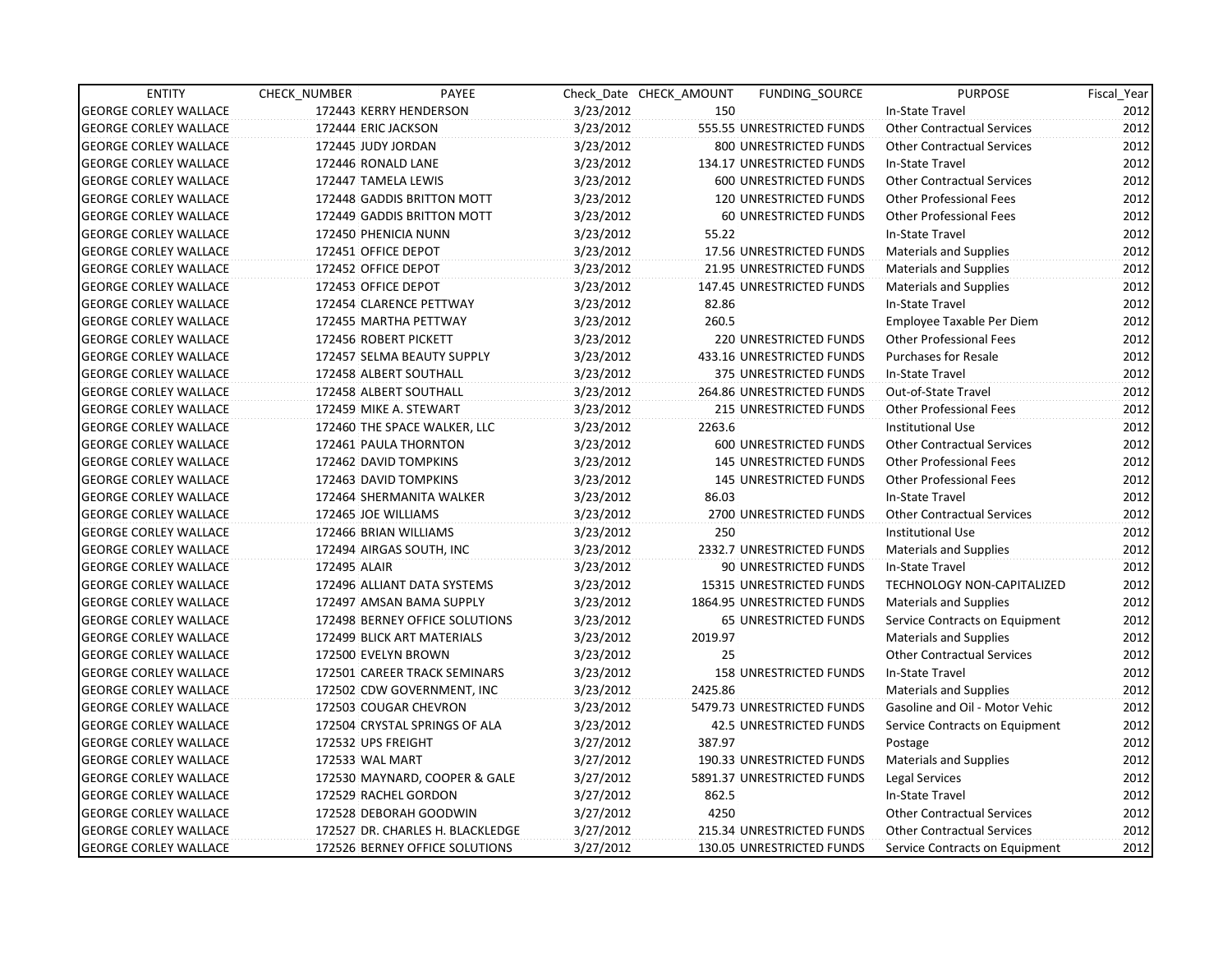| <b>ENTITY</b>                | CHECK_NUMBER             | PAYEE                            |           | Check Date CHECK AMOUNT | FUNDING SOURCE                 | <b>PURPOSE</b>                    | Fiscal_Year |
|------------------------------|--------------------------|----------------------------------|-----------|-------------------------|--------------------------------|-----------------------------------|-------------|
| <b>GEORGE CORLEY WALLACE</b> | 172525 AT&T ALABAMA      |                                  | 3/27/2012 | 213.17                  |                                | Communications                    | 2012        |
| <b>GEORGE CORLEY WALLACE</b> | 172525 AT&T ALABAMA      |                                  | 3/27/2012 |                         | 359.64 UNRESTRICTED FUNDS      | Communications                    | 2012        |
| <b>GEORGE CORLEY WALLACE</b> |                          | 172524 ALABAMA POWER COMPANY     | 3/27/2012 |                         | 910 UNRESTRICTED FUNDS         | Electricity                       | 2012        |
| <b>GEORGE CORLEY WALLACE</b> |                          | 172522 FIRST CAHAWBA BANKCARD    | 3/27/2012 | 838.16                  |                                | Out-of-State Travel               | 2012        |
| <b>GEORGE CORLEY WALLACE</b> |                          | 172522 FIRST CAHAWBA BANKCARD    | 3/27/2012 | 154                     |                                | <b>Institutional Use</b>          | 2012        |
| <b>GEORGE CORLEY WALLACE</b> |                          | 172522 FIRST CAHAWBA BANKCARD    | 3/27/2012 |                         | <b>240 UNRESTRICTED FUNDS</b>  | Memberships                       | 2012        |
| <b>GEORGE CORLEY WALLACE</b> |                          | 172522 FIRST CAHAWBA BANKCARD    | 3/27/2012 |                         | 1131.7 UNRESTRICTED FUNDS      | In-State Travel                   | 2012        |
| <b>GEORGE CORLEY WALLACE</b> |                          | 172522 FIRST CAHAWBA BANKCARD    | 3/27/2012 |                         | 32.73 UNRESTRICTED FUNDS       | <b>Materials and Supplies</b>     | 2012        |
| <b>GEORGE CORLEY WALLACE</b> |                          | 172522 FIRST CAHAWBA BANKCARD    | 3/27/2012 |                         | 739.15 UNRESTRICTED FUNDS      | Out-of-State Travel               | 2012        |
| <b>GEORGE CORLEY WALLACE</b> |                          | 172534 RAYMOND A. WINBUSH, PH.D  | 3/27/2012 | 800                     |                                | <b>Other Contractual Services</b> | 2012        |
| <b>GEORGE CORLEY WALLACE</b> | 172533 WAL MART          |                                  | 3/27/2012 | 520.56                  |                                | <b>Materials and Supplies</b>     | 2012        |
| <b>GEORGE CORLEY WALLACE</b> | 172533 WAL MART          |                                  | 3/27/2012 | 232.96                  |                                | Institutional Use                 | 2012        |
| <b>GEORGE CORLEY WALLACE</b> |                          | 172531 UNITED PARCEL SERVICE     | 3/27/2012 |                         | 100.18 UNRESTRICTED FUNDS      | Postage                           | 2012        |
| <b>GEORGE CORLEY WALLACE</b> | 172580 AIRGAS SOUTH, INC |                                  | 3/29/2012 |                         | 975.1 UNRESTRICTED FUNDS       | Materials and Supplies            | 2012        |
| <b>GEORGE CORLEY WALLACE</b> | 172581 LARRY BLAKE       |                                  | 3/29/2012 | 60                      |                                | <b>Institutional Use</b>          | 2012        |
| <b>GEORGE CORLEY WALLACE</b> | 172582 BLOCK USA, INC.   |                                  | 3/29/2012 | 9900                    |                                | <b>Construction in Progress</b>   | 2012        |
| <b>GEORGE CORLEY WALLACE</b> |                          | 172583 CHEVRON CARD SERVICES     | 3/29/2012 |                         | 98.68 UNRESTRICTED FUNDS       | Gasoline and Oil - Motor Vehic    | 2012        |
| <b>GEORGE CORLEY WALLACE</b> |                          | 172584 G & K SERVICES, CO.       | 3/29/2012 |                         | 70.8 UNRESTRICTED FUNDS        | <b>Other Contractual Services</b> | 2012        |
| <b>GEORGE CORLEY WALLACE</b> |                          | 172585 LOVELADY DISTIBUTING CO., | 3/29/2012 | 60.75                   |                                | <b>Institutional Use</b>          | 2012        |
| <b>GEORGE CORLEY WALLACE</b> | 172586 OFFICE DEPOT      |                                  | 3/29/2012 |                         | 117.96 UNRESTRICTED FUNDS      | Materials and Supplies            | 2012        |
| <b>GEORGE CORLEY WALLACE</b> | 172587 FELICIA PETTWAY   |                                  | 3/29/2012 |                         | 144.48 UNRESTRICTED FUNDS      | Materials and Supplies            | 2012        |
| <b>GEORGE CORLEY WALLACE</b> |                          | 172588 XEROX CORPORATION         | 3/29/2012 | 55.05                   |                                | Service Contracts on Equipment    | 2012        |
| <b>GEORGE CORLEY WALLACE</b> |                          | 172545 AASFAA MONTGOMERY         | 3/29/2012 |                         | <b>200 UNRESTRICTED FUNDS</b>  | In-State Travel                   | 2012        |
| <b>GEORGE CORLEY WALLACE</b> |                          | 172546 ADVANCED CAST STONE INC   | 3/29/2012 | 90852                   |                                | Construction in Progress          | 2012        |
| <b>GEORGE CORLEY WALLACE</b> | 172547 AIRGAS SOUTH, INC |                                  | 3/29/2012 |                         | 27.82 UNRESTRICTED FUNDS       | <b>Materials and Supplies</b>     | 2012        |
| <b>GEORGE CORLEY WALLACE</b> |                          | 172548 ALABAMA POWER COMPANY     | 3/29/2012 |                         | 26.84 UNRESTRICTED FUNDS       | Electricity                       | 2012        |
| <b>GEORGE CORLEY WALLACE</b> | 172549 BERTHA ALLEN      |                                  | 3/29/2012 | 150.63                  |                                | In-State Travel                   | 2012        |
| <b>GEORGE CORLEY WALLACE</b> | 172550 AT&T              |                                  | 3/29/2012 | 245.02                  |                                | Communications                    | 2012        |
| <b>GEORGE CORLEY WALLACE</b> | 172551 TIFFANY BARLOW    |                                  | 3/29/2012 | 87.25                   |                                | In-State Travel                   | 2012        |
| <b>GEORGE CORLEY WALLACE</b> |                          | 172552 BIRMINGHAM RESTAURANT     | 3/29/2012 | 5219                    |                                | Construction in Progress          | 2012        |
| <b>GEORGE CORLEY WALLACE</b> | 172553 GERALYN BUFORD    |                                  | 3/29/2012 | 42.51                   |                                | In-State Travel                   | 2012        |
| <b>GEORGE CORLEY WALLACE</b> | 172554 C & S AUTO PARTS  |                                  | 3/29/2012 |                         | 41.95 UNRESTRICTED FUNDS       | <b>Maintenance and Repairs</b>    | 2012        |
| <b>GEORGE CORLEY WALLACE</b> | 172579 ACT               |                                  | 3/29/2012 | 38.5                    |                                | Materials and Supplies            | 2012        |
| <b>GEORGE CORLEY WALLACE</b> |                          | 172575 SHERMANITA WALKER         | 3/29/2012 | 57.05                   |                                | In-State Travel                   | 2012        |
| <b>GEORGE CORLEY WALLACE</b> | 172574 VERIZON WIRELESS  |                                  | 3/29/2012 |                         | <b>65.8 UNRESTRICTED FUNDS</b> | Communications                    | 2012        |
| <b>GEORGE CORLEY WALLACE</b> |                          | 172573 SOUTHERN PIPE & SUPPLY    | 3/29/2012 | 69                      |                                | <b>Construction in Progress</b>   | 2012        |
| <b>GEORGE CORLEY WALLACE</b> |                          | 172572 ROUNTREE ELECTRIC SUPPLY  | 3/29/2012 |                         | 12769.44 UNRESTRICTED FUNDS    | <b>Materials and Supplies</b>     | 2012        |
| <b>GEORGE CORLEY WALLACE</b> |                          | 172571 ROBINSON IRON CORPORATION | 3/29/2012 | 20700                   |                                | Construction in Progress          | 2012        |
| <b>GEORGE CORLEY WALLACE</b> |                          | 172570 CLARENCE PETTWAY          | 3/29/2012 | 88.63                   |                                | In-State Travel                   | 2012        |
| <b>GEORGE CORLEY WALLACE</b> | 172569 PHENICIA NUNN     |                                  | 3/29/2012 | 127.37                  |                                | In-State Travel                   | 2012        |
| <b>GEORGE CORLEY WALLACE</b> |                          | 172568 NORTHWEST SUPPLY CO., INC | 3/29/2012 | 3549.79                 |                                | Construction in Progress          | 2012        |
| <b>GEORGE CORLEY WALLACE</b> |                          | 172567 MULLINS BUILDING PRODUCTS | 3/29/2012 | 1090                    |                                | Construction in Progress          | 2012        |
| <b>GEORGE CORLEY WALLACE</b> |                          | 172566 MCQUICK PRINTING COMPANY  | 3/29/2012 |                         | <b>48 UNRESTRICTED FUNDS</b>   | <b>Materials and Supplies</b>     | 2012        |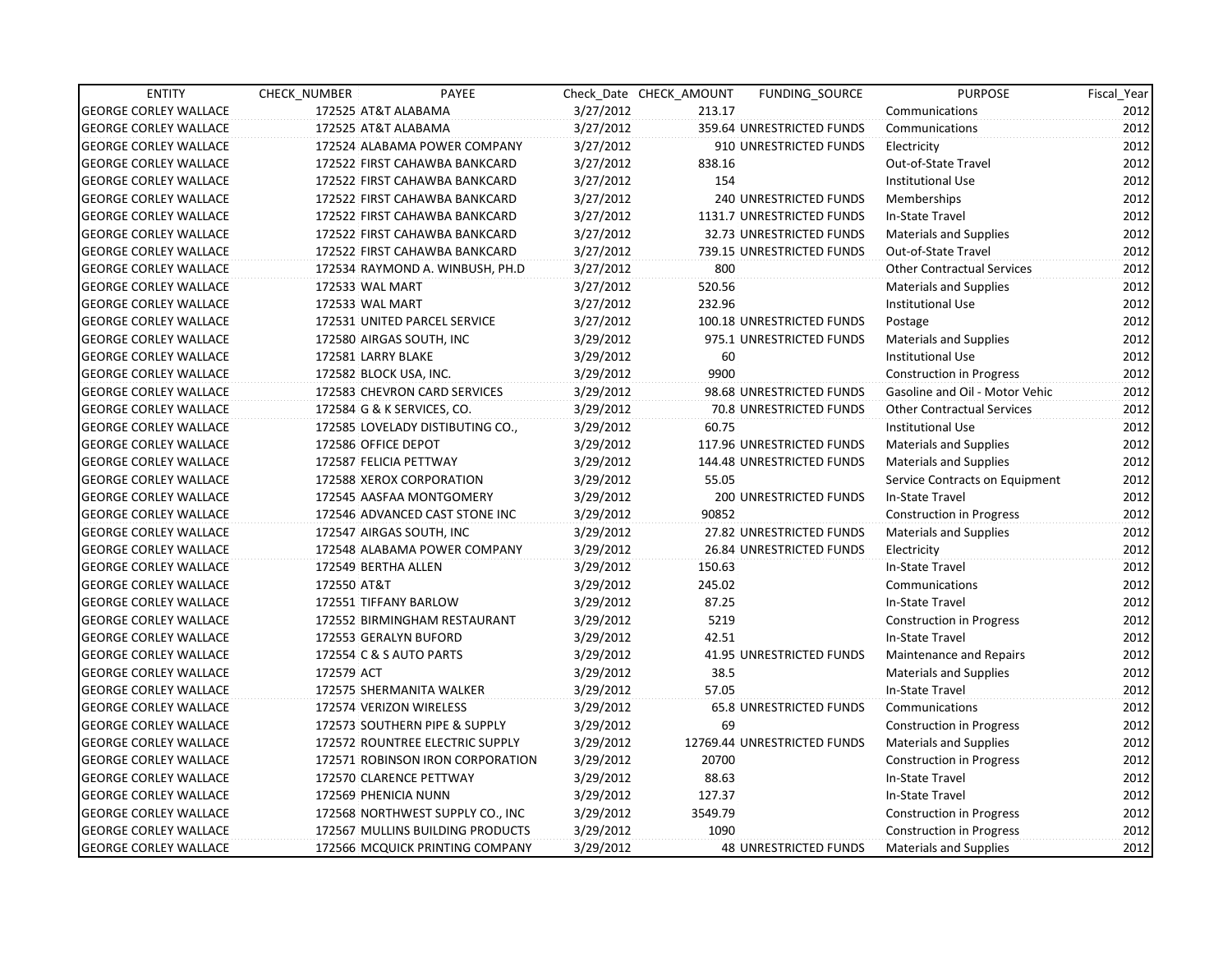| <b>ENTITY</b>                | CHECK NUMBER                  | PAYEE                              |           | Check Date CHECK AMOUNT | FUNDING SOURCE                | <b>PURPOSE</b>                       | Fiscal_Year |
|------------------------------|-------------------------------|------------------------------------|-----------|-------------------------|-------------------------------|--------------------------------------|-------------|
| <b>GEORGE CORLEY WALLACE</b> |                               | 172565 MCELROY METAL, INC          | 3/29/2012 | 53118.22                |                               | <b>Construction in Progress</b>      | 2012        |
| <b>GEORGE CORLEY WALLACE</b> |                               | 172564 MAYER ELECTRIC FIN CORP     | 3/29/2012 | 23760                   |                               | Construction in Progress             | 2012        |
| <b>GEORGE CORLEY WALLACE</b> |                               | 172563 HENRY BRICK COMPANY INC.    | 3/29/2012 | 18963                   |                               | <b>Construction in Progress</b>      | 2012        |
| <b>GEORGE CORLEY WALLACE</b> |                               | 172562 FULLER BUILDING COMPANY     | 3/29/2012 | 2278.6                  |                               | Construction in Progress             | 2012        |
| <b>GEORGE CORLEY WALLACE</b> |                               | 172561 FIRST TEAM CONSTRUCTION     | 3/29/2012 | 310970.25               |                               | <b>Construction in Progress</b>      | 2012        |
| <b>GEORGE CORLEY WALLACE</b> | 172559 FARRISH DANLEY         |                                    | 3/29/2012 | 57.17                   |                               | In-State Travel                      | 2012        |
| <b>GEORGE CORLEY WALLACE</b> |                               | 172558 COVERALL OF ALABAMA DBA     | 3/29/2012 |                         | 9634 UNRESTRICTED FUNDS       | <b>Other Contractual Services</b>    | 2012        |
| <b>GEORGE CORLEY WALLACE</b> |                               | 172555 CONSTRUCTION MATERIALS      | 3/29/2012 | 236                     |                               | Construction in Progress             | 2012        |
| <b>GEORGE CORLEY WALLACE</b> |                               | 172556 COOPER CRAFT BY FABRAL      | 3/29/2012 | 42300                   |                               | <b>Construction in Progress</b>      | 2012        |
| <b>GEORGE CORLEY WALLACE</b> | 172557 COSBY CARMICHAEL       |                                    | 3/29/2012 | 1496.27                 |                               | <b>Construction in Progress</b>      | 2012        |
| <b>GEORGE CORLEY WALLACE</b> |                               | 90006436 COLLEEN ROLAND DIXON      | 3/30/2012 |                         | 2559.58 UNRESTRICTED FUNDS    | Support Personnel Salaries - S       | 2012        |
| <b>GEORGE CORLEY WALLACE</b> |                               | 90006437 CECILE RANDALL DOUGLAS    | 3/30/2012 |                         | 6306.33 UNRESTRICTED FUNDS    | Instructional Salaries - Regul       | 2012        |
| <b>GEORGE CORLEY WALLACE</b> | 90006438 CINDY DUCK           |                                    | 3/30/2012 | 2708.92                 |                               | Other Professional Salaries -        | 2012        |
| <b>GEORGE CORLEY WALLACE</b> | 90006439 CHARLES J DYSART II  |                                    | 3/30/2012 |                         | 693.33 UNRESTRICTED FUNDS     | Instructional Salaries - Tempo       | 2012        |
| <b>GEORGE CORLEY WALLACE</b> | 90006440 FERRIN WYATT EILAND  |                                    | 3/30/2012 |                         | 5184.92 UNRESTRICTED FUNDS    | Instructional Salaries - Regul       | 2012        |
| <b>GEORGE CORLEY WALLACE</b> | 90006441 WILLIAM F ELLIOTT    |                                    | 3/30/2012 |                         | 1526.69 UNRESTRICTED FUNDS    | Instructional Salaries - Tempo       | 2012        |
| <b>GEORGE CORLEY WALLACE</b> | 90006443 KATERI M LEE         |                                    | 3/30/2012 |                         | 5416.78 UNRESTRICTED FUNDS    | Instructional Salaries - Regul       | 2012        |
| <b>GEORGE CORLEY WALLACE</b> | 90006444 NAOPI LC EVANS       |                                    | 3/30/2012 |                         | 2782.75 UNRESTRICTED FUNDS    | Support Personnel Salaries - S       | 2012        |
| <b>GEORGE CORLEY WALLACE</b> | 90006445 LAQUANDA NIKKI FAILS |                                    | 3/30/2012 | 726                     |                               | Instructional Salaries - Tempo       | 2012        |
| <b>GEORGE CORLEY WALLACE</b> |                               | 90006446 COLLETTE COATES FIKES     | 3/30/2012 |                         | 578.34 UNRESTRICTED FUNDS     | Hourly Wages                         | 2012        |
| <b>GEORGE CORLEY WALLACE</b> | 90006447 AUDREY FORD          |                                    | 3/30/2012 | 2932.17                 |                               | Support Personnel Salaries - S       | 2012        |
| <b>GEORGE CORLEY WALLACE</b> | 90006448 SABRINA D FORD       |                                    | 3/30/2012 |                         | 1460 UNRESTRICTED FUNDS       | Instructional Salaries - Tempo       | 2012        |
| <b>GEORGE CORLEY WALLACE</b> | 90006449 LEAH FOUNTAIN        |                                    | 3/30/2012 |                         | <b>260 UNRESTRICTED FUNDS</b> | Instructional Salaries - Tempo       | 2012        |
| <b>GEORGE CORLEY WALLACE</b> | 90006451 CYNTHIA C GIBSON     |                                    | 3/30/2012 |                         | 3333.33 UNRESTRICTED FUNDS    | <b>Other Professional Salaries -</b> | 2012        |
| <b>GEORGE CORLEY WALLACE</b> |                               | 90006452 VIRGINIA M REED GLOVER    | 3/30/2012 |                         | 2856.75 UNRESTRICTED FUNDS    | Support Personnel Salaries - S       | 2012        |
| <b>GEORGE CORLEY WALLACE</b> |                               | 90006453 GHYTANA SHELTON GOINGS    | 3/30/2012 |                         | 5698.87 UNRESTRICTED FUNDS    | Instructional Salaries - Regul       | 2012        |
| <b>GEORGE CORLEY WALLACE</b> | 90006454 RACHEL L GORDON      |                                    | 3/30/2012 | 3322.17                 |                               | Other Professional Salaries -        | 2012        |
| <b>GEORGE CORLEY WALLACE</b> | 90006454 RACHEL L GORDON      |                                    | 3/30/2012 | 33.75                   |                               | Employee Taxable Per Diem            | 2012        |
| <b>GEORGE CORLEY WALLACE</b> | 90006455 RAJI GOURDINE        |                                    | 3/30/2012 |                         | 6886.58 UNRESTRICTED FUNDS    | <b>Other Professional Salaries -</b> | 2012        |
| <b>GEORGE CORLEY WALLACE</b> | 90006456 LAMARGARET GREEN     |                                    | 3/30/2012 |                         | 1061.25 UNRESTRICTED FUNDS    | Instructional Salaries - Tempo       | 2012        |
| <b>GEORGE CORLEY WALLACE</b> | 90006458 CALVIN GRIFFIN       |                                    | 3/30/2012 |                         | 4861.56 UNRESTRICTED FUNDS    | Instructional Salaries - Regul       | 2012        |
| <b>GEORGE CORLEY WALLACE</b> | 90006459 DONITHA J GRIFFIN    |                                    | 3/30/2012 |                         | 8038.67 UNRESTRICTED FUNDS    | Administrative Salaries- Sched       | 2012        |
| <b>GEORGE CORLEY WALLACE</b> | 90006460 TERRY D GRISSOM      |                                    | 3/30/2012 |                         | 1126.67 UNRESTRICTED FUNDS    | Instructional Salaries - Tempo       | 2012        |
| <b>GEORGE CORLEY WALLACE</b> |                               | 90006461 ANTONIO KENTANIOUS HAMILT | 3/30/2012 |                         | 3823.78 UNRESTRICTED FUNDS    | Instructional Salaries - Regul       | 2012        |
| <b>GEORGE CORLEY WALLACE</b> | 90006462 MARCUS A HANNAH      |                                    | 3/30/2012 |                         | 833.33 UNRESTRICTED FUNDS     | <b>Other Professional Salaries -</b> | 2012        |
| <b>GEORGE CORLEY WALLACE</b> |                               | 90006463 MARILYN BENNETT HANNAH    | 3/30/2012 |                         | 4675.56 UNRESTRICTED FUNDS    | Instructional Salaries - Regul       | 2012        |
| <b>GEORGE CORLEY WALLACE</b> | 90006464 APRIL M HARPER       |                                    | 3/30/2012 |                         | 1374.98 UNRESTRICTED FUNDS    | Instructional Salaries - Tempo       | 2012        |
| <b>GEORGE CORLEY WALLACE</b> | 90006464 APRIL M HARPER       |                                    | 3/30/2012 |                         | 22.5 UNRESTRICTED FUNDS       | Employee Taxable Per Diem            | 2012        |
| <b>GEORGE CORLEY WALLACE</b> | 90006465 EDDIE J HARRISON     |                                    | 3/30/2012 |                         | 4268.56 UNRESTRICTED FUNDS    | Instructional Salaries - Regul       | 2012        |
| <b>GEORGE CORLEY WALLACE</b> | 90006466 LINDA FAY HEADLEY    |                                    | 3/30/2012 |                         | 2187.33 UNRESTRICTED FUNDS    | Support Personnel Salaries - S       | 2012        |
| <b>GEORGE CORLEY WALLACE</b> | 90006467 ANTHONY HEARD        |                                    | 3/30/2012 |                         | 2816.73 UNRESTRICTED FUNDS    | Support Personnel Salaries - S       | 2012        |
| <b>GEORGE CORLEY WALLACE</b> | 90006468 TAMMY FAYE HELMS     |                                    | 3/30/2012 |                         | 333.33 UNRESTRICTED FUNDS     | <b>Other Professional Salaries -</b> | 2012        |
| <b>GEORGE CORLEY WALLACE</b> | 90006468 TAMMY FAYE HELMS     |                                    | 3/30/2012 |                         | 2261.83 UNRESTRICTED FUNDS    | Support Personnel Salaries - S       | 2012        |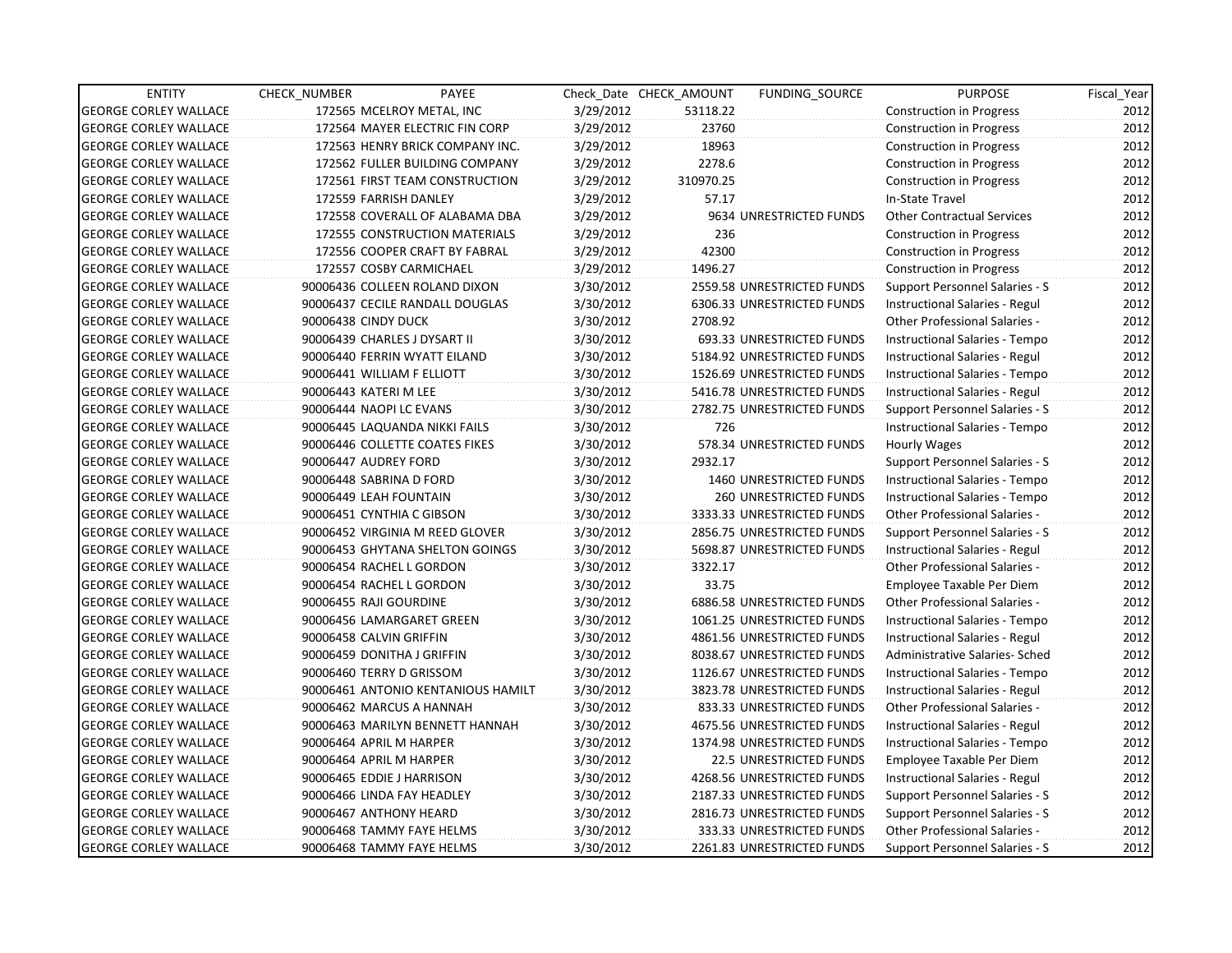| <b>ENTITY</b>                | <b>CHECK NUMBER</b>           | <b>PAYEE</b>                       |           | Check Date CHECK AMOUNT | FUNDING SOURCE                 | <b>PURPOSE</b>                        | Fiscal Year |
|------------------------------|-------------------------------|------------------------------------|-----------|-------------------------|--------------------------------|---------------------------------------|-------------|
| <b>GEORGE CORLEY WALLACE</b> | 90006469 KERRY E HENDERSON    |                                    | 3/30/2012 |                         | 3951.42 UNRESTRICTED FUNDS     | Instructional Salaries - Regul        | 2012        |
| <b>GEORGE CORLEY WALLACE</b> | 90006469 KERRY E HENDERSON    |                                    | 3/30/2012 | 250                     |                                | Instructional Salaries - Tempo        | 2012        |
| <b>GEORGE CORLEY WALLACE</b> | 90006470 MARK DAVID HILL      |                                    | 3/30/2012 |                         | 2038.42 UNRESTRICTED FUNDS     | Support Personnel Salaries - S        | 2012        |
| <b>GEORGE CORLEY WALLACE</b> | 90006471 DAVID WAYNE HOBBS JR |                                    | 3/30/2012 |                         | 3979.75 UNRESTRICTED FUNDS     | Instructional Salaries - Regul        | 2012        |
| <b>GEORGE CORLEY WALLACE</b> |                               | 90006473 KATHLEEN HAYS HOLLIMAN    | 3/30/2012 |                         | 6311.75 UNRESTRICTED FUNDS     | Instructional Salaries - Regul        | 2012        |
| <b>GEORGE CORLEY WALLACE</b> | 90006475 VATAUSHA O HOWARD    |                                    | 3/30/2012 |                         | <b>260 UNRESTRICTED FUNDS</b>  | Instructional Salaries - Tempo        | 2012        |
| <b>GEORGE CORLEY WALLACE</b> | 90006477 CONNIE ESTES HUDSON  |                                    | 3/30/2012 |                         | 1180 UNRESTRICTED FUNDS        | Support Personnel Salaries - S        | 2012        |
| <b>GEORGE CORLEY WALLACE</b> | 90006478 WILLIE JAMES HUNTER  |                                    | 3/30/2012 |                         | 693.86 UNRESTRICTED FUNDS      | Hourly Wages                          | 2012        |
| <b>GEORGE CORLEY WALLACE</b> | 90006479 DEANDRES G INGE      |                                    | 3/30/2012 | 5691.58                 |                                | Other Professional Salaries -         | 2012        |
| <b>GEORGE CORLEY WALLACE</b> | 90006480 IRMA JEAN JACKSON    |                                    | 3/30/2012 |                         | 2559.58 UNRESTRICTED FUNDS     | Support Personnel Salaries - S        | 2012        |
| <b>GEORGE CORLEY WALLACE</b> | 90006481 MALDONIA JACKSON     |                                    | 3/30/2012 |                         | 1032 UNRESTRICTED FUNDS        | Instructional Salaries - Tempo        | 2012        |
| <b>GEORGE CORLEY WALLACE</b> |                               | 90006482 VERONICA MOULTRIE JACKSON | 3/30/2012 |                         | 4527.33 UNRESTRICTED FUNDS     | Instructional Salaries - Regul        | 2012        |
| <b>GEORGE CORLEY WALLACE</b> | 90006483 VINCENT K JACKSON    |                                    | 3/30/2012 |                         | 260 UNRESTRICTED FUNDS         | Instructional Salaries - Tempo        | 2012        |
| <b>GEORGE CORLEY WALLACE</b> |                               | 90006484 SHELIA LAWANDA JEFFERSON  | 3/30/2012 |                         | 2336.25 UNRESTRICTED FUNDS     | Support Personnel Salaries - S        | 2012        |
| <b>GEORGE CORLEY WALLACE</b> | 90006485 ALICE M JENKINS      |                                    | 3/30/2012 |                         | 448 UNRESTRICTED FUNDS         | Hourly Wages                          | 2012        |
| <b>GEORGE CORLEY WALLACE</b> | 90006486 ALTHELSTEIN JOHNSON  |                                    | 3/30/2012 |                         | 4840.92 UNRESTRICTED FUNDS     | Instructional Salaries - Regul        | 2012        |
| <b>GEORGE CORLEY WALLACE</b> | 90006419 RENNA B CLEMENTS     |                                    | 3/30/2012 |                         | 866.67 UNRESTRICTED FUNDS      | Instructional Salaries - Tempo        | 2012        |
| <b>GEORGE CORLEY WALLACE</b> | 90006420 LONZY T CLIFTON      |                                    | 3/30/2012 |                         | 1686.67 UNRESTRICTED FUNDS     | Instructional Salaries - Tempo        | 2012        |
| <b>GEORGE CORLEY WALLACE</b> | 90006420 LONZY T CLIFTON      |                                    | 3/30/2012 |                         | 5515.22 UNRESTRICTED FUNDS     | Instructional Salaries - Regul        | 2012        |
| <b>GEORGE CORLEY WALLACE</b> | 90006421 STEFFAN COLEMAN      |                                    | 3/30/2012 | 3402.91                 |                                | Support Personnel Salaries - S        | 2012        |
| <b>GEORGE CORLEY WALLACE</b> | 90006423 LORI ANN COMBS       |                                    | 3/30/2012 |                         | 2709.83 UNRESTRICTED FUNDS     | Support Personnel Salaries - S        | 2012        |
| <b>GEORGE CORLEY WALLACE</b> | 90006424 ROBIN COOK           |                                    | 3/30/2012 |                         | 3617.83 UNRESTRICTED FUNDS     | Instructional Salaries - Regul        | 2012        |
| <b>GEORGE CORLEY WALLACE</b> | 90006425 HELEN A COSBY        |                                    | 3/30/2012 |                         | 3601.25 UNRESTRICTED FUNDS     | Support Personnel Salaries - S        | 2012        |
| <b>GEORGE CORLEY WALLACE</b> |                               | 90006426 BENJAMIN MARTIN CRAIG     | 3/30/2012 |                         | 3080.5 UNRESTRICTED FUNDS      | <b>Support Personnel Salaries - S</b> | 2012        |
| <b>GEORGE CORLEY WALLACE</b> | 90006427 MEGAN L CRANE        |                                    | 3/30/2012 |                         | 960 UNRESTRICTED FUNDS         | Instructional Salaries - Tempo        | 2012        |
| <b>GEORGE CORLEY WALLACE</b> | 90006429 FARRISH DANLEY III   |                                    | 3/30/2012 | 5288                    |                                | Other Professional Salaries -         | 2012        |
| <b>GEORGE CORLEY WALLACE</b> | 90006430 GLENDA D DAVIS       |                                    | 3/30/2012 |                         | 680.4 UNRESTRICTED FUNDS       | <b>Hourly Wages</b>                   | 2012        |
| <b>GEORGE CORLEY WALLACE</b> | 90006432 MARY LEE DAVIS       |                                    | 3/30/2012 |                         | 3303.42 UNRESTRICTED FUNDS     | Support Personnel Salaries - S        | 2012        |
| <b>GEORGE CORLEY WALLACE</b> | 90006433 REBECCA MOORE DAVIS  |                                    | 3/30/2012 |                         | 4545 UNRESTRICTED FUNDS        | Instructional Salaries - Regul        | 2012        |
| <b>GEORGE CORLEY WALLACE</b> | 90006433 REBECCA MOORE DAVIS  |                                    | 3/30/2012 | 250                     |                                | Instructional Salaries - Tempo        | 2012        |
| <b>GEORGE CORLEY WALLACE</b> | 90006434 SARAH DAVIS          |                                    | 3/30/2012 |                         | 5713.33 UNRESTRICTED FUNDS     | Instructional Salaries - Regul        | 2012        |
| <b>GEORGE CORLEY WALLACE</b> | 90006435 VERA LEE DAVIS       |                                    | 3/30/2012 |                         | 2004.75 UNRESTRICTED FUNDS     | Instructional Salaries - Tempo        | 2012        |
| <b>GEORGE CORLEY WALLACE</b> | 90006381 BONITA F ALLEN       |                                    | 3/30/2012 |                         | 9660.5 UNRESTRICTED FUNDS      | Administrative Salaries- Sched        | 2012        |
| <b>GEORGE CORLEY WALLACE</b> | 90006381 BONITA F ALLEN       |                                    | 3/30/2012 |                         | 26289.6 UNRESTRICTED FUNDS     | Annual Leave - Retirement/Term        | 2012        |
| <b>GEORGE CORLEY WALLACE</b> | 90006383 KENNY ALLEN          |                                    | 3/30/2012 |                         | 3757.42 UNRESTRICTED FUNDS     | Instructional Salaries - Regul        | 2012        |
| <b>GEORGE CORLEY WALLACE</b> | 90006384 ERIC PRESTON ALLISON |                                    | 3/30/2012 |                         | <b>4653 UNRESTRICTED FUNDS</b> | Instructional Salaries - Regul        | 2012        |
| <b>GEORGE CORLEY WALLACE</b> | 90006384 ERIC PRESTON ALLISON |                                    | 3/30/2012 |                         | 517 UNRESTRICTED FUNDS         | Other Professional Salaries -         | 2012        |
| <b>GEORGE CORLEY WALLACE</b> |                               | 90006385 KAY GOODWIN ALSOBROOK     | 3/30/2012 | 1210.69                 |                                | Instructional Salaries - Tempo        | 2012        |
| <b>GEORGE CORLEY WALLACE</b> |                               | 90006385 KAY GOODWIN ALSOBROOK     | 3/30/2012 | 13.4                    |                                | Hourly Wages                          | 2012        |
| <b>GEORGE CORLEY WALLACE</b> | 90006386 TAMPATHA AUSTIN      |                                    | 3/30/2012 |                         | 2038.42 UNRESTRICTED FUNDS     | Support Personnel Salaries - S        | 2012        |
| <b>GEORGE CORLEY WALLACE</b> | 90006387 NANCY AUTERY         |                                    | 3/30/2012 |                         | 4989.75 UNRESTRICTED FUNDS     | Instructional Salaries - Regul        | 2012        |
| <b>GEORGE CORLEY WALLACE</b> |                               | 90006388 ANTIONETTA S BALDWIN      | 3/30/2012 |                         | 4285 UNRESTRICTED FUNDS        | Instructional Salaries - Regul        | 2012        |
| <b>GEORGE CORLEY WALLACE</b> | 90006389 SHIRLEY ANN BARKER   |                                    | 3/30/2012 |                         | 3824.67 UNRESTRICTED FUNDS     | Support Personnel Salaries - S        | 2012        |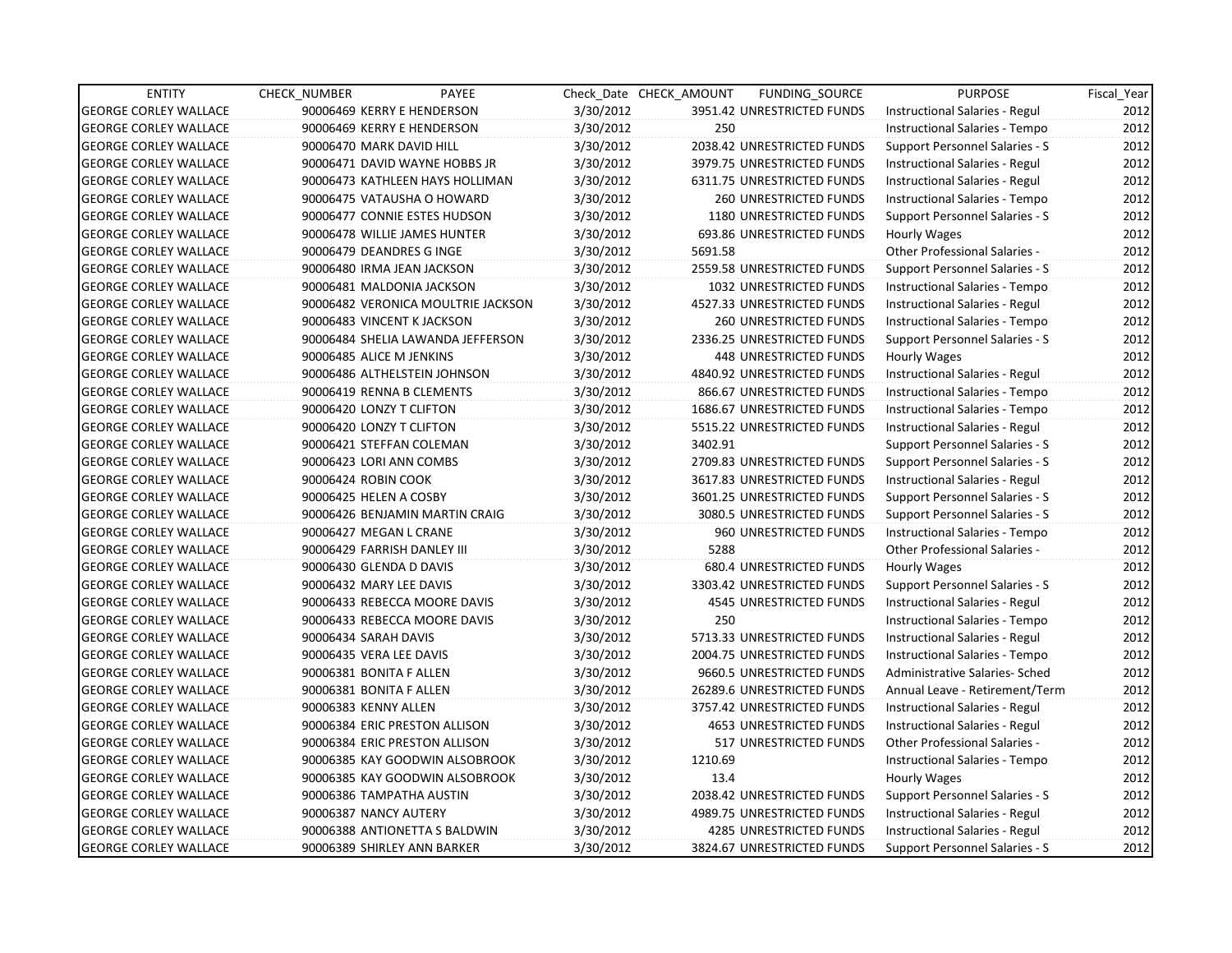| <b>ENTITY</b>                | <b>CHECK NUMBER</b>    | PAYEE                             |           | Check Date CHECK AMOUNT | FUNDING_SOURCE                | <b>PURPOSE</b>                        | Fiscal_Year |
|------------------------------|------------------------|-----------------------------------|-----------|-------------------------|-------------------------------|---------------------------------------|-------------|
| <b>GEORGE CORLEY WALLACE</b> |                        | 90006390 TIFFANY RENEE BARLOW     | 3/30/2012 | 4839.17                 |                               | <b>Other Professional Salaries -</b>  | 2012        |
| <b>GEORGE CORLEY WALLACE</b> | 90006392 VICKIE D BELL |                                   | 3/30/2012 | 2336.25                 |                               | Support Personnel Salaries - S        | 2012        |
| <b>GEORGE CORLEY WALLACE</b> |                        | 90006393 ROBBYN V BENNETT         | 3/30/2012 |                         | 6886.58 UNRESTRICTED FUNDS    | Other Professional Salaries -         | 2012        |
| <b>GEORGE CORLEY WALLACE</b> |                        | 90006394 BETTY J BENTLEY          | 3/30/2012 | 4875.25                 |                               | <b>Other Professional Salaries -</b>  | 2012        |
| <b>GEORGE CORLEY WALLACE</b> |                        | 90006396 KAREN S BRADSELL         | 3/30/2012 |                         | 2410.75 UNRESTRICTED FUNDS    | Support Personnel Salaries - S        | 2012        |
| <b>GEORGE CORLEY WALLACE</b> |                        | 90006397 MARIA MACHELLE BRAXTON   | 3/30/2012 |                         | 1986.6 UNRESTRICTED FUNDS     | Instructional Salaries - Tempo        | 2012        |
| GEORGE CORLEY WALLACE        |                        | 90006398 TAMMIE MARIE BRIGGS      | 3/30/2012 |                         | 4462.58 UNRESTRICTED FUNDS    | Instructional Salaries - Regul        | 2012        |
| <b>GEORGE CORLEY WALLACE</b> |                        | 90006399 MICHAEL JOHN BROOKS      | 3/30/2012 |                         | 953.33 UNRESTRICTED FUNDS     | Instructional Salaries - Tempo        | 2012        |
| <b>GEORGE CORLEY WALLACE</b> |                        | 90006400 CHRISTOPHER B BROWN      | 3/30/2012 |                         | <b>656 UNRESTRICTED FUNDS</b> | Hourly Wages                          | 2012        |
| <b>GEORGE CORLEY WALLACE</b> |                        | 90006401 KAREN E BROWN            | 3/30/2012 | 3120.83                 |                               | Other Professional Salaries -         | 2012        |
| <b>GEORGE CORLEY WALLACE</b> |                        | 90006403 NANNIE MAE SUMMERS BROWN | 3/30/2012 |                         | 288.9 UNRESTRICTED FUNDS      | Instructional Salaries - Tempo        | 2012        |
| <b>GEORGE CORLEY WALLACE</b> |                        | 90006404 VERONICA S BROWN         | 3/30/2012 |                         | 6509.89 UNRESTRICTED FUNDS    | Instructional Salaries - Regul        | 2012        |
| <b>GEORGE CORLEY WALLACE</b> |                        | 90006405 GERALYN LATANZA BUFORD   | 3/30/2012 | 4208                    |                               | Other Professional Salaries -         | 2012        |
| <b>GEORGE CORLEY WALLACE</b> |                        | 90006406 ANDREW J BURTON          | 3/30/2012 |                         | 3229 UNRESTRICTED FUNDS       | Support Personnel Salaries - S        | 2012        |
| <b>GEORGE CORLEY WALLACE</b> |                        | 90006407 PEGGY SUE BUTLER         | 3/30/2012 |                         | 1889.83 UNRESTRICTED FUNDS    | Support Personnel Salaries - S        | 2012        |
| <b>GEORGE CORLEY WALLACE</b> |                        | 90006408 WEBBIE R CALHOUN         | 3/30/2012 |                         | 4972 UNRESTRICTED FUNDS       | Instructional Salaries - Regul        | 2012        |
| GEORGE CORLEY WALLACE        |                        | 90006409 APRIL CALLOWAY MCKNIGHT  | 3/30/2012 |                         | 866.67 UNRESTRICTED FUNDS     | Instructional Salaries - Tempo        | 2012        |
| <b>GEORGE CORLEY WALLACE</b> |                        | 90006410 MENNIE L CARSTARPHEN     | 3/30/2012 |                         | 6409.89 UNRESTRICTED FUNDS    | Instructional Salaries - Regul        | 2012        |
| <b>GEORGE CORLEY WALLACE</b> |                        | 90006411 BECKY BLANTON CASEY      | 3/30/2012 |                         | 6954.56 UNRESTRICTED FUNDS    | Instructional Salaries - Regul        | 2012        |
| <b>GEORGE CORLEY WALLACE</b> |                        | 90006412 JANET M CATHEY PUGH      | 3/30/2012 |                         | 5426.17 UNRESTRICTED FUNDS    | Instructional Salaries - Regul        | 2012        |
| <b>GEORGE CORLEY WALLACE</b> |                        | 90006413 PAMELA D CAVER JACKSON   | 3/30/2012 |                         | 5268.56 UNRESTRICTED FUNDS    | Instructional Salaries - Regul        | 2012        |
| <b>GEORGE CORLEY WALLACE</b> |                        | 90006414 CHANNIE LORAINE CHAPMAN  | 3/30/2012 |                         | 1126.67 UNRESTRICTED FUNDS    | Instructional Salaries - Tempo        | 2012        |
| <b>GEORGE CORLEY WALLACE</b> |                        | 90006414 CHANNIE LORAINE CHAPMAN  | 3/30/2012 | 3166.67                 |                               | <b>Other Professional Salaries -</b>  | 2012        |
| <b>GEORGE CORLEY WALLACE</b> |                        | 90006415 VERONICA CHESNUT         | 3/30/2012 |                         | 693.33 UNRESTRICTED FUNDS     | Instructional Salaries - Tempo        | 2012        |
| <b>GEORGE CORLEY WALLACE</b> |                        | 90006416 ANGELINA CHESTNUT        | 3/30/2012 |                         | 840 UNRESTRICTED FUNDS        | Instructional Salaries - Tempo        | 2012        |
| <b>GEORGE CORLEY WALLACE</b> |                        | 90006417 LINDA A CHILDERS         | 3/30/2012 |                         | 1905.75 UNRESTRICTED FUNDS    | Instructional Salaries - Tempo        | 2012        |
| <b>GEORGE CORLEY WALLACE</b> |                        | 90006418 MARGARET H CHRISTIAN     | 3/30/2012 | 2399.09                 |                               | Instructional Salaries - Tempo        | 2012        |
| <b>GEORGE CORLEY WALLACE</b> |                        | 90006418 MARGARET H CHRISTIAN     | 3/30/2012 | 22.01                   |                               | Hourly Wages                          | 2012        |
| <b>GEORGE CORLEY WALLACE</b> |                        | 50814 NORMAN WEATHERSPOON         | 3/30/2012 |                         | 3214.13 UNRESTRICTED FUNDS    | <b>Support Personnel Salaries - S</b> | 2012        |
| <b>GEORGE CORLEY WALLACE</b> |                        | 50815 DONALD EDWARD WILDER        | 3/30/2012 |                         | 5100.92 UNRESTRICTED FUNDS    | Instructional Salaries - Regul        | 2012        |
| <b>GEORGE CORLEY WALLACE</b> |                        | 50816 TONY MAX HUGHES             | 3/30/2012 |                         | 520 UNRESTRICTED FUNDS        | Instructional Salaries - Tempo        | 2012        |
| <b>GEORGE CORLEY WALLACE</b> |                        | 50817 BERTRAM CRUM                | 3/30/2012 |                         | 1560.01 UNRESTRICTED FUNDS    | Instructional Salaries - Tempo        | 2012        |
| <b>GEORGE CORLEY WALLACE</b> |                        | 50818 EVELYN C CUMMINGS           | 3/30/2012 |                         | 520 UNRESTRICTED FUNDS        | Instructional Salaries - Tempo        | 2012        |
| <b>GEORGE CORLEY WALLACE</b> |                        | 50819 CRYSTAL L FORTE             | 3/30/2012 |                         | <b>604 UNRESTRICTED FUNDS</b> | Instructional Salaries - Tempo        | 2012        |
| <b>GEORGE CORLEY WALLACE</b> |                        | 50820 FRANKLIN BERNARD FORTIER    | 3/30/2012 |                         | <b>250 UNRESTRICTED FUNDS</b> | Instructional Salaries - Tempo        | 2012        |
| <b>GEORGE CORLEY WALLACE</b> |                        | 50821 MATTIE L GASAWAY            | 3/30/2012 |                         | <b>344 UNRESTRICTED FUNDS</b> | Instructional Salaries - Tempo        | 2012        |
| <b>GEORGE CORLEY WALLACE</b> |                        | 50822 BARRY C HARGRAVE            | 3/30/2012 |                         | 433.33 UNRESTRICTED FUNDS     | Instructional Salaries - Tempo        | 2012        |
| <b>GEORGE CORLEY WALLACE</b> |                        | 50823 LENORE LOFTON               | 3/30/2012 |                         | 344 UNRESTRICTED FUNDS        | Instructional Salaries - Tempo        | 2012        |
| <b>GEORGE CORLEY WALLACE</b> |                        | 50824 THOMAS E POWELL JR          | 3/30/2012 |                         | 1126.67 UNRESTRICTED FUNDS    | Instructional Salaries - Tempo        | 2012        |
| <b>GEORGE CORLEY WALLACE</b> |                        | 50825 ALBERT SOUTHALL             | 3/30/2012 |                         | <b>250 UNRESTRICTED FUNDS</b> | Other Professional Salaries -         | 2012        |
| <b>GEORGE CORLEY WALLACE</b> |                        | 50825 ALBERT SOUTHALL             | 3/30/2012 |                         | 146.25 UNRESTRICTED FUNDS     | Employee Taxable Per Diem             | 2012        |
| <b>GEORGE CORLEY WALLACE</b> |                        | 50826 EUGENE JAMES CHILDRESS JR   | 3/30/2012 |                         | 750 UNRESTRICTED FUNDS        | Hourly Wages                          | 2012        |
| <b>GEORGE CORLEY WALLACE</b> |                        | 50827 MYRON C COLEMAN             | 3/30/2012 |                         | 2931.58 UNRESTRICTED FUNDS    | Support Personnel Salaries - S        | 2012        |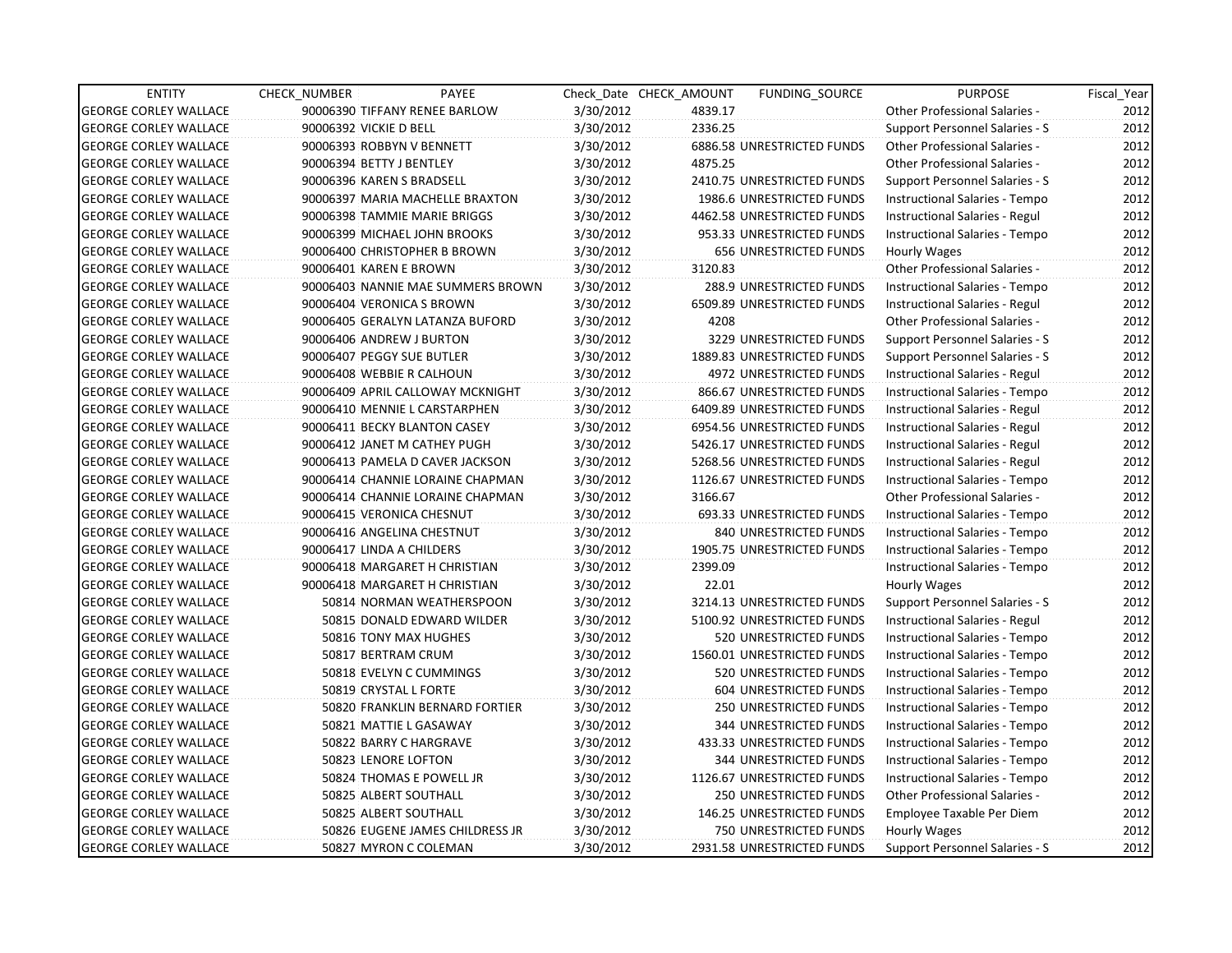| <b>ENTITY</b>                | <b>CHECK NUMBER</b>        | PAYEE                            |           | Check Date CHECK AMOUNT | FUNDING SOURCE                | <b>PURPOSE</b>                        | Fiscal_Year |
|------------------------------|----------------------------|----------------------------------|-----------|-------------------------|-------------------------------|---------------------------------------|-------------|
| <b>GEORGE CORLEY WALLACE</b> |                            | 50829 NORBERT JAMES NEELY JR     | 3/30/2012 |                         | 205.44 UNRESTRICTED FUNDS     | <b>Hourly Wages</b>                   | 2012        |
| <b>GEORGE CORLEY WALLACE</b> |                            | 50830 ANDREW DOUGLAS WHATLEY     | 3/30/2012 |                         | 2187.58 UNRESTRICTED FUNDS    | Support Personnel Salaries - S        | 2012        |
| <b>GEORGE CORLEY WALLACE</b> | 50834 JERRY D SMITH        |                                  | 3/30/2012 |                         | 281.17 UNRESTRICTED FUNDS     | Hourly Wages                          | 2012        |
| <b>GEORGE CORLEY WALLACE</b> |                            | 50835 COREY D BOWIE              | 3/30/2012 |                         | 1177.83 UNRESTRICTED FUNDS    | <b>Other Professional Salaries -</b>  | 2012        |
| <b>GEORGE CORLEY WALLACE</b> |                            | 50835 COREY D BOWIE              | 3/30/2012 | 2808.75                 |                               | <b>Other Professional Salaries -</b>  | 2012        |
| <b>GEORGE CORLEY WALLACE</b> |                            | 50836 FRED A WILLIAMSON          | 3/30/2012 |                         | 7535.67 UNRESTRICTED FUNDS    | Instructional Salaries - Regul        | 2012        |
| <b>GEORGE CORLEY WALLACE</b> | 50837 OTIS TARVER JR       |                                  | 3/30/2012 |                         | 3972.11 UNRESTRICTED FUNDS    | Instructional Salaries - Regul        | 2012        |
| <b>GEORGE CORLEY WALLACE</b> |                            | 90006377 OLIVIA JOYCE ACOFF      | 3/30/2012 | 1349.19                 |                               | Instructional Salaries - Tempo        | 2012        |
| <b>GEORGE CORLEY WALLACE</b> |                            | 90006377 OLIVIA JOYCE ACOFF      | 3/30/2012 | 17.87                   |                               | Hourly Wages                          | 2012        |
| <b>GEORGE CORLEY WALLACE</b> | 90006378 DOROTHY J ADAMS   |                                  | 3/30/2012 |                         | 5499.99 UNRESTRICTED FUNDS    | Other Professional Salaries -         | 2012        |
| <b>GEORGE CORLEY WALLACE</b> |                            | 90006379 LILLIAN IFEOMA AKWUBA   | 3/30/2012 |                         | 676.5 UNRESTRICTED FUNDS      | Instructional Salaries - Tempo        | 2012        |
| <b>GEORGE CORLEY WALLACE</b> |                            | 90006380 BERTHA YVETTE ALLEN     | 3/30/2012 | 4342                    |                               | Other Professional Salaries -         | 2012        |
| <b>GEORGE CORLEY WALLACE</b> |                            | 90006582 DONTE L STEVENSON       | 3/30/2012 |                         | 2187.33 UNRESTRICTED FUNDS    | Support Personnel Salaries - S        | 2012        |
| <b>GEORGE CORLEY WALLACE</b> |                            | 90006583 AMANDA LYNN STRICKLAND  | 3/30/2012 |                         | 520 UNRESTRICTED FUNDS        | Instructional Salaries - Tempo        | 2012        |
| <b>GEORGE CORLEY WALLACE</b> |                            | 90006584 MAXINE STURDIVANT       | 3/30/2012 |                         | <b>260 UNRESTRICTED FUNDS</b> | Instructional Salaries - Tempo        | 2012        |
| <b>GEORGE CORLEY WALLACE</b> |                            | 90006584 MAXINE STURDIVANT       | 3/30/2012 |                         | 5489.67 UNRESTRICTED FUNDS    | Other Professional Salaries -         | 2012        |
| <b>GEORGE CORLEY WALLACE</b> |                            | 90006585 DANICA SHERITA TAYLOR   | 3/30/2012 |                         | 5206.68 UNRESTRICTED FUNDS    | Instructional Salaries - Regul        | 2012        |
| <b>GEORGE CORLEY WALLACE</b> | 90006586 JEROME E THAMES   |                                  | 3/30/2012 |                         | 4268.56 UNRESTRICTED FUNDS    | Instructional Salaries - Regul        | 2012        |
| <b>GEORGE CORLEY WALLACE</b> | 90006587 SHEILA ANN THEISS |                                  | 3/30/2012 |                         | 100 UNRESTRICTED FUNDS        | Other Professional Salaries -         | 2012        |
| <b>GEORGE CORLEY WALLACE</b> | 90006587 SHEILA ANN THEISS |                                  | 3/30/2012 | 2919.75                 |                               | <b>Other Professional Salaries -</b>  | 2012        |
| <b>GEORGE CORLEY WALLACE</b> |                            | 90006588 GLORIA DEAN THOMAS      | 3/30/2012 |                         | 3452.83 UNRESTRICTED FUNDS    | Support Personnel Salaries - S        | 2012        |
| <b>GEORGE CORLEY WALLACE</b> |                            | 90006589 YOLANDA SMITH THOMPKINS | 3/30/2012 |                         | 693.33 UNRESTRICTED FUNDS     | Instructional Salaries - Tempo        | 2012        |
| <b>GEORGE CORLEY WALLACE</b> |                            | 90006590 ANTHONY G TURNER        | 3/30/2012 |                         | 5146.25 UNRESTRICTED FUNDS    | Instructional Salaries - Regul        | 2012        |
| <b>GEORGE CORLEY WALLACE</b> |                            | 90006591 HERMAN W TURNER         | 3/30/2012 |                         | 825 UNRESTRICTED FUNDS        | Instructional Salaries - Tempo        | 2012        |
| <b>GEORGE CORLEY WALLACE</b> |                            | 90006591 HERMAN W TURNER         | 3/30/2012 |                         | 56.25 UNRESTRICTED FUNDS      | In-State Travel                       | 2012        |
| <b>GEORGE CORLEY WALLACE</b> | 90006592 SONJA M TURNER    |                                  | 3/30/2012 |                         | 2396.25 UNRESTRICTED FUNDS    | Instructional Salaries - Tempo        | 2012        |
| <b>GEORGE CORLEY WALLACE</b> |                            | 90006593 LAURA LYNN VANCE        | 3/30/2012 |                         | 3973.25 UNRESTRICTED FUNDS    | Support Personnel Salaries - S        | 2012        |
| <b>GEORGE CORLEY WALLACE</b> | 90006594 SHARON D WALKER   |                                  | 3/30/2012 |                         | 2410.75 UNRESTRICTED FUNDS    | Support Personnel Salaries - S        | 2012        |
| <b>GEORGE CORLEY WALLACE</b> |                            | 90006595 SHERMANITA WALKER       | 3/30/2012 | 4208                    |                               | <b>Other Professional Salaries -</b>  | 2012        |
| <b>GEORGE CORLEY WALLACE</b> |                            | 90006596 CONNIE W WALLACE        | 3/30/2012 |                         | 8124.44 UNRESTRICTED FUNDS    | Instructional Salaries - Regul        | 2012        |
| <b>GEORGE CORLEY WALLACE</b> | 90006598 KAMALA D WALLER   |                                  | 3/30/2012 |                         | 2931.58 UNRESTRICTED FUNDS    | Support Personnel Salaries - S        | 2012        |
| <b>GEORGE CORLEY WALLACE</b> | 90006600 GORDON F WELCH    |                                  | 3/30/2012 |                         | 3766.67 UNRESTRICTED FUNDS    | Instructional Salaries - Regul        | 2012        |
| <b>GEORGE CORLEY WALLACE</b> | 90006601 CHRISTINE S WHITE |                                  | 3/30/2012 |                         | 900 UNRESTRICTED FUNDS        | Instructional Salaries - Tempo        | 2012        |
| <b>GEORGE CORLEY WALLACE</b> |                            | 90006602 JOYCE ELAINE WHITELY    | 3/30/2012 | 1143.68                 |                               | Instructional Salaries - Tempo        | 2012        |
| <b>GEORGE CORLEY WALLACE</b> |                            | 90006602 JOYCE ELAINE WHITELY    | 3/30/2012 | 40.21                   |                               | Hourly Wages                          | 2012        |
| <b>GEORGE CORLEY WALLACE</b> | 90006604 ELSIE B WILLIAMS  |                                  | 3/30/2012 |                         | <b>688 UNRESTRICTED FUNDS</b> | Instructional Salaries - Tempo        | 2012        |
| <b>GEORGE CORLEY WALLACE</b> | 90006604 ELSIE B WILLIAMS  |                                  | 3/30/2012 | 349.09                  |                               | Hourly Wages                          | 2012        |
| <b>GEORGE CORLEY WALLACE</b> |                            | 90006606 MATILDA MAE BAYNES      | 3/30/2012 |                         | 2187.33 UNRESTRICTED FUNDS    | <b>Support Personnel Salaries - S</b> | 2012        |
| <b>GEORGE CORLEY WALLACE</b> |                            | 90006607 ROOSEVELT WILLIAMS      | 3/30/2012 |                         | 2338.77 UNRESTRICTED FUNDS    | Support Personnel Salaries - S        | 2012        |
| <b>GEORGE CORLEY WALLACE</b> |                            | 90006609 WENDY DAWN WILLIAMS     | 3/30/2012 |                         | 433.33 UNRESTRICTED FUNDS     | Instructional Salaries - Tempo        | 2012        |
| <b>GEORGE CORLEY WALLACE</b> |                            | 90006610 BEVERLY RENAE WILSON    | 3/30/2012 |                         | 520 UNRESTRICTED FUNDS        | Instructional Salaries - Tempo        | 2012        |
| <b>GEORGE CORLEY WALLACE</b> |                            | 90006611 MARILYN CYNTHIA YEAGER  | 3/30/2012 |                         | 4840.92 UNRESTRICTED FUNDS    | Instructional Salaries - Regul        | 2012        |
| <b>GEORGE CORLEY WALLACE</b> | 90006612 MARY A YELDER     |                                  | 3/30/2012 | 786.28                  |                               | Instructional Salaries - Tempo        | 2012        |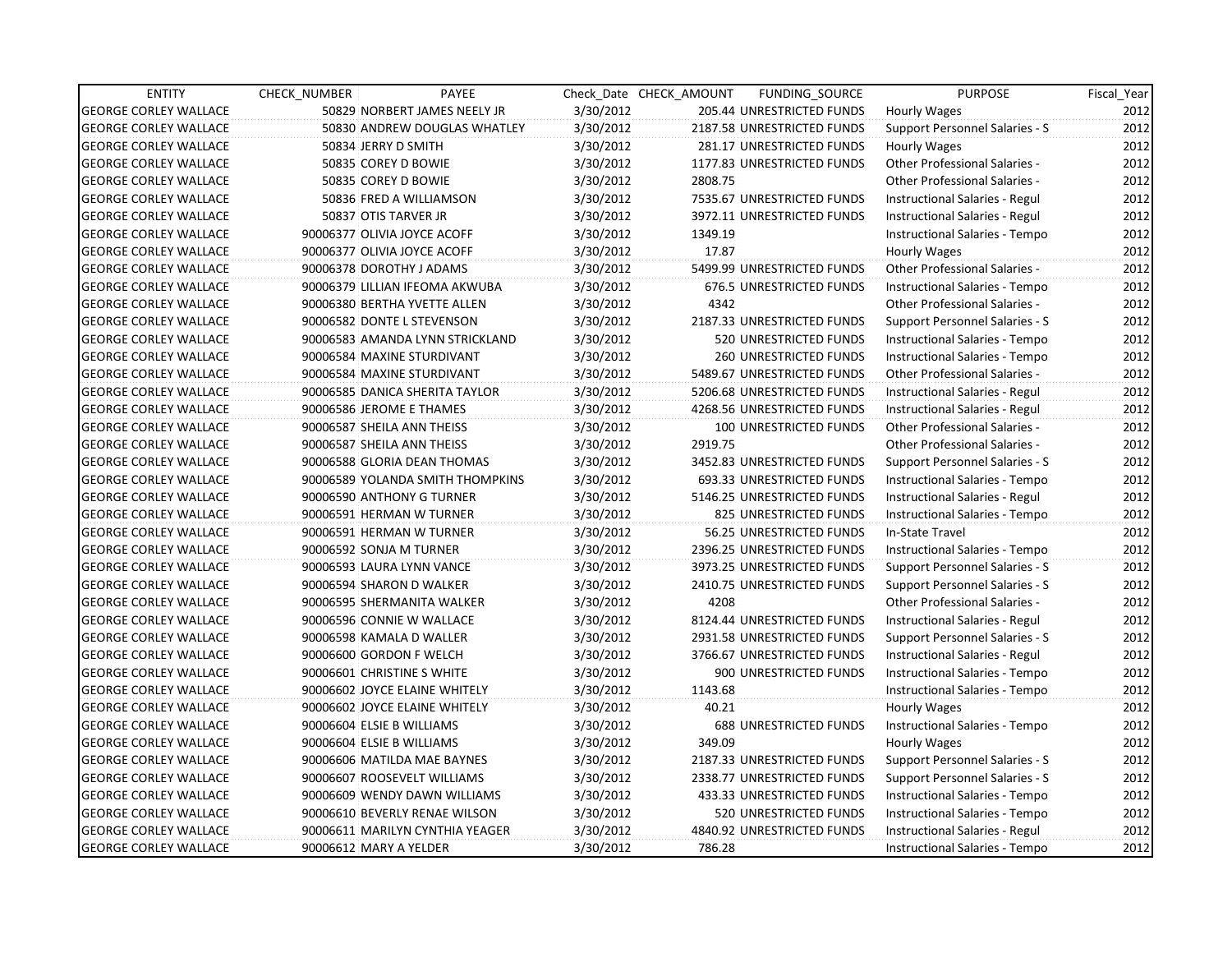| <b>ENTITY</b>                | CHECK NUMBER               | PAYEE                             |           | Check Date CHECK AMOUNT | <b>FUNDING SOURCE</b>          | <b>PURPOSE</b>                        | Fiscal Year |
|------------------------------|----------------------------|-----------------------------------|-----------|-------------------------|--------------------------------|---------------------------------------|-------------|
| <b>GEORGE CORLEY WALLACE</b> | 90006612 MARY A YELDER     |                                   | 3/30/2012 | 40.21                   |                                | <b>Hourly Wages</b>                   | 2012        |
| <b>GEORGE CORLEY WALLACE</b> | 90006613 WANDA F YOUNG     |                                   | 3/30/2012 |                         | 917.34 UNRESTRICTED FUNDS      | Instructional Salaries - Tempo        | 2012        |
| <b>GEORGE CORLEY WALLACE</b> | 90006614 SHERI ZIMMERMAN   |                                   | 3/30/2012 |                         | <b>2318 UNRESTRICTED FUNDS</b> | Support Personnel Salaries - S        | 2012        |
| <b>GEORGE CORLEY WALLACE</b> | 50772 LULA SNOWDEN         |                                   | 3/30/2012 | 4012.5                  |                                | <b>Other Professional Salaries -</b>  | 2012        |
| <b>GEORGE CORLEY WALLACE</b> |                            | 50773 ELLEN G TRAYWICK            | 3/30/2012 | 643.32                  |                                | Instructional Salaries - Tempo        | 2012        |
| <b>GEORGE CORLEY WALLACE</b> |                            | 50773 ELLEN G TRAYWICK            | 3/30/2012 | 80.42                   |                                | Hourly Wages                          | 2012        |
| <b>GEORGE CORLEY WALLACE</b> |                            | 50774 JARRICK B BENNETT           | 3/30/2012 | 848                     |                                | Hourly Wages                          | 2012        |
| <b>GEORGE CORLEY WALLACE</b> |                            | 50775 NIGEL RALPHAEL GUTHRIDGE    | 3/30/2012 | 1964.25                 |                                | Support Personnel Salaries - S        | 2012        |
| <b>GEORGE CORLEY WALLACE</b> |                            | 50776 DERRICK M MOORE             | 3/30/2012 | 2038.67                 |                                | Support Personnel Salaries - S        | 2012        |
| <b>GEORGE CORLEY WALLACE</b> |                            | 50777 ANDRE MARVEL PEARSON        | 3/30/2012 | 2038.67                 |                                | Support Personnel Salaries - S        | 2012        |
| <b>GEORGE CORLEY WALLACE</b> |                            | 50780 CHARLENE NICHOLS COBB       | 3/30/2012 |                         | 576 UNRESTRICTED FUNDS         | <b>Student Assistants</b>             | 2012        |
| <b>GEORGE CORLEY WALLACE</b> |                            | 50808 LORI EVELYN DEAVERS         | 3/30/2012 |                         | <b>1833 UNRESTRICTED FUNDS</b> | Support Personnel Salaries - S        | 2012        |
| <b>GEORGE CORLEY WALLACE</b> |                            | 50810 JIMMIE LEE GOLDSBY          | 3/30/2012 |                         | 5081.97 UNRESTRICTED FUNDS     | Support Personnel Salaries - S        | 2012        |
| <b>GEORGE CORLEY WALLACE</b> |                            | 50811 ISAIAH S HARALSON           | 3/30/2012 |                         | 2811 UNRESTRICTED FUNDS        | <b>Support Personnel Salaries - S</b> | 2012        |
| <b>GEORGE CORLEY WALLACE</b> |                            | 50812 ROBERT L HARVELL            | 3/30/2012 |                         | 2559.58 UNRESTRICTED FUNDS     | Support Personnel Salaries - S        | 2012        |
| <b>GEORGE CORLEY WALLACE</b> |                            | 50813 MONROE MCCREE               | 3/30/2012 |                         | 4668.83 UNRESTRICTED FUNDS     | Support Personnel Salaries - S        | 2012        |
| <b>GEORGE CORLEY WALLACE</b> | 90006552 ALONZIA PETTWAY   |                                   | 3/30/2012 |                         | 2485.42 UNRESTRICTED FUNDS     | Support Personnel Salaries - S        | 2012        |
| <b>GEORGE CORLEY WALLACE</b> | 90006553 CHARLES D PETTWAY |                                   | 3/30/2012 |                         | 2816.73 UNRESTRICTED FUNDS     | Support Personnel Salaries - S        | 2012        |
| <b>GEORGE CORLEY WALLACE</b> |                            | 90006554 CLARENCE J PETTWAY       | 3/30/2012 | 4992.92                 |                                | <b>Other Professional Salaries -</b>  | 2012        |
| <b>GEORGE CORLEY WALLACE</b> | 90006555 FELECIA PETTWAY   |                                   | 3/30/2012 |                         | 4904.17 UNRESTRICTED FUNDS     | <b>Other Professional Salaries -</b>  | 2012        |
| <b>GEORGE CORLEY WALLACE</b> |                            | 90006556 MARTHA WILLIAMS PETTWAY  | 3/30/2012 | 4166.67                 |                                | Other Professional Salaries -         | 2012        |
| <b>GEORGE CORLEY WALLACE</b> | 90006557 ELIJAH PUGH SR    |                                   | 3/30/2012 |                         | 5426.17 UNRESTRICTED FUNDS     | Instructional Salaries - Regul        | 2012        |
| <b>GEORGE CORLEY WALLACE</b> | 90006558 QUANDA C PULLUM   |                                   | 3/30/2012 |                         | 2931.58 UNRESTRICTED FUNDS     | <b>Support Personnel Salaries - S</b> | 2012        |
| <b>GEORGE CORLEY WALLACE</b> | 90006560 JAMES LEE PURIFOY |                                   | 3/30/2012 |                         | 2038.42 UNRESTRICTED FUNDS     | <b>Support Personnel Salaries - S</b> | 2012        |
| <b>GEORGE CORLEY WALLACE</b> |                            | 90006561 JENNIFER M REYNOLDS      | 3/30/2012 |                         | 2856.92 UNRESTRICTED FUNDS     | Support Personnel Salaries - S        | 2012        |
| <b>GEORGE CORLEY WALLACE</b> |                            | 90006562 RAMONA ROBERTS RHODES    | 3/30/2012 |                         | 5651.75 UNRESTRICTED FUNDS     | Instructional Salaries - Regul        | 2012        |
| <b>GEORGE CORLEY WALLACE</b> | 90006563 RUBY D RICHARDSON |                                   | 3/30/2012 |                         | 768.75 UNRESTRICTED FUNDS      | Instructional Salaries - Tempo        | 2012        |
| <b>GEORGE CORLEY WALLACE</b> | 90006564 ERIKA M ROBERSON  |                                   | 3/30/2012 | 2559.33                 |                                | Support Personnel Salaries - S        | 2012        |
| <b>GEORGE CORLEY WALLACE</b> | 90006565 ERIC W ROGERS     |                                   | 3/30/2012 |                         | 4713.33 UNRESTRICTED FUNDS     | Instructional Salaries - Regul        | 2012        |
| <b>GEORGE CORLEY WALLACE</b> |                            | 90006566 MARY ELLEN ROLLINS       | 3/30/2012 |                         | 858 UNRESTRICTED FUNDS         | Instructional Salaries - Tempo        | 2012        |
| <b>GEORGE CORLEY WALLACE</b> |                            | 90006567 FELICIA MICHELLE SANDERS | 3/30/2012 |                         | 520 UNRESTRICTED FUNDS         | Instructional Salaries - Tempo        | 2012        |
| <b>GEORGE CORLEY WALLACE</b> |                            | 90006567 FELICIA MICHELLE SANDERS | 3/30/2012 |                         | 3452.33 UNRESTRICTED FUNDS     | Support Personnel Salaries - S        | 2012        |
| <b>GEORGE CORLEY WALLACE</b> | 90006568 AYANNA S SCOTT    |                                   | 3/30/2012 |                         | 693.33 UNRESTRICTED FUNDS      | Instructional Salaries - Tempo        | 2012        |
| <b>GEORGE CORLEY WALLACE</b> |                            | 90006569 AMANDA KAY SEALES        | 3/30/2012 |                         | 1601.66 UNRESTRICTED FUNDS     | Instructional Salaries - Tempo        | 2012        |
| <b>GEORGE CORLEY WALLACE</b> | 90006570 REESE SHANKS JR   |                                   | 3/30/2012 |                         | 2038.42 UNRESTRICTED FUNDS     | Support Personnel Salaries - S        | 2012        |
| <b>GEORGE CORLEY WALLACE</b> |                            | 90006571 DAPHANE N SHANNON        | 3/30/2012 |                         | 1110.13 UNRESTRICTED FUNDS     | Instructional Salaries - Tempo        | 2012        |
| <b>GEORGE CORLEY WALLACE</b> | 90006572 TRACEY M SHANNON  |                                   | 3/30/2012 |                         | 5426.17 UNRESTRICTED FUNDS     | Instructional Salaries - Regul        | 2012        |
| <b>GEORGE CORLEY WALLACE</b> |                            | 90006573 LAWRENCE SIMMONS JR      | 3/30/2012 |                         | 3823.78 UNRESTRICTED FUNDS     | <b>Instructional Salaries - Regul</b> | 2012        |
| <b>GEORGE CORLEY WALLACE</b> |                            | 90006573 LAWRENCE SIMMONS JR      | 3/30/2012 | 1296                    |                                | Hourly Wages                          | 2012        |
| <b>GEORGE CORLEY WALLACE</b> |                            | 90006574 CHRISTINA HARRIS SMITH   | 3/30/2012 |                         | 850 UNRESTRICTED FUNDS         | Instructional Salaries - Tempo        | 2012        |
| <b>GEORGE CORLEY WALLACE</b> | 90006575 IRENE G BONNER    |                                   | 3/30/2012 |                         | <b>1450 UNRESTRICTED FUNDS</b> | Other Professional Salaries -         | 2012        |
| <b>GEORGE CORLEY WALLACE</b> | 90006576 LEIGH ANN SMITH   |                                   | 3/30/2012 |                         | 4196.67 UNRESTRICTED FUNDS     | Support Personnel Salaries - S        | 2012        |
| <b>GEORGE CORLEY WALLACE</b> | 90006577 SHANDRA J SMITH   |                                   | 3/30/2012 |                         | 4904.17 UNRESTRICTED FUNDS     | <b>Other Professional Salaries -</b>  | 2012        |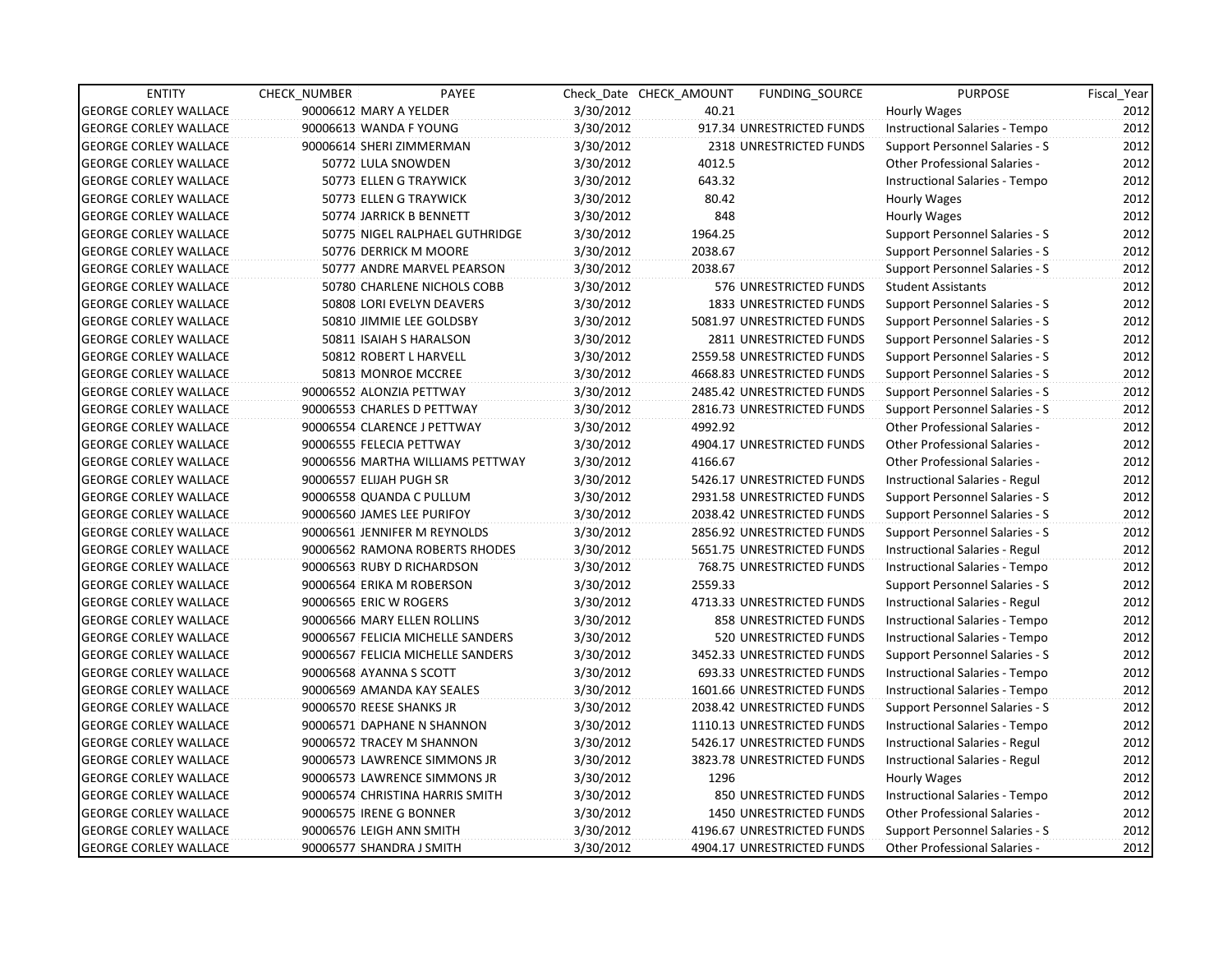| <b>ENTITY</b>                | <b>CHECK NUMBER</b> | PAYEE                              |           | Check Date CHECK AMOUNT | FUNDING SOURCE                 | <b>PURPOSE</b>                        | Fiscal_Year |
|------------------------------|---------------------|------------------------------------|-----------|-------------------------|--------------------------------|---------------------------------------|-------------|
| <b>GEORGE CORLEY WALLACE</b> |                     | 90006578 ANNA M SMITHERMAN         | 3/30/2012 |                         | 5651.75 UNRESTRICTED FUNDS     | Instructional Salaries - Regul        | 2012        |
| <b>GEORGE CORLEY WALLACE</b> |                     | 90006579 JOHN A SNOW               | 3/30/2012 |                         | 512 UNRESTRICTED FUNDS         | Hourly Wages                          | 2012        |
| <b>GEORGE CORLEY WALLACE</b> |                     | 90006580 BRANDI N SPEARS           | 3/30/2012 |                         | 1964.25 UNRESTRICTED FUNDS     | Support Personnel Salaries - S        | 2012        |
| <b>GEORGE CORLEY WALLACE</b> |                     | 90006581 DONALD T SPEED            | 3/30/2012 |                         | 866.67 UNRESTRICTED FUNDS      | Instructional Salaries - Tempo        | 2012        |
| <b>GEORGE CORLEY WALLACE</b> |                     | 90006544 DEONDRA J NIX             | 3/30/2012 |                         | 1126.66 UNRESTRICTED FUNDS     | Instructional Salaries - Tempo        | 2012        |
| <b>GEORGE CORLEY WALLACE</b> |                     | 90006545 PHENICIA K NUNN           | 3/30/2012 |                         | 604 UNRESTRICTED FUNDS         | Instructional Salaries - Tempo        | 2012        |
| GEORGE CORLEY WALLACE        |                     | 90006545 PHENICIA K NUNN           | 3/30/2012 | 196.61                  |                                | Hourly Wages                          | 2012        |
| <b>GEORGE CORLEY WALLACE</b> |                     | 90006545 PHENICIA K NUNN           | 3/30/2012 | 4992.92                 |                                | Other Professional Salaries -         | 2012        |
| <b>GEORGE CORLEY WALLACE</b> |                     | 90006546 CHINWE O OKEKE            | 3/30/2012 | 850.65                  |                                | Hourly Wages                          | 2012        |
| <b>GEORGE CORLEY WALLACE</b> |                     | 90006547 HOLLY BROWN OWENS         | 3/30/2012 |                         | 917.33 UNRESTRICTED FUNDS      | Instructional Salaries - Tempo        | 2012        |
| <b>GEORGE CORLEY WALLACE</b> |                     | 90006548 MELINDA ANN PAGE          | 3/30/2012 | 3416.67                 |                                | Instructional Salaries - Regul        | 2012        |
| <b>GEORGE CORLEY WALLACE</b> |                     | 90006549 SHAMARICK YVONNE PARADISE | 3/30/2012 |                         | 260 UNRESTRICTED FUNDS         | Instructional Salaries - Tempo        | 2012        |
| <b>GEORGE CORLEY WALLACE</b> |                     | 90006550 RAY ANTHONY PATTERSON     | 3/30/2012 |                         | 2708.5 UNRESTRICTED FUNDS      | Support Personnel Salaries - S        | 2012        |
| <b>GEORGE CORLEY WALLACE</b> |                     | 90006551 ERNESTINE D PERRY         | 3/30/2012 |                         | 727.6 UNRESTRICTED FUNDS       | Hourly Wages                          | 2012        |
| <b>GEORGE CORLEY WALLACE</b> |                     | 90006487 PAULINE H JOHNSON         | 3/30/2012 |                         | 792 UNRESTRICTED FUNDS         | Instructional Salaries - Tempo        | 2012        |
| <b>GEORGE CORLEY WALLACE</b> |                     | 90006488 CONNIE M JONES            | 3/30/2012 |                         | 3979.75 UNRESTRICTED FUNDS     | Instructional Salaries - Regul        | 2012        |
| <b>GEORGE CORLEY WALLACE</b> |                     | 90006489 JOSEPH GLENN JONES        | 3/30/2012 |                         | 1833 UNRESTRICTED FUNDS        | Support Personnel Salaries - S        | 2012        |
| <b>GEORGE CORLEY WALLACE</b> |                     | 90006490 KENDRA LANE JONES         | 3/30/2012 |                         | <b>4285 UNRESTRICTED FUNDS</b> | Instructional Salaries - Regul        | 2012        |
| <b>GEORGE CORLEY WALLACE</b> |                     | 90006491 NATASHA RENEE JONES       | 3/30/2012 | 2187.33                 |                                | <b>Support Personnel Salaries - S</b> | 2012        |
| <b>GEORGE CORLEY WALLACE</b> |                     | 90006492 TERESHA M JONES           | 3/30/2012 |                         | <b>260 UNRESTRICTED FUNDS</b>  | Instructional Salaries - Tempo        | 2012        |
| <b>GEORGE CORLEY WALLACE</b> |                     | 90006493 KAMAU R KENYATTA          | 3/30/2012 | 1296                    |                                | Hourly Wages                          | 2012        |
| <b>GEORGE CORLEY WALLACE</b> |                     | 90006494 ANESSA LYNN KIDD          | 3/30/2012 |                         | 5713.33 UNRESTRICTED FUNDS     | Other Professional Salaries -         | 2012        |
| <b>GEORGE CORLEY WALLACE</b> |                     | 90006495 ANETRIAL SHERELL KING     | 3/30/2012 |                         | 1655.16 UNRESTRICTED FUNDS     | Instructional Salaries - Tempo        | 2012        |
| <b>GEORGE CORLEY WALLACE</b> |                     | 90006498 SHIRLEY J LAISTER         | 3/30/2012 |                         | 5306.33 UNRESTRICTED FUNDS     | Instructional Salaries - Regul        | 2012        |
| <b>GEORGE CORLEY WALLACE</b> |                     | 90006499 RONALD LANE               | 3/30/2012 |                         | 833.33 UNRESTRICTED FUNDS      | Instructional Salaries - Tempo        | 2012        |
| <b>GEORGE CORLEY WALLACE</b> |                     | 90006500 EARLINE T LARKIN          | 3/30/2012 |                         | 1220 UNRESTRICTED FUNDS        | <b>Other Professional Salaries -</b>  | 2012        |
| <b>GEORGE CORLEY WALLACE</b> |                     | 90006501 PATRICIA LOUISE LATHAM    | 3/30/2012 | 482.49                  |                                | Instructional Salaries - Tempo        | 2012        |
| <b>GEORGE CORLEY WALLACE</b> |                     | 90006501 PATRICIA LOUISE LATHAM    | 3/30/2012 | 40.21                   |                                | Hourly Wages                          | 2012        |
| <b>GEORGE CORLEY WALLACE</b> |                     | 90006502 CHENETTA B LEE            | 3/30/2012 |                         | 5000 UNRESTRICTED FUNDS        | Other Professional Salaries -         | 2012        |
| <b>GEORGE CORLEY WALLACE</b> |                     | 90006503 SHANNON M LEE             | 3/30/2012 |                         | 1020 UNRESTRICTED FUNDS        | Instructional Salaries - Tempo        | 2012        |
| <b>GEORGE CORLEY WALLACE</b> |                     | 90006504 RITA M LETT               | 3/30/2012 |                         | 5149.42 UNRESTRICTED FUNDS     | <b>Other Professional Salaries -</b>  | 2012        |
| <b>GEORGE CORLEY WALLACE</b> |                     | 90006505 BONITA T LEWIS            | 3/30/2012 |                         | 4120.33 UNRESTRICTED FUNDS     | Instructional Salaries - Regul        | 2012        |
| <b>GEORGE CORLEY WALLACE</b> |                     | 90006506 GEORGE E LEWIS            | 3/30/2012 |                         | 693.33 UNRESTRICTED FUNDS      | Instructional Salaries - Tempo        | 2012        |
| <b>GEORGE CORLEY WALLACE</b> |                     | 90006507 SUZANNE M LIGHT           | 3/30/2012 |                         | 2038.42 UNRESTRICTED FUNDS     | Support Personnel Salaries - S        | 2012        |
| <b>GEORGE CORLEY WALLACE</b> |                     | 90006508 ALICE G LOGAN             | 3/30/2012 | 1296                    |                                | Hourly Wages                          | 2012        |
| <b>GEORGE CORLEY WALLACE</b> |                     | 90006509 SHUNTELRA BERNICE LOGAN   | 3/30/2012 |                         | 3823.92 UNRESTRICTED FUNDS     | <b>Other Professional Salaries -</b>  | 2012        |
| <b>GEORGE CORLEY WALLACE</b> |                     | 90006510 BURMA JAMES LOMAX         | 3/30/2012 | 3750                    |                                | Instructional Salaries - Regul        | 2012        |
| <b>GEORGE CORLEY WALLACE</b> |                     | 90006511 TERESA DARNELLE MARSHALL  | 3/30/2012 |                         | 2112.92 UNRESTRICTED FUNDS     | <b>Support Personnel Salaries - S</b> | 2012        |
| <b>GEORGE CORLEY WALLACE</b> |                     | 90006512 TERRENCE N MARSHALL       | 3/30/2012 |                         | 520 UNRESTRICTED FUNDS         | Instructional Salaries - Tempo        | 2012        |
| <b>GEORGE CORLEY WALLACE</b> |                     | 90006513 WILSUNYA MARSHALL         | 3/30/2012 |                         | 2857.17 UNRESTRICTED FUNDS     | Support Personnel Salaries - S        | 2012        |
| <b>GEORGE CORLEY WALLACE</b> |                     | 90006514 SUZETTE G MARTIN          | 3/30/2012 |                         | 3951.42 UNRESTRICTED FUNDS     | Instructional Salaries - Regul        | 2012        |
| <b>GEORGE CORLEY WALLACE</b> |                     | 90006515 ROBERT D MCCONNELL        | 3/30/2012 |                         | 9660.5 UNRESTRICTED FUNDS      | Administrative Salaries- Sched        | 2012        |
| <b>GEORGE CORLEY WALLACE</b> |                     | 90006516 CARLA EILAND MCCUNE       | 3/30/2012 |                         | <b>1529 UNRESTRICTED FUNDS</b> | Instructional Salaries - Tempo        | 2012        |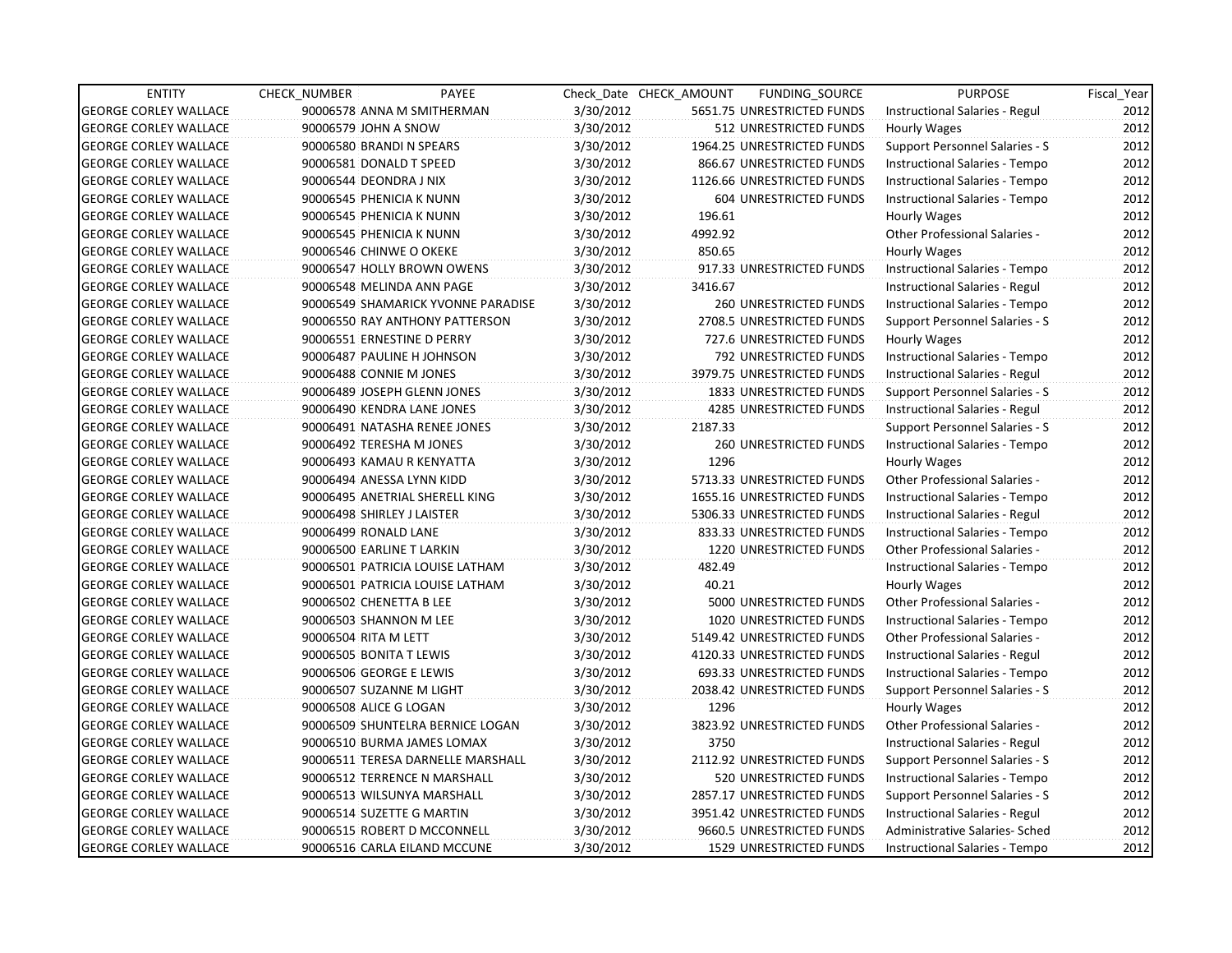| <b>ENTITY</b>                | <b>CHECK NUMBER</b>    | PAYEE                              |           | Check Date CHECK AMOUNT | FUNDING SOURCE                | <b>PURPOSE</b>                        | Fiscal_Year |
|------------------------------|------------------------|------------------------------------|-----------|-------------------------|-------------------------------|---------------------------------------|-------------|
| <b>GEORGE CORLEY WALLACE</b> |                        | 90006517 CARROLL D MCQUEEN         | 3/30/2012 |                         | 1560 UNRESTRICTED FUNDS       | Instructional Salaries - Tempo        | 2012        |
| <b>GEORGE CORLEY WALLACE</b> |                        | 90006518 CHRISTI A MELTON          | 3/30/2012 |                         | 3284.25 UNRESTRICTED FUNDS    | Instructional Salaries - Regul        | 2012        |
| <b>GEORGE CORLEY WALLACE</b> |                        | 90006519 DARRIO MELTON             | 3/30/2012 |                         | 1126.67 UNRESTRICTED FUNDS    | Instructional Salaries - Tempo        | 2012        |
| <b>GEORGE CORLEY WALLACE</b> |                        | 90006520 GREGORY LEE MILLER        | 3/30/2012 |                         | 4322.58 UNRESTRICTED FUNDS    | Instructional Salaries - Regul        | 2012        |
| <b>GEORGE CORLEY WALLACE</b> | 90006521 MARC C MILLER |                                    | 3/30/2012 |                         | <b>260 UNRESTRICTED FUNDS</b> | Instructional Salaries - Tempo        | 2012        |
| <b>GEORGE CORLEY WALLACE</b> |                        | 90006522 PEARLIE R MILLER          | 3/30/2012 |                         | 4062.58 UNRESTRICTED FUNDS    | Instructional Salaries - Regul        | 2012        |
| <b>GEORGE CORLEY WALLACE</b> |                        | 90006523 SHEILA MIMS MINOR         | 3/30/2012 |                         | <b>604 UNRESTRICTED FUNDS</b> | Instructional Salaries - Tempo        | 2012        |
| <b>GEORGE CORLEY WALLACE</b> |                        | 90006524 BRENDA G MITCHELL         | 3/30/2012 |                         | <b>688 UNRESTRICTED FUNDS</b> | Instructional Salaries - Tempo        | 2012        |
| <b>GEORGE CORLEY WALLACE</b> |                        | 90006525 JAMES M MITCHELL          | 3/30/2012 |                         | 14266.45 UNRESTRICTED FUNDS   | Administrative Salaries- Sched        | 2012        |
| <b>GEORGE CORLEY WALLACE</b> |                        | 90006525 JAMES M MITCHELL          | 3/30/2012 |                         | 200 UNRESTRICTED FUNDS        | President's Expense Allowance         | 2012        |
| <b>GEORGE CORLEY WALLACE</b> |                        | 90006525 JAMES M MITCHELL          | 3/30/2012 |                         | 1000 UNRESTRICTED FUNDS       | <b>Housing Allowance</b>              | 2012        |
| <b>GEORGE CORLEY WALLACE</b> |                        | 90006526 KIM ELLICE MIXON CARTER   | 3/30/2012 |                         | 5416.78 UNRESTRICTED FUNDS    | Instructional Salaries - Regul        | 2012        |
| <b>GEORGE CORLEY WALLACE</b> |                        | 90006527 KRISTA LASHANTA P MONTGOM | 3/30/2012 |                         | 1949.41 UNRESTRICTED FUNDS    | Instructional Salaries - Tempo        | 2012        |
| <b>GEORGE CORLEY WALLACE</b> | 90006528 DALE E MOORE  |                                    | 3/30/2012 |                         | 3972.11 UNRESTRICTED FUNDS    | Instructional Salaries - Regul        | 2012        |
| <b>GEORGE CORLEY WALLACE</b> |                        | 90006529 DOROTHY A MOORE           | 3/30/2012 |                         | 520 UNRESTRICTED FUNDS        | Instructional Salaries - Tempo        | 2012        |
| <b>GEORGE CORLEY WALLACE</b> | 90006530 KATHY J MOORE |                                    | 3/30/2012 | 4875                    |                               | <b>Other Professional Salaries -</b>  | 2012        |
| GEORGE CORLEY WALLACE        |                        | 90006531 MONICA BOSWELL MOORE      | 3/30/2012 |                         | 810 UNRESTRICTED FUNDS        | Instructional Salaries - Tempo        | 2012        |
| <b>GEORGE CORLEY WALLACE</b> |                        | 90006532 PAMELA B MOORE            | 3/30/2012 |                         | 2485.17 UNRESTRICTED FUNDS    | <b>Support Personnel Salaries - S</b> | 2012        |
| <b>GEORGE CORLEY WALLACE</b> |                        | 90006534 TIMOTHY MOORE             | 3/30/2012 |                         | 3709.54 UNRESTRICTED FUNDS    | <b>Support Personnel Salaries - S</b> | 2012        |
| <b>GEORGE CORLEY WALLACE</b> |                        | 90006535 HAILEY S MORRISON         | 3/30/2012 |                         | 935 UNRESTRICTED FUNDS        | Instructional Salaries - Tempo        | 2012        |
| <b>GEORGE CORLEY WALLACE</b> |                        | 90006536 SHELICIA DENISE MORTON FO | 3/30/2012 |                         | 1256.25 UNRESTRICTED FUNDS    | Instructional Salaries - Tempo        | 2012        |
| <b>GEORGE CORLEY WALLACE</b> |                        | 90006537 JOHNNY E MOSS III         | 3/30/2012 |                         | 5416.67 UNRESTRICTED FUNDS    | Other Professional Salaries -         | 2012        |
| <b>GEORGE CORLEY WALLACE</b> |                        | 90006538 BETTYE STEELE MOTLEY      | 3/30/2012 | 2630                    |                               | <b>Other Professional Salaries -</b>  | 2012        |
| <b>GEORGE CORLEY WALLACE</b> |                        | 90006540 MARGARET C MOTT           | 3/30/2012 |                         | 4507.42 UNRESTRICTED FUNDS    | Instructional Salaries - Regul        | 2012        |
| <b>GEORGE CORLEY WALLACE</b> |                        | 90006541 EDDIE JAMES MOULTRIE      | 3/30/2012 |                         | 4411.6 UNRESTRICTED FUNDS     | Support Personnel Salaries - S        | 2012        |
| <b>GEORGE CORLEY WALLACE</b> |                        | 90006542 WESBERT NETTLES           | 3/30/2012 |                         | 384 UNRESTRICTED FUNDS        | Hourly Wages                          | 2012        |
| <b>GEORGE CORLEY WALLACE</b> |                        | 90006543 SUNETTE SMITH NEWMAN      | 3/30/2012 |                         | 3750.17 UNRESTRICTED FUNDS    | Support Personnel Salaries - S        | 2012        |
| <b>GEORGE CORLEY WALLACE</b> |                        | 172686 FRANK ELLIOTT               | 4/5/2012  |                         | 310 UNRESTRICTED FUNDS        | In-State Travel                       | 2012        |
| <b>GEORGE CORLEY WALLACE</b> |                        | 172687 FRANK ELLIOTT               | 4/5/2012  |                         | <b>310 UNRESTRICTED FUNDS</b> | In-State Travel                       | 2012        |
| <b>GEORGE CORLEY WALLACE</b> |                        | 172688 FRANK ELLIOTT               | 4/5/2012  |                         | 620 UNRESTRICTED FUNDS        | In-State Travel                       | 2012        |
| <b>GEORGE CORLEY WALLACE</b> |                        | 172689 FRANK ELLIOTT               | 4/5/2012  |                         | 310 UNRESTRICTED FUNDS        | In-State Travel                       | 2012        |
| <b>GEORGE CORLEY WALLACE</b> |                        | 172690 FRANK ELLIOTT               | 4/5/2012  |                         | 868 UNRESTRICTED FUNDS        | In-State Travel                       | 2012        |
| <b>GEORGE CORLEY WALLACE</b> |                        | 172691 FRANK ELLIOTT               | 4/5/2012  |                         | 868 UNRESTRICTED FUNDS        | In-State Travel                       | 2012        |
| <b>GEORGE CORLEY WALLACE</b> |                        | 172692 FRANK ELLIOTT               | 4/5/2012  |                         | <b>310 UNRESTRICTED FUNDS</b> | In-State Travel                       | 2012        |
| <b>GEORGE CORLEY WALLACE</b> |                        | 172693 FRANK ELLIOTT               | 4/5/2012  |                         | 868 UNRESTRICTED FUNDS        | In-State Travel                       | 2012        |
| <b>GEORGE CORLEY WALLACE</b> |                        | 172694 FASTENAL COMPANY            | 4/5/2012  |                         | 90.21 UNRESTRICTED FUNDS      | <b>Materials and Supplies</b>         | 2012        |
| <b>GEORGE CORLEY WALLACE</b> |                        | 172695 FISHER SCIENTIFIC-EMD       | 4/5/2012  |                         | 310.86 UNRESTRICTED FUNDS     | <b>Materials and Supplies</b>         | 2012        |
| <b>GEORGE CORLEY WALLACE</b> |                        | 172696 FULLER BUILDING COMPANY     | 4/5/2012  |                         | 500.32 UNRESTRICTED FUNDS     | <b>Materials and Supplies</b>         | 2012        |
| <b>GEORGE CORLEY WALLACE</b> |                        | 172697 PAULA GOODMAN               | 4/5/2012  |                         | 175 UNRESTRICTED FUNDS        | <b>Other Contractual Services</b>     | 2012        |
| <b>GEORGE CORLEY WALLACE</b> |                        | 172698 MARILYN HANNAH              | 4/5/2012  |                         | <b>150 UNRESTRICTED FUNDS</b> | In-State Travel                       | 2012        |
| <b>GEORGE CORLEY WALLACE</b> |                        | 172699 KERRY HENDERSON             | 4/5/2012  | 2700                    |                               | Out-of-State Travel                   | 2012        |
| <b>GEORGE CORLEY WALLACE</b> |                        | 172700 DEANDRES G. INGE            | 4/5/2012  | 54.29                   |                               | In-State Travel                       | 2012        |
| <b>GEORGE CORLEY WALLACE</b> |                        | 172701 INLINE ELECTRIC SUPPLY CO   | 4/5/2012  | 21848.37                |                               | Alterations                           | 2012        |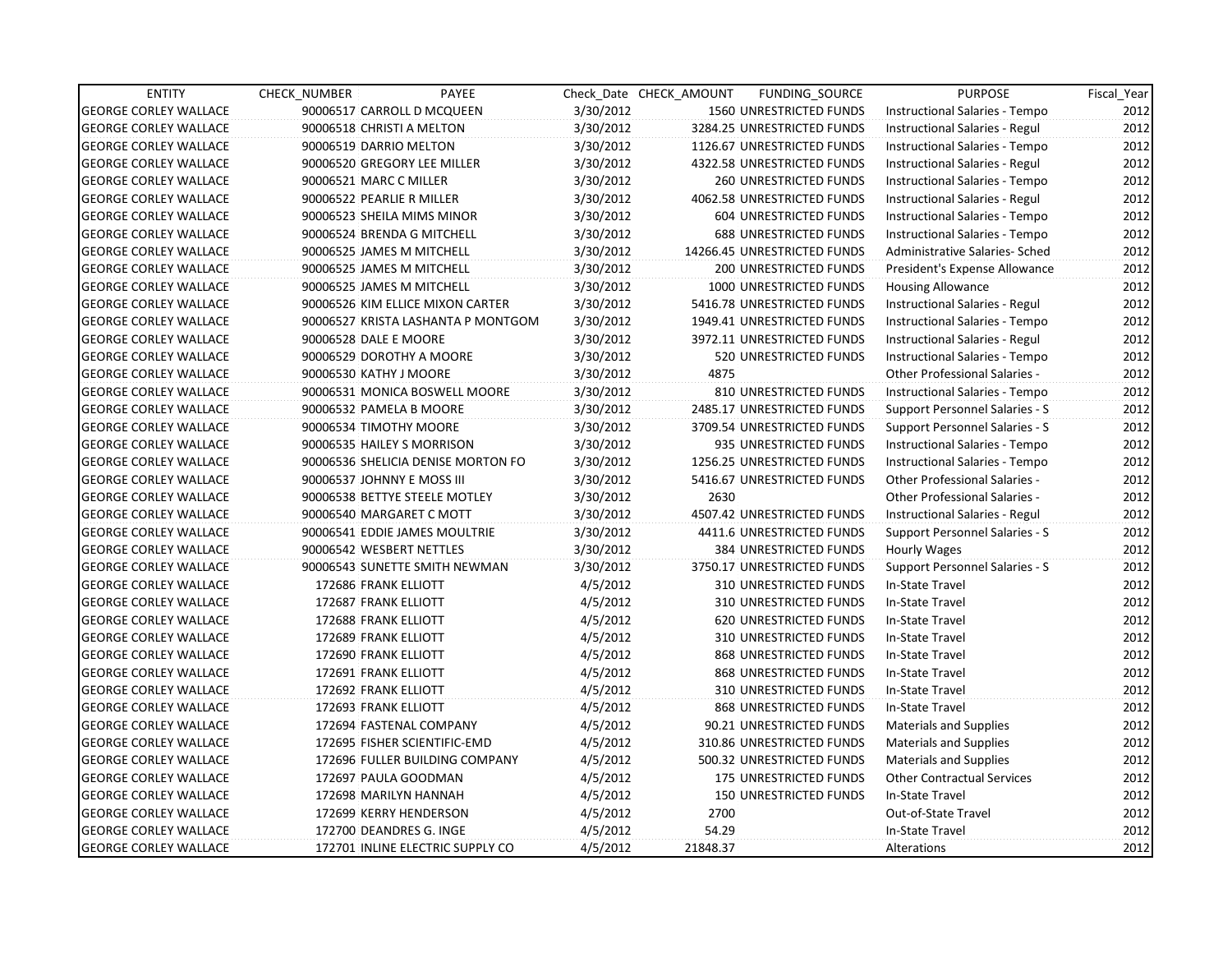| <b>ENTITY</b>                | CHECK NUMBER                 | PAYEE                            |          | Check Date CHECK AMOUNT | <b>FUNDING SOURCE</b>         | <b>PURPOSE</b>                       | Fiscal_Year |
|------------------------------|------------------------------|----------------------------------|----------|-------------------------|-------------------------------|--------------------------------------|-------------|
| <b>GEORGE CORLEY WALLACE</b> | 172702 JAMCO, INC.           |                                  | 4/5/2012 | 24528                   |                               | Alterations                          | 2012        |
| <b>GEORGE CORLEY WALLACE</b> | 172703 JONES INTERSTATE TIRE |                                  | 4/5/2012 |                         | 116.9 UNRESTRICTED FUNDS      | Maintenance and Repairs              | 2012        |
| <b>GEORGE CORLEY WALLACE</b> | 172704 THE LOCKSMITH SHOP    |                                  | 4/5/2012 | 667.2                   |                               | Maintenance and Repairs              | 2012        |
| <b>GEORGE CORLEY WALLACE</b> | 172705 MARVIN P. HUGHEY -    |                                  | 4/5/2012 | 5765.55                 |                               | Construction in Progress             | 2012        |
| <b>GEORGE CORLEY WALLACE</b> | 172705 MARVIN P. HUGHEY -    |                                  | 4/5/2012 | 5917.36                 |                               | <b>Engineering and Architectural</b> | 2012        |
| <b>GEORGE CORLEY WALLACE</b> |                              | 172706 MCRAE-GAINES LEARNING CTN | 4/5/2012 |                         | 3628.4 UNRESTRICTED FUNDS     | Scholarships                         | 2012        |
| <b>GEORGE CORLEY WALLACE</b> |                              | 172707 THE MONTGOMERY ADVERTISER | 4/5/2012 |                         | 200.89 UNRESTRICTED FUNDS     | Subscriptions                        | 2012        |
| <b>GEORGE CORLEY WALLACE</b> |                              | 172708 MULLINS BUILDING PRODUCTS | 4/5/2012 | 18705                   |                               | Alterations                          | 2012        |
| <b>GEORGE CORLEY WALLACE</b> | 172709 PAPERDIRECT           |                                  | 4/5/2012 | 257.87                  |                               | Materials and Supplies               | 2012        |
| <b>GEORGE CORLEY WALLACE</b> | 172710 CLARENCE PETTWAY      |                                  | 4/5/2012 | 112.11                  |                               | In-State Travel                      | 2012        |
| <b>GEORGE CORLEY WALLACE</b> | 172711 MARTHA PETTWAY        |                                  | 4/5/2012 | 521                     |                               | In-State Travel                      | 2012        |
| <b>GEORGE CORLEY WALLACE</b> | 172712 PITNEY BOWES          |                                  | 4/5/2012 |                         | 153 UNRESTRICTED FUNDS        | Service Contracts on Equipment       | 2012        |
| <b>GEORGE CORLEY WALLACE</b> | 172713 PODS                  |                                  | 4/5/2012 |                         | <b>258 UNRESTRICTED FUNDS</b> | <b>Other Contractual Services</b>    | 2012        |
| <b>GEORGE CORLEY WALLACE</b> |                              | 172714 PTK INTERNATIONAL HONOR   | 4/5/2012 | 1670                    |                               | Out-of-State Travel                  | 2012        |
| <b>GEORGE CORLEY WALLACE</b> | 172715 JENNIFER REYNOLDS     |                                  | 4/5/2012 |                         | 225 UNRESTRICTED FUNDS        | In-State Travel                      | 2012        |
| <b>GEORGE CORLEY WALLACE</b> | 172716 ERIKA ROBERSON        |                                  | 4/5/2012 | 66.06                   |                               | In-State Travel                      | 2012        |
| <b>GEORGE CORLEY WALLACE</b> |                              | 172717 ROUNTREE ELECTRIC SUPPLY  | 4/5/2012 |                         | 519.98 UNRESTRICTED FUNDS     | Materials and Supplies               | 2012        |
| <b>GEORGE CORLEY WALLACE</b> |                              | 172717 ROUNTREE ELECTRIC SUPPLY  | 4/5/2012 | 887.14                  |                               | Maintenance and Repairs              | 2012        |
| <b>GEORGE CORLEY WALLACE</b> |                              | 172718 SELMA WATER WORKS BOARD   | 4/5/2012 |                         | 1457.11 UNRESTRICTED FUNDS    | Water and Sewer                      | 2012        |
| <b>GEORGE CORLEY WALLACE</b> | 172719 SKILLPATH SEMINARS    |                                  | 4/5/2012 |                         | 199 UNRESTRICTED FUNDS        | <b>Materials and Supplies</b>        | 2012        |
| <b>GEORGE CORLEY WALLACE</b> |                              | 172720 SOUTHERN PIPE & SUPPLY    | 4/5/2012 | 6662.53                 |                               | Alterations                          | 2012        |
| <b>GEORGE CORLEY WALLACE</b> |                              | 172721 SOUTHERN PIPE & SUPPLY    | 4/5/2012 | 180.67                  |                               | Maintenance and Repairs              | 2012        |
| <b>GEORGE CORLEY WALLACE</b> | 172722 TEKLINKS, INC.        |                                  | 4/5/2012 |                         | 21724.52 UNRESTRICTED FUNDS   | TECHNOLOGY NON-CAPITALIZED           | 2012        |
| <b>GEORGE CORLEY WALLACE</b> | 172722 TEKLINKS, INC.        |                                  | 4/5/2012 |                         | <b>669 UNRESTRICTED FUNDS</b> | Materials and Supplies               | 2012        |
| <b>GEORGE CORLEY WALLACE</b> | 172723 THE SOLUTIONS TEAM    |                                  | 4/5/2012 |                         | 178.5 UNRESTRICTED FUNDS      | Service Contracts on Equipment       | 2012        |
| <b>GEORGE CORLEY WALLACE</b> | 172724 TRANE U.S. INC.       |                                  | 4/5/2012 | 22511.08                |                               | Alterations                          | 2012        |
| <b>GEORGE CORLEY WALLACE</b> |                              | 172727 WCCS/STUDENT LEADERSHIP   | 4/5/2012 | 165                     |                               | In-State Travel                      | 2012        |
| <b>GEORGE CORLEY WALLACE</b> | 172669 ACAPNEP               |                                  | 4/5/2012 |                         | 50 UNRESTRICTED FUNDS         | Memberships                          | 2012        |
| <b>GEORGE CORLEY WALLACE</b> | 172670 ACS TECHNOLOGIES      |                                  | 4/5/2012 |                         | 90 UNRESTRICTED FUNDS         | Service Contracts on Equipment       | 2012        |
| <b>GEORGE CORLEY WALLACE</b> |                              | 172671 ALABAMA DEANS OF STUDENT  | 4/5/2012 |                         | 275 UNRESTRICTED FUNDS        | Memberships                          | 2012        |
| <b>GEORGE CORLEY WALLACE</b> |                              | 172672 ALABAMA GAS CORPORATION   | 4/5/2012 |                         | 127.13 UNRESTRICTED FUNDS     | Gas and Heating Fuel                 | 2012        |
| <b>GEORGE CORLEY WALLACE</b> |                              | 172673 ALABAMA POWER COMPANY     | 4/5/2012 |                         | 41194.23 UNRESTRICTED FUNDS   | Electricity                          | 2012        |
| <b>GEORGE CORLEY WALLACE</b> | 172674 AMSAN BAMA SUPPLY     |                                  | 4/5/2012 |                         | 2996.73 UNRESTRICTED FUNDS    | Materials and Supplies               | 2012        |
| <b>GEORGE CORLEY WALLACE</b> | 172675 ATN                   |                                  | 4/5/2012 |                         | 709 UNRESTRICTED FUNDS        | Materials and Supplies               | 2012        |
| <b>GEORGE CORLEY WALLACE</b> | 172677 C & S AUTO PARTS      |                                  | 4/5/2012 |                         | 39.89 UNRESTRICTED FUNDS      | Materials and Supplies               | 2012        |
| <b>GEORGE CORLEY WALLACE</b> | 172678 CDW GOVERNMENT, INC   |                                  | 4/5/2012 |                         | 41.05 UNRESTRICTED FUNDS      | <b>Materials and Supplies</b>        | 2012        |
| <b>GEORGE CORLEY WALLACE</b> |                              | 172679 CENTRAL ALABAMA CO-OP     | 4/5/2012 |                         | 180 UNRESTRICTED FUNDS        | <b>Materials and Supplies</b>        | 2012        |
| <b>GEORGE CORLEY WALLACE</b> | 172680 CONTINENTAL RESEARCH  |                                  | 4/5/2012 |                         | 458.61 UNRESTRICTED FUNDS     | <b>Materials and Supplies</b>        | 2012        |
| <b>GEORGE CORLEY WALLACE</b> | 172681 COUGAR CHEVRON        |                                  | 4/5/2012 |                         | 512.76 UNRESTRICTED FUNDS     | Gasoline and Oil - Motor Vehic       | 2012        |
| <b>GEORGE CORLEY WALLACE</b> |                              | 172682 CRL-LOVELADY CONSTRUCTION | 4/5/2012 | 280700.77               |                               | Alterations                          | 2012        |
| <b>GEORGE CORLEY WALLACE</b> |                              | 172683 DALLAS CO. WATER & SEWER  | 4/5/2012 |                         | 115.62 UNRESTRICTED FUNDS     | Water and Sewer                      | 2012        |
| <b>GEORGE CORLEY WALLACE</b> | 172684 FRANK ELLIOTT         |                                  | 4/5/2012 |                         | 310 UNRESTRICTED FUNDS        | In-State Travel                      | 2012        |
| <b>GEORGE CORLEY WALLACE</b> | 172685 FRANK ELLIOTT         |                                  | 4/5/2012 |                         | <b>620 UNRESTRICTED FUNDS</b> | In-State Travel                      | 2012        |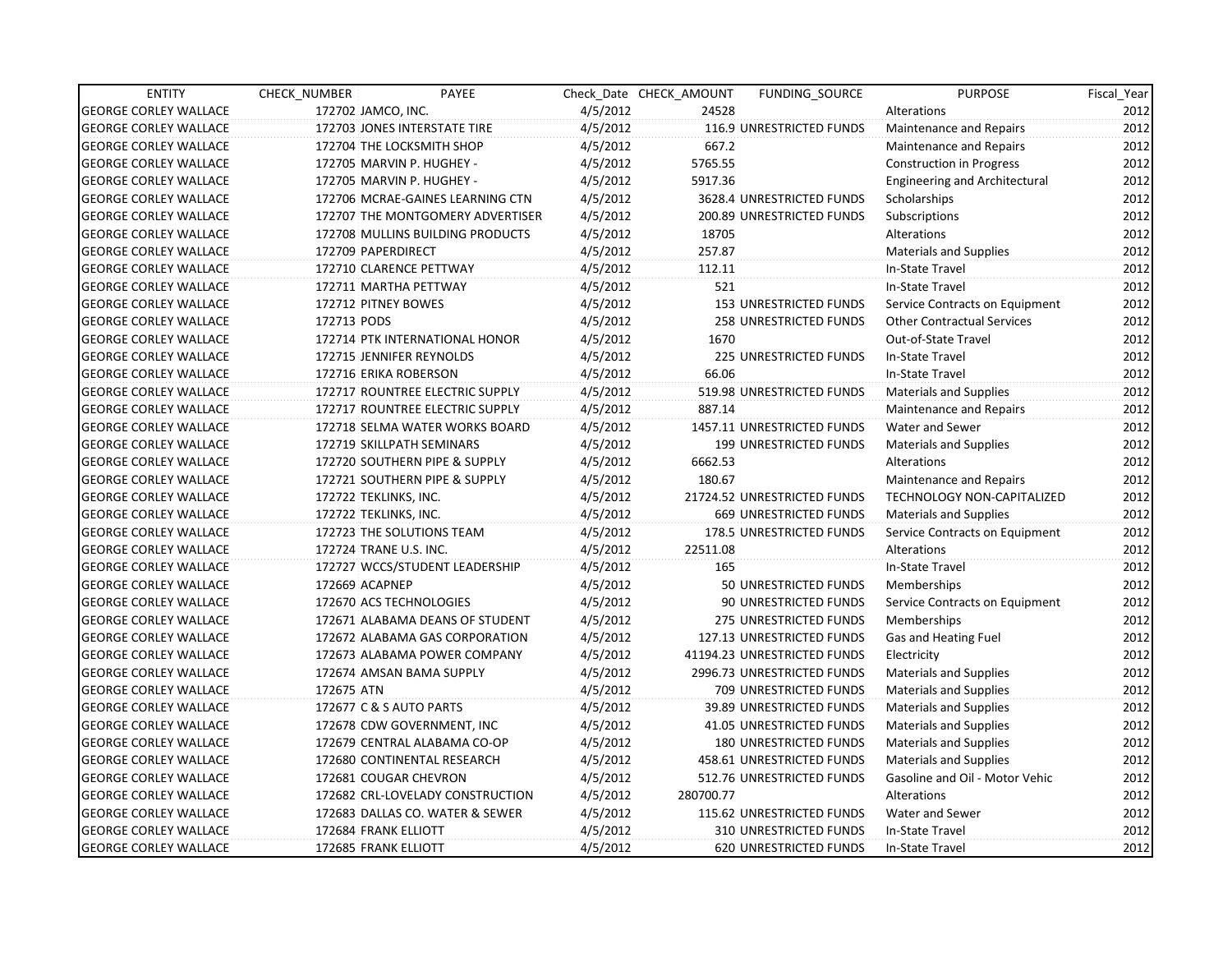| <b>ENTITY</b>                | CHECK_NUMBER    | PAYEE                            |           | Check Date CHECK AMOUNT | <b>FUNDING SOURCE</b>           | <b>PURPOSE</b>                       | Fiscal_Year |
|------------------------------|-----------------|----------------------------------|-----------|-------------------------|---------------------------------|--------------------------------------|-------------|
| <b>GEORGE CORLEY WALLACE</b> |                 | 172728 ACADEMY SPORTS & OUTDOORS | 4/11/2012 | 149.97                  |                                 | Institutional Use                    | 2012        |
| <b>GEORGE CORLEY WALLACE</b> |                 | 172804 MOORE-STEWART             | 4/12/2012 |                         | 601.66 UNRESTRICTED FUNDS       | Maintenance and Repairs              | 2012        |
| <b>GEORGE CORLEY WALLACE</b> |                 | 172805 OFFICE DEPOT              | 4/12/2012 |                         | <b>62.5 UNRESTRICTED FUNDS</b>  | <b>Materials and Supplies</b>        | 2012        |
| <b>GEORGE CORLEY WALLACE</b> |                 | 172806 BILL PERLMAN              | 4/12/2012 | 1000                    |                                 | <b>Other Contractual Services</b>    | 2012        |
| <b>GEORGE CORLEY WALLACE</b> |                 | 172807 THE RESOURCE CENTER       | 4/12/2012 | 340                     |                                 | State-Funded Professional Deve       | 2012        |
| <b>GEORGE CORLEY WALLACE</b> |                 | 172808 THE RILEY GROUP           | 4/12/2012 |                         | 1000 UNRESTRICTED FUNDS         | <b>TECHNOLOGY NON-CAPITALIZED</b>    | 2012        |
| <b>GEORGE CORLEY WALLACE</b> |                 | 172809 RITTENHOUSE BOOK          | 4/12/2012 |                         | <b>66.95 UNRESTRICTED FUNDS</b> | <b>Books</b>                         | 2012        |
| <b>GEORGE CORLEY WALLACE</b> |                 | 172810 SALLY BEAUTY SUPPLY       | 4/12/2012 |                         | 56.78 UNRESTRICTED FUNDS        | <b>Materials and Supplies</b>        | 2012        |
| <b>GEORGE CORLEY WALLACE</b> |                 | 172811 KENNETTA SANDERS          | 4/12/2012 |                         | 50 UNRESTRICTED FUNDS           | <b>Other Contractual Services</b>    | 2012        |
| <b>GEORGE CORLEY WALLACE</b> |                 | 172812 SOUTHERN PIPE & SUPPLY    | 4/12/2012 |                         | 318.75 UNRESTRICTED FUNDS       | <b>Materials and Supplies</b>        | 2012        |
| <b>GEORGE CORLEY WALLACE</b> |                 | 172813 SOUTHERN PIPE & SUPPLY    | 4/12/2012 |                         | 267.44 UNRESTRICTED FUNDS       | <b>Materials and Supplies</b>        | 2012        |
| <b>GEORGE CORLEY WALLACE</b> |                 | 172814 THE STEWART ORGANIZATION  | 4/12/2012 | 10                      |                                 | <b>Other Contractual Services</b>    | 2012        |
| <b>GEORGE CORLEY WALLACE</b> |                 | 172815 THE SELMA-TIMES JOURNAL   | 4/12/2012 |                         | 1150.32 UNRESTRICTED FUNDS      | <b>Advertising and Promotions</b>    | 2012        |
| <b>GEORGE CORLEY WALLACE</b> |                 | 172816 PAULA THORNTON            | 4/12/2012 |                         | <b>125 UNRESTRICTED FUNDS</b>   | <b>Other Contractual Services</b>    | 2012        |
| <b>GEORGE CORLEY WALLACE</b> |                 | 172817 TRANE U.S. INC.           | 4/12/2012 | 8076.29                 |                                 | <b>Buildings and Fixed Equipment</b> | 2012        |
| <b>GEORGE CORLEY WALLACE</b> | 172818 4IMPRINT |                                  | 4/12/2012 |                         | 4060.37 UNRESTRICTED FUNDS      | <b>Materials and Supplies</b>        | 2012        |
| <b>GEORGE CORLEY WALLACE</b> |                 | 172781 FEDERAL EXPRESS CORPORATI | 4/12/2012 |                         | 579.77 UNRESTRICTED FUNDS       | Postage                              | 2012        |
| <b>GEORGE CORLEY WALLACE</b> |                 | 172781 FEDERAL EXPRESS CORPORATI | 4/12/2012 | 18.65                   |                                 | Postage                              | 2012        |
| <b>GEORGE CORLEY WALLACE</b> |                 | 172750 RUTHA HARRIS              | 4/12/2012 | 1000                    |                                 | <b>Other Contractual Services</b>    | 2012        |
| <b>GEORGE CORLEY WALLACE</b> |                 | 172751 EMORY HARRIS              | 4/12/2012 | 1000                    |                                 | <b>Other Contractual Services</b>    | 2012        |
| <b>GEORGE CORLEY WALLACE</b> |                 | 172752 DAVID HOBBS               | 4/12/2012 | 138                     |                                 | In-State Travel                      | 2012        |
| <b>GEORGE CORLEY WALLACE</b> |                 | 172732 ACS TECHNOLOGIES          | 4/12/2012 |                         | 93 UNRESTRICTED FUNDS           | Service Contracts on Equipment       | 2012        |
| <b>GEORGE CORLEY WALLACE</b> |                 | 172733 ACS TECHNOLOGIES          | 4/12/2012 |                         | 27.5 UNRESTRICTED FUNDS         | Service Contracts on Equipment       | 2012        |
| <b>GEORGE CORLEY WALLACE</b> |                 | 172734 ALABAMA POWER COMPANY     | 4/12/2012 |                         | 2022.14 UNRESTRICTED FUNDS      | Electricity                          | 2012        |
| <b>GEORGE CORLEY WALLACE</b> |                 | 172735 KENNY ALLEN               | 4/12/2012 | 138                     |                                 | In-State Travel                      | 2012        |
| <b>GEORGE CORLEY WALLACE</b> |                 | 172736 APPLE COMPUTER, INC.      | 4/12/2012 |                         | 355.95 UNRESTRICTED FUNDS       | <b>Materials and Supplies</b>        | 2012        |
| <b>GEORGE CORLEY WALLACE</b> |                 | 172737 APPLE COMPUTER, INC.      | 4/12/2012 |                         | 699 UNRESTRICTED FUNDS          | <b>Materials and Supplies</b>        | 2012        |
| <b>GEORGE CORLEY WALLACE</b> |                 | 172753 JAMESON INN TUSCALOOSA    | 4/12/2012 | 167.88                  |                                 | In-State Travel                      | 2012        |
| <b>GEORGE CORLEY WALLACE</b> |                 | 172754 ANESSA KIDD               | 4/12/2012 |                         | 225 UNRESTRICTED FUNDS          | In-State Travel                      | 2012        |
| <b>GEORGE CORLEY WALLACE</b> |                 | 172755 SHIRLEY LAISTER           | 4/12/2012 | 92                      |                                 | In-State Travel                      | 2012        |
| <b>GEORGE CORLEY WALLACE</b> |                 | 172756 BENITA LEWIS              | 4/12/2012 | 138                     |                                 | In-State Travel                      | 2012        |
| <b>GEORGE CORLEY WALLACE</b> |                 | 172757 CHRISTOPHER D. MAUL       | 4/12/2012 |                         | 4500 UNRESTRICTED FUNDS         | <b>Other Contractual Services</b>    | 2012        |
| <b>GEORGE CORLEY WALLACE</b> |                 | 172758 DALE MOORE                | 4/12/2012 | 92                      |                                 | In-State Travel                      | 2012        |
| <b>GEORGE CORLEY WALLACE</b> |                 | 172759 OFFICE DEPOT              | 4/12/2012 |                         | 776.6 UNRESTRICTED FUNDS        | <b>Materials and Supplies</b>        | 2012        |
| <b>GEORGE CORLEY WALLACE</b> |                 | 172761 CLARENCE PETTWAY          | 4/12/2012 | 150                     |                                 | In-State Travel                      | 2012        |
| <b>GEORGE CORLEY WALLACE</b> |                 | 172762 PITNEY BOWES              | 4/12/2012 |                         | 1000 UNRESTRICTED FUNDS         | Postage                              | 2012        |
| <b>GEORGE CORLEY WALLACE</b> |                 | 172763 NEW POCKET NURSE MEDICAL  | 4/12/2012 | 1432                    |                                 | <b>Materials and Supplies</b>        | 2012        |
| <b>GEORGE CORLEY WALLACE</b> |                 | 172764 NEW POCKET NURSE MEDICAL  | 4/12/2012 | 905                     |                                 | <b>Materials and Supplies</b>        | 2012        |
| <b>GEORGE CORLEY WALLACE</b> |                 | 172765 U S POST MASTER SELMA     | 4/12/2012 |                         | 795 UNRESTRICTED FUNDS          | Postage                              | 2012        |
| <b>GEORGE CORLEY WALLACE</b> |                 | 172766 PRATTVILLE PRINTING       | 4/12/2012 |                         | 1190 UNRESTRICTED FUNDS         | <b>Materials and Supplies</b>        | 2012        |
| <b>GEORGE CORLEY WALLACE</b> |                 | 172768 SOUTHERN ASSOCIATION OF   | 4/12/2012 |                         | 750 UNRESTRICTED FUNDS          | Out-of-State Travel                  | 2012        |
| <b>GEORGE CORLEY WALLACE</b> |                 | 172769 SATTERFIELD PLAZA         | 4/12/2012 | 6990.93                 |                                 | Rent - Facilities                    | 2012        |
| <b>GEORGE CORLEY WALLACE</b> |                 | 172770 SATTERFIELD PLAZA         | 4/12/2012 | 6990.93                 |                                 | Rent - Facilities                    | 2012        |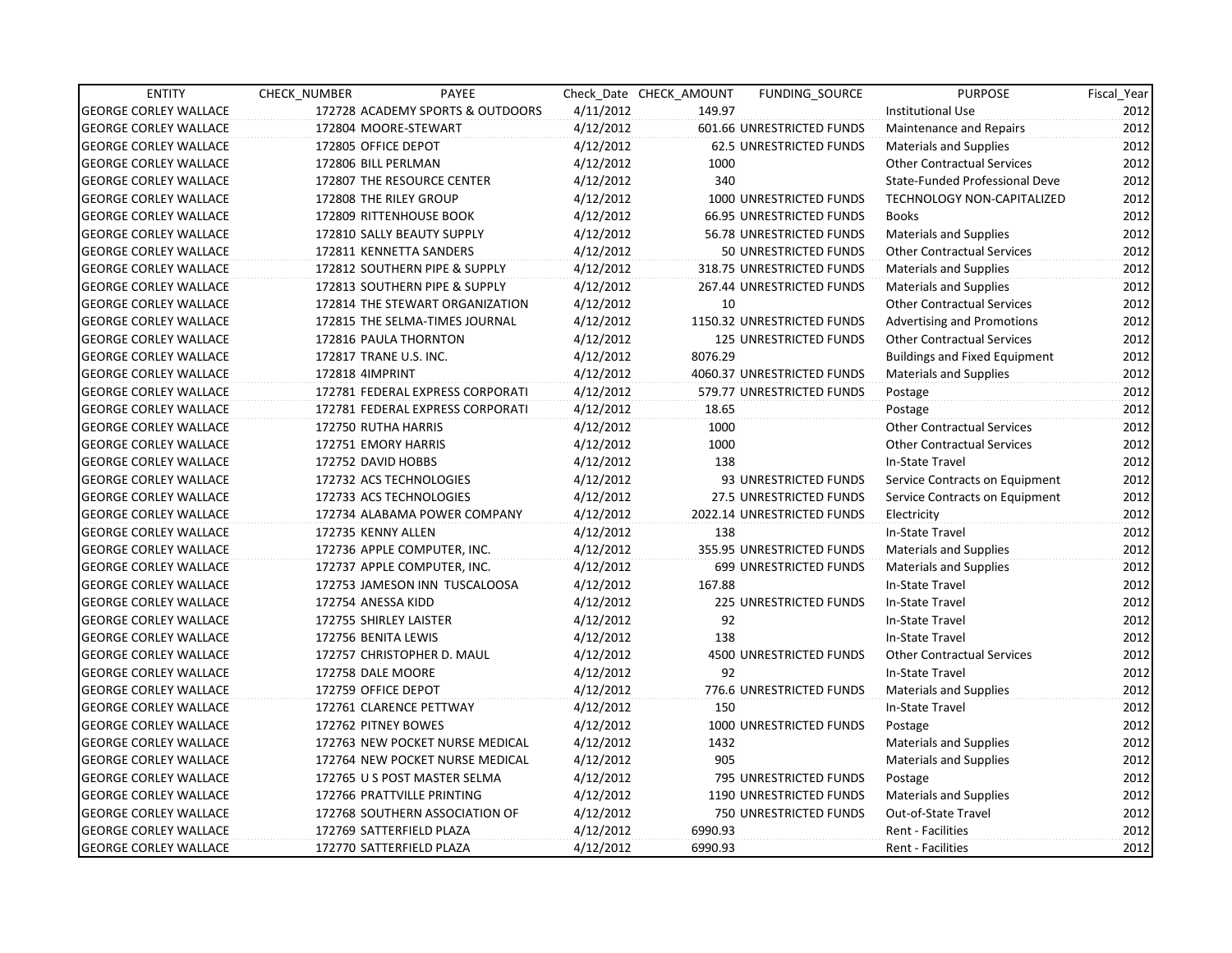| <b>ENTITY</b>                | CHECK_NUMBER         | <b>PAYEE</b>                     |           | Check Date CHECK AMOUNT | FUNDING_SOURCE                 | <b>PURPOSE</b>                    | Fiscal Year |
|------------------------------|----------------------|----------------------------------|-----------|-------------------------|--------------------------------|-----------------------------------|-------------|
| <b>GEORGE CORLEY WALLACE</b> |                      | 172771 SHERWIN WILLIAMS          | 4/12/2012 |                         | 194.45 UNRESTRICTED FUNDS      | Materials and Supplies            | 2012        |
| <b>GEORGE CORLEY WALLACE</b> |                      | 172772 LAWRENCE SIMMONS          | 4/12/2012 | 92                      |                                | In-State Travel                   | 2012        |
| <b>GEORGE CORLEY WALLACE</b> |                      | 172773 SIR SERVICES, INC.        | 4/12/2012 |                         | <b>162 UNRESTRICTED FUNDS</b>  | <b>Other Contractual Services</b> | 2012        |
| <b>GEORGE CORLEY WALLACE</b> |                      | 172774 SOUTHERNLINC WIRELESS     | 4/12/2012 |                         | 1012 UNRESTRICTED FUNDS        | Communications                    | 2012        |
| <b>GEORGE CORLEY WALLACE</b> |                      | 172774 SOUTHERNLINC WIRELESS     | 4/12/2012 | 731.4                   |                                | Communications                    | 2012        |
| <b>GEORGE CORLEY WALLACE</b> |                      | 172775 SOUTHERNLINC WIRELESS     | 4/12/2012 |                         | <b>15.9 UNRESTRICTED FUNDS</b> | Communications                    | 2012        |
| <b>GEORGE CORLEY WALLACE</b> |                      | 172776 VISIONS BEAUTY DIST.      | 4/12/2012 |                         | 300.6 UNRESTRICTED FUNDS       | <b>Materials and Supplies</b>     | 2012        |
| <b>GEORGE CORLEY WALLACE</b> |                      | 172777 CONNIE WALLACE            | 4/12/2012 | 92                      |                                | In-State Travel                   | 2012        |
| <b>GEORGE CORLEY WALLACE</b> |                      | 172779 WITTICHEN SUPPLY COMPANY  | 4/12/2012 |                         | 662.81 UNRESTRICTED FUNDS      | Maintenance and Repairs           | 2012        |
| <b>GEORGE CORLEY WALLACE</b> |                      | 172780 MILLICENT WOODS           | 4/12/2012 |                         | <b>4500 UNRESTRICTED FUNDS</b> | <b>Other Contractual Services</b> | 2012        |
| <b>GEORGE CORLEY WALLACE</b> | 172782 ACCSHRMA      |                                  | 4/12/2012 |                         | 100 UNRESTRICTED FUNDS         | In-State Travel                   | 2012        |
| <b>GEORGE CORLEY WALLACE</b> |                      | 172783 ACS TECHNOLOGIES          | 4/12/2012 |                         | 93 UNRESTRICTED FUNDS          | Service Contracts on Equipment    | 2012        |
| <b>GEORGE CORLEY WALLACE</b> |                      | 172784 ADVANCED DISPOSAL         | 4/12/2012 |                         | 724.46 UNRESTRICTED FUNDS      | Water and Sewer                   | 2012        |
| <b>GEORGE CORLEY WALLACE</b> |                      | 172785 AIRGAS SOUTH, INC         | 4/12/2012 |                         | 186 UNRESTRICTED FUNDS         | Materials and Supplies            | 2012        |
| <b>GEORGE CORLEY WALLACE</b> |                      | 172786 AL HILL'S BOILER SALES    | 4/12/2012 |                         | 3887 UNRESTRICTED FUNDS        | Service Contracts on Equipment    | 2012        |
| <b>GEORGE CORLEY WALLACE</b> |                      | 172787 ALABAMA GAS CORPORATION   | 4/12/2012 |                         | 1108.83 UNRESTRICTED FUNDS     | Gas and Heating Fuel              | 2012        |
| <b>GEORGE CORLEY WALLACE</b> |                      | 172788 BRICK INDSUTRY ASSC. SE   | 4/12/2012 | 240                     |                                | Out-of-State Travel               | 2012        |
| <b>GEORGE CORLEY WALLACE</b> |                      | 172789 NATASHA BROWN             | 4/12/2012 | 500                     |                                | <b>Other Contractual Services</b> | 2012        |
| <b>GEORGE CORLEY WALLACE</b> |                      | 172790 GLORIA A. CARLISLE        | 4/12/2012 |                         | <b>25 UNRESTRICTED FUNDS</b>   | <b>Other Contractual Services</b> | 2012        |
| <b>GEORGE CORLEY WALLACE</b> |                      | 172791 CDW GOVERNMENT, INC       | 4/12/2012 |                         | 207.23 UNRESTRICTED FUNDS      | <b>Materials and Supplies</b>     | 2012        |
| <b>GEORGE CORLEY WALLACE</b> |                      | 172792 CRYSTAL SPRINGS OF ALA    | 4/12/2012 |                         | 54.39 UNRESTRICTED FUNDS       | <b>Materials and Supplies</b>     | 2012        |
| <b>GEORGE CORLEY WALLACE</b> |                      | 172793 G & K SERVICES, CO.       | 4/12/2012 |                         | 141.6 UNRESTRICTED FUNDS       | <b>Other Contractual Services</b> | 2012        |
| <b>GEORGE CORLEY WALLACE</b> |                      | 172794 PAULA GOODMAN             | 4/12/2012 |                         | 100 UNRESTRICTED FUNDS         | <b>Other Contractual Services</b> | 2012        |
| <b>GEORGE CORLEY WALLACE</b> |                      | 172795 GUARDIAN-IPCO INC.        | 4/12/2012 |                         | 900 UNRESTRICTED FUNDS         | Service Contracts on Equipment    | 2012        |
| <b>GEORGE CORLEY WALLACE</b> |                      | 172738 APPLE COMPUTER, INC.      | 4/12/2012 |                         | 699 UNRESTRICTED FUNDS         | <b>Materials and Supplies</b>     | 2012        |
| <b>GEORGE CORLEY WALLACE</b> |                      | 172739 ASGA ADVISOR CONFERENCE   | 4/12/2012 | 378                     |                                | Out-of-State Travel               | 2012        |
| <b>GEORGE CORLEY WALLACE</b> |                      | 172740 AT&T (BUSINESS SERVICE)   | 4/12/2012 |                         | 32.66 UNRESTRICTED FUNDS       | Communications                    | 2012        |
| <b>GEORGE CORLEY WALLACE</b> |                      | 172741 COMMERCIAL DISTRIBUTORS,  | 4/12/2012 |                         | 114.9 UNRESTRICTED FUNDS       | <b>Materials and Supplies</b>     | 2012        |
| <b>GEORGE CORLEY WALLACE</b> |                      | 172742 BERNEY OFFICE SOLUTIONS   | 4/12/2012 |                         | 442.16 UNRESTRICTED FUNDS      | Service Contracts on Equipment    | 2012        |
| <b>GEORGE CORLEY WALLACE</b> |                      | 172743 BERNEY OFFICE SOLUTIONS   | 4/12/2012 |                         | 20.39 UNRESTRICTED FUNDS       | Service Contracts on Equipment    | 2012        |
| <b>GEORGE CORLEY WALLACE</b> | 172744 KAREN BROWN   |                                  | 4/12/2012 | 35.46                   |                                | Out-of-State Travel               | 2012        |
| <b>GEORGE CORLEY WALLACE</b> |                      | 172745 CRYSTAL SPRINGS OF ALA    | 4/12/2012 |                         | 24.39 UNRESTRICTED FUNDS       | <b>Materials and Supplies</b>     | 2012        |
| <b>GEORGE CORLEY WALLACE</b> | 172746 COREY DAVIS   |                                  | 4/12/2012 | 92                      |                                | In-State Travel                   | 2012        |
| <b>GEORGE CORLEY WALLACE</b> |                      | 172747 DORMA-CAROLINA DOOR CONTR | 4/12/2012 | 789.86                  |                                | Maintenance and Repairs           | 2012        |
| <b>GEORGE CORLEY WALLACE</b> |                      | 172749 ANTONIO HAMILTON          | 4/12/2012 | 92                      |                                | In-State Travel                   | 2012        |
| <b>GEORGE CORLEY WALLACE</b> |                      | 172796 HAMPTON INN - SELMA       | 4/12/2012 |                         | 881.1 UNRESTRICTED FUNDS       | <b>Other Contractual Services</b> | 2012        |
| <b>GEORGE CORLEY WALLACE</b> |                      | 172798 DAZZIRINE ISHMAN          | 4/12/2012 |                         | <b>450 UNRESTRICTED FUNDS</b>  | <b>Other Contractual Services</b> | 2012        |
| <b>GEORGE CORLEY WALLACE</b> |                      | 172799 MARSHALL JONES            | 4/12/2012 | 1000                    |                                | <b>Other Contractual Services</b> | 2012        |
| <b>GEORGE CORLEY WALLACE</b> | 172800 JOSEPHINE LEE |                                  | 4/12/2012 |                         | 50 UNRESTRICTED FUNDS          | <b>Other Contractual Services</b> | 2012        |
| <b>GEORGE CORLEY WALLACE</b> |                      | 172801 LEWIS PEST CONTROL INC.   | 4/12/2012 |                         | 475 UNRESTRICTED FUNDS         | <b>Other Contractual Services</b> | 2012        |
| <b>GEORGE CORLEY WALLACE</b> | 172802 TAMELA LEWIS  |                                  | 4/12/2012 |                         | 125 UNRESTRICTED FUNDS         | <b>Other Contractual Services</b> | 2012        |
| <b>GEORGE CORLEY WALLACE</b> |                      | 172803 MCQUICK PRINTING COMPANY  | 4/12/2012 |                         | 588 UNRESTRICTED FUNDS         | <b>Materials and Supplies</b>     | 2012        |
| <b>GEORGE CORLEY WALLACE</b> | 172887 WCCS          |                                  | 4/19/2012 | 18510.58                |                                | Grants, Awards and Prizes         | 2012        |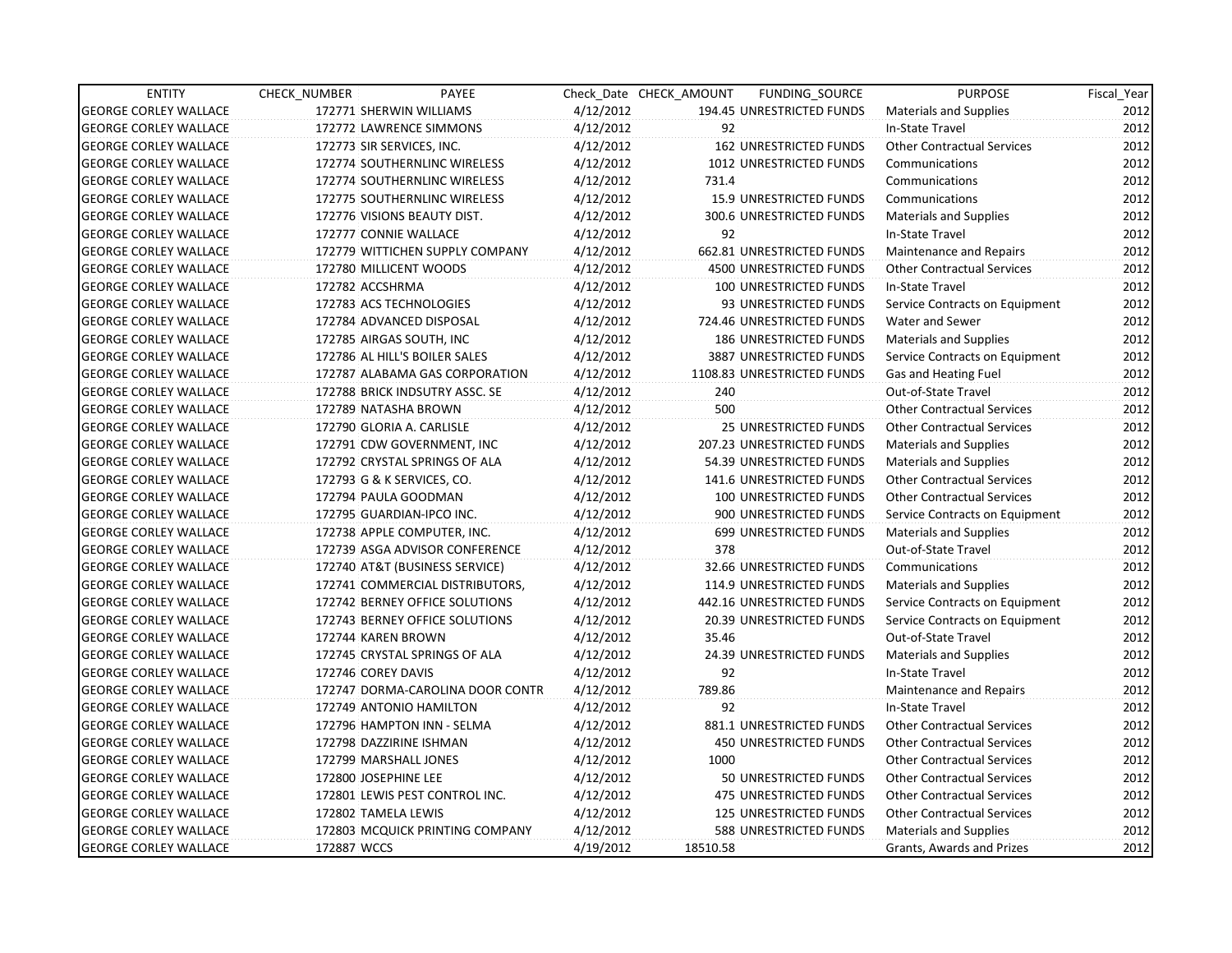| <b>ENTITY</b>                | CHECK_NUMBER             | PAYEE                            |           | Check Date CHECK AMOUNT | FUNDING_SOURCE                  | <b>PURPOSE</b>                    | Fiscal Year |
|------------------------------|--------------------------|----------------------------------|-----------|-------------------------|---------------------------------|-----------------------------------|-------------|
| <b>GEORGE CORLEY WALLACE</b> | 172889 JOEY WEAVER       |                                  | 4/19/2012 |                         | <b>145 UNRESTRICTED FUNDS</b>   | <b>Other Professional Fees</b>    | 2012        |
| <b>GEORGE CORLEY WALLACE</b> | 172890 JOE WILLIAMS      |                                  | 4/19/2012 |                         | 2700 UNRESTRICTED FUNDS         | <b>Other Contractual Services</b> | 2012        |
| <b>GEORGE CORLEY WALLACE</b> | 172891 BRIAN WILLIAMS    |                                  | 4/19/2012 | 250                     |                                 | <b>Other Contractual Services</b> | 2012        |
| <b>GEORGE CORLEY WALLACE</b> |                          | 172892 SCOTT O'NEAL WYNN         | 4/19/2012 |                         | <b>145 UNRESTRICTED FUNDS</b>   | <b>Other Professional Fees</b>    | 2012        |
| <b>GEORGE CORLEY WALLACE</b> |                          | 172893 XEROX CORPORATION         | 4/19/2012 | 55.05                   |                                 | Service Contracts on Equipment    | 2012        |
| <b>GEORGE CORLEY WALLACE</b> | 172894 ZEE MEDICAL       |                                  | 4/19/2012 |                         | <b>61.6 UNRESTRICTED FUNDS</b>  | Materials and Supplies            | 2012        |
| <b>GEORGE CORLEY WALLACE</b> |                          | 172897 FIRST CAHAWBA BANKCARD    | 4/19/2012 | 331.56                  |                                 | <b>Institutional Use</b>          | 2012        |
| <b>GEORGE CORLEY WALLACE</b> |                          | 172897 FIRST CAHAWBA BANKCARD    | 4/19/2012 | 3143.44                 |                                 | Out-of-State Travel               | 2012        |
| <b>GEORGE CORLEY WALLACE</b> |                          | 172897 FIRST CAHAWBA BANKCARD    | 4/19/2012 |                         | 550 UNRESTRICTED FUNDS          | In-State Travel                   | 2012        |
| <b>GEORGE CORLEY WALLACE</b> |                          | 172897 FIRST CAHAWBA BANKCARD    | 4/19/2012 |                         | 524.42 UNRESTRICTED FUNDS       | Out-of-State Travel               | 2012        |
| <b>GEORGE CORLEY WALLACE</b> |                          | 172897 FIRST CAHAWBA BANKCARD    | 4/19/2012 |                         | <b>30 UNRESTRICTED FUNDS</b>    | <b>Interest Payments</b>          | 2012        |
| <b>GEORGE CORLEY WALLACE</b> |                          | 172897 FIRST CAHAWBA BANKCARD    | 4/19/2012 |                         | 122.12 UNRESTRICTED FUNDS       | <b>Materials and Supplies</b>     | 2012        |
| <b>GEORGE CORLEY WALLACE</b> |                          | 172897 FIRST CAHAWBA BANKCARD    | 4/19/2012 | 366.4                   |                                 | In-State Travel                   | 2012        |
| <b>GEORGE CORLEY WALLACE</b> |                          | 172897 FIRST CAHAWBA BANKCARD    | 4/19/2012 | 1914                    |                                 | Alterations                       | 2012        |
| <b>GEORGE CORLEY WALLACE</b> |                          | 172830 ALABAMA GAS CORPORATION   | 4/19/2012 |                         | 461.32 UNRESTRICTED FUNDS       | Gas and Heating Fuel              | 2012        |
| <b>GEORGE CORLEY WALLACE</b> | 172831 BERTHA ALLEN      |                                  | 4/19/2012 | 26.42                   |                                 | In-State Travel                   | 2012        |
| <b>GEORGE CORLEY WALLACE</b> |                          | 172832 AMSAN BAMA SUPPLY         | 4/19/2012 |                         | 1703.69 UNRESTRICTED FUNDS      | <b>Materials and Supplies</b>     | 2012        |
| <b>GEORGE CORLEY WALLACE</b> |                          | 172833 AT&T (BUSINESS SERVICE)   | 4/19/2012 |                         | <b>66.83 UNRESTRICTED FUNDS</b> | Communications                    | 2012        |
| <b>GEORGE CORLEY WALLACE</b> | 172834 TIFFANY BARLOW    |                                  | 4/19/2012 | 74.81                   |                                 | In-State Travel                   | 2012        |
| <b>GEORGE CORLEY WALLACE</b> |                          | 172836 BERNEY OFFICE SOLUTIONS   | 4/19/2012 | 490.98                  |                                 | <b>Other Contractual Services</b> | 2012        |
| <b>GEORGE CORLEY WALLACE</b> |                          | 172836 BERNEY OFFICE SOLUTIONS   | 4/19/2012 |                         | 167.4 UNRESTRICTED FUNDS        | <b>Materials and Supplies</b>     | 2012        |
| <b>GEORGE CORLEY WALLACE</b> |                          | 172836 BERNEY OFFICE SOLUTIONS   | 4/19/2012 |                         | 243.74 UNRESTRICTED FUNDS       | Service Contracts on Equipment    | 2012        |
| <b>GEORGE CORLEY WALLACE</b> |                          | 172837 DR. CHARLES H. BLACKLEDGE | 4/19/2012 |                         | 215.34 UNRESTRICTED FUNDS       | <b>Other Contractual Services</b> | 2012        |
| <b>GEORGE CORLEY WALLACE</b> | 172838 GERALYN BUFORD    |                                  | 4/19/2012 | 222.28                  |                                 | In-State Travel                   | 2012        |
| <b>GEORGE CORLEY WALLACE</b> | 172839 BURGER KING       |                                  | 4/19/2012 | 73.8                    |                                 | Materials and Supplies            | 2012        |
| <b>GEORGE CORLEY WALLACE</b> |                          | 172840 CHANNIE L. CHAPMAN        | 4/19/2012 | 84.2                    |                                 | Out-of-State Travel               | 2012        |
| <b>GEORGE CORLEY WALLACE</b> | 172841 COSBY CARMICHAEL  |                                  | 4/19/2012 |                         | 266.52 UNRESTRICTED FUNDS       | <b>Materials and Supplies</b>     | 2012        |
| <b>GEORGE CORLEY WALLACE</b> |                          | 172842 CRYSTAL SPRINGS OF ALA    | 4/19/2012 |                         | 16.89 UNRESTRICTED FUNDS        | Service Contracts on Equipment    | 2012        |
| <b>GEORGE CORLEY WALLACE</b> |                          | 172842 CRYSTAL SPRINGS OF ALA    | 4/19/2012 |                         | 62.89 UNRESTRICTED FUNDS        | <b>Materials and Supplies</b>     | 2012        |
| <b>GEORGE CORLEY WALLACE</b> |                          | 172842 CRYSTAL SPRINGS OF ALA    | 4/19/2012 |                         | <b>39.39 UNRESTRICTED FUNDS</b> | <b>Other Contractual Services</b> | 2012        |
| <b>GEORGE CORLEY WALLACE</b> | 172843 FARRISH DANLEY    |                                  | 4/19/2012 | 16.43                   |                                 | In-State Travel                   | 2012        |
| <b>GEORGE CORLEY WALLACE</b> | 172844 REBECCA DAVIS     |                                  | 4/19/2012 | 222.04                  |                                 | In-State Travel                   | 2012        |
| <b>GEORGE CORLEY WALLACE</b> |                          | 172845 DEBORAH'S PARTY RENTALS   | 4/19/2012 | 1350                    |                                 | <b>Institutional Use</b>          | 2012        |
| <b>GEORGE CORLEY WALLACE</b> |                          | 172846 FASTENAL COMPANY          | 4/19/2012 |                         | 5.11 UNRESTRICTED FUNDS         | Materials and Supplies            | 2012        |
| <b>GEORGE CORLEY WALLACE</b> |                          | 172847 FISHER SCIENTIFIC-EMD     | 4/19/2012 |                         | 179.02 UNRESTRICTED FUNDS       | <b>Materials and Supplies</b>     | 2012        |
| <b>GEORGE CORLEY WALLACE</b> |                          | 172848 FOX DISTRIBUTORS INC.     | 4/19/2012 |                         | 979.82 UNRESTRICTED FUNDS       | <b>Materials and Supplies</b>     | 2012        |
| <b>GEORGE CORLEY WALLACE</b> |                          | 172849 FULLER BUILDING COMPANY   | 4/19/2012 | 246.82                  |                                 | Alterations                       | 2012        |
| <b>GEORGE CORLEY WALLACE</b> | 172850 MICHAEL D. GOINGS |                                  | 4/19/2012 |                         | 2083.33 UNRESTRICTED FUNDS      | <b>Other Contractual Services</b> | 2012        |
| <b>GEORGE CORLEY WALLACE</b> | 172824 ACS TECHNOLOGIES  |                                  | 4/19/2012 |                         | 163 UNRESTRICTED FUNDS          | Service Contracts on Equipment    | 2012        |
| <b>GEORGE CORLEY WALLACE</b> | 172825 ACT               |                                  | 4/19/2012 | 797.5                   |                                 | Materials and Supplies            | 2012        |
| <b>GEORGE CORLEY WALLACE</b> | 172826 ACT               |                                  | 4/19/2012 | 22                      |                                 | Materials and Supplies            | 2012        |
| <b>GEORGE CORLEY WALLACE</b> | 172827 AIRGAS SOUTH, INC |                                  | 4/19/2012 |                         | 494.97 UNRESTRICTED FUNDS       | Materials and Supplies            | 2012        |
| <b>GEORGE CORLEY WALLACE</b> |                          | 172828 ALABAMA SKILLS USA        | 4/19/2012 | 375                     |                                 | In-State Travel                   | 2012        |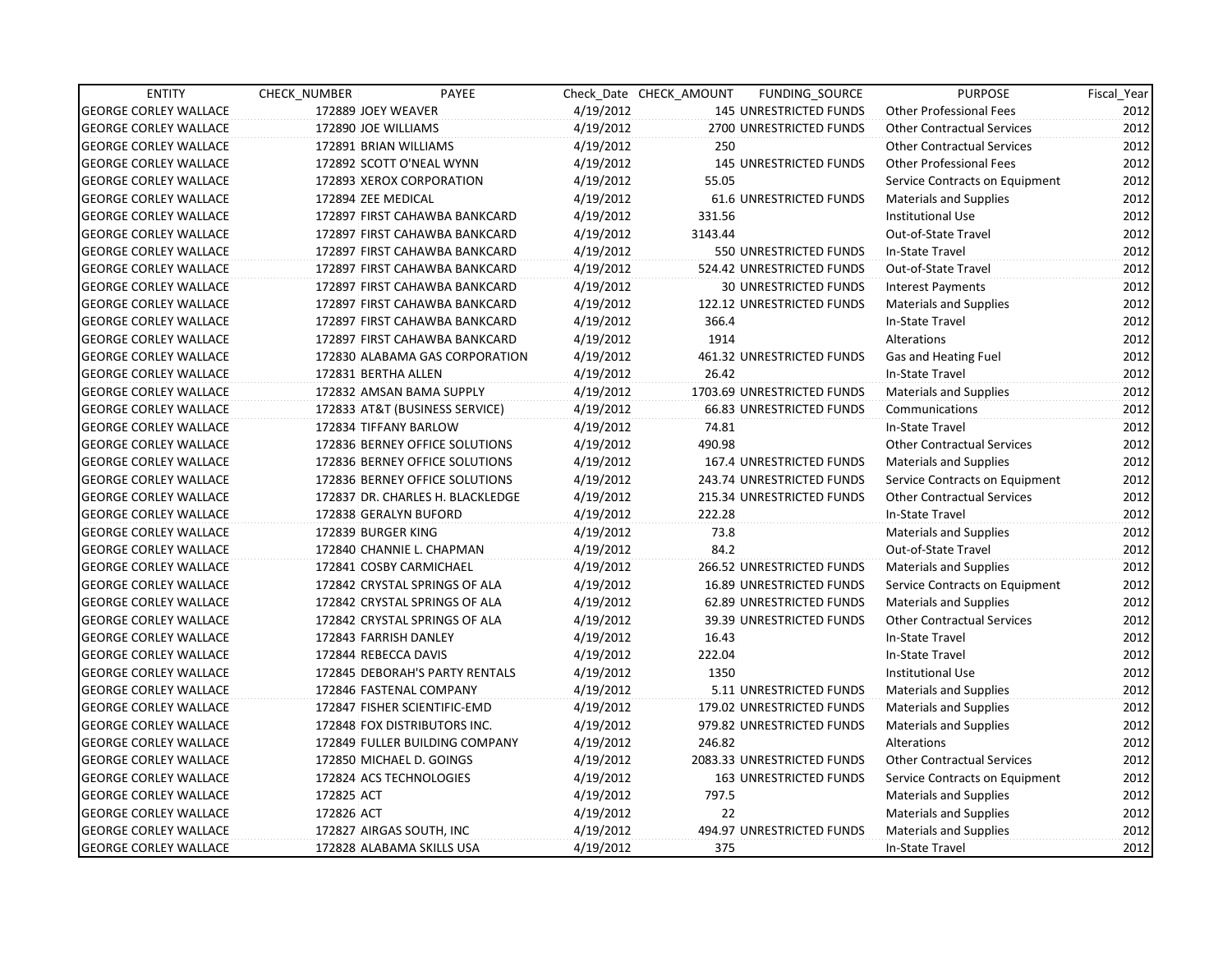| <b>ENTITY</b>                | CHECK_NUMBER               | PAYEE                            |           | Check Date CHECK AMOUNT | FUNDING_SOURCE                | <b>PURPOSE</b>                    | Fiscal_Year |
|------------------------------|----------------------------|----------------------------------|-----------|-------------------------|-------------------------------|-----------------------------------|-------------|
| <b>GEORGE CORLEY WALLACE</b> |                            | 172829 ALABAMA SUPERCOMPUTER     | 4/19/2012 |                         | 5345 UNRESTRICTED FUNDS       | TECHNOLOGY NON-CAPITALIZED        | 2012        |
| <b>GEORGE CORLEY WALLACE</b> | 172851 DEBORAH GOODWIN     |                                  | 4/19/2012 | 338.42                  |                               | In-State Travel                   | 2012        |
| <b>GEORGE CORLEY WALLACE</b> | 172852 RACHEL GORDON       |                                  | 4/19/2012 | 20.93                   |                               | Out-of-State Travel               | 2012        |
| <b>GEORGE CORLEY WALLACE</b> | 172853 RAJI GOURDINE       |                                  | 4/19/2012 |                         | 68.12 UNRESTRICTED FUNDS      | Out-of-State Travel               | 2012        |
| <b>GEORGE CORLEY WALLACE</b> | 172854 CALVIN GRIFFIN      |                                  | 4/19/2012 | 264                     |                               | In-State Travel                   | 2012        |
| <b>GEORGE CORLEY WALLACE</b> | 172855 REGINALD HAYES      |                                  | 4/19/2012 | 219.34                  |                               | In-State Travel                   | 2012        |
| <b>GEORGE CORLEY WALLACE</b> | 172856 GARY HAYNES         |                                  | 4/19/2012 |                         | <b>145 UNRESTRICTED FUNDS</b> | <b>Other Professional Fees</b>    | 2012        |
| <b>GEORGE CORLEY WALLACE</b> | 172857 KERRY HENDERSON     |                                  | 4/19/2012 | 150                     |                               | In-State Travel                   | 2012        |
| <b>GEORGE CORLEY WALLACE</b> | 172858 DEANDRES G. INGE    |                                  | 4/19/2012 | 63.6                    |                               | In-State Travel                   | 2012        |
| <b>GEORGE CORLEY WALLACE</b> | 172859 INSIGHT MEDIA       |                                  | 4/19/2012 |                         | 284.08 UNRESTRICTED FUNDS     | Audiovisuals                      | 2012        |
| <b>GEORGE CORLEY WALLACE</b> | 172860 J.S. COTNEY, INC    |                                  | 4/19/2012 | 625                     |                               | Alterations                       | 2012        |
| <b>GEORGE CORLEY WALLACE</b> | 172861 ERIC JACKSON        |                                  | 4/19/2012 |                         | 555.55 UNRESTRICTED FUNDS     | <b>Other Contractual Services</b> | 2012        |
| <b>GEORGE CORLEY WALLACE</b> |                            | 172862 JONES INTERSTATE TIRE     | 4/19/2012 |                         | 69.7 UNRESTRICTED FUNDS       | <b>Materials and Supplies</b>     | 2012        |
| <b>GEORGE CORLEY WALLACE</b> | 172863 JUDY JORDAN         |                                  | 4/19/2012 |                         | 800 UNRESTRICTED FUNDS        | <b>Other Contractual Services</b> | 2012        |
| <b>GEORGE CORLEY WALLACE</b> | 172864 CHENETTA LEE        |                                  | 4/19/2012 |                         | 488.46 UNRESTRICTED FUNDS     | In-State Travel                   | 2012        |
| <b>GEORGE CORLEY WALLACE</b> | <b>172865 RITA LETT</b>    |                                  | 4/19/2012 |                         | <b>255 UNRESTRICTED FUNDS</b> | In-State Travel                   | 2012        |
| <b>GEORGE CORLEY WALLACE</b> | 172866 BONITA LEWIS        |                                  | 4/19/2012 | 138                     |                               | In-State Travel                   | 2012        |
| <b>GEORGE CORLEY WALLACE</b> |                            | 172867 LOVELADY DISTIBUTING CO., | 4/19/2012 |                         | 110.36 UNRESTRICTED FUNDS     | <b>Materials and Supplies</b>     | 2012        |
| <b>GEORGE CORLEY WALLACE</b> | 172868 MIKE MCCRAY         |                                  | 4/19/2012 |                         | <b>145 UNRESTRICTED FUNDS</b> | Other Professional Fees           | 2012        |
| <b>GEORGE CORLEY WALLACE</b> | 172869 MOORE-STEWART       |                                  | 4/19/2012 |                         | 754.99 UNRESTRICTED FUNDS     | <b>Maintenance and Repairs</b>    | 2012        |
| <b>GEORGE CORLEY WALLACE</b> |                            | 172870 GADDIS BRITTON MOTT       | 4/19/2012 |                         | 60 UNRESTRICTED FUNDS         | <b>Other Professional Fees</b>    | 2012        |
| <b>GEORGE CORLEY WALLACE</b> | 172871 PHENICIA NUNN       |                                  | 4/19/2012 | 197.91                  |                               | In-State Travel                   | 2012        |
| <b>GEORGE CORLEY WALLACE</b> | 172872 CANON SOLUTIONS     |                                  | 4/19/2012 | 78.2                    |                               | Service Contracts on Equipment    | 2012        |
| <b>GEORGE CORLEY WALLACE</b> | 172873 OFFICE DEPOT        |                                  | 4/19/2012 |                         | 1260.52 UNRESTRICTED FUNDS    | Materials and Supplies            | 2012        |
| <b>GEORGE CORLEY WALLACE</b> | 172873 OFFICE DEPOT        |                                  | 4/19/2012 | 292.94                  |                               | <b>Materials and Supplies</b>     | 2012        |
| <b>GEORGE CORLEY WALLACE</b> | 172874 CLARENCE PETTWAY    |                                  | 4/19/2012 | 18.65                   |                               | In-State Travel                   | 2012        |
| <b>GEORGE CORLEY WALLACE</b> | 172875 PODS                |                                  | 4/19/2012 |                         | 258 UNRESTRICTED FUNDS        | <b>Other Contractual Services</b> | 2012        |
| <b>GEORGE CORLEY WALLACE</b> |                            | 172876 PURDIE & SON REFUSE SER   | 4/19/2012 |                         | 1210 UNRESTRICTED FUNDS       | <b>Other Contractual Services</b> | 2012        |
| <b>GEORGE CORLEY WALLACE</b> |                            | 172877 SCANTRON CORPORATION      | 4/19/2012 |                         | 1243.21 UNRESTRICTED FUNDS    | <b>Materials and Supplies</b>     | 2012        |
| <b>GEORGE CORLEY WALLACE</b> |                            | 172878 SELMA WATER WORKS BOARD   | 4/19/2012 |                         | 40.43 UNRESTRICTED FUNDS      | Water and Sewer                   | 2012        |
| <b>GEORGE CORLEY WALLACE</b> |                            | 172879 THYSSENKRUPP ELEVATOR     | 4/19/2012 |                         | 2679.81 UNRESTRICTED FUNDS    | Service Contracts on Equipment    | 2012        |
| <b>GEORGE CORLEY WALLACE</b> | 172880 SHERMANITA WALKER   |                                  | 4/19/2012 | 190.7                   |                               | In-State Travel                   | 2012        |
| <b>GEORGE CORLEY WALLACE</b> |                            | 172942 AC ELECTRONIC BALLAST CO  | 4/25/2012 |                         | 359.25 UNRESTRICTED FUNDS     | <b>Materials and Supplies</b>     | 2012        |
| <b>GEORGE CORLEY WALLACE</b> | 172943 ACS TECHNOLOGIES    |                                  | 4/25/2012 |                         | 93 UNRESTRICTED FUNDS         | Service Contracts on Equipment    | 2012        |
| <b>GEORGE CORLEY WALLACE</b> | 172944 ACT                 |                                  | 4/25/2012 | 49.5                    |                               | Materials and Supplies            | 2012        |
| <b>GEORGE CORLEY WALLACE</b> |                            | 172945 ADVANCED CAST STONE INC   | 4/25/2012 | 1575                    |                               | <b>Construction in Progress</b>   | 2012        |
| <b>GEORGE CORLEY WALLACE</b> |                            | 172995 R & R SUPPLY COMPANY, INC | 4/25/2012 | 6328.85                 |                               | <b>Construction in Progress</b>   | 2012        |
| <b>GEORGE CORLEY WALLACE</b> | 172996 NUNCY REMBERT       |                                  | 4/25/2012 |                         | <b>145 UNRESTRICTED FUNDS</b> | <b>Other Professional Fees</b>    | 2012        |
| <b>GEORGE CORLEY WALLACE</b> | 172997 SABEL STEEL         |                                  | 4/25/2012 |                         | 735 UNRESTRICTED FUNDS        | Materials and Supplies            | 2012        |
| <b>GEORGE CORLEY WALLACE</b> | 172998 SACUBO              |                                  | 4/25/2012 |                         | 95 UNRESTRICTED FUNDS         | In-State Travel                   | 2012        |
| <b>GEORGE CORLEY WALLACE</b> | 172999 SALLY BEAUTY SUPPLY |                                  | 4/25/2012 |                         | 286.22 UNRESTRICTED FUNDS     | <b>Purchases for Resale</b>       | 2012        |
| <b>GEORGE CORLEY WALLACE</b> |                            | 173000 SCREENCO ENTERPRISES      | 4/25/2012 | 9545.7                  |                               | Improvements Other Than Buildi    | 2012        |
| <b>GEORGE CORLEY WALLACE</b> | 173001 SELMA CASH & CARRY  |                                  | 4/25/2012 |                         | 728.08 UNRESTRICTED FUNDS     | <b>Materials and Supplies</b>     | 2012        |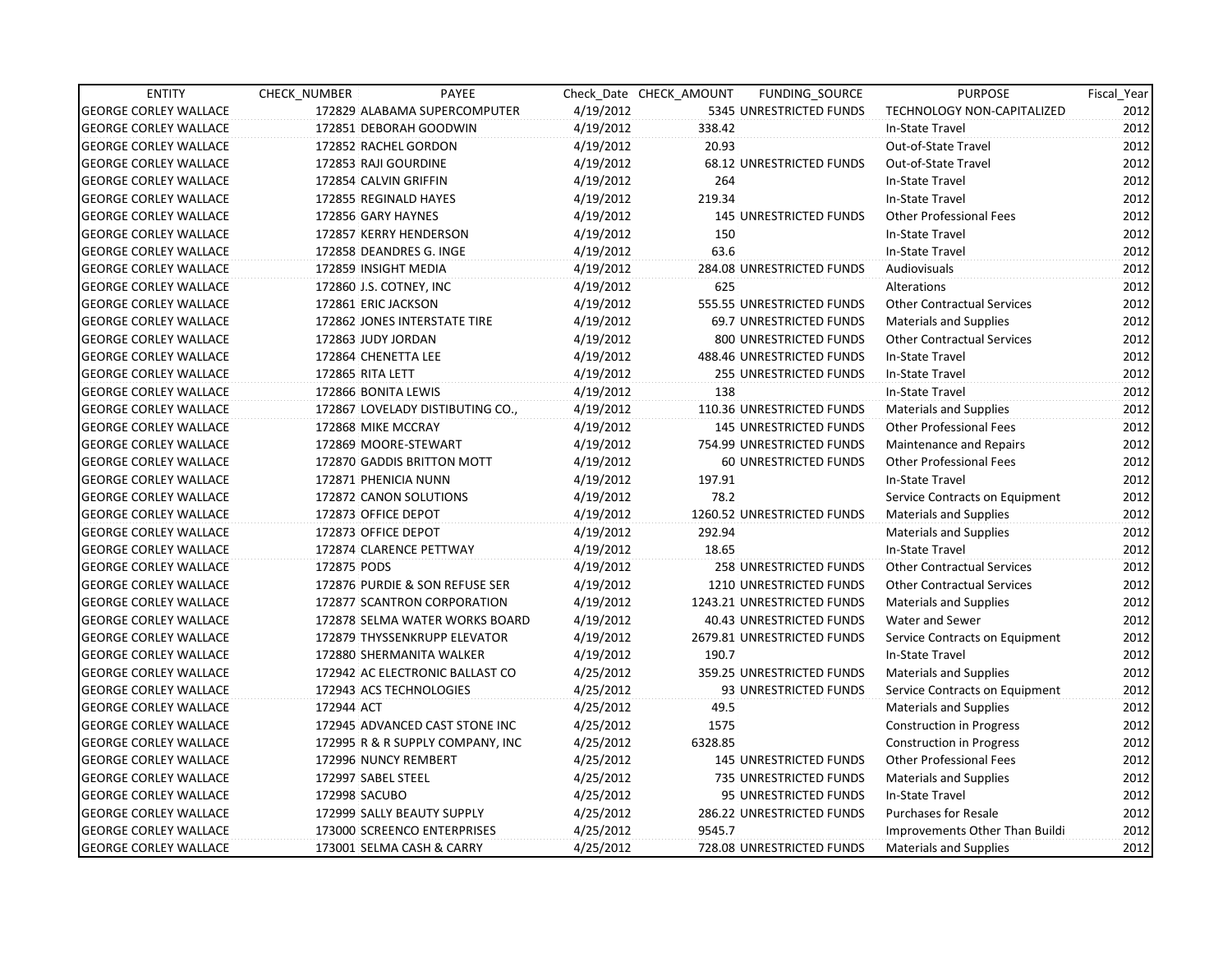| <b>ENTITY</b>                | CHECK NUMBER             | PAYEE                           |           | Check Date CHECK AMOUNT | FUNDING_SOURCE                | <b>PURPOSE</b>                    | Fiscal_Year |
|------------------------------|--------------------------|---------------------------------|-----------|-------------------------|-------------------------------|-----------------------------------|-------------|
| <b>GEORGE CORLEY WALLACE</b> |                          | 173001 SELMA CASH & CARRY       | 4/25/2012 | 95.65                   |                               | <b>Materials and Supplies</b>     | 2012        |
| <b>GEORGE CORLEY WALLACE</b> | 173002 TRANE U.S. INC.   |                                 | 4/25/2012 | 9378                    |                               | <b>Construction in Progress</b>   | 2012        |
| <b>GEORGE CORLEY WALLACE</b> | 173002 TRANE U.S. INC.   |                                 | 4/25/2012 |                         | 3481.25 UNRESTRICTED FUNDS    | Service Contracts on Equipment    | 2012        |
| <b>GEORGE CORLEY WALLACE</b> | 173003 HERMAN TURNER     |                                 | 4/25/2012 |                         | <b>300 UNRESTRICTED FUNDS</b> | In-State Travel                   | 2012        |
| <b>GEORGE CORLEY WALLACE</b> |                          | 173004 UNITED PARCEL SERVICE    | 4/25/2012 |                         | 80 UNRESTRICTED FUNDS         | Postage                           | 2012        |
| <b>GEORGE CORLEY WALLACE</b> |                          | 173005 SHERMANITA WALKER        | 4/25/2012 | 400.57                  |                               | In-State Travel                   | 2012        |
| <b>GEORGE CORLEY WALLACE</b> | 173006 WAL MART          |                                 | 4/25/2012 |                         | 643.6 UNRESTRICTED FUNDS      | Materials and Supplies            | 2012        |
| <b>GEORGE CORLEY WALLACE</b> | 173006 WAL MART          |                                 | 4/25/2012 | 176.39                  |                               | <b>Institutional Use</b>          | 2012        |
| <b>GEORGE CORLEY WALLACE</b> | 173007 WATTS ENGINEERING |                                 | 4/25/2012 | 1350                    |                               | <b>Construction in Progress</b>   | 2012        |
| <b>GEORGE CORLEY WALLACE</b> | 173011 JOE WILLIS        |                                 | 4/25/2012 |                         | <b>145 UNRESTRICTED FUNDS</b> | <b>Other Professional Fees</b>    | 2012        |
| <b>GEORGE CORLEY WALLACE</b> | 172946 AIRGAS SOUTH, INC |                                 | 4/25/2012 |                         | 3167.47 UNRESTRICTED FUNDS    | <b>Materials and Supplies</b>     | 2012        |
| <b>GEORGE CORLEY WALLACE</b> |                          | 172947 ALBRITTON'S FLOWERS      | 4/25/2012 | 140                     |                               | <b>Institutional Use</b>          | 2012        |
| <b>GEORGE CORLEY WALLACE</b> | 172948 BERTHA ALLEN      |                                 | 4/25/2012 | 400.57                  |                               | In-State Travel                   | 2012        |
| <b>GEORGE CORLEY WALLACE</b> |                          | 172949 AMERICAN PIPE & SUPPLY   | 4/25/2012 | 1705.95                 |                               | <b>Construction in Progress</b>   | 2012        |
| <b>GEORGE CORLEY WALLACE</b> |                          | 173012 WITTICHEN SUPPLY COMPANY | 4/25/2012 | 684.02                  |                               | <b>Maintenance and Repairs</b>    | 2012        |
| <b>GEORGE CORLEY WALLACE</b> |                          | 173012 WITTICHEN SUPPLY COMPANY | 4/25/2012 |                         | 86.16 UNRESTRICTED FUNDS      | <b>Materials and Supplies</b>     | 2012        |
| <b>GEORGE CORLEY WALLACE</b> |                          | 173013 GLENN EDWARD WOODRUFF    | 4/25/2012 |                         | 215 UNRESTRICTED FUNDS        | <b>Other Professional Fees</b>    | 2012        |
| <b>GEORGE CORLEY WALLACE</b> | 173015 ZEE MEDICAL       |                                 | 4/25/2012 |                         | 180.15 UNRESTRICTED FUNDS     | <b>Materials and Supplies</b>     | 2012        |
| <b>GEORGE CORLEY WALLACE</b> |                          | 172950 AMSAN BAMA SUPPLY        | 4/25/2012 |                         | 329.54 UNRESTRICTED FUNDS     | <b>Materials and Supplies</b>     | 2012        |
| <b>GEORGE CORLEY WALLACE</b> | 172951 AT&T              |                                 | 4/25/2012 | 245.02                  |                               | Communications                    | 2012        |
| <b>GEORGE CORLEY WALLACE</b> | 172952 AT&T ALABAMA      |                                 | 4/25/2012 |                         | 359.32 UNRESTRICTED FUNDS     | Communications                    | 2012        |
| <b>GEORGE CORLEY WALLACE</b> | 172952 AT&T ALABAMA      |                                 | 4/25/2012 | 218.81                  |                               | Communications                    | 2012        |
| <b>GEORGE CORLEY WALLACE</b> | 172953 TIFFANY BARLOW    |                                 | 4/25/2012 | 400.57                  |                               | In-State Travel                   | 2012        |
| <b>GEORGE CORLEY WALLACE</b> |                          | 172955 BERNEY OFFICE SOLUTIONS  | 4/25/2012 |                         | 158.93 UNRESTRICTED FUNDS     | Service Contracts on Equipment    | 2012        |
| <b>GEORGE CORLEY WALLACE</b> | 172956 BLOCK USA, INC.   |                                 | 4/25/2012 | 2235                    |                               | <b>Construction in Progress</b>   | 2012        |
| <b>GEORGE CORLEY WALLACE</b> | 172957 BP OIL            |                                 | 4/25/2012 |                         | 51.91 UNRESTRICTED FUNDS      | Gasoline and Oil - Motor Vehic    | 2012        |
| <b>GEORGE CORLEY WALLACE</b> | 172958 GERALYN BUFORD    |                                 | 4/25/2012 | 400.57                  |                               | In-State Travel                   | 2012        |
| <b>GEORGE CORLEY WALLACE</b> | 172959 BURMAX            |                                 | 4/25/2012 | 3412.59                 |                               | <b>Materials and Supplies</b>     | 2012        |
| <b>GEORGE CORLEY WALLACE</b> |                          | 172960 CARMICHAEL ENGINEERING   | 4/25/2012 | 1752                    |                               | <b>Construction in Progress</b>   | 2012        |
| <b>GEORGE CORLEY WALLACE</b> |                          | 172961 CDW GOVERNMENT, INC      | 4/25/2012 | 901.62                  |                               | <b>Materials and Supplies</b>     | 2012        |
| <b>GEORGE CORLEY WALLACE</b> |                          | 172961 CDW GOVERNMENT, INC      | 4/25/2012 |                         | 344.94 UNRESTRICTED FUNDS     | Materials and Supplies            | 2012        |
| <b>GEORGE CORLEY WALLACE</b> |                          | 172962 COMMUNITY COLLEGE WEEK   | 4/25/2012 |                         | 52 UNRESTRICTED FUNDS         | Subscriptions                     | 2012        |
| <b>GEORGE CORLEY WALLACE</b> |                          | 172963 CONSTRUCTION MATERIALS   | 4/25/2012 | 2431.5                  |                               | <b>Construction in Progress</b>   | 2012        |
| <b>GEORGE CORLEY WALLACE</b> | 172964 COSBY CARMICHAEL  |                                 | 4/25/2012 | 2422.26                 |                               | <b>Construction in Progress</b>   | 2012        |
| <b>GEORGE CORLEY WALLACE</b> | 172965 COUGAR CHEVRON    |                                 | 4/25/2012 |                         | 377.87 UNRESTRICTED FUNDS     | Gasoline and Oil - Motor Vehic    | 2012        |
| <b>GEORGE CORLEY WALLACE</b> |                          | 172966 COVERALL OF ALABAMA DBA  | 4/25/2012 |                         | 9634 UNRESTRICTED FUNDS       | <b>Other Contractual Services</b> | 2012        |
| <b>GEORGE CORLEY WALLACE</b> |                          | 172967 CRYSTAL SPRINGS OF ALA   | 4/25/2012 |                         | 39.39 UNRESTRICTED FUNDS      | Materials and Supplies            | 2012        |
| <b>GEORGE CORLEY WALLACE</b> | 172968 FARRISH DANLEY    |                                 | 4/25/2012 | 400.57                  |                               | In-State Travel                   | 2012        |
| <b>GEORGE CORLEY WALLACE</b> | 172969 FRANK ELLIOTT     |                                 | 4/25/2012 |                         | 310 UNRESTRICTED FUNDS        | In-State Travel                   | 2012        |
| <b>GEORGE CORLEY WALLACE</b> | 172970 FRANK ELLIOTT     |                                 | 4/25/2012 |                         | 310 UNRESTRICTED FUNDS        | In-State Travel                   | 2012        |
| <b>GEORGE CORLEY WALLACE</b> | 172971 FASTENAL COMPANY  |                                 | 4/25/2012 |                         | 260.28 UNRESTRICTED FUNDS     | <b>Materials and Supplies</b>     | 2012        |
| <b>GEORGE CORLEY WALLACE</b> |                          | 172972 FAULKNER ST. COM. COL.   | 4/25/2012 |                         | 100 UNRESTRICTED FUNDS        | In-State Travel                   | 2012        |
| <b>GEORGE CORLEY WALLACE</b> |                          | 172973 FIRST TEAM CONSTRUCTION  | 4/25/2012 | 399208.27               |                               | Construction in Progress          | 2012        |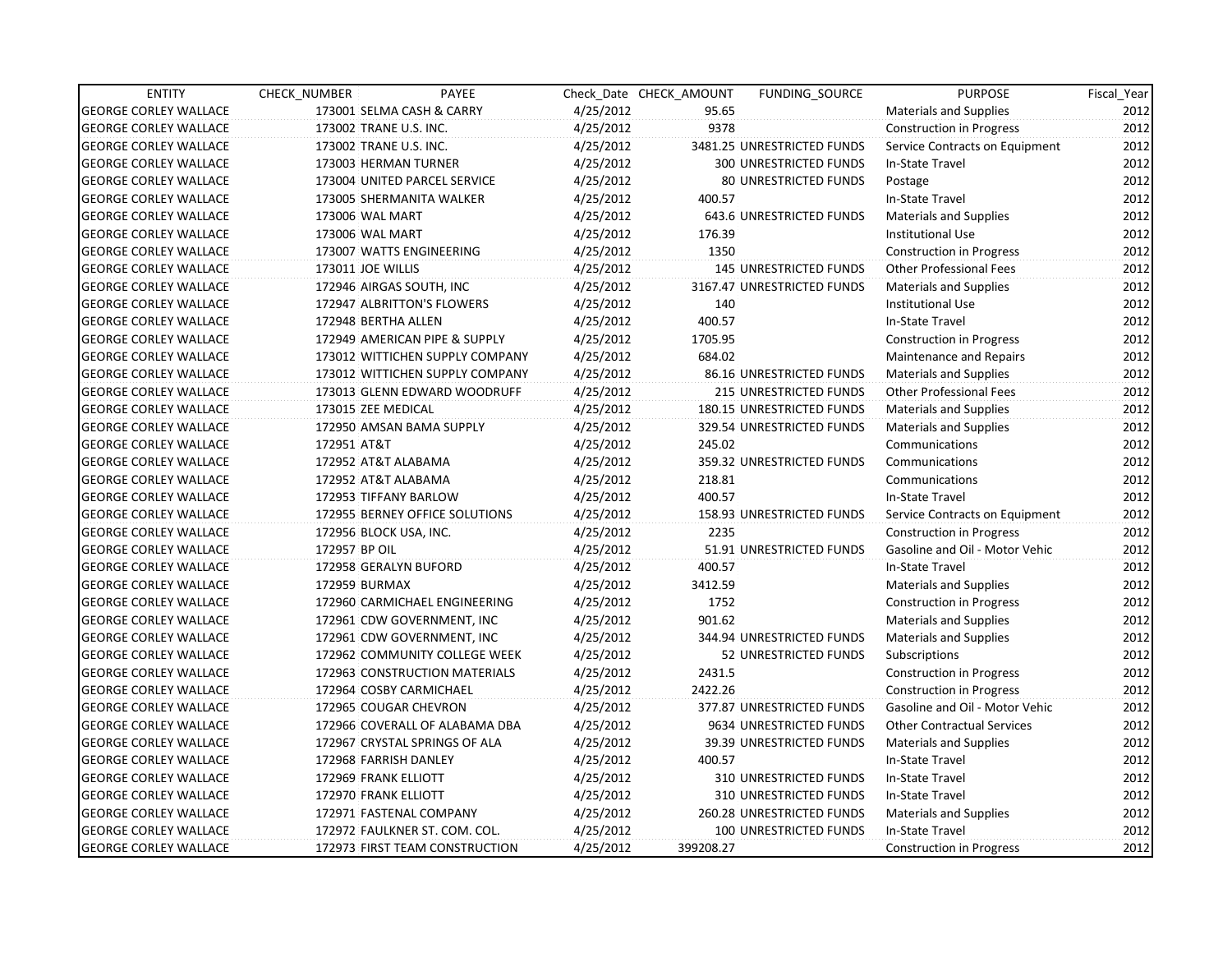| <b>ENTITY</b>                | CHECK_NUMBER             | PAYEE                              |           | Check Date CHECK AMOUNT | FUNDING_SOURCE                | <b>PURPOSE</b>                        | Fiscal Year |
|------------------------------|--------------------------|------------------------------------|-----------|-------------------------|-------------------------------|---------------------------------------|-------------|
| <b>GEORGE CORLEY WALLACE</b> |                          | 172974 FRAZER GROUP, THE           | 4/25/2012 |                         | 840 UNRESTRICTED FUNDS        | Insurance and Bonding                 | 2012        |
| <b>GEORGE CORLEY WALLACE</b> |                          | 172975 FULLER BUILDING COMPANY     | 4/25/2012 | 1163.55                 |                               | <b>Construction in Progress</b>       | 2012        |
| <b>GEORGE CORLEY WALLACE</b> |                          | 172976 G & K SERVICES, CO.         | 4/25/2012 |                         | 141.6 UNRESTRICTED FUNDS      | <b>Other Contractual Services</b>     | 2012        |
| <b>GEORGE CORLEY WALLACE</b> |                          | 172977 DEBORAH GOODWIN             | 4/25/2012 | 4750                    |                               | <b>Other Contractual Services</b>     | 2012        |
| <b>GEORGE CORLEY WALLACE</b> | 172978 ERIC GOSHAY       |                                    | 4/25/2012 |                         | 215 UNRESTRICTED FUNDS        | <b>Other Professional Fees</b>        | 2012        |
| <b>GEORGE CORLEY WALLACE</b> | 172979 APRIL HARPER      |                                    | 4/25/2012 |                         | 300 UNRESTRICTED FUNDS        | In-State Travel                       | 2012        |
| <b>GEORGE CORLEY WALLACE</b> |                          | 172980 HARRELLS REFRIGERATION &    | 4/25/2012 |                         | <b>120 UNRESTRICTED FUNDS</b> | Maintenance and Repairs               | 2012        |
| <b>GEORGE CORLEY WALLACE</b> |                          | 172981 HENRY BRICK COMPANY INC.    | 4/25/2012 | 12642                   |                               | <b>Construction in Progress</b>       | 2012        |
| <b>GEORGE CORLEY WALLACE</b> |                          | 172982 DEANDRES G. INGE            | 4/25/2012 | 400.57                  |                               | In-State Travel                       | 2012        |
| <b>GEORGE CORLEY WALLACE</b> |                          | 172983 STUART C. IRBY CO.          | 4/25/2012 | 16941.62                |                               | <b>Construction in Progress</b>       | 2012        |
| <b>GEORGE CORLEY WALLACE</b> | 172984 JAMCO, INC.       |                                    | 4/25/2012 | 410.11                  |                               | <b>Construction in Progress</b>       | 2012        |
| <b>GEORGE CORLEY WALLACE</b> |                          | 172985 MAYER ELECTRIC              | 4/25/2012 | 54969.4                 |                               | <b>Construction in Progress</b>       | 2012        |
| <b>GEORGE CORLEY WALLACE</b> | 172986 MIDFILMS INC      |                                    | 4/25/2012 | 305                     |                               | <b>Materials and Supplies</b>         | 2012        |
| <b>GEORGE CORLEY WALLACE</b> |                          | 172987 GADDIS BRITTON MOTT         | 4/25/2012 |                         | 60 UNRESTRICTED FUNDS         | <b>Other Professional Fees</b>        | 2012        |
| <b>GEORGE CORLEY WALLACE</b> |                          | 172988 MULLINS BUILDING PRODUCTS   | 4/25/2012 | 17065                   |                               | <b>Construction in Progress</b>       | 2012        |
| <b>GEORGE CORLEY WALLACE</b> |                          | 172989 NORTHWEST SUPPLY CO., INC   | 4/25/2012 | 2671.04                 |                               | <b>Construction in Progress</b>       | 2012        |
| <b>GEORGE CORLEY WALLACE</b> | 172990 PHENICIA NUNN     |                                    | 4/25/2012 | 400.57                  |                               | In-State Travel                       | 2012        |
| <b>GEORGE CORLEY WALLACE</b> |                          | 172991 CANON SOLUTIONS             | 4/25/2012 | 15.23                   |                               | Service Contracts on Equipment        | 2012        |
| <b>GEORGE CORLEY WALLACE</b> | 172992 OFFICE DEPOT      |                                    | 4/25/2012 |                         | 1402.8 UNRESTRICTED FUNDS     | <b>Materials and Supplies</b>         | 2012        |
| <b>GEORGE CORLEY WALLACE</b> | 172992 OFFICE DEPOT      |                                    | 4/25/2012 | 299.09                  |                               | <b>Materials and Supplies</b>         | 2012        |
| <b>GEORGE CORLEY WALLACE</b> |                          | 172993 CLARENCE PETTWAY            | 4/25/2012 | 400.57                  |                               | In-State Travel                       | 2012        |
| <b>GEORGE CORLEY WALLACE</b> | 172994 QUILL CORP.       |                                    | 4/25/2012 |                         | 108.47 UNRESTRICTED FUNDS     | <b>Materials and Supplies</b>         | 2012        |
| <b>GEORGE CORLEY WALLACE</b> |                          | 90006784 MELINDA ANN PAGE          | 4/30/2012 | 3416.67                 |                               | Instructional Salaries - Regul        | 2012        |
| <b>GEORGE CORLEY WALLACE</b> |                          | 90006785 SHAMARICK YVONNE PARADISE | 4/30/2012 |                         | 260 UNRESTRICTED FUNDS        | Instructional Salaries - Tempo        | 2012        |
| <b>GEORGE CORLEY WALLACE</b> |                          | 90006786 RAY ANTHONY PATTERSON     | 4/30/2012 |                         | 2708.5 UNRESTRICTED FUNDS     | <b>Support Personnel Salaries - S</b> | 2012        |
| <b>GEORGE CORLEY WALLACE</b> |                          | 90006787 ERNESTINE D PERRY         | 4/30/2012 |                         | 513.6 UNRESTRICTED FUNDS      | Hourly Wages                          | 2012        |
| <b>GEORGE CORLEY WALLACE</b> | 90006788 ALONZIA PETTWAY |                                    | 4/30/2012 |                         | 2485.42 UNRESTRICTED FUNDS    | Support Personnel Salaries - S        | 2012        |
| <b>GEORGE CORLEY WALLACE</b> |                          | 90006789 CHARLES D PETTWAY         | 4/30/2012 |                         | 2634.33 UNRESTRICTED FUNDS    | Support Personnel Salaries - S        | 2012        |
| <b>GEORGE CORLEY WALLACE</b> |                          | 90006790 CLARENCE J PETTWAY        | 4/30/2012 | 4992.92                 |                               | <b>Other Professional Salaries -</b>  | 2012        |
| <b>GEORGE CORLEY WALLACE</b> | 90006791 FELECIA PETTWAY |                                    | 4/30/2012 |                         | 4904.17 UNRESTRICTED FUNDS    | <b>Other Professional Salaries -</b>  | 2012        |
| <b>GEORGE CORLEY WALLACE</b> |                          | 90006792 MARTHA WILLIAMS PETTWAY   | 4/30/2012 | 4166.67                 |                               | <b>Other Professional Salaries -</b>  | 2012        |
| <b>GEORGE CORLEY WALLACE</b> | 90006793 ELIJAH PUGH SR  |                                    | 4/30/2012 |                         | 5426.17 UNRESTRICTED FUNDS    | Instructional Salaries - Regul        | 2012        |
| <b>GEORGE CORLEY WALLACE</b> |                          | 90006794 QUANDA C PULLUM           | 4/30/2012 |                         | 2931.58 UNRESTRICTED FUNDS    | Support Personnel Salaries - S        | 2012        |
| <b>GEORGE CORLEY WALLACE</b> |                          | 90006796 JAMES LEE PURIFOY         | 4/30/2012 |                         | 2038.42 UNRESTRICTED FUNDS    | Support Personnel Salaries - S        | 2012        |
| <b>GEORGE CORLEY WALLACE</b> |                          | 90006797 JENNIFER M REYNOLDS       | 4/30/2012 |                         | 2484.92 UNRESTRICTED FUNDS    | Support Personnel Salaries - S        | 2012        |
| <b>GEORGE CORLEY WALLACE</b> |                          | 50852 CHARLENE NICHOLS COBB        | 4/30/2012 |                         | <b>648 UNRESTRICTED FUNDS</b> | <b>Student Assistants</b>             | 2012        |
| <b>GEORGE CORLEY WALLACE</b> |                          | 50879 LORI EVELYN DEAVERS          | 4/30/2012 |                         | 1833 UNRESTRICTED FUNDS       | Support Personnel Salaries - S        | 2012        |
| <b>GEORGE CORLEY WALLACE</b> |                          | 50881 JIMMIE LEE GOLDSBY           | 4/30/2012 |                         | 4568.08 UNRESTRICTED FUNDS    | <b>Support Personnel Salaries - S</b> | 2012        |
| <b>GEORGE CORLEY WALLACE</b> |                          | 50882 ISAIAH S HARALSON            | 4/30/2012 |                         | 2811 UNRESTRICTED FUNDS       | Support Personnel Salaries - S        | 2012        |
| <b>GEORGE CORLEY WALLACE</b> |                          | 50883 ROBERT L HARVELL             | 4/30/2012 |                         | 2559.58 UNRESTRICTED FUNDS    | Support Personnel Salaries - S        | 2012        |
| <b>GEORGE CORLEY WALLACE</b> |                          | 50884 MONROE MCCREE                | 4/30/2012 |                         | 4196.67 UNRESTRICTED FUNDS    | Support Personnel Salaries - S        | 2012        |
| <b>GEORGE CORLEY WALLACE</b> |                          | 50885 NORMAN WEATHERSPOON          | 4/30/2012 |                         | 3080.83 UNRESTRICTED FUNDS    | Support Personnel Salaries - S        | 2012        |
| <b>GEORGE CORLEY WALLACE</b> |                          | 50886 DONALD EDWARD WILDER         | 4/30/2012 |                         | 5100.92 UNRESTRICTED FUNDS    | Instructional Salaries - Regul        | 2012        |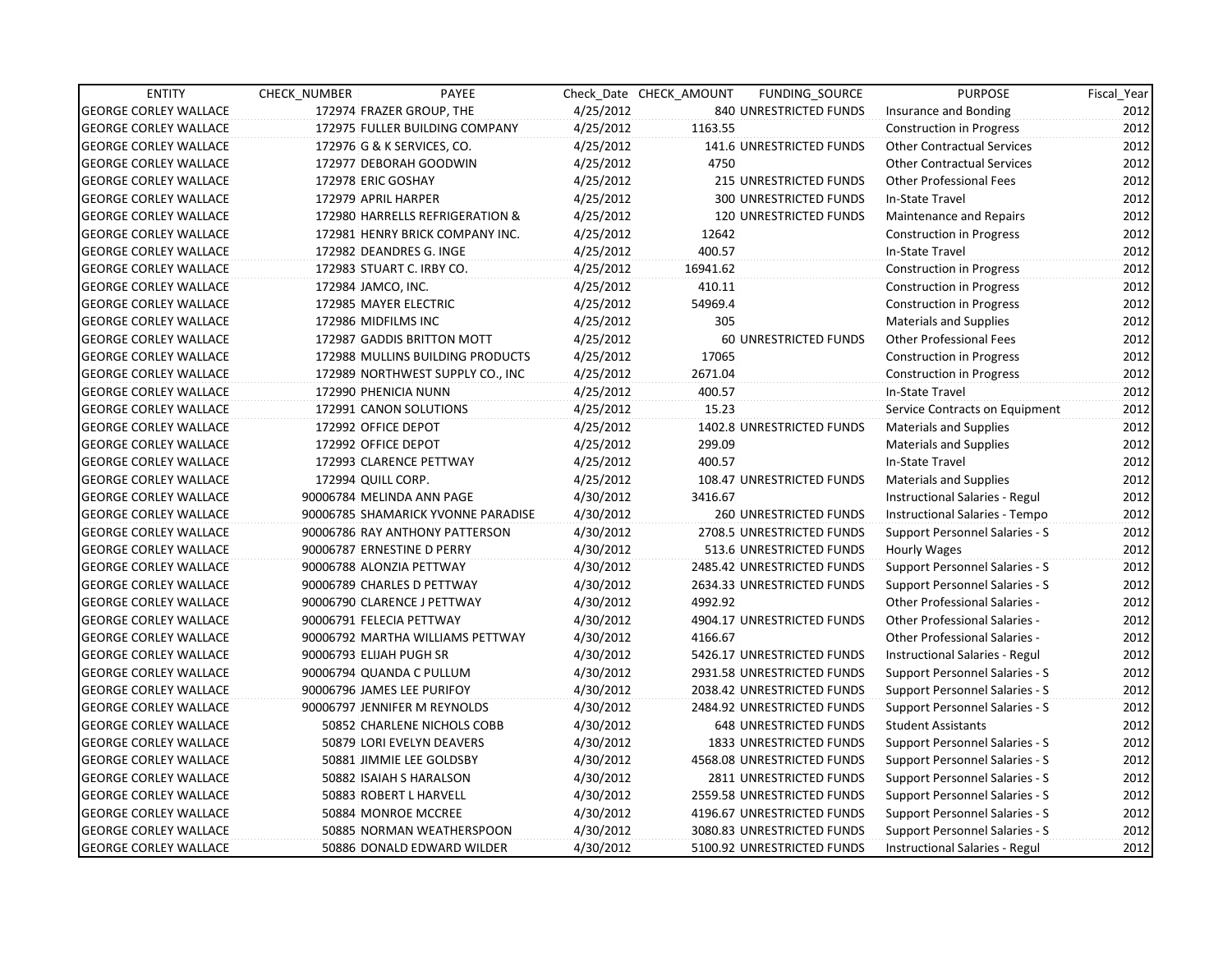| <b>ENTITY</b>                | CHECK_NUMBER         | PAYEE                             |           | Check Date CHECK AMOUNT | FUNDING SOURCE             | <b>PURPOSE</b>                 | Fiscal_Year |
|------------------------------|----------------------|-----------------------------------|-----------|-------------------------|----------------------------|--------------------------------|-------------|
| <b>GEORGE CORLEY WALLACE</b> |                      | 50887 TONY MAX HUGHES             | 4/30/2012 |                         | 520 UNRESTRICTED FUNDS     | Instructional Salaries - Tempo | 2012        |
| <b>GEORGE CORLEY WALLACE</b> |                      | 50888 BERTRAM CRUM                | 4/30/2012 |                         | 1126.67 UNRESTRICTED FUNDS | Instructional Salaries - Tempo | 2012        |
| <b>GEORGE CORLEY WALLACE</b> |                      | 50889 EVELYN C CUMMINGS           | 4/30/2012 |                         | 520 UNRESTRICTED FUNDS     | Instructional Salaries - Tempo | 2012        |
| <b>GEORGE CORLEY WALLACE</b> |                      | 50890 CRYSTAL L FORTE             | 4/30/2012 |                         | 604 UNRESTRICTED FUNDS     | Instructional Salaries - Tempo | 2012        |
| <b>GEORGE CORLEY WALLACE</b> |                      | 50891 MATTIE L GASAWAY            | 4/30/2012 |                         | 344 UNRESTRICTED FUNDS     | Instructional Salaries - Tempo | 2012        |
| <b>GEORGE CORLEY WALLACE</b> |                      | 90006799 RUBY D RICHARDSON        | 4/30/2012 |                         | 768.75 UNRESTRICTED FUNDS  | Instructional Salaries - Tempo | 2012        |
| <b>GEORGE CORLEY WALLACE</b> |                      | 90006800 ERIKA M ROBERSON         | 4/30/2012 | 2559.33                 |                            | Support Personnel Salaries - S | 2012        |
| <b>GEORGE CORLEY WALLACE</b> |                      | 90006801 ERIC W ROGERS            | 4/30/2012 |                         | 4713.33 UNRESTRICTED FUNDS | Instructional Salaries - Regul | 2012        |
| <b>GEORGE CORLEY WALLACE</b> |                      | 90006802 MARY ELLEN ROLLINS       | 4/30/2012 |                         | 858 UNRESTRICTED FUNDS     | Instructional Salaries - Tempo | 2012        |
| <b>GEORGE CORLEY WALLACE</b> |                      | 90006803 FELICIA MICHELLE SANDERS | 4/30/2012 |                         | 520 UNRESTRICTED FUNDS     | Instructional Salaries - Tempo | 2012        |
| <b>GEORGE CORLEY WALLACE</b> |                      | 90006803 FELICIA MICHELLE SANDERS | 4/30/2012 |                         | 3452.33 UNRESTRICTED FUNDS | Support Personnel Salaries - S | 2012        |
| <b>GEORGE CORLEY WALLACE</b> |                      | 90006804 AYANNA S SCOTT           | 4/30/2012 |                         | 693.33 UNRESTRICTED FUNDS  | Instructional Salaries - Tempo | 2012        |
| <b>GEORGE CORLEY WALLACE</b> |                      | 90006805 AMANDA KAY SEALES        | 4/30/2012 |                         | 1601.65 UNRESTRICTED FUNDS | Instructional Salaries - Tempo | 2012        |
| <b>GEORGE CORLEY WALLACE</b> |                      | 90006806 REESE SHANKS JR          | 4/30/2012 |                         | 2038.42 UNRESTRICTED FUNDS | Support Personnel Salaries - S | 2012        |
| <b>GEORGE CORLEY WALLACE</b> |                      | 90006807 DAPHANE N SHANNON        | 4/30/2012 |                         | 1110.11 UNRESTRICTED FUNDS | Instructional Salaries - Tempo | 2012        |
| <b>GEORGE CORLEY WALLACE</b> |                      | 90006808 TRACEY M SHANNON         | 4/30/2012 |                         | 5426.17 UNRESTRICTED FUNDS | Instructional Salaries - Regul | 2012        |
| <b>GEORGE CORLEY WALLACE</b> |                      | 90006809 LAWRENCE SIMMONS JR      | 4/30/2012 |                         | 3823.78 UNRESTRICTED FUNDS | Instructional Salaries - Regul | 2012        |
| <b>GEORGE CORLEY WALLACE</b> |                      | 90006809 LAWRENCE SIMMONS JR      | 4/30/2012 | 1296                    |                            | Hourly Wages                   | 2012        |
| <b>GEORGE CORLEY WALLACE</b> |                      | 90006810 CHRISTINA HARRIS SMITH   | 4/30/2012 |                         | 850 UNRESTRICTED FUNDS     | Instructional Salaries - Tempo | 2012        |
| <b>GEORGE CORLEY WALLACE</b> |                      | 90006811 IRENE G BONNER           | 4/30/2012 |                         | 1450 UNRESTRICTED FUNDS    | Other Professional Salaries -  | 2012        |
| <b>GEORGE CORLEY WALLACE</b> |                      | 90006812 LEIGH ANN SMITH          | 4/30/2012 |                         | 4196.67 UNRESTRICTED FUNDS | Support Personnel Salaries - S | 2012        |
| <b>GEORGE CORLEY WALLACE</b> |                      | 90006813 SHANDRA J SMITH          | 4/30/2012 |                         | 4904.17 UNRESTRICTED FUNDS | Other Professional Salaries -  | 2012        |
| <b>GEORGE CORLEY WALLACE</b> |                      | 90006814 ANNA M SMITHERMAN        | 4/30/2012 |                         | 5651.75 UNRESTRICTED FUNDS | Instructional Salaries - Regul | 2012        |
| <b>GEORGE CORLEY WALLACE</b> | 90006815 JOHN A SNOW |                                   | 4/30/2012 |                         | 512 UNRESTRICTED FUNDS     | Hourly Wages                   | 2012        |
| <b>GEORGE CORLEY WALLACE</b> |                      | 90006816 BRANDI N SPEARS          | 4/30/2012 |                         | 1964.25 UNRESTRICTED FUNDS | Support Personnel Salaries - S | 2012        |
| <b>GEORGE CORLEY WALLACE</b> |                      | 90006817 DONALD T SPEED           | 4/30/2012 |                         | 433.33 UNRESTRICTED FUNDS  | Instructional Salaries - Tempo | 2012        |
| <b>GEORGE CORLEY WALLACE</b> |                      | 90006818 DONTE L STEVENSON        | 4/30/2012 |                         | 2187.33 UNRESTRICTED FUNDS | Support Personnel Salaries - S | 2012        |
| <b>GEORGE CORLEY WALLACE</b> |                      | 90006819 AMANDA LYNN STRICKLAND   | 4/30/2012 |                         | 520 UNRESTRICTED FUNDS     | Instructional Salaries - Tempo | 2012        |
| <b>GEORGE CORLEY WALLACE</b> |                      | 90006820 MAXINE STURDIVANT        | 4/30/2012 |                         | 260 UNRESTRICTED FUNDS     | Instructional Salaries - Tempo | 2012        |
| <b>GEORGE CORLEY WALLACE</b> |                      | 90006820 MAXINE STURDIVANT        | 4/30/2012 |                         | 5489.67 UNRESTRICTED FUNDS | Other Professional Salaries -  | 2012        |
| <b>GEORGE CORLEY WALLACE</b> |                      | 90006821 DANICA SHERITA TAYLOR    | 4/30/2012 |                         | 5206.68 UNRESTRICTED FUNDS | Instructional Salaries - Regul | 2012        |
| <b>GEORGE CORLEY WALLACE</b> |                      | 90006822 JEROME E THAMES          | 4/30/2012 |                         | 4268.56 UNRESTRICTED FUNDS | Instructional Salaries - Regul | 2012        |
| <b>GEORGE CORLEY WALLACE</b> |                      | 90006823 SHEILA ANN THEISS        | 4/30/2012 |                         | 100 UNRESTRICTED FUNDS     | Other Professional Salaries -  | 2012        |
| <b>GEORGE CORLEY WALLACE</b> |                      | 90006823 SHEILA ANN THEISS        | 4/30/2012 | 2919.75                 |                            | Other Professional Salaries -  | 2012        |
| <b>GEORGE CORLEY WALLACE</b> |                      | 90006824 GLORIA DEAN THOMAS       | 4/30/2012 |                         | 3452.83 UNRESTRICTED FUNDS | Support Personnel Salaries - S | 2012        |
| <b>GEORGE CORLEY WALLACE</b> |                      | 90006825 YOLANDA SMITH THOMPKINS  | 4/30/2012 |                         | 693.33 UNRESTRICTED FUNDS  | Instructional Salaries - Tempo | 2012        |
| <b>GEORGE CORLEY WALLACE</b> |                      | 90006826 ANTHONY G TURNER         | 4/30/2012 |                         | 5146.25 UNRESTRICTED FUNDS | Instructional Salaries - Regul | 2012        |
| <b>GEORGE CORLEY WALLACE</b> |                      | 90006827 HERMAN W TURNER          | 4/30/2012 |                         | 791.67 UNRESTRICTED FUNDS  | Instructional Salaries - Tempo | 2012        |
| <b>GEORGE CORLEY WALLACE</b> |                      | 90006828 SONJA M TURNER           | 4/30/2012 |                         | 2396.25 UNRESTRICTED FUNDS | Instructional Salaries - Tempo | 2012        |
| <b>GEORGE CORLEY WALLACE</b> |                      | 90006829 LAURA LYNN VANCE         | 4/30/2012 |                         | 3973.25 UNRESTRICTED FUNDS | Support Personnel Salaries - S | 2012        |
| <b>GEORGE CORLEY WALLACE</b> |                      | 90006830 SHARON D WALKER          | 4/30/2012 |                         | 2410.75 UNRESTRICTED FUNDS | Support Personnel Salaries - S | 2012        |
| <b>GEORGE CORLEY WALLACE</b> |                      | 90006831 SHERMANITA WALKER        | 4/30/2012 | 4208                    |                            | Other Professional Salaries -  | 2012        |
| <b>GEORGE CORLEY WALLACE</b> |                      | 90006832 CONNIE W WALLACE         | 4/30/2012 |                         | 8124.44 UNRESTRICTED FUNDS | Instructional Salaries - Regul | 2012        |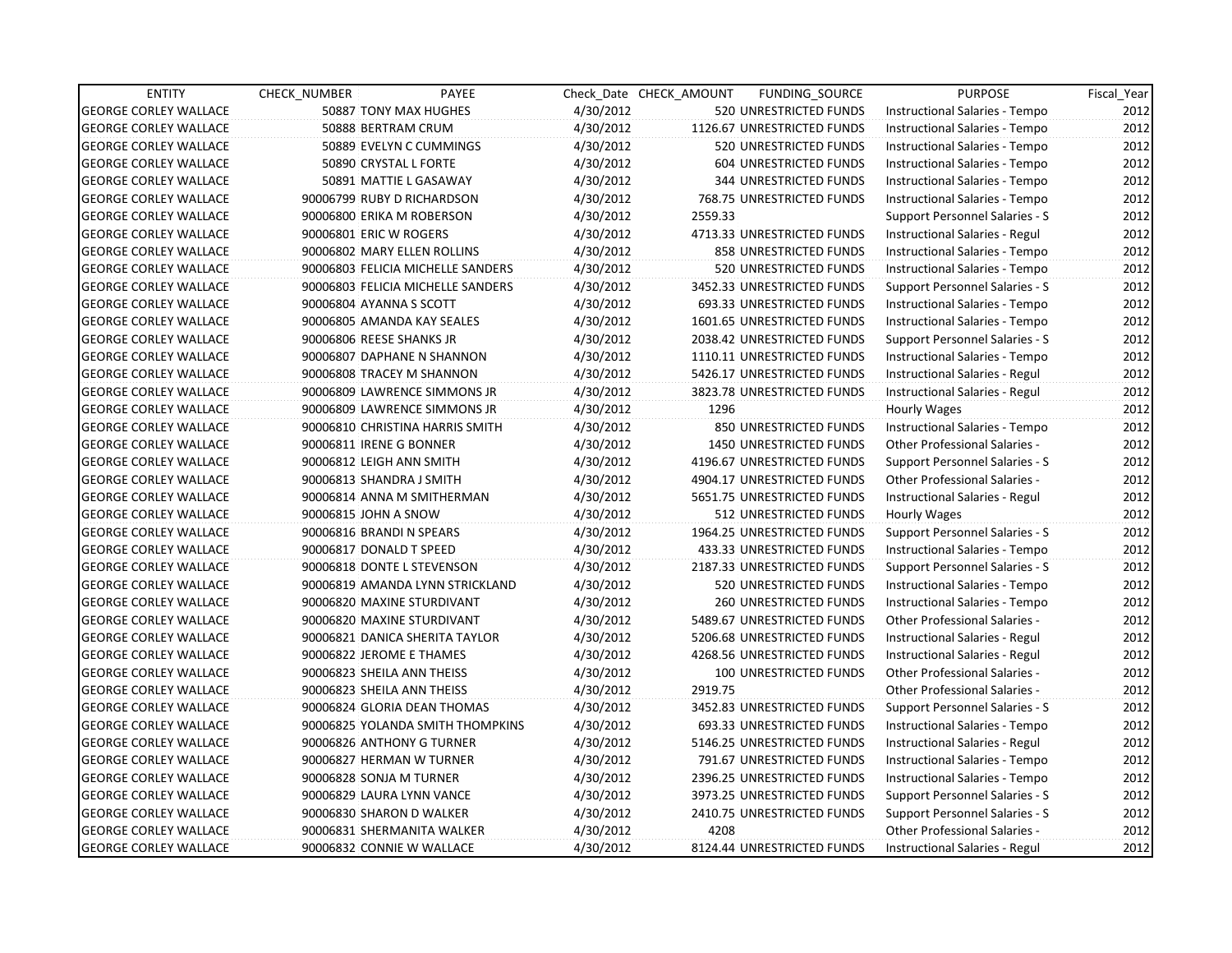| <b>ENTITY</b>                | <b>CHECK NUMBER</b>            | PAYEE                           |           | Check Date CHECK AMOUNT | FUNDING_SOURCE                 | <b>PURPOSE</b>                       | Fiscal Year |
|------------------------------|--------------------------------|---------------------------------|-----------|-------------------------|--------------------------------|--------------------------------------|-------------|
| <b>GEORGE CORLEY WALLACE</b> | 90006834 KAMALA D WALLER       |                                 | 4/30/2012 |                         | 2931.58 UNRESTRICTED FUNDS     | Support Personnel Salaries - S       | 2012        |
| <b>GEORGE CORLEY WALLACE</b> | 90006836 GORDON F WELCH        |                                 | 4/30/2012 |                         | 3766.67 UNRESTRICTED FUNDS     | Instructional Salaries - Regul       | 2012        |
| <b>GEORGE CORLEY WALLACE</b> | 90006837 JOYCE ELAINE WHITELY  |                                 | 4/30/2012 | 857.76                  |                                | Instructional Salaries - Tempo       | 2012        |
| <b>GEORGE CORLEY WALLACE</b> | 90006837 JOYCE ELAINE WHITELY  |                                 | 4/30/2012 | 22.34                   |                                | Hourly Wages                         | 2012        |
| <b>GEORGE CORLEY WALLACE</b> | 90006839 ELSIE B WILLIAMS      |                                 | 4/30/2012 |                         | <b>688 UNRESTRICTED FUNDS</b>  | Instructional Salaries - Tempo       | 2012        |
| <b>GEORGE CORLEY WALLACE</b> | 90006839 ELSIE B WILLIAMS      |                                 | 4/30/2012 | 280.88                  |                                | Hourly Wages                         | 2012        |
| <b>GEORGE CORLEY WALLACE</b> | 90006841 MATILDA MAE BAYNES    |                                 | 4/30/2012 |                         | 2187.33 UNRESTRICTED FUNDS     | Support Personnel Salaries - S       | 2012        |
| <b>GEORGE CORLEY WALLACE</b> | 90006842 ROOSEVELT WILLIAMS    |                                 | 4/30/2012 |                         | 2187.33 UNRESTRICTED FUNDS     | Support Personnel Salaries - S       | 2012        |
| <b>GEORGE CORLEY WALLACE</b> | 90006781 PHENICIA K NUNN       |                                 | 4/30/2012 |                         | 604 UNRESTRICTED FUNDS         | Instructional Salaries - Tempo       | 2012        |
| <b>GEORGE CORLEY WALLACE</b> | 90006781 PHENICIA K NUNN       |                                 | 4/30/2012 | 156.49                  |                                | Hourly Wages                         | 2012        |
| <b>GEORGE CORLEY WALLACE</b> | 90006781 PHENICIA K NUNN       |                                 | 4/30/2012 | 4992.92                 |                                | Other Professional Salaries -        | 2012        |
| <b>GEORGE CORLEY WALLACE</b> | 90006782 CHINWE O OKEKE        |                                 | 4/30/2012 | 786.45                  |                                | Hourly Wages                         | 2012        |
| <b>GEORGE CORLEY WALLACE</b> | 90006783 HOLLY BROWN OWENS     |                                 | 4/30/2012 |                         | 917.33 UNRESTRICTED FUNDS      | Instructional Salaries - Tempo       | 2012        |
| <b>GEORGE CORLEY WALLACE</b> | 90006725 JOSEPH GLENN JONES    |                                 | 4/30/2012 |                         | 1833 UNRESTRICTED FUNDS        | Support Personnel Salaries - S       | 2012        |
| <b>GEORGE CORLEY WALLACE</b> | 90006726 KENDRA LANE JONES     |                                 | 4/30/2012 |                         | <b>4285 UNRESTRICTED FUNDS</b> | Instructional Salaries - Regul       | 2012        |
| <b>GEORGE CORLEY WALLACE</b> | 90006727 NATASHA RENEE JONES   |                                 | 4/30/2012 | 2152.05                 |                                | Support Personnel Salaries - S       | 2012        |
| <b>GEORGE CORLEY WALLACE</b> | 90006728 TERESHA M JONES       |                                 | 4/30/2012 |                         | 260 UNRESTRICTED FUNDS         | Instructional Salaries - Tempo       | 2012        |
| <b>GEORGE CORLEY WALLACE</b> | 90006729 KAMAU R KENYATTA      |                                 | 4/30/2012 | 792                     |                                | Hourly Wages                         | 2012        |
| <b>GEORGE CORLEY WALLACE</b> | 90006730 ANESSA LYNN KIDD      |                                 | 4/30/2012 |                         | 5713.33 UNRESTRICTED FUNDS     | <b>Other Professional Salaries -</b> | 2012        |
| <b>GEORGE CORLEY WALLACE</b> | 90006731 ANETRIAL SHERELL KING |                                 | 4/30/2012 |                         | 1655.15 UNRESTRICTED FUNDS     | Instructional Salaries - Tempo       | 2012        |
| <b>GEORGE CORLEY WALLACE</b> | 90006734 SHIRLEY J LAISTER     |                                 | 4/30/2012 |                         | 5306.33 UNRESTRICTED FUNDS     | Instructional Salaries - Regul       | 2012        |
| <b>GEORGE CORLEY WALLACE</b> | 90006735 EARLINE T LARKIN      |                                 | 4/30/2012 |                         | 1220 UNRESTRICTED FUNDS        | Other Professional Salaries -        | 2012        |
| <b>GEORGE CORLEY WALLACE</b> |                                | 90006736 PATRICIA LOUISE LATHAM | 4/30/2012 | 643.32                  |                                | Instructional Salaries - Tempo       | 2012        |
| <b>GEORGE CORLEY WALLACE</b> | 90006737 CHENETTA B LEE        |                                 | 4/30/2012 |                         | 5000 UNRESTRICTED FUNDS        | Other Professional Salaries -        | 2012        |
| <b>GEORGE CORLEY WALLACE</b> | 90006738 SHANNON M LEE         |                                 | 4/30/2012 |                         | 1020 UNRESTRICTED FUNDS        | Instructional Salaries - Tempo       | 2012        |
| <b>GEORGE CORLEY WALLACE</b> | 90006739 RITA M LETT           |                                 | 4/30/2012 |                         | 5149.42 UNRESTRICTED FUNDS     | Other Professional Salaries -        | 2012        |
| <b>GEORGE CORLEY WALLACE</b> |                                | 90006798 RAMONA ROBERTS RHODES  | 4/30/2012 |                         | 5651.75 UNRESTRICTED FUNDS     | Instructional Salaries - Regul       | 2012        |
| <b>GEORGE CORLEY WALLACE</b> |                                | 50896 EUGENE JAMES CHILDRESS JR | 4/30/2012 |                         | 850 UNRESTRICTED FUNDS         | Hourly Wages                         | 2012        |
| <b>GEORGE CORLEY WALLACE</b> | 50897 MYRON C COLEMAN          |                                 | 4/30/2012 |                         | 2931.58 UNRESTRICTED FUNDS     | Support Personnel Salaries - S       | 2012        |
| <b>GEORGE CORLEY WALLACE</b> |                                | 50899 NORBERT JAMES NEELY JR    | 4/30/2012 |                         | 34.24 UNRESTRICTED FUNDS       | Hourly Wages                         | 2012        |
| <b>GEORGE CORLEY WALLACE</b> |                                | 50900 ANDREW DOUGLAS WHATLEY    | 4/30/2012 |                         | 2187.58 UNRESTRICTED FUNDS     | Support Personnel Salaries - S       | 2012        |
| <b>GEORGE CORLEY WALLACE</b> | 50904 JERRY D SMITH            |                                 | 4/30/2012 |                         | 281.17 UNRESTRICTED FUNDS      | Hourly Wages                         | 2012        |
| <b>GEORGE CORLEY WALLACE</b> | 50905 MICHAEL D STEELE         |                                 | 4/30/2012 |                         | 52 UNRESTRICTED FUNDS          | Hourly Wages                         | 2012        |
| <b>GEORGE CORLEY WALLACE</b> | 50906 COREY D BOWIE            |                                 | 4/30/2012 |                         | 1177.83 UNRESTRICTED FUNDS     | Other Professional Salaries -        | 2012        |
| <b>GEORGE CORLEY WALLACE</b> | 50906 COREY D BOWIE            |                                 | 4/30/2012 | 2808.75                 |                                | Other Professional Salaries -        | 2012        |
| <b>GEORGE CORLEY WALLACE</b> | 50907 FRED A WILLIAMSON        |                                 | 4/30/2012 |                         | 7535.67 UNRESTRICTED FUNDS     | Instructional Salaries - Regul       | 2012        |
| <b>GEORGE CORLEY WALLACE</b> | 50908 OTIS TARVER JR           |                                 | 4/30/2012 |                         | 3972.11 UNRESTRICTED FUNDS     | Instructional Salaries - Regul       | 2012        |
| <b>GEORGE CORLEY WALLACE</b> | 90006615 OLIVIA JOYCE ACOFF    |                                 | 4/30/2012 | 723.74                  |                                | Instructional Salaries - Tempo       | 2012        |
| <b>GEORGE CORLEY WALLACE</b> | 90006615 OLIVIA JOYCE ACOFF    |                                 | 4/30/2012 | 22.34                   |                                | Hourly Wages                         | 2012        |
| <b>GEORGE CORLEY WALLACE</b> | 90006616 BERTHA YVETTE ALLEN   |                                 | 4/30/2012 | 4342                    |                                | Other Professional Salaries -        | 2012        |
| <b>GEORGE CORLEY WALLACE</b> | 90006617 KENNY ALLEN           |                                 | 4/30/2012 |                         | 3757.42 UNRESTRICTED FUNDS     | Instructional Salaries - Regul       | 2012        |
| <b>GEORGE CORLEY WALLACE</b> | 90006618 ERIC PRESTON ALLISON  |                                 | 4/30/2012 |                         | <b>4653 UNRESTRICTED FUNDS</b> | Instructional Salaries - Regul       | 2012        |
| <b>GEORGE CORLEY WALLACE</b> | 90006618 ERIC PRESTON ALLISON  |                                 | 4/30/2012 |                         | 517 UNRESTRICTED FUNDS         | <b>Other Professional Salaries -</b> | 2012        |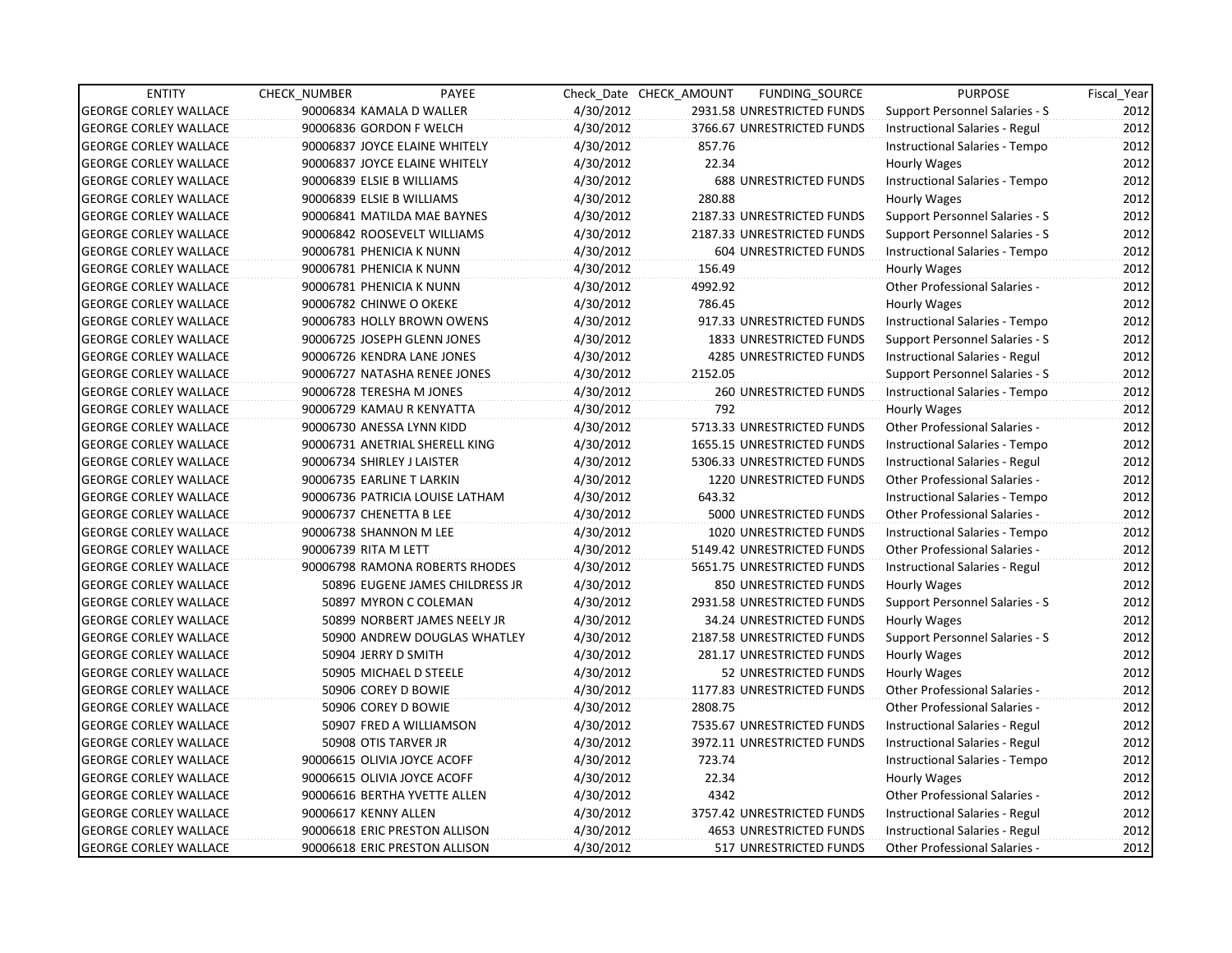| <b>ENTITY</b>                | <b>CHECK NUMBER</b>      | PAYEE                             |           | Check Date CHECK AMOUNT | <b>FUNDING SOURCE</b>      | <b>PURPOSE</b>                       | Fiscal_Year |
|------------------------------|--------------------------|-----------------------------------|-----------|-------------------------|----------------------------|--------------------------------------|-------------|
| <b>GEORGE CORLEY WALLACE</b> |                          | 90006619 KAY GOODWIN ALSOBROOK    | 4/30/2012 | 857.76                  |                            | Instructional Salaries - Tempo       | 2012        |
| <b>GEORGE CORLEY WALLACE</b> |                          | 90006619 KAY GOODWIN ALSOBROOK    | 4/30/2012 | 22.34                   |                            | Hourly Wages                         | 2012        |
| <b>GEORGE CORLEY WALLACE</b> |                          | 90006620 TAMPATHA AUSTIN          | 4/30/2012 |                         | 2038.42 UNRESTRICTED FUNDS | Support Personnel Salaries - S       | 2012        |
| <b>GEORGE CORLEY WALLACE</b> | 90006621 NANCY AUTERY    |                                   | 4/30/2012 |                         | 4989.75 UNRESTRICTED FUNDS | Instructional Salaries - Regul       | 2012        |
| <b>GEORGE CORLEY WALLACE</b> |                          | 90006622 ANTIONETTA S BALDWIN     | 4/30/2012 |                         | 4285 UNRESTRICTED FUNDS    | Instructional Salaries - Regul       | 2012        |
| <b>GEORGE CORLEY WALLACE</b> |                          | 90006623 SHIRLEY ANN BARKER       | 4/30/2012 |                         | 3824.67 UNRESTRICTED FUNDS | Support Personnel Salaries - S       | 2012        |
| GEORGE CORLEY WALLACE        |                          | 90006624 TIFFANY RENEE BARLOW     | 4/30/2012 | 4839.17                 |                            | Other Professional Salaries -        | 2012        |
| <b>GEORGE CORLEY WALLACE</b> | 90006626 VICKIE D BELL   |                                   | 4/30/2012 | 2336.25                 |                            | Support Personnel Salaries - S       | 2012        |
| <b>GEORGE CORLEY WALLACE</b> |                          | 90006627 ROBBYN V BENNETT         | 4/30/2012 |                         | 6886.58 UNRESTRICTED FUNDS | <b>Other Professional Salaries -</b> | 2012        |
| <b>GEORGE CORLEY WALLACE</b> | 90006628 BETTY J BENTLEY |                                   | 4/30/2012 | 4875.25                 |                            | <b>Other Professional Salaries -</b> | 2012        |
| <b>GEORGE CORLEY WALLACE</b> |                          | 90006630 KAREN S BRADSELL         | 4/30/2012 |                         | 2410.75 UNRESTRICTED FUNDS | Support Personnel Salaries - S       | 2012        |
| <b>GEORGE CORLEY WALLACE</b> |                          | 90006630 KAREN S BRADSELL         | 4/30/2012 |                         | 22.5 UNRESTRICTED FUNDS    | Employee Taxable Per Diem            | 2012        |
| <b>GEORGE CORLEY WALLACE</b> |                          | 90006631 MARIA MACHELLE BRAXTON   | 4/30/2012 |                         | 1986.6 UNRESTRICTED FUNDS  | Instructional Salaries - Tempo       | 2012        |
| <b>GEORGE CORLEY WALLACE</b> |                          | 90006632 TAMMIE MARIE BRIGGS      | 4/30/2012 |                         | 4462.58 UNRESTRICTED FUNDS | Instructional Salaries - Regul       | 2012        |
| <b>GEORGE CORLEY WALLACE</b> |                          | 90006633 MICHAEL JOHN BROOKS      | 4/30/2012 |                         | 953.33 UNRESTRICTED FUNDS  | Instructional Salaries - Tempo       | 2012        |
| <b>GEORGE CORLEY WALLACE</b> |                          | 90006634 CHRISTOPHER B BROWN      | 4/30/2012 |                         | 600 UNRESTRICTED FUNDS     | Hourly Wages                         | 2012        |
| GEORGE CORLEY WALLACE        | 90006635 KAREN E BROWN   |                                   | 4/30/2012 | 3120.83                 |                            | Other Professional Salaries -        | 2012        |
| <b>GEORGE CORLEY WALLACE</b> |                          | 90006637 NANNIE MAE SUMMERS BROWN | 4/30/2012 |                         | 288.9 UNRESTRICTED FUNDS   | Instructional Salaries - Tempo       | 2012        |
| <b>GEORGE CORLEY WALLACE</b> |                          | 90006638 VERONICA S BROWN         | 4/30/2012 |                         | 6509.89 UNRESTRICTED FUNDS | Instructional Salaries - Regul       | 2012        |
| <b>GEORGE CORLEY WALLACE</b> |                          | 90006639 GERALYN LATANZA BUFORD   | 4/30/2012 | 4208                    |                            | Other Professional Salaries -        | 2012        |
| <b>GEORGE CORLEY WALLACE</b> |                          | 90006640 ANDREW J BURTON          | 4/30/2012 |                         | 3229 UNRESTRICTED FUNDS    | Support Personnel Salaries - S       | 2012        |
| <b>GEORGE CORLEY WALLACE</b> |                          | 90006641 PEGGY SUE BUTLER         | 4/30/2012 |                         | 1889.83 UNRESTRICTED FUNDS | Support Personnel Salaries - S       | 2012        |
| <b>GEORGE CORLEY WALLACE</b> |                          | 90006642 WEBBIE R CALHOUN         | 4/30/2012 |                         | 4972 UNRESTRICTED FUNDS    | Instructional Salaries - Regul       | 2012        |
| <b>GEORGE CORLEY WALLACE</b> |                          | 90006643 APRIL CALLOWAY MCKNIGHT  | 4/30/2012 |                         | 433.33 UNRESTRICTED FUNDS  | Instructional Salaries - Tempo       | 2012        |
| <b>GEORGE CORLEY WALLACE</b> |                          | 90006644 MENNIE L CARSTARPHEN     | 4/30/2012 |                         | 6409.89 UNRESTRICTED FUNDS | Instructional Salaries - Regul       | 2012        |
| <b>GEORGE CORLEY WALLACE</b> |                          | 90006645 BECKY BLANTON CASEY      | 4/30/2012 |                         | 6954.56 UNRESTRICTED FUNDS | Instructional Salaries - Regul       | 2012        |
| <b>GEORGE CORLEY WALLACE</b> |                          | 90006646 JANET M CATHEY PUGH      | 4/30/2012 |                         | 5426.17 UNRESTRICTED FUNDS | Instructional Salaries - Regul       | 2012        |
| <b>GEORGE CORLEY WALLACE</b> |                          | 50843 LAMICHAEL VANTRIESE GOREE   | 4/30/2012 |                         | 1000 UNRESTRICTED FUNDS    | Instructional Salaries - Tempo       | 2012        |
| <b>GEORGE CORLEY WALLACE</b> |                          | 50844 LULA SNOWDEN                | 4/30/2012 | 4012.5                  |                            | Other Professional Salaries -        | 2012        |
| <b>GEORGE CORLEY WALLACE</b> |                          | 50845 ELLEN G TRAYWICK            | 4/30/2012 | 428.88                  |                            | Instructional Salaries - Tempo       | 2012        |
| <b>GEORGE CORLEY WALLACE</b> |                          | 50846 JARRICK B BENNETT           | 4/30/2012 | 1032                    |                            | Hourly Wages                         | 2012        |
| <b>GEORGE CORLEY WALLACE</b> |                          | 50847 NIGEL RALPHAEL GUTHRIDGE    | 4/30/2012 | 1964.25                 |                            | Support Personnel Salaries - S       | 2012        |
| <b>GEORGE CORLEY WALLACE</b> |                          | 50848 DERRICK M MOORE             | 4/30/2012 | 2038.67                 |                            | Support Personnel Salaries - S       | 2012        |
| <b>GEORGE CORLEY WALLACE</b> |                          | 50849 ANDRE MARVEL PEARSON        | 4/30/2012 | 2038.67                 |                            | Support Personnel Salaries - S       | 2012        |
| <b>GEORGE CORLEY WALLACE</b> | 90006682 AUDREY FORD     |                                   | 4/30/2012 | 2932.17                 |                            | Support Personnel Salaries - S       | 2012        |
| <b>GEORGE CORLEY WALLACE</b> | 90006683 SABRINA D FORD  |                                   | 4/30/2012 |                         | 980 UNRESTRICTED FUNDS     | Instructional Salaries - Tempo       | 2012        |
| <b>GEORGE CORLEY WALLACE</b> | 90006684 LEAH FOUNTAIN   |                                   | 4/30/2012 |                         | 260 UNRESTRICTED FUNDS     | Instructional Salaries - Tempo       | 2012        |
| <b>GEORGE CORLEY WALLACE</b> |                          | 90006686 CYNTHIA C GIBSON         | 4/30/2012 |                         | 3333.33 UNRESTRICTED FUNDS | Other Professional Salaries -        | 2012        |
| <b>GEORGE CORLEY WALLACE</b> |                          | 90006687 VIRGINIA M REED GLOVER   | 4/30/2012 |                         | 2856.75 UNRESTRICTED FUNDS | Support Personnel Salaries - S       | 2012        |
| <b>GEORGE CORLEY WALLACE</b> |                          | 90006688 GHYTANA SHELTON GOINGS   | 4/30/2012 |                         | 5698.87 UNRESTRICTED FUNDS | Instructional Salaries - Regul       | 2012        |
| <b>GEORGE CORLEY WALLACE</b> |                          | 90006689 RACHEL L GORDON          | 4/30/2012 | 3322.17                 |                            | Other Professional Salaries -        | 2012        |
| <b>GEORGE CORLEY WALLACE</b> |                          | 90006689 RACHEL L GORDON          | 4/30/2012 | 30 <sup>°</sup>         |                            | Employee Taxable Per Diem            | 2012        |
| <b>GEORGE CORLEY WALLACE</b> | 90006690 RAJI GOURDINE   |                                   | 4/30/2012 |                         | 6886.58 UNRESTRICTED FUNDS | <b>Other Professional Salaries -</b> | 2012        |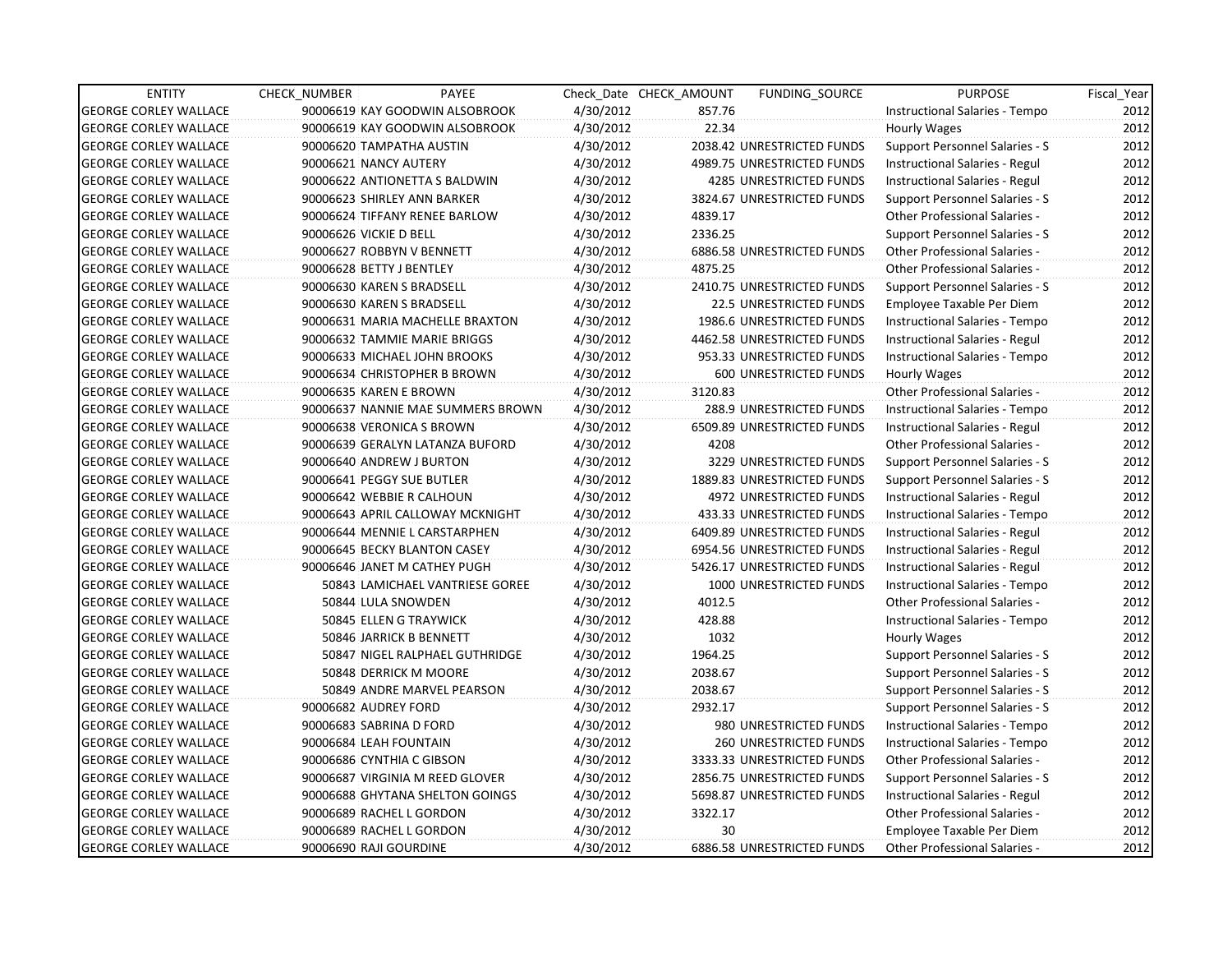| <b>ENTITY</b>                | PAYEE<br><b>CHECK NUMBER</b>       |           | Check Date CHECK AMOUNT | FUNDING_SOURCE                | <b>PURPOSE</b>                       | Fiscal Year |
|------------------------------|------------------------------------|-----------|-------------------------|-------------------------------|--------------------------------------|-------------|
| <b>GEORGE CORLEY WALLACE</b> | 90006691 LAMARGARET GREEN          | 4/30/2012 |                         | 1061.25 UNRESTRICTED FUNDS    | Instructional Salaries - Tempo       | 2012        |
| <b>GEORGE CORLEY WALLACE</b> | 90006693 CALVIN GRIFFIN            | 4/30/2012 |                         | 4861.56 UNRESTRICTED FUNDS    | Instructional Salaries - Regul       | 2012        |
| <b>GEORGE CORLEY WALLACE</b> | 90006694 DONITHA J GRIFFIN         | 4/30/2012 |                         | 8205.34 UNRESTRICTED FUNDS    | Administrative Salaries- Sched       | 2012        |
| <b>GEORGE CORLEY WALLACE</b> | 90006695 TERRY D GRISSOM           | 4/30/2012 |                         | 693.33 UNRESTRICTED FUNDS     | Instructional Salaries - Tempo       | 2012        |
| <b>GEORGE CORLEY WALLACE</b> | 50892 BARRY C HARGRAVE             | 4/30/2012 |                         | 433.33 UNRESTRICTED FUNDS     | Instructional Salaries - Tempo       | 2012        |
| <b>GEORGE CORLEY WALLACE</b> | 50893 LENORE LOFTON                | 4/30/2012 |                         | <b>344 UNRESTRICTED FUNDS</b> | Instructional Salaries - Tempo       | 2012        |
| <b>GEORGE CORLEY WALLACE</b> | 50894 THOMAS E POWELL JR           | 4/30/2012 |                         | 693.33 UNRESTRICTED FUNDS     | Instructional Salaries - Tempo       | 2012        |
| <b>GEORGE CORLEY WALLACE</b> | 50895 ALBERT SOUTHALL              | 4/30/2012 |                         | <b>250 UNRESTRICTED FUNDS</b> | <b>Other Professional Salaries -</b> | 2012        |
| <b>GEORGE CORLEY WALLACE</b> | 90006745 BURMA JAMES LOMAX         | 4/30/2012 | 3750                    |                               | Instructional Salaries - Regul       | 2012        |
| <b>GEORGE CORLEY WALLACE</b> | 90006746 TERESA DARNELLE MARSHALL  | 4/30/2012 |                         | 2112.92 UNRESTRICTED FUNDS    | Support Personnel Salaries - S       | 2012        |
| <b>GEORGE CORLEY WALLACE</b> | 90006747 TERRENCE N MARSHALL       | 4/30/2012 |                         | 520 UNRESTRICTED FUNDS        | Instructional Salaries - Tempo       | 2012        |
| <b>GEORGE CORLEY WALLACE</b> | 90006748 WILSUNYA MARSHALL         | 4/30/2012 |                         | 2857.17 UNRESTRICTED FUNDS    | Support Personnel Salaries - S       | 2012        |
| <b>GEORGE CORLEY WALLACE</b> | 90006749 SUZETTE G MARTIN          | 4/30/2012 |                         | 3951.42 UNRESTRICTED FUNDS    | Instructional Salaries - Regul       | 2012        |
| <b>GEORGE CORLEY WALLACE</b> | 90006750 ROBERT D MCCONNELL        | 4/30/2012 |                         | 9660.5 UNRESTRICTED FUNDS     | Administrative Salaries- Sched       | 2012        |
| <b>GEORGE CORLEY WALLACE</b> | 90006751 CARROLL D MCQUEEN         | 4/30/2012 |                         | 1560 UNRESTRICTED FUNDS       | Instructional Salaries - Tempo       | 2012        |
| <b>GEORGE CORLEY WALLACE</b> | 90006752 CHRISTI A MELTON          | 4/30/2012 |                         | 3284.25 UNRESTRICTED FUNDS    | Instructional Salaries - Regul       | 2012        |
| <b>GEORGE CORLEY WALLACE</b> | 90006753 DARRIO MELTON             | 4/30/2012 |                         | 693.33 UNRESTRICTED FUNDS     | Instructional Salaries - Tempo       | 2012        |
| <b>GEORGE CORLEY WALLACE</b> | 90006754 GREGORY LEE MILLER        | 4/30/2012 |                         | 4322.58 UNRESTRICTED FUNDS    | Instructional Salaries - Regul       | 2012        |
| <b>GEORGE CORLEY WALLACE</b> | 90006755 MARC C MILLER             | 4/30/2012 |                         | <b>260 UNRESTRICTED FUNDS</b> | Instructional Salaries - Tempo       | 2012        |
| <b>GEORGE CORLEY WALLACE</b> | 90006756 PEARLIE R MILLER          | 4/30/2012 |                         | 4062.58 UNRESTRICTED FUNDS    | Instructional Salaries - Regul       | 2012        |
| <b>GEORGE CORLEY WALLACE</b> | 90006757 SHEILA MIMS MINOR         | 4/30/2012 |                         | 604 UNRESTRICTED FUNDS        | Instructional Salaries - Tempo       | 2012        |
| <b>GEORGE CORLEY WALLACE</b> | 90006758 BRENDA G MITCHELL         | 4/30/2012 |                         | <b>688 UNRESTRICTED FUNDS</b> | Instructional Salaries - Tempo       | 2012        |
| <b>GEORGE CORLEY WALLACE</b> | 90006759 JAMES M MITCHELL          | 4/30/2012 |                         | 14266.45 UNRESTRICTED FUNDS   | Administrative Salaries- Sched       | 2012        |
| <b>GEORGE CORLEY WALLACE</b> | 90006759 JAMES M MITCHELL          | 4/30/2012 |                         | 200 UNRESTRICTED FUNDS        | President's Expense Allowance        | 2012        |
| <b>GEORGE CORLEY WALLACE</b> | 90006759 JAMES M MITCHELL          | 4/30/2012 |                         | 1000 UNRESTRICTED FUNDS       | <b>Housing Allowance</b>             | 2012        |
| <b>GEORGE CORLEY WALLACE</b> | 90006760 KIM ELLICE MIXON CARTER   | 4/30/2012 |                         | 5416.78 UNRESTRICTED FUNDS    | Instructional Salaries - Regul       | 2012        |
| <b>GEORGE CORLEY WALLACE</b> | 90006761 KRISTA LASHANTA P MONTGOM | 4/30/2012 |                         | 1949.4 UNRESTRICTED FUNDS     | Instructional Salaries - Tempo       | 2012        |
| <b>GEORGE CORLEY WALLACE</b> | 90006762 DALE E MOORE              | 4/30/2012 |                         | 3972.11 UNRESTRICTED FUNDS    | Instructional Salaries - Regul       | 2012        |
| <b>GEORGE CORLEY WALLACE</b> | 90006763 DOROTHY A MOORE           | 4/30/2012 |                         | 520 UNRESTRICTED FUNDS        | Instructional Salaries - Tempo       | 2012        |
| <b>GEORGE CORLEY WALLACE</b> | 90006764 KATHY J MOORE             | 4/30/2012 | 4875                    |                               | Other Professional Salaries -        | 2012        |
| <b>GEORGE CORLEY WALLACE</b> | 90006765 MONICA BOSWELL MOORE      | 4/30/2012 |                         | 570 UNRESTRICTED FUNDS        | Instructional Salaries - Tempo       | 2012        |
| <b>GEORGE CORLEY WALLACE</b> | 90006766 PAMELA B MOORE            | 4/30/2012 |                         | 2485.17 UNRESTRICTED FUNDS    | Support Personnel Salaries - S       | 2012        |
| <b>GEORGE CORLEY WALLACE</b> | 90006769 TIMOTHY MOORE             | 4/30/2012 |                         | 3706.58 UNRESTRICTED FUNDS    | Support Personnel Salaries - S       | 2012        |
| <b>GEORGE CORLEY WALLACE</b> | 90006770 HAILEY S MORRISON         | 4/30/2012 |                         | 935 UNRESTRICTED FUNDS        | Instructional Salaries - Tempo       | 2012        |
| <b>GEORGE CORLEY WALLACE</b> | 90006771 SHELICIA DENISE MORTON FO | 4/30/2012 |                         | 1256.25 UNRESTRICTED FUNDS    | Instructional Salaries - Tempo       | 2012        |
| <b>GEORGE CORLEY WALLACE</b> | 90006772 JOHNNY E MOSS III         | 4/30/2012 |                         | 5416.67 UNRESTRICTED FUNDS    | Other Professional Salaries -        | 2012        |
| <b>GEORGE CORLEY WALLACE</b> | 90006773 BETTYE STEELE MOTLEY      | 4/30/2012 | 2630                    |                               | <b>Other Professional Salaries -</b> | 2012        |
| <b>GEORGE CORLEY WALLACE</b> | 90006775 MARGARET C MOTT           | 4/30/2012 |                         | 4507.42 UNRESTRICTED FUNDS    | Instructional Salaries - Regul       | 2012        |
| <b>GEORGE CORLEY WALLACE</b> | 90006776 EDDIE JAMES MOULTRIE      | 4/30/2012 |                         | 4368.62 UNRESTRICTED FUNDS    | Support Personnel Salaries - S       | 2012        |
| <b>GEORGE CORLEY WALLACE</b> | 90006777 WESBERT NETTLES           | 4/30/2012 |                         | 512 UNRESTRICTED FUNDS        | <b>Hourly Wages</b>                  | 2012        |
| <b>GEORGE CORLEY WALLACE</b> | 90006778 SUNETTE SMITH NEWMAN      | 4/30/2012 |                         | 3750.17 UNRESTRICTED FUNDS    | Support Personnel Salaries - S       | 2012        |
| <b>GEORGE CORLEY WALLACE</b> | 90006779 DEONDRA J NIX             | 4/30/2012 |                         | 260 UNRESTRICTED FUNDS        | Instructional Salaries - Tempo       | 2012        |
| <b>GEORGE CORLEY WALLACE</b> | 90006780 RAFORD C NIXON            | 4/30/2012 |                         | 677.47 UNRESTRICTED FUNDS     | <b>Other Professional Salaries -</b> | 2012        |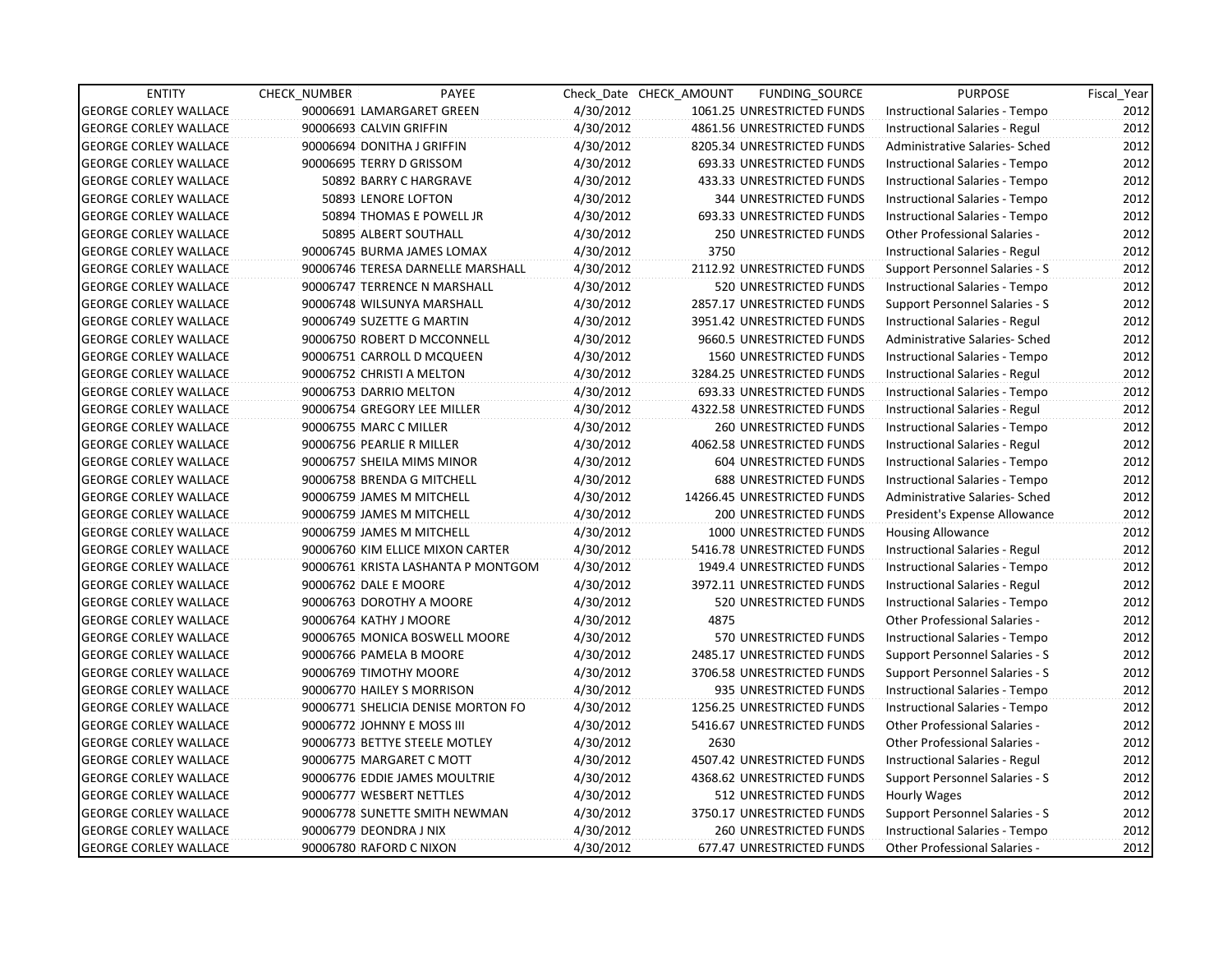| <b>ENTITY</b>                | <b>CHECK NUMBER</b>        | PAYEE                              |           | Check Date CHECK AMOUNT | <b>FUNDING SOURCE</b>          | <b>PURPOSE</b>                        | Fiscal_Year |
|------------------------------|----------------------------|------------------------------------|-----------|-------------------------|--------------------------------|---------------------------------------|-------------|
| <b>GEORGE CORLEY WALLACE</b> | 90006780 RAFORD C NIXON    |                                    | 4/30/2012 | 803.35                  |                                | <b>Other Professional Salaries -</b>  | 2012        |
| <b>GEORGE CORLEY WALLACE</b> |                            | 90006714 CONNIE ESTES HUDSON       | 4/30/2012 |                         | 1180 UNRESTRICTED FUNDS        | Support Personnel Salaries - S        | 2012        |
| <b>GEORGE CORLEY WALLACE</b> |                            | 90006715 WILLIE JAMES HUNTER       | 4/30/2012 |                         | 530.6 UNRESTRICTED FUNDS       | Hourly Wages                          | 2012        |
| <b>GEORGE CORLEY WALLACE</b> | 90006716 DEANDRES G INGE   |                                    | 4/30/2012 | 5691.58                 |                                | <b>Other Professional Salaries -</b>  | 2012        |
| <b>GEORGE CORLEY WALLACE</b> | 90006717 IRMA JEAN JACKSON |                                    | 4/30/2012 |                         | 2559.58 UNRESTRICTED FUNDS     | Support Personnel Salaries - S        | 2012        |
| <b>GEORGE CORLEY WALLACE</b> | 90006718 MALDONIA JACKSON  |                                    | 4/30/2012 |                         | 1032 UNRESTRICTED FUNDS        | Instructional Salaries - Tempo        | 2012        |
| <b>GEORGE CORLEY WALLACE</b> |                            | 90006719 VERONICA MOULTRIE JACKSON | 4/30/2012 |                         | 4527.33 UNRESTRICTED FUNDS     | Instructional Salaries - Regul        | 2012        |
| <b>GEORGE CORLEY WALLACE</b> | 90006720 VINCENT K JACKSON |                                    | 4/30/2012 |                         | <b>260 UNRESTRICTED FUNDS</b>  | Instructional Salaries - Tempo        | 2012        |
| <b>GEORGE CORLEY WALLACE</b> |                            | 90006721 SHELIA LAWANDA JEFFERSON  | 4/30/2012 |                         | 2336.25 UNRESTRICTED FUNDS     | Support Personnel Salaries - S        | 2012        |
| <b>GEORGE CORLEY WALLACE</b> |                            | 90006722 ALTHELSTEIN JOHNSON       | 4/30/2012 |                         | 4840.92 UNRESTRICTED FUNDS     | Instructional Salaries - Regul        | 2012        |
| <b>GEORGE CORLEY WALLACE</b> | 90006723 PAULINE H JOHNSON |                                    | 4/30/2012 |                         | 792 UNRESTRICTED FUNDS         | Instructional Salaries - Tempo        | 2012        |
| <b>GEORGE CORLEY WALLACE</b> | 90006724 CONNIE M JONES    |                                    | 4/30/2012 |                         | 3979.75 UNRESTRICTED FUNDS     | Instructional Salaries - Regul        | 2012        |
| <b>GEORGE CORLEY WALLACE</b> |                            | 90006696 MARK NICHOLAS HALPIN      | 4/30/2012 | 1480.82                 |                                | Other Professional Salaries -         | 2012        |
| <b>GEORGE CORLEY WALLACE</b> |                            | 90006697 ANTONIO KENTANIOUS HAMILT | 4/30/2012 |                         | 3823.78 UNRESTRICTED FUNDS     | Instructional Salaries - Regul        | 2012        |
| <b>GEORGE CORLEY WALLACE</b> | 90006698 MARCUS A HANNAH   |                                    | 4/30/2012 |                         | 833.33 UNRESTRICTED FUNDS      | <b>Other Professional Salaries -</b>  | 2012        |
| <b>GEORGE CORLEY WALLACE</b> |                            | 90006699 MARILYN BENNETT HANNAH    | 4/30/2012 |                         | 4675.56 UNRESTRICTED FUNDS     | Instructional Salaries - Regul        | 2012        |
| <b>GEORGE CORLEY WALLACE</b> | 90006700 APRIL M HARPER    |                                    | 4/30/2012 |                         | <b>1375 UNRESTRICTED FUNDS</b> | Instructional Salaries - Tempo        | 2012        |
| <b>GEORGE CORLEY WALLACE</b> |                            | 90006701 CHRISTOPHER DARRELL HARRE | 4/30/2012 |                         | 416.67 UNRESTRICTED FUNDS      | Instructional Salaries - Tempo        | 2012        |
| <b>GEORGE CORLEY WALLACE</b> |                            | 90006844 WENDY DAWN WILLIAMS       | 4/30/2012 |                         | 433.33 UNRESTRICTED FUNDS      | Instructional Salaries - Tempo        | 2012        |
| <b>GEORGE CORLEY WALLACE</b> |                            | 90006845 BEVERLY RENAE WILSON      | 4/30/2012 |                         | 520 UNRESTRICTED FUNDS         | Instructional Salaries - Tempo        | 2012        |
| <b>GEORGE CORLEY WALLACE</b> |                            | 90006846 MELINDA TAKEYIA WOODS     | 4/30/2012 |                         | 250 UNRESTRICTED FUNDS         | Support Personnel Salaries - S        | 2012        |
| <b>GEORGE CORLEY WALLACE</b> |                            | 90006847 MARILYN CYNTHIA YEAGER    | 4/30/2012 |                         | 4840.92 UNRESTRICTED FUNDS     | Instructional Salaries - Regul        | 2012        |
| <b>GEORGE CORLEY WALLACE</b> | 90006848 MARY A YELDER     |                                    | 4/30/2012 | 643.32                  |                                | Instructional Salaries - Tempo        | 2012        |
| <b>GEORGE CORLEY WALLACE</b> | 90006849 WANDA F YOUNG     |                                    | 4/30/2012 |                         | 344 UNRESTRICTED FUNDS         | Instructional Salaries - Tempo        | 2012        |
| <b>GEORGE CORLEY WALLACE</b> | 90006850 SHERI ZIMMERMAN   |                                    | 4/30/2012 |                         | 2318 UNRESTRICTED FUNDS        | Support Personnel Salaries - S        | 2012        |
| <b>GEORGE CORLEY WALLACE</b> | 90006740 BONITA T LEWIS    |                                    | 4/30/2012 |                         | 4120.33 UNRESTRICTED FUNDS     | Instructional Salaries - Regul        | 2012        |
| <b>GEORGE CORLEY WALLACE</b> | 90006741 GEORGE E LEWIS    |                                    | 4/30/2012 |                         | 693.33 UNRESTRICTED FUNDS      | Instructional Salaries - Tempo        | 2012        |
| <b>GEORGE CORLEY WALLACE</b> | 90006742 SUZANNE M LIGHT   |                                    | 4/30/2012 |                         | 2038.42 UNRESTRICTED FUNDS     | Support Personnel Salaries - S        | 2012        |
| <b>GEORGE CORLEY WALLACE</b> | 90006743 ALICE G LOGAN     |                                    | 4/30/2012 | 1404                    |                                | Hourly Wages                          | 2012        |
| <b>GEORGE CORLEY WALLACE</b> |                            | 90006744 SHUNTELRA BERNICE LOGAN   | 4/30/2012 |                         | 3823.92 UNRESTRICTED FUNDS     | Other Professional Salaries -         | 2012        |
| <b>GEORGE CORLEY WALLACE</b> | 90006702 EDDIE J HARRISON  |                                    | 4/30/2012 |                         | 4268.56 UNRESTRICTED FUNDS     | Instructional Salaries - Regul        | 2012        |
| <b>GEORGE CORLEY WALLACE</b> | 90006703 LINDA FAY HEADLEY |                                    | 4/30/2012 |                         | 2187.33 UNRESTRICTED FUNDS     | Support Personnel Salaries - S        | 2012        |
| <b>GEORGE CORLEY WALLACE</b> | 90006704 ANTHONY HEARD     |                                    | 4/30/2012 |                         | 2634.33 UNRESTRICTED FUNDS     | Support Personnel Salaries - S        | 2012        |
| <b>GEORGE CORLEY WALLACE</b> | 90006705 TAMMY FAYE HELMS  |                                    | 4/30/2012 |                         | 333.33 UNRESTRICTED FUNDS      | Other Professional Salaries -         | 2012        |
| <b>GEORGE CORLEY WALLACE</b> | 90006705 TAMMY FAYE HELMS  |                                    | 4/30/2012 |                         | 2261.83 UNRESTRICTED FUNDS     | Support Personnel Salaries - S        | 2012        |
| <b>GEORGE CORLEY WALLACE</b> | 90006706 KERRY E HENDERSON |                                    | 4/30/2012 |                         | 3951.42 UNRESTRICTED FUNDS     | Instructional Salaries - Regul        | 2012        |
| <b>GEORGE CORLEY WALLACE</b> | 90006706 KERRY E HENDERSON |                                    | 4/30/2012 | 250                     |                                | Instructional Salaries - Tempo        | 2012        |
| <b>GEORGE CORLEY WALLACE</b> | 90006707 MARK DAVID HILL   |                                    | 4/30/2012 |                         | 2038.42 UNRESTRICTED FUNDS     | <b>Support Personnel Salaries - S</b> | 2012        |
| <b>GEORGE CORLEY WALLACE</b> |                            | 90006708 DAVID WAYNE HOBBS JR      | 4/30/2012 |                         | 3979.75 UNRESTRICTED FUNDS     | Instructional Salaries - Regul        | 2012        |
| <b>GEORGE CORLEY WALLACE</b> |                            | 90006710 KATHLEEN HAYS HOLLIMAN    | 4/30/2012 |                         | 6311.75 UNRESTRICTED FUNDS     | Instructional Salaries - Regul        | 2012        |
| <b>GEORGE CORLEY WALLACE</b> |                            | 90006712 VATAUSHA O HOWARD         | 4/30/2012 |                         | 260 UNRESTRICTED FUNDS         | Instructional Salaries - Tempo        | 2012        |
| <b>GEORGE CORLEY WALLACE</b> |                            | 90006647 PAMELA D CAVER JACKSON    | 4/30/2012 |                         | 5268.56 UNRESTRICTED FUNDS     | Instructional Salaries - Regul        | 2012        |
| <b>GEORGE CORLEY WALLACE</b> |                            | 90006648 CHANNIE LORAINE CHAPMAN   | 4/30/2012 |                         | 693.33 UNRESTRICTED FUNDS      | Instructional Salaries - Tempo        | 2012        |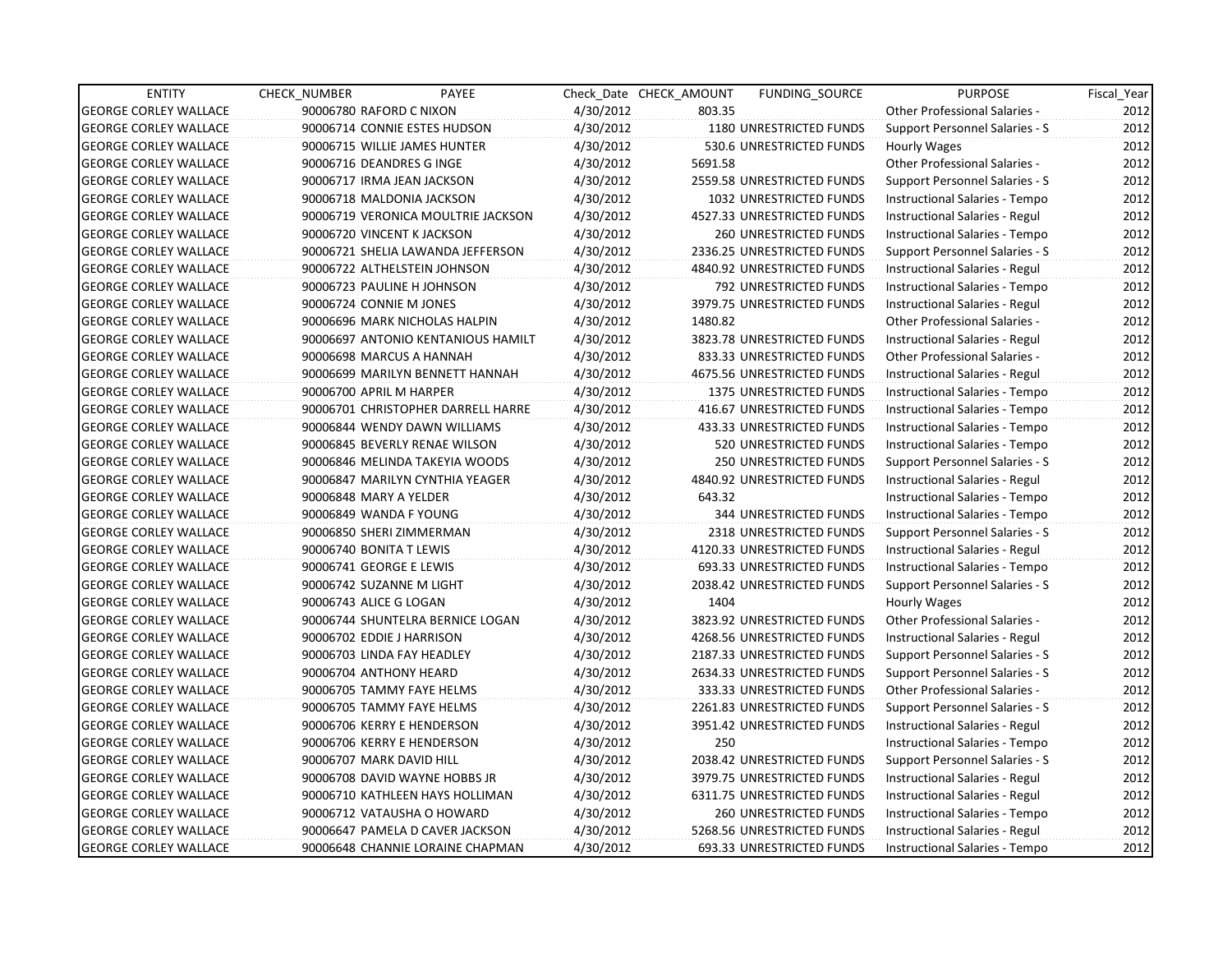| <b>ENTITY</b>                | <b>CHECK NUMBER</b>              | PAYEE                            |           | Check Date CHECK AMOUNT | <b>FUNDING SOURCE</b>          | <b>PURPOSE</b>                        | Fiscal_Year |
|------------------------------|----------------------------------|----------------------------------|-----------|-------------------------|--------------------------------|---------------------------------------|-------------|
| <b>GEORGE CORLEY WALLACE</b> | 90006648 CHANNIE LORAINE CHAPMAN |                                  | 4/30/2012 | 3166.67                 |                                | <b>Other Professional Salaries -</b>  | 2012        |
| <b>GEORGE CORLEY WALLACE</b> | 90006649 VERONICA CHESNUT        |                                  | 4/30/2012 |                         | 693.33 UNRESTRICTED FUNDS      | Instructional Salaries - Tempo        | 2012        |
| <b>GEORGE CORLEY WALLACE</b> | 90006650 ANGELINA CHESTNUT       |                                  | 4/30/2012 |                         | <b>840 UNRESTRICTED FUNDS</b>  | Instructional Salaries - Tempo        | 2012        |
| <b>GEORGE CORLEY WALLACE</b> | 90006651 LINDA A CHILDERS        |                                  | 4/30/2012 |                         | 1905.75 UNRESTRICTED FUNDS     | Instructional Salaries - Tempo        | 2012        |
| <b>GEORGE CORLEY WALLACE</b> | 90006652 MARGARET H CHRISTIAN    |                                  | 4/30/2012 | 1716.78                 |                                | Instructional Salaries - Tempo        | 2012        |
| <b>GEORGE CORLEY WALLACE</b> | 90006653 RENNA B CLEMENTS        |                                  | 4/30/2012 |                         | 433.33 UNRESTRICTED FUNDS      | Instructional Salaries - Tempo        | 2012        |
| <b>GEORGE CORLEY WALLACE</b> | 90006654 LONZY T CLIFTON         |                                  | 4/30/2012 |                         | 1686.67 UNRESTRICTED FUNDS     | Instructional Salaries - Tempo        | 2012        |
| <b>GEORGE CORLEY WALLACE</b> | 90006654 LONZY T CLIFTON         |                                  | 4/30/2012 |                         | 5416.78 UNRESTRICTED FUNDS     | Instructional Salaries - Regul        | 2012        |
| <b>GEORGE CORLEY WALLACE</b> | 90006655 STEFFAN COLEMAN         |                                  | 4/30/2012 | 3402.91                 |                                | Support Personnel Salaries - S        | 2012        |
| <b>GEORGE CORLEY WALLACE</b> | 90006657 LORI ANN COMBS          |                                  | 4/30/2012 |                         | 2709.83 UNRESTRICTED FUNDS     | Support Personnel Salaries - S        | 2012        |
| <b>GEORGE CORLEY WALLACE</b> | 90006658 ROBIN COOK              |                                  | 4/30/2012 |                         | 3617.83 UNRESTRICTED FUNDS     | Instructional Salaries - Regul        | 2012        |
| <b>GEORGE CORLEY WALLACE</b> | 90006659 HELEN A COSBY           |                                  | 4/30/2012 |                         | 3601.25 UNRESTRICTED FUNDS     | Support Personnel Salaries - S        | 2012        |
| <b>GEORGE CORLEY WALLACE</b> | 90006660 BENJAMIN MARTIN CRAIG   |                                  | 4/30/2012 |                         | 3080.5 UNRESTRICTED FUNDS      | Support Personnel Salaries - S        | 2012        |
| <b>GEORGE CORLEY WALLACE</b> | 90006661 MEGAN L CRANE           |                                  | 4/30/2012 |                         | <b>960 UNRESTRICTED FUNDS</b>  | Instructional Salaries - Tempo        | 2012        |
| <b>GEORGE CORLEY WALLACE</b> | 90006663 FARRISH DANLEY III      |                                  | 4/30/2012 | 5288                    |                                | <b>Other Professional Salaries -</b>  | 2012        |
| <b>GEORGE CORLEY WALLACE</b> | 90006664 FOSTER CALVIN DAVIS     |                                  | 4/30/2012 |                         | 833.33 UNRESTRICTED FUNDS      | Instructional Salaries - Tempo        | 2012        |
| <b>GEORGE CORLEY WALLACE</b> | 90006665 GLENDA D DAVIS          |                                  | 4/30/2012 |                         | 544.32 UNRESTRICTED FUNDS      | Hourly Wages                          | 2012        |
| <b>GEORGE CORLEY WALLACE</b> | 90006667 MARY LEE DAVIS          |                                  | 4/30/2012 |                         | 3303.42 UNRESTRICTED FUNDS     | <b>Support Personnel Salaries - S</b> | 2012        |
| <b>GEORGE CORLEY WALLACE</b> | 90006668 REBECCA MOORE DAVIS     |                                  | 4/30/2012 |                         | 4545 UNRESTRICTED FUNDS        | Instructional Salaries - Regul        | 2012        |
| <b>GEORGE CORLEY WALLACE</b> | 90006668 REBECCA MOORE DAVIS     |                                  | 4/30/2012 | 250                     |                                | Instructional Salaries - Tempo        | 2012        |
| <b>GEORGE CORLEY WALLACE</b> | 90006669 SARAH DAVIS             |                                  | 4/30/2012 |                         | 5713.33 UNRESTRICTED FUNDS     | Instructional Salaries - Regul        | 2012        |
| <b>GEORGE CORLEY WALLACE</b> | 90006670 VERA LEE DAVIS          |                                  | 4/30/2012 |                         | 2004.75 UNRESTRICTED FUNDS     | Instructional Salaries - Tempo        | 2012        |
| <b>GEORGE CORLEY WALLACE</b> | 90006671 COLLEEN ROLAND DIXON    |                                  | 4/30/2012 |                         | 2559.58 UNRESTRICTED FUNDS     | <b>Support Personnel Salaries - S</b> | 2012        |
| <b>GEORGE CORLEY WALLACE</b> | 90006672 CECILE RANDALL DOUGLAS  |                                  | 4/30/2012 |                         | 6306.33 UNRESTRICTED FUNDS     | Instructional Salaries - Regul        | 2012        |
| <b>GEORGE CORLEY WALLACE</b> | 90006673 CINDY DUCK              |                                  | 4/30/2012 | 2708.92                 |                                | <b>Other Professional Salaries -</b>  | 2012        |
| <b>GEORGE CORLEY WALLACE</b> | 90006674 CHARLES J DYSART II     |                                  | 4/30/2012 |                         | 693.33 UNRESTRICTED FUNDS      | Instructional Salaries - Tempo        | 2012        |
| <b>GEORGE CORLEY WALLACE</b> | 90006675 FERRIN WYATT EILAND     |                                  | 4/30/2012 |                         | 5184.92 UNRESTRICTED FUNDS     | Instructional Salaries - Regul        | 2012        |
| <b>GEORGE CORLEY WALLACE</b> | 90006676 WILLIAM F ELLIOTT       |                                  | 4/30/2012 |                         | 1093.33 UNRESTRICTED FUNDS     | Instructional Salaries - Tempo        | 2012        |
| <b>GEORGE CORLEY WALLACE</b> | 90006678 KATERI M LEE            |                                  | 4/30/2012 |                         | 5416.78 UNRESTRICTED FUNDS     | Instructional Salaries - Regul        | 2012        |
| <b>GEORGE CORLEY WALLACE</b> | 90006679 NAOPI LC EVANS          |                                  | 4/30/2012 |                         | 2782.75 UNRESTRICTED FUNDS     | Support Personnel Salaries - S        | 2012        |
| <b>GEORGE CORLEY WALLACE</b> | 90006680 LAQUANDA NIKKI FAILS    |                                  | 4/30/2012 | 484                     |                                | Instructional Salaries - Tempo        | 2012        |
| <b>GEORGE CORLEY WALLACE</b> | 90006680 LAQUANDA NIKKI FAILS    |                                  | 4/30/2012 | 13.75                   |                                | Hourly Wages                          | 2012        |
| <b>GEORGE CORLEY WALLACE</b> | 90006681 COLLETTE COATES FIKES   |                                  | 4/30/2012 |                         | 433.76 UNRESTRICTED FUNDS      | Hourly Wages                          | 2012        |
| <b>GEORGE CORLEY WALLACE</b> | 173086 JAMCO, INC.               |                                  | 5/3/2012  | 11152.18                |                                | Construction in Progress              | 2012        |
| <b>GEORGE CORLEY WALLACE</b> | 173087 BONITA LEWIS              |                                  | 5/3/2012  | 225                     |                                | In-State Travel                       | 2012        |
| <b>GEORGE CORLEY WALLACE</b> | 173088 MARVIN P. HUGHEY -        |                                  | 5/3/2012  | 7412.72                 |                                | <b>Construction in Progress</b>       | 2012        |
| <b>GEORGE CORLEY WALLACE</b> | 173088 MARVIN P. HUGHEY -        |                                  | 5/3/2012  | 8875.94                 |                                | <b>Engineering and Architectural</b>  | 2012        |
| <b>GEORGE CORLEY WALLACE</b> | 173089 MAYNARD, COOPER & GALE    |                                  | 5/3/2012  |                         | 7899.33 UNRESTRICTED FUNDS     | Legal Services                        | 2012        |
| <b>GEORGE CORLEY WALLACE</b> |                                  | 173090 MCRAE-GAINES LEARNING CTN | 5/3/2012  |                         | <b>4660 UNRESTRICTED FUNDS</b> | Scholarships                          | 2012        |
| <b>GEORGE CORLEY WALLACE</b> | 173091 DR. JAMES M. MITCHELL     |                                  | 5/3/2012  |                         | 1797.07 UNRESTRICTED FUNDS     | Out-of-State Travel                   | 2012        |
| <b>GEORGE CORLEY WALLACE</b> | 173092 JOHNNY E. MOSS III        |                                  | 5/3/2012  |                         | 140.59 UNRESTRICTED FUNDS      | Out-of-State Travel                   | 2012        |
| <b>GEORGE CORLEY WALLACE</b> | 173093 MOWREY ELEVTOR CO         |                                  | 5/3/2012  | 11513.25                |                                | <b>Construction in Progress</b>       | 2012        |
| <b>GEORGE CORLEY WALLACE</b> |                                  | 173094 MULLINS BUILDING PRODUCTS | 5/3/2012  | 34039                   |                                | <b>Construction in Progress</b>       | 2012        |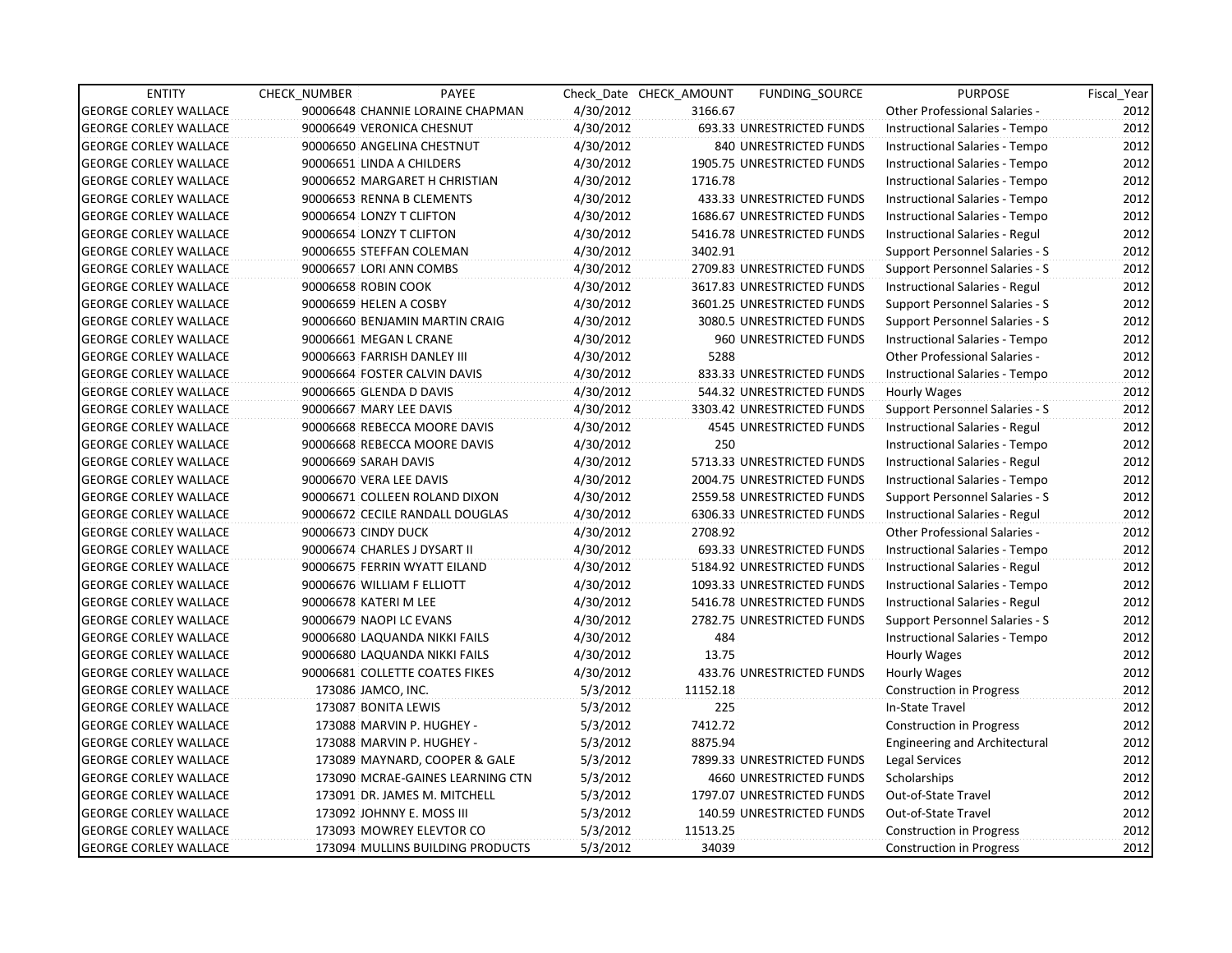| <b>ENTITY</b>                | CHECK_NUMBER           | PAYEE                            |          | Check Date CHECK AMOUNT | <b>FUNDING SOURCE</b>         | <b>PURPOSE</b>                    | Fiscal_Year |
|------------------------------|------------------------|----------------------------------|----------|-------------------------|-------------------------------|-----------------------------------|-------------|
| <b>GEORGE CORLEY WALLACE</b> | 173095 PHENICIA NUNN   |                                  | 5/3/2012 | 97.18                   |                               | In-State Travel                   | 2012        |
| <b>GEORGE CORLEY WALLACE</b> | 173096 OFFICE DEPOT    |                                  | 5/3/2012 |                         | 1388.49 UNRESTRICTED FUNDS    | Materials and Supplies            | 2012        |
| <b>GEORGE CORLEY WALLACE</b> | 173096 OFFICE DEPOT    |                                  | 5/3/2012 | 830.01                  |                               | Materials and Supplies            | 2012        |
| <b>GEORGE CORLEY WALLACE</b> |                        | 173097 OLDCASTE BUILDING         | 5/3/2012 | 6996                    |                               | <b>Construction in Progress</b>   | 2012        |
| <b>GEORGE CORLEY WALLACE</b> |                        | 173098 CLARENCE PETTWAY          | 5/3/2012 | 63.27                   |                               | In-State Travel                   | 2012        |
| <b>GEORGE CORLEY WALLACE</b> | 173100 RICOH           |                                  | 5/3/2012 |                         | 38.17 UNRESTRICTED FUNDS      | Service Contracts on Equipment    | 2012        |
| <b>GEORGE CORLEY WALLACE</b> |                        | 173101 ERIKA ROBERSON            | 5/3/2012 | 66.06                   |                               | In-State Travel                   | 2012        |
| <b>GEORGE CORLEY WALLACE</b> |                        | 173102 SCREENCO ENTERPRISES      | 5/3/2012 | 615                     |                               | <b>Institutional Use</b>          | 2012        |
| <b>GEORGE CORLEY WALLACE</b> | 173055 AACUBO          |                                  | 5/3/2012 |                         | <b>450 UNRESTRICTED FUNDS</b> | In-State Travel                   | 2012        |
| <b>GEORGE CORLEY WALLACE</b> |                        | 173056 ACS TECHNOLOGIES          | 5/3/2012 |                         | 253 UNRESTRICTED FUNDS        | Service Contracts on Equipment    | 2012        |
| <b>GEORGE CORLEY WALLACE</b> | 173057 ADSAA           |                                  | 5/3/2012 | 275                     |                               | In-State Travel                   | 2012        |
| <b>GEORGE CORLEY WALLACE</b> |                        | 173058 ADVANCED DISPOSAL         | 5/3/2012 |                         | 485.46 UNRESTRICTED FUNDS     | Water and Sewer                   | 2012        |
| <b>GEORGE CORLEY WALLACE</b> |                        | 173103 SELMA FAMILY RESTAURANT   | 5/3/2012 |                         | 4188 UNRESTRICTED FUNDS       | <b>Materials and Supplies</b>     | 2012        |
| <b>GEORGE CORLEY WALLACE</b> |                        | 173104 SELMA BEAUTY SUPPLY       | 5/3/2012 |                         | 493.12 UNRESTRICTED FUNDS     | <b>Purchases for Resale</b>       | 2012        |
| <b>GEORGE CORLEY WALLACE</b> |                        | 173105 SELMA WATER WORKS BOARD   | 5/3/2012 |                         | 578.07 UNRESTRICTED FUNDS     | Water and Sewer                   | 2012        |
| <b>GEORGE CORLEY WALLACE</b> |                        | 173106 SOUTHERN PIPE & SUPPLY    | 5/3/2012 | 5015.04                 |                               | <b>Construction in Progress</b>   | 2012        |
| <b>GEORGE CORLEY WALLACE</b> | 173107 OTIS TARVER JR  |                                  | 5/3/2012 | 225                     |                               | In-State Travel                   | 2012        |
| <b>GEORGE CORLEY WALLACE</b> |                        | 173108 TAYLOR SPORTS & SOUVENIRS | 5/3/2012 | 2592                    |                               | <b>Materials and Supplies</b>     | 2012        |
| <b>GEORGE CORLEY WALLACE</b> |                        | 173109 JEROME THAMES             | 5/3/2012 | 225                     |                               | In-State Travel                   | 2012        |
| <b>GEORGE CORLEY WALLACE</b> | 173110 TRANE U.S. INC. |                                  | 5/3/2012 | 127853.45               |                               | <b>Construction in Progress</b>   | 2012        |
| <b>GEORGE CORLEY WALLACE</b> |                        | 173111 VERIZON WIRELESS          | 5/3/2012 |                         | 65.74 UNRESTRICTED FUNDS      | Communications                    | 2012        |
| <b>GEORGE CORLEY WALLACE</b> |                        | 173112 SHERMANITA WALKER         | 5/3/2012 | 81.86                   |                               | In-State Travel                   | 2012        |
| <b>GEORGE CORLEY WALLACE</b> |                        | 173113 CONNIE WALLACE            | 5/3/2012 | 225                     |                               | In-State Travel                   | 2012        |
| <b>GEORGE CORLEY WALLACE</b> |                        | 173115 WCCS/STUDENT LEADERSHIP   | 5/3/2012 | 150                     |                               | In-State Travel                   | 2012        |
| <b>GEORGE CORLEY WALLACE</b> |                        | 173117 NEW POCKET NURSE MEDICAL  | 5/3/2012 | 10257.35                |                               | <b>Materials and Supplies</b>     | 2012        |
| <b>GEORGE CORLEY WALLACE</b> |                        | 173059 AGC FLAT GLASS NORTH      | 5/3/2012 | 5485.57                 |                               | <b>Construction in Progress</b>   | 2012        |
| <b>GEORGE CORLEY WALLACE</b> |                        | 173060 AIR TECH INCORPORATED     | 5/3/2012 | 25128                   |                               | <b>Construction in Progress</b>   | 2012        |
| <b>GEORGE CORLEY WALLACE</b> |                        | 173061 ALABAMA GAS CORPORATION   | 5/3/2012 |                         | 84.09 UNRESTRICTED FUNDS      | Gas and Heating Fuel              | 2012        |
| <b>GEORGE CORLEY WALLACE</b> |                        | 173062 ALABAMA POWER COMPANY     | 5/3/2012 |                         | 3270.67 UNRESTRICTED FUNDS    | Electricity                       | 2012        |
| <b>GEORGE CORLEY WALLACE</b> | 173063 BERTHA ALLEN    |                                  | 5/3/2012 | 108.28                  |                               | In-State Travel                   | 2012        |
| <b>GEORGE CORLEY WALLACE</b> |                        | 173064 AT&T (BUSINESS SERVICE)   | 5/3/2012 |                         | 32.52 UNRESTRICTED FUNDS      | Communications                    | 2012        |
| <b>GEORGE CORLEY WALLACE</b> |                        | 173065 TIFFANY BARLOW            | 5/3/2012 | 101.23                  |                               | In-State Travel                   | 2012        |
| <b>GEORGE CORLEY WALLACE</b> |                        | 173066 BERNEY OFFICE SOLUTIONS   | 5/3/2012 |                         | 104.12 UNRESTRICTED FUNDS     | <b>Materials and Supplies</b>     | 2012        |
| <b>GEORGE CORLEY WALLACE</b> |                        | 173067 DR. CHARLES H. BLACKLEDGE | 5/3/2012 |                         | 215.34 UNRESTRICTED FUNDS     | <b>Other Contractual Services</b> | 2012        |
| <b>GEORGE CORLEY WALLACE</b> |                        | 173068 GERALYN BUFORD            | 5/3/2012 | 145.97                  |                               | In-State Travel                   | 2012        |
| <b>GEORGE CORLEY WALLACE</b> |                        | 173069 CHEVRON CARD SERVICES     | 5/3/2012 |                         | 149.09 UNRESTRICTED FUNDS     | Gasoline and Oil - Motor Vehic    | 2012        |
| <b>GEORGE CORLEY WALLACE</b> | 173070 HELEN COSBY     |                                  | 5/3/2012 |                         | <b>225 UNRESTRICTED FUNDS</b> | In-State Travel                   | 2012        |
| <b>GEORGE CORLEY WALLACE</b> |                        | 173071 CRL-LOVELADY CONSTRUCTION | 5/3/2012 | 242735.22               |                               | <b>Construction in Progress</b>   | 2012        |
| <b>GEORGE CORLEY WALLACE</b> |                        | 173072 CRYSTAL SPRINGS OF ALA    | 5/3/2012 |                         | 31.89 UNRESTRICTED FUNDS      | <b>Materials and Supplies</b>     | 2012        |
| <b>GEORGE CORLEY WALLACE</b> |                        | 173073 DALLAS CO. WATER & SEWER  | 5/3/2012 |                         | 115.62 UNRESTRICTED FUNDS     | Water and Sewer                   | 2012        |
| <b>GEORGE CORLEY WALLACE</b> |                        | 173074 FARRISH DANLEY            | 5/3/2012 | 23.64                   |                               | In-State Travel                   | 2012        |
| <b>GEORGE CORLEY WALLACE</b> | 173075 COREY DAVIS     |                                  | 5/3/2012 | 225                     |                               | In-State Travel                   | 2012        |
| <b>GEORGE CORLEY WALLACE</b> | 173076 REBECCA DAVIS   |                                  | 5/3/2012 | 269.95                  |                               | Out-of-State Travel               | 2012        |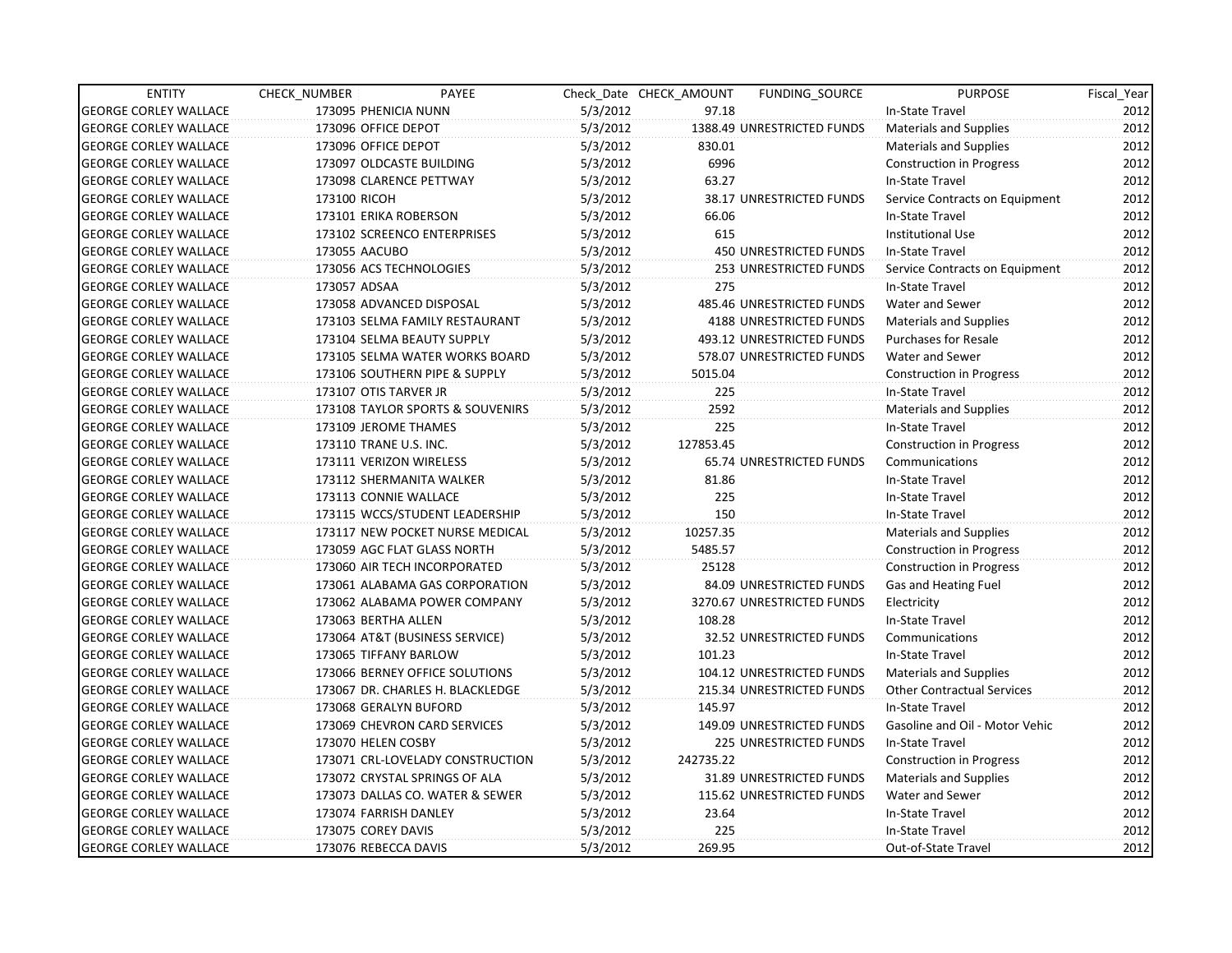| <b>ENTITY</b>                | CHECK_NUMBER          | PAYEE                            |           | Check Date CHECK AMOUNT | FUNDING_SOURCE                 | <b>PURPOSE</b>                    | Fiscal_Year |
|------------------------------|-----------------------|----------------------------------|-----------|-------------------------|--------------------------------|-----------------------------------|-------------|
| <b>GEORGE CORLEY WALLACE</b> |                       | 173077 G & K SERVICES, CO.       | 5/3/2012  |                         | 70.8 UNRESTRICTED FUNDS        | <b>Other Contractual Services</b> | 2012        |
| <b>GEORGE CORLEY WALLACE</b> |                       | 173078 DEBORAH GOODWIN           | 5/3/2012  | 289.3                   |                                | In-State Travel                   | 2012        |
| <b>GEORGE CORLEY WALLACE</b> | 173079 CALVIN GRIFFIN |                                  | 5/3/2012  | 225                     |                                | In-State Travel                   | 2012        |
| <b>GEORGE CORLEY WALLACE</b> | 173080 EDDIE HARRISON |                                  | 5/3/2012  | 225                     |                                | In-State Travel                   | 2012        |
| <b>GEORGE CORLEY WALLACE</b> |                       | 173081 KERRY HENDERSON           | 5/3/2012  | 1131.08                 |                                | Out-of-State Travel               | 2012        |
| <b>GEORGE CORLEY WALLACE</b> | 173082 DAVID HOBBS    |                                  | 5/3/2012  | 225                     |                                | In-State Travel                   | 2012        |
| <b>GEORGE CORLEY WALLACE</b> |                       | 173083 DEANDRES G. INGE          | 5/3/2012  | 30.03                   |                                | In-State Travel                   | 2012        |
| <b>GEORGE CORLEY WALLACE</b> |                       | 173084 INLINE ELECTRIC SUPPLY CO | 5/3/2012  | 100881.86               |                                | Construction in Progress          | 2012        |
| <b>GEORGE CORLEY WALLACE</b> |                       | 173085 INNOVATION CENTRE         | 5/3/2012  |                         | 13284.3 UNRESTRICTED FUNDS     | <b>Other Contractual Services</b> | 2012        |
| <b>GEORGE CORLEY WALLACE</b> | 173118 LITTLE CAESARS |                                  | 5/4/2012  | 38                      |                                | <b>Institutional Use</b>          | 2012        |
| <b>GEORGE CORLEY WALLACE</b> |                       | 173163 PARTS ASSOCIATES INC      | 5/10/2012 |                         | 81.36 UNRESTRICTED FUNDS       | Materials and Supplies            | 2012        |
| <b>GEORGE CORLEY WALLACE</b> |                       | 173164 CLARENCE PETTWAY          | 5/10/2012 | 61.88                   |                                | In-State Travel                   | 2012        |
| <b>GEORGE CORLEY WALLACE</b> |                       | 173165 PLAZA GOLF CART SALES     | 5/10/2012 |                         | 450 UNRESTRICTED FUNDS         | Maintenance and Repairs           | 2012        |
| <b>GEORGE CORLEY WALLACE</b> | 173166 PODS           |                                  | 5/10/2012 |                         | 258 UNRESTRICTED FUNDS         | <b>Other Contractual Services</b> | 2012        |
| <b>GEORGE CORLEY WALLACE</b> |                       | 173167 WINSTON (SKIP) POWE III   | 5/10/2012 |                         | <b>145 UNRESTRICTED FUNDS</b>  | <b>Other Professional Fees</b>    | 2012        |
| <b>GEORGE CORLEY WALLACE</b> |                       | 173124 ACS TECHNOLOGIES          | 5/10/2012 |                         | 27.5 UNRESTRICTED FUNDS        | Service Contracts on Equipment    | 2012        |
| <b>GEORGE CORLEY WALLACE</b> |                       | 173125 AIRGAS SOUTH, INC         | 5/10/2012 |                         | 386.16 UNRESTRICTED FUNDS      | Materials and Supplies            | 2012        |
| <b>GEORGE CORLEY WALLACE</b> |                       | 173126 ALABAMA POWER COMPANY     | 5/10/2012 |                         | 41903.88 UNRESTRICTED FUNDS    | Electricity                       | 2012        |
| <b>GEORGE CORLEY WALLACE</b> | 173127 BERTHA ALLEN   |                                  | 5/10/2012 | 89.52                   |                                | In-State Travel                   | 2012        |
| <b>GEORGE CORLEY WALLACE</b> | 173128 KENNY ALLEN    |                                  | 5/10/2012 | 150                     |                                | In-State Travel                   | 2012        |
| <b>GEORGE CORLEY WALLACE</b> | 173129 KENNY ALLEN    |                                  | 5/10/2012 | 225                     |                                | In-State Travel                   | 2012        |
| <b>GEORGE CORLEY WALLACE</b> |                       | 173130 AMSAN BAMA SUPPLY         | 5/10/2012 |                         | <b>84 UNRESTRICTED FUNDS</b>   | Materials and Supplies            | 2012        |
| <b>GEORGE CORLEY WALLACE</b> | 173131 TIFFANY BARLOW |                                  | 5/10/2012 | 33.63                   |                                | In-State Travel                   | 2012        |
| <b>GEORGE CORLEY WALLACE</b> |                       | 173132 BARNES & NOBLE COLLEGE    | 5/10/2012 | 47.61                   |                                |                                   | 2012        |
| <b>GEORGE CORLEY WALLACE</b> |                       | 173133 QUINTON BENTON            | 5/10/2012 |                         | 75 UNRESTRICTED FUNDS          | <b>Other Contractual Services</b> | 2012        |
| <b>GEORGE CORLEY WALLACE</b> |                       | 173134 BERNEY OFFICE SOLUTIONS   | 5/10/2012 |                         | 78.56 UNRESTRICTED FUNDS       | Service Contracts on Equipment    | 2012        |
| <b>GEORGE CORLEY WALLACE</b> |                       | 173135 BERNEY OFFICE SOLUTIONS   | 5/10/2012 |                         | 525.38 UNRESTRICTED FUNDS      | Service Contracts on Equipment    | 2012        |
| <b>GEORGE CORLEY WALLACE</b> |                       | 173136 DR. CHARLES H. BLACKLEDGE | 5/10/2012 |                         | 215.34 UNRESTRICTED FUNDS      | <b>Other Contractual Services</b> | 2012        |
| <b>GEORGE CORLEY WALLACE</b> | 173137 RAY S. BLANKS  |                                  | 5/10/2012 |                         | <b>75 UNRESTRICTED FUNDS</b>   | <b>Other Contractual Services</b> | 2012        |
| <b>GEORGE CORLEY WALLACE</b> |                       | 173138 GERALYN BUFORD            | 5/10/2012 | 91.63                   |                                | In-State Travel                   | 2012        |
| <b>GEORGE CORLEY WALLACE</b> | 173139 CACU INC.      |                                  | 5/10/2012 |                         | 200 UNRESTRICTED FUNDS         | <b>Other Professional Fees</b>    | 2012        |
| <b>GEORGE CORLEY WALLACE</b> |                       | 173140 WILLIE CALHOUN, JR        | 5/10/2012 |                         | <b>75 UNRESTRICTED FUNDS</b>   | <b>Other Contractual Services</b> | 2012        |
| <b>GEORGE CORLEY WALLACE</b> |                       | 173141 COUGAR CHEVRON            | 5/10/2012 |                         | 5272.85 UNRESTRICTED FUNDS     | Gasoline and Oil - Motor Vehic    | 2012        |
| <b>GEORGE CORLEY WALLACE</b> |                       | 173170 PURDIE & SON REFUSE SER   | 5/10/2012 |                         | 805 UNRESTRICTED FUNDS         | <b>Other Contractual Services</b> | 2012        |
| <b>GEORGE CORLEY WALLACE</b> | 173171 NUNCY REMBERT  |                                  | 5/10/2012 |                         | <b>145 UNRESTRICTED FUNDS</b>  | <b>Other Professional Fees</b>    | 2012        |
| <b>GEORGE CORLEY WALLACE</b> |                       | 173172 ROUNTREE ELECTRIC SUPPLY  | 5/10/2012 |                         | 1223.28 UNRESTRICTED FUNDS     | <b>Materials and Supplies</b>     | 2012        |
| <b>GEORGE CORLEY WALLACE</b> |                       | 173173 SELMA TROPHY COMPANY      | 5/10/2012 |                         | 54.5 UNRESTRICTED FUNDS        | Materials and Supplies            | 2012        |
| <b>GEORGE CORLEY WALLACE</b> |                       | 173174 SOUTHLAND CHEMICAL        | 5/10/2012 |                         | 59.5 UNRESTRICTED FUNDS        | <b>Materials and Supplies</b>     | 2012        |
| <b>GEORGE CORLEY WALLACE</b> |                       | 173175 SOUTHERNLINC WIRELESS     | 5/10/2012 |                         | <b>15.9 UNRESTRICTED FUNDS</b> | Communications                    | 2012        |
| <b>GEORGE CORLEY WALLACE</b> | 173176 JEROME THAMES  |                                  | 5/10/2012 | 150                     |                                | In-State Travel                   | 2012        |
| <b>GEORGE CORLEY WALLACE</b> | 173177 TIGERDIRECT    |                                  | 5/10/2012 |                         | 159.24 UNRESTRICTED FUNDS      | Materials and Supplies            | 2012        |
| <b>GEORGE CORLEY WALLACE</b> |                       | 173178 SHERMANITA WALKER         | 5/10/2012 | 107.45                  |                                | In-State Travel                   | 2012        |
| <b>GEORGE CORLEY WALLACE</b> | 173180 4IMPRINT       |                                  | 5/10/2012 |                         | 355.84 UNRESTRICTED FUNDS      | Materials and Supplies            | 2012        |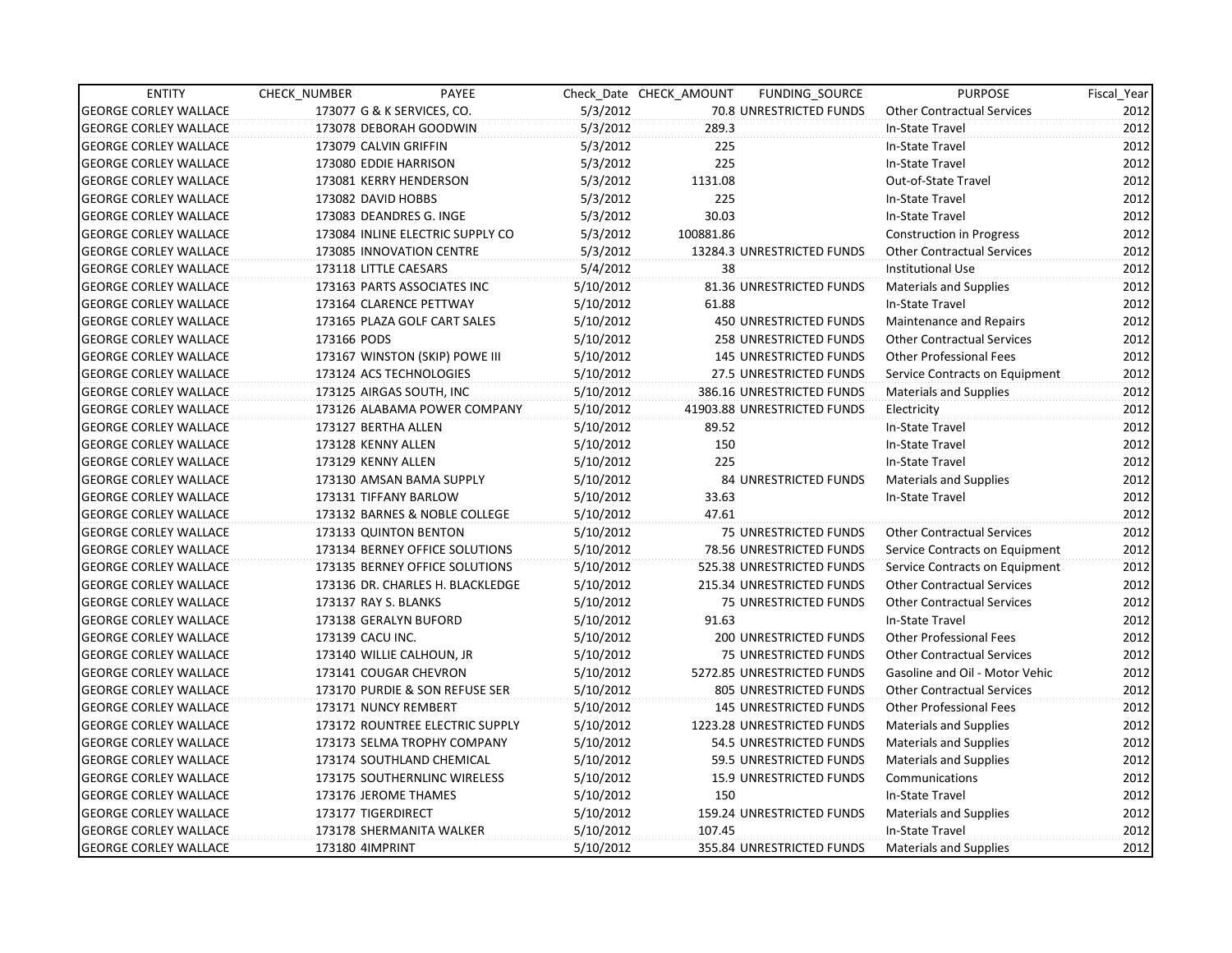| <b>ENTITY</b>                | CHECK_NUMBER               | PAYEE                           |           | Check Date CHECK AMOUNT | FUNDING SOURCE                | <b>PURPOSE</b>                    | Fiscal Year |
|------------------------------|----------------------------|---------------------------------|-----------|-------------------------|-------------------------------|-----------------------------------|-------------|
| <b>GEORGE CORLEY WALLACE</b> |                            | 173143 WILLIE BRANDON FOLKS     | 5/10/2012 |                         | <b>145 UNRESTRICTED FUNDS</b> | <b>Other Professional Fees</b>    | 2012        |
| <b>GEORGE CORLEY WALLACE</b> |                            | 173144 FOX DISTRIBUTORS INC.    | 5/10/2012 | 392.76                  |                               | Maintenance and Repairs           | 2012        |
| <b>GEORGE CORLEY WALLACE</b> | 173145 DEBORAH GOODWIN     |                                 | 5/10/2012 | 107.26                  |                               | In-State Travel                   | 2012        |
| <b>GEORGE CORLEY WALLACE</b> | 173146 RAJI GOURDINE       |                                 | 5/10/2012 | 150                     |                               | In-State Travel                   | 2012        |
| <b>GEORGE CORLEY WALLACE</b> | 173147 RICHARD GREGORY     |                                 | 5/10/2012 | 2000                    |                               | <b>Other Contractual Services</b> | 2012        |
| <b>GEORGE CORLEY WALLACE</b> | 173148 CALVIN GRIFFIN      |                                 | 5/10/2012 | 150                     |                               | In-State Travel                   | 2012        |
| <b>GEORGE CORLEY WALLACE</b> | 173149 ANTONIO HAMILTON    |                                 | 5/10/2012 | 225                     |                               | In-State Travel                   | 2012        |
| <b>GEORGE CORLEY WALLACE</b> |                            | 173150 HARRIS OVERHEAD DOOR     | 5/10/2012 | 3325                    |                               | Alterations                       | 2012        |
| <b>GEORGE CORLEY WALLACE</b> |                            | 173151 HARRIS SECURITY SYSTEMS, | 5/10/2012 |                         | <b>420 UNRESTRICTED FUNDS</b> | <b>Other Contractual Services</b> | 2012        |
| <b>GEORGE CORLEY WALLACE</b> | 173153 SHIRLEY LAISTER     |                                 | 5/10/2012 | 225                     |                               | In-State Travel                   | 2012        |
| <b>GEORGE CORLEY WALLACE</b> | 173154 MIKE MCCRAY         |                                 | 5/10/2012 |                         | <b>145 UNRESTRICTED FUNDS</b> | <b>Other Professional Fees</b>    | 2012        |
| <b>GEORGE CORLEY WALLACE</b> | 173155 DALE MOORE          |                                 | 5/10/2012 | 225                     |                               | In-State Travel                   | 2012        |
| <b>GEORGE CORLEY WALLACE</b> | 173156 JOHNNY E. MOSS III  |                                 | 5/10/2012 |                         | 225 UNRESTRICTED FUNDS        | In-State Travel                   | 2012        |
| <b>GEORGE CORLEY WALLACE</b> |                            | 173157 GADDIS BRITTON MOTT      | 5/10/2012 |                         | 120 UNRESTRICTED FUNDS        | <b>Other Professional Fees</b>    | 2012        |
| <b>GEORGE CORLEY WALLACE</b> | 173158 MARK NEELY          |                                 | 5/10/2012 |                         | 75 UNRESTRICTED FUNDS         | <b>Other Contractual Services</b> | 2012        |
| <b>GEORGE CORLEY WALLACE</b> | 173159 KELLIE N. NEWSOME   |                                 | 5/10/2012 |                         | 280 UNRESTRICTED FUNDS        | <b>Other Contractual Services</b> | 2012        |
| <b>GEORGE CORLEY WALLACE</b> | 173160 PHENICIA NUNN       |                                 | 5/10/2012 | 69.21                   |                               | In-State Travel                   | 2012        |
| <b>GEORGE CORLEY WALLACE</b> | 173161 OFFICE DEPOT        |                                 | 5/10/2012 | 32.29                   |                               | <b>Materials and Supplies</b>     | 2012        |
| <b>GEORGE CORLEY WALLACE</b> | 173161 OFFICE DEPOT        |                                 | 5/10/2012 |                         | 586.47 UNRESTRICTED FUNDS     | <b>Materials and Supplies</b>     | 2012        |
| <b>GEORGE CORLEY WALLACE</b> | 173162 OFFICE DEPOT        |                                 | 5/10/2012 |                         | 24.78 UNRESTRICTED FUNDS      | <b>Materials and Supplies</b>     | 2012        |
| <b>GEORGE CORLEY WALLACE</b> |                            | 173168 PROFESSIONAL ENGINEERING | 5/10/2012 | 550                     |                               | <b>Construction in Progress</b>   | 2012        |
| <b>GEORGE CORLEY WALLACE</b> | 173169 TIMOTHY PURDIE JR.  |                                 | 5/10/2012 | 100                     |                               | Institutional Use                 | 2012        |
| <b>GEORGE CORLEY WALLACE</b> |                            | 173270 SELMA WATER WORKS BOARD  | 5/17/2012 |                         | 500 UNRESTRICTED FUNDS        | Water and Sewer                   | 2012        |
| <b>GEORGE CORLEY WALLACE</b> | 173271 TEKLINKS, INC.      |                                 | 5/17/2012 |                         | 68048.24 UNRESTRICTED FUNDS   | TECHNOLOGY NON-CAPITALIZED        | 2012        |
| <b>GEORGE CORLEY WALLACE</b> | 173272 THE SOLUTIONS TEAM  |                                 | 5/17/2012 |                         | 178.5 UNRESTRICTED FUNDS      | Service Contracts on Equipment    | 2012        |
| <b>GEORGE CORLEY WALLACE</b> |                            | 173182 FIRST CAHAWBA BANKCARD   | 5/17/2012 |                         | <b>400 UNRESTRICTED FUNDS</b> | In-State Travel                   | 2012        |
| <b>GEORGE CORLEY WALLACE</b> |                            | 173182 FIRST CAHAWBA BANKCARD   | 5/17/2012 |                         | 640.83 UNRESTRICTED FUNDS     | Out-of-State Travel               | 2012        |
| <b>GEORGE CORLEY WALLACE</b> |                            | 173182 FIRST CAHAWBA BANKCARD   | 5/17/2012 |                         | 188 UNRESTRICTED FUNDS        | Computer Software                 | 2012        |
| <b>GEORGE CORLEY WALLACE</b> |                            | 173182 FIRST CAHAWBA BANKCARD   | 5/17/2012 | 650.4                   |                               | Out-of-State Travel               | 2012        |
| <b>GEORGE CORLEY WALLACE</b> |                            | 173182 FIRST CAHAWBA BANKCARD   | 5/17/2012 | 124.45                  |                               | <b>Institutional Use</b>          | 2012        |
| <b>GEORGE CORLEY WALLACE</b> |                            | 173182 FIRST CAHAWBA BANKCARD   | 5/17/2012 | 6821.1                  |                               | In-State Travel                   | 2012        |
| <b>GEORGE CORLEY WALLACE</b> | 173219 JUDY JORDAN         |                                 | 5/17/2012 |                         | 800 UNRESTRICTED FUNDS        | <b>Other Contractual Services</b> | 2012        |
| <b>GEORGE CORLEY WALLACE</b> | 173220 JOBRINA LAMAR       |                                 | 5/17/2012 |                         | <b>75 UNRESTRICTED FUNDS</b>  | <b>Other Contractual Services</b> | 2012        |
| <b>GEORGE CORLEY WALLACE</b> | 173221 JOSEPHINE LEE       |                                 | 5/17/2012 |                         | <b>125 UNRESTRICTED FUNDS</b> | <b>Other Contractual Services</b> | 2012        |
| <b>GEORGE CORLEY WALLACE</b> |                            | 173222 LEWIS PEST CONTROL INC.  | 5/17/2012 |                         | 435 UNRESTRICTED FUNDS        | <b>Other Contractual Services</b> | 2012        |
| <b>GEORGE CORLEY WALLACE</b> | 173223 TAMELA LEWIS        |                                 | 5/17/2012 |                         | 375 UNRESTRICTED FUNDS        | <b>Other Contractual Services</b> | 2012        |
| <b>GEORGE CORLEY WALLACE</b> |                            | 173224 GADDIS BRITTON MOTT      | 5/17/2012 |                         | 60 UNRESTRICTED FUNDS         | <b>Other Professional Fees</b>    | 2012        |
| <b>GEORGE CORLEY WALLACE</b> | 173225 O'REILLY AUTO PARTS |                                 | 5/17/2012 |                         | 72.18 UNRESTRICTED FUNDS      | <b>Materials and Supplies</b>     | 2012        |
| <b>GEORGE CORLEY WALLACE</b> | 173226 LARRY PLATT         |                                 | 5/17/2012 | 500                     |                               | <b>Other Contractual Services</b> | 2012        |
| <b>GEORGE CORLEY WALLACE</b> | 173227 QUILL CORP.         |                                 | 5/17/2012 |                         | 373.24 UNRESTRICTED FUNDS     | Materials and Supplies            | 2012        |
| <b>GEORGE CORLEY WALLACE</b> | 173228 NUNCY REMBERT       |                                 | 5/17/2012 |                         | 145 UNRESTRICTED FUNDS        | <b>Other Professional Fees</b>    | 2012        |
| <b>GEORGE CORLEY WALLACE</b> | 173229 THE RILEY GROUP     |                                 | 5/17/2012 |                         | 500 UNRESTRICTED FUNDS        | <b>TECHNOLOGY NON-CAPITALIZED</b> | 2012        |
| <b>GEORGE CORLEY WALLACE</b> | 173230 KENNETTA SANDERS    |                                 | 5/17/2012 |                         | <b>75 UNRESTRICTED FUNDS</b>  | <b>Other Contractual Services</b> | 2012        |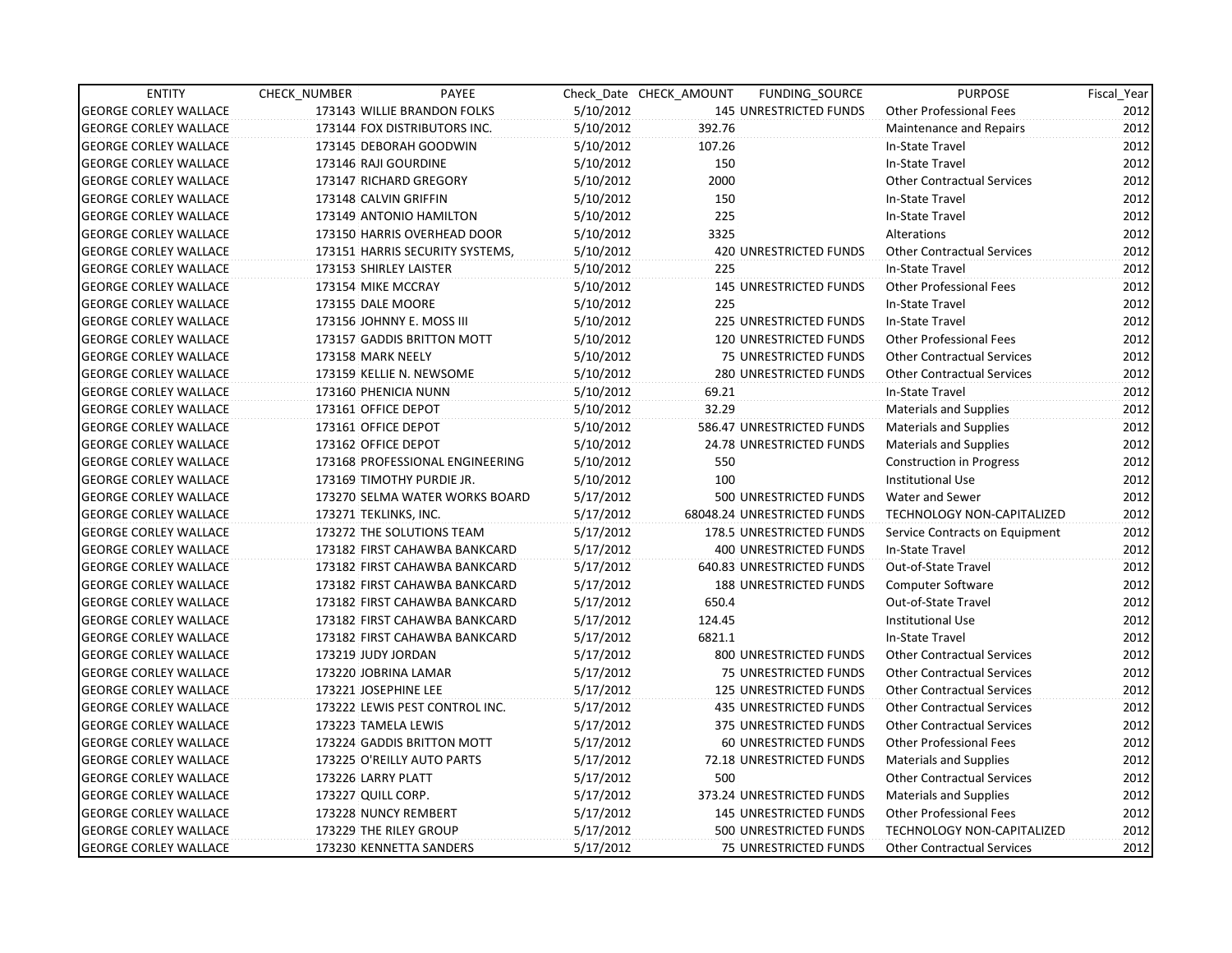| <b>ENTITY</b>                | CHECK_NUMBER         | PAYEE                            |           | Check Date CHECK AMOUNT | <b>FUNDING SOURCE</b>         | <b>PURPOSE</b>                        | Fiscal_Year |
|------------------------------|----------------------|----------------------------------|-----------|-------------------------|-------------------------------|---------------------------------------|-------------|
| <b>GEORGE CORLEY WALLACE</b> |                      | 173231 SATTERFIELD PLAZA         | 5/17/2012 | 6990.93                 |                               | Rent - Facilities                     | 2012        |
| <b>GEORGE CORLEY WALLACE</b> |                      | 173232 SELMA WATER WORKS BOARD   | 5/17/2012 |                         | 35.94 UNRESTRICTED FUNDS      | Water and Sewer                       | 2012        |
| <b>GEORGE CORLEY WALLACE</b> |                      | 173233 SOUTHERNLINC WIRELESS     | 5/17/2012 |                         | 1024.41 UNRESTRICTED FUNDS    | Communications                        | 2012        |
| <b>GEORGE CORLEY WALLACE</b> |                      | 173233 SOUTHERNLINC WIRELESS     | 5/17/2012 | 731.4                   |                               | Communications                        | 2012        |
| <b>GEORGE CORLEY WALLACE</b> |                      | 173234 SOUTHLAND MACHINERY LLC   | 5/17/2012 |                         | 180.59 UNRESTRICTED FUNDS     | <b>Materials and Supplies</b>         | 2012        |
| <b>GEORGE CORLEY WALLACE</b> |                      | 173235 ST. OF AL. DEPT OF LABOR  | 5/17/2012 |                         | 400 UNRESTRICTED FUNDS        | <b>Other Contractual Services</b>     | 2012        |
| <b>GEORGE CORLEY WALLACE</b> |                      | 173185 ACS TECHNOLOGIES          | 5/17/2012 |                         | 93 UNRESTRICTED FUNDS         | Service Contracts on Equipment        | 2012        |
| <b>GEORGE CORLEY WALLACE</b> |                      | 173186 AIRGAS SOUTH, INC         | 5/17/2012 |                         | 762.54 UNRESTRICTED FUNDS     | <b>Materials and Supplies</b>         | 2012        |
| <b>GEORGE CORLEY WALLACE</b> |                      | 173187 AL CO COL SYS PRES ASSN   | 5/17/2012 |                         | <b>300 UNRESTRICTED FUNDS</b> | Memberships                           | 2012        |
| <b>GEORGE CORLEY WALLACE</b> |                      | 173188 ALABAMA GAS CORPORATION   | 5/17/2012 |                         | 1549.83 UNRESTRICTED FUNDS    | Gas and Heating Fuel                  | 2012        |
| <b>GEORGE CORLEY WALLACE</b> |                      | 173189 ALABAMA POWER COMPANY     | 5/17/2012 |                         | 26.82 UNRESTRICTED FUNDS      | Electricity                           | 2012        |
| <b>GEORGE CORLEY WALLACE</b> |                      | 173190 AMSAN BAMA SUPPLY         | 5/17/2012 |                         | 1955.14 UNRESTRICTED FUNDS    | <b>Materials and Supplies</b>         | 2012        |
| <b>GEORGE CORLEY WALLACE</b> |                      | 173191 AT&T (BUSINESS SERVICE)   | 5/17/2012 |                         | 67.12 UNRESTRICTED FUNDS      | Communications                        | 2012        |
| <b>GEORGE CORLEY WALLACE</b> |                      | 173192 BERNEY OFFICE SOLUTIONS   | 5/17/2012 |                         | 39.79 UNRESTRICTED FUNDS      | Service Contracts on Equipment        | 2012        |
| <b>GEORGE CORLEY WALLACE</b> |                      | 173193 DR. CHARLES H. BLACKLEDGE | 5/17/2012 |                         | 215.34 UNRESTRICTED FUNDS     | <b>Other Contractual Services</b>     | 2012        |
| <b>GEORGE CORLEY WALLACE</b> |                      | 173194 BLUE OX EQUIPMENT         | 5/17/2012 |                         | 243.93 UNRESTRICTED FUNDS     | Materials and Supplies                | 2012        |
| <b>GEORGE CORLEY WALLACE</b> |                      | 173195 BROWN OFFICE SYSTEMS      | 5/17/2012 |                         | 1375.55 UNRESTRICTED FUNDS    | <b>Materials and Supplies</b>         | 2012        |
| <b>GEORGE CORLEY WALLACE</b> |                      | 173196 CARY ALAN BURDETTE, JR.   | 5/17/2012 |                         | 215 UNRESTRICTED FUNDS        | <b>Other Professional Fees</b>        | 2012        |
| <b>GEORGE CORLEY WALLACE</b> |                      | 173197 C & S AUTO PARTS          | 5/17/2012 |                         | 95.95 UNRESTRICTED FUNDS      | Materials and Supplies                | 2012        |
| <b>GEORGE CORLEY WALLACE</b> |                      | 173198 GLORIA A. CARLISLE        | 5/17/2012 |                         | 25 UNRESTRICTED FUNDS         | <b>Other Contractual Services</b>     | 2012        |
| <b>GEORGE CORLEY WALLACE</b> |                      | 173199 CDW GOVERNMENT, INC       | 5/17/2012 |                         | 1947.22 UNRESTRICTED FUNDS    | <b>Materials and Supplies</b>         | 2012        |
| <b>GEORGE CORLEY WALLACE</b> |                      | 173200 CHEVRON CARD SERVICES     | 5/17/2012 |                         | 249.82 UNRESTRICTED FUNDS     | Gasoline and Oil - Motor Vehic        | 2012        |
| <b>GEORGE CORLEY WALLACE</b> |                      | 173201 THE CHRONICLE OF HIGHER   | 5/17/2012 |                         | 65 UNRESTRICTED FUNDS         | Subscriptions                         | 2012        |
| <b>GEORGE CORLEY WALLACE</b> |                      | 173202 STEFFAN COLEMAN           | 5/17/2012 | 250.57                  |                               | In-State Travel                       | 2012        |
| <b>GEORGE CORLEY WALLACE</b> |                      | 173203 CONTINENTAL RESEARCH      | 5/17/2012 |                         | 2063.58 UNRESTRICTED FUNDS    | <b>Materials and Supplies</b>         | 2012        |
| <b>GEORGE CORLEY WALLACE</b> |                      | 173204 COUGAR CHEVRON            | 5/17/2012 |                         | 551.33 UNRESTRICTED FUNDS     | Gasoline and Oil - Motor Vehic        | 2012        |
| <b>GEORGE CORLEY WALLACE</b> |                      | 173205 DEPARTMENT OF EXAMINERS   | 5/17/2012 |                         | 11250 UNRESTRICTED FUNDS      | <b>Accounting and Auditing Servic</b> | 2012        |
| <b>GEORGE CORLEY WALLACE</b> | 173206 DINN BROTHERS |                                  | 5/17/2012 | 193.6                   |                               | Institutional Use                     | 2012        |
| <b>GEORGE CORLEY WALLACE</b> |                      | 173207 FEDERAL EXPRESS CORPORATI | 5/17/2012 |                         | 134.06 UNRESTRICTED FUNDS     | Postage                               | 2012        |
| <b>GEORGE CORLEY WALLACE</b> |                      | 173208 FOX DISTRIBUTORS INC.     | 5/17/2012 |                         | 301.2 UNRESTRICTED FUNDS      | Maintenance and Repairs               | 2012        |
| <b>GEORGE CORLEY WALLACE</b> |                      | 173209 FULLER BUILDING COMPANY   | 5/17/2012 |                         | 339.69 UNRESTRICTED FUNDS     | <b>Materials and Supplies</b>         | 2012        |
| <b>GEORGE CORLEY WALLACE</b> |                      | 173210 G & K SERVICES, CO.       | 5/17/2012 |                         | 141.6 UNRESTRICTED FUNDS      | <b>Other Contractual Services</b>     | 2012        |
| <b>GEORGE CORLEY WALLACE</b> |                      | 173211 PAULA GOODMAN             | 5/17/2012 |                         | 200 UNRESTRICTED FUNDS        | <b>Other Contractual Services</b>     | 2012        |
| <b>GEORGE CORLEY WALLACE</b> |                      | 173212 GUARDIAN-IPCO INC.        | 5/17/2012 |                         | <b>450 UNRESTRICTED FUNDS</b> | Service Contracts on Equipment        | 2012        |
| <b>GEORGE CORLEY WALLACE</b> |                      | 173213 HAMPTON INN - SELMA       | 5/17/2012 |                         | 1174.8 UNRESTRICTED FUNDS     | <b>Other Contractual Services</b>     | 2012        |
| <b>GEORGE CORLEY WALLACE</b> | 173215 TONY HUGHES   |                                  | 5/17/2012 |                         | 799.2 UNRESTRICTED FUNDS      | In-State Travel                       | 2012        |
| <b>GEORGE CORLEY WALLACE</b> |                      | 173216 DAZZIRINE ISHMAN          | 5/17/2012 |                         | <b>475 UNRESTRICTED FUNDS</b> | <b>Other Contractual Services</b>     | 2012        |
| <b>GEORGE CORLEY WALLACE</b> | 173217 LEE ISHMAN    |                                  | 5/17/2012 |                         | <b>145 UNRESTRICTED FUNDS</b> | <b>Other Professional Fees</b>        | 2012        |
| <b>GEORGE CORLEY WALLACE</b> |                      | 173218 JONES INTERSTATE TIRE     | 5/17/2012 |                         | 191.72 UNRESTRICTED FUNDS     | <b>Materials and Supplies</b>         | 2012        |
| <b>GEORGE CORLEY WALLACE</b> |                      | 173218 JONES INTERSTATE TIRE     | 5/17/2012 |                         | 255.36 UNRESTRICTED FUNDS     | Maintenance and Repairs               | 2012        |
| <b>GEORGE CORLEY WALLACE</b> |                      | 173236 STEVE'S SERVICE CENTER    | 5/17/2012 |                         | 1561.97 UNRESTRICTED FUNDS    | Maintenance and Repairs               | 2012        |
| <b>GEORGE CORLEY WALLACE</b> |                      | 173237 THE STEWART ORGANIZATION  | 5/17/2012 | 10                      |                               | <b>Other Contractual Services</b>     | 2012        |
| <b>GEORGE CORLEY WALLACE</b> |                      | 173238 PAULA THORNTON            | 5/17/2012 |                         | 375 UNRESTRICTED FUNDS        | <b>Other Contractual Services</b>     | 2012        |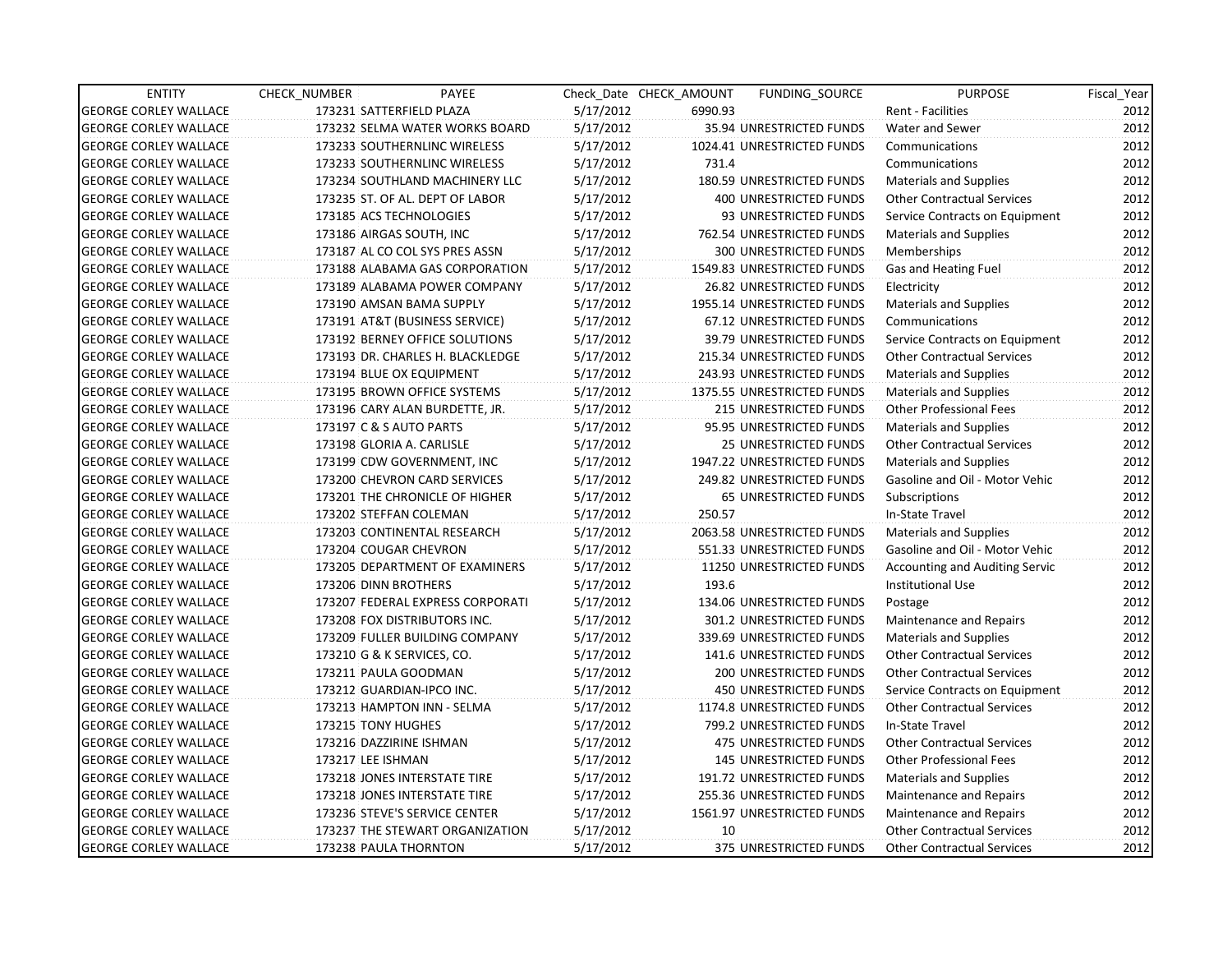| <b>ENTITY</b>                | CHECK NUMBER              | PAYEE                           |           | Check Date CHECK AMOUNT | <b>FUNDING SOURCE</b>         | <b>PURPOSE</b>                    | Fiscal_Year |
|------------------------------|---------------------------|---------------------------------|-----------|-------------------------|-------------------------------|-----------------------------------|-------------|
| <b>GEORGE CORLEY WALLACE</b> |                           | 173239 TIDBITS OF DALLAS COUNTY | 5/17/2012 |                         | 195 UNRESTRICTED FUNDS        | Advertising and Promotions        | 2012        |
| <b>GEORGE CORLEY WALLACE</b> |                           | 173240 TRANE COMPANY (PARTS)    | 5/17/2012 |                         | 9750 UNRESTRICTED FUNDS       | <b>Other Contractual Services</b> | 2012        |
| <b>GEORGE CORLEY WALLACE</b> | 173241 TRUESCREEN, INC    |                                 | 5/17/2012 |                         | <b>78 UNRESTRICTED FUNDS</b>  | <b>Other Contractual Services</b> | 2012        |
| <b>GEORGE CORLEY WALLACE</b> | 173242 TURNER CHEVROLET   |                                 | 5/17/2012 |                         | 147.28 UNRESTRICTED FUNDS     | Maintenance and Repairs           | 2012        |
| <b>GEORGE CORLEY WALLACE</b> |                           | 173243 UAB PRINTING SERVICES    | 5/17/2012 |                         | 2380 UNRESTRICTED FUNDS       | <b>Advertising and Promotions</b> | 2012        |
| <b>GEORGE CORLEY WALLACE</b> |                           | 173244 UNITED PARCEL SERVICE    | 5/17/2012 |                         | 176.43 UNRESTRICTED FUNDS     | Postage                           | 2012        |
| <b>GEORGE CORLEY WALLACE</b> | 173246 JOE WILLIAMS       |                                 | 5/17/2012 |                         | 21.76 UNRESTRICTED FUNDS      | In-State Travel                   | 2012        |
| <b>GEORGE CORLEY WALLACE</b> | 173246 JOE WILLIAMS       |                                 | 5/17/2012 |                         | 2700 UNRESTRICTED FUNDS       | <b>Other Contractual Services</b> | 2012        |
| <b>GEORGE CORLEY WALLACE</b> |                           | 173247 WITTICHEN SUPPLY COMPANY | 5/17/2012 | 117.52                  |                               | Maintenance and Repairs           | 2012        |
| <b>GEORGE CORLEY WALLACE</b> | 173248 MILLICENT WOODS    |                                 | 5/17/2012 |                         | 6000 UNRESTRICTED FUNDS       | <b>Other Contractual Services</b> | 2012        |
| <b>GEORGE CORLEY WALLACE</b> | 173249 SCOTT O'NEAL WYNN  |                                 | 5/17/2012 |                         | <b>215 UNRESTRICTED FUNDS</b> | <b>Other Professional Fees</b>    | 2012        |
| <b>GEORGE CORLEY WALLACE</b> | 173250 XEROX CORPORATION  |                                 | 5/17/2012 | 55.05                   |                               | Service Contracts on Equipment    | 2012        |
| <b>GEORGE CORLEY WALLACE</b> | 173254 BERTHA ALLEN       |                                 | 5/17/2012 | 367.25                  |                               | In-State Travel                   | 2012        |
| <b>GEORGE CORLEY WALLACE</b> | 173255 ALPHA CARD SYSTEMS |                                 | 5/17/2012 |                         | 562.28 UNRESTRICTED FUNDS     | <b>Materials and Supplies</b>     | 2012        |
| <b>GEORGE CORLEY WALLACE</b> | 173256 TIFFANY BARLOW     |                                 | 5/17/2012 | 46.18                   |                               | In-State Travel                   | 2012        |
| <b>GEORGE CORLEY WALLACE</b> | 173257 BP OIL             |                                 | 5/17/2012 |                         | 249.82 UNRESTRICTED FUNDS     | Gasoline and Oil - Motor Vehic    | 2012        |
| <b>GEORGE CORLEY WALLACE</b> | 173258 GERALYN BUFORD     |                                 | 5/17/2012 | 78.59                   |                               | In-State Travel                   | 2012        |
| <b>GEORGE CORLEY WALLACE</b> | 173259 GED TESTING        |                                 | 5/17/2012 |                         | <b>484 UNRESTRICTED FUNDS</b> | <b>Materials and Supplies</b>     | 2012        |
| <b>GEORGE CORLEY WALLACE</b> | 173260 DEBORAH GOODWIN    |                                 | 5/17/2012 | 59.72                   |                               | In-State Travel                   | 2012        |
| <b>GEORGE CORLEY WALLACE</b> | 173261 DEANDRES G. INGE   |                                 | 5/17/2012 | 400.57                  |                               | In-State Travel                   | 2012        |
| <b>GEORGE CORLEY WALLACE</b> | 173262 PHENICIA NUNN      |                                 | 5/17/2012 | 49.62                   |                               | In-State Travel                   | 2012        |
| <b>GEORGE CORLEY WALLACE</b> | 173263 CLARENCE PETTWAY   |                                 | 5/17/2012 | 51.17                   |                               | In-State Travel                   | 2012        |
| <b>GEORGE CORLEY WALLACE</b> | 173264 SHERMANITA WALKER  |                                 | 5/17/2012 | 35.63                   |                               | In-State Travel                   | 2012        |
| <b>GEORGE CORLEY WALLACE</b> | 173265 ROBERT WHITE       |                                 | 5/17/2012 | 1500                    |                               | <b>Other Contractual Services</b> | 2012        |
| <b>GEORGE CORLEY WALLACE</b> | 173266 JOE WILLIAMS       |                                 | 5/17/2012 |                         | 21.76 UNRESTRICTED FUNDS      | In-State Travel                   | 2012        |
| <b>GEORGE CORLEY WALLACE</b> | 173267 JOE WILLIAMS       |                                 | 5/17/2012 |                         | 2700 UNRESTRICTED FUNDS       | <b>Other Contractual Services</b> | 2012        |
| <b>GEORGE CORLEY WALLACE</b> |                           | 173269 HIGHER EDUCATION PUB.    | 5/17/2012 |                         | 84.25 UNRESTRICTED FUNDS      | <b>Materials and Supplies</b>     | 2012        |
| <b>GEORGE CORLEY WALLACE</b> |                           | 173278 ALABAMA POWER COMPANY    | 5/24/2012 |                         | 12820 UNRESTRICTED FUNDS      | Electricity                       | 2012        |
| <b>GEORGE CORLEY WALLACE</b> | 173279 BERTHA ALLEN       |                                 | 5/24/2012 | 65.96                   |                               | In-State Travel                   | 2012        |
| <b>GEORGE CORLEY WALLACE</b> | 173280 KENNY ALLEN        |                                 | 5/24/2012 |                         | 170.02 UNRESTRICTED FUNDS     | In-State Travel                   | 2012        |
| <b>GEORGE CORLEY WALLACE</b> | 173281 TIFFANY BARLOW     |                                 | 5/24/2012 | 12.01                   |                               | In-State Travel                   | 2012        |
| <b>GEORGE CORLEY WALLACE</b> | 173282 GERALYN BUFORD     |                                 | 5/24/2012 | 6.01                    |                               | In-State Travel                   | 2012        |
| <b>GEORGE CORLEY WALLACE</b> |                           | 173283 COVERALL OF ALABAMA DBA  | 5/24/2012 |                         | 9634 UNRESTRICTED FUNDS       | <b>Other Contractual Services</b> | 2012        |
| <b>GEORGE CORLEY WALLACE</b> | 173284 MICHAEL D. GOINGS  |                                 | 5/24/2012 |                         | 2083.33 UNRESTRICTED FUNDS    | <b>Other Contractual Services</b> | 2012        |
| <b>GEORGE CORLEY WALLACE</b> | 173285 DEBORAH GOODWIN    |                                 | 5/24/2012 | 12.01                   |                               | In-State Travel                   | 2012        |
| <b>GEORGE CORLEY WALLACE</b> | 173286 ANTONIO HAMILTON   |                                 | 5/24/2012 |                         | <b>150 UNRESTRICTED FUNDS</b> | In-State Travel                   | 2012        |
| <b>GEORGE CORLEY WALLACE</b> | 173287 DENDY MOSELEY      |                                 | 5/24/2012 |                         | 100 UNRESTRICTED FUNDS        | <b>Other Contractual Services</b> | 2012        |
| <b>GEORGE CORLEY WALLACE</b> | 173288 CHARLES NEBLETT    |                                 | 5/24/2012 | 1000                    |                               | <b>Other Contractual Services</b> | 2012        |
| <b>GEORGE CORLEY WALLACE</b> | 173289 PHENICIA NUNN      |                                 | 5/24/2012 | 12.01                   |                               | In-State Travel                   | 2012        |
| <b>GEORGE CORLEY WALLACE</b> | 173290 CANON SOLUTIONS    |                                 | 5/24/2012 | 24.29                   |                               | Service Contracts on Equipment    | 2012        |
| <b>GEORGE CORLEY WALLACE</b> | 173291 CLARENCE PETTWAY   |                                 | 5/24/2012 | 59.95                   |                               | In-State Travel                   | 2012        |
| <b>GEORGE CORLEY WALLACE</b> |                           | 173292 PREMIERE CARPET CLEANING | 5/24/2012 |                         | 2210 UNRESTRICTED FUNDS       | <b>Other Contractual Services</b> | 2012        |
| <b>GEORGE CORLEY WALLACE</b> | 173295 SHERMANITA WALKER  |                                 | 5/24/2012 | 12.01                   |                               | In-State Travel                   | 2012        |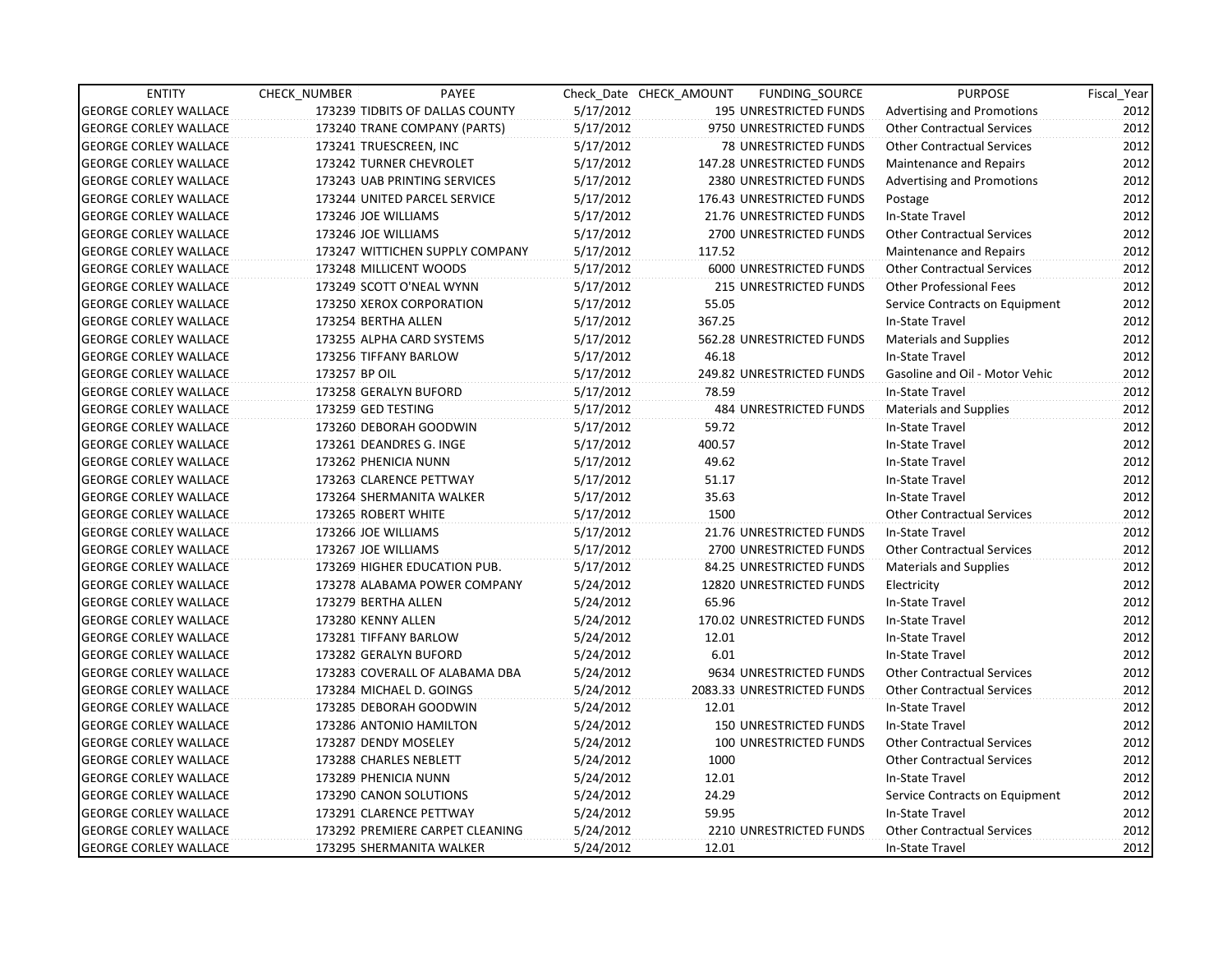| <b>ENTITY</b>                | CHECK_NUMBER        | PAYEE                            |           | Check Date CHECK AMOUNT | FUNDING_SOURCE                | <b>PURPOSE</b>                    | Fiscal Year |
|------------------------------|---------------------|----------------------------------|-----------|-------------------------|-------------------------------|-----------------------------------|-------------|
| <b>GEORGE CORLEY WALLACE</b> |                     | 173298 BIRMINGHAM RESTAURANT     | 5/24/2012 | 13249                   |                               | Construction in Progress          | 2012        |
| <b>GEORGE CORLEY WALLACE</b> | 173303 ACJIC        |                                  | 5/24/2012 |                         | 300 UNRESTRICTED FUNDS        | <b>Other Contractual Services</b> | 2012        |
| <b>GEORGE CORLEY WALLACE</b> |                     | 173304 ASGA ADVISOR CONFERENCE   | 5/24/2012 | 297                     |                               | <b>Institutional Use</b>          | 2012        |
| <b>GEORGE CORLEY WALLACE</b> |                     | 173293 SOUTHERN ASSOCIATION OF   | 5/24/2012 |                         | 1710 UNRESTRICTED FUNDS       | Out-of-State Travel               | 2012        |
| <b>GEORGE CORLEY WALLACE</b> | 173294 LAURA VANCE  |                                  | 5/24/2012 |                         | 55.04 UNRESTRICTED FUNDS      | In-State Travel                   | 2012        |
| <b>GEORGE CORLEY WALLACE</b> | 173333 ACCSISA      |                                  | 5/31/2012 |                         | 200 UNRESTRICTED FUNDS        | Memberships                       | 2012        |
| <b>GEORGE CORLEY WALLACE</b> | 173334 ACCSISA      |                                  | 5/31/2012 |                         | <b>250 UNRESTRICTED FUNDS</b> | In-State Travel                   | 2012        |
| <b>GEORGE CORLEY WALLACE</b> |                     | 173335 AIRGAS SOUTH, INC         | 5/31/2012 |                         | 896.88 UNRESTRICTED FUNDS     | <b>Materials and Supplies</b>     | 2012        |
| <b>GEORGE CORLEY WALLACE</b> |                     | 173336 AL HILL'S BOILER SALES    | 5/31/2012 |                         | 2575 UNRESTRICTED FUNDS       | Service Contracts on Equipment    | 2012        |
| <b>GEORGE CORLEY WALLACE</b> |                     | 173337 APPLE COMPUTER, INC.      | 5/31/2012 | 1868                    |                               | <b>Materials and Supplies</b>     | 2012        |
| <b>GEORGE CORLEY WALLACE</b> | 173338 AT&T         |                                  | 5/31/2012 | 245.02                  |                               | Communications                    | 2012        |
| <b>GEORGE CORLEY WALLACE</b> |                     | 173339 AT&T ALABAMA              | 5/31/2012 |                         | 351.7 UNRESTRICTED FUNDS      | Communications                    | 2012        |
| <b>GEORGE CORLEY WALLACE</b> |                     | 173339 AT&T ALABAMA              | 5/31/2012 | 206.2                   |                               | Communications                    | 2012        |
| <b>GEORGE CORLEY WALLACE</b> |                     | 173341 BERNEY OFFICE SOLUTIONS   | 5/31/2012 |                         | 77.48 UNRESTRICTED FUNDS      | Service Contracts on Equipment    | 2012        |
| <b>GEORGE CORLEY WALLACE</b> |                     | 173342 BERNEY OFFICE SOLUTIONS   | 5/31/2012 |                         | 54.03 UNRESTRICTED FUNDS      | Service Contracts on Equipment    | 2012        |
| <b>GEORGE CORLEY WALLACE</b> |                     | 173343 DR. CHARLES H. BLACKLEDGE | 5/31/2012 |                         | 215.34 UNRESTRICTED FUNDS     | <b>Other Contractual Services</b> | 2012        |
| <b>GEORGE CORLEY WALLACE</b> |                     | 173344 BLUE OX EQUIPMENT         | 5/31/2012 |                         | 37.22 UNRESTRICTED FUNDS      | Maintenance and Repairs           | 2012        |
| <b>GEORGE CORLEY WALLACE</b> |                     | 173345 C & S AUTO PARTS          | 5/31/2012 |                         | 293.92 UNRESTRICTED FUNDS     | Maintenance and Repairs           | 2012        |
| <b>GEORGE CORLEY WALLACE</b> |                     | 173346 CAMFIL FARR, INC.         | 5/31/2012 |                         | 1456.82 UNRESTRICTED FUNDS    | <b>Materials and Supplies</b>     | 2012        |
| <b>GEORGE CORLEY WALLACE</b> |                     | 173347 CDW GOVERNMENT, INC       | 5/31/2012 |                         | 220.92 UNRESTRICTED FUNDS     | <b>Materials and Supplies</b>     | 2012        |
| <b>GEORGE CORLEY WALLACE</b> |                     | 173348 CDW GOVERNMENT, INC       | 5/31/2012 |                         | 1103.41 UNRESTRICTED FUNDS    | <b>Materials and Supplies</b>     | 2012        |
| <b>GEORGE CORLEY WALLACE</b> |                     | 173349 CHEVRON CARD SERVICES     | 5/31/2012 |                         | 97.15 UNRESTRICTED FUNDS      | Gasoline and Oil - Motor Vehic    | 2012        |
| <b>GEORGE CORLEY WALLACE</b> |                     | 173350 CITY OF SELMA LANDFILL    | 5/31/2012 |                         | 104 UNRESTRICTED FUNDS        | Water and Sewer                   | 2012        |
| <b>GEORGE CORLEY WALLACE</b> |                     | 173351 CRYSTAL SPRINGS OF ALA    | 5/31/2012 |                         | 24.39 UNRESTRICTED FUNDS      | Service Contracts on Equipment    | 2012        |
| <b>GEORGE CORLEY WALLACE</b> |                     | 173352 FARMERS FEED SERVICE      | 5/31/2012 |                         | 199.8 UNRESTRICTED FUNDS      | <b>Materials and Supplies</b>     | 2012        |
| <b>GEORGE CORLEY WALLACE</b> |                     | 173354 FOX DISTRIBUTORS INC.     | 5/31/2012 |                         | 3550 UNRESTRICTED FUNDS       | <b>Materials and Supplies</b>     | 2012        |
| <b>GEORGE CORLEY WALLACE</b> |                     | 173355 G & K SERVICES, CO.       | 5/31/2012 |                         | 141.6 UNRESTRICTED FUNDS      | <b>Other Contractual Services</b> | 2012        |
| <b>GEORGE CORLEY WALLACE</b> |                     | 173356 DEBORAH GOODWIN           | 5/31/2012 | 4500                    |                               | <b>Other Contractual Services</b> | 2012        |
| <b>GEORGE CORLEY WALLACE</b> |                     | 173357 MICHAEL HITCHCOCK         | 5/31/2012 |                         | 1400 UNRESTRICTED FUNDS       | <b>Other Contractual Services</b> | 2012        |
| <b>GEORGE CORLEY WALLACE</b> |                     | 173358 JONES INTERSTATE TIRE     | 5/31/2012 |                         | 255.36 UNRESTRICTED FUNDS     | Maintenance and Repairs           | 2012        |
| <b>GEORGE CORLEY WALLACE</b> |                     | 173359 LEWIS PEST CONTROL INC.   | 5/31/2012 |                         | <b>350 UNRESTRICTED FUNDS</b> | <b>Other Contractual Services</b> | 2012        |
| <b>GEORGE CORLEY WALLACE</b> |                     | 173360 MCQUICK PRINTING COMPANY  | 5/31/2012 |                         | 96 UNRESTRICTED FUNDS         | <b>Materials and Supplies</b>     | 2012        |
| <b>GEORGE CORLEY WALLACE</b> |                     | 173361 THE MONTGOMERY ADVERTISER | 5/31/2012 |                         | 988.08 UNRESTRICTED FUNDS     | <b>Advertising and Promotions</b> | 2012        |
| <b>GEORGE CORLEY WALLACE</b> |                     | 173361 THE MONTGOMERY ADVERTISER | 5/31/2012 |                         | 1024.68 UNRESTRICTED FUNDS    | Institutional Use                 | 2012        |
| <b>GEORGE CORLEY WALLACE</b> |                     | 173362 MOORE-STEWART             | 5/31/2012 |                         | 799 UNRESTRICTED FUNDS        | <b>Maintenance and Repairs</b>    | 2012        |
| <b>GEORGE CORLEY WALLACE</b> | 173363 OFFICE DEPOT |                                  | 5/31/2012 |                         | 261.76 UNRESTRICTED FUNDS     | <b>Materials and Supplies</b>     | 2012        |
| <b>GEORGE CORLEY WALLACE</b> |                     | 173364 PLAZA GOLF CART SALES     | 5/31/2012 |                         | <b>60 UNRESTRICTED FUNDS</b>  | <b>Materials and Supplies</b>     | 2012        |
| <b>GEORGE CORLEY WALLACE</b> | 173365 PODS         |                                  | 5/31/2012 |                         | 258 UNRESTRICTED FUNDS        | <b>Other Contractual Services</b> | 2012        |
| <b>GEORGE CORLEY WALLACE</b> | 173366 QUILL CORP.  |                                  | 5/31/2012 | 348.55                  |                               | <b>Materials and Supplies</b>     | 2012        |
| <b>GEORGE CORLEY WALLACE</b> |                     | 173367 ROUNTREE ELECTRIC SUPPLY  | 5/31/2012 |                         | 12.32 UNRESTRICTED FUNDS      | <b>Materials and Supplies</b>     | 2012        |
| <b>GEORGE CORLEY WALLACE</b> |                     | 173368 ROUNTREE ELECTRIC SUPPLY  | 5/31/2012 |                         | 24 UNRESTRICTED FUNDS         | <b>Materials and Supplies</b>     | 2012        |
| <b>GEORGE CORLEY WALLACE</b> |                     | 173369 SOUTHERN ASSOCIATION OF   | 5/31/2012 |                         | 5446 UNRESTRICTED FUNDS       | Memberships                       | 2012        |
| <b>GEORGE CORLEY WALLACE</b> |                     | 173370 SALLY BEAUTY SUPPLY       | 5/31/2012 |                         | 51.73 UNRESTRICTED FUNDS      | <b>Purchases for Resale</b>       | 2012        |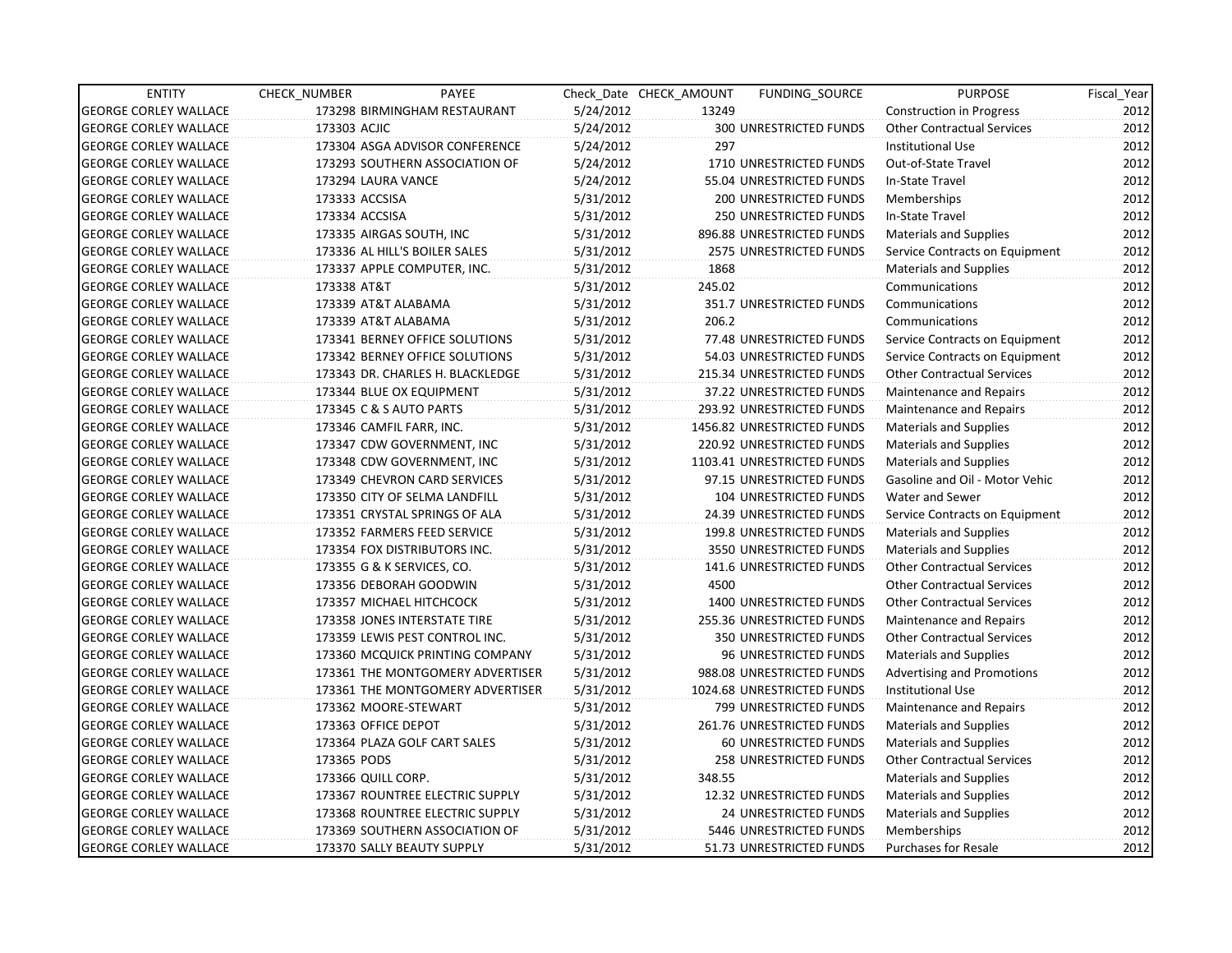| <b>ENTITY</b>                | CHECK NUMBER              | PAYEE                             |           | Check Date CHECK AMOUNT | FUNDING_SOURCE                | <b>PURPOSE</b>                        | Fiscal Year |
|------------------------------|---------------------------|-----------------------------------|-----------|-------------------------|-------------------------------|---------------------------------------|-------------|
| <b>GEORGE CORLEY WALLACE</b> |                           | 173371 SCANTRON CORPORATION       | 5/31/2012 |                         | 629.54 UNRESTRICTED FUNDS     | <b>Materials and Supplies</b>         | 2012        |
| <b>GEORGE CORLEY WALLACE</b> |                           | 173372 SELMA BEAUTY SUPPLY        | 5/31/2012 |                         | 498.21 UNRESTRICTED FUNDS     | <b>Purchases for Resale</b>           | 2012        |
| <b>GEORGE CORLEY WALLACE</b> |                           | 173373 SKILLS USA SUPPLY SERVICE  | 5/31/2012 | 419.53                  |                               | <b>Materials and Supplies</b>         | 2012        |
| <b>GEORGE CORLEY WALLACE</b> |                           | 173374 STRICKLAND COMPANIES       | 5/31/2012 |                         | 3085.11 UNRESTRICTED FUNDS    | <b>Materials and Supplies</b>         | 2012        |
| <b>GEORGE CORLEY WALLACE</b> | 173375 TEKLINKS, INC.     |                                   | 5/31/2012 |                         | 3900.8 UNRESTRICTED FUNDS     | TECHNOLOGY NON-CAPITALIZED            | 2012        |
| <b>GEORGE CORLEY WALLACE</b> | 173375 TEKLINKS, INC.     |                                   | 5/31/2012 |                         | 59755.85 UNRESTRICTED FUNDS   | TECHNOLOGY EQUIPMENT \$25,000         | 2012        |
| <b>GEORGE CORLEY WALLACE</b> |                           | 173376 THE SELMA-TIMES JOURNAL    | 5/31/2012 |                         | 1989.83 UNRESTRICTED FUNDS    | Advertising and Promotions            | 2012        |
| <b>GEORGE CORLEY WALLACE</b> |                           | 173377 UAB PRINTING SERVICES      | 5/31/2012 | 981                     |                               | <b>Institutional Use</b>              | 2012        |
| <b>GEORGE CORLEY WALLACE</b> |                           | 173378 UNITED PARCEL SERVICE      | 5/31/2012 |                         | 28.13 UNRESTRICTED FUNDS      | Postage                               | 2012        |
| <b>GEORGE CORLEY WALLACE</b> | 173379 VERIZON WIRELESS   |                                   | 5/31/2012 |                         | 65.74 UNRESTRICTED FUNDS      | Communications                        | 2012        |
| <b>GEORGE CORLEY WALLACE</b> | 173380 WAL MART           |                                   | 5/31/2012 | 46.58                   |                               | <b>Materials and Supplies</b>         | 2012        |
| <b>GEORGE CORLEY WALLACE</b> |                           | 90007093 NANNIE MAE SUMMERS BROWN | 5/31/2012 |                         | 288.9 UNRESTRICTED FUNDS      | Instructional Salaries - Tempo        | 2012        |
| <b>GEORGE CORLEY WALLACE</b> | 90007094 VERONICA S BROWN |                                   | 5/31/2012 |                         | 6509.88 UNRESTRICTED FUNDS    | Instructional Salaries - Regul        | 2012        |
| <b>GEORGE CORLEY WALLACE</b> |                           | 90007095 GERALYN LATANZA BUFORD   | 5/31/2012 | 4208                    |                               | Other Professional Salaries -         | 2012        |
| <b>GEORGE CORLEY WALLACE</b> | 90007096 ANDREW J BURTON  |                                   | 5/31/2012 |                         | 3229 UNRESTRICTED FUNDS       | Support Personnel Salaries - S        | 2012        |
| <b>GEORGE CORLEY WALLACE</b> | 90007097 PEGGY SUE BUTLER |                                   | 5/31/2012 |                         | 1889.83 UNRESTRICTED FUNDS    | Support Personnel Salaries - S        | 2012        |
| <b>GEORGE CORLEY WALLACE</b> | 90007098 WEBBIE R CALHOUN |                                   | 5/31/2012 |                         | 4972 UNRESTRICTED FUNDS       | Instructional Salaries - Regul        | 2012        |
| <b>GEORGE CORLEY WALLACE</b> |                           | 90007099 MENNIE L CARSTARPHEN     | 5/31/2012 |                         | 6409.88 UNRESTRICTED FUNDS    | Instructional Salaries - Regul        | 2012        |
| <b>GEORGE CORLEY WALLACE</b> |                           | 50913 LAMICHAEL VANTRIESE GOREE   | 5/31/2012 |                         | 1000 UNRESTRICTED FUNDS       | Instructional Salaries - Tempo        | 2012        |
| <b>GEORGE CORLEY WALLACE</b> | 50914 LULA SNOWDEN        |                                   | 5/31/2012 | 4012.5                  |                               | <b>Other Professional Salaries -</b>  | 2012        |
| <b>GEORGE CORLEY WALLACE</b> |                           | 50915 ELLEN G TRAYWICK            | 5/31/2012 | 571.84                  |                               | <b>Instructional Salaries - Tempo</b> | 2012        |
| <b>GEORGE CORLEY WALLACE</b> |                           | 50916 JARRICK B BENNETT           | 5/31/2012 | 1132                    |                               | Hourly Wages                          | 2012        |
| <b>GEORGE CORLEY WALLACE</b> |                           | 50917 NIGEL RALPHAEL GUTHRIDGE    | 5/31/2012 | 1964.25                 |                               | Support Personnel Salaries - S        | 2012        |
| <b>GEORGE CORLEY WALLACE</b> |                           | 50918 DERRICK M MOORE             | 5/31/2012 | 2038.67                 |                               | Support Personnel Salaries - S        | 2012        |
| <b>GEORGE CORLEY WALLACE</b> |                           | 50919 ANDRE MARVEL PEARSON        | 5/31/2012 | 2038.67                 |                               | Support Personnel Salaries - S        | 2012        |
| <b>GEORGE CORLEY WALLACE</b> |                           | 50921 CHARLENE NICHOLS COBB       | 5/31/2012 |                         | 648 UNRESTRICTED FUNDS        | <b>Student Assistants</b>             | 2012        |
| <b>GEORGE CORLEY WALLACE</b> |                           | 50938 LORI EVELYN DEAVERS         | 5/31/2012 |                         | 1833 UNRESTRICTED FUNDS       | Support Personnel Salaries - S        | 2012        |
| <b>GEORGE CORLEY WALLACE</b> |                           | 50939 JIMMIE LEE GOLDSBY          | 5/31/2012 |                         | 4568.08 UNRESTRICTED FUNDS    | Support Personnel Salaries - S        | 2012        |
| <b>GEORGE CORLEY WALLACE</b> |                           | 50940 ISAIAH S HARALSON           | 5/31/2012 |                         | 2811 UNRESTRICTED FUNDS       | Support Personnel Salaries - S        | 2012        |
| <b>GEORGE CORLEY WALLACE</b> |                           | 50941 ROBERT L HARVELL            | 5/31/2012 |                         | 2559.58 UNRESTRICTED FUNDS    | Support Personnel Salaries - S        | 2012        |
| <b>GEORGE CORLEY WALLACE</b> |                           | 50942 MONROE MCCREE               | 5/31/2012 |                         | 4196.67 UNRESTRICTED FUNDS    | Support Personnel Salaries - S        | 2012        |
| <b>GEORGE CORLEY WALLACE</b> |                           | 50943 NORMAN WEATHERSPOON         | 5/31/2012 |                         | 3080.83 UNRESTRICTED FUNDS    | Support Personnel Salaries - S        | 2012        |
| <b>GEORGE CORLEY WALLACE</b> |                           | 50944 DONALD EDWARD WILDER        | 5/31/2012 |                         | 5100.92 UNRESTRICTED FUNDS    | Instructional Salaries - Regul        | 2012        |
| <b>GEORGE CORLEY WALLACE</b> |                           | 50945 TONY MAX HUGHES             | 5/31/2012 |                         | 520 UNRESTRICTED FUNDS        | Instructional Salaries - Tempo        | 2012        |
| <b>GEORGE CORLEY WALLACE</b> | 50946 BERTRAM CRUM        |                                   | 5/31/2012 |                         | 1126.66 UNRESTRICTED FUNDS    | Instructional Salaries - Tempo        | 2012        |
| <b>GEORGE CORLEY WALLACE</b> |                           | 50947 EVELYN C CUMMINGS           | 5/31/2012 |                         | 520 UNRESTRICTED FUNDS        | Instructional Salaries - Tempo        | 2012        |
| <b>GEORGE CORLEY WALLACE</b> | 50948 CRYSTAL L FORTE     |                                   | 5/31/2012 |                         | 604 UNRESTRICTED FUNDS        | Instructional Salaries - Tempo        | 2012        |
| <b>GEORGE CORLEY WALLACE</b> |                           | 50949 MATTIE L GASAWAY            | 5/31/2012 |                         | <b>344 UNRESTRICTED FUNDS</b> | Instructional Salaries - Tempo        | 2012        |
| <b>GEORGE CORLEY WALLACE</b> |                           | 50950 BARRY C HARGRAVE            | 5/31/2012 |                         | 433.34 UNRESTRICTED FUNDS     | Instructional Salaries - Tempo        | 2012        |
| <b>GEORGE CORLEY WALLACE</b> | 50951 LENORE LOFTON       |                                   | 5/31/2012 |                         | 344 UNRESTRICTED FUNDS        | Instructional Salaries - Tempo        | 2012        |
| <b>GEORGE CORLEY WALLACE</b> |                           | 50952 THOMAS E POWELL JR          | 5/31/2012 |                         | 693.34 UNRESTRICTED FUNDS     | Instructional Salaries - Tempo        | 2012        |
| <b>GEORGE CORLEY WALLACE</b> |                           | 50953 ALBERT SOUTHALL             | 5/31/2012 |                         | 250 UNRESTRICTED FUNDS        | <b>Other Professional Salaries -</b>  | 2012        |
| <b>GEORGE CORLEY WALLACE</b> |                           | 50954 EUGENE JAMES CHILDRESS JR   | 5/31/2012 |                         | 850 UNRESTRICTED FUNDS        | Hourly Wages                          | 2012        |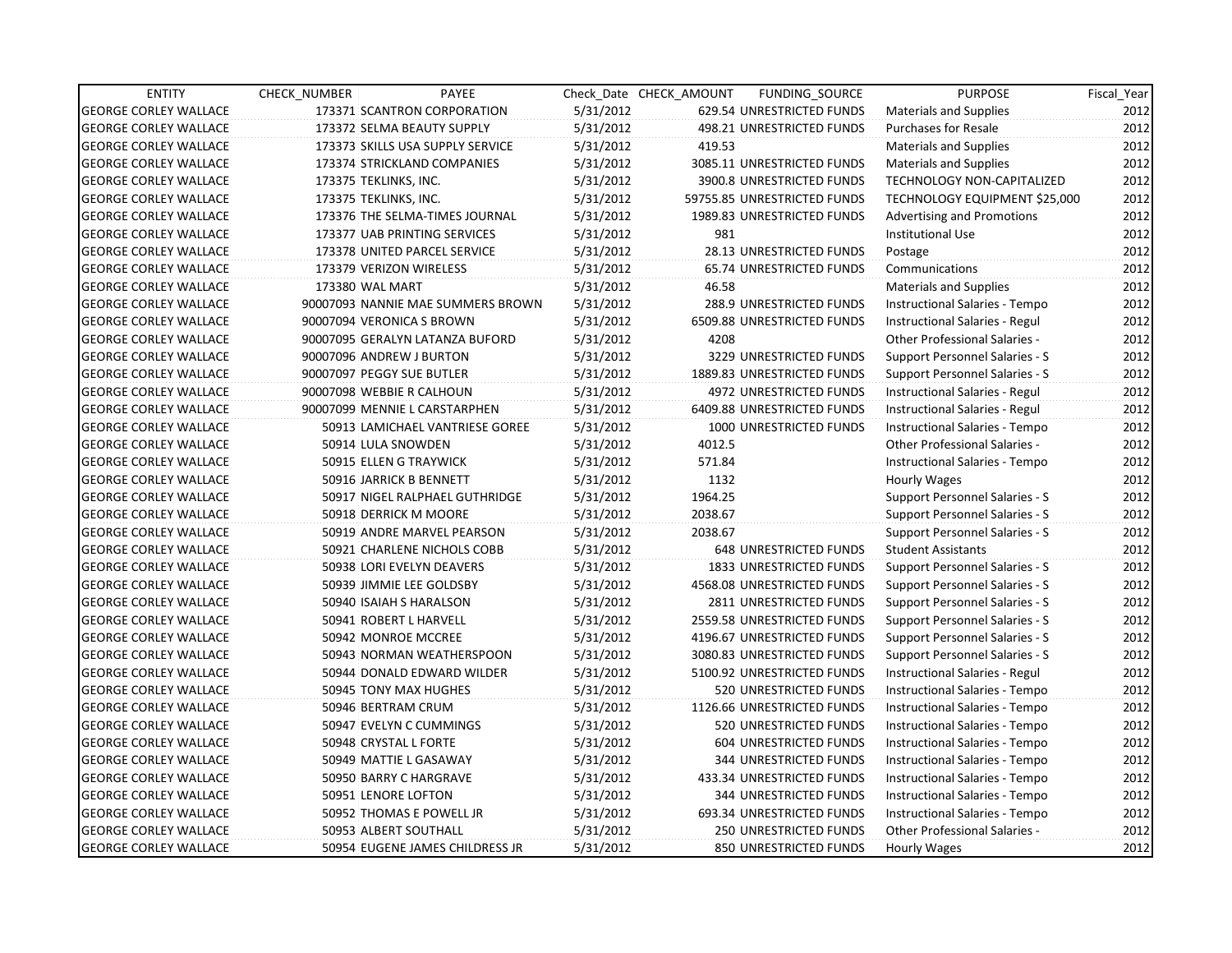| <b>ENTITY</b>                | CHECK_NUMBER               | PAYEE                           |           | Check Date CHECK AMOUNT | FUNDING_SOURCE                | <b>PURPOSE</b>                        | Fiscal_Year |
|------------------------------|----------------------------|---------------------------------|-----------|-------------------------|-------------------------------|---------------------------------------|-------------|
| <b>GEORGE CORLEY WALLACE</b> |                            | 50955 MYRON C COLEMAN           | 5/31/2012 |                         | 2931.58 UNRESTRICTED FUNDS    | Support Personnel Salaries - S        | 2012        |
| <b>GEORGE CORLEY WALLACE</b> |                            | 50957 ANDREW DOUGLAS WHATLEY    | 5/31/2012 |                         | 2187.58 UNRESTRICTED FUNDS    | Support Personnel Salaries - S        | 2012        |
| <b>GEORGE CORLEY WALLACE</b> | 50960 COREY D BOWIE        |                                 | 5/31/2012 |                         | 1177.83 UNRESTRICTED FUNDS    | Other Professional Salaries -         | 2012        |
| <b>GEORGE CORLEY WALLACE</b> | 50960 COREY D BOWIE        |                                 | 5/31/2012 | 2808.75                 |                               | <b>Other Professional Salaries -</b>  | 2012        |
| <b>GEORGE CORLEY WALLACE</b> |                            | 50961 FRED A WILLIAMSON         | 5/31/2012 |                         | 7535.64 UNRESTRICTED FUNDS    | Instructional Salaries - Regul        | 2012        |
| <b>GEORGE CORLEY WALLACE</b> | 50962 OTIS TARVER JR       |                                 | 5/31/2012 |                         | 3972.12 UNRESTRICTED FUNDS    | Instructional Salaries - Regul        | 2012        |
| <b>GEORGE CORLEY WALLACE</b> |                            | 90007071 OLIVIA JOYCE ACOFF     | 5/31/2012 | 1447.47                 |                               | Instructional Salaries - Tempo        | 2012        |
| <b>GEORGE CORLEY WALLACE</b> |                            | 90007072 BERTHA YVETTE ALLEN    | 5/31/2012 | 4342                    |                               | Other Professional Salaries -         | 2012        |
| <b>GEORGE CORLEY WALLACE</b> | 90007073 KENNY ALLEN       |                                 | 5/31/2012 |                         | 3757.42 UNRESTRICTED FUNDS    | Instructional Salaries - Regul        | 2012        |
| <b>GEORGE CORLEY WALLACE</b> |                            | 90007074 ERIC PRESTON ALLISON   | 5/31/2012 |                         | 4653 UNRESTRICTED FUNDS       | Instructional Salaries - Regul        | 2012        |
| <b>GEORGE CORLEY WALLACE</b> |                            | 90007074 ERIC PRESTON ALLISON   | 5/31/2012 |                         | 517 UNRESTRICTED FUNDS        | Other Professional Salaries -         | 2012        |
| <b>GEORGE CORLEY WALLACE</b> |                            | 90007075 KAY GOODWIN ALSOBROOK  | 5/31/2012 | 1072.2                  |                               | Instructional Salaries - Tempo        | 2012        |
| <b>GEORGE CORLEY WALLACE</b> | 90007076 TAMPATHA AUSTIN   |                                 | 5/31/2012 |                         | 2038.42 UNRESTRICTED FUNDS    | Support Personnel Salaries - S        | 2012        |
| <b>GEORGE CORLEY WALLACE</b> | 90007077 NANCY AUTERY      |                                 | 5/31/2012 |                         | 4989.75 UNRESTRICTED FUNDS    | Instructional Salaries - Regul        | 2012        |
| <b>GEORGE CORLEY WALLACE</b> |                            | 90007078 ANTIONETTA S BALDWIN   | 5/31/2012 |                         | 4285 UNRESTRICTED FUNDS       | Instructional Salaries - Regul        | 2012        |
| <b>GEORGE CORLEY WALLACE</b> |                            | 90007079 SHIRLEY ANN BARKER     | 5/31/2012 |                         | 3824.67 UNRESTRICTED FUNDS    | Support Personnel Salaries - S        | 2012        |
| <b>GEORGE CORLEY WALLACE</b> |                            | 90007080 TIFFANY RENEE BARLOW   | 5/31/2012 | 4839.17                 |                               | Other Professional Salaries -         | 2012        |
| <b>GEORGE CORLEY WALLACE</b> | 90007082 VICKIE D BELL     |                                 | 5/31/2012 | 2336.25                 |                               | Support Personnel Salaries - S        | 2012        |
| <b>GEORGE CORLEY WALLACE</b> | 90007083 ROBBYN V BENNETT  |                                 | 5/31/2012 |                         | 6886.58 UNRESTRICTED FUNDS    | <b>Other Professional Salaries -</b>  | 2012        |
| <b>GEORGE CORLEY WALLACE</b> | 90007084 BETTY J BENTLEY   |                                 | 5/31/2012 | 4875.25                 |                               | <b>Other Professional Salaries -</b>  | 2012        |
| <b>GEORGE CORLEY WALLACE</b> | 90007086 KAREN S BRADSELL  |                                 | 5/31/2012 |                         | 2410.75 UNRESTRICTED FUNDS    | Support Personnel Salaries - S        | 2012        |
| <b>GEORGE CORLEY WALLACE</b> |                            | 90007087 MARIA MACHELLE BRAXTON | 5/31/2012 |                         | 1986.6 UNRESTRICTED FUNDS     | Instructional Salaries - Tempo        | 2012        |
| <b>GEORGE CORLEY WALLACE</b> |                            | 90007088 TAMMIE MARIE BRIGGS    | 5/31/2012 |                         | 4462.58 UNRESTRICTED FUNDS    | Instructional Salaries - Regul        | 2012        |
| <b>GEORGE CORLEY WALLACE</b> |                            | 90007089 MICHAEL JOHN BROOKS    | 5/31/2012 |                         | 953.34 UNRESTRICTED FUNDS     | Instructional Salaries - Tempo        | 2012        |
| <b>GEORGE CORLEY WALLACE</b> |                            | 90007090 CHRISTOPHER B BROWN    | 5/31/2012 |                         | <b>616 UNRESTRICTED FUNDS</b> | Hourly Wages                          | 2012        |
| <b>GEORGE CORLEY WALLACE</b> | 173380 WAL MART            |                                 | 5/31/2012 |                         | 75.64 UNRESTRICTED FUNDS      | <b>Materials and Supplies</b>         | 2012        |
| <b>GEORGE CORLEY WALLACE</b> | 173380 WAL MART            |                                 | 5/31/2012 | 86.4                    |                               | <b>Institutional Use</b>              | 2012        |
| <b>GEORGE CORLEY WALLACE</b> |                            | 173381 WITTICHEN SUPPLY COMPANY | 5/31/2012 | $\mathbf 0$             |                               | Maintenance and Repairs               | 2012        |
| <b>GEORGE CORLEY WALLACE</b> |                            | 173381 WITTICHEN SUPPLY COMPANY | 5/31/2012 |                         | 231.12 UNRESTRICTED FUNDS     | <b>Materials and Supplies</b>         | 2012        |
| <b>GEORGE CORLEY WALLACE</b> | 173382 3M COMPANY          |                                 | 5/31/2012 |                         | 575 UNRESTRICTED FUNDS        | Maintenance and Repairs               | 2012        |
| <b>GEORGE CORLEY WALLACE</b> |                            | 173383 INNOVATION CENTRE        | 5/31/2012 |                         | 6642.15 UNRESTRICTED FUNDS    | <b>Other Contractual Services</b>     | 2012        |
| <b>GEORGE CORLEY WALLACE</b> | 90007132 NAOPI LC EVANS    |                                 | 5/31/2012 |                         | 2782.75 UNRESTRICTED FUNDS    | Support Personnel Salaries - S        | 2012        |
| <b>GEORGE CORLEY WALLACE</b> |                            | 90007133 LAQUANDA NIKKI FAILS   | 5/31/2012 | 792                     |                               | Instructional Salaries - Tempo        | 2012        |
| <b>GEORGE CORLEY WALLACE</b> |                            | 90007134 COLLETTE COATES FIKES  | 5/31/2012 |                         | 438.01 UNRESTRICTED FUNDS     | Hourly Wages                          | 2012        |
| <b>GEORGE CORLEY WALLACE</b> | 90007135 AUDREY FORD       |                                 | 5/31/2012 | 2932.17                 |                               | Support Personnel Salaries - S        | 2012        |
| <b>GEORGE CORLEY WALLACE</b> | 90007136 LEAH FOUNTAIN     |                                 | 5/31/2012 |                         | <b>260 UNRESTRICTED FUNDS</b> | Instructional Salaries - Tempo        | 2012        |
| <b>GEORGE CORLEY WALLACE</b> | 90007138 CYNTHIA C GIBSON  |                                 | 5/31/2012 |                         | 3333.33 UNRESTRICTED FUNDS    | Other Professional Salaries -         | 2012        |
| <b>GEORGE CORLEY WALLACE</b> |                            | 90007139 VIRGINIA M REED GLOVER | 5/31/2012 |                         | 2856.75 UNRESTRICTED FUNDS    | <b>Support Personnel Salaries - S</b> | 2012        |
| <b>GEORGE CORLEY WALLACE</b> |                            | 90007140 GHYTANA SHELTON GOINGS | 5/31/2012 |                         | 5698.86 UNRESTRICTED FUNDS    | Instructional Salaries - Regul        | 2012        |
| <b>GEORGE CORLEY WALLACE</b> | 90007141 RACHEL L GORDON   |                                 | 5/31/2012 | 3322.17                 |                               | Other Professional Salaries -         | 2012        |
| <b>GEORGE CORLEY WALLACE</b> | 90007142 RAJI GOURDINE     |                                 | 5/31/2012 |                         | 6886.58 UNRESTRICTED FUNDS    | Other Professional Salaries -         | 2012        |
| <b>GEORGE CORLEY WALLACE</b> | 90007144 CALVIN GRIFFIN    |                                 | 5/31/2012 |                         | 4861.52 UNRESTRICTED FUNDS    | Instructional Salaries - Regul        | 2012        |
| <b>GEORGE CORLEY WALLACE</b> | 90007145 DONITHA J GRIFFIN |                                 | 5/31/2012 |                         | 8205.34 UNRESTRICTED FUNDS    | Administrative Salaries- Sched        | 2012        |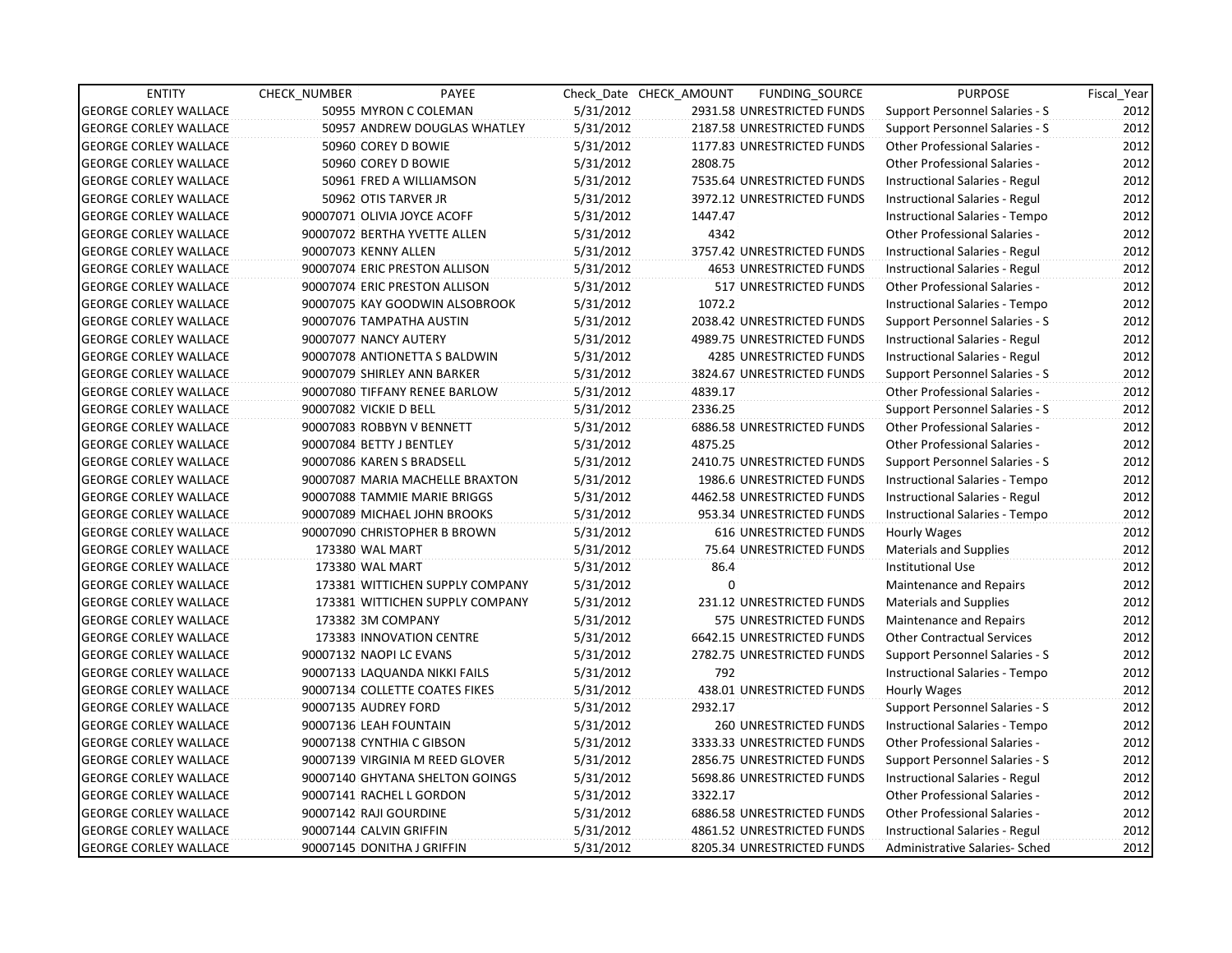| <b>ENTITY</b>                | <b>CHECK NUMBER</b> | PAYEE                              |           | Check Date CHECK AMOUNT | FUNDING_SOURCE                | <b>PURPOSE</b>                       | Fiscal_Year |
|------------------------------|---------------------|------------------------------------|-----------|-------------------------|-------------------------------|--------------------------------------|-------------|
| <b>GEORGE CORLEY WALLACE</b> |                     | 90007146 TERRY D GRISSOM           | 5/31/2012 |                         | 693.34 UNRESTRICTED FUNDS     | Instructional Salaries - Tempo       | 2012        |
| <b>GEORGE CORLEY WALLACE</b> |                     | 90007147 MARK NICHOLAS HALPIN      | 5/31/2012 | 2916.67                 |                               | Other Professional Salaries -        | 2012        |
| <b>GEORGE CORLEY WALLACE</b> |                     | 90007148 ANTONIO KENTANIOUS HAMILT | 5/31/2012 |                         | 3823.76 UNRESTRICTED FUNDS    | Instructional Salaries - Regul       | 2012        |
| <b>GEORGE CORLEY WALLACE</b> |                     | 90007149 MARCUS A HANNAH           | 5/31/2012 |                         | 833.37 UNRESTRICTED FUNDS     | <b>Other Professional Salaries -</b> | 2012        |
| <b>GEORGE CORLEY WALLACE</b> |                     | 90007150 MARILYN BENNETT HANNAH    | 5/31/2012 |                         | 4675.52 UNRESTRICTED FUNDS    | Instructional Salaries - Regul       | 2012        |
| <b>GEORGE CORLEY WALLACE</b> |                     | 90007151 APRIL M HARPER            | 5/31/2012 |                         | 1375 UNRESTRICTED FUNDS       | Instructional Salaries - Tempo       | 2012        |
| <b>GEORGE CORLEY WALLACE</b> |                     | 90007152 CHRISTOPHER DARRELL HARRE | 5/31/2012 |                         | 416.67 UNRESTRICTED FUNDS     | Instructional Salaries - Tempo       | 2012        |
| <b>GEORGE CORLEY WALLACE</b> |                     | 90007153 EDDIE J HARRISON          | 5/31/2012 |                         | 4268.52 UNRESTRICTED FUNDS    | Instructional Salaries - Regul       | 2012        |
| <b>GEORGE CORLEY WALLACE</b> |                     | 90007154 LINDA FAY HEADLEY         | 5/31/2012 |                         | 2187.33 UNRESTRICTED FUNDS    | Support Personnel Salaries - S       | 2012        |
| <b>GEORGE CORLEY WALLACE</b> |                     | 90007155 ANTHONY HEARD             | 5/31/2012 |                         | 2634.33 UNRESTRICTED FUNDS    | Support Personnel Salaries - S       | 2012        |
| <b>GEORGE CORLEY WALLACE</b> |                     | 90007156 TAMMY FAYE HELMS          | 5/31/2012 |                         | 333.33 UNRESTRICTED FUNDS     | Other Professional Salaries -        | 2012        |
| <b>GEORGE CORLEY WALLACE</b> |                     | 90007156 TAMMY FAYE HELMS          | 5/31/2012 | 2261.83                 |                               | Support Personnel Salaries - S       | 2012        |
| <b>GEORGE CORLEY WALLACE</b> |                     | 90007157 KERRY E HENDERSON         | 5/31/2012 |                         | 3951.42 UNRESTRICTED FUNDS    | Instructional Salaries - Regul       | 2012        |
| <b>GEORGE CORLEY WALLACE</b> |                     | 90007157 KERRY E HENDERSON         | 5/31/2012 | 250                     |                               | Instructional Salaries - Tempo       | 2012        |
| <b>GEORGE CORLEY WALLACE</b> |                     | 90007158 MARK DAVID HILL           | 5/31/2012 |                         | 1787.52 UNRESTRICTED FUNDS    | Support Personnel Salaries - S       | 2012        |
| <b>GEORGE CORLEY WALLACE</b> |                     | 90007158 MARK DAVID HILL           | 5/31/2012 |                         | 2022.72 UNRESTRICTED FUNDS    | Annual Leave - Retirement/Term       | 2012        |
| <b>GEORGE CORLEY WALLACE</b> |                     | 90007159 DAVID WAYNE HOBBS JR      | 5/31/2012 |                         | 3979.75 UNRESTRICTED FUNDS    | Instructional Salaries - Regul       | 2012        |
| <b>GEORGE CORLEY WALLACE</b> |                     | 90007161 KATHLEEN HAYS HOLLIMAN    | 5/31/2012 |                         | 6311.75 UNRESTRICTED FUNDS    | Instructional Salaries - Regul       | 2012        |
| <b>GEORGE CORLEY WALLACE</b> |                     | 90007163 VATAUSHA O HOWARD         | 5/31/2012 |                         | 260 UNRESTRICTED FUNDS        | Instructional Salaries - Tempo       | 2012        |
| <b>GEORGE CORLEY WALLACE</b> |                     | 90007164 CONNIE ESTES HUDSON       | 5/31/2012 |                         | 1180 UNRESTRICTED FUNDS       | Support Personnel Salaries - S       | 2012        |
| <b>GEORGE CORLEY WALLACE</b> |                     | 90007165 WILLIE JAMES HUNTER       | 5/31/2012 |                         | 734.67 UNRESTRICTED FUNDS     | Hourly Wages                         | 2012        |
| <b>GEORGE CORLEY WALLACE</b> |                     | 90007166 DEANDRES G INGE           | 5/31/2012 | 5691.58                 |                               | Other Professional Salaries -        | 2012        |
| <b>GEORGE CORLEY WALLACE</b> |                     | 90007167 IRMA JEAN JACKSON         | 5/31/2012 |                         | 2559.58 UNRESTRICTED FUNDS    | Support Personnel Salaries - S       | 2012        |
| <b>GEORGE CORLEY WALLACE</b> |                     | 90007168 MALDONIA JACKSON          | 5/31/2012 |                         | 1032 UNRESTRICTED FUNDS       | Instructional Salaries - Tempo       | 2012        |
| <b>GEORGE CORLEY WALLACE</b> |                     | 90007169 VERONICA MOULTRIE JACKSON | 5/31/2012 |                         | 4527.36 UNRESTRICTED FUNDS    | Instructional Salaries - Regul       | 2012        |
| <b>GEORGE CORLEY WALLACE</b> |                     | 90007170 VINCENT K JACKSON         | 5/31/2012 |                         | <b>260 UNRESTRICTED FUNDS</b> | Instructional Salaries - Tempo       | 2012        |
| <b>GEORGE CORLEY WALLACE</b> |                     | 90007171 SHELIA LAWANDA JEFFERSON  | 5/31/2012 |                         | 2336.25 UNRESTRICTED FUNDS    | Support Personnel Salaries - S       | 2012        |
| <b>GEORGE CORLEY WALLACE</b> |                     | 90007172 ALTHELSTEIN JOHNSON       | 5/31/2012 |                         | 4840.92 UNRESTRICTED FUNDS    | Instructional Salaries - Regul       | 2012        |
| <b>GEORGE CORLEY WALLACE</b> |                     | 90007173 PAULINE H JOHNSON         | 5/31/2012 |                         | 792 UNRESTRICTED FUNDS        | Instructional Salaries - Tempo       | 2012        |
| <b>GEORGE CORLEY WALLACE</b> |                     | 90007174 CONNIE M JONES            | 5/31/2012 |                         | 3979.75 UNRESTRICTED FUNDS    | Instructional Salaries - Regul       | 2012        |
| <b>GEORGE CORLEY WALLACE</b> |                     | 90007175 JOSEPH GLENN JONES        | 5/31/2012 |                         | 1833 UNRESTRICTED FUNDS       | Support Personnel Salaries - S       | 2012        |
| <b>GEORGE CORLEY WALLACE</b> |                     | 90007176 KENDRA LANE JONES         | 5/31/2012 |                         | 4285 UNRESTRICTED FUNDS       | Instructional Salaries - Regul       | 2012        |
| <b>GEORGE CORLEY WALLACE</b> |                     | 90007177 NATASHA RENEE JONES       | 5/31/2012 | 1828.65                 |                               | Support Personnel Salaries - S       | 2012        |
| <b>GEORGE CORLEY WALLACE</b> |                     | 90007178 TERESHA M JONES           | 5/31/2012 |                         | <b>260 UNRESTRICTED FUNDS</b> | Instructional Salaries - Tempo       | 2012        |
| <b>GEORGE CORLEY WALLACE</b> |                     | 90007179 KAMAU R KENYATTA          | 5/31/2012 | 972                     |                               | Hourly Wages                         | 2012        |
| <b>GEORGE CORLEY WALLACE</b> |                     | 90007180 ANESSA LYNN KIDD          | 5/31/2012 |                         | 5713.36 UNRESTRICTED FUNDS    | Other Professional Salaries -        | 2012        |
| <b>GEORGE CORLEY WALLACE</b> |                     | 90007100 BECKY BLANTON CASEY       | 5/31/2012 |                         | 6954.52 UNRESTRICTED FUNDS    | Instructional Salaries - Regul       | 2012        |
| <b>GEORGE CORLEY WALLACE</b> |                     | 90007101 JANET M CATHEY PUGH       | 5/31/2012 |                         | 5426.17 UNRESTRICTED FUNDS    | Instructional Salaries - Regul       | 2012        |
| <b>GEORGE CORLEY WALLACE</b> |                     | 90007102 PAMELA D CAVER JACKSON    | 5/31/2012 |                         | 5268.52 UNRESTRICTED FUNDS    | Instructional Salaries - Regul       | 2012        |
| <b>GEORGE CORLEY WALLACE</b> |                     | 90007103 CHANNIE LORAINE CHAPMAN   | 5/31/2012 |                         | 693.34 UNRESTRICTED FUNDS     | Instructional Salaries - Tempo       | 2012        |
| <b>GEORGE CORLEY WALLACE</b> |                     | 90007103 CHANNIE LORAINE CHAPMAN   | 5/31/2012 | 3166.67                 |                               | Other Professional Salaries -        | 2012        |
| <b>GEORGE CORLEY WALLACE</b> |                     | 90007104 VERONICA CHESNUT          | 5/31/2012 |                         | 693.34 UNRESTRICTED FUNDS     | Instructional Salaries - Tempo       | 2012        |
| <b>GEORGE CORLEY WALLACE</b> |                     | 90007105 MARGARET H CHRISTIAN      | 5/31/2012 | 2509.14                 |                               | Instructional Salaries - Tempo       | 2012        |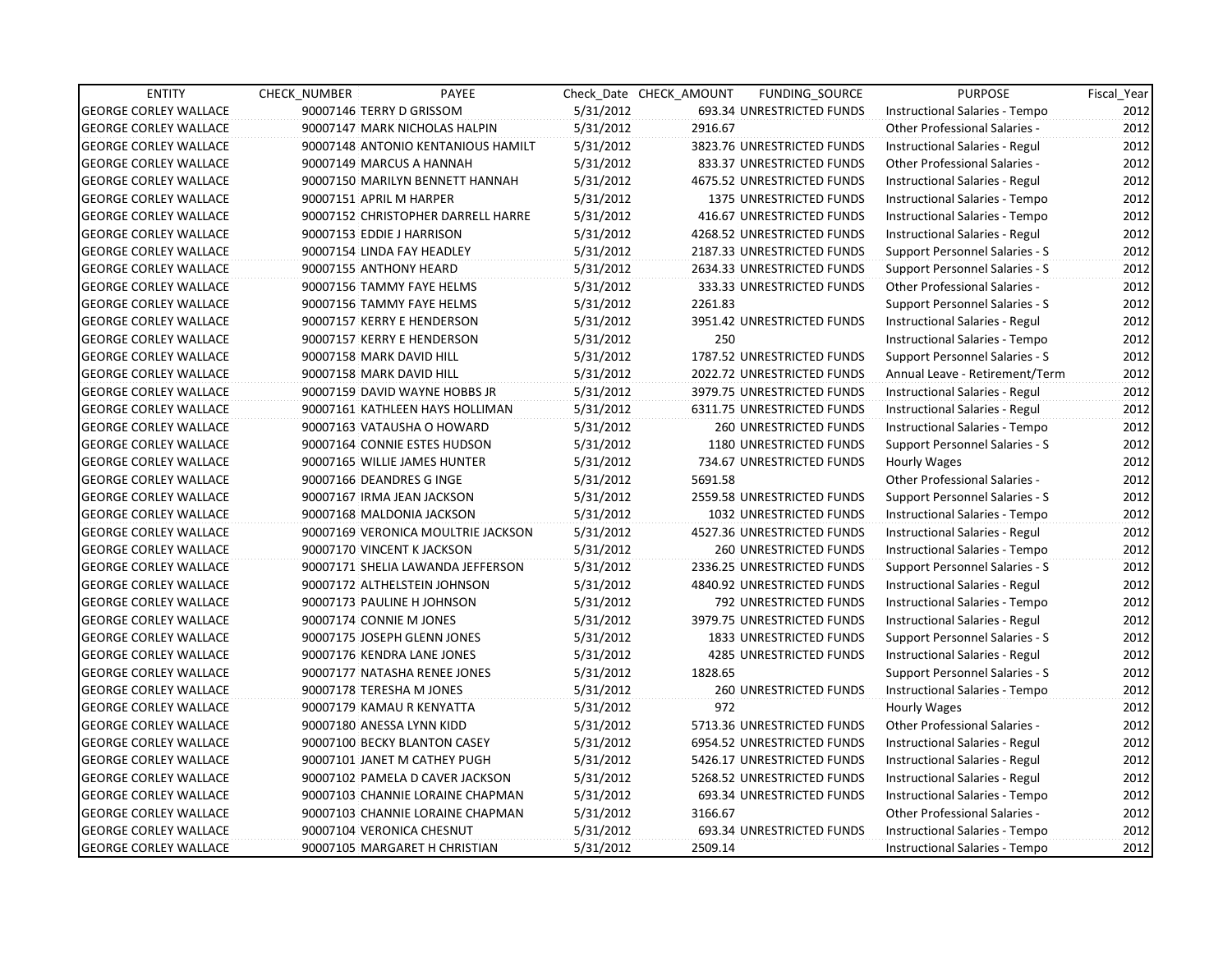| <b>ENTITY</b>                | <b>CHECK NUMBER</b>            | PAYEE                            |           | Check Date CHECK AMOUNT | FUNDING_SOURCE                 | <b>PURPOSE</b>                        | Fiscal Year |
|------------------------------|--------------------------------|----------------------------------|-----------|-------------------------|--------------------------------|---------------------------------------|-------------|
| <b>GEORGE CORLEY WALLACE</b> | 90007106 RENNA B CLEMENTS      |                                  | 5/31/2012 |                         | 433.34 UNRESTRICTED FUNDS      | Instructional Salaries - Tempo        | 2012        |
| <b>GEORGE CORLEY WALLACE</b> | 90007107 LONZY T CLIFTON       |                                  | 5/31/2012 |                         | 1686.66 UNRESTRICTED FUNDS     | Instructional Salaries - Tempo        | 2012        |
| <b>GEORGE CORLEY WALLACE</b> | 90007107 LONZY T CLIFTON       |                                  | 5/31/2012 |                         | 5416.78 UNRESTRICTED FUNDS     | Instructional Salaries - Regul        | 2012        |
| <b>GEORGE CORLEY WALLACE</b> | 90007108 STEFFAN COLEMAN       |                                  | 5/31/2012 | 3402.91                 |                                | Support Personnel Salaries - S        | 2012        |
| <b>GEORGE CORLEY WALLACE</b> | 90007110 LORI ANN COMBS        |                                  | 5/31/2012 |                         | 2709.83 UNRESTRICTED FUNDS     | Support Personnel Salaries - S        | 2012        |
| <b>GEORGE CORLEY WALLACE</b> | 90007111 ROBIN COOK            |                                  | 5/31/2012 |                         | 3617.83 UNRESTRICTED FUNDS     | Instructional Salaries - Regul        | 2012        |
| <b>GEORGE CORLEY WALLACE</b> | 90007112 HELEN A COSBY         |                                  | 5/31/2012 |                         | 3601.25 UNRESTRICTED FUNDS     | Support Personnel Salaries - S        | 2012        |
| <b>GEORGE CORLEY WALLACE</b> | 90007113 BENJAMIN MARTIN CRAIG |                                  | 5/31/2012 |                         | 3080.5 UNRESTRICTED FUNDS      | Support Personnel Salaries - S        | 2012        |
| <b>GEORGE CORLEY WALLACE</b> | 90007091 KAREN E BROWN         |                                  | 5/31/2012 | 3120.83                 |                                | <b>Other Professional Salaries -</b>  | 2012        |
| <b>GEORGE CORLEY WALLACE</b> | 90007199 ROBERT D MCCONNELL    |                                  | 5/31/2012 |                         | 9660.5 UNRESTRICTED FUNDS      | Administrative Salaries- Sched        | 2012        |
| <b>GEORGE CORLEY WALLACE</b> |                                | 90007200 APRIL CALLOWAY MCKNIGHT | 5/31/2012 |                         | 433.34 UNRESTRICTED FUNDS      | Instructional Salaries - Tempo        | 2012        |
| <b>GEORGE CORLEY WALLACE</b> | 90007201 CARROLL D MCQUEEN     |                                  | 5/31/2012 |                         | <b>1560 UNRESTRICTED FUNDS</b> | Instructional Salaries - Tempo        | 2012        |
| <b>GEORGE CORLEY WALLACE</b> | 90007202 CHRISTI A MELTON      |                                  | 5/31/2012 |                         | 3284.25 UNRESTRICTED FUNDS     | Instructional Salaries - Regul        | 2012        |
| <b>GEORGE CORLEY WALLACE</b> | 90007203 DARRIO MELTON         |                                  | 5/31/2012 |                         | 693.34 UNRESTRICTED FUNDS      | Instructional Salaries - Tempo        | 2012        |
| <b>GEORGE CORLEY WALLACE</b> | 90007204 GREGORY LEE MILLER    |                                  | 5/31/2012 |                         | 4322.58 UNRESTRICTED FUNDS     | Instructional Salaries - Regul        | 2012        |
| <b>GEORGE CORLEY WALLACE</b> | 90007205 MARC C MILLER         |                                  | 5/31/2012 |                         | <b>260 UNRESTRICTED FUNDS</b>  | Instructional Salaries - Tempo        | 2012        |
| <b>GEORGE CORLEY WALLACE</b> | 90007206 PEARLIE R MILLER      |                                  | 5/31/2012 |                         | 4062.58 UNRESTRICTED FUNDS     | Instructional Salaries - Regul        | 2012        |
| <b>GEORGE CORLEY WALLACE</b> | 90007207 SHEILA MIMS MINOR     |                                  | 5/31/2012 |                         | 604 UNRESTRICTED FUNDS         | Instructional Salaries - Tempo        | 2012        |
| <b>GEORGE CORLEY WALLACE</b> | 90007208 BRENDA G MITCHELL     |                                  | 5/31/2012 |                         | <b>688 UNRESTRICTED FUNDS</b>  | Instructional Salaries - Tempo        | 2012        |
| <b>GEORGE CORLEY WALLACE</b> | 90007209 JAMES M MITCHELL      |                                  | 5/31/2012 |                         | 14266.45 UNRESTRICTED FUNDS    | Administrative Salaries- Sched        | 2012        |
| <b>GEORGE CORLEY WALLACE</b> | 90007209 JAMES M MITCHELL      |                                  | 5/31/2012 |                         | <b>200 UNRESTRICTED FUNDS</b>  | President's Expense Allowance         | 2012        |
| <b>GEORGE CORLEY WALLACE</b> | 90007209 JAMES M MITCHELL      |                                  | 5/31/2012 |                         | 1000 UNRESTRICTED FUNDS        | <b>Housing Allowance</b>              | 2012        |
| <b>GEORGE CORLEY WALLACE</b> |                                | 90007210 KIM ELLICE MIXON CARTER | 5/31/2012 |                         | 5416.76 UNRESTRICTED FUNDS     | <b>Instructional Salaries - Regul</b> | 2012        |
| <b>GEORGE CORLEY WALLACE</b> | 90007211 DALE E MOORE          |                                  | 5/31/2012 |                         | 3972.12 UNRESTRICTED FUNDS     | Instructional Salaries - Regul        | 2012        |
| <b>GEORGE CORLEY WALLACE</b> | 90007212 DOROTHY A MOORE       |                                  | 5/31/2012 |                         | 520 UNRESTRICTED FUNDS         | Instructional Salaries - Tempo        | 2012        |
| <b>GEORGE CORLEY WALLACE</b> | 90007213 KATHY J MOORE         |                                  | 5/31/2012 | 4875                    |                                | Other Professional Salaries -         | 2012        |
| <b>GEORGE CORLEY WALLACE</b> | 90007214 PAMELA B MOORE        |                                  | 5/31/2012 |                         | 2485.17 UNRESTRICTED FUNDS     | Support Personnel Salaries - S        | 2012        |
| <b>GEORGE CORLEY WALLACE</b> | 90007217 TIMOTHY MOORE         |                                  | 5/31/2012 |                         | 3706.58 UNRESTRICTED FUNDS     | Support Personnel Salaries - S        | 2012        |
| <b>GEORGE CORLEY WALLACE</b> | 90007218 HAILEY S MORRISON     |                                  | 5/31/2012 |                         | <b>260 UNRESTRICTED FUNDS</b>  | Instructional Salaries - Tempo        | 2012        |
| <b>GEORGE CORLEY WALLACE</b> | 90007219 JOHNNY E MOSS III     |                                  | 5/31/2012 |                         | 5416.67 UNRESTRICTED FUNDS     | Other Professional Salaries -         | 2012        |
| <b>GEORGE CORLEY WALLACE</b> | 90007220 BETTYE STEELE MOTLEY  |                                  | 5/31/2012 | 2630                    |                                | <b>Other Professional Salaries -</b>  | 2012        |
| <b>GEORGE CORLEY WALLACE</b> | 90007222 MARGARET C MOTT       |                                  | 5/31/2012 |                         | 4507.42 UNRESTRICTED FUNDS     | Instructional Salaries - Regul        | 2012        |
| <b>GEORGE CORLEY WALLACE</b> | 90007223 EDDIE JAMES MOULTRIE  |                                  | 5/31/2012 |                         | 3973.25 UNRESTRICTED FUNDS     | <b>Support Personnel Salaries - S</b> | 2012        |
| <b>GEORGE CORLEY WALLACE</b> | 90007224 WESBERT NETTLES       |                                  | 5/31/2012 |                         | 512 UNRESTRICTED FUNDS         | Hourly Wages                          | 2012        |
| <b>GEORGE CORLEY WALLACE</b> | 90007225 SUNETTE SMITH NEWMAN  |                                  | 5/31/2012 |                         | 3750.17 UNRESTRICTED FUNDS     | Support Personnel Salaries - S        | 2012        |
| <b>GEORGE CORLEY WALLACE</b> | 90007226 DEONDRA J NIX         |                                  | 5/31/2012 |                         | <b>260 UNRESTRICTED FUNDS</b>  | Instructional Salaries - Tempo        | 2012        |
| <b>GEORGE CORLEY WALLACE</b> | 90007227 RAFORD C NIXON        |                                  | 5/31/2012 |                         | 1333.33 UNRESTRICTED FUNDS     | Other Professional Salaries -         | 2012        |
| <b>GEORGE CORLEY WALLACE</b> | 90007227 RAFORD C NIXON        |                                  | 5/31/2012 | 1583.33                 |                                | <b>Other Professional Salaries -</b>  | 2012        |
| <b>GEORGE CORLEY WALLACE</b> | 90007228 PHENICIA K NUNN       |                                  | 5/31/2012 |                         | 604 UNRESTRICTED FUNDS         | Instructional Salaries - Tempo        | 2012        |
| <b>GEORGE CORLEY WALLACE</b> | 90007228 PHENICIA K NUNN       |                                  | 5/31/2012 | 140.44                  |                                | Hourly Wages                          | 2012        |
| <b>GEORGE CORLEY WALLACE</b> | 90007228 PHENICIA K NUNN       |                                  | 5/31/2012 | 4992.92                 |                                | Other Professional Salaries -         | 2012        |
| <b>GEORGE CORLEY WALLACE</b> | 90007229 CHINWE O OKEKE        |                                  | 5/31/2012 | 625.95                  |                                | Hourly Wages                          | 2012        |
| <b>GEORGE CORLEY WALLACE</b> | 90007230 HOLLY BROWN OWENS     |                                  | 5/31/2012 |                         | 917.34 UNRESTRICTED FUNDS      | Instructional Salaries - Tempo        | 2012        |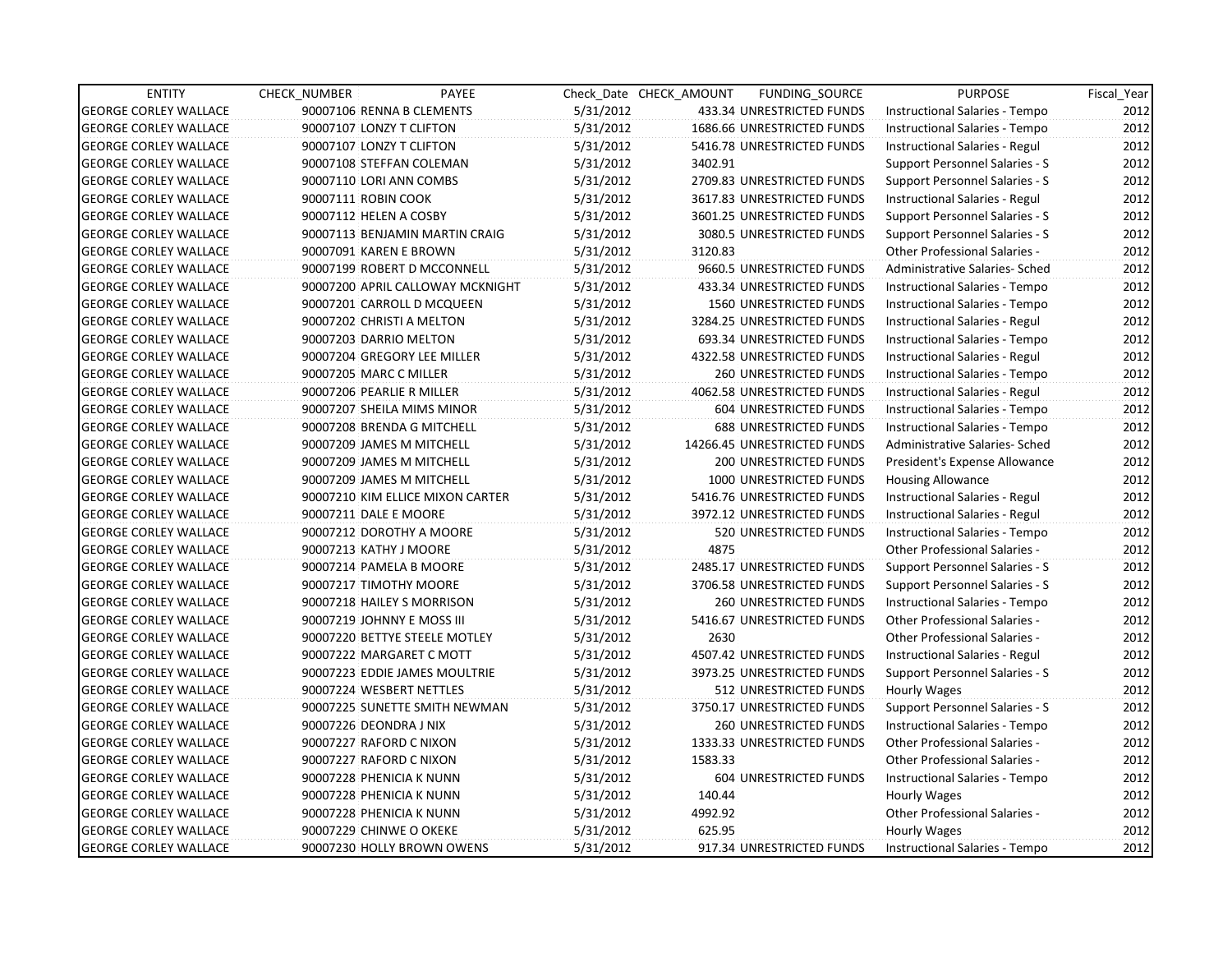| <b>ENTITY</b>                | <b>CHECK NUMBER</b>          | PAYEE                              |           | Check Date CHECK AMOUNT | <b>FUNDING SOURCE</b>          | <b>PURPOSE</b>                        | Fiscal_Year |
|------------------------------|------------------------------|------------------------------------|-----------|-------------------------|--------------------------------|---------------------------------------|-------------|
| <b>GEORGE CORLEY WALLACE</b> | 90007231 MELINDA ANN PAGE    |                                    | 5/31/2012 | 3416.67                 |                                | Instructional Salaries - Regul        | 2012        |
| <b>GEORGE CORLEY WALLACE</b> |                              | 90007232 SHAMARICK YVONNE PARADISE | 5/31/2012 |                         | 260 UNRESTRICTED FUNDS         | Instructional Salaries - Tempo        | 2012        |
| <b>GEORGE CORLEY WALLACE</b> |                              | 90007233 RAY ANTHONY PATTERSON     | 5/31/2012 |                         | 2708.5 UNRESTRICTED FUNDS      | Support Personnel Salaries - S        | 2012        |
| <b>GEORGE CORLEY WALLACE</b> | 90007234 ERNESTINE D PERRY   |                                    | 5/31/2012 |                         | 759.7 UNRESTRICTED FUNDS       | Hourly Wages                          | 2012        |
| <b>GEORGE CORLEY WALLACE</b> | 90007235 ALONZIA PETTWAY     |                                    | 5/31/2012 |                         | 2485.42 UNRESTRICTED FUNDS     | Support Personnel Salaries - S        | 2012        |
| <b>GEORGE CORLEY WALLACE</b> | 90007236 CHARLES D PETTWAY   |                                    | 5/31/2012 |                         | 2634.33 UNRESTRICTED FUNDS     | Support Personnel Salaries - S        | 2012        |
| <b>GEORGE CORLEY WALLACE</b> | 90007237 CLARENCE J PETTWAY  |                                    | 5/31/2012 | 4992.92                 |                                | <b>Other Professional Salaries -</b>  | 2012        |
| <b>GEORGE CORLEY WALLACE</b> | 90007238 FELECIA PETTWAY     |                                    | 5/31/2012 |                         | 4904.17 UNRESTRICTED FUNDS     | <b>Other Professional Salaries -</b>  | 2012        |
| <b>GEORGE CORLEY WALLACE</b> |                              | 90007239 MARTHA WILLIAMS PETTWAY   | 5/31/2012 | 4166.67                 |                                | <b>Other Professional Salaries -</b>  | 2012        |
| <b>GEORGE CORLEY WALLACE</b> | 90007240 ELIJAH PUGH SR      |                                    | 5/31/2012 |                         | 5426.17 UNRESTRICTED FUNDS     | Instructional Salaries - Regul        | 2012        |
| <b>GEORGE CORLEY WALLACE</b> | 90007241 QUANDA C PULLUM     |                                    | 5/31/2012 |                         | 2931.58 UNRESTRICTED FUNDS     | Support Personnel Salaries - S        | 2012        |
| <b>GEORGE CORLEY WALLACE</b> | 90007243 JAMES LEE PURIFOY   |                                    | 5/31/2012 |                         | 2038.42 UNRESTRICTED FUNDS     | Support Personnel Salaries - S        | 2012        |
| <b>GEORGE CORLEY WALLACE</b> | 90007244 JENNIFER M REYNOLDS |                                    | 5/31/2012 |                         | 2484.92 UNRESTRICTED FUNDS     | Support Personnel Salaries - S        | 2012        |
| <b>GEORGE CORLEY WALLACE</b> |                              | 90007245 RAMONA ROBERTS RHODES     | 5/31/2012 |                         | 5651.75 UNRESTRICTED FUNDS     | Instructional Salaries - Regul        | 2012        |
| <b>GEORGE CORLEY WALLACE</b> | 90007114 MEGAN L CRANE       |                                    | 5/31/2012 |                         | 60 UNRESTRICTED FUNDS          | Instructional Salaries - Tempo        | 2012        |
| <b>GEORGE CORLEY WALLACE</b> | 90007116 FARRISH DANLEY III  |                                    | 5/31/2012 | 5288                    |                                | <b>Other Professional Salaries -</b>  | 2012        |
| <b>GEORGE CORLEY WALLACE</b> | 90007117 FOSTER CALVIN DAVIS |                                    | 5/31/2012 |                         | 833.33 UNRESTRICTED FUNDS      | Instructional Salaries - Tempo        | 2012        |
| <b>GEORGE CORLEY WALLACE</b> | 90007118 GLENDA D DAVIS      |                                    | 5/31/2012 |                         | 408.24 UNRESTRICTED FUNDS      | Hourly Wages                          | 2012        |
| <b>GEORGE CORLEY WALLACE</b> | 90007120 MARY LEE DAVIS      |                                    | 5/31/2012 |                         | 3303.42 UNRESTRICTED FUNDS     | Support Personnel Salaries - S        | 2012        |
| <b>GEORGE CORLEY WALLACE</b> |                              | 90007121 REBECCA MOORE DAVIS       | 5/31/2012 |                         | 4545 UNRESTRICTED FUNDS        | Instructional Salaries - Regul        | 2012        |
| <b>GEORGE CORLEY WALLACE</b> |                              | 90007121 REBECCA MOORE DAVIS       | 5/31/2012 | 250                     |                                | Instructional Salaries - Tempo        | 2012        |
| <b>GEORGE CORLEY WALLACE</b> | 90007122 SARAH DAVIS         |                                    | 5/31/2012 |                         | 5713.36 UNRESTRICTED FUNDS     | Instructional Salaries - Regul        | 2012        |
| <b>GEORGE CORLEY WALLACE</b> | 90007123 VERA LEE DAVIS      |                                    | 5/31/2012 |                         | 99 UNRESTRICTED FUNDS          | Instructional Salaries - Tempo        | 2012        |
| <b>GEORGE CORLEY WALLACE</b> |                              | 90007124 COLLEEN ROLAND DIXON      | 5/31/2012 |                         | 2559.58 UNRESTRICTED FUNDS     | Support Personnel Salaries - S        | 2012        |
| <b>GEORGE CORLEY WALLACE</b> |                              | 90007125 CECILE RANDALL DOUGLAS    | 5/31/2012 |                         | 6306.36 UNRESTRICTED FUNDS     | Instructional Salaries - Regul        | 2012        |
| <b>GEORGE CORLEY WALLACE</b> | 90007126 CINDY DUCK          |                                    | 5/31/2012 | 2708.92                 |                                | <b>Other Professional Salaries -</b>  | 2012        |
| <b>GEORGE CORLEY WALLACE</b> | 90007127 CHARLES J DYSART II |                                    | 5/31/2012 |                         | 693.34 UNRESTRICTED FUNDS      | Instructional Salaries - Tempo        | 2012        |
| <b>GEORGE CORLEY WALLACE</b> | 90007128 FERRIN WYATT EILAND |                                    | 5/31/2012 |                         | 5184.92 UNRESTRICTED FUNDS     | Instructional Salaries - Regul        | 2012        |
| <b>GEORGE CORLEY WALLACE</b> | 90007129 WILLIAM F ELLIOTT   |                                    | 5/31/2012 |                         | 1093.33 UNRESTRICTED FUNDS     | Instructional Salaries - Tempo        | 2012        |
| <b>GEORGE CORLEY WALLACE</b> | 90007131 KATERI M LEE        |                                    | 5/31/2012 |                         | 5416.76 UNRESTRICTED FUNDS     | Instructional Salaries - Regul        | 2012        |
| <b>GEORGE CORLEY WALLACE</b> | 90007246 ERIKA M ROBERSON    |                                    | 5/31/2012 | 2559.33                 |                                | Support Personnel Salaries - S        | 2012        |
| <b>GEORGE CORLEY WALLACE</b> | 90007247 ERIC W ROGERS       |                                    | 5/31/2012 |                         | 4713.36 UNRESTRICTED FUNDS     | Instructional Salaries - Regul        | 2012        |
| <b>GEORGE CORLEY WALLACE</b> | 90007247 ERIC W ROGERS       |                                    | 5/31/2012 | 60                      |                                | Employee Taxable Per Diem             | 2012        |
| <b>GEORGE CORLEY WALLACE</b> |                              | 90007248 FELICIA MICHELLE SANDERS  | 5/31/2012 |                         | 520 UNRESTRICTED FUNDS         | Instructional Salaries - Tempo        | 2012        |
| <b>GEORGE CORLEY WALLACE</b> |                              | 90007248 FELICIA MICHELLE SANDERS  | 5/31/2012 |                         | 3452.33 UNRESTRICTED FUNDS     | Support Personnel Salaries - S        | 2012        |
| <b>GEORGE CORLEY WALLACE</b> | 90007249 AYANNA S SCOTT      |                                    | 5/31/2012 |                         | 693.34 UNRESTRICTED FUNDS      | Instructional Salaries - Tempo        | 2012        |
| <b>GEORGE CORLEY WALLACE</b> | 90007250 REESE SHANKS JR     |                                    | 5/31/2012 |                         | 1787.52 UNRESTRICTED FUNDS     | <b>Support Personnel Salaries - S</b> | 2012        |
| <b>GEORGE CORLEY WALLACE</b> | 90007250 REESE SHANKS JR     |                                    | 5/31/2012 |                         | 890.82 UNRESTRICTED FUNDS      | Annual Leave - Retirement/Term        | 2012        |
| <b>GEORGE CORLEY WALLACE</b> | 90007251 TRACEY M SHANNON    |                                    | 5/31/2012 |                         | 5426.17 UNRESTRICTED FUNDS     | Instructional Salaries - Regul        | 2012        |
| <b>GEORGE CORLEY WALLACE</b> |                              | 90007252 LAWRENCE SIMMONS JR       | 5/31/2012 |                         | 3823.76 UNRESTRICTED FUNDS     | Instructional Salaries - Regul        | 2012        |
| <b>GEORGE CORLEY WALLACE</b> |                              | 90007252 LAWRENCE SIMMONS JR       | 5/31/2012 | 1728                    |                                | Hourly Wages                          | 2012        |
| <b>GEORGE CORLEY WALLACE</b> | 90007253 IRENE G BONNER      |                                    | 5/31/2012 |                         | <b>1450 UNRESTRICTED FUNDS</b> | Other Professional Salaries -         | 2012        |
| <b>GEORGE CORLEY WALLACE</b> | 90007254 LEIGH ANN SMITH     |                                    | 5/31/2012 |                         | 4196.67 UNRESTRICTED FUNDS     | Support Personnel Salaries - S        | 2012        |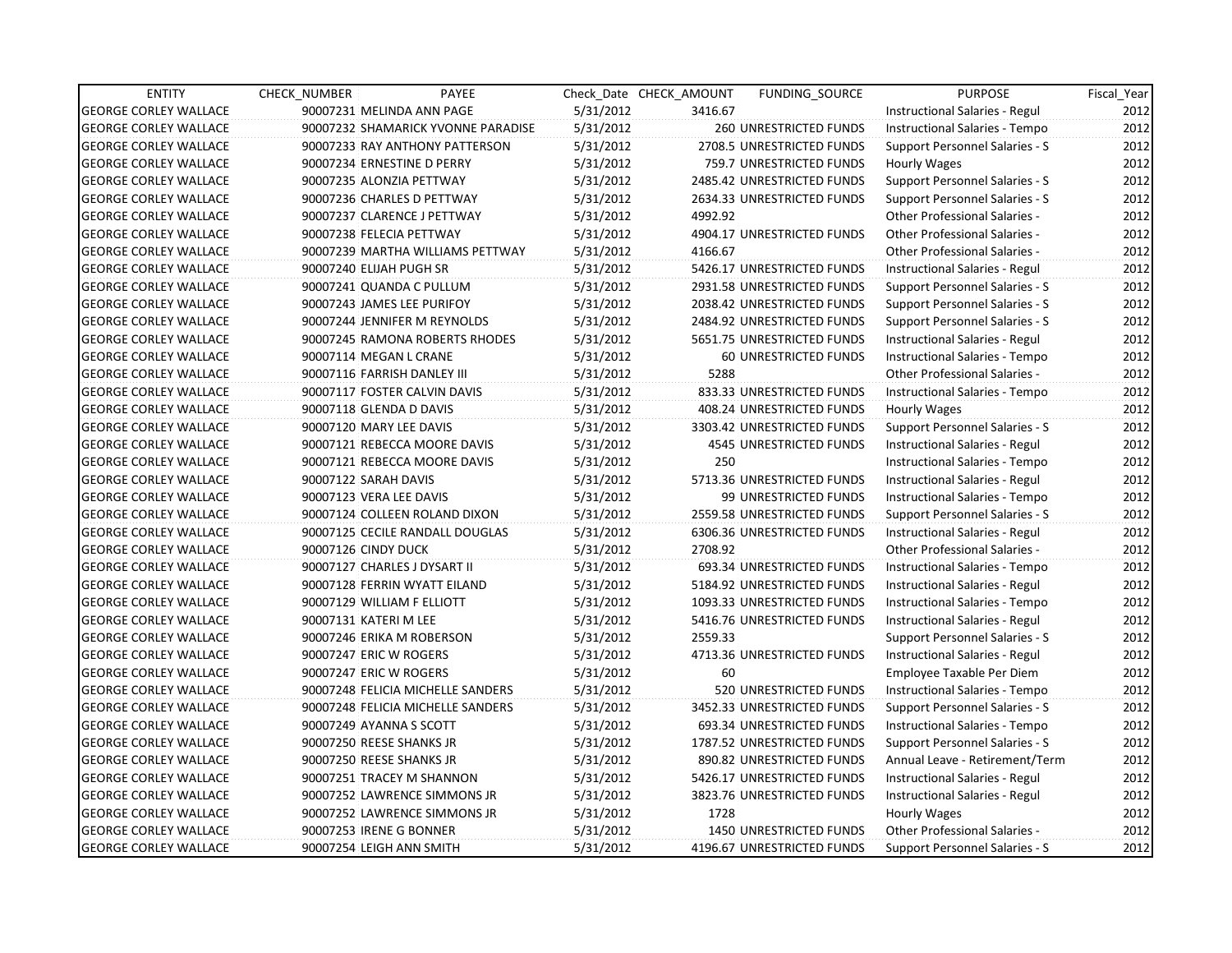| <b>ENTITY</b>                | <b>CHECK NUMBER</b>        | PAYEE                            |           | Check Date CHECK AMOUNT | FUNDING SOURCE                | <b>PURPOSE</b>                       | Fiscal_Year |
|------------------------------|----------------------------|----------------------------------|-----------|-------------------------|-------------------------------|--------------------------------------|-------------|
| <b>GEORGE CORLEY WALLACE</b> | 90007255 SHANDRA J SMITH   |                                  | 5/31/2012 |                         | 4904.17 UNRESTRICTED FUNDS    | Other Professional Salaries -        | 2012        |
| <b>GEORGE CORLEY WALLACE</b> |                            | 90007256 ANNA M SMITHERMAN       | 5/31/2012 |                         | 5651.75 UNRESTRICTED FUNDS    | Instructional Salaries - Regul       | 2012        |
| <b>GEORGE CORLEY WALLACE</b> | 90007257 JOHN A SNOW       |                                  | 5/31/2012 |                         | 512 UNRESTRICTED FUNDS        | Hourly Wages                         | 2012        |
| <b>GEORGE CORLEY WALLACE</b> | 90007258 BRANDI N SPEARS   |                                  | 5/31/2012 |                         | 1964.25 UNRESTRICTED FUNDS    | Support Personnel Salaries - S       | 2012        |
| <b>GEORGE CORLEY WALLACE</b> | 90007259 DONALD T SPEED    |                                  | 5/31/2012 |                         | 433.34 UNRESTRICTED FUNDS     | Instructional Salaries - Tempo       | 2012        |
| <b>GEORGE CORLEY WALLACE</b> |                            | 90007260 DONTE L STEVENSON       | 5/31/2012 |                         | 2187.33 UNRESTRICTED FUNDS    | Support Personnel Salaries - S       | 2012        |
| <b>GEORGE CORLEY WALLACE</b> |                            | 90007261 AMANDA LYNN STRICKLAND  | 5/31/2012 |                         | 520 UNRESTRICTED FUNDS        | Instructional Salaries - Tempo       | 2012        |
| <b>GEORGE CORLEY WALLACE</b> |                            | 90007262 MAXINE STURDIVANT       | 5/31/2012 |                         | <b>260 UNRESTRICTED FUNDS</b> | Instructional Salaries - Tempo       | 2012        |
| <b>GEORGE CORLEY WALLACE</b> |                            | 90007262 MAXINE STURDIVANT       | 5/31/2012 |                         | 5489.64 UNRESTRICTED FUNDS    | Other Professional Salaries -        | 2012        |
| <b>GEORGE CORLEY WALLACE</b> |                            | 90007263 DANICA SHERITA TAYLOR   | 5/31/2012 |                         | 1301.68 UNRESTRICTED FUNDS    | Instructional Salaries - Regul       | 2012        |
| <b>GEORGE CORLEY WALLACE</b> |                            | 90007264 JEROME E THAMES         | 5/31/2012 |                         | 4268.52 UNRESTRICTED FUNDS    | Instructional Salaries - Regul       | 2012        |
| <b>GEORGE CORLEY WALLACE</b> |                            | 90007265 SHEILA ANN THEISS       | 5/31/2012 |                         | 100 UNRESTRICTED FUNDS        | Other Professional Salaries -        | 2012        |
| <b>GEORGE CORLEY WALLACE</b> |                            | 90007265 SHEILA ANN THEISS       | 5/31/2012 | 2919.75                 |                               | <b>Other Professional Salaries -</b> | 2012        |
| <b>GEORGE CORLEY WALLACE</b> |                            | 90007266 GLORIA DEAN THOMAS      | 5/31/2012 |                         | 3452.83 UNRESTRICTED FUNDS    | Support Personnel Salaries - S       | 2012        |
| <b>GEORGE CORLEY WALLACE</b> |                            | 90007267 YOLANDA SMITH THOMPKINS | 5/31/2012 |                         | 693.34 UNRESTRICTED FUNDS     | Instructional Salaries - Tempo       | 2012        |
| <b>GEORGE CORLEY WALLACE</b> |                            | 90007268 ANTHONY G TURNER        | 5/31/2012 |                         | 5146.25 UNRESTRICTED FUNDS    | Instructional Salaries - Regul       | 2012        |
| <b>GEORGE CORLEY WALLACE</b> |                            | 90007269 HERMAN W TURNER         | 5/31/2012 |                         | 791.67 UNRESTRICTED FUNDS     | Instructional Salaries - Tempo       | 2012        |
| <b>GEORGE CORLEY WALLACE</b> |                            | 90007270 LAURA LYNN VANCE        | 5/31/2012 |                         | 3973.25 UNRESTRICTED FUNDS    | Support Personnel Salaries - S       | 2012        |
| <b>GEORGE CORLEY WALLACE</b> |                            | 90007271 SHARON D WALKER         | 5/31/2012 |                         | 2410.75 UNRESTRICTED FUNDS    | Support Personnel Salaries - S       | 2012        |
| <b>GEORGE CORLEY WALLACE</b> |                            | 90007272 SHERMANITA WALKER       | 5/31/2012 | 4208                    |                               | Other Professional Salaries -        | 2012        |
| <b>GEORGE CORLEY WALLACE</b> |                            | 90007273 CONNIE W WALLACE        | 5/31/2012 |                         | 8124.48 UNRESTRICTED FUNDS    | Instructional Salaries - Regul       | 2012        |
| <b>GEORGE CORLEY WALLACE</b> |                            | 90007275 KAMALA D WALLER         | 5/31/2012 |                         | 2931.58 UNRESTRICTED FUNDS    | Support Personnel Salaries - S       | 2012        |
| <b>GEORGE CORLEY WALLACE</b> |                            | 90007277 GORDON F WELCH          | 5/31/2012 |                         | 3766.67 UNRESTRICTED FUNDS    | Instructional Salaries - Regul       | 2012        |
| <b>GEORGE CORLEY WALLACE</b> |                            | 90007278 JOYCE ELAINE WHITELY    | 5/31/2012 | 1000.72                 |                               | Instructional Salaries - Tempo       | 2012        |
| <b>GEORGE CORLEY WALLACE</b> | 90007280 ELSIE B WILLIAMS  |                                  | 5/31/2012 |                         | <b>688 UNRESTRICTED FUNDS</b> | Instructional Salaries - Tempo       | 2012        |
| <b>GEORGE CORLEY WALLACE</b> | 90007280 ELSIE B WILLIAMS  |                                  | 5/31/2012 | 312.98                  |                               | Hourly Wages                         | 2012        |
| <b>GEORGE CORLEY WALLACE</b> |                            | 90007281 MATILDA MAE BAYNES      | 5/31/2012 |                         | 2187.33 UNRESTRICTED FUNDS    | Support Personnel Salaries - S       | 2012        |
| <b>GEORGE CORLEY WALLACE</b> |                            | 90007282 ROOSEVELT WILLIAMS      | 5/31/2012 |                         | 2158.94 UNRESTRICTED FUNDS    | Support Personnel Salaries - S       | 2012        |
| <b>GEORGE CORLEY WALLACE</b> |                            | 90007284 WENDY DAWN WILLIAMS     | 5/31/2012 |                         | 433.34 UNRESTRICTED FUNDS     | Instructional Salaries - Tempo       | 2012        |
| <b>GEORGE CORLEY WALLACE</b> |                            | 90007285 BEVERLY RENAE WILSON    | 5/31/2012 |                         | 520 UNRESTRICTED FUNDS        | Instructional Salaries - Tempo       | 2012        |
| <b>GEORGE CORLEY WALLACE</b> |                            | 90007286 MELINDA TAKEYIA WOODS   | 5/31/2012 |                         | 250 UNRESTRICTED FUNDS        | Support Personnel Salaries - S       | 2012        |
| <b>GEORGE CORLEY WALLACE</b> |                            | 90007287 MARILYN CYNTHIA YEAGER  | 5/31/2012 |                         | 4840.92 UNRESTRICTED FUNDS    | Instructional Salaries - Regul       | 2012        |
| <b>GEORGE CORLEY WALLACE</b> | 90007288 MARY A YELDER     |                                  | 5/31/2012 | 830.96                  |                               | Instructional Salaries - Tempo       | 2012        |
| <b>GEORGE CORLEY WALLACE</b> | 90007289 WANDA F YOUNG     |                                  | 5/31/2012 |                         | <b>344 UNRESTRICTED FUNDS</b> | Instructional Salaries - Tempo       | 2012        |
| <b>GEORGE CORLEY WALLACE</b> |                            | 90007290 SHERI ZIMMERMAN         | 5/31/2012 |                         | 2318 UNRESTRICTED FUNDS       | Support Personnel Salaries - S       | 2012        |
| <b>GEORGE CORLEY WALLACE</b> | 90007183 SHIRLEY J LAISTER |                                  | 5/31/2012 |                         | 5306.36 UNRESTRICTED FUNDS    | Instructional Salaries - Regul       | 2012        |
| <b>GEORGE CORLEY WALLACE</b> | 90007184 EARLINE T LARKIN  |                                  | 5/31/2012 |                         | 1220 UNRESTRICTED FUNDS       | <b>Other Professional Salaries -</b> | 2012        |
| <b>GEORGE CORLEY WALLACE</b> |                            | 90007185 PATRICIA LOUISE LATHAM  | 5/31/2012 | 428.88                  |                               | Instructional Salaries - Tempo       | 2012        |
| <b>GEORGE CORLEY WALLACE</b> | 90007186 CHENETTA B LEE    |                                  | 5/31/2012 |                         | 5000 UNRESTRICTED FUNDS       | Other Professional Salaries -        | 2012        |
| <b>GEORGE CORLEY WALLACE</b> | 90007187 SHANNON M LEE     |                                  | 5/31/2012 |                         | 320 UNRESTRICTED FUNDS        | Instructional Salaries - Tempo       | 2012        |
| <b>GEORGE CORLEY WALLACE</b> | 90007188 RITA M LETT       |                                  | 5/31/2012 |                         | 5149.42 UNRESTRICTED FUNDS    | Other Professional Salaries -        | 2012        |
| <b>GEORGE CORLEY WALLACE</b> | 90007189 BONITA T LEWIS    |                                  | 5/31/2012 |                         | 4120.36 UNRESTRICTED FUNDS    | Instructional Salaries - Regul       | 2012        |
| <b>GEORGE CORLEY WALLACE</b> | 90007190 GEORGE E LEWIS    |                                  | 5/31/2012 |                         | 693.34 UNRESTRICTED FUNDS     | Instructional Salaries - Tempo       | 2012        |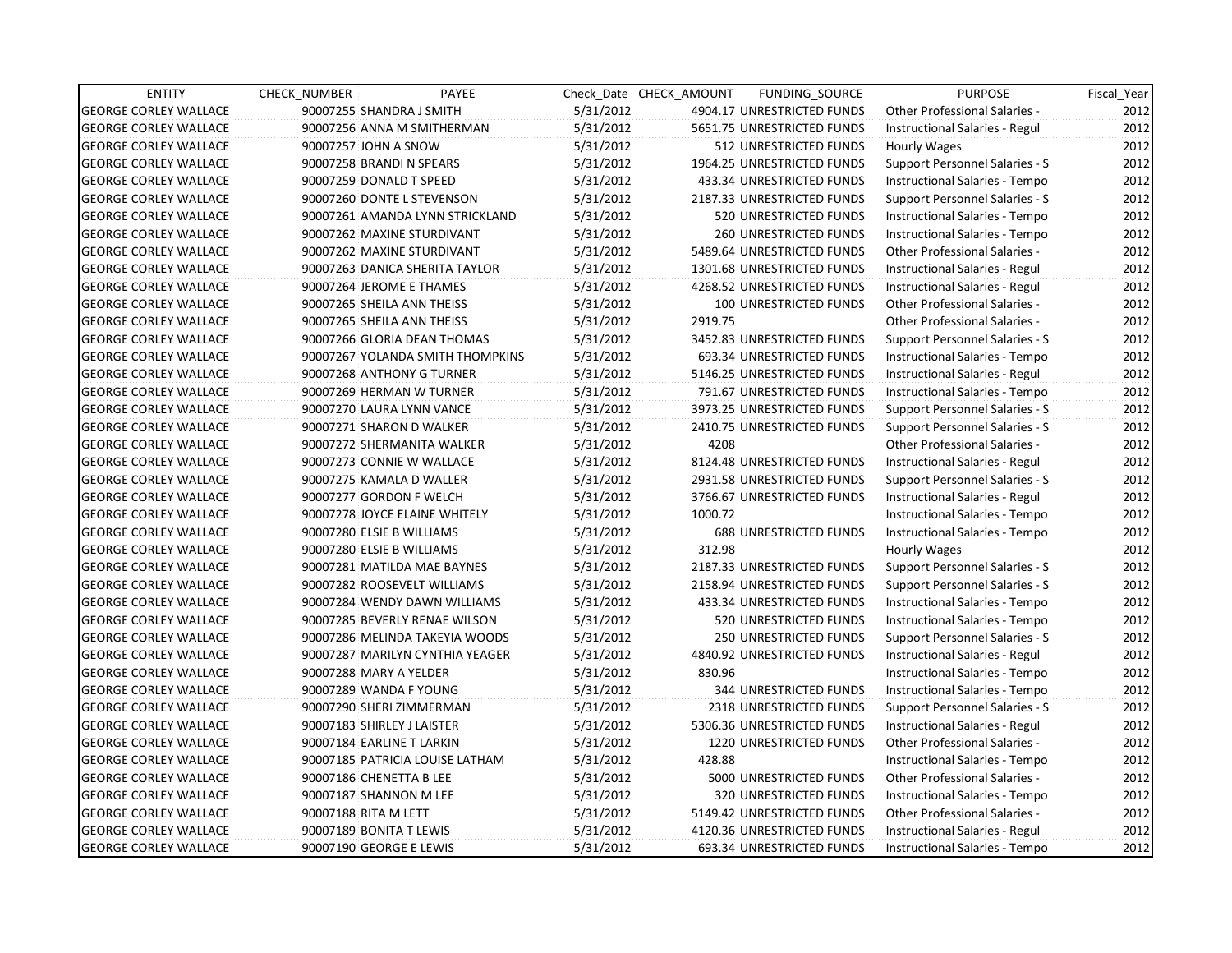| <b>ENTITY</b>                | CHECK_NUMBER                 | PAYEE                             |           | Check Date CHECK AMOUNT | FUNDING_SOURCE                | <b>PURPOSE</b>                        | Fiscal_Year |
|------------------------------|------------------------------|-----------------------------------|-----------|-------------------------|-------------------------------|---------------------------------------|-------------|
| <b>GEORGE CORLEY WALLACE</b> | 90007191 SUZANNE M LIGHT     |                                   | 5/31/2012 |                         | 2038.42 UNRESTRICTED FUNDS    | Support Personnel Salaries - S        | 2012        |
| <b>GEORGE CORLEY WALLACE</b> | 90007192 ALICE G LOGAN       |                                   | 5/31/2012 | 1512                    |                               | Hourly Wages                          | 2012        |
| <b>GEORGE CORLEY WALLACE</b> |                              | 90007193 SHUNTELRA BERNICE LOGAN  | 5/31/2012 |                         | 3823.92 UNRESTRICTED FUNDS    | Other Professional Salaries -         | 2012        |
| <b>GEORGE CORLEY WALLACE</b> | 90007194 BURMA JAMES LOMAX   |                                   | 5/31/2012 | 3750                    |                               | Instructional Salaries - Regul        | 2012        |
| <b>GEORGE CORLEY WALLACE</b> |                              | 90007195 TERESA DARNELLE MARSHALL | 5/31/2012 | 2112.92                 |                               | Support Personnel Salaries - S        | 2012        |
| <b>GEORGE CORLEY WALLACE</b> | 90007196 TERRENCE N MARSHALL |                                   | 5/31/2012 |                         | 520 UNRESTRICTED FUNDS        | Instructional Salaries - Tempo        | 2012        |
| <b>GEORGE CORLEY WALLACE</b> | 90007197 WILSUNYA MARSHALL   |                                   | 5/31/2012 |                         | 2857.17 UNRESTRICTED FUNDS    | Support Personnel Salaries - S        | 2012        |
| <b>GEORGE CORLEY WALLACE</b> | 90007198 SUZETTE G MARTIN    |                                   | 5/31/2012 |                         | 3951.42 UNRESTRICTED FUNDS    | <b>Instructional Salaries - Regul</b> | 2012        |
| <b>GEORGE CORLEY WALLACE</b> |                              | 174019 LEWIS PEST CONTROL INC.    | 6/8/2012  |                         | 275 UNRESTRICTED FUNDS        | <b>Other Contractual Services</b>     | 2012        |
| <b>GEORGE CORLEY WALLACE</b> | 174021 MARVIN P. HUGHEY -    |                                   | 6/8/2012  | 5765.68                 |                               | Construction in Progress              | 2012        |
| <b>GEORGE CORLEY WALLACE</b> | 174021 MARVIN P. HUGHEY -    |                                   | 6/8/2012  | 6535.56                 |                               | <b>Engineering and Architectural</b>  | 2012        |
| <b>GEORGE CORLEY WALLACE</b> |                              | 174022 MAYNARD, COOPER & GALE     | 6/8/2012  |                         | 1576.53 UNRESTRICTED FUNDS    | Legal Services                        | 2012        |
| <b>GEORGE CORLEY WALLACE</b> |                              | 174023 MAYNARD, COOPER & GALE     | 6/8/2012  |                         | 8085.91 UNRESTRICTED FUNDS    | Legal Services                        | 2012        |
| <b>GEORGE CORLEY WALLACE</b> |                              | 174024 MCRAE-GAINES LEARNING CTN  | 6/8/2012  |                         | 1280 UNRESTRICTED FUNDS       | Scholarships                          | 2012        |
| <b>GEORGE CORLEY WALLACE</b> |                              | 174025 MULLINS BUILDING PRODUCTS  | 6/8/2012  | 78561                   |                               | <b>Construction in Progress</b>       | 2012        |
| <b>GEORGE CORLEY WALLACE</b> | 174026 NJCAA REGION V        |                                   | 6/8/2012  |                         | <b>210 UNRESTRICTED FUNDS</b> | Out-of-State Travel                   | 2012        |
| <b>GEORGE CORLEY WALLACE</b> |                              | 174027 NORTHWEST SUPPLY CO., INC  | 6/8/2012  | 1250.49                 |                               | <b>Construction in Progress</b>       | 2012        |
| <b>GEORGE CORLEY WALLACE</b> | 174028 PHENICIA NUNN         |                                   | 6/8/2012  | 14.65                   |                               | In-State Travel                       | 2012        |
| <b>GEORGE CORLEY WALLACE</b> | 174029 OLDCASTE BUILDING     |                                   | 6/8/2012  | 26096                   |                               | Construction in Progress              | 2012        |
| <b>GEORGE CORLEY WALLACE</b> | 174031 CLARENCE PETTWAY      |                                   | 6/8/2012  | 7.22                    |                               | In-State Travel                       | 2012        |
| <b>GEORGE CORLEY WALLACE</b> | 174032 RICOH                 |                                   | 6/8/2012  |                         | 584.72 UNRESTRICTED FUNDS     | Service Contracts on Equipment        | 2012        |
| <b>GEORGE CORLEY WALLACE</b> | 174032 RICOH                 |                                   | 6/8/2012  |                         | 4940.26 UNRESTRICTED FUNDS    | TECHNOLOGY EQUIPMENT \$25,000         | 2012        |
| <b>GEORGE CORLEY WALLACE</b> | 174033 RICOH                 |                                   | 6/8/2012  |                         | 6188.87 UNRESTRICTED FUNDS    | TECHNOLOGY EQUIPMENT \$25,000         | 2012        |
| <b>GEORGE CORLEY WALLACE</b> | 174034 ERIKA ROBERSON        |                                   | 6/8/2012  | 72.06                   |                               | In-State Travel                       | 2012        |
| <b>GEORGE CORLEY WALLACE</b> |                              | 174035 SELMA WATER WORKS BOARD    | 6/8/2012  |                         | 918.69 UNRESTRICTED FUNDS     | Water and Sewer                       | 2012        |
| <b>GEORGE CORLEY WALLACE</b> |                              | 174036 SHANDRA JACKSON SMITH      | 6/8/2012  |                         | 61.41 UNRESTRICTED FUNDS      | Materials and Supplies                | 2012        |
| <b>GEORGE CORLEY WALLACE</b> |                              | 174037 SOUTHERN PIPE & SUPPLY     | 6/8/2012  | 4158.45                 |                               | Alterations                           | 2012        |
| <b>GEORGE CORLEY WALLACE</b> |                              | 174038 SOUTHERN PIPE & SUPPLY     | 6/8/2012  | 180                     |                               | <b>Construction in Progress</b>       | 2012        |
| <b>GEORGE CORLEY WALLACE</b> | 174039 DONTE STEVENSON       |                                   | 6/8/2012  | 150                     |                               | In-State Travel                       | 2012        |
| <b>GEORGE CORLEY WALLACE</b> |                              | 174040 THE STEWART ORGANIZATION   | 6/8/2012  | 10                      |                               | <b>Other Contractual Services</b>     | 2012        |
| <b>GEORGE CORLEY WALLACE</b> | 173994 AACUBO                |                                   | 6/8/2012  |                         | 450 UNRESTRICTED FUNDS        | In-State Travel                       | 2012        |
| <b>GEORGE CORLEY WALLACE</b> |                              | 173995 ADVANCED CAST STONE INC    | 6/8/2012  | 977                     |                               | Construction in Progress              | 2012        |
| <b>GEORGE CORLEY WALLACE</b> |                              | 173996 AGC FLAT GLASS NORTH       | 6/8/2012  | 22448.06                |                               | Construction in Progress              | 2012        |
| <b>GEORGE CORLEY WALLACE</b> |                              | 173997 AIR TECH INCORPORATED      | 6/8/2012  | 9100                    |                               | Alterations                           | 2012        |
| <b>GEORGE CORLEY WALLACE</b> |                              | 173998 ALABAMA GAS CORPORATION    | 6/8/2012  |                         | 69.43 UNRESTRICTED FUNDS      | Gas and Heating Fuel                  | 2012        |
| <b>GEORGE CORLEY WALLACE</b> |                              | 173999 ALABAMA POWER COMPANY      | 6/8/2012  |                         | 47702.03 UNRESTRICTED FUNDS   | Electricity                           | 2012        |
| <b>GEORGE CORLEY WALLACE</b> |                              | 174000 AMERICAN PIPE & SUPPLY     | 6/8/2012  | 6772.4                  |                               | <b>Construction in Progress</b>       | 2012        |
| <b>GEORGE CORLEY WALLACE</b> |                              | 174001 AT&T (BUSINESS SERVICE)    | 6/8/2012  |                         | 32.52 UNRESTRICTED FUNDS      | Communications                        | 2012        |
| <b>GEORGE CORLEY WALLACE</b> |                              | 174002 DR. CHARLES H. BLACKLEDGE  | 6/8/2012  |                         | 215.34 UNRESTRICTED FUNDS     | <b>Other Contractual Services</b>     | 2012        |
| <b>GEORGE CORLEY WALLACE</b> |                              | 174003 CONSTRUCTION MATERIALS     | 6/8/2012  | 670.5                   |                               | Construction in Progress              | 2012        |
| <b>GEORGE CORLEY WALLACE</b> | 174004 COSBY CARMICHAEL      |                                   | 6/8/2012  | 6665.43                 |                               | Construction in Progress              | 2012        |
| <b>GEORGE CORLEY WALLACE</b> | 174041 THE SOLUTIONS TEAM    |                                   | 6/8/2012  |                         | 178.5 UNRESTRICTED FUNDS      | Service Contracts on Equipment        | 2012        |
| <b>GEORGE CORLEY WALLACE</b> | 174042 TRANE U.S. INC.       |                                   | 6/8/2012  | 19914.61                |                               | Alterations                           | 2012        |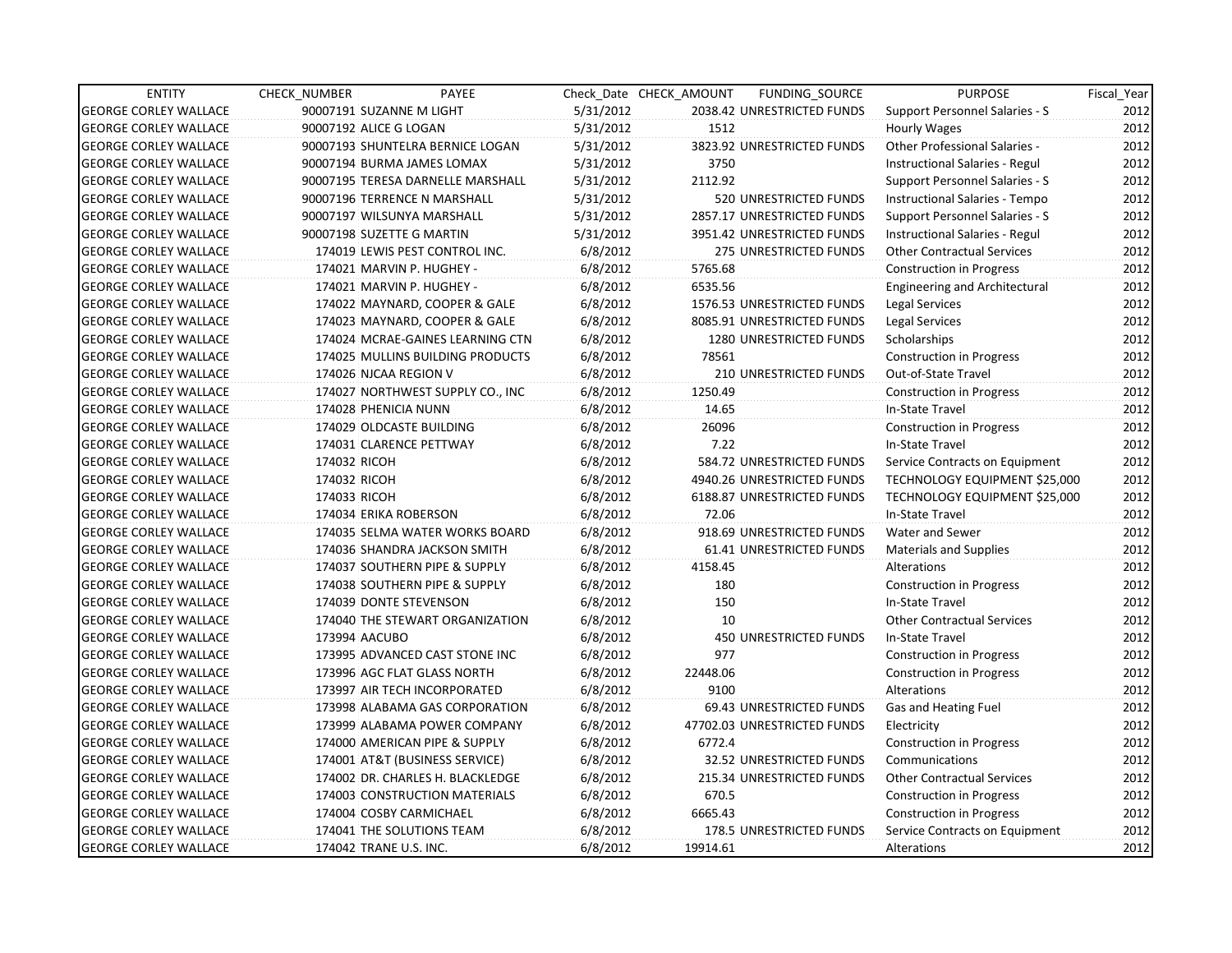| <b>ENTITY</b>                | CHECK NUMBER        | PAYEE                            |           | Check Date CHECK AMOUNT | FUNDING_SOURCE                 | <b>PURPOSE</b>                    | Fiscal_Year |
|------------------------------|---------------------|----------------------------------|-----------|-------------------------|--------------------------------|-----------------------------------|-------------|
| <b>GEORGE CORLEY WALLACE</b> |                     | 174042 TRANE U.S. INC.           | 6/8/2012  | 1495                    |                                | <b>Construction in Progress</b>   | 2012        |
| <b>GEORGE CORLEY WALLACE</b> |                     | 174043 UNITED PARCEL SERVICE     | 6/8/2012  |                         | 36.18 UNRESTRICTED FUNDS       | Postage                           | 2012        |
| <b>GEORGE CORLEY WALLACE</b> |                     | 174044 VULCAN INTERIOR PRODUCTS  | 6/8/2012  | 495.2                   |                                | Alterations                       | 2012        |
| <b>GEORGE CORLEY WALLACE</b> | 174045 WCCS         |                                  | 6/8/2012  | 4911.77                 |                                | Grants, Awards and Prizes         | 2012        |
| <b>GEORGE CORLEY WALLACE</b> | 174046 WCCS         |                                  | 6/8/2012  | 3540.62                 |                                | Grants, Awards and Prizes         | 2012        |
| <b>GEORGE CORLEY WALLACE</b> | 174049 DALTILE      |                                  | 6/8/2012  | 2533.44                 |                                | <b>Construction in Progress</b>   | 2012        |
| <b>GEORGE CORLEY WALLACE</b> |                     | 174050 EFG CONSTRUCTION          | 6/8/2012  | 3305                    |                                | Alterations                       | 2012        |
| <b>GEORGE CORLEY WALLACE</b> |                     | 174051 FULLER BUILDING COMPANY   | 6/8/2012  | 162.96                  |                                | <b>Construction in Progress</b>   | 2012        |
| <b>GEORGE CORLEY WALLACE</b> |                     | 174052 R F HENRY TILE-MONTGOMERY | 6/8/2012  | 9952.21                 |                                | <b>Construction in Progress</b>   | 2012        |
| <b>GEORGE CORLEY WALLACE</b> |                     | 174053 THERMACOR PROCESS, L.P.   | 6/8/2012  | 604.24                  |                                | <b>Construction in Progress</b>   | 2012        |
| <b>GEORGE CORLEY WALLACE</b> |                     | 174054 WATTS ENGINEERING         | 6/8/2012  | 1800                    |                                | <b>Construction in Progress</b>   | 2012        |
| <b>GEORGE CORLEY WALLACE</b> |                     | 174005 CRL-LOVELADY CONSTRUCTION | 6/8/2012  | 188591.15               |                                | Alterations                       | 2012        |
| <b>GEORGE CORLEY WALLACE</b> |                     | 174006 CRYSTAL SPRINGS OF ALA    | 6/8/2012  |                         | <b>30 UNRESTRICTED FUNDS</b>   | <b>Other Contractual Services</b> | 2012        |
| <b>GEORGE CORLEY WALLACE</b> |                     | 174006 CRYSTAL SPRINGS OF ALA    | 6/8/2012  |                         | <b>27 UNRESTRICTED FUNDS</b>   | <b>Materials and Supplies</b>     | 2012        |
| <b>GEORGE CORLEY WALLACE</b> |                     | 174007 DALLAS CO. WATER & SEWER  | 6/8/2012  |                         | 115.62 UNRESTRICTED FUNDS      | Water and Sewer                   | 2012        |
| <b>GEORGE CORLEY WALLACE</b> |                     | 174008 FIRST TEAM CONSTRUCTION   | 6/8/2012  | 278312.3                |                                | <b>Construction in Progress</b>   | 2012        |
| <b>GEORGE CORLEY WALLACE</b> |                     | 174009 G & K SERVICES, CO.       | 6/8/2012  |                         | 70.8 UNRESTRICTED FUNDS        | <b>Other Contractual Services</b> | 2012        |
| <b>GEORGE CORLEY WALLACE</b> |                     | 174010 RACHEL GORDON             | 6/8/2012  | 1370                    |                                | In-State Travel                   | 2012        |
| <b>GEORGE CORLEY WALLACE</b> |                     | 174011 ANTONIO HAMILTON          | 6/8/2012  | 300                     |                                | Out-of-State Travel               | 2012        |
| <b>GEORGE CORLEY WALLACE</b> |                     | 174012 HENRY BRICK COMPANY INC.  | 6/8/2012  | 4515                    |                                | <b>Construction in Progress</b>   | 2012        |
| <b>GEORGE CORLEY WALLACE</b> |                     | 174013 HOLIDAY INN - OXFORD      | 6/8/2012  | 2333.1                  |                                | In-State Travel                   | 2012        |
| <b>GEORGE CORLEY WALLACE</b> |                     | 174014 DEANDRES G. INGE          | 6/8/2012  | 47.77                   |                                | In-State Travel                   | 2012        |
| <b>GEORGE CORLEY WALLACE</b> |                     | 174015 INLINE ELECTRIC SUPPLY CO | 6/8/2012  | 28168.07                |                                | Alterations                       | 2012        |
| <b>GEORGE CORLEY WALLACE</b> |                     | 174016 INNOVATION CENTRE         | 6/8/2012  |                         | 6642.15 UNRESTRICTED FUNDS     | <b>Other Contractual Services</b> | 2012        |
| <b>GEORGE CORLEY WALLACE</b> | 174017 JAMCO, INC.  |                                  | 6/8/2012  | 844.16                  |                                | Alterations                       | 2012        |
| <b>GEORGE CORLEY WALLACE</b> | 174018 L & W SUPPLY |                                  | 6/8/2012  | 18878.38                |                                | <b>Construction in Progress</b>   | 2012        |
| <b>GEORGE CORLEY WALLACE</b> |                     | 174101 FREDRICK ISHMAN           | 6/14/2012 |                         | 70000 UNRESTRICTED FUNDS       | Judgments/Settlements             | 2012        |
| <b>GEORGE CORLEY WALLACE</b> |                     | 174129 SCANTRON CORPORATION      | 6/15/2012 |                         | 253.27 UNRESTRICTED FUNDS      | <b>Materials and Supplies</b>     | 2012        |
| <b>GEORGE CORLEY WALLACE</b> |                     | 174132 SKILLS USA SUPPLY SERVICE | 6/15/2012 | 3630                    |                                | Out-of-State Travel               | 2012        |
| <b>GEORGE CORLEY WALLACE</b> |                     | 174133 JACQUELINE SMITH          | 6/15/2012 |                         | 459.77 UNRESTRICTED FUNDS      | In-State Travel                   | 2012        |
| <b>GEORGE CORLEY WALLACE</b> |                     | 174134 SOUTHERNLINC WIRELESS     | 6/15/2012 |                         | 1025.56 UNRESTRICTED FUNDS     | Communications                    | 2012        |
| <b>GEORGE CORLEY WALLACE</b> |                     | 174134 SOUTHERNLINC WIRELESS     | 6/15/2012 | 731.4                   |                                | Communications                    | 2012        |
| <b>GEORGE CORLEY WALLACE</b> |                     | 174135 SOUTHERNLINC WIRELESS     | 6/15/2012 |                         | <b>63.6 UNRESTRICTED FUNDS</b> | Communications                    | 2012        |
| <b>GEORGE CORLEY WALLACE</b> |                     | 174136 UNITED PARCEL SERVICE     | 6/15/2012 |                         | 39.33 UNRESTRICTED FUNDS       | Postage                           | 2012        |
| <b>GEORGE CORLEY WALLACE</b> |                     | 174136 UNITED PARCEL SERVICE     | 6/15/2012 | 11.19                   |                                | Postage                           | 2012        |
| <b>GEORGE CORLEY WALLACE</b> | 174137 LAURA VANCE  |                                  | 6/15/2012 |                         | <b>225 UNRESTRICTED FUNDS</b>  | In-State Travel                   | 2012        |
| <b>GEORGE CORLEY WALLACE</b> |                     | 174138 CONNIE WALLACE            | 6/15/2012 | 300                     |                                | Out-of-State Travel               | 2012        |
| <b>GEORGE CORLEY WALLACE</b> |                     | 174106 ACS TECHNOLOGIES          | 6/15/2012 |                         | 27.5 UNRESTRICTED FUNDS        | Service Contracts on Equipment    | 2012        |
| <b>GEORGE CORLEY WALLACE</b> |                     | 174107 ADVANCED DISPOSAL         | 6/15/2012 |                         | 274.96 UNRESTRICTED FUNDS      | Water and Sewer                   | 2012        |
| <b>GEORGE CORLEY WALLACE</b> |                     | 174108 ALABAMA GAS CORPORATION   | 6/15/2012 |                         | 396.33 UNRESTRICTED FUNDS      | Gas and Heating Fuel              | 2012        |
| <b>GEORGE CORLEY WALLACE</b> |                     | 174109 ALABAMA POWER COMPANY     | 6/15/2012 |                         | 232.32 UNRESTRICTED FUNDS      | Electricity                       | 2012        |
| <b>GEORGE CORLEY WALLACE</b> |                     | 174110 AMERICAN LIBRARY ASSOC.   | 6/15/2012 |                         | 180 UNRESTRICTED FUNDS         | Memberships                       | 2012        |
| <b>GEORGE CORLEY WALLACE</b> |                     | 174111 AT&T (BUSINESS SERVICE)   | 6/15/2012 |                         | 67.12 UNRESTRICTED FUNDS       | Communications                    | 2012        |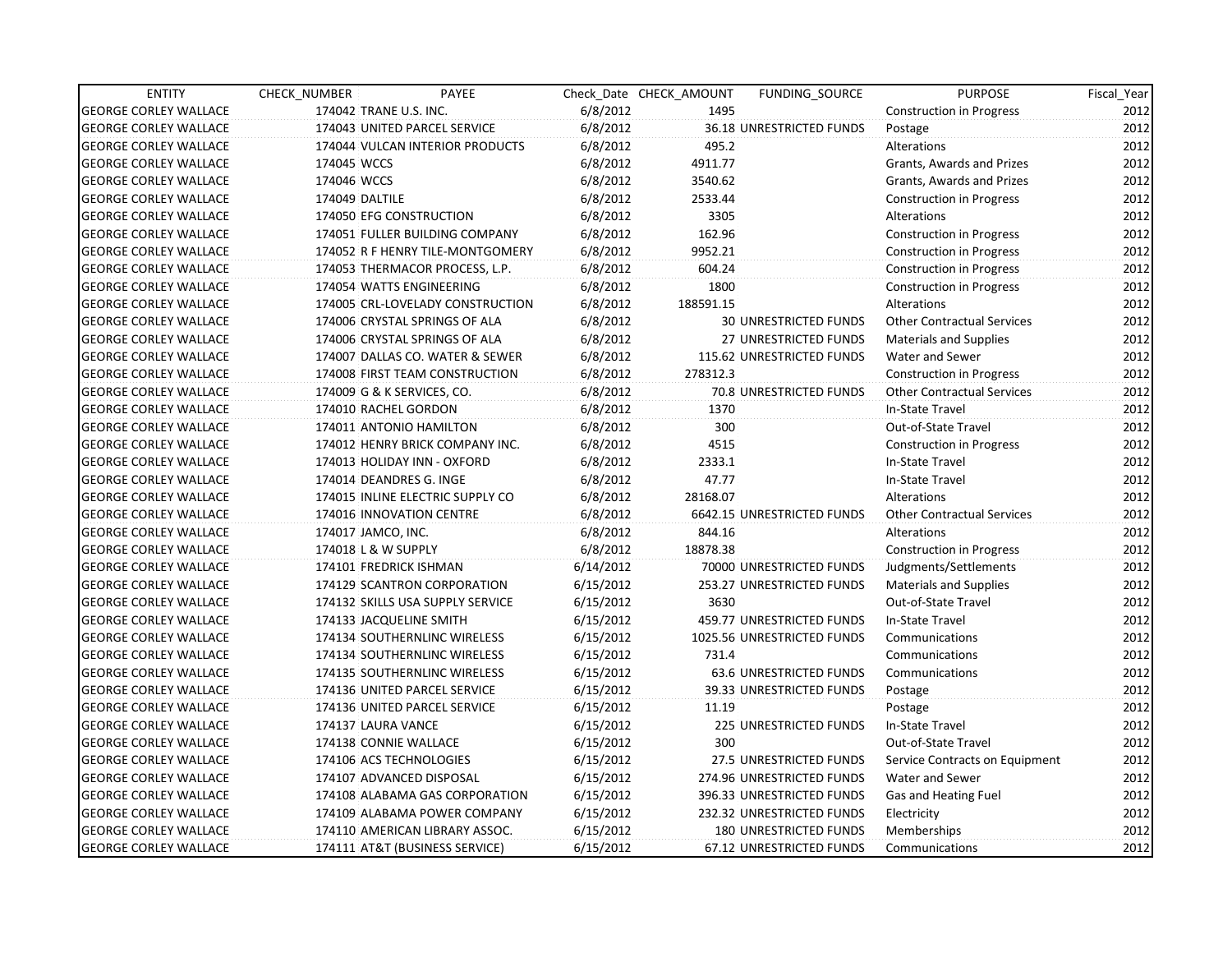| <b>ENTITY</b>                | CHECK_NUMBER              | PAYEE                            |           | Check Date CHECK AMOUNT | FUNDING SOURCE                | <b>PURPOSE</b>                        | Fiscal_Year |
|------------------------------|---------------------------|----------------------------------|-----------|-------------------------|-------------------------------|---------------------------------------|-------------|
| <b>GEORGE CORLEY WALLACE</b> |                           | 174113 BARNES & NOBLE COLLEGE    | 6/15/2012 |                         | 499.07 UNRESTRICTED FUNDS     |                                       | 2012        |
| <b>GEORGE CORLEY WALLACE</b> |                           | 174114 BARNES & NOBLE COLLEGE    | 6/15/2012 |                         | 169.8 UNRESTRICTED FUNDS      |                                       | 2012        |
| <b>GEORGE CORLEY WALLACE</b> |                           | 174115 BARNES & NOBLE COLLEGE    | 6/15/2012 |                         | 135.21 UNRESTRICTED FUNDS     |                                       | 2012        |
| <b>GEORGE CORLEY WALLACE</b> |                           | 174116 DR. CHARLES H. BLACKLEDGE | 6/15/2012 |                         | 215.34 UNRESTRICTED FUNDS     | <b>Other Contractual Services</b>     | 2012        |
| <b>GEORGE CORLEY WALLACE</b> |                           | 174117 CDW GOVERNMENT, INC       | 6/15/2012 |                         | 1930.86 UNRESTRICTED FUNDS    | <b>Materials and Supplies</b>         | 2012        |
| <b>GEORGE CORLEY WALLACE</b> |                           | 174118 DEPARTMENT OF EXAMINERS   | 6/15/2012 |                         | 3750 UNRESTRICTED FUNDS       | <b>Accounting and Auditing Servic</b> | 2012        |
| <b>GEORGE CORLEY WALLACE</b> |                           | 174119 EWING IRRIGATION, GOLF    | 6/15/2012 |                         | 931.89 UNRESTRICTED FUNDS     | <b>Maintenance and Repairs</b>        | 2012        |
| <b>GEORGE CORLEY WALLACE</b> |                           | 174120 FEDERAL EXPRESS CORPORATI | 6/15/2012 |                         | 27.59 UNRESTRICTED FUNDS      | Postage                               | 2012        |
| <b>GEORGE CORLEY WALLACE</b> | 174121 MARK HALPIN        |                                  | 6/15/2012 | 94.55                   |                               | Employee Taxable Per Diem             | 2012        |
| <b>GEORGE CORLEY WALLACE</b> |                           | 174122 HAMPTON INN - SELMA       | 6/15/2012 |                         | 1678.6 UNRESTRICTED FUNDS     | Other Contractual Services            | 2012        |
| <b>GEORGE CORLEY WALLACE</b> | 174123 CHINITA IRBY       |                                  | 6/15/2012 |                         | <b>175 UNRESTRICTED FUNDS</b> | <b>Other Contractual Services</b>     | 2012        |
| <b>GEORGE CORLEY WALLACE</b> | 174124 LOWE'S             |                                  | 6/15/2012 | 757.8                   |                               | Alterations                           | 2012        |
| <b>GEORGE CORLEY WALLACE</b> | 174125 RAYFORD NIXON      |                                  | 6/15/2012 | 89.5                    |                               | Employee Taxable Per Diem             | 2012        |
| <b>GEORGE CORLEY WALLACE</b> | 174126 OFFICE DEPOT       |                                  | 6/15/2012 | 30.27                   |                               | <b>Materials and Supplies</b>         | 2012        |
| <b>GEORGE CORLEY WALLACE</b> | 174126 OFFICE DEPOT       |                                  | 6/15/2012 |                         | 440.38 UNRESTRICTED FUNDS     | <b>Materials and Supplies</b>         | 2012        |
| <b>GEORGE CORLEY WALLACE</b> | 174127 PITNEY BOWES       |                                  | 6/15/2012 |                         | 3069.76 UNRESTRICTED FUNDS    | Postage                               | 2012        |
| <b>GEORGE CORLEY WALLACE</b> | 174128 PITNEY BOWES       |                                  | 6/15/2012 |                         | 2826 UNRESTRICTED FUNDS       | Rent - Equipment                      | 2012        |
| <b>GEORGE CORLEY WALLACE</b> |                           | 174130 SELMA WATER WORKS BOARD   | 6/15/2012 |                         | 36.84 UNRESTRICTED FUNDS      | Water and Sewer                       | 2012        |
| <b>GEORGE CORLEY WALLACE</b> | 174131 SHERWIN WILLIAMS   |                                  | 6/15/2012 |                         | 279.59 UNRESTRICTED FUNDS     | <b>Materials and Supplies</b>         | 2012        |
| <b>GEORGE CORLEY WALLACE</b> | 174218 DIANA FERRELL      |                                  | 6/21/2012 | 500                     |                               | <b>Other Contractual Services</b>     | 2012        |
| <b>GEORGE CORLEY WALLACE</b> | 174219 FELECIA GLOVER     |                                  | 6/21/2012 | 500                     |                               | <b>Other Contractual Services</b>     | 2012        |
| <b>GEORGE CORLEY WALLACE</b> | 174220 CORA HESS          |                                  | 6/21/2012 | 1898.14                 |                               | <b>Other Contractual Services</b>     | 2012        |
| <b>GEORGE CORLEY WALLACE</b> | 174221 LISA JEWELL        |                                  | 6/21/2012 | 500                     |                               | <b>Other Contractual Services</b>     | 2012        |
| <b>GEORGE CORLEY WALLACE</b> | 174222 SPENCER JOHNSON    |                                  | 6/21/2012 | 500                     |                               | <b>Other Contractual Services</b>     | 2012        |
| <b>GEORGE CORLEY WALLACE</b> | 174223 LASHUNDA JONES     |                                  | 6/21/2012 | 500                     |                               | <b>Other Contractual Services</b>     | 2012        |
| <b>GEORGE CORLEY WALLACE</b> | 174224 VICTORIA JONES     |                                  | 6/21/2012 | 500                     |                               | <b>Other Contractual Services</b>     | 2012        |
| <b>GEORGE CORLEY WALLACE</b> | 174225 WYCONDA LEWIS      |                                  | 6/21/2012 | 500                     |                               | <b>Other Contractual Services</b>     | 2012        |
| <b>GEORGE CORLEY WALLACE</b> | 174226 PAMELA RHODES      |                                  | 6/21/2012 | 500                     |                               | <b>Other Contractual Services</b>     | 2012        |
| <b>GEORGE CORLEY WALLACE</b> |                           | 174227 CYNTHIA RICHARDSON        | 6/21/2012 | 500                     |                               | <b>Other Contractual Services</b>     | 2012        |
| <b>GEORGE CORLEY WALLACE</b> | 174228 VALERIE F. SWEENEY |                                  | 6/21/2012 | 1890.92                 |                               | <b>Other Contractual Services</b>     | 2012        |
| <b>GEORGE CORLEY WALLACE</b> | 174229 GLENDA WALKER      |                                  | 6/21/2012 | 500                     |                               | <b>Other Contractual Services</b>     | 2012        |
| <b>GEORGE CORLEY WALLACE</b> | 174231 BERTHA ALLEN       |                                  | 6/21/2012 | 83.14                   |                               | In-State Travel                       | 2012        |
| <b>GEORGE CORLEY WALLACE</b> | 174232 TIFFANY BARLOW     |                                  | 6/21/2012 | 71.65                   |                               | In-State Travel                       | 2012        |
| <b>GEORGE CORLEY WALLACE</b> | 174233 VICKIE BELL        |                                  | 6/21/2012 | 59.39                   |                               | In-State Travel                       | 2012        |
| <b>GEORGE CORLEY WALLACE</b> | 174234 GERALYN BUFORD     |                                  | 6/21/2012 | 106.89                  |                               | In-State Travel                       | 2012        |
| <b>GEORGE CORLEY WALLACE</b> | 174235 FARRISH DANLEY     |                                  | 6/21/2012 | 95.02                   |                               | In-State Travel                       | 2012        |
| <b>GEORGE CORLEY WALLACE</b> | 174236 DEBORAH GOODWIN    |                                  | 6/21/2012 | 95.02                   |                               | In-State Travel                       | 2012        |
| <b>GEORGE CORLEY WALLACE</b> | 174237 DEBORAH GOODWIN    |                                  | 6/21/2012 | 4625                    |                               | <b>Other Contractual Services</b>     | 2012        |
| <b>GEORGE CORLEY WALLACE</b> | 174238 NIGEL GUTHRIDGE    |                                  | 6/21/2012 | 71.26                   |                               | In-State Travel                       | 2012        |
| <b>GEORGE CORLEY WALLACE</b> | 174239 DEANDRES G. INGE   |                                  | 6/21/2012 | 119.99                  |                               | In-State Travel                       | 2012        |
| <b>GEORGE CORLEY WALLACE</b> | 174240 JUDY JORDAN        |                                  | 6/21/2012 |                         | 800 UNRESTRICTED FUNDS        | <b>Other Contractual Services</b>     | 2012        |
| <b>GEORGE CORLEY WALLACE</b> | 174241 NATIONAL MASONRY   |                                  | 6/21/2012 | 470                     |                               | Out-of-State Travel                   | 2012        |
| <b>GEORGE CORLEY WALLACE</b> | 174242 PHENICIA NUNN      |                                  | 6/21/2012 | 95.02                   |                               | In-State Travel                       | 2012        |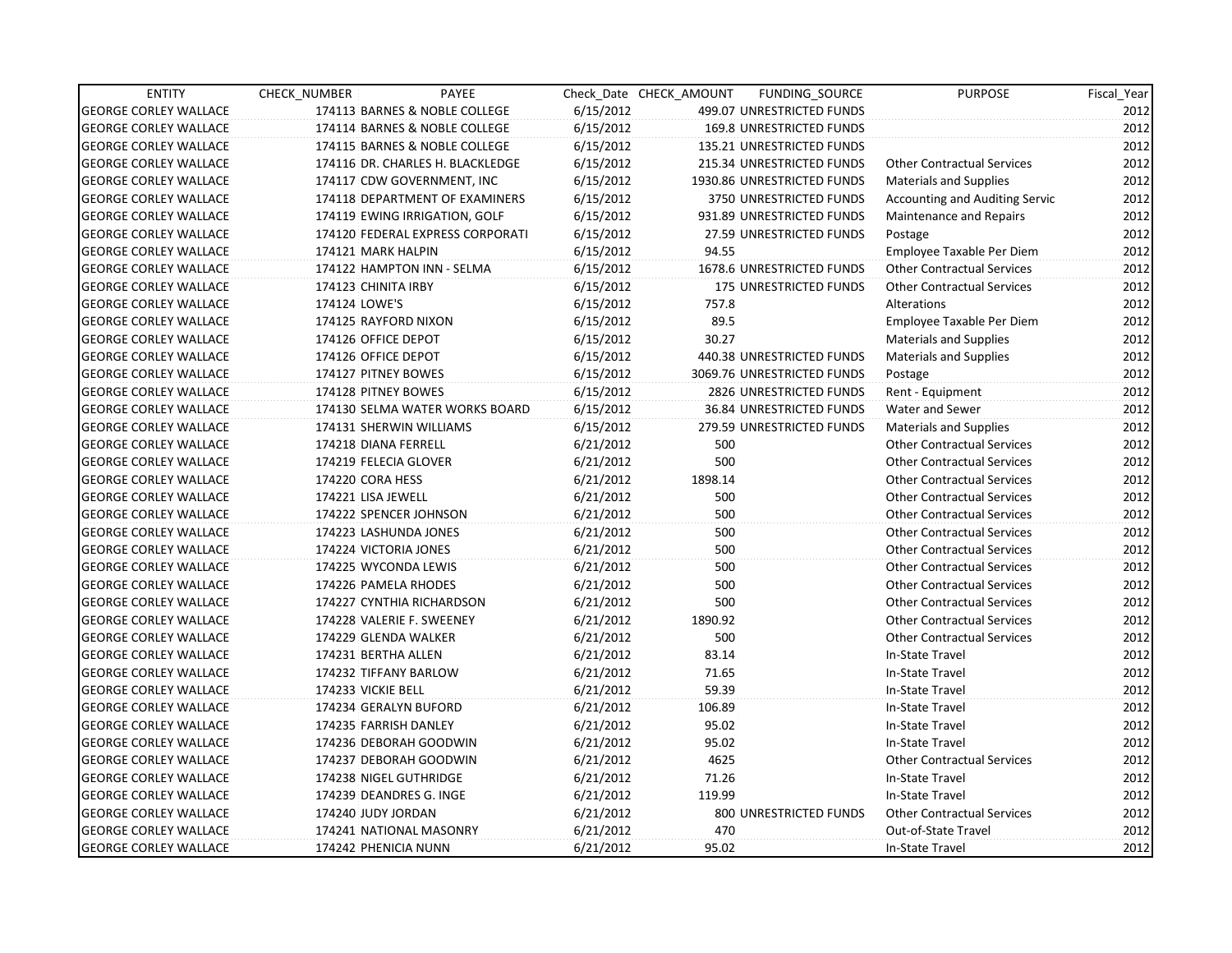| <b>ENTITY</b>                | CHECK NUMBER               | PAYEE                            |           | Check Date CHECK AMOUNT | FUNDING SOURCE                  | <b>PURPOSE</b>                    | Fiscal_Year |
|------------------------------|----------------------------|----------------------------------|-----------|-------------------------|---------------------------------|-----------------------------------|-------------|
| <b>GEORGE CORLEY WALLACE</b> | 174243 CLARENCE PETTWAY    |                                  | 6/21/2012 | 95.02                   |                                 | In-State Travel                   | 2012        |
| <b>GEORGE CORLEY WALLACE</b> | 174244 ERIKA ROBERSON      |                                  | 6/21/2012 | 102.38                  |                                 | In-State Travel                   | 2012        |
| <b>GEORGE CORLEY WALLACE</b> | 174245 SATTERFIELD PLAZA   |                                  | 6/21/2012 | 6990.93                 |                                 | <b>Rent - Facilities</b>          | 2012        |
| <b>GEORGE CORLEY WALLACE</b> |                            | 174246 SHERMANITA WALKER         | 6/21/2012 | 145.41                  |                                 | In-State Travel                   | 2012        |
| <b>GEORGE CORLEY WALLACE</b> | 174249 JOE WILLIAMS        |                                  | 6/21/2012 |                         | 2700 UNRESTRICTED FUNDS         | <b>Other Contractual Services</b> | 2012        |
| <b>GEORGE CORLEY WALLACE</b> | 174153 ACS TECHNOLOGIES    |                                  | 6/21/2012 |                         | 253 UNRESTRICTED FUNDS          | Service Contracts on Equipment    | 2012        |
| <b>GEORGE CORLEY WALLACE</b> | 174154 AIRGAS SOUTH, INC   |                                  | 6/21/2012 |                         | 731.04 UNRESTRICTED FUNDS       | Materials and Supplies            | 2012        |
| <b>GEORGE CORLEY WALLACE</b> | 174155 AIRGAS SOUTH, INC   |                                  | 6/21/2012 |                         | 890 UNRESTRICTED FUNDS          | <b>Materials and Supplies</b>     | 2012        |
| <b>GEORGE CORLEY WALLACE</b> | 174156 AIRGAS SOUTH, INC   |                                  | 6/21/2012 |                         | 116.39 UNRESTRICTED FUNDS       | <b>Materials and Supplies</b>     | 2012        |
| <b>GEORGE CORLEY WALLACE</b> |                            | 174157 AL SKILLS USA ASSOCIATION | 6/21/2012 | 3630                    |                                 | Out-of-State Travel               | 2012        |
| <b>GEORGE CORLEY WALLACE</b> |                            | 174158 ALLIANT DATA SYSTEMS      | 6/21/2012 |                         | 15315 UNRESTRICTED FUNDS        | TECHNOLOGY NON-CAPITALIZED        | 2012        |
| <b>GEORGE CORLEY WALLACE</b> |                            | 174159 APPLE COMPUTER, INC.      | 6/21/2012 |                         | 538 UNRESTRICTED FUNDS          | <b>Materials and Supplies</b>     | 2012        |
| <b>GEORGE CORLEY WALLACE</b> |                            | 174160 APPLE COMPUTER, INC.      | 6/21/2012 |                         | 2396 UNRESTRICTED FUNDS         | Materials and Supplies            | 2012        |
| <b>GEORGE CORLEY WALLACE</b> | 174162 BLUE OX EQUIPMENT   |                                  | 6/21/2012 |                         | <b>64.13 UNRESTRICTED FUNDS</b> | <b>Materials and Supplies</b>     | 2012        |
| <b>GEORGE CORLEY WALLACE</b> | 174163 BP OIL              |                                  | 6/21/2012 |                         | 70.4 UNRESTRICTED FUNDS         | Gasoline and Oil - Motor Vehic    | 2012        |
| <b>GEORGE CORLEY WALLACE</b> | 174164 KAREN BROWN         |                                  | 6/21/2012 | 150                     |                                 | In-State Travel                   | 2012        |
| <b>GEORGE CORLEY WALLACE</b> |                            | 174165 CDW GOVERNMENT, INC       | 6/21/2012 |                         | 8461.18 UNRESTRICTED FUNDS      | TECHNOLOGY NON-CAPITALIZED        | 2012        |
| <b>GEORGE CORLEY WALLACE</b> | 174166 COUGAR CHEVRON      |                                  | 6/21/2012 |                         | 507.24 UNRESTRICTED FUNDS       | <b>Materials and Supplies</b>     | 2012        |
| <b>GEORGE CORLEY WALLACE</b> |                            | 174167 COVERALL OF ALABAMA DBA   | 6/21/2012 |                         | 9634 UNRESTRICTED FUNDS         | <b>Other Contractual Services</b> | 2012        |
| <b>GEORGE CORLEY WALLACE</b> | 174168 CTE OUTDOORS INC    |                                  | 6/21/2012 |                         | 179.59 UNRESTRICTED FUNDS       | <b>Materials and Supplies</b>     | 2012        |
| <b>GEORGE CORLEY WALLACE</b> | 174169 DALLAS MIDWEST      |                                  | 6/21/2012 |                         | 921.86 UNRESTRICTED FUNDS       | Materials and Supplies            | 2012        |
| <b>GEORGE CORLEY WALLACE</b> | 174170 DINN BROTHERS       |                                  | 6/21/2012 | 1122.25                 |                                 | <b>Materials and Supplies</b>     | 2012        |
| <b>GEORGE CORLEY WALLACE</b> | 174171 ESSE                |                                  | 6/21/2012 |                         | 515 UNRESTRICTED FUNDS          | Service Contracts on Equipment    | 2012        |
| <b>GEORGE CORLEY WALLACE</b> |                            | 174172 EWING IRRIGATION, GOLF    | 6/21/2012 |                         | 251.17 UNRESTRICTED FUNDS       | Maintenance and Repairs           | 2012        |
| <b>GEORGE CORLEY WALLACE</b> | 174173 FASTENAL COMPANY    |                                  | 6/21/2012 |                         | 317.67 UNRESTRICTED FUNDS       | <b>Materials and Supplies</b>     | 2012        |
| <b>GEORGE CORLEY WALLACE</b> |                            | 174174 FOX DISTRIBUTORS INC.     | 6/21/2012 | 271.18                  |                                 | Maintenance and Repairs           | 2012        |
| <b>GEORGE CORLEY WALLACE</b> | 174175 G & K SERVICES, CO. |                                  | 6/21/2012 |                         | 70.8 UNRESTRICTED FUNDS         | <b>Other Contractual Services</b> | 2012        |
| <b>GEORGE CORLEY WALLACE</b> | 174176 GOLDEN CORRAL       |                                  | 6/21/2012 | 481.25                  |                                 | In-State Travel                   | 2012        |
| <b>GEORGE CORLEY WALLACE</b> | 174177 PAULA GOODMAN       |                                  | 6/21/2012 |                         | 575 UNRESTRICTED FUNDS          | <b>Other Contractual Services</b> | 2012        |
| <b>GEORGE CORLEY WALLACE</b> | 174178 RACHEL GORDON       |                                  | 6/21/2012 | 150                     |                                 | In-State Travel                   | 2012        |
| <b>GEORGE CORLEY WALLACE</b> | 174179 MARILYN HANNAH      |                                  | 6/21/2012 |                         | 70 UNRESTRICTED FUNDS           | In-State Travel                   | 2012        |
| <b>GEORGE CORLEY WALLACE</b> | 174180 MARY HICKS          |                                  | 6/21/2012 |                         | 375 UNRESTRICTED FUNDS          | <b>Other Contractual Services</b> | 2012        |
| <b>GEORGE CORLEY WALLACE</b> | 174181 KATHLEEN HOLLIMAN   |                                  | 6/21/2012 |                         | <b>80 UNRESTRICTED FUNDS</b>    | In-State Travel                   | 2012        |
| <b>GEORGE CORLEY WALLACE</b> |                            | 174182 INTERSTATE BATTERIES      | 6/21/2012 |                         | 427.8 UNRESTRICTED FUNDS        | Materials and Supplies            | 2012        |
| <b>GEORGE CORLEY WALLACE</b> | 174183 DAZZIRINE ISHMAN    |                                  | 6/21/2012 |                         | <b>350 UNRESTRICTED FUNDS</b>   | <b>Other Contractual Services</b> | 2012        |
| <b>GEORGE CORLEY WALLACE</b> | 174184 JOBRINA LAMAR       |                                  | 6/21/2012 |                         | <b>475 UNRESTRICTED FUNDS</b>   | <b>Other Contractual Services</b> | 2012        |
| <b>GEORGE CORLEY WALLACE</b> | 174185 JOSEPHINE LEE       |                                  | 6/21/2012 |                         | <b>25 UNRESTRICTED FUNDS</b>    | <b>Other Contractual Services</b> | 2012        |
| <b>GEORGE CORLEY WALLACE</b> | 174186 MEDCOM, INC         |                                  | 6/21/2012 | 1063.8                  |                                 | <b>Materials and Supplies</b>     | 2012        |
| <b>GEORGE CORLEY WALLACE</b> | 174187 KATHY MOORE         |                                  | 6/21/2012 | 150                     |                                 | In-State Travel                   | 2012        |
| <b>GEORGE CORLEY WALLACE</b> | 174188 DENDY MOSELEY       |                                  | 6/21/2012 |                         | 125 UNRESTRICTED FUNDS          | <b>Other Contractual Services</b> | 2012        |
| <b>GEORGE CORLEY WALLACE</b> | 174189 MARGARET MOTT       |                                  | 6/21/2012 |                         | <b>30 UNRESTRICTED FUNDS</b>    | In-State Travel                   | 2012        |
| <b>GEORGE CORLEY WALLACE</b> | 174190 OFFICE DEPOT        |                                  | 6/21/2012 |                         | 354.62 UNRESTRICTED FUNDS       | Materials and Supplies            | 2012        |
| <b>GEORGE CORLEY WALLACE</b> | 174191 JIMMETTA PEOPLES    |                                  | 6/21/2012 |                         | 375 UNRESTRICTED FUNDS          | <b>Other Contractual Services</b> | 2012        |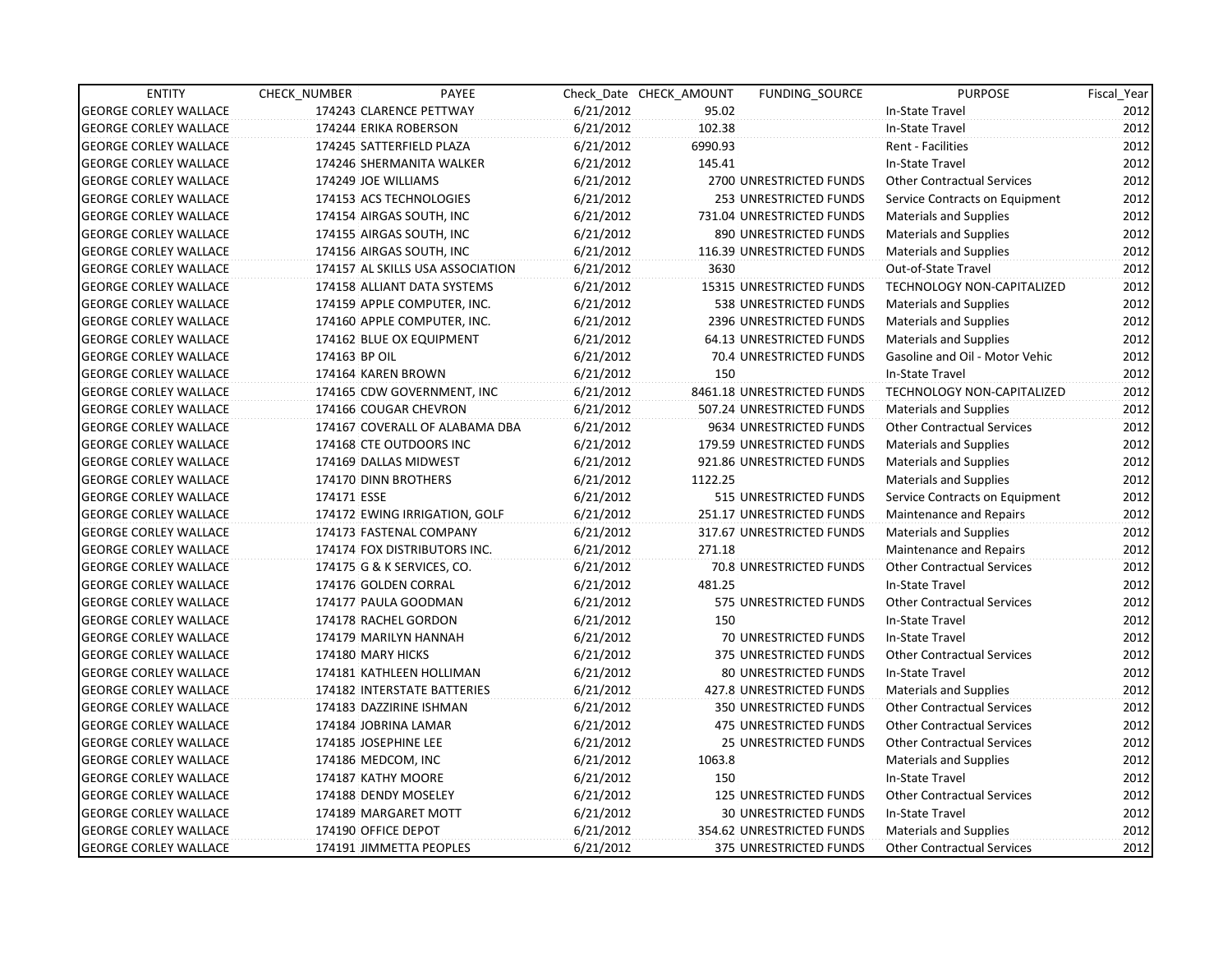| <b>ENTITY</b>                | CHECK_NUMBER              | PAYEE                            |           | Check Date CHECK AMOUNT | FUNDING_SOURCE                | <b>PURPOSE</b>                    | Fiscal_Year |
|------------------------------|---------------------------|----------------------------------|-----------|-------------------------|-------------------------------|-----------------------------------|-------------|
| <b>GEORGE CORLEY WALLACE</b> | 174192 PETCON INC         |                                  | 6/21/2012 |                         | 705 UNRESTRICTED FUNDS        | In-State Travel                   | 2012        |
| <b>GEORGE CORLEY WALLACE</b> | 174193 PODS               |                                  | 6/21/2012 |                         | 258 UNRESTRICTED FUNDS        | <b>Other Contractual Services</b> | 2012        |
| <b>GEORGE CORLEY WALLACE</b> |                           | 174194 PRESQUE ISLE CULTURES     | 6/21/2012 |                         | 470 UNRESTRICTED FUNDS        | <b>Materials and Supplies</b>     | 2012        |
| <b>GEORGE CORLEY WALLACE</b> |                           | 174195 PURDIE & SON REFUSE SER   | 6/21/2012 |                         | 805 UNRESTRICTED FUNDS        | <b>Other Contractual Services</b> | 2012        |
| <b>GEORGE CORLEY WALLACE</b> |                           | 174196 ROUNTREE ELECTRIC SUPPLY  | 6/21/2012 |                         | 330.7 UNRESTRICTED FUNDS      | <b>Materials and Supplies</b>     | 2012        |
| <b>GEORGE CORLEY WALLACE</b> |                           | 174197 SACJTC-G.D. EDWARDS, PRES | 6/21/2012 |                         | 100 UNRESTRICTED FUNDS        | Memberships                       | 2012        |
| <b>GEORGE CORLEY WALLACE</b> |                           | 174198 KENNETTA SANDERS          | 6/21/2012 |                         | 550 UNRESTRICTED FUNDS        | <b>Other Contractual Services</b> | 2012        |
| <b>GEORGE CORLEY WALLACE</b> |                           | 174199 SELMA CASH & CARRY        | 6/21/2012 |                         | 178.65 UNRESTRICTED FUNDS     | <b>Materials and Supplies</b>     | 2012        |
| <b>GEORGE CORLEY WALLACE</b> |                           | 174200 SHANDRA JACKSON SMITH     | 6/21/2012 | 277.5                   |                               | In-State Travel                   | 2012        |
| <b>GEORGE CORLEY WALLACE</b> | 174202 TEKLINKS, INC.     |                                  | 6/21/2012 |                         | 1800 UNRESTRICTED FUNDS       | Computer Software                 | 2012        |
| <b>GEORGE CORLEY WALLACE</b> | 174203 GLORIA D. THOMAS   |                                  | 6/21/2012 |                         | 90 UNRESTRICTED FUNDS         | In-State Travel                   | 2012        |
| <b>GEORGE CORLEY WALLACE</b> | 174204 PAULA THORNTON     |                                  | 6/21/2012 |                         | 300 UNRESTRICTED FUNDS        | <b>Other Contractual Services</b> | 2012        |
| <b>GEORGE CORLEY WALLACE</b> |                           | 174205 TRANE COMPANY (PARTS)     | 6/21/2012 |                         | 2668.53 UNRESTRICTED FUNDS    | Maintenance and Repairs           | 2012        |
| <b>GEORGE CORLEY WALLACE</b> | 174206 TRUESCREEN, INC    |                                  | 6/21/2012 |                         | <b>13 UNRESTRICTED FUNDS</b>  | <b>Other Contractual Services</b> | 2012        |
| <b>GEORGE CORLEY WALLACE</b> |                           | 174207 UNITED PARCEL SERVICE     | 6/21/2012 |                         | 82.1 UNRESTRICTED FUNDS       | Postage                           | 2012        |
| <b>GEORGE CORLEY WALLACE</b> | 174210 MICHELLE ALLDAY    |                                  | 6/21/2012 | 1325.15                 |                               | <b>Other Contractual Services</b> | 2012        |
| <b>GEORGE CORLEY WALLACE</b> | 174210 MICHELLE ALLDAY    |                                  | 6/21/2012 | 2000                    |                               | Service Contracts on Equipment    | 2012        |
| <b>GEORGE CORLEY WALLACE</b> | 174211 TRACI CURRY        |                                  | 6/21/2012 | 1826.54                 |                               | <b>Other Contractual Services</b> | 2012        |
| <b>GEORGE CORLEY WALLACE</b> | 174212 REGINA DAVIS       |                                  | 6/21/2012 | 500                     |                               | <b>Other Contractual Services</b> | 2012        |
| <b>GEORGE CORLEY WALLACE</b> | 174213 YOLANDA DEAN       |                                  | 6/21/2012 | 500                     |                               | <b>Other Contractual Services</b> | 2012        |
| <b>GEORGE CORLEY WALLACE</b> | 174214 TINA DENSON        |                                  | 6/21/2012 | 500                     |                               | <b>Other Contractual Services</b> | 2012        |
| <b>GEORGE CORLEY WALLACE</b> | 174215 ROSALYN DIXON      |                                  | 6/21/2012 | 1619.53                 |                               | <b>Other Contractual Services</b> | 2012        |
| <b>GEORGE CORLEY WALLACE</b> | 174216 DEBBIE ELMORE      |                                  | 6/21/2012 | 1892.59                 |                               | <b>Other Contractual Services</b> | 2012        |
| <b>GEORGE CORLEY WALLACE</b> | 174217 CYNTHIA EVANS      |                                  | 6/21/2012 | 500                     |                               | <b>Other Contractual Services</b> | 2012        |
| <b>GEORGE CORLEY WALLACE</b> |                           | 174255 SKILLS USA/E GROUP, INC   | 6/22/2012 | 419.53                  |                               | <b>Materials and Supplies</b>     | 2012        |
| <b>GEORGE CORLEY WALLACE</b> | 174254 MILLICENT WOODS    |                                  | 6/22/2012 |                         | 5250 UNRESTRICTED FUNDS       | <b>Other Contractual Services</b> | 2012        |
| <b>GEORGE CORLEY WALLACE</b> | 174353 MARCUS HANNAH      |                                  | 6/28/2012 |                         | 114.94 UNRESTRICTED FUNDS     | Out-of-State Travel               | 2012        |
| <b>GEORGE CORLEY WALLACE</b> | 174354 CHRIS HARRELL      |                                  | 6/28/2012 |                         | 140.05 UNRESTRICTED FUNDS     | Out-of-State Travel               | 2012        |
| <b>GEORGE CORLEY WALLACE</b> | 174355 KERRY HENDERSON    |                                  | 6/28/2012 | 150                     |                               | In-State Travel                   | 2012        |
| <b>GEORGE CORLEY WALLACE</b> | 174356 MARY HICKS         |                                  | 6/28/2012 |                         | 550 UNRESTRICTED FUNDS        | <b>Other Contractual Services</b> | 2012        |
| <b>GEORGE CORLEY WALLACE</b> | 174357 CONNIE JONES       |                                  | 6/28/2012 |                         | 80 UNRESTRICTED FUNDS         | In-State Travel                   | 2012        |
| <b>GEORGE CORLEY WALLACE</b> | 174358 JOBRINA LAMAR      |                                  | 6/28/2012 |                         | 550 UNRESTRICTED FUNDS        | <b>Other Contractual Services</b> | 2012        |
| <b>GEORGE CORLEY WALLACE</b> | 174359 TAMELA LEWIS       |                                  | 6/28/2012 |                         | <b>300 UNRESTRICTED FUNDS</b> | <b>Other Contractual Services</b> | 2012        |
| <b>GEORGE CORLEY WALLACE</b> |                           | 174360 MAYNARD, COOPER & GALE    | 6/28/2012 |                         | 25170.69 UNRESTRICTED FUNDS   | Legal Services                    | 2012        |
| <b>GEORGE CORLEY WALLACE</b> |                           | 174361 DR. JAMES M. MITCHELL     | 6/28/2012 |                         | 225 UNRESTRICTED FUNDS        | In-State Travel                   | 2012        |
| <b>GEORGE CORLEY WALLACE</b> | 174362 JOHNNY E. MOSS III |                                  | 6/28/2012 |                         | <b>150 UNRESTRICTED FUNDS</b> | In-State Travel                   | 2012        |
| <b>GEORGE CORLEY WALLACE</b> | 174363 OFFICE DEPOT       |                                  | 6/28/2012 |                         | 1249.75 UNRESTRICTED FUNDS    | <b>Materials and Supplies</b>     | 2012        |
| <b>GEORGE CORLEY WALLACE</b> | 174364 OFFICE DEPOT       |                                  | 6/28/2012 | 1101.81                 |                               | <b>Materials and Supplies</b>     | 2012        |
| <b>GEORGE CORLEY WALLACE</b> | 174365 ON TIME FASHION    |                                  | 6/28/2012 | 22                      |                               | <b>Materials and Supplies</b>     | 2012        |
| <b>GEORGE CORLEY WALLACE</b> | 174366 JIMMETTA PEOPLES   |                                  | 6/28/2012 |                         | 650 UNRESTRICTED FUNDS        | <b>Other Contractual Services</b> | 2012        |
| <b>GEORGE CORLEY WALLACE</b> | 174367 MARTHA PETTWAY     |                                  | 6/28/2012 | 315.95                  |                               | In-State Travel                   | 2012        |
| <b>GEORGE CORLEY WALLACE</b> |                           | 174368 PRATTVILLE PRINTING       | 6/28/2012 |                         | 22 UNRESTRICTED FUNDS         | <b>Materials and Supplies</b>     | 2012        |
| <b>GEORGE CORLEY WALLACE</b> |                           | 174369 PRATTVILLE PRINTING       | 6/28/2012 |                         | 1614.8 UNRESTRICTED FUNDS     | <b>Materials and Supplies</b>     | 2012        |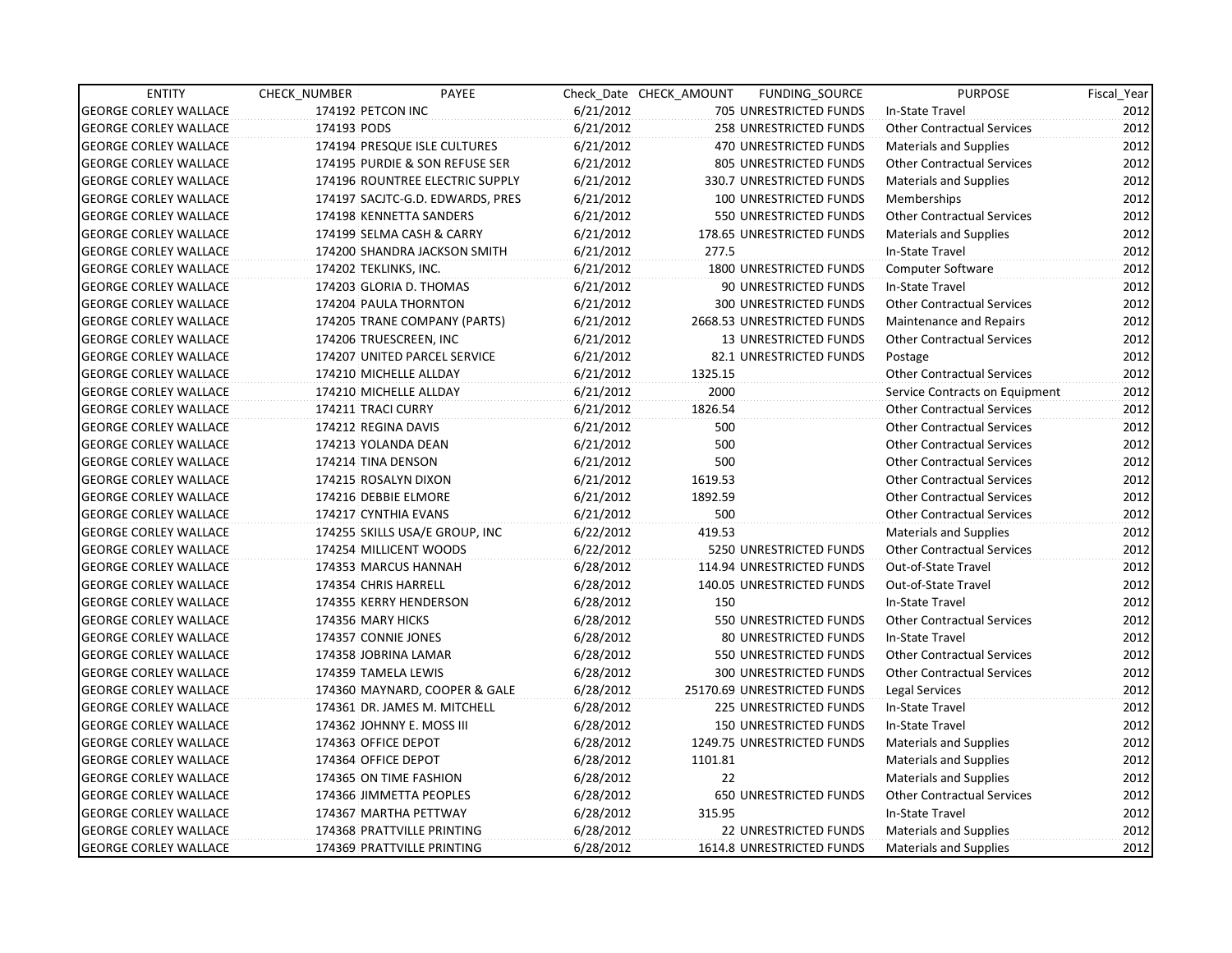| <b>ENTITY</b>                | CHECK_NUMBER              | PAYEE                            |           | Check Date CHECK AMOUNT | FUNDING SOURCE             | <b>PURPOSE</b>                    | Fiscal Year |
|------------------------------|---------------------------|----------------------------------|-----------|-------------------------|----------------------------|-----------------------------------|-------------|
| <b>GEORGE CORLEY WALLACE</b> | 174370 QUILL CORP.        |                                  | 6/28/2012 | 63.96                   |                            | <b>Materials and Supplies</b>     | 2012        |
| <b>GEORGE CORLEY WALLACE</b> |                           | 174371 RAM ENTERPRISES, INC.     | 6/28/2012 | 14700                   |                            | Maintenance and Repairs           | 2012        |
| <b>GEORGE CORLEY WALLACE</b> | 174372 THE RILEY GROUP    |                                  | 6/28/2012 |                         | 500 UNRESTRICTED FUNDS     | <b>TECHNOLOGY NON-CAPITALIZED</b> | 2012        |
| <b>GEORGE CORLEY WALLACE</b> |                           | 174373 SALLY BEAUTY SUPPLY       | 6/28/2012 |                         | 123.54 UNRESTRICTED FUNDS  | <b>Purchases for Resale</b>       | 2012        |
| <b>GEORGE CORLEY WALLACE</b> | 174374 KENNETTA SANDERS   |                                  | 6/28/2012 |                         | 650 UNRESTRICTED FUNDS     | <b>Other Contractual Services</b> | 2012        |
| <b>GEORGE CORLEY WALLACE</b> | 174375 ALBERT SOUTHALL    |                                  | 6/28/2012 |                         | 111.99 UNRESTRICTED FUNDS  | Out-of-State Travel               | 2012        |
| <b>GEORGE CORLEY WALLACE</b> |                           | 174376 SOUTHERN PIPE & SUPPLY    | 6/28/2012 | 197.51                  |                            | Maintenance and Repairs           | 2012        |
| <b>GEORGE CORLEY WALLACE</b> | 174377 TEKLINKS, INC.     |                                  | 6/28/2012 |                         | 8000 UNRESTRICTED FUNDS    | TECHNOLOGY NON-CAPITALIZED        | 2012        |
| <b>GEORGE CORLEY WALLACE</b> | 174378 HERMAN TURNER      |                                  | 6/28/2012 |                         | 98.12 UNRESTRICTED FUNDS   | Out-of-State Travel               | 2012        |
| <b>GEORGE CORLEY WALLACE</b> |                           | 174379 UNITED PARCEL SERVICE     | 6/28/2012 |                         | 28.13 UNRESTRICTED FUNDS   | Postage                           | 2012        |
| <b>GEORGE CORLEY WALLACE</b> | 174380 VERIZON WIRELESS   |                                  | 6/28/2012 |                         | 65.74 UNRESTRICTED FUNDS   | Communications                    | 2012        |
| <b>GEORGE CORLEY WALLACE</b> | 174381 WCCS PETTY CASH    |                                  | 6/28/2012 |                         | 223.35 UNRESTRICTED FUNDS  | <b>Materials and Supplies</b>     | 2012        |
| <b>GEORGE CORLEY WALLACE</b> | 174381 WCCS PETTY CASH    |                                  | 6/28/2012 |                         | 7 UNRESTRICTED FUNDS       | Maintenance and Repairs           | 2012        |
| <b>GEORGE CORLEY WALLACE</b> | 174381 WCCS PETTY CASH    |                                  | 6/28/2012 |                         | 10 UNRESTRICTED FUNDS      | Gasoline and Oil - Motor Vehic    | 2012        |
| <b>GEORGE CORLEY WALLACE</b> | 174382 WCCS               |                                  | 6/28/2012 | 2721.57                 |                            | Grants, Awards and Prizes         | 2012        |
| <b>GEORGE CORLEY WALLACE</b> | 174383 WCCS               |                                  | 6/28/2012 | 621                     |                            | Grants, Awards and Prizes         | 2012        |
| <b>GEORGE CORLEY WALLACE</b> | 174384 WCCS               |                                  | 6/28/2012 | 664.76                  |                            | Grants, Awards and Prizes         | 2012        |
| <b>GEORGE CORLEY WALLACE</b> |                           | 174389 WITTICHEN SUPPLY COMPANY  | 6/28/2012 |                         | 1168.65 UNRESTRICTED FUNDS | <b>Materials and Supplies</b>     | 2012        |
| <b>GEORGE CORLEY WALLACE</b> |                           | 174390 XEROX CORPORATION         | 6/28/2012 | 55.05                   |                            | Service Contracts on Equipment    | 2012        |
| <b>GEORGE CORLEY WALLACE</b> | 174306 ALLYSON M. EILAND  |                                  | 6/28/2012 | 500                     |                            | <b>Other Contractual Services</b> | 2012        |
| <b>GEORGE CORLEY WALLACE</b> |                           | 174307 SHERRY LYNN NOLAND        | 6/28/2012 | 1787.8                  |                            | <b>Other Contractual Services</b> | 2012        |
| <b>GEORGE CORLEY WALLACE</b> | 174308 PARICIA VLACK      |                                  | 6/28/2012 | 500                     |                            | <b>Other Contractual Services</b> | 2012        |
| <b>GEORGE CORLEY WALLACE</b> |                           | 174309 ANDREW KEITH WILLINGHAM   | 6/28/2012 | 750                     |                            | <b>Other Contractual Services</b> | 2012        |
| <b>GEORGE CORLEY WALLACE</b> | 174310 CHERELLE YOUNG     |                                  | 6/28/2012 | 500                     |                            | <b>Other Contractual Services</b> | 2012        |
| <b>GEORGE CORLEY WALLACE</b> |                           | 174312 ADVANCED CAST STONE INC   | 6/28/2012 | 41002                   |                            | <b>Construction in Progress</b>   | 2012        |
| <b>GEORGE CORLEY WALLACE</b> |                           | 174313 BIRMINGHAM RESTAURANT     | 6/28/2012 | 4499                    |                            | Construction in Progress          | 2012        |
| <b>GEORGE CORLEY WALLACE</b> | 174314 BLOCK USA, INC.    |                                  | 6/28/2012 | 2953.5                  |                            | Construction in Progress          | 2012        |
| <b>GEORGE CORLEY WALLACE</b> |                           | 174315 CONSTRUCTION MATERIALS    | 6/28/2012 | 246                     |                            | <b>Construction in Progress</b>   | 2012        |
| <b>GEORGE CORLEY WALLACE</b> | 174316 COSBY CARMICHAEL   |                                  | 6/28/2012 | 4462.71                 |                            | <b>Construction in Progress</b>   | 2012        |
| <b>GEORGE CORLEY WALLACE</b> |                           | 174317 FIRST TEAM CONSTRUCTION   | 6/28/2012 | 261042.16               |                            | <b>Construction in Progress</b>   | 2012        |
| <b>GEORGE CORLEY WALLACE</b> |                           | 174318 FULLER BUILDING COMPANY   | 6/28/2012 | 109.43                  |                            | <b>Construction in Progress</b>   | 2012        |
| <b>GEORGE CORLEY WALLACE</b> |                           | 174319 HD SUPPLY WATERWORKS, LTD | 6/28/2012 | 7387.03                 |                            | <b>Construction in Progress</b>   | 2012        |
| <b>GEORGE CORLEY WALLACE</b> | 174320 STUART C. IRBY CO. |                                  | 6/28/2012 | 944.67                  |                            | Construction in Progress          | 2012        |
| <b>GEORGE CORLEY WALLACE</b> |                           | 174321 MARVIN P. HUGHEY -        | 6/28/2012 | 7412.85                 |                            | Construction in Progress          | 2012        |
| <b>GEORGE CORLEY WALLACE</b> | 174322 MAYER ELECTRIC     |                                  | 6/28/2012 | 20480.93                |                            | Construction in Progress          | 2012        |
| <b>GEORGE CORLEY WALLACE</b> |                           | 174323 MULLINS BUILDING PRODUCTS | 6/28/2012 | 2500                    |                            | <b>Construction in Progress</b>   | 2012        |
| <b>GEORGE CORLEY WALLACE</b> |                           | 174324 NORTHWEST SUPPLY CO., INC | 6/28/2012 | 3264.8                  |                            | <b>Construction in Progress</b>   | 2012        |
| <b>GEORGE CORLEY WALLACE</b> |                           | 174325 OVERHEAD DOOR CORPORATION | 6/28/2012 | 568.82                  |                            | <b>Construction in Progress</b>   | 2012        |
| <b>GEORGE CORLEY WALLACE</b> |                           | 174326 R F HENRY TILE-MONTGOMERY | 6/28/2012 | 2900                    |                            | <b>Construction in Progress</b>   | 2012        |
| <b>GEORGE CORLEY WALLACE</b> |                           | 174327 SOUTHERN PIPE & SUPPLY    | 6/28/2012 | 10113.01                |                            | <b>Construction in Progress</b>   | 2012        |
| <b>GEORGE CORLEY WALLACE</b> | 174329 ACS TECHNOLOGIES   |                                  | 6/28/2012 |                         | 183 UNRESTRICTED FUNDS     | Service Contracts on Equipment    | 2012        |
| <b>GEORGE CORLEY WALLACE</b> |                           | 174330 ALABAMA GAS CORPORATION   | 6/28/2012 |                         | 749.33 UNRESTRICTED FUNDS  | Gas and Heating Fuel              | 2012        |
| <b>GEORGE CORLEY WALLACE</b> |                           | 174331 ALABAMA POWER COMPANY     | 6/28/2012 |                         | 1804.79 UNRESTRICTED FUNDS | Electricity                       | 2012        |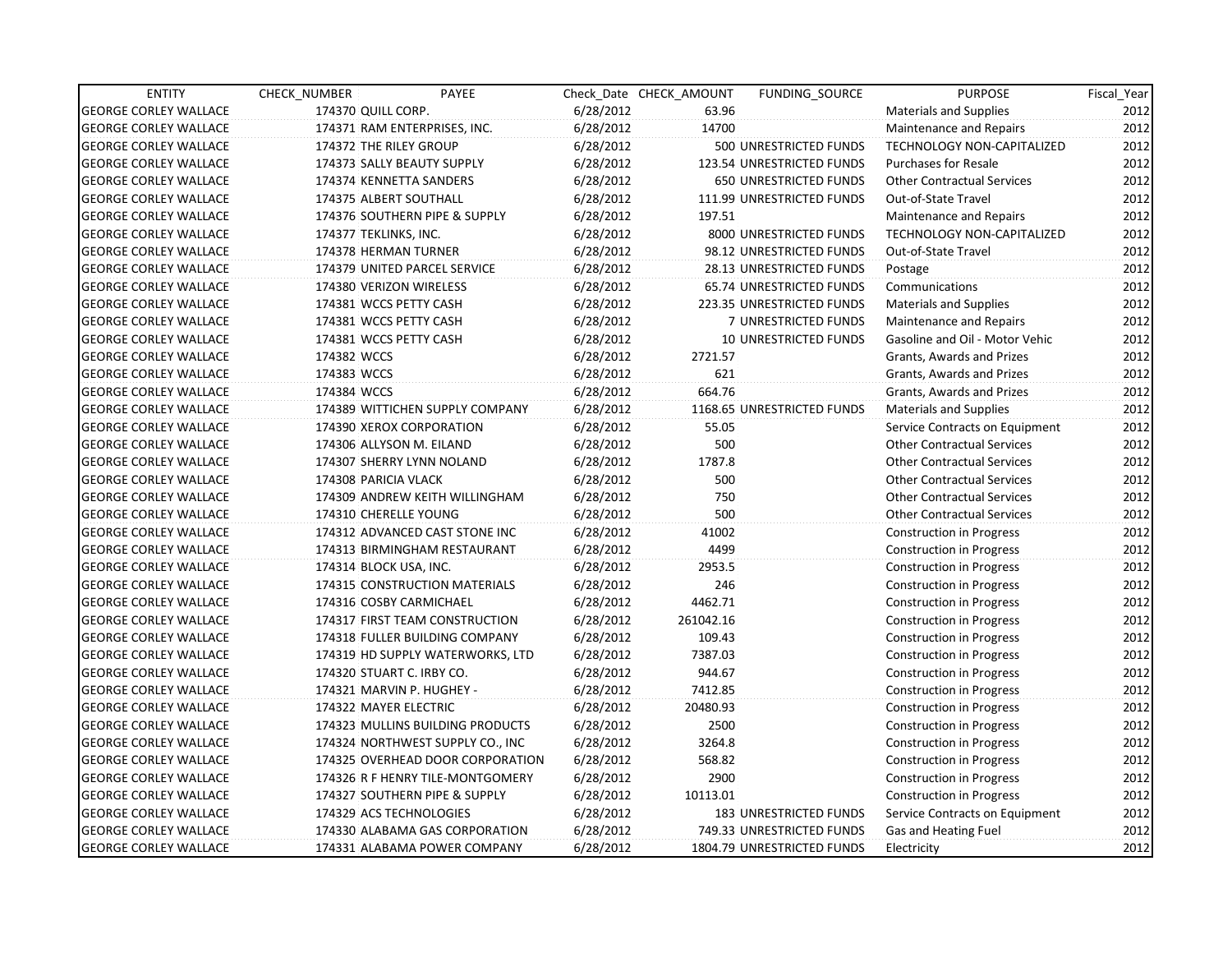| <b>ENTITY</b>                | CHECK_NUMBER               | PAYEE                             |           | Check Date CHECK AMOUNT | FUNDING_SOURCE                 | <b>PURPOSE</b>                        | Fiscal_Year |
|------------------------------|----------------------------|-----------------------------------|-----------|-------------------------|--------------------------------|---------------------------------------|-------------|
| <b>GEORGE CORLEY WALLACE</b> |                            | 174332 ALACRAO (EUFAULA)          | 6/28/2012 |                         | 180 UNRESTRICTED FUNDS         | In-State Travel                       | 2012        |
| <b>GEORGE CORLEY WALLACE</b> | 174333 AT&T                |                                   | 6/28/2012 | 245.02                  |                                | Communications                        | 2012        |
| <b>GEORGE CORLEY WALLACE</b> | 174334 AT&T ALABAMA        |                                   | 6/28/2012 |                         | 435.4 UNRESTRICTED FUNDS       | Communications                        | 2012        |
| <b>GEORGE CORLEY WALLACE</b> | 174334 AT&T ALABAMA        |                                   | 6/28/2012 | 133.67                  |                                | Communications                        | 2012        |
| <b>GEORGE CORLEY WALLACE</b> | 174335 AVIZENT             |                                   | 6/28/2012 |                         | 58.33 UNRESTRICTED FUNDS       | Insurance and Bonding                 | 2012        |
| <b>GEORGE CORLEY WALLACE</b> |                            | 174336 CDW GOVERNMENT, INC        | 6/28/2012 |                         | 237.53 UNRESTRICTED FUNDS      | Materials and Supplies                | 2012        |
| <b>GEORGE CORLEY WALLACE</b> |                            | 174337 CHEVRON CARD SERVICES      | 6/28/2012 |                         | 366.61 UNRESTRICTED FUNDS      | Gasoline and Oil - Motor Vehic        | 2012        |
| <b>GEORGE CORLEY WALLACE</b> |                            | 174338 DALLAS CO. WATER & SEWER   | 6/28/2012 |                         | 115.62 UNRESTRICTED FUNDS      | Water and Sewer                       | 2012        |
| <b>GEORGE CORLEY WALLACE</b> | 174339 FOSTER DAVIS        |                                   | 6/28/2012 |                         | 100.76 UNRESTRICTED FUNDS      | Out-of-State Travel                   | 2012        |
| <b>GEORGE CORLEY WALLACE</b> | 174340 REBECCA DAVIS       |                                   | 6/28/2012 | 199.4                   |                                | In-State Travel                       | 2012        |
| <b>GEORGE CORLEY WALLACE</b> | 174340 REBECCA DAVIS       |                                   | 6/28/2012 |                         | 216.54 UNRESTRICTED FUNDS      | In-State Travel                       | 2012        |
| <b>GEORGE CORLEY WALLACE</b> |                            | 174342 ELLUCIAN COMPANY L.P.      | 6/28/2012 |                         | 17716 UNRESTRICTED FUNDS       | TECHNOLOGY NON-CAPITALIZED            | 2012        |
| <b>GEORGE CORLEY WALLACE</b> |                            | 174343 ELLUCIAN COMPANY L.P.      | 6/28/2012 |                         | 12066.5 UNRESTRICTED FUNDS     | TECHNOLOGY NON-CAPITALIZED            | 2012        |
| <b>GEORGE CORLEY WALLACE</b> |                            | 174344 ELLUCIAN COMPANY L.P.      | 6/28/2012 |                         | 17716 UNRESTRICTED FUNDS       | TECHNOLOGY NON-CAPITALIZED            | 2012        |
| <b>GEORGE CORLEY WALLACE</b> |                            | 174345 FASTENAL COMPANY           | 6/28/2012 |                         | 274.67 UNRESTRICTED FUNDS      | Materials and Supplies                | 2012        |
| <b>GEORGE CORLEY WALLACE</b> |                            | 174346 FLINN SCIENTIFIC CO        | 6/28/2012 | 834.61                  |                                | <b>Materials and Supplies</b>         | 2012        |
| <b>GEORGE CORLEY WALLACE</b> |                            | 174347 G & K SERVICES, CO.        | 6/28/2012 |                         | 144.75 UNRESTRICTED FUNDS      | <b>Other Contractual Services</b>     | 2012        |
| <b>GEORGE CORLEY WALLACE</b> |                            | 174348 MICHAEL D. GOINGS          | 6/28/2012 |                         | 2083.33 UNRESTRICTED FUNDS     | <b>Other Contractual Services</b>     | 2012        |
| <b>GEORGE CORLEY WALLACE</b> |                            | 174349 PAULA GOODMAN              | 6/28/2012 |                         | <b>650 UNRESTRICTED FUNDS</b>  | <b>Other Contractual Services</b>     | 2012        |
| <b>GEORGE CORLEY WALLACE</b> |                            | 174350 GREENE COUNTY DEMOCRAT     | 6/28/2012 |                         | <b>25 UNRESTRICTED FUNDS</b>   | Subscriptions                         | 2012        |
| <b>GEORGE CORLEY WALLACE</b> |                            | 174351 GUARDIAN-IPCO INC.         | 6/28/2012 |                         | <b>450 UNRESTRICTED FUNDS</b>  | Service Contracts on Equipment        | 2012        |
| <b>GEORGE CORLEY WALLACE</b> |                            | 90007654 CLARENCE J PETTWAY       | 6/29/2012 | 4992.92                 |                                | <b>Other Professional Salaries -</b>  | 2012        |
| <b>GEORGE CORLEY WALLACE</b> | 90007655 FELECIA PETTWAY   |                                   | 6/29/2012 |                         | 4904.17 UNRESTRICTED FUNDS     | <b>Other Professional Salaries -</b>  | 2012        |
| <b>GEORGE CORLEY WALLACE</b> |                            | 90007656 MARTHA WILLIAMS PETTWAY  | 6/29/2012 | 4166.67                 |                                | <b>Other Professional Salaries -</b>  | 2012        |
| <b>GEORGE CORLEY WALLACE</b> | 90007657 ELIJAH PUGH SR    |                                   | 6/29/2012 |                         | 12708.83 UNRESTRICTED FUNDS    | Instructional Salaries - Regul        | 2012        |
| <b>GEORGE CORLEY WALLACE</b> | 90007658 QUANDA C PULLUM   |                                   | 6/29/2012 |                         | 2931.58 UNRESTRICTED FUNDS     | Support Personnel Salaries - S        | 2012        |
| <b>GEORGE CORLEY WALLACE</b> | 90007660 JAMES LEE PURIFOY |                                   | 6/29/2012 |                         | 2038.42 UNRESTRICTED FUNDS     | Support Personnel Salaries - S        | 2012        |
| <b>GEORGE CORLEY WALLACE</b> |                            | 90007661 JENNIFER M REYNOLDS      | 6/29/2012 |                         | 2484.92 UNRESTRICTED FUNDS     | Support Personnel Salaries - S        | 2012        |
| <b>GEORGE CORLEY WALLACE</b> |                            | 90007662 RAMONA ROBERTS RHODES    | 6/29/2012 |                         | 10895 UNRESTRICTED FUNDS       | Instructional Salaries - Regul        | 2012        |
| <b>GEORGE CORLEY WALLACE</b> | 90007663 ERIKA M ROBERSON  |                                   | 6/29/2012 | 2559.33                 |                                | Support Personnel Salaries - S        | 2012        |
| <b>GEORGE CORLEY WALLACE</b> | 90007664 ERIC W ROGERS     |                                   | 6/29/2012 |                         | 4370.33 UNRESTRICTED FUNDS     | Instructional Salaries - Regul        | 2012        |
| <b>GEORGE CORLEY WALLACE</b> |                            | 90007665 FELICIA MICHELLE SANDERS | 6/29/2012 |                         | 3452.33 UNRESTRICTED FUNDS     | Support Personnel Salaries - S        | 2012        |
| <b>GEORGE CORLEY WALLACE</b> |                            | 50966 LAMICHAEL VANTRIESE GOREE   | 6/29/2012 |                         | <b>1000 UNRESTRICTED FUNDS</b> | Instructional Salaries - Tempo        | 2012        |
| <b>GEORGE CORLEY WALLACE</b> |                            | 50967 ELLEN G TRAYWICK            | 6/29/2012 | 643.32                  |                                | Instructional Salaries - Tempo        | 2012        |
| <b>GEORGE CORLEY WALLACE</b> |                            | 50968 JARRICK B BENNETT           | 6/29/2012 | 868                     |                                | Hourly Wages                          | 2012        |
| <b>GEORGE CORLEY WALLACE</b> |                            | 50969 NIGEL RALPHAEL GUTHRIDGE    | 6/29/2012 | 1964.25                 |                                | Support Personnel Salaries - S        | 2012        |
| <b>GEORGE CORLEY WALLACE</b> |                            | 50970 DERRICK M MOORE             | 6/29/2012 | 2038.67                 |                                | Support Personnel Salaries - S        | 2012        |
| <b>GEORGE CORLEY WALLACE</b> |                            | 90007593 SHELIA LAWANDA JEFFERSON | 6/29/2012 |                         | 2336.25 UNRESTRICTED FUNDS     | <b>Support Personnel Salaries - S</b> | 2012        |
| <b>GEORGE CORLEY WALLACE</b> | 90007594 ALICE M JENKINS   |                                   | 6/29/2012 |                         | 304 UNRESTRICTED FUNDS         | Hourly Wages                          | 2012        |
| <b>GEORGE CORLEY WALLACE</b> |                            | 90007595 ALTHELSTEIN JOHNSON      | 6/29/2012 |                         | 10829.92 UNRESTRICTED FUNDS    | Instructional Salaries - Regul        | 2012        |
| <b>GEORGE CORLEY WALLACE</b> | 90007596 CONNIE M JONES    |                                   | 6/29/2012 |                         | 41.25 UNRESTRICTED FUNDS       | Employee Taxable Per Diem             | 2012        |
| <b>GEORGE CORLEY WALLACE</b> | 90007596 CONNIE M JONES    |                                   | 6/29/2012 |                         | 7671.5 UNRESTRICTED FUNDS      | Instructional Salaries - Regul        | 2012        |
| <b>GEORGE CORLEY WALLACE</b> |                            | 90007597 JOSEPH GLENN JONES       | 6/29/2012 |                         | <b>1833 UNRESTRICTED FUNDS</b> | Support Personnel Salaries - S        | 2012        |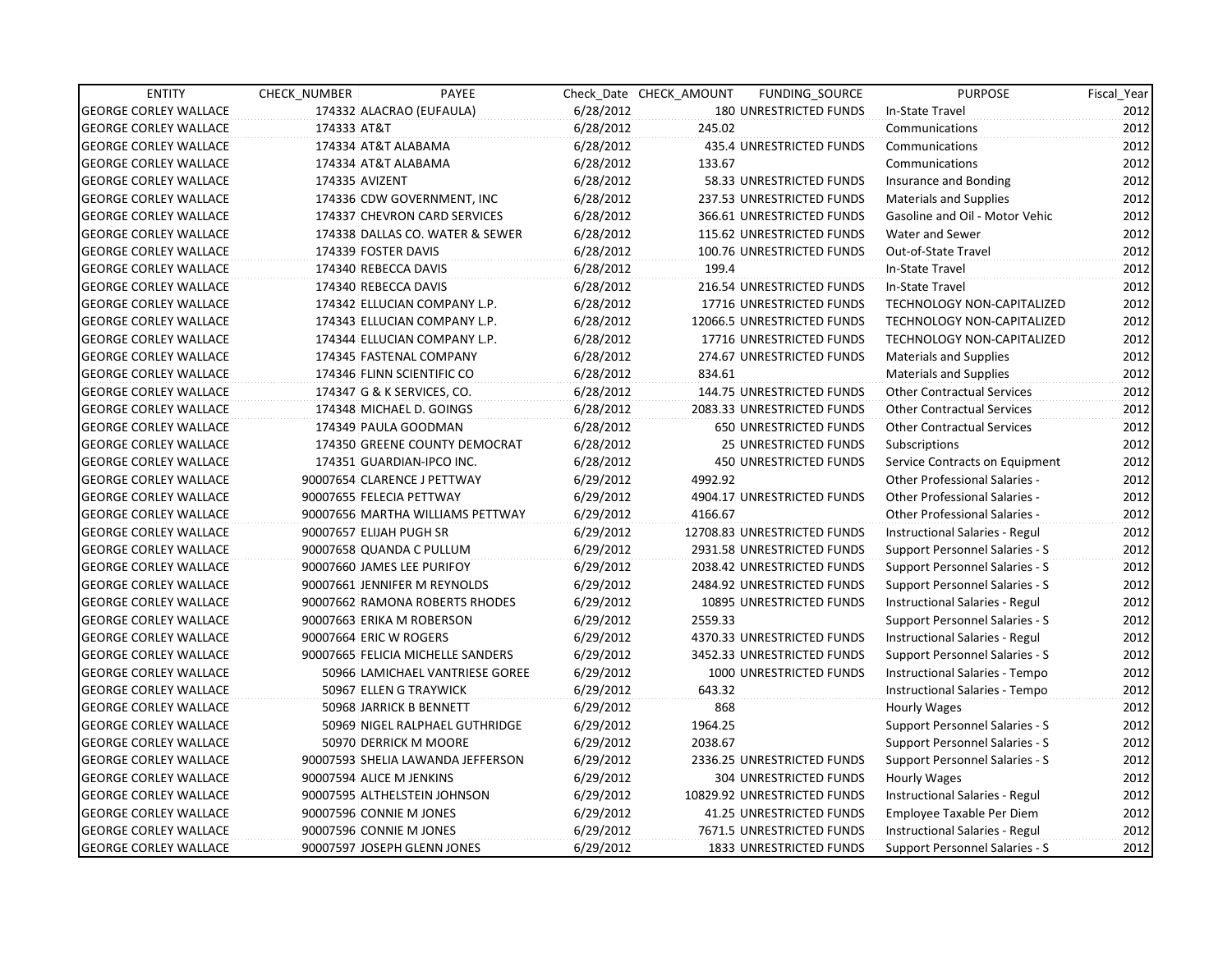| <b>ENTITY</b>                | CHECK_NUMBER                | PAYEE                              |           | Check Date CHECK AMOUNT | FUNDING_SOURCE               | <b>PURPOSE</b>                        | Fiscal_Year |
|------------------------------|-----------------------------|------------------------------------|-----------|-------------------------|------------------------------|---------------------------------------|-------------|
| <b>GEORGE CORLEY WALLACE</b> | 90007598 KENDRA LANE JONES  |                                    | 6/29/2012 |                         | 4285 UNRESTRICTED FUNDS      | Instructional Salaries - Regul        | 2012        |
| <b>GEORGE CORLEY WALLACE</b> |                             | 90007599 NATASHA RENEE JONES       | 6/29/2012 | 2187.33                 |                              | Support Personnel Salaries - S        | 2012        |
| <b>GEORGE CORLEY WALLACE</b> | 90007600 KAMAU R KENYATTA   |                                    | 6/29/2012 | 1053                    |                              | Hourly Wages                          | 2012        |
| <b>GEORGE CORLEY WALLACE</b> | 90007601 ANESSA LYNN KIDD   |                                    | 6/29/2012 |                         | 5299 UNRESTRICTED FUNDS      | <b>Other Professional Salaries -</b>  | 2012        |
| <b>GEORGE CORLEY WALLACE</b> |                             | 90007602 ANETRIAL SHERELL KING     | 6/29/2012 |                         | 909.5 UNRESTRICTED FUNDS     | Instructional Salaries - Tempo        | 2012        |
| <b>GEORGE CORLEY WALLACE</b> | 90007605 SHIRLEY J LAISTER  |                                    | 6/29/2012 |                         | 4922.33 UNRESTRICTED FUNDS   | Instructional Salaries - Regul        | 2012        |
| <b>GEORGE CORLEY WALLACE</b> | 90007606 EARLINE T LARKIN   |                                    | 6/29/2012 |                         | 1220 UNRESTRICTED FUNDS      | <b>Other Professional Salaries -</b>  | 2012        |
| <b>GEORGE CORLEY WALLACE</b> |                             | 90007607 PATRICIA LOUISE LATHAM    | 6/29/2012 | 428.88                  |                              | Instructional Salaries - Tempo        | 2012        |
| <b>GEORGE CORLEY WALLACE</b> | 90007608 CHENETTA B LEE     |                                    | 6/29/2012 |                         | 5000 UNRESTRICTED FUNDS      | Other Professional Salaries -         | 2012        |
| <b>GEORGE CORLEY WALLACE</b> | 90007609 RITA M LETT        |                                    | 6/29/2012 |                         | 5149.42 UNRESTRICTED FUNDS   | Other Professional Salaries -         | 2012        |
| <b>GEORGE CORLEY WALLACE</b> | 90007610 BONITA T LEWIS     |                                    | 6/29/2012 |                         | 3818 UNRESTRICTED FUNDS      | Instructional Salaries - Regul        | 2012        |
| <b>GEORGE CORLEY WALLACE</b> | 90007611 GEORGE E LEWIS     |                                    | 6/29/2012 |                         | 2600 UNRESTRICTED FUNDS      | Instructional Salaries - Tempo        | 2012        |
| <b>GEORGE CORLEY WALLACE</b> | 90007612 SUZANNE M LIGHT    |                                    | 6/29/2012 |                         | 2038.42 UNRESTRICTED FUNDS   | Support Personnel Salaries - S        | 2012        |
| <b>GEORGE CORLEY WALLACE</b> | 90007613 ALICE G LOGAN      |                                    | 6/29/2012 | 1404                    |                              | Hourly Wages                          | 2012        |
| <b>GEORGE CORLEY WALLACE</b> |                             | 90007614 SHUNTELRA BERNICE LOGAN   | 6/29/2012 |                         | 3823.92 UNRESTRICTED FUNDS   | <b>Other Professional Salaries -</b>  | 2012        |
| <b>GEORGE CORLEY WALLACE</b> |                             | 90007615 BURMA JAMES LOMAX         | 6/29/2012 | 3737.95                 |                              | Instructional Salaries - Regul        | 2012        |
| <b>GEORGE CORLEY WALLACE</b> |                             | 90007616 ANGELA COLLINS LUNSFORD   | 6/29/2012 |                         | 4332.67 UNRESTRICTED FUNDS   | Instructional Salaries - Regul        | 2012        |
| <b>GEORGE CORLEY WALLACE</b> |                             | 90007617 TERESA DARNELLE MARSHALL  | 6/29/2012 | 2112.92                 |                              | Support Personnel Salaries - S        | 2012        |
| <b>GEORGE CORLEY WALLACE</b> |                             | 90007618 TERRENCE N MARSHALL       | 6/29/2012 |                         | 375 UNRESTRICTED FUNDS       | Instructional Salaries - Tempo        | 2012        |
| <b>GEORGE CORLEY WALLACE</b> |                             | 90007619 WILSUNYA MARSHALL         | 6/29/2012 |                         | 2857.17 UNRESTRICTED FUNDS   | Support Personnel Salaries - S        | 2012        |
| <b>GEORGE CORLEY WALLACE</b> | 90007620 SUZETTE G MARTIN   |                                    | 6/29/2012 |                         | 2442.5 UNRESTRICTED FUNDS    | Instructional Salaries - Tempo        | 2012        |
| <b>GEORGE CORLEY WALLACE</b> | 90007620 SUZETTE G MARTIN   |                                    | 6/29/2012 |                         | 3951.42 UNRESTRICTED FUNDS   | Instructional Salaries - Regul        | 2012        |
| <b>GEORGE CORLEY WALLACE</b> |                             | 90007621 ROBERT D MCCONNELL        | 6/29/2012 |                         | 9660.5 UNRESTRICTED FUNDS    | Administrative Salaries- Sched        | 2012        |
| <b>GEORGE CORLEY WALLACE</b> |                             | 90007622 APRIL CALLOWAY MCKNIGHT   | 6/29/2012 |                         | 3033.33 UNRESTRICTED FUNDS   | Instructional Salaries - Tempo        | 2012        |
| <b>GEORGE CORLEY WALLACE</b> |                             | 90007623 CARROLL D MCQUEEN         | 6/29/2012 |                         | 1733.33 UNRESTRICTED FUNDS   | Instructional Salaries - Tempo        | 2012        |
| <b>GEORGE CORLEY WALLACE</b> | 90007624 CHRISTI A MELTON   |                                    | 6/29/2012 |                         | 3284.25 UNRESTRICTED FUNDS   | Instructional Salaries - Regul        | 2012        |
| <b>GEORGE CORLEY WALLACE</b> | 90007625 DARRIO MELTON      |                                    | 6/29/2012 |                         | 1300 UNRESTRICTED FUNDS      | Instructional Salaries - Tempo        | 2012        |
| <b>GEORGE CORLEY WALLACE</b> | 90007626 GREGORY LEE MILLER |                                    | 6/29/2012 |                         | 9085.58 UNRESTRICTED FUNDS   | Instructional Salaries - Regul        | 2012        |
| <b>GEORGE CORLEY WALLACE</b> | 90007627 PEARLIE R MILLER   |                                    | 6/29/2012 |                         | 9085.58 UNRESTRICTED FUNDS   | Instructional Salaries - Regul        | 2012        |
| <b>GEORGE CORLEY WALLACE</b> | 90007628 JAMES M MITCHELL   |                                    | 6/29/2012 |                         | 14266.45 UNRESTRICTED FUNDS  | Administrative Salaries- Sched        | 2012        |
| <b>GEORGE CORLEY WALLACE</b> | 90007628 JAMES M MITCHELL   |                                    | 6/29/2012 |                         | 200 UNRESTRICTED FUNDS       | President's Expense Allowance         | 2012        |
| <b>GEORGE CORLEY WALLACE</b> | 90007628 JAMES M MITCHELL   |                                    | 6/29/2012 |                         | 1000 UNRESTRICTED FUNDS      | <b>Housing Allowance</b>              | 2012        |
| <b>GEORGE CORLEY WALLACE</b> |                             | 90007629 KIM ELLICE MIXON CARTER   | 6/29/2012 |                         | 5023 UNRESTRICTED FUNDS      | Instructional Salaries - Regul        | 2012        |
| <b>GEORGE CORLEY WALLACE</b> |                             | 90007630 KRISTA LASHANTA P MONTGOM | 6/29/2012 |                         | 909.5 UNRESTRICTED FUNDS     | Instructional Salaries - Tempo        | 2012        |
| <b>GEORGE CORLEY WALLACE</b> | 90007631 DALE E MOORE       |                                    | 6/29/2012 |                         | 3680 UNRESTRICTED FUNDS      | Instructional Salaries - Regul        | 2012        |
| <b>GEORGE CORLEY WALLACE</b> | 90007632 KATHY J MOORE      |                                    | 6/29/2012 | 4875                    |                              | <b>Other Professional Salaries -</b>  | 2012        |
| <b>GEORGE CORLEY WALLACE</b> | 90007633 PAMELA B MOORE     |                                    | 6/29/2012 |                         | 2485.17 UNRESTRICTED FUNDS   | Support Personnel Salaries - S        | 2012        |
| <b>GEORGE CORLEY WALLACE</b> | 90007636 TIMOTHY MOORE      |                                    | 6/29/2012 |                         | 3706.58 UNRESTRICTED FUNDS   | <b>Support Personnel Salaries - S</b> | 2012        |
| <b>GEORGE CORLEY WALLACE</b> |                             | 90007637 SHELICIA DENISE MORTON FO | 6/29/2012 |                         | 960 UNRESTRICTED FUNDS       | Instructional Salaries - Tempo        | 2012        |
| <b>GEORGE CORLEY WALLACE</b> | 90007638 JOHNNY E MOSS III  |                                    | 6/29/2012 |                         | 5416.67 UNRESTRICTED FUNDS   | Other Professional Salaries -         | 2012        |
| <b>GEORGE CORLEY WALLACE</b> |                             | 90007639 BETTYE STEELE MOTLEY      | 6/29/2012 | 2630                    |                              | Other Professional Salaries -         | 2012        |
| <b>GEORGE CORLEY WALLACE</b> | 90007641 MARGARET C MOTT    |                                    | 6/29/2012 |                         | 10082.42 UNRESTRICTED FUNDS  | Instructional Salaries - Regul        | 2012        |
| <b>GEORGE CORLEY WALLACE</b> | 90007641 MARGARET C MOTT    |                                    | 6/29/2012 |                         | <b>30 UNRESTRICTED FUNDS</b> | Employee Taxable Per Diem             | 2012        |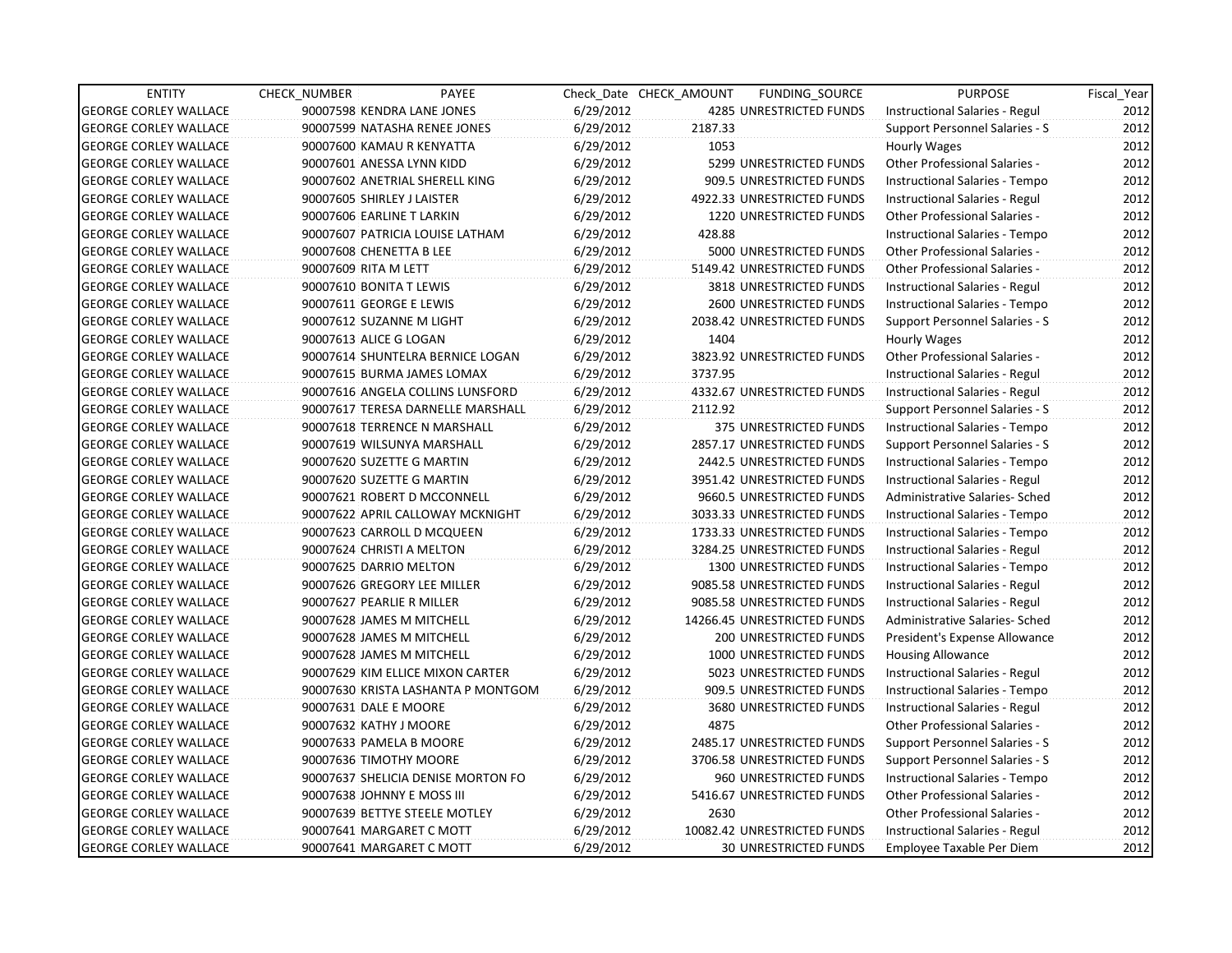| <b>ENTITY</b>                | <b>CHECK NUMBER</b>           | PAYEE                           |           | Check Date CHECK AMOUNT | FUNDING_SOURCE                | <b>PURPOSE</b>                        | Fiscal_Year |
|------------------------------|-------------------------------|---------------------------------|-----------|-------------------------|-------------------------------|---------------------------------------|-------------|
| <b>GEORGE CORLEY WALLACE</b> |                               | 90007642 EDDIE JAMES MOULTRIE   | 6/29/2012 |                         | 3973.25 UNRESTRICTED FUNDS    | Support Personnel Salaries - S        | 2012        |
| <b>GEORGE CORLEY WALLACE</b> | 90007643 WESBERT NETTLES      |                                 | 6/29/2012 |                         | 576 UNRESTRICTED FUNDS        | Hourly Wages                          | 2012        |
| <b>GEORGE CORLEY WALLACE</b> |                               | 90007644 SUNETTE SMITH NEWMAN   | 6/29/2012 |                         | 3750.17 UNRESTRICTED FUNDS    | Support Personnel Salaries - S        | 2012        |
| <b>GEORGE CORLEY WALLACE</b> | 90007645 RAFORD C NIXON       |                                 | 6/29/2012 |                         | 1333.33 UNRESTRICTED FUNDS    | <b>Other Professional Salaries -</b>  | 2012        |
| <b>GEORGE CORLEY WALLACE</b> | 90007645 RAFORD C NIXON       |                                 | 6/29/2012 | 1583.33                 |                               | <b>Other Professional Salaries -</b>  | 2012        |
| <b>GEORGE CORLEY WALLACE</b> | 90007645 RAFORD C NIXON       |                                 | 6/29/2012 | 11.25                   |                               | Employee Taxable Per Diem             | 2012        |
| <b>GEORGE CORLEY WALLACE</b> | 90007646 PHENICIA K NUNN      |                                 | 6/29/2012 |                         | 4010.49 UNRESTRICTED FUNDS    | Annual Leave - Retirement/Term        | 2012        |
| <b>GEORGE CORLEY WALLACE</b> | 90007646 PHENICIA K NUNN      |                                 | 6/29/2012 | 6241.89                 |                               | <b>Other Professional Salaries -</b>  | 2012        |
| <b>GEORGE CORLEY WALLACE</b> | 90007647 CHINWE O OKEKE       |                                 | 6/29/2012 | 625.95                  |                               | Hourly Wages                          | 2012        |
| <b>GEORGE CORLEY WALLACE</b> | 90007648 HOLLY BROWN OWENS    |                                 | 6/29/2012 |                         | <b>475 UNRESTRICTED FUNDS</b> | Instructional Salaries - Tempo        | 2012        |
| <b>GEORGE CORLEY WALLACE</b> | 90007649 MELINDA ANN PAGE     |                                 | 6/29/2012 | 3416.64                 |                               | Other Professional Salaries -         | 2012        |
| <b>GEORGE CORLEY WALLACE</b> |                               | 90007650 RAY ANTHONY PATTERSON  | 6/29/2012 |                         | 2708.5 UNRESTRICTED FUNDS     | Support Personnel Salaries - S        | 2012        |
| <b>GEORGE CORLEY WALLACE</b> | 90007651 ERNESTINE D PERRY    |                                 | 6/29/2012 |                         | 684.8 UNRESTRICTED FUNDS      | Hourly Wages                          | 2012        |
| <b>GEORGE CORLEY WALLACE</b> | 90007652 ALONZIA PETTWAY      |                                 | 6/29/2012 |                         | 2485.42 UNRESTRICTED FUNDS    | Support Personnel Salaries - S        | 2012        |
| <b>GEORGE CORLEY WALLACE</b> | 90007653 CHARLES D PETTWAY    |                                 | 6/29/2012 |                         | 2634.33 UNRESTRICTED FUNDS    | Support Personnel Salaries - S        | 2012        |
| <b>GEORGE CORLEY WALLACE</b> | 90007697 ELSIE B WILLIAMS     |                                 | 6/29/2012 | 192.6                   |                               | Hourly Wages                          | 2012        |
| <b>GEORGE CORLEY WALLACE</b> | 90007698 MATILDA MAE BAYNES   |                                 | 6/29/2012 |                         | 2187.33 UNRESTRICTED FUNDS    | Support Personnel Salaries - S        | 2012        |
| <b>GEORGE CORLEY WALLACE</b> | 90007699 ROOSEVELT WILLIAMS   |                                 | 6/29/2012 |                         | 1941.25 UNRESTRICTED FUNDS    | <b>Support Personnel Salaries - S</b> | 2012        |
| <b>GEORGE CORLEY WALLACE</b> |                               | 90007701 MELINDA TAKEYIA WOODS  | 6/29/2012 |                         | 250 UNRESTRICTED FUNDS        | Support Personnel Salaries - S        | 2012        |
| <b>GEORGE CORLEY WALLACE</b> |                               | 90007702 MARILYN CYNTHIA YEAGER | 6/29/2012 |                         | 10829.92 UNRESTRICTED FUNDS   | Instructional Salaries - Regul        | 2012        |
| <b>GEORGE CORLEY WALLACE</b> | 90007703 MARY A YELDER        |                                 | 6/29/2012 | 714.8                   |                               | Instructional Salaries - Tempo        | 2012        |
| <b>GEORGE CORLEY WALLACE</b> | 90007704 SHERI ZIMMERMAN      |                                 | 6/29/2012 |                         | 2318 UNRESTRICTED FUNDS       | Support Personnel Salaries - S        | 2012        |
| <b>GEORGE CORLEY WALLACE</b> |                               | 90007539 BENJAMIN MARTIN CRAIG  | 6/29/2012 |                         | 3080.5 UNRESTRICTED FUNDS     | Support Personnel Salaries - S        | 2012        |
| <b>GEORGE CORLEY WALLACE</b> | 90007541 FARRISH DANLEY III   |                                 | 6/29/2012 | 5288                    |                               | <b>Other Professional Salaries -</b>  | 2012        |
| <b>GEORGE CORLEY WALLACE</b> | 90007542 FOSTER CALVIN DAVIS  |                                 | 6/29/2012 |                         | 833.33 UNRESTRICTED FUNDS     | Instructional Salaries - Tempo        | 2012        |
| <b>GEORGE CORLEY WALLACE</b> | 90007543 GLENDA D DAVIS       |                                 | 6/29/2012 |                         | 408.24 UNRESTRICTED FUNDS     | Hourly Wages                          | 2012        |
| <b>GEORGE CORLEY WALLACE</b> | 90007544 MARY LEE DAVIS       |                                 | 6/29/2012 |                         | 3303.42 UNRESTRICTED FUNDS    | Support Personnel Salaries - S        | 2012        |
| <b>GEORGE CORLEY WALLACE</b> |                               | 90007545 REBECCA MOORE DAVIS    | 6/29/2012 |                         | 41.25 UNRESTRICTED FUNDS      | Employee Taxable Per Diem             | 2012        |
| <b>GEORGE CORLEY WALLACE</b> |                               | 90007545 REBECCA MOORE DAVIS    | 6/29/2012 |                         | 9584 UNRESTRICTED FUNDS       | Instructional Salaries - Regul        | 2012        |
| <b>GEORGE CORLEY WALLACE</b> |                               | 90007545 REBECCA MOORE DAVIS    | 6/29/2012 | 250                     |                               | Instructional Salaries - Tempo        | 2012        |
| <b>GEORGE CORLEY WALLACE</b> | 90007546 SARAH DAVIS          |                                 | 6/29/2012 |                         | 5299 UNRESTRICTED FUNDS       | Instructional Salaries - Regul        | 2012        |
| <b>GEORGE CORLEY WALLACE</b> | 90007547 VERA LEE DAVIS       |                                 | 6/29/2012 |                         | 2244 UNRESTRICTED FUNDS       | Instructional Salaries - Regul        | 2012        |
| <b>GEORGE CORLEY WALLACE</b> |                               | 90007548 COLLEEN ROLAND DIXON   | 6/29/2012 |                         | 2559.58 UNRESTRICTED FUNDS    | Support Personnel Salaries - S        | 2012        |
| <b>GEORGE CORLEY WALLACE</b> |                               | 90007549 CECILE RANDALL DOUGLAS | 6/29/2012 |                         | 5851 UNRESTRICTED FUNDS       | Instructional Salaries - Regul        | 2012        |
| <b>GEORGE CORLEY WALLACE</b> | 90007550 CINDY DUCK           |                                 | 6/29/2012 | 2708.92                 |                               | <b>Other Professional Salaries -</b>  | 2012        |
| <b>GEORGE CORLEY WALLACE</b> | 90007551 CHARLES J DYSART II  |                                 | 6/29/2012 |                         | 866.67 UNRESTRICTED FUNDS     | Instructional Salaries - Tempo        | 2012        |
| <b>GEORGE CORLEY WALLACE</b> | 90007552 FERRIN WYATT EILAND  |                                 | 6/29/2012 |                         | 10829.92 UNRESTRICTED FUNDS   | Instructional Salaries - Regul        | 2012        |
| <b>GEORGE CORLEY WALLACE</b> | 90007553 WILLIAM F ELLIOTT    |                                 | 6/29/2012 |                         | 3433.33 UNRESTRICTED FUNDS    | Instructional Salaries - Tempo        | 2012        |
| <b>GEORGE CORLEY WALLACE</b> | 90007555 KATERI M LEE         |                                 | 6/29/2012 |                         | 5023 UNRESTRICTED FUNDS       | Instructional Salaries - Regul        | 2012        |
| <b>GEORGE CORLEY WALLACE</b> | 90007556 NAOPI LC EVANS       |                                 | 6/29/2012 |                         | 2782.75 UNRESTRICTED FUNDS    | Support Personnel Salaries - S        | 2012        |
| <b>GEORGE CORLEY WALLACE</b> | 90007557 LAQUANDA NIKKI FAILS |                                 | 6/29/2012 | 660                     |                               | Instructional Salaries - Tempo        | 2012        |
| <b>GEORGE CORLEY WALLACE</b> | 90007557 LAQUANDA NIKKI FAILS |                                 | 6/29/2012 | 16.5                    |                               | Hourly Wages                          | 2012        |
| <b>GEORGE CORLEY WALLACE</b> |                               | 90007558 COLLETTE COATES FIKES  | 6/29/2012 |                         | 361.46 UNRESTRICTED FUNDS     | Hourly Wages                          | 2012        |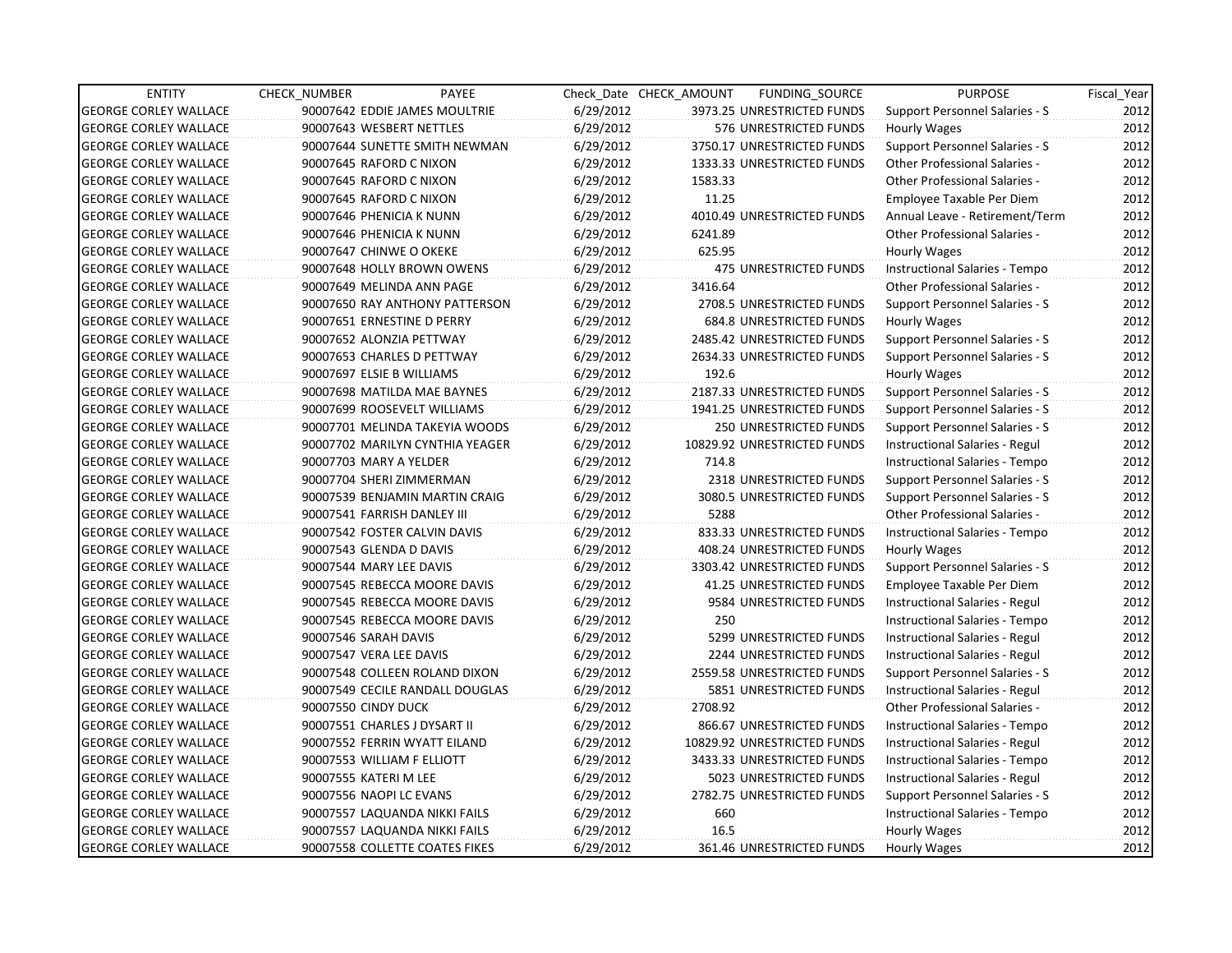| <b>ENTITY</b>                | <b>CHECK NUMBER</b> | PAYEE                              |           | Check Date CHECK AMOUNT | <b>FUNDING SOURCE</b>          | <b>PURPOSE</b>                       | Fiscal Year |
|------------------------------|---------------------|------------------------------------|-----------|-------------------------|--------------------------------|--------------------------------------|-------------|
| <b>GEORGE CORLEY WALLACE</b> |                     | 90007559 AUDREY FORD               | 6/29/2012 | 2932.17                 |                                | Support Personnel Salaries - S       | 2012        |
| <b>GEORGE CORLEY WALLACE</b> |                     | 90007560 LEAH FOUNTAIN             | 6/29/2012 |                         | 1733.33 UNRESTRICTED FUNDS     | Instructional Salaries - Tempo       | 2012        |
| <b>GEORGE CORLEY WALLACE</b> |                     | 90007562 CYNTHIA C GIBSON          | 6/29/2012 |                         | 3333.33 UNRESTRICTED FUNDS     | <b>Other Professional Salaries -</b> | 2012        |
| <b>GEORGE CORLEY WALLACE</b> |                     | 90007563 VIRGINIA M REED GLOVER    | 6/29/2012 |                         | 2856.75 UNRESTRICTED FUNDS     | Support Personnel Salaries - S       | 2012        |
| <b>GEORGE CORLEY WALLACE</b> |                     | 90007564 GHYTANA SHELTON GOINGS    | 6/29/2012 |                         | 5023 UNRESTRICTED FUNDS        | Instructional Salaries - Regul       | 2012        |
| <b>GEORGE CORLEY WALLACE</b> |                     | 90007564 GHYTANA SHELTON GOINGS    | 6/29/2012 | 144.45                  |                                | Hourly Wages                         | 2012        |
| <b>GEORGE CORLEY WALLACE</b> |                     | 90007565 RACHEL L GORDON           | 6/29/2012 | 3322.17                 |                                | <b>Other Professional Salaries -</b> | 2012        |
| <b>GEORGE CORLEY WALLACE</b> |                     | 90007566 RAJI GOURDINE             | 6/29/2012 |                         | 6886.58 UNRESTRICTED FUNDS     | <b>Other Professional Salaries -</b> | 2012        |
| <b>GEORGE CORLEY WALLACE</b> |                     | 90007568 CALVIN GRIFFIN            | 6/29/2012 |                         | 4508.33 UNRESTRICTED FUNDS     | Instructional Salaries - Regul       | 2012        |
| <b>GEORGE CORLEY WALLACE</b> |                     | 90007569 DONITHA J GRIFFIN         | 6/29/2012 |                         | 8205.34 UNRESTRICTED FUNDS     | Administrative Salaries- Sched       | 2012        |
| <b>GEORGE CORLEY WALLACE</b> |                     | 90007570 TERRY D GRISSOM           | 6/29/2012 |                         | 1733.33 UNRESTRICTED FUNDS     | Instructional Salaries - Tempo       | 2012        |
| <b>GEORGE CORLEY WALLACE</b> |                     | 90007571 MARK NICHOLAS HALPIN      | 6/29/2012 | 2916.67                 |                                | <b>Other Professional Salaries -</b> | 2012        |
| <b>GEORGE CORLEY WALLACE</b> |                     | 90007571 MARK NICHOLAS HALPIN      | 6/29/2012 | 11.25                   |                                | Employee Taxable Per Diem            | 2012        |
| <b>GEORGE CORLEY WALLACE</b> |                     | 90007572 ANTONIO KENTANIOUS HAMILT | 6/29/2012 |                         | 3680 UNRESTRICTED FUNDS        | Instructional Salaries - Regul       | 2012        |
| <b>GEORGE CORLEY WALLACE</b> |                     | 90007573 MARCUS A HANNAH           | 6/29/2012 |                         | 833.33 UNRESTRICTED FUNDS      | <b>Other Professional Salaries -</b> | 2012        |
| <b>GEORGE CORLEY WALLACE</b> |                     | 90007574 MARILYN BENNETT HANNAH    | 6/29/2012 |                         | 4332.67 UNRESTRICTED FUNDS     | Instructional Salaries - Regul       | 2012        |
| <b>GEORGE CORLEY WALLACE</b> |                     | 90007574 MARILYN BENNETT HANNAH    | 6/29/2012 |                         | <b>30 UNRESTRICTED FUNDS</b>   | Employee Taxable Per Diem            | 2012        |
| <b>GEORGE CORLEY WALLACE</b> |                     | 90007575 APRIL M HARPER            | 6/29/2012 |                         | <b>1375 UNRESTRICTED FUNDS</b> | Instructional Salaries - Tempo       | 2012        |
| <b>GEORGE CORLEY WALLACE</b> |                     | 90007576 CHRISTOPHER DARRELL HARRE | 6/29/2012 |                         | 416.67 UNRESTRICTED FUNDS      | Instructional Salaries - Tempo       | 2012        |
| <b>GEORGE CORLEY WALLACE</b> |                     | 90007577 EDDIE J HARRISON          | 6/29/2012 |                         | 3956 UNRESTRICTED FUNDS        | Instructional Salaries - Regul       | 2012        |
| <b>GEORGE CORLEY WALLACE</b> |                     | 90007578 LINDA FAY HEADLEY         | 6/29/2012 |                         | 2187.33 UNRESTRICTED FUNDS     | Support Personnel Salaries - S       | 2012        |
| <b>GEORGE CORLEY WALLACE</b> |                     | 90007579 ANTHONY HEARD             | 6/29/2012 |                         | 2634.33 UNRESTRICTED FUNDS     | Support Personnel Salaries - S       | 2012        |
| <b>GEORGE CORLEY WALLACE</b> |                     | 90007580 TAMMY FAYE HELMS          | 6/29/2012 |                         | 333.33 UNRESTRICTED FUNDS      | Other Professional Salaries -        | 2012        |
| <b>GEORGE CORLEY WALLACE</b> |                     | 90007580 TAMMY FAYE HELMS          | 6/29/2012 | 2261.83                 |                                | Support Personnel Salaries - S       | 2012        |
| <b>GEORGE CORLEY WALLACE</b> |                     | 90007581 KERRY E HENDERSON         | 6/29/2012 |                         | 3951.42 UNRESTRICTED FUNDS     | Instructional Salaries - Regul       | 2012        |
| <b>GEORGE CORLEY WALLACE</b> |                     | 90007581 KERRY E HENDERSON         | 6/29/2012 | 250                     |                                | Instructional Salaries - Tempo       | 2012        |
| <b>GEORGE CORLEY WALLACE</b> |                     | 90007582 DAVID WAYNE HOBBS JR      | 6/29/2012 |                         | 8902.08 UNRESTRICTED FUNDS     | Instructional Salaries - Regul       | 2012        |
| <b>GEORGE CORLEY WALLACE</b> |                     | 90007584 KATHLEEN HAYS HOLLIMAN    | 6/29/2012 |                         | 13042.75 UNRESTRICTED FUNDS    | Instructional Salaries - Regul       | 2012        |
| <b>GEORGE CORLEY WALLACE</b> |                     | 90007584 KATHLEEN HAYS HOLLIMAN    | 6/29/2012 |                         | 11.25 UNRESTRICTED FUNDS       | Employee Taxable Per Diem            | 2012        |
| <b>GEORGE CORLEY WALLACE</b> |                     | 90007586 VATAUSHA O HOWARD         | 6/29/2012 |                         | 1300 UNRESTRICTED FUNDS        | Instructional Salaries - Tempo       | 2012        |
| <b>GEORGE CORLEY WALLACE</b> |                     | 90007587 CONNIE ESTES HUDSON       | 6/29/2012 |                         | 1180 UNRESTRICTED FUNDS        | Support Personnel Salaries - S       | 2012        |
| <b>GEORGE CORLEY WALLACE</b> |                     | 90007588 WILLIE JAMES HUNTER       | 6/29/2012 |                         | 653.04 UNRESTRICTED FUNDS      | Hourly Wages                         | 2012        |
| <b>GEORGE CORLEY WALLACE</b> |                     | 90007589 DEANDRES G INGE           | 6/29/2012 | 5802.09                 |                                | Other Professional Salaries -        | 2012        |
| <b>GEORGE CORLEY WALLACE</b> |                     | 90007590 IRMA JEAN JACKSON         | 6/29/2012 |                         | 2559.58 UNRESTRICTED FUNDS     | Support Personnel Salaries - S       | 2012        |
| <b>GEORGE CORLEY WALLACE</b> |                     | 90007591 VERONICA MOULTRIE JACKSON | 6/29/2012 |                         | 4194.67 UNRESTRICTED FUNDS     | Instructional Salaries - Regul       | 2012        |
| <b>GEORGE CORLEY WALLACE</b> |                     | 90007592 VINCENT K JACKSON         | 6/29/2012 |                         | 1733.33 UNRESTRICTED FUNDS     | Instructional Salaries - Tempo       | 2012        |
| <b>GEORGE CORLEY WALLACE</b> |                     | 90007509 VICKIE D BELL             | 6/29/2012 | 2336.25                 |                                | Support Personnel Salaries - S       | 2012        |
| <b>GEORGE CORLEY WALLACE</b> |                     | 90007510 ROBBYN V BENNETT          | 6/29/2012 |                         | 6886.58 UNRESTRICTED FUNDS     | Other Professional Salaries -        | 2012        |
| <b>GEORGE CORLEY WALLACE</b> |                     | 90007511 BETTY J BENTLEY           | 6/29/2012 | 4875.25                 |                                | Other Professional Salaries -        | 2012        |
| <b>GEORGE CORLEY WALLACE</b> |                     | 90007513 KAREN S BRADSELL          | 6/29/2012 |                         | 2410.75 UNRESTRICTED FUNDS     | Support Personnel Salaries - S       | 2012        |
| <b>GEORGE CORLEY WALLACE</b> |                     | 90007514 MARIA MACHELLE BRAXTON    | 6/29/2012 |                         | 2134 UNRESTRICTED FUNDS        | Instructional Salaries - Tempo       | 2012        |
| <b>GEORGE CORLEY WALLACE</b> |                     | 90007515 TAMMIE MARIE BRIGGS       | 6/29/2012 |                         | 9485.58 UNRESTRICTED FUNDS     | Instructional Salaries - Regul       | 2012        |
| <b>GEORGE CORLEY WALLACE</b> |                     | 90007516 MICHAEL JOHN BROOKS       | 6/29/2012 |                         | 866.67 UNRESTRICTED FUNDS      | Instructional Salaries - Tempo       | 2012        |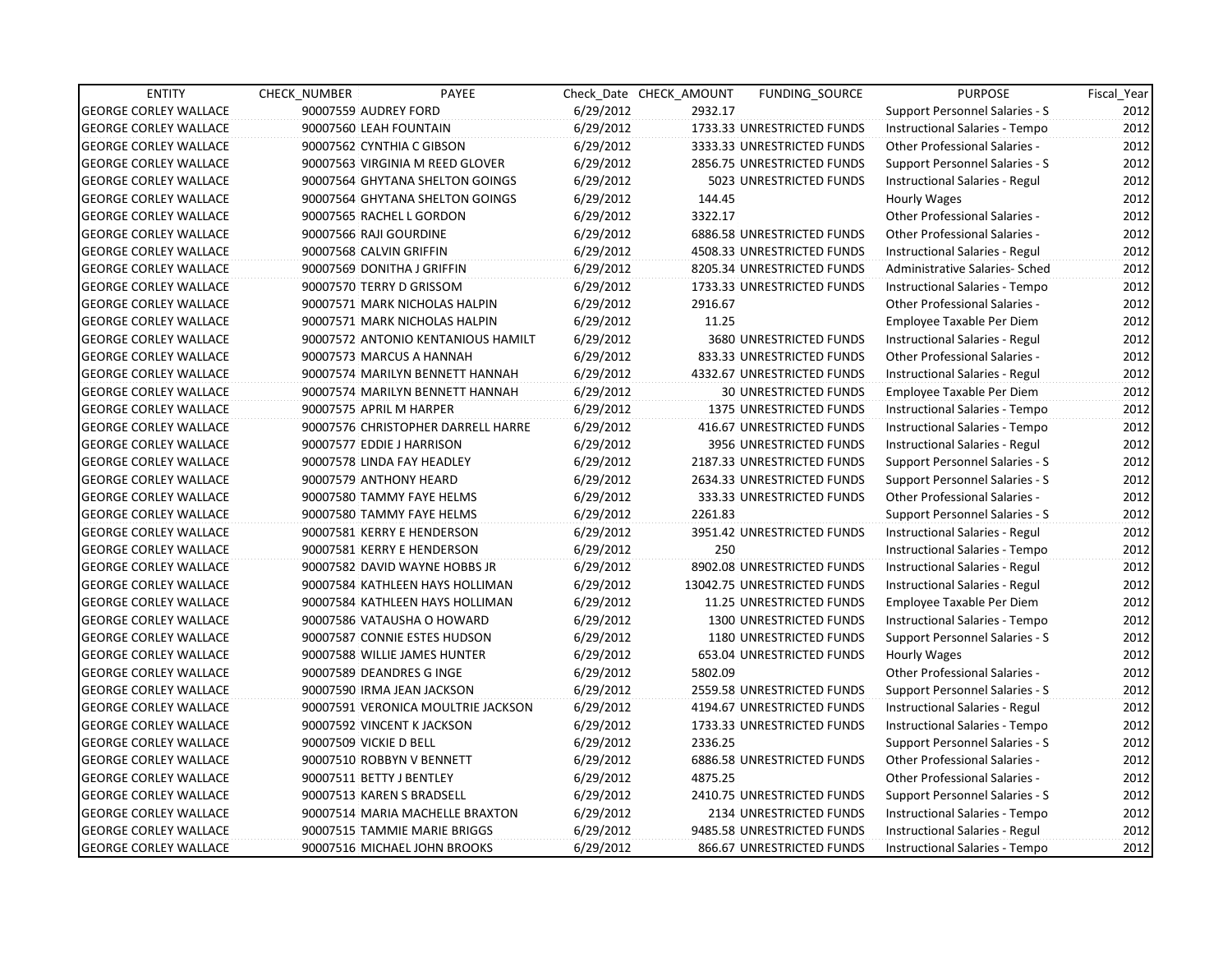| <b>ENTITY</b>                | <b>CHECK NUMBER</b>        | PAYEE                              |           | Check Date CHECK AMOUNT | FUNDING_SOURCE                 | <b>PURPOSE</b>                       | Fiscal_Year |
|------------------------------|----------------------------|------------------------------------|-----------|-------------------------|--------------------------------|--------------------------------------|-------------|
| <b>GEORGE CORLEY WALLACE</b> |                            | 90007517 CHRISTOPHER B BROWN       | 6/29/2012 |                         | 496 UNRESTRICTED FUNDS         | <b>Hourly Wages</b>                  | 2012        |
| <b>GEORGE CORLEY WALLACE</b> | 90007518 KAREN E BROWN     |                                    | 6/29/2012 | 3120.83                 |                                | Other Professional Salaries -        | 2012        |
| <b>GEORGE CORLEY WALLACE</b> | 90007520 VERONICA S BROWN  |                                    | 6/29/2012 |                         | <b>6075 UNRESTRICTED FUNDS</b> | Instructional Salaries - Regul       | 2012        |
| <b>GEORGE CORLEY WALLACE</b> |                            | 90007521 GERALYN LATANZA BUFORD    | 6/29/2012 | 4208                    |                                | Other Professional Salaries -        | 2012        |
| <b>GEORGE CORLEY WALLACE</b> | 90007522 ANDREW J BURTON   |                                    | 6/29/2012 |                         | 3229 UNRESTRICTED FUNDS        | Support Personnel Salaries - S       | 2012        |
| <b>GEORGE CORLEY WALLACE</b> | 90007523 PEGGY SUE BUTLER  |                                    | 6/29/2012 |                         | 1889.83 UNRESTRICTED FUNDS     | Support Personnel Salaries - S       | 2012        |
| <b>GEORGE CORLEY WALLACE</b> | 90007524 WEBBIE R CALHOUN  |                                    | 6/29/2012 |                         | 4470.67 UNRESTRICTED FUNDS     | Instructional Salaries - Regul       | 2012        |
| <b>GEORGE CORLEY WALLACE</b> |                            | 90007525 MENNIE L CARSTARPHEN      | 6/29/2012 |                         | 5975 UNRESTRICTED FUNDS        | Instructional Salaries - Regul       | 2012        |
| <b>GEORGE CORLEY WALLACE</b> |                            | 90007526 BECKY BLANTON CASEY       | 6/29/2012 |                         | <b>6489 UNRESTRICTED FUNDS</b> | Instructional Salaries - Regul       | 2012        |
| <b>GEORGE CORLEY WALLACE</b> |                            | 90007527 JANET M CATHEY PUGH       | 6/29/2012 |                         | 12135.5 UNRESTRICTED FUNDS     | Instructional Salaries - Regul       | 2012        |
| <b>GEORGE CORLEY WALLACE</b> |                            | 90007528 PAMELA D CAVER JACKSON    | 6/29/2012 |                         | 3663.75 UNRESTRICTED FUNDS     | Instructional Salaries - Tempo       | 2012        |
| <b>GEORGE CORLEY WALLACE</b> |                            | 90007529 CHANNIE LORAINE CHAPMAN   | 6/29/2012 | 3166.67                 |                                | Other Professional Salaries -        | 2012        |
| <b>GEORGE CORLEY WALLACE</b> | 90007530 VERONICA CHESNUT  |                                    | 6/29/2012 |                         | 1300 UNRESTRICTED FUNDS        | Instructional Salaries - Tempo       | 2012        |
| <b>GEORGE CORLEY WALLACE</b> | 90007531 LINDA A CHILDERS  |                                    | 6/29/2012 |                         | <b>2244 UNRESTRICTED FUNDS</b> | Instructional Salaries - Regul       | 2012        |
| <b>GEORGE CORLEY WALLACE</b> |                            | 90007532 MARGARET H CHRISTIAN      | 6/29/2012 | 2399.09                 |                                | Instructional Salaries - Tempo       | 2012        |
| <b>GEORGE CORLEY WALLACE</b> |                            | 90007532 MARGARET H CHRISTIAN      | 6/29/2012 | 33.02                   |                                | Hourly Wages                         | 2012        |
| <b>GEORGE CORLEY WALLACE</b> | 90007533 LONZY T CLIFTON   |                                    | 6/29/2012 |                         | 2900 UNRESTRICTED FUNDS        | Instructional Salaries - Tempo       | 2012        |
| <b>GEORGE CORLEY WALLACE</b> | 90007533 LONZY T CLIFTON   |                                    | 6/29/2012 |                         | 5023 UNRESTRICTED FUNDS        | <b>Other Professional Salaries -</b> | 2012        |
| <b>GEORGE CORLEY WALLACE</b> | 90007534 STEFFAN COLEMAN   |                                    | 6/29/2012 | 3402.91                 |                                | Support Personnel Salaries - S       | 2012        |
| <b>GEORGE CORLEY WALLACE</b> | 90007536 LORI ANN COMBS    |                                    | 6/29/2012 |                         | 2709.83 UNRESTRICTED FUNDS     | Support Personnel Salaries - S       | 2012        |
| <b>GEORGE CORLEY WALLACE</b> | 90007537 ROBIN COOK        |                                    | 6/29/2012 |                         | 3617.83 UNRESTRICTED FUNDS     | Instructional Salaries - Regul       | 2012        |
| <b>GEORGE CORLEY WALLACE</b> | 90007538 HELEN A COSBY     |                                    | 6/29/2012 |                         | 3601.25 UNRESTRICTED FUNDS     | Support Personnel Salaries - S       | 2012        |
| <b>GEORGE CORLEY WALLACE</b> | 90007666 AYANNA S SCOTT    |                                    | 6/29/2012 |                         | 3900 UNRESTRICTED FUNDS        | Instructional Salaries - Tempo       | 2012        |
| <b>GEORGE CORLEY WALLACE</b> |                            | 90007667 DAPHANE N SHANNON         | 6/29/2012 |                         | 2085 UNRESTRICTED FUNDS        | Instructional Salaries - Tempo       | 2012        |
| <b>GEORGE CORLEY WALLACE</b> |                            | 90007668 TRACEY M SHANNON          | 6/29/2012 |                         | 12135.5 UNRESTRICTED FUNDS     | Instructional Salaries - Regul       | 2012        |
| <b>GEORGE CORLEY WALLACE</b> |                            | 90007669 LAWRENCE SIMMONS JR       | 6/29/2012 |                         | 3680 UNRESTRICTED FUNDS        | Instructional Salaries - Regul       | 2012        |
| <b>GEORGE CORLEY WALLACE</b> |                            | 90007669 LAWRENCE SIMMONS JR       | 6/29/2012 | 1404                    |                                | Hourly Wages                         | 2012        |
| <b>GEORGE CORLEY WALLACE</b> |                            | 90007670 JACQUELINE BERNETTA SMITH | 6/29/2012 |                         | <b>6084 UNRESTRICTED FUNDS</b> | Other Professional Salaries -        | 2012        |
| <b>GEORGE CORLEY WALLACE</b> | 90007671 LEIGH ANN SMITH   |                                    | 6/29/2012 |                         | 4196.67 UNRESTRICTED FUNDS     | Support Personnel Salaries - S       | 2012        |
| <b>GEORGE CORLEY WALLACE</b> | 90007672 SHANDRA J SMITH   |                                    | 6/29/2012 |                         | 4904.17 UNRESTRICTED FUNDS     | <b>Other Professional Salaries -</b> | 2012        |
| <b>GEORGE CORLEY WALLACE</b> | 90007672 SHANDRA J SMITH   |                                    | 6/29/2012 | 45                      |                                | In-State Travel                      | 2012        |
| <b>GEORGE CORLEY WALLACE</b> |                            | 90007673 ANNA M SMITHERMAN         | 6/29/2012 |                         | 12642.75 UNRESTRICTED FUNDS    | Instructional Salaries - Regul       | 2012        |
| <b>GEORGE CORLEY WALLACE</b> | 90007674 JOHN A SNOW       |                                    | 6/29/2012 |                         | 632 UNRESTRICTED FUNDS         | Hourly Wages                         | 2012        |
| <b>GEORGE CORLEY WALLACE</b> | 90007675 LULA SNOWDEN      |                                    | 6/29/2012 | 4012.5                  |                                | <b>Other Professional Salaries -</b> | 2012        |
| <b>GEORGE CORLEY WALLACE</b> | 90007676 BRANDI N SPEARS   |                                    | 6/29/2012 |                         | 1964.25 UNRESTRICTED FUNDS     | Support Personnel Salaries - S       | 2012        |
| <b>GEORGE CORLEY WALLACE</b> |                            | 90007677 DONTE L STEVENSON         | 6/29/2012 |                         | 2187.33 UNRESTRICTED FUNDS     | Support Personnel Salaries - S       | 2012        |
| <b>GEORGE CORLEY WALLACE</b> |                            | 90007678 MAXINE STURDIVANT         | 6/29/2012 |                         | 433.33 UNRESTRICTED FUNDS      | Instructional Salaries - Tempo       | 2012        |
| <b>GEORGE CORLEY WALLACE</b> |                            | 90007678 MAXINE STURDIVANT         | 6/29/2012 |                         | 5224 UNRESTRICTED FUNDS        | Instructional Salaries - Regul       | 2012        |
| <b>GEORGE CORLEY WALLACE</b> |                            | 90007679 DANICA SHERITA TAYLOR     | 6/29/2012 |                         | 1301.68 UNRESTRICTED FUNDS     | Instructional Salaries - Regul       | 2012        |
| <b>GEORGE CORLEY WALLACE</b> | 90007680 JEROME E THAMES   |                                    | 6/29/2012 |                         | 3956 UNRESTRICTED FUNDS        | Instructional Salaries - Regul       | 2012        |
| <b>GEORGE CORLEY WALLACE</b> | 90007681 SHEILA ANN THEISS |                                    | 6/29/2012 |                         | 100 UNRESTRICTED FUNDS         | Other Professional Salaries -        | 2012        |
| <b>GEORGE CORLEY WALLACE</b> | 90007681 SHEILA ANN THEISS |                                    | 6/29/2012 | 2919.75                 |                                | <b>Other Professional Salaries -</b> | 2012        |
| <b>GEORGE CORLEY WALLACE</b> |                            | 90007682 GLORIA DEAN THOMAS        | 6/29/2012 |                         | 3452.83 UNRESTRICTED FUNDS     | Support Personnel Salaries - S       | 2012        |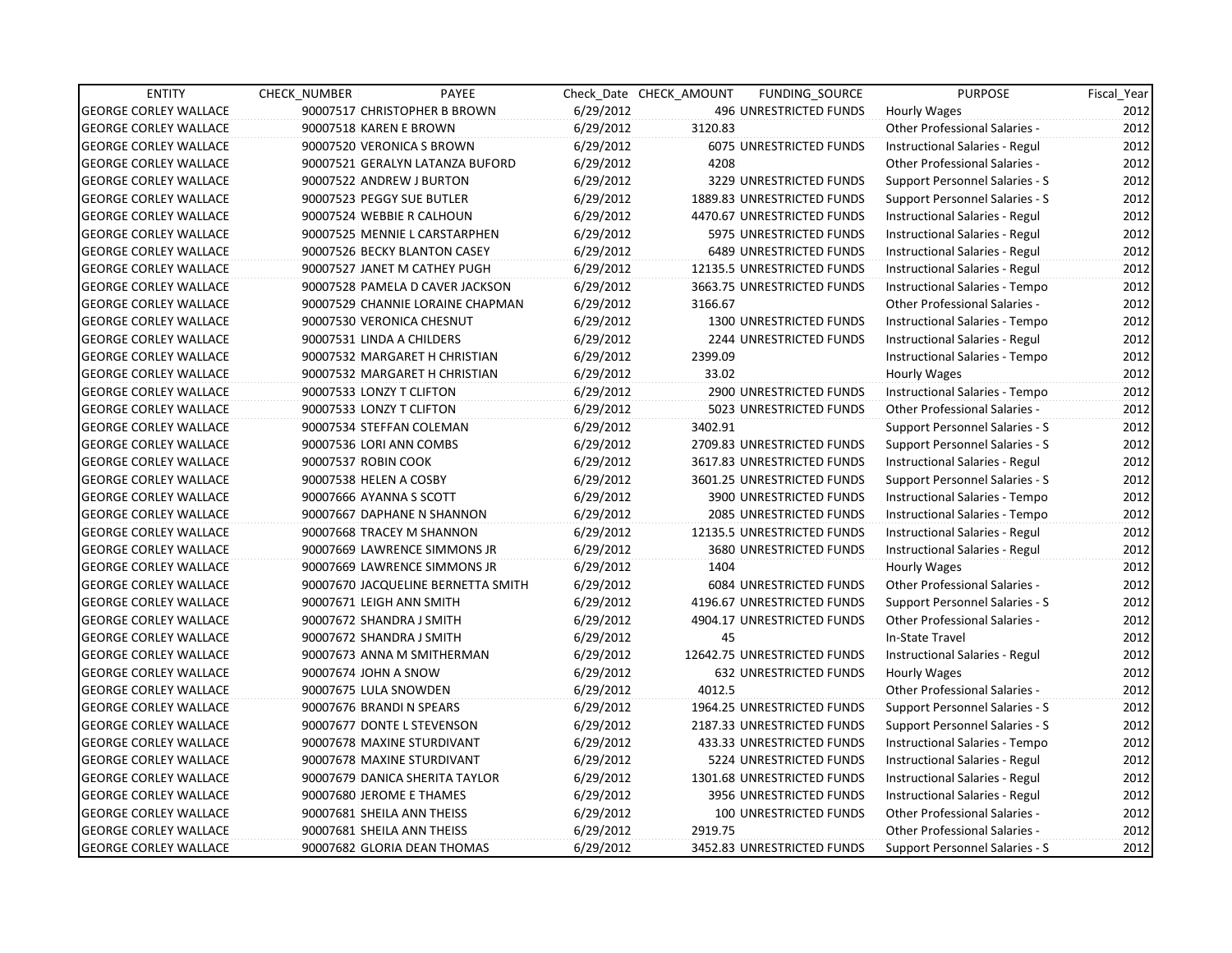| <b>ENTITY</b>                | <b>CHECK NUMBER</b>           | PAYEE                            |           | Check Date CHECK AMOUNT | FUNDING_SOURCE                | <b>PURPOSE</b>                        | Fiscal Year |
|------------------------------|-------------------------------|----------------------------------|-----------|-------------------------|-------------------------------|---------------------------------------|-------------|
| <b>GEORGE CORLEY WALLACE</b> | 90007682 GLORIA DEAN THOMAS   |                                  | 6/29/2012 |                         | 41.25 UNRESTRICTED FUNDS      | Employee Taxable Per Diem             | 2012        |
| <b>GEORGE CORLEY WALLACE</b> |                               | 90007683 YOLANDA SMITH THOMPKINS | 6/29/2012 |                         | 433.33 UNRESTRICTED FUNDS     | Instructional Salaries - Tempo        | 2012        |
| <b>GEORGE CORLEY WALLACE</b> | 90007684 ANTHONY G TURNER     |                                  | 6/29/2012 |                         | 11511.58 UNRESTRICTED FUNDS   | Instructional Salaries - Regul        | 2012        |
| <b>GEORGE CORLEY WALLACE</b> | 90007685 HERMAN W TURNER      |                                  | 6/29/2012 |                         | 791.67 UNRESTRICTED FUNDS     | Instructional Salaries - Tempo        | 2012        |
| <b>GEORGE CORLEY WALLACE</b> | 90007686 SONJA M TURNER       |                                  | 6/29/2012 |                         | 1330 UNRESTRICTED FUNDS       | Instructional Salaries - Tempo        | 2012        |
| <b>GEORGE CORLEY WALLACE</b> | 90007687 LAURA LYNN VANCE     |                                  | 6/29/2012 |                         | 3973.25 UNRESTRICTED FUNDS    | Support Personnel Salaries - S        | 2012        |
| <b>GEORGE CORLEY WALLACE</b> | 90007688 SHARON D WALKER      |                                  | 6/29/2012 |                         | 2410.75 UNRESTRICTED FUNDS    | Support Personnel Salaries - S        | 2012        |
| <b>GEORGE CORLEY WALLACE</b> | 90007689 SHERMANITA WALKER    |                                  | 6/29/2012 | 4208                    |                               | <b>Other Professional Salaries -</b>  | 2012        |
| <b>GEORGE CORLEY WALLACE</b> | 90007690 CONNIE W WALLACE     |                                  | 6/29/2012 |                         | 7537.33 UNRESTRICTED FUNDS    | Instructional Salaries - Regul        | 2012        |
| <b>GEORGE CORLEY WALLACE</b> | 90007692 KAMALA D WALLER      |                                  | 6/29/2012 |                         | 2931.58 UNRESTRICTED FUNDS    | Support Personnel Salaries - S        | 2012        |
| <b>GEORGE CORLEY WALLACE</b> | 90007694 GORDON F WELCH       |                                  | 6/29/2012 |                         | 7839.34 UNRESTRICTED FUNDS    | Instructional Salaries - Regul        | 2012        |
| <b>GEORGE CORLEY WALLACE</b> | 90007695 JOYCE ELAINE WHITELY |                                  | 6/29/2012 | 1107.94                 |                               | Instructional Salaries - Tempo        | 2012        |
| <b>GEORGE CORLEY WALLACE</b> | 90007695 JOYCE ELAINE WHITELY |                                  | 6/29/2012 | 26.81                   |                               | Hourly Wages                          | 2012        |
| <b>GEORGE CORLEY WALLACE</b> | 90007697 ELSIE B WILLIAMS     |                                  | 6/29/2012 |                         | 1146.67 UNRESTRICTED FUNDS    | Instructional Salaries - Tempo        | 2012        |
| <b>GEORGE CORLEY WALLACE</b> | 174391 WAL MART               |                                  | 6/29/2012 |                         | 268.71 UNRESTRICTED FUNDS     | <b>Materials and Supplies</b>         | 2012        |
| <b>GEORGE CORLEY WALLACE</b> | 174391 WAL MART               |                                  | 6/29/2012 | 210.59                  |                               | Materials and Supplies                | 2012        |
| <b>GEORGE CORLEY WALLACE</b> |                               | 174393 BIRMINGHAM RESTAURANT     | 6/29/2012 | 5774                    |                               | <b>Construction in Progress</b>       | 2012        |
| <b>GEORGE CORLEY WALLACE</b> |                               | 174394 MAYER ELECTRIC FIN CORP   | 6/29/2012 | 32163.33                |                               | Construction in Progress              | 2012        |
| <b>GEORGE CORLEY WALLACE</b> |                               | 174392 FIRST CAHAWBA BANKCARD    | 6/29/2012 |                         | -123.17 UNRESTRICTED FUNDS    | Out-of-State Travel                   | 2012        |
| <b>GEORGE CORLEY WALLACE</b> |                               | 174392 FIRST CAHAWBA BANKCARD    | 6/29/2012 |                         | 308.67 UNRESTRICTED FUNDS     | <b>Materials and Supplies</b>         | 2012        |
| <b>GEORGE CORLEY WALLACE</b> |                               | 174392 FIRST CAHAWBA BANKCARD    | 6/29/2012 |                         | <b>219 UNRESTRICTED FUNDS</b> | Memberships                           | 2012        |
| <b>GEORGE CORLEY WALLACE</b> |                               | 174392 FIRST CAHAWBA BANKCARD    | 6/29/2012 | 4686                    |                               | Out-of-State Travel                   | 2012        |
| <b>GEORGE CORLEY WALLACE</b> |                               | 50971 ANDRE MARVEL PEARSON       | 6/29/2012 | 2038.67                 |                               | <b>Support Personnel Salaries - S</b> | 2012        |
| <b>GEORGE CORLEY WALLACE</b> |                               | 50972 CHARLENE NICHOLS COBB      | 6/29/2012 |                         | 608 UNRESTRICTED FUNDS        | <b>Student Assistants</b>             | 2012        |
| <b>GEORGE CORLEY WALLACE</b> |                               | 50973 LORI EVELYN DEAVERS        | 6/29/2012 |                         | 1833 UNRESTRICTED FUNDS       | <b>Support Personnel Salaries - S</b> | 2012        |
| <b>GEORGE CORLEY WALLACE</b> |                               | 50974 JIMMIE LEE GOLDSBY         | 6/29/2012 |                         | 4568.08 UNRESTRICTED FUNDS    | Support Personnel Salaries - S        | 2012        |
| <b>GEORGE CORLEY WALLACE</b> | 50975 ISAIAH S HARALSON       |                                  | 6/29/2012 |                         | 2811 UNRESTRICTED FUNDS       | Support Personnel Salaries - S        | 2012        |
| <b>GEORGE CORLEY WALLACE</b> | 50976 ROBERT L HARVELL        |                                  | 6/29/2012 |                         | 2559.58 UNRESTRICTED FUNDS    | Support Personnel Salaries - S        | 2012        |
| <b>GEORGE CORLEY WALLACE</b> | 50977 MONROE MCCREE           |                                  | 6/29/2012 |                         | 4196.67 UNRESTRICTED FUNDS    | Support Personnel Salaries - S        | 2012        |
| <b>GEORGE CORLEY WALLACE</b> |                               | 50978 NORMAN WEATHERSPOON        | 6/29/2012 |                         | 3080.83 UNRESTRICTED FUNDS    | Support Personnel Salaries - S        | 2012        |
| <b>GEORGE CORLEY WALLACE</b> |                               | 50979 DONALD EDWARD WILDER       | 6/29/2012 |                         | 10829.92 UNRESTRICTED FUNDS   | Instructional Salaries - Regul        | 2012        |
| <b>GEORGE CORLEY WALLACE</b> | 50980 TONY MAX HUGHES         |                                  | 6/29/2012 |                         | 866.67 UNRESTRICTED FUNDS     | Instructional Salaries - Tempo        | 2012        |
| <b>GEORGE CORLEY WALLACE</b> | 50981 BERTRAM CRUM            |                                  | 6/29/2012 |                         | 433.33 UNRESTRICTED FUNDS     | Instructional Salaries - Tempo        | 2012        |
| <b>GEORGE CORLEY WALLACE</b> | 50982 BARRY C HARGRAVE        |                                  | 6/29/2012 |                         | 433.33 UNRESTRICTED FUNDS     | Instructional Salaries - Tempo        | 2012        |
| <b>GEORGE CORLEY WALLACE</b> | 50983 ALBERT SOUTHALL         |                                  | 6/29/2012 |                         | 250 UNRESTRICTED FUNDS        | Other Professional Salaries -         | 2012        |
| <b>GEORGE CORLEY WALLACE</b> |                               | 50984 EUGENE JAMES CHILDRESS JR  | 6/29/2012 |                         | 860 UNRESTRICTED FUNDS        | Hourly Wages                          | 2012        |
| <b>GEORGE CORLEY WALLACE</b> | 50985 MYRON C COLEMAN         |                                  | 6/29/2012 |                         | 2931.58 UNRESTRICTED FUNDS    | Support Personnel Salaries - S        | 2012        |
| <b>GEORGE CORLEY WALLACE</b> |                               | 50987 NORBERT JAMES NEELY JR     | 6/29/2012 |                         | 136.96 UNRESTRICTED FUNDS     | Hourly Wages                          | 2012        |
| <b>GEORGE CORLEY WALLACE</b> |                               | 50988 ANDREW DOUGLAS WHATLEY     | 6/29/2012 |                         | 2187.58 UNRESTRICTED FUNDS    | Support Personnel Salaries - S        | 2012        |
| <b>GEORGE CORLEY WALLACE</b> | 50992 JERRY D SMITH           |                                  | 6/29/2012 |                         | 18.14 UNRESTRICTED FUNDS      | Hourly Wages                          | 2012        |
| <b>GEORGE CORLEY WALLACE</b> | 50993 COREY D BOWIE           |                                  | 6/29/2012 |                         | 1177.83 UNRESTRICTED FUNDS    | Other Professional Salaries -         | 2012        |
| <b>GEORGE CORLEY WALLACE</b> | 50993 COREY D BOWIE           |                                  | 6/29/2012 | 2808.75                 |                               | <b>Other Professional Salaries -</b>  | 2012        |
| <b>GEORGE CORLEY WALLACE</b> |                               | 50994 GYLENDORA D DAVIS          | 6/29/2012 | 1600                    |                               | Instructional Salaries - Tempo        | 2012        |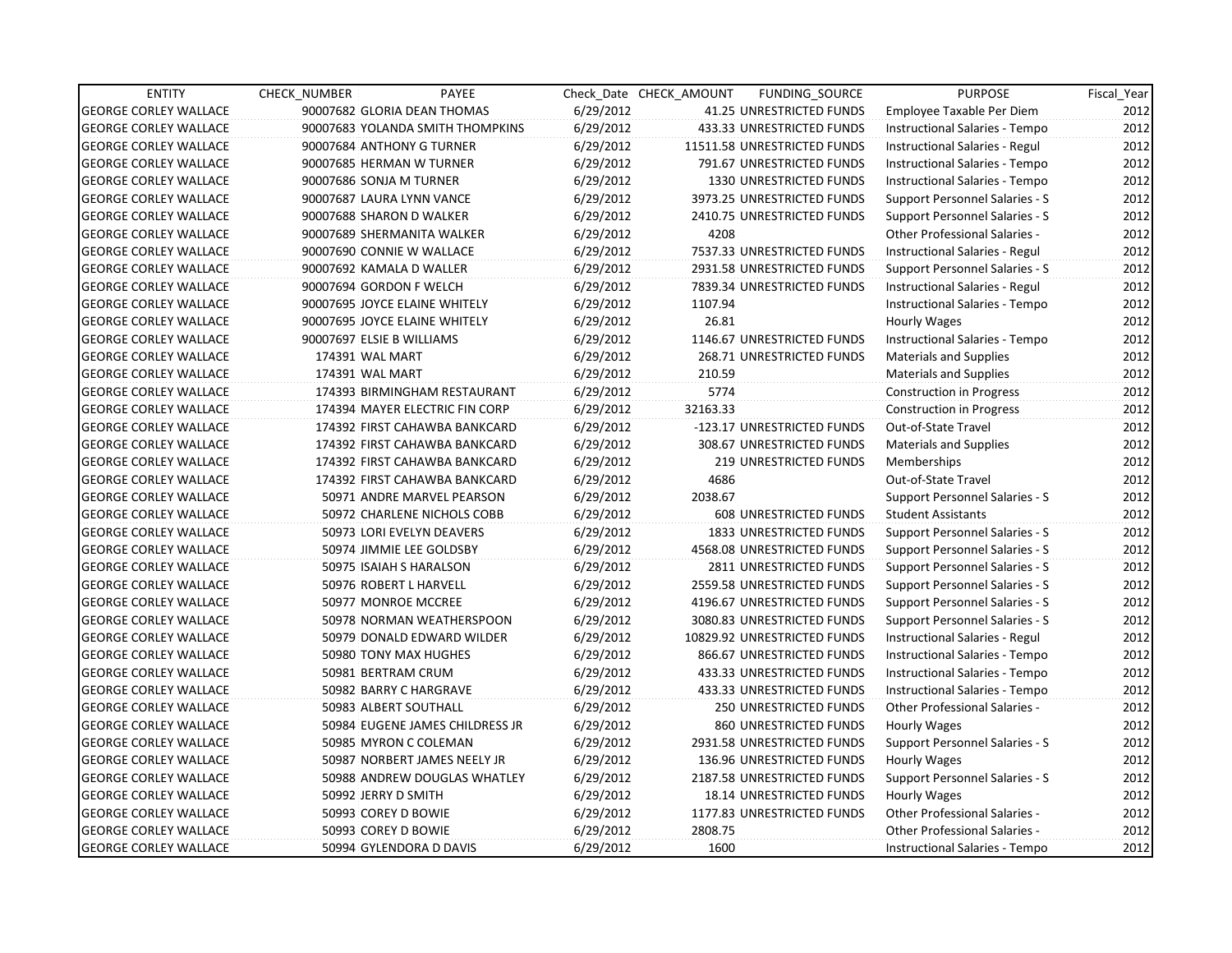| <b>ENTITY</b>                | <b>CHECK NUMBER</b>           | PAYEE                           |           | Check Date CHECK AMOUNT | FUNDING SOURCE                 | <b>PURPOSE</b>                       | Fiscal Year |
|------------------------------|-------------------------------|---------------------------------|-----------|-------------------------|--------------------------------|--------------------------------------|-------------|
| <b>GEORGE CORLEY WALLACE</b> |                               | 50995 BARBARA JEAN ROBINSON     | 6/29/2012 | 1600                    |                                | Instructional Salaries - Tempo       | 2012        |
| <b>GEORGE CORLEY WALLACE</b> |                               | 50996 LESTER ANN SUMMERS        | 6/29/2012 | 1600                    |                                | Instructional Salaries - Tempo       | 2012        |
| <b>GEORGE CORLEY WALLACE</b> |                               | 50997 FRED A WILLIAMSON         | 6/29/2012 |                         | 6991 UNRESTRICTED FUNDS        | Instructional Salaries - Regul       | 2012        |
| <b>GEORGE CORLEY WALLACE</b> | 50998 OTIS TARVER JR          |                                 | 6/29/2012 |                         | 3680 UNRESTRICTED FUNDS        | Instructional Salaries - Regul       | 2012        |
| <b>GEORGE CORLEY WALLACE</b> | 90007498 OLIVIA JOYCE ACOFF   |                                 | 6/29/2012 | 1116.88                 |                                | Instructional Salaries - Tempo       | 2012        |
| <b>GEORGE CORLEY WALLACE</b> | 90007499 BERTHA YVETTE ALLEN  |                                 | 6/29/2012 | 4342                    |                                | <b>Other Professional Salaries -</b> | 2012        |
| <b>GEORGE CORLEY WALLACE</b> | 90007500 KENNY ALLEN          |                                 | 6/29/2012 |                         | 8403.75 UNRESTRICTED FUNDS     | Instructional Salaries - Regul       | 2012        |
| <b>GEORGE CORLEY WALLACE</b> | 90007501 ERIC PRESTON ALLISON |                                 | 6/29/2012 |                         | <b>4653 UNRESTRICTED FUNDS</b> | Instructional Salaries - Regul       | 2012        |
| <b>GEORGE CORLEY WALLACE</b> | 90007501 ERIC PRESTON ALLISON |                                 | 6/29/2012 |                         | 517 UNRESTRICTED FUNDS         | Other Professional Salaries -        | 2012        |
| <b>GEORGE CORLEY WALLACE</b> |                               | 90007502 KAY GOODWIN ALSOBROOK  | 6/29/2012 | 947.11                  |                                | Instructional Salaries - Tempo       | 2012        |
| <b>GEORGE CORLEY WALLACE</b> |                               | 90007502 KAY GOODWIN ALSOBROOK  | 6/29/2012 | 26.81                   |                                | Hourly Wages                         | 2012        |
| <b>GEORGE CORLEY WALLACE</b> | 90007503 TAMPATHA AUSTIN      |                                 | 6/29/2012 |                         | 2038.42 UNRESTRICTED FUNDS     | Support Personnel Salaries - S       | 2012        |
| <b>GEORGE CORLEY WALLACE</b> | 90007504 NANCY AUTERY         |                                 | 6/29/2012 |                         | 10580.75 UNRESTRICTED FUNDS    | Instructional Salaries - Regul       | 2012        |
| <b>GEORGE CORLEY WALLACE</b> |                               | 90007505 ANTIONETTA S BALDWIN   | 6/29/2012 |                         | 9584 UNRESTRICTED FUNDS        | Instructional Salaries - Regul       | 2012        |
| <b>GEORGE CORLEY WALLACE</b> | 90007506 SHIRLEY ANN BARKER   |                                 | 6/29/2012 |                         | 3824.67 UNRESTRICTED FUNDS     | Support Personnel Salaries - S       | 2012        |
| <b>GEORGE CORLEY WALLACE</b> |                               | 90007507 TIFFANY RENEE BARLOW   | 6/29/2012 | 4839.17                 |                                | <b>Other Professional Salaries -</b> | 2012        |
| <b>GEORGE CORLEY WALLACE</b> | 174485 CLARENCE PETTWAY       |                                 | 7/5/2012  | 663.02                  |                                | In-State Travel                      | 2012        |
| <b>GEORGE CORLEY WALLACE</b> |                               | 174486 PROFESSIONAL ENGINEERING | 7/5/2012  | 275                     |                                | Construction in Progress             | 2012        |
| <b>GEORGE CORLEY WALLACE</b> | 174487 ERIKA ROBERSON         |                                 | 7/5/2012  | 381.04                  |                                | In-State Travel                      | 2012        |
| <b>GEORGE CORLEY WALLACE</b> |                               | 174488 ROUNTREE ELECTRIC SUPPLY | 7/5/2012  |                         | 440.32 UNRESTRICTED FUNDS      | <b>Materials and Supplies</b>        | 2012        |
| <b>GEORGE CORLEY WALLACE</b> | 174489 KENNETTA SANDERS       |                                 | 7/5/2012  |                         | 75 UNRESTRICTED FUNDS          | <b>Other Contractual Services</b>    | 2012        |
| <b>GEORGE CORLEY WALLACE</b> |                               | 174490 SELMA WATER WORKS BOARD  | 7/5/2012  |                         | 574.65 UNRESTRICTED FUNDS      | Water and Sewer                      | 2012        |
| <b>GEORGE CORLEY WALLACE</b> | 174491 SHERWIN WILLIAMS       |                                 | 7/5/2012  |                         | 109.39 UNRESTRICTED FUNDS      | <b>Materials and Supplies</b>        | 2012        |
| <b>GEORGE CORLEY WALLACE</b> | 174399 AMBER SCOTT            |                                 | 7/5/2012  | 25                      |                                | <b>Other Contractual Services</b>    | 2012        |
| <b>GEORGE CORLEY WALLACE</b> | 174400 BURRELL KIEFER         |                                 | 7/5/2012  | 25                      |                                | <b>Other Contractual Services</b>    | 2012        |
| <b>GEORGE CORLEY WALLACE</b> | 174401 GLORIA A. CARLISLE     |                                 | 7/5/2012  | 25                      |                                | <b>Other Contractual Services</b>    | 2012        |
| <b>GEORGE CORLEY WALLACE</b> | 174402 CHRISTINA YOUNG        |                                 | 7/5/2012  | 25                      |                                | <b>Other Contractual Services</b>    | 2012        |
| <b>GEORGE CORLEY WALLACE</b> | 174403 CORINTHIA HOPKINS      |                                 | 7/5/2012  | 25                      |                                | <b>Other Contractual Services</b>    | 2012        |
| <b>GEORGE CORLEY WALLACE</b> | 174404 CRISTA KENNEDY         |                                 | 7/5/2012  | 25                      |                                | <b>Other Contractual Services</b>    | 2012        |
| <b>GEORGE CORLEY WALLACE</b> | 174405 DARAIL YOUNG           |                                 | 7/5/2012  | 25                      |                                | <b>Other Contractual Services</b>    | 2012        |
| <b>GEORGE CORLEY WALLACE</b> | 174406 DERRICK STUBBS         |                                 | 7/5/2012  | 25                      |                                | <b>Other Contractual Services</b>    | 2012        |
| <b>GEORGE CORLEY WALLACE</b> | 174407 EDWIN DENNIS           |                                 | 7/5/2012  | 25                      |                                | <b>Other Contractual Services</b>    | 2012        |
| <b>GEORGE CORLEY WALLACE</b> | 174408 EMILY CLEVELAND        |                                 | 7/5/2012  | 25                      |                                | <b>Other Contractual Services</b>    | 2012        |
| <b>GEORGE CORLEY WALLACE</b> | 174409 FRANCES YOUNG          |                                 | 7/5/2012  | 25                      |                                | <b>Other Contractual Services</b>    | 2012        |
| <b>GEORGE CORLEY WALLACE</b> | 174410 HATTIE PULLOM          |                                 | 7/5/2012  | 25                      |                                | <b>Other Contractual Services</b>    | 2012        |
| <b>GEORGE CORLEY WALLACE</b> |                               | 174411 JABREIA WILLOUGHBY       | 7/5/2012  | 25 <sup>2</sup>         |                                | <b>Other Contractual Services</b>    | 2012        |
| <b>GEORGE CORLEY WALLACE</b> | 174412 JACQUELINE SMILEY      |                                 | 7/5/2012  | 25                      |                                | <b>Other Contractual Services</b>    | 2012        |
| <b>GEORGE CORLEY WALLACE</b> | 174413 JAKIRA WALKER          |                                 | 7/5/2012  | 25 <sup>2</sup>         |                                | <b>Other Contractual Services</b>    | 2012        |
| <b>GEORGE CORLEY WALLACE</b> | 174414 JARVIS GREENE          |                                 | 7/5/2012  | 25                      |                                | <b>Other Contractual Services</b>    | 2012        |
| <b>GEORGE CORLEY WALLACE</b> | 174415 JAZMINE STRONG         |                                 | 7/5/2012  | 25                      |                                | <b>Other Contractual Services</b>    | 2012        |
| <b>GEORGE CORLEY WALLACE</b> | 174416 JEREMIAH PETTWAY       |                                 | 7/5/2012  | 25                      |                                | <b>Other Contractual Services</b>    | 2012        |
| <b>GEORGE CORLEY WALLACE</b> | 174417 JESSICA GARRETT        |                                 | 7/5/2012  | 25                      |                                | <b>Other Contractual Services</b>    | 2012        |
| <b>GEORGE CORLEY WALLACE</b> | 174418 KAMAUSI GLOVER         |                                 | 7/5/2012  | 25                      |                                | <b>Other Contractual Services</b>    | 2012        |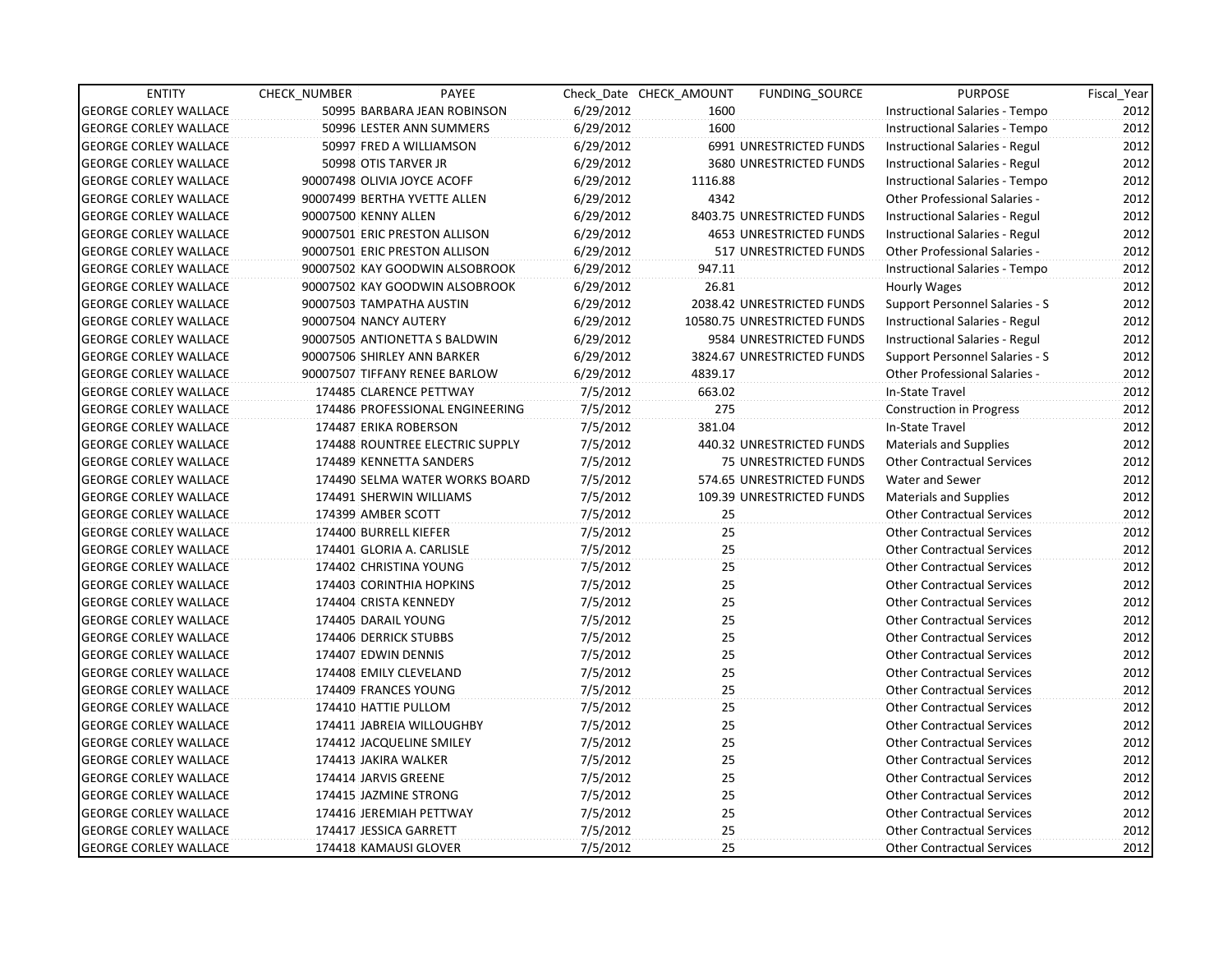| <b>ENTITY</b>                | CHECK NUMBER             | PAYEE                            |          | Check Date CHECK AMOUNT | FUNDING SOURCE                | <b>PURPOSE</b>                    | Fiscal Year |
|------------------------------|--------------------------|----------------------------------|----------|-------------------------|-------------------------------|-----------------------------------|-------------|
| <b>GEORGE CORLEY WALLACE</b> | 174419 KENDRICK YELDER   |                                  | 7/5/2012 | 25                      |                               | <b>Other Contractual Services</b> | 2012        |
| <b>GEORGE CORLEY WALLACE</b> | 174420 KIMBERLY HITT     |                                  | 7/5/2012 | 25                      |                               | <b>Other Contractual Services</b> | 2012        |
| <b>GEORGE CORLEY WALLACE</b> | 174421 KIMBERLY PRIVETT  |                                  | 7/5/2012 | 25                      |                               | <b>Other Contractual Services</b> | 2012        |
| <b>GEORGE CORLEY WALLACE</b> | 174422 LAMAR GREEN       |                                  | 7/5/2012 | 25                      |                               | <b>Other Contractual Services</b> | 2012        |
| <b>GEORGE CORLEY WALLACE</b> | 174423 MARCUS ROWE       |                                  | 7/5/2012 | 25                      |                               | <b>Other Contractual Services</b> | 2012        |
| <b>GEORGE CORLEY WALLACE</b> | 174424 MICHAEL JOHNSON   |                                  | 7/5/2012 | 25                      |                               | <b>Other Contractual Services</b> | 2012        |
| <b>GEORGE CORLEY WALLACE</b> | 174425 MICHAEL STRONG    |                                  | 7/5/2012 | 25                      |                               | <b>Other Contractual Services</b> | 2012        |
| <b>GEORGE CORLEY WALLACE</b> | 174426 PATRICIA ROBINSON |                                  | 7/5/2012 | 25 <sup>2</sup>         |                               | <b>Other Contractual Services</b> | 2012        |
| <b>GEORGE CORLEY WALLACE</b> | 174427 REBECCA SHAW      |                                  | 7/5/2012 | 25                      |                               | <b>Other Contractual Services</b> | 2012        |
| <b>GEORGE CORLEY WALLACE</b> | 174428 RODNEY JOHNSON    |                                  | 7/5/2012 | 25                      |                               | <b>Other Contractual Services</b> | 2012        |
| <b>GEORGE CORLEY WALLACE</b> | 174429 ROSA SMITH        |                                  | 7/5/2012 | 25                      |                               | <b>Other Contractual Services</b> | 2012        |
| <b>GEORGE CORLEY WALLACE</b> | 174430 SARAH WOODS       |                                  | 7/5/2012 | 25 <sub>1</sub>         |                               | <b>Other Contractual Services</b> | 2012        |
| <b>GEORGE CORLEY WALLACE</b> | 174431 SHANIKA BROWN     |                                  | 7/5/2012 | 25 <sup>°</sup>         |                               | <b>Other Contractual Services</b> | 2012        |
| <b>GEORGE CORLEY WALLACE</b> | 174432 SHERREKKA CANTY   |                                  | 7/5/2012 | 25                      |                               | <b>Other Contractual Services</b> | 2012        |
| <b>GEORGE CORLEY WALLACE</b> | 174492 LULA SNOWDEN      |                                  | 7/5/2012 | 182                     |                               | In-State Travel                   | 2012        |
| <b>GEORGE CORLEY WALLACE</b> |                          | 174493 THE SELMA-TIMES JOURNAL   | 7/5/2012 |                         | <b>360 UNRESTRICTED FUNDS</b> | Advertising and Promotions        | 2012        |
| <b>GEORGE CORLEY WALLACE</b> |                          | 174494 THE SOLUTIONS TEAM        | 7/5/2012 |                         | 178.5 UNRESTRICTED FUNDS      | Service Contracts on Equipment    | 2012        |
| <b>GEORGE CORLEY WALLACE</b> | 174495 WCCS              |                                  | 7/5/2012 | 24631.5                 |                               | Grants, Awards and Prizes         | 2012        |
| <b>GEORGE CORLEY WALLACE</b> |                          | 174497 WILCOX CO. SCHOOL BOARD   | 7/5/2012 | 188.1                   |                               | <b>Other Contractual Services</b> | 2012        |
| <b>GEORGE CORLEY WALLACE</b> | 174498 XEROX CORPORATION |                                  | 7/5/2012 | 55.05                   |                               | Service Contracts on Equipment    | 2012        |
| <b>GEORGE CORLEY WALLACE</b> |                          | 174500 ABC SUPPLY CO. MBA #644   | 7/5/2012 | 5743.31                 |                               | Alterations                       | 2012        |
| <b>GEORGE CORLEY WALLACE</b> |                          | 174501 AIR TECH INCORPORATED     | 7/5/2012 | 1215                    |                               | Alterations                       | 2012        |
| <b>GEORGE CORLEY WALLACE</b> | 174502 CMH SPACE         |                                  | 7/5/2012 | 9457.22                 |                               | Alterations                       | 2012        |
| <b>GEORGE CORLEY WALLACE</b> |                          | 174503 CRL-LOVELADY CONSTRUCTION | 7/5/2012 | 214685.24               |                               | Alterations                       | 2012        |
| <b>GEORGE CORLEY WALLACE</b> | 174504 EFG CONSTRUCTION  |                                  | 7/5/2012 | 1990                    |                               | Alterations                       | 2012        |
| <b>GEORGE CORLEY WALLACE</b> |                          | 174505 MULLINS BUILDING PRODUCTS | 7/5/2012 | 3525                    |                               | Alterations                       | 2012        |
| <b>GEORGE CORLEY WALLACE</b> |                          | 174506 R F HENRY TILE-MONTGOMERY | 7/5/2012 | 8527.3                  |                               | Alterations                       | 2012        |
| <b>GEORGE CORLEY WALLACE</b> |                          | 174507 SHAW INDUSTRIES, INC      | 7/5/2012 | 4584                    |                               | Alterations                       | 2012        |
| <b>GEORGE CORLEY WALLACE</b> |                          | 174508 SOUTHERN PIPE & SUPPLY    | 7/5/2012 | 25258.61                |                               | Alterations                       | 2012        |
| <b>GEORGE CORLEY WALLACE</b> | 174433 SHUNTEL JOHNSON   |                                  | 7/5/2012 | 25                      |                               | <b>Other Contractual Services</b> | 2012        |
| <b>GEORGE CORLEY WALLACE</b> | 174434 SICONIA MCCANTS   |                                  | 7/5/2012 | 25                      |                               | <b>Other Contractual Services</b> | 2012        |
| <b>GEORGE CORLEY WALLACE</b> | 174435 SIERRA STRONG     |                                  | 7/5/2012 | 25                      |                               | <b>Other Contractual Services</b> | 2012        |
| <b>GEORGE CORLEY WALLACE</b> | 174436 SONYA EFFINGER    |                                  | 7/5/2012 | 25                      |                               | <b>Other Contractual Services</b> | 2012        |
| <b>GEORGE CORLEY WALLACE</b> | 174437 TAMMY WHITE       |                                  | 7/5/2012 | 25                      |                               | <b>Other Contractual Services</b> | 2012        |
| <b>GEORGE CORLEY WALLACE</b> | 174438 TAWANDA HUDSON    |                                  | 7/5/2012 | 25                      |                               | <b>Other Contractual Services</b> | 2012        |
| <b>GEORGE CORLEY WALLACE</b> | 174439 TERRENCE WALKER   |                                  | 7/5/2012 | 25                      |                               | <b>Other Contractual Services</b> | 2012        |
| <b>GEORGE CORLEY WALLACE</b> | 174440 TIFFANY FULLER    |                                  | 7/5/2012 | 25                      |                               | <b>Other Contractual Services</b> | 2012        |
| <b>GEORGE CORLEY WALLACE</b> | 174441 TRACY DAVIS       |                                  | 7/5/2012 | 25 <sup>2</sup>         |                               | <b>Other Contractual Services</b> | 2012        |
| <b>GEORGE CORLEY WALLACE</b> | 174442 WILLIAM WATSON    |                                  | 7/5/2012 | 25                      |                               | <b>Other Contractual Services</b> | 2012        |
| <b>GEORGE CORLEY WALLACE</b> | 174446 ACCSPRA           |                                  | 7/5/2012 |                         | 150 UNRESTRICTED FUNDS        | In-State Travel                   | 2012        |
| <b>GEORGE CORLEY WALLACE</b> | 174447 OLIVIA ACOFF      |                                  | 7/5/2012 | 249                     |                               | In-State Travel                   | 2012        |
| <b>GEORGE CORLEY WALLACE</b> |                          | 174448 ALABAMA GAS CORPORATION   | 7/5/2012 |                         | 64.91 UNRESTRICTED FUNDS      | Gas and Heating Fuel              | 2012        |
| <b>GEORGE CORLEY WALLACE</b> |                          | 174449 ALABAMA POWER COMPANY     | 7/5/2012 |                         | 41095.82 UNRESTRICTED FUNDS   | Electricity                       | 2012        |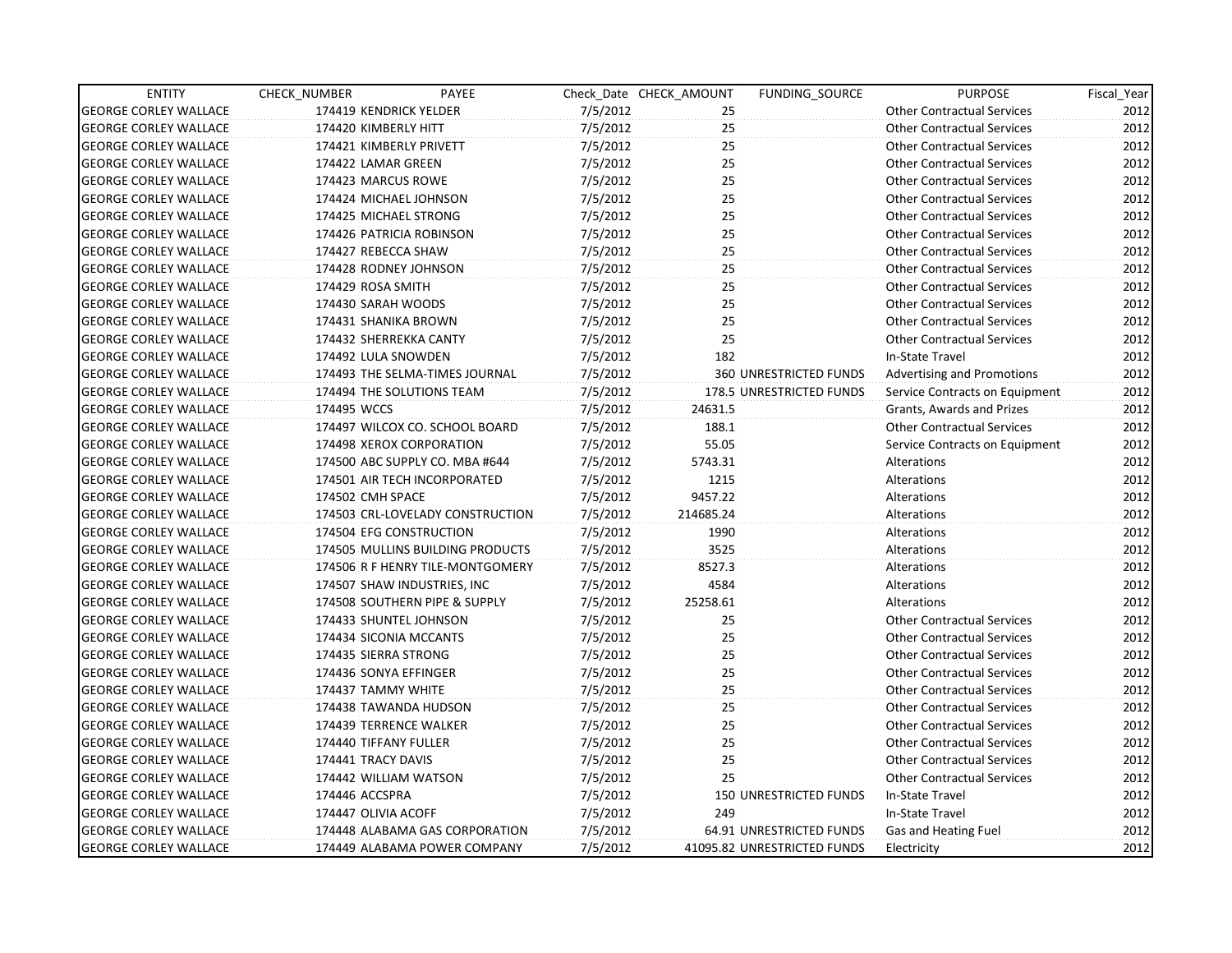| <b>ENTITY</b>                | CHECK NUMBER               | PAYEE                            |           | Check Date CHECK AMOUNT | FUNDING SOURCE                  | <b>PURPOSE</b>                    | Fiscal Year |
|------------------------------|----------------------------|----------------------------------|-----------|-------------------------|---------------------------------|-----------------------------------|-------------|
| <b>GEORGE CORLEY WALLACE</b> | 174450 BERTHA ALLEN        |                                  | 7/5/2012  | 670.45                  |                                 | In-State Travel                   | 2012        |
| <b>GEORGE CORLEY WALLACE</b> | 174451 KENNY ALLEN         |                                  | 7/5/2012  | 366.03                  |                                 | Out-of-State Travel               | 2012        |
| <b>GEORGE CORLEY WALLACE</b> |                            | 174452 AMSAN BAMA SUPPLY         | 7/5/2012  |                         | 1377.39 UNRESTRICTED FUNDS      | <b>Materials and Supplies</b>     | 2012        |
| <b>GEORGE CORLEY WALLACE</b> | 174453 TIFFANY BARLOW      |                                  | 7/5/2012  | 663.02                  |                                 | In-State Travel                   | 2012        |
| <b>GEORGE CORLEY WALLACE</b> | 174455 VICKIE BELL         |                                  | 7/5/2012  | 357.02                  |                                 | In-State Travel                   | 2012        |
| <b>GEORGE CORLEY WALLACE</b> | 174456 JERMEL BELL         |                                  | 7/5/2012  |                         | 110.25 UNRESTRICTED FUNDS       | <b>Other Contractual Services</b> | 2012        |
| <b>GEORGE CORLEY WALLACE</b> | 174457 BLUE OX EQUIPMENT   |                                  | 7/5/2012  |                         | 77.42 UNRESTRICTED FUNDS        | Maintenance and Repairs           | 2012        |
| <b>GEORGE CORLEY WALLACE</b> | 174458 GERALYN BUFORD      |                                  | 7/5/2012  | 663.02                  |                                 | In-State Travel                   | 2012        |
| <b>GEORGE CORLEY WALLACE</b> | 174459 C & S AUTO PARTS    |                                  | 7/5/2012  |                         | 383.19 UNRESTRICTED FUNDS       | Materials and Supplies            | 2012        |
| <b>GEORGE CORLEY WALLACE</b> | 174460 STEFFAN COLEMAN     |                                  | 7/5/2012  | 507.02                  |                                 | In-State Travel                   | 2012        |
| <b>GEORGE CORLEY WALLACE</b> | 174461 COUGAR CHEVRON      |                                  | 7/5/2012  |                         | 4420.8 UNRESTRICTED FUNDS       | Gasoline and Oil - Motor Vehic    | 2012        |
| <b>GEORGE CORLEY WALLACE</b> |                            | 174462 CRYSTAL SPRINGS OF ALA    | 7/5/2012  |                         | 24.2 UNRESTRICTED FUNDS         | Service Contracts on Equipment    | 2012        |
| <b>GEORGE CORLEY WALLACE</b> |                            | 174462 CRYSTAL SPRINGS OF ALA    | 7/5/2012  |                         | 162.08 UNRESTRICTED FUNDS       | <b>Materials and Supplies</b>     | 2012        |
| <b>GEORGE CORLEY WALLACE</b> |                            | 174462 CRYSTAL SPRINGS OF ALA    | 7/5/2012  |                         | <b>39.39 UNRESTRICTED FUNDS</b> | <b>Other Contractual Services</b> | 2012        |
| <b>GEORGE CORLEY WALLACE</b> |                            | 174463 DALLAS COUNTY BOARD OF ED | 7/5/2012  | 415.94                  |                                 | <b>Other Contractual Services</b> | 2012        |
| <b>GEORGE CORLEY WALLACE</b> | 174464 AUDREY FORD         |                                  | 7/5/2012  | 259                     |                                 | In-State Travel                   | 2012        |
| <b>GEORGE CORLEY WALLACE</b> |                            | 174465 FULLER BUILDING COMPANY   | 7/5/2012  |                         | 373.15 UNRESTRICTED FUNDS       | <b>Materials and Supplies</b>     | 2012        |
| <b>GEORGE CORLEY WALLACE</b> | 174466 G & K SERVICES, CO. |                                  | 7/5/2012  |                         | 70.8 UNRESTRICTED FUNDS         | <b>Other Contractual Services</b> | 2012        |
| <b>GEORGE CORLEY WALLACE</b> | 174467 PAULA GOODMAN       |                                  | 7/5/2012  |                         | <b>75 UNRESTRICTED FUNDS</b>    | <b>Other Contractual Services</b> | 2012        |
| <b>GEORGE CORLEY WALLACE</b> | 174468 DEBORAH GOODWIN     |                                  | 7/5/2012  | 9.67                    |                                 | In-State Travel                   | 2012        |
| <b>GEORGE CORLEY WALLACE</b> | 174469 RAJI GOURDINE       |                                  | 7/5/2012  | 150                     |                                 | In-State Travel                   | 2012        |
| <b>GEORGE CORLEY WALLACE</b> | 174470 NIGEL GUTHRIDGE     |                                  | 7/5/2012  | 357.02                  |                                 | In-State Travel                   | 2012        |
| <b>GEORGE CORLEY WALLACE</b> | 174471 ANTONIO HAMILTON    |                                  | 7/5/2012  | 370.15                  |                                 | Out-of-State Travel               | 2012        |
| <b>GEORGE CORLEY WALLACE</b> | 174472 MARY HICKS          |                                  | 7/5/2012  |                         | 50 UNRESTRICTED FUNDS           | <b>Other Contractual Services</b> | 2012        |
| <b>GEORGE CORLEY WALLACE</b> | 174473 PATRICIA HOPKINS    |                                  | 7/5/2012  | 249                     |                                 | In-State Travel                   | 2012        |
| <b>GEORGE CORLEY WALLACE</b> | 174474 DEANDRES G. INGE    |                                  | 7/5/2012  | 657.02                  |                                 | In-State Travel                   | 2012        |
| <b>GEORGE CORLEY WALLACE</b> | 174475 CHINITA IRBY        |                                  | 7/5/2012  |                         | <b>25 UNRESTRICTED FUNDS</b>    | <b>Other Contractual Services</b> | 2012        |
| <b>GEORGE CORLEY WALLACE</b> | 174476 HARRIET KING        |                                  | 7/5/2012  | 249                     |                                 | In-State Travel                   | 2012        |
| <b>GEORGE CORLEY WALLACE</b> | 174477 JOSEPHINE LEE       |                                  | 7/5/2012  |                         | 100 UNRESTRICTED FUNDS          | <b>Other Contractual Services</b> | 2012        |
| <b>GEORGE CORLEY WALLACE</b> | 174478 BURMA LOMAX         |                                  | 7/5/2012  | 225                     |                                 | In-State Travel                   | 2012        |
| <b>GEORGE CORLEY WALLACE</b> | 174479 DERRICK MOORE       |                                  | 7/5/2012  | 357.02                  |                                 | In-State Travel                   | 2012        |
| <b>GEORGE CORLEY WALLACE</b> | 174480 LOREN MORROW        |                                  | 7/5/2012  |                         | 539.95 UNRESTRICTED FUNDS       | <b>Other Contractual Services</b> | 2012        |
| <b>GEORGE CORLEY WALLACE</b> | 174482 MELINDA PAGE        |                                  | 7/5/2012  | 239                     |                                 | In-State Travel                   | 2012        |
| <b>GEORGE CORLEY WALLACE</b> | 174483 ANDRE PEARSON       |                                  | 7/5/2012  | 357.02                  |                                 | In-State Travel                   | 2012        |
| <b>GEORGE CORLEY WALLACE</b> | 174484 PERRY CO. B.O.E.    |                                  | 7/5/2012  | 295                     |                                 | <b>Other Contractual Services</b> | 2012        |
| <b>GEORGE CORLEY WALLACE</b> | 174684 VERSTEEL            |                                  | 7/13/2012 | 3772.44                 |                                 | Materials and Supplies            | 2012        |
| <b>GEORGE CORLEY WALLACE</b> |                            | 174683 UNITED PARCEL SERVICE     | 7/13/2012 |                         | 70.31 UNRESTRICTED FUNDS        | Postage                           | 2012        |
| <b>GEORGE CORLEY WALLACE</b> | 174687 WCCS                |                                  | 7/13/2012 | 24253.5                 |                                 | Grants, Awards and Prizes         | 2012        |
| <b>GEORGE CORLEY WALLACE</b> |                            | 174636 AASFAA MONTGOMERY         | 7/13/2012 |                         | 60 UNRESTRICTED FUNDS           | Memberships                       | 2012        |
| <b>GEORGE CORLEY WALLACE</b> | 174637 ADVANCED DISPOSAL   |                                  | 7/13/2012 |                         | 273.53 UNRESTRICTED FUNDS       | Water and Sewer                   | 2012        |
| <b>GEORGE CORLEY WALLACE</b> | 174638 AIRGAS SOUTH, INC   |                                  | 7/13/2012 |                         | 147.5 UNRESTRICTED FUNDS        | <b>Materials and Supplies</b>     | 2012        |
| <b>GEORGE CORLEY WALLACE</b> | 174639 AIRGAS SOUTH, INC   |                                  | 7/13/2012 | 33831                   |                                 | Materials and Supplies            | 2012        |
| <b>GEORGE CORLEY WALLACE</b> | 174640 AIRGAS SOUTH, INC   |                                  | 7/13/2012 |                         | 60.98 UNRESTRICTED FUNDS        | <b>Materials and Supplies</b>     | 2012        |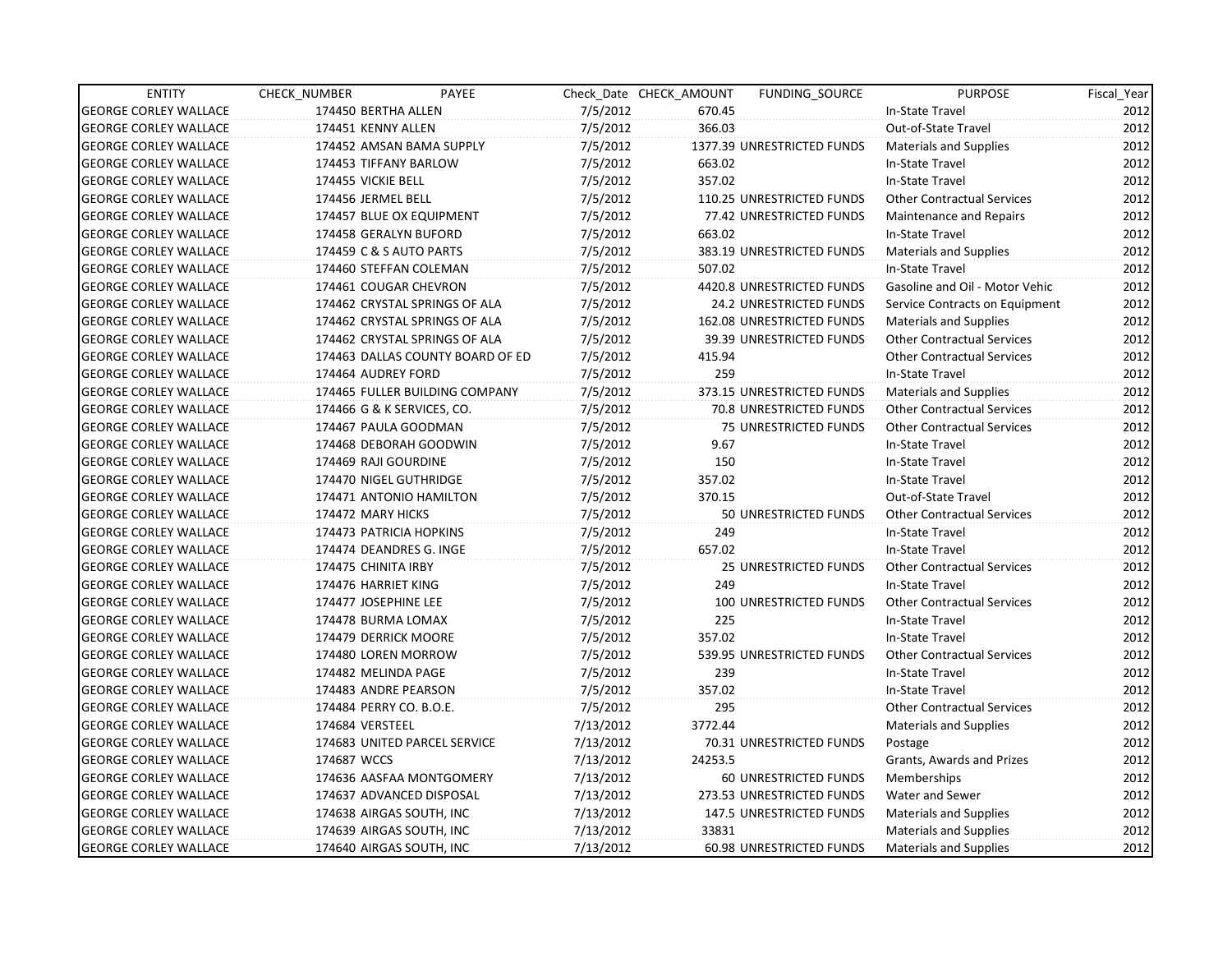| <b>ENTITY</b>                | CHECK NUMBER                | PAYEE                            |           | Check Date CHECK AMOUNT | FUNDING SOURCE                 | <b>PURPOSE</b>                    | Fiscal Year |
|------------------------------|-----------------------------|----------------------------------|-----------|-------------------------|--------------------------------|-----------------------------------|-------------|
| <b>GEORGE CORLEY WALLACE</b> |                             | 174641 ALABAMA POWER COMPANY     | 7/13/2012 |                         | 15688.14 UNRESTRICTED FUNDS    | Electricity                       | 2012        |
| <b>GEORGE CORLEY WALLACE</b> | 174642 MICHELLE ALLDAY      |                                  | 7/13/2012 | 1325.15                 |                                | <b>Other Contractual Services</b> | 2012        |
| <b>GEORGE CORLEY WALLACE</b> | 174643 APPLE COMPUTER, INC. |                                  | 7/13/2012 | 599                     |                                | <b>Materials and Supplies</b>     | 2012        |
| <b>GEORGE CORLEY WALLACE</b> |                             | 174644 AT&T (BUSINESS SERVICE)   | 7/13/2012 |                         | 32.52 UNRESTRICTED FUNDS       | Communications                    | 2012        |
| <b>GEORGE CORLEY WALLACE</b> |                             | 174645 BARNES & NOBLE COLLEGE    | 7/13/2012 |                         | 246.8 UNRESTRICTED FUNDS       |                                   | 2012        |
| <b>GEORGE CORLEY WALLACE</b> |                             | 174645 BARNES & NOBLE COLLEGE    | 7/13/2012 | 32.48                   |                                |                                   | 2012        |
| <b>GEORGE CORLEY WALLACE</b> |                             | 174647 BERNEY OFFICE SOLUTIONS   | 7/13/2012 |                         | 28.22 UNRESTRICTED FUNDS       | Service Contracts on Equipment    | 2012        |
| <b>GEORGE CORLEY WALLACE</b> |                             | 174648 BERNEY OFFICE SOLUTIONS   | 7/13/2012 |                         | 76.03 UNRESTRICTED FUNDS       | Service Contracts on Equipment    | 2012        |
| <b>GEORGE CORLEY WALLACE</b> | 174649 LARRY BLAKE          |                                  | 7/13/2012 | 60                      |                                | <b>Institutional Use</b>          | 2012        |
| <b>GEORGE CORLEY WALLACE</b> |                             | 174650 CDW GOVERNMENT, INC       | 7/13/2012 |                         | 1168.79 UNRESTRICTED FUNDS     | <b>Materials and Supplies</b>     | 2012        |
| <b>GEORGE CORLEY WALLACE</b> | 174651 CLEAR CHANNEL RADIO  |                                  | 7/13/2012 | 1068                    |                                | <b>Advertising and Promotions</b> | 2012        |
| <b>GEORGE CORLEY WALLACE</b> | 174652 LONZY CLIFTON        |                                  | 7/13/2012 |                         | 380.4 UNRESTRICTED FUNDS       | In-State Travel                   | 2012        |
| <b>GEORGE CORLEY WALLACE</b> | 174653 REBECCA DAVIS        |                                  | 7/13/2012 | 54                      |                                | In-State Travel                   | 2012        |
| <b>GEORGE CORLEY WALLACE</b> | 174654 DIESEL SERVICES      |                                  | 7/13/2012 |                         | <b>1208 UNRESTRICTED FUNDS</b> | Maintenance and Repairs           | 2012        |
| <b>GEORGE CORLEY WALLACE</b> |                             | 174655 ELLUCIAN COMPANY L.P.     | 7/13/2012 |                         | 17716 UNRESTRICTED FUNDS       | TECHNOLOGY NON-CAPITALIZED        | 2012        |
| <b>GEORGE CORLEY WALLACE</b> |                             | 174656 ELLUCIAN COMPANY L.P.     | 7/13/2012 |                         | 17716 UNRESTRICTED FUNDS       | <b>TECHNOLOGY NON-CAPITALIZED</b> | 2012        |
| <b>GEORGE CORLEY WALLACE</b> |                             | 174657 FEDERAL EXPRESS CORPORATI | 7/13/2012 |                         | 109.85 UNRESTRICTED FUNDS      | Postage                           | 2012        |
| <b>GEORGE CORLEY WALLACE</b> | 174658 CATHERINE GORDON     |                                  | 7/13/2012 |                         | 825 UNRESTRICTED FUNDS         | <b>Other Contractual Services</b> | 2012        |
| <b>GEORGE CORLEY WALLACE</b> | 174659 GUARDIAN-IPCO INC.   |                                  | 7/13/2012 |                         | <b>450 UNRESTRICTED FUNDS</b>  | Service Contracts on Equipment    | 2012        |
| <b>GEORGE CORLEY WALLACE</b> |                             | 174660 HOWARD TECHNOLOGY         | 7/13/2012 |                         | 7812.5 UNRESTRICTED FUNDS      | Computer Software                 | 2012        |
| <b>GEORGE CORLEY WALLACE</b> | 174661 ANESSA KIDD          |                                  | 7/13/2012 | 660                     |                                | In-State Travel                   | 2012        |
| <b>GEORGE CORLEY WALLACE</b> | 174662 LAMAR COMPANIES      |                                  | 7/13/2012 | 2450                    |                                | <b>Advertising and Promotions</b> | 2012        |
| <b>GEORGE CORLEY WALLACE</b> |                             | 174663 WILLAIM R. MARTIN MIDDLE  | 7/13/2012 | 2000                    |                                | Service Contracts on Equipment    | 2012        |
| <b>GEORGE CORLEY WALLACE</b> |                             | 174664 DR. ROBERT D. McCONNELL   | 7/13/2012 |                         | 225 UNRESTRICTED FUNDS         | In-State Travel                   | 2012        |
| <b>GEORGE CORLEY WALLACE</b> |                             | 174665 MCQUICK PRINTING COMPANY  | 7/13/2012 |                         | <b>144 UNRESTRICTED FUNDS</b>  | <b>Materials and Supplies</b>     | 2012        |
| <b>GEORGE CORLEY WALLACE</b> |                             | 174666 MCQUICK PRINTING COMPANY  | 7/13/2012 |                         | <b>96 UNRESTRICTED FUNDS</b>   | <b>Materials and Supplies</b>     | 2012        |
| <b>GEORGE CORLEY WALLACE</b> |                             | 174667 MCRAE-GAINES LEARNING CTN | 7/13/2012 |                         | 700 UNRESTRICTED FUNDS         | Scholarships                      | 2012        |
| <b>GEORGE CORLEY WALLACE</b> | 174668 NASFAA               |                                  | 7/13/2012 |                         | 975 UNRESTRICTED FUNDS         | Memberships                       | 2012        |
| <b>GEORGE CORLEY WALLACE</b> |                             | 174669 NATIONAL BUSINESS FURNIT  | 7/13/2012 |                         | <b>248 UNRESTRICTED FUNDS</b>  | <b>Materials and Supplies</b>     | 2012        |
| <b>GEORGE CORLEY WALLACE</b> | 174670 CANON SOLUTIONS      |                                  | 7/13/2012 | 117.15                  |                                | Service Contracts on Equipment    | 2012        |
| <b>GEORGE CORLEY WALLACE</b> | 174671 OFFICE DEPOT         |                                  | 7/13/2012 |                         | 480.29 UNRESTRICTED FUNDS      | Materials and Supplies            | 2012        |
| <b>GEORGE CORLEY WALLACE</b> | 174672 OFFICE DEPOT         |                                  | 7/13/2012 |                         | 57.87 UNRESTRICTED FUNDS       | Materials and Supplies            | 2012        |
| <b>GEORGE CORLEY WALLACE</b> | 174673 SASFAA -SC           |                                  | 7/13/2012 |                         | 35 UNRESTRICTED FUNDS          | Memberships                       | 2012        |
| <b>GEORGE CORLEY WALLACE</b> |                             | 174674 SELMA WATER WORKS BOARD   | 7/13/2012 |                         | 101.25 UNRESTRICTED FUNDS      | Water and Sewer                   | 2012        |
| <b>GEORGE CORLEY WALLACE</b> |                             | 174675 SMITHERMAN BROTHERS CONST | 7/13/2012 |                         | 800 UNRESTRICTED FUNDS         | <b>Materials and Supplies</b>     | 2012        |
| <b>GEORGE CORLEY WALLACE</b> |                             | 174676 SOUTHERNLINC WIRELESS     | 7/13/2012 |                         | <b>63.6 UNRESTRICTED FUNDS</b> | Communications                    | 2012        |
| <b>GEORGE CORLEY WALLACE</b> |                             | 174677 SOUTHERNLINC WIRELESS     | 7/13/2012 |                         | 1032.03 UNRESTRICTED FUNDS     | Communications                    | 2012        |
| <b>GEORGE CORLEY WALLACE</b> |                             | 174677 SOUTHERNLINC WIRELESS     | 7/13/2012 | 731.4                   |                                | Communications                    | 2012        |
| <b>GEORGE CORLEY WALLACE</b> |                             | 174678 STEVE'S SERVICE CENTER    | 7/13/2012 |                         | 5102.61 UNRESTRICTED FUNDS     | Maintenance and Repairs           | 2012        |
| <b>GEORGE CORLEY WALLACE</b> |                             | 174679 THE STEWART ORGANIZATION  | 7/13/2012 | 10                      |                                | <b>Other Contractual Services</b> | 2012        |
| <b>GEORGE CORLEY WALLACE</b> |                             | 174680 THYSSENKRUPP ELEVATOR     | 7/13/2012 |                         | 2679.81 UNRESTRICTED FUNDS     | Service Contracts on Equipment    | 2012        |
| <b>GEORGE CORLEY WALLACE</b> |                             | 174681 TRANE COMPANY (PARTS)     | 7/13/2012 |                         | 42.88 UNRESTRICTED FUNDS       | Materials and Supplies            | 2012        |
| <b>GEORGE CORLEY WALLACE</b> | 174682 ELLEN TRAYWICK       |                                  | 7/13/2012 | 48.62                   |                                | In-State Travel                   | 2012        |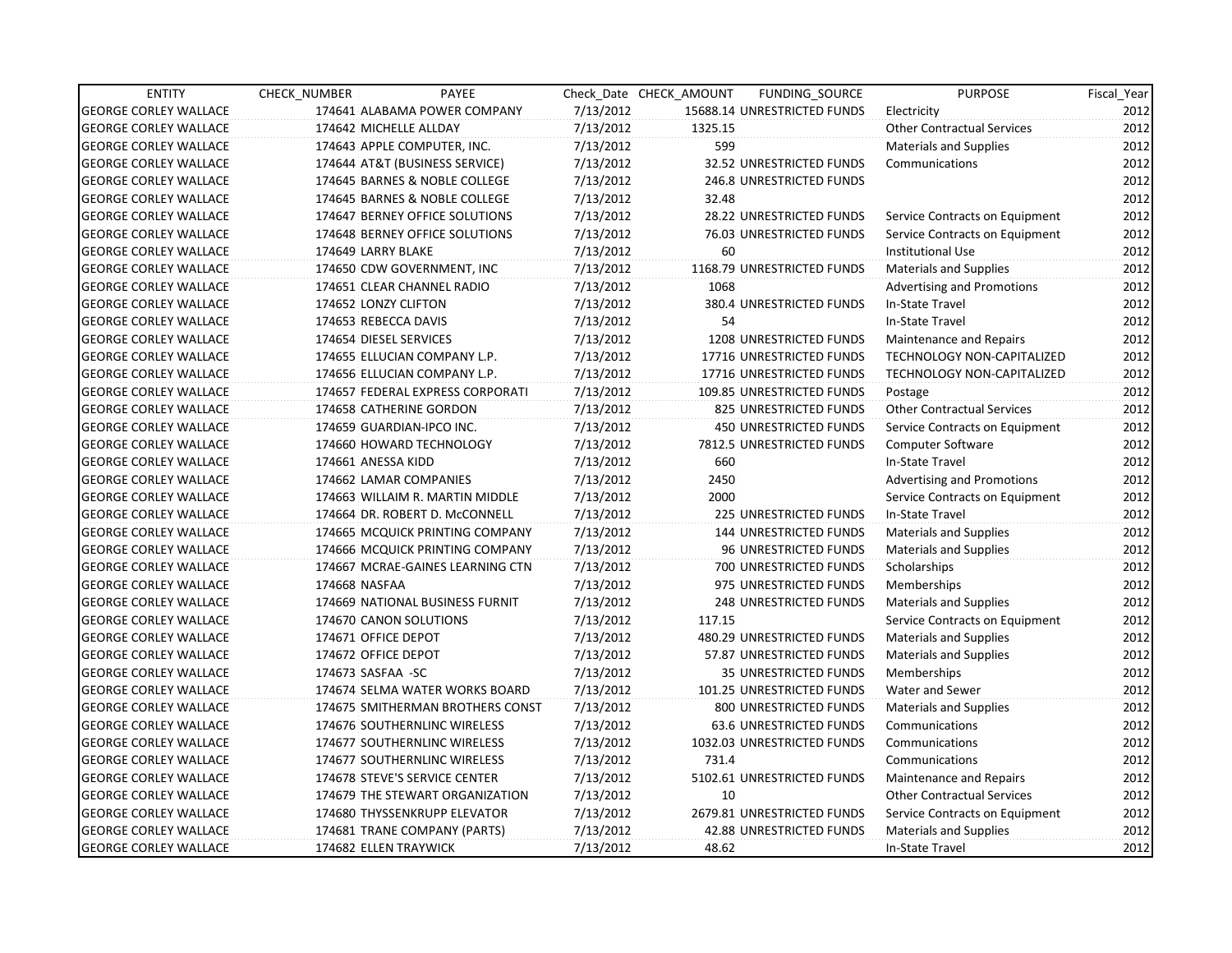| <b>ENTITY</b>                | CHECK_NUMBER               | PAYEE                            |           | Check Date CHECK AMOUNT | FUNDING SOURCE                  | <b>PURPOSE</b>                    | Fiscal_Year |
|------------------------------|----------------------------|----------------------------------|-----------|-------------------------|---------------------------------|-----------------------------------|-------------|
| <b>GEORGE CORLEY WALLACE</b> |                            | 174685 SHERMANITA WALKER         | 7/13/2012 | 663.02                  |                                 | In-State Travel                   | 2012        |
| <b>GEORGE CORLEY WALLACE</b> | 174694 ANESSA KIDD         |                                  | 7/18/2012 | 30                      |                                 | In-State Travel                   | 2012        |
| <b>GEORGE CORLEY WALLACE</b> | 174694 ANESSA KIDD         |                                  | 7/18/2012 | 345.68                  |                                 | Out-of-State Travel               | 2012        |
| <b>GEORGE CORLEY WALLACE</b> |                            | 174698 THE ALABAMA COMMUNITY     | 7/20/2012 |                         | 1000 UNRESTRICTED FUNDS         | Memberships                       | 2012        |
| <b>GEORGE CORLEY WALLACE</b> | 174732 WCCS                |                                  | 7/20/2012 | 22233.9                 |                                 | Scholarships                      | 2012        |
| <b>GEORGE CORLEY WALLACE</b> |                            | 174700 ALABAMA GAS CORPORATION   | 7/20/2012 |                         | 1178.75 UNRESTRICTED FUNDS      | Gas and Heating Fuel              | 2012        |
| <b>GEORGE CORLEY WALLACE</b> | 174701 KENNY ALLEN         |                                  | 7/20/2012 | 263.39                  |                                 | Out-of-State Travel               | 2012        |
| <b>GEORGE CORLEY WALLACE</b> |                            | 174702 AT&T (BUSINESS SERVICE)   | 7/20/2012 |                         | <b>66.15 UNRESTRICTED FUNDS</b> | Communications                    | 2012        |
| <b>GEORGE CORLEY WALLACE</b> | 174704 JERMEL BELL         |                                  | 7/20/2012 |                         | 110.25 UNRESTRICTED FUNDS       | <b>Other Contractual Services</b> | 2012        |
| <b>GEORGE CORLEY WALLACE</b> |                            | 174705 DR. CHARLES H. BLACKLEDGE | 7/20/2012 |                         | 430.68 UNRESTRICTED FUNDS       | <b>Other Contractual Services</b> | 2012        |
| <b>GEORGE CORLEY WALLACE</b> | 174706 BP OIL              |                                  | 7/20/2012 |                         | 142.19 UNRESTRICTED FUNDS       | Gasoline and Oil - Motor Vehic    | 2012        |
| <b>GEORGE CORLEY WALLACE</b> | 174707 LONZY CLIFTON       |                                  | 7/20/2012 |                         | 210.06 UNRESTRICTED FUNDS       | In-State Travel                   | 2012        |
| <b>GEORGE CORLEY WALLACE</b> | 174708 COE - WASHINGTON    |                                  | 7/20/2012 | 1498.5                  |                                 | <b>Institutional Use</b>          | 2012        |
| <b>GEORGE CORLEY WALLACE</b> | 174708 COE - WASHINGTON    |                                  | 7/20/2012 | 1498.5                  |                                 | Memberships                       | 2012        |
| <b>GEORGE CORLEY WALLACE</b> |                            | 174709 CRYSTAL SPRINGS OF ALA    | 7/20/2012 |                         | <b>16.89 UNRESTRICTED FUNDS</b> | <b>Materials and Supplies</b>     | 2012        |
| <b>GEORGE CORLEY WALLACE</b> |                            | 174710 DEMOCRAT REPORTER         | 7/20/2012 |                         | <b>35 UNRESTRICTED FUNDS</b>    | Subscriptions                     | 2012        |
| <b>GEORGE CORLEY WALLACE</b> | 174711 KATERI EVANS        |                                  | 7/20/2012 |                         | <b>150 UNRESTRICTED FUNDS</b>   | In-State Travel                   | 2012        |
| <b>GEORGE CORLEY WALLACE</b> | 174712 FASTENAL COMPANY    |                                  | 7/20/2012 |                         | 431.55 UNRESTRICTED FUNDS       | <b>Materials and Supplies</b>     | 2012        |
| <b>GEORGE CORLEY WALLACE</b> |                            | 174714 SHUNTELRA LOGAN HALE      | 7/20/2012 | 142.73                  |                                 | Out-of-State Travel               | 2012        |
| <b>GEORGE CORLEY WALLACE</b> | 174715 MARK HALPIN         |                                  | 7/20/2012 |                         | 187.13 UNRESTRICTED FUNDS       | In-State Travel                   | 2012        |
| <b>GEORGE CORLEY WALLACE</b> | 174716 ANTONIO HAMILTON    |                                  | 7/20/2012 | 109.1                   |                                 | Out-of-State Travel               | 2012        |
| <b>GEORGE CORLEY WALLACE</b> | 174717 TAMELA LEWIS        |                                  | 7/20/2012 |                         | 425 UNRESTRICTED FUNDS          | <b>Other Contractual Services</b> | 2012        |
| <b>GEORGE CORLEY WALLACE</b> | 174718 JANICE MARSHALL     |                                  | 7/20/2012 |                         | 925 UNRESTRICTED FUNDS          | <b>Other Contractual Services</b> | 2012        |
| <b>GEORGE CORLEY WALLACE</b> | 174719 DENDY MOSELEY       |                                  | 7/20/2012 |                         | <b>100 UNRESTRICTED FUNDS</b>   | <b>Other Contractual Services</b> | 2012        |
| <b>GEORGE CORLEY WALLACE</b> | 174720 RAYFORD NIXON       |                                  | 7/20/2012 |                         | 177.03 UNRESTRICTED FUNDS       | In-State Travel                   | 2012        |
| <b>GEORGE CORLEY WALLACE</b> | 174721 OFFICE DEPOT        |                                  | 7/20/2012 |                         | 410.67 UNRESTRICTED FUNDS       | Materials and Supplies            | 2012        |
| <b>GEORGE CORLEY WALLACE</b> | 174722 OFFICE DEPOT        |                                  | 7/20/2012 |                         | 17.07 UNRESTRICTED FUNDS        | Materials and Supplies            | 2012        |
| <b>GEORGE CORLEY WALLACE</b> | 174723 PITNEY BOWES        |                                  | 7/20/2012 |                         | 2047.19 UNRESTRICTED FUNDS      | Postage                           | 2012        |
| <b>GEORGE CORLEY WALLACE</b> |                            | 174724 NEW POCKET NURSE MEDICAL  | 7/20/2012 | 1406.5                  |                                 | <b>Materials and Supplies</b>     | 2012        |
| <b>GEORGE CORLEY WALLACE</b> |                            | 174725 NEW POCKET NURSE MEDICAL  | 7/20/2012 |                         | 221.17 UNRESTRICTED FUNDS       | <b>Materials and Supplies</b>     | 2012        |
| <b>GEORGE CORLEY WALLACE</b> | 174726 PRATTVILLE PRINTING |                                  | 7/20/2012 |                         | 68 UNRESTRICTED FUNDS           | Materials and Supplies            | 2012        |
| <b>GEORGE CORLEY WALLACE</b> |                            | 174727 SELMA WATER WORKS BOARD   | 7/20/2012 |                         | 36.84 UNRESTRICTED FUNDS        | Water and Sewer                   | 2012        |
| <b>GEORGE CORLEY WALLACE</b> |                            | 174728 THE DEMOPOLIS TIMES       | 7/20/2012 |                         | 70.85 UNRESTRICTED FUNDS        | Subscriptions                     | 2012        |
| <b>GEORGE CORLEY WALLACE</b> | 174729 PAULA THORNTON      |                                  | 7/20/2012 |                         | <b>425 UNRESTRICTED FUNDS</b>   | <b>Other Contractual Services</b> | 2012        |
| <b>GEORGE CORLEY WALLACE</b> | 174730 ELLEN TRAYWICK      |                                  | 7/20/2012 | 182.86                  |                                 | In-State Travel                   | 2012        |
| <b>GEORGE CORLEY WALLACE</b> | 174731 CONNIE WALLACE      |                                  | 7/20/2012 | 415.51                  |                                 | Out-of-State Travel               | 2012        |
| <b>GEORGE CORLEY WALLACE</b> | 174699 ACS TECHNOLOGIES    |                                  | 7/20/2012 |                         | 27.5 UNRESTRICTED FUNDS         | Service Contracts on Equipment    | 2012        |
| <b>GEORGE CORLEY WALLACE</b> |                            | 174733 ALABAMA POVERTY PROJECT   | 7/23/2012 | 115                     |                                 | In-State Travel                   | 2012        |
| <b>GEORGE CORLEY WALLACE</b> | 174843 TRUESCREEN, INC     |                                  | 7/26/2012 |                         | <b>13 UNRESTRICTED FUNDS</b>    | <b>Other Contractual Services</b> | 2012        |
| <b>GEORGE CORLEY WALLACE</b> |                            | 174844 UNITED PARCEL SERVICE     | 7/26/2012 |                         | 78.91 UNRESTRICTED FUNDS        | Postage                           | 2012        |
| <b>GEORGE CORLEY WALLACE</b> | 174845 WAL MART            |                                  | 7/26/2012 |                         | 972.13 UNRESTRICTED FUNDS       | <b>Materials and Supplies</b>     | 2012        |
| <b>GEORGE CORLEY WALLACE</b> | 174845 WAL MART            |                                  | 7/26/2012 |                         | 61.44 UNRESTRICTED FUNDS        | State-Funded Professional Deve    | 2012        |
| <b>GEORGE CORLEY WALLACE</b> | 174846 ROBERT WHITE        |                                  | 7/26/2012 | 1000                    |                                 | <b>Other Contractual Services</b> | 2012        |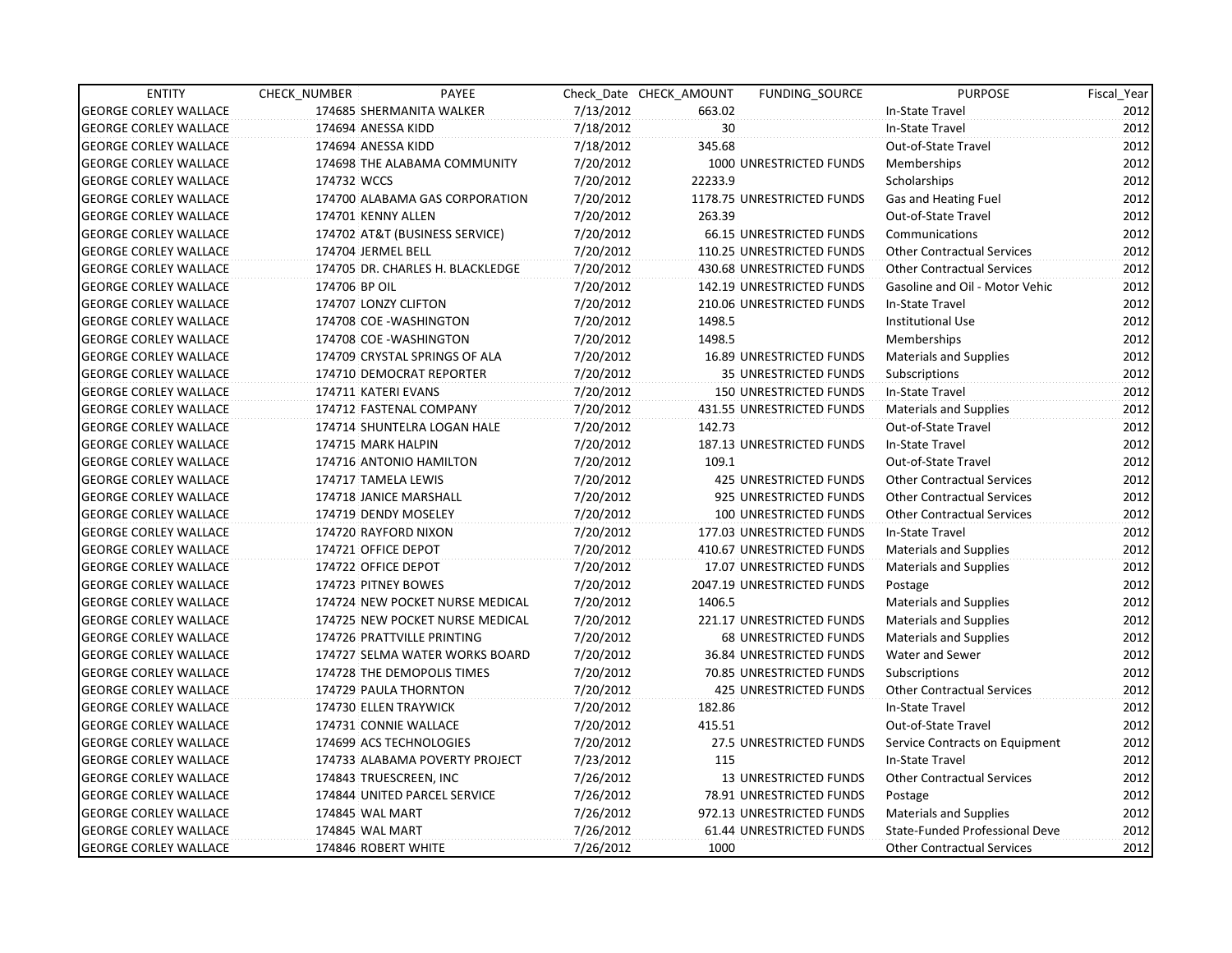| <b>ENTITY</b>                | CHECK NUMBER              | PAYEE                            |           | Check Date CHECK AMOUNT | FUNDING SOURCE                | <b>PURPOSE</b>                    | Fiscal Year |
|------------------------------|---------------------------|----------------------------------|-----------|-------------------------|-------------------------------|-----------------------------------|-------------|
| <b>GEORGE CORLEY WALLACE</b> | 174847 MARY YELDER        |                                  | 7/26/2012 | 82.92                   |                               | In-State Travel                   | 2012        |
| <b>GEORGE CORLEY WALLACE</b> | 174815 ACS TECHNOLOGIES   |                                  | 7/26/2012 |                         | 163 UNRESTRICTED FUNDS        | Service Contracts on Equipment    | 2012        |
| <b>GEORGE CORLEY WALLACE</b> | 174816 CHIKE AKUA         |                                  | 7/26/2012 | 1000                    |                               | <b>Other Contractual Services</b> | 2012        |
| <b>GEORGE CORLEY WALLACE</b> | 174817 AT&T               |                                  | 7/26/2012 | 245.02                  |                               | Communications                    | 2012        |
| <b>GEORGE CORLEY WALLACE</b> | 174818 AT&T ALABAMA       |                                  | 7/26/2012 |                         | 355.93 UNRESTRICTED FUNDS     | Communications                    | 2012        |
| <b>GEORGE CORLEY WALLACE</b> | 174818 AT&T ALABAMA       |                                  | 7/26/2012 | 202.92                  |                               | Communications                    | 2012        |
| <b>GEORGE CORLEY WALLACE</b> |                           | 174819 BERNEY OFFICE SOLUTIONS   | 7/26/2012 |                         | 200.36 UNRESTRICTED FUNDS     | Service Contracts on Equipment    | 2012        |
| <b>GEORGE CORLEY WALLACE</b> | 174820 BSN SPORTS         |                                  | 7/26/2012 |                         | 1818.95 UNRESTRICTED FUNDS    | <b>Materials and Supplies</b>     | 2012        |
| <b>GEORGE CORLEY WALLACE</b> |                           | 174821 CHEVRON CARD SERVICES     | 7/26/2012 |                         | 385.83 UNRESTRICTED FUNDS     | Gasoline and Oil - Motor Vehic    | 2012        |
| <b>GEORGE CORLEY WALLACE</b> | 174822 FOSTER DAVIS       |                                  | 7/26/2012 |                         | <b>150 UNRESTRICTED FUNDS</b> | In-State Travel                   | 2012        |
| <b>GEORGE CORLEY WALLACE</b> | 174823 OBI EGBUNA         |                                  | 7/26/2012 | 1000                    |                               | <b>Other Contractual Services</b> | 2012        |
| <b>GEORGE CORLEY WALLACE</b> |                           | 174826 FIRST CAHAWBA BANKCARD    | 7/26/2012 |                         | 620 UNRESTRICTED FUNDS        | <b>Other Contractual Services</b> | 2012        |
| <b>GEORGE CORLEY WALLACE</b> |                           | 174826 FIRST CAHAWBA BANKCARD    | 7/26/2012 |                         | 65.98 UNRESTRICTED FUNDS      | <b>Materials and Supplies</b>     | 2012        |
| <b>GEORGE CORLEY WALLACE</b> |                           | 174826 FIRST CAHAWBA BANKCARD    | 7/26/2012 |                         | <b>40 UNRESTRICTED FUNDS</b>  | <b>Computer Software</b>          | 2012        |
| <b>GEORGE CORLEY WALLACE</b> |                           | 174826 FIRST CAHAWBA BANKCARD    | 7/26/2012 | 57.41                   |                               | <b>Materials and Supplies</b>     | 2012        |
| <b>GEORGE CORLEY WALLACE</b> |                           | 174826 FIRST CAHAWBA BANKCARD    | 7/26/2012 | 659.15                  |                               | Out-of-State Travel               | 2012        |
| <b>GEORGE CORLEY WALLACE</b> | 174827 APRIL HARPER       |                                  | 7/26/2012 |                         | 80.88 UNRESTRICTED FUNDS      | Out-of-State Travel               | 2012        |
| <b>GEORGE CORLEY WALLACE</b> |                           | 174829 JONES INTERSTATE TIRE     | 7/26/2012 |                         | 79.39 UNRESTRICTED FUNDS      | <b>Maintenance and Repairs</b>    | 2012        |
| <b>GEORGE CORLEY WALLACE</b> |                           | 174830 MULLINS BUILDING PRODUCTS | 7/26/2012 |                         | 520 UNRESTRICTED FUNDS        | <b>Materials and Supplies</b>     | 2012        |
| <b>GEORGE CORLEY WALLACE</b> | 174831 OFFICE DEPOT       |                                  | 7/26/2012 |                         | 2224.96 UNRESTRICTED FUNDS    | Materials and Supplies            | 2012        |
| <b>GEORGE CORLEY WALLACE</b> | 174831 OFFICE DEPOT       |                                  | 7/26/2012 | 888.68                  |                               | Materials and Supplies            | 2012        |
| <b>GEORGE CORLEY WALLACE</b> | 174832 OFFICE DEPOT       |                                  | 7/26/2012 |                         | 313.82 UNRESTRICTED FUNDS     | Materials and Supplies            | 2012        |
| <b>GEORGE CORLEY WALLACE</b> | 174833 OFFICE DEPOT       |                                  | 7/26/2012 |                         | 16.99 UNRESTRICTED FUNDS      | <b>Materials and Supplies</b>     | 2012        |
| <b>GEORGE CORLEY WALLACE</b> | 174834 OFFICE DEPOT       |                                  | 7/26/2012 |                         | 172.86 UNRESTRICTED FUNDS     | Materials and Supplies            | 2012        |
| <b>GEORGE CORLEY WALLACE</b> | 174835 OFFICE DEPOT       |                                  | 7/26/2012 |                         | 122.99 UNRESTRICTED FUNDS     | <b>Materials and Supplies</b>     | 2012        |
| <b>GEORGE CORLEY WALLACE</b> | 174836 OFFICE DEPOT       |                                  | 7/26/2012 | 26.99                   |                               | <b>Materials and Supplies</b>     | 2012        |
| <b>GEORGE CORLEY WALLACE</b> | 174837 OFFICE DEPOT       |                                  | 7/26/2012 |                         | 129.99 UNRESTRICTED FUNDS     | Materials and Supplies            | 2012        |
| <b>GEORGE CORLEY WALLACE</b> | 174838 PENHALL COMPANY    |                                  | 7/26/2012 | 650                     |                               | <b>Maintenance and Repairs</b>    | 2012        |
| <b>GEORGE CORLEY WALLACE</b> | 174839 QUILL CORP.        |                                  | 7/26/2012 | 626.95                  |                               | <b>Materials and Supplies</b>     | 2012        |
| <b>GEORGE CORLEY WALLACE</b> | 174840 RITTENHOUSE BOOK   |                                  | 7/26/2012 |                         | 39.11 UNRESTRICTED FUNDS      | <b>Books</b>                      | 2012        |
| <b>GEORGE CORLEY WALLACE</b> |                           | 174841 ADELAIDE L. SANFORD       | 7/26/2012 | 1000                    |                               | <b>Other Contractual Services</b> | 2012        |
| <b>GEORGE CORLEY WALLACE</b> |                           | 174770 CATHERINE GORDON          | 7/26/2012 |                         | 225 UNRESTRICTED FUNDS        | <b>Other Contractual Services</b> | 2012        |
| <b>GEORGE CORLEY WALLACE</b> |                           | 174771 GUARDIAN-IPCO INC.        | 7/26/2012 |                         | 1300 UNRESTRICTED FUNDS       | <b>Materials and Supplies</b>     | 2012        |
| <b>GEORGE CORLEY WALLACE</b> |                           | 174772 HAMPTON INN - SELMA       | 7/26/2012 |                         | 297 UNRESTRICTED FUNDS        | <b>Other Contractual Services</b> | 2012        |
| <b>GEORGE CORLEY WALLACE</b> | 174773 MARY HICKS         |                                  | 7/26/2012 |                         | 375 UNRESTRICTED FUNDS        | <b>Other Contractual Services</b> | 2012        |
| <b>GEORGE CORLEY WALLACE</b> |                           | 174774 HILL MANUFACTURING CO     | 7/26/2012 |                         | 609.49 UNRESTRICTED FUNDS     | <b>Materials and Supplies</b>     | 2012        |
| <b>GEORGE CORLEY WALLACE</b> | 174775 JUDY JORDAN        |                                  | 7/26/2012 |                         | 800 UNRESTRICTED FUNDS        | <b>Other Contractual Services</b> | 2012        |
| <b>GEORGE CORLEY WALLACE</b> | 174776 ANESSA KIDD        |                                  | 7/26/2012 | 150                     |                               | In-State Travel                   | 2012        |
| <b>GEORGE CORLEY WALLACE</b> | 174777 JOBRINA LAMAR      |                                  | 7/26/2012 |                         | 375 UNRESTRICTED FUNDS        | <b>Other Contractual Services</b> | 2012        |
| <b>GEORGE CORLEY WALLACE</b> | 174778 PATRICIA LATHAM    |                                  | 7/26/2012 | 29.31                   |                               | In-State Travel                   | 2012        |
| <b>GEORGE CORLEY WALLACE</b> |                           | 174779 LEWIS PEST CONTROL INC.   | 7/26/2012 |                         | 385 UNRESTRICTED FUNDS        | <b>Other Contractual Services</b> | 2012        |
| <b>GEORGE CORLEY WALLACE</b> | 174780 TAMELA LEWIS       |                                  | 7/26/2012 |                         | 100 UNRESTRICTED FUNDS        | <b>Other Contractual Services</b> | 2012        |
| <b>GEORGE CORLEY WALLACE</b> | 174781 JOHNNY E. MOSS III |                                  | 7/26/2012 |                         | <b>150 UNRESTRICTED FUNDS</b> | In-State Travel                   | 2012        |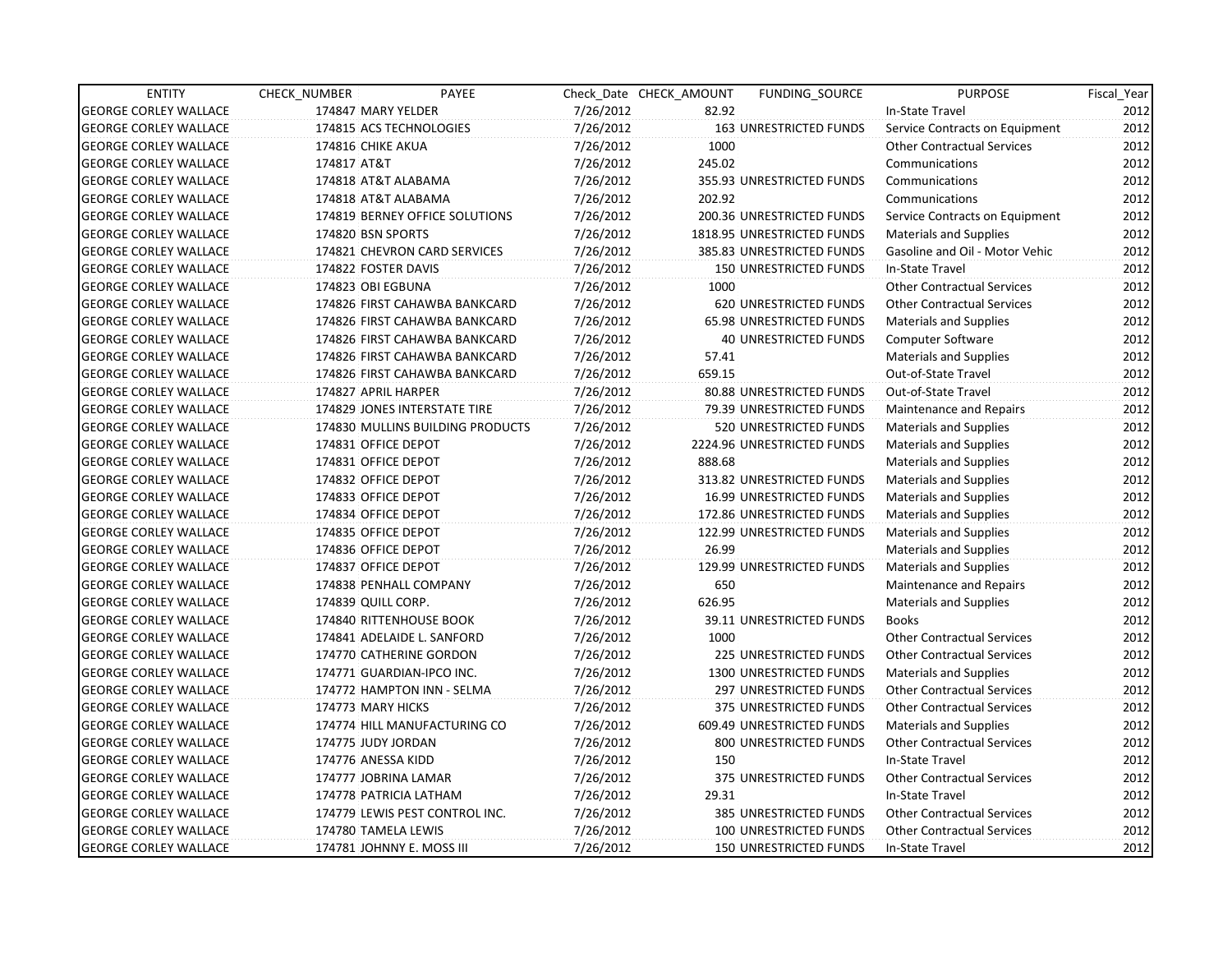| <b>ENTITY</b>                | CHECK_NUMBER             | PAYEE                            |           | Check Date CHECK AMOUNT | FUNDING_SOURCE                | <b>PURPOSE</b>                    | Fiscal Year |
|------------------------------|--------------------------|----------------------------------|-----------|-------------------------|-------------------------------|-----------------------------------|-------------|
| <b>GEORGE CORLEY WALLACE</b> | 174782 JIMMETTA PEOPLES  |                                  | 7/26/2012 |                         | <b>350 UNRESTRICTED FUNDS</b> | <b>Other Contractual Services</b> | 2012        |
| <b>GEORGE CORLEY WALLACE</b> | 174783 MARTHA PETTWAY    |                                  | 7/26/2012 | 114.33                  |                               | In-State Travel                   | 2012        |
| <b>GEORGE CORLEY WALLACE</b> | 174783 MARTHA PETTWAY    |                                  | 7/26/2012 |                         | 269.73 UNRESTRICTED FUNDS     | In-State Travel                   | 2012        |
| <b>GEORGE CORLEY WALLACE</b> | 174784 PIZZA HUT         |                                  | 7/26/2012 |                         | 350 UNRESTRICTED FUNDS        | Materials and Supplies            | 2012        |
| <b>GEORGE CORLEY WALLACE</b> | 174785 PODS              |                                  | 7/26/2012 |                         | 258 UNRESTRICTED FUNDS        | <b>Other Contractual Services</b> | 2012        |
| <b>GEORGE CORLEY WALLACE</b> |                          | 174786 PURDIE & SON REFUSE SER   | 7/26/2012 |                         | 805 UNRESTRICTED FUNDS        | <b>Other Contractual Services</b> | 2012        |
| <b>GEORGE CORLEY WALLACE</b> | 174787 RICOH             |                                  | 7/26/2012 |                         | 18.61 UNRESTRICTED FUNDS      | Service Contracts on Equipment    | 2012        |
| <b>GEORGE CORLEY WALLACE</b> | 174788 THE RILEY GROUP   |                                  | 7/26/2012 |                         | 500 UNRESTRICTED FUNDS        | <b>TECHNOLOGY NON-CAPITALIZED</b> | 2012        |
| <b>GEORGE CORLEY WALLACE</b> | 174789 KENNETTA SANDERS  |                                  | 7/26/2012 |                         | 350 UNRESTRICTED FUNDS        | <b>Other Contractual Services</b> | 2012        |
| <b>GEORGE CORLEY WALLACE</b> | 174790 FELICIA SANDERS   |                                  | 7/26/2012 |                         | <b>150 UNRESTRICTED FUNDS</b> | In-State Travel                   | 2012        |
| <b>GEORGE CORLEY WALLACE</b> |                          | 174791 ADELAIDE L. SANFORD       | 7/26/2012 | 1000                    |                               | <b>Other Contractual Services</b> | 2012        |
| <b>GEORGE CORLEY WALLACE</b> | 174792 SATTERFIELD PLAZA |                                  | 7/26/2012 | 6990.93                 |                               | Rent - Facilities                 | 2012        |
| <b>GEORGE CORLEY WALLACE</b> |                          | 174793 SELMA BEAUTY SUPPLY       | 7/26/2012 |                         | 491.2 UNRESTRICTED FUNDS      | <b>Purchases for Resale</b>       | 2012        |
| <b>GEORGE CORLEY WALLACE</b> |                          | 174794 SHANDRA JACKSON SMITH     | 7/26/2012 | 118.55                  |                               | In-State Travel                   | 2012        |
| <b>GEORGE CORLEY WALLACE</b> |                          | 174795 STRICKLAND COMPANIES      | 7/26/2012 |                         | 3028.65 UNRESTRICTED FUNDS    | Materials and Supplies            | 2012        |
| <b>GEORGE CORLEY WALLACE</b> | 174796 DANICA S. TAYLOR  |                                  | 7/26/2012 |                         | 327.04 UNRESTRICTED FUNDS     | In-State Travel                   | 2012        |
| <b>GEORGE CORLEY WALLACE</b> |                          | 174797 TECHNICAL TRAINING AIDS   | 7/26/2012 | 14010                   |                               | Computer Software                 | 2012        |
| <b>GEORGE CORLEY WALLACE</b> | 174798 TEKLINKS, INC.    |                                  | 7/26/2012 |                         | 4901.83 UNRESTRICTED FUNDS    | TECHNOLOGY NON-CAPITALIZED        | 2012        |
| <b>GEORGE CORLEY WALLACE</b> | 174799 TEKLINKS, INC.    |                                  | 7/26/2012 |                         | 10626 UNRESTRICTED FUNDS      | <b>Computer Software</b>          | 2012        |
| <b>GEORGE CORLEY WALLACE</b> |                          | 174800 THE SELMA-TIMES JOURNAL   | 7/26/2012 |                         | 1945.98 UNRESTRICTED FUNDS    | <b>Advertising and Promotions</b> | 2012        |
| <b>GEORGE CORLEY WALLACE</b> | 174801 PAULA THORNTON    |                                  | 7/26/2012 |                         | 100 UNRESTRICTED FUNDS        | <b>Other Contractual Services</b> | 2012        |
| <b>GEORGE CORLEY WALLACE</b> | 174802 ELLEN TRAYWICK    |                                  | 7/26/2012 | 48.62                   |                               | In-State Travel                   | 2012        |
| <b>GEORGE CORLEY WALLACE</b> | 174806 WCCS              |                                  | 7/26/2012 | 1793916.92              |                               | Grants, Awards and Prizes         | 2012        |
| <b>GEORGE CORLEY WALLACE</b> | 174807 WCCS              |                                  | 7/26/2012 | 378                     |                               | Grants, Awards and Prizes         | 2012        |
| <b>GEORGE CORLEY WALLACE</b> | 174808 JOYCE WHITELY     |                                  | 7/26/2012 | 243                     |                               | In-State Travel                   | 2012        |
| <b>GEORGE CORLEY WALLACE</b> | 174809 JOE WILLIAMS      |                                  | 7/26/2012 |                         | 2700 UNRESTRICTED FUNDS       | <b>Other Contractual Services</b> | 2012        |
| <b>GEORGE CORLEY WALLACE</b> |                          | 174810 WITTICHEN SUPPLY COMPANY  | 7/26/2012 |                         | 3132.62 UNRESTRICTED FUNDS    | <b>Materials and Supplies</b>     | 2012        |
| <b>GEORGE CORLEY WALLACE</b> | 174749 AACOP             |                                  | 7/26/2012 |                         | 200 UNRESTRICTED FUNDS        | In-State Travel                   | 2012        |
| <b>GEORGE CORLEY WALLACE</b> |                          | 174750 ADVANCE AUTO PARTS        | 7/26/2012 |                         | 119.23 UNRESTRICTED FUNDS     | Materials and Supplies            | 2012        |
| <b>GEORGE CORLEY WALLACE</b> | 174751 ALAPCAE           |                                  | 7/26/2012 | 2700                    |                               | In-State Travel                   | 2012        |
| <b>GEORGE CORLEY WALLACE</b> |                          | 174752 AMSAN BAMA SUPPLY         | 7/26/2012 |                         | 1638.86 UNRESTRICTED FUNDS    | Materials and Supplies            | 2012        |
| <b>GEORGE CORLEY WALLACE</b> |                          | 174752 AMSAN BAMA SUPPLY         | 7/26/2012 | 5.11                    |                               | <b>Construction in Progress</b>   | 2012        |
| <b>GEORGE CORLEY WALLACE</b> |                          | 174753 AMSAN BAMA SUPPLY         | 7/26/2012 | 1035                    |                               | <b>Construction in Progress</b>   | 2012        |
| <b>GEORGE CORLEY WALLACE</b> |                          | 174754 BERNEY OFFICE SOLUTIONS   | 7/26/2012 |                         | 447.51 UNRESTRICTED FUNDS     | Service Contracts on Equipment    | 2012        |
| <b>GEORGE CORLEY WALLACE</b> |                          | 174755 DR. CHARLES H. BLACKLEDGE | 7/26/2012 |                         | 15000 UNRESTRICTED FUNDS      | <b>Other Contractual Services</b> | 2012        |
| <b>GEORGE CORLEY WALLACE</b> | 174756 C & S AUTO PARTS  |                                  | 7/26/2012 |                         | 109.95 UNRESTRICTED FUNDS     | Maintenance and Repairs           | 2012        |
| <b>GEORGE CORLEY WALLACE</b> | 174756 C & S AUTO PARTS  |                                  | 7/26/2012 |                         | 84.85 UNRESTRICTED FUNDS      | <b>Materials and Supplies</b>     | 2012        |
| <b>GEORGE CORLEY WALLACE</b> |                          | 174757 CAROLINA BIOLOGICAL SUP C | 7/26/2012 |                         | 5735.44 UNRESTRICTED FUNDS    | <b>Materials and Supplies</b>     | 2012        |
| <b>GEORGE CORLEY WALLACE</b> |                          | 174758 CDW GOVERNMENT, INC       | 7/26/2012 |                         | 2253.04 UNRESTRICTED FUNDS    | Materials and Supplies            | 2012        |
| <b>GEORGE CORLEY WALLACE</b> | 174759 COUGAR CHEVRON    |                                  | 7/26/2012 |                         | 830.79 UNRESTRICTED FUNDS     | Gasoline and Oil - Motor Vehic    | 2012        |
| <b>GEORGE CORLEY WALLACE</b> |                          | 174760 CRYSTAL SPRINGS OF ALA    | 7/26/2012 |                         | 81.67 UNRESTRICTED FUNDS      | Materials and Supplies            | 2012        |
| <b>GEORGE CORLEY WALLACE</b> |                          | 174761 EWING IRRIGATION, GOLF    | 7/26/2012 |                         | 248.25 UNRESTRICTED FUNDS     | <b>Materials and Supplies</b>     | 2012        |
| <b>GEORGE CORLEY WALLACE</b> |                          | 174762 FOX DISTRIBUTORS INC.     | 7/26/2012 |                         | 645.41 UNRESTRICTED FUNDS     | <b>Materials and Supplies</b>     | 2012        |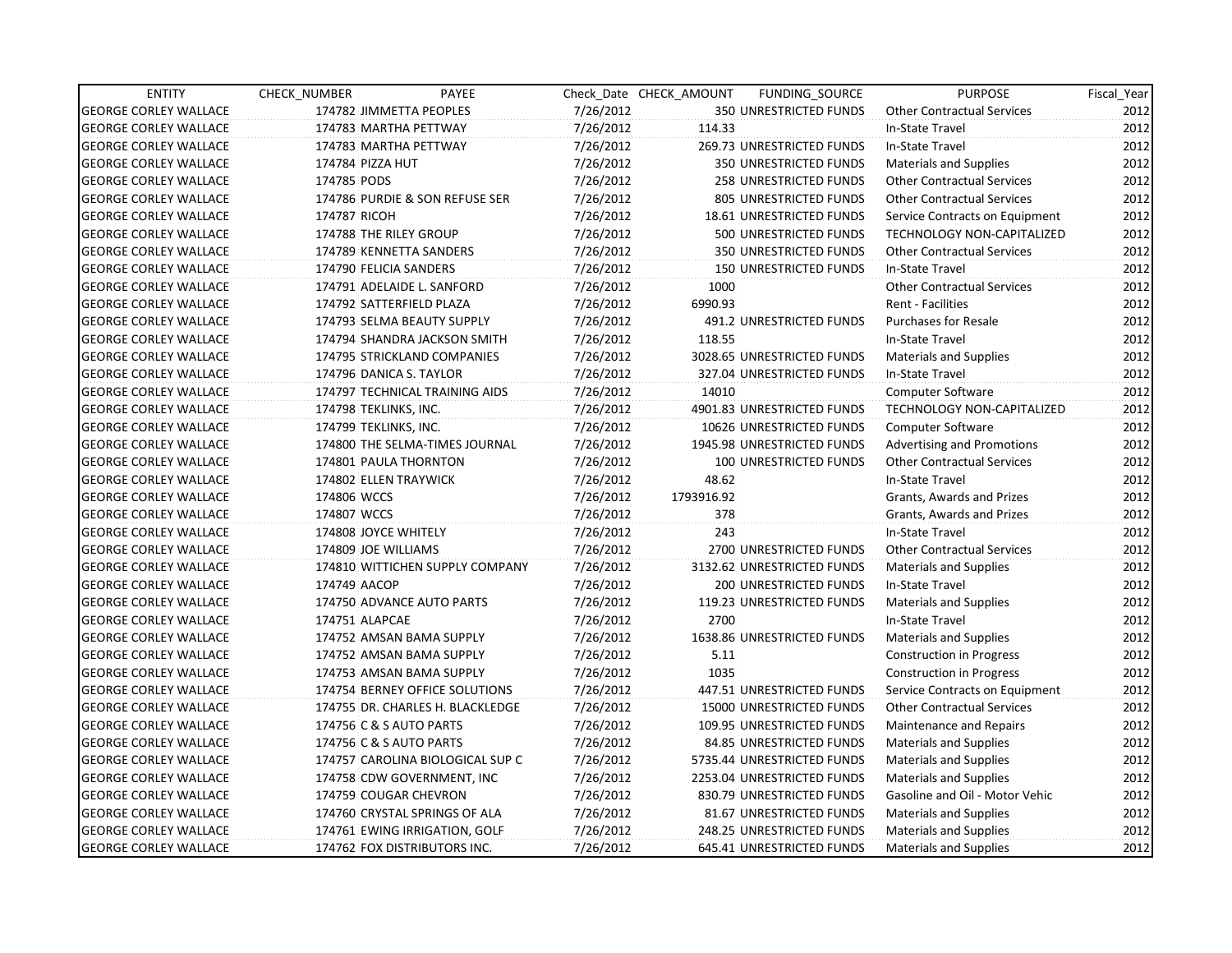| <b>ENTITY</b>                | CHECK NUMBER               | PAYEE                             |           | Check Date CHECK AMOUNT | FUNDING_SOURCE                 | <b>PURPOSE</b>                       | Fiscal_Year |
|------------------------------|----------------------------|-----------------------------------|-----------|-------------------------|--------------------------------|--------------------------------------|-------------|
| <b>GEORGE CORLEY WALLACE</b> |                            | 174763 G & K SERVICES, CO.        | 7/26/2012 |                         | 141.6 UNRESTRICTED FUNDS       | <b>Other Contractual Services</b>    | 2012        |
| <b>GEORGE CORLEY WALLACE</b> | 174764 G T SOFTWARE        |                                   | 7/26/2012 |                         | 6072 UNRESTRICTED FUNDS        | TECHNOLOGY NON-CAPITALIZED           | 2012        |
| <b>GEORGE CORLEY WALLACE</b> | 174765 GALE GROUP          |                                   | 7/26/2012 |                         | 100 UNRESTRICTED FUNDS         | Subscriptions                        | 2012        |
| <b>GEORGE CORLEY WALLACE</b> | 174766 GLASS MAX           |                                   | 7/26/2012 |                         | <b>200 UNRESTRICTED FUNDS</b>  | Materials and Supplies               | 2012        |
| <b>GEORGE CORLEY WALLACE</b> | 174766 GLASS MAX           |                                   | 7/26/2012 |                         | <b>190 UNRESTRICTED FUNDS</b>  | Maintenance and Repairs              | 2012        |
| <b>GEORGE CORLEY WALLACE</b> |                            | 174767 MICHAEL D. GOINGS          | 7/26/2012 |                         | 2083.33 UNRESTRICTED FUNDS     | <b>Other Contractual Services</b>    | 2012        |
| <b>GEORGE CORLEY WALLACE</b> |                            | 174768 PAULA GOODMAN              | 7/26/2012 |                         | <b>350 UNRESTRICTED FUNDS</b>  | <b>Other Contractual Services</b>    | 2012        |
| <b>GEORGE CORLEY WALLACE</b> |                            | 174769 DEBORAH GOODWIN            | 7/26/2012 | 2750                    |                                | <b>Other Contractual Services</b>    | 2012        |
| <b>GEORGE CORLEY WALLACE</b> |                            | 174842 SELMA FAMILY RESTAURANT    | 7/26/2012 |                         | 872 UNRESTRICTED FUNDS         | In-State Travel                      | 2012        |
| <b>GEORGE CORLEY WALLACE</b> | 174849 ZAXBY'S             |                                   | 7/30/2012 |                         | 45.77 UNRESTRICTED FUNDS       | <b>Materials and Supplies</b>        | 2012        |
| <b>GEORGE CORLEY WALLACE</b> |                            | 90007803 ALTHELSTEIN JOHNSON      | 7/31/2012 |                         | 10829.92 UNRESTRICTED FUNDS    | Instructional Salaries - Regul       | 2012        |
| <b>GEORGE CORLEY WALLACE</b> | 90007804 CONNIE M JONES    |                                   | 7/31/2012 |                         | 7671.5 UNRESTRICTED FUNDS      | Instructional Salaries - Regul       | 2012        |
| <b>GEORGE CORLEY WALLACE</b> | 90007804 CONNIE M JONES    |                                   | 7/31/2012 |                         | 154 UNRESTRICTED FUNDS         | Instructional Salaries - Tempo       | 2012        |
| <b>GEORGE CORLEY WALLACE</b> |                            | 90007805 JOSEPH GLENN JONES       | 7/31/2012 |                         | <b>1833 UNRESTRICTED FUNDS</b> | Support Personnel Salaries - S       | 2012        |
| <b>GEORGE CORLEY WALLACE</b> |                            | 90007806 KENDRA LANE JONES        | 7/31/2012 |                         | 4285 UNRESTRICTED FUNDS        | Instructional Salaries - Regul       | 2012        |
| <b>GEORGE CORLEY WALLACE</b> |                            | 90007807 NATASHA RENEE JONES      | 7/31/2012 | 2187.33                 |                                | Support Personnel Salaries - S       | 2012        |
| <b>GEORGE CORLEY WALLACE</b> |                            | 90007808 TERESHA M JONES          | 7/31/2012 |                         | 1950 UNRESTRICTED FUNDS        | Instructional Salaries - Tempo       | 2012        |
| <b>GEORGE CORLEY WALLACE</b> |                            | 90007809 KAMAU R KENYATTA         | 7/31/2012 | 864                     |                                | Hourly Wages                         | 2012        |
| <b>GEORGE CORLEY WALLACE</b> |                            | 90007810 ANESSA LYNN KIDD         | 7/31/2012 |                         | 5299 UNRESTRICTED FUNDS        | Other Professional Salaries -        | 2012        |
| <b>GEORGE CORLEY WALLACE</b> |                            | 90007811 ANETRIAL SHERELL KING    | 7/31/2012 |                         | 909.5 UNRESTRICTED FUNDS       | Instructional Salaries - Tempo       | 2012        |
| <b>GEORGE CORLEY WALLACE</b> | 90007814 SHIRLEY J LAISTER |                                   | 7/31/2012 |                         | 4922.33 UNRESTRICTED FUNDS     | Instructional Salaries - Regul       | 2012        |
| <b>GEORGE CORLEY WALLACE</b> | 90007815 EARLINE T LARKIN  |                                   | 7/31/2012 |                         | 1220 UNRESTRICTED FUNDS        | <b>Other Professional Salaries -</b> | 2012        |
| <b>GEORGE CORLEY WALLACE</b> |                            | 90007816 PATRICIA LOUISE LATHAM   | 7/31/2012 | 214.44                  |                                | Instructional Salaries - Tempo       | 2012        |
| <b>GEORGE CORLEY WALLACE</b> |                            | 90007816 PATRICIA LOUISE LATHAM   | 7/31/2012 | 44.68                   |                                | Hourly Wages                         | 2012        |
| <b>GEORGE CORLEY WALLACE</b> | 90007817 CHENETTA B LEE    |                                   | 7/31/2012 |                         | 5000 UNRESTRICTED FUNDS        | <b>Other Professional Salaries -</b> | 2012        |
| <b>GEORGE CORLEY WALLACE</b> | 90007819 RITA M LETT       |                                   | 7/31/2012 |                         | 5149.42 UNRESTRICTED FUNDS     | <b>Other Professional Salaries -</b> | 2012        |
| <b>GEORGE CORLEY WALLACE</b> | 90007820 BONITA T LEWIS    |                                   | 7/31/2012 |                         | 3818 UNRESTRICTED FUNDS        | Instructional Salaries - Regul       | 2012        |
| <b>GEORGE CORLEY WALLACE</b> |                            | 90007821 SUZANNE M LIGHT          | 7/31/2012 |                         | 2038.42 UNRESTRICTED FUNDS     | Support Personnel Salaries - S       | 2012        |
| <b>GEORGE CORLEY WALLACE</b> | 90007822 ALICE G LOGAN     |                                   | 7/31/2012 | 1296                    |                                | Hourly Wages                         | 2012        |
| <b>GEORGE CORLEY WALLACE</b> |                            | 90007823 SHUNTELRA BERNICE LOGAN  | 7/31/2012 |                         | 3823.92 UNRESTRICTED FUNDS     | <b>Other Professional Salaries -</b> | 2012        |
| <b>GEORGE CORLEY WALLACE</b> |                            | 90007824 BURMA JAMES LOMAX        | 7/31/2012 | 3750                    |                                | Instructional Salaries - Regul       | 2012        |
| <b>GEORGE CORLEY WALLACE</b> |                            | 90007825 ANGELA COLLINS LUNSFORD  | 7/31/2012 |                         | 4332.67 UNRESTRICTED FUNDS     | Instructional Salaries - Regul       | 2012        |
| <b>GEORGE CORLEY WALLACE</b> |                            | 90007826 TERESA DARNELLE MARSHALL | 7/31/2012 | 2112.92                 |                                | Support Personnel Salaries - S       | 2012        |
| <b>GEORGE CORLEY WALLACE</b> |                            | 90007827 TERRENCE N MARSHALL      | 7/31/2012 |                         | 925 UNRESTRICTED FUNDS         | Instructional Salaries - Tempo       | 2012        |
| <b>GEORGE CORLEY WALLACE</b> |                            | 90007828 WILSUNYA MARSHALL        | 7/31/2012 |                         | 2857.17 UNRESTRICTED FUNDS     | Support Personnel Salaries - S       | 2012        |
| <b>GEORGE CORLEY WALLACE</b> |                            | 90007829 SUZETTE G MARTIN         | 7/31/2012 |                         | 2442.5 UNRESTRICTED FUNDS      | Instructional Salaries - Tempo       | 2012        |
| <b>GEORGE CORLEY WALLACE</b> |                            | 90007829 SUZETTE G MARTIN         | 7/31/2012 |                         | 3951.42 UNRESTRICTED FUNDS     | Instructional Salaries - Regul       | 2012        |
| <b>GEORGE CORLEY WALLACE</b> |                            | 90007830 ROBERT D MCCONNELL       | 7/31/2012 |                         | 9660.5 UNRESTRICTED FUNDS      | Administrative Salaries- Sched       | 2012        |
| <b>GEORGE CORLEY WALLACE</b> |                            | 90007830 ROBERT D MCCONNELL       | 7/31/2012 |                         | 11.25 UNRESTRICTED FUNDS       | Employee Taxable Per Diem            | 2012        |
| <b>GEORGE CORLEY WALLACE</b> |                            | 90007831 APRIL CALLOWAY MCKNIGHT  | 7/31/2012 |                         | 433.33 UNRESTRICTED FUNDS      | Instructional Salaries - Tempo       | 2012        |
| <b>GEORGE CORLEY WALLACE</b> | 90007763 KATERI M LEE      |                                   | 7/31/2012 |                         | 5023 UNRESTRICTED FUNDS        | Instructional Salaries - Regul       | 2012        |
| <b>GEORGE CORLEY WALLACE</b> | 90007764 NAOPI LC EVANS    |                                   | 7/31/2012 |                         | 2782.75 UNRESTRICTED FUNDS     | Support Personnel Salaries - S       | 2012        |
| <b>GEORGE CORLEY WALLACE</b> |                            | 90007765 LAQUANDA NIKKI FAILS     | 7/31/2012 | 374                     |                                | Instructional Salaries - Tempo       | 2012        |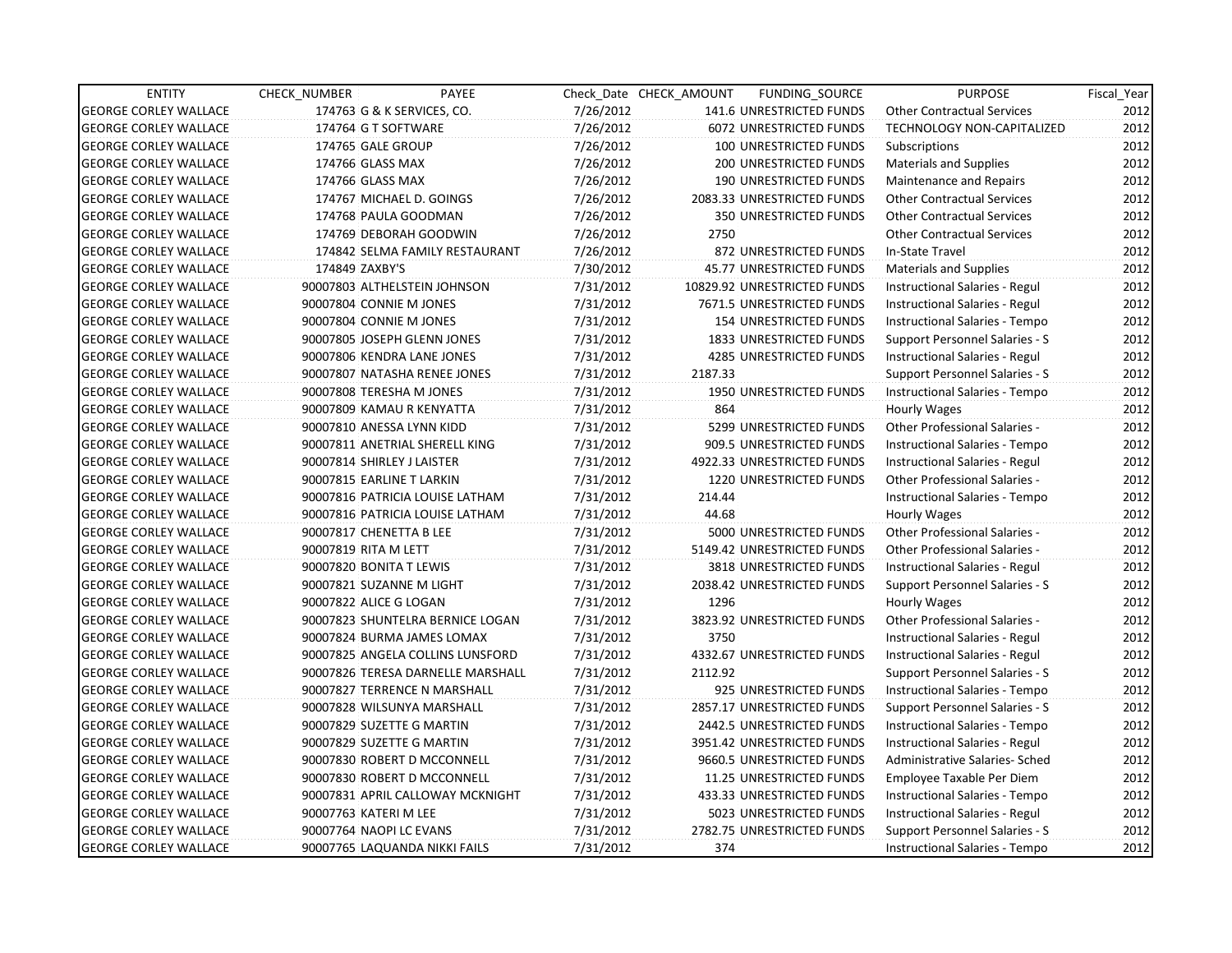| <b>ENTITY</b>                | <b>CHECK NUMBER</b> | PAYEE                              |           | Check Date CHECK AMOUNT | <b>FUNDING SOURCE</b>          | <b>PURPOSE</b>                        | Fiscal_Year |
|------------------------------|---------------------|------------------------------------|-----------|-------------------------|--------------------------------|---------------------------------------|-------------|
| <b>GEORGE CORLEY WALLACE</b> |                     | 90007765 LAQUANDA NIKKI FAILS      | 7/31/2012 | 176                     |                                | Hourly Wages                          | 2012        |
| <b>GEORGE CORLEY WALLACE</b> |                     | 90007765 LAQUANDA NIKKI FAILS      | 7/31/2012 | 33.75                   |                                | In-State Travel                       | 2012        |
| <b>GEORGE CORLEY WALLACE</b> |                     | 90007766 COLLETTE COATES FIKES     | 7/31/2012 |                         | 654.89 UNRESTRICTED FUNDS      | Hourly Wages                          | 2012        |
| <b>GEORGE CORLEY WALLACE</b> |                     | 90007895 HERMAN W TURNER           | 7/31/2012 |                         | 791.67 UNRESTRICTED FUNDS      | Instructional Salaries - Tempo        | 2012        |
| <b>GEORGE CORLEY WALLACE</b> |                     | 90007896 SONJA M TURNER            | 7/31/2012 |                         | 1330 UNRESTRICTED FUNDS        | Instructional Salaries - Tempo        | 2012        |
| <b>GEORGE CORLEY WALLACE</b> |                     | 90007897 LAURA LYNN VANCE          | 7/31/2012 |                         | 3973.25 UNRESTRICTED FUNDS     | Support Personnel Salaries - S        | 2012        |
| GEORGE CORLEY WALLACE        |                     | 90007898 SHARON D WALKER           | 7/31/2012 |                         | 2410.75 UNRESTRICTED FUNDS     | <b>Support Personnel Salaries - S</b> | 2012        |
| <b>GEORGE CORLEY WALLACE</b> |                     | 90007899 SHERMANITA WALKER         | 7/31/2012 | 4208                    |                                | Other Professional Salaries -         | 2012        |
| <b>GEORGE CORLEY WALLACE</b> |                     | 90007900 CONNIE W WALLACE          | 7/31/2012 |                         | 7537.33 UNRESTRICTED FUNDS     | Instructional Salaries - Regul        | 2012        |
| <b>GEORGE CORLEY WALLACE</b> |                     | 90007902 KAMALA D WALLER           | 7/31/2012 |                         | 2931.58 UNRESTRICTED FUNDS     | Support Personnel Salaries - S        | 2012        |
| <b>GEORGE CORLEY WALLACE</b> |                     | 90007904 GORDON F WELCH            | 7/31/2012 |                         | 7839.34 UNRESTRICTED FUNDS     | Instructional Salaries - Regul        | 2012        |
| <b>GEORGE CORLEY WALLACE</b> |                     | 90007905 JOYCE ELAINE WHITELY      | 7/31/2012 | 714.8                   |                                | Instructional Salaries - Tempo        | 2012        |
| <b>GEORGE CORLEY WALLACE</b> |                     | 90007905 JOYCE ELAINE WHITELY      | 7/31/2012 | 330.6                   |                                | Hourly Wages                          | 2012        |
| <b>GEORGE CORLEY WALLACE</b> |                     | 90007906 ELSIE B WILLIAMS          | 7/31/2012 |                         | 1146.67 UNRESTRICTED FUNDS     | Instructional Salaries - Tempo        | 2012        |
| <b>GEORGE CORLEY WALLACE</b> |                     | 90007906 ELSIE B WILLIAMS          | 7/31/2012 | 268.84                  |                                | Hourly Wages                          | 2012        |
| <b>GEORGE CORLEY WALLACE</b> |                     | 90007907 MATILDA MAE BAYNES        | 7/31/2012 |                         | 25 UNRESTRICTED FUNDS          | Instructional Salaries - Tempo        | 2012        |
| GEORGE CORLEY WALLACE        |                     | 90007907 MATILDA MAE BAYNES        | 7/31/2012 |                         | 2187.33 UNRESTRICTED FUNDS     | <b>Support Personnel Salaries - S</b> | 2012        |
| <b>GEORGE CORLEY WALLACE</b> |                     | 90007908 ROOSEVELT WILLIAMS        | 7/31/2012 |                         | 2187.33 UNRESTRICTED FUNDS     | <b>Support Personnel Salaries - S</b> | 2012        |
| <b>GEORGE CORLEY WALLACE</b> |                     | 90007910 FRED A WILLIAMSON         | 7/31/2012 |                         | 6991 UNRESTRICTED FUNDS        | Instructional Salaries - Regul        | 2012        |
| <b>GEORGE CORLEY WALLACE</b> |                     | 90007911 MELINDA TAKEYIA WOODS     | 7/31/2012 |                         | 250 UNRESTRICTED FUNDS         | Support Personnel Salaries - S        | 2012        |
| <b>GEORGE CORLEY WALLACE</b> |                     | 90007912 MILLICENT ANN WOODS       | 7/31/2012 |                         | 6780.79 UNRESTRICTED FUNDS     | Administrative Salaries- Sched        | 2012        |
| <b>GEORGE CORLEY WALLACE</b> |                     | 90007913 MARILYN CYNTHIA YEAGER    | 7/31/2012 |                         | 10829.92 UNRESTRICTED FUNDS    | Instructional Salaries - Regul        | 2012        |
| <b>GEORGE CORLEY WALLACE</b> |                     | 90007914 MARY A YELDER             | 7/31/2012 | 357.4                   |                                | Instructional Salaries - Tempo        | 2012        |
| <b>GEORGE CORLEY WALLACE</b> |                     | 90007914 MARY A YELDER             | 7/31/2012 | 285.92                  |                                | Hourly Wages                          | 2012        |
| <b>GEORGE CORLEY WALLACE</b> |                     | 90007914 MARY A YELDER             | 7/31/2012 | 33.75                   |                                | Employee Taxable Per Diem             | 2012        |
| <b>GEORGE CORLEY WALLACE</b> |                     | 90007915 SHERI ZIMMERMAN           | 7/31/2012 |                         | 2318 UNRESTRICTED FUNDS        | Support Personnel Salaries - S        | 2012        |
| <b>GEORGE CORLEY WALLACE</b> |                     | 90007767 AUDREY FORD               | 7/31/2012 | 2932.17                 |                                | Support Personnel Salaries - S        | 2012        |
| <b>GEORGE CORLEY WALLACE</b> |                     | 90007768 LEAH FOUNTAIN             | 7/31/2012 |                         | 1733.33 UNRESTRICTED FUNDS     | Instructional Salaries - Tempo        | 2012        |
| <b>GEORGE CORLEY WALLACE</b> |                     | 90007770 CYNTHIA C GIBSON          | 7/31/2012 |                         | 3333.33 UNRESTRICTED FUNDS     | Other Professional Salaries -         | 2012        |
| <b>GEORGE CORLEY WALLACE</b> |                     | 90007771 VIRGINIA M REED GLOVER    | 7/31/2012 |                         | 2856.75 UNRESTRICTED FUNDS     | Support Personnel Salaries - S        | 2012        |
| <b>GEORGE CORLEY WALLACE</b> |                     | 90007772 GHYTANA SHELTON GOINGS    | 7/31/2012 |                         | 5023 UNRESTRICTED FUNDS        | Instructional Salaries - Regul        | 2012        |
| <b>GEORGE CORLEY WALLACE</b> |                     | 90007772 GHYTANA SHELTON GOINGS    | 7/31/2012 | 240.75                  |                                | Hourly Wages                          | 2012        |
| <b>GEORGE CORLEY WALLACE</b> |                     | 90007773 RACHEL L GORDON           | 7/31/2012 | 3322.17                 |                                | Other Professional Salaries -         | 2012        |
| <b>GEORGE CORLEY WALLACE</b> |                     | 90007775 RAJI GOURDINE             | 7/31/2012 |                         | 6886.58 UNRESTRICTED FUNDS     | Other Professional Salaries -         | 2012        |
| <b>GEORGE CORLEY WALLACE</b> |                     | 90007777 CALVIN GRIFFIN            | 7/31/2012 |                         | 4508.33 UNRESTRICTED FUNDS     | Instructional Salaries - Regul        | 2012        |
| <b>GEORGE CORLEY WALLACE</b> |                     | 90007778 DONITHA J GRIFFIN         | 7/31/2012 |                         | 8205.34 UNRESTRICTED FUNDS     | Administrative Salaries- Sched        | 2012        |
| <b>GEORGE CORLEY WALLACE</b> |                     | 90007779 TERRY D GRISSOM           | 7/31/2012 |                         | 1733.33 UNRESTRICTED FUNDS     | Instructional Salaries - Tempo        | 2012        |
| <b>GEORGE CORLEY WALLACE</b> |                     | 90007780 MARK NICHOLAS HALPIN      | 7/31/2012 |                         | 60 UNRESTRICTED FUNDS          | Employee Taxable Per Diem             | 2012        |
| <b>GEORGE CORLEY WALLACE</b> |                     | 90007780 MARK NICHOLAS HALPIN      | 7/31/2012 | 2916.67                 |                                | Other Professional Salaries -         | 2012        |
| <b>GEORGE CORLEY WALLACE</b> |                     | 90007781 ANTONIO KENTANIOUS HAMILT | 7/31/2012 |                         | 3680 UNRESTRICTED FUNDS        | Instructional Salaries - Regul        | 2012        |
| <b>GEORGE CORLEY WALLACE</b> |                     | 90007782 MARCUS A HANNAH           | 7/31/2012 |                         | 833.33 UNRESTRICTED FUNDS      | Other Professional Salaries -         | 2012        |
| <b>GEORGE CORLEY WALLACE</b> |                     | 90007783 MARILYN BENNETT HANNAH    | 7/31/2012 |                         | 4332.67 UNRESTRICTED FUNDS     | Instructional Salaries - Regul        | 2012        |
| <b>GEORGE CORLEY WALLACE</b> |                     | 90007784 APRIL M HARPER            | 7/31/2012 |                         | <b>1375 UNRESTRICTED FUNDS</b> | Instructional Salaries - Tempo        | 2012        |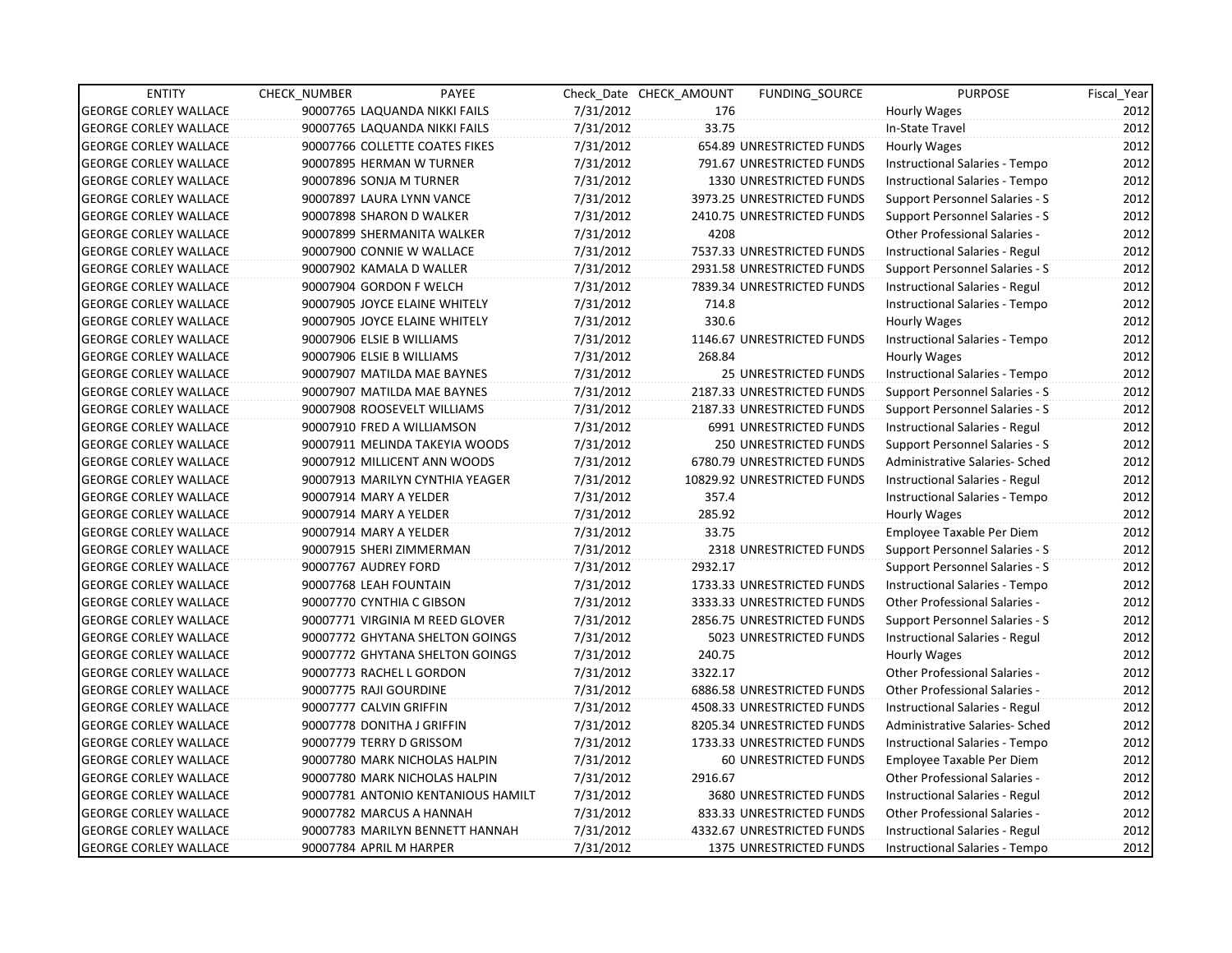| <b>ENTITY</b>                | <b>CHECK NUMBER</b>         | PAYEE                              |           | Check Date CHECK AMOUNT | FUNDING_SOURCE                 | <b>PURPOSE</b>                       | Fiscal_Year |
|------------------------------|-----------------------------|------------------------------------|-----------|-------------------------|--------------------------------|--------------------------------------|-------------|
| <b>GEORGE CORLEY WALLACE</b> |                             | 90007785 CHRISTOPHER DARRELL HARRE | 7/31/2012 |                         | 416.67 UNRESTRICTED FUNDS      | Instructional Salaries - Tempo       | 2012        |
| <b>GEORGE CORLEY WALLACE</b> | 90007786 EDDIE J HARRISON   |                                    | 7/31/2012 |                         | 3956 UNRESTRICTED FUNDS        | Instructional Salaries - Regul       | 2012        |
| <b>GEORGE CORLEY WALLACE</b> | 90007787 LINDA FAY HEADLEY  |                                    | 7/31/2012 |                         | 2187.33 UNRESTRICTED FUNDS     | Support Personnel Salaries - S       | 2012        |
| <b>GEORGE CORLEY WALLACE</b> | 90007788 ANTHONY HEARD      |                                    | 7/31/2012 |                         | 2634.33 UNRESTRICTED FUNDS     | Support Personnel Salaries - S       | 2012        |
| <b>GEORGE CORLEY WALLACE</b> | 90007789 TAMMY FAYE HELMS   |                                    | 7/31/2012 |                         | 333.33 UNRESTRICTED FUNDS      | <b>Other Professional Salaries -</b> | 2012        |
| <b>GEORGE CORLEY WALLACE</b> | 90007789 TAMMY FAYE HELMS   |                                    | 7/31/2012 | 2261.83                 |                                | Support Personnel Salaries - S       | 2012        |
| <b>GEORGE CORLEY WALLACE</b> |                             | 90007790 KERRY E HENDERSON         | 7/31/2012 |                         | 3951.42 UNRESTRICTED FUNDS     | Instructional Salaries - Regul       | 2012        |
| <b>GEORGE CORLEY WALLACE</b> |                             | 90007790 KERRY E HENDERSON         | 7/31/2012 | 250                     |                                | Instructional Salaries - Tempo       | 2012        |
| <b>GEORGE CORLEY WALLACE</b> |                             | 90007791 DAVID WAYNE HOBBS JR      | 7/31/2012 |                         | 8902.08 UNRESTRICTED FUNDS     | Instructional Salaries - Regul       | 2012        |
| <b>GEORGE CORLEY WALLACE</b> |                             | 90007793 KATHLEEN HAYS HOLLIMAN    | 7/31/2012 |                         | 13042.75 UNRESTRICTED FUNDS    | Instructional Salaries - Regul       | 2012        |
| <b>GEORGE CORLEY WALLACE</b> |                             | 90007795 CONNIE ESTES HUDSON       | 7/31/2012 |                         | 1180 UNRESTRICTED FUNDS        | Support Personnel Salaries - S       | 2012        |
| <b>GEORGE CORLEY WALLACE</b> |                             | 90007796 WILLIE JAMES HUNTER       | 7/31/2012 |                         | 326.52 UNRESTRICTED FUNDS      | Hourly Wages                         | 2012        |
| <b>GEORGE CORLEY WALLACE</b> | 90007797 DEANDRES G INGE    |                                    | 7/31/2012 | 5802.09                 |                                | Other Professional Salaries -        | 2012        |
| <b>GEORGE CORLEY WALLACE</b> | 90007798 IRMA JEAN JACKSON  |                                    | 7/31/2012 |                         | 2559.58 UNRESTRICTED FUNDS     | Support Personnel Salaries - S       | 2012        |
| <b>GEORGE CORLEY WALLACE</b> |                             | 90007799 VERONICA MOULTRIE JACKSON | 7/31/2012 |                         | 4194.67 UNRESTRICTED FUNDS     | Instructional Salaries - Regul       | 2012        |
| <b>GEORGE CORLEY WALLACE</b> | 90007800 VINCENT K JACKSON  |                                    | 7/31/2012 |                         | 433.33 UNRESTRICTED FUNDS      | Instructional Salaries - Tempo       | 2012        |
| <b>GEORGE CORLEY WALLACE</b> |                             | 90007801 SHELIA LAWANDA JEFFERSON  | 7/31/2012 |                         | 2336.25 UNRESTRICTED FUNDS     | Support Personnel Salaries - S       | 2012        |
| <b>GEORGE CORLEY WALLACE</b> | 90007802 ALICE M JENKINS    |                                    | 7/31/2012 |                         | 568 UNRESTRICTED FUNDS         | Hourly Wages                         | 2012        |
| <b>GEORGE CORLEY WALLACE</b> |                             | 90007893 YOLANDA SMITH THOMPKINS   | 7/31/2012 |                         | 433.33 UNRESTRICTED FUNDS      | Instructional Salaries - Tempo       | 2012        |
| <b>GEORGE CORLEY WALLACE</b> | 51035 OTIS TARVER JR        |                                    | 7/31/2012 |                         | 3680 UNRESTRICTED FUNDS        | Instructional Salaries - Regul       | 2012        |
| <b>GEORGE CORLEY WALLACE</b> | 90007894 ANTHONY G TURNER   |                                    | 7/31/2012 |                         | 11511.58 UNRESTRICTED FUNDS    | Instructional Salaries - Regul       | 2012        |
| <b>GEORGE CORLEY WALLACE</b> | 90007705 OLIVIA JOYCE ACOFF |                                    | 7/31/2012 | 553.97                  |                                | Instructional Salaries - Tempo       | 2012        |
| <b>GEORGE CORLEY WALLACE</b> | 90007705 OLIVIA JOYCE ACOFF |                                    | 7/31/2012 | 321.66                  |                                | Hourly Wages                         | 2012        |
| <b>GEORGE CORLEY WALLACE</b> | 90007706 DOROTHY J ADAMS    |                                    | 7/31/2012 |                         | 1833.33 UNRESTRICTED FUNDS     | <b>Other Professional Salaries -</b> | 2012        |
| <b>GEORGE CORLEY WALLACE</b> |                             | 90007707 BERTHA YVETTE ALLEN       | 7/31/2012 | 4342                    |                                | Other Professional Salaries -        | 2012        |
| <b>GEORGE CORLEY WALLACE</b> | 90007708 KENNY ALLEN        |                                    | 7/31/2012 |                         | 8403.75 UNRESTRICTED FUNDS     | Instructional Salaries - Regul       | 2012        |
| <b>GEORGE CORLEY WALLACE</b> |                             | 90007709 ERIC PRESTON ALLISON      | 7/31/2012 |                         | <b>4653 UNRESTRICTED FUNDS</b> | Instructional Salaries - Regul       | 2012        |
| <b>GEORGE CORLEY WALLACE</b> |                             | 90007709 ERIC PRESTON ALLISON      | 7/31/2012 |                         | 517 UNRESTRICTED FUNDS         | Other Professional Salaries -        | 2012        |
| <b>GEORGE CORLEY WALLACE</b> |                             | 90007710 KAY GOODWIN ALSOBROOK     | 7/31/2012 | 607.58                  |                                | Instructional Salaries - Tempo       | 2012        |
| <b>GEORGE CORLEY WALLACE</b> |                             | 90007710 KAY GOODWIN ALSOBROOK     | 7/31/2012 | 285.92                  |                                | Hourly Wages                         | 2012        |
| <b>GEORGE CORLEY WALLACE</b> |                             | 90007710 KAY GOODWIN ALSOBROOK     | 7/31/2012 | 33.75                   |                                | Employee Taxable Per Diem            | 2012        |
| <b>GEORGE CORLEY WALLACE</b> | 90007711 TAMPATHA AUSTIN    |                                    | 7/31/2012 |                         | 2038.42 UNRESTRICTED FUNDS     | Support Personnel Salaries - S       | 2012        |
| <b>GEORGE CORLEY WALLACE</b> | 90007712 NANCY AUTERY       |                                    | 7/31/2012 |                         | 10580.75 UNRESTRICTED FUNDS    | Instructional Salaries - Regul       | 2012        |
| <b>GEORGE CORLEY WALLACE</b> |                             | 90007713 ANTIONETTA S BALDWIN      | 7/31/2012 |                         | 9584 UNRESTRICTED FUNDS        | Instructional Salaries - Regul       | 2012        |
| <b>GEORGE CORLEY WALLACE</b> |                             | 90007714 SHIRLEY ANN BARKER        | 7/31/2012 |                         | 3824.67 UNRESTRICTED FUNDS     | Support Personnel Salaries - S       | 2012        |
| <b>GEORGE CORLEY WALLACE</b> |                             | 90007715 TIFFANY RENEE BARLOW      | 7/31/2012 | 4839.17                 |                                | <b>Other Professional Salaries -</b> | 2012        |
| <b>GEORGE CORLEY WALLACE</b> | 90007717 VICKIE D BELL      |                                    | 7/31/2012 | 2336.25                 |                                | Support Personnel Salaries - S       | 2012        |
| <b>GEORGE CORLEY WALLACE</b> | 90007718 ROBBYN V BENNETT   |                                    | 7/31/2012 |                         | 6886.58 UNRESTRICTED FUNDS     | Other Professional Salaries -        | 2012        |
| <b>GEORGE CORLEY WALLACE</b> | 90007719 BETTY J BENTLEY    |                                    | 7/31/2012 | 4875.25                 |                                | <b>Other Professional Salaries -</b> | 2012        |
| <b>GEORGE CORLEY WALLACE</b> | 90007721 KAREN S BRADSELL   |                                    | 7/31/2012 |                         | 2410.75 UNRESTRICTED FUNDS     | Support Personnel Salaries - S       | 2012        |
| <b>GEORGE CORLEY WALLACE</b> |                             | 90007722 MARIA MACHELLE BRAXTON    | 7/31/2012 |                         | 2134 UNRESTRICTED FUNDS        | Instructional Salaries - Tempo       | 2012        |
| <b>GEORGE CORLEY WALLACE</b> |                             | 90007723 TAMMIE MARIE BRIGGS       | 7/31/2012 |                         | 9485.58 UNRESTRICTED FUNDS     | Instructional Salaries - Regul       | 2012        |
| <b>GEORGE CORLEY WALLACE</b> |                             | 90007724 MICHAEL JOHN BROOKS       | 7/31/2012 |                         | 866.67 UNRESTRICTED FUNDS      | Instructional Salaries - Tempo       | 2012        |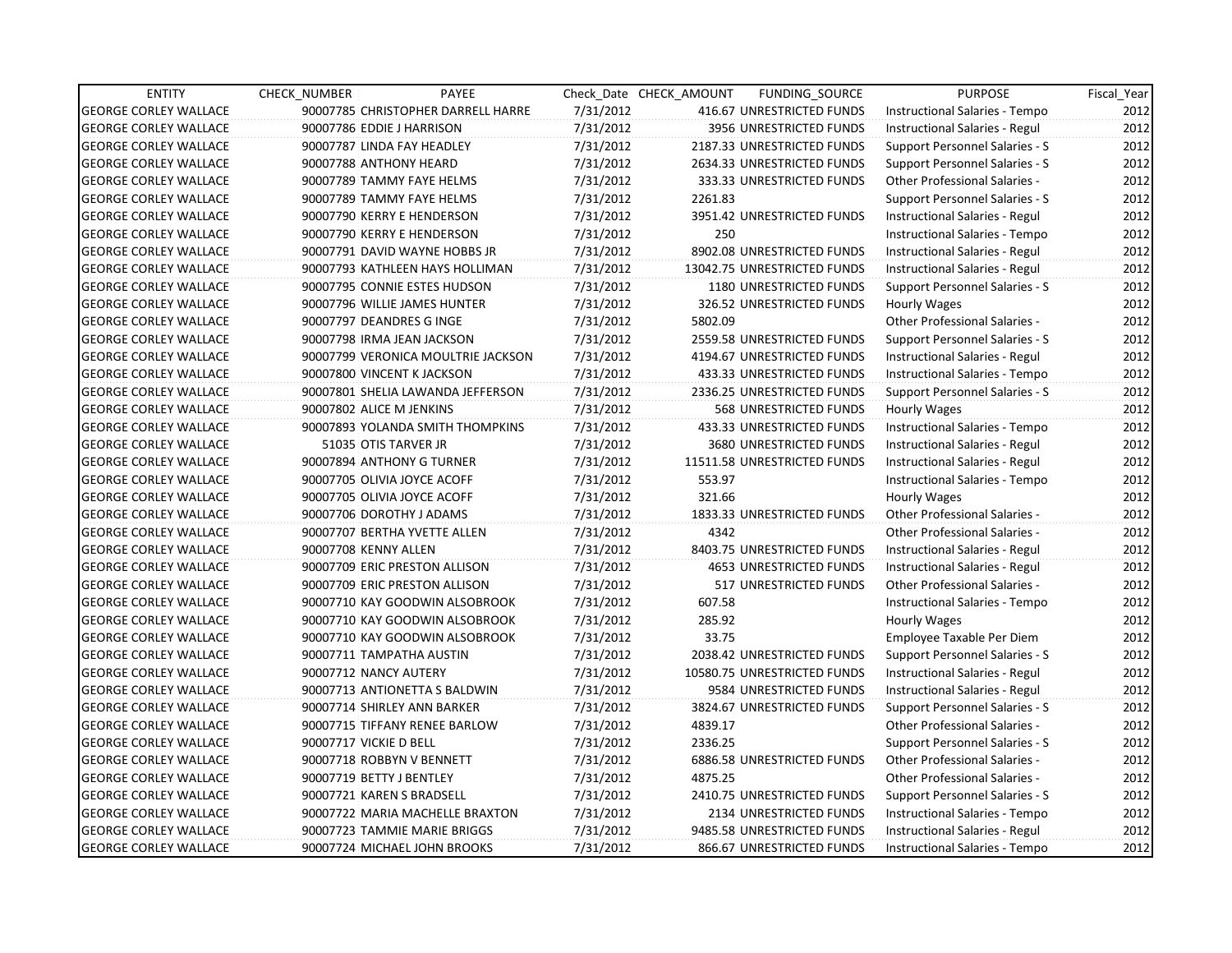| <b>ENTITY</b>                | <b>CHECK NUMBER</b>          | PAYEE                            |           | Check Date CHECK AMOUNT | FUNDING_SOURCE                 | <b>PURPOSE</b>                       | Fiscal_Year |
|------------------------------|------------------------------|----------------------------------|-----------|-------------------------|--------------------------------|--------------------------------------|-------------|
| <b>GEORGE CORLEY WALLACE</b> |                              | 90007725 CHRISTOPHER B BROWN     | 7/31/2012 |                         | 616 UNRESTRICTED FUNDS         | <b>Hourly Wages</b>                  | 2012        |
| <b>GEORGE CORLEY WALLACE</b> | 90007726 KAREN E BROWN       |                                  | 7/31/2012 | 3120.83                 |                                | Other Professional Salaries -        | 2012        |
| <b>GEORGE CORLEY WALLACE</b> | 90007727 VERONICA S BROWN    |                                  | 7/31/2012 |                         | <b>6075 UNRESTRICTED FUNDS</b> | Instructional Salaries - Regul       | 2012        |
| <b>GEORGE CORLEY WALLACE</b> |                              | 90007728 GERALYN LATANZA BUFORD  | 7/31/2012 | 4208                    |                                | Other Professional Salaries -        | 2012        |
| <b>GEORGE CORLEY WALLACE</b> | 90007729 ANDREW J BURTON     |                                  | 7/31/2012 |                         | 3229 UNRESTRICTED FUNDS        | Support Personnel Salaries - S       | 2012        |
| <b>GEORGE CORLEY WALLACE</b> | 90007730 PEGGY SUE BUTLER    |                                  | 7/31/2012 |                         | 959.2 UNRESTRICTED FUNDS       | Annual Leave - Retirement/Term       | 2012        |
| <b>GEORGE CORLEY WALLACE</b> | 90007730 PEGGY SUE BUTLER    |                                  | 7/31/2012 |                         | 1889.83 UNRESTRICTED FUNDS     | Support Personnel Salaries - S       | 2012        |
| <b>GEORGE CORLEY WALLACE</b> | 90007731 WEBBIE R CALHOUN    |                                  | 7/31/2012 |                         | 4470.67 UNRESTRICTED FUNDS     | Instructional Salaries - Regul       | 2012        |
| <b>GEORGE CORLEY WALLACE</b> |                              | 90007732 MENNIE L CARSTARPHEN    | 7/31/2012 |                         | 5975 UNRESTRICTED FUNDS        | Instructional Salaries - Regul       | 2012        |
| <b>GEORGE CORLEY WALLACE</b> |                              | 90007733 BECKY BLANTON CASEY     | 7/31/2012 |                         | <b>6489 UNRESTRICTED FUNDS</b> | Instructional Salaries - Regul       | 2012        |
| <b>GEORGE CORLEY WALLACE</b> |                              | 90007734 JANET M CATHEY PUGH     | 7/31/2012 |                         | 12135.5 UNRESTRICTED FUNDS     | Instructional Salaries - Regul       | 2012        |
| <b>GEORGE CORLEY WALLACE</b> |                              | 90007735 PAMELA D CAVER JACKSON  | 7/31/2012 |                         | 3663.75 UNRESTRICTED FUNDS     | Instructional Salaries - Tempo       | 2012        |
| <b>GEORGE CORLEY WALLACE</b> |                              | 90007736 CHANNIE LORAINE CHAPMAN | 7/31/2012 |                         | 650 UNRESTRICTED FUNDS         | Instructional Salaries - Tempo       | 2012        |
| <b>GEORGE CORLEY WALLACE</b> |                              | 90007736 CHANNIE LORAINE CHAPMAN | 7/31/2012 | 3166.67                 |                                | <b>Other Professional Salaries -</b> | 2012        |
| <b>GEORGE CORLEY WALLACE</b> | 90007737 VERONICA CHESNUT    |                                  | 7/31/2012 |                         | <b>650 UNRESTRICTED FUNDS</b>  | Instructional Salaries - Tempo       | 2012        |
| <b>GEORGE CORLEY WALLACE</b> | 90007738 LINDA A CHILDERS    |                                  | 7/31/2012 |                         | 2244 UNRESTRICTED FUNDS        | Instructional Salaries - Regul       | 2012        |
| <b>GEORGE CORLEY WALLACE</b> |                              | 90007739 MARGARET H CHRISTIAN    | 7/31/2012 | 1716.78                 |                                | Instructional Salaries - Tempo       | 2012        |
| <b>GEORGE CORLEY WALLACE</b> |                              | 90007739 MARGARET H CHRISTIAN    | 7/31/2012 | 22.01                   |                                | Hourly Wages                         | 2012        |
| <b>GEORGE CORLEY WALLACE</b> | 90007741 LONZY T CLIFTON     |                                  | 7/31/2012 |                         | 1600 UNRESTRICTED FUNDS        | Instructional Salaries - Tempo       | 2012        |
| <b>GEORGE CORLEY WALLACE</b> | 90007741 LONZY T CLIFTON     |                                  | 7/31/2012 |                         | 5023 UNRESTRICTED FUNDS        | Other Professional Salaries -        | 2012        |
| <b>GEORGE CORLEY WALLACE</b> | 90007742 STEFFAN COLEMAN     |                                  | 7/31/2012 | 3402.91                 |                                | Support Personnel Salaries - S       | 2012        |
| <b>GEORGE CORLEY WALLACE</b> | 90007744 LORI ANN COMBS      |                                  | 7/31/2012 |                         | 2709.83 UNRESTRICTED FUNDS     | Support Personnel Salaries - S       | 2012        |
| <b>GEORGE CORLEY WALLACE</b> | 90007745 ROBIN COOK          |                                  | 7/31/2012 |                         | 3617.83 UNRESTRICTED FUNDS     | Instructional Salaries - Regul       | 2012        |
| <b>GEORGE CORLEY WALLACE</b> | 90007746 HELEN A COSBY       |                                  | 7/31/2012 |                         | 3601.25 UNRESTRICTED FUNDS     | Support Personnel Salaries - S       | 2012        |
| <b>GEORGE CORLEY WALLACE</b> |                              | 90007747 BENJAMIN MARTIN CRAIG   | 7/31/2012 |                         | 3080.5 UNRESTRICTED FUNDS      | Support Personnel Salaries - S       | 2012        |
| <b>GEORGE CORLEY WALLACE</b> | 90007749 FARRISH DANLEY III  |                                  | 7/31/2012 | 5288                    |                                | <b>Other Professional Salaries -</b> | 2012        |
| <b>GEORGE CORLEY WALLACE</b> |                              | 90007750 FOSTER CALVIN DAVIS     | 7/31/2012 |                         | 833.33 UNRESTRICTED FUNDS      | Instructional Salaries - Tempo       | 2012        |
| <b>GEORGE CORLEY WALLACE</b> | 90007751 GLENDA D DAVIS      |                                  | 7/31/2012 |                         | 348.71 UNRESTRICTED FUNDS      | Hourly Wages                         | 2012        |
| <b>GEORGE CORLEY WALLACE</b> | 90007752 MARY LEE DAVIS      |                                  | 7/31/2012 |                         | 3303.42 UNRESTRICTED FUNDS     | Support Personnel Salaries - S       | 2012        |
| <b>GEORGE CORLEY WALLACE</b> |                              | 90007753 REBECCA MOORE DAVIS     | 7/31/2012 |                         | 9584 UNRESTRICTED FUNDS        | Instructional Salaries - Regul       | 2012        |
| <b>GEORGE CORLEY WALLACE</b> |                              | 90007753 REBECCA MOORE DAVIS     | 7/31/2012 | 250                     |                                | Instructional Salaries - Tempo       | 2012        |
| <b>GEORGE CORLEY WALLACE</b> | 90007754 SARAH DAVIS         |                                  | 7/31/2012 |                         | 5299 UNRESTRICTED FUNDS        | Instructional Salaries - Regul       | 2012        |
| <b>GEORGE CORLEY WALLACE</b> | 90007755 VERA LEE DAVIS      |                                  | 7/31/2012 |                         | <b>2244 UNRESTRICTED FUNDS</b> | Instructional Salaries - Regul       | 2012        |
| <b>GEORGE CORLEY WALLACE</b> |                              | 90007756 COLLEEN ROLAND DIXON    | 7/31/2012 |                         | 2559.58 UNRESTRICTED FUNDS     | Support Personnel Salaries - S       | 2012        |
| <b>GEORGE CORLEY WALLACE</b> |                              | 90007757 CECILE RANDALL DOUGLAS  | 7/31/2012 |                         | 5851 UNRESTRICTED FUNDS        | Instructional Salaries - Regul       | 2012        |
| <b>GEORGE CORLEY WALLACE</b> | 90007758 CINDY DUCK          |                                  | 7/31/2012 | 2708.92                 |                                | <b>Other Professional Salaries -</b> | 2012        |
| <b>GEORGE CORLEY WALLACE</b> | 90007759 CHARLES J DYSART II |                                  | 7/31/2012 |                         | 866.67 UNRESTRICTED FUNDS      | Instructional Salaries - Tempo       | 2012        |
| <b>GEORGE CORLEY WALLACE</b> |                              | 90007760 FERRIN WYATT EILAND     | 7/31/2012 |                         | 10829.92 UNRESTRICTED FUNDS    | Instructional Salaries - Regul       | 2012        |
| <b>GEORGE CORLEY WALLACE</b> | 90007761 WILLIAM F ELLIOTT   |                                  | 7/31/2012 |                         | 2133.33 UNRESTRICTED FUNDS     | Instructional Salaries - Tempo       | 2012        |
| <b>GEORGE CORLEY WALLACE</b> |                              | 90007832 CARROLL D MCQUEEN       | 7/31/2012 |                         | 1733.33 UNRESTRICTED FUNDS     | Instructional Salaries - Tempo       | 2012        |
| <b>GEORGE CORLEY WALLACE</b> | 90007833 CHRISTI A MELTON    |                                  | 7/31/2012 |                         | 3284.25 UNRESTRICTED FUNDS     | Instructional Salaries - Regul       | 2012        |
| <b>GEORGE CORLEY WALLACE</b> | 90007834 DARRIO MELTON       |                                  | 7/31/2012 |                         | 650 UNRESTRICTED FUNDS         | Instructional Salaries - Tempo       | 2012        |
| <b>GEORGE CORLEY WALLACE</b> |                              | 90007835 GREGORY LEE MILLER      | 7/31/2012 |                         | 9085.58 UNRESTRICTED FUNDS     | Instructional Salaries - Regul       | 2012        |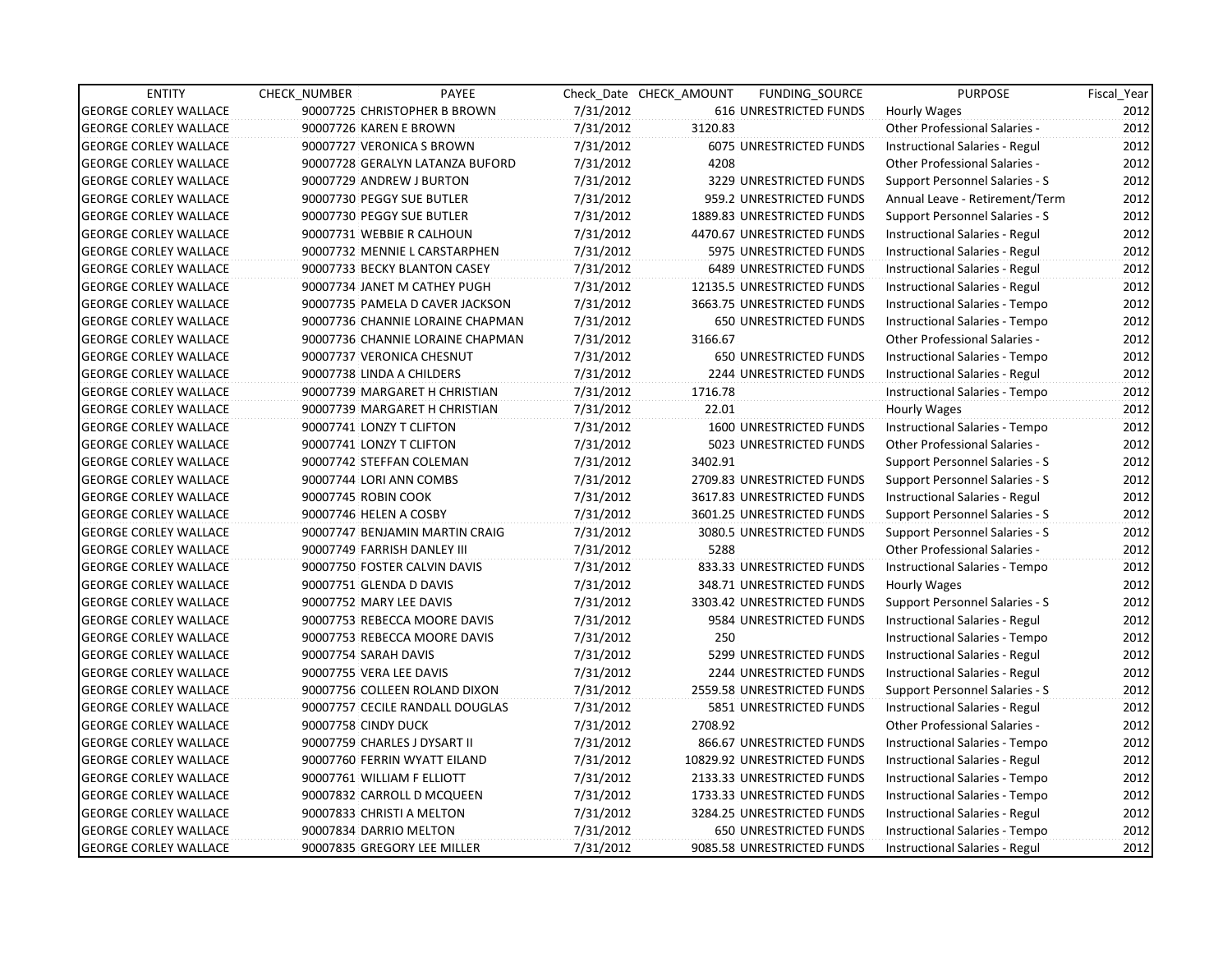| <b>ENTITY</b>                | <b>CHECK NUMBER</b>        | PAYEE                              |           | Check Date CHECK AMOUNT | FUNDING SOURCE                 | <b>PURPOSE</b>                        | Fiscal_Year |
|------------------------------|----------------------------|------------------------------------|-----------|-------------------------|--------------------------------|---------------------------------------|-------------|
| <b>GEORGE CORLEY WALLACE</b> | 90007836 PEARLIE R MILLER  |                                    | 7/31/2012 |                         | 9085.58 UNRESTRICTED FUNDS     | Instructional Salaries - Regul        | 2012        |
| <b>GEORGE CORLEY WALLACE</b> |                            | 90007837 JAMES M MITCHELL          | 7/31/2012 |                         | 14266.45 UNRESTRICTED FUNDS    | Administrative Salaries- Sched        | 2012        |
| <b>GEORGE CORLEY WALLACE</b> |                            | 90007837 JAMES M MITCHELL          | 7/31/2012 |                         | <b>200 UNRESTRICTED FUNDS</b>  | President's Expense Allowance         | 2012        |
| <b>GEORGE CORLEY WALLACE</b> |                            | 90007837 JAMES M MITCHELL          | 7/31/2012 |                         | 1000 UNRESTRICTED FUNDS        | <b>Housing Allowance</b>              | 2012        |
| <b>GEORGE CORLEY WALLACE</b> |                            | 90007838 KIM ELLICE MIXON CARTER   | 7/31/2012 |                         | 5023 UNRESTRICTED FUNDS        | Instructional Salaries - Regul        | 2012        |
| <b>GEORGE CORLEY WALLACE</b> |                            | 90007839 KRISTA LASHANTA P MONTGOM | 7/31/2012 |                         | 909.5 UNRESTRICTED FUNDS       | Instructional Salaries - Tempo        | 2012        |
| <b>GEORGE CORLEY WALLACE</b> | 90007840 DALE E MOORE      |                                    | 7/31/2012 |                         | 3680 UNRESTRICTED FUNDS        | Instructional Salaries - Regul        | 2012        |
| <b>GEORGE CORLEY WALLACE</b> | 90007841 KATHY J MOORE     |                                    | 7/31/2012 | 4875                    |                                | Other Professional Salaries -         | 2012        |
| <b>GEORGE CORLEY WALLACE</b> | 90007842 PAMELA B MOORE    |                                    | 7/31/2012 |                         | 2485.17 UNRESTRICTED FUNDS     | Support Personnel Salaries - S        | 2012        |
| <b>GEORGE CORLEY WALLACE</b> | 90007842 PAMELA B MOORE    |                                    | 7/31/2012 |                         | 11.25 UNRESTRICTED FUNDS       | Employee Taxable Per Diem             | 2012        |
| <b>GEORGE CORLEY WALLACE</b> | 90007845 TIMOTHY MOORE     |                                    | 7/31/2012 |                         | 3706.58 UNRESTRICTED FUNDS     | Support Personnel Salaries - S        | 2012        |
| <b>GEORGE CORLEY WALLACE</b> |                            | 90007846 SHELICIA DENISE MORTON FO | 7/31/2012 |                         | 960 UNRESTRICTED FUNDS         | Instructional Salaries - Tempo        | 2012        |
| <b>GEORGE CORLEY WALLACE</b> | 90007847 JOHNNY E MOSS III |                                    | 7/31/2012 |                         | 5416.67 UNRESTRICTED FUNDS     | <b>Other Professional Salaries -</b>  | 2012        |
| <b>GEORGE CORLEY WALLACE</b> |                            | 90007848 BETTYE STEELE MOTLEY      | 7/31/2012 | 2630                    |                                | <b>Other Professional Salaries -</b>  | 2012        |
| <b>GEORGE CORLEY WALLACE</b> |                            | 90007850 MARGARET C MOTT           | 7/31/2012 |                         | 10082.42 UNRESTRICTED FUNDS    | Instructional Salaries - Regul        | 2012        |
| <b>GEORGE CORLEY WALLACE</b> |                            | 90007851 EDDIE JAMES MOULTRIE      | 7/31/2012 |                         | 3973.25 UNRESTRICTED FUNDS     | Support Personnel Salaries - S        | 2012        |
| <b>GEORGE CORLEY WALLACE</b> | 90007852 WESBERT NETTLES   |                                    | 7/31/2012 |                         | 704 UNRESTRICTED FUNDS         | Hourly Wages                          | 2012        |
| <b>GEORGE CORLEY WALLACE</b> |                            | 90007853 SUNETTE SMITH NEWMAN      | 7/31/2012 |                         | 3750.17 UNRESTRICTED FUNDS     | <b>Support Personnel Salaries - S</b> | 2012        |
| <b>GEORGE CORLEY WALLACE</b> | 90007854 RAFORD C NIXON    |                                    | 7/31/2012 |                         | 60 UNRESTRICTED FUNDS          | Employee Taxable Per Diem             | 2012        |
| <b>GEORGE CORLEY WALLACE</b> | 90007854 RAFORD C NIXON    |                                    | 7/31/2012 |                         | 1333.33 UNRESTRICTED FUNDS     | <b>Other Professional Salaries -</b>  | 2012        |
| <b>GEORGE CORLEY WALLACE</b> | 90007854 RAFORD C NIXON    |                                    | 7/31/2012 | 1583.33                 |                                | <b>Other Professional Salaries -</b>  | 2012        |
| <b>GEORGE CORLEY WALLACE</b> | 90007855 CHINWE O OKEKE    |                                    | 7/31/2012 | 662.06                  |                                | Hourly Wages                          | 2012        |
| <b>GEORGE CORLEY WALLACE</b> |                            | 90007856 HOLLY BROWN OWENS         | 7/31/2012 |                         | <b>1835 UNRESTRICTED FUNDS</b> | Instructional Salaries - Tempo        | 2012        |
| <b>GEORGE CORLEY WALLACE</b> |                            | 90007857 MELINDA ANN PAGE          | 7/31/2012 | 3416.67                 |                                | <b>Other Professional Salaries -</b>  | 2012        |
| <b>GEORGE CORLEY WALLACE</b> |                            | 90007858 RAY ANTHONY PATTERSON     | 7/31/2012 |                         | 2708.5 UNRESTRICTED FUNDS      | Support Personnel Salaries - S        | 2012        |
| <b>GEORGE CORLEY WALLACE</b> |                            | 90007859 ERNESTINE D PERRY         | 7/31/2012 |                         | 545.7 UNRESTRICTED FUNDS       | Hourly Wages                          | 2012        |
| <b>GEORGE CORLEY WALLACE</b> | 90007860 ALONZIA PETTWAY   |                                    | 7/31/2012 |                         | 2485.42 UNRESTRICTED FUNDS     | <b>Support Personnel Salaries - S</b> | 2012        |
| <b>GEORGE CORLEY WALLACE</b> |                            | 90007861 CHARLES D PETTWAY         | 7/31/2012 |                         | 2634.33 UNRESTRICTED FUNDS     | Support Personnel Salaries - S        | 2012        |
| <b>GEORGE CORLEY WALLACE</b> |                            | 90007862 CLARENCE J PETTWAY        | 7/31/2012 | 4992.92                 |                                | <b>Other Professional Salaries -</b>  | 2012        |
| <b>GEORGE CORLEY WALLACE</b> | 90007863 FELECIA PETTWAY   |                                    | 7/31/2012 |                         | 4904.17 UNRESTRICTED FUNDS     | Other Professional Salaries -         | 2012        |
| <b>GEORGE CORLEY WALLACE</b> |                            | 90007864 MARTHA WILLIAMS PETTWAY   | 7/31/2012 | 4166.67                 |                                | <b>Other Professional Salaries -</b>  | 2012        |
| <b>GEORGE CORLEY WALLACE</b> | 90007865 ELIJAH PUGH SR    |                                    | 7/31/2012 |                         | 12708.83 UNRESTRICTED FUNDS    | Instructional Salaries - Regul        | 2012        |
| <b>GEORGE CORLEY WALLACE</b> |                            | 90007866 QUANDA C PULLUM           | 7/31/2012 |                         | 2931.58 UNRESTRICTED FUNDS     | Support Personnel Salaries - S        | 2012        |
| <b>GEORGE CORLEY WALLACE</b> |                            | 90007868 JAMES LEE PURIFOY         | 7/31/2012 |                         | 2038.42 UNRESTRICTED FUNDS     | Support Personnel Salaries - S        | 2012        |
| <b>GEORGE CORLEY WALLACE</b> |                            | 90007869 JENNIFER M REYNOLDS       | 7/31/2012 |                         | 2484.92 UNRESTRICTED FUNDS     | Support Personnel Salaries - S        | 2012        |
| <b>GEORGE CORLEY WALLACE</b> |                            | 90007870 RAMONA ROBERTS RHODES     | 7/31/2012 |                         | 10895 UNRESTRICTED FUNDS       | Instructional Salaries - Regul        | 2012        |
| <b>GEORGE CORLEY WALLACE</b> |                            | 90007871 ERIKA M ROBERSON          | 7/31/2012 | 2559.33                 |                                | Support Personnel Salaries - S        | 2012        |
| <b>GEORGE CORLEY WALLACE</b> | 90007872 ERIC W ROGERS     |                                    | 7/31/2012 |                         | 4370.33 UNRESTRICTED FUNDS     | Instructional Salaries - Regul        | 2012        |
| <b>GEORGE CORLEY WALLACE</b> |                            | 90007873 FELICIA MICHELLE SANDERS  | 7/31/2012 |                         | 3452.33 UNRESTRICTED FUNDS     | Support Personnel Salaries - S        | 2012        |
| <b>GEORGE CORLEY WALLACE</b> | 90007874 AYANNA S SCOTT    |                                    | 7/31/2012 |                         | 650 UNRESTRICTED FUNDS         | Instructional Salaries - Tempo        | 2012        |
| <b>GEORGE CORLEY WALLACE</b> |                            | 90007875 DAPHANE N SHANNON         | 7/31/2012 |                         | 2085 UNRESTRICTED FUNDS        | Instructional Salaries - Tempo        | 2012        |
| <b>GEORGE CORLEY WALLACE</b> |                            | 90007876 TRACEY M SHANNON          | 7/31/2012 |                         | 12135.5 UNRESTRICTED FUNDS     | Instructional Salaries - Regul        | 2012        |
| <b>GEORGE CORLEY WALLACE</b> |                            | 90007877 LAWRENCE SIMMONS JR       | 7/31/2012 |                         | <b>3680 UNRESTRICTED FUNDS</b> | Instructional Salaries - Regul        | 2012        |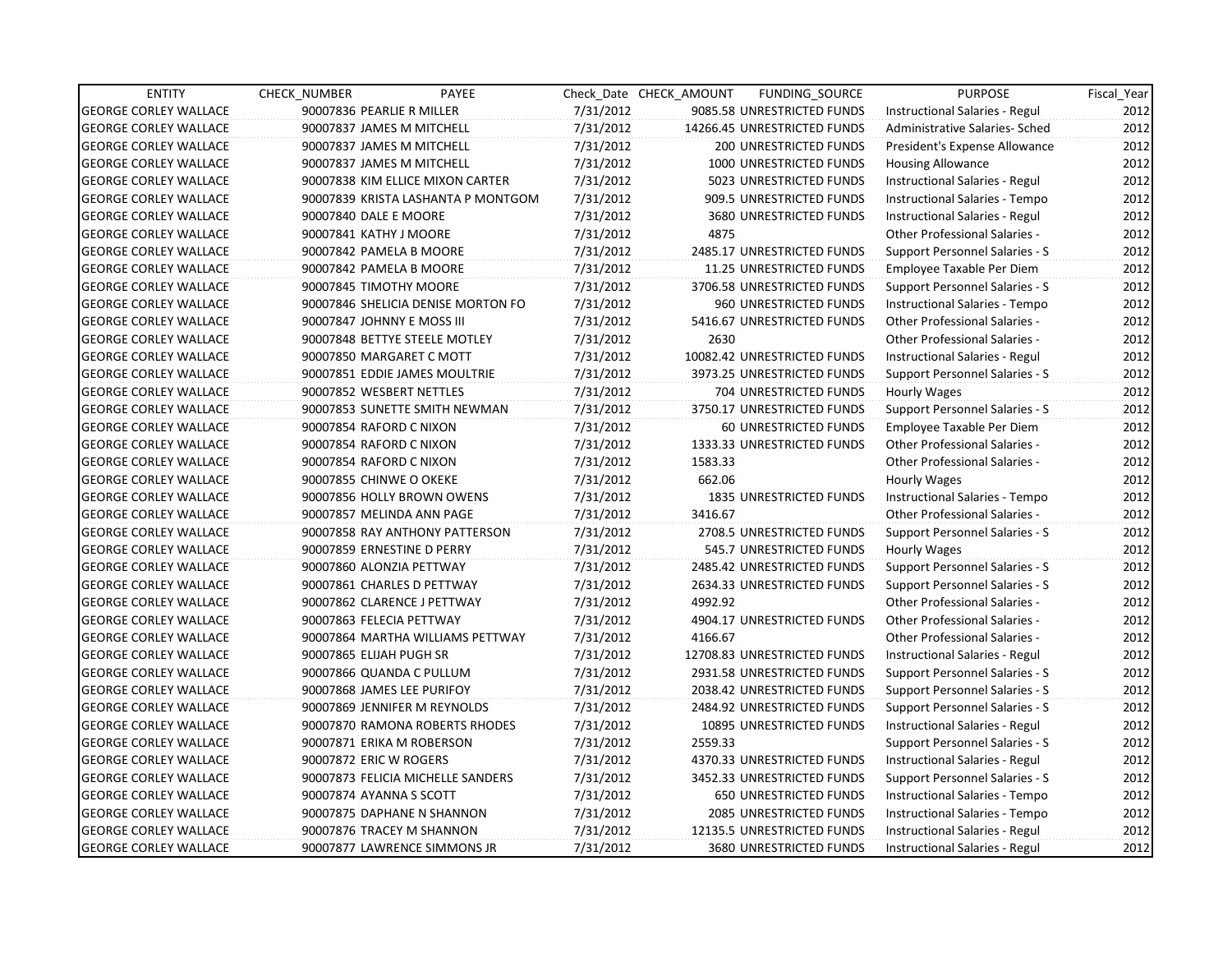| <b>ENTITY</b>                | <b>CHECK NUMBER</b> | PAYEE                              |           | Check Date CHECK AMOUNT | <b>FUNDING SOURCE</b>         | <b>PURPOSE</b>                        | Fiscal_Year |
|------------------------------|---------------------|------------------------------------|-----------|-------------------------|-------------------------------|---------------------------------------|-------------|
| <b>GEORGE CORLEY WALLACE</b> |                     | 90007877 LAWRENCE SIMMONS JR       | 7/31/2012 | 1296                    |                               | <b>Hourly Wages</b>                   | 2012        |
| <b>GEORGE CORLEY WALLACE</b> |                     | 90007878 IRENE G BONNER            | 7/31/2012 |                         | 1450 UNRESTRICTED FUNDS       | Other Professional Salaries -         | 2012        |
| <b>GEORGE CORLEY WALLACE</b> |                     | 90007879 JACQUELINE BERNETTA SMITH | 7/31/2012 |                         | 7323.17 UNRESTRICTED FUNDS    | <b>Other Professional Salaries -</b>  | 2012        |
| <b>GEORGE CORLEY WALLACE</b> |                     | 90007880 LEIGH ANN SMITH           | 7/31/2012 |                         | 4196.67 UNRESTRICTED FUNDS    | Support Personnel Salaries - S        | 2012        |
| <b>GEORGE CORLEY WALLACE</b> |                     | 90007881 SHANDRA J SMITH           | 7/31/2012 |                         | 4904.17 UNRESTRICTED FUNDS    | <b>Other Professional Salaries -</b>  | 2012        |
| <b>GEORGE CORLEY WALLACE</b> |                     | 90007882 ANNA M SMITHERMAN         | 7/31/2012 |                         | 12642.75 UNRESTRICTED FUNDS   | Instructional Salaries - Regul        | 2012        |
| <b>GEORGE CORLEY WALLACE</b> |                     | 90007883 JOHN A SNOW               | 7/31/2012 |                         | 704 UNRESTRICTED FUNDS        | Hourly Wages                          | 2012        |
| <b>GEORGE CORLEY WALLACE</b> |                     | 90007884 LULA SNOWDEN              | 7/31/2012 | 4012.5                  |                               | Other Professional Salaries -         | 2012        |
| <b>GEORGE CORLEY WALLACE</b> |                     | 90007885 BRANDI N SPEARS           | 7/31/2012 |                         | 1964.25 UNRESTRICTED FUNDS    | Support Personnel Salaries - S        | 2012        |
| <b>GEORGE CORLEY WALLACE</b> |                     | 90007886 DONTE L STEVENSON         | 7/31/2012 |                         | 2187.33 UNRESTRICTED FUNDS    | Support Personnel Salaries - S        | 2012        |
| <b>GEORGE CORLEY WALLACE</b> |                     | 90007888 MAXINE STURDIVANT         | 7/31/2012 |                         | 433.33 UNRESTRICTED FUNDS     | Instructional Salaries - Tempo        | 2012        |
| <b>GEORGE CORLEY WALLACE</b> |                     | 90007888 MAXINE STURDIVANT         | 7/31/2012 |                         | 5224 UNRESTRICTED FUNDS       | Instructional Salaries - Regul        | 2012        |
| <b>GEORGE CORLEY WALLACE</b> |                     | 90007889 DANICA SHERITA TAYLOR     | 7/31/2012 |                         | 1301.68 UNRESTRICTED FUNDS    | <b>Instructional Salaries - Regul</b> | 2012        |
| <b>GEORGE CORLEY WALLACE</b> |                     | 90007890 JEROME E THAMES           | 7/31/2012 |                         | 3956 UNRESTRICTED FUNDS       | Instructional Salaries - Regul        | 2012        |
| <b>GEORGE CORLEY WALLACE</b> |                     | 90007891 SHEILA ANN THEISS         | 7/31/2012 |                         | 100 UNRESTRICTED FUNDS        | Other Professional Salaries -         | 2012        |
| <b>GEORGE CORLEY WALLACE</b> |                     | 90007891 SHEILA ANN THEISS         | 7/31/2012 | 2919.75                 |                               | <b>Other Professional Salaries -</b>  | 2012        |
| <b>GEORGE CORLEY WALLACE</b> |                     | 90007892 GLORIA DEAN THOMAS        | 7/31/2012 |                         | 3452.83 UNRESTRICTED FUNDS    | Support Personnel Salaries - S        | 2012        |
| <b>GEORGE CORLEY WALLACE</b> |                     | 51009 ELLEN G TRAYWICK             | 7/31/2012 | 357.4                   |                               | Instructional Salaries - Tempo        | 2012        |
| <b>GEORGE CORLEY WALLACE</b> |                     | 51009 ELLEN G TRAYWICK             | 7/31/2012 | 285.92                  |                               | Hourly Wages                          | 2012        |
| <b>GEORGE CORLEY WALLACE</b> |                     | 51009 ELLEN G TRAYWICK             | 7/31/2012 | 33.75                   |                               | In-State Travel                       | 2012        |
| <b>GEORGE CORLEY WALLACE</b> |                     | 51010 JARRICK B BENNETT            | 7/31/2012 | 1192                    |                               | Hourly Wages                          | 2012        |
| <b>GEORGE CORLEY WALLACE</b> |                     | 51011 NIGEL RALPHAEL GUTHRIDGE     | 7/31/2012 | 1964.25                 |                               | Support Personnel Salaries - S        | 2012        |
| <b>GEORGE CORLEY WALLACE</b> |                     | 51012 DERRICK M MOORE              | 7/31/2012 | 2038.67                 |                               | Support Personnel Salaries - S        | 2012        |
| <b>GEORGE CORLEY WALLACE</b> |                     | 51013 ANDRE MARVEL PEARSON         | 7/31/2012 | 2038.67                 |                               | Support Personnel Salaries - S        | 2012        |
| <b>GEORGE CORLEY WALLACE</b> |                     | 51015 CHARLENE NICHOLS COBB        | 7/31/2012 |                         | 576 UNRESTRICTED FUNDS        | <b>Student Assistants</b>             | 2012        |
| <b>GEORGE CORLEY WALLACE</b> |                     | 51016 LORI EVELYN DEAVERS          | 7/31/2012 |                         | 1833 UNRESTRICTED FUNDS       | Support Personnel Salaries - S        | 2012        |
| <b>GEORGE CORLEY WALLACE</b> |                     | 51017 JIMMIE LEE GOLDSBY           | 7/31/2012 |                         | 4568.08 UNRESTRICTED FUNDS    | Support Personnel Salaries - S        | 2012        |
| <b>GEORGE CORLEY WALLACE</b> |                     | 51018 ISAIAH S HARALSON            | 7/31/2012 |                         | 2811 UNRESTRICTED FUNDS       | Support Personnel Salaries - S        | 2012        |
| <b>GEORGE CORLEY WALLACE</b> |                     | 51019 ROBERT L HARVELL             | 7/31/2012 |                         | 2559.58 UNRESTRICTED FUNDS    | Support Personnel Salaries - S        | 2012        |
| <b>GEORGE CORLEY WALLACE</b> |                     | 51020 MONROE MCCREE                | 7/31/2012 |                         | 4196.67 UNRESTRICTED FUNDS    | Support Personnel Salaries - S        | 2012        |
| <b>GEORGE CORLEY WALLACE</b> |                     | 51021 NORMAN WEATHERSPOON          | 7/31/2012 |                         | 3080.83 UNRESTRICTED FUNDS    | Support Personnel Salaries - S        | 2012        |
| <b>GEORGE CORLEY WALLACE</b> |                     | 51022 DONALD EDWARD WILDER         | 7/31/2012 |                         | 10829.92 UNRESTRICTED FUNDS   | Instructional Salaries - Regul        | 2012        |
| <b>GEORGE CORLEY WALLACE</b> |                     | 51023 TONY MAX HUGHES              | 7/31/2012 |                         | 866.67 UNRESTRICTED FUNDS     | Instructional Salaries - Tempo        | 2012        |
| <b>GEORGE CORLEY WALLACE</b> |                     | 51024 BERTRAM CRUM                 | 7/31/2012 |                         | 1733.33 UNRESTRICTED FUNDS    | Instructional Salaries - Tempo        | 2012        |
| <b>GEORGE CORLEY WALLACE</b> |                     | 51025 BARRY C HARGRAVE             | 7/31/2012 |                         | 433.33 UNRESTRICTED FUNDS     | Instructional Salaries - Tempo        | 2012        |
| <b>GEORGE CORLEY WALLACE</b> |                     | 51026 ALBERT SOUTHALL              | 7/31/2012 |                         | <b>250 UNRESTRICTED FUNDS</b> | <b>Other Professional Salaries -</b>  | 2012        |
| <b>GEORGE CORLEY WALLACE</b> |                     | 51027 EUGENE JAMES CHILDRESS JR    | 7/31/2012 |                         | 770 UNRESTRICTED FUNDS        | Hourly Wages                          | 2012        |
| <b>GEORGE CORLEY WALLACE</b> |                     | 51028 MYRON C COLEMAN              | 7/31/2012 |                         | 2931.58 UNRESTRICTED FUNDS    | <b>Support Personnel Salaries - S</b> | 2012        |
| <b>GEORGE CORLEY WALLACE</b> |                     | 51030 NORBERT JAMES NEELY JR       | 7/31/2012 |                         | 513.6 UNRESTRICTED FUNDS      | Hourly Wages                          | 2012        |
| <b>GEORGE CORLEY WALLACE</b> |                     | 51031 ANDREW DOUGLAS WHATLEY       | 7/31/2012 |                         | 2187.58 UNRESTRICTED FUNDS    | Support Personnel Salaries - S        | 2012        |
| <b>GEORGE CORLEY WALLACE</b> |                     | 51034 COREY D BOWIE                | 7/31/2012 |                         | 1177.83 UNRESTRICTED FUNDS    | <b>Other Professional Salaries -</b>  | 2012        |
| <b>GEORGE CORLEY WALLACE</b> |                     | 51034 COREY D BOWIE                | 7/31/2012 | 2808.75                 |                               | <b>Other Professional Salaries -</b>  | 2012        |
| <b>GEORGE CORLEY WALLACE</b> |                     | 174909 ELLUCIAN COMPANY L.P.       | 8/7/2012  |                         | 555688.5 UNRESTRICTED FUNDS   | Construction in Progress              | 2012        |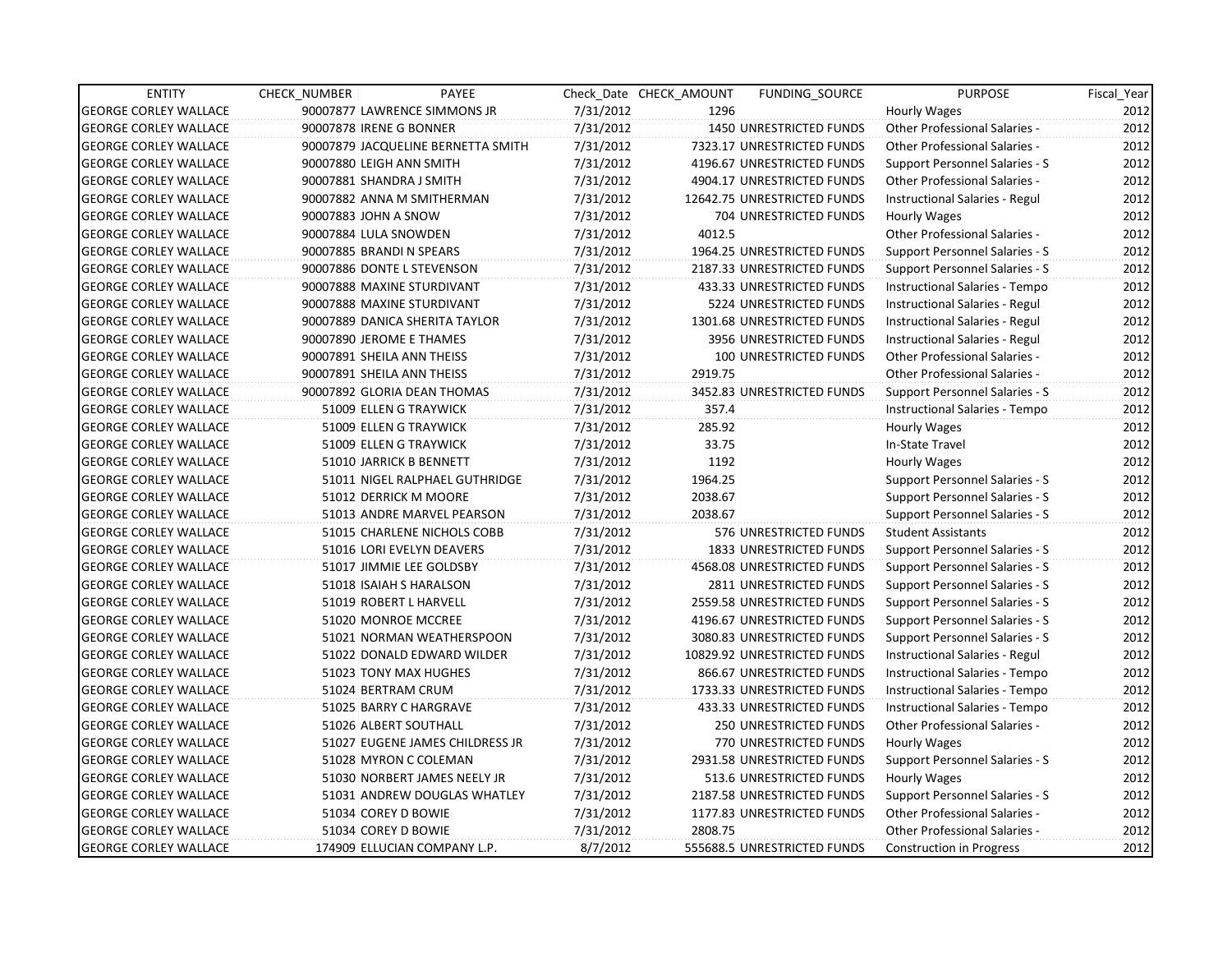| <b>ENTITY</b>                | CHECK_NUMBER               | PAYEE                            |          | Check Date CHECK AMOUNT | FUNDING SOURCE                | <b>PURPOSE</b>                    | Fiscal Year |
|------------------------------|----------------------------|----------------------------------|----------|-------------------------|-------------------------------|-----------------------------------|-------------|
| <b>GEORGE CORLEY WALLACE</b> |                            | 174910 FEDERAL EXPRESS CORPORATI | 8/7/2012 |                         | 68.26 UNRESTRICTED FUNDS      | Postage                           | 2012        |
| <b>GEORGE CORLEY WALLACE</b> |                            | 174911 FIRST TEAM CONSTRUCTION   | 8/7/2012 | 264287.46               |                               | <b>Construction in Progress</b>   | 2012        |
| <b>GEORGE CORLEY WALLACE</b> | 174913 BERNICE FREEMAN     |                                  | 8/7/2012 | 1161.11                 |                               | <b>Other Contractual Services</b> | 2012        |
| <b>GEORGE CORLEY WALLACE</b> |                            | 174914 FULLER BUILDING COMPANY   | 8/7/2012 | 860.84                  |                               | <b>Construction in Progress</b>   | 2012        |
| <b>GEORGE CORLEY WALLACE</b> | 174915 GHYTANA S. GOINGS   |                                  | 8/7/2012 |                         | 252.04 UNRESTRICTED FUNDS     | In-State Travel                   | 2012        |
| <b>GEORGE CORLEY WALLACE</b> | 174916 PAULA GOODMAN       |                                  | 8/7/2012 |                         | <b>175 UNRESTRICTED FUNDS</b> | <b>Other Contractual Services</b> | 2012        |
| <b>GEORGE CORLEY WALLACE</b> | 174917 CATHERINE GORDON    |                                  | 8/7/2012 |                         | 475 UNRESTRICTED FUNDS        | <b>Other Contractual Services</b> | 2012        |
| <b>GEORGE CORLEY WALLACE</b> | 174918 MARY HICKS          |                                  | 8/7/2012 |                         | <b>100 UNRESTRICTED FUNDS</b> | <b>Other Contractual Services</b> | 2012        |
| <b>GEORGE CORLEY WALLACE</b> | 174919 DEANDRES G. INGE    |                                  | 8/7/2012 | 247.92                  |                               | In-State Travel                   | 2012        |
| <b>GEORGE CORLEY WALLACE</b> | 174920 INNOVATION CENTRE   |                                  | 8/7/2012 |                         | 6642.15 UNRESTRICTED FUNDS    | <b>Other Contractual Services</b> | 2012        |
| <b>GEORGE CORLEY WALLACE</b> | 174921 INNOVATION CENTRE   |                                  | 8/7/2012 |                         | 6642.15 UNRESTRICTED FUNDS    | <b>Other Contractual Services</b> | 2012        |
| <b>GEORGE CORLEY WALLACE</b> | 174922 DAZZIRINE ISHMAN    |                                  | 8/7/2012 |                         | 50 UNRESTRICTED FUNDS         | <b>Other Contractual Services</b> | 2012        |
| <b>GEORGE CORLEY WALLACE</b> |                            | 174940 SHAW INDUSTRIES, INC      | 8/7/2012 | 39539.84                |                               | <b>Construction in Progress</b>   | 2012        |
| <b>GEORGE CORLEY WALLACE</b> |                            | 174941 SOUTHERN PIPE & SUPPLY    | 8/7/2012 | 3179.64                 |                               | Alterations                       | 2012        |
| <b>GEORGE CORLEY WALLACE</b> |                            | 174942 SOUTHERN PIPE & SUPPLY    | 8/7/2012 | 38402.76                |                               | <b>Construction in Progress</b>   | 2012        |
| <b>GEORGE CORLEY WALLACE</b> |                            | 174943 SOUTHERNLINC WIRELESS     | 8/7/2012 |                         | 38.98 UNRESTRICTED FUNDS      | Communications                    | 2012        |
| <b>GEORGE CORLEY WALLACE</b> | 174944 TRANE U.S. INC.     |                                  | 8/7/2012 | 83489.49                |                               | Alterations                       | 2012        |
| <b>GEORGE CORLEY WALLACE</b> | 174944 TRANE U.S. INC.     |                                  | 8/7/2012 | 762.14                  |                               | <b>Construction in Progress</b>   | 2012        |
| <b>GEORGE CORLEY WALLACE</b> |                            | 174945 UNITED PARCEL SERVICE     | 8/7/2012 |                         | 51.43 UNRESTRICTED FUNDS      | Postage                           | 2012        |
| <b>GEORGE CORLEY WALLACE</b> | 174946 VERIZON WIRELESS    |                                  | 8/7/2012 |                         | 65.61 UNRESTRICTED FUNDS      | Communications                    | 2012        |
| <b>GEORGE CORLEY WALLACE</b> |                            | 174947 VULCAN INTERIOR PRODUCTS  | 8/7/2012 | 6952.37                 |                               | Alterations                       | 2012        |
| <b>GEORGE CORLEY WALLACE</b> | 174948 SHERMANITA WALKER   |                                  | 8/7/2012 | 164.5                   |                               | In-State Travel                   | 2012        |
| <b>GEORGE CORLEY WALLACE</b> | 174949 DIANE T. WEHBY      |                                  | 8/7/2012 | 1245.8                  |                               | <b>Other Contractual Services</b> | 2012        |
| <b>GEORGE CORLEY WALLACE</b> |                            | 174951 ALABAMA POWER COMPANY     | 8/7/2012 |                         | 63318.34 UNRESTRICTED FUNDS   | Electricity                       | 2012        |
| <b>GEORGE CORLEY WALLACE</b> |                            | 174952 CARMICHAEL ENGINEERING    | 8/7/2012 | 2817                    |                               | Construction in Progress          | 2012        |
| <b>GEORGE CORLEY WALLACE</b> |                            | 174953 INTERNATIONAL WRITING     | 8/7/2012 |                         | 70 UNRESTRICTED FUNDS         | Memberships                       | 2012        |
| <b>GEORGE CORLEY WALLACE</b> |                            | 174954 MAYNARD, COOPER & GALE    | 8/7/2012 |                         | 801.99 UNRESTRICTED FUNDS     | Legal Services                    | 2012        |
| <b>GEORGE CORLEY WALLACE</b> |                            | 174955 MAYNARD, COOPER & GALE    | 8/7/2012 |                         | 1030.95 UNRESTRICTED FUNDS    | Legal Services                    | 2012        |
| <b>GEORGE CORLEY WALLACE</b> |                            | 174956 MAYNARD, COOPER & GALE    | 8/7/2012 |                         | 430.5 UNRESTRICTED FUNDS      | Legal Services                    | 2012        |
| <b>GEORGE CORLEY WALLACE</b> | 174957 RAY C. MOORE        |                                  | 8/7/2012 |                         | 300 UNRESTRICTED FUNDS        | In-State Travel                   | 2012        |
| <b>GEORGE CORLEY WALLACE</b> |                            | 174958 NAT COUNCIL OF STATE      | 8/7/2012 | 150                     |                               | State-Funded Professional Deve    | 2012        |
| <b>GEORGE CORLEY WALLACE</b> |                            | 174959 NATIONAL COUNCIL OF       | 8/7/2012 |                         | 75 UNRESTRICTED FUNDS         | Memberships                       | 2012        |
| <b>GEORGE CORLEY WALLACE</b> | 174960 TED QUANT           |                                  | 8/7/2012 | 800                     |                               | <b>Other Contractual Services</b> | 2012        |
| <b>GEORGE CORLEY WALLACE</b> | 174961 SALLY BEAUTY SUPPLY |                                  | 8/7/2012 |                         | 13.85 UNRESTRICTED FUNDS      | <b>Purchases for Resale</b>       | 2012        |
| <b>GEORGE CORLEY WALLACE</b> |                            | 174962 SOUTH EASTERN WRITING     | 8/7/2012 |                         | 100 UNRESTRICTED FUNDS        | Memberships                       | 2012        |
| <b>GEORGE CORLEY WALLACE</b> | 174923 IRMA JEAN JACKSON   |                                  | 8/7/2012 |                         | 138.64 UNRESTRICTED FUNDS     | In-State Travel                   | 2012        |
| <b>GEORGE CORLEY WALLACE</b> | 174924 L & W SUPPLY        |                                  | 8/7/2012 | 36266.27                |                               | Construction in Progress          | 2012        |
| <b>GEORGE CORLEY WALLACE</b> | 174925 JOSEPHINE LEE       |                                  | 8/7/2012 |                         | <b>150 UNRESTRICTED FUNDS</b> | <b>Other Contractual Services</b> | 2012        |
| <b>GEORGE CORLEY WALLACE</b> | 174926 MAYER ELECTRIC      |                                  | 8/7/2012 | 2574.49                 |                               | <b>Construction in Progress</b>   | 2012        |
| <b>GEORGE CORLEY WALLACE</b> | 174927 DENDY MOSELEY       |                                  | 8/7/2012 |                         | 75 UNRESTRICTED FUNDS         | <b>Other Contractual Services</b> | 2012        |
| <b>GEORGE CORLEY WALLACE</b> |                            | 174928 MOWREY ELEVTOR CO         | 8/7/2012 | 1279.25                 |                               | Alterations                       | 2012        |
| <b>GEORGE CORLEY WALLACE</b> |                            | 174929 NATIONAL JUNIOR COLLEGE   | 8/7/2012 |                         | 898 UNRESTRICTED FUNDS        | Memberships                       | 2012        |
| <b>GEORGE CORLEY WALLACE</b> |                            | 174930 NATIONAL JUNIOR COLLEGE   | 8/7/2012 |                         | <b>758 UNRESTRICTED FUNDS</b> | Memberships                       | 2012        |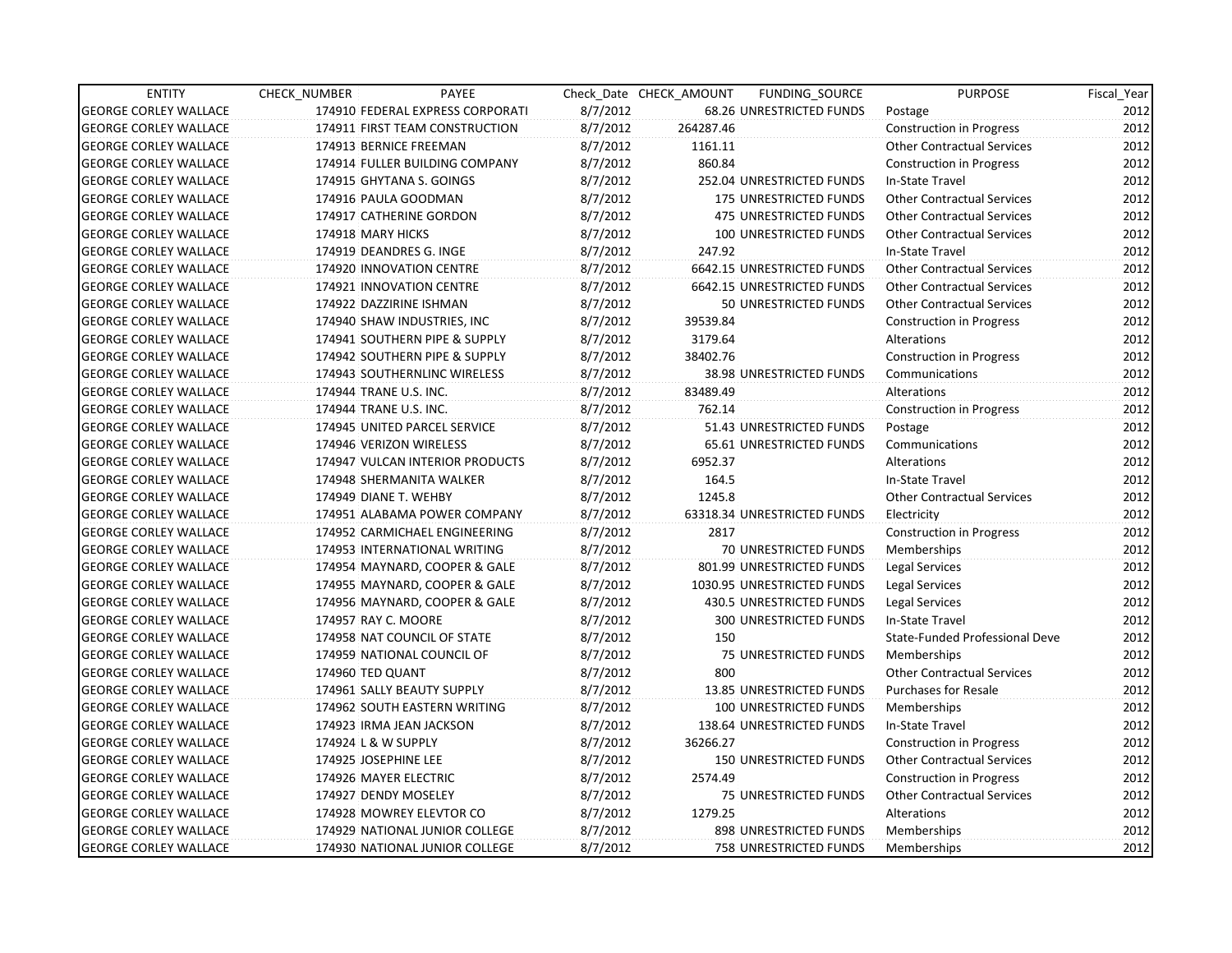| <b>ENTITY</b>                | CHECK NUMBER               | PAYEE                            |           | Check Date CHECK AMOUNT | FUNDING SOURCE               | <b>PURPOSE</b>                    | Fiscal_Year |
|------------------------------|----------------------------|----------------------------------|-----------|-------------------------|------------------------------|-----------------------------------|-------------|
| <b>GEORGE CORLEY WALLACE</b> |                            | 174931 NORTHWEST SUPPLY CO., INC | 8/7/2012  | 1740.78                 |                              | <b>Construction in Progress</b>   | 2012        |
| <b>GEORGE CORLEY WALLACE</b> | 174932 CLARENCE PETTWAY    |                                  | 8/7/2012  | 732.14                  |                              | In-State Travel                   | 2012        |
| <b>GEORGE CORLEY WALLACE</b> | 174933 ERIKA ROBERSON      |                                  | 8/7/2012  | 48.04                   |                              | In-State Travel                   | 2012        |
| <b>GEORGE CORLEY WALLACE</b> | 174934 SALLY BEAUTY SUPPLY |                                  | 8/7/2012  |                         | 483.09 UNRESTRICTED FUNDS    | <b>Purchases for Resale</b>       | 2012        |
| <b>GEORGE CORLEY WALLACE</b> | 174935 KENNETTA SANDERS    |                                  | 8/7/2012  |                         | 125 UNRESTRICTED FUNDS       | <b>Other Contractual Services</b> | 2012        |
| <b>GEORGE CORLEY WALLACE</b> |                            | 174936 SELMA FAMILY RESTAURANT   | 8/7/2012  |                         | 70.99 UNRESTRICTED FUNDS     | <b>Materials and Supplies</b>     | 2012        |
| <b>GEORGE CORLEY WALLACE</b> |                            | 174937 SELMA WATER WORKS BOARD   | 8/7/2012  |                         | 1101.73 UNRESTRICTED FUNDS   | Water and Sewer                   | 2012        |
| <b>GEORGE CORLEY WALLACE</b> |                            | 174938 SELMA CITY SCHOOL BOARD   | 8/7/2012  | 551.04                  |                              | <b>Other Contractual Services</b> | 2012        |
| <b>GEORGE CORLEY WALLACE</b> | 174939 SELMA URGENT CARE   |                                  | 8/7/2012  |                         | 1005 UNRESTRICTED FUNDS      | <b>Other Contractual Services</b> | 2012        |
| <b>GEORGE CORLEY WALLACE</b> | 174885 ACT                 |                                  | 8/7/2012  | 209                     |                              | <b>Materials and Supplies</b>     | 2012        |
| <b>GEORGE CORLEY WALLACE</b> | 174886 ADVANCED DISPOSAL   |                                  | 8/7/2012  |                         | 403.7 UNRESTRICTED FUNDS     | Water and Sewer                   | 2012        |
| <b>GEORGE CORLEY WALLACE</b> |                            | 174887 AIR TECH INCORPORATED     | 8/7/2012  | 1157                    |                              | Alterations                       | 2012        |
| <b>GEORGE CORLEY WALLACE</b> |                            | 174888 ALABAMA GAS CORPORATION   | 8/7/2012  |                         | 64.48 UNRESTRICTED FUNDS     | Gas and Heating Fuel              | 2012        |
| <b>GEORGE CORLEY WALLACE</b> |                            | 174889 ALABAMA POWER COMPANY     | 8/7/2012  |                         | 9726.62 UNRESTRICTED FUNDS   | Electricity                       | 2012        |
| <b>GEORGE CORLEY WALLACE</b> | 174890 BERTHA ALLEN        |                                  | 8/7/2012  | 345.1                   |                              | In-State Travel                   | 2012        |
| <b>GEORGE CORLEY WALLACE</b> |                            | 174891 AMERICAN PIPE & SUPPLY    | 8/7/2012  | 4637.93                 |                              | <b>Construction in Progress</b>   | 2012        |
| <b>GEORGE CORLEY WALLACE</b> |                            | 174892 AT&T (BUSINESS SERVICE)   | 8/7/2012  |                         | 32.05 UNRESTRICTED FUNDS     | Communications                    | 2012        |
| <b>GEORGE CORLEY WALLACE</b> | 174893 TIFFANY BARLOW      |                                  | 8/7/2012  | 44.62                   |                              | In-State Travel                   | 2012        |
| <b>GEORGE CORLEY WALLACE</b> | 174894 VICKIE BELL         |                                  | 8/7/2012  | 24.02                   |                              | In-State Travel                   | 2012        |
| <b>GEORGE CORLEY WALLACE</b> |                            | 174895 BIRMINGHAM RESTAURANT     | 8/7/2012  | 14462                   |                              | Construction in Progress          | 2012        |
| <b>GEORGE CORLEY WALLACE</b> | 174896 TAMMIE M. BRIGGS    |                                  | 8/7/2012  |                         | 237.82 UNRESTRICTED FUNDS    | In-State Travel                   | 2012        |
| <b>GEORGE CORLEY WALLACE</b> | 174897 GERALYN BUFORD      |                                  | 8/7/2012  | 136.86                  |                              | In-State Travel                   | 2012        |
| <b>GEORGE CORLEY WALLACE</b> | 174898 GLORIA A. CARLISLE  |                                  | 8/7/2012  |                         | <b>25 UNRESTRICTED FUNDS</b> | <b>Other Contractual Services</b> | 2012        |
| <b>GEORGE CORLEY WALLACE</b> | 174899 BECKY CASEY RIVES   |                                  | 8/7/2012  |                         | 50 UNRESTRICTED FUNDS        | Memberships                       | 2012        |
| <b>GEORGE CORLEY WALLACE</b> | 174900 CMH SPACE           |                                  | 8/7/2012  | 14245.74                |                              | <b>Construction in Progress</b>   | 2012        |
| <b>GEORGE CORLEY WALLACE</b> |                            | 174901 CONSTRUCTION MATERIALS    | 8/7/2012  | 161                     |                              | <b>Construction in Progress</b>   | 2012        |
| <b>GEORGE CORLEY WALLACE</b> | 174902 COSBY CARMICHAEL    |                                  | 8/7/2012  | 28940.47                |                              | <b>Construction in Progress</b>   | 2012        |
| <b>GEORGE CORLEY WALLACE</b> |                            | 174903 COVERALL OF ALABAMA DBA   | 8/7/2012  |                         | 9634 UNRESTRICTED FUNDS      | <b>Other Contractual Services</b> | 2012        |
| <b>GEORGE CORLEY WALLACE</b> |                            | 174904 CRL-LOVELADY CONSTRUCTION | 8/7/2012  | 47806.49                |                              | Alterations                       | 2012        |
| <b>GEORGE CORLEY WALLACE</b> |                            | 174905 DALLAS CO. WATER & SEWER  | 8/7/2012  |                         | 115.62 UNRESTRICTED FUNDS    | Water and Sewer                   | 2012        |
| <b>GEORGE CORLEY WALLACE</b> | 174906 REBECCA DAVIS       |                                  | 8/7/2012  | 51.39                   |                              | In-State Travel                   | 2012        |
| <b>GEORGE CORLEY WALLACE</b> | 174907 EFG CONSTRUCTION    |                                  | 8/7/2012  | 385                     |                              | Alterations                       | 2012        |
| <b>GEORGE CORLEY WALLACE</b> | 174908 OBI EGBUNA          |                                  | 8/7/2012  | 200                     |                              | <b>Other Contractual Services</b> | 2012        |
| <b>GEORGE CORLEY WALLACE</b> | 175002 SEATING, INC.       |                                  | 8/10/2012 | 47960                   |                              | <b>Materials and Supplies</b>     | 2012        |
| <b>GEORGE CORLEY WALLACE</b> | 175001 KENNETTA SANDERS    |                                  | 8/10/2012 |                         | 475 UNRESTRICTED FUNDS       | <b>Other Contractual Services</b> | 2012        |
| <b>GEORGE CORLEY WALLACE</b> |                            | 175004 THOMPSON PUBLISHING GROUP | 8/10/2012 |                         | 378.5 UNRESTRICTED FUNDS     | Subscriptions                     | 2012        |
| <b>GEORGE CORLEY WALLACE</b> | 175005 WATTS ENGINEERING   |                                  | 8/10/2012 | 11095                   |                              | <b>Construction in Progress</b>   | 2012        |
| <b>GEORGE CORLEY WALLACE</b> |                            | 175006 WRIGHT GROUP/ MCGRAW HILL | 8/10/2012 | 931.81                  |                              | <b>Materials and Supplies</b>     | 2012        |
| <b>GEORGE CORLEY WALLACE</b> | 174969 ACS TECHNOLOGIES    |                                  | 8/10/2012 |                         | 90 UNRESTRICTED FUNDS        | Service Contracts on Equipment    | 2012        |
| <b>GEORGE CORLEY WALLACE</b> |                            | 174970 AT&T (BUSINESS SERVICE)   | 8/10/2012 |                         | 32.04 UNRESTRICTED FUNDS     | Communications                    | 2012        |
| <b>GEORGE CORLEY WALLACE</b> |                            | 174971 BARNES & NOBLE COLLEGE    | 8/10/2012 |                         | 423 UNRESTRICTED FUNDS       |                                   | 2012        |
| <b>GEORGE CORLEY WALLACE</b> |                            | 174972 BERNEY OFFICE SOLUTIONS   | 8/10/2012 | 776.6                   |                              | <b>Materials and Supplies</b>     | 2012        |
| <b>GEORGE CORLEY WALLACE</b> |                            | 174972 BERNEY OFFICE SOLUTIONS   | 8/10/2012 |                         | 498.89 UNRESTRICTED FUNDS    | Service Contracts on Equipment    | 2012        |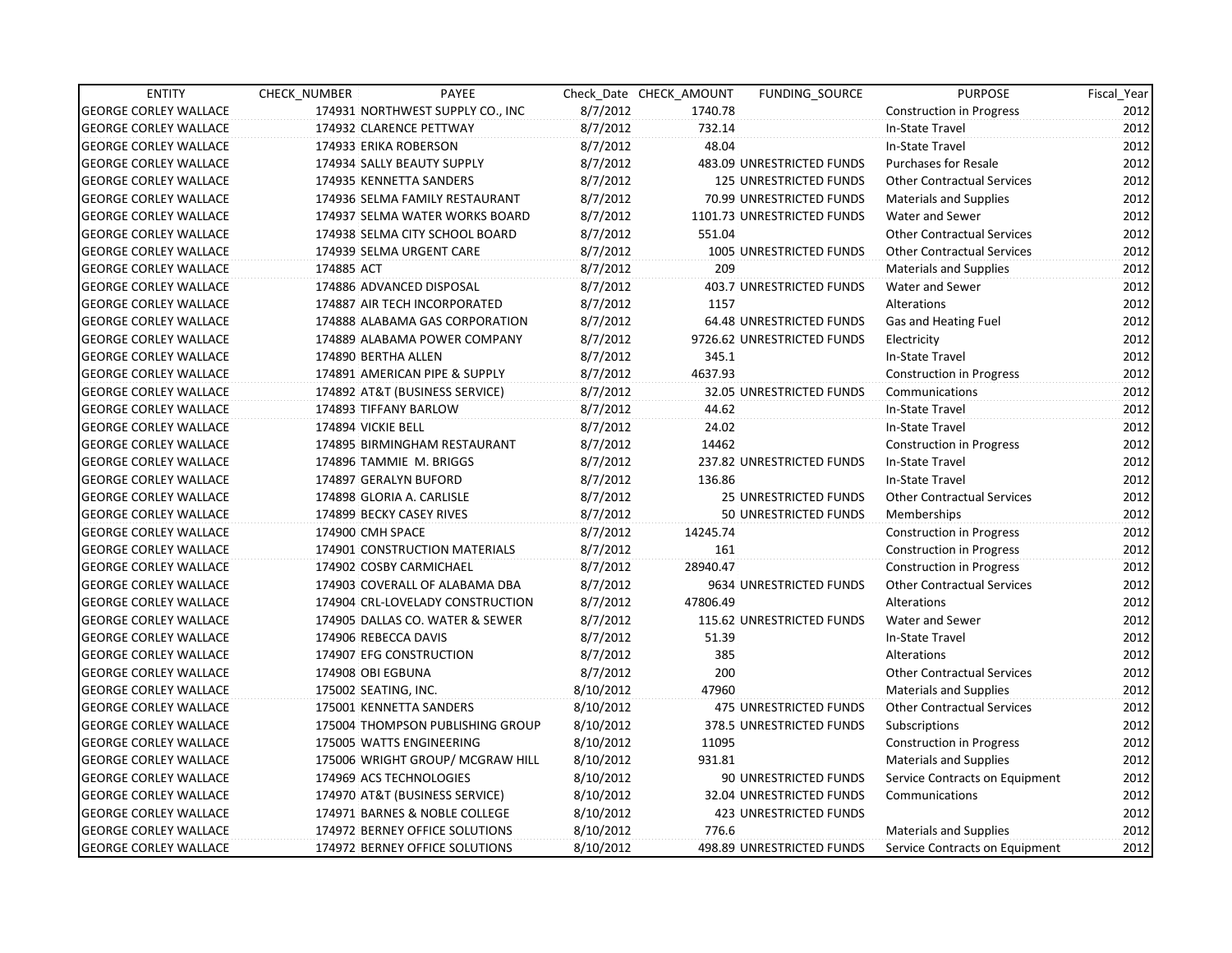| <b>ENTITY</b>                | CHECK NUMBER                   | PAYEE                            |           | Check Date CHECK AMOUNT | FUNDING_SOURCE                | <b>PURPOSE</b>                    | Fiscal_Year |
|------------------------------|--------------------------------|----------------------------------|-----------|-------------------------|-------------------------------|-----------------------------------|-------------|
| <b>GEORGE CORLEY WALLACE</b> |                                | 174973 DR. CHARLES H. BLACKLEDGE | 8/10/2012 |                         | 215.34 UNRESTRICTED FUNDS     | <b>Other Contractual Services</b> | 2012        |
| <b>GEORGE CORLEY WALLACE</b> | 174974 BLUE OX EQUIPMENT       |                                  | 8/10/2012 |                         | 526.33 UNRESTRICTED FUNDS     | Materials and Supplies            | 2012        |
| <b>GEORGE CORLEY WALLACE</b> | 174975 CAMFIL FARR, INC.       |                                  | 8/10/2012 |                         | 215.06 UNRESTRICTED FUNDS     | <b>Materials and Supplies</b>     | 2012        |
| <b>GEORGE CORLEY WALLACE</b> | 174976 CARQUEST                |                                  | 8/10/2012 |                         | 711.1 UNRESTRICTED FUNDS      | <b>Materials and Supplies</b>     | 2012        |
| <b>GEORGE CORLEY WALLACE</b> | 174977 CDW GOVERNMENT, INC     |                                  | 8/10/2012 | 469.2                   |                               | <b>Materials and Supplies</b>     | 2012        |
| <b>GEORGE CORLEY WALLACE</b> | 174978 CDW GOVERNMENT, INC     |                                  | 8/10/2012 |                         | 61.57 UNRESTRICTED FUNDS      | <b>Materials and Supplies</b>     | 2012        |
| <b>GEORGE CORLEY WALLACE</b> | 174979 COMMERCIAL CASEWORK     |                                  | 8/10/2012 | 17550                   |                               | <b>Construction in Progress</b>   | 2012        |
| <b>GEORGE CORLEY WALLACE</b> | 174980 CRYSTAL SPRINGS OF ALA  |                                  | 8/10/2012 |                         | 171.89 UNRESTRICTED FUNDS     | <b>Materials and Supplies</b>     | 2012        |
| <b>GEORGE CORLEY WALLACE</b> | 174981 CRYSTAL SPRINGS OF ALA  |                                  | 8/10/2012 |                         | <b>18 UNRESTRICTED FUNDS</b>  | <b>Materials and Supplies</b>     | 2012        |
| <b>GEORGE CORLEY WALLACE</b> | 174982 REBECCA DAVIS           |                                  | 8/10/2012 | 86.58                   |                               | In-State Travel                   | 2012        |
| <b>GEORGE CORLEY WALLACE</b> | 174983 FACTORY EXPRESS, INC.   |                                  | 8/10/2012 |                         | 338 UNRESTRICTED FUNDS        | <b>Materials and Supplies</b>     | 2012        |
| <b>GEORGE CORLEY WALLACE</b> | 174984 FASTENAL COMPANY        |                                  | 8/10/2012 |                         | 233.96 UNRESTRICTED FUNDS     | Materials and Supplies            | 2012        |
| <b>GEORGE CORLEY WALLACE</b> |                                | 174985 FULLER BUILDING COMPANY   | 8/10/2012 |                         | 823.56 UNRESTRICTED FUNDS     | <b>Materials and Supplies</b>     | 2012        |
| <b>GEORGE CORLEY WALLACE</b> | 174986 PAULA GOODMAN           |                                  | 8/10/2012 |                         | <b>475 UNRESTRICTED FUNDS</b> | <b>Other Contractual Services</b> | 2012        |
| <b>GEORGE CORLEY WALLACE</b> | 174988 MARY HICKS              |                                  | 8/10/2012 |                         | 600 UNRESTRICTED FUNDS        | <b>Other Contractual Services</b> | 2012        |
| <b>GEORGE CORLEY WALLACE</b> | 174989 INDIGO FLUIDS, INC.     |                                  | 8/10/2012 |                         | 39.6 UNRESTRICTED FUNDS       | Materials and Supplies            | 2012        |
| <b>GEORGE CORLEY WALLACE</b> | 174990 JOHN WILEY & SONS, INC. |                                  | 8/10/2012 |                         | <b>180 UNRESTRICTED FUNDS</b> | Subscriptions                     | 2012        |
| <b>GEORGE CORLEY WALLACE</b> | 174991 JOBRINA LAMAR           |                                  | 8/10/2012 |                         | 600 UNRESTRICTED FUNDS        | <b>Other Contractual Services</b> | 2012        |
| <b>GEORGE CORLEY WALLACE</b> | 174992 LEWIS PEST CONTROL INC. |                                  | 8/10/2012 |                         | 525 UNRESTRICTED FUNDS        | <b>Other Contractual Services</b> | 2012        |
| <b>GEORGE CORLEY WALLACE</b> | 174993 JANICE MARSHALL         |                                  | 8/10/2012 |                         | 600 UNRESTRICTED FUNDS        | <b>Other Contractual Services</b> | 2012        |
| <b>GEORGE CORLEY WALLACE</b> | 174994 CTB-MCGRAW-HILL         |                                  | 8/10/2012 | 890                     |                               | <b>Materials and Supplies</b>     | 2012        |
| <b>GEORGE CORLEY WALLACE</b> |                                | 174995 MCQUICK PRINTING COMPANY  | 8/10/2012 | 192                     |                               | Materials and Supplies            | 2012        |
| <b>GEORGE CORLEY WALLACE</b> | 174996 NASCO                   |                                  | 8/10/2012 | 272.31                  |                               | <b>Materials and Supplies</b>     | 2012        |
| <b>GEORGE CORLEY WALLACE</b> | 174997 OFFICE DEPOT            |                                  | 8/10/2012 |                         | 1961.67 UNRESTRICTED FUNDS    | Materials and Supplies            | 2012        |
| <b>GEORGE CORLEY WALLACE</b> | 174998 OFFICE DEPOT            |                                  | 8/10/2012 | 17.99                   |                               | <b>Materials and Supplies</b>     | 2012        |
| <b>GEORGE CORLEY WALLACE</b> | 174999 OFFICE DEPOT            |                                  | 8/10/2012 | 441.18                  |                               | <b>Materials and Supplies</b>     | 2012        |
| <b>GEORGE CORLEY WALLACE</b> | 175000 JIMMETTA PEOPLES        |                                  | 8/10/2012 |                         | <b>475 UNRESTRICTED FUNDS</b> | <b>Other Contractual Services</b> | 2012        |
| <b>GEORGE CORLEY WALLACE</b> |                                | 175003 THOMPSON PUBLISHING GROUP | 8/10/2012 |                         | 438.5 UNRESTRICTED FUNDS      | Subscriptions                     | 2012        |
| <b>GEORGE CORLEY WALLACE</b> |                                | 175009 ALABAMA GAS CORPORATION   | 8/17/2012 |                         | 880.14 UNRESTRICTED FUNDS     | Gas and Heating Fuel              | 2012        |
| <b>GEORGE CORLEY WALLACE</b> | 175046 ZEE MEDICAL             |                                  | 8/17/2012 |                         | 514.61 UNRESTRICTED FUNDS     | <b>Materials and Supplies</b>     | 2012        |
| <b>GEORGE CORLEY WALLACE</b> |                                | 175011 THE CHRONICLE OF HIGHER   | 8/17/2012 |                         | 75 UNRESTRICTED FUNDS         | Subscriptions                     | 2012        |
| <b>GEORGE CORLEY WALLACE</b> | 175012 COBBS, ALLEN & HALL     |                                  | 8/17/2012 |                         | 47120.85 UNRESTRICTED FUNDS   | Insurance and Bonding             | 2012        |
| <b>GEORGE CORLEY WALLACE</b> | 175013 CRYSTAL SPRINGS OF ALA  |                                  | 8/17/2012 |                         | 9.88 UNRESTRICTED FUNDS       | <b>Materials and Supplies</b>     | 2012        |
| <b>GEORGE CORLEY WALLACE</b> | 175014 OSIE CUNNINGHAM         |                                  | 8/17/2012 |                         | 5200 UNRESTRICTED FUNDS       | <b>Other Contractual Services</b> | 2012        |
| <b>GEORGE CORLEY WALLACE</b> | 175015 CECILE DOUGLAS          |                                  | 8/17/2012 |                         | <b>450 UNRESTRICTED FUNDS</b> | In-State Travel                   | 2012        |
| <b>GEORGE CORLEY WALLACE</b> | 175016 CINDY DUCK              |                                  | 8/17/2012 | 114                     |                               | In-State Travel                   | 2012        |
| <b>GEORGE CORLEY WALLACE</b> |                                | 175017 FULLER BUILDING COMPANY   | 8/17/2012 |                         | 259.26 UNRESTRICTED FUNDS     | Materials and Supplies            | 2012        |
| <b>GEORGE CORLEY WALLACE</b> | 175018 G & K SERVICES, CO.     |                                  | 8/17/2012 |                         | 283.2 UNRESTRICTED FUNDS      | <b>Other Contractual Services</b> | 2012        |
| <b>GEORGE CORLEY WALLACE</b> | 175019 GED TESTING             |                                  | 8/17/2012 |                         | 190 UNRESTRICTED FUNDS        | <b>Materials and Supplies</b>     | 2012        |
| <b>GEORGE CORLEY WALLACE</b> | 175020 GUARDIAN-IPCO INC.      |                                  | 8/17/2012 |                         | 450 UNRESTRICTED FUNDS        | Service Contracts on Equipment    | 2012        |
| <b>GEORGE CORLEY WALLACE</b> |                                | 175021 GULF STATES MOBILITY, INC | 8/17/2012 |                         | 78.75 UNRESTRICTED FUNDS      | Maintenance and Repairs           | 2012        |
| <b>GEORGE CORLEY WALLACE</b> | 175022 RON HARRIS              |                                  | 8/17/2012 |                         | 125 UNRESTRICTED FUNDS        | Memberships                       | 2012        |
| <b>GEORGE CORLEY WALLACE</b> | 175023 SHEILA LAMBERT          |                                  | 8/17/2012 |                         | <b>225 UNRESTRICTED FUNDS</b> | In-State Travel                   | 2012        |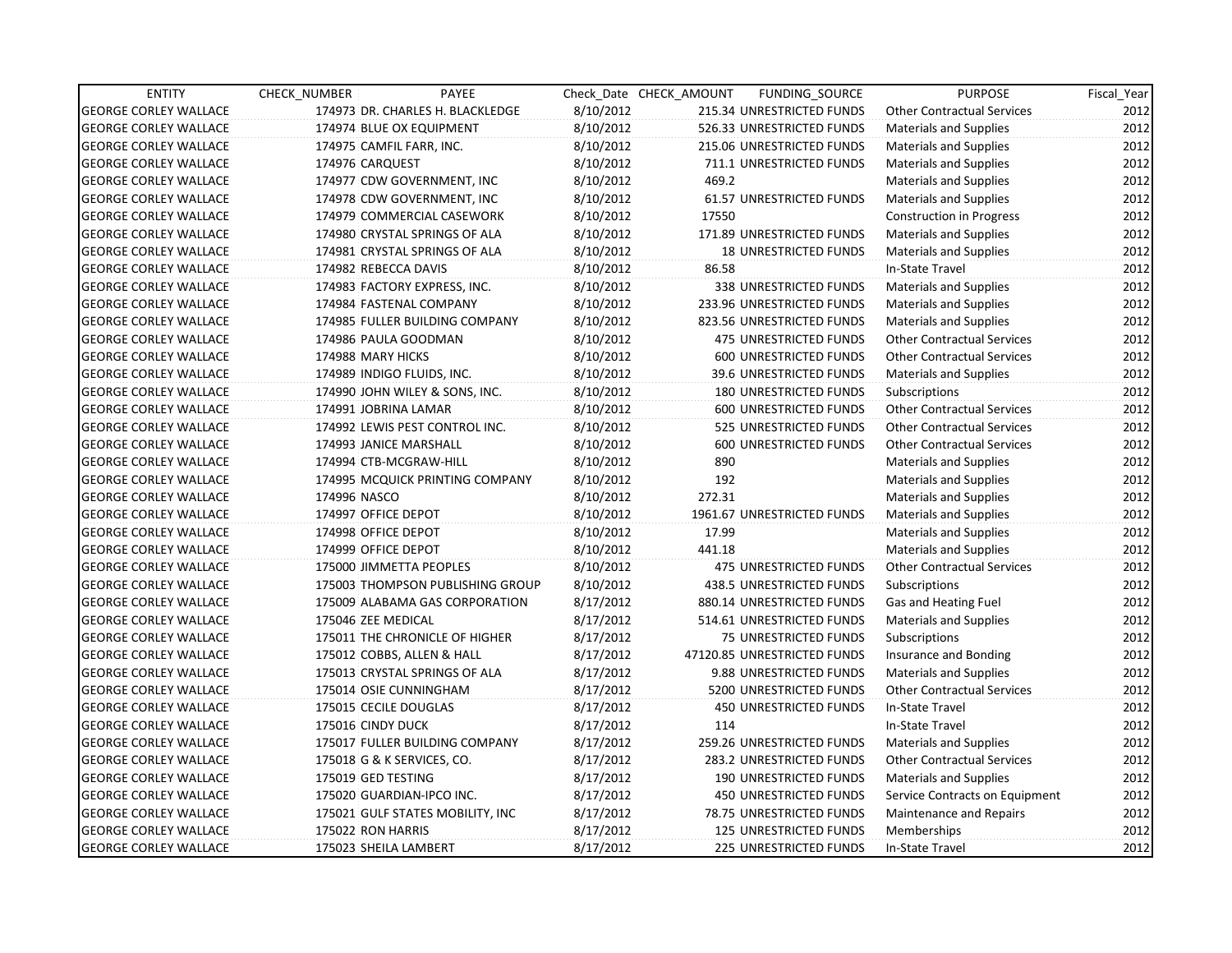| <b>ENTITY</b>                | CHECK NUMBER               | PAYEE                            |           | Check Date CHECK AMOUNT | FUNDING_SOURCE                | <b>PURPOSE</b>                       | Fiscal_Year |
|------------------------------|----------------------------|----------------------------------|-----------|-------------------------|-------------------------------|--------------------------------------|-------------|
| <b>GEORGE CORLEY WALLACE</b> |                            | 175024 GREENVILLE NEWSPAPERS LLC | 8/17/2012 | 405                     |                               | <b>Advertising and Promotions</b>    | 2012        |
| <b>GEORGE CORLEY WALLACE</b> | 175025 ANGELA LUNSFORD     |                                  | 8/17/2012 |                         | 450 UNRESTRICTED FUNDS        | In-State Travel                      | 2012        |
| <b>GEORGE CORLEY WALLACE</b> |                            | 175027 MARVIN P. HUGHEY -        | 8/17/2012 | 8876.04                 |                               | <b>Engineering and Architectural</b> | 2012        |
| <b>GEORGE CORLEY WALLACE</b> |                            | 175027 MARVIN P. HUGHEY -        | 8/17/2012 | 10636.26                |                               | <b>Construction in Progress</b>      | 2012        |
| <b>GEORGE CORLEY WALLACE</b> |                            | 175028 MCRAE-GAINES LEARNING CTN | 8/17/2012 |                         | 700 UNRESTRICTED FUNDS        | Scholarships                         | 2012        |
| <b>GEORGE CORLEY WALLACE</b> | 175029 BETTYE J. MOTLEY    |                                  | 8/17/2012 | 294                     |                               | In-State Travel                      | 2012        |
| <b>GEORGE CORLEY WALLACE</b> | 175030 PITNEY BOWES        |                                  | 8/17/2012 |                         | 2000 UNRESTRICTED FUNDS       | Postage                              | 2012        |
| <b>GEORGE CORLEY WALLACE</b> | 175031 THE RILEY GROUP     |                                  | 8/17/2012 |                         | 500 UNRESTRICTED FUNDS        | TECHNOLOGY NON-CAPITALIZED           | 2012        |
| <b>GEORGE CORLEY WALLACE</b> |                            | 175032 ROUNTREE ELECTRIC SUPPLY  | 8/17/2012 |                         | 379.64 UNRESTRICTED FUNDS     | <b>Materials and Supplies</b>        | 2012        |
| <b>GEORGE CORLEY WALLACE</b> |                            | 175033 SELMA WATER WORKS BOARD   | 8/17/2012 |                         | 36.84 UNRESTRICTED FUNDS      | Water and Sewer                      | 2012        |
| <b>GEORGE CORLEY WALLACE</b> | 175034 TRACY SHANNON       |                                  | 8/17/2012 |                         | 375 UNRESTRICTED FUNDS        | In-State Travel                      | 2012        |
| <b>GEORGE CORLEY WALLACE</b> |                            | 175035 SHANDRA JACKSON SMITH     | 8/17/2012 | 54.95                   |                               | In-State Travel                      | 2012        |
| <b>GEORGE CORLEY WALLACE</b> |                            | 175036 ANNA SMITHERMAN           | 8/17/2012 |                         | 300 UNRESTRICTED FUNDS        | In-State Travel                      | 2012        |
| <b>GEORGE CORLEY WALLACE</b> |                            | 175037 SOUTHERNLINC WIRELESS     | 8/17/2012 |                         | 968.89 UNRESTRICTED FUNDS     | Communications                       | 2012        |
| <b>GEORGE CORLEY WALLACE</b> |                            | 175037 SOUTHERNLINC WIRELESS     | 8/17/2012 | 731.4                   |                               | Communications                       | 2012        |
| <b>GEORGE CORLEY WALLACE</b> |                            | 175038 ST. OF AL. DEPT OF LABOR  | 8/17/2012 |                         | <b>225 UNRESTRICTED FUNDS</b> | <b>Other Contractual Services</b>    | 2012        |
| <b>GEORGE CORLEY WALLACE</b> |                            | 175039 THE STEWART ORGANIZATION  | 8/17/2012 | 10 <sup>1</sup>         |                               | <b>Other Contractual Services</b>    | 2012        |
| <b>GEORGE CORLEY WALLACE</b> |                            | 175040 VALERIE F. SWEENEY        | 8/17/2012 | 1243.7                  |                               | <b>Other Contractual Services</b>    | 2012        |
| <b>GEORGE CORLEY WALLACE</b> |                            | 175041 THE SELMA-TIMES JOURNAL   | 8/17/2012 |                         | 863 UNRESTRICTED FUNDS        | <b>Advertising and Promotions</b>    | 2012        |
| <b>GEORGE CORLEY WALLACE</b> | 175042 SHEILA THEISS       |                                  | 8/17/2012 | 75                      |                               | In-State Travel                      | 2012        |
| <b>GEORGE CORLEY WALLACE</b> |                            | 175043 UNITED PARCEL SERVICE     | 8/17/2012 |                         | 28.15 UNRESTRICTED FUNDS      | Postage                              | 2012        |
| <b>GEORGE CORLEY WALLACE</b> |                            | 175044 SHERMANITA WALKER         | 8/17/2012 | 119.21                  |                               | In-State Travel                      | 2012        |
| <b>GEORGE CORLEY WALLACE</b> | 175045 CINDY YEAGER        |                                  | 8/17/2012 |                         | 375 UNRESTRICTED FUNDS        | In-State Travel                      | 2012        |
| <b>GEORGE CORLEY WALLACE</b> | 175010 GERALYN BUFORD      |                                  | 8/17/2012 | 119.21                  |                               | In-State Travel                      | 2012        |
| <b>GEORGE CORLEY WALLACE</b> |                            | 175056 AMSAN BAMA SUPPLY         | 8/23/2012 |                         | 2276.73 UNRESTRICTED FUNDS    | Materials and Supplies               | 2012        |
| <b>GEORGE CORLEY WALLACE</b> | 175095 WAL MART            |                                  | 8/23/2012 | 616.05                  |                               | Materials and Supplies               | 2012        |
| <b>GEORGE CORLEY WALLACE</b> |                            | 175058 AT&T (BUSINESS SERVICE)   | 8/23/2012 |                         | 34.11 UNRESTRICTED FUNDS      | Communications                       | 2012        |
| <b>GEORGE CORLEY WALLACE</b> | 175059 TIFFANY BARLOW      |                                  | 8/23/2012 | 126.21                  |                               | In-State Travel                      | 2012        |
| <b>GEORGE CORLEY WALLACE</b> |                            | 175060 BARNES & NOBLE COLLEGE    | 8/23/2012 |                         | 159.66 UNRESTRICTED FUNDS     |                                      | 2012        |
| <b>GEORGE CORLEY WALLACE</b> |                            | 175060 BARNES & NOBLE COLLEGE    | 8/23/2012 |                         | 49.93 UNRESTRICTED FUNDS      | <b>Materials and Supplies</b>        | 2012        |
| <b>GEORGE CORLEY WALLACE</b> |                            | 175060 BARNES & NOBLE COLLEGE    | 8/23/2012 | 14.96                   |                               |                                      | 2012        |
| <b>GEORGE CORLEY WALLACE</b> |                            | 175062 DR. CHARLES H. BLACKLEDGE | 8/23/2012 |                         | 215.34 UNRESTRICTED FUNDS     | <b>Other Contractual Services</b>    | 2012        |
| <b>GEORGE CORLEY WALLACE</b> | 175063 GERALYN BUFORD      |                                  | 8/23/2012 | 32.69                   |                               | In-State Travel                      | 2012        |
| <b>GEORGE CORLEY WALLACE</b> | 175064 COMPANSOL           |                                  | 8/23/2012 | 399                     |                               | Materials and Supplies               | 2012        |
| <b>GEORGE CORLEY WALLACE</b> | 175065 COUGAR CHEVRON      |                                  | 8/23/2012 |                         | 5162.85 UNRESTRICTED FUNDS    | Gasoline and Oil - Motor Vehic       | 2012        |
| <b>GEORGE CORLEY WALLACE</b> |                            | 175066 COWIN TRACTOR PARTS       | 8/23/2012 |                         | 174.64 UNRESTRICTED FUNDS     | <b>Materials and Supplies</b>        | 2012        |
| <b>GEORGE CORLEY WALLACE</b> | 175067 CTE OUTDOORS INC    |                                  | 8/23/2012 |                         | 34.4 UNRESTRICTED FUNDS       | Maintenance and Repairs              | 2012        |
| <b>GEORGE CORLEY WALLACE</b> |                            | 175068 GREENVILLE NEWSPAPERS LLC | 8/23/2012 | 405                     |                               | <b>Advertising and Promotions</b>    | 2012        |
| <b>GEORGE CORLEY WALLACE</b> |                            | 175069 HAMPTON INN - SELMA       | 8/23/2012 |                         | 693 UNRESTRICTED FUNDS        | <b>Other Contractual Services</b>    | 2012        |
| <b>GEORGE CORLEY WALLACE</b> | 175070 TONY HUGHES         |                                  | 8/23/2012 |                         | 480.08 UNRESTRICTED FUNDS     | In-State Travel                      | 2012        |
| <b>GEORGE CORLEY WALLACE</b> | 175071 INDIGO FLUIDS, INC. |                                  | 8/23/2012 |                         | 294 UNRESTRICTED FUNDS        | <b>Materials and Supplies</b>        | 2012        |
| <b>GEORGE CORLEY WALLACE</b> | 175072 DEANDRES G. INGE    |                                  | 8/23/2012 | 115.38                  |                               | In-State Travel                      | 2012        |
| <b>GEORGE CORLEY WALLACE</b> |                            | 175073 JONES INTERSTATE TIRE     | 8/23/2012 |                         | 264.14 UNRESTRICTED FUNDS     | Maintenance and Repairs              | 2012        |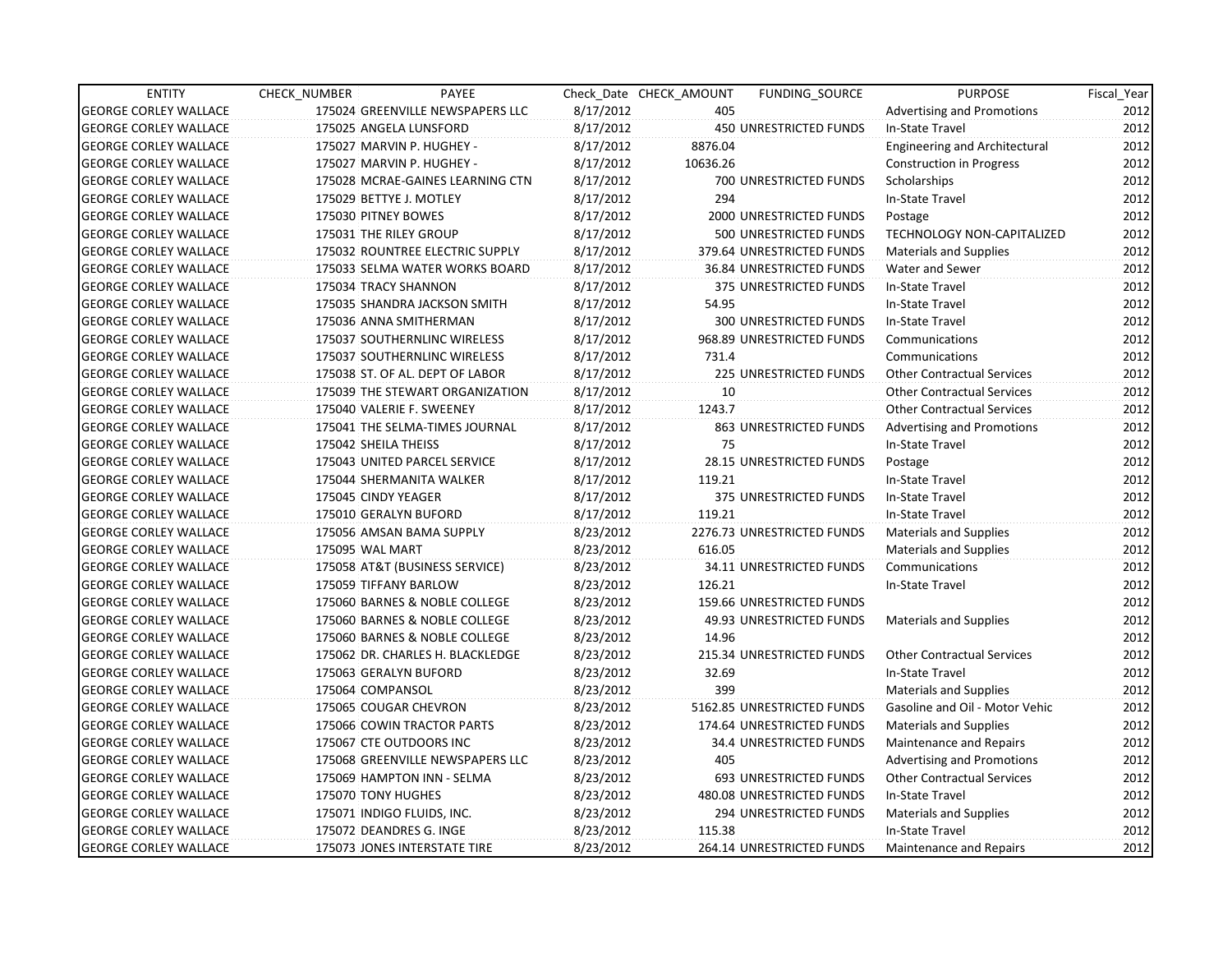| <b>ENTITY</b>                | CHECK NUMBER                | PAYEE                              |           | Check Date CHECK AMOUNT | FUNDING SOURCE                 | <b>PURPOSE</b>                        | Fiscal Year |
|------------------------------|-----------------------------|------------------------------------|-----------|-------------------------|--------------------------------|---------------------------------------|-------------|
| <b>GEORGE CORLEY WALLACE</b> | 175074 KWIK KOPY SHOP       |                                    | 8/23/2012 | 4543.02                 |                                | <b>Materials and Supplies</b>         | 2012        |
| <b>GEORGE CORLEY WALLACE</b> | 175075 MEDCOM, INC          |                                    | 8/23/2012 | 1090.95                 |                                | Materials and Supplies                | 2012        |
| <b>GEORGE CORLEY WALLACE</b> | 175076 NJCAA REG XXII       |                                    | 8/23/2012 |                         | 9589.9 UNRESTRICTED FUNDS      | Memberships                           | 2012        |
| <b>GEORGE CORLEY WALLACE</b> | 175077 CLARENCE PETTWAY     |                                    | 8/23/2012 | 157.73                  |                                | In-State Travel                       | 2012        |
| <b>GEORGE CORLEY WALLACE</b> | 175078 PITNEY BOWES         |                                    | 8/23/2012 |                         | 2000 UNRESTRICTED FUNDS        | Postage                               | 2012        |
| <b>GEORGE CORLEY WALLACE</b> | 175079 PRATTVILLE PRINTING  |                                    | 8/23/2012 |                         | 1207.8 UNRESTRICTED FUNDS      | Materials and Supplies                | 2012        |
| <b>GEORGE CORLEY WALLACE</b> |                             | 175051 ABC SUPPLY CO. MBA #644     | 8/23/2012 | 1050.6                  |                                | Alterations                           | 2012        |
| <b>GEORGE CORLEY WALLACE</b> | 175052 ACS TECHNOLOGIES     |                                    | 8/23/2012 |                         | 93 UNRESTRICTED FUNDS          | Service Contracts on Equipment        | 2012        |
| <b>GEORGE CORLEY WALLACE</b> |                             | 175053 ALABAMA GAS CORPORATION     | 8/23/2012 |                         | 445.16 UNRESTRICTED FUNDS      | Gas and Heating Fuel                  | 2012        |
| <b>GEORGE CORLEY WALLACE</b> | 175054 ALAPCAE              |                                    | 8/23/2012 |                         | <b>250 UNRESTRICTED FUNDS</b>  | In-State Travel                       | 2012        |
| <b>GEORGE CORLEY WALLACE</b> | 175055 BERTHA ALLEN         |                                    | 8/23/2012 | 131.98                  |                                | In-State Travel                       | 2012        |
| <b>GEORGE CORLEY WALLACE</b> |                             | 175080 PRATTVILLE UTILITY CONSTR   | 8/23/2012 | 1109.65                 |                                | Improvements Other Than Buildi        | 2012        |
| <b>GEORGE CORLEY WALLACE</b> |                             | 175081 PROSOURCE SPECIALITIES      | 8/23/2012 | 1438.08                 |                                | <b>Materials and Supplies</b>         | 2012        |
| <b>GEORGE CORLEY WALLACE</b> |                             | 175082 QUALITY PLANNERS, INC       | 8/23/2012 | 710.28                  |                                | <b>Materials and Supplies</b>         | 2012        |
| <b>GEORGE CORLEY WALLACE</b> | 175083 RICOH                |                                    | 8/23/2012 |                         | 209.14 UNRESTRICTED FUNDS      | Service Contracts on Equipment        | 2012        |
| <b>GEORGE CORLEY WALLACE</b> |                             | 175084 ROSS PLUMBING AND HEATING   | 8/23/2012 | 200                     |                                | Maintenance and Repairs               | 2012        |
| <b>GEORGE CORLEY WALLACE</b> |                             | 175085 SELMA TROPHY COMPANY        | 8/23/2012 |                         | <b>74 UNRESTRICTED FUNDS</b>   | Materials and Supplies                | 2012        |
| <b>GEORGE CORLEY WALLACE</b> | 175086 SELMA CASH & CARRY   |                                    | 8/23/2012 | 466.9                   |                                | <b>Institutional Use</b>              | 2012        |
| <b>GEORGE CORLEY WALLACE</b> |                             | 175087 STRICKLAND COMPANIES        | 8/23/2012 |                         | 1789.13 UNRESTRICTED FUNDS     | <b>Materials and Supplies</b>         | 2012        |
| <b>GEORGE CORLEY WALLACE</b> | 175088 DANICA S. TAYLOR     |                                    | 8/23/2012 |                         | 300 UNRESTRICTED FUNDS         | In-State Travel                       | 2012        |
| <b>GEORGE CORLEY WALLACE</b> | 175089 THE SOLUTIONS TEAM   |                                    | 8/23/2012 |                         | 178.5 UNRESTRICTED FUNDS       | Service Contracts on Equipment        | 2012        |
| <b>GEORGE CORLEY WALLACE</b> | 175090 TIGERDIRECT          |                                    | 8/23/2012 | 150.12                  |                                | <b>Materials and Supplies</b>         | 2012        |
| <b>GEORGE CORLEY WALLACE</b> | 175091 VISIONS BEAUTY DIST. |                                    | 8/23/2012 |                         | 1026.55 UNRESTRICTED FUNDS     | Materials and Supplies                | 2012        |
| <b>GEORGE CORLEY WALLACE</b> | 175092 SHERMANITA WALKER    |                                    | 8/23/2012 | 59.39                   |                                | In-State Travel                       | 2012        |
| <b>GEORGE CORLEY WALLACE</b> |                             | 175093 MELODY WASHINGTON           | 8/23/2012 | 969.28                  |                                | <b>Other Contractual Services</b>     | 2012        |
| <b>GEORGE CORLEY WALLACE</b> |                             | 175049 FIRST CAHAWBA BANKCARD      | 8/23/2012 |                         | 565 UNRESTRICTED FUNDS         | <b>Other Contractual Services</b>     | 2012        |
| <b>GEORGE CORLEY WALLACE</b> |                             | 175049 FIRST CAHAWBA BANKCARD      | 8/23/2012 |                         | 1160.51 UNRESTRICTED FUNDS     | Out-of-State Travel                   | 2012        |
| <b>GEORGE CORLEY WALLACE</b> |                             | 175049 FIRST CAHAWBA BANKCARD      | 8/23/2012 |                         | 482 UNRESTRICTED FUNDS         | Memberships                           | 2012        |
| <b>GEORGE CORLEY WALLACE</b> |                             | 175049 FIRST CAHAWBA BANKCARD      | 8/23/2012 | 347.16                  |                                | In-State Travel                       | 2012        |
| <b>GEORGE CORLEY WALLACE</b> |                             | 175049 FIRST CAHAWBA BANKCARD      | 8/23/2012 | 1491.96                 |                                | Out-of-State Travel                   | 2012        |
| <b>GEORGE CORLEY WALLACE</b> |                             | 175049 FIRST CAHAWBA BANKCARD      | 8/23/2012 | 6457.22                 |                                | <b>Materials and Supplies</b>         | 2012        |
| <b>GEORGE CORLEY WALLACE</b> | 175095 WAL MART             |                                    | 8/23/2012 |                         | 151.93 UNRESTRICTED FUNDS      | <b>Materials and Supplies</b>         | 2012        |
| <b>GEORGE CORLEY WALLACE</b> |                             | 175057 THE APRIL 1865 SOCIETY      | 8/23/2012 | 9500                    |                                | <b>Other Contractual Services</b>     | 2012        |
| <b>GEORGE CORLEY WALLACE</b> | 90008198 APRIL M HARPER     |                                    | 8/31/2012 |                         | <b>1375 UNRESTRICTED FUNDS</b> | Instructional Salaries - Tempo        | 2012        |
| <b>GEORGE CORLEY WALLACE</b> |                             | 90008199 CHRISTOPHER DARRELL HARRE | 8/31/2012 |                         | 416.67 UNRESTRICTED FUNDS      | Instructional Salaries - Tempo        | 2012        |
| <b>GEORGE CORLEY WALLACE</b> | 90008200 EDDIE J HARRISON   |                                    | 8/31/2012 |                         | 3956 UNRESTRICTED FUNDS        | Instructional Salaries - Regul        | 2012        |
| <b>GEORGE CORLEY WALLACE</b> | 90008201 LINDA FAY HEADLEY  |                                    | 8/31/2012 |                         | 2187.37 UNRESTRICTED FUNDS     | <b>Support Personnel Salaries - S</b> | 2012        |
| <b>GEORGE CORLEY WALLACE</b> | 90008202 ANTHONY HEARD      |                                    | 8/31/2012 |                         | 2634.37 UNRESTRICTED FUNDS     | Support Personnel Salaries - S        | 2012        |
| <b>GEORGE CORLEY WALLACE</b> | 90008203 TAMMY FAYE HELMS   |                                    | 8/31/2012 |                         | 333.33 UNRESTRICTED FUNDS      | Other Professional Salaries -         | 2012        |
| <b>GEORGE CORLEY WALLACE</b> | 90008133 VICKIE D BELL      |                                    | 8/31/2012 | 2336.25                 |                                | Support Personnel Salaries - S        | 2012        |
| <b>GEORGE CORLEY WALLACE</b> | 90008134 ROBBYN V BENNETT   |                                    | 8/31/2012 |                         | 6886.62 UNRESTRICTED FUNDS     | Other Professional Salaries -         | 2012        |
| <b>GEORGE CORLEY WALLACE</b> | 90008135 BETTY J BENTLEY    |                                    | 8/31/2012 | 4875.25                 |                                | <b>Other Professional Salaries -</b>  | 2012        |
| <b>GEORGE CORLEY WALLACE</b> | 90008137 KAREN S BRADSELL   |                                    | 8/31/2012 |                         | 2410.75 UNRESTRICTED FUNDS     | Support Personnel Salaries - S        | 2012        |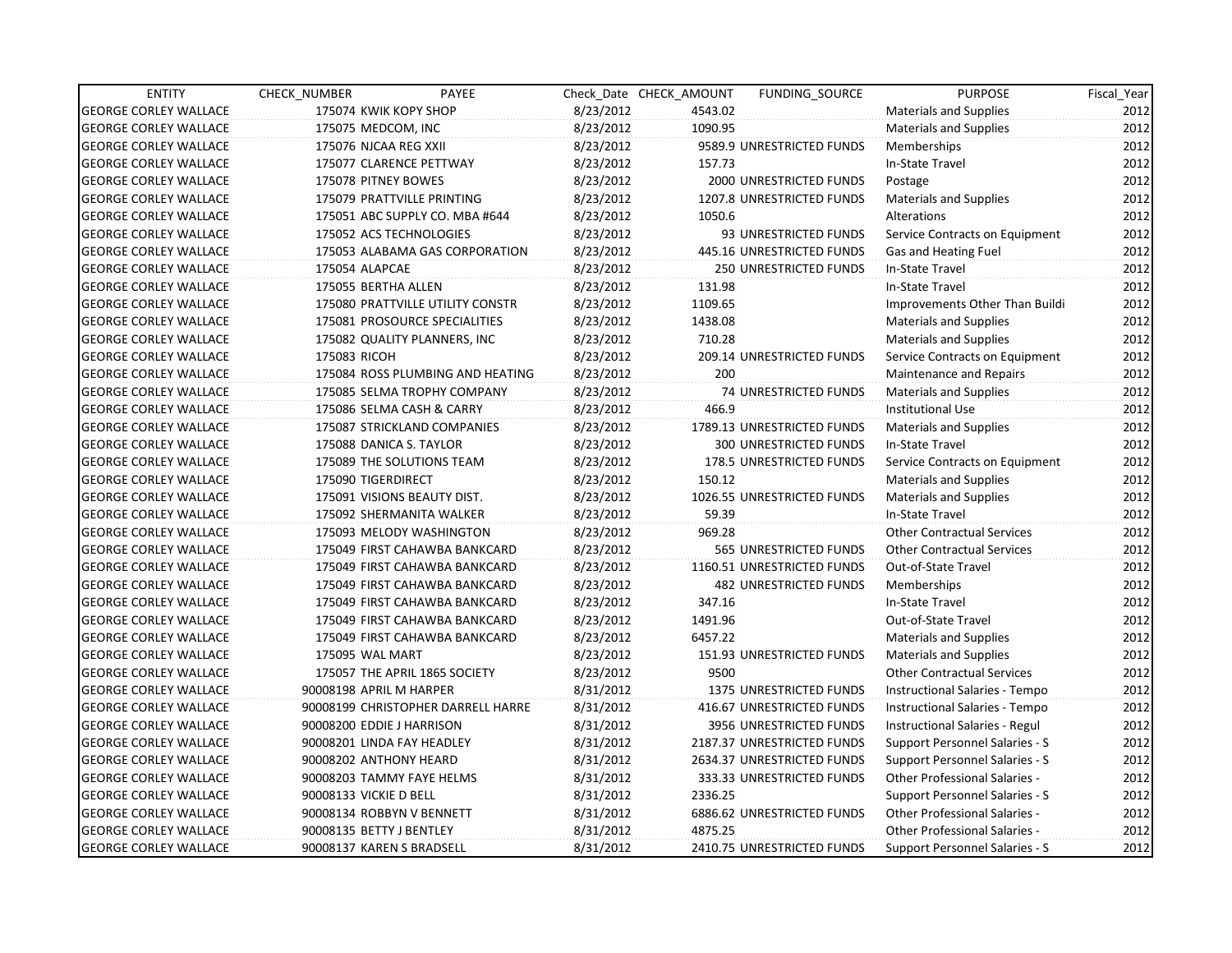| <b>ENTITY</b>                | CHECK_NUMBER             | PAYEE                            |           | Check Date CHECK AMOUNT | FUNDING SOURCE                 | <b>PURPOSE</b>                       | Fiscal_Year |
|------------------------------|--------------------------|----------------------------------|-----------|-------------------------|--------------------------------|--------------------------------------|-------------|
| <b>GEORGE CORLEY WALLACE</b> |                          | 90008137 KAREN S BRADSELL        | 8/31/2012 |                         | <b>45 UNRESTRICTED FUNDS</b>   | Employee Taxable Per Diem            | 2012        |
| <b>GEORGE CORLEY WALLACE</b> |                          | 90008138 MARIA MACHELLE BRAXTON  | 8/31/2012 |                         | 2134 UNRESTRICTED FUNDS        | Instructional Salaries - Tempo       | 2012        |
| <b>GEORGE CORLEY WALLACE</b> |                          | 90008139 TAMMIE MARIE BRIGGS     | 8/31/2012 |                         | 9485.62 UNRESTRICTED FUNDS     | Instructional Salaries - Regul       | 2012        |
| <b>GEORGE CORLEY WALLACE</b> |                          | 90008140 MICHAEL JOHN BROOKS     | 8/31/2012 |                         | 2166.66 UNRESTRICTED FUNDS     | Instructional Salaries - Tempo       | 2012        |
| <b>GEORGE CORLEY WALLACE</b> |                          | 90008141 CHRISTOPHER B BROWN     | 8/31/2012 |                         | 864 UNRESTRICTED FUNDS         | Hourly Wages                         | 2012        |
| <b>GEORGE CORLEY WALLACE</b> | 90008142 KAREN E BROWN   |                                  | 8/31/2012 | 3120.87                 |                                | <b>Other Professional Salaries -</b> | 2012        |
| <b>GEORGE CORLEY WALLACE</b> |                          | 90008143 VERONICA S BROWN        | 8/31/2012 |                         | 6075 UNRESTRICTED FUNDS        | Instructional Salaries - Regul       | 2012        |
| <b>GEORGE CORLEY WALLACE</b> |                          | 90008144 GERALYN LATANZA BUFORD  | 8/31/2012 | 4208                    |                                | Other Professional Salaries -        | 2012        |
| <b>GEORGE CORLEY WALLACE</b> |                          | 90008145 ANDREW J BURTON         | 8/31/2012 |                         | 3229 UNRESTRICTED FUNDS        | Support Personnel Salaries - S       | 2012        |
| <b>GEORGE CORLEY WALLACE</b> |                          | 90008146 WEBBIE R CALHOUN        | 8/31/2012 |                         | 4470.66 UNRESTRICTED FUNDS     | Instructional Salaries - Regul       | 2012        |
| <b>GEORGE CORLEY WALLACE</b> |                          | 90008147 MENNIE L CARSTARPHEN    | 8/31/2012 |                         | 5975 UNRESTRICTED FUNDS        | Instructional Salaries - Regul       | 2012        |
| <b>GEORGE CORLEY WALLACE</b> |                          | 90008148 BECKY BLANTON CASEY     | 8/31/2012 |                         | <b>6489 UNRESTRICTED FUNDS</b> | Instructional Salaries - Regul       | 2012        |
| <b>GEORGE CORLEY WALLACE</b> |                          | 90008149 JANET M CATHEY PUGH     | 8/31/2012 |                         | 12135.47 UNRESTRICTED FUNDS    | Instructional Salaries - Regul       | 2012        |
| <b>GEORGE CORLEY WALLACE</b> |                          | 90008150 PAMELA D CAVER JACKSON  | 8/31/2012 |                         | 3663.75 UNRESTRICTED FUNDS     | Instructional Salaries - Tempo       | 2012        |
| <b>GEORGE CORLEY WALLACE</b> |                          | 90008151 CHANNIE LORAINE CHAPMAN | 8/31/2012 |                         | <b>650 UNRESTRICTED FUNDS</b>  | Instructional Salaries - Tempo       | 2012        |
| <b>GEORGE CORLEY WALLACE</b> |                          | 90008151 CHANNIE LORAINE CHAPMAN | 8/31/2012 | 3166.63                 |                                | Other Professional Salaries -        | 2012        |
| <b>GEORGE CORLEY WALLACE</b> |                          | 90008152 VERONICA CHESNUT        | 8/31/2012 |                         | <b>650 UNRESTRICTED FUNDS</b>  | Instructional Salaries - Tempo       | 2012        |
| <b>GEORGE CORLEY WALLACE</b> |                          | 90008153 LINDA A CHILDERS        | 8/31/2012 |                         | 2244 UNRESTRICTED FUNDS        | Instructional Salaries - Regul       | 2012        |
| <b>GEORGE CORLEY WALLACE</b> |                          | 90008154 MARGARET H CHRISTIAN    | 8/31/2012 | 2751.25                 |                                | Instructional Salaries - Tempo       | 2012        |
| <b>GEORGE CORLEY WALLACE</b> | 90008155 LONZY T CLIFTON |                                  | 8/31/2012 |                         | 1450 UNRESTRICTED FUNDS        | Instructional Salaries - Tempo       | 2012        |
| <b>GEORGE CORLEY WALLACE</b> | 90008155 LONZY T CLIFTON |                                  | 8/31/2012 |                         | 5023 UNRESTRICTED FUNDS        | Other Professional Salaries -        | 2012        |
| <b>GEORGE CORLEY WALLACE</b> |                          | 90008156 STEFFAN COLEMAN         | 8/31/2012 | 3402.91                 |                                | Support Personnel Salaries - S       | 2012        |
| <b>GEORGE CORLEY WALLACE</b> |                          | 90008158 LORI ANN COMBS          | 8/31/2012 |                         | 2709.87 UNRESTRICTED FUNDS     | Support Personnel Salaries - S       | 2012        |
| <b>GEORGE CORLEY WALLACE</b> | 90008159 ROBIN COOK      |                                  | 8/31/2012 |                         | 3617.87 UNRESTRICTED FUNDS     | Instructional Salaries - Regul       | 2012        |
| <b>GEORGE CORLEY WALLACE</b> | 90008160 HELEN A COSBY   |                                  | 8/31/2012 |                         | 3601.25 UNRESTRICTED FUNDS     | Support Personnel Salaries - S       | 2012        |
| <b>GEORGE CORLEY WALLACE</b> |                          | 90008161 BENJAMIN MARTIN CRAIG   | 8/31/2012 |                         | 3080.5 UNRESTRICTED FUNDS      | Support Personnel Salaries - S       | 2012        |
| <b>GEORGE CORLEY WALLACE</b> |                          | 90008163 FARRISH DANLEY III      | 8/31/2012 | 5288                    |                                | <b>Other Professional Salaries -</b> | 2012        |
| <b>GEORGE CORLEY WALLACE</b> |                          | 90008164 FOSTER CALVIN DAVIS     | 8/31/2012 |                         | 833.33 UNRESTRICTED FUNDS      | Instructional Salaries - Tempo       | 2012        |
| <b>GEORGE CORLEY WALLACE</b> | 90008165 GLENDA D DAVIS  |                                  | 8/31/2012 |                         | 476.28 UNRESTRICTED FUNDS      | <b>Hourly Wages</b>                  | 2012        |
| <b>GEORGE CORLEY WALLACE</b> | 90008166 MARY LEE DAVIS  |                                  | 8/31/2012 |                         | 3303.38 UNRESTRICTED FUNDS     | Support Personnel Salaries - S       | 2012        |
| <b>GEORGE CORLEY WALLACE</b> |                          | 90008167 REBECCA MOORE DAVIS     | 8/31/2012 |                         | 9584 UNRESTRICTED FUNDS        | Instructional Salaries - Regul       | 2012        |
| <b>GEORGE CORLEY WALLACE</b> |                          | 90008167 REBECCA MOORE DAVIS     | 8/31/2012 | 250                     |                                | Instructional Salaries - Tempo       | 2012        |
| <b>GEORGE CORLEY WALLACE</b> |                          | 90008167 REBECCA MOORE DAVIS     | 8/31/2012 | 41.25                   |                                | Employee Taxable Per Diem            | 2012        |
| <b>GEORGE CORLEY WALLACE</b> | 90008168 SARAH DAVIS     |                                  | 8/31/2012 |                         | 5299 UNRESTRICTED FUNDS        | Instructional Salaries - Regul       | 2012        |
| <b>GEORGE CORLEY WALLACE</b> | 90008169 VERA LEE DAVIS  |                                  | 8/31/2012 |                         | 2244 UNRESTRICTED FUNDS        | Instructional Salaries - Regul       | 2012        |
| <b>GEORGE CORLEY WALLACE</b> |                          | 90008170 COLLEEN ROLAND DIXON    | 8/31/2012 |                         | 2559.62 UNRESTRICTED FUNDS     | Support Personnel Salaries - S       | 2012        |
| <b>GEORGE CORLEY WALLACE</b> |                          | 90008171 CECILE RANDALL DOUGLAS  | 8/31/2012 |                         | 5851 UNRESTRICTED FUNDS        | Instructional Salaries - Regul       | 2012        |
| <b>GEORGE CORLEY WALLACE</b> | 90008172 CINDY DUCK      |                                  | 8/31/2012 | 2708.88                 |                                | Other Professional Salaries -        | 2012        |
| <b>GEORGE CORLEY WALLACE</b> |                          | 90008173 CHARLES J DYSART II     | 8/31/2012 |                         | 866.66 UNRESTRICTED FUNDS      | Instructional Salaries - Tempo       | 2012        |
| <b>GEORGE CORLEY WALLACE</b> |                          | 90008174 FERRIN WYATT EILAND     | 8/31/2012 |                         | 10829.88 UNRESTRICTED FUNDS    | Instructional Salaries - Regul       | 2012        |
| <b>GEORGE CORLEY WALLACE</b> |                          | 90008175 WILLIAM F ELLIOTT       | 8/31/2012 |                         | 2133.33 UNRESTRICTED FUNDS     | Instructional Salaries - Tempo       | 2012        |
| <b>GEORGE CORLEY WALLACE</b> | 90008177 KATERI M LEE    |                                  | 8/31/2012 |                         | 5023 UNRESTRICTED FUNDS        | Instructional Salaries - Regul       | 2012        |
| <b>GEORGE CORLEY WALLACE</b> | 90008178 NAOPI LC EVANS  |                                  | 8/31/2012 |                         | 2782.75 UNRESTRICTED FUNDS     | Support Personnel Salaries - S       | 2012        |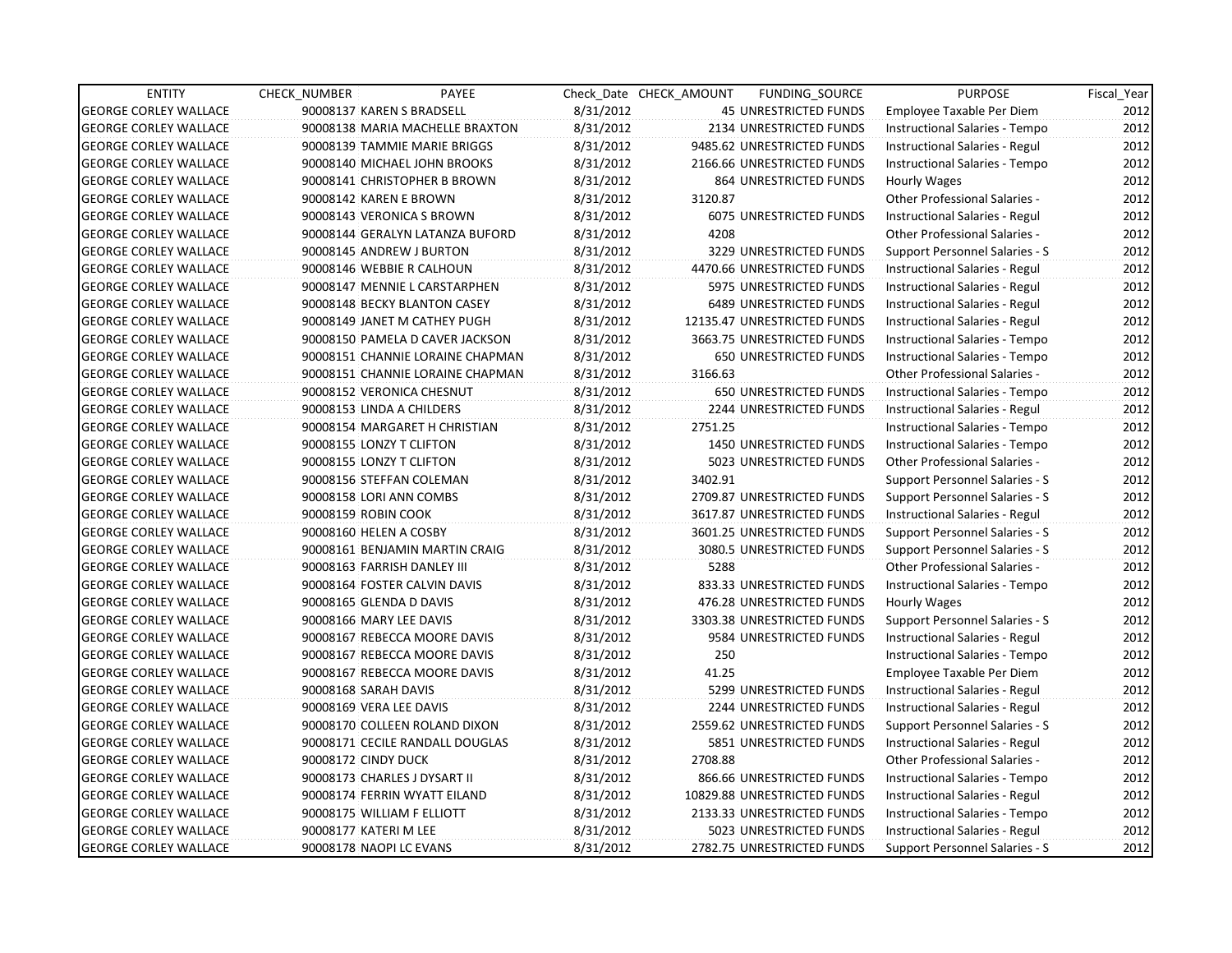| <b>ENTITY</b>                | PAYEE<br><b>CHECK NUMBER</b>       |           | Check Date CHECK AMOUNT | <b>FUNDING SOURCE</b>         | <b>PURPOSE</b>                        | Fiscal Year |
|------------------------------|------------------------------------|-----------|-------------------------|-------------------------------|---------------------------------------|-------------|
| <b>GEORGE CORLEY WALLACE</b> | 90008179 LAQUANDA NIKKI FAILS      | 8/31/2012 | 836                     |                               | Instructional Salaries - Tempo        | 2012        |
| <b>GEORGE CORLEY WALLACE</b> | 90008180 COLLETTE COATES FIKES     | 8/31/2012 |                         | 489.04 UNRESTRICTED FUNDS     | <b>Hourly Wages</b>                   | 2012        |
| <b>GEORGE CORLEY WALLACE</b> | 90008181 AUDREY FORD               | 8/31/2012 | 2932.17                 |                               | Support Personnel Salaries - S        | 2012        |
| <b>GEORGE CORLEY WALLACE</b> | 90008182 LEAH FOUNTAIN             | 8/31/2012 |                         | 433.34 UNRESTRICTED FUNDS     | Instructional Salaries - Tempo        | 2012        |
| <b>GEORGE CORLEY WALLACE</b> | 90008184 CYNTHIA C GIBSON          | 8/31/2012 |                         | 3333.37 UNRESTRICTED FUNDS    | Other Professional Salaries -         | 2012        |
| <b>GEORGE CORLEY WALLACE</b> | 90008185 VIRGINIA M REED GLOVER    | 8/31/2012 |                         | 2856.75 UNRESTRICTED FUNDS    | Support Personnel Salaries - S        | 2012        |
| <b>GEORGE CORLEY WALLACE</b> | 90008186 GHYTANA SHELTON GOINGS    | 8/31/2012 |                         | 5023 UNRESTRICTED FUNDS       | Instructional Salaries - Regul        | 2012        |
| <b>GEORGE CORLEY WALLACE</b> | 90008186 GHYTANA SHELTON GOINGS    | 8/31/2012 | 333.04                  |                               | Hourly Wages                          | 2012        |
| <b>GEORGE CORLEY WALLACE</b> | 90008187 RACHEL L GORDON           | 8/31/2012 | 3322.19                 |                               | Other Professional Salaries -         | 2012        |
| <b>GEORGE CORLEY WALLACE</b> | 90008189 RAJI GOURDINE             | 8/31/2012 |                         | 6886.62 UNRESTRICTED FUNDS    | Other Professional Salaries -         | 2012        |
| <b>GEORGE CORLEY WALLACE</b> | 90008191 CALVIN GRIFFIN            | 8/31/2012 |                         | 4508.34 UNRESTRICTED FUNDS    | Instructional Salaries - Regul        | 2012        |
| <b>GEORGE CORLEY WALLACE</b> | 90008192 DONITHA J GRIFFIN         | 8/31/2012 |                         | 8205.3 UNRESTRICTED FUNDS     | Administrative Salaries- Sched        | 2012        |
| <b>GEORGE CORLEY WALLACE</b> | 90008193 TERRY D GRISSOM           | 8/31/2012 |                         | 1733.34 UNRESTRICTED FUNDS    | Instructional Salaries - Tempo        | 2012        |
| <b>GEORGE CORLEY WALLACE</b> | 90008194 MARK NICHOLAS HALPIN      | 8/31/2012 | 2916.67                 |                               | Other Professional Salaries -         | 2012        |
| <b>GEORGE CORLEY WALLACE</b> | 90008195 ANTONIO KENTANIOUS HAMILT | 8/31/2012 |                         | 3680 UNRESTRICTED FUNDS       | Instructional Salaries - Regul        | 2012        |
| <b>GEORGE CORLEY WALLACE</b> | 90008196 MARCUS A HANNAH           | 8/31/2012 |                         | 833.33 UNRESTRICTED FUNDS     | <b>Other Professional Salaries -</b>  | 2012        |
| <b>GEORGE CORLEY WALLACE</b> | 90008197 MARILYN BENNETT HANNAH    | 8/31/2012 |                         | 4332.66 UNRESTRICTED FUNDS    | Instructional Salaries - Regul        | 2012        |
| <b>GEORGE CORLEY WALLACE</b> | 90008301 GLORIA DEAN THOMAS        | 8/31/2012 |                         | 3452.87 UNRESTRICTED FUNDS    | Support Personnel Salaries - S        | 2012        |
| <b>GEORGE CORLEY WALLACE</b> | 90008302 YOLANDA SMITH THOMPKINS   | 8/31/2012 |                         | 433.34 UNRESTRICTED FUNDS     | Instructional Salaries - Tempo        | 2012        |
| <b>GEORGE CORLEY WALLACE</b> | 90008303 ANTHONY G TURNER          | 8/31/2012 |                         | 11511.59 UNRESTRICTED FUNDS   | Instructional Salaries - Regul        | 2012        |
| <b>GEORGE CORLEY WALLACE</b> | 90008304 HERMAN W TURNER           | 8/31/2012 |                         | 791.67 UNRESTRICTED FUNDS     | Instructional Salaries - Tempo        | 2012        |
| <b>GEORGE CORLEY WALLACE</b> | 90008305 SONJA M TURNER            | 8/31/2012 |                         | 1330 UNRESTRICTED FUNDS       | Instructional Salaries - Tempo        | 2012        |
| <b>GEORGE CORLEY WALLACE</b> | 90008306 LAURA LYNN VANCE          | 8/31/2012 |                         | 3973.25 UNRESTRICTED FUNDS    | <b>Support Personnel Salaries - S</b> | 2012        |
| <b>GEORGE CORLEY WALLACE</b> | 90008307 SHARON D WALKER           | 8/31/2012 |                         | 2410.75 UNRESTRICTED FUNDS    | Support Personnel Salaries - S        | 2012        |
| <b>GEORGE CORLEY WALLACE</b> | 90008308 SHERMANITA WALKER         | 8/31/2012 | 4208                    |                               | Other Professional Salaries -         | 2012        |
| <b>GEORGE CORLEY WALLACE</b> | 90008309 CONNIE W WALLACE          | 8/31/2012 |                         | 7537.34 UNRESTRICTED FUNDS    | Instructional Salaries - Regul        | 2012        |
| <b>GEORGE CORLEY WALLACE</b> | 90008311 KAMALA D WALLER           | 8/31/2012 |                         | 2931.62 UNRESTRICTED FUNDS    | Support Personnel Salaries - S        | 2012        |
| <b>GEORGE CORLEY WALLACE</b> | 90008313 GORDON F WELCH            | 8/31/2012 |                         | 7839.29 UNRESTRICTED FUNDS    | Instructional Salaries - Regul        | 2012        |
| <b>GEORGE CORLEY WALLACE</b> | 90008314 JOYCE ELAINE WHITELY      | 8/31/2012 | 1286.64                 |                               | Instructional Salaries - Tempo        | 2012        |
| <b>GEORGE CORLEY WALLACE</b> | 90008316 ELSIE B WILLIAMS          | 8/31/2012 |                         | 1146.66 UNRESTRICTED FUNDS    | Instructional Salaries - Tempo        | 2012        |
| <b>GEORGE CORLEY WALLACE</b> | 90008316 ELSIE B WILLIAMS          | 8/31/2012 | 224.7                   |                               | Hourly Wages                          | 2012        |
| <b>GEORGE CORLEY WALLACE</b> | 90008317 MATILDA MAE BAYNES        | 8/31/2012 |                         | 25 UNRESTRICTED FUNDS         | Instructional Salaries - Tempo        | 2012        |
| <b>GEORGE CORLEY WALLACE</b> | 90008317 MATILDA MAE BAYNES        | 8/31/2012 |                         | 2187.37 UNRESTRICTED FUNDS    | Support Personnel Salaries - S        | 2012        |
| <b>GEORGE CORLEY WALLACE</b> | 90008318 ROOSEVELT WILLIAMS        | 8/31/2012 |                         | 2187.33 UNRESTRICTED FUNDS    | Support Personnel Salaries - S        | 2012        |
| <b>GEORGE CORLEY WALLACE</b> | 90008320 FRED A WILLIAMSON         | 8/31/2012 |                         | 6991 UNRESTRICTED FUNDS       | Instructional Salaries - Regul        | 2012        |
| <b>GEORGE CORLEY WALLACE</b> | 90008321 MELINDA TAKEYIA WOODS     | 8/31/2012 |                         | <b>250 UNRESTRICTED FUNDS</b> | Support Personnel Salaries - S        | 2012        |
| <b>GEORGE CORLEY WALLACE</b> | 90008322 MILLICENT ANN WOODS       | 8/31/2012 |                         | 8641.84 UNRESTRICTED FUNDS    | Administrative Salaries- Sched        | 2012        |
| <b>GEORGE CORLEY WALLACE</b> | 90008323 MARILYN CYNTHIA YEAGER    | 8/31/2012 |                         | 10829.88 UNRESTRICTED FUNDS   | Instructional Salaries - Regul        | 2012        |
| <b>GEORGE CORLEY WALLACE</b> | 90008324 MARY A YELDER             | 8/31/2012 | 500.36                  |                               | Instructional Salaries - Tempo        | 2012        |
| <b>GEORGE CORLEY WALLACE</b> | 90008325 SHERI ZIMMERMAN           | 8/31/2012 |                         | 2318 UNRESTRICTED FUNDS       | Support Personnel Salaries - S        | 2012        |
| <b>GEORGE CORLEY WALLACE</b> | 90008269 RAY ANTHONY PATTERSON     | 8/31/2012 |                         | 2708.5 UNRESTRICTED FUNDS     | Support Personnel Salaries - S        | 2012        |
| <b>GEORGE CORLEY WALLACE</b> | 51038 ELLEN G TRAYWICK             | 8/31/2012 | 643.32                  |                               | Instructional Salaries - Tempo        | 2012        |
| <b>GEORGE CORLEY WALLACE</b> | 51038 ELLEN G TRAYWICK             | 8/31/2012 | 44.68                   |                               | <b>Hourly Wages</b>                   | 2012        |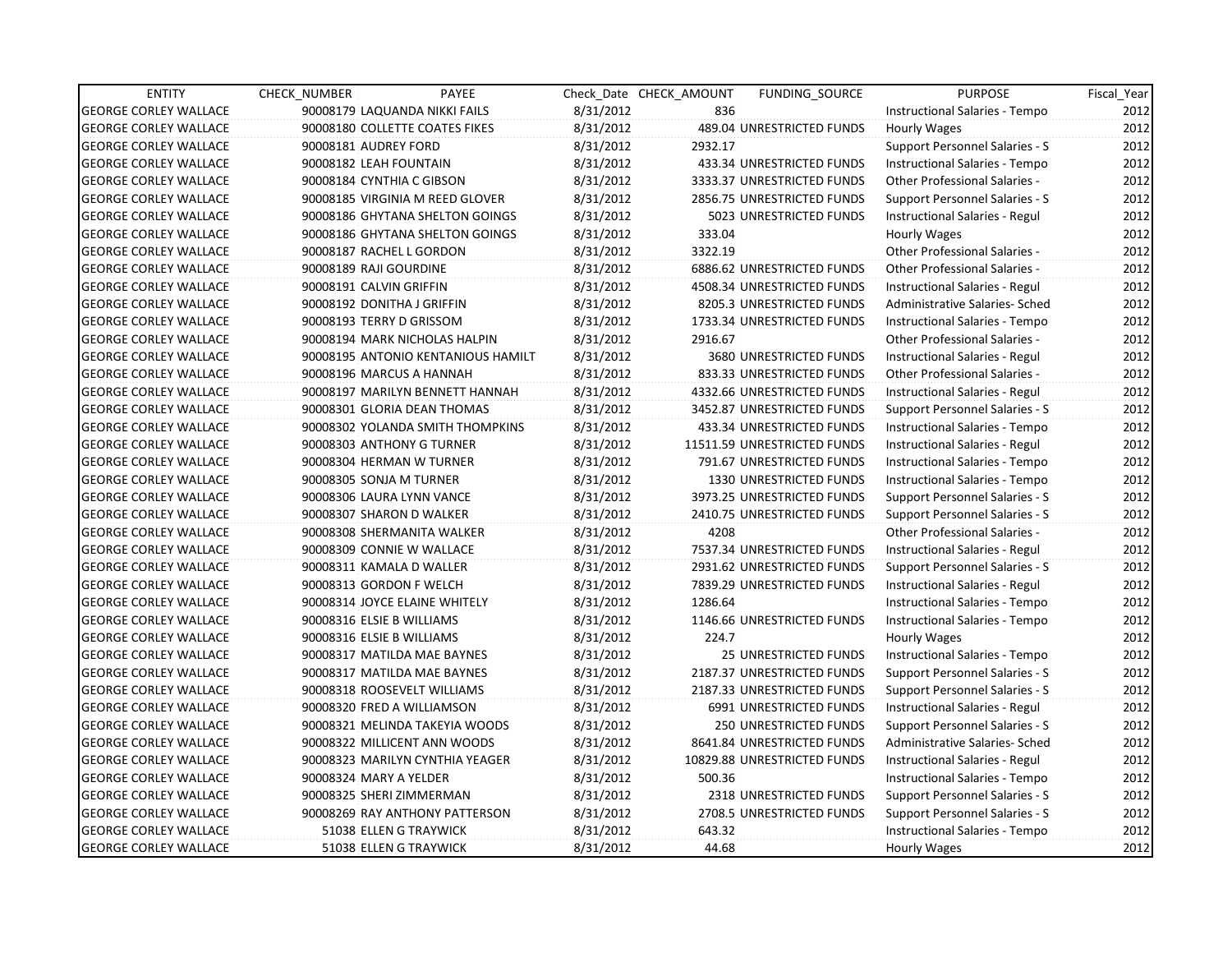| <b>ENTITY</b>                | <b>CHECK NUMBER</b>         | PAYEE                            |           | Check Date CHECK AMOUNT | FUNDING SOURCE                 | <b>PURPOSE</b>                        | Fiscal Year |
|------------------------------|-----------------------------|----------------------------------|-----------|-------------------------|--------------------------------|---------------------------------------|-------------|
| <b>GEORGE CORLEY WALLACE</b> |                             | 51039 JARRICK B BENNETT          | 8/31/2012 | 1032                    |                                | Hourly Wages                          | 2012        |
| <b>GEORGE CORLEY WALLACE</b> |                             | 51040 NIGEL RALPHAEL GUTHRIDGE   | 8/31/2012 | 1964.25                 |                                | Support Personnel Salaries - S        | 2012        |
| <b>GEORGE CORLEY WALLACE</b> |                             | 51041 DERRICK M MOORE            | 8/31/2012 | 2038.67                 |                                | Support Personnel Salaries - S        | 2012        |
| <b>GEORGE CORLEY WALLACE</b> |                             | 51042 ANDRE MARVEL PEARSON       | 8/31/2012 | 2038.67                 |                                | Support Personnel Salaries - S        | 2012        |
| <b>GEORGE CORLEY WALLACE</b> |                             | 51044 CHARLENE NICHOLS COBB      | 8/31/2012 |                         | 722 UNRESTRICTED FUNDS         | <b>Student Assistants</b>             | 2012        |
| <b>GEORGE CORLEY WALLACE</b> |                             | 51047 LORI EVELYN DEAVERS        | 8/31/2012 |                         | <b>1833 UNRESTRICTED FUNDS</b> | Support Personnel Salaries - S        | 2012        |
| <b>GEORGE CORLEY WALLACE</b> |                             | 51048 JIMMIE LEE GOLDSBY         | 8/31/2012 |                         | 4568.12 UNRESTRICTED FUNDS     | Support Personnel Salaries - S        | 2012        |
| <b>GEORGE CORLEY WALLACE</b> |                             | 51049 ISAIAH S HARALSON          | 8/31/2012 |                         | 2811 UNRESTRICTED FUNDS        | Support Personnel Salaries - S        | 2012        |
| <b>GEORGE CORLEY WALLACE</b> |                             | 51050 ROBERT L HARVELL           | 8/31/2012 |                         | 2559.62 UNRESTRICTED FUNDS     | Support Personnel Salaries - S        | 2012        |
| <b>GEORGE CORLEY WALLACE</b> |                             | 51051 MONROE MCCREE              | 8/31/2012 |                         | 4196.63 UNRESTRICTED FUNDS     | Support Personnel Salaries - S        | 2012        |
| <b>GEORGE CORLEY WALLACE</b> |                             | 51052 NORMAN WEATHERSPOON        | 8/31/2012 |                         | 3080.87 UNRESTRICTED FUNDS     | <b>Support Personnel Salaries - S</b> | 2012        |
| <b>GEORGE CORLEY WALLACE</b> |                             | 51053 DONALD EDWARD WILDER       | 8/31/2012 |                         | 10829.88 UNRESTRICTED FUNDS    | Instructional Salaries - Regul        | 2012        |
| <b>GEORGE CORLEY WALLACE</b> |                             | 51054 TONY MAX HUGHES            | 8/31/2012 |                         | 866.66 UNRESTRICTED FUNDS      | Instructional Salaries - Tempo        | 2012        |
| <b>GEORGE CORLEY WALLACE</b> | 51055 BERTRAM CRUM          |                                  | 8/31/2012 |                         | 1733.34 UNRESTRICTED FUNDS     | Instructional Salaries - Tempo        | 2012        |
| <b>GEORGE CORLEY WALLACE</b> |                             | 51056 BARRY C HARGRAVE           | 8/31/2012 |                         | 433.34 UNRESTRICTED FUNDS      | Instructional Salaries - Tempo        | 2012        |
| <b>GEORGE CORLEY WALLACE</b> |                             | 51057 ALBERT SOUTHALL            | 8/31/2012 |                         | 250 UNRESTRICTED FUNDS         | <b>Other Professional Salaries -</b>  | 2012        |
| <b>GEORGE CORLEY WALLACE</b> |                             | 51058 EUGENE JAMES CHILDRESS JR  | 8/31/2012 |                         | 920 UNRESTRICTED FUNDS         | Hourly Wages                          | 2012        |
| <b>GEORGE CORLEY WALLACE</b> |                             | 51059 MYRON C COLEMAN            | 8/31/2012 |                         | 2931.62 UNRESTRICTED FUNDS     | <b>Support Personnel Salaries - S</b> | 2012        |
| <b>GEORGE CORLEY WALLACE</b> |                             | 51061 NORBERT JAMES NEELY JR     | 8/31/2012 |                         | 547.84 UNRESTRICTED FUNDS      | Hourly Wages                          | 2012        |
| <b>GEORGE CORLEY WALLACE</b> |                             | 51062 ANDREW DOUGLAS WHATLEY     | 8/31/2012 |                         | 2187.62 UNRESTRICTED FUNDS     | Support Personnel Salaries - S        | 2012        |
| <b>GEORGE CORLEY WALLACE</b> | 51065 JERRY D SMITH         |                                  | 8/31/2012 |                         | 154.19 UNRESTRICTED FUNDS      | Hourly Wages                          | 2012        |
| <b>GEORGE CORLEY WALLACE</b> |                             | 51066 MICHAEL D STEELE           | 8/31/2012 |                         | 64 UNRESTRICTED FUNDS          | Hourly Wages                          | 2012        |
| <b>GEORGE CORLEY WALLACE</b> | 51067 COREY D BOWIE         |                                  | 8/31/2012 |                         | 1177.87 UNRESTRICTED FUNDS     | <b>Other Professional Salaries -</b>  | 2012        |
| <b>GEORGE CORLEY WALLACE</b> | 51067 COREY D BOWIE         |                                  | 8/31/2012 | 2808.75                 |                                | Other Professional Salaries -         | 2012        |
| <b>GEORGE CORLEY WALLACE</b> | 51068 OTIS TARVER JR        |                                  | 8/31/2012 |                         | 3680 UNRESTRICTED FUNDS        | Instructional Salaries - Regul        | 2012        |
| <b>GEORGE CORLEY WALLACE</b> | 90008121 OLIVIA JOYCE ACOFF |                                  | 8/31/2012 | 1322.38                 |                                | Instructional Salaries - Tempo        | 2012        |
| <b>GEORGE CORLEY WALLACE</b> | 90008122 DOROTHY J ADAMS    |                                  | 8/31/2012 |                         | 1833.33 UNRESTRICTED FUNDS     | <b>Other Professional Salaries -</b>  | 2012        |
| <b>GEORGE CORLEY WALLACE</b> |                             | 90008123 BERTHA YVETTE ALLEN     | 8/31/2012 | 4342                    |                                | <b>Other Professional Salaries -</b>  | 2012        |
| <b>GEORGE CORLEY WALLACE</b> | 90008124 KENNY ALLEN        |                                  | 8/31/2012 |                         | 8403.72 UNRESTRICTED FUNDS     | Instructional Salaries - Regul        | 2012        |
| <b>GEORGE CORLEY WALLACE</b> |                             | 90008125 ERIC PRESTON ALLISON    | 8/31/2012 |                         | <b>4653 UNRESTRICTED FUNDS</b> | Instructional Salaries - Regul        | 2012        |
| <b>GEORGE CORLEY WALLACE</b> |                             | 90008125 ERIC PRESTON ALLISON    | 8/31/2012 |                         | 517 UNRESTRICTED FUNDS         | <b>Other Professional Salaries -</b>  | 2012        |
| <b>GEORGE CORLEY WALLACE</b> |                             | 90008126 KAY GOODWIN ALSOBROOK   | 8/31/2012 | 1286.64                 |                                | Instructional Salaries - Tempo        | 2012        |
| <b>GEORGE CORLEY WALLACE</b> |                             | 90008126 KAY GOODWIN ALSOBROOK   | 8/31/2012 | 44.68                   |                                | Hourly Wages                          | 2012        |
| <b>GEORGE CORLEY WALLACE</b> | 90008127 TAMPATHA AUSTIN    |                                  | 8/31/2012 |                         | 2038.38 UNRESTRICTED FUNDS     | Support Personnel Salaries - S        | 2012        |
| <b>GEORGE CORLEY WALLACE</b> | 90008128 NANCY AUTERY       |                                  | 8/31/2012 |                         | 10580.75 UNRESTRICTED FUNDS    | Instructional Salaries - Regul        | 2012        |
| <b>GEORGE CORLEY WALLACE</b> |                             | 90008129 ANTIONETTA S BALDWIN    | 8/31/2012 |                         | 9584 UNRESTRICTED FUNDS        | Instructional Salaries - Regul        | 2012        |
| <b>GEORGE CORLEY WALLACE</b> | 90008130 SHIRLEY ANN BARKER |                                  | 8/31/2012 |                         | 3824.63 UNRESTRICTED FUNDS     | <b>Support Personnel Salaries - S</b> | 2012        |
| <b>GEORGE CORLEY WALLACE</b> |                             | 90008131 TIFFANY RENEE BARLOW    | 8/31/2012 | 4839.17                 |                                | <b>Other Professional Salaries -</b>  | 2012        |
| <b>GEORGE CORLEY WALLACE</b> |                             | 90008243 ROBERT D MCCONNELL      | 8/31/2012 |                         | 9660.5 UNRESTRICTED FUNDS      | Administrative Salaries- Sched        | 2012        |
| <b>GEORGE CORLEY WALLACE</b> |                             | 90008244 APRIL CALLOWAY MCKNIGHT | 8/31/2012 |                         | 433.34 UNRESTRICTED FUNDS      | Instructional Salaries - Tempo        | 2012        |
| <b>GEORGE CORLEY WALLACE</b> |                             | 90008245 CARROLL D MCQUEEN       | 8/31/2012 |                         | 1733.34 UNRESTRICTED FUNDS     | Instructional Salaries - Tempo        | 2012        |
| <b>GEORGE CORLEY WALLACE</b> | 90008246 CHRISTI A MELTON   |                                  | 8/31/2012 |                         | 3284.25 UNRESTRICTED FUNDS     | Instructional Salaries - Regul        | 2012        |
| <b>GEORGE CORLEY WALLACE</b> | 90008247 DARRIO MELTON      |                                  | 8/31/2012 |                         | <b>650 UNRESTRICTED FUNDS</b>  | Instructional Salaries - Tempo        | 2012        |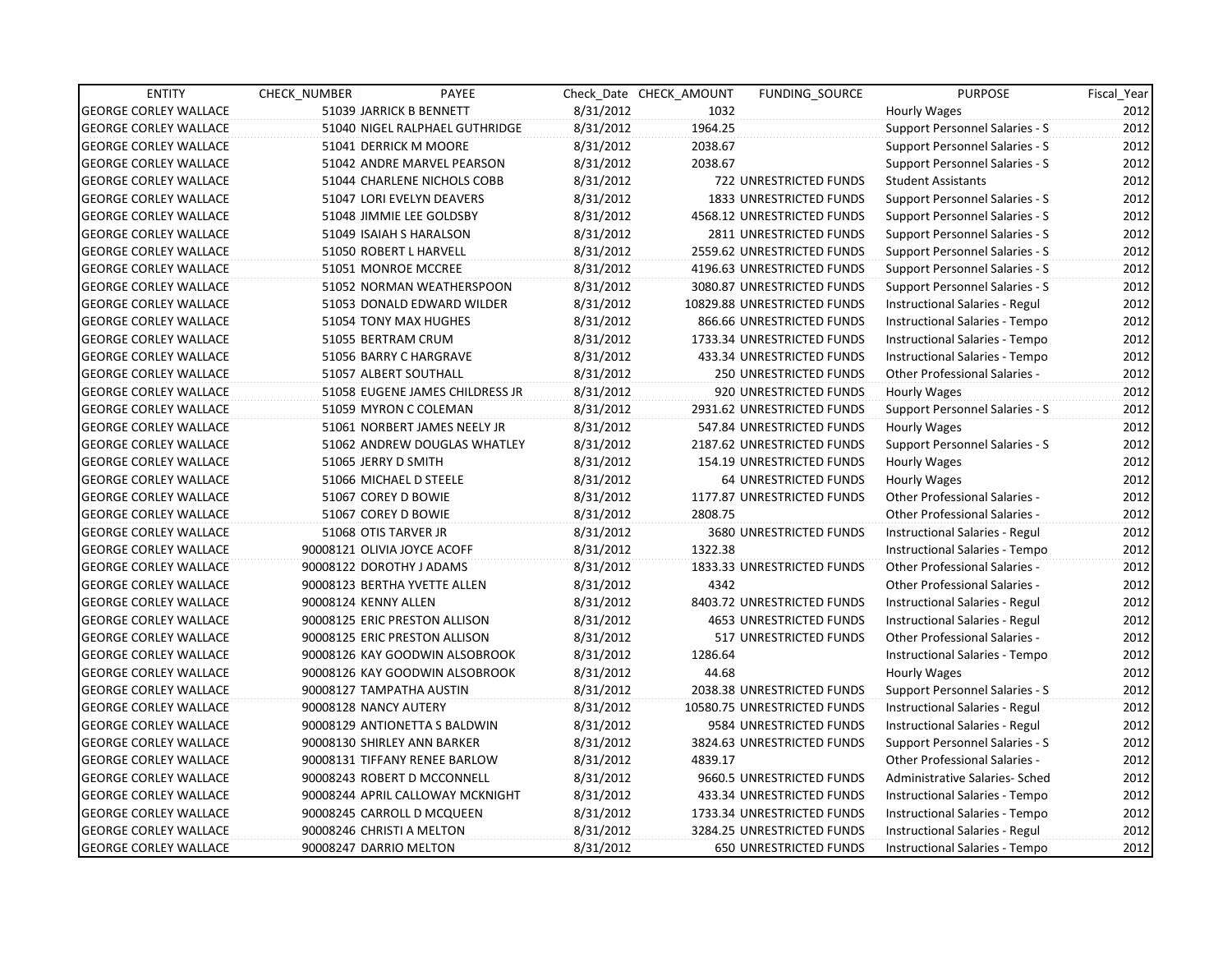| <b>ENTITY</b>                | CHECK_NUMBER               | PAYEE                             |           | Check Date CHECK AMOUNT | FUNDING_SOURCE               | <b>PURPOSE</b>                        | Fiscal_Year |
|------------------------------|----------------------------|-----------------------------------|-----------|-------------------------|------------------------------|---------------------------------------|-------------|
| <b>GEORGE CORLEY WALLACE</b> |                            | 90008248 GREGORY LEE MILLER       | 8/31/2012 |                         | 9085.62 UNRESTRICTED FUNDS   | Instructional Salaries - Regul        | 2012        |
| <b>GEORGE CORLEY WALLACE</b> | 90008249 PEARLIE R MILLER  |                                   | 8/31/2012 |                         | 9085.62 UNRESTRICTED FUNDS   | Instructional Salaries - Regul        | 2012        |
| <b>GEORGE CORLEY WALLACE</b> | 90008250 JAMES M MITCHELL  |                                   | 8/31/2012 |                         | 14266.45 UNRESTRICTED FUNDS  | Administrative Salaries- Sched        | 2012        |
| <b>GEORGE CORLEY WALLACE</b> | 90008250 JAMES M MITCHELL  |                                   | 8/31/2012 |                         | 200 UNRESTRICTED FUNDS       | President's Expense Allowance         | 2012        |
| <b>GEORGE CORLEY WALLACE</b> | 90008250 JAMES M MITCHELL  |                                   | 8/31/2012 |                         | 1000 UNRESTRICTED FUNDS      | <b>Housing Allowance</b>              | 2012        |
| <b>GEORGE CORLEY WALLACE</b> |                            | 90008251 KIM ELLICE MIXON CARTER  | 8/31/2012 |                         | 5023 UNRESTRICTED FUNDS      | Instructional Salaries - Regul        | 2012        |
| <b>GEORGE CORLEY WALLACE</b> | 90008252 DALE E MOORE      |                                   | 8/31/2012 |                         | 3680 UNRESTRICTED FUNDS      | Instructional Salaries - Regul        | 2012        |
| <b>GEORGE CORLEY WALLACE</b> | 90008253 KATHY J MOORE     |                                   | 8/31/2012 | 4875                    |                              | Other Professional Salaries -         | 2012        |
| <b>GEORGE CORLEY WALLACE</b> | 90008254 PAMELA B MOORE    |                                   | 8/31/2012 |                         | 2485.13 UNRESTRICTED FUNDS   | Support Personnel Salaries - S        | 2012        |
| <b>GEORGE CORLEY WALLACE</b> | 90008257 TIMOTHY MOORE     |                                   | 8/31/2012 |                         | 3706.62 UNRESTRICTED FUNDS   | Support Personnel Salaries - S        | 2012        |
| <b>GEORGE CORLEY WALLACE</b> | 90008258 JOHNNY E MOSS III |                                   | 8/31/2012 |                         | 5416.63 UNRESTRICTED FUNDS   | Other Professional Salaries -         | 2012        |
| <b>GEORGE CORLEY WALLACE</b> |                            | 90008259 BETTYE STEELE MOTLEY     | 8/31/2012 | 2630                    |                              | <b>Other Professional Salaries -</b>  | 2012        |
| <b>GEORGE CORLEY WALLACE</b> |                            | 90008259 BETTYE STEELE MOTLEY     | 8/31/2012 | 11.25                   |                              | Employee Taxable Per Diem             | 2012        |
| <b>GEORGE CORLEY WALLACE</b> |                            | 90008261 MARGARET C MOTT          | 8/31/2012 |                         | 10082.38 UNRESTRICTED FUNDS  | Instructional Salaries - Regul        | 2012        |
| <b>GEORGE CORLEY WALLACE</b> |                            | 90008262 EDDIE JAMES MOULTRIE     | 8/31/2012 |                         | 3973.25 UNRESTRICTED FUNDS   | Support Personnel Salaries - S        | 2012        |
| <b>GEORGE CORLEY WALLACE</b> | 90008263 WESBERT NETTLES   |                                   | 8/31/2012 |                         | 576 UNRESTRICTED FUNDS       | Hourly Wages                          | 2012        |
| <b>GEORGE CORLEY WALLACE</b> |                            | 90008264 SUNETTE SMITH NEWMAN     | 8/31/2012 |                         | 3750.13 UNRESTRICTED FUNDS   | <b>Support Personnel Salaries - S</b> | 2012        |
| <b>GEORGE CORLEY WALLACE</b> | 90008265 RAFORD C NIXON    |                                   | 8/31/2012 |                         | 1333.33 UNRESTRICTED FUNDS   | Other Professional Salaries -         | 2012        |
| <b>GEORGE CORLEY WALLACE</b> | 90008265 RAFORD C NIXON    |                                   | 8/31/2012 | 1583.33                 |                              | Other Professional Salaries -         | 2012        |
| <b>GEORGE CORLEY WALLACE</b> | 90008266 CHINWE O OKEKE    |                                   | 8/31/2012 | 722.25                  |                              | Hourly Wages                          | 2012        |
| <b>GEORGE CORLEY WALLACE</b> |                            | 90008267 HOLLY BROWN OWENS        | 8/31/2012 |                         | 860 UNRESTRICTED FUNDS       | Instructional Salaries - Tempo        | 2012        |
| <b>GEORGE CORLEY WALLACE</b> |                            | 90008268 MELINDA ANN PAGE         | 8/31/2012 | 3416.67                 |                              | <b>Other Professional Salaries -</b>  | 2012        |
| <b>GEORGE CORLEY WALLACE</b> |                            | 90008270 ERNESTINE D PERRY        | 8/31/2012 |                         | 813.2 UNRESTRICTED FUNDS     | Hourly Wages                          | 2012        |
| <b>GEORGE CORLEY WALLACE</b> | 90008271 ALONZIA PETTWAY   |                                   | 8/31/2012 |                         | 2485.38 UNRESTRICTED FUNDS   | Support Personnel Salaries - S        | 2012        |
| <b>GEORGE CORLEY WALLACE</b> |                            | 90008272 CHARLES D PETTWAY        | 8/31/2012 |                         | 2634.37 UNRESTRICTED FUNDS   | Support Personnel Salaries - S        | 2012        |
| <b>GEORGE CORLEY WALLACE</b> |                            | 90008273 CLARENCE J PETTWAY       | 8/31/2012 | 4992.92                 |                              | <b>Other Professional Salaries -</b>  | 2012        |
| <b>GEORGE CORLEY WALLACE</b> | 90008274 FELECIA PETTWAY   |                                   | 8/31/2012 |                         | 4904.17 UNRESTRICTED FUNDS   | Other Professional Salaries -         | 2012        |
| <b>GEORGE CORLEY WALLACE</b> |                            | 90008275 MARTHA WILLIAMS PETTWAY  | 8/31/2012 | 4166.67                 |                              | Other Professional Salaries -         | 2012        |
| <b>GEORGE CORLEY WALLACE</b> | 90008276 ELIJAH PUGH SR    |                                   | 8/31/2012 |                         | 12708.81 UNRESTRICTED FUNDS  | Instructional Salaries - Regul        | 2012        |
| <b>GEORGE CORLEY WALLACE</b> | 90008277 QUANDA C PULLUM   |                                   | 8/31/2012 |                         | 2931.62 UNRESTRICTED FUNDS   | Support Personnel Salaries - S        | 2012        |
| <b>GEORGE CORLEY WALLACE</b> | 90008279 JAMES LEE PURIFOY |                                   | 8/31/2012 |                         | 658.56 UNRESTRICTED FUNDS    | Support Personnel Salaries - S        | 2012        |
| <b>GEORGE CORLEY WALLACE</b> | 90008279 JAMES LEE PURIFOY |                                   | 8/31/2012 |                         | 1775.76 UNRESTRICTED FUNDS   | Annual Leave - Retirement/Term        | 2012        |
| <b>GEORGE CORLEY WALLACE</b> |                            | 90008280 JENNIFER M REYNOLDS      | 8/31/2012 |                         | 2484.92 UNRESTRICTED FUNDS   | Support Personnel Salaries - S        | 2012        |
| <b>GEORGE CORLEY WALLACE</b> |                            | 90008281 RAMONA ROBERTS RHODES    | 8/31/2012 |                         | 10895 UNRESTRICTED FUNDS     | Instructional Salaries - Regul        | 2012        |
| <b>GEORGE CORLEY WALLACE</b> |                            | 90008282 ERIKA M ROBERSON         | 8/31/2012 | 2559.33                 |                              | Support Personnel Salaries - S        | 2012        |
| <b>GEORGE CORLEY WALLACE</b> | 90008283 ERIC W ROGERS     |                                   | 8/31/2012 |                         | 4370.34 UNRESTRICTED FUNDS   | Instructional Salaries - Regul        | 2012        |
| <b>GEORGE CORLEY WALLACE</b> |                            | 90008284 FELICIA MICHELLE SANDERS | 8/31/2012 |                         | 3452.37 UNRESTRICTED FUNDS   | Support Personnel Salaries - S        | 2012        |
| <b>GEORGE CORLEY WALLACE</b> |                            | 90008284 FELICIA MICHELLE SANDERS | 8/31/2012 |                         | <b>45 UNRESTRICTED FUNDS</b> | Employee Taxable Per Diem             | 2012        |
| <b>GEORGE CORLEY WALLACE</b> | 90008285 AYANNA S SCOTT    |                                   | 8/31/2012 |                         | 650 UNRESTRICTED FUNDS       | Instructional Salaries - Tempo        | 2012        |
| <b>GEORGE CORLEY WALLACE</b> |                            | 90008286 TRACEY M SHANNON         | 8/31/2012 |                         | 12135.47 UNRESTRICTED FUNDS  | Instructional Salaries - Regul        | 2012        |
| <b>GEORGE CORLEY WALLACE</b> |                            | 90008287 LAWRENCE SIMMONS JR      | 8/31/2012 |                         | 3680 UNRESTRICTED FUNDS      | Instructional Salaries - Regul        | 2012        |
| <b>GEORGE CORLEY WALLACE</b> |                            | 90008287 LAWRENCE SIMMONS JR      | 8/31/2012 | 1620                    |                              | Hourly Wages                          | 2012        |
| <b>GEORGE CORLEY WALLACE</b> | 90008288 IRENE G BONNER    |                                   | 8/31/2012 |                         | 1450 UNRESTRICTED FUNDS      | Other Professional Salaries -         | 2012        |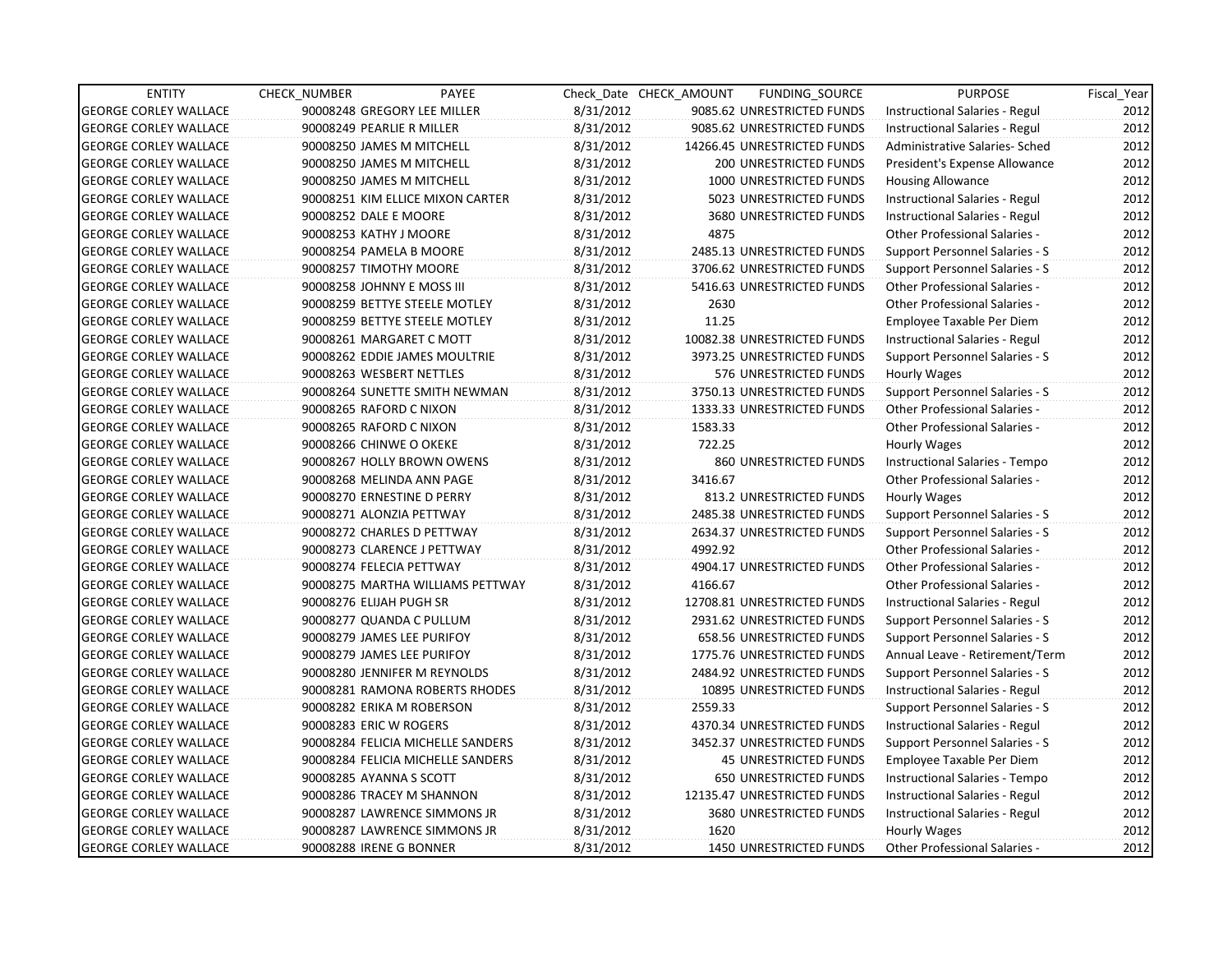| <b>ENTITY</b>                | <b>CHECK NUMBER</b>        | PAYEE                              |           | Check Date CHECK AMOUNT | FUNDING_SOURCE                 | <b>PURPOSE</b>                       | Fiscal_Year |
|------------------------------|----------------------------|------------------------------------|-----------|-------------------------|--------------------------------|--------------------------------------|-------------|
| <b>GEORGE CORLEY WALLACE</b> |                            | 90008289 JACQUELINE BERNETTA SMITH | 8/31/2012 |                         | 7323.17 UNRESTRICTED FUNDS     | Other Professional Salaries -        | 2012        |
| <b>GEORGE CORLEY WALLACE</b> | 90008290 LEIGH ANN SMITH   |                                    | 8/31/2012 |                         | 4196.67 UNRESTRICTED FUNDS     | Support Personnel Salaries - S       | 2012        |
| <b>GEORGE CORLEY WALLACE</b> | 90008291 SHANDRA J SMITH   |                                    | 8/31/2012 |                         | 4904.13 UNRESTRICTED FUNDS     | <b>Other Professional Salaries -</b> | 2012        |
| <b>GEORGE CORLEY WALLACE</b> |                            | 90008292 ANNA M SMITHERMAN         | 8/31/2012 |                         | 12642.75 UNRESTRICTED FUNDS    | Instructional Salaries - Regul       | 2012        |
| <b>GEORGE CORLEY WALLACE</b> | 90008293 JOHN A SNOW       |                                    | 8/31/2012 |                         | 448 UNRESTRICTED FUNDS         | Hourly Wages                         | 2012        |
| <b>GEORGE CORLEY WALLACE</b> | 90008294 LULA SNOWDEN      |                                    | 8/31/2012 | 4012.5                  |                                | <b>Other Professional Salaries -</b> | 2012        |
| <b>GEORGE CORLEY WALLACE</b> | 90008295 BRANDI N SPEARS   |                                    | 8/31/2012 |                         | 1964.25 UNRESTRICTED FUNDS     | Support Personnel Salaries - S       | 2012        |
| <b>GEORGE CORLEY WALLACE</b> |                            | 90008296 DONTE L STEVENSON         | 8/31/2012 |                         | 2187.37 UNRESTRICTED FUNDS     | Support Personnel Salaries - S       | 2012        |
| <b>GEORGE CORLEY WALLACE</b> |                            | 90008297 MAXINE STURDIVANT         | 8/31/2012 |                         | 433.34 UNRESTRICTED FUNDS      | Instructional Salaries - Tempo       | 2012        |
| <b>GEORGE CORLEY WALLACE</b> |                            | 90008297 MAXINE STURDIVANT         | 8/31/2012 |                         | 5224 UNRESTRICTED FUNDS        | Instructional Salaries - Regul       | 2012        |
| <b>GEORGE CORLEY WALLACE</b> |                            | 90008298 DANICA SHERITA TAYLOR     | 8/31/2012 |                         | 1301.66 UNRESTRICTED FUNDS     | Instructional Salaries - Regul       | 2012        |
| <b>GEORGE CORLEY WALLACE</b> |                            | 90008298 DANICA SHERITA TAYLOR     | 8/31/2012 |                         | 1266 UNRESTRICTED FUNDS        | Instructional Salaries - Tempo       | 2012        |
| <b>GEORGE CORLEY WALLACE</b> | 90008299 JEROME E THAMES   |                                    | 8/31/2012 |                         | 3956 UNRESTRICTED FUNDS        | Instructional Salaries - Regul       | 2012        |
| <b>GEORGE CORLEY WALLACE</b> | 90008300 SHEILA ANN THEISS |                                    | 8/31/2012 |                         | <b>100 UNRESTRICTED FUNDS</b>  | <b>Other Professional Salaries -</b> | 2012        |
| <b>GEORGE CORLEY WALLACE</b> | 90008300 SHEILA ANN THEISS |                                    | 8/31/2012 | 2919.75                 |                                | <b>Other Professional Salaries -</b> | 2012        |
| <b>GEORGE CORLEY WALLACE</b> | 90008300 SHEILA ANN THEISS |                                    | 8/31/2012 | 11.25                   |                                | Employee Taxable Per Diem            | 2012        |
| <b>GEORGE CORLEY WALLACE</b> |                            | 90008203 TAMMY FAYE HELMS          | 8/31/2012 | 2261.83                 |                                | Support Personnel Salaries - S       | 2012        |
| <b>GEORGE CORLEY WALLACE</b> |                            | 90008204 KERRY E HENDERSON         | 8/31/2012 |                         | 3951.38 UNRESTRICTED FUNDS     | Instructional Salaries - Regul       | 2012        |
| <b>GEORGE CORLEY WALLACE</b> |                            | 90008204 KERRY E HENDERSON         | 8/31/2012 | 250                     |                                | Instructional Salaries - Tempo       | 2012        |
| <b>GEORGE CORLEY WALLACE</b> |                            | 90008205 DAVID WAYNE HOBBS JR      | 8/31/2012 |                         | 8902.09 UNRESTRICTED FUNDS     | Instructional Salaries - Regul       | 2012        |
| <b>GEORGE CORLEY WALLACE</b> |                            | 90008207 KATHLEEN HAYS HOLLIMAN    | 8/31/2012 |                         | 13042.75 UNRESTRICTED FUNDS    | Instructional Salaries - Regul       | 2012        |
| <b>GEORGE CORLEY WALLACE</b> |                            | 90008209 CONNIE ESTES HUDSON       | 8/31/2012 |                         | 1180 UNRESTRICTED FUNDS        | Support Personnel Salaries - S       | 2012        |
| <b>GEORGE CORLEY WALLACE</b> | 90008210 DEANDRES G INGE   |                                    | 8/31/2012 | 5802.09                 |                                | <b>Other Professional Salaries -</b> | 2012        |
| <b>GEORGE CORLEY WALLACE</b> |                            | 90008211 IRMA JEAN JACKSON         | 8/31/2012 |                         | 150 UNRESTRICTED FUNDS         | Instructional Salaries - Tempo       | 2012        |
| <b>GEORGE CORLEY WALLACE</b> |                            | 90008211 IRMA JEAN JACKSON         | 8/31/2012 |                         | <b>22.5 UNRESTRICTED FUNDS</b> | Employee Taxable Per Diem            | 2012        |
| <b>GEORGE CORLEY WALLACE</b> |                            | 90008211 IRMA JEAN JACKSON         | 8/31/2012 |                         | 2559.62 UNRESTRICTED FUNDS     | Support Personnel Salaries - S       | 2012        |
| <b>GEORGE CORLEY WALLACE</b> |                            | 90008212 VERONICA MOULTRIE JACKSON | 8/31/2012 |                         | 4194.66 UNRESTRICTED FUNDS     | Instructional Salaries - Regul       | 2012        |
| <b>GEORGE CORLEY WALLACE</b> |                            | 90008213 VINCENT K JACKSON         | 8/31/2012 |                         | 433.34 UNRESTRICTED FUNDS      | Instructional Salaries - Tempo       | 2012        |
| <b>GEORGE CORLEY WALLACE</b> |                            | 90008214 SHELIA LAWANDA JEFFERSON  | 8/31/2012 |                         | 2336.25 UNRESTRICTED FUNDS     | Support Personnel Salaries - S       | 2012        |
| <b>GEORGE CORLEY WALLACE</b> | 90008215 ALICE M JENKINS   |                                    | 8/31/2012 |                         | 608 UNRESTRICTED FUNDS         | Hourly Wages                         | 2012        |
| <b>GEORGE CORLEY WALLACE</b> |                            | 90008216 ALTHELSTEIN JOHNSON       | 8/31/2012 |                         | 10829.88 UNRESTRICTED FUNDS    | Instructional Salaries - Regul       | 2012        |
| <b>GEORGE CORLEY WALLACE</b> | 90008217 CONNIE M JONES    |                                    | 8/31/2012 |                         | 7671.5 UNRESTRICTED FUNDS      | Instructional Salaries - Regul       | 2012        |
| <b>GEORGE CORLEY WALLACE</b> |                            | 90008218 JOSEPH GLENN JONES        | 8/31/2012 |                         | <b>1833 UNRESTRICTED FUNDS</b> | Support Personnel Salaries - S       | 2012        |
| <b>GEORGE CORLEY WALLACE</b> |                            | 90008219 KENDRA LANE JONES         | 8/31/2012 |                         | 4285 UNRESTRICTED FUNDS        | Instructional Salaries - Regul       | 2012        |
| <b>GEORGE CORLEY WALLACE</b> |                            | 90008220 NATASHA RENEE JONES       | 8/31/2012 | 2187.37                 |                                | Support Personnel Salaries - S       | 2012        |
| <b>GEORGE CORLEY WALLACE</b> | 90008221 TERESHA M JONES   |                                    | 8/31/2012 |                         | <b>650 UNRESTRICTED FUNDS</b>  | Instructional Salaries - Tempo       | 2012        |
| <b>GEORGE CORLEY WALLACE</b> |                            | 90008222 KAMAU R KENYATTA          | 8/31/2012 | 1296                    |                                | Hourly Wages                         | 2012        |
| <b>GEORGE CORLEY WALLACE</b> | 90008223 ANESSA LYNN KIDD  |                                    | 8/31/2012 |                         | 5299 UNRESTRICTED FUNDS        | Other Professional Salaries -        | 2012        |
| <b>GEORGE CORLEY WALLACE</b> | 90008226 SHIRLEY J LAISTER |                                    | 8/31/2012 |                         | 4922.34 UNRESTRICTED FUNDS     | Instructional Salaries - Regul       | 2012        |
| <b>GEORGE CORLEY WALLACE</b> | 90008227 SHEILA L LAMBERT  |                                    | 8/31/2012 |                         | 693 UNRESTRICTED FUNDS         | Instructional Salaries - Tempo       | 2012        |
| <b>GEORGE CORLEY WALLACE</b> | 90008228 EARLINE T LARKIN  |                                    | 8/31/2012 |                         | 1220 UNRESTRICTED FUNDS        | Other Professional Salaries -        | 2012        |
| <b>GEORGE CORLEY WALLACE</b> |                            | 90008229 PATRICIA LOUISE LATHAM    | 8/31/2012 | 482.49                  |                                | Instructional Salaries - Tempo       | 2012        |
| <b>GEORGE CORLEY WALLACE</b> | 90008230 CHENETTA B LEE    |                                    | 8/31/2012 |                         | 5000 UNRESTRICTED FUNDS        | Other Professional Salaries -        | 2012        |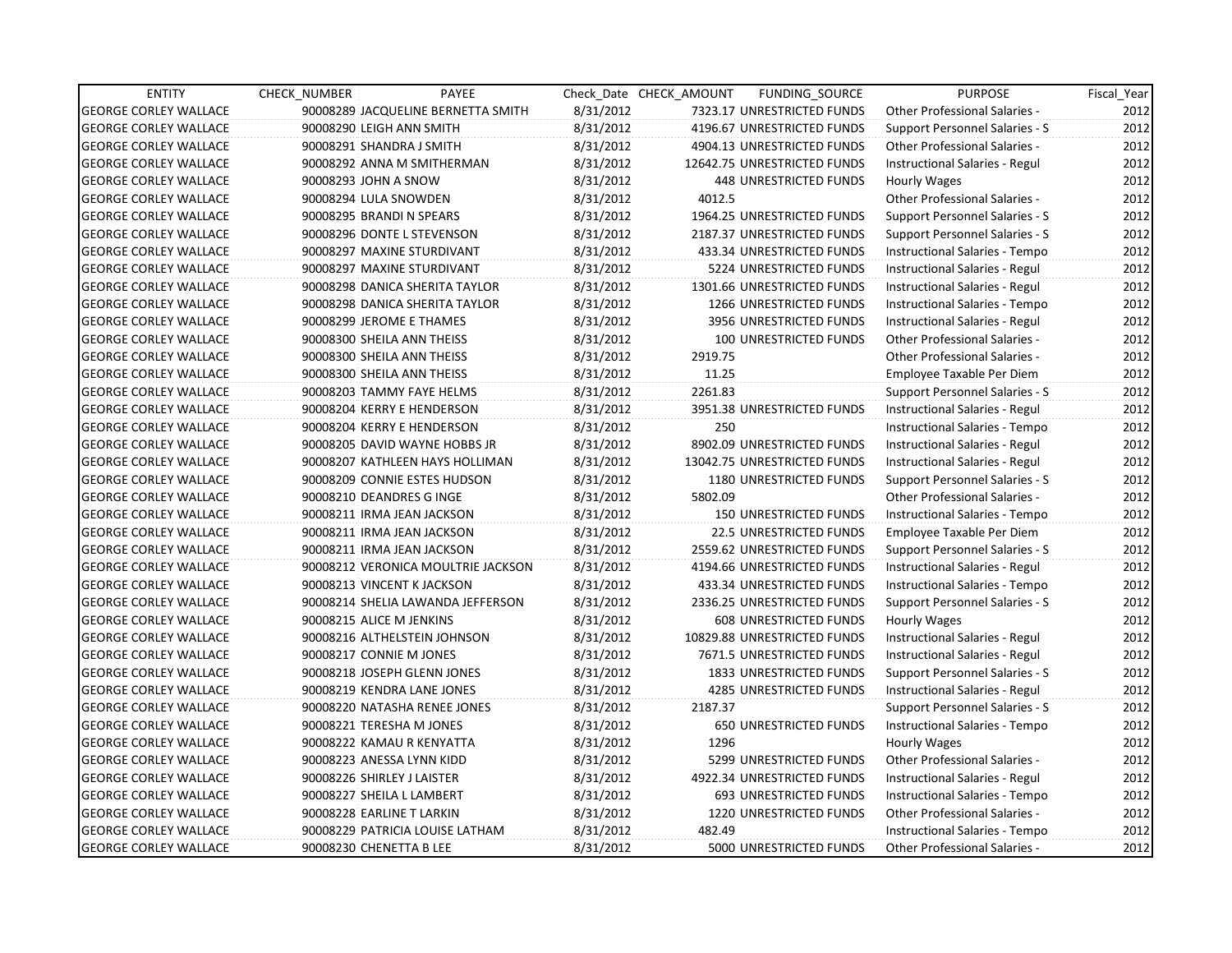| <b>ENTITY</b>                | CHECK NUMBER             | PAYEE                             |           | Check Date CHECK AMOUNT | FUNDING_SOURCE                | <b>PURPOSE</b>                       | Fiscal Year |
|------------------------------|--------------------------|-----------------------------------|-----------|-------------------------|-------------------------------|--------------------------------------|-------------|
| <b>GEORGE CORLEY WALLACE</b> | 90008232 RITA M LETT     |                                   | 8/31/2012 |                         | 5149.42 UNRESTRICTED FUNDS    | <b>Other Professional Salaries -</b> | 2012        |
| <b>GEORGE CORLEY WALLACE</b> | 90008233 BONITA T LEWIS  |                                   | 8/31/2012 |                         | 3818 UNRESTRICTED FUNDS       | Instructional Salaries - Regul       | 2012        |
| <b>GEORGE CORLEY WALLACE</b> | 90008234 SUZANNE M LIGHT |                                   | 8/31/2012 |                         | 2038.38 UNRESTRICTED FUNDS    | Support Personnel Salaries - S       | 2012        |
| <b>GEORGE CORLEY WALLACE</b> | 90008235 ALICE G LOGAN   |                                   | 8/31/2012 | 1296                    |                               | Hourly Wages                         | 2012        |
| <b>GEORGE CORLEY WALLACE</b> |                          | 90008236 SHUNTELRA BERNICE LOGAN  | 8/31/2012 |                         | 3823.88 UNRESTRICTED FUNDS    | <b>Other Professional Salaries -</b> | 2012        |
| <b>GEORGE CORLEY WALLACE</b> |                          | 90008237 BURMA JAMES LOMAX        | 8/31/2012 | 3750                    |                               | Instructional Salaries - Regul       | 2012        |
| <b>GEORGE CORLEY WALLACE</b> |                          | 90008238 ANGELA COLLINS LUNSFORD  | 8/31/2012 |                         | 4332.66 UNRESTRICTED FUNDS    | Instructional Salaries - Regul       | 2012        |
| <b>GEORGE CORLEY WALLACE</b> |                          | 90008239 TERESA DARNELLE MARSHALL | 8/31/2012 | 2112.92                 |                               | Support Personnel Salaries - S       | 2012        |
| <b>GEORGE CORLEY WALLACE</b> |                          | 90008240 TERRENCE N MARSHALL      | 8/31/2012 |                         | 600 UNRESTRICTED FUNDS        | Instructional Salaries - Tempo       | 2012        |
| <b>GEORGE CORLEY WALLACE</b> |                          | 90008241 WILSUNYA MARSHALL        | 8/31/2012 |                         | 2857.13 UNRESTRICTED FUNDS    | Support Personnel Salaries - S       | 2012        |
| <b>GEORGE CORLEY WALLACE</b> |                          | 90008242 SUZETTE G MARTIN         | 8/31/2012 |                         | 2442.5 UNRESTRICTED FUNDS     | Instructional Salaries - Tempo       | 2012        |
| <b>GEORGE CORLEY WALLACE</b> |                          | 90008242 SUZETTE G MARTIN         | 8/31/2012 |                         | 3951.38 UNRESTRICTED FUNDS    | Instructional Salaries - Regul       | 2012        |
| <b>GEORGE CORLEY WALLACE</b> | 176421 RICOH             |                                   | 8/31/2012 |                         | 365.03 UNRESTRICTED FUNDS     | Service Contracts on Equipment       | 2012        |
| <b>GEORGE CORLEY WALLACE</b> |                          | 176422 ROUNTREE ELECTRIC SUPPLY   | 8/31/2012 | 4452.11                 |                               | Maintenance and Repairs              | 2012        |
| <b>GEORGE CORLEY WALLACE</b> |                          | 176423 SELMA FAMILY RESTAURANT    | 8/31/2012 |                         | 174 UNRESTRICTED FUNDS        | <b>Materials and Supplies</b>        | 2012        |
| <b>GEORGE CORLEY WALLACE</b> |                          | 176424 TECHSMITH CORPORATION      | 8/31/2012 | 12493.75                |                               | <b>Computer Software</b>             | 2012        |
| <b>GEORGE CORLEY WALLACE</b> | 176425 TEKLINKS, INC.    |                                   | 8/31/2012 |                         | 28570 UNRESTRICTED FUNDS      | TECHNOLOGY NON-CAPITALIZED           | 2012        |
| <b>GEORGE CORLEY WALLACE</b> |                          | 176426 TRUESCREEN, INC            | 8/31/2012 |                         | 42.25 UNRESTRICTED FUNDS      | <b>Other Contractual Services</b>    | 2012        |
| <b>GEORGE CORLEY WALLACE</b> | 176427 WAL MART          |                                   | 8/31/2012 | 75.2                    |                               | <b>Institutional Use</b>             | 2012        |
| <b>GEORGE CORLEY WALLACE</b> | 176427 WAL MART          |                                   | 8/31/2012 | 503.12                  |                               | <b>Materials and Supplies</b>        | 2012        |
| <b>GEORGE CORLEY WALLACE</b> |                          | 176428 WCCS PETTY CASH            | 8/31/2012 |                         | 107.01 UNRESTRICTED FUNDS     | <b>Materials and Supplies</b>        | 2012        |
| <b>GEORGE CORLEY WALLACE</b> |                          | 176428 WCCS PETTY CASH            | 8/31/2012 | 10.04                   |                               | <b>Materials and Supplies</b>        | 2012        |
| <b>GEORGE CORLEY WALLACE</b> |                          | 176436 DR. CHARLES H. BLACKLEDGE  | 8/31/2012 |                         | 215.34 UNRESTRICTED FUNDS     | <b>Other Contractual Services</b>    | 2012        |
| <b>GEORGE CORLEY WALLACE</b> |                          | 176437 CRYSTAL SPRINGS OF ALA     | 8/31/2012 |                         | 17.87 UNRESTRICTED FUNDS      | <b>Materials and Supplies</b>        | 2012        |
| <b>GEORGE CORLEY WALLACE</b> | 176439 OFFICE DEPOT      |                                   | 8/31/2012 | 2557.03                 |                               | <b>Materials and Supplies</b>        | 2012        |
| <b>GEORGE CORLEY WALLACE</b> |                          | 176440 SELMA FAMILY RESTAURANT    | 8/31/2012 |                         | 750 UNRESTRICTED FUNDS        | <b>Other Contractual Services</b>    | 2012        |
| <b>GEORGE CORLEY WALLACE</b> |                          | 176441 WILLIAM M. BIRD COMPANY    | 8/31/2012 | 8934.63                 |                               | Construction in Progress             | 2012        |
| <b>GEORGE CORLEY WALLACE</b> |                          | 176413 MOORE MEDICAL CORP         | 8/31/2012 |                         | 1144.01 UNRESTRICTED FUNDS    | <b>Materials and Supplies</b>        | 2012        |
| <b>GEORGE CORLEY WALLACE</b> | 176414 OFFICE DEPOT      |                                   | 8/31/2012 |                         | 3220.35 UNRESTRICTED FUNDS    | <b>Materials and Supplies</b>        | 2012        |
| <b>GEORGE CORLEY WALLACE</b> | 176415 OFFICE DEPOT      |                                   | 8/31/2012 | 201.98                  |                               | <b>Materials and Supplies</b>        | 2012        |
| <b>GEORGE CORLEY WALLACE</b> | 176416 OFFICE DEPOT      |                                   | 8/31/2012 | 41.98                   |                               | <b>Materials and Supplies</b>        | 2012        |
| <b>GEORGE CORLEY WALLACE</b> | 176417 OFFICE DEPOT      |                                   | 8/31/2012 | 550.27                  |                               | <b>Materials and Supplies</b>        | 2012        |
| <b>GEORGE CORLEY WALLACE</b> |                          | 176418 NEW POCKET NURSE MEDICAL   | 8/31/2012 |                         | 1414.39 UNRESTRICTED FUNDS    | <b>Materials and Supplies</b>        | 2012        |
| <b>GEORGE CORLEY WALLACE</b> | 176419 PROTECH           |                                   | 8/31/2012 | 2343                    |                               | <b>Materials and Supplies</b>        | 2012        |
| <b>GEORGE CORLEY WALLACE</b> |                          | 176420 PURDIE & SON REFUSE SER    | 8/31/2012 |                         | 805 UNRESTRICTED FUNDS        | <b>Other Contractual Services</b>    | 2012        |
| <b>GEORGE CORLEY WALLACE</b> |                          | 176369 BARNES & NOBLE COLLEGE     | 8/31/2012 |                         | 471.78 UNRESTRICTED FUNDS     |                                      | 2012        |
| <b>GEORGE CORLEY WALLACE</b> |                          | 176369 BARNES & NOBLE COLLEGE     | 8/31/2012 | 219.8                   |                               |                                      | 2012        |
| <b>GEORGE CORLEY WALLACE</b> |                          | 176370 BERNEY OFFICE SOLUTIONS    | 8/31/2012 | 840.18                  |                               | <b>Materials and Supplies</b>        | 2012        |
| <b>GEORGE CORLEY WALLACE</b> |                          | 176371 GERALYN BUFORD             | 8/31/2012 | 498.14                  |                               | In-State Travel                      | 2012        |
| <b>GEORGE CORLEY WALLACE</b> |                          | 176372 COVERALL OF ALABAMA DBA    | 8/31/2012 |                         | 5346 UNRESTRICTED FUNDS       | <b>Other Contractual Services</b>    | 2012        |
| <b>GEORGE CORLEY WALLACE</b> |                          | 176373 DALLAS CO. WATER & SEWER   | 8/31/2012 |                         | 115.62 UNRESTRICTED FUNDS     | Water and Sewer                      | 2012        |
| <b>GEORGE CORLEY WALLACE</b> |                          | 176374 G & K SERVICES, CO.        | 8/31/2012 |                         | 141.6 UNRESTRICTED FUNDS      | <b>Other Contractual Services</b>    | 2012        |
| <b>GEORGE CORLEY WALLACE</b> | 176375 GED TESTING       |                                   | 8/31/2012 |                         | <b>384 UNRESTRICTED FUNDS</b> | Materials and Supplies               | 2012        |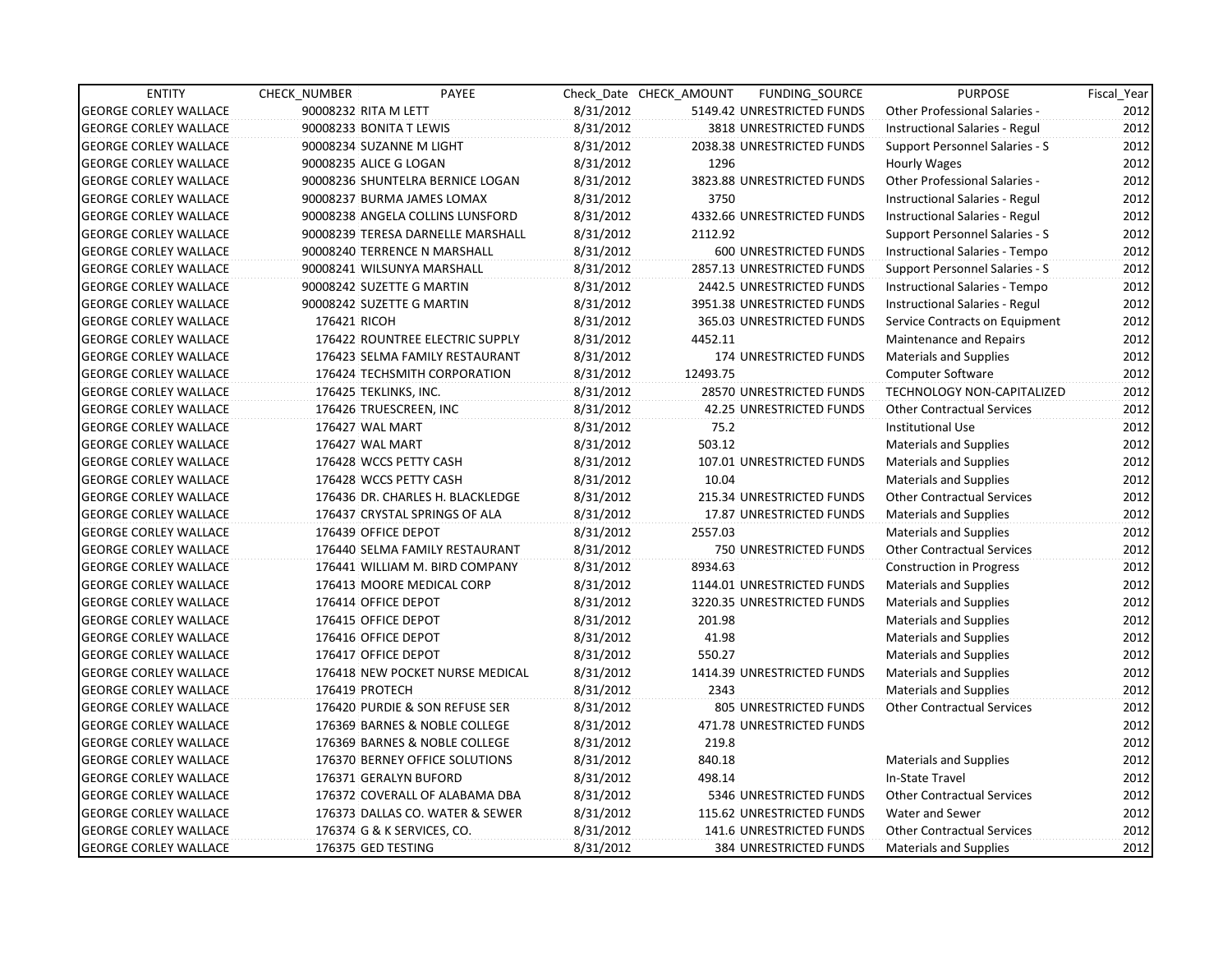| <b>ENTITY</b>                | CHECK NUMBER             | PAYEE                            |           | Check Date CHECK AMOUNT | FUNDING_SOURCE                | <b>PURPOSE</b>                       | Fiscal_Year |
|------------------------------|--------------------------|----------------------------------|-----------|-------------------------|-------------------------------|--------------------------------------|-------------|
| <b>GEORGE CORLEY WALLACE</b> | 176376 MICHAEL D. GOINGS |                                  | 8/31/2012 |                         | 2083.33 UNRESTRICTED FUNDS    | <b>Other Contractual Services</b>    | 2012        |
| <b>GEORGE CORLEY WALLACE</b> | 176377 DEANDRES G. INGE  |                                  | 8/31/2012 | 66.54                   |                               | In-State Travel                      | 2012        |
| <b>GEORGE CORLEY WALLACE</b> | 176378 ERIC JACKSON      |                                  | 8/31/2012 |                         | 611.11 UNRESTRICTED FUNDS     | <b>Other Contractual Services</b>    | 2012        |
| <b>GEORGE CORLEY WALLACE</b> | 176379 JUDY JORDAN       |                                  | 8/31/2012 |                         | 800 UNRESTRICTED FUNDS        | <b>Other Contractual Services</b>    | 2012        |
| <b>GEORGE CORLEY WALLACE</b> |                          | 176380 MAYNARD, COOPER & GALE    | 8/31/2012 |                         | 2523.7 UNRESTRICTED FUNDS     | Legal Services                       | 2012        |
| <b>GEORGE CORLEY WALLACE</b> | 176381 OFFICE DEPOT      |                                  | 8/31/2012 | 969.46                  |                               | Materials and Supplies               | 2012        |
| <b>GEORGE CORLEY WALLACE</b> | 176381 OFFICE DEPOT      |                                  | 8/31/2012 |                         | 434.45 UNRESTRICTED FUNDS     | Materials and Supplies               | 2012        |
| <b>GEORGE CORLEY WALLACE</b> | 176382 OFFICE DEPOT      |                                  | 8/31/2012 |                         | 69.72 UNRESTRICTED FUNDS      | <b>Materials and Supplies</b>        | 2012        |
| <b>GEORGE CORLEY WALLACE</b> | 176383 OFFICE DEPOT      |                                  | 8/31/2012 |                         | 599.96 UNRESTRICTED FUNDS     | <b>Materials and Supplies</b>        | 2012        |
| <b>GEORGE CORLEY WALLACE</b> | 176384 CLARENCE PETTWAY  |                                  | 8/31/2012 | 35.35                   |                               | In-State Travel                      | 2012        |
| <b>GEORGE CORLEY WALLACE</b> | 176385 QUILL CORP.       |                                  | 8/31/2012 | 142.05                  |                               | <b>Materials and Supplies</b>        | 2012        |
| <b>GEORGE CORLEY WALLACE</b> | 176386 SATTERFIELD PLAZA |                                  | 8/31/2012 | 6990.93                 |                               | Rent - Facilities                    | 2012        |
| <b>GEORGE CORLEY WALLACE</b> |                          | 176387 SHANDRA JACKSON SMITH     | 8/31/2012 | 84.36                   |                               | In-State Travel                      | 2012        |
| <b>GEORGE CORLEY WALLACE</b> |                          | 176388 ST OF AL TREASURER'S OFFI | 8/31/2012 | 1000                    |                               | Grants, Awards and Prizes            | 2012        |
| <b>GEORGE CORLEY WALLACE</b> | 176389 VERIZON WIRELESS  |                                  | 8/31/2012 |                         | 65.61 UNRESTRICTED FUNDS      | Communications                       | 2012        |
| <b>GEORGE CORLEY WALLACE</b> | 176390 JOE WILLIAMS      |                                  | 8/31/2012 |                         | 2700 UNRESTRICTED FUNDS       | <b>Other Contractual Services</b>    | 2012        |
| <b>GEORGE CORLEY WALLACE</b> | 176393 ACS TECHNOLOGIES  |                                  | 8/31/2012 |                         | 117.5 UNRESTRICTED FUNDS      | Service Contracts on Equipment       | 2012        |
| <b>GEORGE CORLEY WALLACE</b> | 176394 AEA-ACTIVE        |                                  | 8/31/2012 | 1910.78                 |                               | Institutional Use                    | 2012        |
| <b>GEORGE CORLEY WALLACE</b> |                          | 176395 ALABAMA POWER COMPANY     | 8/31/2012 |                         | 67380.54 UNRESTRICTED FUNDS   | Electricity                          | 2012        |
| <b>GEORGE CORLEY WALLACE</b> |                          | 176396 AT&T (BUSINESS SERVICE)   | 8/31/2012 |                         | 32.05 UNRESTRICTED FUNDS      | Communications                       | 2012        |
| <b>GEORGE CORLEY WALLACE</b> |                          | 176397 BARNES & NOBLE COLLEGE    | 8/31/2012 |                         | 892.8 UNRESTRICTED FUNDS      |                                      | 2012        |
| <b>GEORGE CORLEY WALLACE</b> |                          | 176397 BARNES & NOBLE COLLEGE    | 8/31/2012 |                         | 259.83 UNRESTRICTED FUNDS     | Materials and Supplies               | 2012        |
| <b>GEORGE CORLEY WALLACE</b> |                          | 176397 BARNES & NOBLE COLLEGE    | 8/31/2012 | 1239.01                 |                               |                                      | 2012        |
| <b>GEORGE CORLEY WALLACE</b> |                          | 176399 BERNEY OFFICE SOLUTIONS   | 8/31/2012 |                         | 99.57 UNRESTRICTED FUNDS      | Service Contracts on Equipment       | 2012        |
| <b>GEORGE CORLEY WALLACE</b> |                          | 176400 CDW GOVERNMENT, INC       | 8/31/2012 |                         | 667.53 UNRESTRICTED FUNDS     | <b>Materials and Supplies</b>        | 2012        |
| <b>GEORGE CORLEY WALLACE</b> | 176401 COMMUNITY         |                                  | 8/31/2012 | 3070.34                 |                               | <b>Materials and Supplies</b>        | 2012        |
| <b>GEORGE CORLEY WALLACE</b> | 176402 COUGAR CHEVRON    |                                  | 8/31/2012 |                         | 395.34 UNRESTRICTED FUNDS     | Gasoline and Oil - Motor Vehic       | 2012        |
| <b>GEORGE CORLEY WALLACE</b> |                          | 176403 CRYSTAL SPRINGS OF ALA    | 8/31/2012 |                         | 218.08 UNRESTRICTED FUNDS     | <b>Materials and Supplies</b>        | 2012        |
| <b>GEORGE CORLEY WALLACE</b> |                          | 176403 CRYSTAL SPRINGS OF ALA    | 8/31/2012 |                         | 26.44 UNRESTRICTED FUNDS      | Service Contracts on Equipment       | 2012        |
| <b>GEORGE CORLEY WALLACE</b> |                          | 176403 CRYSTAL SPRINGS OF ALA    | 8/31/2012 |                         | <b>20 UNRESTRICTED FUNDS</b>  | <b>Other Contractual Services</b>    | 2012        |
| <b>GEORGE CORLEY WALLACE</b> |                          | 176404 ELLUCIAN COMPANY L.P.     | 8/31/2012 |                         | 17716 UNRESTRICTED FUNDS      | <b>Construction in Progress</b>      | 2012        |
| <b>GEORGE CORLEY WALLACE</b> |                          | 176405 FISHER SCIENTIFIC-EMD     | 8/31/2012 | 110750                  |                               | <b>Buildings and Fixed Equipment</b> | 2012        |
| <b>GEORGE CORLEY WALLACE</b> |                          | 176406 GO GREEN JANITORIAL SERVI | 8/31/2012 |                         | 4282.84 UNRESTRICTED FUNDS    | <b>Other Contractual Services</b>    | 2012        |
| <b>GEORGE CORLEY WALLACE</b> |                          | 176407 HARRIS SECURITY SYSTEMS,  | 8/31/2012 |                         | <b>180 UNRESTRICTED FUNDS</b> | <b>Other Contractual Services</b>    | 2012        |
| <b>GEORGE CORLEY WALLACE</b> | 176408 JSI               |                                  | 8/31/2012 | 68909.68                |                               | Materials and Supplies               | 2012        |
| <b>GEORGE CORLEY WALLACE</b> | 176409 LAMAR COMPANIES   |                                  | 8/31/2012 | 2100                    |                               | <b>Advertising and Promotions</b>    | 2012        |
| <b>GEORGE CORLEY WALLACE</b> | 176410 LAMAR COMPANIES   |                                  | 8/31/2012 | 2350                    |                               | <b>Advertising and Promotions</b>    | 2012        |
| <b>GEORGE CORLEY WALLACE</b> | 176411 LOWNDES CO BOE    |                                  | 8/31/2012 | 105                     |                               | <b>Other Contractual Services</b>    | 2012        |
| <b>GEORGE CORLEY WALLACE</b> |                          | 176412 MONTGOMERY COUNTY SCHOOL  | 8/31/2012 | 560                     |                               | <b>Other Contractual Services</b>    | 2012        |
| <b>GEORGE CORLEY WALLACE</b> |                          | 176365 ALABAMA GAS CORPORATION   | 8/31/2012 |                         | 21 UNRESTRICTED FUNDS         | Gas and Heating Fuel                 | 2012        |
| <b>GEORGE CORLEY WALLACE</b> |                          | 176366 ALABAMA POWER COMPANY     | 8/31/2012 |                         | 1274.74 UNRESTRICTED FUNDS    | Electricity                          | 2012        |
| <b>GEORGE CORLEY WALLACE</b> | 176367 AT&T              |                                  | 8/31/2012 | 245.02                  |                               | Communications                       | 2012        |
| <b>GEORGE CORLEY WALLACE</b> | 176368 AT&T ALABAMA      |                                  | 8/31/2012 |                         | 368.13 UNRESTRICTED FUNDS     | Communications                       | 2012        |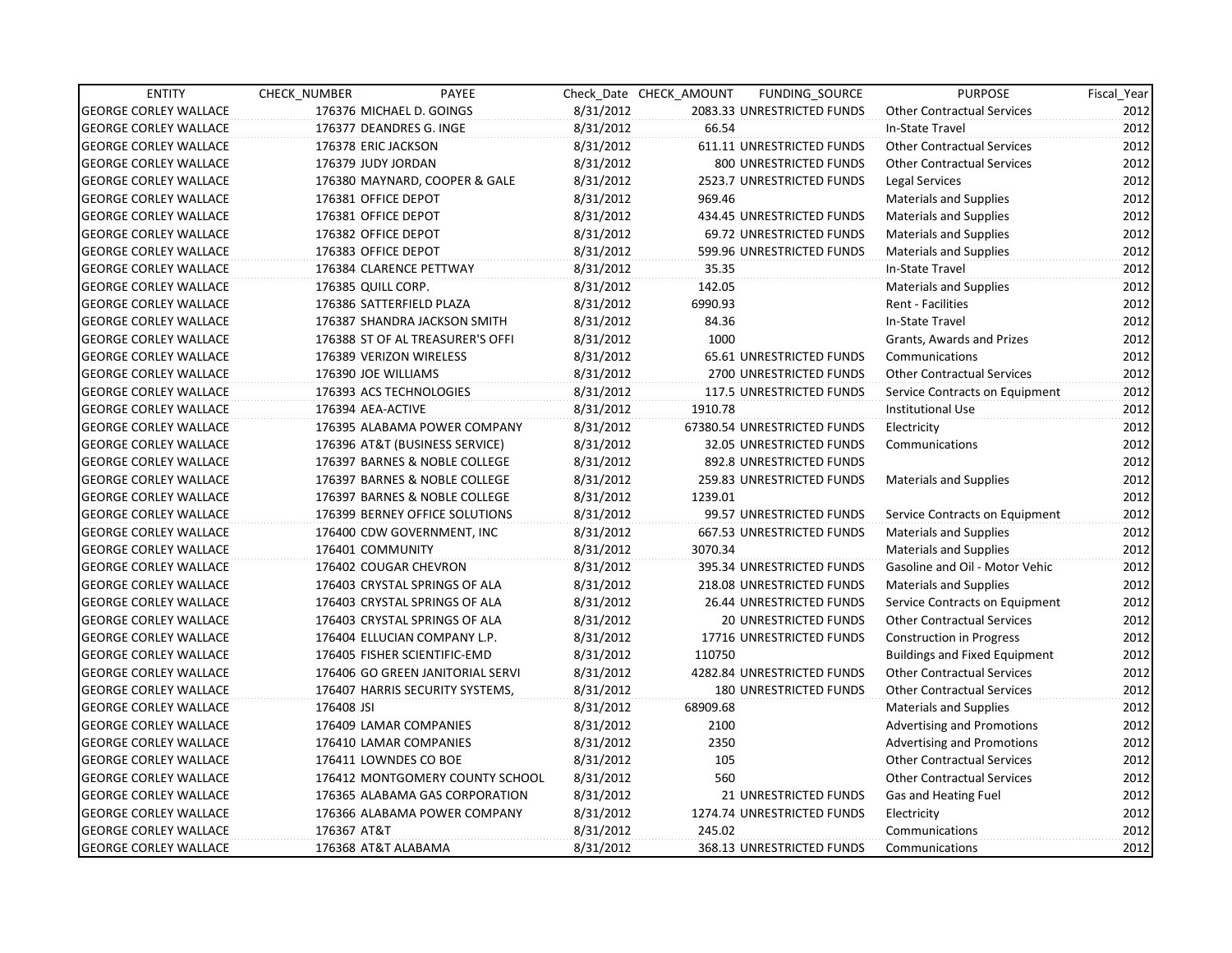| <b>ENTITY</b>                | CHECK NUMBER          | PAYEE                               |           | Check Date CHECK AMOUNT | FUNDING_SOURCE                 | <b>PURPOSE</b>                    | Fiscal_Year |
|------------------------------|-----------------------|-------------------------------------|-----------|-------------------------|--------------------------------|-----------------------------------|-------------|
| <b>GEORGE CORLEY WALLACE</b> | 176368 AT&T ALABAMA   |                                     | 8/31/2012 | 228.33                  |                                | Communications                    | 2012        |
| <b>GEORGE CORLEY WALLACE</b> |                       | 176445 CRYSTAL SPRINGS OF ALA       | 9/6/2012  |                         | 18.47 UNRESTRICTED FUNDS       | Materials and Supplies            | 2012        |
| <b>GEORGE CORLEY WALLACE</b> | 176446 MARK HALPIN    |                                     | 9/6/2012  | 140.67                  |                                | In-State Travel                   | 2012        |
| <b>GEORGE CORLEY WALLACE</b> | 176447 APRIL HARPER   |                                     | 9/6/2012  |                         | 320 UNRESTRICTED FUNDS         | In-State Travel                   | 2012        |
| <b>GEORGE CORLEY WALLACE</b> | 176448 APRIL HARPER   |                                     | 9/6/2012  |                         | 320 UNRESTRICTED FUNDS         | In-State Travel                   | 2012        |
| <b>GEORGE CORLEY WALLACE</b> | 176449 APRIL HARPER   |                                     | 9/6/2012  |                         | 320 UNRESTRICTED FUNDS         | In-State Travel                   | 2012        |
| <b>GEORGE CORLEY WALLACE</b> | 176450 APRIL HARPER   |                                     | 9/6/2012  |                         | <b>160 UNRESTRICTED FUNDS</b>  | In-State Travel                   | 2012        |
| <b>GEORGE CORLEY WALLACE</b> | 176458 PAULA THORNTON |                                     | 9/6/2012  |                         | 275 UNRESTRICTED FUNDS         | <b>Other Contractual Services</b> | 2012        |
| <b>GEORGE CORLEY WALLACE</b> | 176452 APRIL HARPER   |                                     | 9/6/2012  |                         | <b>160 UNRESTRICTED FUNDS</b>  | In-State Travel                   | 2012        |
| <b>GEORGE CORLEY WALLACE</b> | 176453 TAMELA LEWIS   |                                     | 9/6/2012  |                         | 275 UNRESTRICTED FUNDS         | <b>Other Contractual Services</b> | 2012        |
| <b>GEORGE CORLEY WALLACE</b> | 176454 DOUGLAS MELTON |                                     | 9/6/2012  |                         | 5400 UNRESTRICTED FUNDS        | <b>Other Contractual Services</b> | 2012        |
| <b>GEORGE CORLEY WALLACE</b> | 176455 DENDY MOSELEY  |                                     | 9/6/2012  |                         | 75 UNRESTRICTED FUNDS          | <b>Other Contractual Services</b> | 2012        |
| <b>GEORGE CORLEY WALLACE</b> | 176456 RAYFORD NIXON  |                                     | 9/6/2012  | 135.61                  |                                | In-State Travel                   | 2012        |
| <b>GEORGE CORLEY WALLACE</b> | 176457 MARTHA PETTWAY |                                     | 9/6/2012  | 163.43                  |                                | In-State Travel                   | 2012        |
| <b>GEORGE CORLEY WALLACE</b> | 176451 APRIL HARPER   |                                     | 9/6/2012  |                         | 275 UNRESTRICTED FUNDS         | In-State Travel                   | 2012        |
| <b>GEORGE CORLEY WALLACE</b> |                       | 176592 SELMA FAMILY RESTAURANT      | 9/13/2012 |                         | <b>1040 UNRESTRICTED FUNDS</b> | State-Funded Professional Deve    | 2012        |
| <b>GEORGE CORLEY WALLACE</b> |                       | 176591 ROUNTREE ELECTRIC SUPPLY     | 9/13/2012 |                         | 888.24 UNRESTRICTED FUNDS      | Materials and Supplies            | 2012        |
| <b>GEORGE CORLEY WALLACE</b> |                       | 176594 SELMA WATER WORKS BOARD      | 9/13/2012 |                         | 1342.6 UNRESTRICTED FUNDS      | Water and Sewer                   | 2012        |
| <b>GEORGE CORLEY WALLACE</b> |                       | 176595 SHERWIN WILLIAMS             | 9/13/2012 |                         | 177.2 UNRESTRICTED FUNDS       | Materials and Supplies            | 2012        |
| <b>GEORGE CORLEY WALLACE</b> |                       | 176596 SOUTHERN PIPE & SUPPLY       | 9/13/2012 | 3423.3                  |                                | Alterations                       | 2012        |
| <b>GEORGE CORLEY WALLACE</b> |                       | 176596 SOUTHERN PIPE & SUPPLY       | 9/13/2012 |                         | 17.67 UNRESTRICTED FUNDS       | Materials and Supplies            | 2012        |
| <b>GEORGE CORLEY WALLACE</b> |                       | 176597 SOUTHERNLINC WIRELESS        | 9/13/2012 |                         | 985.33 UNRESTRICTED FUNDS      | Communications                    | 2012        |
| <b>GEORGE CORLEY WALLACE</b> |                       | 176597 SOUTHERNLINC WIRELESS        | 9/13/2012 | 731.4                   |                                | Communications                    | 2012        |
| <b>GEORGE CORLEY WALLACE</b> |                       | <b>176598 SOUTHERNLINC WIRELESS</b> | 9/13/2012 |                         | 42.4 UNRESTRICTED FUNDS        | Communications                    | 2012        |
| <b>GEORGE CORLEY WALLACE</b> |                       | 176599 THE STEWART ORGANIZATION     | 9/13/2012 | 10                      |                                | <b>Other Contractual Services</b> | 2012        |
| <b>GEORGE CORLEY WALLACE</b> | 176600 TEKLINKS, INC. |                                     | 9/13/2012 |                         | 10380 UNRESTRICTED FUNDS       | <b>TECHNOLOGY NON-CAPITALIZED</b> | 2012        |
| <b>GEORGE CORLEY WALLACE</b> |                       | 176601 THE SELMA-TIMES JOURNAL      | 9/13/2012 |                         | 716.09 UNRESTRICTED FUNDS      | Advertising and Promotions        | 2012        |
| <b>GEORGE CORLEY WALLACE</b> |                       | 176602 THE SOLUTIONS TEAM           | 9/13/2012 |                         | 178.5 UNRESTRICTED FUNDS       | Service Contracts on Equipment    | 2012        |
| <b>GEORGE CORLEY WALLACE</b> |                       | 176603 SHERMANITA WALKER            | 9/13/2012 | 542.26                  |                                | In-State Travel                   | 2012        |
| <b>GEORGE CORLEY WALLACE</b> |                       | 176606 WITTICHEN SUPPLY COMPANY     | 9/13/2012 |                         | 4128.64 UNRESTRICTED FUNDS     | <b>Materials and Supplies</b>     | 2012        |
| <b>GEORGE CORLEY WALLACE</b> |                       | 176607 XEROX CORPORATION            | 9/13/2012 | 110.1                   |                                | Service Contracts on Equipment    | 2012        |
| <b>GEORGE CORLEY WALLACE</b> |                       | 176552 ADVANCED DISPOSAL            | 9/13/2012 |                         | 888.48 UNRESTRICTED FUNDS      | Water and Sewer                   | 2012        |
| <b>GEORGE CORLEY WALLACE</b> |                       | 176553 ALABAMA POWER COMPANY        | 9/13/2012 |                         | 1908.03 UNRESTRICTED FUNDS     | Electricity                       | 2012        |
| <b>GEORGE CORLEY WALLACE</b> | 176554 BERTHA ALLEN   |                                     | 9/13/2012 | 520.01                  |                                | In-State Travel                   | 2012        |
| <b>GEORGE CORLEY WALLACE</b> |                       | 176555 AMSAN BAMA SUPPLY            | 9/13/2012 |                         | 4827.95 UNRESTRICTED FUNDS     | Materials and Supplies            | 2012        |
| <b>GEORGE CORLEY WALLACE</b> |                       | 176556 AMSAN BAMA SUPPLY            | 9/13/2012 |                         | 529.95 UNRESTRICTED FUNDS      | Materials and Supplies            | 2012        |
| <b>GEORGE CORLEY WALLACE</b> |                       | 176557 AT&T (BUSINESS SERVICE)      | 9/13/2012 |                         | 32.04 UNRESTRICTED FUNDS       | Communications                    | 2012        |
| <b>GEORGE CORLEY WALLACE</b> | 176558 TIFFANY BARLOW |                                     | 9/13/2012 | 52.28                   |                                | In-State Travel                   | 2012        |
| <b>GEORGE CORLEY WALLACE</b> | 176561 VICKIE BELL    |                                     | 9/13/2012 | 255.07                  |                                | In-State Travel                   | 2012        |
| <b>GEORGE CORLEY WALLACE</b> |                       | 176562 DR. CHARLES H. BLACKLEDGE    | 9/13/2012 |                         | 215.34 UNRESTRICTED FUNDS      | <b>Other Contractual Services</b> | 2012        |
| <b>GEORGE CORLEY WALLACE</b> |                       | 176563 BROADSOUTH COMMUNICATIONS    | 9/13/2012 |                         | 1000 UNRESTRICTED FUNDS        | <b>Advertising and Promotions</b> | 2012        |
| <b>GEORGE CORLEY WALLACE</b> |                       | 176564 BROWN OFFICE SYSTEMS         | 9/13/2012 |                         | 5149 UNRESTRICTED FUNDS        | Materials and Supplies            | 2012        |
| <b>GEORGE CORLEY WALLACE</b> |                       | 176565 CLARIDGE PRODUCTS & EQUIP    | 9/13/2012 | 2360                    |                                | Alterations                       | 2012        |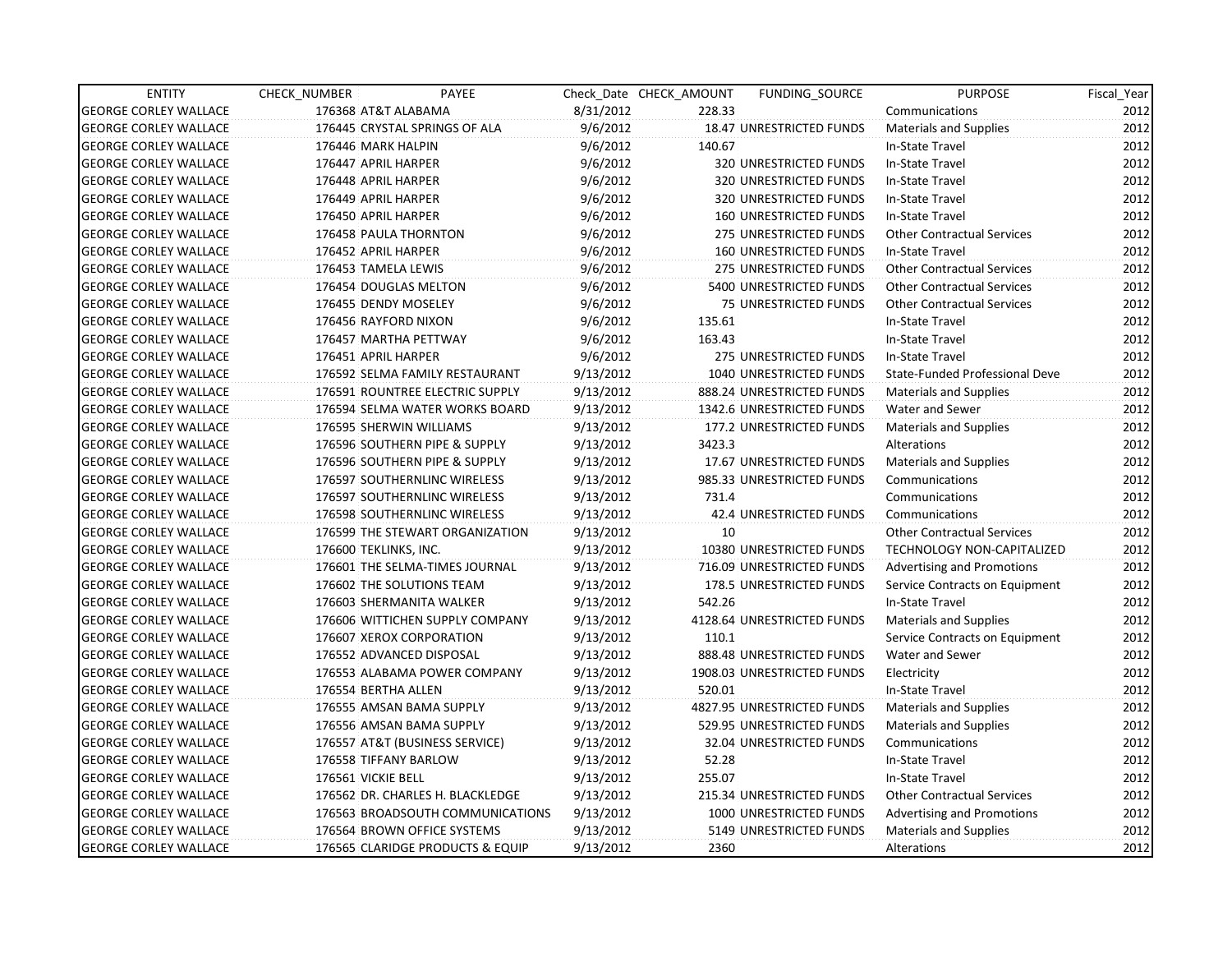| <b>ENTITY</b>                | CHECK_NUMBER          | PAYEE                            |           | Check Date CHECK AMOUNT | <b>FUNDING SOURCE</b>         | <b>PURPOSE</b>                    | Fiscal_Year |
|------------------------------|-----------------------|----------------------------------|-----------|-------------------------|-------------------------------|-----------------------------------|-------------|
| <b>GEORGE CORLEY WALLACE</b> |                       | 176566 CRL-LOVELADY CONSTRUCTION | 9/13/2012 | 44326.76                |                               | Alterations                       | 2012        |
| <b>GEORGE CORLEY WALLACE</b> |                       | 176567 CRYSTAL SPRINGS OF ALA    | 9/13/2012 |                         | 42.81 UNRESTRICTED FUNDS      | <b>Materials and Supplies</b>     | 2012        |
| <b>GEORGE CORLEY WALLACE</b> |                       | 176567 CRYSTAL SPRINGS OF ALA    | 9/13/2012 |                         | 8.93 UNRESTRICTED FUNDS       | Service Contracts on Equipment    | 2012        |
| <b>GEORGE CORLEY WALLACE</b> |                       | 176567 CRYSTAL SPRINGS OF ALA    | 9/13/2012 |                         | 49.83 UNRESTRICTED FUNDS      | <b>Other Contractual Services</b> | 2012        |
| <b>GEORGE CORLEY WALLACE</b> |                       | 176568 DELTA EDUCATION           | 9/13/2012 | 7260.75                 |                               | <b>Materials and Supplies</b>     | 2012        |
| <b>GEORGE CORLEY WALLACE</b> | 176569 DRC            |                                  | 9/13/2012 |                         | 157.84 UNRESTRICTED FUNDS     | Materials and Supplies            | 2012        |
| <b>GEORGE CORLEY WALLACE</b> |                       | 176570 FASTENAL COMPANY          | 9/13/2012 |                         | 111.62 UNRESTRICTED FUNDS     | <b>Materials and Supplies</b>     | 2012        |
| <b>GEORGE CORLEY WALLACE</b> |                       | 176571 FEDERAL EXPRESS CORPORATI | 9/13/2012 |                         | 64.51 UNRESTRICTED FUNDS      | Postage                           | 2012        |
| <b>GEORGE CORLEY WALLACE</b> |                       | 176572 FISHER SCIENTIFIC-EMD     | 9/13/2012 |                         | 2594.19 UNRESTRICTED FUNDS    | Materials and Supplies            | 2012        |
| <b>GEORGE CORLEY WALLACE</b> |                       | 176574 FULLER BUILDING COMPANY   | 9/13/2012 |                         | 230.27 UNRESTRICTED FUNDS     | <b>Materials and Supplies</b>     | 2012        |
| <b>GEORGE CORLEY WALLACE</b> |                       | 176575 G & K SERVICES, CO.       | 9/13/2012 |                         | 141.6 UNRESTRICTED FUNDS      | <b>Other Contractual Services</b> | 2012        |
| <b>GEORGE CORLEY WALLACE</b> | 176576 APRIL HARPER   |                                  | 9/13/2012 |                         | 320 UNRESTRICTED FUNDS        | In-State Travel                   | 2012        |
| <b>GEORGE CORLEY WALLACE</b> | 176577 APRIL HARPER   |                                  | 9/13/2012 |                         | 160 UNRESTRICTED FUNDS        | In-State Travel                   | 2012        |
| <b>GEORGE CORLEY WALLACE</b> | 176578 APRIL HARPER   |                                  | 9/13/2012 |                         | <b>160 UNRESTRICTED FUNDS</b> | In-State Travel                   | 2012        |
| <b>GEORGE CORLEY WALLACE</b> |                       | 176579 ROBERT F. HENRY TILE CO.  | 9/13/2012 |                         | 414.4 UNRESTRICTED FUNDS      | <b>Materials and Supplies</b>     | 2012        |
| <b>GEORGE CORLEY WALLACE</b> |                       | 176580 DEANDRES G. INGE          | 9/13/2012 | 511.78                  |                               | In-State Travel                   | 2012        |
| <b>GEORGE CORLEY WALLACE</b> |                       | 176581 INTOPRINT TECHNOLOGIES    | 9/13/2012 |                         | 59.97 UNRESTRICTED FUNDS      | <b>Materials and Supplies</b>     | 2012        |
| <b>GEORGE CORLEY WALLACE</b> |                       | 176582 MCRAE-GAINES LEARNING CTN | 9/13/2012 |                         | 1512.4 UNRESTRICTED FUNDS     | Scholarships                      | 2012        |
| <b>GEORGE CORLEY WALLACE</b> |                       | 176583 THE MONTGOMERY ADVERTISER | 9/13/2012 |                         | 2727.95 UNRESTRICTED FUNDS    | <b>Advertising and Promotions</b> | 2012        |
| <b>GEORGE CORLEY WALLACE</b> |                       | 176583 THE MONTGOMERY ADVERTISER | 9/13/2012 |                         | 184.15 UNRESTRICTED FUNDS     | Subscriptions                     | 2012        |
| <b>GEORGE CORLEY WALLACE</b> | 176584 OFFICE DEPOT   |                                  | 9/13/2012 |                         | 3766.92 UNRESTRICTED FUNDS    | <b>Materials and Supplies</b>     | 2012        |
| <b>GEORGE CORLEY WALLACE</b> |                       | 176586 NEW POCKET NURSE MEDICAL  | 9/13/2012 |                         | <b>80 UNRESTRICTED FUNDS</b>  | <b>Materials and Supplies</b>     | 2012        |
| <b>GEORGE CORLEY WALLACE</b> | 176587 PODS           |                                  | 9/13/2012 |                         | 349.7 UNRESTRICTED FUNDS      | <b>Other Contractual Services</b> | 2012        |
| <b>GEORGE CORLEY WALLACE</b> |                       | 176588 THE RESOURCE CENTER       | 9/13/2012 | 85                      |                               | In-State Travel                   | 2012        |
| <b>GEORGE CORLEY WALLACE</b> |                       | 176589 ERIKA ROBERSON            | 9/13/2012 | 134.67                  |                               | In-State Travel                   | 2012        |
| <b>GEORGE CORLEY WALLACE</b> |                       | 176590 ROUNTREE ELECTRIC SUPPLY  | 9/13/2012 |                         | 498.28 UNRESTRICTED FUNDS     | <b>Materials and Supplies</b>     | 2012        |
| <b>GEORGE CORLEY WALLACE</b> |                       | 176590 ROUNTREE ELECTRIC SUPPLY  | 9/13/2012 | 332                     |                               | <b>Materials and Supplies</b>     | 2012        |
| <b>GEORGE CORLEY WALLACE</b> |                       | 176593 SELMA BEAUTY SUPPLY       | 9/13/2012 |                         | 491.68 UNRESTRICTED FUNDS     | <b>Purchases for Resale</b>       | 2012        |
| <b>GEORGE CORLEY WALLACE</b> | 176608 APRIL HARPER   |                                  | 9/14/2012 |                         | 448 UNRESTRICTED FUNDS        | In-State Travel                   | 2012        |
| <b>GEORGE CORLEY WALLACE</b> |                       | 176683 MARTHA PETTWAY            | 9/20/2012 |                         | 26.1 UNRESTRICTED FUNDS       | In-State Travel                   | 2012        |
| <b>GEORGE CORLEY WALLACE</b> |                       | 176684 PITNEY BOWES              | 9/20/2012 |                         | 187.42 UNRESTRICTED FUNDS     | <b>Materials and Supplies</b>     | 2012        |
| <b>GEORGE CORLEY WALLACE</b> |                       | 176685 PITNEY BOWES              | 9/20/2012 |                         | 2826 UNRESTRICTED FUNDS       | Rent - Equipment                  | 2012        |
| <b>GEORGE CORLEY WALLACE</b> |                       | 176686 U S POST MASTER SELMA     | 9/20/2012 |                         | 1080 UNRESTRICTED FUNDS       | Postage                           | 2012        |
| <b>GEORGE CORLEY WALLACE</b> |                       | 176687 SHANDRA JACKSON SMITH     | 9/20/2012 | 121.42                  |                               | In-State Travel                   | 2012        |
| <b>GEORGE CORLEY WALLACE</b> |                       | 176688 SOUTHERN PIPE & SUPPLY    | 9/20/2012 | 3420.3                  |                               | Alterations                       | 2012        |
| <b>GEORGE CORLEY WALLACE</b> |                       | 176689 SOUTHERN PIPE & SUPPLY    | 9/20/2012 |                         | 17.67 UNRESTRICTED FUNDS      | Materials and Supplies            | 2012        |
| <b>GEORGE CORLEY WALLACE</b> |                       | 176690 WAYNE D. STRICKLAND       | 9/20/2012 | 1039.76                 |                               | <b>Other Contractual Services</b> | 2012        |
| <b>GEORGE CORLEY WALLACE</b> | 176691 TEKLINKS, INC. |                                  | 9/20/2012 |                         | 2776.83 UNRESTRICTED FUNDS    | <b>TECHNOLOGY NON-CAPITALIZED</b> | 2012        |
| <b>GEORGE CORLEY WALLACE</b> |                       | 176692 THYSSENKRUPP ELEVATOR     | 9/20/2012 | 17405                   |                               | <b>Construction in Progress</b>   | 2012        |
| <b>GEORGE CORLEY WALLACE</b> |                       | 176693 SHERMANITA WALKER         | 9/20/2012 | 323.96                  |                               | In-State Travel                   | 2012        |
| <b>GEORGE CORLEY WALLACE</b> |                       | 176694 WATTS ENGINEERING         | 9/20/2012 | 18955                   |                               | <b>Construction in Progress</b>   | 2012        |
| <b>GEORGE CORLEY WALLACE</b> |                       | 176695 BRIAN WILLIAMS            | 9/20/2012 | 250                     |                               | <b>Other Contractual Services</b> | 2012        |
| <b>GEORGE CORLEY WALLACE</b> |                       | 176666 COSBY CARMICHAEL          | 9/20/2012 | 4612.5                  |                               | <b>Construction in Progress</b>   | 2012        |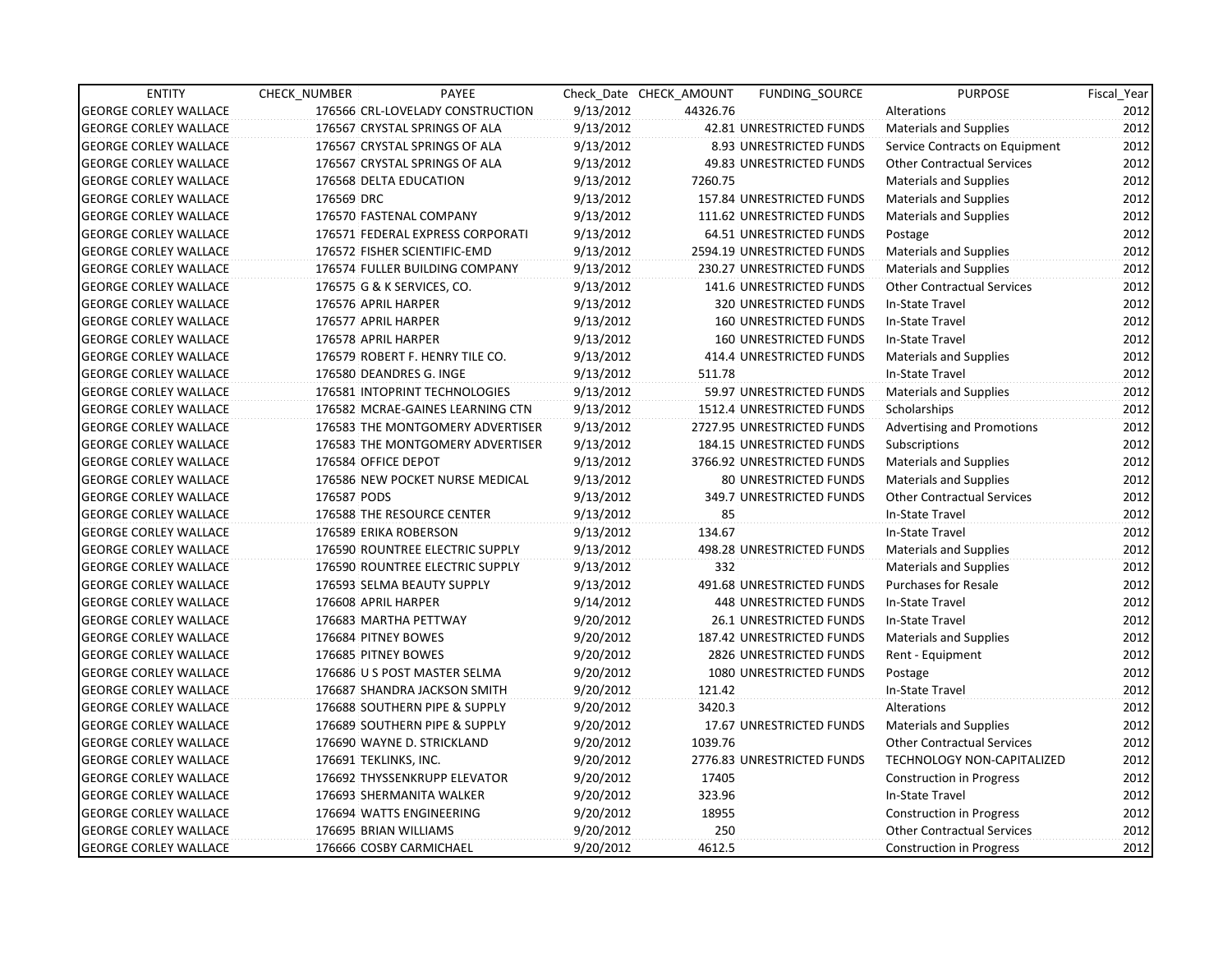| <b>ENTITY</b>                | CHECK NUMBER          | PAYEE                            |           | Check Date CHECK AMOUNT | FUNDING SOURCE                 | <b>PURPOSE</b>                    | Fiscal_Year |
|------------------------------|-----------------------|----------------------------------|-----------|-------------------------|--------------------------------|-----------------------------------|-------------|
| <b>GEORGE CORLEY WALLACE</b> | 176667 ETA HAND2MIND  |                                  | 9/20/2012 | 12167.7                 |                                | <b>Materials and Supplies</b>     | 2012        |
| <b>GEORGE CORLEY WALLACE</b> |                       | 176668 FULLER BUILDING COMPANY   | 9/20/2012 | 932.85                  |                                | <b>Construction in Progress</b>   | 2012        |
| <b>GEORGE CORLEY WALLACE</b> |                       | 176669 GUARDIAN-IPCO INC.        | 9/20/2012 |                         | <b>450 UNRESTRICTED FUNDS</b>  | Service Contracts on Equipment    | 2012        |
| <b>GEORGE CORLEY WALLACE</b> | 176611 AACC           |                                  | 9/20/2012 |                         | 2570 UNRESTRICTED FUNDS        | <b>Memberships</b>                | 2012        |
| <b>GEORGE CORLEY WALLACE</b> | 176612 ACJIC          |                                  | 9/20/2012 |                         | 300 UNRESTRICTED FUNDS         | <b>Other Contractual Services</b> | 2012        |
| <b>GEORGE CORLEY WALLACE</b> |                       | 176613 ACS TECHNOLOGIES          | 9/20/2012 |                         | 93 UNRESTRICTED FUNDS          | Service Contracts on Equipment    | 2012        |
| <b>GEORGE CORLEY WALLACE</b> |                       | 176614 AIR ENERGY PRODUCTS       | 9/20/2012 | 258.48                  |                                | Maintenance and Repairs           | 2012        |
| <b>GEORGE CORLEY WALLACE</b> |                       | 176615 AIRGAS SOUTH, INC         | 9/20/2012 |                         | 7909.35 UNRESTRICTED FUNDS     | <b>Materials and Supplies</b>     | 2012        |
| <b>GEORGE CORLEY WALLACE</b> |                       | 176616 AL HILL'S BOILER SALES    | 9/20/2012 |                         | 2395.5 UNRESTRICTED FUNDS      | Service Contracts on Equipment    | 2012        |
| <b>GEORGE CORLEY WALLACE</b> |                       | 176617 APPLE COMPUTER, INC.      | 9/20/2012 |                         | 699 UNRESTRICTED FUNDS         | <b>Materials and Supplies</b>     | 2012        |
| <b>GEORGE CORLEY WALLACE</b> |                       | 176618 APPLIED SECURITY CONCEPTS | 9/20/2012 |                         | 99 UNRESTRICTED FUNDS          | <b>Other Contractual Services</b> | 2012        |
| <b>GEORGE CORLEY WALLACE</b> |                       | 176619 APPLIED SECURITY CONCEPTS | 9/20/2012 |                         | 99 UNRESTRICTED FUNDS          | <b>Other Contractual Services</b> | 2012        |
| <b>GEORGE CORLEY WALLACE</b> |                       | 176620 AV MARKETPLACE            | 9/20/2012 |                         | 3312 UNRESTRICTED FUNDS        | Materials and Supplies            | 2012        |
| <b>GEORGE CORLEY WALLACE</b> |                       | 176621 BARNES & NOBLE COLLEGE    | 9/20/2012 |                         | 1565.5 UNRESTRICTED FUNDS      | <b>Books</b>                      | 2012        |
| <b>GEORGE CORLEY WALLACE</b> |                       | 176622 BERNEY OFFICE SOLUTIONS   | 9/20/2012 |                         | 753.25 UNRESTRICTED FUNDS      | Service Contracts on Equipment    | 2012        |
| <b>GEORGE CORLEY WALLACE</b> |                       | 176623 DR. CHARLES H. BLACKLEDGE | 9/20/2012 |                         | 215.34 UNRESTRICTED FUNDS      | <b>Other Contractual Services</b> | 2012        |
| <b>GEORGE CORLEY WALLACE</b> |                       | 176624 BROWN OFFICE SYSTEMS      | 9/20/2012 | 3554.5                  |                                | <b>Materials and Supplies</b>     | 2012        |
| <b>GEORGE CORLEY WALLACE</b> |                       | 176625 CDW GOVERNMENT, INC       | 9/20/2012 |                         | 2519.5 UNRESTRICTED FUNDS      | <b>Materials and Supplies</b>     | 2012        |
| <b>GEORGE CORLEY WALLACE</b> |                       | 176625 CDW GOVERNMENT, INC       | 9/20/2012 | 1169.79                 |                                | <b>Materials and Supplies</b>     | 2012        |
| <b>GEORGE CORLEY WALLACE</b> |                       | 176626 CRYSTAL SPRINGS OF ALA    | 9/20/2012 |                         | 76.31 UNRESTRICTED FUNDS       | <b>Materials and Supplies</b>     | 2012        |
| <b>GEORGE CORLEY WALLACE</b> |                       | 176627 FASTENAL COMPANY          | 9/20/2012 |                         | 8.21 UNRESTRICTED FUNDS        | Materials and Supplies            | 2012        |
| <b>GEORGE CORLEY WALLACE</b> |                       | 176628 FIRST TEAM CONSTRUCTION   | 9/20/2012 | 143939.05               |                                | <b>Construction in Progress</b>   | 2012        |
| <b>GEORGE CORLEY WALLACE</b> |                       | 176629 FRASIER-OUSLEY CONSTRUCTI | 9/20/2012 | 4338.9                  |                                | Maintenance and Repairs           | 2012        |
| <b>GEORGE CORLEY WALLACE</b> |                       | 176630 G & K SERVICES, CO.       | 9/20/2012 |                         | <b>70.8 UNRESTRICTED FUNDS</b> | <b>Other Contractual Services</b> | 2012        |
| <b>GEORGE CORLEY WALLACE</b> |                       | 176631 HARRIS SECURITY SYSTEMS,  | 9/20/2012 |                         | 1590 UNRESTRICTED FUNDS        | <b>Other Contractual Services</b> | 2012        |
| <b>GEORGE CORLEY WALLACE</b> | 176632 KI             |                                  | 9/20/2012 | 10413.6                 |                                | Materials and Supplies            | 2012        |
| <b>GEORGE CORLEY WALLACE</b> | 176633 L & W SUPPLY   |                                  | 9/20/2012 | 29634.44                |                                | <b>Construction in Progress</b>   | 2012        |
| <b>GEORGE CORLEY WALLACE</b> |                       | 176634 LAMAR COMPANIES           | 9/20/2012 | 2100                    |                                | <b>Advertising and Promotions</b> | 2012        |
| <b>GEORGE CORLEY WALLACE</b> | 176635 MAYER ELECTRIC |                                  | 9/20/2012 | 40056.41                |                                | <b>Construction in Progress</b>   | 2012        |
| <b>GEORGE CORLEY WALLACE</b> |                       | 176636 CANON SOLUTIONS           | 9/20/2012 | 36.04                   |                                | Service Contracts on Equipment    | 2012        |
| <b>GEORGE CORLEY WALLACE</b> | 176637 OFFICE DEPOT   |                                  | 9/20/2012 |                         | 1098.59 UNRESTRICTED FUNDS     | Materials and Supplies            | 2012        |
| <b>GEORGE CORLEY WALLACE</b> |                       | 176638 PRESIDENTS' ROUND TABLE   | 9/20/2012 |                         | 500 UNRESTRICTED FUNDS         | Memberships                       | 2012        |
| <b>GEORGE CORLEY WALLACE</b> |                       | 176639 ROUNTREE ELECTRIC SUPPLY  | 9/20/2012 |                         | <b>75.3 UNRESTRICTED FUNDS</b> | Materials and Supplies            | 2012        |
| <b>GEORGE CORLEY WALLACE</b> |                       | 176640 SALLY BEAUTY SUPPLY       | 9/20/2012 |                         | 53.57 UNRESTRICTED FUNDS       | Materials and Supplies            | 2012        |
| <b>GEORGE CORLEY WALLACE</b> |                       | 176641 SCOTT COMMUNICATIONS      | 9/20/2012 |                         | 1000 UNRESTRICTED FUNDS        | Advertising and Promotions        | 2012        |
| <b>GEORGE CORLEY WALLACE</b> |                       | 176642 SELMA FAMILY RESTAURANT   | 9/20/2012 |                         | 15.24 UNRESTRICTED FUNDS       | <b>Materials and Supplies</b>     | 2012        |
| <b>GEORGE CORLEY WALLACE</b> |                       | 176643 SELMA CASH & CARRY        | 9/20/2012 | 849.84                  |                                | <b>Institutional Use</b>          | 2012        |
| <b>GEORGE CORLEY WALLACE</b> |                       | 176644 SOUTHERN PIPE & SUPPLY    | 9/20/2012 |                         | 761.93 UNRESTRICTED FUNDS      | <b>Materials and Supplies</b>     | 2012        |
| <b>GEORGE CORLEY WALLACE</b> |                       | 176645 TRUESCREEN, INC           | 9/20/2012 |                         | 91 UNRESTRICTED FUNDS          | <b>Other Contractual Services</b> | 2012        |
| <b>GEORGE CORLEY WALLACE</b> |                       | 176655 ALABAMA GAS CORPORATION   | 9/20/2012 |                         | 1524.16 UNRESTRICTED FUNDS     | Gas and Heating Fuel              | 2012        |
| <b>GEORGE CORLEY WALLACE</b> | 176656 BERTHA ALLEN   |                                  | 9/20/2012 | 141.01                  |                                | In-State Travel                   | 2012        |
| <b>GEORGE CORLEY WALLACE</b> |                       | 176657 AMERICAN PIPE & SUPPLY    | 9/20/2012 | 4593.48                 |                                | <b>Construction in Progress</b>   | 2012        |
| <b>GEORGE CORLEY WALLACE</b> |                       | 176658 AT&T (BUSINESS SERVICE)   | 9/20/2012 |                         | 34.11 UNRESTRICTED FUNDS       | Communications                    | 2012        |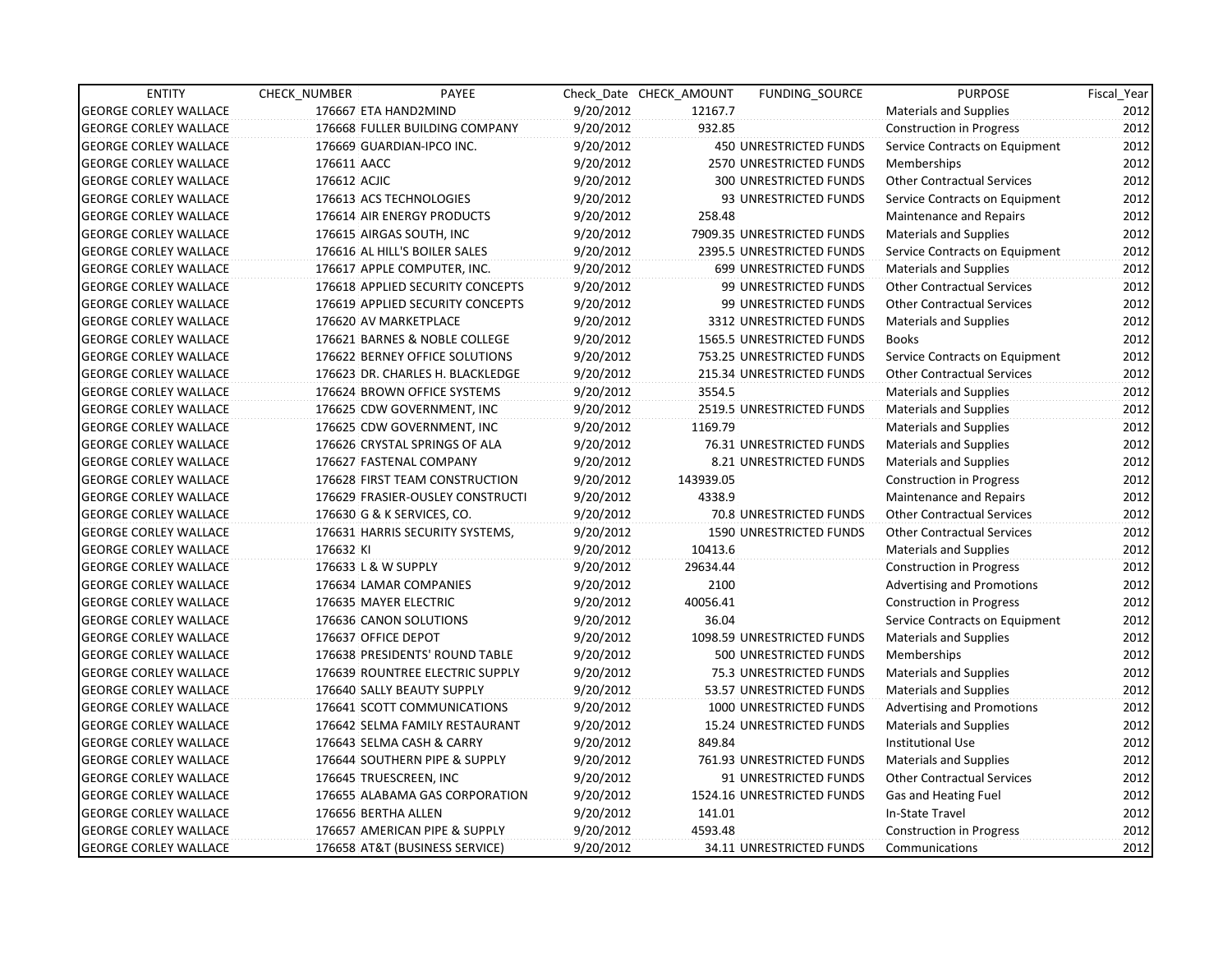| <b>ENTITY</b>                | CHECK NUMBER         | PAYEE                            |           | Check Date CHECK AMOUNT | <b>FUNDING SOURCE</b>         | <b>PURPOSE</b>                    | Fiscal Year |
|------------------------------|----------------------|----------------------------------|-----------|-------------------------|-------------------------------|-----------------------------------|-------------|
| <b>GEORGE CORLEY WALLACE</b> |                      | 176659 TIFFANY BARLOW            | 9/20/2012 | 80.86                   |                               | In-State Travel                   | 2012        |
| <b>GEORGE CORLEY WALLACE</b> | 176660 BP OIL        |                                  | 9/20/2012 |                         | 63.5 UNRESTRICTED FUNDS       | Gasoline and Oil - Motor Vehic    | 2012        |
| <b>GEORGE CORLEY WALLACE</b> |                      | 176661 GERALYN BUFORD            | 9/20/2012 | 497.76                  |                               | In-State Travel                   | 2012        |
| <b>GEORGE CORLEY WALLACE</b> | 176662 BURMAX        |                                  | 9/20/2012 |                         | 1145.26 UNRESTRICTED FUNDS    | Materials and Supplies            | 2012        |
| <b>GEORGE CORLEY WALLACE</b> |                      | 176663 CARMICHAEL ENGINEERING    | 9/20/2012 | 4166                    |                               | <b>Construction in Progress</b>   | 2012        |
| <b>GEORGE CORLEY WALLACE</b> |                      | 176664 STEFFAN COLEMAN           | 9/20/2012 | 359.48                  |                               | In-State Travel                   | 2012        |
| <b>GEORGE CORLEY WALLACE</b> |                      | 176665 CONSTRUCTION MATERIALS    | 9/20/2012 | 625.5                   |                               | <b>Construction in Progress</b>   | 2012        |
| <b>GEORGE CORLEY WALLACE</b> | 176670 MARK HALPIN   |                                  | 9/20/2012 |                         | 52.52 UNRESTRICTED FUNDS      | <b>In-State Travel</b>            | 2012        |
| <b>GEORGE CORLEY WALLACE</b> | 176671 APRIL HARPER  |                                  | 9/20/2012 |                         | 160 UNRESTRICTED FUNDS        | In-State Travel                   | 2012        |
| <b>GEORGE CORLEY WALLACE</b> | 176672 APRIL HARPER  |                                  | 9/20/2012 |                         | 320 UNRESTRICTED FUNDS        | In-State Travel                   | 2012        |
| <b>GEORGE CORLEY WALLACE</b> | 176673 APRIL HARPER  |                                  | 9/20/2012 |                         | 448 UNRESTRICTED FUNDS        | In-State Travel                   | 2012        |
| <b>GEORGE CORLEY WALLACE</b> | 176674 APRIL HARPER  |                                  | 9/20/2012 |                         | <b>275 UNRESTRICTED FUNDS</b> | In-State Travel                   | 2012        |
| <b>GEORGE CORLEY WALLACE</b> |                      | 176675 HENRY BRICK COMPANY INC.  | 9/20/2012 | 1354.5                  |                               | <b>Construction in Progress</b>   | 2012        |
| <b>GEORGE CORLEY WALLACE</b> |                      | 176676 DEANDRES G. INGE          | 9/20/2012 | 343.64                  |                               | In-State Travel                   | 2012        |
| <b>GEORGE CORLEY WALLACE</b> |                      | 176677 MIDWEST LIBRARY SER       | 9/20/2012 |                         | 1616.55 UNRESTRICTED FUNDS    | <b>Books</b>                      | 2012        |
| <b>GEORGE CORLEY WALLACE</b> |                      | 176678 MIDWEST LIBRARY SER       | 9/20/2012 |                         | 444.2 UNRESTRICTED FUNDS      | <b>Books</b>                      | 2012        |
| <b>GEORGE CORLEY WALLACE</b> | 176679 KATHY MOORE   |                                  | 9/20/2012 | 323.68                  |                               | Out-of-State Travel               | 2012        |
| <b>GEORGE CORLEY WALLACE</b> | 176680 DERRICK MOORE |                                  | 9/20/2012 | 359.48                  |                               | In-State Travel                   | 2012        |
| <b>GEORGE CORLEY WALLACE</b> | 176681 RAYFORD NIXON |                                  | 9/20/2012 |                         | 56.31 UNRESTRICTED FUNDS      | In-State Travel                   | 2012        |
| <b>GEORGE CORLEY WALLACE</b> |                      | 176682 CLARENCE PETTWAY          | 9/20/2012 | 95.26                   |                               | In-State Travel                   | 2012        |
| <b>GEORGE CORLEY WALLACE</b> |                      | 176755 THE ALABAMA COMMUNITY     | 9/27/2012 |                         | 400 UNRESTRICTED FUNDS        | Memberships                       | 2012        |
| <b>GEORGE CORLEY WALLACE</b> | 176799 MARY YELDER   |                                  | 9/27/2012 | 41.96                   |                               | In-State Travel                   | 2012        |
| <b>GEORGE CORLEY WALLACE</b> |                      | 176757 ALABAMA DEPT. OF LABOR    | 9/27/2012 |                         | <b>150 UNRESTRICTED FUNDS</b> | <b>Other Contractual Services</b> | 2012        |
| <b>GEORGE CORLEY WALLACE</b> |                      | 176758 ALABAMA GAS CORPORATION   | 9/27/2012 |                         | 82.87 UNRESTRICTED FUNDS      | Gas and Heating Fuel              | 2012        |
| <b>GEORGE CORLEY WALLACE</b> |                      | 176759 ALABAMA POWER COMPANY     | 9/27/2012 |                         | 1270.8 UNRESTRICTED FUNDS     | Electricity                       | 2012        |
| <b>GEORGE CORLEY WALLACE</b> | 176760 BERTHA ALLEN  |                                  | 9/27/2012 | 19.28                   |                               | In-State Travel                   | 2012        |
| <b>GEORGE CORLEY WALLACE</b> |                      | 176761 TIFFANY BARLOW            | 9/27/2012 | 35.52                   |                               | In-State Travel                   | 2012        |
| <b>GEORGE CORLEY WALLACE</b> |                      | 176762 GERALYN BUFORD            | 9/27/2012 | 39.52                   |                               | In-State Travel                   | 2012        |
| <b>GEORGE CORLEY WALLACE</b> |                      | 176763 CARMICHAEL ENGINEERING    | 9/27/2012 | 689                     |                               | <b>Construction in Progress</b>   | 2012        |
| <b>GEORGE CORLEY WALLACE</b> |                      | 176764 CHEVRON CARD SERVICES     | 9/27/2012 |                         | 314.27 UNRESTRICTED FUNDS     | Gasoline and Oil - Motor Vehic    | 2012        |
| <b>GEORGE CORLEY WALLACE</b> |                      | 176765 CITY OF SELMA LANDFILL    | 9/27/2012 |                         | <b>16 UNRESTRICTED FUNDS</b>  | Water and Sewer                   | 2012        |
| <b>GEORGE CORLEY WALLACE</b> |                      | 176766 DALLAS AIR & HEATING INC. | 9/27/2012 |                         | 107.21 UNRESTRICTED FUNDS     | <b>Materials and Supplies</b>     | 2012        |
| <b>GEORGE CORLEY WALLACE</b> |                      | 176767 MICHAEL D. GOINGS         | 9/27/2012 |                         | 2083.33 UNRESTRICTED FUNDS    | <b>Other Contractual Services</b> | 2012        |
| <b>GEORGE CORLEY WALLACE</b> | 176768 RACHEL GORDON |                                  | 9/27/2012 | 500                     |                               | <b>In-State Travel</b>            | 2012        |
| <b>GEORGE CORLEY WALLACE</b> |                      | 176769 INNOVATION CENTRE         | 9/27/2012 |                         | 6642.15 UNRESTRICTED FUNDS    | <b>Other Contractual Services</b> | 2012        |
| <b>GEORGE CORLEY WALLACE</b> |                      | 176770 INNOVATION CENTRE         | 9/27/2012 |                         | 6642.15 UNRESTRICTED FUNDS    | <b>Other Contractual Services</b> | 2012        |
| <b>GEORGE CORLEY WALLACE</b> | 176771 ERIC JACKSON  |                                  | 9/27/2012 |                         | 611.11 UNRESTRICTED FUNDS     | <b>Other Contractual Services</b> | 2012        |
| GEORGE CORLEY WALLACE        | 176772 JUDY JORDAN   |                                  | 9/27/2012 |                         | 800 UNRESTRICTED FUNDS        | <b>Other Contractual Services</b> | 2012        |
| <b>GEORGE CORLEY WALLACE</b> |                      | 176773 PATRICIA LATHAM           | 9/27/2012 | 29.31                   |                               | <b>In-State Travel</b>            | 2012        |
| <b>GEORGE CORLEY WALLACE</b> |                      | 176774 JOHNNY E. MOSS III        | 9/27/2012 |                         | <b>150 UNRESTRICTED FUNDS</b> | In-State Travel                   | 2012        |
| <b>GEORGE CORLEY WALLACE</b> | 176775 PAPA JOHN'S   |                                  | 9/27/2012 |                         | 51.78 UNRESTRICTED FUNDS      | Materials and Supplies            | 2012        |
| <b>GEORGE CORLEY WALLACE</b> |                      | 176776 CLARENCE PETTWAY          | 9/27/2012 | 74.71                   |                               | In-State Travel                   | 2012        |
| <b>GEORGE CORLEY WALLACE</b> |                      | 176777 PROFESSIONAL ENGINEERING  | 9/27/2012 | 825                     |                               | <b>Construction in Progress</b>   | 2012        |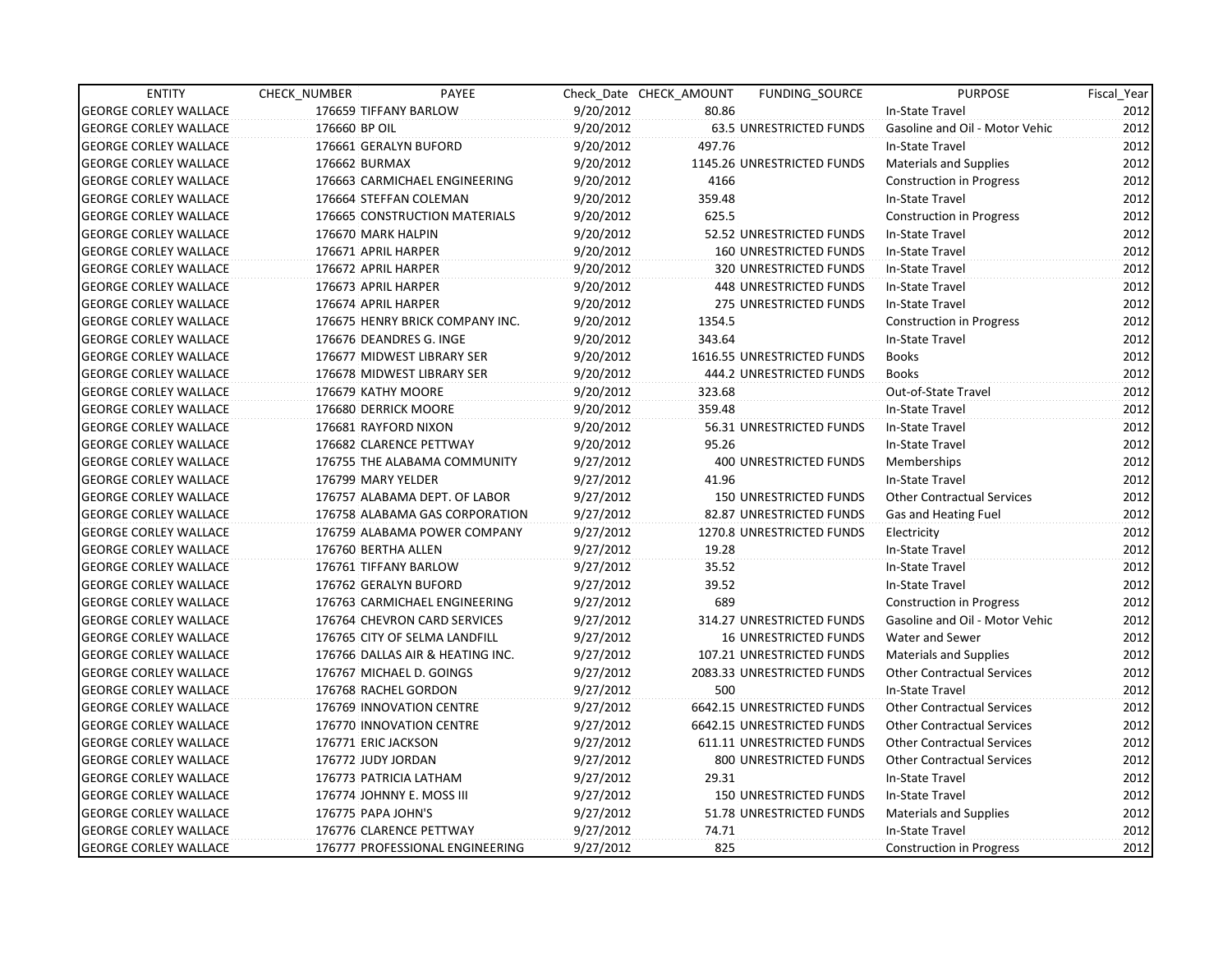| <b>ENTITY</b>                | CHECK_NUMBER                   | PAYEE                              |           | Check Date CHECK AMOUNT | FUNDING_SOURCE                 | <b>PURPOSE</b>                       | Fiscal_Year |
|------------------------------|--------------------------------|------------------------------------|-----------|-------------------------|--------------------------------|--------------------------------------|-------------|
| <b>GEORGE CORLEY WALLACE</b> |                                | 176778 PURDIE & SON REFUSE SER     | 9/27/2012 |                         | 805 UNRESTRICTED FUNDS         | <b>Other Contractual Services</b>    | 2012        |
| <b>GEORGE CORLEY WALLACE</b> |                                | 176779 SELMA FAMILY RESTAURANT     | 9/27/2012 |                         | 81.41 UNRESTRICTED FUNDS       | <b>Materials and Supplies</b>        | 2012        |
| <b>GEORGE CORLEY WALLACE</b> |                                | 176781 THERMACOR PROCESS, L.P.     | 9/27/2012 | 604.24                  |                                | <b>Construction in Progress</b>      | 2012        |
| <b>GEORGE CORLEY WALLACE</b> | 176782 ELLEN TRAYWICK          |                                    | 9/27/2012 | 48.62                   |                                | In-State Travel                      | 2012        |
| <b>GEORGE CORLEY WALLACE</b> | 176783 VERIZON WIRELESS        |                                    | 9/27/2012 |                         | 63.08 UNRESTRICTED FUNDS       | Communications                       | 2012        |
| <b>GEORGE CORLEY WALLACE</b> |                                | 176784 VERTICAL ASSESSMENT ASSOC   | 9/27/2012 |                         | 270 UNRESTRICTED FUNDS         | <b>Other Contractual Services</b>    | 2012        |
| <b>GEORGE CORLEY WALLACE</b> | 176785 SHERMANITA WALKER       |                                    | 9/27/2012 | 342.09                  |                                | In-State Travel                      | 2012        |
| <b>GEORGE CORLEY WALLACE</b> | 176786 WCCS PETTY CASH         |                                    | 9/27/2012 |                         | 14.07 UNRESTRICTED FUNDS       | Maintenance and Repairs              | 2012        |
| <b>GEORGE CORLEY WALLACE</b> | 176786 WCCS PETTY CASH         |                                    | 9/27/2012 |                         | <b>10 UNRESTRICTED FUNDS</b>   | Gasoline and Oil - Motor Vehic       | 2012        |
| <b>GEORGE CORLEY WALLACE</b> | 176786 WCCS PETTY CASH         |                                    | 9/27/2012 |                         | 65.06 UNRESTRICTED FUNDS       | <b>Materials and Supplies</b>        | 2012        |
| <b>GEORGE CORLEY WALLACE</b> | 176795 WCCS                    |                                    | 9/27/2012 | 1555                    |                                | Grants, Awards and Prizes            | 2012        |
| <b>GEORGE CORLEY WALLACE</b> | 176796 WCCS                    |                                    | 9/27/2012 | 256                     |                                | Grants, Awards and Prizes            | 2012        |
| <b>GEORGE CORLEY WALLACE</b> | 176797 WCCS                    |                                    | 9/27/2012 | 41.95                   |                                | Grants, Awards and Prizes            | 2012        |
| <b>GEORGE CORLEY WALLACE</b> | 176798 WCCS                    |                                    | 9/27/2012 | 623214.25               |                                | Grants, Awards and Prizes            | 2012        |
| <b>GEORGE CORLEY WALLACE</b> |                                | 176756 AL CO COL SYS PRES ASSN     | 9/27/2012 |                         | <b>300 UNRESTRICTED FUNDS</b>  | <b>Memberships</b>                   | 2012        |
| <b>GEORGE CORLEY WALLACE</b> |                                | 90008511 JACQUELINE BERNETTA SMITH | 9/28/2012 |                         | 7323.17 UNRESTRICTED FUNDS     | <b>Other Professional Salaries -</b> | 2012        |
| <b>GEORGE CORLEY WALLACE</b> | 90008512 LEIGH ANN SMITH       |                                    | 9/28/2012 |                         | 4196.67 UNRESTRICTED FUNDS     | Support Personnel Salaries - S       | 2012        |
| <b>GEORGE CORLEY WALLACE</b> | 90008513 SHANDRA J SMITH       |                                    | 9/28/2012 |                         | 4904.17 UNRESTRICTED FUNDS     | <b>Other Professional Salaries -</b> | 2012        |
| <b>GEORGE CORLEY WALLACE</b> | 90008514 ANNA M SMITHERMAN     |                                    | 9/28/2012 |                         | 5651.75 UNRESTRICTED FUNDS     | Instructional Salaries - Regul       | 2012        |
| <b>GEORGE CORLEY WALLACE</b> | 90008515 JOHN A SNOW           |                                    | 9/28/2012 |                         | 512 UNRESTRICTED FUNDS         | Hourly Wages                         | 2012        |
| <b>GEORGE CORLEY WALLACE</b> | 90008516 LULA SNOWDEN          |                                    | 9/28/2012 | 4012.5                  |                                | Other Professional Salaries -        | 2012        |
| <b>GEORGE CORLEY WALLACE</b> | 90008517 BRANDI N SPEARS       |                                    | 9/28/2012 |                         | 2038.67 UNRESTRICTED FUNDS     | Support Personnel Salaries - S       | 2012        |
| <b>GEORGE CORLEY WALLACE</b> | 90008518 DONALD T SPEED        |                                    | 9/28/2012 |                         | <b>650 UNRESTRICTED FUNDS</b>  | Instructional Salaries - Tempo       | 2012        |
| <b>GEORGE CORLEY WALLACE</b> | 90008519 DONTE L STEVENSON     |                                    | 9/28/2012 |                         | 2261.83 UNRESTRICTED FUNDS     | Support Personnel Salaries - S       | 2012        |
| <b>GEORGE CORLEY WALLACE</b> |                                | 90008520 AMANDA LYNN STRICKLAND    | 9/28/2012 |                         | 1300 UNRESTRICTED FUNDS        | Instructional Salaries - Tempo       | 2012        |
| <b>GEORGE CORLEY WALLACE</b> |                                | 90008520 AMANDA LYNN STRICKLAND    | 9/28/2012 |                         | <b>288 UNRESTRICTED FUNDS</b>  | Hourly Wages                         | 2012        |
| <b>GEORGE CORLEY WALLACE</b> | 90008521 MAXINE STURDIVANT     |                                    | 9/28/2012 |                         | 325 UNRESTRICTED FUNDS         | Instructional Salaries - Tempo       | 2012        |
| <b>GEORGE CORLEY WALLACE</b> | 90008521 MAXINE STURDIVANT     |                                    | 9/28/2012 |                         | 5638 UNRESTRICTED FUNDS        | <b>Other Professional Salaries -</b> | 2012        |
| <b>GEORGE CORLEY WALLACE</b> | 90008522 DANICA SHERITA TAYLOR |                                    | 9/28/2012 |                         | 4314.25 UNRESTRICTED FUNDS     | Instructional Salaries - Regul       | 2012        |
| <b>GEORGE CORLEY WALLACE</b> | 90008523 JEROME E THAMES       |                                    | 9/28/2012 |                         | 4416.89 UNRESTRICTED FUNDS     | Instructional Salaries - Regul       | 2012        |
| <b>GEORGE CORLEY WALLACE</b> | 90008524 SHEILA ANN THEISS     |                                    | 9/28/2012 |                         | 100 UNRESTRICTED FUNDS         | <b>Other Professional Salaries -</b> | 2012        |
| <b>GEORGE CORLEY WALLACE</b> | 90008524 SHEILA ANN THEISS     |                                    | 9/28/2012 | 2919.75                 |                                | Other Professional Salaries -        | 2012        |
| <b>GEORGE CORLEY WALLACE</b> | 90008525 GLORIA DEAN THOMAS    |                                    | 9/28/2012 |                         | 3452.83 UNRESTRICTED FUNDS     | Support Personnel Salaries - S       | 2012        |
| <b>GEORGE CORLEY WALLACE</b> |                                | 90008526 YOLANDA SMITH THOMPKINS   | 9/28/2012 |                         | 975 UNRESTRICTED FUNDS         | Instructional Salaries - Tempo       | 2012        |
| <b>GEORGE CORLEY WALLACE</b> | 90008527 ANTHONY G TURNER      |                                    | 9/28/2012 |                         | 5146.25 UNRESTRICTED FUNDS     | Instructional Salaries - Regul       | 2012        |
| <b>GEORGE CORLEY WALLACE</b> | 90008528 HERMAN W TURNER       |                                    | 9/28/2012 |                         | 791.66 UNRESTRICTED FUNDS      | Instructional Salaries - Tempo       | 2012        |
| <b>GEORGE CORLEY WALLACE</b> | 90008529 SONJA M TURNER        |                                    | 9/28/2012 |                         | <b>1590 UNRESTRICTED FUNDS</b> | Instructional Salaries - Tempo       | 2012        |
| <b>GEORGE CORLEY WALLACE</b> | 90008530 LAURA LYNN VANCE      |                                    | 9/28/2012 |                         | 3973.25 UNRESTRICTED FUNDS     | Support Personnel Salaries - S       | 2012        |
| <b>GEORGE CORLEY WALLACE</b> | 90008531 SHARON D WALKER       |                                    | 9/28/2012 |                         | 2410.75 UNRESTRICTED FUNDS     | Support Personnel Salaries - S       | 2012        |
| <b>GEORGE CORLEY WALLACE</b> | 90008532 SHERMANITA WALKER     |                                    | 9/28/2012 | 4208                    |                                | Other Professional Salaries -        | 2012        |
| <b>GEORGE CORLEY WALLACE</b> | 90008533 CONNIE W WALLACE      |                                    | 9/28/2012 |                         | 8272.67 UNRESTRICTED FUNDS     | Instructional Salaries - Regul       | 2012        |
| <b>GEORGE CORLEY WALLACE</b> | 90008535 KAMALA D WALLER       |                                    | 9/28/2012 |                         | 2931.58 UNRESTRICTED FUNDS     | Support Personnel Salaries - S       | 2012        |
| <b>GEORGE CORLEY WALLACE</b> | 90008537 GORDON F WELCH        |                                    | 9/28/2012 |                         | 3942.83 UNRESTRICTED FUNDS     | Instructional Salaries - Regul       | 2012        |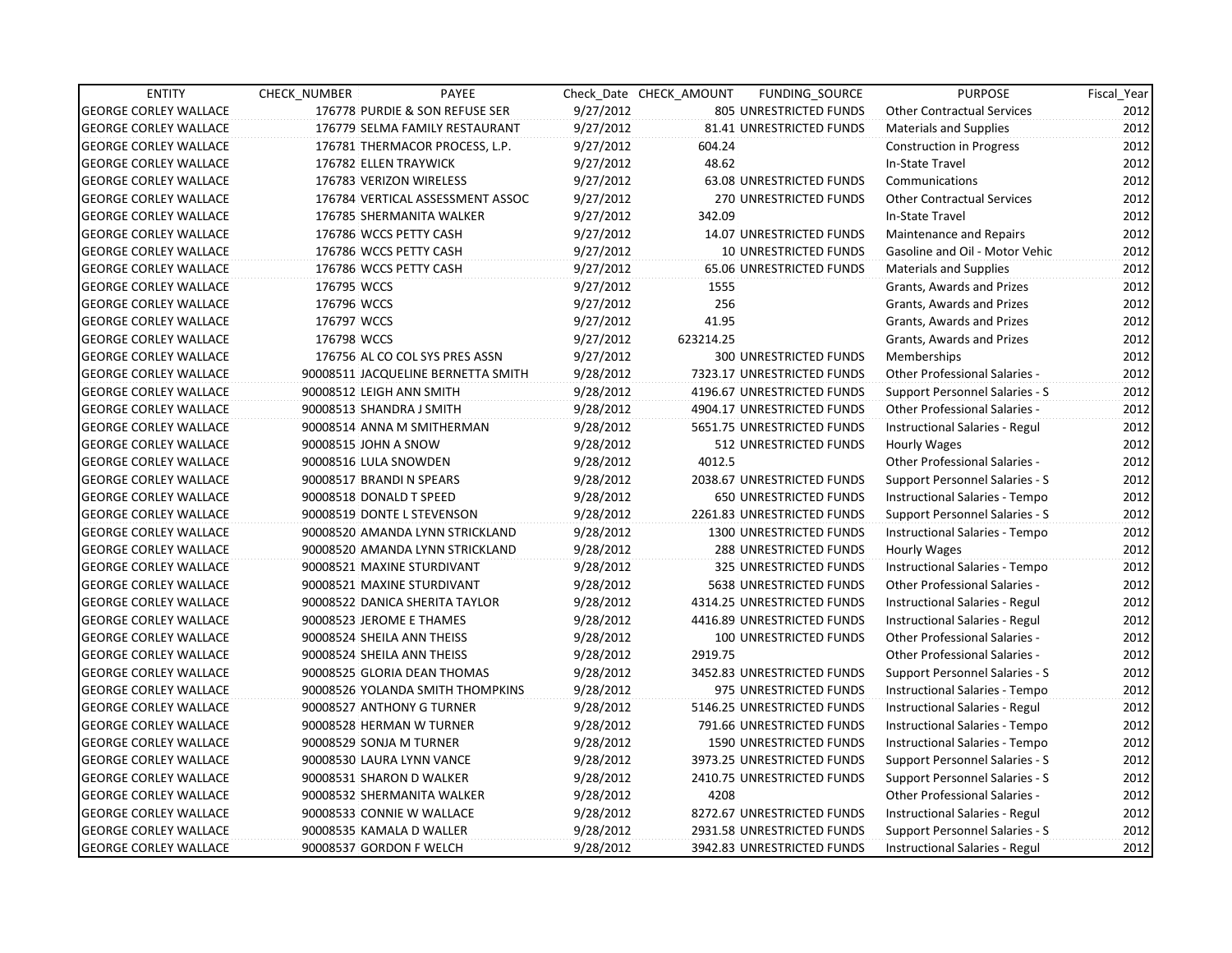| <b>ENTITY</b>                | CHECK_NUMBER           | PAYEE                              |           | Check Date CHECK AMOUNT | FUNDING_SOURCE                | <b>PURPOSE</b>                        | Fiscal_Year |
|------------------------------|------------------------|------------------------------------|-----------|-------------------------|-------------------------------|---------------------------------------|-------------|
| <b>GEORGE CORLEY WALLACE</b> |                        | 90008538 CHRISTINE S WHITE         | 9/28/2012 |                         | 1177 UNRESTRICTED FUNDS       | Instructional Salaries - Tempo        | 2012        |
| <b>GEORGE CORLEY WALLACE</b> | 90008539 TARA Y WHITE  |                                    | 9/28/2012 |                         | 4314.25 UNRESTRICTED FUNDS    | Instructional Salaries - Regul        | 2012        |
| <b>GEORGE CORLEY WALLACE</b> |                        | 90008540 JOYCE ELAINE WHITELY      | 9/28/2012 | 1715.52                 |                               | Instructional Salaries - Tempo        | 2012        |
| <b>GEORGE CORLEY WALLACE</b> |                        | 90008540 JOYCE ELAINE WHITELY      | 9/28/2012 | 35.74                   |                               | Hourly Wages                          | 2012        |
| <b>GEORGE CORLEY WALLACE</b> |                        | 90008542 ELSIE B WILLIAMS          | 9/28/2012 |                         | 860 UNRESTRICTED FUNDS        | Instructional Salaries - Tempo        | 2012        |
| <b>GEORGE CORLEY WALLACE</b> |                        | 90008542 ELSIE B WILLIAMS          | 9/28/2012 | 268.84                  |                               | Hourly Wages                          | 2012        |
| <b>GEORGE CORLEY WALLACE</b> |                        | 90008543 MATILDA MAE BAYNES        | 9/28/2012 |                         | 2261.83 UNRESTRICTED FUNDS    | Support Personnel Salaries - S        | 2012        |
| <b>GEORGE CORLEY WALLACE</b> |                        | 90008544 ROOSEVELT WILLIAMS        | 9/28/2012 |                         | 2187.33 UNRESTRICTED FUNDS    | Support Personnel Salaries - S        | 2012        |
| <b>GEORGE CORLEY WALLACE</b> |                        | 90008545 FRED A WILLIAMSON         | 9/28/2012 |                         | 7535.67 UNRESTRICTED FUNDS    | Instructional Salaries - Regul        | 2012        |
| <b>GEORGE CORLEY WALLACE</b> |                        | 90008546 BEVERLY RENAE WILSON      | 9/28/2012 |                         | 325 UNRESTRICTED FUNDS        | Instructional Salaries - Tempo        | 2012        |
| <b>GEORGE CORLEY WALLACE</b> |                        | 90008547 JOSEPH THAD WOOD JR       | 9/28/2012 |                         | 1210 UNRESTRICTED FUNDS       | Instructional Salaries - Tempo        | 2012        |
| <b>GEORGE CORLEY WALLACE</b> |                        | 90008548 MELINDA TAKEYIA WOODS     | 9/28/2012 |                         | 250 UNRESTRICTED FUNDS        | Support Personnel Salaries - S        | 2012        |
| <b>GEORGE CORLEY WALLACE</b> |                        | 90008549 MILLICENT ANN WOODS       | 9/28/2012 |                         | 8641.84 UNRESTRICTED FUNDS    | Administrative Salaries- Sched        | 2012        |
| <b>GEORGE CORLEY WALLACE</b> |                        | 90008550 MARILYN CYNTHIA YEAGER    | 9/28/2012 |                         | 4840.92 UNRESTRICTED FUNDS    | Instructional Salaries - Regul        | 2012        |
| <b>GEORGE CORLEY WALLACE</b> |                        | 90008551 MARY A YELDER             | 9/28/2012 | 1143.68                 |                               | Instructional Salaries - Tempo        | 2012        |
| <b>GEORGE CORLEY WALLACE</b> |                        | 90008551 MARY A YELDER             | 9/28/2012 | 35.74                   |                               | Hourly Wages                          | 2012        |
| <b>GEORGE CORLEY WALLACE</b> |                        | 90008552 SHERI ZIMMERMAN           | 9/28/2012 |                         | 2318 UNRESTRICTED FUNDS       | Support Personnel Salaries - S        | 2012        |
| <b>GEORGE CORLEY WALLACE</b> |                        | 90008365 LORI ANN COMBS            | 9/28/2012 |                         | 2709.83 UNRESTRICTED FUNDS    | <b>Support Personnel Salaries - S</b> | 2012        |
| <b>GEORGE CORLEY WALLACE</b> |                        | 90008431 JOSEPH GLENN JONES        | 9/28/2012 |                         | 1833 UNRESTRICTED FUNDS       | Support Personnel Salaries - S        | 2012        |
| <b>GEORGE CORLEY WALLACE</b> |                        | 90008496 ELIJAH PUGH SR            | 9/28/2012 |                         | 5426.17 UNRESTRICTED FUNDS    | Instructional Salaries - Regul        | 2012        |
| <b>GEORGE CORLEY WALLACE</b> |                        | 90008449 SUZANNE M LIGHT           | 9/28/2012 |                         | 2112.92 UNRESTRICTED FUNDS    | Support Personnel Salaries - S        | 2012        |
| <b>GEORGE CORLEY WALLACE</b> | 90008450 ALICE G LOGAN |                                    | 9/28/2012 | 1296                    |                               | Hourly Wages                          | 2012        |
| <b>GEORGE CORLEY WALLACE</b> |                        | 90008451 SHUNTELRA BERNICE LOGAN   | 9/28/2012 |                         | 3823.92 UNRESTRICTED FUNDS    | <b>Other Professional Salaries -</b>  | 2012        |
| <b>GEORGE CORLEY WALLACE</b> |                        | 90008452 BURMA JAMES LOMAX         | 9/28/2012 | 3750                    |                               | Instructional Salaries - Regul        | 2012        |
| <b>GEORGE CORLEY WALLACE</b> |                        | 90008453 ANGELA COLLINS LUNSFORD   | 9/28/2012 |                         | 4675.56 UNRESTRICTED FUNDS    | Instructional Salaries - Regul        | 2012        |
| <b>GEORGE CORLEY WALLACE</b> |                        | 90008454 TERESA DARNELLE MARSHALL  | 9/28/2012 | 2112.92                 |                               | Support Personnel Salaries - S        | 2012        |
| <b>GEORGE CORLEY WALLACE</b> |                        | 90008455 TERRENCE N MARSHALL       | 9/28/2012 |                         | 350 UNRESTRICTED FUNDS        | Instructional Salaries - Tempo        | 2012        |
| <b>GEORGE CORLEY WALLACE</b> |                        | 90008456 WILSUNYA MARSHALL         | 9/28/2012 |                         | 2857.17 UNRESTRICTED FUNDS    | Support Personnel Salaries - S        | 2012        |
| <b>GEORGE CORLEY WALLACE</b> |                        | 90008457 SUZETTE G MARTIN          | 9/28/2012 |                         | 4062.58 UNRESTRICTED FUNDS    | Instructional Salaries - Regul        | 2012        |
| <b>GEORGE CORLEY WALLACE</b> |                        | 90008458 ROBERT D MCCONNELL        | 9/28/2012 |                         | 9660.5 UNRESTRICTED FUNDS     | Administrative Salaries- Sched        | 2012        |
| <b>GEORGE CORLEY WALLACE</b> |                        | 90008459 APRIL CALLOWAY MCKNIGHT   | 9/28/2012 |                         | 325 UNRESTRICTED FUNDS        | Instructional Salaries - Tempo        | 2012        |
| <b>GEORGE CORLEY WALLACE</b> |                        | 90008460 CARROLL D MCQUEEN         | 9/28/2012 |                         | 650 UNRESTRICTED FUNDS        | Instructional Salaries - Tempo        | 2012        |
| <b>GEORGE CORLEY WALLACE</b> |                        | 90008461 CHRISTI A MELTON          | 9/28/2012 |                         | 4527.33 UNRESTRICTED FUNDS    | Instructional Salaries - Regul        | 2012        |
| <b>GEORGE CORLEY WALLACE</b> |                        | 90008462 DARRIO MELTON             | 9/28/2012 |                         | <b>650 UNRESTRICTED FUNDS</b> | Instructional Salaries - Tempo        | 2012        |
| <b>GEORGE CORLEY WALLACE</b> |                        | 90008463 GREGORY LEE MILLER        | 9/28/2012 |                         | 4062.58 UNRESTRICTED FUNDS    | Instructional Salaries - Regul        | 2012        |
| <b>GEORGE CORLEY WALLACE</b> |                        | 90008464 PEARLIE R MILLER          | 9/28/2012 |                         | 4285 UNRESTRICTED FUNDS       | Instructional Salaries - Regul        | 2012        |
| <b>GEORGE CORLEY WALLACE</b> |                        | 90008465 JAMES M MITCHELL          | 9/28/2012 |                         | 14266.45 UNRESTRICTED FUNDS   | Administrative Salaries- Sched        | 2012        |
| <b>GEORGE CORLEY WALLACE</b> |                        | 90008465 JAMES M MITCHELL          | 9/28/2012 |                         | 200 UNRESTRICTED FUNDS        | President's Expense Allowance         | 2012        |
| <b>GEORGE CORLEY WALLACE</b> |                        | 90008465 JAMES M MITCHELL          | 9/28/2012 |                         | 1000 UNRESTRICTED FUNDS       | <b>Housing Allowance</b>              | 2012        |
| <b>GEORGE CORLEY WALLACE</b> |                        | 90008466 KIM ELLICE MIXON CARTER   | 9/28/2012 |                         | 4062.58 UNRESTRICTED FUNDS    | Instructional Salaries - Regul        | 2012        |
| <b>GEORGE CORLEY WALLACE</b> |                        | 90008467 KRISTA LASHANTA P MONTGOM | 9/28/2012 |                         | 1842.41 UNRESTRICTED FUNDS    | Instructional Salaries - Tempo        | 2012        |
| <b>GEORGE CORLEY WALLACE</b> | 90008468 DALE E MOORE  |                                    | 9/28/2012 |                         | 4120.33 UNRESTRICTED FUNDS    | Instructional Salaries - Regul        | 2012        |
| <b>GEORGE CORLEY WALLACE</b> |                        | 90008469 DOROTHY A MOORE           | 9/28/2012 |                         | <b>325 UNRESTRICTED FUNDS</b> | Instructional Salaries - Tempo        | 2012        |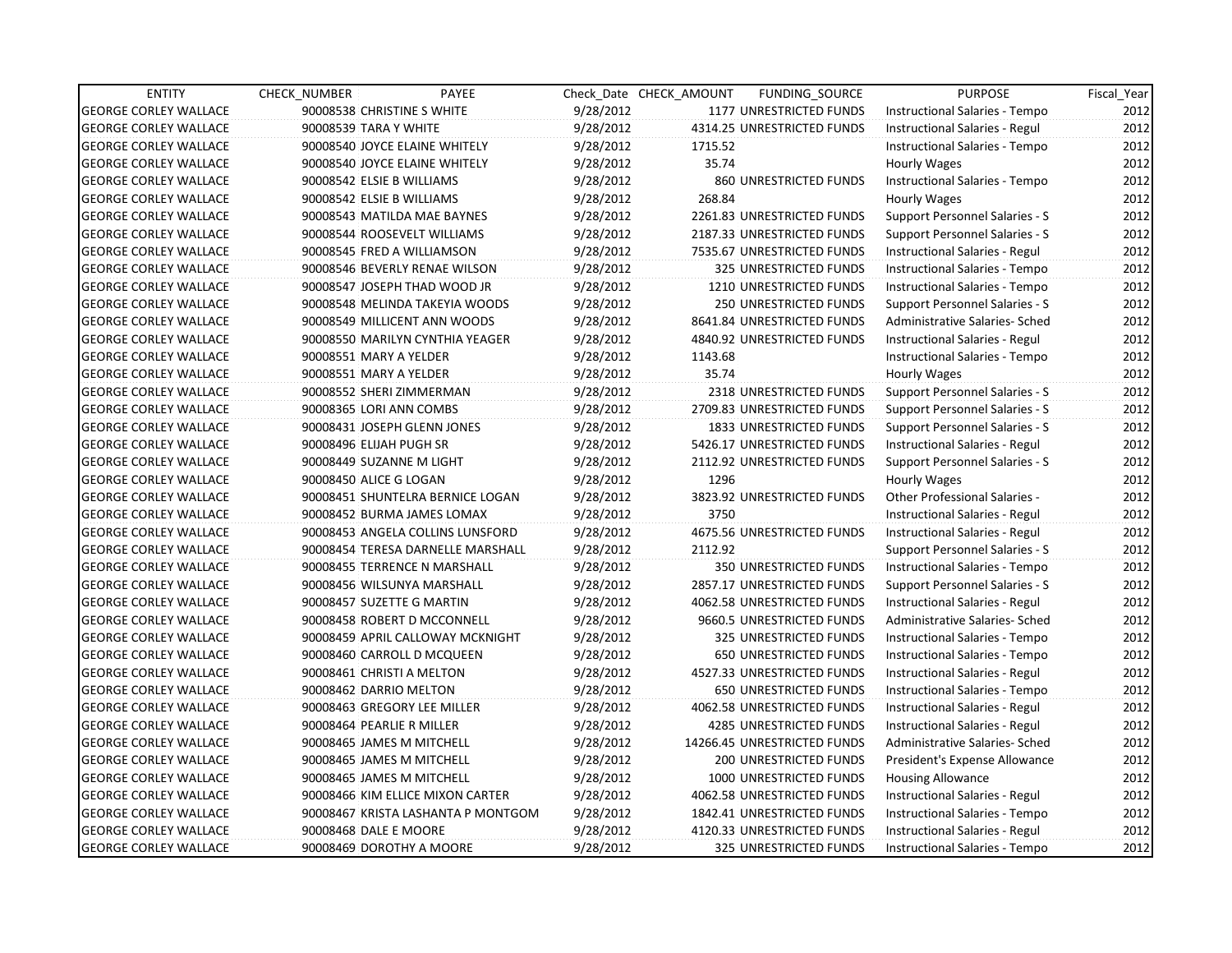| <b>ENTITY</b>                | <b>CHECK NUMBER</b>          | PAYEE                              |           | Check Date CHECK AMOUNT | <b>FUNDING SOURCE</b>          | <b>PURPOSE</b>                        | Fiscal Year |
|------------------------------|------------------------------|------------------------------------|-----------|-------------------------|--------------------------------|---------------------------------------|-------------|
| <b>GEORGE CORLEY WALLACE</b> | 90008470 KATHY J MOORE       |                                    | 9/28/2012 | 4875                    |                                | <b>Other Professional Salaries -</b>  | 2012        |
| <b>GEORGE CORLEY WALLACE</b> | 90008471 PAMELA B MOORE      |                                    | 9/28/2012 |                         | 2485.17 UNRESTRICTED FUNDS     | Support Personnel Salaries - S        | 2012        |
| <b>GEORGE CORLEY WALLACE</b> | 90008474 TIMOTHY MOORE       |                                    | 9/28/2012 |                         | 3855.5 UNRESTRICTED FUNDS      | Support Personnel Salaries - S        | 2012        |
| <b>GEORGE CORLEY WALLACE</b> | 90008475 HAILEY S MORRISON   |                                    | 9/28/2012 |                         | 1090 UNRESTRICTED FUNDS        | Instructional Salaries - Tempo        | 2012        |
| <b>GEORGE CORLEY WALLACE</b> |                              | 90008476 SHELICIA DENISE MORTON FO | 9/28/2012 |                         | 1020 UNRESTRICTED FUNDS        | Instructional Salaries - Tempo        | 2012        |
| <b>GEORGE CORLEY WALLACE</b> | 90008477 JOHNNY E MOSS III   |                                    | 9/28/2012 |                         | 5416.67 UNRESTRICTED FUNDS     | <b>Other Professional Salaries -</b>  | 2012        |
| <b>GEORGE CORLEY WALLACE</b> |                              | 90008478 BETTYE STEELE MOTLEY      | 9/28/2012 | 2630                    |                                | <b>Other Professional Salaries -</b>  | 2012        |
| <b>GEORGE CORLEY WALLACE</b> | 90008480 MARGARET C MOTT     |                                    | 9/28/2012 |                         | 4729.75 UNRESTRICTED FUNDS     | Instructional Salaries - Regul        | 2012        |
| <b>GEORGE CORLEY WALLACE</b> |                              | 90008481 EDDIE JAMES MOULTRIE      | 9/28/2012 |                         | 4122.17 UNRESTRICTED FUNDS     | Support Personnel Salaries - S        | 2012        |
| <b>GEORGE CORLEY WALLACE</b> | 90008482 WESBERT NETTLES     |                                    | 9/28/2012 |                         | 448 UNRESTRICTED FUNDS         | Hourly Wages                          | 2012        |
| <b>GEORGE CORLEY WALLACE</b> |                              | 90008483 SUNETTE SMITH NEWMAN      | 9/28/2012 |                         | 3824.67 UNRESTRICTED FUNDS     | Support Personnel Salaries - S        | 2012        |
| <b>GEORGE CORLEY WALLACE</b> | 90008484 RAFORD C NIXON      |                                    | 9/28/2012 |                         | 1327.08 UNRESTRICTED FUNDS     | <b>Other Professional Salaries -</b>  | 2012        |
| <b>GEORGE CORLEY WALLACE</b> | 90008484 RAFORD C NIXON      |                                    | 9/28/2012 | 1589.58                 |                                | <b>Other Professional Salaries -</b>  | 2012        |
| <b>GEORGE CORLEY WALLACE</b> | 90008484 RAFORD C NIXON      |                                    | 9/28/2012 | 30                      |                                | Employee Taxable Per Diem             | 2012        |
| <b>GEORGE CORLEY WALLACE</b> | 90008485 CHINWE O OKEKE      |                                    | 9/28/2012 | 906.83                  |                                | Hourly Wages                          | 2012        |
| <b>GEORGE CORLEY WALLACE</b> |                              | 90008486 HOLLY BROWN OWENS         | 9/28/2012 |                         | 6126.78 UNRESTRICTED FUNDS     | Instructional Salaries - Regul        | 2012        |
| <b>GEORGE CORLEY WALLACE</b> | 90008487 MELINDA ANN PAGE    |                                    | 9/28/2012 | 3416.66                 |                                | <b>Other Professional Salaries -</b>  | 2012        |
| <b>GEORGE CORLEY WALLACE</b> |                              | 90008488 SHAMARICK YVONNE PARADISE | 9/28/2012 |                         | 650 UNRESTRICTED FUNDS         | Instructional Salaries - Tempo        | 2012        |
| <b>GEORGE CORLEY WALLACE</b> |                              | 90008489 RAY ANTHONY PATTERSON     | 9/28/2012 |                         | 2708.5 UNRESTRICTED FUNDS      | Support Personnel Salaries - S        | 2012        |
| <b>GEORGE CORLEY WALLACE</b> | 90008490 ERNESTINE D PERRY   |                                    | 9/28/2012 |                         | 642 UNRESTRICTED FUNDS         | Hourly Wages                          | 2012        |
| <b>GEORGE CORLEY WALLACE</b> | 90008491 ALONZIA PETTWAY     |                                    | 9/28/2012 |                         | 2634.33 UNRESTRICTED FUNDS     | <b>Support Personnel Salaries - S</b> | 2012        |
| <b>GEORGE CORLEY WALLACE</b> | 90008492 CHARLES D PETTWAY   |                                    | 9/28/2012 |                         | 2634.33 UNRESTRICTED FUNDS     | Support Personnel Salaries - S        | 2012        |
| <b>GEORGE CORLEY WALLACE</b> |                              | 90008493 CLARENCE J PETTWAY        | 9/28/2012 | 4992.92                 |                                | <b>Other Professional Salaries -</b>  | 2012        |
| <b>GEORGE CORLEY WALLACE</b> | 90008494 FELECIA PETTWAY     |                                    | 9/28/2012 |                         | 4904.17 UNRESTRICTED FUNDS     | Other Professional Salaries -         | 2012        |
| <b>GEORGE CORLEY WALLACE</b> |                              | 90008495 MARTHA WILLIAMS PETTWAY   | 9/28/2012 | 4166.67                 |                                | Other Professional Salaries -         | 2012        |
| <b>GEORGE CORLEY WALLACE</b> |                              | 90008495 MARTHA WILLIAMS PETTWAY   | 9/28/2012 | 30                      |                                | Employee Taxable Per Diem             | 2012        |
| <b>GEORGE CORLEY WALLACE</b> |                              | 51075 DERRICK M MOORE              | 9/28/2012 | 2038.67                 |                                | Support Personnel Salaries - S        | 2012        |
| <b>GEORGE CORLEY WALLACE</b> | 90008497 QUANDA C PULLUM     |                                    | 9/28/2012 |                         | 2931.58 UNRESTRICTED FUNDS     | Support Personnel Salaries - S        | 2012        |
| <b>GEORGE CORLEY WALLACE</b> |                              | 90008499 JENNIFER M REYNOLDS       | 9/28/2012 |                         | 2559.33 UNRESTRICTED FUNDS     | Support Personnel Salaries - S        | 2012        |
| <b>GEORGE CORLEY WALLACE</b> |                              | 90008500 RAMONA ROBERTS RHODES     | 9/28/2012 |                         | 5651.75 UNRESTRICTED FUNDS     | Instructional Salaries - Regul        | 2012        |
| <b>GEORGE CORLEY WALLACE</b> | 90008501 ERIKA M ROBERSON    |                                    | 9/28/2012 | 2559.33                 |                                | Support Personnel Salaries - S        | 2012        |
| <b>GEORGE CORLEY WALLACE</b> | 90008502 ERIC W ROGERS       |                                    | 9/28/2012 |                         | 4861.56 UNRESTRICTED FUNDS     | Instructional Salaries - Regul        | 2012        |
| <b>GEORGE CORLEY WALLACE</b> | 90008503 MARY ELLEN ROLLINS  |                                    | 9/28/2012 |                         | <b>2409 UNRESTRICTED FUNDS</b> | Instructional Salaries - Tempo        | 2012        |
| <b>GEORGE CORLEY WALLACE</b> |                              | 90008504 FELICIA MICHELLE SANDERS  | 9/28/2012 |                         | 650 UNRESTRICTED FUNDS         | Instructional Salaries - Tempo        | 2012        |
| <b>GEORGE CORLEY WALLACE</b> |                              | 90008504 FELICIA MICHELLE SANDERS  | 9/28/2012 |                         | 3452.33 UNRESTRICTED FUNDS     | Support Personnel Salaries - S        | 2012        |
| <b>GEORGE CORLEY WALLACE</b> | 90008505 AYANNA S SCOTT      |                                    | 9/28/2012 |                         | 325 UNRESTRICTED FUNDS         | Instructional Salaries - Tempo        | 2012        |
| <b>GEORGE CORLEY WALLACE</b> |                              | 90008506 DAPHANE N SHANNON         | 9/28/2012 |                         | 1200 UNRESTRICTED FUNDS        | Instructional Salaries - Tempo        | 2012        |
| <b>GEORGE CORLEY WALLACE</b> | 90008507 TRACEY M SHANNON    |                                    | 9/28/2012 |                         | 5759.75 UNRESTRICTED FUNDS     | <b>Instructional Salaries - Regul</b> | 2012        |
| <b>GEORGE CORLEY WALLACE</b> |                              | 90008508 LAWRENCE SIMMONS JR       | 9/28/2012 |                         | 3972.11 UNRESTRICTED FUNDS     | Instructional Salaries - Regul        | 2012        |
| <b>GEORGE CORLEY WALLACE</b> |                              | 90008509 CHRISTINA HARRIS SMITH    | 9/28/2012 |                         | 960 UNRESTRICTED FUNDS         | Instructional Salaries - Tempo        | 2012        |
| <b>GEORGE CORLEY WALLACE</b> | 90008510 IRENE G BONNER      |                                    | 9/28/2012 |                         | 1450 UNRESTRICTED FUNDS        | <b>Other Professional Salaries -</b>  | 2012        |
| <b>GEORGE CORLEY WALLACE</b> | 90008382 CINDY DUCK          |                                    | 9/28/2012 | 2708.92                 |                                | <b>Other Professional Salaries -</b>  | 2012        |
| <b>GEORGE CORLEY WALLACE</b> | 90008383 CHARLES J DYSART II |                                    | 9/28/2012 |                         | 325 UNRESTRICTED FUNDS         | Instructional Salaries - Tempo        | 2012        |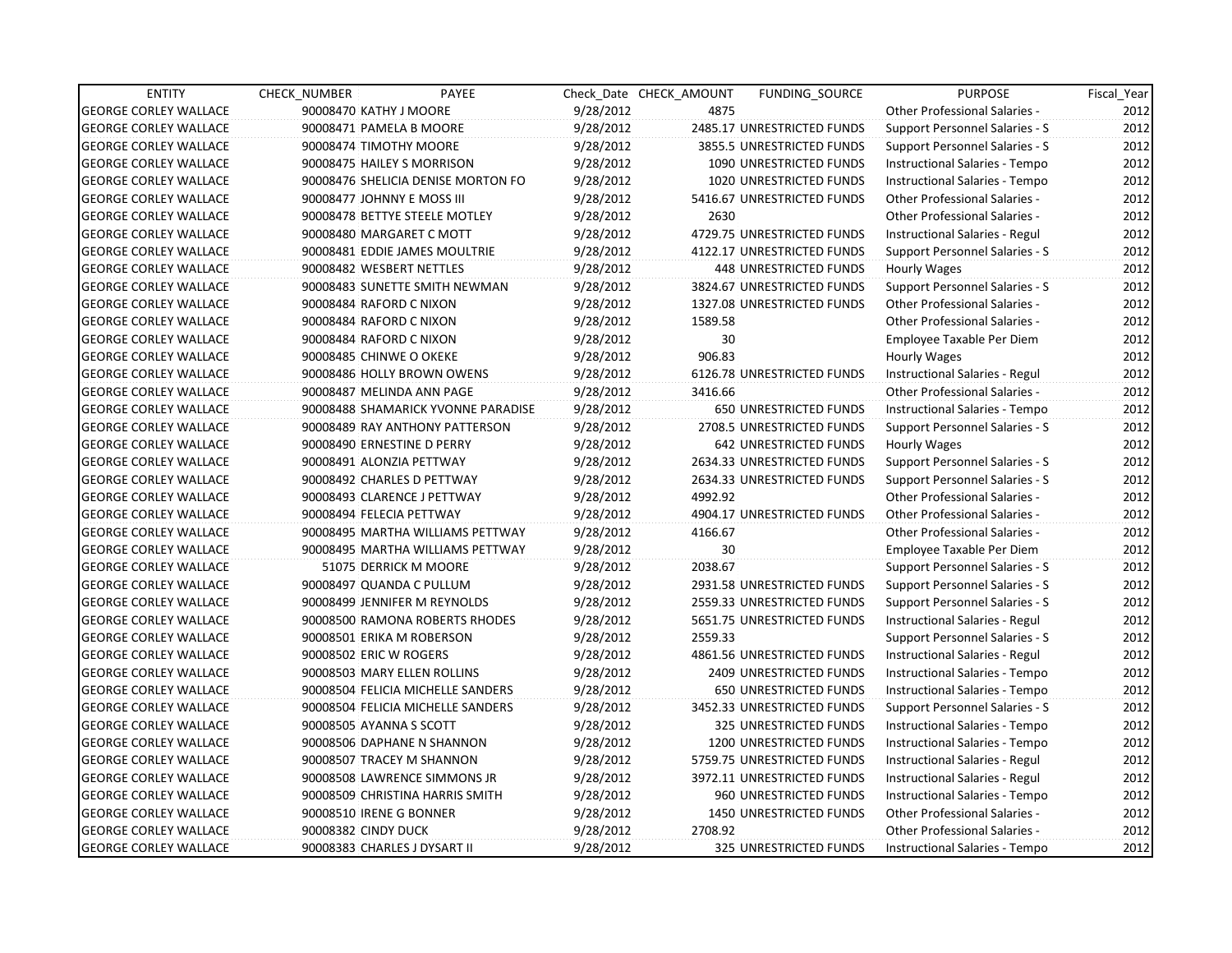| <b>ENTITY</b>                | <b>CHECK NUMBER</b>           | PAYEE                              |           | Check Date CHECK AMOUNT | FUNDING_SOURCE                 | <b>PURPOSE</b>                        | Fiscal_Year |
|------------------------------|-------------------------------|------------------------------------|-----------|-------------------------|--------------------------------|---------------------------------------|-------------|
| <b>GEORGE CORLEY WALLACE</b> | 90008384 FERRIN WYATT EILAND  |                                    | 9/28/2012 |                         | 6884.56 UNRESTRICTED FUNDS     | Instructional Salaries - Regul        | 2012        |
| <b>GEORGE CORLEY WALLACE</b> | 90008385 WILLIAM F ELLIOTT    |                                    | 9/28/2012 |                         | 4507.42 UNRESTRICTED FUNDS     | Instructional Salaries - Regul        | 2012        |
| <b>GEORGE CORLEY WALLACE</b> | 90008385 WILLIAM F ELLIOTT    |                                    | 9/28/2012 |                         | 648.15 UNRESTRICTED FUNDS      | Instructional Salaries - Tempo        | 2012        |
| <b>GEORGE CORLEY WALLACE</b> | 90008387 KATERI M LEE         |                                    | 9/28/2012 |                         | 5713.33 UNRESTRICTED FUNDS     | Instructional Salaries - Regul        | 2012        |
| <b>GEORGE CORLEY WALLACE</b> | 90008388 NAOPI LC EVANS       |                                    | 9/28/2012 |                         | 2857.17 UNRESTRICTED FUNDS     | Support Personnel Salaries - S        | 2012        |
| <b>GEORGE CORLEY WALLACE</b> | 90008389 LAQUANDA NIKKI FAILS |                                    | 9/28/2012 | 1100                    |                                | Instructional Salaries - Tempo        | 2012        |
| <b>GEORGE CORLEY WALLACE</b> | 90008389 LAQUANDA NIKKI FAILS |                                    | 9/28/2012 | 22 <sup>2</sup>         |                                | Hourly Wages                          | 2012        |
| <b>GEORGE CORLEY WALLACE</b> |                               | 90008390 COLLETTE COATES FIKES     | 9/28/2012 |                         | 289.17 UNRESTRICTED FUNDS      | Hourly Wages                          | 2012        |
| <b>GEORGE CORLEY WALLACE</b> | 90008391 AUDREY FORD          |                                    | 9/28/2012 | 2932.13                 |                                | Support Personnel Salaries - S        | 2012        |
| <b>GEORGE CORLEY WALLACE</b> | 90008392 SABRINA D FORD       |                                    | 9/28/2012 |                         | 750 UNRESTRICTED FUNDS         | Instructional Salaries - Tempo        | 2012        |
| <b>GEORGE CORLEY WALLACE</b> | 90008393 LEAH FOUNTAIN        |                                    | 9/28/2012 |                         | 430 UNRESTRICTED FUNDS         | Instructional Salaries - Tempo        | 2012        |
| <b>GEORGE CORLEY WALLACE</b> | 90008395 CYNTHIA C GIBSON     |                                    | 9/28/2012 |                         | 3333.33 UNRESTRICTED FUNDS     | Other Professional Salaries -         | 2012        |
| <b>GEORGE CORLEY WALLACE</b> |                               | 90008396 VIRGINIA M REED GLOVER    | 9/28/2012 |                         | 2931.17 UNRESTRICTED FUNDS     | Support Personnel Salaries - S        | 2012        |
| <b>GEORGE CORLEY WALLACE</b> |                               | 90008397 GHYTANA SHELTON GOINGS    | 9/28/2012 |                         | 4492.58 UNRESTRICTED FUNDS     | Instructional Salaries - Regul        | 2012        |
| <b>GEORGE CORLEY WALLACE</b> | 90008399 RACHEL L GORDON      |                                    | 9/28/2012 | 3322.17                 |                                | <b>Other Professional Salaries -</b>  | 2012        |
| <b>GEORGE CORLEY WALLACE</b> | 90008401 RAJI GOURDINE        |                                    | 9/28/2012 |                         | 7323.17 UNRESTRICTED FUNDS     | <b>Other Professional Salaries -</b>  | 2012        |
| <b>GEORGE CORLEY WALLACE</b> | 90008403 CALVIN GRIFFIN       |                                    | 9/28/2012 |                         | 5009.89 UNRESTRICTED FUNDS     | Instructional Salaries - Regul        | 2012        |
| <b>GEORGE CORLEY WALLACE</b> | 90008404 DONITHA J GRIFFIN    |                                    | 9/28/2012 |                         | 8641.84 UNRESTRICTED FUNDS     | Administrative Salaries- Sched        | 2012        |
| <b>GEORGE CORLEY WALLACE</b> | 90008405 TERRY D GRISSOM      |                                    | 9/28/2012 |                         | 1300 UNRESTRICTED FUNDS        | Instructional Salaries - Tempo        | 2012        |
| <b>GEORGE CORLEY WALLACE</b> |                               | 90008406 MARK NICHOLAS HALPIN      | 9/28/2012 | 2916.67                 |                                | Other Professional Salaries -         | 2012        |
| <b>GEORGE CORLEY WALLACE</b> |                               | 90008406 MARK NICHOLAS HALPIN      | 9/28/2012 | 30                      |                                | Employee Taxable Per Diem             | 2012        |
| <b>GEORGE CORLEY WALLACE</b> |                               | 90008407 ANTONIO KENTANIOUS HAMILT | 9/28/2012 |                         | 3972.11 UNRESTRICTED FUNDS     | Instructional Salaries - Regul        | 2012        |
| <b>GEORGE CORLEY WALLACE</b> | 90008408 MARCUS A HANNAH      |                                    | 9/28/2012 | 833.33                  |                                | <b>Other Professional Salaries -</b>  | 2012        |
| <b>GEORGE CORLEY WALLACE</b> |                               | 90008409 MARILYN BENNETT HANNAH    | 9/28/2012 |                         | 4823.78 UNRESTRICTED FUNDS     | Instructional Salaries - Regul        | 2012        |
| <b>GEORGE CORLEY WALLACE</b> | 90008410 APRIL M HARPER       |                                    | 9/28/2012 |                         | 1375 UNRESTRICTED FUNDS        | Instructional Salaries - Tempo        | 2012        |
| <b>GEORGE CORLEY WALLACE</b> |                               | 90008411 CHRISTOPHER DARRELL HARRE | 9/28/2012 |                         | 416.66 UNRESTRICTED FUNDS      | Instructional Salaries - Tempo        | 2012        |
| <b>GEORGE CORLEY WALLACE</b> | 90008412 EDDIE J HARRISON     |                                    | 9/28/2012 |                         | 4416.89 UNRESTRICTED FUNDS     | Instructional Salaries - Regul        | 2012        |
| <b>GEORGE CORLEY WALLACE</b> | 90008413 LINDA FAY HEADLEY    |                                    | 9/28/2012 |                         | 2261.83 UNRESTRICTED FUNDS     | <b>Support Personnel Salaries - S</b> | 2012        |
| <b>GEORGE CORLEY WALLACE</b> | 90008414 ANTHONY HEARD        |                                    | 9/28/2012 |                         | 2634.33 UNRESTRICTED FUNDS     | Support Personnel Salaries - S        | 2012        |
| <b>GEORGE CORLEY WALLACE</b> | 90008415 TAMMY FAYE HELMS     |                                    | 9/28/2012 |                         | 333.33 UNRESTRICTED FUNDS      | <b>Other Professional Salaries -</b>  | 2012        |
| <b>GEORGE CORLEY WALLACE</b> | 90008415 TAMMY FAYE HELMS     |                                    | 9/28/2012 | 2336.25                 |                                | Support Personnel Salaries - S        | 2012        |
| <b>GEORGE CORLEY WALLACE</b> | 90008416 KERRY E HENDERSON    |                                    | 9/28/2012 |                         | 3951.42 UNRESTRICTED FUNDS     | Instructional Salaries - Regul        | 2012        |
| <b>GEORGE CORLEY WALLACE</b> | 90008416 KERRY E HENDERSON    |                                    | 9/28/2012 | 250                     |                                | Instructional Salaries - Tempo        | 2012        |
| <b>GEORGE CORLEY WALLACE</b> |                               | 90008417 DAVID WAYNE HOBBS JR      | 9/28/2012 |                         | 3979.75 UNRESTRICTED FUNDS     | Instructional Salaries - Regul        | 2012        |
| <b>GEORGE CORLEY WALLACE</b> |                               | 90008418 KATHLEEN HAYS HOLLIMAN    | 9/28/2012 |                         | 6051.75 UNRESTRICTED FUNDS     | Instructional Salaries - Regul        | 2012        |
| <b>GEORGE CORLEY WALLACE</b> | 90008421 CONNIE ESTES HUDSON  |                                    | 9/28/2012 |                         | <b>1833 UNRESTRICTED FUNDS</b> | Support Personnel Salaries - S        | 2012        |
| <b>GEORGE CORLEY WALLACE</b> | 90008422 DEANDRES G INGE      |                                    | 9/28/2012 | 5802.08                 |                                | Other Professional Salaries -         | 2012        |
| <b>GEORGE CORLEY WALLACE</b> | 90008423 IRMA JEAN JACKSON    |                                    | 9/28/2012 |                         | 300 UNRESTRICTED FUNDS         | Instructional Salaries - Tempo        | 2012        |
| <b>GEORGE CORLEY WALLACE</b> | 90008423 IRMA JEAN JACKSON    |                                    | 9/28/2012 |                         | 2708.5 UNRESTRICTED FUNDS      | Support Personnel Salaries - S        | 2012        |
| <b>GEORGE CORLEY WALLACE</b> | 90008424 MALDONIA JACKSON     |                                    | 9/28/2012 |                         | 1290 UNRESTRICTED FUNDS        | Instructional Salaries - Tempo        | 2012        |
| <b>GEORGE CORLEY WALLACE</b> |                               | 90008425 VERONICA MOULTRIE JACKSON | 9/28/2012 |                         | 4675.56 UNRESTRICTED FUNDS     | Instructional Salaries - Regul        | 2012        |
| <b>GEORGE CORLEY WALLACE</b> | 90008426 VINCENT K JACKSON    |                                    | 9/28/2012 |                         | 975 UNRESTRICTED FUNDS         | Instructional Salaries - Tempo        | 2012        |
| <b>GEORGE CORLEY WALLACE</b> |                               | 90008427 SHELIA LAWANDA JEFFERSON  | 9/28/2012 |                         | 2410.75 UNRESTRICTED FUNDS     | Support Personnel Salaries - S        | 2012        |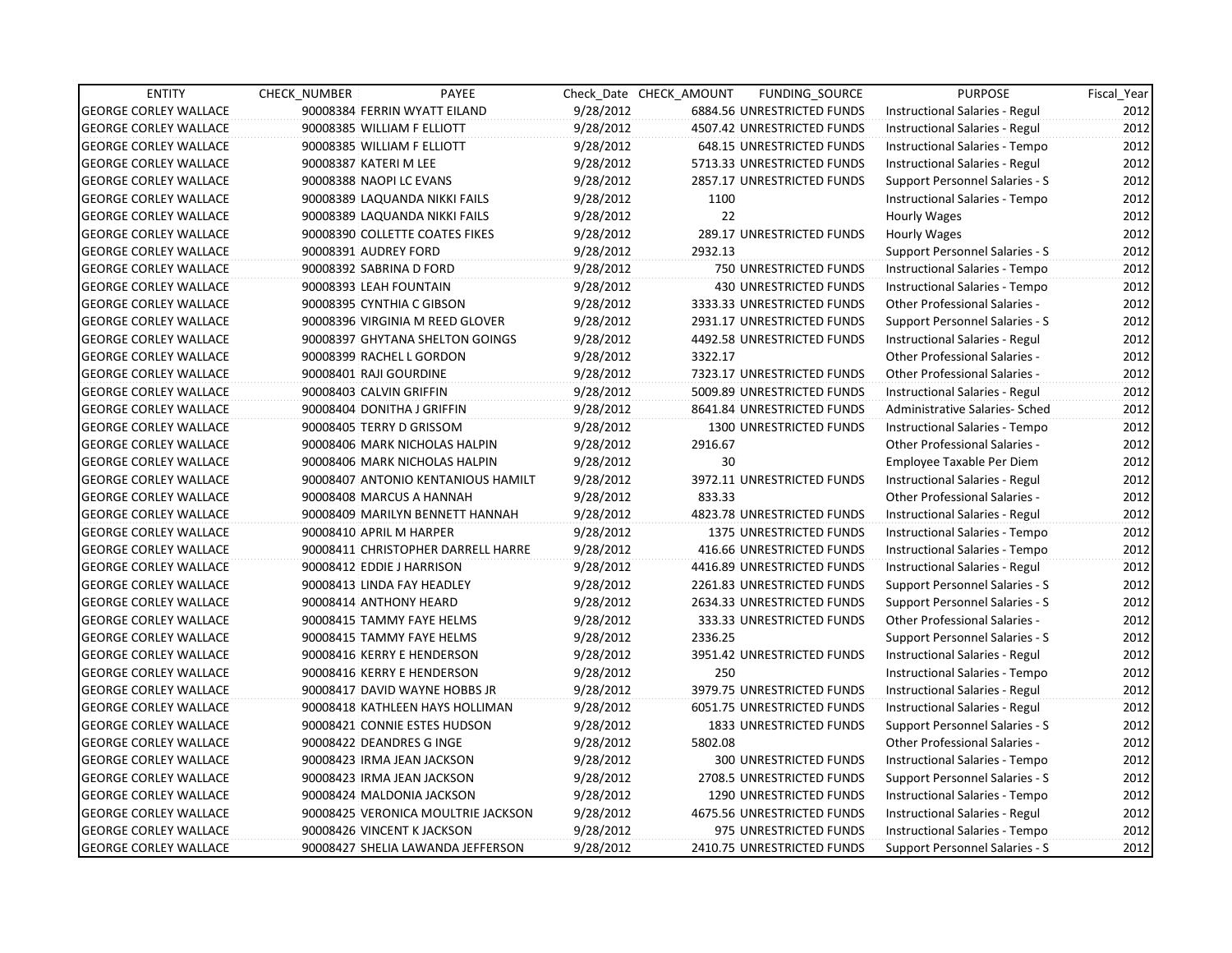| <b>ENTITY</b>                | CHECK_NUMBER           | PAYEE                           |           | Check Date CHECK AMOUNT | FUNDING_SOURCE                 | <b>PURPOSE</b>                       | Fiscal_Year |
|------------------------------|------------------------|---------------------------------|-----------|-------------------------|--------------------------------|--------------------------------------|-------------|
| <b>GEORGE CORLEY WALLACE</b> |                        | 90008428 ALICE M JENKINS        | 9/28/2012 |                         | 552 UNRESTRICTED FUNDS         | <b>Hourly Wages</b>                  | 2012        |
| <b>GEORGE CORLEY WALLACE</b> |                        | 90008429 ALTHELSTEIN JOHNSON    | 9/28/2012 |                         | 5700.92 UNRESTRICTED FUNDS     | Instructional Salaries - Regul       | 2012        |
| <b>GEORGE CORLEY WALLACE</b> |                        | 90008430 CONNIE M JONES         | 9/28/2012 |                         | 3979.75 UNRESTRICTED FUNDS     | Instructional Salaries - Regul       | 2012        |
| <b>GEORGE CORLEY WALLACE</b> |                        | 90008432 KENDRA LANE JONES      | 9/28/2012 |                         | 4285 UNRESTRICTED FUNDS        | Instructional Salaries - Regul       | 2012        |
| <b>GEORGE CORLEY WALLACE</b> |                        | 90008433 NATASHA RENEE JONES    | 9/28/2012 | 2261.83                 |                                | Support Personnel Salaries - S       | 2012        |
| <b>GEORGE CORLEY WALLACE</b> |                        | 90008434 TERESHA M JONES        | 9/28/2012 |                         | <b>650 UNRESTRICTED FUNDS</b>  | Instructional Salaries - Tempo       | 2012        |
| <b>GEORGE CORLEY WALLACE</b> |                        | 90008435 KAMAU R KENYATTA       | 9/28/2012 | 1296                    |                                | Hourly Wages                         | 2012        |
| <b>GEORGE CORLEY WALLACE</b> |                        | 90008436 ANESSA LYNN KIDD       | 9/28/2012 |                         | 5713.33 UNRESTRICTED FUNDS     | Other Professional Salaries -        | 2012        |
| <b>GEORGE CORLEY WALLACE</b> |                        | 90008437 ANETRIAL SHERELL KING  | 9/28/2012 |                         | 1608.35 UNRESTRICTED FUNDS     | Instructional Salaries - Tempo       | 2012        |
| <b>GEORGE CORLEY WALLACE</b> |                        | 90008439 SHIRLEY J LAISTER      | 9/28/2012 |                         | 5306.33 UNRESTRICTED FUNDS     | Instructional Salaries - Regul       | 2012        |
| <b>GEORGE CORLEY WALLACE</b> |                        | 90008440 SHEILA L LAMBERT       | 9/28/2012 |                         | 2079 UNRESTRICTED FUNDS        | Instructional Salaries - Tempo       | 2012        |
| <b>GEORGE CORLEY WALLACE</b> |                        | 90008441 EARLINE T LARKIN       | 9/28/2012 |                         | 1220 UNRESTRICTED FUNDS        | Other Professional Salaries -        | 2012        |
| <b>GEORGE CORLEY WALLACE</b> |                        | 90008442 PATRICIA LOUISE LATHAM | 9/28/2012 | 643.32                  |                                | Instructional Salaries - Tempo       | 2012        |
| <b>GEORGE CORLEY WALLACE</b> |                        | 90008442 PATRICIA LOUISE LATHAM | 9/28/2012 | 35.74                   |                                | Hourly Wages                         | 2012        |
| <b>GEORGE CORLEY WALLACE</b> |                        | 90008443 CHENETTA B LEE         | 9/28/2012 |                         | 5000 UNRESTRICTED FUNDS        | <b>Other Professional Salaries -</b> | 2012        |
| <b>GEORGE CORLEY WALLACE</b> |                        | 90008445 SHANNON M LEE          | 9/28/2012 |                         | 990 UNRESTRICTED FUNDS         | Instructional Salaries - Tempo       | 2012        |
| <b>GEORGE CORLEY WALLACE</b> | 90008446 RITA M LETT   |                                 | 9/28/2012 |                         | 5149.42 UNRESTRICTED FUNDS     | Other Professional Salaries -        | 2012        |
| <b>GEORGE CORLEY WALLACE</b> |                        | 90008447 BONITA T LEWIS         | 9/28/2012 |                         | 3201.42 UNRESTRICTED FUNDS     | Instructional Salaries - Regul       | 2012        |
| <b>GEORGE CORLEY WALLACE</b> |                        | 90008448 GEORGE E LEWIS         | 9/28/2012 |                         | 975 UNRESTRICTED FUNDS         | Instructional Salaries - Tempo       | 2012        |
| <b>GEORGE CORLEY WALLACE</b> |                        | 51112 EUGENE JAMES CHILDRESS JR | 9/28/2012 |                         | 840 UNRESTRICTED FUNDS         | Hourly Wages                         | 2012        |
| <b>GEORGE CORLEY WALLACE</b> |                        | 51113 MYRON C COLEMAN           | 9/28/2012 |                         | 2931.58 UNRESTRICTED FUNDS     | Support Personnel Salaries - S       | 2012        |
| <b>GEORGE CORLEY WALLACE</b> |                        | 51116 ANDREW DOUGLAS WHATLEY    | 9/28/2012 |                         | 2262.08 UNRESTRICTED FUNDS     | Support Personnel Salaries - S       | 2012        |
| <b>GEORGE CORLEY WALLACE</b> |                        | 51118 JERRY D SMITH             | 9/28/2012 |                         | 90.7 UNRESTRICTED FUNDS        | Hourly Wages                         | 2012        |
| <b>GEORGE CORLEY WALLACE</b> |                        | 51119 COREY D BOWIE             | 9/28/2012 |                         | 1177.83 UNRESTRICTED FUNDS     | <b>Other Professional Salaries -</b> | 2012        |
| <b>GEORGE CORLEY WALLACE</b> |                        | 51119 COREY D BOWIE             | 9/28/2012 | 2808.75                 |                                | <b>Other Professional Salaries -</b> | 2012        |
| <b>GEORGE CORLEY WALLACE</b> |                        | 51120 OTIS TARVER JR            | 9/28/2012 |                         | 4120.33 UNRESTRICTED FUNDS     | Instructional Salaries - Regul       | 2012        |
| <b>GEORGE CORLEY WALLACE</b> |                        | 90008326 OLIVIA JOYCE ACOFF     | 9/28/2012 | 1813.81                 |                                | Instructional Salaries - Tempo       | 2012        |
| <b>GEORGE CORLEY WALLACE</b> |                        | 90008326 OLIVIA JOYCE ACOFF     | 9/28/2012 | 35.74                   |                                | Hourly Wages                         | 2012        |
| <b>GEORGE CORLEY WALLACE</b> |                        | 90008327 LILLIAN IFEOMA AKWUBA  | 9/28/2012 |                         | 1320 UNRESTRICTED FUNDS        | Instructional Salaries - Tempo       | 2012        |
| <b>GEORGE CORLEY WALLACE</b> |                        | 90008328 BERTHA YVETTE ALLEN    | 9/28/2012 | 4342                    |                                | <b>Other Professional Salaries -</b> | 2012        |
| <b>GEORGE CORLEY WALLACE</b> | 90008329 KENNY ALLEN   |                                 | 9/28/2012 |                         | 3979.75 UNRESTRICTED FUNDS     | Instructional Salaries - Regul       | 2012        |
| <b>GEORGE CORLEY WALLACE</b> |                        | 90008330 ERIC PRESTON ALLISON   | 9/28/2012 |                         | <b>4653 UNRESTRICTED FUNDS</b> | Instructional Salaries - Regul       | 2012        |
| <b>GEORGE CORLEY WALLACE</b> |                        | 90008330 ERIC PRESTON ALLISON   | 9/28/2012 |                         | 517 UNRESTRICTED FUNDS         | Other Professional Salaries -        | 2012        |
| <b>GEORGE CORLEY WALLACE</b> |                        | 90008331 KAY GOODWIN ALSOBROOK  | 9/28/2012 | 1679.78                 |                                | Instructional Salaries - Tempo       | 2012        |
| <b>GEORGE CORLEY WALLACE</b> |                        | 90008331 KAY GOODWIN ALSOBROOK  | 9/28/2012 | 35.74                   |                                | Hourly Wages                         | 2012        |
| <b>GEORGE CORLEY WALLACE</b> |                        | 90008332 TAMPATHA AUSTIN        | 9/28/2012 |                         | 2112.92 UNRESTRICTED FUNDS     | Support Personnel Salaries - S       | 2012        |
| <b>GEORGE CORLEY WALLACE</b> | 90008333 NANCY AUTERY  |                                 | 9/28/2012 |                         | 5054.75 UNRESTRICTED FUNDS     | Instructional Salaries - Regul       | 2012        |
| <b>GEORGE CORLEY WALLACE</b> |                        | 90008334 ANTIONETTA S BALDWIN   | 9/28/2012 |                         | 4507.42 UNRESTRICTED FUNDS     | Instructional Salaries - Regul       | 2012        |
| <b>GEORGE CORLEY WALLACE</b> |                        | 90008335 SHIRLEY ANN BARKER     | 9/28/2012 |                         | 3824.67 UNRESTRICTED FUNDS     | Support Personnel Salaries - S       | 2012        |
| <b>GEORGE CORLEY WALLACE</b> |                        | 90008336 TIFFANY RENEE BARLOW   | 9/28/2012 | 4839.17                 |                                | Other Professional Salaries -        | 2012        |
| <b>GEORGE CORLEY WALLACE</b> |                        | 90008338 SHERLISA THOMAS BARNES | 9/28/2012 |                         | 650 UNRESTRICTED FUNDS         | Instructional Salaries - Tempo       | 2012        |
| <b>GEORGE CORLEY WALLACE</b> | 90008339 VICKIE D BELL |                                 | 9/28/2012 | 2336.25                 |                                | Support Personnel Salaries - S       | 2012        |
| <b>GEORGE CORLEY WALLACE</b> |                        | 90008340 ROBBYN V BENNETT       | 9/28/2012 |                         | 7323.17 UNRESTRICTED FUNDS     | <b>Other Professional Salaries -</b> | 2012        |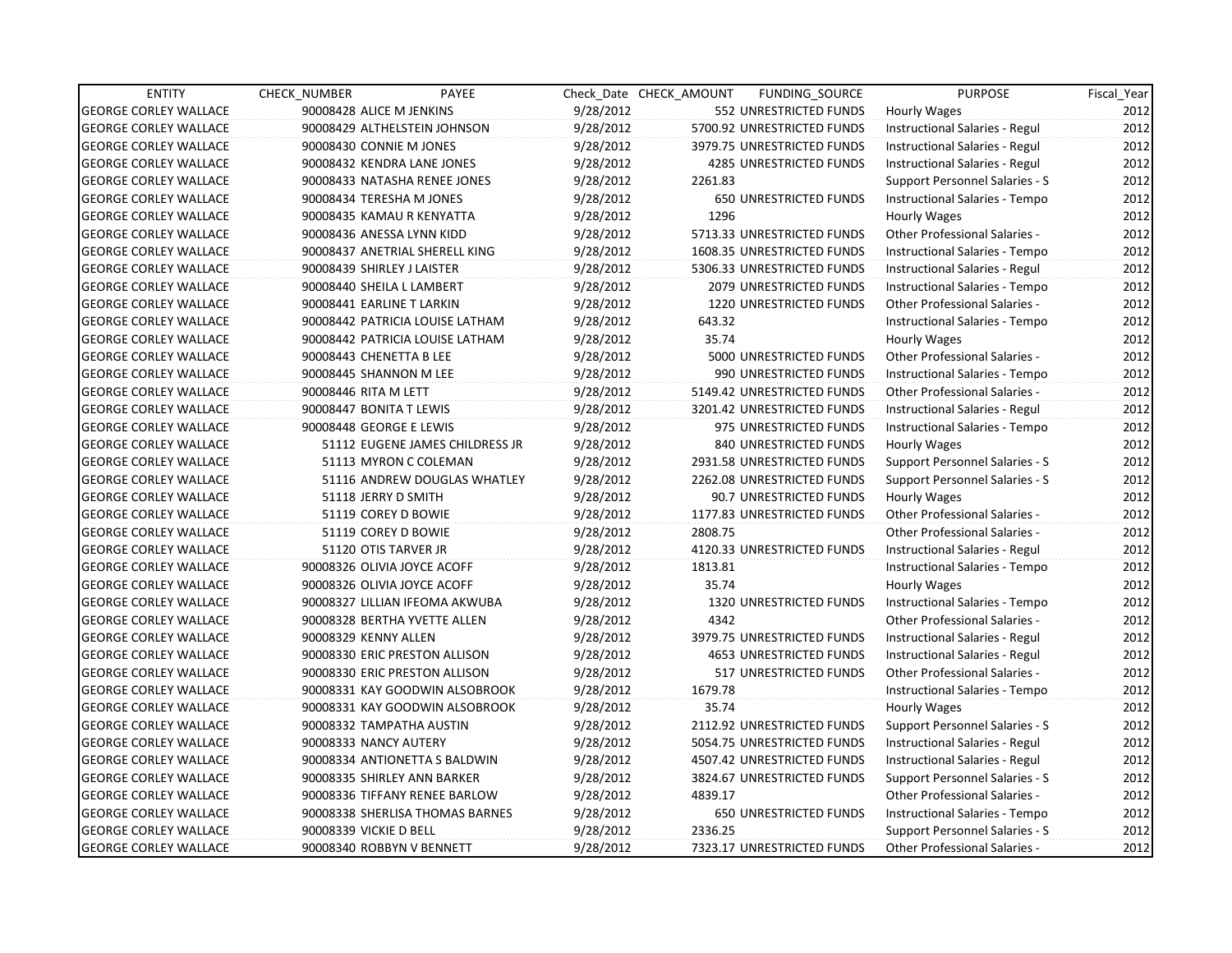| <b>ENTITY</b>                | CHECK_NUMBER                 | PAYEE                            |           | Check Date CHECK AMOUNT | <b>FUNDING SOURCE</b>          | <b>PURPOSE</b>                        | Fiscal_Year |
|------------------------------|------------------------------|----------------------------------|-----------|-------------------------|--------------------------------|---------------------------------------|-------------|
| <b>GEORGE CORLEY WALLACE</b> | 90008341 BETTY J BENTLEY     |                                  | 9/28/2012 | 4875.25                 |                                | <b>Other Professional Salaries -</b>  | 2012        |
| <b>GEORGE CORLEY WALLACE</b> | 90008343 KAREN S BRADSELL    |                                  | 9/28/2012 |                         | 2485.17 UNRESTRICTED FUNDS     | Support Personnel Salaries - S        | 2012        |
| <b>GEORGE CORLEY WALLACE</b> |                              | 90008344 TAMMIE MARIE BRIGGS     | 9/28/2012 |                         | 5816.78 UNRESTRICTED FUNDS     | Instructional Salaries - Regul        | 2012        |
| <b>GEORGE CORLEY WALLACE</b> |                              | 90008345 MICHAEL JOHN BROOKS     | 9/28/2012 |                         | 975 UNRESTRICTED FUNDS         | Instructional Salaries - Tempo        | 2012        |
| <b>GEORGE CORLEY WALLACE</b> |                              | 90008346 CHRISTOPHER B BROWN     | 9/28/2012 |                         | 576 UNRESTRICTED FUNDS         | Hourly Wages                          | 2012        |
| <b>GEORGE CORLEY WALLACE</b> | 90008347 KAREN E BROWN       |                                  | 9/28/2012 | 3120.83                 |                                | <b>Other Professional Salaries -</b>  | 2012        |
| <b>GEORGE CORLEY WALLACE</b> | 90008349 VERONICA S BROWN    |                                  | 9/28/2012 |                         | 5007.42 UNRESTRICTED FUNDS     | Instructional Salaries - Regul        | 2012        |
| <b>GEORGE CORLEY WALLACE</b> |                              | 90008350 GERALYN LATANZA BUFORD  | 9/28/2012 | 4208                    |                                | Other Professional Salaries -         | 2012        |
| <b>GEORGE CORLEY WALLACE</b> | 90008351 ANDREW J BURTON     |                                  | 9/28/2012 |                         | 3229 UNRESTRICTED FUNDS        | Support Personnel Salaries - S        | 2012        |
| <b>GEORGE CORLEY WALLACE</b> | 90008352 WEBBIE R CALHOUN    |                                  | 9/28/2012 |                         | 5120.33 UNRESTRICTED FUNDS     | Instructional Salaries - Regul        | 2012        |
| <b>GEORGE CORLEY WALLACE</b> |                              | 90008353 MENNIE L CARSTARPHEN    | 9/28/2012 |                         | 6409.89 UNRESTRICTED FUNDS     | Instructional Salaries - Regul        | 2012        |
| <b>GEORGE CORLEY WALLACE</b> |                              | 90008354 BECKY BLANTON CASEY     | 9/28/2012 |                         | 6954.56 UNRESTRICTED FUNDS     | Instructional Salaries - Regul        | 2012        |
| <b>GEORGE CORLEY WALLACE</b> |                              | 90008355 JANET M CATHEY PUGH     | 9/28/2012 |                         | 5426.17 UNRESTRICTED FUNDS     | Instructional Salaries - Regul        | 2012        |
| <b>GEORGE CORLEY WALLACE</b> |                              | 90008356 PAMELA D CAVER JACKSON  | 9/28/2012 |                         | 5416.78 UNRESTRICTED FUNDS     | Instructional Salaries - Regul        | 2012        |
| <b>GEORGE CORLEY WALLACE</b> |                              | 90008357 CHANNIE LORAINE CHAPMAN | 9/28/2012 |                         | 975 UNRESTRICTED FUNDS         | Instructional Salaries - Tempo        | 2012        |
| <b>GEORGE CORLEY WALLACE</b> |                              | 90008357 CHANNIE LORAINE CHAPMAN | 9/28/2012 | 3166.67                 |                                | Other Professional Salaries -         | 2012        |
| <b>GEORGE CORLEY WALLACE</b> | 90008358 VERONICA CHESNUT    |                                  | 9/28/2012 |                         | <b>650 UNRESTRICTED FUNDS</b>  | Instructional Salaries - Tempo        | 2012        |
| <b>GEORGE CORLEY WALLACE</b> | 90008359 ANGELINA CHESTNUT   |                                  | 9/28/2012 |                         | 700 UNRESTRICTED FUNDS         | Instructional Salaries - Tempo        | 2012        |
| <b>GEORGE CORLEY WALLACE</b> | 90008360 LINDA A CHILDERS    |                                  | 9/28/2012 |                         | 2079 UNRESTRICTED FUNDS        | Instructional Salaries - Tempo        | 2012        |
| <b>GEORGE CORLEY WALLACE</b> |                              | 90008361 MARGARET H CHRISTIAN    | 9/28/2012 | 3257.48                 |                                | Instructional Salaries - Tempo        | 2012        |
| <b>GEORGE CORLEY WALLACE</b> |                              | 90008361 MARGARET H CHRISTIAN    | 9/28/2012 | 44.02                   |                                | Hourly Wages                          | 2012        |
| <b>GEORGE CORLEY WALLACE</b> | 90008362 LONZY T CLIFTON     |                                  | 9/28/2012 |                         | 1300 UNRESTRICTED FUNDS        | Instructional Salaries - Tempo        | 2012        |
| <b>GEORGE CORLEY WALLACE</b> | 90008362 LONZY T CLIFTON     |                                  | 9/28/2012 |                         | 4285 UNRESTRICTED FUNDS        | <b>Other Professional Salaries -</b>  | 2012        |
| <b>GEORGE CORLEY WALLACE</b> | 90008363 STEFFAN COLEMAN     |                                  | 9/28/2012 | 3402.91                 |                                | Support Personnel Salaries - S        | 2012        |
| <b>GEORGE CORLEY WALLACE</b> | 90008366 ROBIN COOK          |                                  | 9/28/2012 |                         | 3729 UNRESTRICTED FUNDS        | Instructional Salaries - Regul        | 2012        |
| <b>GEORGE CORLEY WALLACE</b> | 90008367 HELEN A COSBY       |                                  | 9/28/2012 |                         | 3601.25 UNRESTRICTED FUNDS     | Support Personnel Salaries - S        | 2012        |
| <b>GEORGE CORLEY WALLACE</b> |                              | 90008368 BENJAMIN MARTIN CRAIG   | 9/28/2012 |                         | 3229.42 UNRESTRICTED FUNDS     | Support Personnel Salaries - S        | 2012        |
| <b>GEORGE CORLEY WALLACE</b> | 90008369 MEGAN L CRANE       |                                  | 9/28/2012 |                         | 900 UNRESTRICTED FUNDS         | Instructional Salaries - Tempo        | 2012        |
| <b>GEORGE CORLEY WALLACE</b> | 90008371 CHRISTOPHER DABBS   |                                  | 9/28/2012 |                         | 325 UNRESTRICTED FUNDS         | Instructional Salaries - Tempo        | 2012        |
| <b>GEORGE CORLEY WALLACE</b> | 90008372 FARRISH DANLEY III  |                                  | 9/28/2012 | 5288                    |                                | Other Professional Salaries -         | 2012        |
| <b>GEORGE CORLEY WALLACE</b> | 90008373 FOSTER CALVIN DAVIS |                                  | 9/28/2012 |                         | 833.34 UNRESTRICTED FUNDS      | Instructional Salaries - Tempo        | 2012        |
| <b>GEORGE CORLEY WALLACE</b> | 90008374 GLENDA D DAVIS      |                                  | 9/28/2012 |                         | 544.32 UNRESTRICTED FUNDS      | Hourly Wages                          | 2012        |
| <b>GEORGE CORLEY WALLACE</b> | 90008375 MARY LEE DAVIS      |                                  | 9/28/2012 |                         | 3303.42 UNRESTRICTED FUNDS     | Support Personnel Salaries - S        | 2012        |
| <b>GEORGE CORLEY WALLACE</b> |                              | 90008376 REBECCA MOORE DAVIS     | 9/28/2012 |                         | <b>4610 UNRESTRICTED FUNDS</b> | Instructional Salaries - Regul        | 2012        |
| <b>GEORGE CORLEY WALLACE</b> |                              | 90008376 REBECCA MOORE DAVIS     | 9/28/2012 | 250                     |                                | Instructional Salaries - Tempo        | 2012        |
| <b>GEORGE CORLEY WALLACE</b> | 90008377 SARAH DAVIS         |                                  | 9/28/2012 |                         | 5713.33 UNRESTRICTED FUNDS     | Instructional Salaries - Regul        | 2012        |
| <b>GEORGE CORLEY WALLACE</b> | 90008378 VERA LEE DAVIS      |                                  | 9/28/2012 |                         | 2079 UNRESTRICTED FUNDS        | Instructional Salaries - Tempo        | 2012        |
| <b>GEORGE CORLEY WALLACE</b> |                              | 90008379 COLLEEN ROLAND DIXON    | 9/28/2012 |                         | 2708.5 UNRESTRICTED FUNDS      | <b>Support Personnel Salaries - S</b> | 2012        |
| <b>GEORGE CORLEY WALLACE</b> |                              | 90008380 CECILE RANDALL DOUGLAS  | 9/28/2012 |                         | 6306.33 UNRESTRICTED FUNDS     | Instructional Salaries - Regul        | 2012        |
| <b>GEORGE CORLEY WALLACE</b> |                              | 90008381 BRUCE OTIS DOZIER SR    | 9/28/2012 |                         | 430 UNRESTRICTED FUNDS         | Instructional Salaries - Tempo        | 2012        |
| <b>GEORGE CORLEY WALLACE</b> |                              | 176940 SELMA FAMILY RESTAURANT   | 9/28/2012 |                         | 31.56 UNRESTRICTED FUNDS       | <b>Materials and Supplies</b>         | 2012        |
| <b>GEORGE CORLEY WALLACE</b> |                              | 176941 SELMA WATER WORKS BOARD   | 9/28/2012 |                         | 112.87 UNRESTRICTED FUNDS      | Water and Sewer                       | 2012        |
| <b>GEORGE CORLEY WALLACE</b> | 176942 SHERWIN WILLIAMS      |                                  | 9/28/2012 | 1009.03                 |                                | Maintenance and Repairs               | 2012        |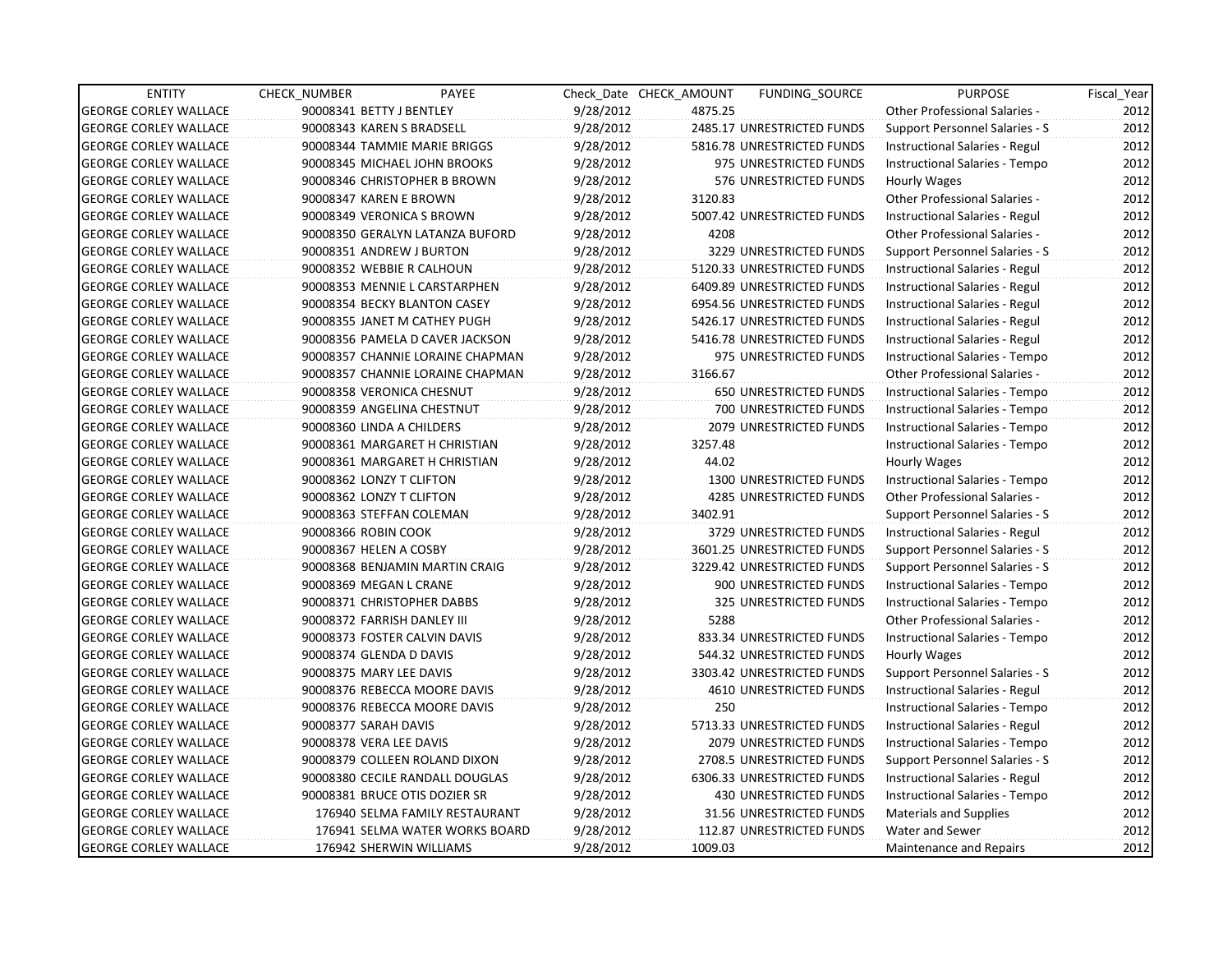| <b>ENTITY</b>                | CHECK NUMBER           | PAYEE                           |           | Check Date CHECK AMOUNT | FUNDING_SOURCE                  | <b>PURPOSE</b>                    | Fiscal_Year |
|------------------------------|------------------------|---------------------------------|-----------|-------------------------|---------------------------------|-----------------------------------|-------------|
| <b>GEORGE CORLEY WALLACE</b> | 176943 SMARTHINKING    |                                 | 9/28/2012 |                         | 8872 UNRESTRICTED FUNDS         | TECHNOLOGY NON-CAPITALIZED        | 2012        |
| <b>GEORGE CORLEY WALLACE</b> |                        | 176944 THE STEWART ORGANIZATION | 9/28/2012 | 10                      |                                 | <b>Other Contractual Services</b> | 2012        |
| <b>GEORGE CORLEY WALLACE</b> |                        | 176945 TECHNICAL INNOVATION     | 9/28/2012 |                         | 61610.43 UNRESTRICTED FUNDS     | <b>TECHNOLOGY NON-CAPITALIZED</b> | 2012        |
| <b>GEORGE CORLEY WALLACE</b> | 176946 TEKLINKS, INC.  |                                 | 9/28/2012 | 10189.66                |                                 | Materials and Supplies            | 2012        |
| <b>GEORGE CORLEY WALLACE</b> | 176947 TRANE U.S. INC. |                                 | 9/28/2012 |                         | 3481.25 UNRESTRICTED FUNDS      | Service Contracts on Equipment    | 2012        |
| <b>GEORGE CORLEY WALLACE</b> |                        | 176948 TRANE COMPANY (PARTS)    | 9/28/2012 |                         | 9750 UNRESTRICTED FUNDS         | <b>Other Contractual Services</b> | 2012        |
| <b>GEORGE CORLEY WALLACE</b> | 176949 TRUESCREEN, INC |                                 | 9/28/2012 |                         | 22.75 UNRESTRICTED FUNDS        | <b>Other Contractual Services</b> | 2012        |
| <b>GEORGE CORLEY WALLACE</b> |                        | 176950 XEROX CORPORATION        | 9/28/2012 | 55.05                   |                                 | Service Contracts on Equipment    | 2012        |
| <b>GEORGE CORLEY WALLACE</b> | 176951 4IMPRINT        |                                 | 9/28/2012 |                         | 2254.91 UNRESTRICTED FUNDS      | Materials and Supplies            | 2012        |
| <b>GEORGE CORLEY WALLACE</b> |                        | 176957 ACS TECHNOLOGIES         | 9/28/2012 |                         | 49.56 UNRESTRICTED FUNDS        | Service Contracts on Equipment    | 2012        |
| <b>GEORGE CORLEY WALLACE</b> |                        | 176958 ACS TECHNOLOGIES         | 9/28/2012 |                         | <b>163 UNRESTRICTED FUNDS</b>   | Service Contracts on Equipment    | 2012        |
| <b>GEORGE CORLEY WALLACE</b> |                        | 176959 AIRGAS SOUTH, INC        | 9/28/2012 |                         | 237.15 UNRESTRICTED FUNDS       | <b>Materials and Supplies</b>     | 2012        |
| <b>GEORGE CORLEY WALLACE</b> |                        | 176960 AMSAN BAMA SUPPLY        | 9/28/2012 |                         | <b>36 UNRESTRICTED FUNDS</b>    | <b>Materials and Supplies</b>     | 2012        |
| <b>GEORGE CORLEY WALLACE</b> | 176961 BURMAX          |                                 | 9/28/2012 |                         | 205.9 UNRESTRICTED FUNDS        | Materials and Supplies            | 2012        |
| <b>GEORGE CORLEY WALLACE</b> |                        | 176962 CRYSTAL SPRINGS OF ALA   | 9/28/2012 |                         | <b>20 UNRESTRICTED FUNDS</b>    | <b>Other Contractual Services</b> | 2012        |
| <b>GEORGE CORLEY WALLACE</b> |                        | 176962 CRYSTAL SPRINGS OF ALA   | 9/28/2012 |                         | 58.45 UNRESTRICTED FUNDS        | Service Contracts on Equipment    | 2012        |
| <b>GEORGE CORLEY WALLACE</b> |                        | 176962 CRYSTAL SPRINGS OF ALA   | 9/28/2012 |                         | <b>136 UNRESTRICTED FUNDS</b>   | Materials and Supplies            | 2012        |
| <b>GEORGE CORLEY WALLACE</b> | 176963 DYNA LIFT       |                                 | 9/28/2012 |                         | 304 UNRESTRICTED FUNDS          | <b>Materials and Supplies</b>     | 2012        |
| <b>GEORGE CORLEY WALLACE</b> |                        | 176965 FASTENAL COMPANY         | 9/28/2012 |                         | 670.7 UNRESTRICTED FUNDS        | Materials and Supplies            | 2012        |
| <b>GEORGE CORLEY WALLACE</b> |                        | 176966 FASTENAL COMPANY         | 9/28/2012 |                         | 259.89 UNRESTRICTED FUNDS       | Materials and Supplies            | 2012        |
| <b>GEORGE CORLEY WALLACE</b> |                        | 176967 FASTENAL COMPANY         | 9/28/2012 |                         | 256.63 UNRESTRICTED FUNDS       | <b>Materials and Supplies</b>     | 2012        |
| <b>GEORGE CORLEY WALLACE</b> |                        | 176968 FULLER BUILDING COMPANY  | 9/28/2012 |                         | 329.97 UNRESTRICTED FUNDS       | <b>Materials and Supplies</b>     | 2012        |
| <b>GEORGE CORLEY WALLACE</b> | 176969 OFFICE DEPOT    |                                 | 9/28/2012 |                         | 15.06 UNRESTRICTED FUNDS        | <b>Materials and Supplies</b>     | 2012        |
| <b>GEORGE CORLEY WALLACE</b> |                        | 176970 ROUNTREE ELECTRIC SUPPLY | 9/28/2012 |                         | 126.74 UNRESTRICTED FUNDS       | <b>Materials and Supplies</b>     | 2012        |
| <b>GEORGE CORLEY WALLACE</b> |                        | 176971 ROUNTREE ELECTRIC SUPPLY | 9/28/2012 | 565                     |                                 | <b>Materials and Supplies</b>     | 2012        |
| <b>GEORGE CORLEY WALLACE</b> |                        | 176972 SOUTHERN PIPE & SUPPLY   | 9/28/2012 |                         | 171.21 UNRESTRICTED FUNDS       | <b>Materials and Supplies</b>     | 2012        |
| <b>GEORGE CORLEY WALLACE</b> |                        | 176973 SOUTHERN PIPE & SUPPLY   | 9/28/2012 |                         | 47.77 UNRESTRICTED FUNDS        | Materials and Supplies            | 2012        |
| <b>GEORGE CORLEY WALLACE</b> | 176974 TEKLINKS, INC.  |                                 | 9/28/2012 |                         | 607.2 UNRESTRICTED FUNDS        | <b>TECHNOLOGY NON-CAPITALIZED</b> | 2012        |
| <b>GEORGE CORLEY WALLACE</b> | 176975 4IMPRINT        |                                 | 9/28/2012 | 3891.92                 |                                 | <b>Institutional Use</b>          | 2012        |
| <b>GEORGE CORLEY WALLACE</b> | 176979 ACT             |                                 | 9/28/2012 | 150.5                   |                                 | Materials and Supplies            | 2012        |
| <b>GEORGE CORLEY WALLACE</b> |                        | 176980 AIRGAS SOUTH, INC        | 9/28/2012 |                         | 73.6 UNRESTRICTED FUNDS         | <b>Materials and Supplies</b>     | 2012        |
| <b>GEORGE CORLEY WALLACE</b> |                        | 176981 AIRGAS SOUTH, INC        | 9/28/2012 |                         | 334.76 UNRESTRICTED FUNDS       | <b>Materials and Supplies</b>     | 2012        |
| <b>GEORGE CORLEY WALLACE</b> |                        | 176982 AIRGAS SOUTH, INC        | 9/28/2012 |                         | 416.91 UNRESTRICTED FUNDS       | <b>Materials and Supplies</b>     | 2012        |
| <b>GEORGE CORLEY WALLACE</b> |                        | 176983 AIRGAS SOUTH, INC        | 9/28/2012 |                         | 235.6 UNRESTRICTED FUNDS        | <b>Materials and Supplies</b>     | 2012        |
| <b>GEORGE CORLEY WALLACE</b> |                        | 176984 AIRGAS SOUTH, INC        | 9/28/2012 |                         | 316.2 UNRESTRICTED FUNDS        | Materials and Supplies            | 2012        |
| <b>GEORGE CORLEY WALLACE</b> |                        | 176985 AIRGAS SOUTH, INC        | 9/28/2012 |                         | <b>201.5 UNRESTRICTED FUNDS</b> | Materials and Supplies            | 2012        |
| <b>GEORGE CORLEY WALLACE</b> |                        | 176986 AIRGAS SOUTH, INC        | 9/28/2012 |                         | 94.6 UNRESTRICTED FUNDS         | Materials and Supplies            | 2012        |
| <b>GEORGE CORLEY WALLACE</b> |                        | 176988 SHRED-IT USA, INC.       | 9/28/2012 |                         | 236.83 UNRESTRICTED FUNDS       | <b>Other Contractual Services</b> | 2012        |
| <b>GEORGE CORLEY WALLACE</b> | 176989 TEKLINKS, INC.  |                                 | 9/28/2012 |                         | 764.39 UNRESTRICTED FUNDS       | TECHNOLOGY NON-CAPITALIZED        | 2012        |
| <b>GEORGE CORLEY WALLACE</b> |                        | 51072 ELLEN G TRAYWICK          | 9/28/2012 | 929.24                  |                                 | Instructional Salaries - Tempo    | 2012        |
| <b>GEORGE CORLEY WALLACE</b> |                        | 51072 ELLEN G TRAYWICK          | 9/28/2012 | 35.74                   |                                 | Hourly Wages                      | 2012        |
| <b>GEORGE CORLEY WALLACE</b> |                        | 51073 JARRICK B BENNETT         | 9/28/2012 | 1029                    |                                 | Support Personnel Salaries - S    | 2012        |
| <b>GEORGE CORLEY WALLACE</b> |                        | 51073 JARRICK B BENNETT         | 9/28/2012 | 640                     |                                 | <b>Hourly Wages</b>               | 2012        |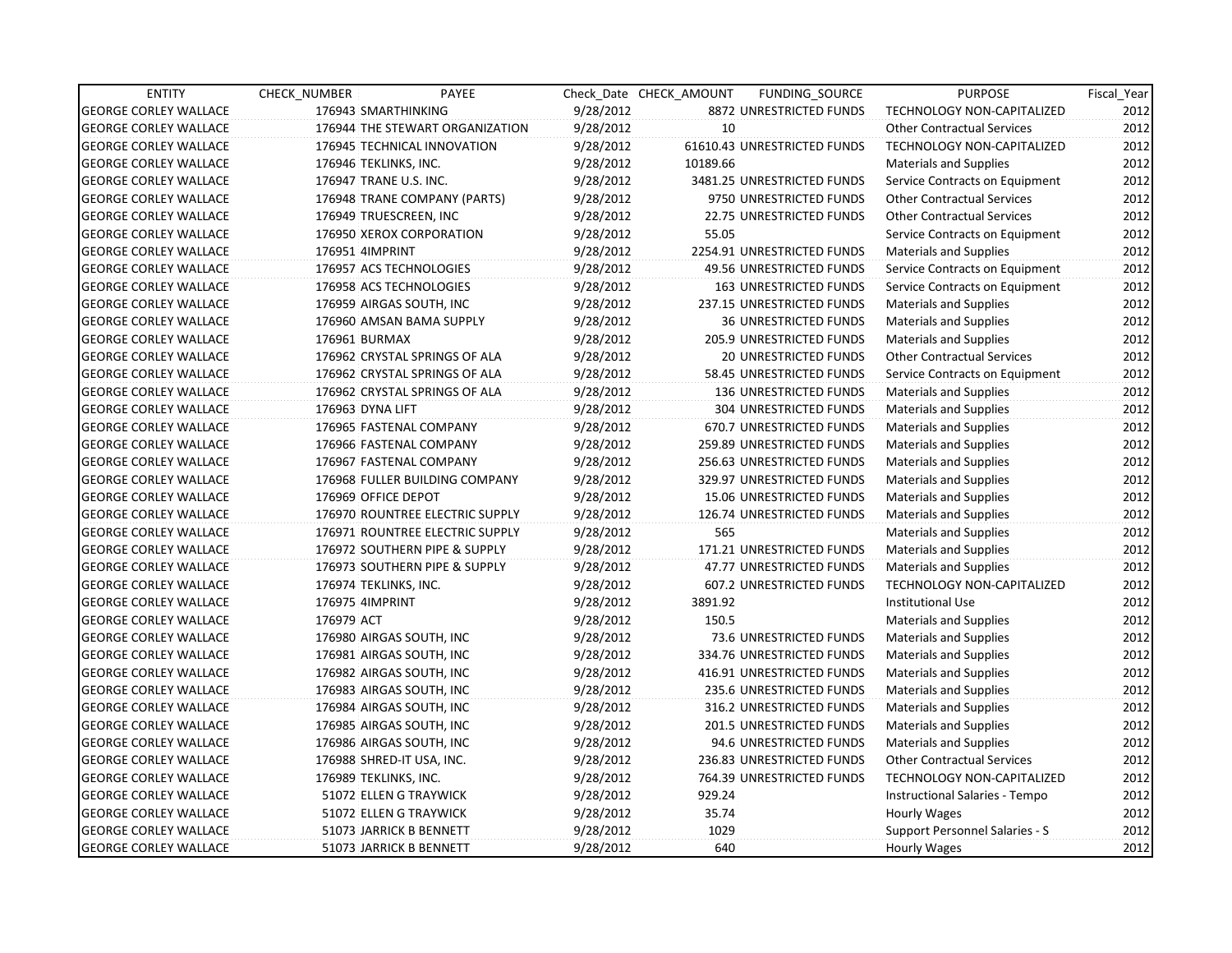| <b>ENTITY</b>                | <b>CHECK NUMBER</b>   | PAYEE                          |           | Check Date CHECK AMOUNT | FUNDING_SOURCE                 | <b>PURPOSE</b>                       | Fiscal Year |
|------------------------------|-----------------------|--------------------------------|-----------|-------------------------|--------------------------------|--------------------------------------|-------------|
| <b>GEORGE CORLEY WALLACE</b> |                       | 51074 NIGEL RALPHAEL GUTHRIDGE | 9/28/2012 | 1964.25                 |                                | Support Personnel Salaries - S       | 2012        |
| <b>GEORGE CORLEY WALLACE</b> |                       | 51076 ANDRE MARVEL PEARSON     | 9/28/2012 | 2038.67                 |                                | Support Personnel Salaries - S       | 2012        |
| <b>GEORGE CORLEY WALLACE</b> |                       | 51078 CHARLENE NICHOLS COBB    | 9/28/2012 |                         | <b>608 UNRESTRICTED FUNDS</b>  | <b>Student Assistants</b>            | 2012        |
| <b>GEORGE CORLEY WALLACE</b> |                       | 51097 LORI EVELYN DEAVERS      | 9/28/2012 |                         | 1833 UNRESTRICTED FUNDS        | Support Personnel Salaries - S       | 2012        |
| <b>GEORGE CORLEY WALLACE</b> |                       | 51098 JIMMIE LEE GOLDSBY       | 9/28/2012 |                         | <b>4717 UNRESTRICTED FUNDS</b> | Support Personnel Salaries - S       | 2012        |
| <b>GEORGE CORLEY WALLACE</b> |                       | 51099 ISAIAH S HARALSON        | 9/28/2012 |                         | 2885.42 UNRESTRICTED FUNDS     | Support Personnel Salaries - S       | 2012        |
| <b>GEORGE CORLEY WALLACE</b> |                       | 51100 ROBERT L HARVELL         | 9/28/2012 |                         | 2559.58 UNRESTRICTED FUNDS     | Support Personnel Salaries - S       | 2012        |
| <b>GEORGE CORLEY WALLACE</b> |                       | 51101 MONROE MCCREE            | 9/28/2012 |                         | 4196.67 UNRESTRICTED FUNDS     | Support Personnel Salaries - S       | 2012        |
| <b>GEORGE CORLEY WALLACE</b> |                       | 51102 NORMAN WEATHERSPOON      | 9/28/2012 |                         | 3080.83 UNRESTRICTED FUNDS     | Support Personnel Salaries - S       | 2012        |
| <b>GEORGE CORLEY WALLACE</b> |                       | 51103 DONALD EDWARD WILDER     | 9/28/2012 |                         | 5165.92 UNRESTRICTED FUNDS     | Instructional Salaries - Regul       | 2012        |
| <b>GEORGE CORLEY WALLACE</b> |                       | 51104 TONY MAX HUGHES          | 9/28/2012 |                         | 650 UNRESTRICTED FUNDS         | Instructional Salaries - Tempo       | 2012        |
| <b>GEORGE CORLEY WALLACE</b> | 51105 BERTRAM CRUM    |                                | 9/28/2012 |                         | 975 UNRESTRICTED FUNDS         | Instructional Salaries - Tempo       | 2012        |
| <b>GEORGE CORLEY WALLACE</b> |                       | 51106 EVELYN C CUMMINGS        | 9/28/2012 |                         | 325 UNRESTRICTED FUNDS         | Instructional Salaries - Tempo       | 2012        |
| <b>GEORGE CORLEY WALLACE</b> |                       | 51107 MATTIE L GASAWAY         | 9/28/2012 |                         | 860 UNRESTRICTED FUNDS         | Instructional Salaries - Tempo       | 2012        |
| <b>GEORGE CORLEY WALLACE</b> | 51108 LENORE LOFTON   |                                | 9/28/2012 |                         | 1185 UNRESTRICTED FUNDS        | Instructional Salaries - Tempo       | 2012        |
| <b>GEORGE CORLEY WALLACE</b> |                       | 51109 THOMAS E POWELL JR       | 9/28/2012 |                         | 325 UNRESTRICTED FUNDS         | Instructional Salaries - Tempo       | 2012        |
| <b>GEORGE CORLEY WALLACE</b> |                       | 51110 FREDA R SIMMONS          | 9/28/2012 |                         | 1012 UNRESTRICTED FUNDS        | Instructional Salaries - Tempo       | 2012        |
| <b>GEORGE CORLEY WALLACE</b> |                       | 51111 ALBERT SOUTHALL          | 9/28/2012 |                         | <b>250 UNRESTRICTED FUNDS</b>  | <b>Other Professional Salaries -</b> | 2012        |
| <b>GEORGE CORLEY WALLACE</b> | 176879 ERIKA ROBERSON |                                | 9/28/2012 | 54.05                   |                                | In-State Travel                      | 2012        |
| <b>GEORGE CORLEY WALLACE</b> |                       | 176880 SATTERFIELD PLAZA       | 9/28/2012 | 6990.93                 |                                | Rent - Facilities                    | 2012        |
| <b>GEORGE CORLEY WALLACE</b> |                       | 176881 SATTERFIELD PLAZA       | 9/28/2012 | 6990.93                 |                                | Rent - Facilities                    | 2012        |
| <b>GEORGE CORLEY WALLACE</b> |                       | 176882 SCANTRON CORPORATION    | 9/28/2012 | 14390                   |                                | <b>Furniture and Equipment</b>       | 2012        |
| <b>GEORGE CORLEY WALLACE</b> | 176883 GRACIE SCOTT   |                                | 9/28/2012 |                         | 60 UNRESTRICTED FUNDS          | <b>Other Contractual Services</b>    | 2012        |
| <b>GEORGE CORLEY WALLACE</b> |                       | 176884 SELMA WATER WORKS BOARD | 9/28/2012 |                         | 694.96 UNRESTRICTED FUNDS      | Water and Sewer                      | 2012        |
| <b>GEORGE CORLEY WALLACE</b> | 176885 JOHN SOLOMON   |                                | 9/28/2012 |                         | 110 UNRESTRICTED FUNDS         | <b>Other Professional Fees</b>       | 2012        |
| <b>GEORGE CORLEY WALLACE</b> |                       | 176886 SPRINGER COMPANY        | 9/28/2012 | 25337                   |                                | Furniture and Equipment              | 2012        |
| <b>GEORGE CORLEY WALLACE</b> |                       | 176887 SHERMANITA WALKER       | 9/28/2012 | 140.03                  |                                | In-State Travel                      | 2012        |
| <b>GEORGE CORLEY WALLACE</b> |                       | 176888 LOURETTA WIMBERLY       | 9/28/2012 |                         | 125 UNRESTRICTED FUNDS         | <b>Other Contractual Services</b>    | 2012        |
| <b>GEORGE CORLEY WALLACE</b> | 176890 CHENETTA LEE   |                                | 9/28/2012 |                         | 510.54 UNRESTRICTED FUNDS      | In-State Travel                      | 2012        |
| <b>GEORGE CORLEY WALLACE</b> |                       | 176894 ACS TECHNOLOGIES        | 9/28/2012 |                         | 163 UNRESTRICTED FUNDS         | Service Contracts on Equipment       | 2012        |
| <b>GEORGE CORLEY WALLACE</b> | 176895 ACT            |                                | 9/28/2012 | 150.5                   |                                | <b>Materials and Supplies</b>        | 2012        |
| <b>GEORGE CORLEY WALLACE</b> |                       | 176896 AIRGAS SOUTH, INC       | 9/28/2012 |                         | 6690.83 UNRESTRICTED FUNDS     | <b>Materials and Supplies</b>        | 2012        |
| <b>GEORGE CORLEY WALLACE</b> |                       | 176897 ALABAMA POWER COMPANY   | 9/28/2012 |                         | 4243.95 UNRESTRICTED FUNDS     | Electricity                          | 2012        |
| <b>GEORGE CORLEY WALLACE</b> |                       | 176898 AMSAN BAMA SUPPLY       | 9/28/2012 |                         | 872.07 UNRESTRICTED FUNDS      | <b>Materials and Supplies</b>        | 2012        |
| <b>GEORGE CORLEY WALLACE</b> |                       | 176898 AMSAN BAMA SUPPLY       | 9/28/2012 | 350                     |                                | Construction in Progress             | 2012        |
| <b>GEORGE CORLEY WALLACE</b> |                       | 176899 APPLE COMPUTER, INC.    | 9/28/2012 |                         | 1412 UNRESTRICTED FUNDS        | TECHNOLOGY NON-CAPITALIZED           | 2012        |
| <b>GEORGE CORLEY WALLACE</b> | 176900 AV MARKETPLACE |                                | 9/28/2012 |                         | 4956.15 UNRESTRICTED FUNDS     | <b>Materials and Supplies</b>        | 2012        |
| <b>GEORGE CORLEY WALLACE</b> |                       | 176901 BARNES & NOBLE COLLEGE  | 9/28/2012 |                         | 199 UNRESTRICTED FUNDS         | <b>Materials and Supplies</b>        | 2012        |
| <b>GEORGE CORLEY WALLACE</b> |                       | 176901 BARNES & NOBLE COLLEGE  | 9/28/2012 |                         | 835.81 UNRESTRICTED FUNDS      |                                      | 2012        |
| <b>GEORGE CORLEY WALLACE</b> |                       | 176901 BARNES & NOBLE COLLEGE  | 9/28/2012 | 152.59                  |                                |                                      | 2012        |
| <b>GEORGE CORLEY WALLACE</b> |                       | 176902 BERNEY OFFICE SOLUTIONS | 9/28/2012 |                         | 576.23 UNRESTRICTED FUNDS      | Service Contracts on Equipment       | 2012        |
| <b>GEORGE CORLEY WALLACE</b> |                       | 176903 BLUE OX EQUIPMENT       | 9/28/2012 |                         | 182.98 UNRESTRICTED FUNDS      | <b>Materials and Supplies</b>        | 2012        |
| <b>GEORGE CORLEY WALLACE</b> |                       | 176904 CHERI TAYLOR-BOES       | 9/28/2012 |                         | <b>110 UNRESTRICTED FUNDS</b>  | <b>Other Professional Fees</b>       | 2012        |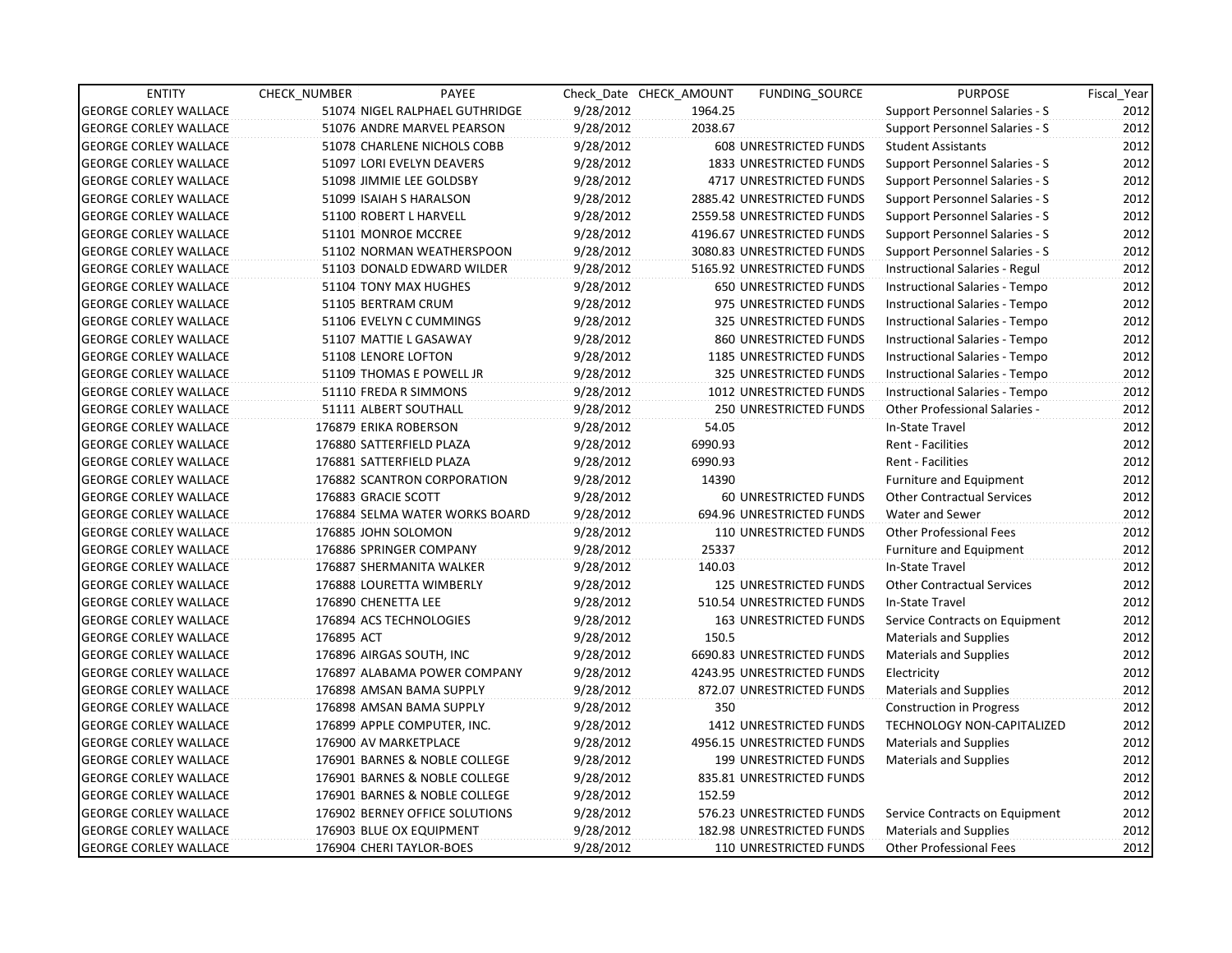| <b>ENTITY</b>                | CHECK NUMBER           | PAYEE                            |           | Check Date CHECK AMOUNT | FUNDING SOURCE                | <b>PURPOSE</b>                    | Fiscal Year |
|------------------------------|------------------------|----------------------------------|-----------|-------------------------|-------------------------------|-----------------------------------|-------------|
| <b>GEORGE CORLEY WALLACE</b> | 176905 CHARLES BOES    |                                  | 9/28/2012 |                         | 110 UNRESTRICTED FUNDS        | <b>Other Professional Fees</b>    | 2012        |
| <b>GEORGE CORLEY WALLACE</b> | 176906 BRODART CO.     |                                  | 9/28/2012 |                         | 55.03 UNRESTRICTED FUNDS      | <b>Materials and Supplies</b>     | 2012        |
| <b>GEORGE CORLEY WALLACE</b> |                        | 176907 CAROLINA BIOLOGICAL SUP C | 9/28/2012 | 20991.74                |                               | <b>Materials and Supplies</b>     | 2012        |
| <b>GEORGE CORLEY WALLACE</b> |                        | 176908 CDW GOVERNMENT, INC       | 9/28/2012 |                         | 22259.64 UNRESTRICTED FUNDS   | <b>TECHNOLOGY NON-CAPITALIZED</b> | 2012        |
| <b>GEORGE CORLEY WALLACE</b> |                        | 176908 CDW GOVERNMENT, INC       | 9/28/2012 |                         | -821.1 UNRESTRICTED FUNDS     | <b>Materials and Supplies</b>     | 2012        |
| <b>GEORGE CORLEY WALLACE</b> |                        | 176908 CDW GOVERNMENT, INC       | 9/28/2012 | 8023.3                  |                               | <b>Materials and Supplies</b>     | 2012        |
| <b>GEORGE CORLEY WALLACE</b> |                        | 176909 CLEAR CHANNEL RADIO       | 9/28/2012 | 4932                    |                               | Advertising and Promotions        | 2012        |
| <b>GEORGE CORLEY WALLACE</b> |                        | 176910 COSBY CARMICHAEL          | 9/28/2012 | 13487.5                 |                               | <b>Construction in Progress</b>   | 2012        |
| <b>GEORGE CORLEY WALLACE</b> |                        | 176910 COSBY CARMICHAEL          | 9/28/2012 |                         | 637.5 UNRESTRICTED FUNDS      | Materials and Supplies            | 2012        |
| <b>GEORGE CORLEY WALLACE</b> |                        | 176911 CRYSTAL SPRINGS OF ALA    | 9/28/2012 |                         | 50 UNRESTRICTED FUNDS         | <b>Materials and Supplies</b>     | 2012        |
| <b>GEORGE CORLEY WALLACE</b> | 176912 DALTILE         |                                  | 9/28/2012 | 2533.44                 |                               | <b>Construction in Progress</b>   | 2012        |
| <b>GEORGE CORLEY WALLACE</b> | 176913 REBECCA DAVIS   |                                  | 9/28/2012 | 183.3                   |                               | In-State Travel                   | 2012        |
| <b>GEORGE CORLEY WALLACE</b> |                        | 176914 DISNEY EDUCATIONAL PROD   | 9/28/2012 |                         | 1573.9 UNRESTRICTED FUNDS     | <b>Materials and Supplies</b>     | 2012        |
| <b>GEORGE CORLEY WALLACE</b> |                        | 176915 EBSCO SUBSCRIPTION SERVIC | 9/28/2012 |                         | 2.07 UNRESTRICTED FUNDS       | Subscriptions                     | 2012        |
| <b>GEORGE CORLEY WALLACE</b> |                        | 176916 ELLUCIAN COMPANY L.P.     | 9/28/2012 |                         | 46913.85 UNRESTRICTED FUNDS   | Construction in Progress          | 2012        |
| <b>GEORGE CORLEY WALLACE</b> | 176917 ETA HAND2MIND   |                                  | 9/28/2012 | 123628                  |                               | <b>Materials and Supplies</b>     | 2012        |
| <b>GEORGE CORLEY WALLACE</b> |                        | 176918 FASTENAL COMPANY          | 9/28/2012 |                         | 169.78 UNRESTRICTED FUNDS     | Materials and Supplies            | 2012        |
| <b>GEORGE CORLEY WALLACE</b> |                        | 176919 FOX DISTRIBUTORS INC.     | 9/28/2012 |                         | 1126.87 UNRESTRICTED FUNDS    | Materials and Supplies            | 2012        |
| <b>GEORGE CORLEY WALLACE</b> |                        | 176920 FRAZER GROUP, THE         | 9/28/2012 |                         | 8330.5 UNRESTRICTED FUNDS     | Insurance and Bonding             | 2012        |
| <b>GEORGE CORLEY WALLACE</b> |                        | 176921 FULLER BUILDING COMPANY   | 9/28/2012 | 1521.45                 |                               | <b>Construction in Progress</b>   | 2012        |
| <b>GEORGE CORLEY WALLACE</b> |                        | 176922 GUARDIAN-IPCO INC.        | 9/28/2012 |                         | <b>450 UNRESTRICTED FUNDS</b> | Service Contracts on Equipment    | 2012        |
| <b>GEORGE CORLEY WALLACE</b> |                        | 176923 KENDALL/HUNT PUB CO       | 9/28/2012 | 760.73                  |                               | <b>Materials and Supplies</b>     | 2012        |
| <b>GEORGE CORLEY WALLACE</b> |                        | 176924 LEWIS PEST CONTROL INC.   | 9/28/2012 |                         | 275 UNRESTRICTED FUNDS        | <b>Other Contractual Services</b> | 2012        |
| <b>GEORGE CORLEY WALLACE</b> | 176925 MAC PAPER INC   |                                  | 9/28/2012 |                         | 327.5 UNRESTRICTED FUNDS      | <b>Materials and Supplies</b>     | 2012        |
| <b>GEORGE CORLEY WALLACE</b> |                        | 176926 MARION TIMES-STANDARD     | 9/28/2012 | 1350                    |                               | <b>Advertising and Promotions</b> | 2012        |
| <b>GEORGE CORLEY WALLACE</b> |                        | 176927 MAYNARD, COOPER & GALE    | 9/28/2012 |                         | 924.47 UNRESTRICTED FUNDS     | Legal Services                    | 2012        |
| <b>GEORGE CORLEY WALLACE</b> |                        | 176928 MIDWEST LIBRARY SER       | 9/28/2012 |                         | 101.5 UNRESTRICTED FUNDS      | <b>Books</b>                      | 2012        |
| <b>GEORGE CORLEY WALLACE</b> |                        | 176929 MULLINS BUILDING PRODUCTS | 9/28/2012 | 14938                   |                               | Construction in Progress          | 2012        |
| <b>GEORGE CORLEY WALLACE</b> |                        | 176930 MULTI-GRAPHICS INCORPORAT | 9/28/2012 | 1636                    |                               | Alterations                       | 2012        |
| <b>GEORGE CORLEY WALLACE</b> | 176931 ACEN            |                                  | 9/28/2012 |                         | 5800 UNRESTRICTED FUNDS       | Memberships                       | 2012        |
| <b>GEORGE CORLEY WALLACE</b> | 176932 CANON SOLUTIONS |                                  | 9/28/2012 | 123.85                  |                               | Service Contracts on Equipment    | 2012        |
| <b>GEORGE CORLEY WALLACE</b> | 176933 OFFICE DEPOT    |                                  | 9/28/2012 |                         | 1203.72 UNRESTRICTED FUNDS    | Materials and Supplies            | 2012        |
| <b>GEORGE CORLEY WALLACE</b> | 176933 OFFICE DEPOT    |                                  | 9/28/2012 | 639.98                  |                               | <b>Materials and Supplies</b>     | 2012        |
| <b>GEORGE CORLEY WALLACE</b> |                        | 176934 PRATTVILLE PRINTING       | 9/28/2012 |                         | 320 UNRESTRICTED FUNDS        | <b>Materials and Supplies</b>     | 2012        |
| <b>GEORGE CORLEY WALLACE</b> |                        | 176935 PRESQUE ISLE CULTURES     | 9/28/2012 |                         | <b>650 UNRESTRICTED FUNDS</b> | <b>Materials and Supplies</b>     | 2012        |
| <b>GEORGE CORLEY WALLACE</b> |                        | 176936 PUBLISHERS WAREHOUSE      | 9/28/2012 | 15643.2                 |                               | <b>Materials and Supplies</b>     | 2012        |
| <b>GEORGE CORLEY WALLACE</b> | 176937 RICOH           |                                  | 9/28/2012 |                         | 270.31 UNRESTRICTED FUNDS     | Service Contracts on Equipment    | 2012        |
| <b>GEORGE CORLEY WALLACE</b> | 176938 THE RILEY GROUP |                                  | 9/28/2012 |                         | 500 UNRESTRICTED FUNDS        | TECHNOLOGY NON-CAPITALIZED        | 2012        |
| <b>GEORGE CORLEY WALLACE</b> |                        | 176939 ROUNTREE ELECTRIC SUPPLY  | 9/28/2012 |                         | 401.32 UNRESTRICTED FUNDS     | Materials and Supplies            | 2012        |
| <b>GEORGE CORLEY WALLACE</b> | 176817 COE-WASHINGTON  |                                  | 9/28/2012 | 640                     |                               | Out-of-State Travel               | 2012        |
| <b>GEORGE CORLEY WALLACE</b> |                        | 176818 COVERALL OF ALABAMA DBA   | 9/28/2012 |                         | 5346 UNRESTRICTED FUNDS       | <b>Other Contractual Services</b> | 2012        |
| <b>GEORGE CORLEY WALLACE</b> | 176819 DR. RON DANIELS |                                  | 9/28/2012 | 750                     |                               | <b>Other Contractual Services</b> | 2012        |
| <b>GEORGE CORLEY WALLACE</b> |                        | 176820 FIRST CAHAWBA BANKCARD    | 9/28/2012 | $-2273.85$              |                               | In-State Travel                   | 2012        |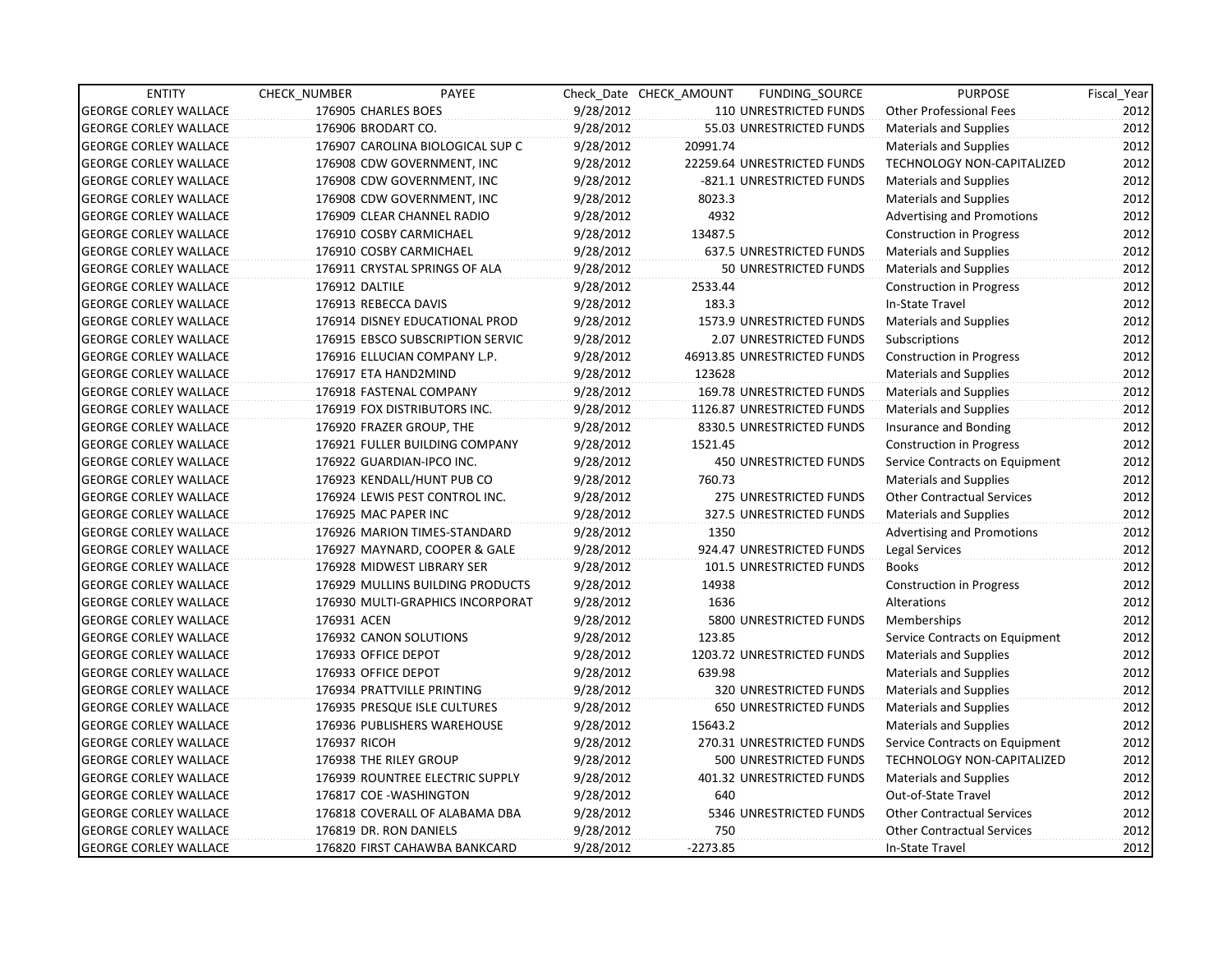| <b>ENTITY</b>                | CHECK_NUMBER           | PAYEE                            |           | Check Date CHECK AMOUNT | FUNDING_SOURCE                 | <b>PURPOSE</b>                    | Fiscal Year |
|------------------------------|------------------------|----------------------------------|-----------|-------------------------|--------------------------------|-----------------------------------|-------------|
| <b>GEORGE CORLEY WALLACE</b> |                        | 176820 FIRST CAHAWBA BANKCARD    | 9/28/2012 |                         | 1103.86 UNRESTRICTED FUNDS     | <b>Materials and Supplies</b>     | 2012        |
| <b>GEORGE CORLEY WALLACE</b> |                        | 176820 FIRST CAHAWBA BANKCARD    | 9/28/2012 |                         | 1126.8 UNRESTRICTED FUNDS      | Out-of-State Travel               | 2012        |
| <b>GEORGE CORLEY WALLACE</b> |                        | 176820 FIRST CAHAWBA BANKCARD    | 9/28/2012 | 1511.98                 |                                | <b>Institutional Use</b>          | 2012        |
| <b>GEORGE CORLEY WALLACE</b> |                        | 176820 FIRST CAHAWBA BANKCARD    | 9/28/2012 | 299.2                   |                                | Out-of-State Travel               | 2012        |
| <b>GEORGE CORLEY WALLACE</b> |                        | 176822 GO GREEN JANITORIAL SERVI | 9/28/2012 |                         | 4282.84 UNRESTRICTED FUNDS     | <b>Other Contractual Services</b> | 2012        |
| <b>GEORGE CORLEY WALLACE</b> | 176823 ANESSA KIDD     |                                  | 9/28/2012 |                         | 300 UNRESTRICTED FUNDS         | In-State Travel                   | 2012        |
| <b>GEORGE CORLEY WALLACE</b> |                        | 176824 LOVELADY DISTIBUTING CO., | 9/28/2012 | 80.1                    |                                | <b>Institutional Use</b>          | 2012        |
| <b>GEORGE CORLEY WALLACE</b> |                        | 176826 WILSUNYA MARSHALL         | 9/28/2012 |                         | <b>300 UNRESTRICTED FUNDS</b>  | In-State Travel                   | 2012        |
| <b>GEORGE CORLEY WALLACE</b> |                        | 176827 MCRAE-GAINES LEARNING CTN | 9/28/2012 |                         | <b>2580 UNRESTRICTED FUNDS</b> | Scholarships                      | 2012        |
| <b>GEORGE CORLEY WALLACE</b> |                        | 176828 SELMA BEAUTY SUPPLY       | 9/28/2012 |                         | 499.46 UNRESTRICTED FUNDS      | <b>Purchases for Resale</b>       | 2012        |
| <b>GEORGE CORLEY WALLACE</b> |                        | 176829 SELMA-DALLAS CO CHAMBER   | 9/28/2012 |                         | 80 UNRESTRICTED FUNDS          | <b>Other Contractual Services</b> | 2012        |
| <b>GEORGE CORLEY WALLACE</b> |                        | 176830 SERVPRO OF CENTREVILLE    | 9/28/2012 |                         | 13461.09 UNRESTRICTED FUNDS    | <b>Other Contractual Services</b> | 2012        |
| <b>GEORGE CORLEY WALLACE</b> | 176831 ALBERT SOUTHALL |                                  | 9/28/2012 |                         | 80.96 UNRESTRICTED FUNDS       | Out-of-State Travel               | 2012        |
| <b>GEORGE CORLEY WALLACE</b> |                        | 176832 STRICKLAND COMPANIES      | 9/28/2012 |                         | 1550.4 UNRESTRICTED FUNDS      | <b>Materials and Supplies</b>     | 2012        |
| <b>GEORGE CORLEY WALLACE</b> |                        | 176833 THINK EDUCATION SOLUTIONS | 9/28/2012 |                         | 950.49 UNRESTRICTED FUNDS      | In-State Travel                   | 2012        |
| <b>GEORGE CORLEY WALLACE</b> |                        | 176834 UNITED PARCEL SERVICE     | 9/28/2012 |                         | 250.96 UNRESTRICTED FUNDS      | Postage                           | 2012        |
| <b>GEORGE CORLEY WALLACE</b> | 176835 WAL MART        |                                  | 9/28/2012 | 96.42                   |                                | <b>Institutional Use</b>          | 2012        |
| <b>GEORGE CORLEY WALLACE</b> | 176836 WAL MART        |                                  | 9/28/2012 |                         | 739.07 UNRESTRICTED FUNDS      | Materials and Supplies            | 2012        |
| <b>GEORGE CORLEY WALLACE</b> |                        | 176837 FIRST CAHAWBA BANKCARD    | 9/28/2012 | $-2273.85$              |                                | In-State Travel                   | 2012        |
| <b>GEORGE CORLEY WALLACE</b> |                        | 176837 FIRST CAHAWBA BANKCARD    | 9/28/2012 |                         | 1103.86 UNRESTRICTED FUNDS     | <b>Materials and Supplies</b>     | 2012        |
| <b>GEORGE CORLEY WALLACE</b> |                        | 176837 FIRST CAHAWBA BANKCARD    | 9/28/2012 |                         | 1126.8 UNRESTRICTED FUNDS      | Out-of-State Travel               | 2012        |
| <b>GEORGE CORLEY WALLACE</b> |                        | 176837 FIRST CAHAWBA BANKCARD    | 9/28/2012 | 1511.98                 |                                | <b>Institutional Use</b>          | 2012        |
| <b>GEORGE CORLEY WALLACE</b> |                        | 176837 FIRST CAHAWBA BANKCARD    | 9/28/2012 | 1642.74                 |                                | Out-of-State Travel               | 2012        |
| <b>GEORGE CORLEY WALLACE</b> |                        | 176841 AAEOPP MONTGOMERY         | 9/28/2012 | 200                     |                                | Memberships                       | 2012        |
| <b>GEORGE CORLEY WALLACE</b> |                        | 176842 ADVANCED DISPOSAL         | 9/28/2012 |                         | 407.29 UNRESTRICTED FUNDS      | Water and Sewer                   | 2012        |
| <b>GEORGE CORLEY WALLACE</b> |                        | 176843 ALABAMA POWER COMPANY     | 9/28/2012 |                         | 57621.99 UNRESTRICTED FUNDS    | Electricity                       | 2012        |
| <b>GEORGE CORLEY WALLACE</b> | 176844 BERTHA ALLEN    |                                  | 9/28/2012 | 58.48                   |                                | In-State Travel                   | 2012        |
| <b>GEORGE CORLEY WALLACE</b> |                        | 176845 AMERICAN SEATING          | 9/28/2012 | 45841.95                |                                | <b>Materials and Supplies</b>     | 2012        |
| <b>GEORGE CORLEY WALLACE</b> | 176846 AT&T            |                                  | 9/28/2012 | 245.02                  |                                | Communications                    | 2012        |
| <b>GEORGE CORLEY WALLACE</b> | 176847 AT&T ALABAMA    |                                  | 9/28/2012 |                         | 368.13 UNRESTRICTED FUNDS      | Communications                    | 2012        |
| <b>GEORGE CORLEY WALLACE</b> | 176847 AT&T ALABAMA    |                                  | 9/28/2012 | 216.64                  |                                | Communications                    | 2012        |
| <b>GEORGE CORLEY WALLACE</b> | 176848 EUGENIA BALDWIN |                                  | 9/28/2012 |                         | <b>110 UNRESTRICTED FUNDS</b>  | <b>Other Professional Fees</b>    | 2012        |
| <b>GEORGE CORLEY WALLACE</b> | 176849 TIFFANY BARLOW  |                                  | 9/28/2012 | 46.78                   |                                | In-State Travel                   | 2012        |
| <b>GEORGE CORLEY WALLACE</b> |                        | 176851 BERNEY OFFICE SOLUTIONS   | 9/28/2012 |                         | 34.93 UNRESTRICTED FUNDS       | Service Contracts on Equipment    | 2012        |
| <b>GEORGE CORLEY WALLACE</b> |                        | 176852 BERNEY OFFICE SOLUTIONS   | 9/28/2012 |                         | 79.58 UNRESTRICTED FUNDS       | <b>Materials and Supplies</b>     | 2012        |
| <b>GEORGE CORLEY WALLACE</b> |                        | 176853 BON TOOL COMPANY          | 9/28/2012 | 16551.1                 |                                | <b>Materials and Supplies</b>     | 2012        |
| <b>GEORGE CORLEY WALLACE</b> | 176854 KENITH BOOKER   |                                  | 9/28/2012 |                         | <b>220 UNRESTRICTED FUNDS</b>  | <b>Other Professional Fees</b>    | 2012        |
| <b>GEORGE CORLEY WALLACE</b> | 176855 GERALYN BUFORD  |                                  | 9/28/2012 | 384.38                  |                                | In-State Travel                   | 2012        |
| <b>GEORGE CORLEY WALLACE</b> |                        | 176856 GLORIA A. CARLISLE        | 9/28/2012 |                         | <b>25 UNRESTRICTED FUNDS</b>   | <b>Other Contractual Services</b> | 2012        |
| <b>GEORGE CORLEY WALLACE</b> | 176857 CEFA            |                                  | 9/28/2012 | 2400                    |                                | In-State Travel                   | 2012        |
| <b>GEORGE CORLEY WALLACE</b> |                        | 176858 CRYSTAL SPRINGS OF ALA    | 9/28/2012 |                         | 52.92 UNRESTRICTED FUNDS       | Materials and Supplies            | 2012        |
| <b>GEORGE CORLEY WALLACE</b> | 176859 FA DAVIS        |                                  | 9/28/2012 |                         | 499.5 UNRESTRICTED FUNDS       | <b>Materials and Supplies</b>     | 2012        |
| <b>GEORGE CORLEY WALLACE</b> |                        | 176861 G & K SERVICES, CO.       | 9/28/2012 |                         | 146.62 UNRESTRICTED FUNDS      | <b>Other Contractual Services</b> | 2012        |